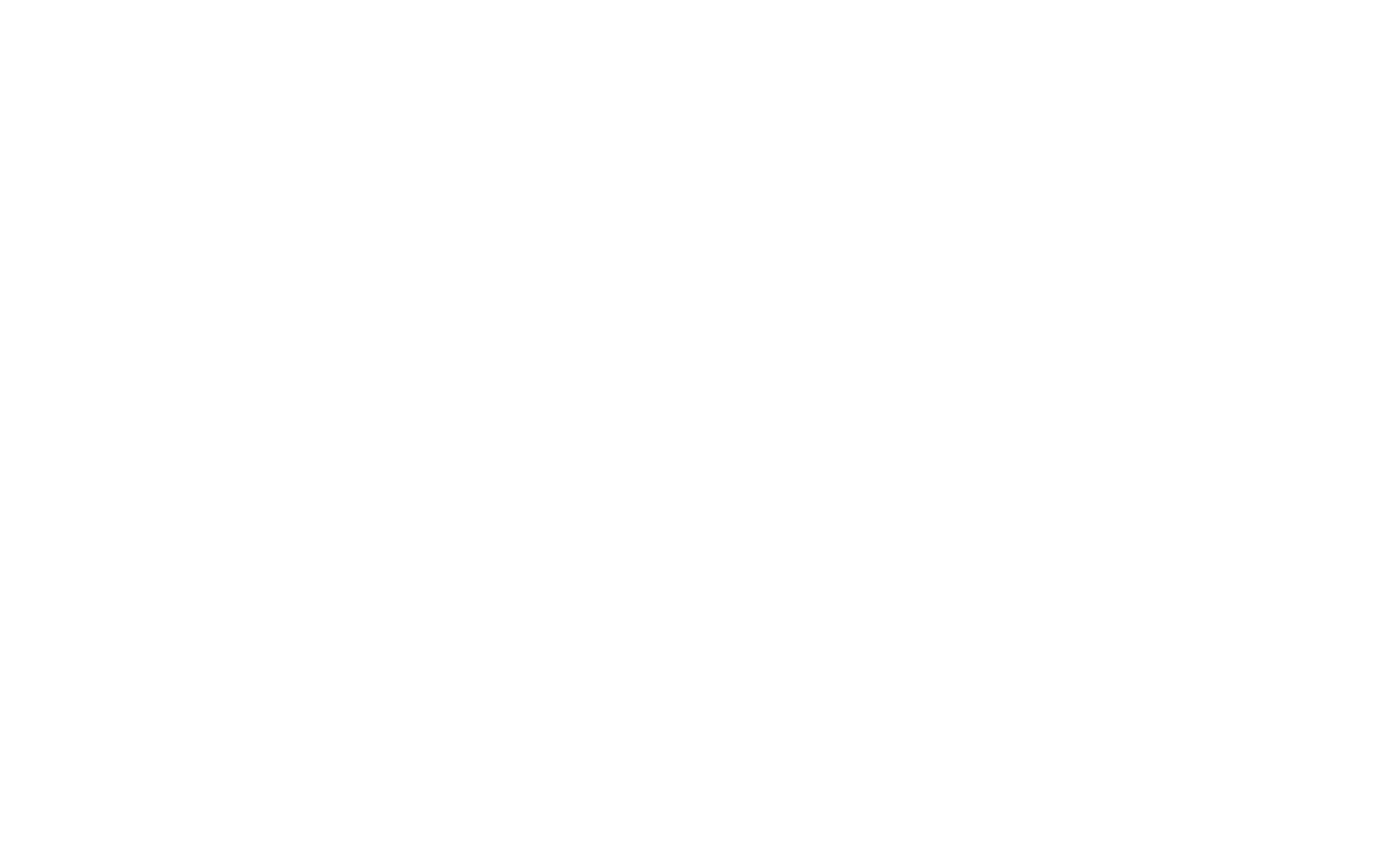| STATE OF NEW YORK<br>COUNTY - Herkimer<br>TOWN<br>- Fairfield<br>VILLAGE - Middleville<br>$-212401$<br>SWIS | 2 0 1 5                                                | TOWN TAX | R O L L<br>TAXABLE SECTION OF THE ROLL - 1<br>OWNERS NAME SEQUENCE<br>UNIFORM PERCENT OF VALUE IS 082.00 | VALUATION DATE-JUL 01, 2013<br>TAXABLE STATUS DATE-MAR 01, 2014                               | PAGE                          |
|-------------------------------------------------------------------------------------------------------------|--------------------------------------------------------|----------|----------------------------------------------------------------------------------------------------------|-----------------------------------------------------------------------------------------------|-------------------------------|
| TAX MAP PARCEL NUMBER                                                                                       |                                                        |          |                                                                                                          | PROPERTY LOCATION & CLASS ASSESSMENT EXEMPTION CODE---------------COUNTY-------TOWN---------- |                               |
| CURRENT OWNERS NAME                                                                                         | SCHOOL DISTRICT                                        | LAND     | TAX DESCRIPTION                                                                                          | TAXABLE VALUE                                                                                 |                               |
| CURRENT OWNERS ADDRESS                                                                                      | PARCEL SIZE/GRID COORD                                 | TOTAL    | SPECIAL DISTRICTS                                                                                        |                                                                                               | TAX AMOUNT                    |
|                                                                                                             |                                                        |          |                                                                                                          |                                                                                               |                               |
|                                                                                                             | 128 S Main St                                          |          |                                                                                                          | ACCT 092003480                                                                                | <b>BILL</b><br>- 1            |
| $100.67 - 1 - 3$                                                                                            | 210 1 Family Res                                       |          | County Tax                                                                                               | 45,000                                                                                        | 311.97                        |
| Agne Becky A                                                                                                | West Canada Val 212402                                 | 10,000   | Town Tax                                                                                                 | 45,000                                                                                        | 110.26                        |
| 128 S Main St                                                                                               | ACRES<br>1.30                                          | 45,000   |                                                                                                          |                                                                                               |                               |
| Middleville, NY 13406                                                                                       | EAST-0367472 NRTH-1566231                              |          |                                                                                                          |                                                                                               |                               |
|                                                                                                             | DEED BOOK 1544<br>PG-334                               |          |                                                                                                          |                                                                                               |                               |
| PRIOR OWNER ON 3/01/2014                                                                                    | FULL MARKET VALUE                                      | 54,878   |                                                                                                          |                                                                                               |                               |
| Agne William S III                                                                                          |                                                        |          | TOTAL TAX ---                                                                                            |                                                                                               | 422.23**                      |
|                                                                                                             |                                                        |          |                                                                                                          | DATE #1                                                                                       | 01/31/15                      |
|                                                                                                             |                                                        |          |                                                                                                          | AMT DUE                                                                                       | 422.23                        |
|                                                                                                             | 42 Huyck Ave                                           |          |                                                                                                          | ACCT 092002850                                                                                | 2<br><b>BILL</b>              |
| $100.42 - 1 - 11$                                                                                           | 210 1 Family Res                                       |          | County Tax                                                                                               | 78,000                                                                                        | 540.75                        |
| Apel Karen                                                                                                  | West Canada Val 212402                                 | 8,000    | Town Tax                                                                                                 | 78,000                                                                                        | 191.11                        |
| 42 Huyck Ave                                                                                                | FRNT 100.00 DPTH 220.00                                | 78,000   |                                                                                                          |                                                                                               |                               |
| Middleville, NY 13406                                                                                       | EAST-0366632 NRTH-1571045                              |          |                                                                                                          |                                                                                               |                               |
|                                                                                                             | DEED BOOK 687<br>PG-277                                |          |                                                                                                          |                                                                                               |                               |
|                                                                                                             | FULL MARKET VALUE                                      | 95,122   |                                                                                                          |                                                                                               |                               |
|                                                                                                             |                                                        |          | TOTAL TAX ---                                                                                            |                                                                                               | 731.86**                      |
|                                                                                                             |                                                        |          |                                                                                                          | DATE #1                                                                                       | 01/31/15                      |
|                                                                                                             |                                                        |          |                                                                                                          | AMT DUE                                                                                       | 731.86                        |
|                                                                                                             |                                                        |          |                                                                                                          |                                                                                               |                               |
|                                                                                                             | 76 S Main St                                           |          |                                                                                                          | ACCT 092003330                                                                                | <b>BILL</b><br>3              |
| $100.59 - 1 - 33$                                                                                           | 210 1 Family Res                                       |          | VET COM C 41132                                                                                          | 12,300                                                                                        | $\mathbf 0$                   |
| Archer Jeffrey                                                                                              | West Canada Val 212402                                 |          | 20,000 VET COM T 41133                                                                                   | 16,400<br>0                                                                                   |                               |
| Archer Jenelyn<br>76 S Main St                                                                              | ACRES<br>2.50 BANK<br>135<br>EAST-0367092 NRTH-1567431 |          | 120,000 VET DIS CT 41141                                                                                 | 24,000<br>24,000                                                                              | 580.26                        |
| PO Box 53                                                                                                   | DEED BOOK 1306<br>PG-142                               |          | County Tax<br>Town Tax                                                                                   | 83,700<br>79,600                                                                              | 195.03                        |
| Middleville, NY 13406                                                                                       | FULL MARKET VALUE                                      | 146,341  |                                                                                                          |                                                                                               |                               |
|                                                                                                             |                                                        |          | TOTAL TAX ---                                                                                            |                                                                                               | $775.29**$                    |
|                                                                                                             |                                                        |          |                                                                                                          | DATE #1                                                                                       | 01/31/15                      |
|                                                                                                             |                                                        |          |                                                                                                          | AMT DUE                                                                                       | 775.29                        |
|                                                                                                             |                                                        |          |                                                                                                          |                                                                                               |                               |
|                                                                                                             | 46 S Main St                                           |          |                                                                                                          | ACCT 092004230                                                                                | <b>BILL</b><br>$\overline{4}$ |
| $100.59 - 1 - 18$                                                                                           | 210 1 Family Res                                       |          | County Tax                                                                                               | 66,000                                                                                        | 457.56                        |
| Arthur Lloyd                                                                                                | West Canada Val 212402                                 | 7,000    | Town Tax                                                                                                 | 66,000                                                                                        | 161.71                        |
| Arthur Ruth                                                                                                 | FRNT 105.00 DPTH 170.00                                | 66,000   |                                                                                                          |                                                                                               |                               |
| 46 S Main St                                                                                                | EAST-0367145 NRTH-1568018                              |          |                                                                                                          |                                                                                               |                               |
| Middleville, NY 13406                                                                                       | DEED BOOK 673<br>$PG-235$                              |          |                                                                                                          |                                                                                               |                               |
|                                                                                                             | FULL MARKET VALUE                                      | 80,488   |                                                                                                          |                                                                                               |                               |
|                                                                                                             |                                                        |          | TOTAL TAX ---                                                                                            |                                                                                               | 619.27**                      |
|                                                                                                             |                                                        |          |                                                                                                          | DATE #1                                                                                       | 01/31/15                      |
|                                                                                                             |                                                        |          |                                                                                                          | AMT DUE                                                                                       | 619.27                        |
|                                                                                                             |                                                        |          |                                                                                                          |                                                                                               |                               |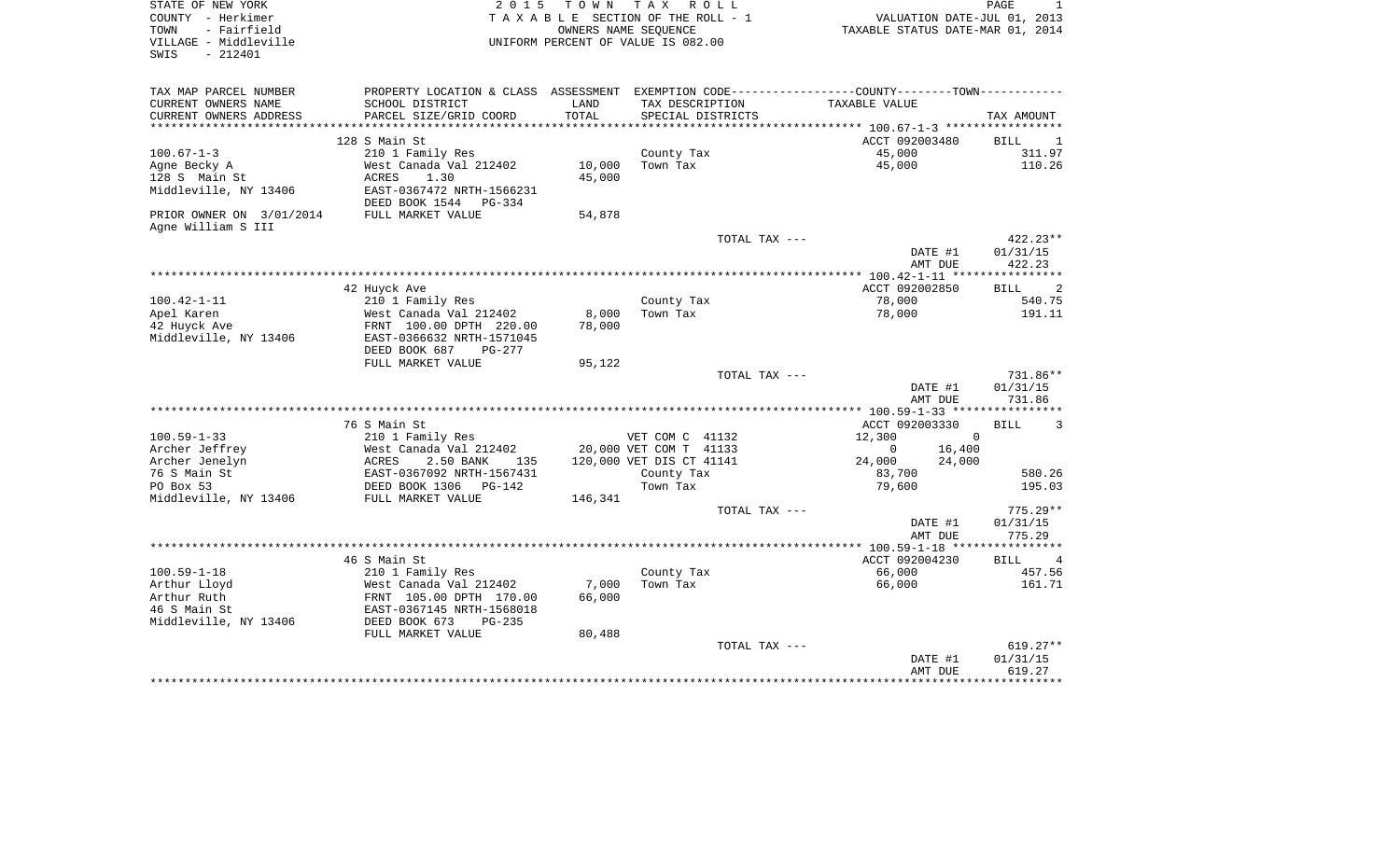| STATE OF NEW YORK<br>COUNTY - Herkimer<br>TOWN<br>- Fairfield |                                                                                                 | 2015 TOWN TAX ROLL<br>TAXABLE SECTION OF THE ROLL - 1 | OWNERS NAME SEQUENCE                      |                   | VALUATION DATE-JUL 01, 2013<br>TAXABLE STATUS DATE-MAR 01, 2014 | 2<br>PAGE                  |
|---------------------------------------------------------------|-------------------------------------------------------------------------------------------------|-------------------------------------------------------|-------------------------------------------|-------------------|-----------------------------------------------------------------|----------------------------|
| VILLAGE - Middleville<br>$-212401$<br>SWIS                    |                                                                                                 | UNIFORM PERCENT OF VALUE IS 082.00                    |                                           |                   |                                                                 |                            |
| TAX MAP PARCEL NUMBER                                         | PROPERTY LOCATION & CLASS ASSESSMENT EXEMPTION CODE----------------COUNTY--------TOWN---------- |                                                       |                                           |                   |                                                                 |                            |
| CURRENT OWNERS NAME                                           | SCHOOL DISTRICT                                                                                 | LAND                                                  |                                           | TAX DESCRIPTION   | TAXABLE VALUE                                                   |                            |
| CURRENT OWNERS ADDRESS                                        | PARCEL SIZE/GRID COORD                                                                          | TOTAL                                                 |                                           | SPECIAL DISTRICTS |                                                                 | TAX AMOUNT                 |
|                                                               |                                                                                                 |                                                       |                                           |                   |                                                                 |                            |
|                                                               | 49 Park Ave                                                                                     |                                                       |                                           |                   | ACCT 092081492                                                  | BILL<br>5                  |
| $100.51 - 1 - 10$                                             | 210 1 Family Res                                                                                |                                                       | VET WAR C 41122                           |                   | 6,750                                                           | $\Omega$                   |
| Bates Mairye E                                                | West Canada Val 212402<br>FRNT 50.00 DPTH 150.00                                                |                                                       | 6,000 VET WAR T 41123                     |                   | $\overline{0}$<br>6,750                                         | 6,750<br>$\Omega$          |
| 2240 Sunset Dr<br>Escondido, CA 92025                         | EAST-0367579 NRTH-1569751                                                                       |                                                       | 45,000 VET DIS C 41142<br>VET DIS T 41143 |                   | $\overline{0}$                                                  | 6,750                      |
|                                                               | DEED BOOK 1323 PG-359                                                                           |                                                       | County Tax                                |                   | 31,500                                                          | 218.38                     |
|                                                               | FULL MARKET VALUE                                                                               |                                                       | 54,878 Town Tax                           |                   | 31,500                                                          | 77.18                      |
|                                                               |                                                                                                 |                                                       |                                           | TOTAL TAX ---     |                                                                 | 295.56**                   |
|                                                               |                                                                                                 |                                                       |                                           |                   | DATE #1                                                         | 01/31/15                   |
|                                                               |                                                                                                 |                                                       |                                           |                   | AMT DUE                                                         | 295.56                     |
|                                                               |                                                                                                 |                                                       |                                           |                   |                                                                 |                            |
|                                                               | 57 Fairfield St                                                                                 |                                                       |                                           |                   | ACCT 092000210                                                  | BILL 6                     |
| $100.51 - 1 - 24$                                             | 210 1 Family Res                                                                                |                                                       | County Tax                                |                   | 72,000                                                          | 499.15                     |
| Berner John F Jr                                              | West Canada Val 212402                                                                          | 7,000                                                 | Town Tax                                  |                   | 72,000                                                          | 176.41                     |
| 57 Fairfield St                                               | FRNT 100.00 DPTH 193.00                                                                         | 72,000                                                |                                           |                   |                                                                 |                            |
| Middleville, NY 13406                                         | EAST-0367956 NRTH-1569378                                                                       |                                                       |                                           |                   |                                                                 |                            |
|                                                               | DEED BOOK 795<br>PG-526                                                                         |                                                       |                                           |                   |                                                                 |                            |
|                                                               | FULL MARKET VALUE                                                                               | 87,805                                                |                                           |                   |                                                                 |                            |
|                                                               |                                                                                                 |                                                       |                                           | TOTAL TAX ---     |                                                                 | $675.56**$                 |
|                                                               |                                                                                                 |                                                       |                                           |                   | DATE #1<br>AMT DUE                                              | 01/31/15<br>675.56         |
|                                                               |                                                                                                 |                                                       |                                           |                   |                                                                 |                            |
|                                                               | 53 Fairfield St                                                                                 |                                                       |                                           |                   | ACCT 092004500                                                  | BILL 7                     |
| $100.51 - 1 - 25$                                             | 220 2 Family Res                                                                                |                                                       | County Tax                                |                   | 56,000                                                          | 388.23                     |
| Berner John Jr                                                | West Canada Val 212402                                                                          | 8,000                                                 | Town Tax                                  |                   | 56,000                                                          | 137.21                     |
| Berner Kathleen                                               | FRNT 202.00 DPTH 78.00                                                                          | 56,000                                                |                                           |                   |                                                                 |                            |
| 57 Fairfield St                                               | EAST-0367868 NRTH-1569390                                                                       |                                                       |                                           |                   |                                                                 |                            |
| Middleville, NY 13406-0568                                    | DEED BOOK 753<br>$PG-26$                                                                        |                                                       |                                           |                   |                                                                 |                            |
|                                                               | FULL MARKET VALUE                                                                               | 68,293                                                |                                           |                   |                                                                 |                            |
|                                                               |                                                                                                 |                                                       |                                           | TOTAL TAX ---     |                                                                 | $525.44**$                 |
|                                                               |                                                                                                 |                                                       |                                           |                   | DATE #1                                                         | 01/31/15                   |
|                                                               |                                                                                                 |                                                       |                                           |                   | AMT DUE                                                         | 525.44                     |
|                                                               |                                                                                                 |                                                       |                                           |                   |                                                                 |                            |
|                                                               | 120 N Main St                                                                                   |                                                       |                                           |                   | ACCT 092086010                                                  | <b>BILL</b><br>8<br>519.95 |
| $100.42 - 1 - 9.2$<br>Bienkowski Richelle Lynn                | 210 1 Family Res<br>West Canada Val 212402                                                      | 9,000                                                 | County Tax<br>Town Tax                    |                   | 75,000<br>75,000                                                | 183.76                     |
| 120 N Main St                                                 | FRNT 157.26 DPTH 224.92                                                                         | 75,000                                                |                                           |                   |                                                                 |                            |
| Middleville, NY 13406                                         | EAST-0365868 NRTH-1571139                                                                       |                                                       |                                           |                   |                                                                 |                            |
|                                                               | DEED BOOK 1345 PG-786                                                                           |                                                       |                                           |                   |                                                                 |                            |
|                                                               | FULL MARKET VALUE                                                                               | 91,463                                                |                                           |                   |                                                                 |                            |
|                                                               |                                                                                                 |                                                       |                                           |                   |                                                                 |                            |
|                                                               |                                                                                                 |                                                       |                                           | TOTAL TAX ---     |                                                                 | 703.71**                   |
|                                                               |                                                                                                 |                                                       |                                           |                   | DATE #1                                                         | 01/31/15                   |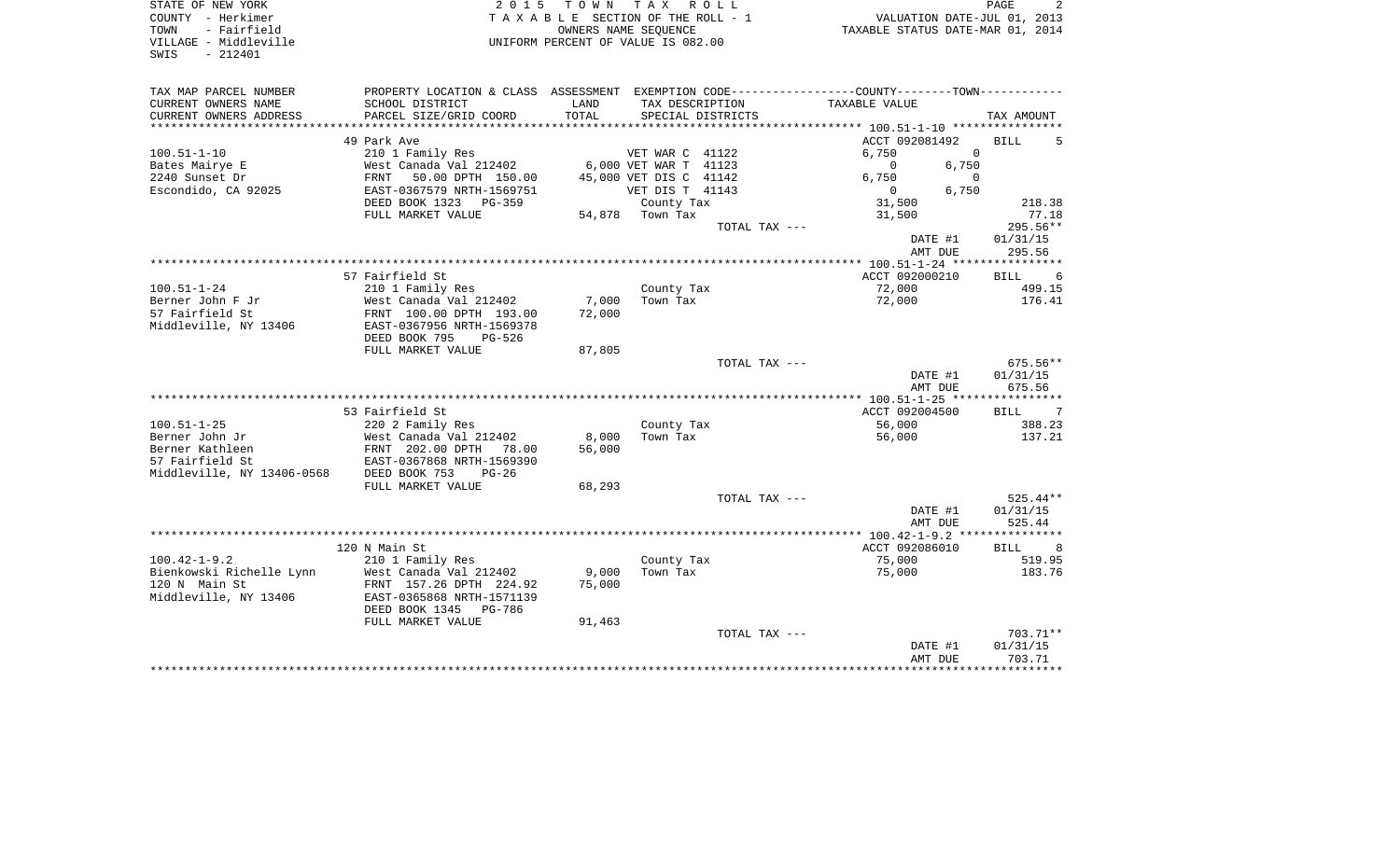| STATE OF NEW YORK<br>COUNTY - Herkimer<br>- Fairfield<br>TOWN | 2 0 1 5                                                                                         | TOWN TAX<br>OWNERS NAME SEQUENCE | R O L L<br>TAXABLE SECTION OF THE ROLL - 1 | VALUATION DATE-JUL 01, 2013<br>TAXABLE STATUS DATE-MAR 01, 2014 | PAGE<br>3             |
|---------------------------------------------------------------|-------------------------------------------------------------------------------------------------|----------------------------------|--------------------------------------------|-----------------------------------------------------------------|-----------------------|
| VILLAGE - Middleville<br>SWIS<br>$-212401$                    |                                                                                                 |                                  | UNIFORM PERCENT OF VALUE IS 082.00         |                                                                 |                       |
| TAX MAP PARCEL NUMBER                                         | PROPERTY LOCATION & CLASS ASSESSMENT EXEMPTION CODE----------------COUNTY--------TOWN---------- |                                  |                                            |                                                                 |                       |
| CURRENT OWNERS NAME                                           | SCHOOL DISTRICT                                                                                 | LAND                             | TAX DESCRIPTION                            | TAXABLE VALUE                                                   |                       |
| CURRENT OWNERS ADDRESS                                        | PARCEL SIZE/GRID COORD                                                                          | TOTAL                            | SPECIAL DISTRICTS                          |                                                                 | TAX AMOUNT            |
|                                                               |                                                                                                 |                                  |                                            |                                                                 |                       |
| $100.42 - 1 - 8$                                              | 49 Huyck Ave                                                                                    |                                  |                                            | ACCT 092002160<br>105,000                                       | BILL<br>- 9<br>727.93 |
| Bigelow Martin                                                | 210 1 Family Res<br>West Canada Val 212402                                                      | 10,000                           | County Tax<br>Town Tax                     | 105,000                                                         | 257.27                |
| Bigelow Kim                                                   | FRNT 200.00 DPTH 300.00                                                                         | 105,000                          |                                            |                                                                 |                       |
| 49 Huyck Ave                                                  | EAST-0366729 NRTH-1571390                                                                       |                                  |                                            |                                                                 |                       |
| PO Box 353                                                    | DEED BOOK 838<br>$PG-634$                                                                       |                                  |                                            |                                                                 |                       |
| Middleville, NY 13406                                         | FULL MARKET VALUE                                                                               | 128,049                          |                                            |                                                                 |                       |
|                                                               |                                                                                                 |                                  | TOTAL TAX ---                              |                                                                 | 985.20**              |
|                                                               |                                                                                                 |                                  |                                            | DATE #1                                                         | 01/31/15              |
|                                                               |                                                                                                 |                                  |                                            | AMT DUE                                                         | 985.20                |
|                                                               |                                                                                                 |                                  |                                            |                                                                 |                       |
|                                                               | 86 N Main St                                                                                    |                                  |                                            | ACCT 092004440                                                  | BILL<br>10            |
| $100.50 - 1 - 27$                                             | 210 1 Family Res                                                                                |                                  | CW_10_VET/ 41151                           | $\Omega$<br>4,920                                               |                       |
| Bolton Philip C                                               | West Canada Val 212402                                                                          |                                  | 6,000 County Tax                           | 87,080                                                          | 603.70                |
| Bolton Melissa                                                | FRNT<br>60.00 DPTH 174.83                                                                       | 92,000                           | Town Tax                                   | 92,000                                                          | 225.41                |
| 86 N Main St                                                  | EAST-0366200 NRTH-1570539<br>DEED BOOK 893    PG-319                                            |                                  |                                            |                                                                 |                       |
| PO Box 23                                                     |                                                                                                 |                                  |                                            |                                                                 |                       |
| Middleville, NY 13406                                         | FULL MARKET VALUE                                                                               | 112,195                          |                                            |                                                                 |                       |
|                                                               |                                                                                                 |                                  | TOTAL TAX ---                              |                                                                 | 829.11**              |
|                                                               |                                                                                                 |                                  |                                            | DATE #1                                                         | 01/31/15              |
|                                                               |                                                                                                 |                                  |                                            | AMT DUE                                                         | 829.11                |
|                                                               | 98 N Main St                                                                                    |                                  |                                            | ACCT 092002280                                                  | <b>BILL</b><br>11     |
| $100.42 - 1 - 22$                                             | 210 1 Family Res                                                                                |                                  | AGED-CT<br>41801                           | 35,000<br>35,000                                                |                       |
| Brewer Russell C                                              | West Canada Val 212402                                                                          | 6,000                            | County Tax                                 | 35,000                                                          | 242.64                |
| Brewer Patricia                                               | FRNT<br>71.00 DPTH 170.00                                                                       | 70,000                           | Town Tax                                   | 35,000                                                          | 85.76                 |
| 98 N Main St                                                  | EAST-0366058 NRTH-1570784                                                                       |                                  |                                            |                                                                 |                       |
| PO Box 161                                                    | DEED BOOK 1184<br>PG-330                                                                        |                                  |                                            |                                                                 |                       |
| Middleville, NY 13406                                         | FULL MARKET VALUE                                                                               | 85,366                           |                                            |                                                                 |                       |
|                                                               |                                                                                                 |                                  | TOTAL TAX ---                              |                                                                 | 328.40**              |
|                                                               |                                                                                                 |                                  |                                            | DATE #1                                                         | 01/31/15              |
|                                                               |                                                                                                 |                                  |                                            | AMT DUE                                                         | 328.40                |
|                                                               |                                                                                                 |                                  |                                            |                                                                 |                       |
|                                                               | N Main St                                                                                       |                                  |                                            | ACCT 092001110                                                  | <b>BILL</b><br>12     |
| $100.50 - 1 - 15$                                             | 633 Aged - home                                                                                 |                                  | County Tax                                 | 260,000                                                         | 1,802.49              |
| Caiola Rachel                                                 | West Canada Val 212402                                                                          | 30,000                           | Town Tax                                   | 260,000                                                         | 637.04                |
| 578 E Monroe St                                               | Retirement Home                                                                                 | 260,000                          |                                            |                                                                 |                       |
| Little Falls, NY 13365                                        | ACRES<br>2.80                                                                                   |                                  |                                            |                                                                 |                       |
|                                                               | EAST-0366500 NRTH-1569167                                                                       |                                  |                                            |                                                                 |                       |
|                                                               | DEED BOOK 706<br>PG-882                                                                         |                                  |                                            |                                                                 |                       |
|                                                               | FULL MARKET VALUE                                                                               | 317,073                          |                                            |                                                                 |                       |
|                                                               |                                                                                                 |                                  | TOTAL TAX ---                              |                                                                 | $2,439.53**$          |
|                                                               |                                                                                                 |                                  |                                            | DATE #1                                                         | 01/31/15              |
|                                                               |                                                                                                 |                                  |                                            | AMT DUE                                                         | 2,439.53              |
|                                                               |                                                                                                 |                                  |                                            |                                                                 |                       |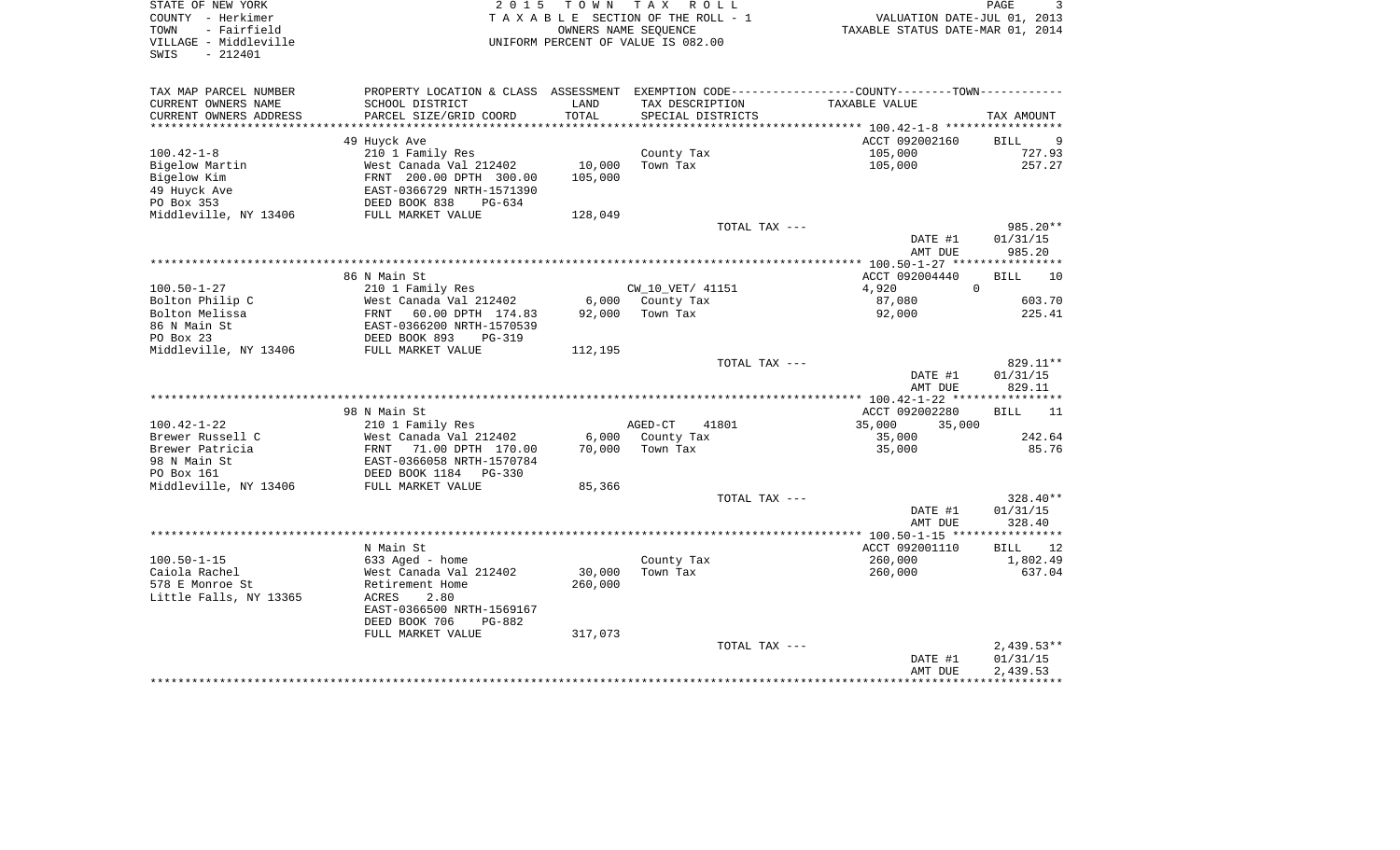| STATE OF NEW YORK<br>COUNTY - Herkimer<br>TOWN<br>- Fairfield<br>VILLAGE - Middleville<br>SWIS<br>$-212401$ | 2 0 1 5<br>T O W N<br>UNIFORM PERCENT OF VALUE IS 082.00 | T A X<br>R O L L<br>TAXABLE SECTION OF THE ROLL - 1<br>OWNERS NAME SEQUENCE | TAXABLE STATUS DATE-MAR 01, 2014                                                               | PAGE<br>4<br>VALUATION DATE-JUL 01, 2013 |
|-------------------------------------------------------------------------------------------------------------|----------------------------------------------------------|-----------------------------------------------------------------------------|------------------------------------------------------------------------------------------------|------------------------------------------|
| TAX MAP PARCEL NUMBER                                                                                       |                                                          |                                                                             | PROPERTY LOCATION & CLASS ASSESSMENT EXEMPTION CODE----------------COUNTY-------TOWN---------- |                                          |
| SCHOOL DISTRICT<br>CURRENT OWNERS NAME                                                                      | LAND                                                     | TAX DESCRIPTION                                                             | TAXABLE VALUE                                                                                  |                                          |
| CURRENT OWNERS ADDRESS<br>PARCEL SIZE/GRID COORD<br>************************                                | TOTAL                                                    | SPECIAL DISTRICTS                                                           |                                                                                                | TAX AMOUNT                               |
| 54 S Main St                                                                                                |                                                          |                                                                             | ACCT 092004020                                                                                 |                                          |
| $100.59 - 1 - 19$<br>411 Apartment                                                                          |                                                          | County Tax                                                                  | 125,000                                                                                        | BILL<br>13<br>866.58                     |
| Canary Irrevocable Trust Carol West Canada Val 212402                                                       | 18,000                                                   | Town Tax                                                                    | 125,000                                                                                        | 306.27                                   |
| 412 N Main St<br>5 Family Apt House                                                                         | 125,000                                                  |                                                                             |                                                                                                |                                          |
| Herkimer, NY 13350<br>FRNT 133.00 DPTH 272.00                                                               |                                                          |                                                                             |                                                                                                |                                          |
| EAST-0367158 NRTH-1567894                                                                                   |                                                          |                                                                             |                                                                                                |                                          |
| DEED BOOK 1539<br>PRIOR OWNER ON 3/01/2014                                                                  | $PG-133$                                                 |                                                                             |                                                                                                |                                          |
| Canary Carolyn<br>FULL MARKET VALUE                                                                         | 152,439                                                  |                                                                             |                                                                                                |                                          |
|                                                                                                             |                                                          | TOTAL TAX ---                                                               |                                                                                                | 1,172.85**                               |
|                                                                                                             |                                                          |                                                                             | DATE #1                                                                                        | 01/31/15                                 |
|                                                                                                             |                                                          |                                                                             | AMT DUE                                                                                        | 1,172.85<br>***********                  |
| Huyck Ave                                                                                                   |                                                          |                                                                             | ACCT 092000150                                                                                 | 14<br>BILL                               |
| $100.42 - 1 - 15$<br>210 1 Family Res                                                                       |                                                          | County Tax                                                                  | 100,000                                                                                        | 693.27                                   |
| Candella Richard<br>West Canada Val 212402                                                                  | 10,000                                                   | Town Tax                                                                    | 100,000                                                                                        | 245.01                                   |
| Candella Sharon<br>FRNT 174.18 DPTH 224.00                                                                  | 100,000                                                  |                                                                             |                                                                                                |                                          |
| 14 Huyck Ave<br>EAST-0366119 NRTH-1570962                                                                   |                                                          |                                                                             |                                                                                                |                                          |
| Middleville, NY 13406<br>DEED BOOK 00654 PG-00938                                                           |                                                          |                                                                             |                                                                                                |                                          |
| FULL MARKET VALUE                                                                                           | 121,951                                                  |                                                                             |                                                                                                |                                          |
|                                                                                                             |                                                          | TOTAL TAX ---                                                               |                                                                                                | 938.28**                                 |
|                                                                                                             |                                                          |                                                                             | DATE #1                                                                                        | 01/31/15                                 |
|                                                                                                             |                                                          |                                                                             | AMT DUE<br>*************** 100.42-1-2 *****                                                    | 938.28<br>* * * * * * * * * * * *        |
| 17 Huyck Ave                                                                                                |                                                          |                                                                             | ACCT 092002790                                                                                 | 15<br>BILL                               |
| $100.42 - 1 - 2$<br>210 1 Family Res                                                                        |                                                          | County Tax                                                                  | 70,000                                                                                         | 485.29                                   |
| Carlson Anton<br>West Canada Val 212402                                                                     | 7,000                                                    | Town Tax                                                                    | 70,000                                                                                         | 171.51                                   |
| 17 Huyck Ave<br>FRNT 100.00 DPTH 200.00                                                                     | 70,000                                                   |                                                                             |                                                                                                |                                          |
| Middleville, NY 13406<br>EAST-0366097 NRTH-1571218                                                          |                                                          |                                                                             |                                                                                                |                                          |
| DEED BOOK 1448                                                                                              | PG-611                                                   |                                                                             |                                                                                                |                                          |
| FULL MARKET VALUE                                                                                           | 85,366                                                   |                                                                             |                                                                                                |                                          |
|                                                                                                             |                                                          | TOTAL TAX ---                                                               |                                                                                                | 656.80**                                 |
|                                                                                                             |                                                          |                                                                             | DATE #1<br>AMT DUE                                                                             | 01/31/15<br>656.80                       |
|                                                                                                             |                                                          |                                                                             | *********** 100.59-1-28 ******                                                                 |                                          |
| 66 S Main St                                                                                                |                                                          |                                                                             | ACCT 092000780                                                                                 | <b>BILL</b><br>16                        |
| $100.59 - 1 - 28$<br>210 1 Family Res                                                                       |                                                          | VET COM C 41132                                                             | 12,300                                                                                         | $\Omega$                                 |
| Carney James W Carol A<br>West Canada Val 212402                                                            |                                                          | 8,000 VET COM T 41133                                                       | 0<br>16,400                                                                                    |                                          |
| 66 S Main St<br>FRNT                                                                                        | 110,000<br>57.00 DPTH 168.00                             | County Tax                                                                  | 97,700                                                                                         | 677.32                                   |
| Middleville, NY 13406<br>EAST-0367117 NRTH-1567630                                                          |                                                          | Town Tax                                                                    | 93,600                                                                                         | 229.33                                   |
| DEED BOOK 00622 PG-00528                                                                                    |                                                          |                                                                             |                                                                                                |                                          |
| FULL MARKET VALUE                                                                                           | 134,146                                                  |                                                                             |                                                                                                |                                          |
|                                                                                                             |                                                          | TOTAL TAX ---                                                               |                                                                                                | $906.65**$                               |
|                                                                                                             |                                                          |                                                                             | DATE #1<br>AMT DUE                                                                             | 01/31/15<br>906.65                       |
|                                                                                                             |                                                          |                                                                             |                                                                                                | ********                                 |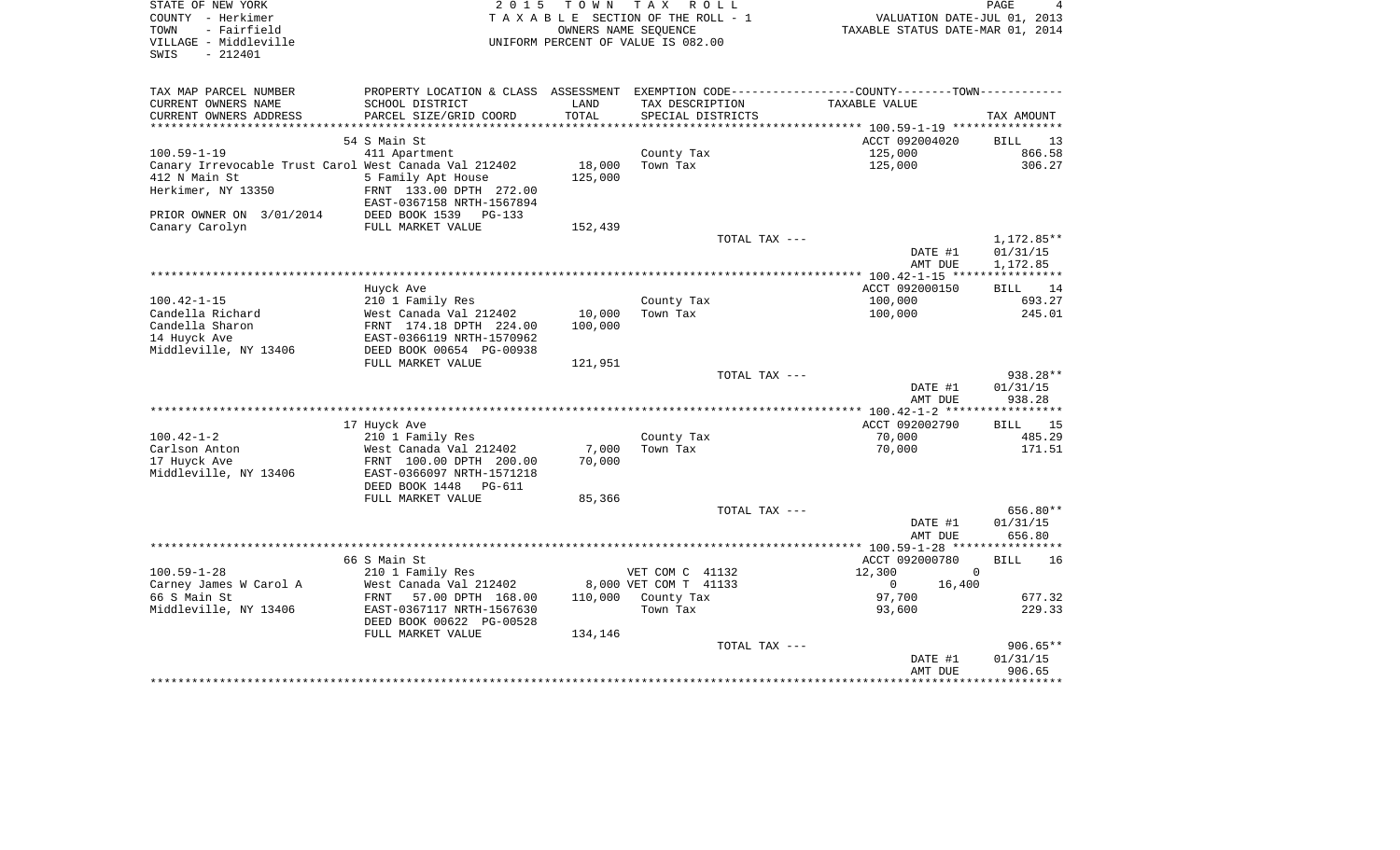| STATE OF NEW YORK<br>COUNTY - Herkimer                            | 2 0 1 5                       | T O W N    | T A X<br>R O L L<br>TAXABLE SECTION OF THE ROLL - 1        |                                                           | PAGE<br>VALUATION DATE-JUL 01, 2013<br>TAXABLE STATUS DATE-MAR 01, 2014 |  |  |
|-------------------------------------------------------------------|-------------------------------|------------|------------------------------------------------------------|-----------------------------------------------------------|-------------------------------------------------------------------------|--|--|
| - Fairfield<br>TOWN<br>VILLAGE - Middleville<br>SWIS<br>$-212401$ |                               |            | OWNERS NAME SEQUENCE<br>UNIFORM PERCENT OF VALUE IS 082.00 |                                                           |                                                                         |  |  |
| TAX MAP PARCEL NUMBER                                             | PROPERTY LOCATION & CLASS     | ASSESSMENT |                                                            | EXEMPTION CODE----------------COUNTY-------TOWN---------- |                                                                         |  |  |
| CURRENT OWNERS NAME                                               | SCHOOL DISTRICT               | LAND       | TAX DESCRIPTION                                            | TAXABLE VALUE                                             |                                                                         |  |  |
| CURRENT OWNERS ADDRESS                                            | PARCEL SIZE/GRID COORD        | TOTAL      | SPECIAL DISTRICTS                                          |                                                           | TAX AMOUNT                                                              |  |  |
| *************************                                         |                               |            |                                                            |                                                           |                                                                         |  |  |
| $100.59 - 1 - 21.1$                                               | S Main St<br>322 Rural vac>10 |            | County Tax                                                 | ACCT 092003840<br>14,000                                  | 17<br>BILL<br>97.06                                                     |  |  |
| Carney John                                                       | West Canada Val 212402        | 14,000     | Town Tax                                                   | 14,000                                                    | 34.30                                                                   |  |  |
| 19 Masters Common So.                                             | Landlocked                    | 14,000     |                                                            |                                                           |                                                                         |  |  |
| Queensbury, NY 12804                                              | ACRES<br>20.30                |            |                                                            |                                                           |                                                                         |  |  |
|                                                                   | EAST-0368387 NRTH-1567664     |            |                                                            |                                                           |                                                                         |  |  |
|                                                                   | DEED BOOK 941<br>PG-336       |            |                                                            |                                                           |                                                                         |  |  |
|                                                                   | FULL MARKET VALUE             | 17,073     |                                                            |                                                           |                                                                         |  |  |
|                                                                   |                               |            | TOTAL TAX ---                                              |                                                           | 131.36**                                                                |  |  |
|                                                                   |                               |            |                                                            | DATE #1                                                   | 01/31/15                                                                |  |  |
|                                                                   |                               |            |                                                            | AMT DUE                                                   | 131.36                                                                  |  |  |
|                                                                   | 112 N Main St                 |            |                                                            | ACCT 092004380                                            | <b>BILL</b><br>18                                                       |  |  |
| $100.42 - 1 - 17$                                                 | 210 1 Family Res              |            | County Tax                                                 | 55,000                                                    | 381.30                                                                  |  |  |
| Carney Keri L                                                     | West Canada Val 212402        | 6,000      | Town Tax                                                   | 55,000                                                    | 134.76                                                                  |  |  |
| 112 N Main St                                                     | Doublewide                    | 55,000     |                                                            |                                                           |                                                                         |  |  |
| Middleville, NY 13406                                             | FRNT 113.77 DPTH<br>75.00     |            |                                                            |                                                           |                                                                         |  |  |
|                                                                   | EAST-0365927 NRTH-1570962     |            |                                                            |                                                           |                                                                         |  |  |
|                                                                   | DEED BOOK 1427<br>$PG-43$     |            |                                                            |                                                           |                                                                         |  |  |
|                                                                   | FULL MARKET VALUE             | 67,073     |                                                            |                                                           |                                                                         |  |  |
|                                                                   |                               |            | TOTAL TAX ---                                              |                                                           | $516.06**$                                                              |  |  |
|                                                                   |                               |            |                                                            | DATE #1                                                   | 01/31/15                                                                |  |  |
|                                                                   |                               |            |                                                            | AMT DUE                                                   | 516.06                                                                  |  |  |
|                                                                   | 87 S Main St                  |            |                                                            | ACCT 092000810                                            | <b>BILL</b><br>19                                                       |  |  |
| $100.59 - 1 - 32$                                                 | 210 1 Family Res              |            | County Tax                                                 | 135,000                                                   | 935.91                                                                  |  |  |
| Carney Michael F                                                  | West Canada Val 212402        | 30,000     | Town Tax                                                   | 135,000                                                   | 330.77                                                                  |  |  |
| Carney John P                                                     | 8.25<br>ACRES                 | 135,000    |                                                            |                                                           |                                                                         |  |  |
| 19 Masters Common                                                 | EAST-0367750 NRTH-1567441     |            |                                                            |                                                           |                                                                         |  |  |
| Queensbury, NY 12804                                              | DEED BOOK 1290<br>$PG-927$    |            |                                                            |                                                           |                                                                         |  |  |
|                                                                   | FULL MARKET VALUE             | 164,634    |                                                            |                                                           |                                                                         |  |  |
|                                                                   |                               |            | TOTAL TAX ---                                              |                                                           | $1,266.68**$                                                            |  |  |
|                                                                   |                               |            |                                                            | DATE #1<br>AMT DUE                                        | 01/31/15<br>1,266.68                                                    |  |  |
|                                                                   |                               |            |                                                            | *********** 100.43-1-4 ****                               |                                                                         |  |  |
|                                                                   | 92 N Main St                  |            |                                                            | ACCT 092000750                                            | 20<br>BILL                                                              |  |  |
| $100.43 - 1 - 4$                                                  | 210 1 Family Res              |            | County Tax                                                 | 100,000                                                   | 693.27                                                                  |  |  |
| Carney Mildred S                                                  | West Canada Val 212402        | 15,000     | Town Tax                                                   | 100,000                                                   | 245.01                                                                  |  |  |
| Carney Robert J Sr.                                               | ACRES<br>9.60                 | 100,000    |                                                            |                                                           |                                                                         |  |  |
| John Carney                                                       | EAST-0366872 NRTH-1570672     |            |                                                            |                                                           |                                                                         |  |  |
| 19 Masters Common S                                               | DEED BOOK 1143<br>$PG-130$    |            |                                                            |                                                           |                                                                         |  |  |
| Queensbury, NY 12804                                              | FULL MARKET VALUE             | 121,951    |                                                            |                                                           |                                                                         |  |  |
|                                                                   |                               |            | TOTAL TAX ---                                              | DATE #1                                                   | 938.28**<br>01/31/15                                                    |  |  |
|                                                                   |                               |            |                                                            | AMT DUE                                                   | 938.28                                                                  |  |  |
|                                                                   |                               |            |                                                            |                                                           | ********                                                                |  |  |
|                                                                   |                               |            |                                                            |                                                           |                                                                         |  |  |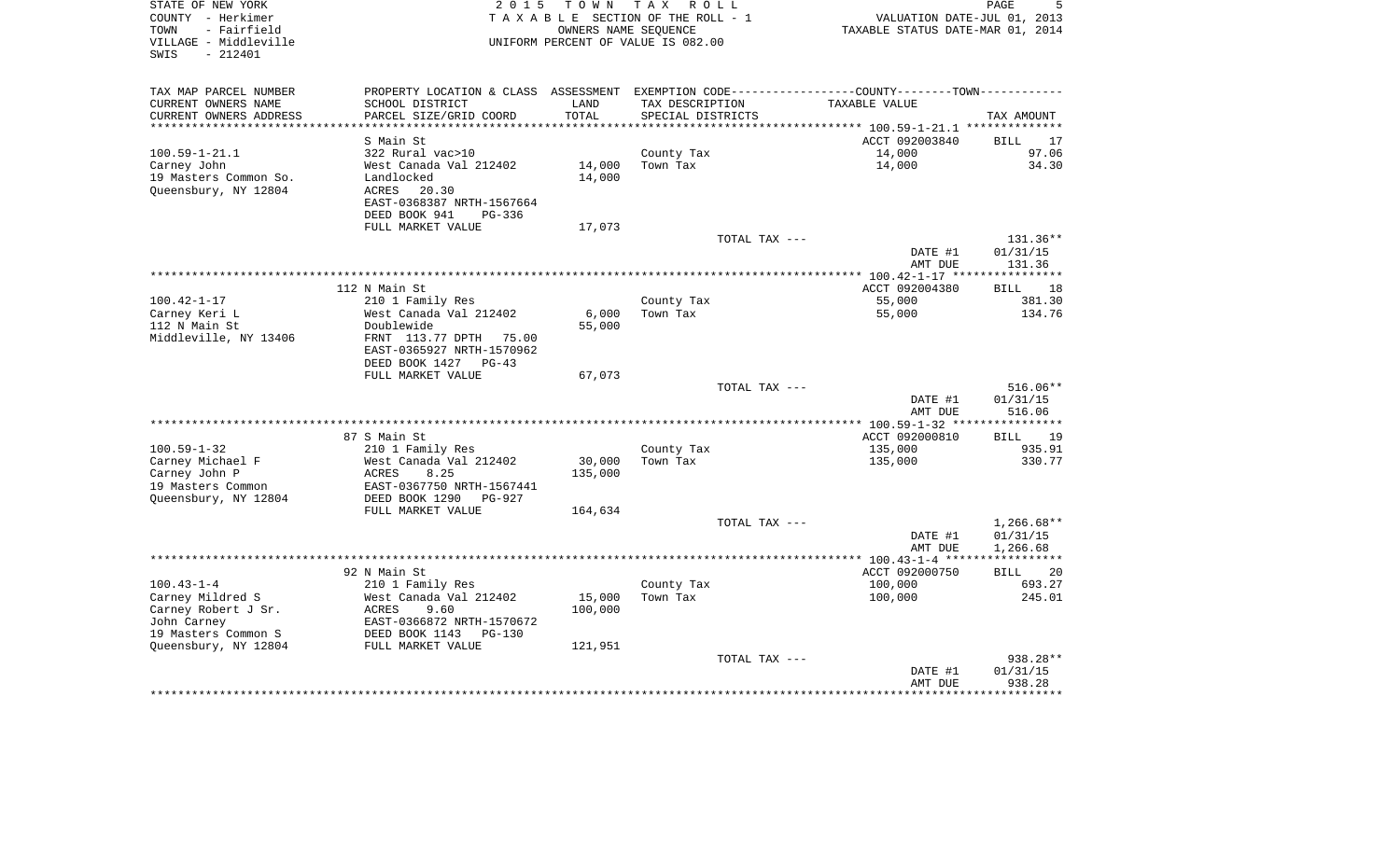SWIS - 212401

STATE OF NEW YORK GOOD CONSTRUCTED A CONSTRUCT A LOCAL CONSTRUCT ON MODE FOR A LOCAL CONSTRUCTION OF A LOCAL CONSTRUCTED AND REAGRE COUNTY - Herkimer T A X A B L E SECTION OF THE ROLL - 1 VALUATION DATE-JUL 01, 2013 TOWN - Fairfield OWNERS NAME SEQUENCE TAXABLE STATUS DATE-MAR 01, 2014 VILLAGE - Middleville UNIFORM PERCENT OF VALUE IS 082.00

 $6\overline{6}$ 

| TAX MAP PARCEL NUMBER          | PROPERTY LOCATION & CLASS ASSESSMENT |         |                        | EXEMPTION CODE-----------------COUNTY--------TOWN----------- |                   |
|--------------------------------|--------------------------------------|---------|------------------------|--------------------------------------------------------------|-------------------|
| CURRENT OWNERS NAME            | SCHOOL DISTRICT                      | LAND    | TAX DESCRIPTION        | TAXABLE VALUE                                                |                   |
| CURRENT OWNERS ADDRESS         | PARCEL SIZE/GRID COORD               | TOTAL   | SPECIAL DISTRICTS      |                                                              | TAX AMOUNT        |
| ****************************** |                                      |         |                        |                                                              |                   |
|                                | S Main St                            |         |                        | ACCT 092002700                                               | <b>BILL</b><br>21 |
| $100.59 - 1 - 35$              | 210 1 Family Res                     |         | County Tax             | 97,000                                                       | 672.47            |
| Carney Twila                   | West Canada Val 212402               | 8,000   | Town Tax               | 97,000                                                       | 237.66            |
| PO Box 325                     | FRNT 155.00 DPTH 170.00              | 97,000  | School Relevy          |                                                              | 1,795.11          |
| Middleville, NY 13406          | EAST-0367555 NRTH-1567119            |         | Village Relevy         |                                                              | 914.99            |
|                                | DEED BOOK 773<br>PG-273              |         |                        |                                                              |                   |
|                                | FULL MARKET VALUE                    | 118,293 |                        |                                                              |                   |
|                                |                                      |         | TOTAL TAX ---          |                                                              | $3,620.23**$      |
|                                |                                      |         |                        | DATE #1                                                      | 01/31/15          |
|                                |                                      |         |                        | AMT DUE                                                      | 3,620.23          |
|                                |                                      |         |                        | ************** 100.51-1-53 *****                             | ***********       |
|                                | 8 Fairfield St                       |         |                        | ACCT 092000600                                               | 22<br><b>BILL</b> |
| $100.51 - 1 - 53$              | 210 1 Family Res                     |         | County Tax             | 67,000                                                       | 464.49            |
| Casanova Lou Ann               | West Canada Val 212402               | 6,000   | Town Tax               | 67,000                                                       | 164.16            |
| 2 Fairfield St                 | Fairfield St                         | 67,000  |                        |                                                              |                   |
| PO Box 542                     | House                                |         |                        |                                                              |                   |
| Middleville, NY 13406          | FRNT<br>68.46 DPTH 140.00            |         |                        |                                                              |                   |
|                                | <b>BANK</b><br>720                   |         |                        |                                                              |                   |
|                                | EAST-0367061 NRTH-1568934            |         |                        |                                                              |                   |
|                                | DEED BOOK 697<br><b>PG-170</b>       |         |                        |                                                              |                   |
|                                | FULL MARKET VALUE                    | 81,707  |                        |                                                              |                   |
|                                |                                      |         | TOTAL TAX ---          |                                                              | $628.65**$        |
|                                |                                      |         |                        | DATE #1                                                      | 01/31/15          |
|                                |                                      |         |                        | AMT DUE                                                      | 628.65            |
|                                |                                      |         |                        |                                                              |                   |
|                                | 48 Huyck Ave                         |         |                        | ACCT 092000930                                               | 23<br><b>BILL</b> |
| $100.42 - 1 - 10$              | 210 1 Family Res                     |         | VET WAR C 41122        | 7,380<br>$\Omega$                                            |                   |
| Choquette Gerald A             | West Canada Val 212402               |         | 10,000 VET WAR T 41123 | 9,840<br>$\overline{0}$                                      |                   |
| Choquette Alice                | 1.00<br>ACRES                        |         | 90,000 County Tax      | 82,620                                                       | 572.78            |
| 48 Huyck Ave                   | EAST-0366779 NRTH-1571078            |         | Town Tax               | 80,160                                                       | 196.40            |
| PO Box 365                     | DEED BOOK 00606 PG-00836             |         |                        |                                                              |                   |
| Middleville, NY 13406          | FULL MARKET VALUE                    | 109,756 |                        |                                                              |                   |
|                                |                                      |         | TOTAL TAX ---          |                                                              | 769.18**          |
|                                |                                      |         |                        | DATE #1                                                      | 01/31/15          |
|                                |                                      |         |                        | AMT DUE                                                      | 769.18            |
|                                |                                      |         |                        |                                                              |                   |
|                                | 31 Huyck Ave                         |         |                        | ACCT 092002250                                               | 24<br><b>BILL</b> |
| $100.42 - 1 - 5$               | 210 1 Family Res                     |         | VET WAR CT 41121       | 7,380<br>9,840                                               |                   |
| Clark Donald                   | West Canada Val 212402               | 7,000   | County Tax             | 60,620                                                       | 420.26            |
| 31 Huyck Ave                   | FRNT 100.00 DPTH 200.00              | 68,000  | Town Tax               | 58,160                                                       | 142.50            |
| Middleville, NY 13406          | EAST-0366387 NRTH-1571274            |         |                        |                                                              |                   |
|                                | DEED BOOK 1338<br>$PG-14$            |         |                        |                                                              |                   |
|                                | FULL MARKET VALUE                    | 82,927  |                        |                                                              |                   |
|                                |                                      |         | TOTAL TAX ---          |                                                              | 562.76**          |
|                                |                                      |         |                        | DATE #1                                                      | 01/31/15          |
|                                |                                      |         |                        | AMT DUE                                                      | 562.76            |
|                                |                                      |         |                        |                                                              |                   |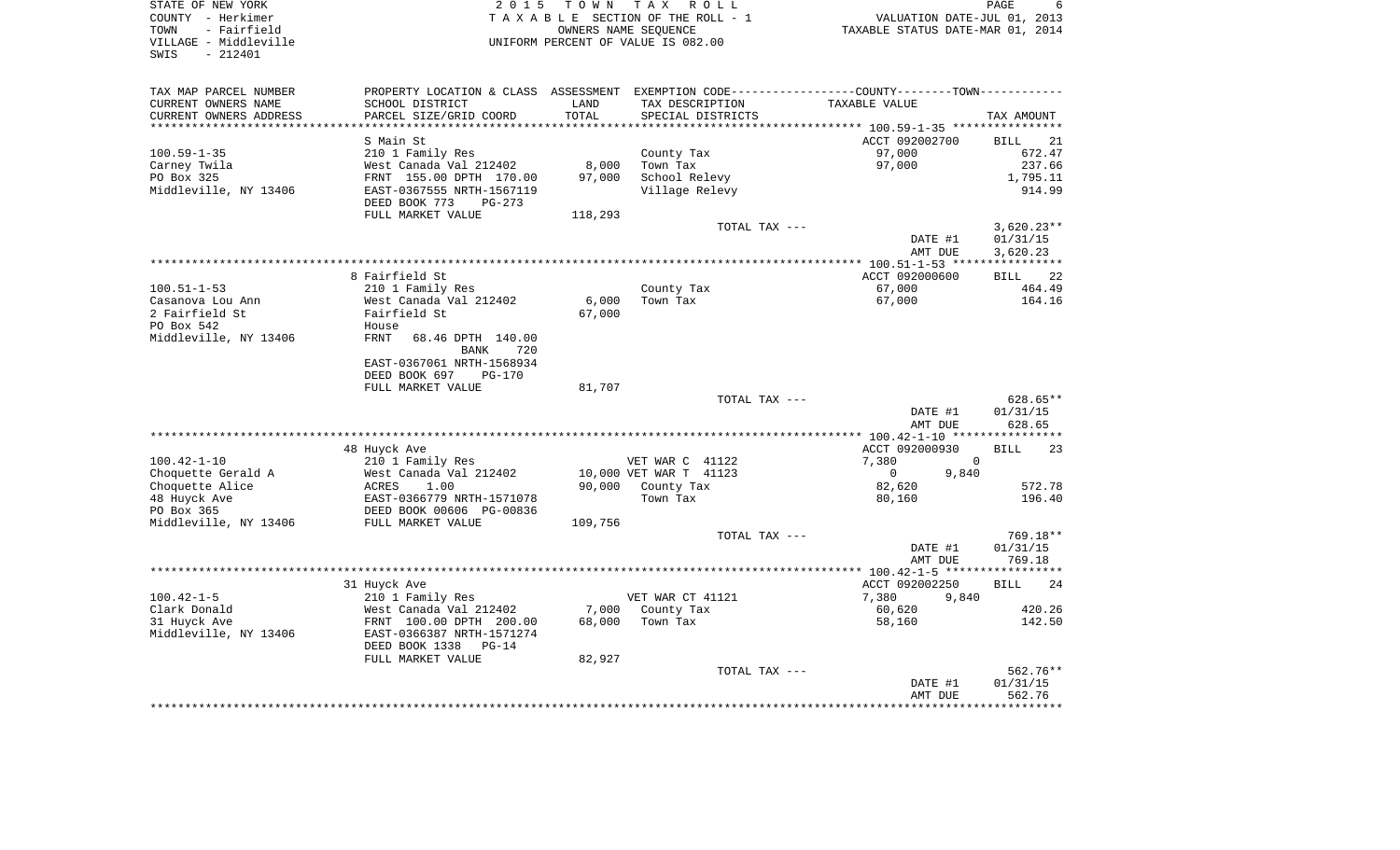| STATE OF NEW YORK<br>COUNTY - Herkimer<br>- Fairfield<br>TOWN<br>VILLAGE - Middleville<br>$-212401$<br>SWIS | 2 0 1 5                                                                                       | T O W N                     | T A X<br>R O L L<br>TAXABLE SECTION OF THE ROLL - 1<br>OWNERS NAME SEQUENCE<br>UNIFORM PERCENT OF VALUE IS 082.00 | VALUATION DATE-JUL 01, 2013<br>TAXABLE STATUS DATE-MAR 01, 2014                 | PAGE                           |
|-------------------------------------------------------------------------------------------------------------|-----------------------------------------------------------------------------------------------|-----------------------------|-------------------------------------------------------------------------------------------------------------------|---------------------------------------------------------------------------------|--------------------------------|
| TAX MAP PARCEL NUMBER                                                                                       | PROPERTY LOCATION & CLASS ASSESSMENT EXEMPTION CODE---------------COUNTY-------TOWN---------- |                             |                                                                                                                   |                                                                                 |                                |
| CURRENT OWNERS NAME<br>CURRENT OWNERS ADDRESS<br>**********************                                     | SCHOOL DISTRICT<br>PARCEL SIZE/GRID COORD                                                     | LAND<br>TOTAL<br>********** | TAX DESCRIPTION<br>SPECIAL DISTRICTS                                                                              | TAXABLE VALUE<br>********************************* 100.51-1-18 **************** | TAX AMOUNT                     |
|                                                                                                             | 85 Fairfield St                                                                               |                             |                                                                                                                   | ACCT 092001350                                                                  | BILL<br>25                     |
| $100.51 - 1 - 18$                                                                                           | 210 1 Family Res                                                                              |                             | County Tax                                                                                                        | 78,000                                                                          | 540.75                         |
| Cleary Patrick                                                                                              | West Canada Val 212402                                                                        | 10,000                      | Town Tax                                                                                                          | 78,000                                                                          | 191.11                         |
| Decarr-Cleary Amy<br>45 Fairfield St                                                                        | FRNT<br>99.00 DPTH 420.00<br>135<br>BANK                                                      | 78,000                      |                                                                                                                   |                                                                                 |                                |
| PO Box 435                                                                                                  | EAST-0368521 NRTH-1569533                                                                     |                             |                                                                                                                   |                                                                                 |                                |
| Middleville, NY 13406                                                                                       | DEED BOOK 848<br>PG-467<br>FULL MARKET VALUE                                                  | 95,122                      |                                                                                                                   |                                                                                 |                                |
|                                                                                                             |                                                                                               |                             | TOTAL TAX ---                                                                                                     |                                                                                 | 731.86**                       |
|                                                                                                             |                                                                                               |                             |                                                                                                                   | DATE #1<br>AMT DUE                                                              | 01/31/15<br>731.86             |
|                                                                                                             | S Main St                                                                                     |                             |                                                                                                                   | ACCT 092003960                                                                  | 26<br><b>BILL</b>              |
| $100.59 - 1 - 13$                                                                                           | 314 Rural vac<10                                                                              |                             | County Tax                                                                                                        | 5,000                                                                           | 34.66                          |
| Cookinham Scott T                                                                                           | West Canada Val 212402                                                                        | 5,000                       | Town Tax                                                                                                          | 5,000                                                                           | 12.25                          |
| 555 Beecher Rd                                                                                              | Wasteland                                                                                     | 5,000                       | School Relevy                                                                                                     |                                                                                 | 122.41                         |
| Poland, NY 13431                                                                                            | FRNT 280.00 DPTH 70.00<br>EAST-0367060 NRTH-1568346<br>DEED BOOK 1504<br>PG-716               |                             | Village Relevy                                                                                                    |                                                                                 | 49.36                          |
|                                                                                                             | FULL MARKET VALUE                                                                             | 6,098                       |                                                                                                                   |                                                                                 |                                |
|                                                                                                             |                                                                                               |                             | TOTAL TAX ---                                                                                                     | DATE #1<br>AMT DUE                                                              | 218.68**<br>01/31/15<br>218.68 |
|                                                                                                             |                                                                                               |                             |                                                                                                                   |                                                                                 |                                |
|                                                                                                             | 51 N Main St                                                                                  |                             |                                                                                                                   | ACCT 092003150                                                                  | <b>BILL</b><br>27              |
| $100.50 - 1 - 6$                                                                                            | 210 1 Family Res                                                                              |                             | County Tax                                                                                                        | 95,000                                                                          | 658.60                         |
| Corbin Corey M                                                                                              | West Canada Val 212402                                                                        | 7,000                       | Town Tax                                                                                                          | 95,000                                                                          | 232.76                         |
| Eysaman Laura M<br>85 Flint Ave                                                                             | FRNT<br>63.00 DPTH 244.00<br>EAST-0365982 NRTH-1570417                                        | 95,000                      |                                                                                                                   |                                                                                 |                                |
| Little Falls, NY 13365                                                                                      | DEED BOOK 1112<br>PG-842                                                                      |                             |                                                                                                                   |                                                                                 |                                |
|                                                                                                             | FULL MARKET VALUE                                                                             | 115,854                     |                                                                                                                   |                                                                                 |                                |
|                                                                                                             |                                                                                               |                             | TOTAL TAX ---                                                                                                     |                                                                                 | 891.36**                       |
|                                                                                                             |                                                                                               |                             |                                                                                                                   | DATE #1<br>AMT DUE                                                              | 01/31/15<br>891.36             |
|                                                                                                             |                                                                                               |                             |                                                                                                                   |                                                                                 |                                |
|                                                                                                             | 80 N Main St                                                                                  |                             |                                                                                                                   | ACCT 092002730                                                                  | 28<br>BILL                     |
| $100.50 - 1 - 25$                                                                                           | 210 1 Family Res                                                                              |                             | County Tax                                                                                                        | 45,000                                                                          | 311.97                         |
| Cornwell Jarred<br>Palma Elizabeth                                                                          | West Canada Val 212402<br>FRNT<br>65.44 DPTH 174.93                                           | 6,000<br>45,000             | Town Tax                                                                                                          | 45,000                                                                          | 110.26                         |
| 80 N Main St                                                                                                | EAST-0366262 NRTH-1570435                                                                     |                             |                                                                                                                   |                                                                                 |                                |
| Newport, NY 13406                                                                                           | DEED BOOK 1331<br>$PG-673$                                                                    |                             |                                                                                                                   |                                                                                 |                                |
|                                                                                                             | FULL MARKET VALUE                                                                             | 54,878                      |                                                                                                                   |                                                                                 |                                |
|                                                                                                             |                                                                                               |                             | TOTAL TAX ---                                                                                                     |                                                                                 | 422.23**                       |
|                                                                                                             |                                                                                               |                             |                                                                                                                   | DATE #1                                                                         | 01/31/15                       |
|                                                                                                             |                                                                                               |                             |                                                                                                                   | AMT DUE                                                                         | 422.23                         |
|                                                                                                             |                                                                                               |                             |                                                                                                                   |                                                                                 |                                |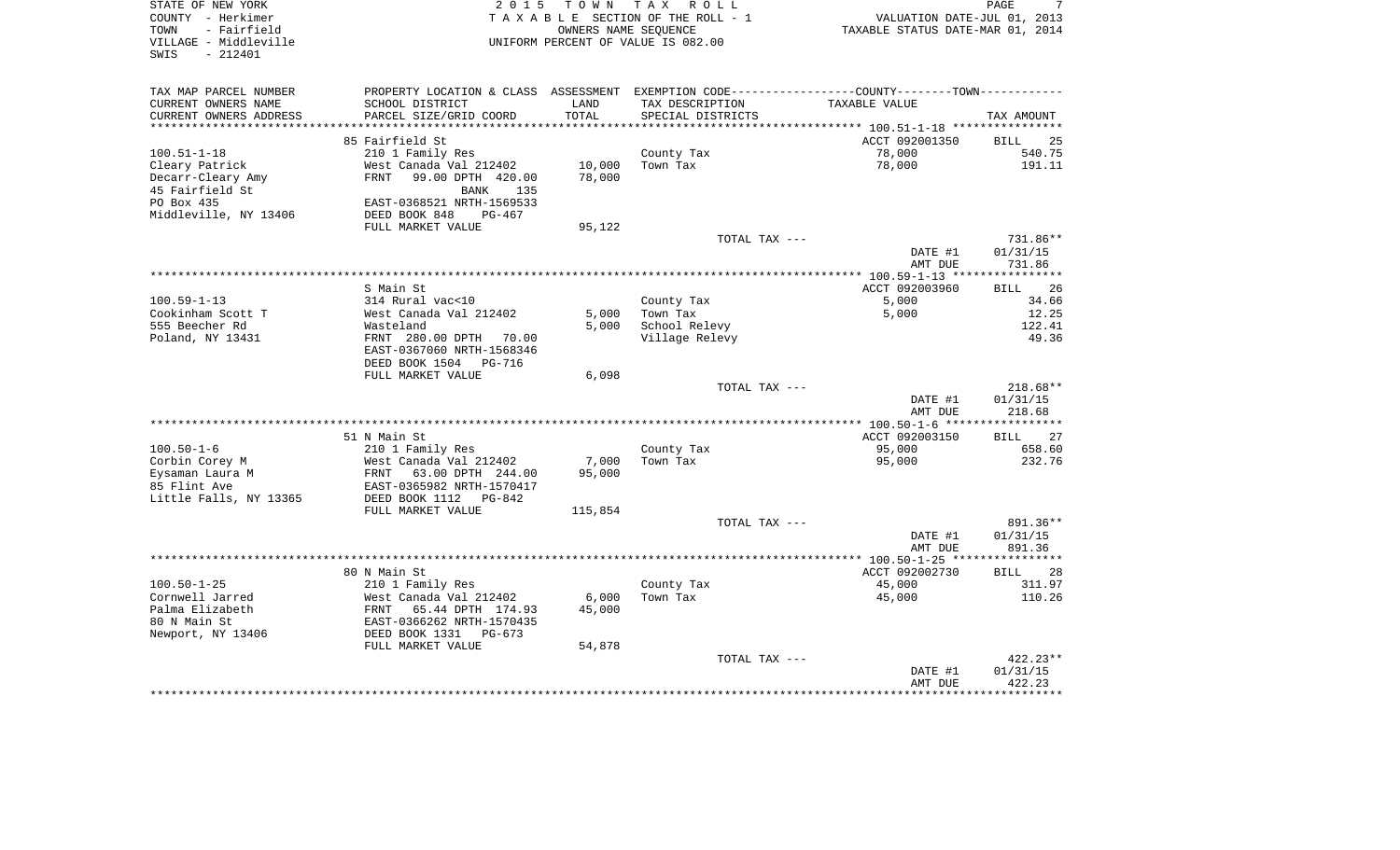| STATE OF NEW YORK<br>COUNTY - Herkimer<br>TOWN<br>- Fairfield<br>VILLAGE - Middleville<br>$-212401$<br>SWIS              | 2 0 1 5<br>TAXABLE SECTION OF THE ROLL - 1<br>UNIFORM PERCENT OF VALUE IS 082.00 |         | TOWN TAX ROLL<br>OWNERS NAME SEOUENCE |               | VALUATION DATE-JUL 01, 2013<br>TAXABLE STATUS DATE-MAR 01, 2014 |                    | PAGE                 | 8  |
|--------------------------------------------------------------------------------------------------------------------------|----------------------------------------------------------------------------------|---------|---------------------------------------|---------------|-----------------------------------------------------------------|--------------------|----------------------|----|
| TAX MAP PARCEL NUMBER<br>PROPERTY LOCATION & CLASS ASSESSMENT EXEMPTION CODE----------------COUNTY--------TOWN---------- |                                                                                  |         |                                       |               |                                                                 |                    |                      |    |
| CURRENT OWNERS NAME<br>SCHOOL DISTRICT                                                                                   |                                                                                  | LAND    | TAX DESCRIPTION                       |               | TAXABLE VALUE                                                   |                    |                      |    |
| CURRENT OWNERS ADDRESS<br>PARCEL SIZE/GRID COORD                                                                         |                                                                                  | TOTAL   | SPECIAL DISTRICTS                     |               |                                                                 |                    | TAX AMOUNT           |    |
|                                                                                                                          |                                                                                  |         |                                       |               |                                                                 |                    |                      |    |
| 54 N Main St                                                                                                             |                                                                                  |         |                                       |               | ACCT 092001560                                                  |                    | BILL                 | 29 |
| $100.50 - 1 - 19$<br>210 1 Family Res<br>Crossett Seth<br>West Canada Val 212402                                         |                                                                                  | 9,000   | County Tax<br>Town Tax                |               | 68,300<br>68,300                                                |                    | 473.50<br>167.35     |    |
| 54 N Main St<br>FRNT 120.00 DPTH 302.00                                                                                  |                                                                                  | 68,300  |                                       |               |                                                                 |                    |                      |    |
| Middleville, NY 13406<br>EAST-0366566 NRTH-1569991                                                                       |                                                                                  |         |                                       |               |                                                                 |                    |                      |    |
| DEED BOOK 1146 PG-306                                                                                                    |                                                                                  |         |                                       |               |                                                                 |                    |                      |    |
| FULL MARKET VALUE                                                                                                        |                                                                                  | 83,293  |                                       |               |                                                                 |                    |                      |    |
|                                                                                                                          |                                                                                  |         |                                       | TOTAL TAX --- |                                                                 |                    | 640.85**             |    |
|                                                                                                                          |                                                                                  |         |                                       |               |                                                                 | DATE #1            | 01/31/15             |    |
|                                                                                                                          |                                                                                  |         |                                       |               |                                                                 | AMT DUE            | 640.85               |    |
|                                                                                                                          |                                                                                  |         |                                       |               |                                                                 |                    |                      |    |
| 18 Park Ave<br>$100.51 - 1 - 39$                                                                                         |                                                                                  |         | VET COM C 41132                       |               | ACCT 092003990<br>12,300                                        | $\Omega$           | <b>BILL</b>          | 30 |
| 210 1 Family Res<br>Crossett William<br>West Canada Val 212402                                                           |                                                                                  |         | 6,000 VET COM T 41133                 |               | $\overline{0}$                                                  | 16,400             |                      |    |
| Crossett Phyllis<br>FRNT 42.40 DPTH 220.00                                                                               |                                                                                  | 70,000  | County Tax                            |               | 57,700                                                          |                    | 400.01               |    |
| 18 Park Ave<br>EAST-0367100 NRTH-1569402                                                                                 |                                                                                  |         | Town Tax                              |               | 53,600                                                          |                    | 131.33               |    |
| Middleville, NY 13406<br>DEED BOOK 00639 PG-00557                                                                        |                                                                                  |         |                                       |               |                                                                 |                    |                      |    |
| FULL MARKET VALUE                                                                                                        |                                                                                  | 85,366  |                                       |               |                                                                 |                    |                      |    |
|                                                                                                                          |                                                                                  |         |                                       | TOTAL TAX --- |                                                                 |                    | 531.34**             |    |
|                                                                                                                          |                                                                                  |         |                                       |               |                                                                 | DATE #1            | 01/31/15             |    |
|                                                                                                                          |                                                                                  |         |                                       |               |                                                                 | AMT DUE            | 531.34               |    |
| 16 Park Ave                                                                                                              |                                                                                  |         |                                       |               | ACCT 092000960                                                  |                    | BILL 31              |    |
| $100.51 - 1 - 40$<br>210 1 Family Res                                                                                    |                                                                                  |         | County Tax                            |               | 58,000                                                          |                    | 402.09               |    |
| Davis Melissa L<br>West Canada Val 212402                                                                                |                                                                                  | 8,000   | Town Tax                              |               | 58,000                                                          |                    | 142.11               |    |
| 167 White Creek Rd<br>FRNT 84.00 DPTH 284.30                                                                             |                                                                                  | 58,000  |                                       |               |                                                                 |                    |                      |    |
| Newport, NY 13416<br>EAST-0367053 NRTH-1569359                                                                           |                                                                                  |         |                                       |               |                                                                 |                    |                      |    |
| DEED BOOK 889                                                                                                            | $PG-27$                                                                          |         |                                       |               |                                                                 |                    |                      |    |
| FULL MARKET VALUE                                                                                                        |                                                                                  | 70,732  |                                       |               |                                                                 |                    |                      |    |
|                                                                                                                          |                                                                                  |         |                                       | TOTAL TAX --- |                                                                 |                    | $544.20**$           |    |
|                                                                                                                          |                                                                                  |         |                                       |               |                                                                 | DATE #1            | 01/31/15             |    |
|                                                                                                                          |                                                                                  |         |                                       |               | ************** 100.51-1-26 *****************                    | AMT DUE            | 544.20               |    |
| 11 Reservoir Rd                                                                                                          |                                                                                  |         |                                       |               | ACCT 092001170                                                  |                    | BILL 32              |    |
| $100.51 - 1 - 26$<br>283 Res w/Comuse                                                                                    |                                                                                  |         | County Tax                            |               | 156,000                                                         |                    | 1,081.50             |    |
| Denapole Donald<br>West Canada Val 212402                                                                                |                                                                                  | 15,000  | Town Tax                              |               | 156,000                                                         |                    | 382.22               |    |
| 11 Reservoir Rd<br>ACRES<br>1.15                                                                                         |                                                                                  | 156,000 | School Relevy                         |               |                                                                 |                    | 2,656.56             |    |
| PO Box 77<br>EAST-0367723 NRTH-1569448                                                                                   |                                                                                  |         |                                       |               |                                                                 |                    |                      |    |
| DEED BOOK 00601 PG-00026<br>Middleville, NY 13406-0077                                                                   |                                                                                  |         |                                       |               |                                                                 |                    |                      |    |
| FULL MARKET VALUE                                                                                                        |                                                                                  | 190,244 |                                       |               |                                                                 |                    |                      |    |
|                                                                                                                          |                                                                                  |         |                                       | TOTAL TAX --- |                                                                 |                    | 4,120.28**           |    |
|                                                                                                                          |                                                                                  |         |                                       |               |                                                                 | DATE #1<br>AMT DUE | 01/31/15<br>4,120.28 |    |
|                                                                                                                          |                                                                                  |         |                                       |               |                                                                 |                    |                      |    |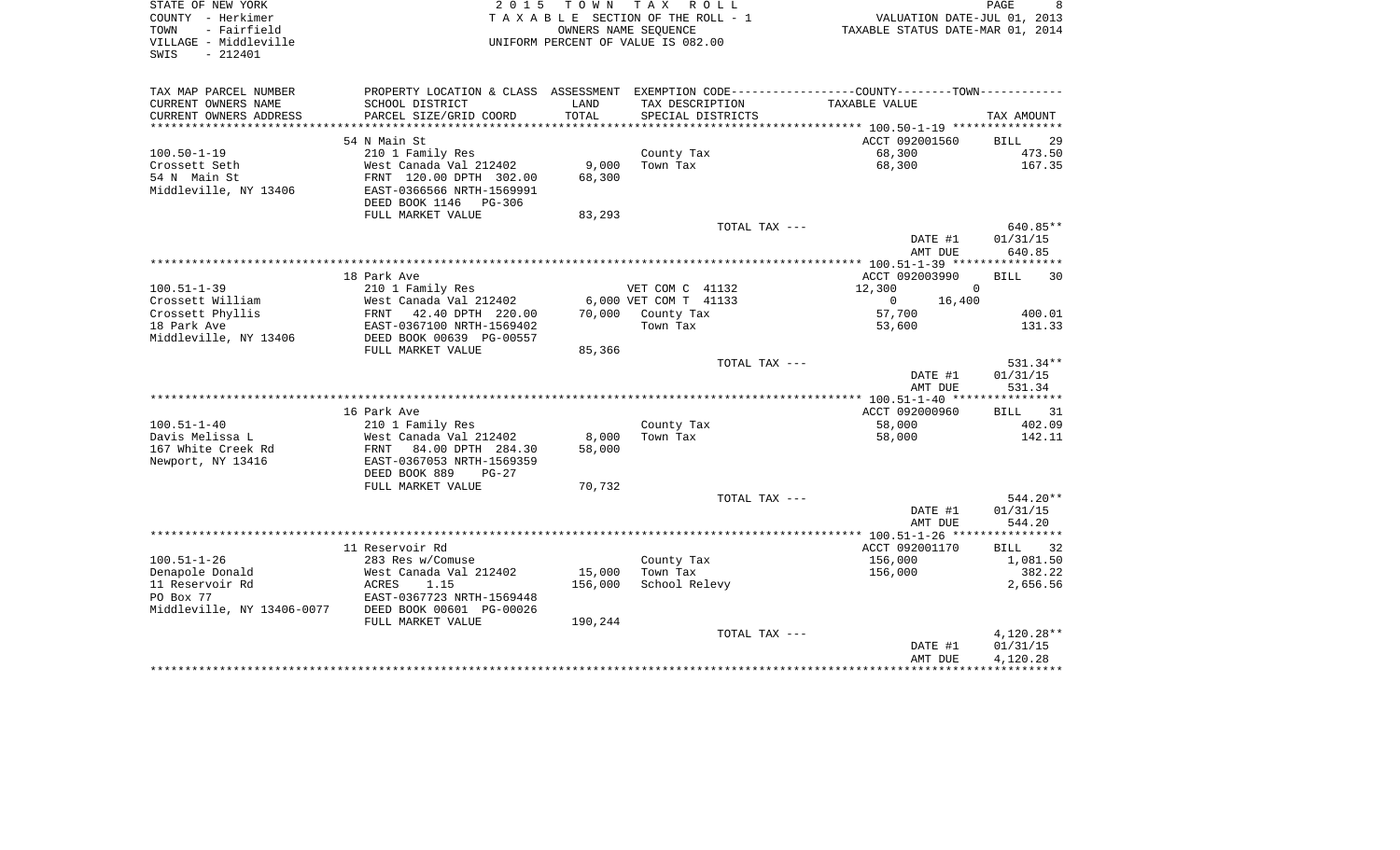| STATE OF NEW YORK<br>COUNTY - Herkimer<br>- Fairfield<br>TOWN<br>VILLAGE - Middleville<br>$-212401$<br>SWIS | 2 0 1 5<br>T O W N<br>T A X<br>R O L L<br>TAXABLE SECTION OF THE ROLL - 1<br>OWNERS NAME SEQUENCE<br>UNIFORM PERCENT OF VALUE IS 082.00                              |                           |                                                           | 9<br>PAGE<br>VALUATION DATE-JUL 01, 2013<br>TAXABLE STATUS DATE-MAR 01, 2014  |                                                |  |
|-------------------------------------------------------------------------------------------------------------|----------------------------------------------------------------------------------------------------------------------------------------------------------------------|---------------------------|-----------------------------------------------------------|-------------------------------------------------------------------------------|------------------------------------------------|--|
| TAX MAP PARCEL NUMBER<br>CURRENT OWNERS NAME                                                                | PROPERTY LOCATION & CLASS ASSESSMENT<br>SCHOOL DISTRICT                                                                                                              | LAND                      | TAX DESCRIPTION                                           | EXEMPTION CODE-----------------COUNTY--------TOWN-----------<br>TAXABLE VALUE |                                                |  |
| CURRENT OWNERS ADDRESS<br>**********************                                                            | PARCEL SIZE/GRID COORD<br>*******************                                                                                                                        | TOTAL<br>************     | SPECIAL DISTRICTS                                         |                                                                               | TAX AMOUNT                                     |  |
|                                                                                                             | 44 Park Ave                                                                                                                                                          |                           |                                                           | ACCT 092001830                                                                | 33<br><b>BILL</b>                              |  |
| $100.51 - 1 - 27$<br>Denapole Donald<br>PO Box 77<br>Middleville, NY 13406                                  | 210 1 Family Res<br>West Canada Val 212402<br>vacant/gutted<br>FRNT 100.00 DPTH 160.00<br>EAST-0367588 NRTH-1569535<br>DEED BOOK 917<br>$PG-43$                      | 8,000<br>30,000           | County Tax<br>Town Tax                                    | 30,000<br>30,000                                                              | 207.98<br>73.50                                |  |
|                                                                                                             | FULL MARKET VALUE                                                                                                                                                    | 36,585                    | TOTAL TAX ---                                             |                                                                               | 281.48**                                       |  |
|                                                                                                             |                                                                                                                                                                      |                           |                                                           | DATE #1<br>AMT DUE                                                            | 01/31/15<br>281.48                             |  |
|                                                                                                             |                                                                                                                                                                      |                           |                                                           |                                                                               |                                                |  |
| $100.51 - 1 - 31$                                                                                           | Fairfield St<br>220 2 Family Res                                                                                                                                     |                           | County Tax                                                | ACCT 092001440<br>108,900                                                     | 34<br>BILL<br>754.97                           |  |
| Denapole Donald<br>PO Box 77<br>Middleville, NY 13406-0077                                                  | West Canada Val 212402<br>2 apartments/office<br>FRNT 115.00 DPTH 116.00<br>EAST-0367640 NRTH-1569320<br>DEED BOOK 667<br><b>PG-941</b>                              | 7,000<br>108,900          | Town Tax<br>School Relevy                                 | 108,900                                                                       | 266.82<br>2,666.15                             |  |
|                                                                                                             | FULL MARKET VALUE                                                                                                                                                    | 132,805                   |                                                           |                                                                               |                                                |  |
|                                                                                                             | *********                                                                                                                                                            |                           | TOTAL TAX ---                                             | DATE #1<br>AMT DUE                                                            | $3,687.94**$<br>01/31/15<br>3,687.94           |  |
|                                                                                                             | Fairfield Rd                                                                                                                                                         |                           |                                                           | ACCT 092004002                                                                | <b>BILL</b><br>35                              |  |
| $100.51 - 1 - 58$<br>Denapole Donald<br>PO Box 77<br>Middleville, NY 13406                                  | 210 1 Family Res<br>West Canada Val 212402<br>FRNT 204.00 DPTH 118.00<br>0.35<br>ACRES<br>EAST-0367744 NRTH-1569200<br>DEED BOOK 00651 PG-00693<br>FULL MARKET VALUE | 6,000<br>26,000<br>31,707 | County Tax<br>Town Tax                                    | 26,000<br>26,000                                                              | 180.25<br>63.70                                |  |
|                                                                                                             |                                                                                                                                                                      |                           | TOTAL TAX ---                                             |                                                                               | 243.95**                                       |  |
|                                                                                                             |                                                                                                                                                                      |                           |                                                           | DATE #1<br>AMT DUE                                                            | 01/31/15<br>243.95                             |  |
|                                                                                                             | Reservoir Rd                                                                                                                                                         |                           |                                                           | ACCT 092003695                                                                | 36<br>BILL                                     |  |
| $100.51 - 1 - 13.1$<br>Devins Donald<br>Devins Tammy<br>RD1 Box 138 Castle Rd<br>Newport, NY 13416          | 311 Res vac land<br>West Canada Val 212402<br>ACRES<br>2.30<br>EAST-0368133 NRTH-1570164<br>DEED BOOK 728<br>$PG-75$                                                 | 2,500<br>2,500            | County Tax<br>Town Tax<br>School Relevy<br>Village Relevy | 2,500<br>2,500                                                                | 17.33<br>6.13<br>61.20<br>25.84                |  |
|                                                                                                             | FULL MARKET VALUE                                                                                                                                                    | 3,049                     | TOTAL TAX ---                                             | DATE #1<br>AMT DUE                                                            | 110.50**<br>01/31/15<br>110.50<br>************ |  |
|                                                                                                             |                                                                                                                                                                      |                           |                                                           |                                                                               |                                                |  |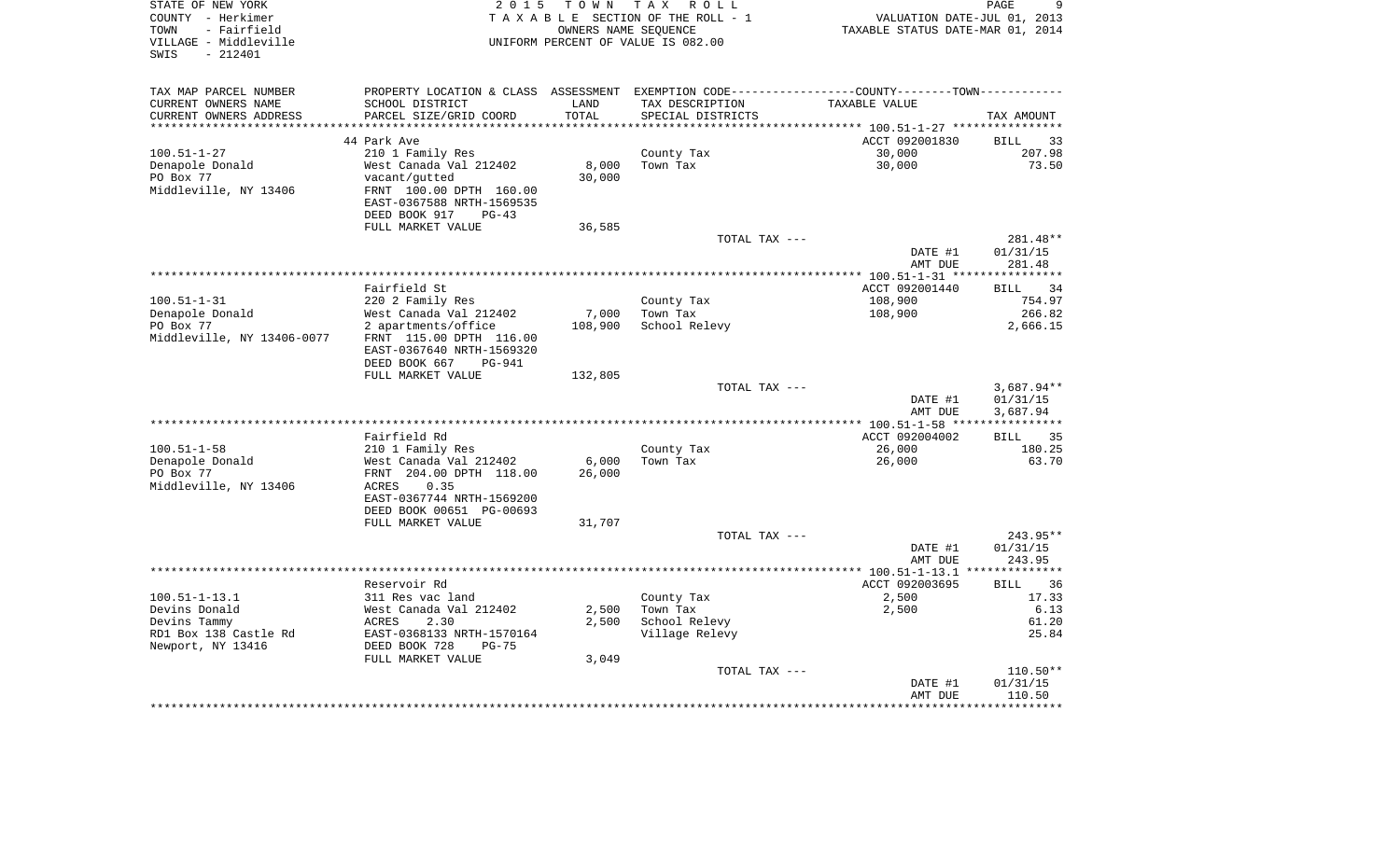| STATE OF NEW YORK<br>COUNTY - Herkimer<br>TOWN<br>- Fairfield<br>VILLAGE - Middleville<br>SWIS<br>$-212401$ |                                                                                                                  |        | 2015 TOWN TAX ROLL<br>TAXABLE SECTION OF THE ROLL - 1<br>OWNERS NAME SEOUENCE<br>UNIFORM PERCENT OF VALUE IS 082.00 | VALUATION DATE-JUL 01, 2013<br>TAXABLE STATUS DATE-MAR 01, 2014 | PAGE<br>10        |
|-------------------------------------------------------------------------------------------------------------|------------------------------------------------------------------------------------------------------------------|--------|---------------------------------------------------------------------------------------------------------------------|-----------------------------------------------------------------|-------------------|
| TAX MAP PARCEL NUMBER<br>CURRENT OWNERS NAME                                                                | PROPERTY LOCATION & CLASS ASSESSMENT EXEMPTION CODE---------------COUNTY-------TOWN----------<br>SCHOOL DISTRICT | LAND   | TAX DESCRIPTION                                                                                                     | TAXABLE VALUE                                                   |                   |
| CURRENT OWNERS ADDRESS                                                                                      | PARCEL SIZE/GRID COORD                                                                                           | TOTAL  | SPECIAL DISTRICTS                                                                                                   |                                                                 | TAX AMOUNT        |
|                                                                                                             |                                                                                                                  |        |                                                                                                                     |                                                                 |                   |
|                                                                                                             | Park Ave                                                                                                         |        |                                                                                                                     | ACCT 092001620                                                  | BILL 37           |
| $100.51 - 1 - 11$                                                                                           | 311 Res vac land                                                                                                 |        | County Tax                                                                                                          | 5,000                                                           | 34.66             |
| Devins Sarah                                                                                                | West Canada Val 212402                                                                                           | 5,000  | Town Tax                                                                                                            | 5,000                                                           | 12.25             |
| 51 Park Ave                                                                                                 | FRNT 50.00 DPTH 150.00                                                                                           | 5,000  |                                                                                                                     |                                                                 |                   |
| Middleville, NY 13406                                                                                       | EAST-0367632 NRTH-1569761                                                                                        |        |                                                                                                                     |                                                                 |                   |
|                                                                                                             | DEED BOOK 1506 PG-696                                                                                            |        |                                                                                                                     |                                                                 |                   |
|                                                                                                             | FULL MARKET VALUE                                                                                                | 6,098  |                                                                                                                     |                                                                 |                   |
|                                                                                                             |                                                                                                                  |        | TOTAL TAX ---                                                                                                       |                                                                 | $46.91**$         |
|                                                                                                             |                                                                                                                  |        |                                                                                                                     | DATE #1<br>AMT DUE                                              | 01/31/15<br>46.91 |
|                                                                                                             |                                                                                                                  |        |                                                                                                                     |                                                                 |                   |
|                                                                                                             | 51 Park Ave                                                                                                      |        |                                                                                                                     | ACCT 092001980                                                  | BILL 38           |
| $100.51 - 1 - 12$                                                                                           | 210 1 Family Res                                                                                                 |        | County Tax                                                                                                          | 52,000                                                          | 360.50            |
| Devins Sarah                                                                                                | West Canada Val 212402                                                                                           | 6,000  | Town Tax                                                                                                            | 52,000                                                          | 127.41            |
| 51 Park Ave                                                                                                 | Life Use- Francisco                                                                                              | 52,000 |                                                                                                                     |                                                                 |                   |
| Middleville, NY 13406                                                                                       | FRNT 50.00 DPTH 150.00                                                                                           |        |                                                                                                                     |                                                                 |                   |
|                                                                                                             | EAST-0367680 NRTH-1569769                                                                                        |        |                                                                                                                     |                                                                 |                   |
|                                                                                                             | DEED BOOK 1506<br>PG-696                                                                                         |        |                                                                                                                     |                                                                 |                   |
|                                                                                                             | FULL MARKET VALUE                                                                                                | 63,415 |                                                                                                                     |                                                                 |                   |
|                                                                                                             |                                                                                                                  |        | TOTAL TAX ---                                                                                                       |                                                                 | 487.91**          |
|                                                                                                             |                                                                                                                  |        |                                                                                                                     | DATE #1                                                         | 01/31/15          |
|                                                                                                             |                                                                                                                  |        |                                                                                                                     | AMT DUE                                                         | 487.91            |
|                                                                                                             |                                                                                                                  |        |                                                                                                                     |                                                                 |                   |
| 100.59-1-12                                                                                                 | 25 S Main St<br>210 1 Family Res                                                                                 |        | AGED-CT<br>41801                                                                                                    | ACCT 092001140<br>37,500<br>37,500                              | BILL 39           |
| Dibble Joan                                                                                                 | West Canada Val 212402                                                                                           |        | 9,000 County Tax                                                                                                    | 37,500                                                          | 259.97            |
| 25 S Main St                                                                                                | FRNT 120.00 DPTH 289.20                                                                                          | 75,000 | Town Tax                                                                                                            | 37,500                                                          | 91.88             |
| Middleville, NY 13406                                                                                       | EAST-0367197 NRTH-1568504                                                                                        |        |                                                                                                                     |                                                                 |                   |
|                                                                                                             | DEED BOOK 00448 PG-00439                                                                                         |        |                                                                                                                     |                                                                 |                   |
|                                                                                                             | FULL MARKET VALUE                                                                                                | 91,463 |                                                                                                                     |                                                                 |                   |
|                                                                                                             |                                                                                                                  |        | TOTAL TAX ---                                                                                                       |                                                                 | 351.85**          |
|                                                                                                             |                                                                                                                  |        |                                                                                                                     | DATE #1                                                         | 01/31/15          |
|                                                                                                             |                                                                                                                  |        |                                                                                                                     | AMT DUE                                                         | 351.85            |
|                                                                                                             |                                                                                                                  |        |                                                                                                                     |                                                                 |                   |
|                                                                                                             | 58 N Main St                                                                                                     |        |                                                                                                                     | ACCT 092000090                                                  | BILL 40           |
| $100.50 - 1 - 20$                                                                                           | 210 1 Family Res                                                                                                 |        | County Tax                                                                                                          | 75,000                                                          | 519.95            |
| Dingman Charles                                                                                             | West Canada Val 212402                                                                                           | 8,000  | Town Tax                                                                                                            | 75,000                                                          | 183.76            |
| Dingman Joyce                                                                                               | FRNT 100.00 DPTH 255.00                                                                                          | 75,000 |                                                                                                                     |                                                                 |                   |
| 58 No Main St                                                                                               | EAST-0366513 NRTH-1570073<br>DEED BOOK 704 PG-261                                                                |        |                                                                                                                     |                                                                 |                   |
| PO Box 65<br>Middleville, NY 13406 FULL MARKET VALUE                                                        |                                                                                                                  | 91,463 |                                                                                                                     |                                                                 |                   |
|                                                                                                             |                                                                                                                  |        | TOTAL TAX ---                                                                                                       |                                                                 | 703.71**          |
|                                                                                                             |                                                                                                                  |        |                                                                                                                     | DATE #1                                                         | 01/31/15          |
|                                                                                                             |                                                                                                                  |        |                                                                                                                     | AMT DUE                                                         | 703.71            |
|                                                                                                             |                                                                                                                  |        |                                                                                                                     |                                                                 | ***********       |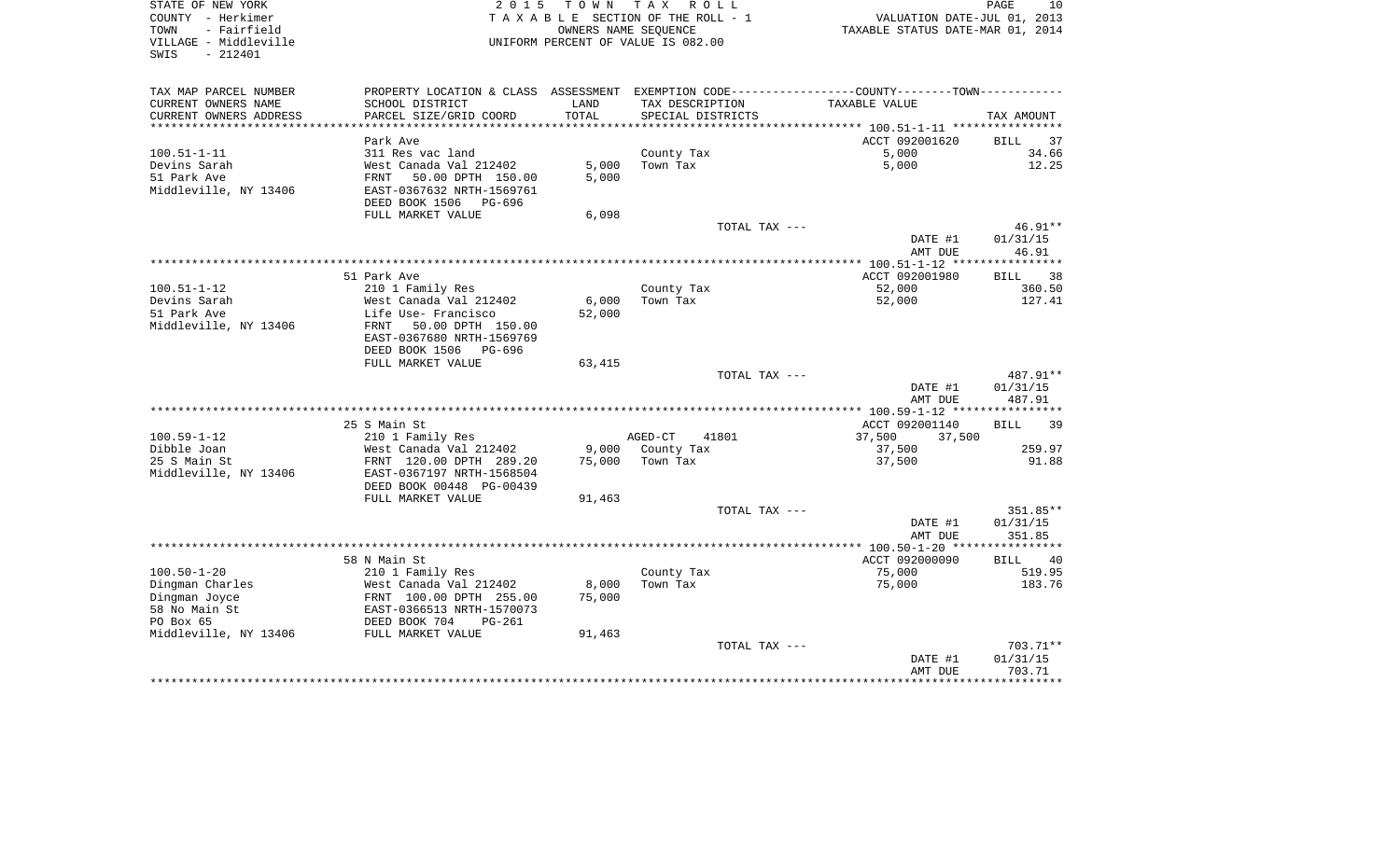| COUNTY<br>– Herkimer   |                                                                                               | TAXABLE SECTION OF THE ROLL - 1    | OWNERS NAME SEOUENCE             |                   |                                      | VALUATION DATE-JUL 01, 2013 |
|------------------------|-----------------------------------------------------------------------------------------------|------------------------------------|----------------------------------|-------------------|--------------------------------------|-----------------------------|
| - Fairfield<br>TOWN    |                                                                                               |                                    | TAXABLE STATUS DATE-MAR 01, 2014 |                   |                                      |                             |
| VILLAGE - Middleville  |                                                                                               | UNIFORM PERCENT OF VALUE IS 082.00 |                                  |                   |                                      |                             |
| SWIS<br>$-212401$      |                                                                                               |                                    |                                  |                   |                                      |                             |
|                        |                                                                                               |                                    |                                  |                   |                                      |                             |
| TAX MAP PARCEL NUMBER  | PROPERTY LOCATION & CLASS ASSESSMENT EXEMPTION CODE---------------COUNTY-------TOWN---------- |                                    |                                  |                   |                                      |                             |
| CURRENT OWNERS NAME    | SCHOOL DISTRICT                                                                               | LAND                               | TAX DESCRIPTION                  |                   | TAXABLE VALUE                        |                             |
| CURRENT OWNERS ADDRESS | PARCEL SIZE/GRID COORD                                                                        | TOTAL                              |                                  | SPECIAL DISTRICTS |                                      | TAX AMOUNT                  |
|                        |                                                                                               |                                    |                                  |                   | *********** 100.50-1-7 ************* |                             |
|                        | 83 N Main St                                                                                  |                                    |                                  |                   | ACCT 092001200                       | <b>BILL</b><br>41           |
| $100.50 - 1 - 7$       | 210 1 Family Res                                                                              |                                    | VET COM C 41132                  |                   | 12,300                               | $\Omega$                    |
| Dingman Walter         | West Canada Val 212402                                                                        |                                    | 25,000 VET COM T 41133           |                   | $\overline{0}$                       | 16,400                      |
| Dingman Nancy          | 56.00 DPTH<br>FRNT                                                                            |                                    | 90,000 County Tax                |                   | 77,700                               | 538.67                      |
| 83 N Main St           | 11.56<br>ACRES                                                                                |                                    | Town Tax                         |                   | 73,600                               | 180.33                      |
| Middleville, NY 13406  | EAST-0329316 NRTH-1145770                                                                     |                                    |                                  |                   |                                      |                             |
|                        | DEED BOOK 683<br>$PG-249$                                                                     |                                    |                                  |                   |                                      |                             |
|                        | FULL MARKET VALUE                                                                             | 109,756                            |                                  |                   |                                      |                             |
|                        |                                                                                               |                                    |                                  | TOTAL TAX ---     |                                      | 719.00**                    |
|                        |                                                                                               |                                    |                                  |                   | DATE #1                              | 01/31/15                    |
|                        |                                                                                               |                                    |                                  |                   | AMT DUE                              | 719.00                      |
|                        |                                                                                               |                                    |                                  |                   |                                      |                             |
|                        | 28 Huyck Ave                                                                                  |                                    |                                  |                   | ACCT 092001230                       | 42<br><b>BILL</b>           |
| $100.42 - 1 - 13$      | 210 1 Family Res                                                                              |                                    | VET COM C 41132                  |                   | 12,300                               | $\Omega$                    |
| Dmitri Henry B         | West Canada Val 212402                                                                        |                                    | 10,000 VET COM T 41133           |                   | $\overline{0}$                       | 16,400                      |
| 28 Huyck Ave           | FRNT 200.00 DPTH 200.00                                                                       |                                    | 109,500 County Tax               |                   | 97,200                               | 673.85                      |
| Middleville, NY 13406  | EAST-0366391 NRTH-1571003                                                                     |                                    | Town Tax                         |                   | 93,100                               | 228.11                      |
|                        | DEED BOOK 00656 PG-00379                                                                      |                                    |                                  |                   |                                      |                             |
|                        | FULL MARKET VALUE                                                                             | 133,537                            |                                  |                   |                                      |                             |
|                        |                                                                                               |                                    |                                  | TOTAL TAX ---     |                                      | 901.96**                    |
|                        |                                                                                               |                                    |                                  |                   | DATE #1<br>AMT DUE                   | 01/31/15<br>901.96          |
|                        |                                                                                               |                                    |                                  |                   |                                      |                             |
|                        | 35 Park Ave                                                                                   |                                    |                                  |                   | ACCT 092000660                       | BILL 43                     |
| $100.51 - 1 - 6.1$     | 210 1 Family Res                                                                              |                                    | County Tax                       |                   | 70,000                               | 485.29                      |
| Dmitri Johnathan       | West Canada Val 212402                                                                        | 10,000                             | Town Tax                         |                   | 70,000                               | 171.51                      |
| Dmitri Abbey           | FRNT 160.00 DPTH 243.00                                                                       | 70,000                             |                                  |                   |                                      |                             |
| 35 Park Ave            | 0.80<br>ACRES                                                                                 |                                    |                                  |                   |                                      |                             |
| Middleville, NY 13406  | EAST-0367261 NRTH-1569716                                                                     |                                    |                                  |                   |                                      |                             |
|                        | DEED BOOK 1406<br>$PG-448$                                                                    |                                    |                                  |                   |                                      |                             |
|                        | FULL MARKET VALUE                                                                             | 85,366                             |                                  |                   |                                      |                             |
|                        |                                                                                               |                                    |                                  | TOTAL TAX ---     |                                      | 656.80**                    |
|                        |                                                                                               |                                    |                                  |                   | DATE #1                              | 01/31/15                    |
|                        |                                                                                               |                                    |                                  |                   | AMT DUE                              | 656.80                      |
|                        |                                                                                               |                                    |                                  |                   |                                      |                             |
|                        | 68 N Main St                                                                                  |                                    |                                  |                   | ACCT 092002970                       | <b>BILL</b><br>44           |
| $100.50 - 1 - 22$      | 210 1 Family Res                                                                              |                                    | County Tax                       |                   | 90,000                               | 623.94                      |
| Dodge John W           | West Canada Val 212402                                                                        | 7,000                              | Town Tax                         |                   | 90,000                               | 220.51                      |
| 68 N Main St           | 72.00 DPTH 300.00<br>FRNT                                                                     | 90,000                             |                                  |                   |                                      |                             |
| PO Box 564             | BANK<br>023                                                                                   |                                    |                                  |                   |                                      |                             |
| Middleville, NY 13406  | EAST-0366400 NRTH-1570224                                                                     |                                    |                                  |                   |                                      |                             |
|                        | DEED BOOK 902<br><b>PG-544</b>                                                                |                                    |                                  |                   |                                      |                             |
|                        | FULL MARKET VALUE                                                                             | 109,756                            |                                  |                   |                                      |                             |
|                        |                                                                                               |                                    |                                  | TOTAL TAX ---     |                                      | 844.45**                    |
|                        |                                                                                               |                                    |                                  |                   | DATE #1                              | 01/31/15                    |
|                        |                                                                                               |                                    |                                  |                   | AMT DUE                              | 844.45                      |
|                        |                                                                                               |                                    |                                  |                   |                                      |                             |

PAGE 11

STATE OF NEW YORK **EXECUTE:** TO W N TAX ROLL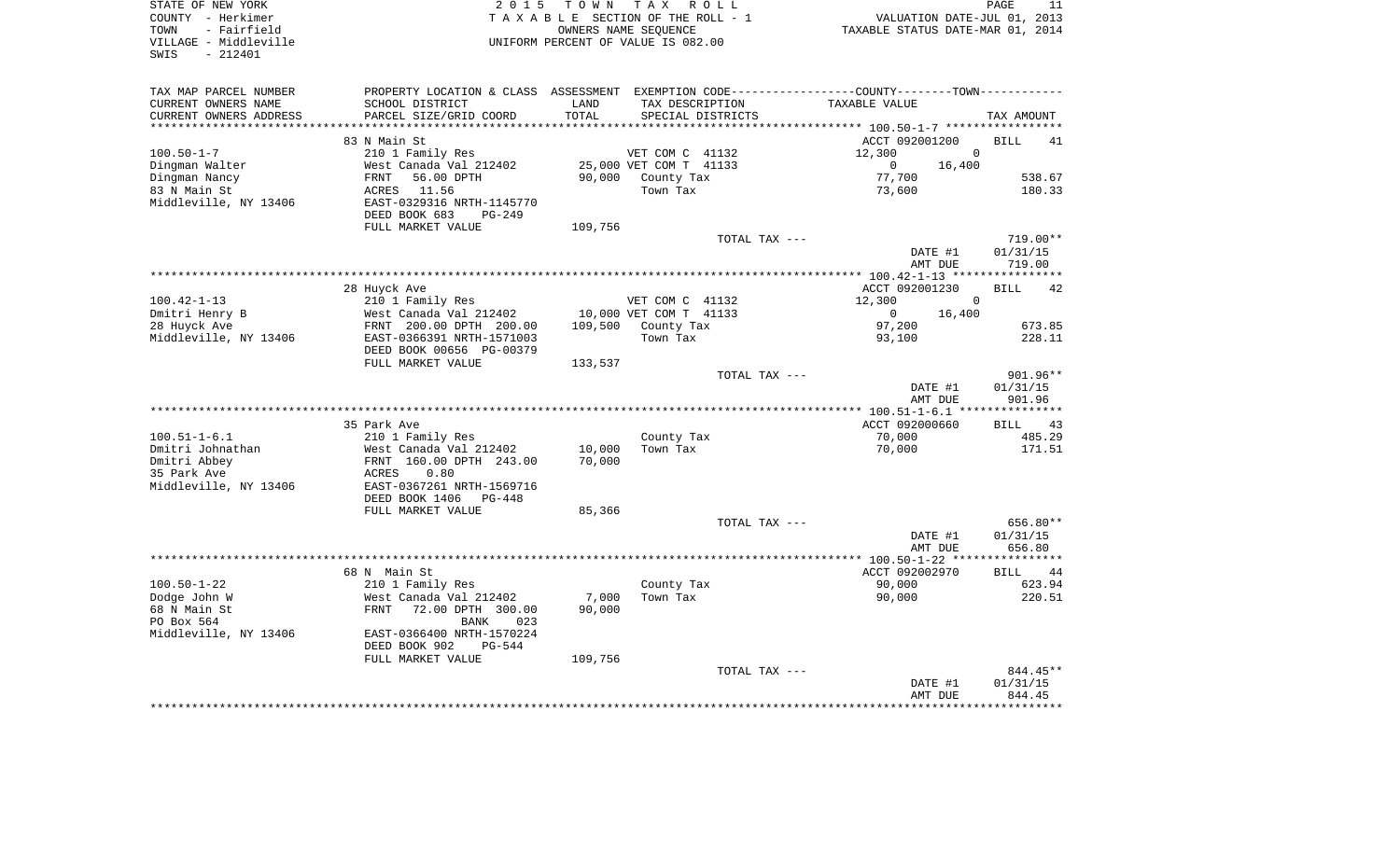| STATE OF NEW YORK<br>COUNTY - Herkimer<br>- Fairfield<br>TOWN<br>VILLAGE - Middleville<br>$-212401$<br>SWIS | 2 0 1 5                                                                                       | TOWN    | T A X<br>R O L L<br>TAXABLE SECTION OF THE ROLL - 1<br>OWNERS NAME SEOUENCE<br>UNIFORM PERCENT OF VALUE IS 082.00 | VALUATION DATE-JUL 01, 2013<br>TAXABLE STATUS DATE-MAR 01, 2014 | PAGE<br>12                    |
|-------------------------------------------------------------------------------------------------------------|-----------------------------------------------------------------------------------------------|---------|-------------------------------------------------------------------------------------------------------------------|-----------------------------------------------------------------|-------------------------------|
| TAX MAP PARCEL NUMBER                                                                                       | PROPERTY LOCATION & CLASS ASSESSMENT EXEMPTION CODE---------------COUNTY-------TOWN---------- |         |                                                                                                                   |                                                                 |                               |
| CURRENT OWNERS NAME                                                                                         | SCHOOL DISTRICT                                                                               | LAND    | TAX DESCRIPTION                                                                                                   | TAXABLE VALUE                                                   |                               |
| CURRENT OWNERS ADDRESS<br>**************************                                                        | PARCEL SIZE/GRID COORD                                                                        | TOTAL   | SPECIAL DISTRICTS                                                                                                 |                                                                 | TAX AMOUNT                    |
|                                                                                                             |                                                                                               |         |                                                                                                                   | ACCT 092001260                                                  | 45<br>BILL                    |
| $100.42 - 1 - 6$                                                                                            | 39 Huyck Ave<br>210 1 Family Res                                                              |         | County Tax                                                                                                        | 102,000                                                         | 707.13                        |
| Dougherty Lawrence                                                                                          | West Canada Val 212402                                                                        | 10,000  | Town Tax                                                                                                          | 102,000                                                         | 249.91                        |
| Dougherty Mary<br>39 Huyck Ave<br>Middleville, NY 13406                                                     | BAR change 6/05<br>FRNT 200.00 DPTH 300.00<br><b>ACRES</b><br>1.40 BANK<br>135                | 102,000 |                                                                                                                   |                                                                 |                               |
|                                                                                                             | EAST-0366533 NRTH-1571335<br>DEED BOOK 00657 PG-00746                                         |         |                                                                                                                   |                                                                 |                               |
|                                                                                                             | FULL MARKET VALUE                                                                             | 124,390 | TOTAL TAX ---                                                                                                     |                                                                 | 957.04**                      |
|                                                                                                             |                                                                                               |         |                                                                                                                   | DATE #1<br>AMT DUE                                              | 01/31/15<br>957.04            |
|                                                                                                             |                                                                                               |         |                                                                                                                   |                                                                 |                               |
|                                                                                                             | 15 Fairfield St                                                                               |         |                                                                                                                   | ACCT 092001950                                                  | 46<br><b>BILL</b>             |
| $100.51 - 1 - 47$<br>Drummond Wm                                                                            | 210 1 Family Res<br>West Canada Val 212402                                                    | 6,000   | County Tax<br>Town Tax                                                                                            | 40,000<br>40,000                                                | 277.31<br>98.01               |
| Drummond Cindy<br>15 Fairfield St<br>PO Box 92                                                              | FRNT<br>34.00 DPTH 145.00<br>EAST-0367081 NRTH-1569124<br>DEED BOOK 704<br>$PG-19$            | 40,000  |                                                                                                                   |                                                                 |                               |
| Middleville, NY 13406                                                                                       | FULL MARKET VALUE                                                                             | 48,780  |                                                                                                                   |                                                                 |                               |
|                                                                                                             |                                                                                               |         | TOTAL TAX ---                                                                                                     |                                                                 | 375.32**                      |
|                                                                                                             |                                                                                               |         |                                                                                                                   | DATE #1<br>AMT DUE                                              | 01/31/15<br>375.32            |
|                                                                                                             |                                                                                               |         |                                                                                                                   |                                                                 |                               |
| $100.50 - 1 - 12$                                                                                           | 37 N Main St<br>714 Lite Ind Man                                                              |         |                                                                                                                   | ACCT 092003660<br>147,600                                       | <b>BILL</b><br>47<br>1,023.26 |
| E J Willis Co Inc                                                                                           | West Canada Val 212402                                                                        | 25,000  | County Tax<br>Town Tax                                                                                            | 147,600                                                         | 361.64                        |
| 37 N Main St                                                                                                | ACRES<br>4.00                                                                                 | 147,600 |                                                                                                                   |                                                                 |                               |
| PO Box 437<br>Middleville, NY 13406                                                                         | EAST-0366191 NRTH-1569548<br>DEED BOOK 759<br>$PG-338$                                        |         |                                                                                                                   |                                                                 |                               |
|                                                                                                             | FULL MARKET VALUE                                                                             | 180,000 |                                                                                                                   |                                                                 |                               |
|                                                                                                             |                                                                                               |         | TOTAL TAX ---                                                                                                     |                                                                 | 1,384.90**                    |
|                                                                                                             |                                                                                               |         |                                                                                                                   | DATE #1                                                         | 01/31/15                      |
|                                                                                                             |                                                                                               |         |                                                                                                                   | AMT DUE                                                         | 1,384.90<br>***********       |
|                                                                                                             | 37 N Main St                                                                                  |         |                                                                                                                   | ACCT 092003630                                                  | 48<br><b>BILL</b>             |
| $100.50 - 1 - 14$                                                                                           | 714 Lite Ind Man                                                                              |         | County Tax                                                                                                        | 57,400                                                          | 397.93                        |
| E J Willis Co Inc                                                                                           | West Canada Val 212402                                                                        | 3,000   | Town Tax                                                                                                          | 57,400                                                          | 140.64                        |
| 37 N Main St                                                                                                | <b>ACRES</b><br>3.00                                                                          | 57,400  |                                                                                                                   |                                                                 |                               |
| PO Box 437                                                                                                  | EAST-0366375 NRTH-1569359                                                                     |         |                                                                                                                   |                                                                 |                               |
| Middleville, NY 13406                                                                                       | DEED BOOK 759<br>PG-335<br>FULL MARKET VALUE                                                  |         |                                                                                                                   |                                                                 |                               |
|                                                                                                             |                                                                                               | 70,000  | TOTAL TAX ---                                                                                                     |                                                                 | 538.57**                      |
|                                                                                                             |                                                                                               |         |                                                                                                                   | DATE #1<br>AMT DUE                                              | 01/31/15<br>538.57            |
|                                                                                                             |                                                                                               |         |                                                                                                                   |                                                                 | ********                      |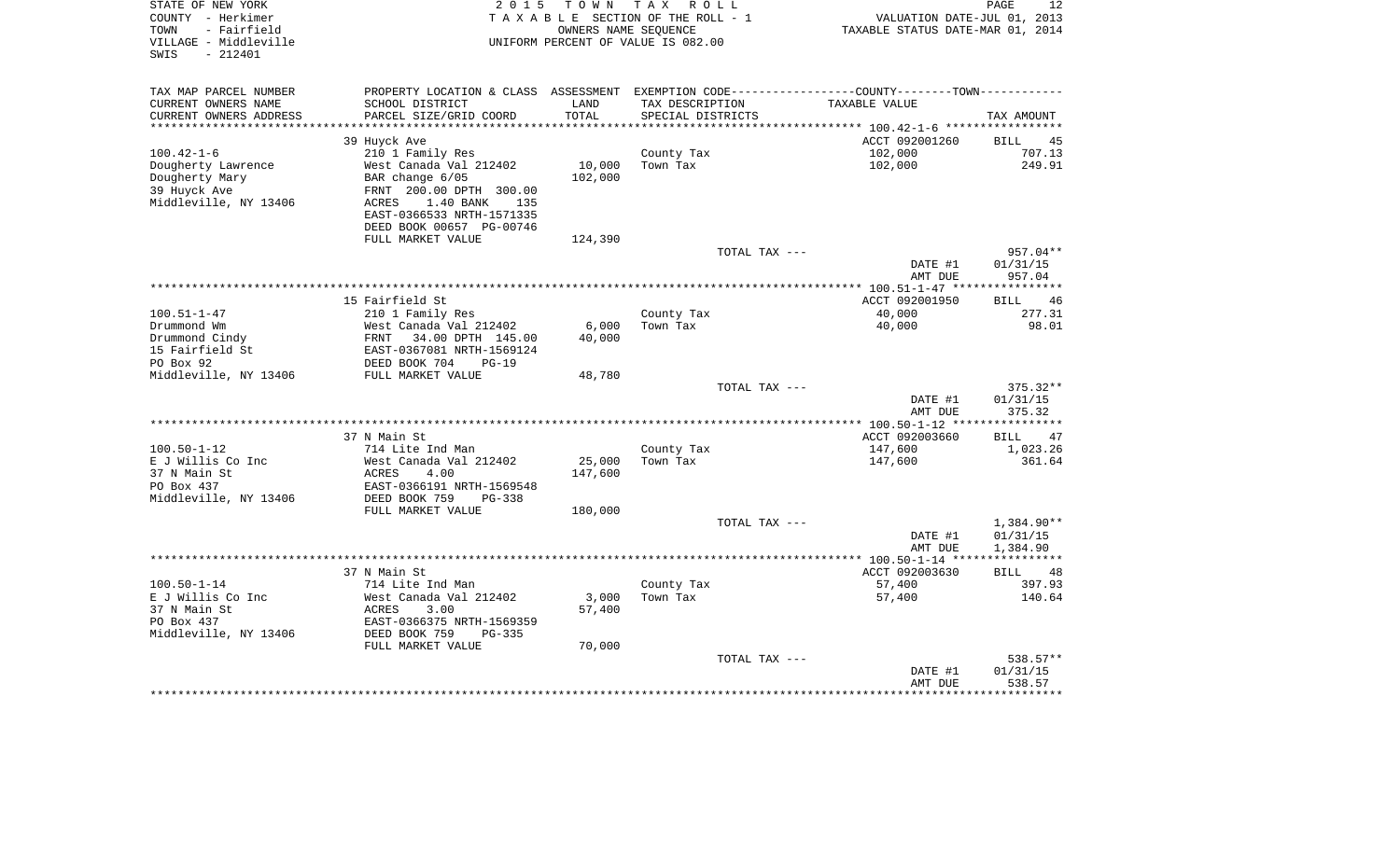| STATE OF NEW YORK<br>COUNTY - Herkimer<br>- Fairfield<br>TOWN<br>VILLAGE - Middleville<br>$-212401$<br>SWIS | 2 0 1 5                                                                                       | T O W N<br>OWNERS NAME SEQUENCE | TAX ROLL<br>TAXABLE SECTION OF THE ROLL - 1<br>UNIFORM PERCENT OF VALUE IS 082.00 |               | VALUATION DATE-JUL 01, 2013<br>TAXABLE STATUS DATE-MAR 01, 2014 | PAGE<br>13           |
|-------------------------------------------------------------------------------------------------------------|-----------------------------------------------------------------------------------------------|---------------------------------|-----------------------------------------------------------------------------------|---------------|-----------------------------------------------------------------|----------------------|
| TAX MAP PARCEL NUMBER                                                                                       | PROPERTY LOCATION & CLASS ASSESSMENT EXEMPTION CODE---------------COUNTY-------TOWN---------- |                                 |                                                                                   |               |                                                                 |                      |
| CURRENT OWNERS NAME                                                                                         | SCHOOL DISTRICT                                                                               | LAND                            | TAX DESCRIPTION                                                                   |               | TAXABLE VALUE                                                   |                      |
| CURRENT OWNERS ADDRESS<br>*************************                                                         | PARCEL SIZE/GRID COORD                                                                        | TOTAL                           | SPECIAL DISTRICTS                                                                 |               |                                                                 | TAX AMOUNT           |
|                                                                                                             | Park Ave                                                                                      |                                 |                                                                                   |               | ACCT 092003750                                                  | BILL<br>49           |
| $100.51 - 1 - 9$                                                                                            | 330 Vacant comm                                                                               |                                 | County Tax                                                                        |               | 8,000                                                           | 55.46                |
| E J Willis Co Inc                                                                                           | West Canada Val 212402                                                                        | 8,000                           | Town Tax                                                                          |               | 8,000                                                           | 19.60                |
| 37 N Main St                                                                                                | building partial shell                                                                        | 8,000                           |                                                                                   |               |                                                                 |                      |
| PO Box 437                                                                                                  | 84.00 DPTH 150.00<br>FRNT                                                                     |                                 |                                                                                   |               |                                                                 |                      |
| Middleville, NY 13406                                                                                       | ACRES<br>0.29                                                                                 |                                 |                                                                                   |               |                                                                 |                      |
|                                                                                                             | EAST-0367515 NRTH-1569749                                                                     |                                 |                                                                                   |               |                                                                 |                      |
|                                                                                                             | DEED BOOK 759<br>PG-338                                                                       |                                 |                                                                                   |               |                                                                 |                      |
|                                                                                                             | FULL MARKET VALUE                                                                             | 9,756                           |                                                                                   | TOTAL TAX --- |                                                                 | 75.06**              |
|                                                                                                             |                                                                                               |                                 |                                                                                   |               | DATE #1                                                         | 01/31/15             |
|                                                                                                             |                                                                                               |                                 |                                                                                   |               | AMT DUE                                                         | 75.06                |
|                                                                                                             |                                                                                               |                                 |                                                                                   |               |                                                                 |                      |
|                                                                                                             | Park Ave                                                                                      |                                 |                                                                                   |               | ACCT 092003720                                                  | BILL<br>50           |
| $100.51 - 1 - 28$                                                                                           | 710 Manufacture                                                                               |                                 | County Tax                                                                        |               | 130,000                                                         | 901.25               |
| E J Willis Co Inc                                                                                           | West Canada Val 212402                                                                        | 15,000                          | Town Tax                                                                          |               | 130,000                                                         | 318.52               |
| 37 N Main St<br>PO Box 437                                                                                  | INCLUDES>100.51.1-29<br>FRNT 150.00 DPTH 156.00                                               | 130,000                         |                                                                                   |               |                                                                 |                      |
| Middleville, NY 13406                                                                                       | ACRES<br>0.53                                                                                 |                                 |                                                                                   |               |                                                                 |                      |
|                                                                                                             | EAST-0367465 NRTH-1569530                                                                     |                                 |                                                                                   |               |                                                                 |                      |
|                                                                                                             | DEED BOOK 759<br><b>PG-335</b>                                                                |                                 |                                                                                   |               |                                                                 |                      |
|                                                                                                             | FULL MARKET VALUE                                                                             | 158,537                         |                                                                                   |               |                                                                 |                      |
|                                                                                                             |                                                                                               |                                 |                                                                                   | TOTAL TAX --- |                                                                 | $1,219.77**$         |
|                                                                                                             |                                                                                               |                                 |                                                                                   |               | DATE #1                                                         | 01/31/15             |
|                                                                                                             |                                                                                               |                                 |                                                                                   |               | AMT DUE                                                         | 1,219.77             |
|                                                                                                             | 12 Fairfield St                                                                               |                                 |                                                                                   |               | ACCT 092002520                                                  | BILL<br>51           |
| $100.51 - 1 - 54$                                                                                           | 210 1 Family Res                                                                              |                                 | County Tax                                                                        |               | 78,000                                                          | 540.75               |
| Edick Willard                                                                                               | West Canada Val 212402                                                                        | 9,000                           | Town Tax                                                                          |               | 78,000                                                          | 191.11               |
| Edick Jeanette                                                                                              | FRNT 108.00 DPTH 300.00                                                                       | 78,000                          |                                                                                   |               |                                                                 |                      |
| 12 Fairfield St                                                                                             | EAST-0367142 NRTH-1568927                                                                     |                                 |                                                                                   |               |                                                                 |                      |
| PO Box 172                                                                                                  | DEED BOOK 00612 PG-00389                                                                      |                                 |                                                                                   |               |                                                                 |                      |
| Middleville, NY 13406                                                                                       | FULL MARKET VALUE                                                                             | 95,122                          |                                                                                   |               |                                                                 |                      |
|                                                                                                             |                                                                                               |                                 |                                                                                   | TOTAL TAX --- | DATE #1                                                         | 731.86**<br>01/31/15 |
|                                                                                                             |                                                                                               |                                 |                                                                                   |               | AMT DUE                                                         | 731.86               |
|                                                                                                             |                                                                                               |                                 |                                                                                   |               |                                                                 |                      |
|                                                                                                             | 117 S Main St                                                                                 |                                 |                                                                                   |               | ACCT 092001080                                                  | BILL<br>52           |
| $100.67 - 1 - 2$                                                                                            | 210 1 Family Res                                                                              |                                 | County Tax                                                                        |               | 70,000                                                          | 485.29               |
| Elliott Diane D                                                                                             | West Canada Val 212402                                                                        |                                 | 10,000 Town Tax                                                                   |               | 70,000                                                          | 171.51               |
| Elliott David M                                                                                             | rental                                                                                        | 70,000                          |                                                                                   |               |                                                                 |                      |
| 3909 E Sandra Ter                                                                                           | Lifeuse To Mary (facility                                                                     |                                 |                                                                                   |               |                                                                 |                      |
| Phoenix, AZ 85032                                                                                           | ACRES<br>1.00<br>EAST-0367617 NRTH-1566687                                                    |                                 |                                                                                   |               |                                                                 |                      |
|                                                                                                             | DEED BOOK 1090 PG-719                                                                         |                                 |                                                                                   |               |                                                                 |                      |
|                                                                                                             | FULL MARKET VALUE                                                                             | 85,366                          |                                                                                   |               |                                                                 |                      |
|                                                                                                             |                                                                                               |                                 |                                                                                   | TOTAL TAX --- |                                                                 | 656.80**             |
|                                                                                                             |                                                                                               |                                 |                                                                                   |               | DATE #1                                                         | 01/31/15             |
|                                                                                                             |                                                                                               |                                 |                                                                                   |               | AMT DUE                                                         | 656.80               |
|                                                                                                             |                                                                                               |                                 |                                                                                   |               | **************************                                      |                      |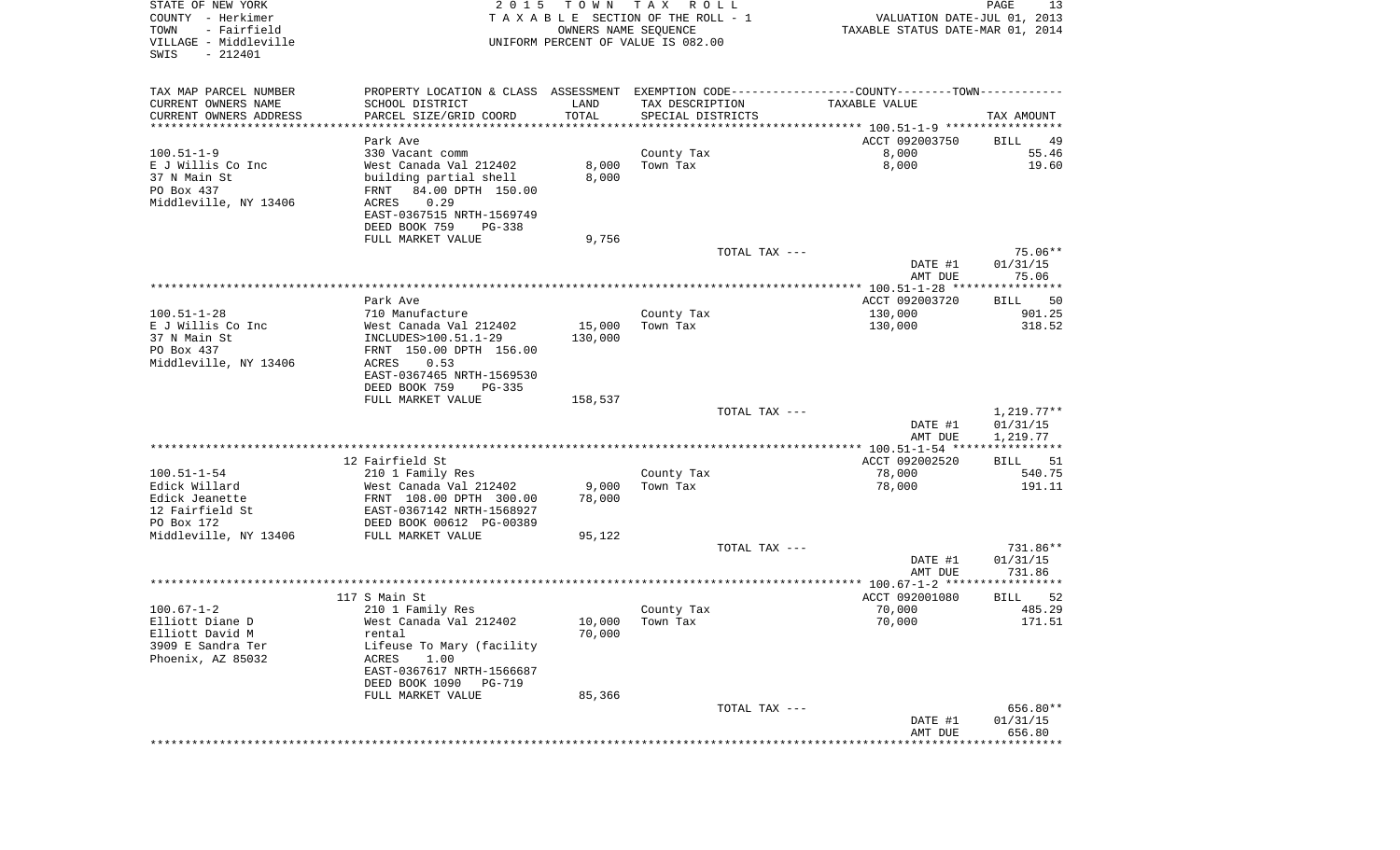| STATE OF NEW YORK<br>COUNTY - Herkimer<br>- Fairfield<br>TOWN<br>VILLAGE - Middleville<br>SWIS<br>$-212401$ | 2 0 1 5                                             | T O W N           | TAX ROLL<br>TAXABLE SECTION OF THE ROLL - 1<br>OWNERS NAME SEQUENCE<br>UNIFORM PERCENT OF VALUE IS 082.00 | VALUATION DATE-JUL 01, 2013<br>TAXABLE STATUS DATE-MAR 01, 2014                               | PAGE<br>14           |
|-------------------------------------------------------------------------------------------------------------|-----------------------------------------------------|-------------------|-----------------------------------------------------------------------------------------------------------|-----------------------------------------------------------------------------------------------|----------------------|
| TAX MAP PARCEL NUMBER                                                                                       |                                                     |                   |                                                                                                           | PROPERTY LOCATION & CLASS ASSESSMENT EXEMPTION CODE---------------COUNTY-------TOWN---------- |                      |
| CURRENT OWNERS NAME                                                                                         | SCHOOL DISTRICT                                     | LAND              | TAX DESCRIPTION                                                                                           | TAXABLE VALUE                                                                                 |                      |
| CURRENT OWNERS ADDRESS                                                                                      | PARCEL SIZE/GRID COORD                              | TOTAL             | SPECIAL DISTRICTS                                                                                         |                                                                                               | TAX AMOUNT           |
|                                                                                                             |                                                     |                   |                                                                                                           |                                                                                               |                      |
|                                                                                                             | 29 Reservoir Rd                                     |                   |                                                                                                           | ACCT 09003690                                                                                 | 53<br>BILL           |
| $100.51 - 1 - 13.2$                                                                                         | 210 1 Family Res                                    |                   | County Tax                                                                                                | 130,000                                                                                       | 901.25               |
| Elwood Eugene<br>29 Reservoir Rd                                                                            | West Canada Val 212402<br>6.50<br>ACRES             | 20,000<br>130,000 | Town Tax                                                                                                  | 130,000                                                                                       | 318.52               |
| Middleville, NY 13406                                                                                       | EAST-0367544 NRTH-1569986                           |                   |                                                                                                           |                                                                                               |                      |
|                                                                                                             | DEED BOOK 903<br>$PG-198$                           |                   |                                                                                                           |                                                                                               |                      |
|                                                                                                             | FULL MARKET VALUE                                   | 158,537           |                                                                                                           |                                                                                               |                      |
|                                                                                                             |                                                     |                   | TOTAL TAX ---                                                                                             |                                                                                               | $1,219.77**$         |
|                                                                                                             |                                                     |                   |                                                                                                           | DATE #1<br>AMT DUE                                                                            | 01/31/15<br>1,219.77 |
|                                                                                                             |                                                     |                   |                                                                                                           |                                                                                               |                      |
|                                                                                                             | 28 Reservoir Rd                                     |                   |                                                                                                           | ACCT 092001050                                                                                | 54<br><b>BILL</b>    |
| $100.51 - 1 - 15$                                                                                           | 210 1 Family Res                                    |                   | County Tax                                                                                                | 63,000                                                                                        | 436.76               |
| Farber Carl<br>Farber Iva                                                                                   | West Canada Val 212402<br>68.50 DPTH 295.00<br>FRNT | 7,000<br>63,000   | Town Tax                                                                                                  | 63,000                                                                                        | 154.36               |
| 28 Reservoir Rd                                                                                             | EAST-0368062 NRTH-1569866                           |                   |                                                                                                           |                                                                                               |                      |
| Newport, NY 13416                                                                                           | DEED BOOK 1491 PG-813                               |                   |                                                                                                           |                                                                                               |                      |
|                                                                                                             | FULL MARKET VALUE                                   | 76,829            |                                                                                                           |                                                                                               |                      |
|                                                                                                             |                                                     |                   | TOTAL TAX ---                                                                                             |                                                                                               | 591.12**             |
|                                                                                                             |                                                     |                   |                                                                                                           | DATE #1<br>AMT DUE                                                                            | 01/31/15<br>591.12   |
|                                                                                                             |                                                     |                   |                                                                                                           |                                                                                               |                      |
|                                                                                                             | 62 S Main St                                        |                   |                                                                                                           | ACCT 092003030                                                                                | <b>BILL</b><br>55    |
| $100.59 - 1 - 27$<br>Farber Lynn E                                                                          | 210 1 Family Res<br>West Canada Val 212402          | 15,000            | VET COM CT 41131<br>County Tax                                                                            | 12,300<br>16,400<br>127,700                                                                   | 885.30               |
| Farber Lisa A                                                                                               | ACRES<br>2.76                                       | 140,000           | Town Tax                                                                                                  | 123,600                                                                                       | 302.84               |
| 62 S Main St                                                                                                | EAST-0367138 NRTH-1567746                           |                   |                                                                                                           |                                                                                               |                      |
| Middleville, NY 13406                                                                                       | DEED BOOK 1099<br>PG-280                            |                   |                                                                                                           |                                                                                               |                      |
|                                                                                                             | FULL MARKET VALUE                                   | 170,732           |                                                                                                           |                                                                                               |                      |
|                                                                                                             |                                                     |                   | TOTAL TAX ---                                                                                             |                                                                                               | 1,188.14**           |
|                                                                                                             |                                                     |                   |                                                                                                           | DATE #1                                                                                       | 01/31/15             |
|                                                                                                             |                                                     |                   |                                                                                                           | AMT DUE                                                                                       | 1,188.14             |
|                                                                                                             |                                                     |                   |                                                                                                           |                                                                                               |                      |
|                                                                                                             | 91 N Main St                                        |                   |                                                                                                           | ACCT 092001470                                                                                | 56<br>BILL           |
| $100.50 - 1 - 5$<br>Farrington Ralph                                                                        | 210 1 Family Res<br>West Canada Val 212402          | 10,000            | County Tax<br>Town Tax                                                                                    | 85,000<br>85,000                                                                              | 589.28<br>208.26     |
| 91 N Main St                                                                                                | FRNT 118.00 DPTH 348.00                             | 85,000            |                                                                                                           |                                                                                               |                      |
| Middleville, NY 13406                                                                                       | EAST-0365885 NRTH-1570488                           |                   |                                                                                                           |                                                                                               |                      |
|                                                                                                             | DEED BOOK 842<br>$PG-268$                           |                   |                                                                                                           |                                                                                               |                      |
|                                                                                                             | FULL MARKET VALUE                                   | 103,659           |                                                                                                           |                                                                                               |                      |
|                                                                                                             |                                                     |                   | TOTAL TAX ---                                                                                             |                                                                                               | 797.54**             |
|                                                                                                             |                                                     |                   |                                                                                                           | DATE #1                                                                                       | 01/31/15             |
|                                                                                                             |                                                     |                   |                                                                                                           | AMT DUE                                                                                       | 797.54<br>********   |
|                                                                                                             |                                                     |                   |                                                                                                           |                                                                                               |                      |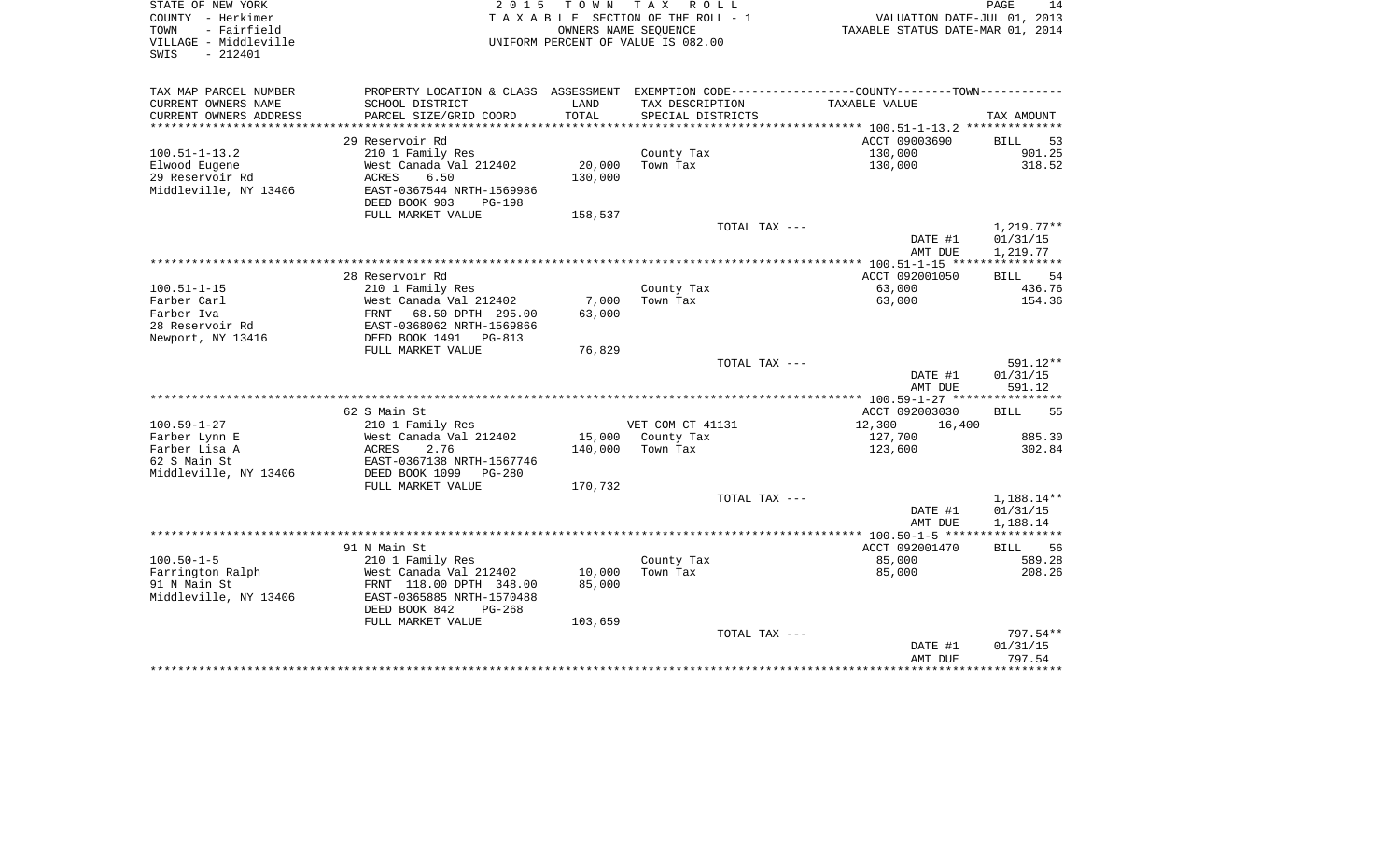| COUNTY - Herkimer<br>- Fairfield<br>TOWN<br>VILLAGE - Middleville<br>SWIS<br>$-212401$ | TAXABLE SECTION OF THE ROLL - 1<br>UNIFORM PERCENT OF VALUE IS 082.00                           | VALUATION DATE-JUL 01, 2013<br>TAXABLE STATUS DATE-MAR 01, 2014 |                           |                           |                          |
|----------------------------------------------------------------------------------------|-------------------------------------------------------------------------------------------------|-----------------------------------------------------------------|---------------------------|---------------------------|--------------------------|
| TAX MAP PARCEL NUMBER                                                                  | PROPERTY LOCATION & CLASS ASSESSMENT EXEMPTION CODE----------------COUNTY--------TOWN---------- |                                                                 |                           |                           |                          |
| CURRENT OWNERS NAME                                                                    | SCHOOL DISTRICT                                                                                 | LAND                                                            | TAX DESCRIPTION           | TAXABLE VALUE             |                          |
| CURRENT OWNERS ADDRESS                                                                 | PARCEL SIZE/GRID COORD                                                                          | TOTAL                                                           | SPECIAL DISTRICTS         |                           | TAX AMOUNT               |
| ************************                                                               |                                                                                                 |                                                                 |                           |                           |                          |
|                                                                                        | 49 S Main St                                                                                    |                                                                 |                           | ACCT 092003840            | <b>BILL</b>              |
| $100.59 - 1 - 21.2$                                                                    | 240 Rural res                                                                                   |                                                                 | County Tax                | 40,000                    | 277.31<br>98.01          |
| Fasske Wayne<br>49 S Main St                                                           | West Canada Val 212402<br>ACRES<br>5.10                                                         | 13,000<br>40,000                                                | Town Tax<br>School Relevy | 40,000                    | 18.90                    |
| Middleville, NY 13406                                                                  | EAST-0367805 NRTH-1568154                                                                       |                                                                 |                           |                           |                          |
|                                                                                        | DEED BOOK 1514 PG-190                                                                           |                                                                 |                           |                           |                          |
|                                                                                        | FULL MARKET VALUE                                                                               | 48,780                                                          |                           |                           |                          |
|                                                                                        |                                                                                                 |                                                                 | TOTAL TAX ---             |                           | 394.22**                 |
|                                                                                        |                                                                                                 |                                                                 |                           | DATE #1                   | 01/31/15                 |
|                                                                                        |                                                                                                 |                                                                 |                           | AMT DUE                   | 394.22                   |
|                                                                                        |                                                                                                 |                                                                 |                           |                           |                          |
| $100.51 - 1 - 45$                                                                      | N Main St<br>422 Diner/lunch                                                                    |                                                                 | County Tax                | ACCT 092000390<br>130,000 | <b>BILL</b><br>901.25    |
| Fehlhaber Craig                                                                        | West Canada Val 212402                                                                          | 50,000                                                          | Town Tax                  | 130,000                   | 318.52                   |
| Fehlhaber Kelly                                                                        | Cary's Diner                                                                                    | 130,000                                                         |                           |                           |                          |
| 803 Cook Hill Rd                                                                       | FRNT 123.70 DPTH 148.32                                                                         |                                                                 |                           |                           |                          |
| Newport, NY 13416                                                                      | EAST-0366927 NRTH-1569097                                                                       |                                                                 |                           |                           |                          |
|                                                                                        | DEED BOOK 1470 PG-549                                                                           |                                                                 |                           |                           |                          |
|                                                                                        | FULL MARKET VALUE                                                                               | 158,537                                                         |                           |                           |                          |
|                                                                                        |                                                                                                 |                                                                 | TOTAL TAX ---             | DATE #1                   | $1,219.77**$<br>01/31/15 |
|                                                                                        |                                                                                                 |                                                                 |                           | AMT DUE                   | 1,219.77                 |
|                                                                                        |                                                                                                 |                                                                 |                           |                           |                          |
|                                                                                        | Fairfield St                                                                                    |                                                                 |                           | ACCT 092002910            | <b>BILL</b>              |
| $100.51 - 1 - 46$                                                                      | 311 Res vac land                                                                                |                                                                 | County Tax                | 15,000                    | 103.99                   |
| Fehlhaber Craig                                                                        | West Canada Val 212402                                                                          | 15,000                                                          | Town Tax                  | 15,000                    | 36.75                    |
| Fehlhaber Kelly                                                                        | West Canada Woodwork                                                                            | 15,000                                                          |                           |                           |                          |
| 803 Cook Hill Rd<br>Newport, NY 13416                                                  | FRNT 65.00 DPTH 145.00<br>EAST-0367033 NRTH-1569122                                             |                                                                 |                           |                           |                          |
|                                                                                        | DEED BOOK 1470 PG-552                                                                           |                                                                 |                           |                           |                          |
|                                                                                        | FULL MARKET VALUE                                                                               | 18,293                                                          |                           |                           |                          |
|                                                                                        |                                                                                                 |                                                                 | TOTAL TAX ---             |                           | 140.74**                 |
|                                                                                        |                                                                                                 |                                                                 |                           | DATE #1                   | 01/31/15                 |
|                                                                                        |                                                                                                 |                                                                 |                           | AMT DUE                   | 140.74                   |
|                                                                                        |                                                                                                 |                                                                 |                           |                           | ***********              |
|                                                                                        | 26 Park Ave                                                                                     |                                                                 |                           | ACCT 092002220            | BILL                     |
| $100.51 - 1 - 36$<br>Ferreira-Force Patricia                                           | 210 1 Family Res<br>West Canada Val 212402                                                      | 6,000                                                           | County Tax<br>Town Tax    | 65,000<br>65,000          | 450.62<br>159.26         |
| 26 Park Ave                                                                            | FRNT 69.60 DPTH 129.00                                                                          | 65,000                                                          | School Relevy             |                           | 1,591.37                 |
| PO Box 543                                                                             | EAST-0367214 NRTH-1569483                                                                       |                                                                 | Village Relevy            |                           | 613.90                   |
| Middleville, NY 13406                                                                  | DEED BOOK 1281 PG-56                                                                            |                                                                 |                           |                           |                          |
|                                                                                        | FULL MARKET VALUE                                                                               | 79,268                                                          |                           |                           |                          |
|                                                                                        |                                                                                                 |                                                                 | TOTAL TAX ---             |                           | $2,815.15**$             |
|                                                                                        |                                                                                                 |                                                                 |                           | DATE #1                   | 01/31/15                 |
|                                                                                        |                                                                                                 |                                                                 |                           | AMT DUE                   | 2,815.15                 |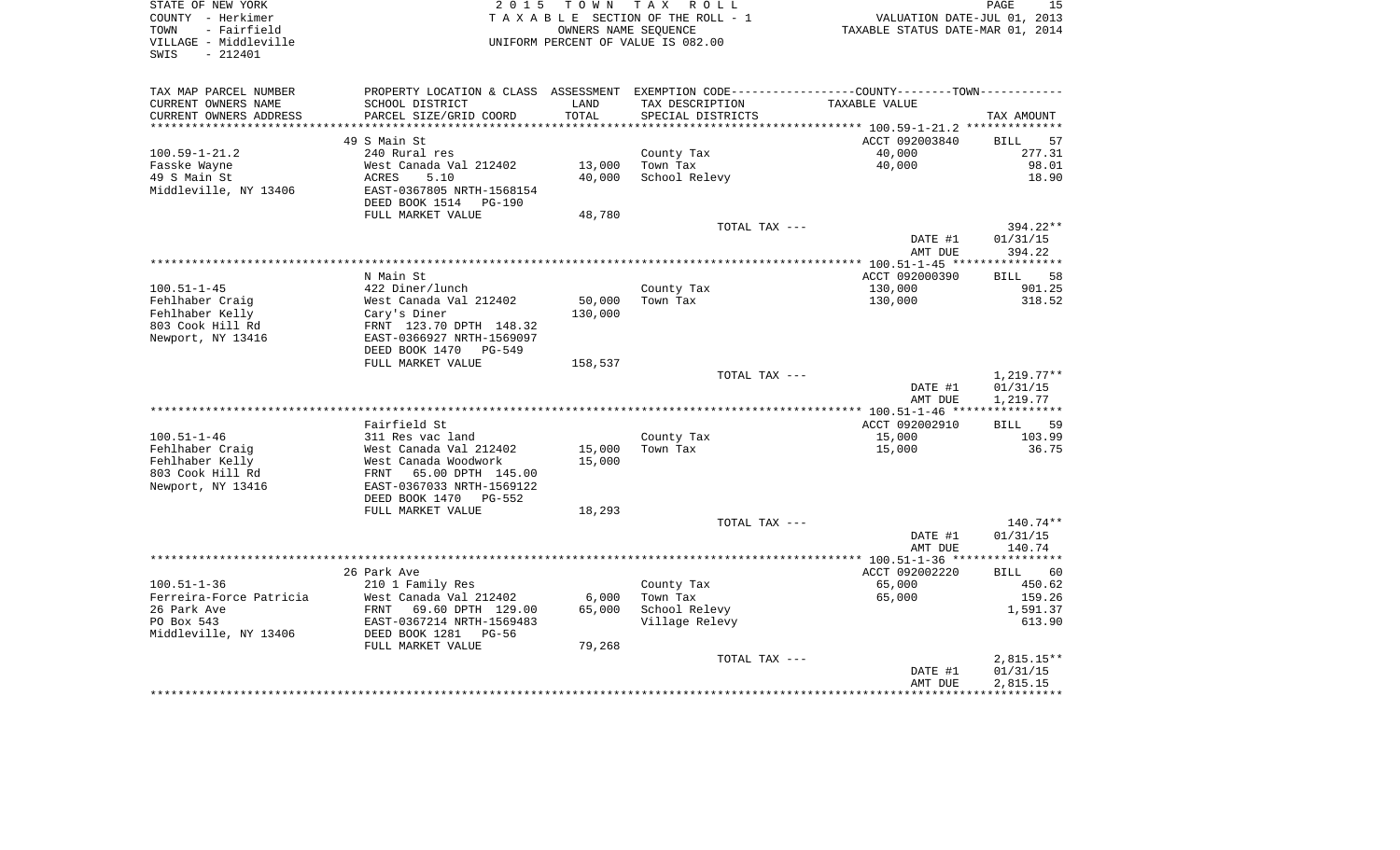| STATE OF NEW YORK<br>2 0 1 5<br>COUNTY - Herkimer<br>- Fairfield<br>TOWN<br>VILLAGE - Middleville<br>UNIFORM PERCENT OF VALUE IS 082.00<br>SWIS<br>$-212401$ |                                                        |         | TOWN TAX<br>R O L L<br>TAXABLE SECTION OF THE ROLL - 1<br>OWNERS NAME SEQUENCE | PAGE<br>16<br>VALUATION DATE-JUL 01, 2013<br>TAXABLE STATUS DATE-MAR 01, 2014                  |                   |  |
|--------------------------------------------------------------------------------------------------------------------------------------------------------------|--------------------------------------------------------|---------|--------------------------------------------------------------------------------|------------------------------------------------------------------------------------------------|-------------------|--|
| TAX MAP PARCEL NUMBER                                                                                                                                        |                                                        |         |                                                                                | PROPERTY LOCATION & CLASS ASSESSMENT EXEMPTION CODE---------------COUNTY--------TOWN---------- |                   |  |
| CURRENT OWNERS NAME                                                                                                                                          | SCHOOL DISTRICT                                        | LAND    | TAX DESCRIPTION                                                                | TAXABLE VALUE                                                                                  |                   |  |
| CURRENT OWNERS ADDRESS                                                                                                                                       | PARCEL SIZE/GRID COORD                                 | TOTAL   | SPECIAL DISTRICTS                                                              |                                                                                                | TAX AMOUNT        |  |
| ***********************                                                                                                                                      |                                                        |         |                                                                                |                                                                                                |                   |  |
|                                                                                                                                                              | 12 Reservoir Rd                                        |         |                                                                                | ACCT 092000240                                                                                 | BILL<br>61        |  |
| $100.51 - 1 - 23$                                                                                                                                            | 210 1 Family Res                                       |         | County Tax                                                                     | 45,000                                                                                         | 311.97            |  |
| Flansburg Zachary O                                                                                                                                          | West Canada Val 212402                                 | 8,000   | Town Tax                                                                       | 45,000                                                                                         | 110.26            |  |
| PO Box 45                                                                                                                                                    | FRNT 130.00 DPTH 205.03                                | 45,000  |                                                                                |                                                                                                |                   |  |
| Newport, NY 13416                                                                                                                                            | EAST-0367969 NRTH-1569597<br>DEED BOOK 1373<br>PG-768  |         |                                                                                |                                                                                                |                   |  |
|                                                                                                                                                              | FULL MARKET VALUE                                      | 54,878  |                                                                                |                                                                                                |                   |  |
|                                                                                                                                                              |                                                        |         | TOTAL TAX ---                                                                  |                                                                                                | 422.23**          |  |
|                                                                                                                                                              |                                                        |         |                                                                                | DATE #1                                                                                        | 01/31/15          |  |
|                                                                                                                                                              |                                                        |         |                                                                                | AMT DUE                                                                                        | 422.23            |  |
|                                                                                                                                                              |                                                        |         |                                                                                |                                                                                                |                   |  |
|                                                                                                                                                              | 30 N Main St                                           |         |                                                                                | ACCT 092001320                                                                                 | BILL 62           |  |
| $100.51 - 1 - 3$                                                                                                                                             | 210 1 Family Res                                       |         | County Tax                                                                     | 58,000                                                                                         | 402.09            |  |
| Ford Constance                                                                                                                                               | West Canada Val 212402                                 | 7,000   | Town Tax                                                                       | 58,000                                                                                         | 142.11            |  |
| 30 N Main St                                                                                                                                                 | FRNT 104.90 DPTH 129.00                                | 58,000  |                                                                                |                                                                                                |                   |  |
| Newport, NY 13416                                                                                                                                            | EAST-0366709 NRTH-1569566                              |         |                                                                                |                                                                                                |                   |  |
|                                                                                                                                                              | DEED BOOK 792<br>$PG-380$                              |         |                                                                                |                                                                                                |                   |  |
|                                                                                                                                                              | FULL MARKET VALUE                                      | 70,732  |                                                                                |                                                                                                |                   |  |
|                                                                                                                                                              |                                                        |         | TOTAL TAX ---                                                                  |                                                                                                | 544.20**          |  |
|                                                                                                                                                              |                                                        |         |                                                                                | DATE #1                                                                                        | 01/31/15          |  |
|                                                                                                                                                              |                                                        |         |                                                                                | AMT DUE                                                                                        | 544.20            |  |
|                                                                                                                                                              | 6 Huyck Ave                                            |         |                                                                                | ACCT 092000720                                                                                 | <b>BILL</b><br>63 |  |
| $100.42 - 1 - 4$                                                                                                                                             | 210 1 Family Res                                       |         | County Tax                                                                     | 100,000                                                                                        | 693.27            |  |
| Foster Daniel G                                                                                                                                              | West Canada Val 212402                                 | 10,000  | Town Tax                                                                       | 100,000                                                                                        | 245.01            |  |
| Foster Donna M                                                                                                                                               | FRNT 100.00 DPTH 375.00                                | 100,000 |                                                                                |                                                                                                |                   |  |
| 6 Huyck Ave                                                                                                                                                  | 135<br>BANK                                            |         |                                                                                |                                                                                                |                   |  |
| PO Box 557                                                                                                                                                   | EAST-0366277 NRTH-1571327                              |         |                                                                                |                                                                                                |                   |  |
| Middleville, NY 13406                                                                                                                                        | DEED BOOK 861<br>PG-665                                |         |                                                                                |                                                                                                |                   |  |
|                                                                                                                                                              | FULL MARKET VALUE                                      | 121,951 |                                                                                |                                                                                                |                   |  |
|                                                                                                                                                              |                                                        |         | TOTAL TAX ---                                                                  |                                                                                                | 938.28**          |  |
|                                                                                                                                                              |                                                        |         |                                                                                | DATE #1                                                                                        | 01/31/15          |  |
|                                                                                                                                                              |                                                        |         |                                                                                | AMT DUE                                                                                        | 938.28            |  |
|                                                                                                                                                              |                                                        |         |                                                                                |                                                                                                |                   |  |
|                                                                                                                                                              | 31 S Main St                                           |         |                                                                                | ACCT 092003810                                                                                 | 64<br><b>BILL</b> |  |
| $100.59 - 1 - 14$                                                                                                                                            | 210 1 Family Res                                       |         | VET WAR C 41122                                                                | 7,380                                                                                          | $\overline{0}$    |  |
| Fox Craig                                                                                                                                                    | West Canada Val 212402                                 |         | 13,000 VET WAR T 41123                                                         | 9,840<br>$\overline{0}$                                                                        |                   |  |
| Fox Linda                                                                                                                                                    | ACRES<br>$6.00$ BANK<br>291                            | 148,000 | County Tax                                                                     | 140,620                                                                                        | 974.87            |  |
| 31 S Main St                                                                                                                                                 | EAST-0367779 NRTH-1568406<br>DEED BOOK 778<br>$PG-615$ |         | Town Tax                                                                       | 138,160                                                                                        | 338.51            |  |
| Middleville, NY 13406                                                                                                                                        | FULL MARKET VALUE                                      | 180,488 |                                                                                |                                                                                                |                   |  |
|                                                                                                                                                              |                                                        |         | TOTAL TAX ---                                                                  |                                                                                                | 1,313.38**        |  |
|                                                                                                                                                              |                                                        |         |                                                                                | DATE #1                                                                                        | 01/31/15          |  |
|                                                                                                                                                              |                                                        |         |                                                                                | AMT DUE                                                                                        | 1,313.38          |  |
|                                                                                                                                                              |                                                        |         |                                                                                |                                                                                                |                   |  |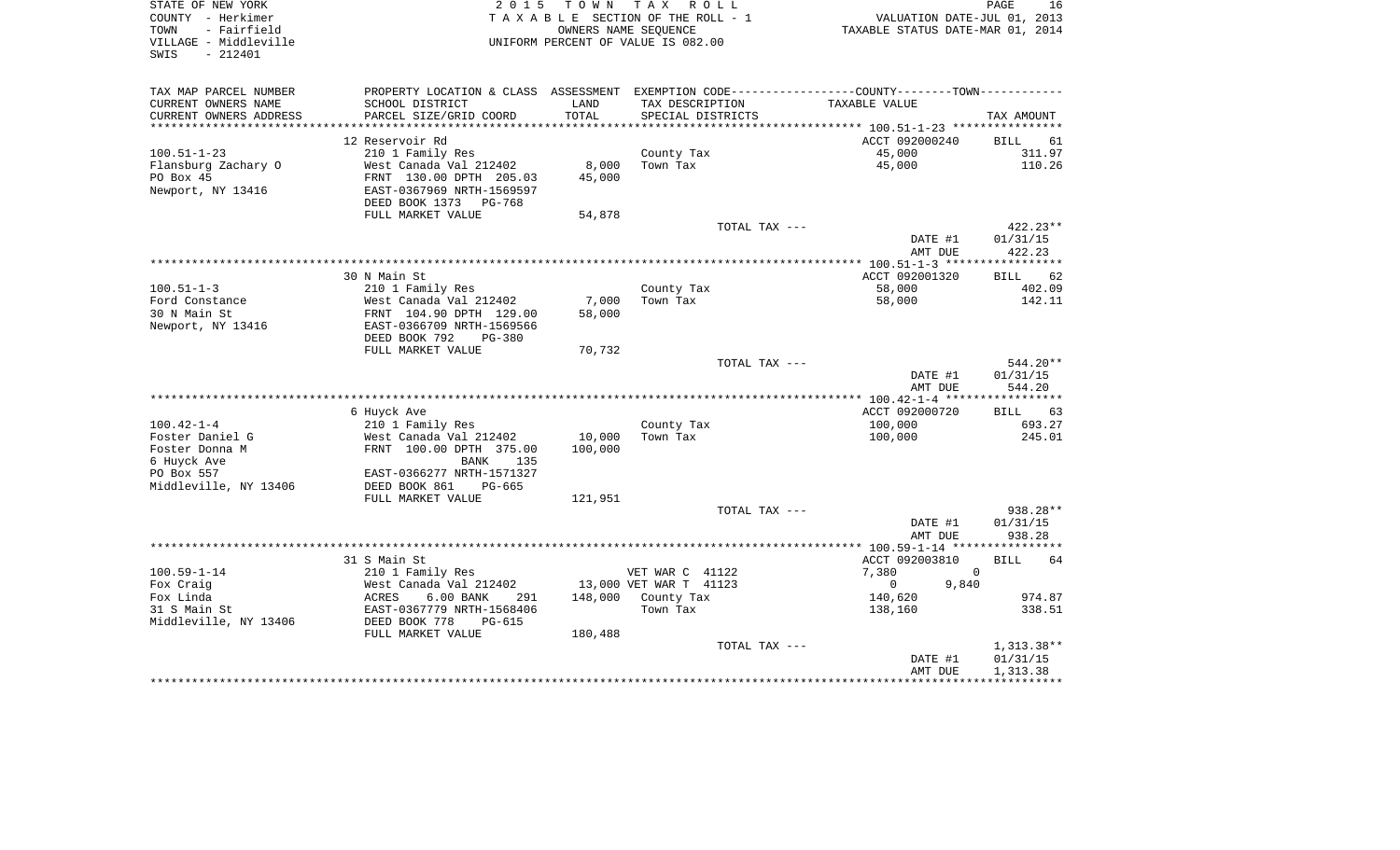| OF NEW YORK<br>7 - Herkimer<br>- Fairfield<br>BE - Middleville<br>STATE OF NEW YORK<br>COUNTY - Herkimer<br>TOWN |                                                                                                                                                                                                                                                      |        |                                         | PAGE 17<br>TAXABLE SECTION OF THE ROLL - 1<br>OWNERS NAME SEQUENCE TAXABLE STATUS DATE-MAR 01, 2014<br>UNIFORM PERCENT OF VALUE IS 082.00 |                  |
|------------------------------------------------------------------------------------------------------------------|------------------------------------------------------------------------------------------------------------------------------------------------------------------------------------------------------------------------------------------------------|--------|-----------------------------------------|-------------------------------------------------------------------------------------------------------------------------------------------|------------------|
| VILLAGE - Middleville<br>SWIS - 212401                                                                           |                                                                                                                                                                                                                                                      |        |                                         |                                                                                                                                           |                  |
| TAX MAP PARCEL NUMBER                                                                                            |                                                                                                                                                                                                                                                      |        |                                         | PROPERTY LOCATION & CLASS ASSESSMENT EXEMPTION CODE---------------COUNTY-------TOWN----------                                             |                  |
| CURRENT OWNERS NAME                                                                                              | SCHOOL DISTRICT                                                                                                                                                                                                                                      | LAND   | TAX DESCRIPTION TAXABLE VALUE           |                                                                                                                                           |                  |
| CURRENT OWNERS ADDRESS                                                                                           | PARCEL SIZE/GRID COORD                                                                                                                                                                                                                               | TOTAL  | SPECIAL DISTRICTS                       |                                                                                                                                           | TAX AMOUNT       |
|                                                                                                                  |                                                                                                                                                                                                                                                      |        |                                         |                                                                                                                                           |                  |
|                                                                                                                  | 63 N Main St                                                                                                                                                                                                                                         |        |                                         | ACCT 092000060                                                                                                                            | BILL 65          |
| $100.50 - 1 - 10$                                                                                                | 210 1 Family Res                                                                                                                                                                                                                                     |        | County Tax                              |                                                                                                                                           | 831.92           |
| Fritsch David                                                                                                    |                                                                                                                                                                                                                                                      |        | 20,000 Town Tax                         | 120,000<br>120,000                                                                                                                        | 294.02           |
| Fritsch Paula                                                                                                    |                                                                                                                                                                                                                                                      |        | 120,000 School Relevy<br>Village Relevy |                                                                                                                                           | 2,937.91         |
| 63 N Main St                                                                                                     | EAST-0365941 NRTH-1569907                                                                                                                                                                                                                            |        |                                         |                                                                                                                                           | 1,131.40         |
| Middleville, NY 13406                                                                                            | DEED BOOK 882 PG-406                                                                                                                                                                                                                                 |        |                                         |                                                                                                                                           |                  |
|                                                                                                                  | FULL MARKET VALUE 146,341                                                                                                                                                                                                                            |        |                                         |                                                                                                                                           |                  |
|                                                                                                                  |                                                                                                                                                                                                                                                      |        | TOTAL TAX ---                           |                                                                                                                                           | $5,195.25**$     |
|                                                                                                                  |                                                                                                                                                                                                                                                      |        |                                         | DATE #1                                                                                                                                   | 01/31/15         |
|                                                                                                                  |                                                                                                                                                                                                                                                      |        |                                         | AMT DUE                                                                                                                                   | 5,195.25         |
|                                                                                                                  |                                                                                                                                                                                                                                                      |        |                                         |                                                                                                                                           |                  |
|                                                                                                                  | 58 Fairfield St                                                                                                                                                                                                                                      |        |                                         | ACCT 092003780                                                                                                                            | BILL 66          |
| $100.51 - 1 - 61$                                                                                                | 210 1 Family Res                                                                                                                                                                                                                                     |        | VET COM CT 41131                        | 12,300 16,400                                                                                                                             |                  |
| Frye Bille Jean<br>58 Fairfield St                                                                               |                                                                                                                                                                                                                                                      |        |                                         | 62,700<br>58,600                                                                                                                          | 434.68<br>143.58 |
| PO Box 43                                                                                                        | BANK 135                                                                                                                                                                                                                                             |        |                                         |                                                                                                                                           |                  |
| Middleville, NY 13406-0378                                                                                       | EAST-0367971 NRTH-1569202                                                                                                                                                                                                                            |        |                                         |                                                                                                                                           |                  |
|                                                                                                                  | DEED BOOK 893 PG-71                                                                                                                                                                                                                                  |        |                                         |                                                                                                                                           |                  |
|                                                                                                                  | FULL MARKET VALUE                                                                                                                                                                                                                                    | 91,463 |                                         |                                                                                                                                           |                  |
|                                                                                                                  |                                                                                                                                                                                                                                                      |        | TOTAL TAX ---                           |                                                                                                                                           | $578.26**$       |
|                                                                                                                  |                                                                                                                                                                                                                                                      |        |                                         | DATE #1                                                                                                                                   | 01/31/15         |
|                                                                                                                  |                                                                                                                                                                                                                                                      |        |                                         | AMT DUE                                                                                                                                   | 578.26           |
|                                                                                                                  |                                                                                                                                                                                                                                                      |        |                                         |                                                                                                                                           |                  |
|                                                                                                                  | 64 Fairfield St                                                                                                                                                                                                                                      |        |                                         | ACCT 092002460                                                                                                                            | BILL 67          |
| $100.51 - 1 - 63$                                                                                                |                                                                                                                                                                                                                                                      |        | County Tax                              | 48,000                                                                                                                                    | 332.77           |
| Gardner Edward                                                                                                   |                                                                                                                                                                                                                                                      | 6,000  | Town Tax                                | 48,000                                                                                                                                    | 117.61           |
| Gardner Helen                                                                                                    |                                                                                                                                                                                                                                                      | 48,000 |                                         |                                                                                                                                           |                  |
| PO Box 422                                                                                                       |                                                                                                                                                                                                                                                      |        |                                         |                                                                                                                                           |                  |
| Middleville, NY 13406                                                                                            | 210 1 Family Res<br>West Canada Val 212402<br>FRNT 56.60 DPTH 170.00<br>EAST-0368095 NRTH-1569202<br>DEED BOOK 00621 PG-00600                                                                                                                        |        |                                         |                                                                                                                                           |                  |
|                                                                                                                  | FULL MARKET VALUE                                                                                                                                                                                                                                    | 58,537 |                                         |                                                                                                                                           |                  |
|                                                                                                                  |                                                                                                                                                                                                                                                      |        | TOTAL TAX ---                           |                                                                                                                                           | $450.38**$       |
|                                                                                                                  |                                                                                                                                                                                                                                                      |        |                                         | DATE #1                                                                                                                                   | 01/31/15         |
|                                                                                                                  |                                                                                                                                                                                                                                                      |        |                                         | AMT DUE                                                                                                                                   | 450.38           |
|                                                                                                                  |                                                                                                                                                                                                                                                      |        |                                         |                                                                                                                                           |                  |
|                                                                                                                  | 44 N Main St                                                                                                                                                                                                                                         |        |                                         | ACCT 092004350                                                                                                                            | BILL 68          |
|                                                                                                                  | 210 1 Family Res                                                                                                                                                                                                                                     |        | County Tax<br>Town Tax                  | 65,000                                                                                                                                    | 450.62           |
|                                                                                                                  |                                                                                                                                                                                                                                                      | 10,000 |                                         | 65,000                                                                                                                                    | 159.26           |
|                                                                                                                  |                                                                                                                                                                                                                                                      | 65,000 |                                         |                                                                                                                                           |                  |
|                                                                                                                  |                                                                                                                                                                                                                                                      |        |                                         |                                                                                                                                           |                  |
|                                                                                                                  |                                                                                                                                                                                                                                                      | 79,268 |                                         |                                                                                                                                           |                  |
|                                                                                                                  | Coodhines Kenneth F<br>Susan M<br>44 S Main St<br>FO Box 476<br>Middleville, NY 13406<br>Middleville, NY 13406<br>Middleville, NY 13406<br>Middleville, NY 13406<br>Middleville, NY 13406<br>Middleville, NY 13406<br>Middleville, NY 13406<br>Middl |        | TOTAL TAX ---                           |                                                                                                                                           | 609.88**         |
|                                                                                                                  |                                                                                                                                                                                                                                                      |        |                                         | DATE #1                                                                                                                                   | 01/31/15         |
|                                                                                                                  |                                                                                                                                                                                                                                                      |        |                                         | AMT DUE                                                                                                                                   | 609.88           |
|                                                                                                                  |                                                                                                                                                                                                                                                      |        |                                         |                                                                                                                                           |                  |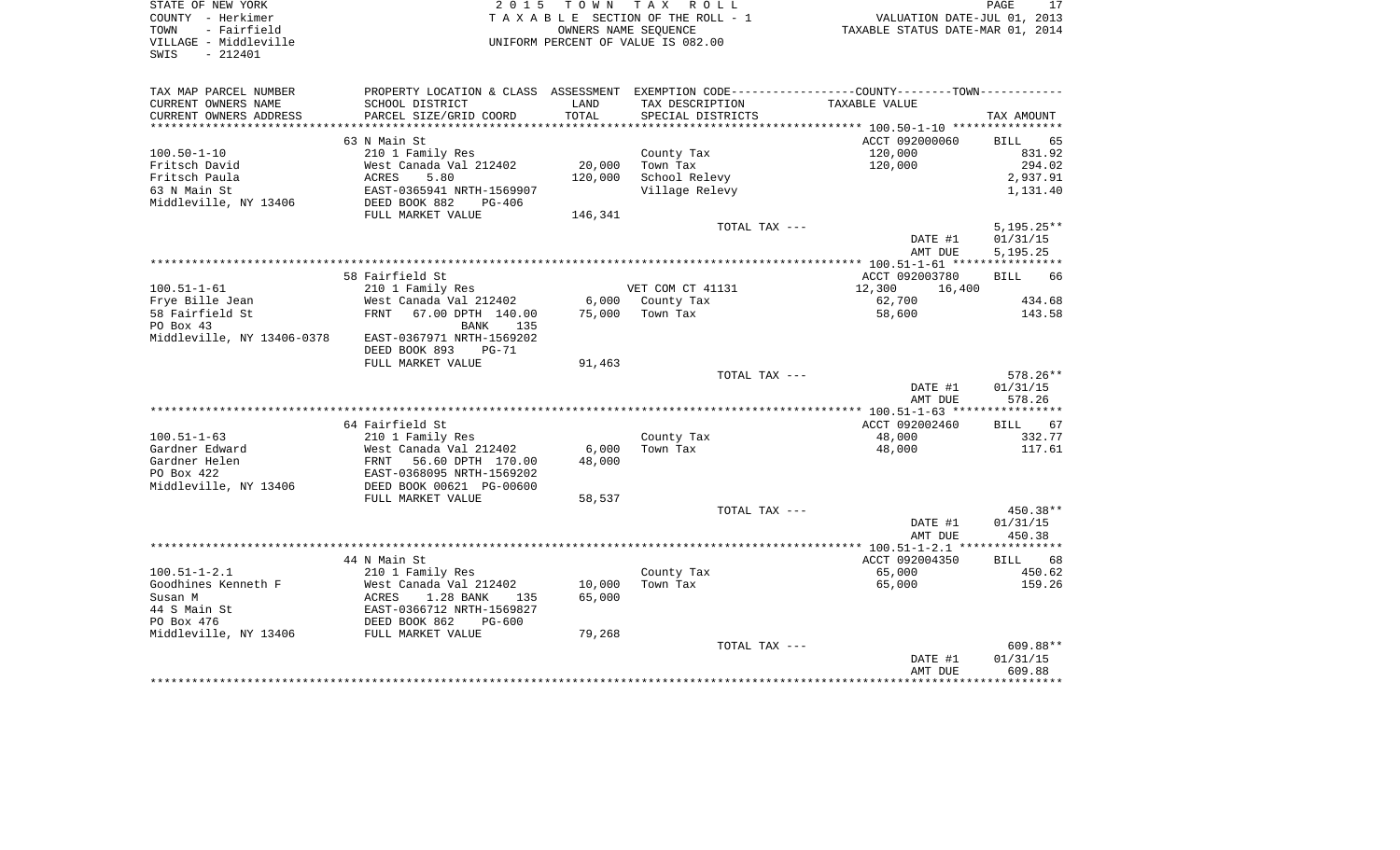| STATE OF NEW YORK<br>COUNTY - Herkimer                            | 2 0 1 5                                                                                      |                      | TOWN TAX ROLL<br>TAXABLE SECTION OF THE ROLL - 1 |               |                                  | PAGE<br>18<br>VALUATION DATE-JUL 01, 2013 |
|-------------------------------------------------------------------|----------------------------------------------------------------------------------------------|----------------------|--------------------------------------------------|---------------|----------------------------------|-------------------------------------------|
| - Fairfield<br>TOWN<br>VILLAGE - Middleville<br>$-212401$<br>SWIS |                                                                                              | OWNERS NAME SEOUENCE | UNIFORM PERCENT OF VALUE IS 082.00               |               | TAXABLE STATUS DATE-MAR 01, 2014 |                                           |
| TAX MAP PARCEL NUMBER                                             | PROPERTY LOCATION & CLASS ASSESSMENT EXEMPTION CODE---------------COUNTY-------TOWN--------- |                      |                                                  |               |                                  |                                           |
| CURRENT OWNERS NAME                                               | SCHOOL DISTRICT                                                                              | LAND                 | TAX DESCRIPTION                                  |               | TAXABLE VALUE                    |                                           |
| CURRENT OWNERS ADDRESS                                            | PARCEL SIZE/GRID COORD                                                                       | TOTAL                | SPECIAL DISTRICTS                                |               |                                  | TAX AMOUNT                                |
|                                                                   |                                                                                              |                      |                                                  |               |                                  |                                           |
|                                                                   | N Main St                                                                                    |                      |                                                  |               | ACCT 092001770                   | <b>BILL</b><br>69                         |
| $100.42 - 1 - 1$                                                  | 311 Res vac land                                                                             |                      | County Tax                                       |               | 15,000                           | 103.99                                    |
| Goodman Gary                                                      | West Canada Val 212402                                                                       | 15,000               | Town Tax                                         |               | 15,000                           | 36.75                                     |
| Goodman Patricia K                                                | 8.20<br>ACRES                                                                                | 15,000               |                                                  |               |                                  |                                           |
| 255 Old State Road                                                | EAST-0365554 NRTH-1571113                                                                    |                      |                                                  |               |                                  |                                           |
| Poland, NY 13431                                                  | DEED BOOK 935<br>PG-698                                                                      |                      |                                                  |               |                                  |                                           |
|                                                                   | FULL MARKET VALUE                                                                            | 18,293               |                                                  |               |                                  |                                           |
|                                                                   |                                                                                              |                      |                                                  | TOTAL TAX --- | DATE #1                          | 140.74**<br>01/31/15                      |
|                                                                   |                                                                                              |                      |                                                  |               | AMT DUE                          | 140.74                                    |
|                                                                   |                                                                                              |                      |                                                  |               |                                  |                                           |
|                                                                   | 57 Huyck Ave                                                                                 |                      |                                                  |               |                                  | <b>BILL</b><br>70                         |
| $100.43 - 1 - 5$                                                  | 210 1 Family Res                                                                             |                      | County Tax                                       |               | 65,000                           | 450.62                                    |
| Goodson Kathy A                                                   | West Canada Val 212402                                                                       | 7,000                | Town Tax                                         |               | 65,000                           | 159.26                                    |
| 57 Huyck Ave                                                      | FRNT 100.00 DPTH 200.00                                                                      | 65,000               |                                                  |               |                                  |                                           |
| Middleville, NY 13406                                             | EAST-0366883 NRTH-1571366                                                                    |                      |                                                  |               |                                  |                                           |
|                                                                   | DEED BOOK 1140 PG-641                                                                        |                      |                                                  |               |                                  |                                           |
|                                                                   | FULL MARKET VALUE                                                                            | 79,268               |                                                  |               |                                  |                                           |
|                                                                   |                                                                                              |                      |                                                  | TOTAL TAX --- |                                  | 609.88**                                  |
|                                                                   |                                                                                              |                      |                                                  |               | DATE #1                          | 01/31/15                                  |
|                                                                   |                                                                                              |                      |                                                  |               | AMT DUE                          | 609.88                                    |
|                                                                   |                                                                                              |                      |                                                  |               |                                  |                                           |
|                                                                   | 78 N Main St                                                                                 |                      |                                                  |               | ACCT 092003240                   | 71<br>BILL                                |
| $100.50 - 1 - 24$<br>Gorinshek Rebecca A                          | 210 1 Family Res<br>West Canada Val 212402                                                   | 6,000                | County Tax<br>Town Tax                           |               | 73,000<br>73,000                 | 506.08<br>178.86                          |
| 78 N Main St                                                      | FRNT<br>59.00 DPTH 171.00                                                                    | 73,000               |                                                  |               |                                  |                                           |
| PO Box 108                                                        | EAST-0366290 NRTH-1570383                                                                    |                      |                                                  |               |                                  |                                           |
| Middleville, NY 13406                                             | DEED BOOK 1128<br>PG-62                                                                      |                      |                                                  |               |                                  |                                           |
|                                                                   | FULL MARKET VALUE                                                                            | 89,024               |                                                  |               |                                  |                                           |
|                                                                   |                                                                                              |                      |                                                  | TOTAL TAX --- |                                  | 684.94**                                  |
|                                                                   |                                                                                              |                      |                                                  |               | DATE #1                          | 01/31/15                                  |
|                                                                   |                                                                                              |                      |                                                  |               | AMT DUE                          | 684.94                                    |
|                                                                   |                                                                                              |                      |                                                  |               |                                  |                                           |
|                                                                   | 84 N Main St                                                                                 |                      |                                                  |               | ACCT 092003090                   | 72<br>BILL                                |
| $100.50 - 1 - 26$                                                 | 210 1 Family Res                                                                             |                      | County Tax                                       |               | 85,000                           | 589.28                                    |
| Gorman Randy                                                      | West Canada Val 212402                                                                       | 6,000                | Town Tax                                         |               | 85,000                           | 208.26                                    |
| Gorman Melinda<br>FRNT                                            | 61.42 DPTH 174.93                                                                            | 85,000               |                                                  |               |                                  |                                           |
| 84 N Main St                                                      | EAST-0366228 NRTH-1570489                                                                    |                      |                                                  |               |                                  |                                           |
| PO Box 414                                                        | DEED BOOK 1256<br>PG-393                                                                     |                      |                                                  |               |                                  |                                           |
| Middleville, NY 13406                                             | FULL MARKET VALUE                                                                            | 103,659              |                                                  |               |                                  | 797.54**                                  |
|                                                                   |                                                                                              |                      |                                                  | TOTAL TAX --- | DATE #1                          | 01/31/15                                  |
|                                                                   |                                                                                              |                      |                                                  |               | AMT DUE                          | 797.54                                    |
|                                                                   |                                                                                              |                      |                                                  |               |                                  |                                           |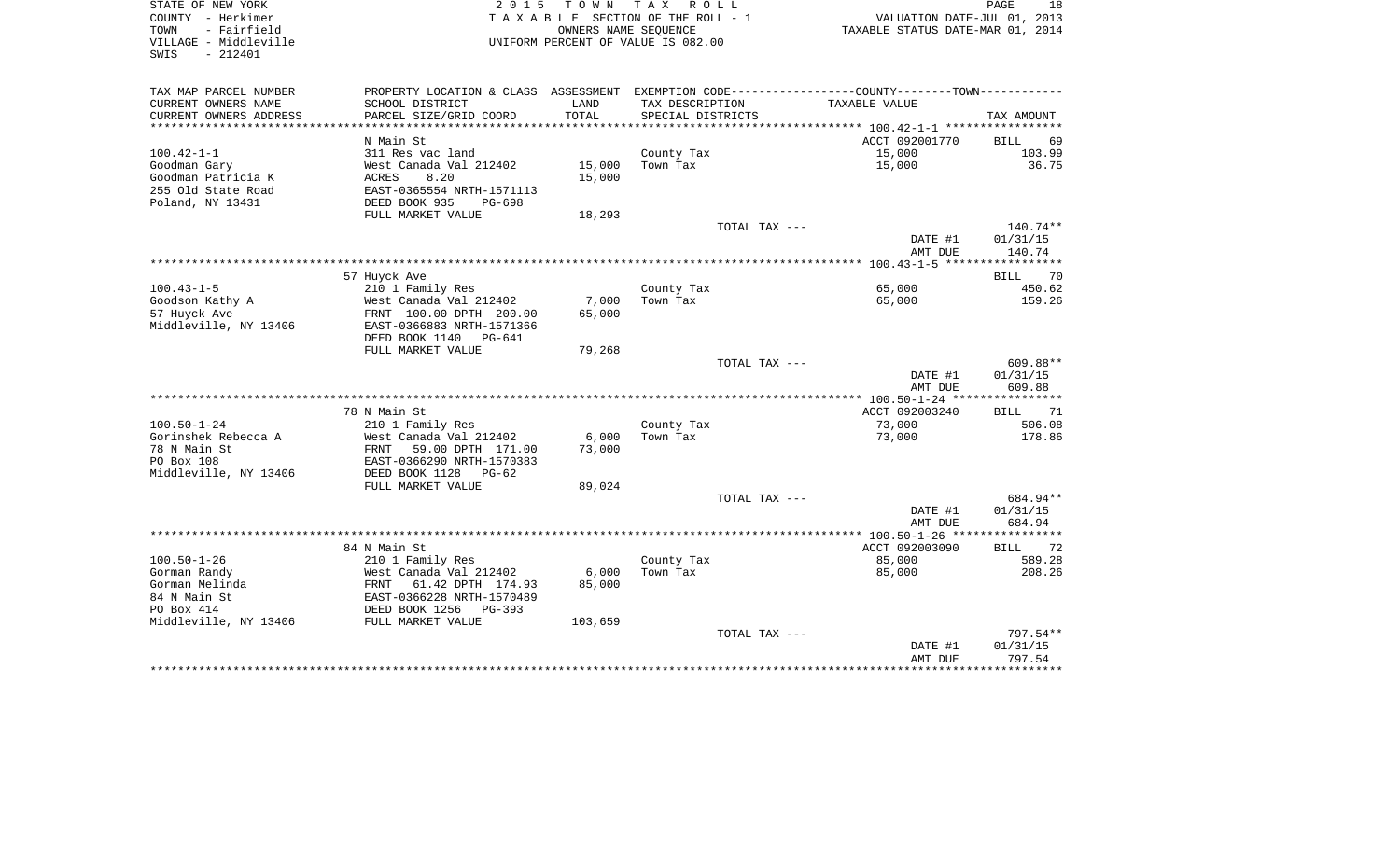| STATE OF NEW YORK<br>COUNTY - Herkimer<br>- Fairfield<br>TOWN<br>VILLAGE - Middleville<br>$-212401$<br>SWIS | 2 0 1 5                                                                                       | T O W N | TAX ROLL<br>TAXABLE SECTION OF THE ROLL - 1<br>OWNERS NAME SEQUENCE<br>UNIFORM PERCENT OF VALUE IS 082.00 | VALUATION DATE-JUL 01, 2013<br>TAXABLE STATUS DATE-MAR 01, 2014 | PAGE<br>19           |
|-------------------------------------------------------------------------------------------------------------|-----------------------------------------------------------------------------------------------|---------|-----------------------------------------------------------------------------------------------------------|-----------------------------------------------------------------|----------------------|
| TAX MAP PARCEL NUMBER                                                                                       | PROPERTY LOCATION & CLASS ASSESSMENT EXEMPTION CODE---------------COUNTY-------TOWN---------- |         |                                                                                                           |                                                                 |                      |
| CURRENT OWNERS NAME                                                                                         | SCHOOL DISTRICT                                                                               | LAND    | TAX DESCRIPTION                                                                                           | TAXABLE VALUE                                                   |                      |
| CURRENT OWNERS ADDRESS                                                                                      | PARCEL SIZE/GRID COORD                                                                        | TOTAL   | SPECIAL DISTRICTS                                                                                         |                                                                 | TAX AMOUNT           |
|                                                                                                             |                                                                                               |         |                                                                                                           |                                                                 |                      |
| $100.59 - 1 - 29$                                                                                           | 72 S Main St<br>210 1 Family Res                                                              |         |                                                                                                           | ACCT 092001740<br>7,380<br>$\mathbf 0$                          | <b>BILL</b><br>73    |
| Greene Jay R Flossie I                                                                                      | West Canada Val 212402                                                                        |         | VET WAR C 41122<br>12,000 VET WAR T 41123                                                                 | 9,840<br>$\mathbf{0}$                                           |                      |
| 72 S Main St                                                                                                | ACRES<br>1.10                                                                                 | 115,000 | County Tax                                                                                                | 107,620                                                         | 746.09               |
| PO Box 412                                                                                                  | EAST-0367055 NRTH-1567546                                                                     |         | Town Tax                                                                                                  | 105,160                                                         | 257.66               |
| Middleville, NY 13406                                                                                       | DEED BOOK 00630 PG-00654                                                                      |         |                                                                                                           |                                                                 |                      |
|                                                                                                             | FULL MARKET VALUE                                                                             | 140,244 |                                                                                                           |                                                                 |                      |
|                                                                                                             |                                                                                               |         | TOTAL TAX ---                                                                                             |                                                                 | $1,003.75**$         |
|                                                                                                             |                                                                                               |         |                                                                                                           | DATE #1                                                         | 01/31/15             |
|                                                                                                             |                                                                                               |         |                                                                                                           | AMT DUE                                                         | 1,003.75             |
|                                                                                                             |                                                                                               |         |                                                                                                           |                                                                 |                      |
|                                                                                                             | N Main St                                                                                     |         |                                                                                                           | ACCT 092002130                                                  | BILL 74              |
| $100.42 - 1 - 9.5$<br>Gross Michael J                                                                       | 314 Rural vac<10<br>West Canada Val 212402                                                    | 2,500   | County Tax<br>Town Tax                                                                                    | 2,500                                                           | 17.33<br>6.13        |
| PO Box 469                                                                                                  | FRNT<br>20.20 DPTH                                                                            | 2,500   | School Relevy                                                                                             | 2,500                                                           | 61.20                |
| Middleville, NY 13406                                                                                       | ACRES<br>0.70                                                                                 |         | Village Relevy                                                                                            |                                                                 | 25.84                |
|                                                                                                             | EAST-0366129 NRTH-1571365                                                                     |         |                                                                                                           |                                                                 |                      |
|                                                                                                             | DEED BOOK 871<br>PG-549                                                                       |         |                                                                                                           |                                                                 |                      |
|                                                                                                             | FULL MARKET VALUE                                                                             | 3,049   |                                                                                                           |                                                                 |                      |
|                                                                                                             |                                                                                               |         | TOTAL TAX ---                                                                                             |                                                                 | $110.50**$           |
|                                                                                                             |                                                                                               |         |                                                                                                           | DATE #1                                                         | 01/31/15             |
|                                                                                                             |                                                                                               |         |                                                                                                           | AMT DUE                                                         | 110.50               |
|                                                                                                             |                                                                                               |         |                                                                                                           |                                                                 |                      |
| $100.42 - 1 - 23$                                                                                           | 94 N Main St<br>210 1 Family Res                                                              |         | County Tax                                                                                                | ACCT 092001800<br>80,000                                        | BILL 75<br>554.61    |
| Gross Warren                                                                                                | West Canada Val 212402                                                                        | 6,000   | Town Tax                                                                                                  | 80,000                                                          | 196.01               |
| Gross Gail                                                                                                  |                                                                                               | 80,000  |                                                                                                           |                                                                 |                      |
| 94 N Main St                                                                                                | FRNT 71.00 DPTH 168.00<br>EAST-0366088 NRTH-1570730                                           |         |                                                                                                           |                                                                 |                      |
| PO Box 363                                                                                                  | DEED BOOK 00591 PG-00278                                                                      |         |                                                                                                           |                                                                 |                      |
| Middleville, NY 13406                                                                                       | FULL MARKET VALUE                                                                             | 97,561  |                                                                                                           |                                                                 |                      |
|                                                                                                             |                                                                                               |         | TOTAL TAX ---                                                                                             |                                                                 | $750.62**$           |
|                                                                                                             |                                                                                               |         |                                                                                                           | DATE #1                                                         | 01/31/15             |
|                                                                                                             |                                                                                               |         |                                                                                                           | AMT DUE                                                         | 750.62               |
|                                                                                                             |                                                                                               |         |                                                                                                           |                                                                 |                      |
| $100.42 - 1 - 3$                                                                                            | 21 Huyck Ave<br>210 1 Family Res                                                              |         | County Tax                                                                                                | ACCT 092002070<br>94,000                                        | 76<br>BILL<br>651.67 |
| Grossi Jennifer                                                                                             | West Canada Val 212402                                                                        | 7,000   | Town Tax                                                                                                  | 94,000                                                          | 230.31               |
| 21 Huyck Ave                                                                                                | FRNT 100.00 DPTH 200.00                                                                       | 94,000  |                                                                                                           |                                                                 |                      |
| PO Box 102                                                                                                  | EAST-0366191 NRTH-1571238                                                                     |         |                                                                                                           |                                                                 |                      |
| Middleville, NY 13406                                                                                       | DEED BOOK 1278<br>$PG-627$                                                                    |         |                                                                                                           |                                                                 |                      |
|                                                                                                             | FULL MARKET VALUE                                                                             | 114,634 |                                                                                                           |                                                                 |                      |
|                                                                                                             |                                                                                               |         | TOTAL TAX ---                                                                                             |                                                                 | 881.98**             |
|                                                                                                             |                                                                                               |         |                                                                                                           | DATE #1                                                         | 01/31/15             |
|                                                                                                             |                                                                                               |         |                                                                                                           | AMT DUE                                                         | 881.98               |
|                                                                                                             |                                                                                               |         |                                                                                                           |                                                                 | *********            |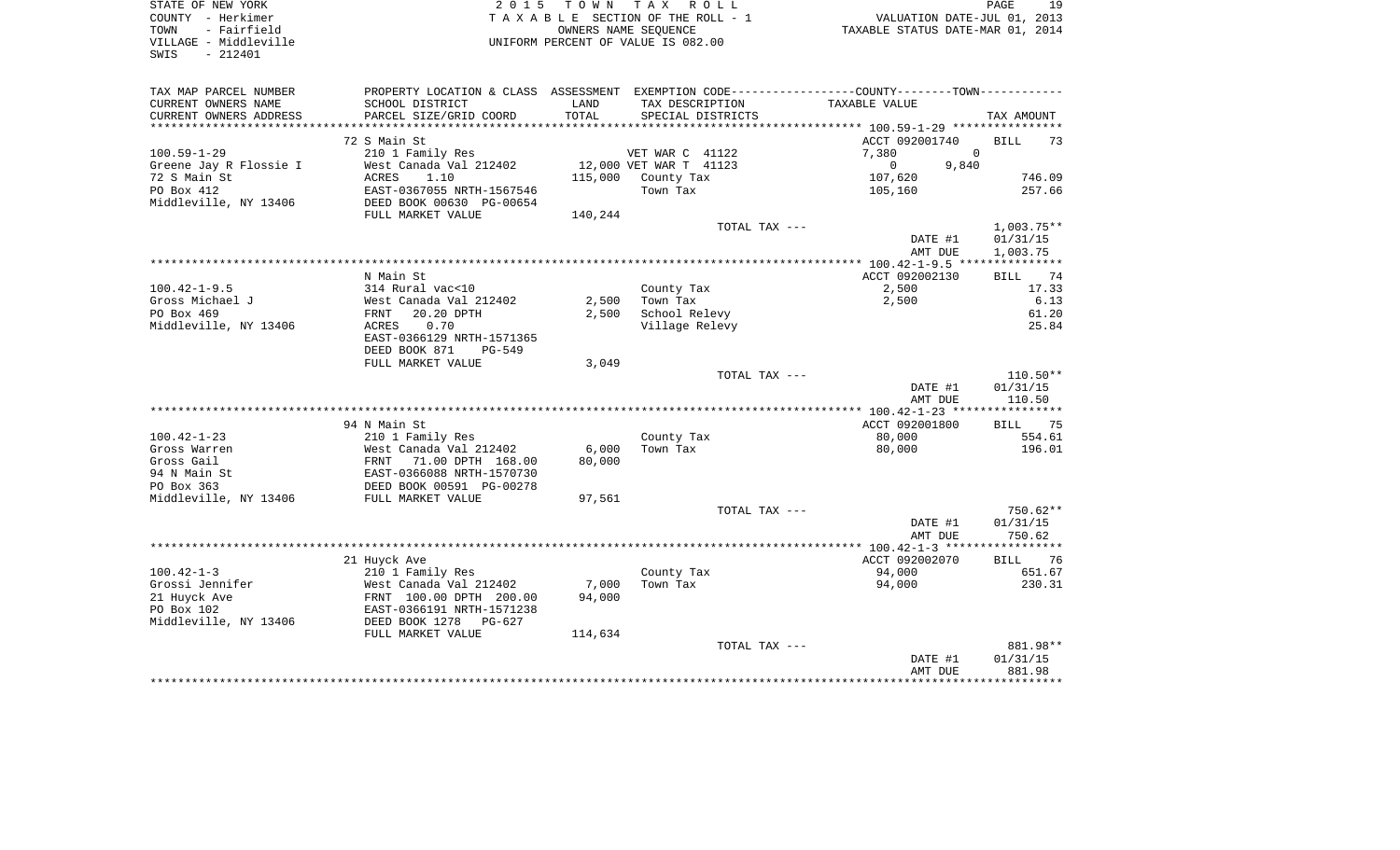| STATE OF NEW YORK<br>COUNTY - Herkimer                            | 2 0 1 5                                                      | T O W N          | T A X<br>R O L L<br>TAXABLE SECTION OF THE ROLL - 1        | VALUATION DATE-JUL 01, 2013                                          | PAGE<br>20        |
|-------------------------------------------------------------------|--------------------------------------------------------------|------------------|------------------------------------------------------------|----------------------------------------------------------------------|-------------------|
| - Fairfield<br>TOWN<br>VILLAGE - Middleville<br>$-212401$<br>SWIS |                                                              |                  | OWNERS NAME SEQUENCE<br>UNIFORM PERCENT OF VALUE IS 082.00 | TAXABLE STATUS DATE-MAR 01, 2014                                     |                   |
| TAX MAP PARCEL NUMBER                                             | PROPERTY LOCATION & CLASS                                    |                  |                                                            | ASSESSMENT EXEMPTION CODE----------------COUNTY-------TOWN---------- |                   |
| CURRENT OWNERS NAME                                               | SCHOOL DISTRICT                                              | LAND             | TAX DESCRIPTION                                            | TAXABLE VALUE                                                        |                   |
| CURRENT OWNERS ADDRESS                                            | PARCEL SIZE/GRID COORD                                       | TOTAL            | SPECIAL DISTRICTS                                          |                                                                      | TAX AMOUNT        |
|                                                                   |                                                              |                  |                                                            | ********** 100.43-1-3 ******************                             |                   |
|                                                                   | 60 Huyck Ave                                                 |                  |                                                            | ACCT 092004000                                                       | BILL<br>77        |
| $100.43 - 1 - 3$                                                  | 210 1 Family Res                                             |                  | County Tax                                                 | 125,000                                                              | 866.58            |
| Haag Donald G                                                     | West Canada Val 212402                                       | 10,000           | Town Tax                                                   | 125,000                                                              | 306.27            |
| Haag Viginia P                                                    | FRNT 235.00 DPTH 220.00                                      | 125,000          |                                                            |                                                                      |                   |
| 60 Huyck Rd                                                       | 1.19<br>ACRES                                                |                  |                                                            |                                                                      |                   |
| Middleville, NY 13406                                             | EAST-0367079 NRTH-1571140<br>DEED BOOK 1300<br><b>PG-461</b> |                  |                                                            |                                                                      |                   |
|                                                                   | FULL MARKET VALUE                                            | 152,439          |                                                            |                                                                      |                   |
|                                                                   |                                                              |                  | TOTAL TAX ---                                              |                                                                      | 1,172.85**        |
|                                                                   |                                                              |                  |                                                            | DATE #1                                                              | 01/31/15          |
|                                                                   |                                                              |                  |                                                            | AMT DUE                                                              | 1,172.85          |
|                                                                   |                                                              |                  |                                                            |                                                                      |                   |
|                                                                   | N Main St                                                    |                  |                                                            | ACCT 092000360                                                       | 78<br>BILL        |
| $100.42 - 1 - 19$                                                 | 210 1 Family Res                                             |                  | County Tax                                                 | 75,000                                                               | 519.95            |
| Haag Virginia P                                                   | West Canada Val 212402                                       | 7,000            | Town Tax                                                   | 75,000                                                               | 183.76            |
| Mccooey Gail L                                                    | FRNT 110.00 DPTH 170.00                                      | 75,000           |                                                            |                                                                      |                   |
| PO Box 106                                                        | EAST-0366010 NRTH-1570927                                    |                  |                                                            |                                                                      |                   |
| Middleville, NY 13406                                             | DEED BOOK 846<br>$PG-128$                                    |                  |                                                            |                                                                      |                   |
|                                                                   | FULL MARKET VALUE                                            | 91,463           |                                                            |                                                                      |                   |
|                                                                   |                                                              |                  | TOTAL TAX ---                                              |                                                                      | 703.71**          |
|                                                                   |                                                              |                  |                                                            | DATE #1                                                              | 01/31/15          |
|                                                                   |                                                              |                  |                                                            | AMT DUE                                                              | 703.71            |
|                                                                   | 61 Huyck Ave                                                 |                  |                                                            | ACCT 092001410                                                       | 79<br><b>BILL</b> |
| $100.43 - 1 - 1$                                                  | 210 1 Family Res                                             |                  | County Tax                                                 | 78,000                                                               | 540.75            |
| Hall James                                                        | West Canada Val 212402                                       | 7,000            | Town Tax                                                   | 78,000                                                               | 191.11            |
| Hall Marion                                                       | FRNT 200.00 DPTH 200.00                                      | 78,000           |                                                            |                                                                      |                   |
| 61 Huyck Ave                                                      | EAST-0366993 NRTH-1571392                                    |                  |                                                            |                                                                      |                   |
| Middleville, NY 13406                                             | DEED BOOK 846<br>$PG-3$                                      |                  |                                                            |                                                                      |                   |
|                                                                   | FULL MARKET VALUE                                            | 95,122           |                                                            |                                                                      |                   |
|                                                                   |                                                              |                  | TOTAL TAX ---                                              |                                                                      | 731.86**          |
|                                                                   |                                                              |                  |                                                            | DATE #1                                                              | 01/31/15          |
|                                                                   |                                                              |                  |                                                            | AMT DUE                                                              | 731.86            |
|                                                                   |                                                              |                  |                                                            | ************ 100.51-1-17 *****                                       | **********        |
|                                                                   | 73 Fairfield St                                              |                  |                                                            | ACCT 092004080                                                       | 80<br><b>BILL</b> |
| $100.51 - 1 - 17$                                                 | 210 1 Family Res                                             |                  | County Tax                                                 | 90,000                                                               | 623.94            |
| Harris Glen S<br>Harris Karin M                                   | West Canada Val 212402<br>ACRES<br>5.50                      | 20,000<br>90,000 | Town Tax                                                   | 90,000                                                               | 220.51            |
| 73 Fairfield St                                                   | EAST-0368279 NRTH-1569642                                    |                  |                                                            |                                                                      |                   |
| Middleville, NY 13406                                             | DEED BOOK 1404<br>$PG-106$                                   |                  |                                                            |                                                                      |                   |
|                                                                   | FULL MARKET VALUE                                            | 109,756          |                                                            |                                                                      |                   |
|                                                                   |                                                              |                  | TOTAL TAX ---                                              |                                                                      | 844.45**          |
|                                                                   |                                                              |                  |                                                            | DATE #1                                                              | 01/31/15          |
|                                                                   |                                                              |                  |                                                            | AMT DUE                                                              | 844.45            |
|                                                                   |                                                              |                  |                                                            |                                                                      | ********          |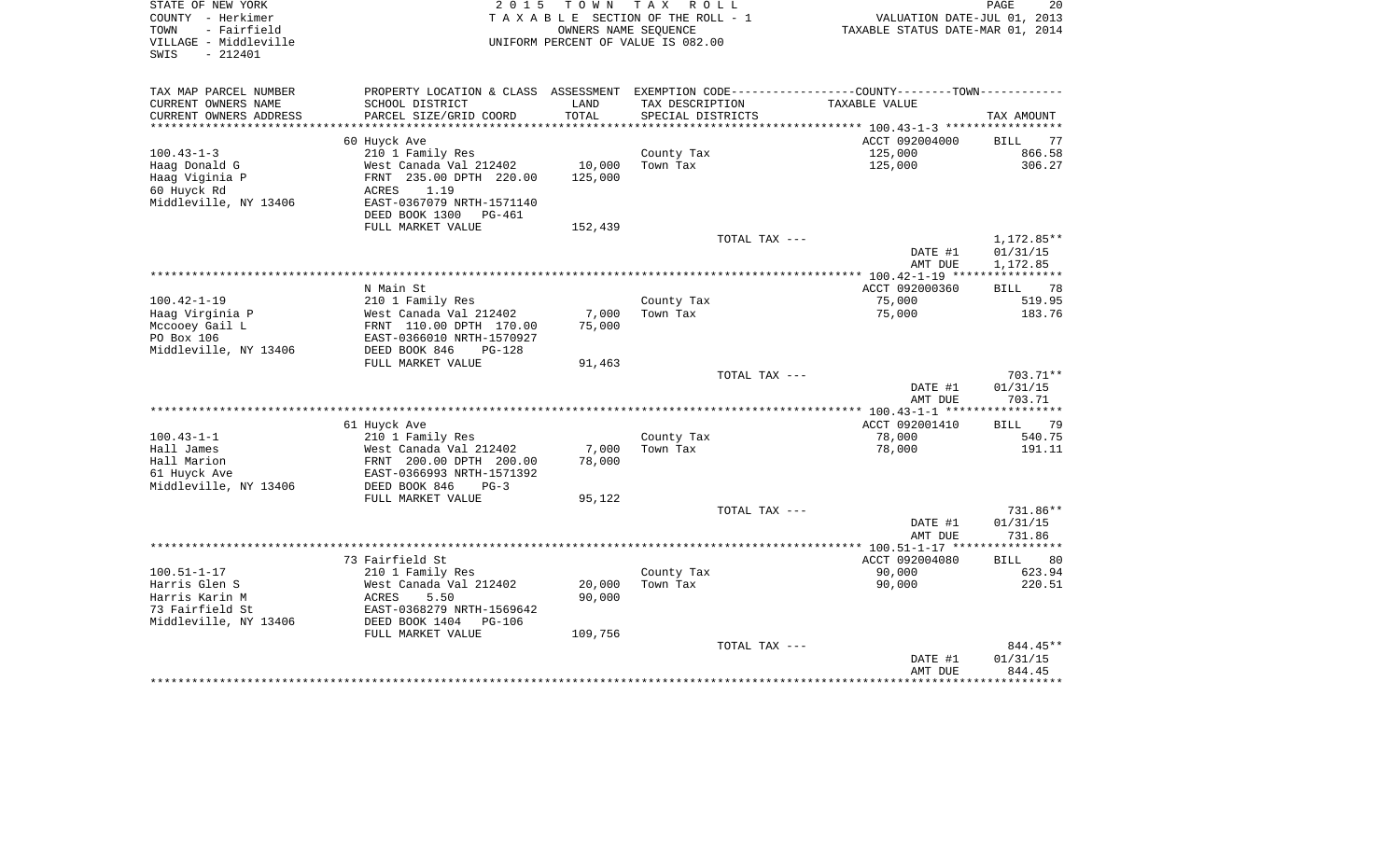| COUNTY - Herkimer<br>TOWN<br>- Fairfield<br>VILLAGE - Middleville<br>$-212401$<br>SWIS |                           |        | TAXABLE SECTION OF THE ROLL - 1<br>OWNERS NAME SEQUENCE<br>UNIFORM PERCENT OF VALUE IS 082.00 | VALUATION DATE-JUL 01, 2013<br>TAXABLE STATUS DATE-MAR 01, 2014                                |                   |
|----------------------------------------------------------------------------------------|---------------------------|--------|-----------------------------------------------------------------------------------------------|------------------------------------------------------------------------------------------------|-------------------|
| TAX MAP PARCEL NUMBER                                                                  |                           |        |                                                                                               | PROPERTY LOCATION & CLASS ASSESSMENT EXEMPTION CODE----------------COUNTY-------TOWN---------- |                   |
| CURRENT OWNERS NAME                                                                    | SCHOOL DISTRICT           | LAND   | TAX DESCRIPTION                                                                               | TAXABLE VALUE                                                                                  |                   |
| CURRENT OWNERS ADDRESS                                                                 | PARCEL SIZE/GRID COORD    | TOTAL  | SPECIAL DISTRICTS                                                                             |                                                                                                | TAX AMOUNT        |
|                                                                                        | 41 Park Ave               |        |                                                                                               | ACCT 092002040                                                                                 | <b>BILL</b><br>81 |
| $100.51 - 1 - 8$                                                                       | 210 1 Family Res          |        | VET COM C 41132                                                                               | 12,300<br>$\mathbf 0$                                                                          |                   |
| Haynes Robert                                                                          | West Canada Val 212402    |        | 6,000 VET COM T 41133                                                                         | 15,000<br>$\overline{0}$                                                                       |                   |
| Dupont Kathleen                                                                        | FRNT<br>66.00 DPTH 150.00 |        | 60,000 AGED-TOWN 41803                                                                        | $\overline{0}$<br>22,500                                                                       |                   |
| 41 Park Ave                                                                            | EAST-0367435 NRTH-1569702 |        | County Tax                                                                                    | 47,700                                                                                         | 330.69            |
| Middleville, NY 13406                                                                  | DEED BOOK 1292 PG-924     |        | Town Tax                                                                                      | 22,500                                                                                         | 55.13             |
|                                                                                        | FULL MARKET VALUE         | 73,171 |                                                                                               |                                                                                                |                   |
|                                                                                        |                           |        | TOTAL TAX ---                                                                                 |                                                                                                | 385.82**          |
|                                                                                        |                           |        |                                                                                               | DATE #1                                                                                        | 01/31/15          |
|                                                                                        |                           |        |                                                                                               | AMT DUE                                                                                        | 385.82            |
|                                                                                        |                           |        |                                                                                               |                                                                                                |                   |
|                                                                                        | 67 N Main St              |        |                                                                                               | ACCT 092002100                                                                                 | 82<br><b>BILL</b> |
| 100.50-1-9                                                                             | 210 1 Family Res          |        | County Tax                                                                                    | 65,000                                                                                         | 450.62            |
| Heath Vita C                                                                           | West Canada Val 212402    | 6,000  | Town Tax                                                                                      | 65,000                                                                                         | 159.26            |
| 67 N Main St                                                                           | FRNT 60.00 DPTH 148.00    | 65,000 |                                                                                               |                                                                                                |                   |
| PO Box 337                                                                             | EAST-0366199 NRTH-1570097 |        |                                                                                               |                                                                                                |                   |
| Middleville, NY 13406-0337                                                             | DEED BOOK 702<br>$PG-559$ |        |                                                                                               |                                                                                                |                   |
|                                                                                        | FULL MARKET VALUE         | 79,268 |                                                                                               |                                                                                                |                   |
|                                                                                        |                           |        | TOTAL TAX ---                                                                                 |                                                                                                | 609.88**          |
|                                                                                        |                           |        |                                                                                               | DATE #1                                                                                        | 01/31/15          |
|                                                                                        |                           |        |                                                                                               | AMT DUE                                                                                        | 609.88            |
|                                                                                        |                           |        |                                                                                               |                                                                                                |                   |
|                                                                                        | 45 S Main St              |        |                                                                                               | ACCT 092006000                                                                                 | BILL 83           |
| $100.59 - 1 - 16$                                                                      | 220 2 Family Res          |        | County Tax                                                                                    | 72,000                                                                                         | 499.15            |
| Hillman Michael W                                                                      | West Canada Val 212402    | 6,000  | Town Tax                                                                                      | 72,000                                                                                         | 176.41            |
| Hillman Patricia S                                                                     | FRNT 98.00 DPTH 85.00     | 72,000 |                                                                                               |                                                                                                |                   |
| 8183 St. Rte. 28                                                                       | EAST-0367273 NRTH-1568120 |        |                                                                                               |                                                                                                |                   |
| Newport, NY 13416                                                                      | DEED BOOK 1416 PG-444     |        |                                                                                               |                                                                                                |                   |
|                                                                                        | FULL MARKET VALUE         | 87,805 |                                                                                               |                                                                                                |                   |
|                                                                                        |                           |        | TOTAL TAX ---                                                                                 |                                                                                                | 675.56**          |
|                                                                                        |                           |        |                                                                                               | DATE #1                                                                                        | 01/31/15          |
|                                                                                        |                           |        |                                                                                               | AMT DUE                                                                                        | 675.56            |
|                                                                                        |                           |        |                                                                                               |                                                                                                |                   |
|                                                                                        | 42 S Main St              |        |                                                                                               | ACCT 092004290                                                                                 | 84<br>BILL        |
| 100.59-1-17                                                                            | 210 1 Family Res          |        | County Tax                                                                                    | 18,000                                                                                         | 124.79            |
| Hillman Michael W                                                                      | West Canada Val 212402    | 7,000  | Town Tax                                                                                      | 18,000                                                                                         | 44.10             |
| Hillman Patricia S                                                                     | FRNT 140.00 DPTH 120.00   | 18,000 |                                                                                               |                                                                                                |                   |
| 8183 State Route 28                                                                    | EAST-0367126 NRTH-1568129 |        |                                                                                               |                                                                                                |                   |
| Newport, NY 13416                                                                      | DEED BOOK 1140 PG-569     |        |                                                                                               |                                                                                                |                   |
|                                                                                        | FULL MARKET VALUE         | 21,951 |                                                                                               |                                                                                                |                   |
|                                                                                        |                           |        | TOTAL TAX ---                                                                                 |                                                                                                | 168.89**          |
|                                                                                        |                           |        |                                                                                               | DATE #1                                                                                        | 01/31/15          |
|                                                                                        |                           |        |                                                                                               | AMT DUE                                                                                        | 168.89            |
|                                                                                        |                           |        |                                                                                               |                                                                                                |                   |

PAGE 21

STATE OF NEW YORK **EXECUTE:**  $2015$  TOWN TAX ROLL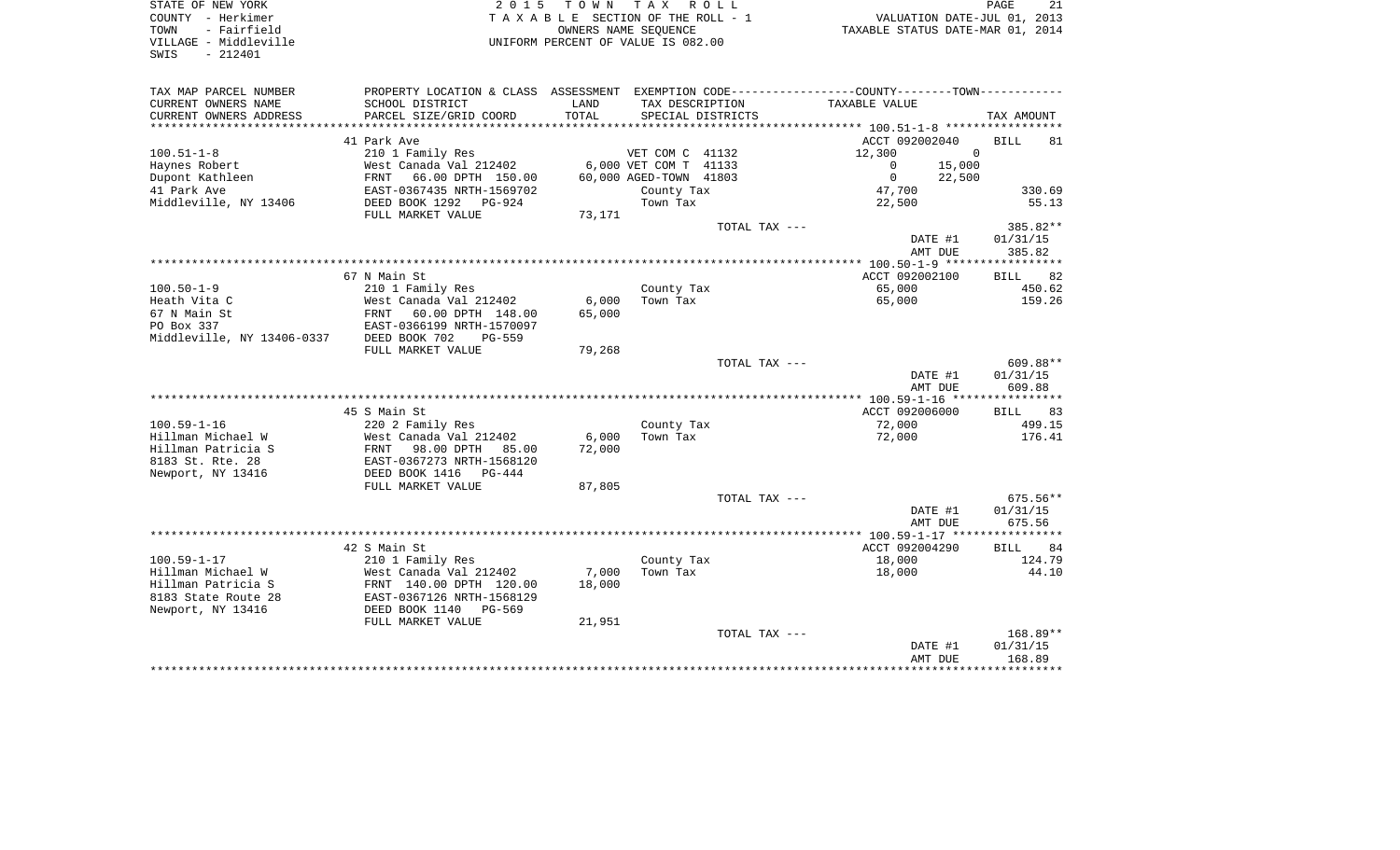| STATE OF NEW YORK                          | 2 0 1 5                   |                      | TOWN TAX ROLL                      |                                                                                               | PAGE<br>22        |
|--------------------------------------------|---------------------------|----------------------|------------------------------------|-----------------------------------------------------------------------------------------------|-------------------|
| COUNTY - Herkimer                          |                           |                      | TAXABLE SECTION OF THE ROLL - 1    | VALUATION DATE-JUL 01, 2013                                                                   |                   |
| TOWN<br>- Fairfield                        |                           | OWNERS NAME SEQUENCE |                                    | TAXABLE STATUS DATE-MAR 01, 2014                                                              |                   |
| VILLAGE - Middleville<br>$-212401$<br>SWIS |                           |                      | UNIFORM PERCENT OF VALUE IS 082.00 |                                                                                               |                   |
|                                            |                           |                      |                                    |                                                                                               |                   |
|                                            |                           |                      |                                    |                                                                                               |                   |
| TAX MAP PARCEL NUMBER                      |                           |                      |                                    | PROPERTY LOCATION & CLASS ASSESSMENT EXEMPTION CODE---------------COUNTY-------TOWN---------- |                   |
| CURRENT OWNERS NAME                        | SCHOOL DISTRICT           | LAND                 | TAX DESCRIPTION                    | TAXABLE VALUE                                                                                 |                   |
| CURRENT OWNERS ADDRESS                     | PARCEL SIZE/GRID COORD    | TOTAL                | SPECIAL DISTRICTS                  |                                                                                               | TAX AMOUNT        |
|                                            |                           |                      |                                    |                                                                                               |                   |
|                                            | 57 S Main St              |                      |                                    | ACCT 092002640                                                                                | 85<br><b>BILL</b> |
| $100.59 - 1 - 22$                          | 210 1 Family Res          |                      | County Tax                         | 85,000                                                                                        | 589.28            |
| Hilts Richard                              | West Canada Val 212402    | 7,000                | Town Tax                           | 85,000                                                                                        | 208.26            |
| 57 S Main St                               | FRNT<br>61.00 DPTH 296.00 | 85,000               |                                    |                                                                                               |                   |
| Middleville, NY 13406                      | EAST-0367460 NRTH-1567890 |                      |                                    |                                                                                               |                   |
|                                            | DEED BOOK 1366<br>PG-388  |                      |                                    |                                                                                               |                   |
|                                            | FULL MARKET VALUE         | 103,659              |                                    |                                                                                               |                   |
|                                            |                           |                      | TOTAL TAX ---                      |                                                                                               | 797.54**          |
|                                            |                           |                      |                                    | DATE #1                                                                                       | 01/31/15          |
|                                            |                           |                      |                                    | AMT DUE                                                                                       | 797.54            |
|                                            | 17 S Main St              |                      |                                    | ACCT 092000630                                                                                | <b>BILL</b><br>86 |
| $100.59 - 1 - 11$                          | 210 1 Family Res          |                      | VET COM CT 41131                   | 12,300<br>16,400                                                                              |                   |
| Holmes Kurt E                              | West Canada Val 212402    |                      | 10,000 VET DIS CT 41141            | 8,200<br>8,200                                                                                |                   |
| PO Box 318                                 | 1.40<br>ACRES             | 82,000               | County Tax                         | 61,500                                                                                        | 426.36            |
| Middleville, NY 13406                      | EAST-0367336 NRTH-1568673 |                      | Town Tax                           | 57,400                                                                                        | 140.64            |
|                                            | DEED BOOK 1145<br>PG-784  |                      |                                    |                                                                                               |                   |
|                                            | FULL MARKET VALUE         | 100,000              |                                    |                                                                                               |                   |
|                                            |                           |                      | TOTAL TAX ---                      |                                                                                               | 567.00**          |
|                                            |                           |                      |                                    | DATE #1                                                                                       | 01/31/15          |
|                                            |                           |                      |                                    | AMT DUE                                                                                       | 567.00            |
|                                            |                           |                      |                                    |                                                                                               |                   |
|                                            | 64 N Main St              |                      |                                    | ACCT 092001590                                                                                | 87<br>BILL        |
| $100.50 - 1 - 21$                          | 220 2 Family Res          |                      | County Tax                         | 99,000                                                                                        | 686.33            |
| Hounihan Wyn D                             | West Canada Val 212402    | 8,000                | Town Tax                           | 99,000                                                                                        | 242.56            |
| 44537 Overland Ave                         | FRNT 92.00 DPTH 276.00    | 99,000               |                                    |                                                                                               |                   |
| Lancaster, CA 93536                        | EAST-0366481 NRTH-1570163 |                      |                                    |                                                                                               |                   |
|                                            | DEED BOOK 1088<br>PG-203  |                      |                                    |                                                                                               |                   |
|                                            | FULL MARKET VALUE         | 120,732              |                                    |                                                                                               |                   |
|                                            |                           |                      | TOTAL TAX ---                      |                                                                                               | 928.89**          |
|                                            |                           |                      |                                    | DATE #1                                                                                       | 01/31/15          |
|                                            |                           |                      |                                    | AMT DUE                                                                                       | 928.89            |
|                                            |                           |                      |                                    |                                                                                               | ***********       |
|                                            | 74 Fairfield St           |                      |                                    | ACCT 092002340                                                                                | <b>BILL</b><br>88 |
| $100.51 - 1 - 65$                          | 210 1 Family Res          |                      | County Tax                         | 58,000                                                                                        | 402.09            |
| Hull Jon S                                 | West Canada Val 212402    | 10,000               | Town Tax                           | 58,000                                                                                        | 142.11            |
| Hull Valerie L                             | ACRES<br>1.20             | 58,000               |                                    |                                                                                               |                   |
| 74 Fairfield St                            | EAST-0368350 NRTH-1569135 |                      |                                    |                                                                                               |                   |
| Middleville, NY 13406                      | DEED BOOK 871<br>$PG-250$ |                      |                                    |                                                                                               |                   |
|                                            | FULL MARKET VALUE         | 70,732               |                                    |                                                                                               |                   |
|                                            |                           |                      | TOTAL TAX ---                      |                                                                                               | 544.20**          |
|                                            |                           |                      |                                    | DATE #1                                                                                       | 01/31/15          |
|                                            |                           |                      |                                    | AMT DUE                                                                                       | 544.20            |
|                                            |                           |                      |                                    |                                                                                               |                   |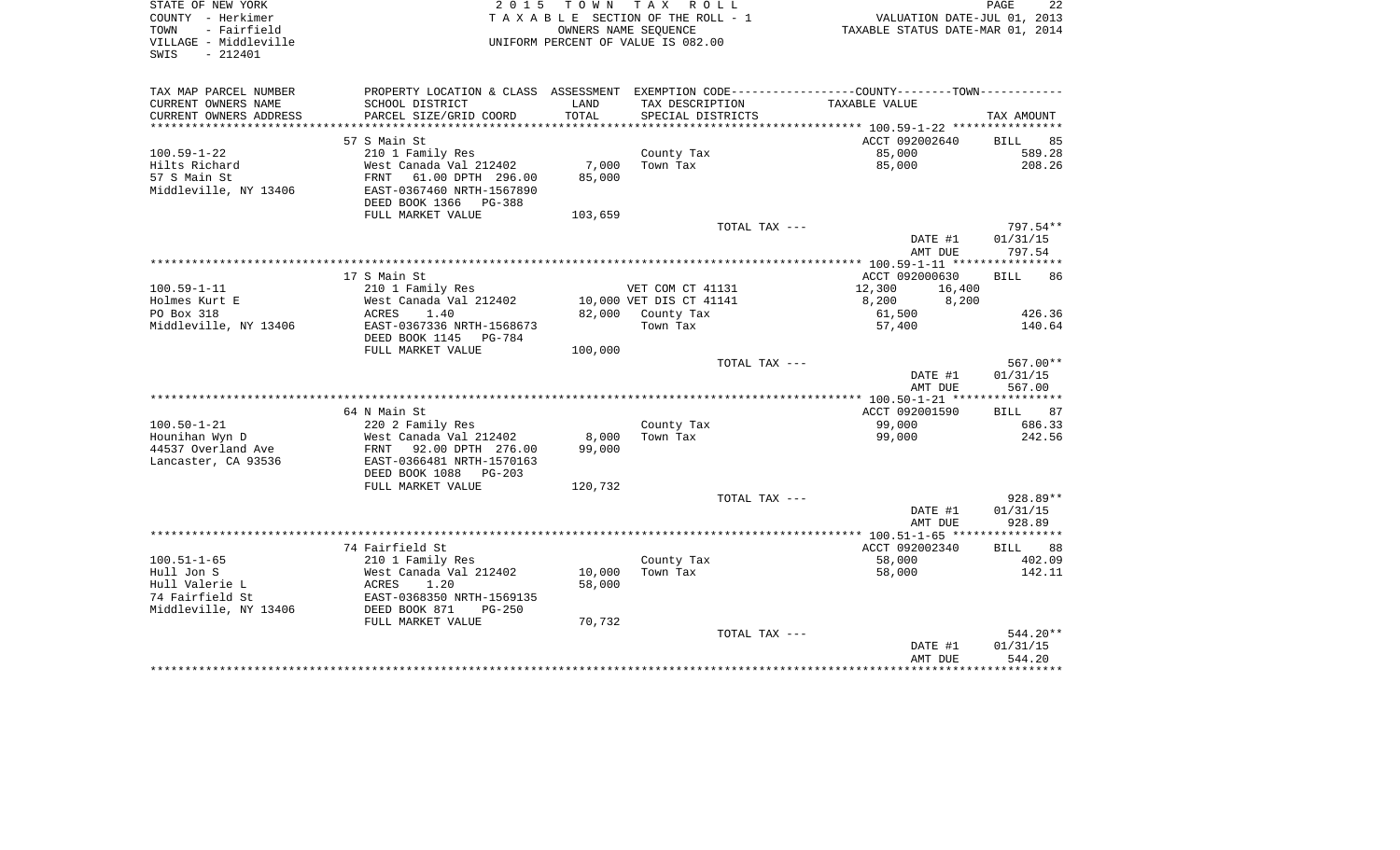| STATE OF NEW YORK<br>COUNTY - Herkimer<br>TOWN<br>- Fairfield<br>VILLAGE - Middleville<br>$-212401$<br>SWIS | 2 0 1 5<br>TOWN TAX ROLL<br>TAXABLE SECTION OF THE ROLL - 1<br>OWNERS NAME SEQUENCE<br>UNIFORM PERCENT OF VALUE IS 082.00 |         |                   | PAGE<br>23<br>VALUATION DATE-JUL 01, 2013<br>TAXABLE STATUS DATE-MAR 01, 2014 |                    |  |
|-------------------------------------------------------------------------------------------------------------|---------------------------------------------------------------------------------------------------------------------------|---------|-------------------|-------------------------------------------------------------------------------|--------------------|--|
| TAX MAP PARCEL NUMBER                                                                                       | PROPERTY LOCATION & CLASS ASSESSMENT EXEMPTION CODE---------------COUNTY--------TOWN----------                            |         |                   |                                                                               |                    |  |
| CURRENT OWNERS NAME                                                                                         | SCHOOL DISTRICT                                                                                                           | LAND    | TAX DESCRIPTION   | TAXABLE VALUE                                                                 |                    |  |
| CURRENT OWNERS ADDRESS                                                                                      | PARCEL SIZE/GRID COORD                                                                                                    | TOTAL   | SPECIAL DISTRICTS |                                                                               | TAX AMOUNT         |  |
| ***********************                                                                                     |                                                                                                                           |         |                   |                                                                               |                    |  |
|                                                                                                             | 82 Fairfield St                                                                                                           |         |                   | ACCT 092002370                                                                | <b>BILL</b><br>89  |  |
| 100.51-1-66                                                                                                 | 210 1 Family Res                                                                                                          |         | County Tax        | 45,000                                                                        | 311.97             |  |
| Hull Valerie L                                                                                              | West Canada Val 212402                                                                                                    | 7,000   | Town Tax          | 45,000                                                                        | 110.26             |  |
| Hull Jon S                                                                                                  | FRNT 133.00 DPTH 134.30                                                                                                   | 45,000  |                   |                                                                               |                    |  |
| 82 Fairfield St                                                                                             | EAST-0368486 NRTH-1569204                                                                                                 |         |                   |                                                                               |                    |  |
| Middleville, NY 13406                                                                                       | DEED BOOK 1415<br>PG-578                                                                                                  |         |                   |                                                                               |                    |  |
|                                                                                                             | FULL MARKET VALUE                                                                                                         | 54,878  |                   |                                                                               |                    |  |
|                                                                                                             |                                                                                                                           |         | TOTAL TAX ---     |                                                                               | $422.23**$         |  |
|                                                                                                             |                                                                                                                           |         |                   | DATE #1<br>AMT DUE                                                            | 01/31/15<br>422.23 |  |
|                                                                                                             |                                                                                                                           |         |                   |                                                                               |                    |  |
|                                                                                                             | 132 N Main St                                                                                                             |         |                   |                                                                               | - 90<br>BILL       |  |
| $100.42 - 1 - 9.6$                                                                                          | 210 1 Family Res                                                                                                          |         | County Tax        | 100,000                                                                       | 693.27             |  |
| Hutchins Robert A                                                                                           | West Canada Val 212402                                                                                                    | 20,000  | Town Tax          | 100,000                                                                       | 245.01             |  |
| Hutchins Linda L                                                                                            | FRNT 421.10 DPTH                                                                                                          | 100,000 |                   |                                                                               |                    |  |
| 132 N Main St                                                                                               | 4.20<br>ACRES                                                                                                             |         |                   |                                                                               |                    |  |
| Newport, NY 13416                                                                                           | EAST-0365905 NRTH-1571472                                                                                                 |         |                   |                                                                               |                    |  |
|                                                                                                             | DEED BOOK 1441<br>PG-882                                                                                                  |         |                   |                                                                               |                    |  |
|                                                                                                             | FULL MARKET VALUE                                                                                                         | 121,951 |                   |                                                                               |                    |  |
|                                                                                                             |                                                                                                                           |         | TOTAL TAX ---     |                                                                               | 938.28**           |  |
|                                                                                                             |                                                                                                                           |         |                   | DATE #1                                                                       | 01/31/15           |  |
|                                                                                                             |                                                                                                                           |         |                   | AMT DUE                                                                       | 938.28             |  |
|                                                                                                             | 73 S Main St                                                                                                              |         |                   | ACCT 092000330                                                                | 91<br>BILL         |  |
| $100.59 - 1 - 31$                                                                                           | 210 1 Family Res                                                                                                          |         | County Tax        | 85,000                                                                        | 589.28             |  |
| Huyck James                                                                                                 | West Canada Val 212402                                                                                                    | 6,000   | Town Tax          | 85,000                                                                        | 208.26             |  |
| Huyck Debra                                                                                                 | FRNT<br>57.00 DPTH 140.00                                                                                                 | 85,000  |                   |                                                                               |                    |  |
| 73 S Main St                                                                                                | BANK<br>135                                                                                                               |         |                   |                                                                               |                    |  |
| PO Box 174                                                                                                  | EAST-0367458 NRTH-1567580                                                                                                 |         |                   |                                                                               |                    |  |
| Middleville, NY 13406                                                                                       | DEED BOOK 667<br>PG-3354                                                                                                  |         |                   |                                                                               |                    |  |
|                                                                                                             | FULL MARKET VALUE                                                                                                         | 103,659 |                   |                                                                               |                    |  |
|                                                                                                             |                                                                                                                           |         | TOTAL TAX ---     |                                                                               | 797.54**           |  |
|                                                                                                             |                                                                                                                           |         |                   | DATE #1                                                                       | 01/31/15           |  |
|                                                                                                             |                                                                                                                           |         |                   | AMT DUE                                                                       | 797.54             |  |
|                                                                                                             |                                                                                                                           |         |                   |                                                                               |                    |  |
|                                                                                                             | N Main St                                                                                                                 |         |                   | ACCT 092003180                                                                | 92<br>BILL         |  |
| $100.51 - 1 - 41$                                                                                           | 411 Apartment                                                                                                             |         | County Tax        | 92,000                                                                        | 637.80             |  |
| Huyck James F                                                                                               | West Canada Val 212402                                                                                                    | 13,000  | Town Tax          | 92,000                                                                        | 225.41             |  |
| Huyck Debra J                                                                                               | FRNT 137.23 DPTH 152.22                                                                                                   | 92,000  |                   |                                                                               |                    |  |
| 73 S Main Street<br>PO Box 174                                                                              | EAST-0366900 NRTH-1569358<br>DEED BOOK 1090<br>PG-163                                                                     |         |                   |                                                                               |                    |  |
| Middleville, NY 13406                                                                                       | FULL MARKET VALUE                                                                                                         | 112,195 |                   |                                                                               |                    |  |
|                                                                                                             |                                                                                                                           |         | TOTAL TAX ---     |                                                                               | 863.21**           |  |
|                                                                                                             |                                                                                                                           |         |                   | DATE #1                                                                       | 01/31/15           |  |
|                                                                                                             |                                                                                                                           |         |                   | AMT DUE                                                                       | 863.21             |  |
|                                                                                                             |                                                                                                                           |         |                   |                                                                               |                    |  |
|                                                                                                             |                                                                                                                           |         |                   |                                                                               |                    |  |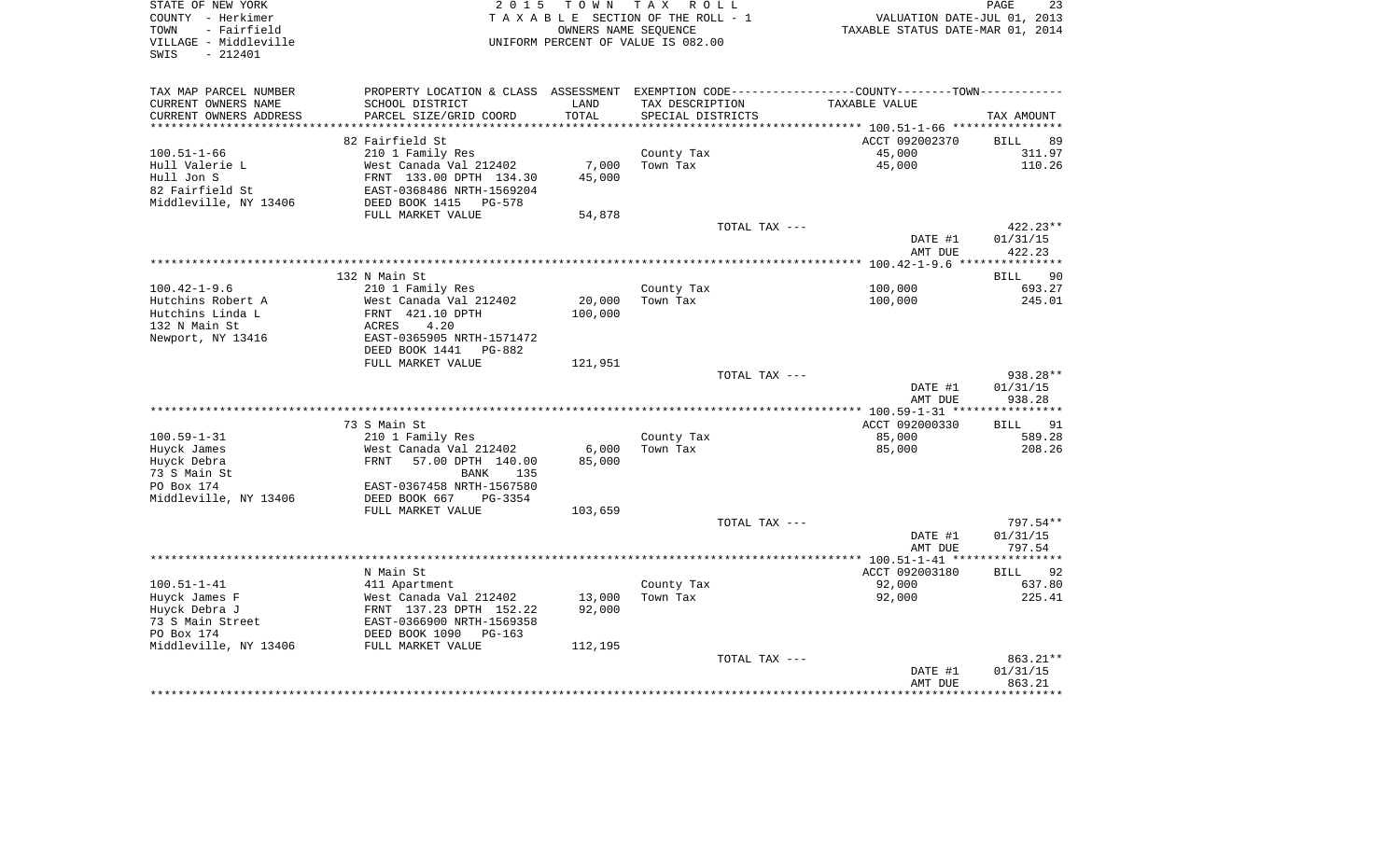| STATE OF NEW YORK<br>COUNTY - Herkimer<br>TOWN<br>- Fairfield<br>VILLAGE - Middleville<br>SWIS<br>$-212401$    |                                                                                               | OWNERS NAME SEQUENCE | 2015 TOWN TAX ROLL<br>TAXABLE SECTION OF THE ROLL - 1<br>UNIFORM PERCENT OF VALUE IS 082.00 |               | VALUATION DATE-JUL 01, 2013<br>TAXABLE STATUS DATE-MAR 01, 2014 | PAGE<br>24        |
|----------------------------------------------------------------------------------------------------------------|-----------------------------------------------------------------------------------------------|----------------------|---------------------------------------------------------------------------------------------|---------------|-----------------------------------------------------------------|-------------------|
| TAX MAP PARCEL NUMBER                                                                                          | PROPERTY LOCATION & CLASS ASSESSMENT EXEMPTION CODE---------------COUNTY-------TOWN---------- |                      |                                                                                             |               |                                                                 |                   |
| CURRENT OWNERS NAME                                                                                            | SCHOOL DISTRICT                                                                               | LAND                 | TAX DESCRIPTION                                                                             |               | TAXABLE VALUE                                                   |                   |
| CURRENT OWNERS ADDRESS                                                                                         | PARCEL SIZE/GRID COORD                                                                        | TOTAL                | SPECIAL DISTRICTS                                                                           |               |                                                                 | TAX AMOUNT        |
|                                                                                                                |                                                                                               |                      |                                                                                             |               |                                                                 |                   |
| $100.59 - 1 - 24$                                                                                              | S Main St<br>314 Rural vac<10                                                                 |                      |                                                                                             |               | ACCT 092001500<br>1,500                                         | BILL 93<br>10.40  |
| Huyck Reta                                                                                                     |                                                                                               | 1,500                | County Tax<br>Town Tax                                                                      |               | 1,500                                                           | 3.68              |
| St                                                                                                             |                                                                                               | 1,500                |                                                                                             |               |                                                                 |                   |
| PO Box 333                                                                                                     | West Canada Val 212402<br>FRNT 61.00 DPTH 122.00<br>EAST-0367553 NRTH-1567050                 |                      |                                                                                             |               |                                                                 |                   |
| Middleville, NY 13406                                                                                          | DEED BOOK 1136 PG-897                                                                         |                      |                                                                                             |               |                                                                 |                   |
|                                                                                                                | FULL MARKET VALUE                                                                             | 1,829                |                                                                                             |               |                                                                 |                   |
|                                                                                                                |                                                                                               |                      |                                                                                             | TOTAL TAX --- |                                                                 | 14.08**           |
|                                                                                                                |                                                                                               |                      |                                                                                             |               | DATE #1<br>AMT DUE                                              | 01/31/15<br>14.08 |
|                                                                                                                |                                                                                               |                      |                                                                                             |               |                                                                 |                   |
|                                                                                                                | 63 S Main St                                                                                  |                      |                                                                                             |               | ACCT 092001530                                                  | BILL 94           |
| $100.59 - 1 - 25$                                                                                              | 210 1 Family Res                                                                              | 7,000                | County Tax<br>Town Tax                                                                      |               | 70,000<br>70,000                                                | 485.29<br>171.51  |
| Huyck Reta<br>St                                                                                               |                                                                                               | 70,000               |                                                                                             |               |                                                                 |                   |
| PO Box 333                                                                                                     | West Canada Val 212402<br>FRNT 57.00 DPTH 294.00<br>EAST-0367489 NRTH-1567764                 |                      |                                                                                             |               |                                                                 |                   |
| Middleville, NY 13406                                                                                          | DEED BOOK 1136 PG-897                                                                         |                      |                                                                                             |               |                                                                 |                   |
|                                                                                                                | FULL MARKET VALUE                                                                             | 85,366               |                                                                                             |               |                                                                 |                   |
|                                                                                                                |                                                                                               |                      |                                                                                             | TOTAL TAX --- |                                                                 | 656.80**          |
|                                                                                                                |                                                                                               |                      |                                                                                             |               | DATE #1                                                         | 01/31/15          |
|                                                                                                                |                                                                                               |                      |                                                                                             |               | AMT DUE                                                         | 656.80            |
|                                                                                                                |                                                                                               |                      |                                                                                             |               |                                                                 |                   |
|                                                                                                                | Fairfield St                                                                                  |                      |                                                                                             |               | ACCT 092000480                                                  | BILL 95           |
| 100.51-1-19                                                                                                    | 311 Res vac land                                                                              | 5,000                | County Tax<br>Town Tax                                                                      |               | 5,000                                                           | 34.66<br>12.25    |
| Irrevocable Trust Johnson Fami West Canada Val 212402<br>Johnson, Andrea Sweet, Stephan FRNT 65.00 DPTH 235.00 |                                                                                               | 5,000                |                                                                                             |               | 5,000                                                           |                   |
| 97 Fairfield St                                                                                                | EAST-0368608 NRTH-1569436                                                                     |                      |                                                                                             |               |                                                                 |                   |
| Middleville, NY 13406                                                                                          | DEED BOOK 1446<br>PG-645                                                                      |                      |                                                                                             |               |                                                                 |                   |
|                                                                                                                | FULL MARKET VALUE                                                                             | 6,098                |                                                                                             |               |                                                                 |                   |
|                                                                                                                |                                                                                               |                      |                                                                                             | TOTAL TAX --- |                                                                 | $46.91**$         |
|                                                                                                                |                                                                                               |                      |                                                                                             |               | DATE #1                                                         | 01/31/15          |
|                                                                                                                |                                                                                               |                      |                                                                                             |               | AMT DUE                                                         | 46.91             |
|                                                                                                                |                                                                                               |                      |                                                                                             |               |                                                                 |                   |
|                                                                                                                | 97 Fairfield St                                                                               |                      |                                                                                             |               | ACCT 092002190                                                  | BILL 96           |
| $100.51 - 1 - 20$                                                                                              | 210 1 Family Res                                                                              |                      | County Tax                                                                                  |               | 75,000                                                          | 519.95            |
| Irrevocable Trust Johnson Fami West Canada Val 212402                                                          |                                                                                               | 8,000                | Town Tax                                                                                    |               | 75,000                                                          | 183.76            |
| Johnson, Andrea Sweet, Stephan FRNT 154.50 DPTH 122.00<br>97 Fairfield St                                      | EAST-0368740 NRTH-1569365                                                                     | 75,000               |                                                                                             |               |                                                                 |                   |
| Middleville, NY 13406                                                                                          | DEED BOOK 1446<br>PG-645                                                                      |                      |                                                                                             |               |                                                                 |                   |
|                                                                                                                | FULL MARKET VALUE                                                                             | 91,463               |                                                                                             |               |                                                                 |                   |
|                                                                                                                |                                                                                               |                      |                                                                                             | TOTAL TAX --- |                                                                 | 703.71**          |
|                                                                                                                |                                                                                               |                      |                                                                                             |               | DATE #1                                                         | 01/31/15          |
|                                                                                                                |                                                                                               |                      |                                                                                             |               | AMT DUE                                                         | 703.71            |
|                                                                                                                |                                                                                               |                      |                                                                                             |               |                                                                 |                   |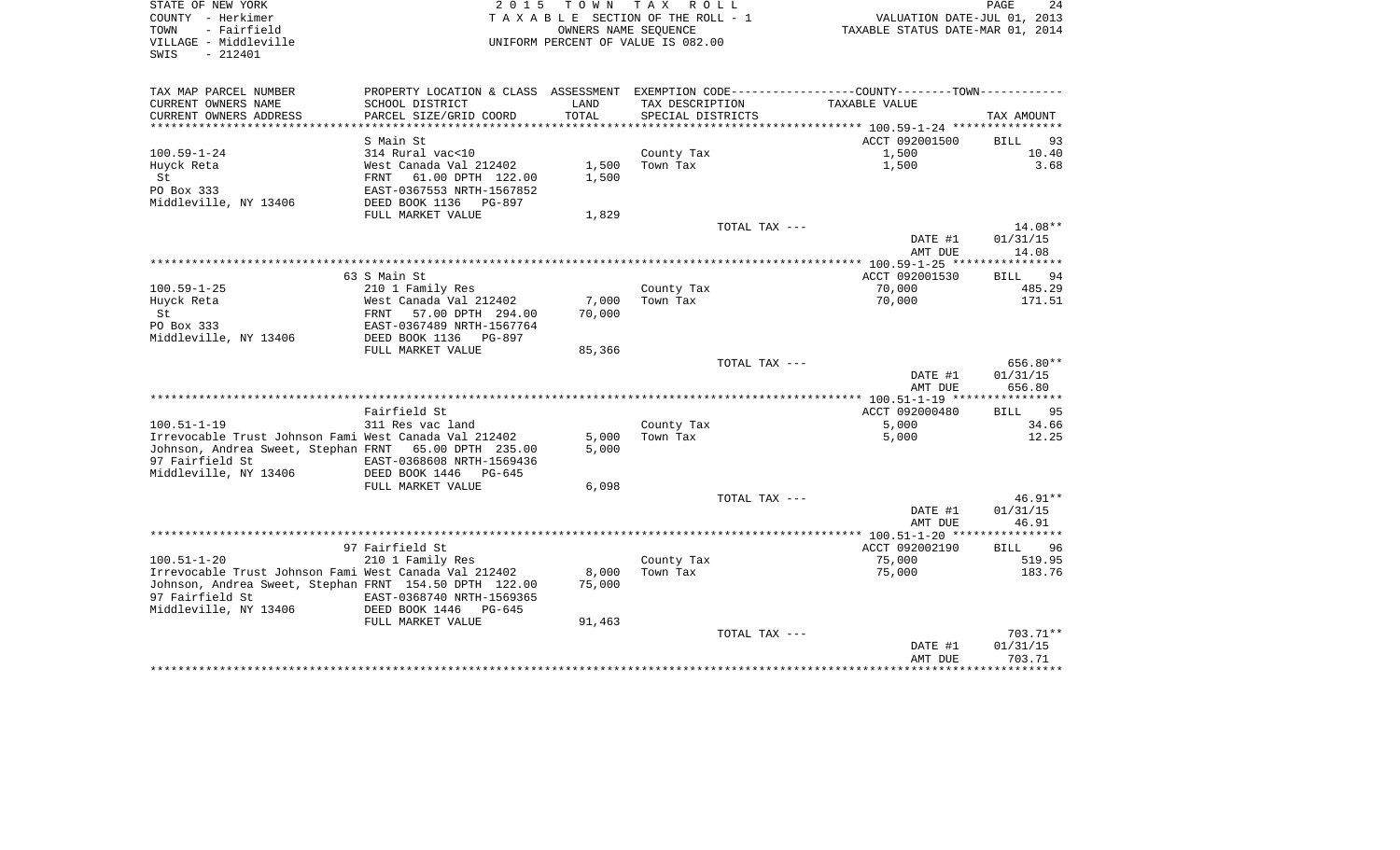| STATE OF NEW YORK<br>COUNTY - Herkimer<br>TOWN<br>- Fairfield<br>VILLAGE - Middleville<br>$-212401$<br>SWIS | 2 0 1 5                   |         | TOWN TAX ROLL<br>TAXABLE SECTION OF THE ROLL - 1<br>OWNERS NAME SEQUENCE<br>UNIFORM PERCENT OF VALUE IS 082.00 | VALUATION DATE-JUL 01, 2013<br>TAXABLE STATUS DATE-MAR 01, 2014                               | PAGE<br>25         |
|-------------------------------------------------------------------------------------------------------------|---------------------------|---------|----------------------------------------------------------------------------------------------------------------|-----------------------------------------------------------------------------------------------|--------------------|
| TAX MAP PARCEL NUMBER                                                                                       |                           |         |                                                                                                                | PROPERTY LOCATION & CLASS ASSESSMENT EXEMPTION CODE---------------COUNTY-------TOWN---------- |                    |
| CURRENT OWNERS NAME                                                                                         | SCHOOL DISTRICT           | LAND    | TAX DESCRIPTION                                                                                                | TAXABLE VALUE                                                                                 |                    |
| CURRENT OWNERS ADDRESS                                                                                      | PARCEL SIZE/GRID COORD    | TOTAL   | SPECIAL DISTRICTS                                                                                              |                                                                                               | TAX AMOUNT         |
| ***********************                                                                                     |                           |         |                                                                                                                |                                                                                               |                    |
|                                                                                                             | Fairfield St              |         |                                                                                                                | ACCT 092002610                                                                                | BILL<br>97         |
| $100.51 - 1 - 22$                                                                                           | 210 1 Family Res          |         | County Tax                                                                                                     | 59,000                                                                                        | 409.03             |
| Jackson Maryjo                                                                                              | West Canada Val 212402    | 8,000   | Town Tax                                                                                                       | 59,000                                                                                        | 144.56             |
| Rachon Frederick                                                                                            | FRNT 132.00 DPTH 259.05   | 59,000  |                                                                                                                |                                                                                               |                    |
| 63 Fairfield St                                                                                             | EAST-0368063 NRTH-1569421 |         |                                                                                                                |                                                                                               |                    |
| Middleville, NY 13406                                                                                       | DEED BOOK 892<br>PG-692   |         |                                                                                                                |                                                                                               |                    |
|                                                                                                             | FULL MARKET VALUE         | 71,951  |                                                                                                                |                                                                                               |                    |
|                                                                                                             |                           |         | TOTAL TAX ---                                                                                                  |                                                                                               | 553.59**           |
|                                                                                                             |                           |         |                                                                                                                | DATE #1                                                                                       | 01/31/15           |
|                                                                                                             |                           |         |                                                                                                                | AMT DUE                                                                                       | 553.59             |
|                                                                                                             |                           |         |                                                                                                                |                                                                                               |                    |
|                                                                                                             | 20 Fairfield St           |         |                                                                                                                | ACCT 092004001                                                                                | BILL<br>98         |
| $100.51 - 1 - 55$                                                                                           | 210 1 Family Res          |         | County Tax                                                                                                     | 20,000                                                                                        | 138.65             |
| Jeffers Kirk & Jennifer                                                                                     | West Canada Val 212402    | 9,000   | Town Tax                                                                                                       | 20,000                                                                                        | 49.00              |
| Jeffers Keith & Candac                                                                                      | Charles in Nursing Care   | 20,000  |                                                                                                                |                                                                                               |                    |
| 243 Graves Rd                                                                                               | FRNT 81.00 DPTH 133.00    |         |                                                                                                                |                                                                                               |                    |
| Newport, NY 13416                                                                                           | EAST-0367256 NRTH-1568989 |         |                                                                                                                |                                                                                               |                    |
|                                                                                                             | DEED BOOK 1224<br>PG-433  |         |                                                                                                                |                                                                                               |                    |
|                                                                                                             | FULL MARKET VALUE         | 24,390  |                                                                                                                |                                                                                               |                    |
|                                                                                                             |                           |         | TOTAL TAX ---                                                                                                  |                                                                                               | 187.65**           |
|                                                                                                             |                           |         |                                                                                                                | DATE #1<br>AMT DUE                                                                            | 01/31/15<br>187.65 |
|                                                                                                             |                           |         |                                                                                                                |                                                                                               |                    |
|                                                                                                             | 14 S Main St              |         |                                                                                                                | ACCT 092003570                                                                                | BILL<br>99         |
| $100.59 - 1 - 6$                                                                                            | 210 1 Family Res          |         | County Tax                                                                                                     | 78,000                                                                                        | 540.75             |
| Jones Michael S                                                                                             | West Canada Val 212402    | 7,000   | Town Tax                                                                                                       | 78,000                                                                                        | 191.11             |
| Jones Beverly J                                                                                             | FRNT 87.00 DPTH 208.00    | 78,000  |                                                                                                                |                                                                                               |                    |
| 14 S Main St                                                                                                | EAST-0366881 NRTH-1568679 |         |                                                                                                                |                                                                                               |                    |
| PO Box 411                                                                                                  | DEED BOOK 1252 PG-492     |         |                                                                                                                |                                                                                               |                    |
| Middleville, NY 13406                                                                                       | FULL MARKET VALUE         | 95,122  |                                                                                                                |                                                                                               |                    |
|                                                                                                             |                           |         | TOTAL TAX ---                                                                                                  |                                                                                               | 731.86**           |
|                                                                                                             |                           |         |                                                                                                                | DATE #1                                                                                       | 01/31/15           |
|                                                                                                             |                           |         |                                                                                                                | AMT DUE                                                                                       | 731.86             |
|                                                                                                             |                           |         |                                                                                                                |                                                                                               |                    |
|                                                                                                             | 79 N Main St              |         |                                                                                                                |                                                                                               | 100<br><b>BILL</b> |
| $100.50 - 1 - 1.1$                                                                                          | 210 1 Family Res          |         | VET WAR CT 41121                                                                                               | 7,380<br>9,840                                                                                |                    |
| Kapusta Frank                                                                                               | West Canada Val 212402    | 20,000  | County Tax                                                                                                     | 97,620                                                                                        | 676.77             |
| Kapusta Kathy                                                                                               | ACRES<br>4.70             | 105,000 | Town Tax                                                                                                       | 95,160                                                                                        | 233.16             |
| 79 N Main St                                                                                                | EAST-0365446 NRTH-1570107 |         |                                                                                                                |                                                                                               |                    |
| PO Box 509                                                                                                  | DEED BOOK 822<br>$PG-245$ |         |                                                                                                                |                                                                                               |                    |
| Middleville, NY 13406                                                                                       | FULL MARKET VALUE         | 128,049 |                                                                                                                |                                                                                               |                    |
|                                                                                                             |                           |         | TOTAL TAX ---                                                                                                  |                                                                                               | 909.93**           |
|                                                                                                             |                           |         |                                                                                                                | DATE #1                                                                                       | 01/31/15           |
|                                                                                                             |                           |         |                                                                                                                | AMT DUE                                                                                       | 909.93             |
|                                                                                                             |                           |         |                                                                                                                |                                                                                               |                    |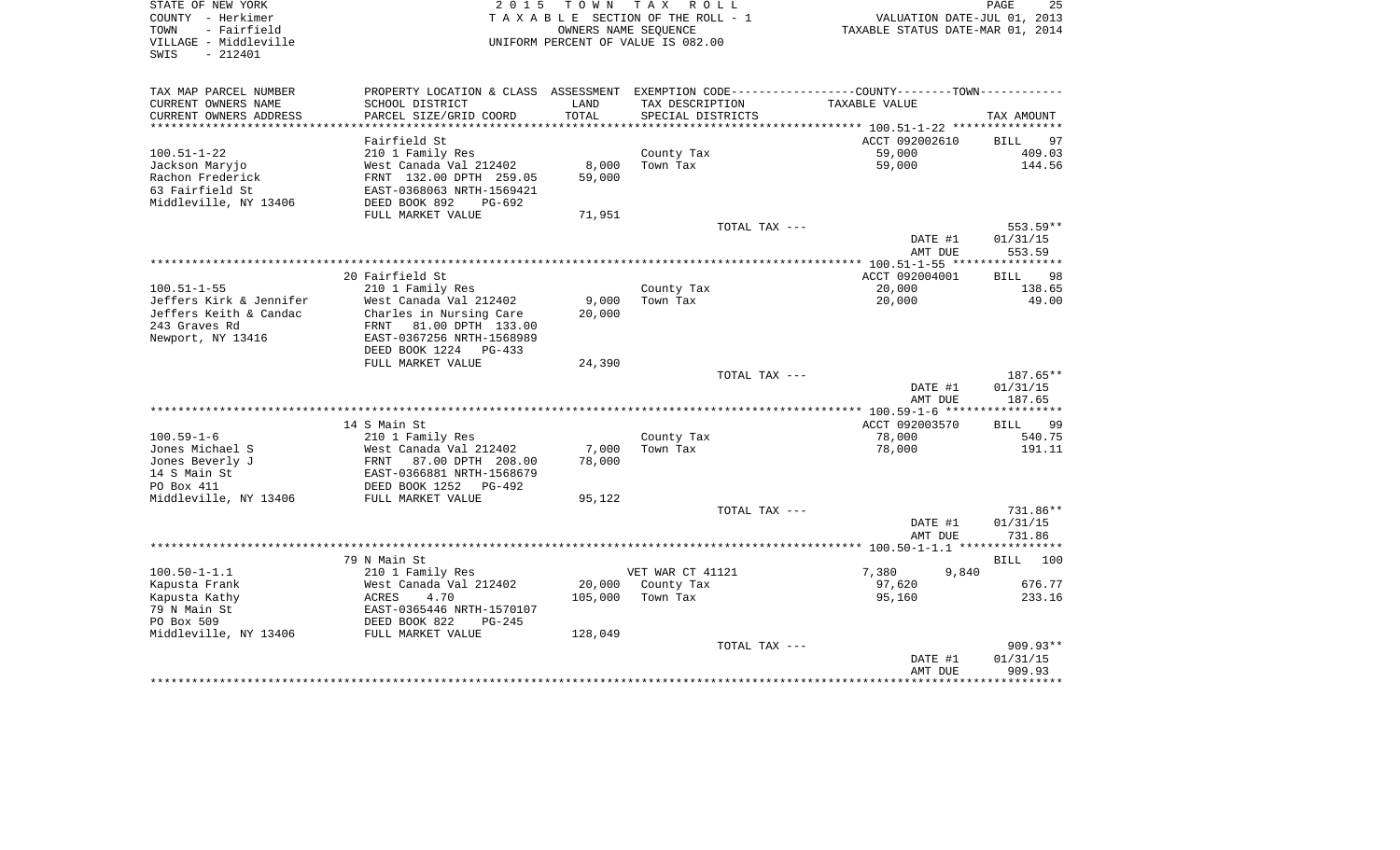| STATE OF NEW YORK<br>COUNTY - Herkimer<br>- Fairfield<br>TOWN<br>VILLAGE - Middleville<br>$-212401$<br>SWIS | 2 0 1 5                                              | T O W N          | T A X<br>R O L L<br>TAXABLE SECTION OF THE ROLL - 1<br>OWNERS NAME SEQUENCE<br>UNIFORM PERCENT OF VALUE IS 082.00 | VALUATION DATE-JUL 01, 2013<br>TAXABLE STATUS DATE-MAR 01, 2014                               | PAGE<br>26         |
|-------------------------------------------------------------------------------------------------------------|------------------------------------------------------|------------------|-------------------------------------------------------------------------------------------------------------------|-----------------------------------------------------------------------------------------------|--------------------|
| TAX MAP PARCEL NUMBER                                                                                       |                                                      |                  |                                                                                                                   | PROPERTY LOCATION & CLASS ASSESSMENT EXEMPTION CODE---------------COUNTY-------TOWN---------- |                    |
| CURRENT OWNERS NAME                                                                                         | SCHOOL DISTRICT                                      | LAND             | TAX DESCRIPTION                                                                                                   | TAXABLE VALUE                                                                                 |                    |
| CURRENT OWNERS ADDRESS                                                                                      | PARCEL SIZE/GRID COORD                               | TOTAL            | SPECIAL DISTRICTS                                                                                                 |                                                                                               | TAX AMOUNT         |
|                                                                                                             |                                                      |                  |                                                                                                                   |                                                                                               |                    |
|                                                                                                             | 29 Fairfield St                                      |                  |                                                                                                                   | ACCT 092002670                                                                                | BILL 101           |
| $100.51 - 1 - 32$                                                                                           | 210 1 Family Res                                     |                  | County Tax<br>Town Tax                                                                                            | 74,000                                                                                        | 513.02             |
| Karpiak Robin<br>Karpiak Gary                                                                               | West Canada Val 212402<br>ACRES<br>1.70              | 12,000<br>74,000 |                                                                                                                   | 74,000                                                                                        | 181.31             |
| 29 Fairfield St                                                                                             | EAST-0367433 NRTH-1569318                            |                  |                                                                                                                   |                                                                                               |                    |
| Middleville, NY 13406                                                                                       | DEED BOOK 788<br>$PG-579$                            |                  |                                                                                                                   |                                                                                               |                    |
|                                                                                                             | FULL MARKET VALUE                                    | 90,244           |                                                                                                                   |                                                                                               |                    |
|                                                                                                             |                                                      |                  | TOTAL TAX ---                                                                                                     |                                                                                               | 694.33**           |
|                                                                                                             |                                                      |                  |                                                                                                                   | DATE #1                                                                                       | 01/31/15           |
|                                                                                                             |                                                      |                  |                                                                                                                   | AMT DUE                                                                                       | 694.33             |
|                                                                                                             |                                                      |                  |                                                                                                                   |                                                                                               |                    |
|                                                                                                             | Huyck Ave                                            |                  |                                                                                                                   | ACCT 092002880                                                                                | <b>BILL</b><br>102 |
| $100.42 - 1 - 12$                                                                                           | 210 1 Family Res                                     |                  | County Tax                                                                                                        | 90,000                                                                                        | 623.94             |
| Kerr Michael<br>PO Box 322                                                                                  | West Canada Val 212402                               | 8,000<br>90,000  | Town Tax                                                                                                          | 90,000                                                                                        | 220.51             |
| Middleville, NY 13406                                                                                       | FRNT 100.00 DPTH 223.00<br>EAST-0366533 NRTH-1571027 |                  |                                                                                                                   |                                                                                               |                    |
|                                                                                                             | DEED BOOK 881<br>$PG-569$                            |                  |                                                                                                                   |                                                                                               |                    |
|                                                                                                             | FULL MARKET VALUE                                    | 109,756          |                                                                                                                   |                                                                                               |                    |
|                                                                                                             |                                                      |                  | TOTAL TAX ---                                                                                                     |                                                                                               | 844.45**           |
|                                                                                                             |                                                      |                  |                                                                                                                   | DATE #1                                                                                       | 01/31/15           |
|                                                                                                             |                                                      |                  |                                                                                                                   | AMT DUE                                                                                       | 844.45             |
|                                                                                                             |                                                      |                  |                                                                                                                   |                                                                                               | * * * * * * * * *  |
|                                                                                                             | 21 Fairfield St                                      |                  |                                                                                                                   | ACCT 092003000                                                                                | 103<br><b>BILL</b> |
| $100.51 - 1 - 34$<br>Lanphere Wayne                                                                         | 210 1 Family Res<br>West Canada Val 212402           | 6,000            | County Tax<br>Town Tax                                                                                            | 70,000<br>70,000                                                                              | 485.29<br>171.51   |
| Lanphere Jane                                                                                               | 53.00 DPTH 135.00<br>FRNT                            | 70,000           |                                                                                                                   |                                                                                               |                    |
| 21 Fairfield St                                                                                             | EAST-0367235 NRTH-1569178                            |                  |                                                                                                                   |                                                                                               |                    |
| Middleville, NY 13406                                                                                       | DEED BOOK 1364<br>PG-787                             |                  |                                                                                                                   |                                                                                               |                    |
|                                                                                                             | FULL MARKET VALUE                                    | 85,366           |                                                                                                                   |                                                                                               |                    |
|                                                                                                             |                                                      |                  | TOTAL TAX ---                                                                                                     |                                                                                               | 656.80**           |
|                                                                                                             |                                                      |                  |                                                                                                                   | DATE #1                                                                                       | 01/31/15           |
|                                                                                                             |                                                      |                  |                                                                                                                   | AMT DUE                                                                                       | 656.80             |
|                                                                                                             |                                                      |                  |                                                                                                                   |                                                                                               |                    |
|                                                                                                             | 61 S Main St                                         |                  |                                                                                                                   | ACCT 092003870                                                                                | BILL 104           |
| $100.59 - 1 - 23$                                                                                           | 210 1 Family Res<br>West Canada Val 212402           | 6,000            | County Tax<br>Town Tax                                                                                            | 64,000<br>64,000                                                                              | 443.69<br>156.81   |
| Lemke Margaret A<br>61 S Main St                                                                            | Life Use-Edna                                        | 64,000           |                                                                                                                   |                                                                                               |                    |
| Middleville, NY 13406                                                                                       | 64.00 DPTH 299.00<br>FRNT                            |                  |                                                                                                                   |                                                                                               |                    |
|                                                                                                             | EAST-0367421 NRTH-1567812                            |                  |                                                                                                                   |                                                                                               |                    |
|                                                                                                             | DEED BOOK 1468<br>$PG-852$                           |                  |                                                                                                                   |                                                                                               |                    |
|                                                                                                             | FULL MARKET VALUE                                    | 78,049           |                                                                                                                   |                                                                                               |                    |
|                                                                                                             |                                                      |                  | TOTAL TAX ---                                                                                                     |                                                                                               | 600.50**           |
|                                                                                                             |                                                      |                  |                                                                                                                   | DATE #1                                                                                       | 01/31/15           |
|                                                                                                             |                                                      |                  |                                                                                                                   | AMT DUE<br>********************************                                                   | 600.50             |
|                                                                                                             |                                                      |                  |                                                                                                                   |                                                                                               |                    |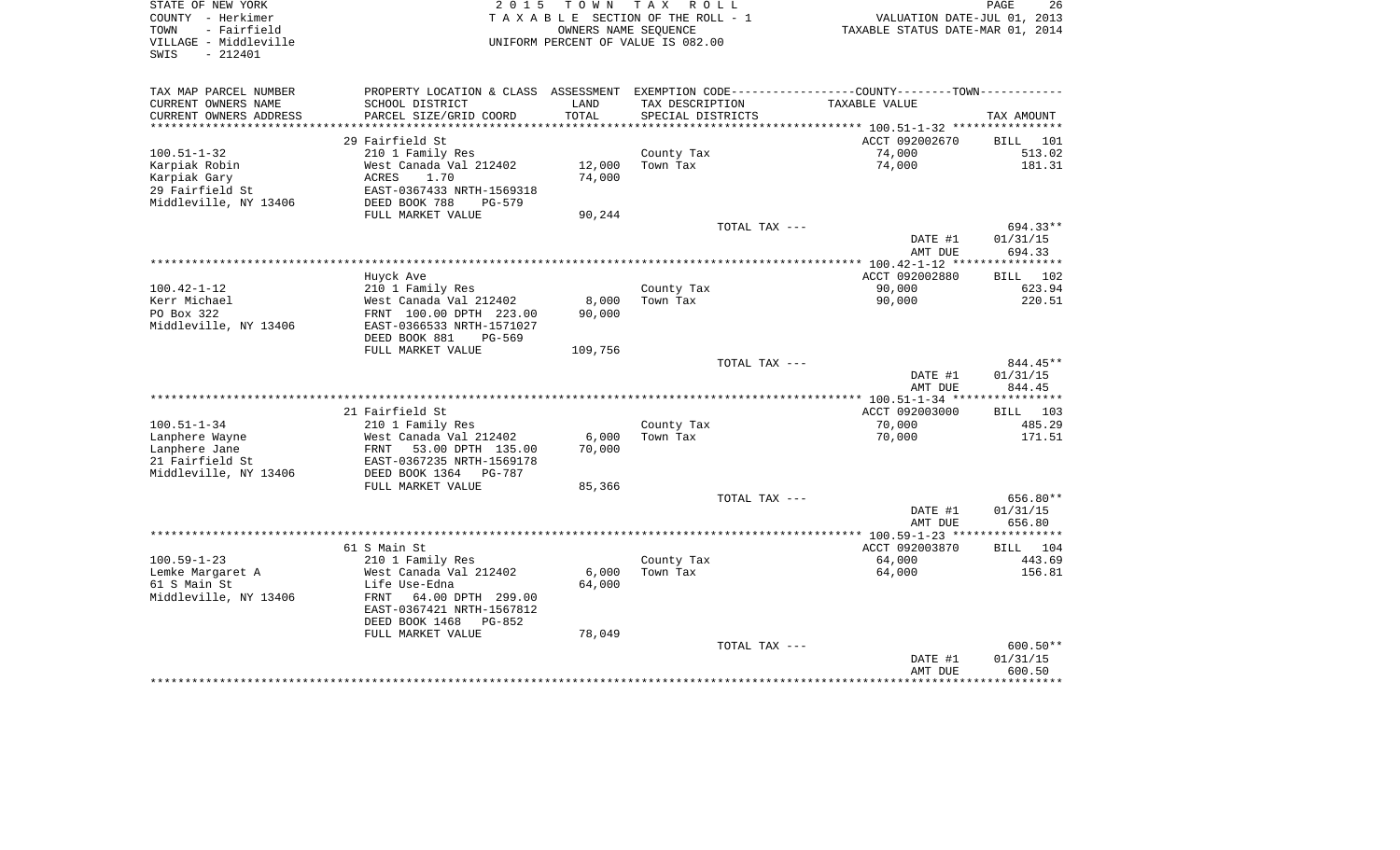| STATE OF NEW YORK<br>COUNTY - Herkimer<br>- Fairfield<br>TOWN<br>VILLAGE - Middleville<br>SWIS<br>$-212401$ | 2 0 1 5                                                                                       | T O W N<br>OWNERS NAME SEQUENCE | TAX ROLL<br>TAXABLE SECTION OF THE ROLL - 1<br>UNIFORM PERCENT OF VALUE IS 082.00 | VALUATION DATE-JUL 01, 2013<br>TAXABLE STATUS DATE-MAR 01, 2014 | 27<br>PAGE                   |
|-------------------------------------------------------------------------------------------------------------|-----------------------------------------------------------------------------------------------|---------------------------------|-----------------------------------------------------------------------------------|-----------------------------------------------------------------|------------------------------|
| TAX MAP PARCEL NUMBER                                                                                       | PROPERTY LOCATION & CLASS ASSESSMENT EXEMPTION CODE---------------COUNTY-------TOWN---------- |                                 |                                                                                   |                                                                 |                              |
| CURRENT OWNERS NAME                                                                                         | SCHOOL DISTRICT                                                                               | LAND                            | TAX DESCRIPTION                                                                   | TAXABLE VALUE                                                   |                              |
| CURRENT OWNERS ADDRESS                                                                                      | PARCEL SIZE/GRID COORD                                                                        | TOTAL                           | SPECIAL DISTRICTS                                                                 |                                                                 | TAX AMOUNT                   |
|                                                                                                             |                                                                                               |                                 |                                                                                   |                                                                 |                              |
| $100.42 - 1 - 9.1$                                                                                          | 65 Huyck Ave                                                                                  |                                 |                                                                                   | ACCT 092002130<br>88,500                                        | <b>BILL</b> 105<br>613.54    |
| Ludwig Frederick C                                                                                          | 210 1 Family Res<br>West Canada Val 212402                                                    | 20,000                          | County Tax<br>Town Tax                                                            | 88,500                                                          | 216.84                       |
| Ludwig Christine E                                                                                          | 10.70<br>ACRES                                                                                | 88,500                          |                                                                                   |                                                                 |                              |
| PO Box 39                                                                                                   | EAST-0366586 NRTH-1571654                                                                     |                                 |                                                                                   |                                                                 |                              |
| Middleville, NY 13406                                                                                       | DEED BOOK 1159<br>$PG-41$                                                                     |                                 |                                                                                   |                                                                 |                              |
|                                                                                                             | FULL MARKET VALUE                                                                             | 107,927                         |                                                                                   |                                                                 |                              |
|                                                                                                             |                                                                                               |                                 | TOTAL TAX ---                                                                     |                                                                 | 830.38**                     |
|                                                                                                             |                                                                                               |                                 |                                                                                   | DATE #1                                                         | 01/31/15                     |
|                                                                                                             |                                                                                               |                                 |                                                                                   | AMT DUE                                                         | 830.38                       |
|                                                                                                             |                                                                                               |                                 |                                                                                   |                                                                 |                              |
| $100.59 - 1 - 20.1$                                                                                         | 53 S Main St                                                                                  |                                 |                                                                                   | ACCT 092000990<br>35,000                                        | <b>BILL</b><br>106<br>242.64 |
| Lynch Dennis M                                                                                              | 210 1 Family Res<br>West Canada Val 212402                                                    | 8,000                           | County Tax<br>Town Tax                                                            | 35,000                                                          | 85.76                        |
| 53 S Main St                                                                                                | ACRES<br>1.00                                                                                 | 35,000                          | School Relevy                                                                     |                                                                 | 856.90                       |
| Middleville, NY 13406                                                                                       | EAST-0367434 NRTH-1567973                                                                     |                                 | Village Relevy                                                                    |                                                                 | 519.82                       |
|                                                                                                             | DEED BOOK 1524<br>PG-316                                                                      |                                 |                                                                                   |                                                                 |                              |
|                                                                                                             | FULL MARKET VALUE                                                                             | 42,683                          |                                                                                   |                                                                 |                              |
|                                                                                                             |                                                                                               |                                 | TOTAL TAX ---                                                                     |                                                                 | 1,705.12**                   |
|                                                                                                             |                                                                                               |                                 |                                                                                   | DATE #1                                                         | 01/31/15                     |
|                                                                                                             |                                                                                               |                                 |                                                                                   | AMT DUE                                                         | 1,705.12                     |
|                                                                                                             |                                                                                               |                                 |                                                                                   |                                                                 |                              |
| $100.42 - 1 - 14$                                                                                           | 20 Huyck Ave<br>210 1 Family Res                                                              |                                 | County Tax                                                                        | ACCT 092002760<br>70,000                                        | BILL 107<br>485.29           |
| Lynch Gregory J                                                                                             | West Canada Val 212402                                                                        | 8,000                           | Town Tax                                                                          | 70,000                                                          | 171.51                       |
| 20 Huyck Ave                                                                                                | FRNT 100.00 DPTH 224.00                                                                       | 70,000                          |                                                                                   |                                                                 |                              |
| Middleville, NY 13460                                                                                       | EAST-0366236 NRTH-1570968                                                                     |                                 |                                                                                   |                                                                 |                              |
|                                                                                                             | DEED BOOK 1391 PG-966                                                                         |                                 |                                                                                   |                                                                 |                              |
|                                                                                                             | FULL MARKET VALUE                                                                             | 85,366                          |                                                                                   |                                                                 |                              |
|                                                                                                             |                                                                                               |                                 | TOTAL TAX ---                                                                     |                                                                 | 656.80**                     |
|                                                                                                             |                                                                                               |                                 |                                                                                   | DATE #1                                                         | 01/31/15                     |
|                                                                                                             |                                                                                               |                                 |                                                                                   | AMT DUE                                                         | 656.80                       |
|                                                                                                             |                                                                                               |                                 |                                                                                   |                                                                 |                              |
| $100.59 - 1 - 20.2$                                                                                         | off S Main St                                                                                 |                                 | County Tax                                                                        | ACCT 092000990<br>3,500                                         | <b>BILL</b><br>108<br>24.26  |
| Maggie Properties, LLC                                                                                      | 210 1 Family Res<br>West Canada Val 212402                                                    | 3,500                           | Town Tax                                                                          | 3,500                                                           | 8.58                         |
| 49 S Main St                                                                                                | ACRES<br>1.70                                                                                 | 3,500                           | School Relevy                                                                     |                                                                 | 85.69                        |
| Middleville, NY 13406                                                                                       | EAST-0367721 NRTH-1567924                                                                     |                                 |                                                                                   |                                                                 |                              |
|                                                                                                             | DEED BOOK 1524<br>PG-320                                                                      |                                 |                                                                                   |                                                                 |                              |
|                                                                                                             | FULL MARKET VALUE                                                                             | 4,268                           |                                                                                   |                                                                 |                              |
|                                                                                                             |                                                                                               |                                 | TOTAL TAX ---                                                                     |                                                                 | $118.53**$                   |
|                                                                                                             |                                                                                               |                                 |                                                                                   | DATE #1                                                         | 01/31/15                     |
|                                                                                                             |                                                                                               |                                 |                                                                                   | AMT DUE                                                         | 118.53                       |
|                                                                                                             |                                                                                               |                                 |                                                                                   |                                                                 |                              |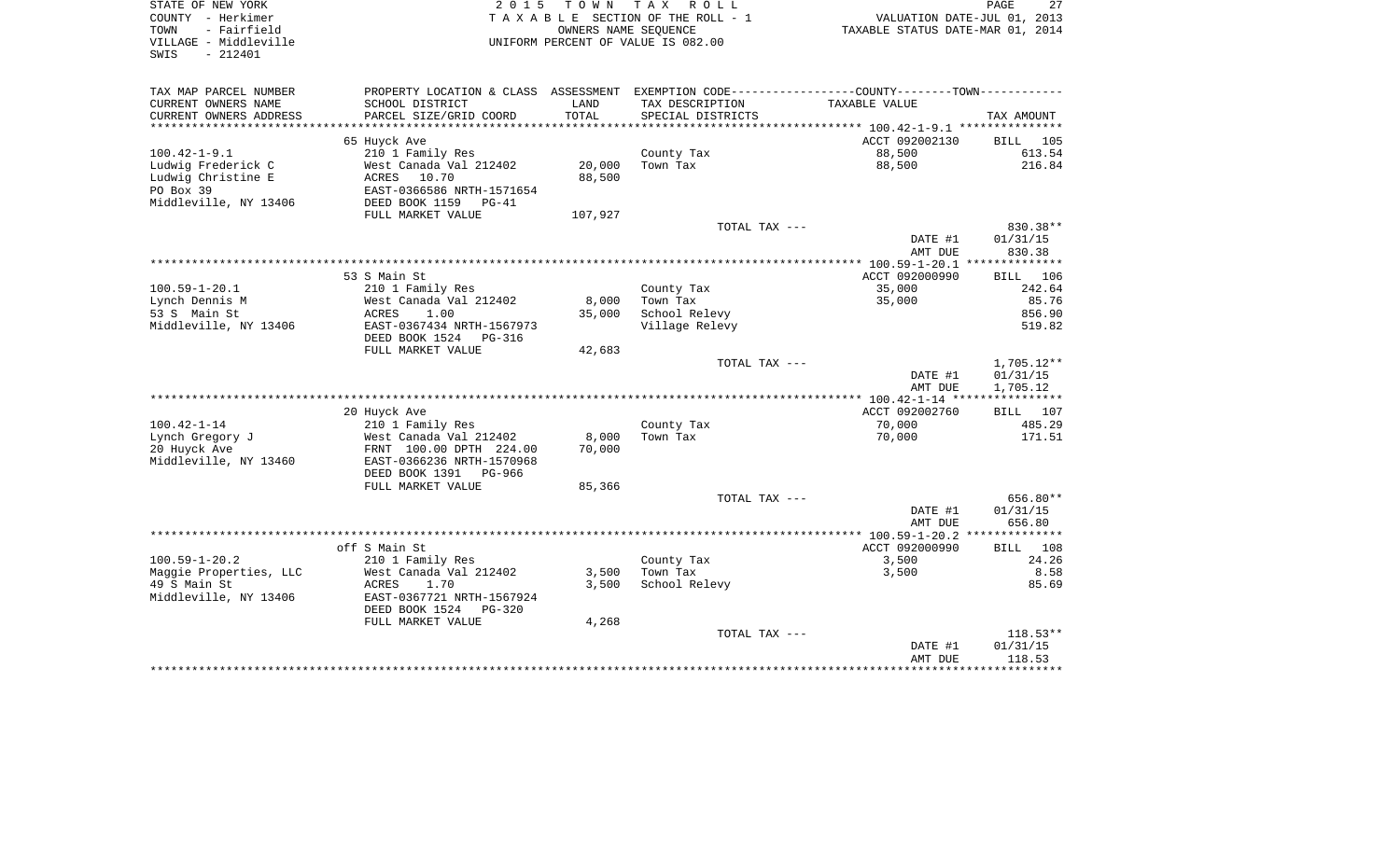| STATE OF NEW YORK<br>COUNTY - Herkimer<br>- Fairfield<br>TOWN<br>VILLAGE - Middleville<br>$-212401$<br>SWIS | 2 0 1 5                                                                                          | T O W N          | TAX ROLL<br>TAXABLE SECTION OF THE ROLL - 1<br>OWNERS NAME SEQUENCE<br>UNIFORM PERCENT OF VALUE IS 082.00 | VALUATION DATE-JUL 01, 2013<br>TAXABLE STATUS DATE-MAR 01, 2014 | PAGE<br>28                       |
|-------------------------------------------------------------------------------------------------------------|--------------------------------------------------------------------------------------------------|------------------|-----------------------------------------------------------------------------------------------------------|-----------------------------------------------------------------|----------------------------------|
| TAX MAP PARCEL NUMBER                                                                                       | PROPERTY LOCATION & CLASS ASSESSMENT EXEMPTION CODE----------------COUNTY--------TOWN----------- |                  |                                                                                                           |                                                                 |                                  |
| CURRENT OWNERS NAME<br>CURRENT OWNERS ADDRESS<br>***********************                                    | SCHOOL DISTRICT<br>PARCEL SIZE/GRID COORD                                                        | LAND<br>TOTAL    | TAX DESCRIPTION<br>SPECIAL DISTRICTS                                                                      | TAXABLE VALUE                                                   | TAX AMOUNT                       |
|                                                                                                             | State Route 169                                                                                  |                  |                                                                                                           |                                                                 | <b>BILL</b><br>109               |
| $100.67 - 1 - 1.3$                                                                                          | 322 Rural vac>10                                                                                 |                  | AG MKTS L 41720                                                                                           | 18,368<br>18,368                                                |                                  |
| Maggie Properties, LLC                                                                                      | West Canada Val 212402                                                                           | 38,000           | County Tax                                                                                                | 19,632                                                          | 136.10                           |
| 49 S Main St                                                                                                | FRNT 775.00 DPTH                                                                                 | 38,000           | Town Tax                                                                                                  | 19,632                                                          | 48.10                            |
| Middleville, NY 13406                                                                                       | ACRES 38.00<br>EAST-0331120 NRTH-1141820                                                         |                  | School Relevy                                                                                             |                                                                 | 480.64                           |
| MAY BE SUBJECT TO PAYMENT<br>UNDER AGDIST LAW TIL 2018                                                      | DEED BOOK 1507<br>$PG-265$<br>FULL MARKET VALUE                                                  | 46,341           |                                                                                                           |                                                                 |                                  |
|                                                                                                             |                                                                                                  |                  | TOTAL TAX ---                                                                                             |                                                                 | 664.84**                         |
|                                                                                                             |                                                                                                  |                  |                                                                                                           | DATE #1<br>AMT DUE                                              | 01/31/15<br>664.84               |
|                                                                                                             |                                                                                                  |                  |                                                                                                           |                                                                 |                                  |
|                                                                                                             | Fairfield St Middleville                                                                         |                  |                                                                                                           | ACCT 092001890                                                  | BILL 110                         |
| $100.51 - 1 - 68$                                                                                           | 311 Res vac land                                                                                 |                  | County Tax<br>Town Tax                                                                                    | 25,000                                                          | 173.32<br>61.25                  |
| Magnotta Joshua<br>Magnotta Magda                                                                           | West Canada Val 212402<br>ACRES 17.00                                                            | 25,000<br>25,000 |                                                                                                           | 25,000                                                          |                                  |
| 12 R. Little Lane                                                                                           | EAST-0368593 NRTH-1568938                                                                        |                  |                                                                                                           |                                                                 |                                  |
| Durham, CT 06422                                                                                            | DEED BOOK 1150 PG-142                                                                            |                  |                                                                                                           |                                                                 |                                  |
|                                                                                                             | FULL MARKET VALUE                                                                                | 30,488           |                                                                                                           |                                                                 |                                  |
|                                                                                                             |                                                                                                  |                  | TOTAL TAX ---                                                                                             |                                                                 | $234.57**$                       |
|                                                                                                             | ************************************                                                             |                  |                                                                                                           | DATE #1<br>AMT DUE                                              | 01/31/15<br>234.57<br>********** |
|                                                                                                             | 19 Fairfield St                                                                                  |                  |                                                                                                           | ******** 100.51-1-35 ****<br>ACCT 092001920                     | <b>BILL</b> 111                  |
| $100.51 - 1 - 35$                                                                                           | 210 1 Family Res                                                                                 |                  | County Tax                                                                                                | 70,000                                                          | 485.29                           |
| Mansfield Carter William                                                                                    | West Canada Val 212402                                                                           | 8,000            | Town Tax                                                                                                  | 70,000                                                          | 171.51                           |
| 19 Fairfield St                                                                                             | Life Use to Hammersly                                                                            | 70,000           |                                                                                                           |                                                                 |                                  |
| Middleville, NY 13406                                                                                       | FRNT 116.00 DPTH 227.60                                                                          |                  |                                                                                                           |                                                                 |                                  |
|                                                                                                             | EAST-0367145 NRTH-1569184<br>DEED BOOK 1536 PG-657                                               |                  |                                                                                                           |                                                                 |                                  |
| PRIOR OWNER ON 3/01/2014<br>Michael Dana                                                                    | FULL MARKET VALUE                                                                                | 85,366           |                                                                                                           |                                                                 |                                  |
|                                                                                                             |                                                                                                  |                  | TOTAL TAX ---                                                                                             |                                                                 | 656.80**                         |
|                                                                                                             |                                                                                                  |                  |                                                                                                           | DATE #1                                                         | 01/31/15                         |
|                                                                                                             |                                                                                                  |                  |                                                                                                           | AMT DUE                                                         | 656.80                           |
|                                                                                                             |                                                                                                  |                  |                                                                                                           |                                                                 |                                  |
|                                                                                                             | 7 S Main St                                                                                      |                  |                                                                                                           | ACCT 092004110                                                  | BILL 112                         |
| $100.51 - 1 - 49.2$<br>Maxwell Christopher                                                                  | 210 1 Family Res<br>West Canada Val 212402                                                       | 5,000            | County Tax<br>Town Tax                                                                                    | 30,000<br>30,000                                                | 207.98<br>73.50                  |
| 2949 State Rte. 169                                                                                         | FRNT<br>66.00 DPTH 53.00                                                                         | 30,000           |                                                                                                           |                                                                 |                                  |
| Little Falls, NY 13365                                                                                      | 0.07<br>ACRES                                                                                    |                  |                                                                                                           |                                                                 |                                  |
|                                                                                                             | EAST-0366978 NRTH-1568840                                                                        |                  |                                                                                                           |                                                                 |                                  |
|                                                                                                             | DEED BOOK 1150<br>PG-490                                                                         |                  |                                                                                                           |                                                                 |                                  |
|                                                                                                             | FULL MARKET VALUE                                                                                | 36,585           | TOTAL TAX ---                                                                                             |                                                                 | 281.48**                         |
|                                                                                                             |                                                                                                  |                  |                                                                                                           | DATE #1                                                         | 01/31/15                         |
|                                                                                                             |                                                                                                  |                  |                                                                                                           | AMT DUE                                                         | 281.48                           |
|                                                                                                             |                                                                                                  |                  |                                                                                                           |                                                                 | *********                        |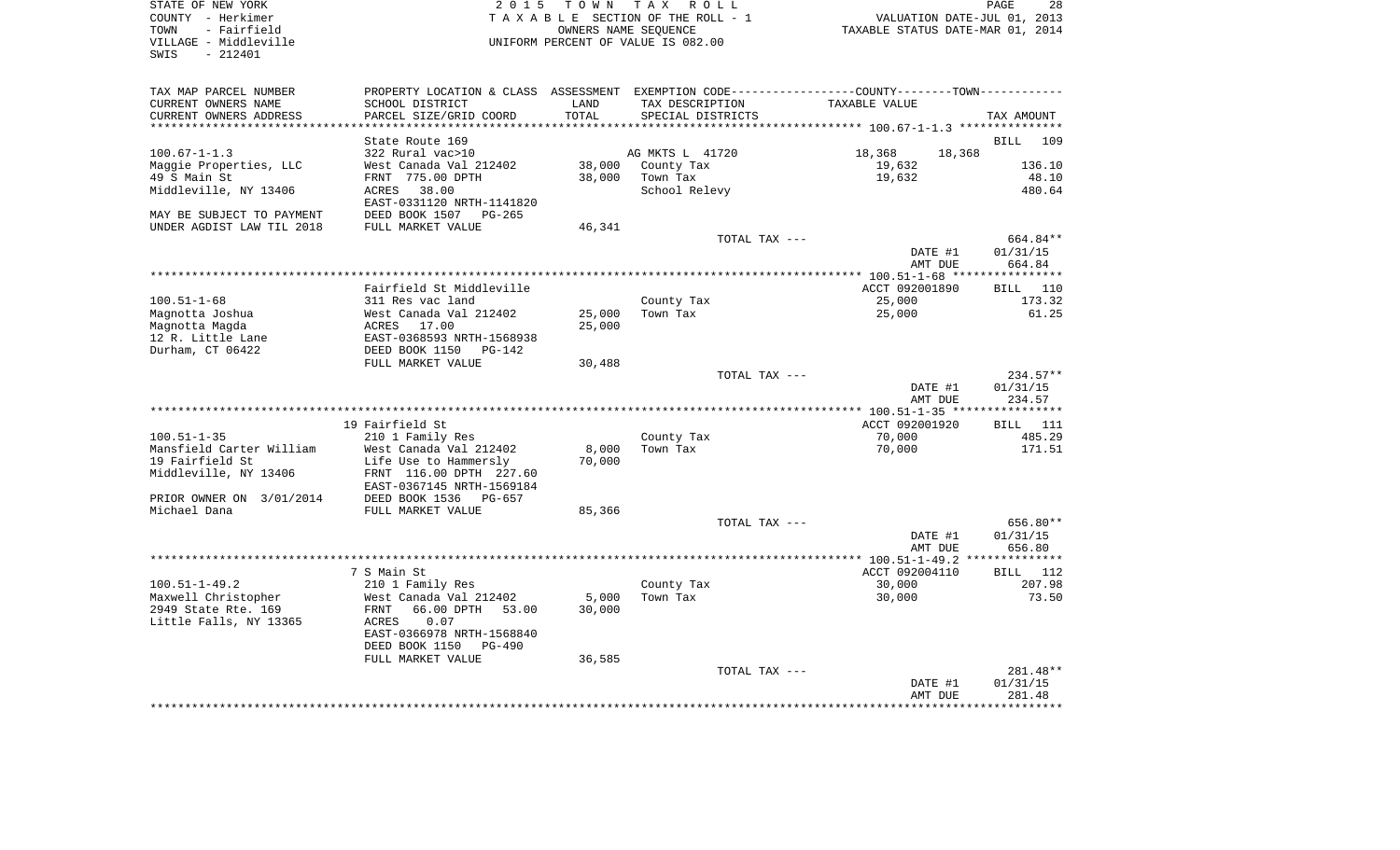| STATE OF NEW YORK<br>COUNTY - Herkimer<br>- Fairfield<br>TOWN<br>VILLAGE - Middleville<br>$-212401$<br>SWIS | 2 0 1 5                                                                             | T O W N       | T A X<br>R O L L<br>TAXABLE SECTION OF THE ROLL - 1<br>OWNERS NAME SEQUENCE<br>UNIFORM PERCENT OF VALUE IS 082.00 | VALUATION DATE-JUL 01, 2013<br>TAXABLE STATUS DATE-MAR 01, 2014 | 29<br>PAGE                   |
|-------------------------------------------------------------------------------------------------------------|-------------------------------------------------------------------------------------|---------------|-------------------------------------------------------------------------------------------------------------------|-----------------------------------------------------------------|------------------------------|
|                                                                                                             |                                                                                     |               |                                                                                                                   |                                                                 |                              |
| TAX MAP PARCEL NUMBER                                                                                       | PROPERTY LOCATION & CLASS                                                           | ASSESSMENT    |                                                                                                                   | EXEMPTION CODE----------------COUNTY-------TOWN----------       |                              |
| CURRENT OWNERS NAME<br>CURRENT OWNERS ADDRESS                                                               | SCHOOL DISTRICT<br>PARCEL SIZE/GRID COORD                                           | LAND<br>TOTAL | TAX DESCRIPTION<br>SPECIAL DISTRICTS                                                                              | TAXABLE VALUE                                                   | TAX AMOUNT                   |
| *************************                                                                                   |                                                                                     |               |                                                                                                                   |                                                                 |                              |
|                                                                                                             | N Main St                                                                           |               |                                                                                                                   | ACCT 092000030                                                  | BILL<br>113                  |
| $100.51 - 1 - 42$                                                                                           | 210 1 Family Res                                                                    |               | County Tax                                                                                                        | 21,000                                                          | 145.59                       |
| Maxwell Linda                                                                                               | West Canada Val 212402                                                              | 6,000         | Town Tax                                                                                                          | 21,000                                                          | 51.45                        |
| 1619 Hawthorne Hill Road<br>Newport, NY 13416                                                               | 56.30 DPTH 104.27<br>FRNT<br>EAST-0366784 NRTH-1569377<br>DEED BOOK 687<br>$PG-350$ | 21,000        |                                                                                                                   |                                                                 |                              |
|                                                                                                             | FULL MARKET VALUE                                                                   | 25,610        |                                                                                                                   |                                                                 |                              |
|                                                                                                             |                                                                                     |               | TOTAL TAX ---                                                                                                     |                                                                 | 197.04**                     |
|                                                                                                             |                                                                                     |               |                                                                                                                   | DATE #1                                                         | 01/31/15                     |
|                                                                                                             |                                                                                     |               |                                                                                                                   | AMT DUE                                                         | 197.04                       |
|                                                                                                             |                                                                                     |               |                                                                                                                   |                                                                 |                              |
| $100.59 - 1 - 34$                                                                                           | S Main St<br>411 Apartment                                                          |               |                                                                                                                   | ACCT 090086024<br>50,000                                        | 114<br><b>BILL</b><br>346.63 |
| Maxwell Thomas                                                                                              | West Canada Val 212402                                                              | 25,000        | County Tax<br>Town Tax                                                                                            | 50,000                                                          | 122.51                       |
| 3029 Patrick Rd                                                                                             | schoolhouse/partial resid                                                           | 50,000        |                                                                                                                   |                                                                 |                              |
| Schenectady, NY 12303-6009                                                                                  | ACRES<br>4.90                                                                       |               |                                                                                                                   |                                                                 |                              |
|                                                                                                             | EAST-0367138 NRTH-1567195                                                           |               |                                                                                                                   |                                                                 |                              |
|                                                                                                             | DEED BOOK 848<br>$PG-204$                                                           |               |                                                                                                                   |                                                                 |                              |
|                                                                                                             | FULL MARKET VALUE                                                                   | 60,976        |                                                                                                                   |                                                                 |                              |
|                                                                                                             |                                                                                     |               | TOTAL TAX ---                                                                                                     | DATE #1                                                         | 469.14**<br>01/31/15         |
|                                                                                                             |                                                                                     |               |                                                                                                                   | AMT DUE                                                         | 469.14                       |
|                                                                                                             |                                                                                     |               |                                                                                                                   |                                                                 |                              |
|                                                                                                             | 138 S Main St                                                                       |               |                                                                                                                   |                                                                 | <b>BILL</b><br>115           |
| $100.67 - 1 - 1.2$                                                                                          | 210 1 Family Res                                                                    |               | VET COM C 41132                                                                                                   | $\Omega$<br>12,300                                              |                              |
| Mcevoy Shannon                                                                                              | West Canada Val 212402                                                              |               | 11,000 VET COM T 41133                                                                                            | 0<br>16,400                                                     |                              |
| Mcevoy Tricia<br>PO Box 495                                                                                 | House & Garage<br>ACRES<br>2.60                                                     | 130,000       | County Tax<br>Town Tax                                                                                            | 117,700<br>113,600                                              | 815.97<br>278.34             |
| Middleville, NY 13406                                                                                       | EAST-0367349 NRTH-1566175                                                           |               |                                                                                                                   |                                                                 |                              |
|                                                                                                             | DEED BOOK 882<br>PG-498                                                             |               |                                                                                                                   |                                                                 |                              |
|                                                                                                             | FULL MARKET VALUE                                                                   | 158,537       |                                                                                                                   |                                                                 |                              |
|                                                                                                             |                                                                                     |               | TOTAL TAX ---                                                                                                     |                                                                 | 1,094.31**                   |
|                                                                                                             |                                                                                     |               |                                                                                                                   | DATE #1                                                         | 01/31/15                     |
|                                                                                                             |                                                                                     |               | *********************                                                                                             | AMT DUE<br>** $100.51 - 1 - 30$ **                              | 1,094.31                     |
|                                                                                                             | 28 Park Ave                                                                         |               |                                                                                                                   | ACCT 092003120                                                  | 116<br>BILL                  |
| $100.51 - 1 - 30$                                                                                           | 210 1 Family Res                                                                    |               | VET WAR C 41122                                                                                                   | 7,380<br>$\mathbf 0$                                            |                              |
| Miller Barbara                                                                                              | West Canada Val 212402                                                              |               | 8,000 VET WAR T 41123                                                                                             | 9,750<br>0                                                      |                              |
| Attn: Miller Robert J                                                                                       | FRNT 144.70 DPTH 151.00                                                             | 65,000        | County Tax                                                                                                        | 57,620                                                          | 399.46                       |
| 28 Park Ave<br>Middleville, NY 13406-0119                                                                   | EAST-0367316 NRTH-1569493<br>DEED BOOK 863<br>$PG-354$                              |               | Town Tax                                                                                                          | 55,250                                                          | 135.37                       |
|                                                                                                             | FULL MARKET VALUE                                                                   | 79,268        |                                                                                                                   |                                                                 |                              |
|                                                                                                             |                                                                                     |               | TOTAL TAX ---                                                                                                     |                                                                 | 534.83**                     |
|                                                                                                             |                                                                                     |               |                                                                                                                   | DATE #1                                                         | 01/31/15                     |
|                                                                                                             |                                                                                     |               |                                                                                                                   | AMT DUE                                                         | 534.83                       |
|                                                                                                             |                                                                                     |               |                                                                                                                   |                                                                 |                              |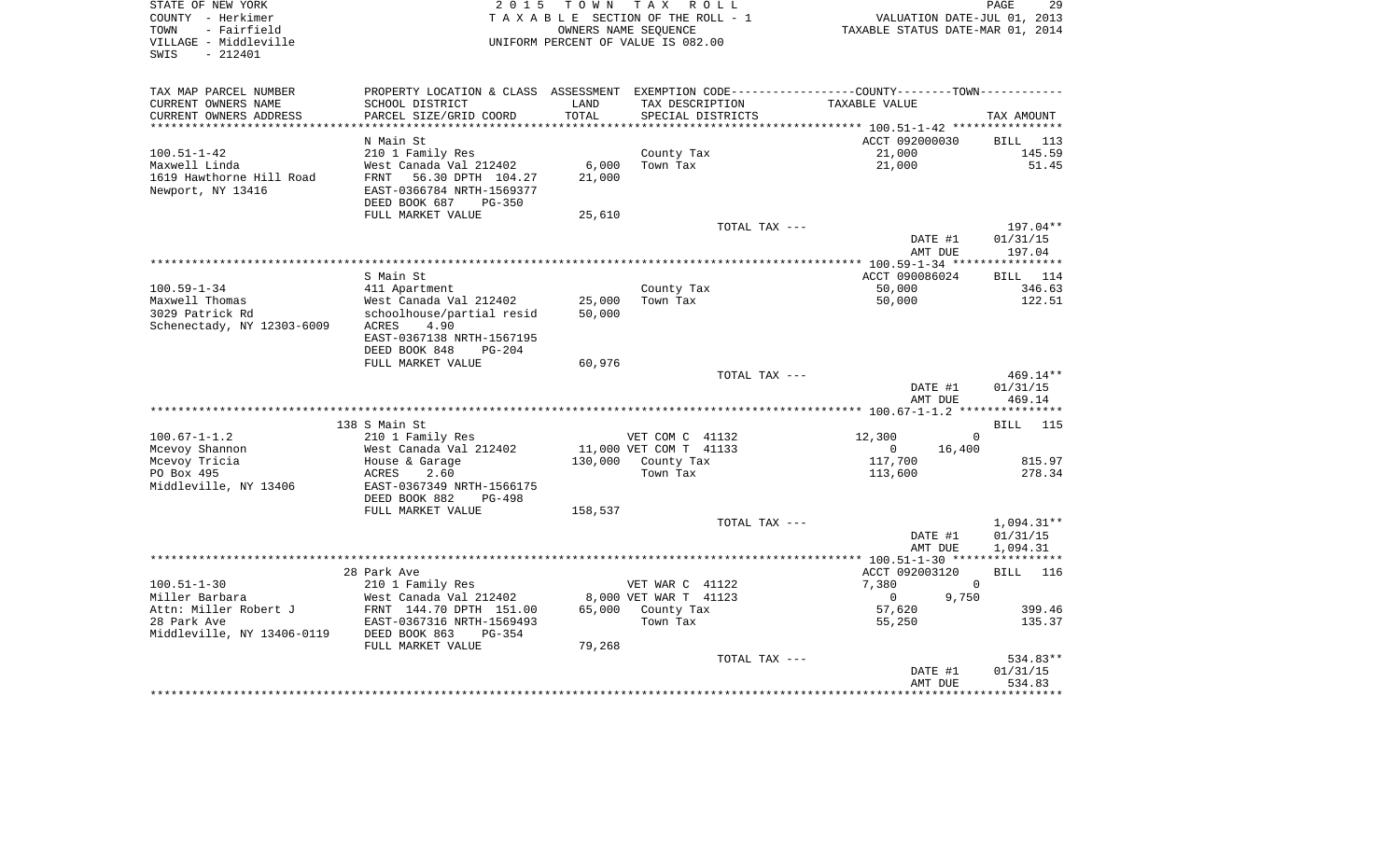| STATE OF NEW YORK<br>COUNTY - Herkimer<br>- Fairfield<br>TOWN<br>VILLAGE - Middleville<br>$-212401$<br>SWIS | 2 0 1 5                                                 |        | TOWN TAX ROLL<br>TAXABLE SECTION OF THE ROLL - 1<br>OWNERS NAME SEOUENCE<br>UNIFORM PERCENT OF VALUE IS 082.00 | VALUATION DATE-JUL 01, 2013<br>TAXABLE STATUS DATE-MAR 01, 2014                              | PAGE<br>30                |
|-------------------------------------------------------------------------------------------------------------|---------------------------------------------------------|--------|----------------------------------------------------------------------------------------------------------------|----------------------------------------------------------------------------------------------|---------------------------|
| TAX MAP PARCEL NUMBER                                                                                       |                                                         |        |                                                                                                                | PROPERTY LOCATION & CLASS ASSESSMENT EXEMPTION CODE---------------COUNTY-------TOWN--------- |                           |
| CURRENT OWNERS NAME                                                                                         | SCHOOL DISTRICT                                         | LAND   | TAX DESCRIPTION                                                                                                | TAXABLE VALUE                                                                                |                           |
| CURRENT OWNERS ADDRESS                                                                                      | PARCEL SIZE/GRID COORD                                  | TOTAL  | SPECIAL DISTRICTS                                                                                              |                                                                                              | TAX AMOUNT                |
|                                                                                                             |                                                         |        |                                                                                                                |                                                                                              |                           |
| $100.42 - 1 - 21$                                                                                           | 104 N Main St                                           |        |                                                                                                                | ACCT 092004410<br>65,000                                                                     | <b>BILL</b> 117<br>450.62 |
| Miller Linda Lee                                                                                            | 210 1 Family Res<br>West Canada Val 212402              | 6,000  | County Tax<br>Town Tax                                                                                         | 65,000                                                                                       | 159.26                    |
| Smith Larry R                                                                                               | 60.00 DPTH 170.00<br>FRNT                               | 65,000 | School Relevy                                                                                                  |                                                                                              | 1,591.37                  |
| PO Box 504                                                                                                  | EAST-0366026 NRTH-1570841                               |        |                                                                                                                |                                                                                              |                           |
| Middleville, NY 13406                                                                                       | DEED BOOK 1521 PG-917                                   |        |                                                                                                                |                                                                                              |                           |
|                                                                                                             | FULL MARKET VALUE                                       | 79,268 |                                                                                                                |                                                                                              |                           |
|                                                                                                             |                                                         |        | TOTAL TAX ---                                                                                                  |                                                                                              | $2,201.25**$              |
|                                                                                                             |                                                         |        |                                                                                                                | DATE #1                                                                                      | 01/31/15                  |
|                                                                                                             |                                                         |        |                                                                                                                | AMT DUE                                                                                      | 2,201.25                  |
|                                                                                                             | N Main St                                               |        |                                                                                                                | ACCT 092004200                                                                               | BILL 118                  |
| $100.42 - 1 - 20$                                                                                           | 314 Rural vac<10                                        |        | County Tax                                                                                                     | 1,000                                                                                        | 6.93                      |
| Miller Nanette                                                                                              | West Canada Val 212402                                  | 1,000  | Town Tax                                                                                                       | 1,000                                                                                        | 2.45                      |
| 104 N Main St                                                                                               | FRNT<br>60.00 DPTH<br>75.00                             | 1,000  | School Relevy                                                                                                  |                                                                                              | 24.49                     |
| PO Box 499                                                                                                  | EAST-0366147 NRTH-1570863                               |        | Village Relevy                                                                                                 |                                                                                              | 11.72                     |
| Middleville, NY 13406                                                                                       | DEED BOOK 1235 PG-289                                   |        |                                                                                                                |                                                                                              |                           |
|                                                                                                             | FULL MARKET VALUE                                       | 1,220  |                                                                                                                |                                                                                              |                           |
|                                                                                                             |                                                         |        | TOTAL TAX ---                                                                                                  |                                                                                              | $45.59**$                 |
|                                                                                                             |                                                         |        |                                                                                                                | DATE #1<br>AMT DUE                                                                           | 01/31/15<br>45.59         |
|                                                                                                             |                                                         |        |                                                                                                                |                                                                                              |                           |
|                                                                                                             | 106 Fairfield St                                        |        |                                                                                                                | ACCT 090007950                                                                               | <b>BILL</b> 119           |
| $100.51 - 1 - 70$                                                                                           | 210 1 Family Res                                        |        | County Tax                                                                                                     | 30,000                                                                                       | 207.98                    |
| Miller Rosemary                                                                                             | West Canada Val 212402                                  | 7,000  | Town Tax                                                                                                       | 30,000                                                                                       | 73.50                     |
| Steve Miller                                                                                                | ACRES<br>0.31                                           | 30,000 |                                                                                                                |                                                                                              |                           |
| PO Box 147                                                                                                  | EAST-0369017 NRTH-1569187                               |        |                                                                                                                |                                                                                              |                           |
| Middleville, NY 13406                                                                                       | DEED BOOK 830<br>$PG-192$                               |        |                                                                                                                |                                                                                              |                           |
|                                                                                                             | FULL MARKET VALUE                                       | 36,585 |                                                                                                                |                                                                                              |                           |
|                                                                                                             |                                                         |        | TOTAL TAX ---                                                                                                  | DATE #1                                                                                      | $281.48**$<br>01/31/15    |
|                                                                                                             |                                                         |        |                                                                                                                | AMT DUE                                                                                      | 281.48                    |
|                                                                                                             |                                                         |        |                                                                                                                |                                                                                              |                           |
|                                                                                                             | 54 Fairfield St                                         |        |                                                                                                                | ACCT 092003210                                                                               | BILL 120                  |
| $100.51 - 1 - 60$                                                                                           | 210 1 Family Res                                        |        | County Tax                                                                                                     | 42,000                                                                                       | 291.17                    |
| Moffatt Melissa                                                                                             | West Canada Val 212402                                  | 6,000  | Town Tax                                                                                                       | 42,000                                                                                       | 102.91                    |
| 54 Fairfield St                                                                                             | Life Use To Ozog                                        | 42,000 |                                                                                                                |                                                                                              |                           |
| Middleville, NY 13406                                                                                       | 62.00 DPTH 178.00<br>FRNT                               |        |                                                                                                                |                                                                                              |                           |
|                                                                                                             | EAST-0367912 NRTH-1569206<br>DEED BOOK 1530<br>$PG-154$ |        |                                                                                                                |                                                                                              |                           |
|                                                                                                             | FULL MARKET VALUE                                       | 51,220 |                                                                                                                |                                                                                              |                           |
|                                                                                                             |                                                         |        | TOTAL TAX ---                                                                                                  |                                                                                              | 394.08**                  |
|                                                                                                             |                                                         |        |                                                                                                                | DATE #1                                                                                      | 01/31/15                  |
|                                                                                                             |                                                         |        |                                                                                                                | AMT DUE                                                                                      | 394.08                    |
|                                                                                                             |                                                         |        |                                                                                                                | *************                                                                                | ***********               |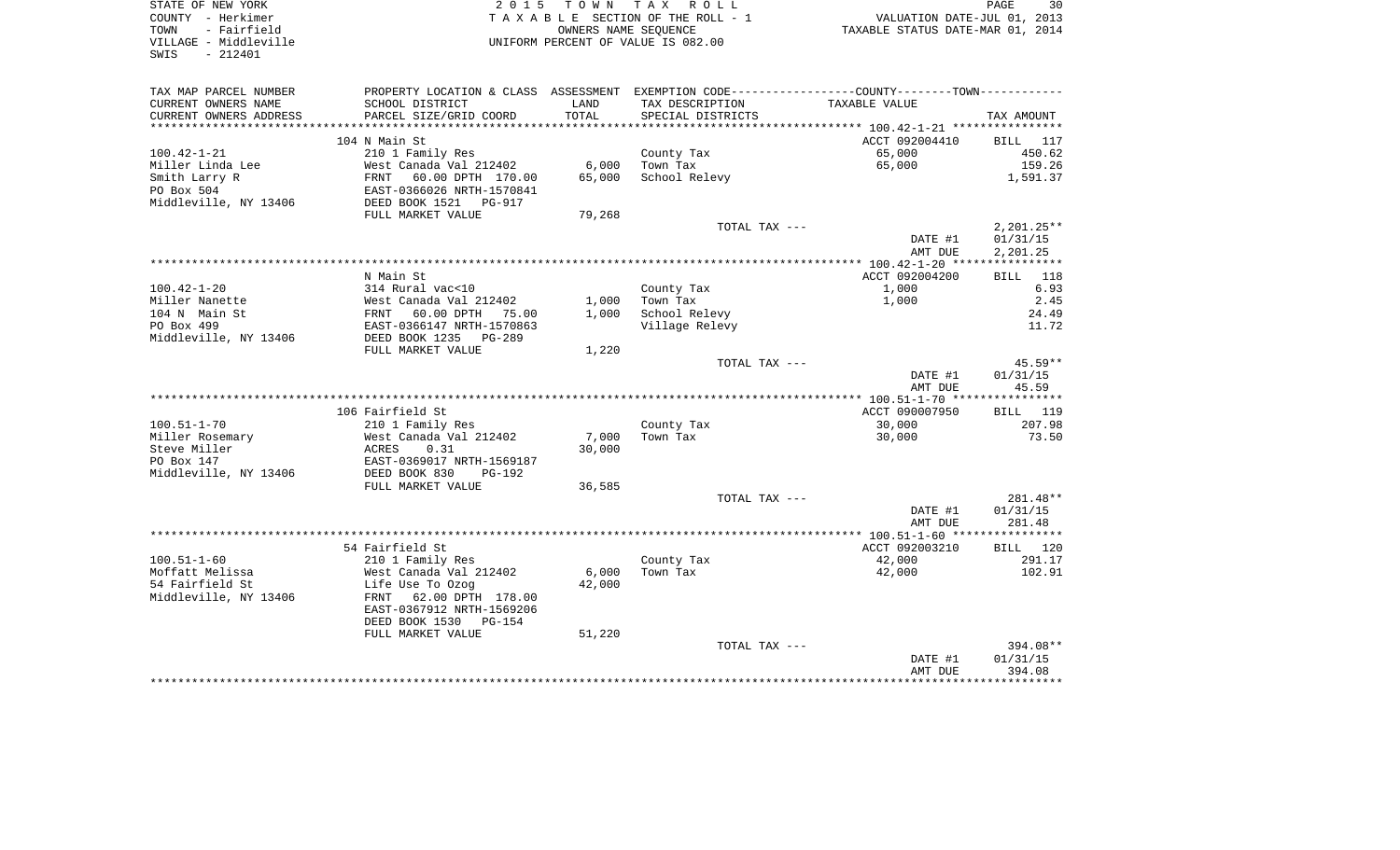| STATE OF NEW YORK<br>COUNTY - Herkimer<br>- Fairfield<br>TOWN<br>VILLAGE - Middleville<br>$-212401$<br>SWIS | 2 0 1 5                                                                                       | T O W N<br>TAXABLE SECTION OF THE ROLL - 1<br>UNIFORM PERCENT OF VALUE IS 082.00 | T A X<br>OWNERS NAME SEQUENCE | R O L L           | TAXABLE STATUS DATE-MAR 01, 2014 | PAGE<br>31<br>VALUATION DATE-JUL 01, 2013 |
|-------------------------------------------------------------------------------------------------------------|-----------------------------------------------------------------------------------------------|----------------------------------------------------------------------------------|-------------------------------|-------------------|----------------------------------|-------------------------------------------|
| TAX MAP PARCEL NUMBER                                                                                       | PROPERTY LOCATION & CLASS ASSESSMENT EXEMPTION CODE---------------COUNTY-------TOWN---------- |                                                                                  |                               |                   |                                  |                                           |
| CURRENT OWNERS NAME                                                                                         | SCHOOL DISTRICT                                                                               | LAND                                                                             | TAX DESCRIPTION               |                   | TAXABLE VALUE                    |                                           |
| CURRENT OWNERS ADDRESS                                                                                      | PARCEL SIZE/GRID COORD                                                                        | TOTAL                                                                            |                               | SPECIAL DISTRICTS |                                  | TAX AMOUNT                                |
|                                                                                                             |                                                                                               |                                                                                  |                               |                   |                                  |                                           |
|                                                                                                             | 11 Huyck Ave                                                                                  |                                                                                  |                               |                   |                                  | <b>BILL</b><br>121                        |
| $100.42 - 1 - 9.3$<br>Mueller Margot H                                                                      | 210 1 Family Res<br>West Canada Val 212402                                                    | 7,000                                                                            | County Tax<br>Town Tax        |                   | 57,000<br>57,000                 | 395.16<br>139.66                          |
| Mueller Alfred W                                                                                            | Life use to Margot Muelle                                                                     | 57,000                                                                           |                               |                   |                                  |                                           |
| 11 Huyck Ave                                                                                                | FRNT 100.00 DPTH 200.00                                                                       |                                                                                  |                               |                   |                                  |                                           |
| Middleville, NY 13406                                                                                       | EAST-0365999 NRTH-1571204                                                                     |                                                                                  |                               |                   |                                  |                                           |
|                                                                                                             | DEED BOOK 926<br>PG-644                                                                       |                                                                                  |                               |                   |                                  |                                           |
|                                                                                                             | FULL MARKET VALUE                                                                             | 69,512                                                                           |                               |                   |                                  |                                           |
|                                                                                                             |                                                                                               |                                                                                  |                               | TOTAL TAX ---     |                                  | 534.82**                                  |
|                                                                                                             |                                                                                               |                                                                                  |                               |                   | DATE #1<br>AMT DUE               | 01/31/15<br>534.82                        |
|                                                                                                             |                                                                                               |                                                                                  |                               |                   |                                  |                                           |
|                                                                                                             | 56 Huyck Ave                                                                                  |                                                                                  |                               |                   | ACCT 092002820                   | <b>BILL</b><br>122                        |
| $100.43 - 1 - 2$                                                                                            | 210 1 Family Res                                                                              |                                                                                  | VET COM C 41132               |                   | 12,300                           | $\Omega$                                  |
| Mueller Richard&Bonnie                                                                                      | West Canada Val 212402                                                                        |                                                                                  | 7,000 VET COM T 41133         |                   | $\mathbf{0}$<br>16,400           |                                           |
| Mueller David J                                                                                             | FRNT 100.00 DPTH 223.00                                                                       | 84,000                                                                           | County Tax                    |                   | 71,700                           | 497.07                                    |
| 56 Huyck Ave<br>Middleville, NY 13406                                                                       | EAST-0366926 NRTH-1571112<br>DEED BOOK 1517<br>PG-907                                         |                                                                                  | Town Tax                      |                   | 67,600                           | 165.63                                    |
|                                                                                                             | FULL MARKET VALUE                                                                             | 102,439                                                                          |                               |                   |                                  |                                           |
|                                                                                                             |                                                                                               |                                                                                  |                               | TOTAL TAX ---     |                                  | 662.70**                                  |
|                                                                                                             |                                                                                               |                                                                                  |                               |                   | DATE #1                          | 01/31/15                                  |
|                                                                                                             |                                                                                               |                                                                                  |                               |                   | AMT DUE                          | 662.70                                    |
|                                                                                                             |                                                                                               |                                                                                  |                               |                   |                                  |                                           |
| $100.42 - 1 - 18$                                                                                           | 61 N Main St<br>314 Rural vac<10                                                              |                                                                                  | County Tax                    |                   | ACCT 092003510<br>8,000          | 123<br>BILL<br>55.46                      |
| Murphy Joyce                                                                                                | West Canada Val 212402                                                                        | 8,000                                                                            | Town Tax                      |                   | 8,000                            | 19.60                                     |
| PO Box 175                                                                                                  | FRNT 120.00 DPTH 120.00                                                                       | 8,000                                                                            |                               |                   |                                  |                                           |
| Middleville, NY 13406                                                                                       | EAST-0365813 NRTH-1570804                                                                     |                                                                                  |                               |                   |                                  |                                           |
|                                                                                                             | DEED BOOK 682<br>$PG-353$                                                                     |                                                                                  |                               |                   |                                  |                                           |
|                                                                                                             | FULL MARKET VALUE                                                                             | 9,756                                                                            |                               |                   |                                  |                                           |
|                                                                                                             |                                                                                               |                                                                                  |                               | TOTAL TAX ---     |                                  | $75.06**$                                 |
|                                                                                                             |                                                                                               |                                                                                  |                               |                   | DATE #1<br>AMT DUE               | 01/31/15<br>75.06                         |
|                                                                                                             |                                                                                               |                                                                                  | ***********************       |                   | ****** 100.50-1-3 *****          |                                           |
|                                                                                                             | 105 N Main St                                                                                 |                                                                                  |                               |                   | ACCT 092001860                   | <b>BILL</b><br>124                        |
| $100.50 - 1 - 3$                                                                                            | 210 1 Family Res                                                                              |                                                                                  | VET COM C 41132               |                   | 12,300                           | $\Omega$                                  |
| Murphy Joyce                                                                                                | West Canada Val 212402                                                                        |                                                                                  | 15,000 VET COM T 41133        |                   | $\circ$<br>16,400                |                                           |
| PO Box 175                                                                                                  | includes 100.50-1-2                                                                           | 80,000                                                                           | County Tax                    |                   | 67,700                           | 469.34                                    |
| Middleville, NY 13406                                                                                       | <b>ACRES</b><br>3.10                                                                          |                                                                                  | Town Tax                      |                   | 63,600                           | 155.83                                    |
|                                                                                                             | EAST-0365638 NRTH-1570588<br>DEED BOOK 668<br>$PG-421$                                        |                                                                                  |                               |                   |                                  |                                           |
|                                                                                                             | FULL MARKET VALUE                                                                             | 97,561                                                                           |                               |                   |                                  |                                           |
|                                                                                                             |                                                                                               |                                                                                  |                               | TOTAL TAX ---     |                                  | 625.17**                                  |
|                                                                                                             |                                                                                               |                                                                                  |                               |                   | DATE #1                          | 01/31/15                                  |
|                                                                                                             |                                                                                               |                                                                                  |                               |                   | AMT DUE                          | 625.17                                    |
|                                                                                                             |                                                                                               |                                                                                  |                               |                   |                                  | * * * * * * * * *                         |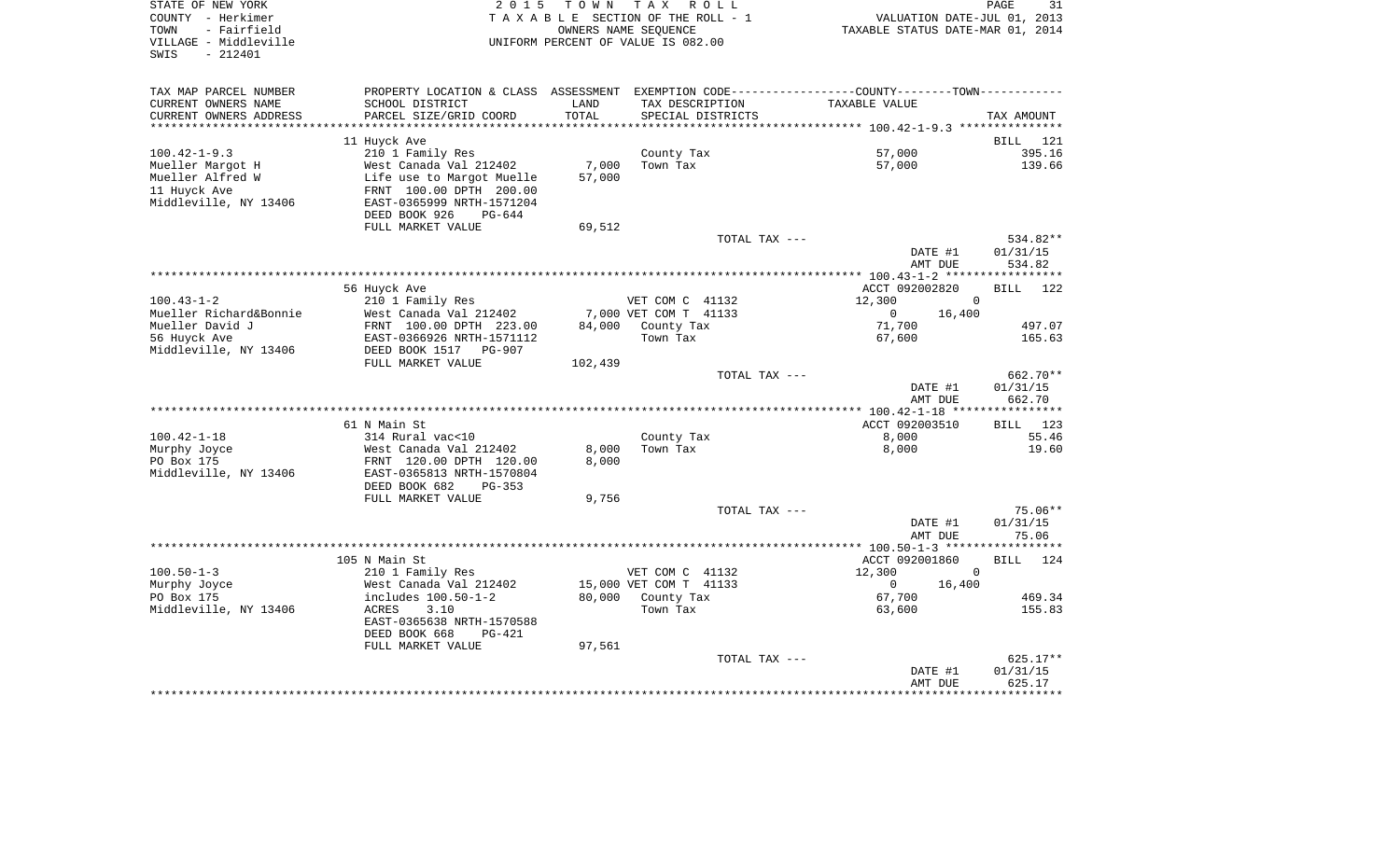| STATE OF NEW YORK<br>COUNTY - Herkimer<br>TOWN<br>- Fairfield<br>VILLAGE - Middleville<br>SWIS<br>$-212401$ | 2 0 1 5                                                                |               | TOWN TAX ROLL<br>TAXABLE SECTION OF THE ROLL - 1<br>OWNERS NAME SEOUENCE<br>UNIFORM PERCENT OF VALUE IS 082.00 | VALUATION DATE-JUL 01, 2013<br>TAXABLE STATUS DATE-MAR 01, 2014                               | 32<br>PAGE         |
|-------------------------------------------------------------------------------------------------------------|------------------------------------------------------------------------|---------------|----------------------------------------------------------------------------------------------------------------|-----------------------------------------------------------------------------------------------|--------------------|
| TAX MAP PARCEL NUMBER                                                                                       |                                                                        |               |                                                                                                                | PROPERTY LOCATION & CLASS ASSESSMENT EXEMPTION CODE---------------COUNTY-------TOWN---------- |                    |
| CURRENT OWNERS NAME<br>CURRENT OWNERS ADDRESS                                                               | SCHOOL DISTRICT<br>PARCEL SIZE/GRID COORD<br>************************* | LAND<br>TOTAL | TAX DESCRIPTION<br>SPECIAL DISTRICTS                                                                           | TAXABLE VALUE                                                                                 | TAX AMOUNT         |
|                                                                                                             | N Main St                                                              |               |                                                                                                                | ACCT 092002430                                                                                | BILL 125           |
| $100.51 - 1 - 43$                                                                                           | 461 Bank                                                               |               | County Tax                                                                                                     | 270,000                                                                                       | 1,871.82           |
| NBT Bank                                                                                                    | West Canada Val 212402                                                 | 50,000        | Town Tax                                                                                                       | 270,000                                                                                       | 661.54             |
| Brad Hall                                                                                                   | NBT Bank                                                               | 270,000       |                                                                                                                |                                                                                               |                    |
| 52 S Broad St                                                                                               | FRNT 121.30 DPTH 180.10                                                |               |                                                                                                                |                                                                                               |                    |
| Norwich, NY 13815                                                                                           | EAST-0366897 NRTH-1569228                                              |               |                                                                                                                |                                                                                               |                    |
|                                                                                                             | DEED BOOK 753<br>PG-62                                                 |               |                                                                                                                |                                                                                               |                    |
|                                                                                                             | FULL MARKET VALUE                                                      | 329,268       |                                                                                                                |                                                                                               |                    |
|                                                                                                             |                                                                        |               | TOTAL TAX ---                                                                                                  |                                                                                               | $2,533.36**$       |
|                                                                                                             |                                                                        |               |                                                                                                                | DATE #1                                                                                       | 01/31/15           |
|                                                                                                             |                                                                        |               |                                                                                                                | AMT DUE                                                                                       | 2,533.36           |
|                                                                                                             | 18 S Main St                                                           |               |                                                                                                                | ACCT 092000540                                                                                | BILL 126           |
| $100.59 - 1 - 8.1$                                                                                          | 210 1 Family Res                                                       |               | County Tax                                                                                                     | 43,000                                                                                        | 298.10             |
| Olney Judith A                                                                                              | West Canada Val 212402                                                 | 7,000         | Town Tax                                                                                                       | 43,000                                                                                        | 105.36             |
| Box 68                                                                                                      | FRNT 124.00 DPTH 134.00                                                | 43,000        |                                                                                                                |                                                                                               |                    |
| Poland, NY 13431                                                                                            | EAST-0366978 NRTH-1568541                                              |               |                                                                                                                |                                                                                               |                    |
|                                                                                                             | DEED BOOK 738<br>PG-350                                                |               |                                                                                                                |                                                                                               |                    |
|                                                                                                             | FULL MARKET VALUE                                                      | 52,439        |                                                                                                                |                                                                                               |                    |
|                                                                                                             |                                                                        |               | TOTAL TAX ---                                                                                                  |                                                                                               | $403.46**$         |
|                                                                                                             |                                                                        |               |                                                                                                                | DATE #1                                                                                       | 01/31/15           |
|                                                                                                             |                                                                        |               |                                                                                                                | AMT DUE                                                                                       | 403.46             |
|                                                                                                             | S Main St                                                              |               |                                                                                                                | ACCT 092002310                                                                                | BILL 127           |
| $100.51 - 1 - 52$                                                                                           | 411 Apartment                                                          |               | County Tax                                                                                                     | 83,800                                                                                        | 580.96             |
| Olney Stephen S                                                                                             | West Canada Val 212402                                                 | 10,000        | Town Tax                                                                                                       | 83,800                                                                                        | 205.32             |
| PO Box 68                                                                                                   | FRNT 85.00 DPTH 255.00                                                 | 83,800        |                                                                                                                |                                                                                               |                    |
| Poland, NY 13431                                                                                            | EAST-0367133 NRTH-1568745                                              |               |                                                                                                                |                                                                                               |                    |
|                                                                                                             | DEED BOOK 754<br>PG-197                                                |               |                                                                                                                |                                                                                               |                    |
|                                                                                                             | FULL MARKET VALUE                                                      | 102,195       |                                                                                                                |                                                                                               |                    |
|                                                                                                             |                                                                        |               | TOTAL TAX ---                                                                                                  |                                                                                               | 786.28**           |
|                                                                                                             |                                                                        |               |                                                                                                                | DATE #1                                                                                       | 01/31/15           |
|                                                                                                             |                                                                        |               |                                                                                                                | AMT DUE                                                                                       | 786.28             |
|                                                                                                             |                                                                        |               |                                                                                                                |                                                                                               |                    |
| $100.59 - 1 - 7$                                                                                            | 16 S Main St<br>210 1 Family Res                                       |               | County Tax                                                                                                     | ACCT 092003540<br>30,000                                                                      | BILL 128<br>207.98 |
| Olney Urban Restorations LLC West Canada Val 212402                                                         |                                                                        | 6,000         | Town Tax                                                                                                       | 30,000                                                                                        | 73.50              |
| PO Box 68                                                                                                   | FRNT 60.00 DPTH 182.00                                                 | 30,000        |                                                                                                                |                                                                                               |                    |
| Poland, NY 13431                                                                                            | EAST-0366914 NRTH-1568613                                              |               |                                                                                                                |                                                                                               |                    |
|                                                                                                             | DEED BOOK 941<br>$PG-77$                                               |               |                                                                                                                |                                                                                               |                    |
|                                                                                                             | FULL MARKET VALUE                                                      | 36,585        |                                                                                                                |                                                                                               |                    |
|                                                                                                             |                                                                        |               | TOTAL TAX ---                                                                                                  |                                                                                               | 281.48**           |
|                                                                                                             |                                                                        |               |                                                                                                                | DATE #1                                                                                       | 01/31/15           |
|                                                                                                             |                                                                        |               |                                                                                                                | AMT DUE                                                                                       | 281.48             |
|                                                                                                             |                                                                        |               |                                                                                                                |                                                                                               |                    |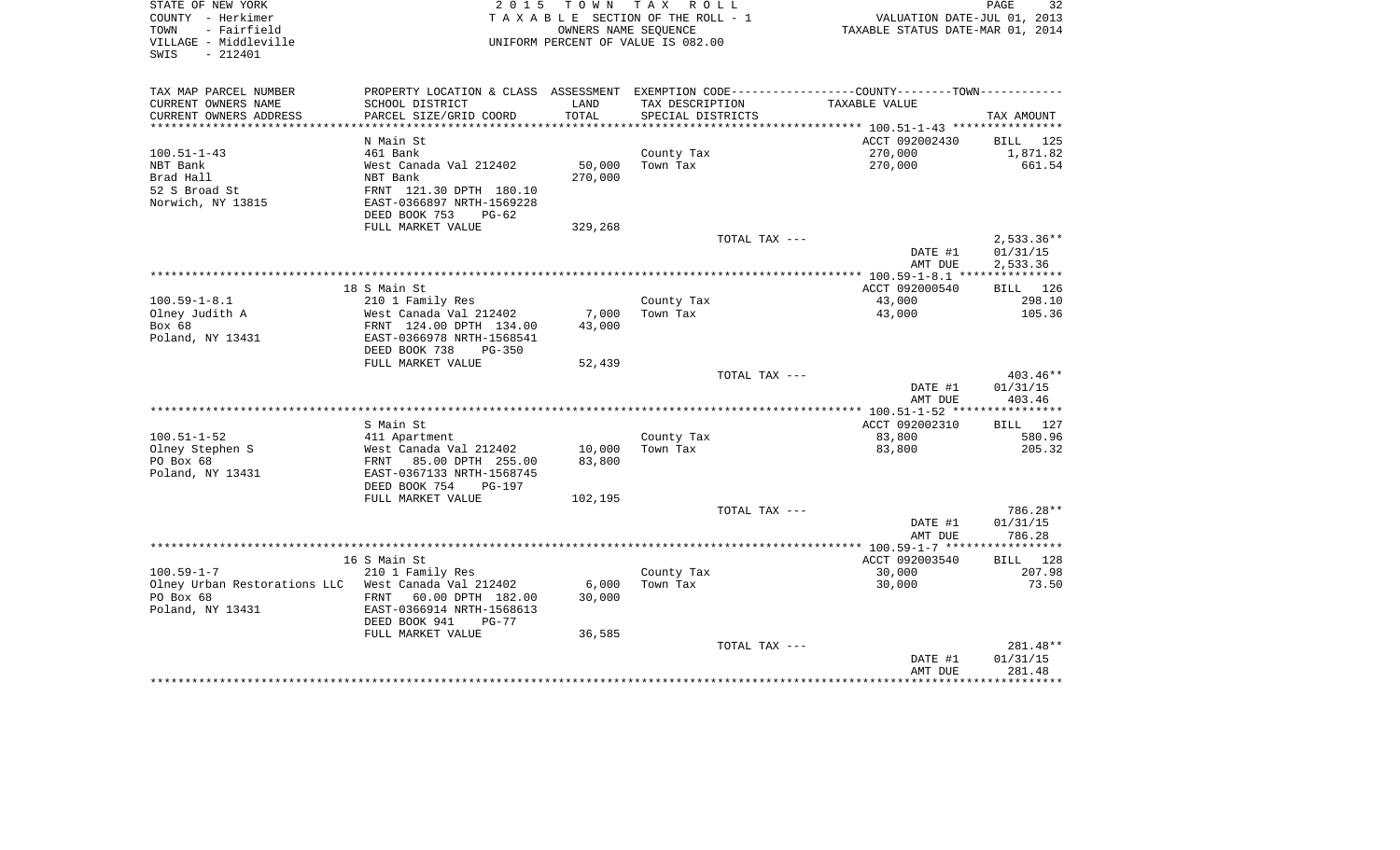| STATE OF NEW YORK<br>COUNTY - Herkimer<br>- Fairfield<br>TOWN | 2 0 1 5                                                                                       | T O W N        | T A X<br>R O L L<br>TAXABLE SECTION OF THE ROLL - 1<br>OWNERS NAME SEOUENCE | VALUATION DATE-JUL 01, 2013<br>TAXABLE STATUS DATE-MAR 01, 2014 | PAGE<br>33              |
|---------------------------------------------------------------|-----------------------------------------------------------------------------------------------|----------------|-----------------------------------------------------------------------------|-----------------------------------------------------------------|-------------------------|
| VILLAGE - Middleville<br>$-212401$<br>SWIS                    |                                                                                               |                | UNIFORM PERCENT OF VALUE IS 082.00                                          |                                                                 |                         |
| TAX MAP PARCEL NUMBER                                         | PROPERTY LOCATION & CLASS ASSESSMENT EXEMPTION CODE---------------COUNTY-------TOWN---------- |                |                                                                             |                                                                 |                         |
| CURRENT OWNERS NAME                                           | SCHOOL DISTRICT                                                                               | LAND           | TAX DESCRIPTION                                                             | TAXABLE VALUE                                                   |                         |
| CURRENT OWNERS ADDRESS                                        | PARCEL SIZE/GRID COORD                                                                        | TOTAL          | SPECIAL DISTRICTS                                                           |                                                                 | TAX AMOUNT              |
| ********************                                          | 37 Park Ave                                                                                   | ************** |                                                                             | ACCT 092000180                                                  | BILL 129                |
| $100.51 - 1 - 7$                                              | 210 1 Family Res                                                                              |                | County Tax                                                                  | 60,000                                                          | 415.96                  |
| Palmer Robert B II                                            | West Canada Val 212402                                                                        | 6,000          | Town Tax                                                                    | 60,000                                                          | 147.01                  |
| 37 Park Ave                                                   | 50.00 DPTH 150.00<br>FRNT                                                                     | 60,000         |                                                                             |                                                                 |                         |
| PO Box 381                                                    | <b>BANK</b><br>023                                                                            |                |                                                                             |                                                                 |                         |
| Middleville, NY 13406                                         | EAST-0367386 NRTH-1569717                                                                     |                |                                                                             |                                                                 |                         |
|                                                               | DEED BOOK 833<br>$PG-19$                                                                      |                |                                                                             |                                                                 |                         |
|                                                               | FULL MARKET VALUE                                                                             | 73,171         |                                                                             |                                                                 | $562.97**$              |
|                                                               |                                                                                               |                | TOTAL TAX ---                                                               | DATE #1                                                         | 01/31/15                |
|                                                               |                                                                                               |                |                                                                             | AMT DUE                                                         | 562.97                  |
|                                                               |                                                                                               |                |                                                                             |                                                                 |                         |
|                                                               | Fairfield St                                                                                  |                |                                                                             | ACCT 092003930                                                  | BILL 130                |
| $100.51 - 1 - 62$                                             | 210 1 Family Res                                                                              |                | County Tax                                                                  | 33,000                                                          | 228.78                  |
| Parsons Amy L                                                 | West Canada Val 212402                                                                        | 6,000          | Town Tax                                                                    | 33,000                                                          | 80.85                   |
| 173 Tanner Rd<br>Poland, NY 13431                             | FRNT 57.50 DPTH 156.60<br>EAST-0368036 NRTH-1569209                                           | 33,000         | School Relevy                                                               |                                                                 | 807.92                  |
|                                                               | DEED BOOK 1490<br>$PG-543$                                                                    |                |                                                                             |                                                                 |                         |
|                                                               | FULL MARKET VALUE                                                                             | 40,244         | TOTAL TAX ---                                                               |                                                                 | 1,117.55**              |
|                                                               |                                                                                               |                |                                                                             | DATE #1                                                         | 01/31/15                |
|                                                               |                                                                                               |                |                                                                             | AMT DUE                                                         | 1,117.55                |
|                                                               | 137 S Main St                                                                                 |                |                                                                             | ACCT 092004050                                                  | BILL 131                |
| $100.67 - 1 - 1.1$                                            | 240 Rural res                                                                                 |                | AG MKTS L 41720                                                             | 9,124<br>9,124                                                  |                         |
| Petrie Joseph                                                 | West Canada Val 212402                                                                        | 25,000         | County Tax                                                                  | 125,876                                                         | 872.66                  |
| Petrie Amanda                                                 | FRNT 690.00 DPTH                                                                              | 135,000        | Town Tax                                                                    | 125,876                                                         | 308.41                  |
| 137 S Main St                                                 | ACRES 13.00                                                                                   |                |                                                                             |                                                                 |                         |
| Middleville, NY 13406                                         | EAST-0335010 NRTH-1141600<br>DEED BOOK 1315<br><b>PG-997</b>                                  |                |                                                                             |                                                                 |                         |
| MAY BE SUBJECT TO PAYMENT                                     | FULL MARKET VALUE                                                                             | 164,634        |                                                                             |                                                                 |                         |
| UNDER AGDIST LAW TIL 2018                                     |                                                                                               |                |                                                                             |                                                                 |                         |
|                                                               |                                                                                               |                | TOTAL TAX ---                                                               |                                                                 | 1,181.07**              |
|                                                               |                                                                                               |                |                                                                             | DATE #1                                                         | 01/31/15                |
|                                                               |                                                                                               |                |                                                                             | AMT DUE                                                         | 1,181.07                |
|                                                               | S Main St                                                                                     |                |                                                                             | ACCT 092003420                                                  | ***********<br>BILL 132 |
| $100.59 - 1 - 37$                                             | 314 Rural vac<10                                                                              |                | County Tax                                                                  | 6,000                                                           | 41.60                   |
| Pomichter Gerald                                              | West Canada Val 212402                                                                        | 6,000          | Town Tax                                                                    | 6,000                                                           | 14.70                   |
| 109 S Main St                                                 | FRNT<br>80.00 DPTH 150.00                                                                     | 6,000          |                                                                             |                                                                 |                         |
| Middleville, NY 13406                                         | EAST-0367567 NRTH-1566921                                                                     |                |                                                                             |                                                                 |                         |
|                                                               | DEED BOOK 831<br>$PG-438$                                                                     |                |                                                                             |                                                                 |                         |
|                                                               | FULL MARKET VALUE                                                                             | 7,317          |                                                                             |                                                                 |                         |
|                                                               |                                                                                               |                | TOTAL TAX ---                                                               | DATE #1                                                         | $56.30**$<br>01/31/15   |
|                                                               |                                                                                               |                |                                                                             | AMT DUE                                                         | 56.30                   |
|                                                               |                                                                                               |                |                                                                             |                                                                 |                         |
|                                                               |                                                                                               |                |                                                                             |                                                                 |                         |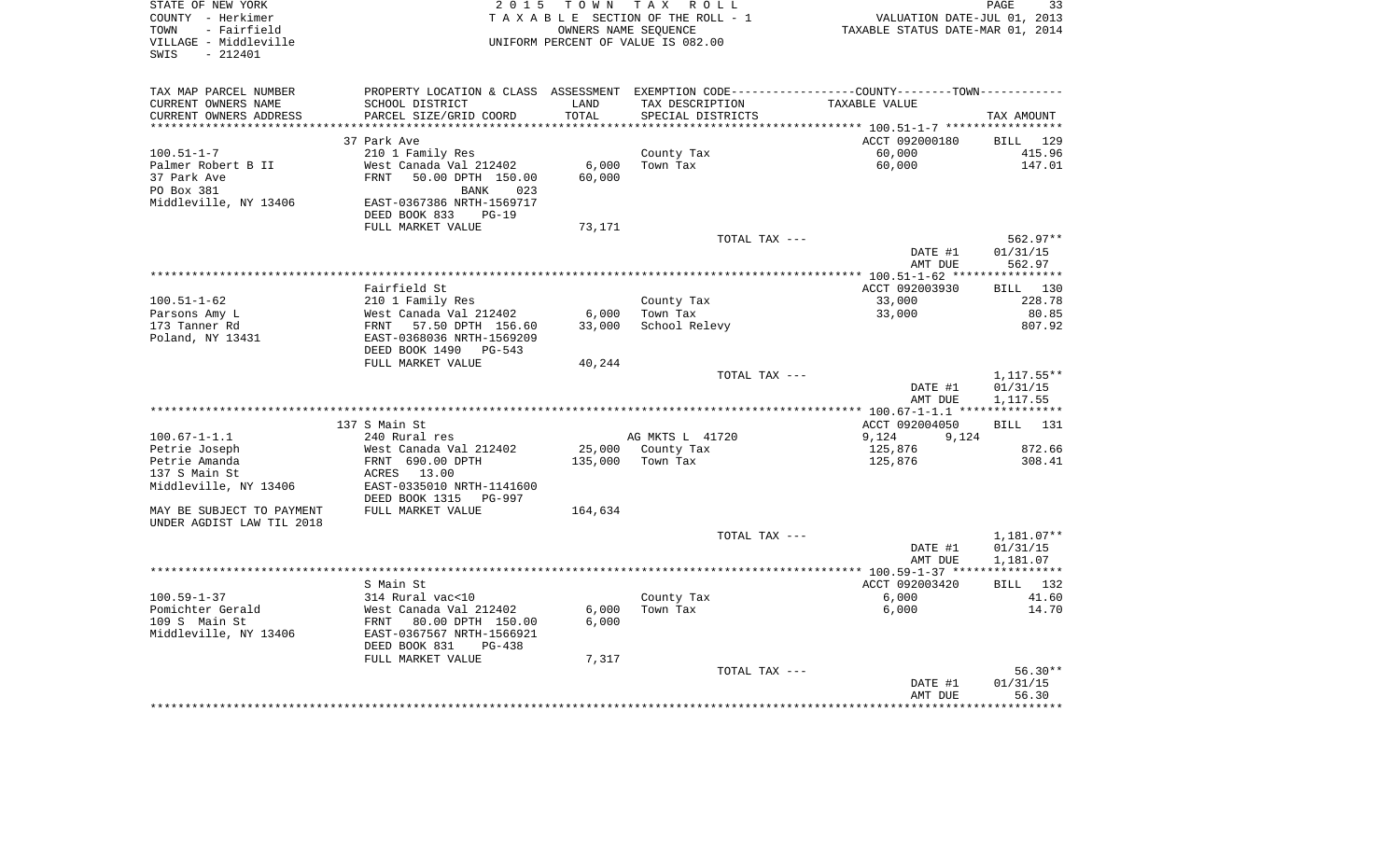| STATE OF NEW YORK<br>COUNTY - Herkimer<br>- Fairfield<br>TOWN<br>VILLAGE - Middleville<br>SWIS<br>$-212401$ | 2 0 1 5                                               | T O W N       | T A X<br>R O L L<br>TAXABLE SECTION OF THE ROLL - 1<br>OWNERS NAME SEQUENCE<br>UNIFORM PERCENT OF VALUE IS 082.00 | VALUATION DATE-JUL 01, 2013<br>TAXABLE STATUS DATE-MAR 01, 2014                                                 | PAGE<br>34                  |
|-------------------------------------------------------------------------------------------------------------|-------------------------------------------------------|---------------|-------------------------------------------------------------------------------------------------------------------|-----------------------------------------------------------------------------------------------------------------|-----------------------------|
| TAX MAP PARCEL NUMBER<br>CURRENT OWNERS NAME<br>CURRENT OWNERS ADDRESS                                      | SCHOOL DISTRICT<br>PARCEL SIZE/GRID COORD             | LAND<br>TOTAL | TAX DESCRIPTION<br>SPECIAL DISTRICTS                                                                              | PROPERTY LOCATION & CLASS ASSESSMENT EXEMPTION CODE----------------COUNTY-------TOWN----------<br>TAXABLE VALUE | TAX AMOUNT                  |
| **************************                                                                                  |                                                       |               |                                                                                                                   |                                                                                                                 |                             |
|                                                                                                             | 109 S Main St                                         |               |                                                                                                                   | ACCT 092003450                                                                                                  | BILL<br>133                 |
| $100.59 - 1 - 38$                                                                                           | 210 1 Family Res                                      |               | VET WAR C 41122                                                                                                   | 7,380<br>$\Omega$                                                                                               |                             |
| Pomichter Gerald P                                                                                          | West Canada Val 212402                                |               | 6,000 VET WAR T 41123                                                                                             | 9,840<br>$\mathbf{0}$                                                                                           |                             |
| Pomichter Frances G                                                                                         | FRNT<br>86.00 DPTH 150.00                             | 85,000        | County Tax                                                                                                        | 77,620                                                                                                          | 538.11                      |
| 109 S Main St<br>Middleville, NY 13406-0481                                                                 | EAST-0367583 NRTH-1566840<br>DEED BOOK 00607 PG-00502 |               | Town Tax                                                                                                          | 75,160                                                                                                          | 184.15                      |
|                                                                                                             | FULL MARKET VALUE                                     | 103,659       |                                                                                                                   |                                                                                                                 |                             |
|                                                                                                             |                                                       |               | TOTAL TAX ---                                                                                                     |                                                                                                                 | 722.26**                    |
|                                                                                                             |                                                       |               |                                                                                                                   | DATE #1                                                                                                         | 01/31/15                    |
|                                                                                                             |                                                       |               |                                                                                                                   | AMT DUE<br>*** 100.59-1-30 **                                                                                   | 722.26<br>* * * * * * * * * |
|                                                                                                             | 68 S Main St                                          |               |                                                                                                                   | ACCT 092088016                                                                                                  | 134<br><b>BILL</b>          |
| $100.59 - 1 - 30$                                                                                           | 210 1 Family Res                                      |               | County Tax                                                                                                        | 40,000                                                                                                          | 277.31                      |
| Price Chrystal                                                                                              | West Canada Val 212402                                | 10,000        | Town Tax                                                                                                          | 40,000                                                                                                          | 98.01                       |
| Grandrimo Danielle                                                                                          | 51.00 DPTH 188.00<br>FRNT                             | 40,000        |                                                                                                                   |                                                                                                                 |                             |
| 68 S Main St                                                                                                | EAST-0367265 NRTH-1567602                             |               |                                                                                                                   |                                                                                                                 |                             |
| Middleville, NY 13406                                                                                       | DEED BOOK 1360<br>$PG-594$                            |               |                                                                                                                   |                                                                                                                 |                             |
|                                                                                                             | FULL MARKET VALUE                                     | 48,780        |                                                                                                                   |                                                                                                                 |                             |
|                                                                                                             |                                                       |               | TOTAL TAX ---                                                                                                     |                                                                                                                 | 375.32**<br>01/31/15        |
|                                                                                                             |                                                       |               |                                                                                                                   | DATE #1<br>AMT DUE                                                                                              | 375.32                      |
|                                                                                                             |                                                       |               |                                                                                                                   | **************** 100.51-1-14 **                                                                                 | ***********                 |
|                                                                                                             | 34 Reservoir Rd                                       |               |                                                                                                                   | ACCT 092000570                                                                                                  | BILL 135                    |
| $100.51 - 1 - 14$                                                                                           | 210 1 Family Res                                      |               | County Tax                                                                                                        | 75,000                                                                                                          | 519.95                      |
| Price Robert                                                                                                | West Canada Val 212402                                | 10,000        | Town Tax                                                                                                          | 75,000                                                                                                          | 183.76                      |
| Price Luann                                                                                                 | ACRES<br>1.00                                         | 75,000        |                                                                                                                   |                                                                                                                 |                             |
| 34 Resevoir Rd                                                                                              | EAST-0368076 NRTH-1569960                             |               |                                                                                                                   |                                                                                                                 |                             |
| Newport, NY 13406                                                                                           | DEED BOOK 784<br>$PG-710$<br>FULL MARKET VALUE        | 91,463        |                                                                                                                   |                                                                                                                 |                             |
|                                                                                                             |                                                       |               | TOTAL TAX ---                                                                                                     |                                                                                                                 | 703.71**                    |
|                                                                                                             |                                                       |               |                                                                                                                   | DATE #1                                                                                                         | 01/31/15                    |
|                                                                                                             |                                                       |               |                                                                                                                   | AMT DUE                                                                                                         | 703.71                      |
|                                                                                                             | *************                                         |               |                                                                                                                   | ***** 100.51-1-67 ***                                                                                           | **********                  |
|                                                                                                             | 90 Fairfield St                                       |               |                                                                                                                   | ACCT 092001680                                                                                                  | BILL<br>136                 |
| $100.51 - 1 - 67$                                                                                           | 210 1 Family Res                                      |               | County Tax                                                                                                        | 42,000                                                                                                          | 291.17                      |
| Ruffrage Roberta                                                                                            | West Canada Val 212402                                | 6,000         | Town Tax                                                                                                          | 42,000                                                                                                          | 102.91                      |
| 90 Fairfield St<br>Middleville, NY 13406                                                                    | Doublewide<br>FRNT 192.00 DPTH 118.00                 | 42,000        | School Relevy<br>Village Relevy                                                                                   |                                                                                                                 | 1,028.27<br>686.03          |
|                                                                                                             | 0.43<br>ACRES                                         |               |                                                                                                                   |                                                                                                                 |                             |
|                                                                                                             | EAST-0368599 NRTH-1569231                             |               |                                                                                                                   |                                                                                                                 |                             |
|                                                                                                             | DEED BOOK 1435<br><b>PG-319</b>                       |               |                                                                                                                   |                                                                                                                 |                             |
|                                                                                                             | FULL MARKET VALUE                                     | 51,220        |                                                                                                                   |                                                                                                                 |                             |
|                                                                                                             |                                                       |               | TOTAL TAX ---                                                                                                     |                                                                                                                 | $2,108.38**$                |
|                                                                                                             |                                                       |               |                                                                                                                   | DATE #1                                                                                                         | 01/31/15                    |
|                                                                                                             |                                                       |               |                                                                                                                   | AMT DUE                                                                                                         | 2,108.38                    |
|                                                                                                             |                                                       |               |                                                                                                                   |                                                                                                                 |                             |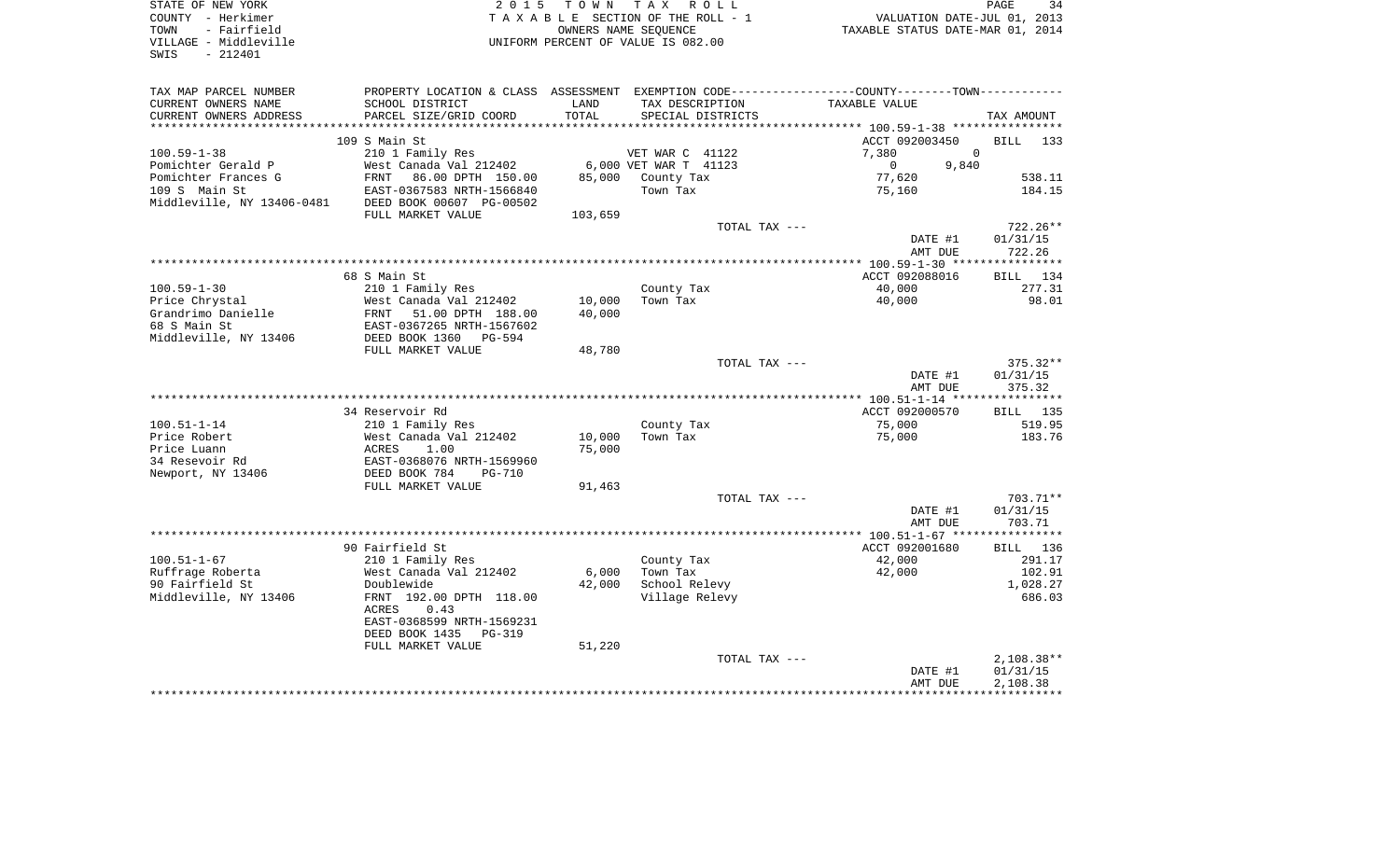| STATE OF NEW YORK<br>COUNTY - Herkimer<br>- Fairfield<br>TOWN<br>VILLAGE - Middleville<br>$-212401$<br>SWIS | 2 0 1 5                                                                                       | TOWN                | T A X<br>R O L L<br>TAXABLE SECTION OF THE ROLL - 1<br>OWNERS NAME SEOUENCE<br>UNIFORM PERCENT OF VALUE IS 082.00 |               | VALUATION DATE-JUL 01, 2013<br>TAXABLE STATUS DATE-MAR 01, 2014 | PAGE<br>35                    |
|-------------------------------------------------------------------------------------------------------------|-----------------------------------------------------------------------------------------------|---------------------|-------------------------------------------------------------------------------------------------------------------|---------------|-----------------------------------------------------------------|-------------------------------|
| TAX MAP PARCEL NUMBER                                                                                       | PROPERTY LOCATION & CLASS ASSESSMENT EXEMPTION CODE---------------COUNTY-------TOWN---------- |                     |                                                                                                                   |               |                                                                 |                               |
| CURRENT OWNERS NAME                                                                                         | SCHOOL DISTRICT                                                                               | LAND                | TAX DESCRIPTION                                                                                                   |               | TAXABLE VALUE                                                   |                               |
| CURRENT OWNERS ADDRESS                                                                                      | PARCEL SIZE/GRID COORD                                                                        | TOTAL               | SPECIAL DISTRICTS                                                                                                 |               |                                                                 | TAX AMOUNT                    |
| *******************                                                                                         |                                                                                               | * * * * * * * * * * |                                                                                                                   |               |                                                                 |                               |
|                                                                                                             | 39 S Main St                                                                                  |                     |                                                                                                                   |               | ACCT 092004260                                                  | 137<br>BILL                   |
| $100.59 - 1 - 15$                                                                                           | 210 1 Family Res                                                                              |                     | County Tax                                                                                                        |               | 85,000                                                          | 589.28                        |
| Saxer Aaron F                                                                                               | West Canada Val 212402                                                                        | 10,000              | Town Tax                                                                                                          |               | 85,000                                                          | 208.26                        |
| Saxer Stacey M                                                                                              | Life Estate To Whaleys                                                                        | 85,000              |                                                                                                                   |               |                                                                 |                               |
| 39 S Main St                                                                                                | FRNT<br>98.00 DPTH                                                                            |                     |                                                                                                                   |               |                                                                 |                               |
| Middleville, NY 13406                                                                                       | ACRES<br>1.00<br>EAST-0367499 NRTH-1568246                                                    |                     |                                                                                                                   |               |                                                                 |                               |
|                                                                                                             | DEED BOOK 1468<br>$PG-129$                                                                    |                     |                                                                                                                   |               |                                                                 |                               |
|                                                                                                             | FULL MARKET VALUE                                                                             | 103,659             |                                                                                                                   |               |                                                                 |                               |
|                                                                                                             |                                                                                               |                     |                                                                                                                   | TOTAL TAX --- |                                                                 | 797.54**                      |
|                                                                                                             |                                                                                               |                     |                                                                                                                   |               | DATE #1                                                         | 01/31/15                      |
|                                                                                                             |                                                                                               |                     |                                                                                                                   |               | AMT DUE                                                         | 797.54                        |
|                                                                                                             |                                                                                               |                     |                                                                                                                   |               |                                                                 |                               |
|                                                                                                             | 26 N Main St                                                                                  |                     |                                                                                                                   |               | ACCT 092000450                                                  | 138<br><b>BILL</b>            |
| $100.51 - 1 - 4$                                                                                            | 210 1 Family Res                                                                              |                     | County Tax                                                                                                        |               | 40,000                                                          | 277.31                        |
| Schrader Robert J                                                                                           | West Canada Val 212402                                                                        | 6,000               | Town Tax                                                                                                          |               | 40,000                                                          | 98.01                         |
| 115 Dickie Ave                                                                                              | <b>FRNT</b><br>75.00 DPTH<br>98.00                                                            | 40,000              |                                                                                                                   |               |                                                                 |                               |
| Herkimer, NY 13350                                                                                          | EAST-0366735 NRTH-1569485                                                                     |                     |                                                                                                                   |               |                                                                 |                               |
|                                                                                                             | DEED BOOK 1081<br>$PG-225$                                                                    |                     |                                                                                                                   |               |                                                                 |                               |
|                                                                                                             | FULL MARKET VALUE                                                                             | 48,780              |                                                                                                                   |               |                                                                 |                               |
|                                                                                                             |                                                                                               |                     |                                                                                                                   | TOTAL TAX --- | DATE #1                                                         | $375.32**$<br>01/31/15        |
|                                                                                                             |                                                                                               |                     |                                                                                                                   |               | AMT DUE                                                         | 375.32                        |
|                                                                                                             |                                                                                               |                     | ************************                                                                                          |               | ***** 100.51-1-64 **                                            | * * * * * * * * *             |
|                                                                                                             | 68 Fairfield St                                                                               |                     |                                                                                                                   |               | ACCT 092000270                                                  | <b>BILL</b><br>139            |
| $100.51 - 1 - 64$                                                                                           | 210 1 Family Res                                                                              |                     | County Tax                                                                                                        |               | 41,000                                                          | 284.24                        |
| Searles Tina                                                                                                | West Canada Val 212402                                                                        | 6,000               | Town Tax                                                                                                          |               | 41,000                                                          | 100.46                        |
| 68 Fairfield St                                                                                             | FRNT<br>50.00 DPTH 190.60                                                                     | 41,000              |                                                                                                                   |               |                                                                 |                               |
| PO Box 494                                                                                                  | <b>BANK</b><br>135                                                                            |                     |                                                                                                                   |               |                                                                 |                               |
| Middleville, NY 13406                                                                                       | EAST-0368211 NRTH-1569148                                                                     |                     |                                                                                                                   |               |                                                                 |                               |
|                                                                                                             | DEED BOOK 863<br><b>PG-520</b>                                                                |                     |                                                                                                                   |               |                                                                 |                               |
|                                                                                                             | FULL MARKET VALUE                                                                             | 50,000              |                                                                                                                   |               |                                                                 |                               |
|                                                                                                             |                                                                                               |                     |                                                                                                                   | TOTAL TAX --- |                                                                 | 384.70**                      |
|                                                                                                             |                                                                                               |                     |                                                                                                                   |               | DATE #1                                                         | 01/31/15                      |
|                                                                                                             |                                                                                               |                     |                                                                                                                   |               | AMT DUE                                                         | 384.70<br>* * * * * * * * * * |
|                                                                                                             | 90 N Main St                                                                                  |                     |                                                                                                                   |               | ****** 100.50-1-28 **<br>ACCT 092008500                         | BILL 140                      |
| $100.50 - 1 - 28$                                                                                           | 210 1 Family Res                                                                              |                     | County Tax                                                                                                        |               | 72,000                                                          | 499.15                        |
| Shearin Jeffrey P                                                                                           | West Canada Val 212402                                                                        | 6,000               | Town Tax                                                                                                          |               | 72,000                                                          | 176.41                        |
| Shearin Meredith L                                                                                          | FRNT<br>50.00 DPTH 175.40                                                                     | 72,000              |                                                                                                                   |               |                                                                 |                               |
| 90 N Main St                                                                                                | EAST-0366176 NRTH-1570586                                                                     |                     |                                                                                                                   |               |                                                                 |                               |
| Newport, NY 13416                                                                                           | DEED BOOK 1348<br>$PG-492$                                                                    |                     |                                                                                                                   |               |                                                                 |                               |
|                                                                                                             | FULL MARKET VALUE                                                                             | 87,805              |                                                                                                                   |               |                                                                 |                               |
|                                                                                                             |                                                                                               |                     |                                                                                                                   | TOTAL TAX --- |                                                                 | 675.56**                      |
|                                                                                                             |                                                                                               |                     |                                                                                                                   |               | DATE #1                                                         | 01/31/15                      |
|                                                                                                             |                                                                                               |                     |                                                                                                                   |               | AMT DUE                                                         | 675.56                        |
|                                                                                                             |                                                                                               |                     |                                                                                                                   |               |                                                                 |                               |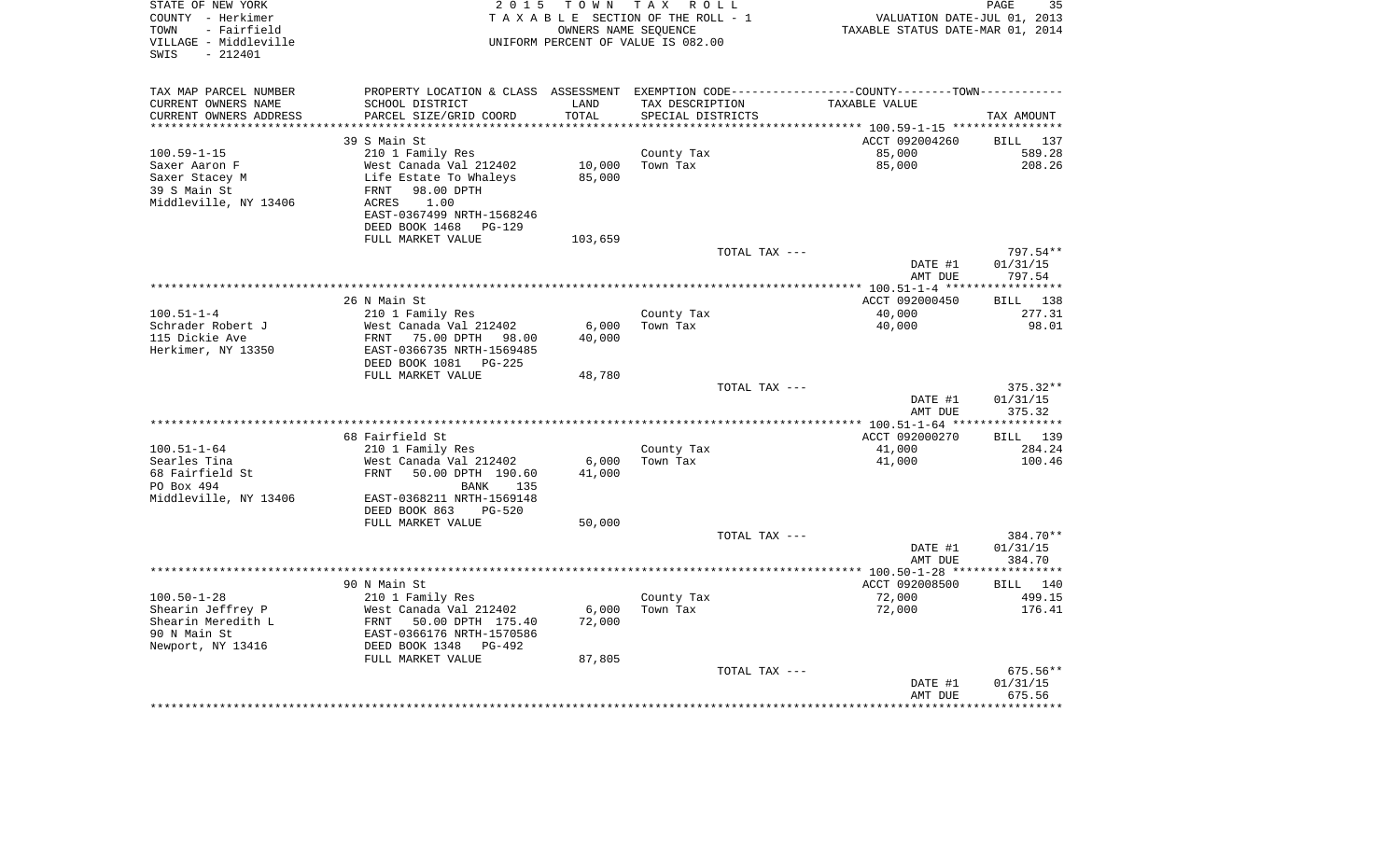| COUNTY - Herkimer<br>- Fairfield<br>TOWN          |                                                                                               |                                    | TAXABLE SECTION OF THE ROLL - 1<br>OWNERS NAME SEQUENCE |                   | VALUATION DATE-JUL 01, 2013<br>TAXABLE STATUS DATE-MAR 01, 2014 |                                      |
|---------------------------------------------------|-----------------------------------------------------------------------------------------------|------------------------------------|---------------------------------------------------------|-------------------|-----------------------------------------------------------------|--------------------------------------|
| VILLAGE - Middleville<br>SWIS<br>$-212401$        |                                                                                               | UNIFORM PERCENT OF VALUE IS 082.00 |                                                         |                   |                                                                 |                                      |
| TAX MAP PARCEL NUMBER                             | PROPERTY LOCATION & CLASS ASSESSMENT EXEMPTION CODE---------------COUNTY-------TOWN---------- |                                    |                                                         |                   |                                                                 |                                      |
| CURRENT OWNERS NAME                               | SCHOOL DISTRICT                                                                               | LAND                               | TAX DESCRIPTION                                         |                   | TAXABLE VALUE                                                   |                                      |
| CURRENT OWNERS ADDRESS<br>*********************** | PARCEL SIZE/GRID COORD                                                                        | TOTAL                              |                                                         | SPECIAL DISTRICTS |                                                                 | TAX AMOUNT                           |
|                                                   | 25 Fairfield St                                                                               |                                    |                                                         |                   | ACCT 092003900                                                  | BILL 141                             |
| $100.51 - 1 - 33$                                 | 210 1 Family Res                                                                              |                                    | VET COM C 41132                                         |                   | 12,300                                                          | $\overline{0}$                       |
| Simons Shirley F                                  | West Canada Val 212402                                                                        |                                    | 7,000 VET COM T 41133                                   |                   | 16,400<br>$\circ$                                               |                                      |
| 25 Fairfield St                                   | Life Use To Shirley Simon                                                                     |                                    | 83,000 County Tax                                       |                   | 70,700                                                          | 490.14                               |
| Middleville, NY 13406                             | FRNT 72.70 DPTH 231.38<br>EAST-0367260 NRTH-1569284                                           |                                    | Town Tax                                                |                   | 66,600                                                          | 163.18                               |
| PRIOR OWNER ON 3/01/2014                          | DEED BOOK 1547 PG-377                                                                         |                                    |                                                         |                   |                                                                 |                                      |
| Simons Shirley                                    | FULL MARKET VALUE                                                                             | 101,220                            |                                                         |                   |                                                                 |                                      |
|                                                   |                                                                                               |                                    |                                                         | TOTAL TAX ---     |                                                                 | 653.32**                             |
|                                                   |                                                                                               |                                    |                                                         |                   | DATE #1<br>AMT DUE                                              | 01/31/15<br>653.32                   |
|                                                   | 97 N Main St                                                                                  |                                    |                                                         |                   | ACCT 092001710                                                  | BILL 142                             |
| $100.50 - 1 - 4$                                  | 210 1 Family Res                                                                              |                                    | VET COM C 41132                                         |                   | 12,300                                                          | $\Omega$                             |
| Smith Edward C II                                 | West Canada Val 212402                                                                        |                                    | 7,000 VET COM T 41133                                   |                   | $\overline{0}$<br>16,400                                        |                                      |
| Smith Lauralee                                    | FRNT 106.00 DPTH 123.00                                                                       |                                    | 75,000 County Tax                                       |                   | 62,700                                                          | 434.68                               |
| 97 N Main St                                      | BANK<br>023                                                                                   |                                    | Town Tax                                                |                   | 58,600                                                          | 143.58                               |
| Newport, NY 13416                                 | EAST-0365910 NRTH-1570643<br>DEED BOOK 894 PG-231                                             |                                    |                                                         |                   |                                                                 |                                      |
|                                                   | FULL MARKET VALUE                                                                             | 91,463                             |                                                         |                   |                                                                 |                                      |
|                                                   |                                                                                               |                                    |                                                         | TOTAL TAX ---     | DATE #1                                                         | 578.26**<br>01/31/15                 |
|                                                   |                                                                                               |                                    |                                                         |                   | AMT DUE                                                         | 578.26                               |
|                                                   | Bridge St                                                                                     |                                    |                                                         |                   |                                                                 | BILL 143                             |
| $100.50 - 1 - 16.1$                               | 330 Vacant comm                                                                               |                                    | County Tax                                              |                   | 30,000                                                          | 207.98                               |
| Smith Theodore P                                  | West Canada Val 212402                                                                        | 30,000                             | Town Tax                                                |                   | 30,000                                                          | 73.50                                |
| PO Box 505                                        | ACRES<br>2.20                                                                                 | 30,000                             |                                                         |                   |                                                                 |                                      |
| Middleville, NY 13406                             | EAST-0366526 NRTH-1568887                                                                     |                                    |                                                         |                   |                                                                 |                                      |
|                                                   | FULL MARKET VALUE                                                                             | 36,585                             |                                                         |                   |                                                                 |                                      |
|                                                   |                                                                                               |                                    |                                                         | TOTAL TAX ---     |                                                                 | 281.48**                             |
|                                                   |                                                                                               |                                    |                                                         |                   | DATE #1                                                         | 01/31/15                             |
|                                                   |                                                                                               |                                    |                                                         |                   | AMT DUE                                                         | 281.48                               |
|                                                   | 55 N Main St                                                                                  |                                    |                                                         |                   | ACCT 092000120                                                  | BILL 144                             |
| $100.50 - 1 - 11$                                 | 210 1 Family Res                                                                              |                                    | County Tax                                              |                   | 150,000                                                         | 1,039.90                             |
| Smith Thomas                                      | West Canada Val 212402                                                                        | 18,000                             | Town Tax                                                |                   | 150,000                                                         | 367.52                               |
| 377 N Main St                                     | ACRES<br>3.80                                                                                 | 150,000                            |                                                         |                   |                                                                 |                                      |
| PO Box 179                                        | EAST-0366126 NRTH-1569780                                                                     |                                    |                                                         |                   |                                                                 |                                      |
| Middleville, NY 13406                             | DEED BOOK 1185<br>$PG-30$                                                                     |                                    |                                                         |                   |                                                                 |                                      |
|                                                   | FULL MARKET VALUE                                                                             | 182,927                            |                                                         |                   |                                                                 |                                      |
|                                                   |                                                                                               |                                    |                                                         | TOTAL TAX ---     | DATE #1<br>AMT DUE                                              | $1,407.42**$<br>01/31/15<br>1,407.42 |
|                                                   |                                                                                               |                                    |                                                         |                   |                                                                 |                                      |

PAGE 36

STATE OF NEW YORK **EXECUTE:** TO W N TAX ROLL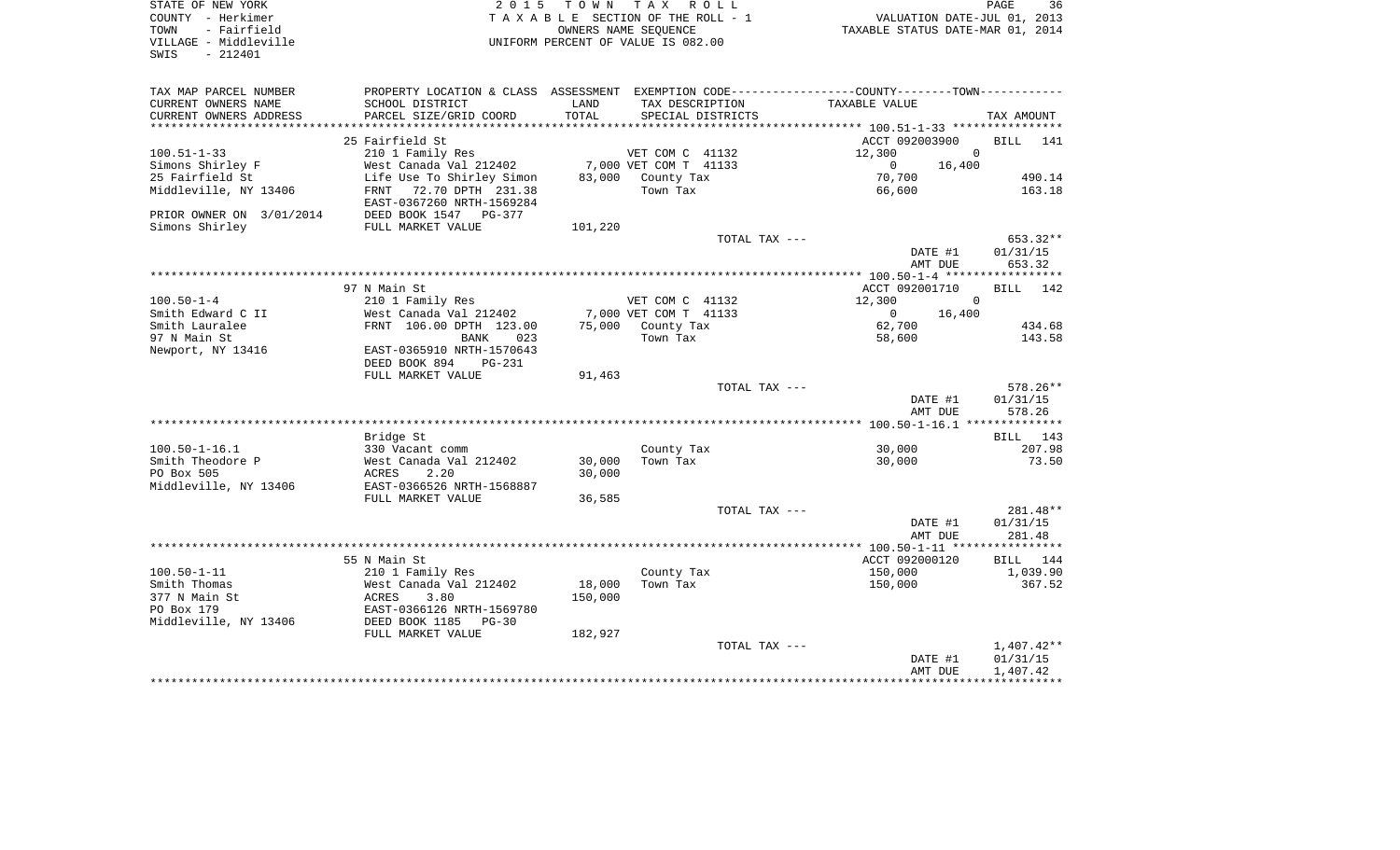| STATE OF NEW YORK<br>COUNTY - Herkimer<br>- Fairfield<br>TOWN<br>VILLAGE - Middleville<br>$-212401$<br>SWIS | 2 0 1 5                                              | TOWN    | T A X<br>R O L L<br>TAXABLE SECTION OF THE ROLL - 1<br>OWNERS NAME SEQUENCE<br>UNIFORM PERCENT OF VALUE IS 082.00 | VALUATION DATE-JUL 01, 2013<br>TAXABLE STATUS DATE-MAR 01, 2014 | PAGE<br>37            |
|-------------------------------------------------------------------------------------------------------------|------------------------------------------------------|---------|-------------------------------------------------------------------------------------------------------------------|-----------------------------------------------------------------|-----------------------|
| TAX MAP PARCEL NUMBER                                                                                       | PROPERTY LOCATION & CLASS ASSESSMENT                 |         |                                                                                                                   | EXEMPTION CODE-----------------COUNTY-------TOWN-----------     |                       |
| CURRENT OWNERS NAME                                                                                         | SCHOOL DISTRICT                                      | LAND    | TAX DESCRIPTION                                                                                                   | TAXABLE VALUE                                                   |                       |
| CURRENT OWNERS ADDRESS<br>**************************                                                        | PARCEL SIZE/GRID COORD                               | TOTAL   | SPECIAL DISTRICTS                                                                                                 |                                                                 | TAX AMOUNT            |
|                                                                                                             | 20 Park Ave                                          |         |                                                                                                                   | ACCT 092000690                                                  | <b>BILL</b><br>145    |
| $100.51 - 1 - 38$                                                                                           | 210 1 Family Res                                     |         | County Tax                                                                                                        | 65,000                                                          | 450.62                |
| Snyder Elizabeth Amanda                                                                                     | West Canada Val 212402                               | 6,000   | Town Tax                                                                                                          | 65,000                                                          | 159.26                |
| 20 Park Ave                                                                                                 | <b>FRNT</b><br>42.40 DPTH 168.00                     | 65,000  |                                                                                                                   |                                                                 |                       |
| Middleville, NY 13406                                                                                       | <b>BANK</b><br>099                                   |         |                                                                                                                   |                                                                 |                       |
|                                                                                                             | EAST-0367138 NRTH-1569431<br>DEED BOOK 924<br>PG-585 |         |                                                                                                                   |                                                                 |                       |
|                                                                                                             | FULL MARKET VALUE                                    | 79,268  |                                                                                                                   |                                                                 |                       |
|                                                                                                             |                                                      |         | TOTAL TAX ---                                                                                                     |                                                                 | 609.88**              |
|                                                                                                             |                                                      |         |                                                                                                                   | DATE #1                                                         | 01/31/15              |
|                                                                                                             |                                                      |         |                                                                                                                   | AMT DUE                                                         | 609.88                |
|                                                                                                             |                                                      |         |                                                                                                                   | ************ 100.51-1-69 ***                                    | *****                 |
|                                                                                                             | State Route 29                                       |         |                                                                                                                   | ACCT 092003360                                                  | <b>BILL</b><br>146    |
| $100.51 - 1 - 69$<br>Spellman Jacqueline A                                                                  | 314 Rural vac<10<br>West Canada Val 212402           | 20,000  | County Tax<br>Town Tax                                                                                            | 20,000<br>20,000                                                | 138.65<br>49.00       |
| Spellman James A                                                                                            | <b>ACRES</b><br>6.40                                 | 20,000  | School Relevy                                                                                                     |                                                                 | 489.65                |
| 173 Route 29                                                                                                | EAST-0368783 NRTH-1569630                            |         | Village Relevy                                                                                                    |                                                                 | 190.49                |
| Middleville, NY 13406                                                                                       | DEED BOOK 934<br>$PG-106$                            |         |                                                                                                                   |                                                                 |                       |
|                                                                                                             | FULL MARKET VALUE                                    | 24,390  |                                                                                                                   |                                                                 |                       |
|                                                                                                             |                                                      |         | TOTAL TAX ---                                                                                                     |                                                                 | 867.79**              |
|                                                                                                             |                                                      |         |                                                                                                                   | DATE #1<br>AMT DUE                                              | 01/31/15<br>867.79    |
|                                                                                                             |                                                      |         |                                                                                                                   |                                                                 |                       |
|                                                                                                             | N Main St                                            |         |                                                                                                                   | ACCT 092003960                                                  | <b>BILL</b><br>147    |
| $100.50 - 1 - 17.1$                                                                                         | 486 Mini-mart                                        |         | County Tax                                                                                                        | 400,000                                                         | 2,773.06              |
| Stewarts Ice Cream Inc                                                                                      | West Canada Val 212402                               | 200,000 | Town Tax                                                                                                          | 400,000                                                         | 980.06                |
| PO Box 435                                                                                                  | FRNT 200.00 DPTH<br>1.10<br><b>ACRES</b>             | 400,000 |                                                                                                                   |                                                                 |                       |
| Saratoga Springs, NY 12866                                                                                  | EAST-0366724 NRTH-1568995                            |         |                                                                                                                   |                                                                 |                       |
|                                                                                                             | FULL MARKET VALUE                                    | 487,805 |                                                                                                                   |                                                                 |                       |
|                                                                                                             |                                                      |         | TOTAL TAX ---                                                                                                     |                                                                 | $3,753.12**$          |
|                                                                                                             |                                                      |         |                                                                                                                   | DATE #1                                                         | 01/31/15              |
|                                                                                                             |                                                      |         |                                                                                                                   | AMT DUE                                                         | 3,753.12              |
|                                                                                                             |                                                      |         |                                                                                                                   | *********** 100.51-1-1 ******************                       | 148                   |
| $100.51 - 1 - 1$                                                                                            | 28 N Main St<br>210 1 Family Res                     |         | County Tax                                                                                                        | ACCT 092002550<br>76,000                                        | <b>BILL</b><br>526.88 |
| Swanson Brianne L                                                                                           | West Canada Val 212402                               | 15,000  | Town Tax                                                                                                          | 76,000                                                          | 186.21                |
| 48 N Main St                                                                                                | <b>ACRES</b><br>4.50                                 | 76,000  |                                                                                                                   |                                                                 |                       |
| Middleville, NY 13406                                                                                       | EAST-0366905 NRTH-1570182                            |         |                                                                                                                   |                                                                 |                       |
| PRIOR OWNER ON 3/01/2014                                                                                    | DEED BOOK 1539<br>$PG-621$<br>FULL MARKET VALUE      | 92,683  |                                                                                                                   |                                                                 |                       |
| Swanson Jeremy T                                                                                            |                                                      |         |                                                                                                                   |                                                                 |                       |
|                                                                                                             |                                                      |         | TOTAL TAX ---                                                                                                     |                                                                 | 713.09**              |
|                                                                                                             |                                                      |         |                                                                                                                   | DATE #1                                                         | 01/31/15              |
|                                                                                                             |                                                      |         |                                                                                                                   | AMT DUE                                                         | 713.09<br>********    |
|                                                                                                             |                                                      |         |                                                                                                                   |                                                                 |                       |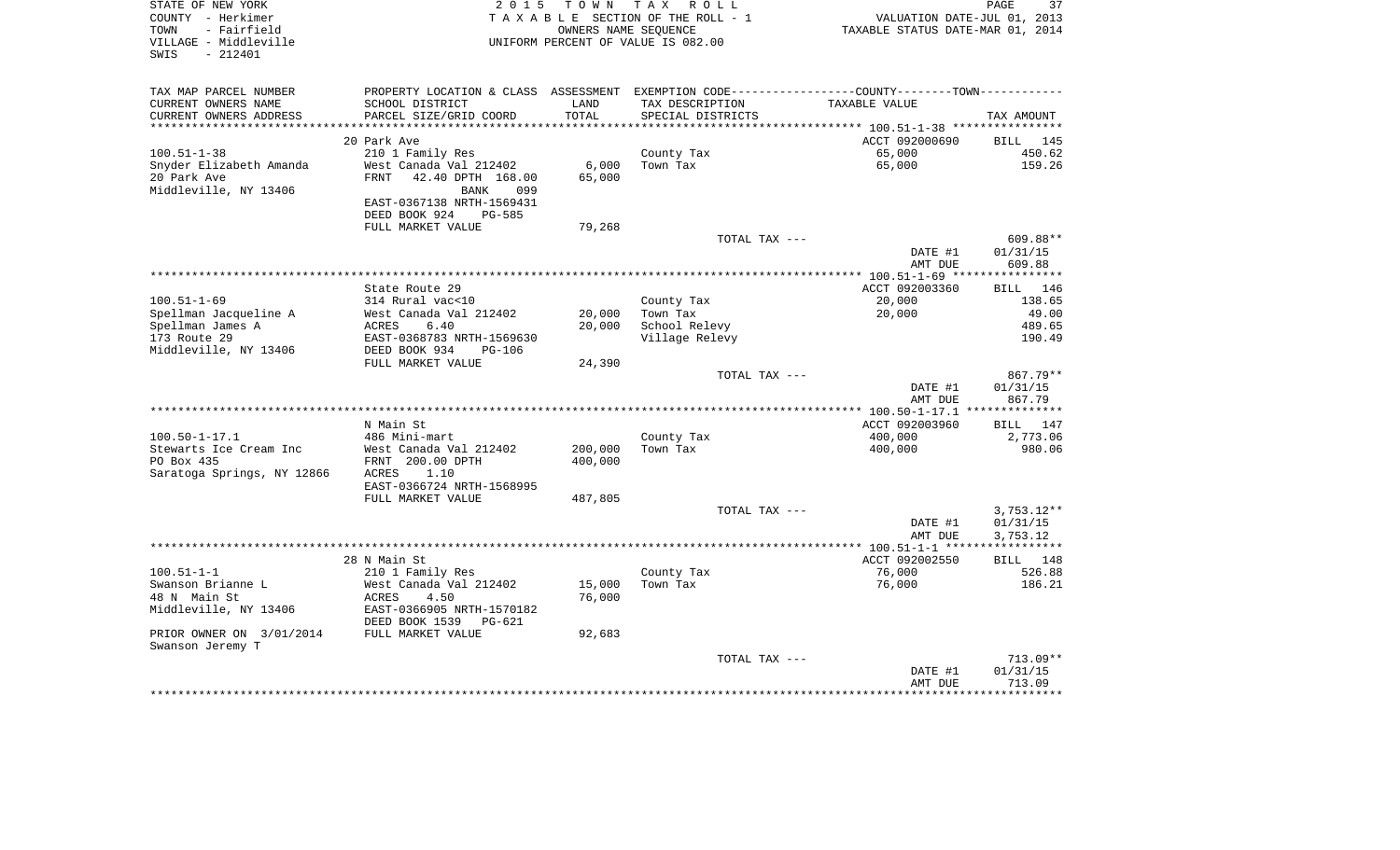| STATE OF NEW YORK<br>COUNTY - Herkimer<br>- Fairfield<br>TOWN<br>VILLAGE - Middleville<br>$-212401$<br>SWIS | 2 0 1 5                                                         | TOWN<br>OWNERS NAME SEQUENCE | T A X<br>R O L L<br>TAXABLE SECTION OF THE ROLL - 1<br>UNIFORM PERCENT OF VALUE IS 082.00 |               | VALUATION DATE-JUL 01, 2013<br>TAXABLE STATUS DATE-MAR 01, 2014 | PAGE<br>38         |
|-------------------------------------------------------------------------------------------------------------|-----------------------------------------------------------------|------------------------------|-------------------------------------------------------------------------------------------|---------------|-----------------------------------------------------------------|--------------------|
| TAX MAP PARCEL NUMBER                                                                                       | PROPERTY LOCATION & CLASS ASSESSMENT                            |                              |                                                                                           |               | EXEMPTION CODE-----------------COUNTY-------TOWN-----------     |                    |
| CURRENT OWNERS NAME<br>CURRENT OWNERS ADDRESS                                                               | SCHOOL DISTRICT<br>PARCEL SIZE/GRID COORD                       | LAND<br>TOTAL                | TAX DESCRIPTION<br>SPECIAL DISTRICTS                                                      |               | TAXABLE VALUE                                                   | TAX AMOUNT         |
| *********************                                                                                       | ***********************                                         | **********                   |                                                                                           |               |                                                                 |                    |
|                                                                                                             | Bridge St                                                       |                              |                                                                                           |               | ACCT 092003300                                                  | 149<br><b>BILL</b> |
| $100.59 - 1 - 1$                                                                                            | 481 Att row bldg                                                |                              | County Tax                                                                                |               | 79,000                                                          | 547.68             |
| Sweeney Aurora                                                                                              | West Canada Val 212402                                          | 12,000                       | Town Tax                                                                                  |               | 79,000                                                          | 193.56             |
| Sweeney John                                                                                                | BAR change 6/05                                                 | 79,000                       |                                                                                           |               |                                                                 |                    |
| Box 76                                                                                                      | includes 1-2                                                    |                              |                                                                                           |               |                                                                 |                    |
| 924 Hardscrabble Rd<br>Middleville, NY 13406                                                                | <b>FRNT</b><br>86.00 DPTH<br>45.00<br>EAST-0366730 NRTH-1568723 |                              |                                                                                           |               |                                                                 |                    |
|                                                                                                             | DEED BOOK 867<br>PG-605                                         |                              |                                                                                           |               |                                                                 |                    |
|                                                                                                             | FULL MARKET VALUE                                               | 96,341                       |                                                                                           |               |                                                                 |                    |
|                                                                                                             |                                                                 |                              |                                                                                           | TOTAL TAX --- |                                                                 | 741.24**           |
|                                                                                                             |                                                                 |                              |                                                                                           |               | DATE #1                                                         | 01/31/15           |
|                                                                                                             |                                                                 |                              |                                                                                           |               | AMT DUE                                                         | 741.24             |
|                                                                                                             |                                                                 |                              |                                                                                           |               |                                                                 | **********         |
|                                                                                                             | 74 N Main St                                                    |                              |                                                                                           |               | ACCT 092001650                                                  | 150<br>BILL        |
| $100.50 - 1 - 23$<br>Thomas Michael                                                                         | 210 1 Family Res<br>West Canada Val 212402                      | 7,000                        | County Tax<br>Town Tax                                                                    |               | 69,000<br>69,000                                                | 478.35<br>169.06   |
| 74 N Main St                                                                                                | includes 100.42-1-24                                            | 69,000                       |                                                                                           |               |                                                                 |                    |
| Newport, NY 13416                                                                                           | 30x126 rear portion of lo                                       |                              |                                                                                           |               |                                                                 |                    |
|                                                                                                             | FRNT 137.00 DPTH 167.00                                         |                              |                                                                                           |               |                                                                 |                    |
|                                                                                                             | EAST-0366319 NRTH-1570294                                       |                              |                                                                                           |               |                                                                 |                    |
|                                                                                                             | DEED BOOK 1512<br>$PG-16$                                       |                              |                                                                                           |               |                                                                 |                    |
|                                                                                                             | FULL MARKET VALUE                                               | 84,146                       |                                                                                           |               |                                                                 |                    |
|                                                                                                             |                                                                 |                              |                                                                                           | TOTAL TAX --- |                                                                 | 647.41**           |
|                                                                                                             |                                                                 |                              |                                                                                           |               | DATE #1<br>AMT DUE                                              | 01/31/15<br>647.41 |
|                                                                                                             |                                                                 |                              |                                                                                           |               |                                                                 | ********           |
|                                                                                                             | 73 N Main St                                                    |                              |                                                                                           |               | ACCT 092004003                                                  | 151<br><b>BILL</b> |
| $100.50 - 1 - 8.2$                                                                                          | 210 1 Family Res                                                |                              | County Tax                                                                                |               | 68,000                                                          | 471.42             |
| Thomas Ronald                                                                                               | West Canada Val 212402                                          | 12,000                       | Town Tax                                                                                  |               | 68,000                                                          | 166.61             |
| Thomas Joanne G                                                                                             | 3.50 BANK<br>ACRES<br>135                                       | 68,000                       |                                                                                           |               |                                                                 |                    |
| 73 N Main St                                                                                                | EAST-0365675 NRTH-1570014                                       |                              |                                                                                           |               |                                                                 |                    |
| PO Box 368                                                                                                  | FULL MARKET VALUE                                               | 82,927                       |                                                                                           |               |                                                                 |                    |
| Middleville, NY 13406                                                                                       |                                                                 |                              |                                                                                           | TOTAL TAX --- |                                                                 | 638.03**           |
|                                                                                                             |                                                                 |                              |                                                                                           |               | DATE #1                                                         | 01/31/15           |
|                                                                                                             |                                                                 |                              |                                                                                           |               | AMT DUE                                                         | 638.03             |
|                                                                                                             |                                                                 |                              |                                                                                           |               |                                                                 | *********          |
|                                                                                                             | 69 N Main St                                                    |                              |                                                                                           |               | ACCT 092004170                                                  | 152<br><b>BILL</b> |
| $100.50 - 1 - 8.1$                                                                                          | 210 1 Family Res                                                |                              | County Tax                                                                                |               | 85,000                                                          | 589.28             |
| Thomas Ronald R                                                                                             | West Canada Val 212402                                          | 9,000                        | Town Tax                                                                                  |               | 85,000                                                          | 208.26             |
| Thomas Joanne M<br>69 N Main St                                                                             | FRNT 159.00 DPTH 212.00<br>EAST-0366120 NRTH-1570152            | 85,000                       |                                                                                           |               |                                                                 |                    |
| PO Box 368                                                                                                  | DEED BOOK 1468<br>PG-304                                        |                              |                                                                                           |               |                                                                 |                    |
| Middleville, NY 13406                                                                                       | FULL MARKET VALUE                                               | 103,659                      |                                                                                           |               |                                                                 |                    |
|                                                                                                             |                                                                 |                              |                                                                                           | TOTAL TAX --- |                                                                 | 797.54**           |
|                                                                                                             |                                                                 |                              |                                                                                           |               | DATE #1                                                         | 01/31/15           |
|                                                                                                             |                                                                 |                              |                                                                                           |               | AMT DUE                                                         | 797.54             |
|                                                                                                             |                                                                 |                              |                                                                                           |               |                                                                 | *********          |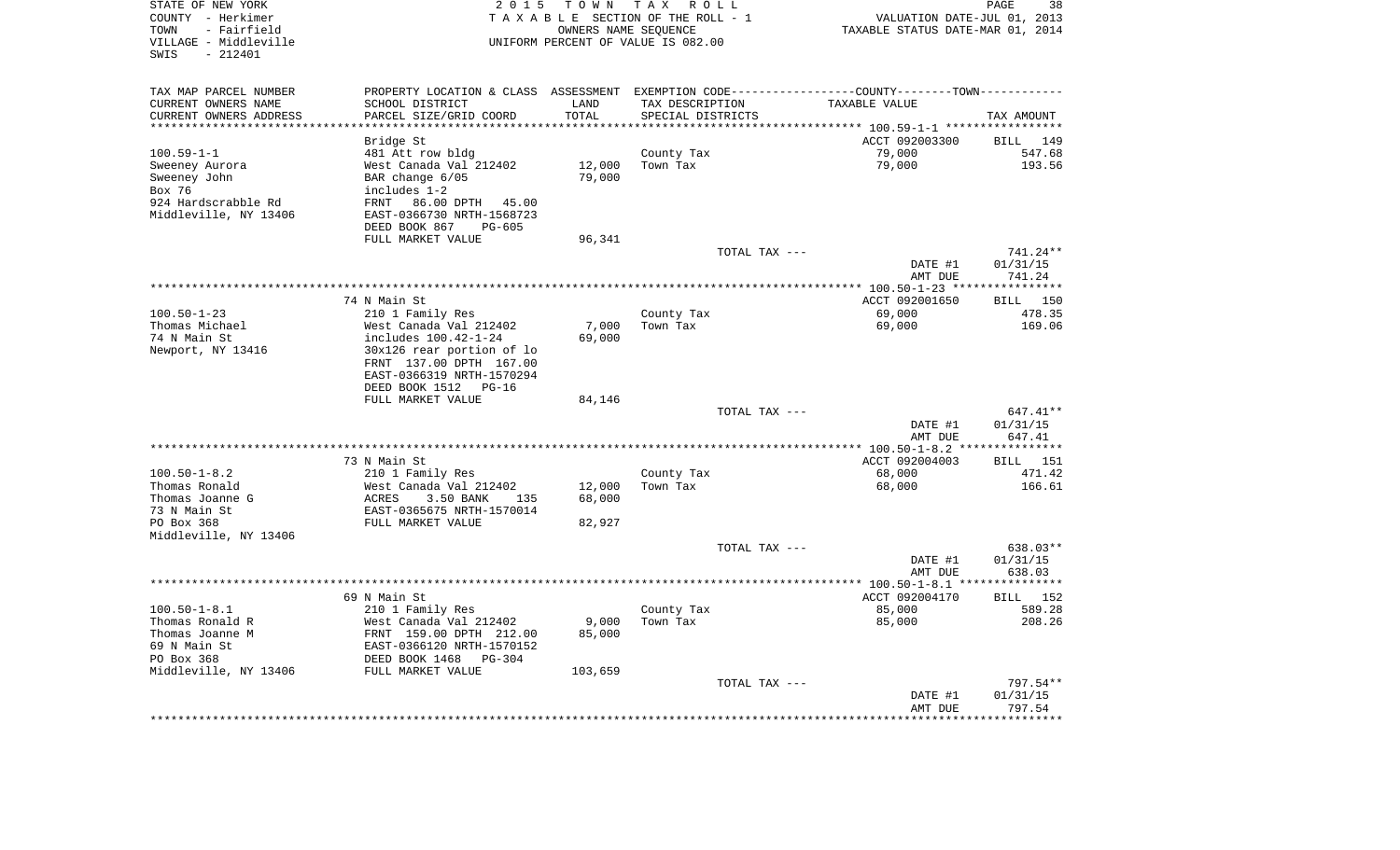| STATE OF NEW YORK<br>COUNTY - Herkimer<br>TOWN<br>- Fairfield<br>VILLAGE - Middleville<br>$-212401$<br>SWIS | 2 0 1 5                                    | T O W N<br>OWNERS NAME SEOUENCE | TAX ROLL<br>TAXABLE SECTION OF THE ROLL - 1<br>UNIFORM PERCENT OF VALUE IS 082.00 | VALUATION DATE-JUL 01, 2013<br>TAXABLE STATUS DATE-MAR 01, 2014                                 | 39<br>PAGE         |
|-------------------------------------------------------------------------------------------------------------|--------------------------------------------|---------------------------------|-----------------------------------------------------------------------------------|-------------------------------------------------------------------------------------------------|--------------------|
| TAX MAP PARCEL NUMBER                                                                                       |                                            |                                 |                                                                                   | PROPERTY LOCATION & CLASS ASSESSMENT EXEMPTION CODE----------------COUNTY--------TOWN---------- |                    |
| CURRENT OWNERS NAME                                                                                         | SCHOOL DISTRICT                            | LAND                            | TAX DESCRIPTION                                                                   | TAXABLE VALUE                                                                                   |                    |
| CURRENT OWNERS ADDRESS                                                                                      | PARCEL SIZE/GRID COORD                     | TOTAL                           | SPECIAL DISTRICTS                                                                 |                                                                                                 | TAX AMOUNT         |
| ************************                                                                                    |                                            |                                 |                                                                                   |                                                                                                 |                    |
| $100.59 - 1 - 36$                                                                                           | 101 S Main St                              |                                 |                                                                                   | ACCT 092003390<br>69,000                                                                        | BILL 153<br>478.35 |
| Vennera Anthony L                                                                                           | 210 1 Family Res<br>West Canada Val 212402 | 6,000                           | County Tax<br>Town Tax                                                            | 69,000                                                                                          | 169.06             |
| 101 S Main St                                                                                               | 80.00 DPTH 156.00<br>FRNT                  | 69,000                          |                                                                                   |                                                                                                 |                    |
| Middleville, NY 13406                                                                                       | EAST-0367556 NRTH-1567012                  |                                 |                                                                                   |                                                                                                 |                    |
|                                                                                                             | DEED BOOK 1193<br>PG-601                   |                                 |                                                                                   |                                                                                                 |                    |
|                                                                                                             | FULL MARKET VALUE                          | 84,146                          |                                                                                   |                                                                                                 |                    |
|                                                                                                             |                                            |                                 | TOTAL TAX ---                                                                     |                                                                                                 | $647.41**$         |
|                                                                                                             |                                            |                                 |                                                                                   | DATE #1                                                                                         | 01/31/15           |
|                                                                                                             |                                            |                                 |                                                                                   | AMT DUE                                                                                         | 647.41             |
|                                                                                                             |                                            |                                 |                                                                                   |                                                                                                 |                    |
|                                                                                                             | 24 Park Ave                                |                                 |                                                                                   | ACCT 092002940                                                                                  | BILL 154           |
| $100.51 - 1 - 37$                                                                                           | 210 1 Family Res<br>West Canada Val 212402 | 6,000                           | County Tax<br>Town Tax                                                            | 60,000<br>60,000                                                                                | 415.96<br>147.01   |
| Visconti Joyce<br>Visconti Edward                                                                           | FRNT<br>42.40 DPTH 143.00                  | 60,000                          |                                                                                   |                                                                                                 |                    |
| 24 Park Ave                                                                                                 | EAST-0367179 NRTH-1569445                  |                                 |                                                                                   |                                                                                                 |                    |
| Middleville, NY 13406                                                                                       | DEED BOOK 826<br>$PG-252$                  |                                 |                                                                                   |                                                                                                 |                    |
|                                                                                                             | FULL MARKET VALUE                          | 73,171                          |                                                                                   |                                                                                                 |                    |
|                                                                                                             |                                            |                                 | TOTAL TAX ---                                                                     |                                                                                                 | $562.97**$         |
|                                                                                                             |                                            |                                 |                                                                                   | DATE #1                                                                                         | 01/31/15           |
|                                                                                                             |                                            |                                 |                                                                                   | AMT DUE                                                                                         | 562.97             |
|                                                                                                             |                                            |                                 |                                                                                   |                                                                                                 | * * * * * * * * *  |
|                                                                                                             | North Main Street                          |                                 |                                                                                   | ACCT 092300120                                                                                  | <b>BILL</b> 155    |
| $100.42 - 1 - 25$                                                                                           | 314 Rural vac<10<br>West Canada Val 212402 | 9,300                           | County Tax<br>Town Tax                                                            | 9,300<br>9,300                                                                                  | 64.47<br>22.79     |
| Weakley Brad<br>8942 North Main Street                                                                      | ACRES<br>6.79                              | 9,300                           | School Relevy                                                                     |                                                                                                 | 227.70             |
| Poland, NY 13431                                                                                            | EAST-0365114 NRTH-1570863                  |                                 | Village Relevy                                                                    |                                                                                                 | 89.82              |
|                                                                                                             | DEED BOOK 1105<br>$PG-67$                  |                                 |                                                                                   |                                                                                                 |                    |
|                                                                                                             | FULL MARKET VALUE                          | 11,341                          |                                                                                   |                                                                                                 |                    |
|                                                                                                             |                                            |                                 | TOTAL TAX ---                                                                     |                                                                                                 | 404.78**           |
|                                                                                                             |                                            |                                 |                                                                                   | DATE #1                                                                                         | 01/31/15           |
|                                                                                                             |                                            |                                 |                                                                                   | AMT DUE                                                                                         | 404.78             |
|                                                                                                             |                                            |                                 |                                                                                   |                                                                                                 |                    |
|                                                                                                             | 9 S Main St                                |                                 |                                                                                   | ACCT 092000420                                                                                  | BILL 156           |
| $100.51 - 1 - 51$<br>Wells Fargo Bank                                                                       | 210 1 Family Res<br>West Canada Val 212402 | 7,000                           | County Tax<br>Town Tax                                                            | 40,000<br>40,000                                                                                | 277.31<br>98.01    |
| 3476 Stateview Blvd                                                                                         | FRNT<br>59.00 DPTH 235.00                  | 40,000                          |                                                                                   |                                                                                                 |                    |
| Fort Mill, SC 29715                                                                                         | EAST-0367083 NRTH-1568805                  |                                 |                                                                                   |                                                                                                 |                    |
|                                                                                                             | DEED BOOK 1533<br>PG-382                   |                                 |                                                                                   |                                                                                                 |                    |
|                                                                                                             | FULL MARKET VALUE                          | 48,780                          |                                                                                   |                                                                                                 |                    |
|                                                                                                             |                                            |                                 | TOTAL TAX ---                                                                     |                                                                                                 | $375.32**$         |
|                                                                                                             |                                            |                                 |                                                                                   | DATE #1                                                                                         | 01/31/15           |
|                                                                                                             |                                            |                                 |                                                                                   | AMT DUE                                                                                         | 375.32             |
|                                                                                                             |                                            |                                 |                                                                                   |                                                                                                 |                    |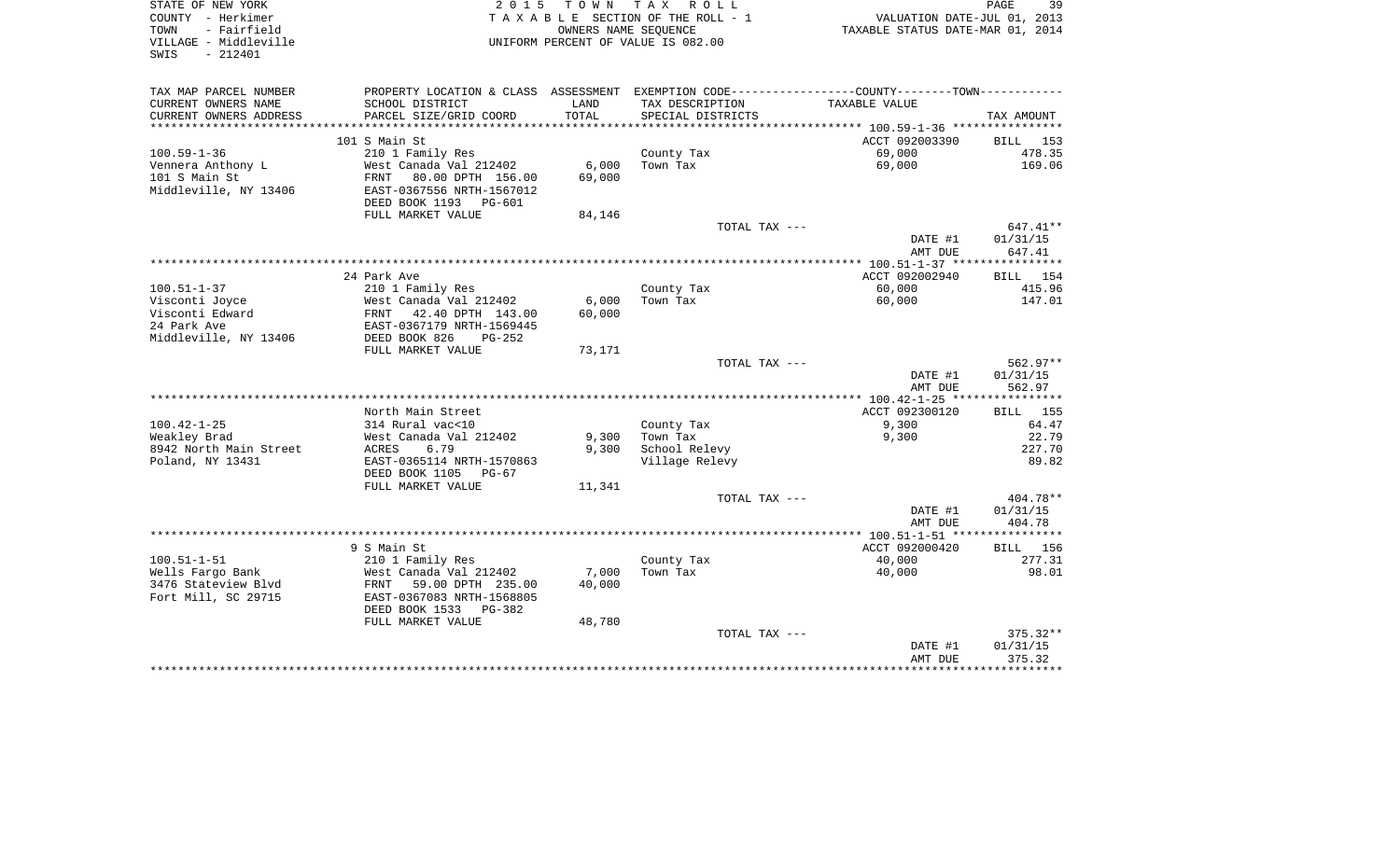| STATE OF NEW YORK<br>COUNTY - Herkimer                                                         | 2015 TOWN TAX ROLL<br>TAXABLE SECTION OF THE ROLL - 1                                                                                                  | VALUATION DATE-JUL 01, 2013 | 40<br>PAGE                           |                                  |                                |
|------------------------------------------------------------------------------------------------|--------------------------------------------------------------------------------------------------------------------------------------------------------|-----------------------------|--------------------------------------|----------------------------------|--------------------------------|
| - Fairfield<br>TOWN<br>VILLAGE - Middleville<br>SWIS<br>$-212401$                              |                                                                                                                                                        | OWNERS NAME SEOUENCE        | UNIFORM PERCENT OF VALUE IS 082.00   | TAXABLE STATUS DATE-MAR 01, 2014 |                                |
| TAX MAP PARCEL NUMBER                                                                          | PROPERTY LOCATION & CLASS ASSESSMENT EXEMPTION CODE----------------COUNTY-------TOWN----------                                                         |                             |                                      |                                  |                                |
| CURRENT OWNERS NAME<br>CURRENT OWNERS ADDRESS                                                  | SCHOOL DISTRICT<br>PARCEL SIZE/GRID COORD                                                                                                              | LAND<br>TOTAL               | TAX DESCRIPTION<br>SPECIAL DISTRICTS | TAXABLE VALUE                    | TAX AMOUNT                     |
|                                                                                                | 69 Fairfield St                                                                                                                                        |                             |                                      | ACCT 092004140                   | BILL 157                       |
| $100.51 - 1 - 21$<br>Willoughby Kevin<br>PO Box 126<br>Middleville, NY 13406                   | 210 1 Family Res<br>West Canada Val 212402<br>FRNT<br>60.00 DPTH 182.00<br>BANK<br>135<br>EAST-0368145 NRTH-1569405<br>DEED BOOK 934 PG-319            | 6,000<br>78,000             | County Tax<br>Town Tax               | 78,000<br>78,000                 | 540.75<br>191.11               |
|                                                                                                | FULL MARKET VALUE                                                                                                                                      | 95,122                      |                                      |                                  |                                |
|                                                                                                |                                                                                                                                                        |                             | TOTAL TAX ---                        | DATE #1<br>AMT DUE               | 731.86**<br>01/31/15<br>731.86 |
|                                                                                                |                                                                                                                                                        |                             |                                      |                                  |                                |
|                                                                                                | 52 Fairfield St                                                                                                                                        |                             |                                      | ACCT 092004320                   | BILL 158                       |
| $100.51 - 1 - 59$<br>Willoughby Ruby<br>52 Fairfield St<br>PO Box 394<br>Middleville, NY 13406 | 210 1 Family Res<br>West Canada Val 212402<br>Chas $d/o/d$ 11/28/02<br>FRNT 45.00 DPTH 120.00<br>EAST-0367856 NRTH-1569213<br>DEED BOOK 00607 PG-00134 | 7,000<br>40,000             | County Tax<br>Town Tax               | 40,000<br>40,000                 | 277.31<br>98.01                |
|                                                                                                | FULL MARKET VALUE                                                                                                                                      | 48,780                      |                                      |                                  | $375.32**$                     |
|                                                                                                |                                                                                                                                                        |                             | TOTAL TAX ---                        | DATE #1<br>AMT DUE               | 01/31/15<br>375.32             |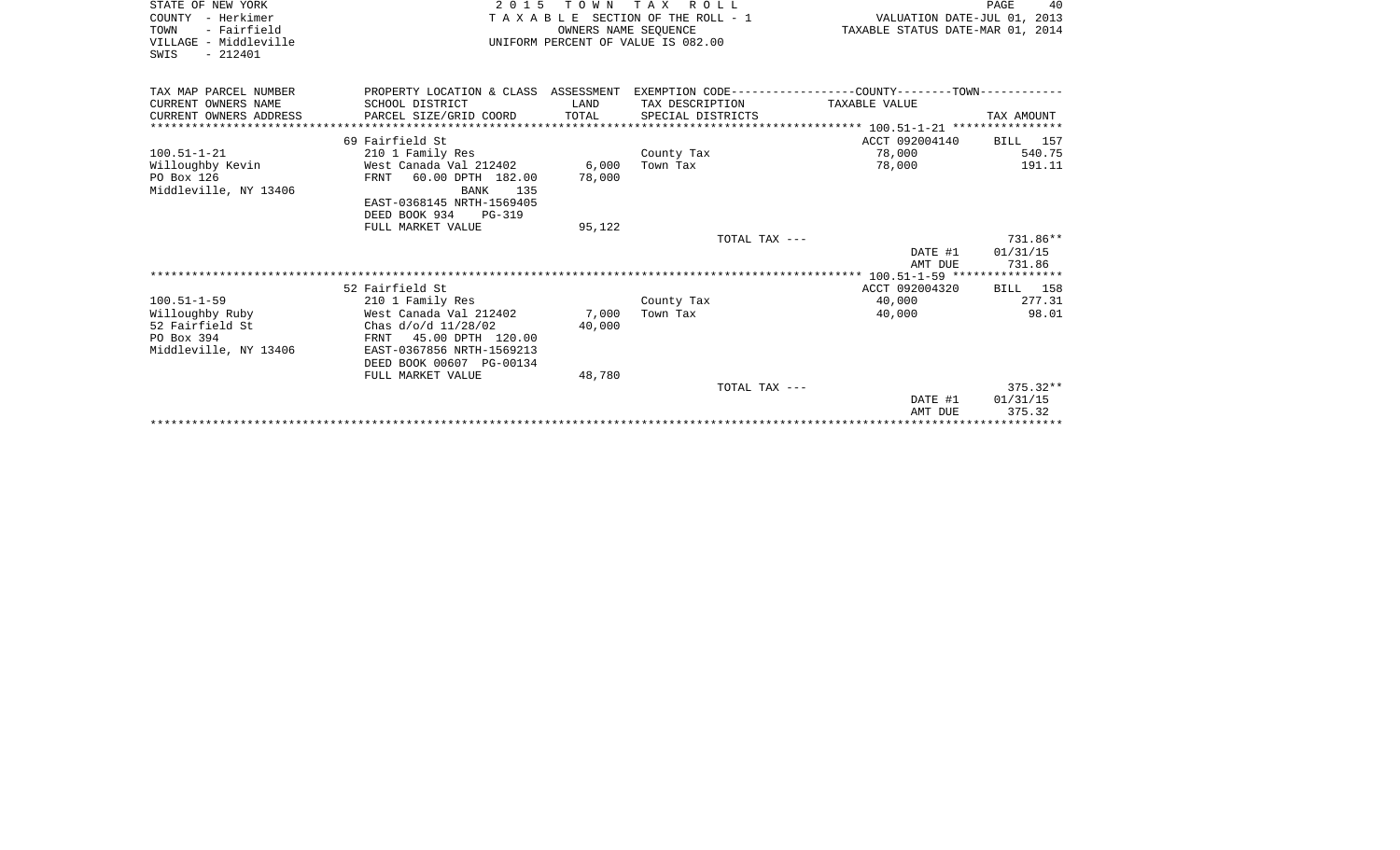| STATE OF NEW YORK     | 2015 TOWN TAX ROLL                 | 41<br>PAGE                       |
|-----------------------|------------------------------------|----------------------------------|
| COUNTY - Herkimer     | TAXABLE SECTION OF THE ROLL - 1    | VALUATION DATE-JUL 01, 2013      |
| - Fairfield<br>TOWN   |                                    | TAXABLE STATUS DATE-MAR 01, 2014 |
| VILLAGE - Middleville | UNIFORM PERCENT OF VALUE IS 082.00 | RPS155/V04/L015                  |
| - 212401<br>SWIS      |                                    | CURRENT DATE 12/15/2014          |
|                       |                                    |                                  |
|                       | ROLL SUB SECTION- - TOTALS         |                                  |

|      |                    | ----            | <b>FYTEMCTOM</b><br>ιn |       | T/TTMTD<br>YFMR | $\wedge$ $\sqcup$ |  |
|------|--------------------|-----------------|------------------------|-------|-----------------|-------------------|--|
| CODE | <b>NAME</b><br>. . | <b>DARCEL</b> C | PVDE                   | $-77$ | .)UN"           |                   |  |

## NO SPECIAL DISTRICTS AT THIS LEVEL

### \*\*\* S C H O O L D I S T R I C T S U M M A R Y \*\*\*

| CODE   | DISTRICT NAME             | TOTAL<br>PARCELS | ASSESSED<br>LAND | ASSESSED<br>TOTAL | EXEMPT<br>AMOUNT | TOTAL<br>TAXABLE<br>-------- |
|--------|---------------------------|------------------|------------------|-------------------|------------------|------------------------------|
|        |                           |                  |                  |                   | STAR AMOUNT      | STAR TAXABLE                 |
|        | West Canada Valley        | 158              | 1829,300         | 11484,300         | 27,492           | 11,456,808                   |
| 212402 |                           |                  |                  |                   | 3075,700         | 8,381,108                    |
|        | SUB-TOTAL                 | 158              | 1829,300         | 11484,300         | 27,492           | 11,456,808                   |
|        | S U B - T O T A $L(CONT)$ |                  |                  |                   | 3075,700         | 8,381,108                    |
|        |                           |                  |                  |                   |                  |                              |
|        | TOTAL                     | 158              | 1829,300         | 11484,300         | 27,492           | 11,456,808                   |
|        | T O T A L (CONT)          |                  |                  |                   | 3075,700         | 8,381,108                    |

# \*\*\* S Y S T E M C O D E S S U M M A R Y \*\*\*

#### NO SYSTEM EXEMPTIONS AT THIS LEVEL

# \*\*\* E X E M P T I O N S U M M A R Y \*\*\*

|       |             | TOTAL   |         |        |
|-------|-------------|---------|---------|--------|
| CODE  | DESCRIPTION | PARCELS | COUNTY  | TOWN   |
| 41121 | VET WAR CT  |         | 14,760  | 19,680 |
| 41122 | VET WAR C   | 6       | 43,650  |        |
| 41123 | VET WAR T   | 6       |         | 55,860 |
| 41131 | VET COM CT  |         | 36,900  | 49,200 |
| 41132 | VET COM C   | 11      | 135,300 |        |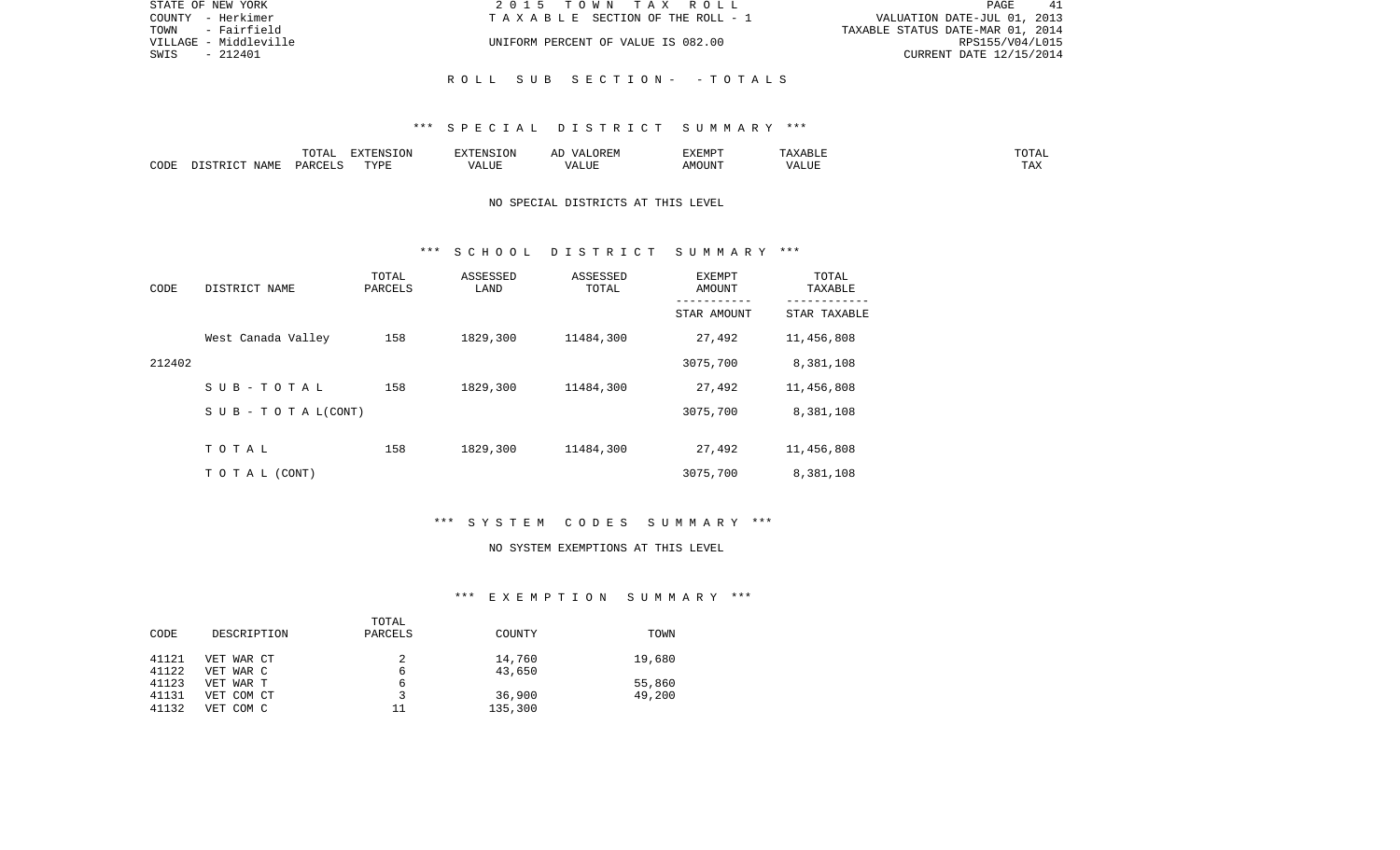| STATE OF NEW YORK     | 2015 TOWN TAX ROLL                 | 42<br><b>PAGE</b>                |
|-----------------------|------------------------------------|----------------------------------|
| COUNTY - Herkimer     | TAXABLE SECTION OF THE ROLL - 1    | VALUATION DATE-JUL 01, 2013      |
| TOWN<br>- Fairfield   |                                    | TAXABLE STATUS DATE-MAR 01, 2014 |
| VILLAGE - Middleville | UNIFORM PERCENT OF VALUE IS 082.00 | RPS155/V04/L015                  |
| SWIS<br>- 212401      |                                    | CURRENT DATE 12/15/2014          |
|                       |                                    |                                  |

## \*\*\* E X E M P T I O N S U M M A R Y \*\*\*

R O L L S U B S E C T I O N - - T O T A L S

| CODE  | DESCRIPTION    | TOTAL<br>PARCELS | COUNTY  | TOWN    |
|-------|----------------|------------------|---------|---------|
| 41133 | VET COM T      | 11               |         | 179,000 |
| 41141 | VET DIS CT     | 2                | 32,200  | 32,200  |
| 41142 | VET DIS C      |                  | 6,750   |         |
| 41143 | VET DIS T      |                  |         | 6,750   |
| 41151 | $CW$ 10 $VET/$ |                  | 4,920   |         |
| 41720 | AG MKTS L      | 2                | 27,492  | 27,492  |
| 41801 | AGED-CT        | 2                | 72,500  | 72,500  |
| 41803 | AGED-TOWN      |                  |         | 22,500  |
|       | TOTAL          | 49               | 374,472 | 465,182 |
|       |                |                  |         |         |

| ROLL<br><b>SEC</b> | DESCRIPTION                             | TOTAL<br>PARCELS | ASSESSED<br>LAND     | ASSESSED<br>TOTAL      | EXEMPT<br>AMOUNT   | TOTAL<br>TAXABLE         | TOTAL<br>TAX           |
|--------------------|-----------------------------------------|------------------|----------------------|------------------------|--------------------|--------------------------|------------------------|
|                    |                                         |                  |                      |                        | STAR AMOUNT        | STAR TAXABLE             |                        |
|                    | County Tax<br>Town Tax<br>School Relevy |                  | 1829,300<br>1829,300 | 11484,300<br>11484,300 | 374,472<br>465,182 | 11,109,828<br>11,019,118 | 77,020.71<br>26,998.43 |
|                    | Village Relevy                          |                  |                      |                        |                    |                          | 17,503.44              |
|                    |                                         |                  |                      |                        |                    |                          | 4,259.21               |
|                    | SPEC DIST TAXES<br>TAXABLE              | 158              |                      |                        |                    |                          | 125,781.79             |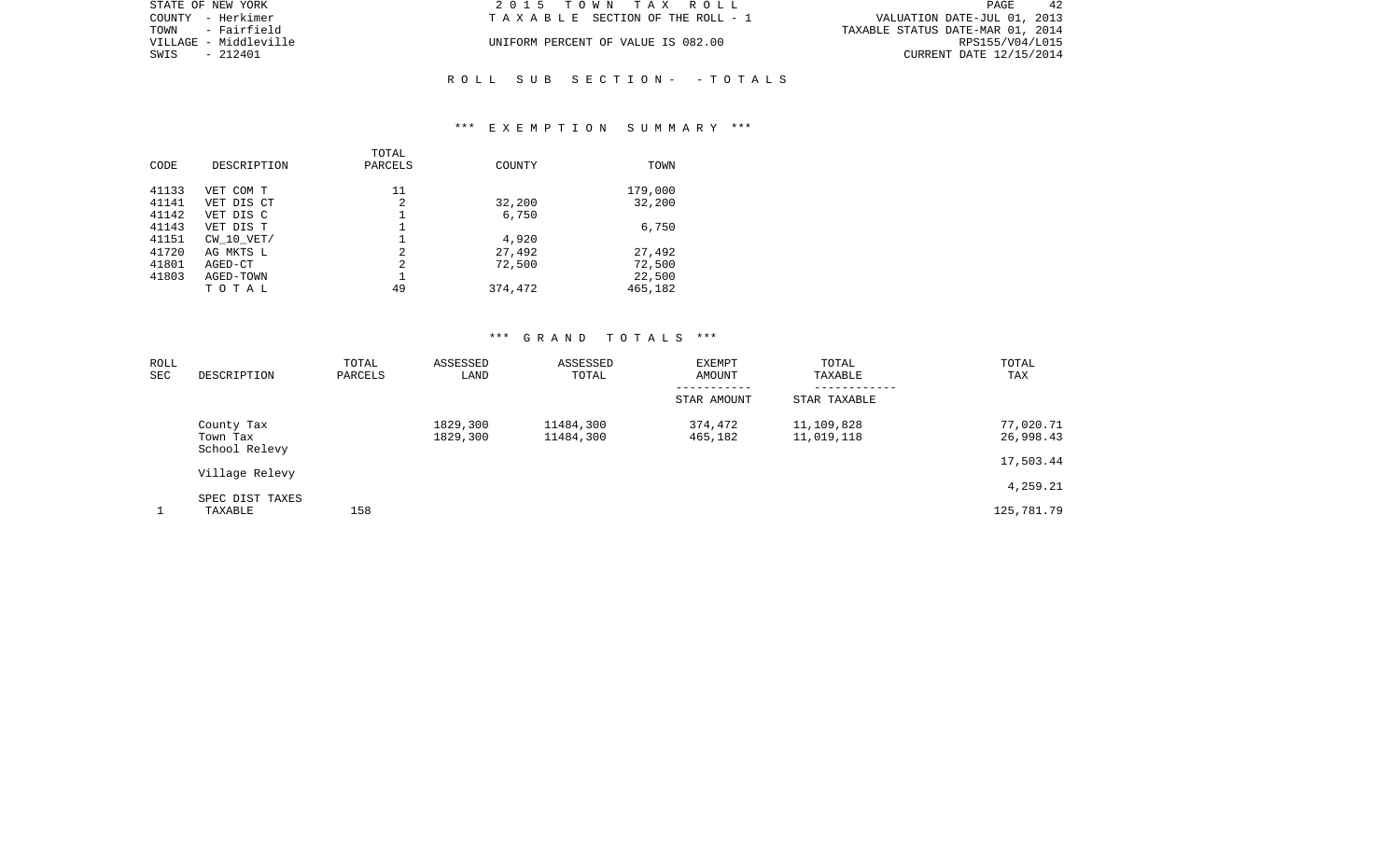| STATE OF NEW YORK     | 2015 TOWN TAX ROLL                 | -43<br>PAGE                      |
|-----------------------|------------------------------------|----------------------------------|
| COUNTY - Herkimer     | TAXABLE SECTION OF THE ROLL - 1    | VALUATION DATE-JUL 01, 2013      |
| - Fairfield<br>TOWN   |                                    | TAXABLE STATUS DATE-MAR 01, 2014 |
| VILLAGE - Middleville | UNIFORM PERCENT OF VALUE IS 082.00 | RPS155/V04/L015                  |
| - 212401<br>SWIS      |                                    | CURRENT DATE 12/15/2014          |
|                       |                                    |                                  |

R O L L S E C T I O N T O T A L S

|      |                    | $H \cap H$<br>$\cdots$<br>. U 1 1 1 1 | סוותחצת<br><b>ION</b> |       | UKLIY                                  | F.XFMP'<br>∸∡∡⊥ | A           | .              |
|------|--------------------|---------------------------------------|-----------------------|-------|----------------------------------------|-----------------|-------------|----------------|
| CODE | JAME<br>$\sqrt{2}$ | $\Box$ $\Box$ $\Box$ $\Box$ $\Box$    | <b>TITZD</b><br>.     | ALUF. | " TTT.<br>$\sqrt{2}$<br>. . <i>.</i> . | MC<br>OUN.      | 77T<br>Anur | max<br>د د د . |

## NO SPECIAL DISTRICTS AT THIS LEVEL

### \*\*\* S C H O O L D I S T R I C T S U M M A R Y \*\*\*

| CODE   | DISTRICT NAME             | TOTAL<br>PARCELS | ASSESSED<br>LAND | ASSESSED<br>TOTAL | EXEMPT<br>AMOUNT | TOTAL<br>TAXABLE |
|--------|---------------------------|------------------|------------------|-------------------|------------------|------------------|
|        |                           |                  |                  |                   | STAR AMOUNT      | STAR TAXABLE     |
|        | West Canada Valley        | 158              | 1829,300         | 11484,300         | 27,492           | 11,456,808       |
| 212402 |                           |                  |                  |                   | 3075,700         | 8,381,108        |
|        | $S$ U B - T O T A L       | 158              | 1829,300         | 11484,300         | 27,492           | 11,456,808       |
|        | S U B - T O T A $L(CONT)$ |                  |                  |                   | 3075,700         | 8,381,108        |
|        |                           |                  |                  |                   |                  |                  |
|        | TOTAL                     | 158              | 1829,300         | 11484,300         | 27,492           | 11,456,808       |
|        | TO TAL (CONT)             |                  |                  |                   | 3075,700         | 8,381,108        |

# \*\*\* S Y S T E M C O D E S S U M M A R Y \*\*\*

#### NO SYSTEM EXEMPTIONS AT THIS LEVEL

# \*\*\* E X E M P T I O N S U M M A R Y \*\*\*

| TOWN   |
|--------|
|        |
| 19,680 |
|        |
| 55,860 |
| 49,200 |
|        |
|        |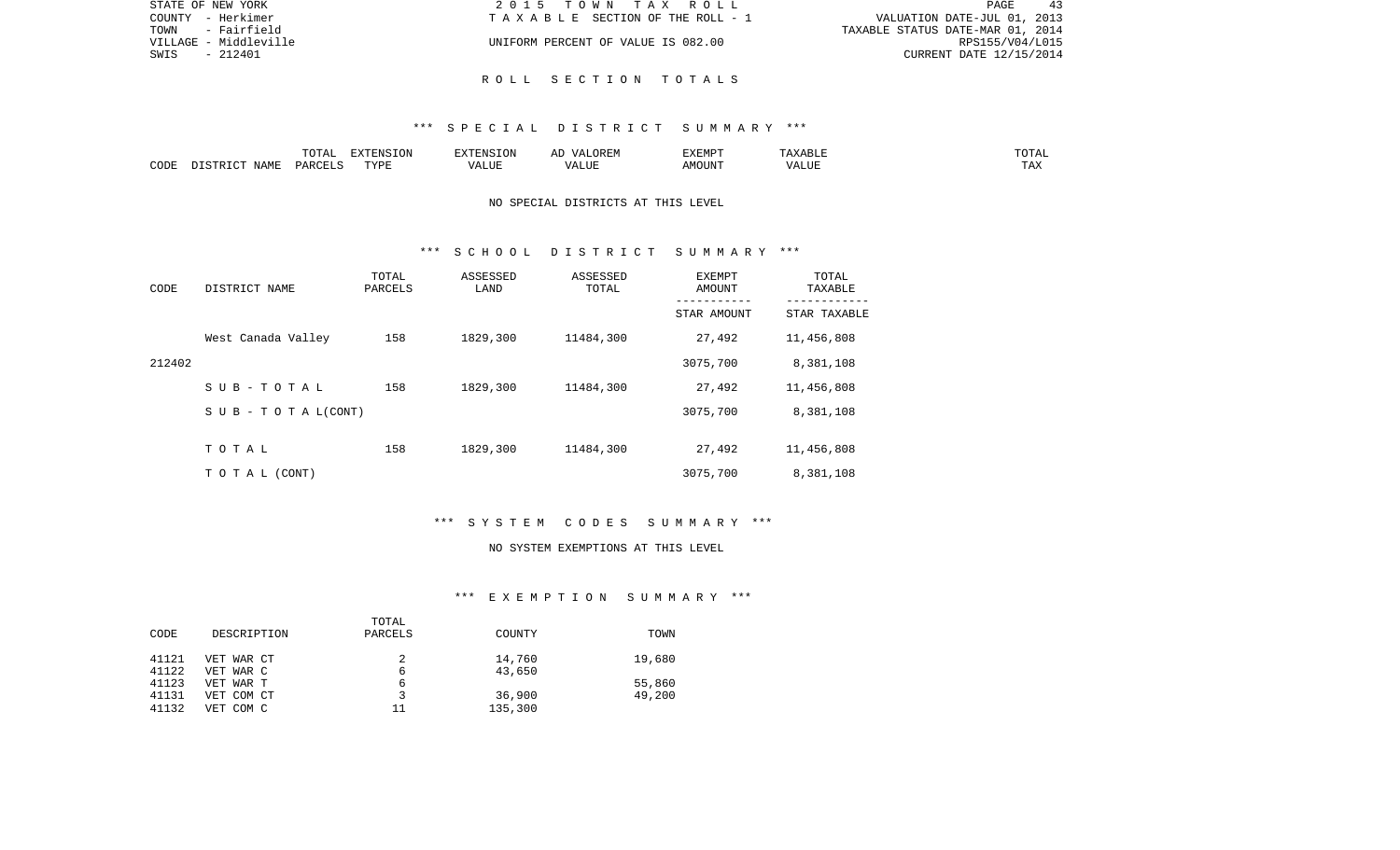| STATE OF NEW YORK     | 2015 TOWN TAX ROLL                 | PAGE<br>-44                      |
|-----------------------|------------------------------------|----------------------------------|
| COUNTY - Herkimer     | TAXABLE SECTION OF THE ROLL - 1    | VALUATION DATE-JUL 01, 2013      |
| TOWN<br>- Fairfield   |                                    | TAXABLE STATUS DATE-MAR 01, 2014 |
| VILLAGE - Middleville | UNIFORM PERCENT OF VALUE IS 082.00 | RPS155/V04/L015                  |
| SWIS<br>- 212401      |                                    | CURRENT DATE 12/15/2014          |
|                       |                                    |                                  |

## \*\*\* E X E M P T I O N S U M M A R Y \*\*\*

R O L L S E C T I O N T O T A L S

| CODE  | DESCRIPTION    | TOTAL<br>PARCELS | COUNTY  | TOWN    |
|-------|----------------|------------------|---------|---------|
|       |                |                  |         |         |
| 41133 | VET COM T      | 11               |         | 179,000 |
| 41141 | VET DIS CT     | 2                | 32,200  | 32,200  |
| 41142 | VET DIS C      |                  | 6,750   |         |
| 41143 | VET DIS T      |                  |         | 6,750   |
| 41151 | $CW$ 10 $VET/$ |                  | 4,920   |         |
| 41720 | AG MKTS L      | 2                | 27,492  | 27,492  |
| 41801 | AGED-CT        | 2                | 72,500  | 72,500  |
| 41803 | AGED-TOWN      |                  |         | 22,500  |
|       | TOTAL          | 49               | 374,472 | 465,182 |
|       |                |                  |         |         |

| ROLL<br><b>SEC</b> | DESCRIPTION                             | TOTAL<br>PARCELS | ASSESSED<br>LAND     | ASSESSED<br>TOTAL      | <b>EXEMPT</b><br>AMOUNT | TOTAL<br>TAXABLE         | TOTAL<br>TAX           |
|--------------------|-----------------------------------------|------------------|----------------------|------------------------|-------------------------|--------------------------|------------------------|
|                    |                                         |                  |                      |                        | STAR AMOUNT             | STAR TAXABLE             |                        |
|                    | County Tax<br>Town Tax<br>School Relevy |                  | 1829,300<br>1829,300 | 11484,300<br>11484,300 | 374,472<br>465,182      | 11,109,828<br>11,019,118 | 77,020.71<br>26,998.43 |
|                    | Village Relevy                          |                  |                      |                        |                         |                          | 17,503.44              |
|                    | SPEC DIST TAXES                         |                  |                      |                        |                         |                          | 4,259.21               |
|                    | TAXABLE                                 | 158              |                      |                        |                         |                          | 125,781.79             |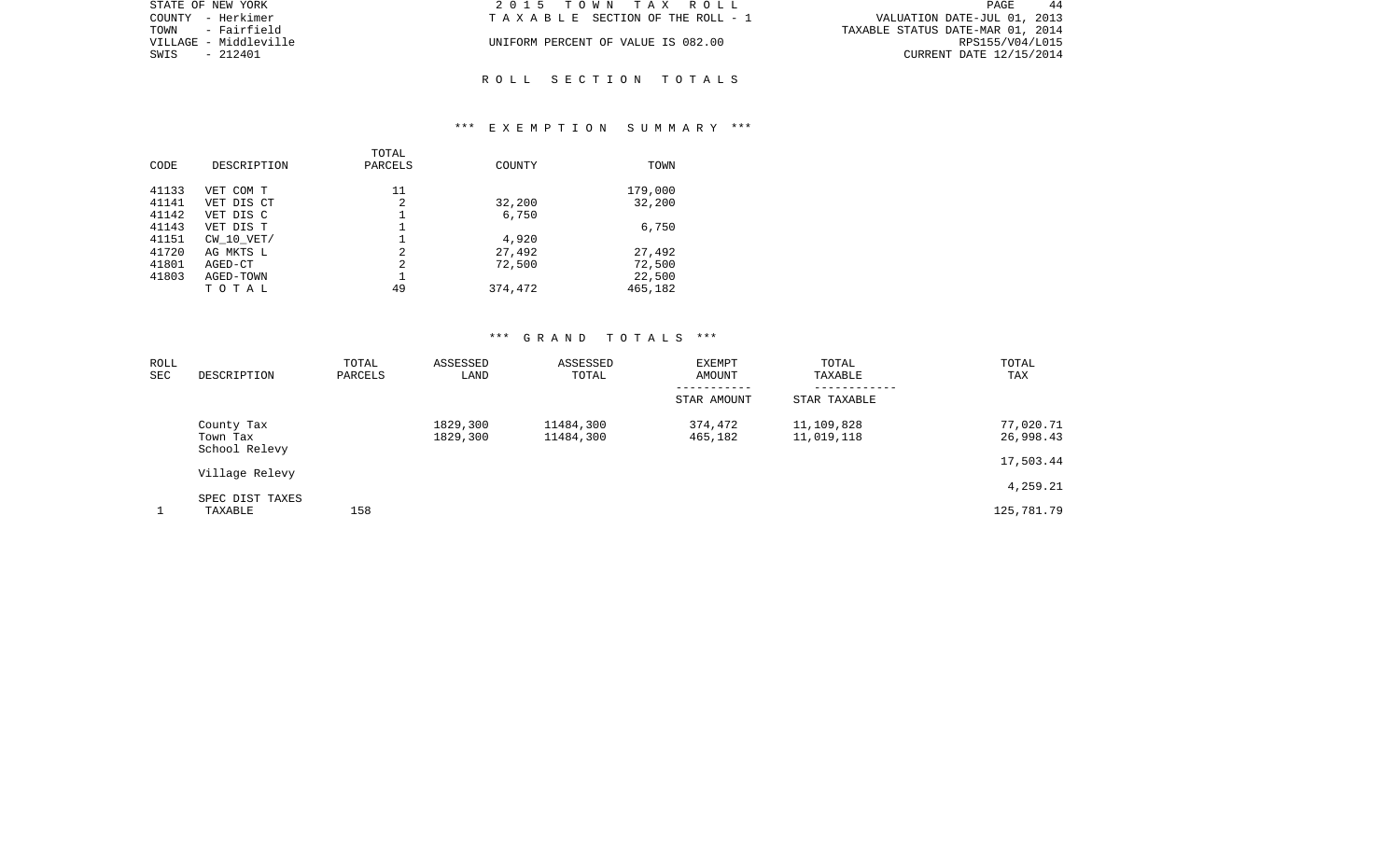| STATE OF NEW YORK<br>COUNTY - Herkimer<br>- Fairfield<br>TOWN<br>VILLAGE - Middleville<br>SWIS<br>$-212401$ | 2 0 1 5                              | TOWN TAX | R O L L<br>SPECIAL FRANCHISE SECTION OF THE ROLL - 5<br>OWNERS NAME SEOUENCE<br>UNIFORM PERCENT OF VALUE IS 082.00 | VALUATION DATE-JUL 01, 2013<br>TAXABLE STATUS DATE-MAR 01, 2014 | 45<br>PAGE         |
|-------------------------------------------------------------------------------------------------------------|--------------------------------------|----------|--------------------------------------------------------------------------------------------------------------------|-----------------------------------------------------------------|--------------------|
| TAX MAP PARCEL NUMBER                                                                                       | PROPERTY LOCATION & CLASS ASSESSMENT |          |                                                                                                                    | EXEMPTION CODE-----------------COUNTY-------TOWN-----------     |                    |
| CURRENT OWNERS NAME                                                                                         | SCHOOL DISTRICT                      | LAND     | TAX DESCRIPTION                                                                                                    | TAXABLE VALUE                                                   |                    |
| CURRENT OWNERS ADDRESS                                                                                      | PARCEL SIZE/GRID COORD               | TOTAL    | SPECIAL DISTRICTS                                                                                                  |                                                                 | TAX AMOUNT         |
| ***********************                                                                                     |                                      |          |                                                                                                                    |                                                                 |                    |
|                                                                                                             | Village                              |          |                                                                                                                    | ACCT 092500030                                                  | BILL 159           |
| $555. - 3 - 1$                                                                                              | 861 Elec & gas                       |          | County Tax                                                                                                         | 120,597                                                         | 836.06             |
| National Grid                                                                                               | West Canada Val 212402               | 0        | Town Tax                                                                                                           | 120,597                                                         | 295.48             |
| Real Estate Tax Dept<br>300 Erie Blyd W                                                                     | Special Franchise<br>Tenative 9112   | 120,597  |                                                                                                                    |                                                                 |                    |
| Syracuse, NY 13202                                                                                          | DEED BOOK 00000                      |          |                                                                                                                    |                                                                 |                    |
|                                                                                                             | FULL MARKET VALUE                    | 147,070  |                                                                                                                    |                                                                 |                    |
|                                                                                                             |                                      |          | TOTAL TAX ---                                                                                                      |                                                                 | 1,131.54**         |
|                                                                                                             |                                      |          |                                                                                                                    | DATE #1                                                         | 01/31/15           |
|                                                                                                             |                                      |          |                                                                                                                    | AMT DUE                                                         | 1,131.54           |
|                                                                                                             |                                      |          |                                                                                                                    |                                                                 |                    |
|                                                                                                             | Village                              |          |                                                                                                                    | ACCT 092500060                                                  | 160<br>BILL        |
| $555. - 1 - 1$                                                                                              | 866 Telephone                        |          | County Tax                                                                                                         | 24,823                                                          | 172.09             |
| Newport Telephone Co Inc                                                                                    | West Canada Val 212402               | $\Omega$ | Town Tax                                                                                                           | 24,823                                                          | 60.82              |
| Bridge St                                                                                                   | Special Franchise                    | 24,823   |                                                                                                                    |                                                                 |                    |
| Newport, NY 13416                                                                                           | Tenative 2235                        |          |                                                                                                                    |                                                                 |                    |
|                                                                                                             | DEED BOOK 00000                      |          |                                                                                                                    |                                                                 |                    |
|                                                                                                             | FULL MARKET VALUE                    | 30,272   |                                                                                                                    |                                                                 |                    |
|                                                                                                             |                                      |          | TOTAL TAX ---                                                                                                      |                                                                 | 232.91**           |
|                                                                                                             |                                      |          |                                                                                                                    | DATE #1                                                         | 01/31/15           |
|                                                                                                             |                                      |          |                                                                                                                    | AMT DUE                                                         | 232.91             |
|                                                                                                             | Village                              |          |                                                                                                                    | ACCT 092086014                                                  | 161<br><b>BILL</b> |
| $555.4 - 1$                                                                                                 | 835 Cable tv                         |          | County Tax                                                                                                         | 4,388                                                           | 30.42              |
| Time Warner Cable                                                                                           | West Canada Val 212402               | $\Omega$ | Town Tax                                                                                                           | 4,388                                                           | 10.75              |
| Beth Peterson                                                                                               | Special Franchise                    | 4,388    |                                                                                                                    |                                                                 |                    |
| 7800 Crescent Executive Dr                                                                                  | Tenative 929                         |          |                                                                                                                    |                                                                 |                    |
| Charlotte, NC 28217                                                                                         | <b>ACRES</b><br>0.01                 |          |                                                                                                                    |                                                                 |                    |
|                                                                                                             | FULL MARKET VALUE                    | 5,351    |                                                                                                                    |                                                                 |                    |
|                                                                                                             |                                      |          | TOTAL TAX ---                                                                                                      |                                                                 | $41.17**$          |
|                                                                                                             |                                      |          |                                                                                                                    | DATE #1                                                         | 01/31/15           |
|                                                                                                             |                                      |          |                                                                                                                    | AMT DUE                                                         | 41.17              |
|                                                                                                             |                                      |          |                                                                                                                    | ******************                                              | ***********        |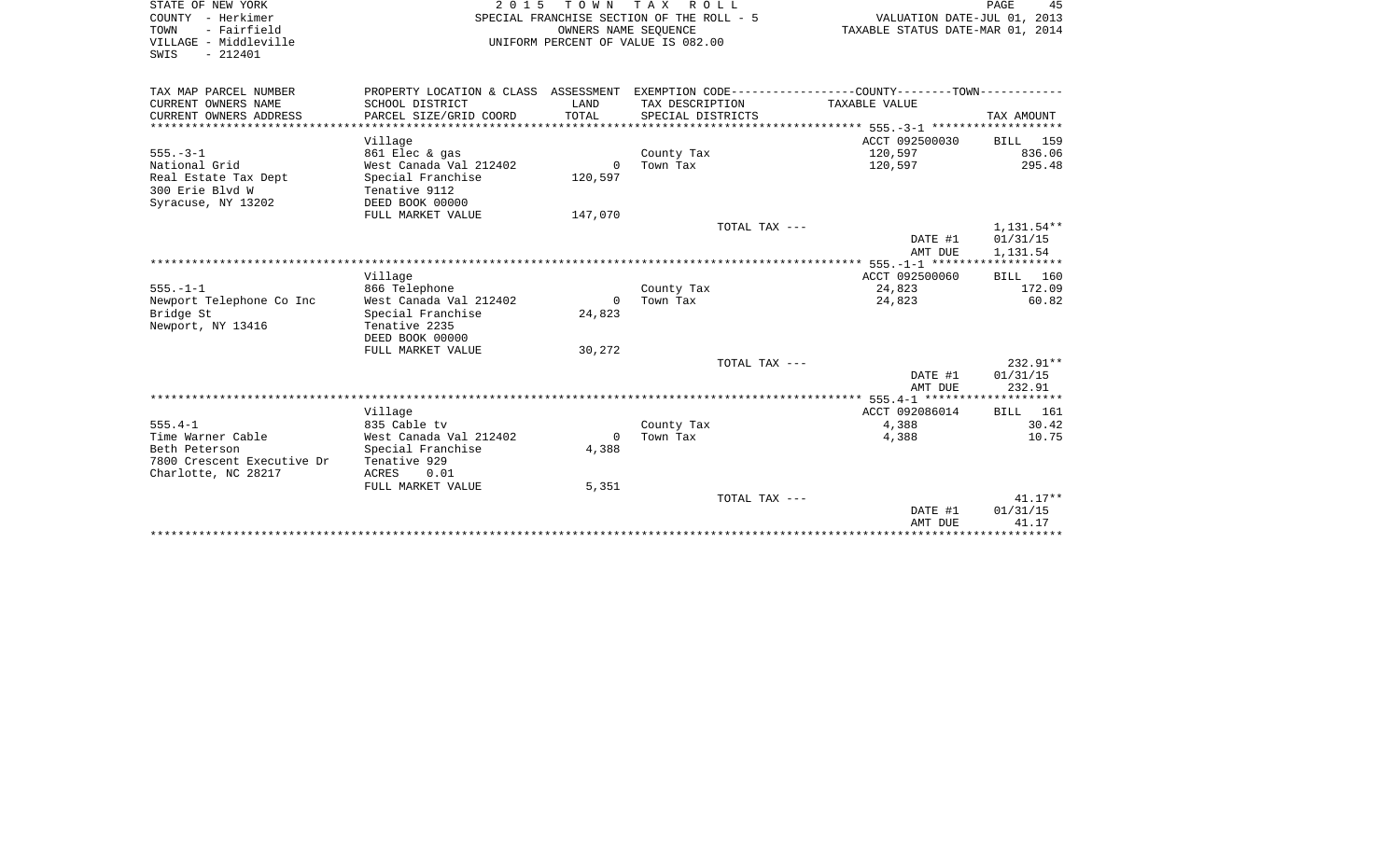| STATE OF NEW YORK     | 2015 TOWN TAX ROLL                        | 46<br>PAGE                       |
|-----------------------|-------------------------------------------|----------------------------------|
| COUNTY - Herkimer     | SPECIAL FRANCHISE SECTION OF THE ROLL - 5 | VALUATION DATE-JUL 01, 2013      |
| - Fairfield<br>TOWN   |                                           | TAXABLE STATUS DATE-MAR 01, 2014 |
| VILLAGE - Middleville |                                           | RPS155/V04/L015                  |
| - 212401<br>SWIS      |                                           | CURRENT DATE 12/15/2014          |
|                       |                                           |                                  |
|                       | ROLL SUB SECTION- -TOTALS                 |                                  |

|      |      | $m \wedge m \wedge n$<br>. U 171 | <b>FYTFNCT∩N</b><br>- 71 | ∴N.  | $\cdots$ | <b>DA 4 DI</b> |               | JIAL |
|------|------|----------------------------------|--------------------------|------|----------|----------------|---------------|------|
| CODE | NAMF | UAROTT                           | <b>TIZE</b>              | JU P |          | OUN            | .<br>$\cdots$ |      |

## NO SPECIAL DISTRICTS AT THIS LEVEL

### \*\*\* S C H O O L D I S T R I C T S U M M A R Y \*\*\*

| CODE   | DISTRICT NAME                    | TOTAL<br>PARCELS | ASSESSED<br>LAND | ASSESSED<br>TOTAL | EXEMPT<br>AMOUNT | TOTAL<br>TAXABLE |
|--------|----------------------------------|------------------|------------------|-------------------|------------------|------------------|
|        |                                  |                  |                  |                   | STAR AMOUNT      | STAR TAXABLE     |
|        | West Canada Valley               | 3                |                  | 149,808           |                  | 149,808          |
| 212402 |                                  |                  |                  |                   |                  | 149,808          |
|        | SUB-TOTAL                        | 3                |                  | 149,808           |                  | 149,808          |
|        | $S \cup B - T \cup T A L (CONT)$ |                  |                  |                   |                  | 149,808          |
|        |                                  |                  |                  |                   |                  |                  |
|        | TOTAL                            | 3                |                  | 149,808           |                  | 149,808          |
|        | T O T A L (CONT)                 |                  |                  |                   |                  | 149,808          |

\*\*\* S Y S T E M C O D E S S U M M A R Y \*\*\*

#### NO SYSTEM EXEMPTIONS AT THIS LEVEL

\*\*\* E X E M P T I O N S U M M A R Y \*\*\*

NO EXEMPTIONS AT THIS LEVEL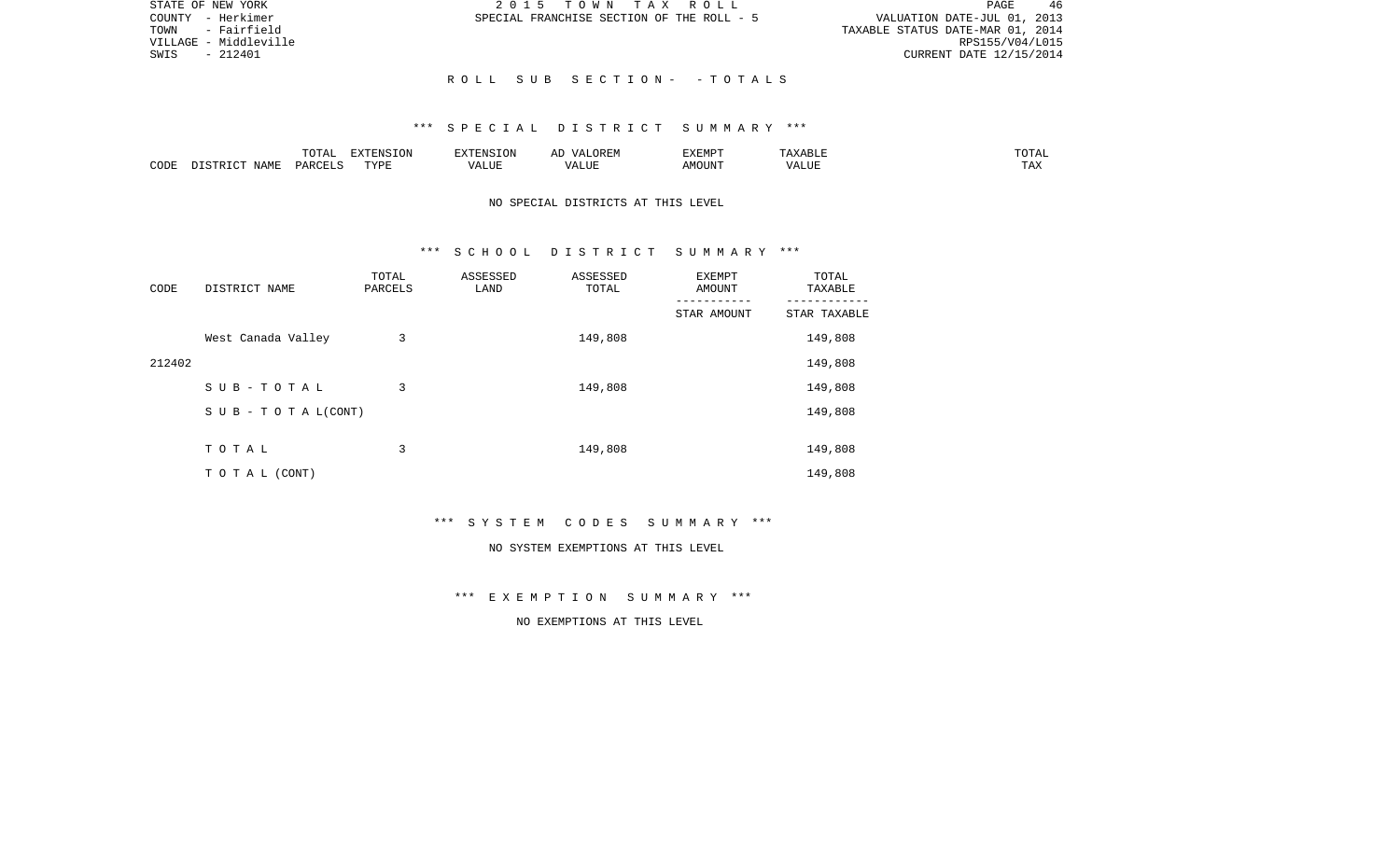| STATE OF NEW YORK     | 2015 TOWN TAX ROLL                        | 47<br>PAGE                       |
|-----------------------|-------------------------------------------|----------------------------------|
| COUNTY - Herkimer     | SPECIAL FRANCHISE SECTION OF THE ROLL - 5 | VALUATION DATE-JUL 01, 2013      |
| - Fairfield<br>TOWN   |                                           | TAXABLE STATUS DATE-MAR 01, 2014 |
| VILLAGE - Middleville |                                           | RPS155/V04/L015                  |
| - 212401<br>SWIS      |                                           | CURRENT DATE 12/15/2014          |
|                       |                                           |                                  |
|                       | ROLL SUB SECTION- - TOTALS                |                                  |

| ROLL<br><b>SEC</b> | DESCRIPTION                               | TOTAL<br>PARCELS | ASSESSED<br>LAND | ASSESSED<br>TOTAL  | <b>EXEMPT</b><br>AMOUNT<br>STAR AMOUNT | TOTAL<br>TAXABLE<br>STAR TAXABLE | TOTAL<br><b>TAX</b> |
|--------------------|-------------------------------------------|------------------|------------------|--------------------|----------------------------------------|----------------------------------|---------------------|
|                    | County Tax<br>Town Tax<br>SPEC DIST TAXES |                  |                  | 149,808<br>149,808 |                                        | 149,808<br>149,808               | 1,038.57<br>367.05  |
|                    | SPECIAL FRANCHISE                         |                  |                  |                    |                                        |                                  | 1,405.62            |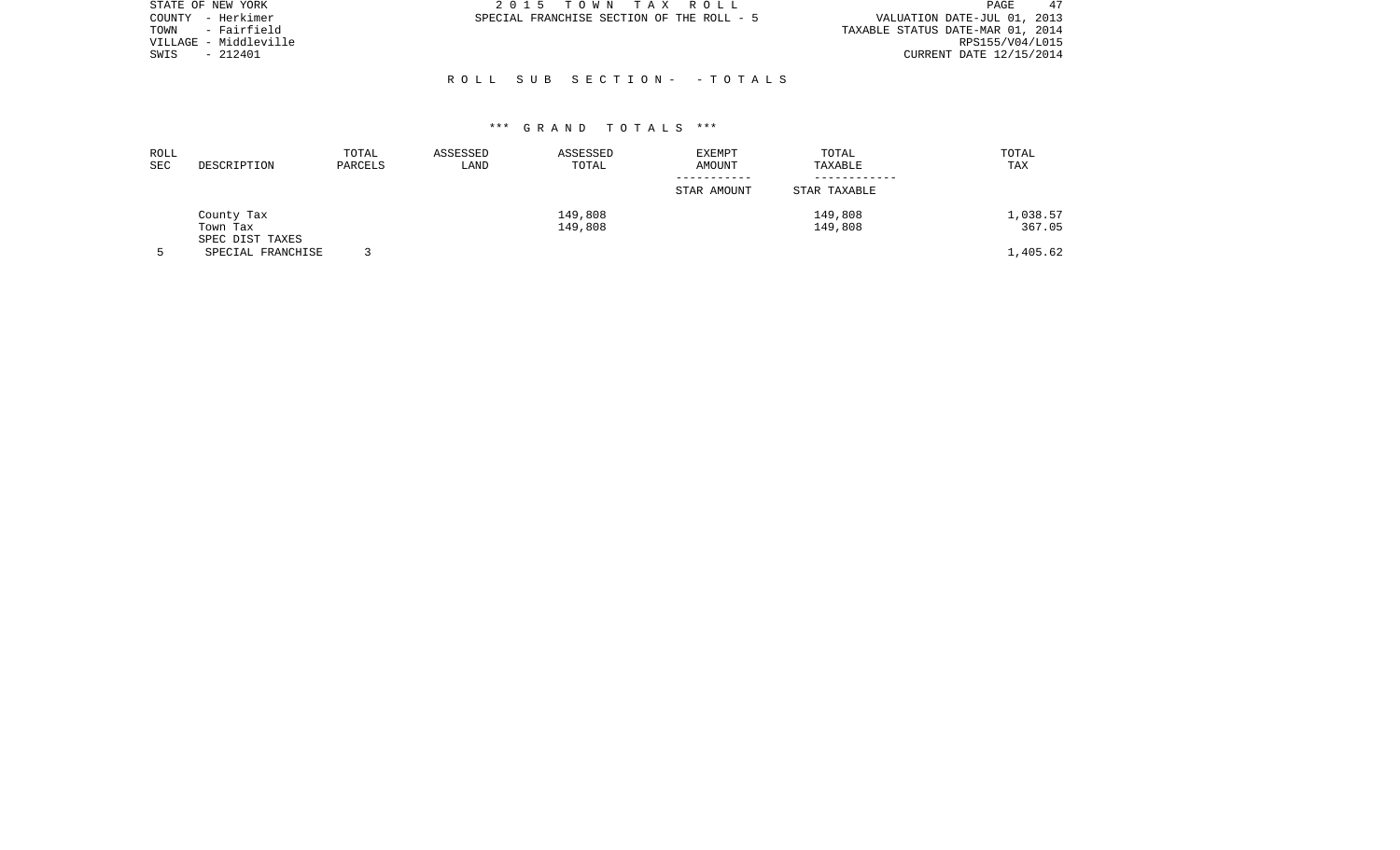48 TOWN - Fairfield TAXABLE STATUS DATE-MAR 01, 2014 VILLAGE - Middleville RPS155/V04/L015 SWIS - 212401 CURRENT DATE 12/15/2014

STATE OF NEW YORK  $2015$  T O W N T A X R O L L  $PAGE$ COUNTY - Herkimer SPECIAL FRANCHISE SECTION OF THE ROLL - 5 VALUATION DATE-JUL 01, 2013

### R O L L S E C T I O N T O T A L S

# \*\*\* S P E C I A L D I S T R I C T S U M M A R Y \*\*\*

|      |             | $m \wedge m \wedge n$<br>◡∸∸ | $\Box$<br>LVIN | an Nisi                | . בג | <b>DIEDIS</b><br>r:MP | <b>BII</b> | $n \cap m \geq n$<br>∸∸ |
|------|-------------|------------------------------|----------------|------------------------|------|-----------------------|------------|-------------------------|
| CODE | <b>NAME</b> | D∆F                          | TVDI           | $- - - -$<br>. L I J F |      | MOUN.                 | 77T        | $m \times n$<br>⊥ A∡    |

## NO SPECIAL DISTRICTS AT THIS LEVEL

## \*\*\* S C H O O L D I S T R I C T S U M M A R Y \*\*\*

| CODE   | DISTRICT NAME      | TOTAL<br>PARCELS | ASSESSED<br>LAND | ASSESSED<br>TOTAL | <b>EXEMPT</b><br>AMOUNT | TOTAL<br>TAXABLE |
|--------|--------------------|------------------|------------------|-------------------|-------------------------|------------------|
|        |                    |                  |                  |                   | STAR AMOUNT             | STAR TAXABLE     |
|        | West Canada Valley | 3                |                  | 149,808           |                         | 149,808          |
| 212402 |                    |                  |                  |                   |                         | 149,808          |
|        | SUB-TOTAL          | 3                |                  | 149,808           |                         | 149,808          |
|        | SUB - TO TAL(CONT) |                  |                  |                   |                         | 149,808          |
|        |                    |                  |                  |                   |                         |                  |
|        | TOTAL              | 3                |                  | 149,808           |                         | 149,808          |
|        | TO TAL (CONT)      |                  |                  |                   |                         | 149,808          |

\*\*\* S Y S T E M C O D E S S U M M A R Y \*\*\*

#### NO SYSTEM EXEMPTIONS AT THIS LEVEL

\*\*\* E X E M P T I O N S U M M A R Y \*\*\*

NO EXEMPTIONS AT THIS LEVEL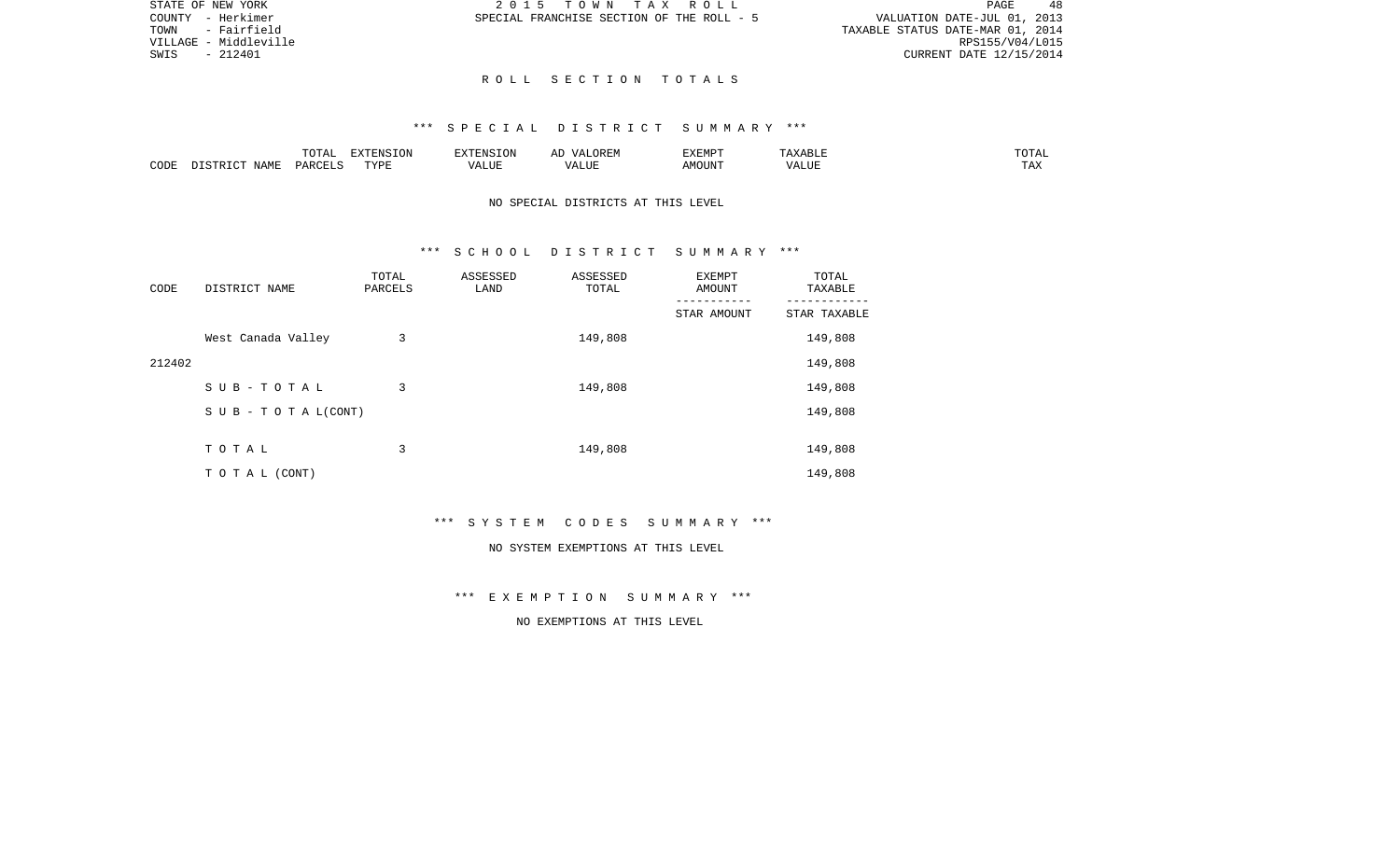| STATE OF NEW YORK     |          | 2015 TOWN TAX ROLL                        |  |                                  | PAGE                    | 49 |
|-----------------------|----------|-------------------------------------------|--|----------------------------------|-------------------------|----|
| COUNTY - Herkimer     |          | SPECIAL FRANCHISE SECTION OF THE ROLL - 5 |  | VALUATION DATE-JUL 01, 2013      |                         |    |
| TOWN - Fairfield      |          |                                           |  | TAXABLE STATUS DATE-MAR 01, 2014 |                         |    |
| VILLAGE - Middleville |          |                                           |  |                                  | RPS155/V04/L015         |    |
| SWIS                  | - 212401 |                                           |  |                                  | CURRENT DATE 12/15/2014 |    |
|                       |          |                                           |  |                                  |                         |    |
|                       |          | ROLL SECTION TOTALS                       |  |                                  |                         |    |

| ROLL<br>SEC | DESCRIPTION       | TOTAL<br>PARCELS | ASSESSED<br>LAND | ASSESSED<br>TOTAL | <b>EXEMPT</b><br><b>AMOUNT</b> | TOTAL<br>TAXABLE | TOTAL<br><b>TAX</b> |
|-------------|-------------------|------------------|------------------|-------------------|--------------------------------|------------------|---------------------|
|             |                   |                  |                  |                   | STAR AMOUNT                    | STAR TAXABLE     |                     |
|             | County Tax        |                  |                  | 149,808           |                                | 149,808          | 1,038.57            |
|             | Town Tax          |                  |                  | 149,808           |                                | 149,808          | 367.05              |
|             | SPEC DIST TAXES   |                  |                  |                   |                                |                  |                     |
|             | SPECIAL FRANCHISE |                  |                  |                   |                                |                  | 1,405.62            |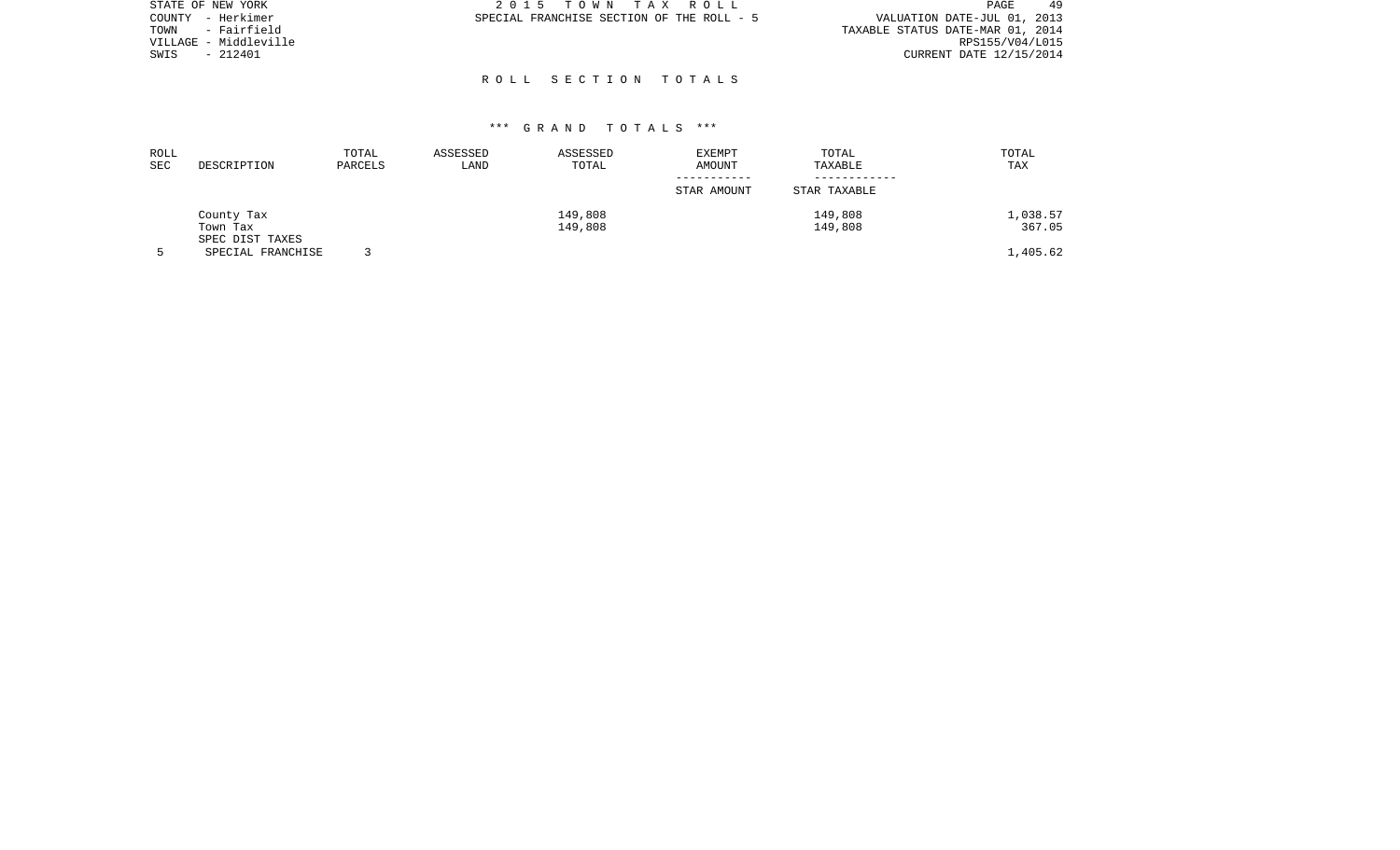| STATE OF NEW YORK                       | 2 0 1 5                                      |          | TOWN TAX ROLL                          |                                                                                                  | PAGE<br>50   |
|-----------------------------------------|----------------------------------------------|----------|----------------------------------------|--------------------------------------------------------------------------------------------------|--------------|
| COUNTY - Herkimer                       |                                              |          | UTILITY & R.R. SECTION OF THE ROLL - 6 |                                                                                                  |              |
| - Fairfield<br>TOWN                     |                                              |          | OWNERS NAME SEOUENCE                   | VALUATION DATE-JUL 01, 2013<br>TAXABLE STATUS DATE-MAR 01, 2014                                  |              |
| VILLAGE - Middleville                   |                                              |          | UNIFORM PERCENT OF VALUE IS 082.00     |                                                                                                  |              |
| SWIS<br>- 212401                        |                                              |          |                                        |                                                                                                  |              |
|                                         |                                              |          |                                        |                                                                                                  |              |
| TAX MAP PARCEL NUMBER                   |                                              |          |                                        | PROPERTY LOCATION & CLASS ASSESSMENT EXEMPTION CODE----------------COUNTY--------TOWN----------- |              |
| CURRENT OWNERS NAME                     | SCHOOL DISTRICT                              | LAND     | TAX DESCRIPTION                        | TAXABLE VALUE                                                                                    |              |
| CURRENT OWNERS ADDRESS                  | PARCEL SIZE/GRID COORD                       | TOTAL    | SPECIAL DISTRICTS                      |                                                                                                  | TAX AMOUNT   |
|                                         |                                              |          |                                        |                                                                                                  |              |
|                                         | Outside Plant                                |          |                                        | ACCT 092300090                                                                                   | BILL 162     |
| $100.51 - 1 - 16$                       | 872 Elec-Substation                          |          | County Tax                             | 90,739                                                                                           | 629.06       |
| National Grid                           | West Canada Val 212402                       | 1,700    | Town Tax                               | 90,739                                                                                           | 222.32       |
| Real Estate Tax Dept<br>300 Erie Blvd W | Middleville Substation                       | 90,739   |                                        |                                                                                                  |              |
| Syracuse, NY 13202                      | EAST-0367991 NRTH-1569736<br>DEED BOOK 00000 |          |                                        |                                                                                                  |              |
|                                         | FULL MARKET VALUE                            | 110,657  |                                        |                                                                                                  |              |
|                                         |                                              |          |                                        | TOTAL TAX ---                                                                                    | 851.38**     |
|                                         |                                              |          |                                        | DATE #1                                                                                          | 01/31/15     |
|                                         |                                              |          |                                        | AMT DUE                                                                                          | 851.38       |
|                                         |                                              |          |                                        |                                                                                                  |              |
|                                         | Trenton Falls-#24 T-Line                     |          |                                        |                                                                                                  | BILL 163     |
| 624.001-9999-132.350-1002               | 882 Elec Trans Imp                           |          | County Tax                             | 20,195                                                                                           | 140.01       |
| National Grid                           | West Canada Val 212402                       | $\Omega$ | Town Tax                               | 20,195                                                                                           | 49.48        |
| Real Estate Tax Dept                    | Middleville #24 T-Line                       | 20,195   |                                        |                                                                                                  |              |
| 300 Erie Blvd W                         | West Canada Valley                           |          |                                        |                                                                                                  |              |
| Syracuse, NY 13202                      | T186 Trenton Falls                           |          |                                        |                                                                                                  |              |
|                                         | FULL MARKET VALUE                            | 24,628   |                                        |                                                                                                  |              |
|                                         |                                              |          |                                        | TOTAL TAX ---                                                                                    | 189.49**     |
|                                         |                                              |          |                                        | DATE #1                                                                                          | 01/31/15     |
|                                         |                                              |          |                                        | AMT DUE                                                                                          | 189.49       |
|                                         |                                              |          |                                        |                                                                                                  |              |
|                                         | Outside Plant                                |          |                                        | ACCT 092300030                                                                                   | BILL 164     |
| 624.001-9999-132.350-1882               | 884 Elec Dist Out                            |          | County Tax                             | 23,850                                                                                           | 165.34       |
| National Grid                           | West Canada Val 212402                       | $\Omega$ | Town Tax                               | 23,850                                                                                           | 58.44        |
| Real Estate Tax Dept                    | Outside Plant                                | 23,850   |                                        |                                                                                                  |              |
| 132350                                  | Poles,wires,cables,etc                       |          |                                        |                                                                                                  |              |
| 300 Erie Blvd W                         | Includes 666.-3-2                            |          |                                        |                                                                                                  |              |
| Syracuse, NY 13202                      | DEED BOOK 00000<br>FULL MARKET VALUE         | 29,085   |                                        |                                                                                                  |              |
|                                         |                                              |          |                                        | TOTAL TAX ---                                                                                    | 223.78**     |
|                                         |                                              |          |                                        | DATE #1                                                                                          | 01/31/15     |
|                                         |                                              |          |                                        | AMT DUE                                                                                          | 223.78       |
|                                         |                                              |          |                                        |                                                                                                  |              |
|                                         | Park Ave                                     |          |                                        | ACCT 092088017                                                                                   | BILL 165     |
| $100.51 - 1 - 44$                       | 831 Tele Comm                                |          | County Tax                             | 85,000                                                                                           | 589.28       |
| Newport Telephone Co Inc                | West Canada Val 212402                       | 15,000   | Town Tax                               | 85,000                                                                                           | 208.26       |
| Bridge St                               | FRNT 54.00 DPTH 284.00                       | 85,000   |                                        |                                                                                                  |              |
| Newport, NY 13416                       | EAST-0367012 NRTH-1569269                    |          |                                        |                                                                                                  |              |
|                                         | FULL MARKET VALUE                            | 103,659  |                                        |                                                                                                  |              |
|                                         |                                              |          |                                        | TOTAL TAX ---                                                                                    | 797.54**     |
|                                         |                                              |          |                                        | DATE #1                                                                                          | 01/31/15     |
|                                         |                                              |          |                                        | AMT DUE                                                                                          | 797.54       |
|                                         |                                              |          |                                        |                                                                                                  | ************ |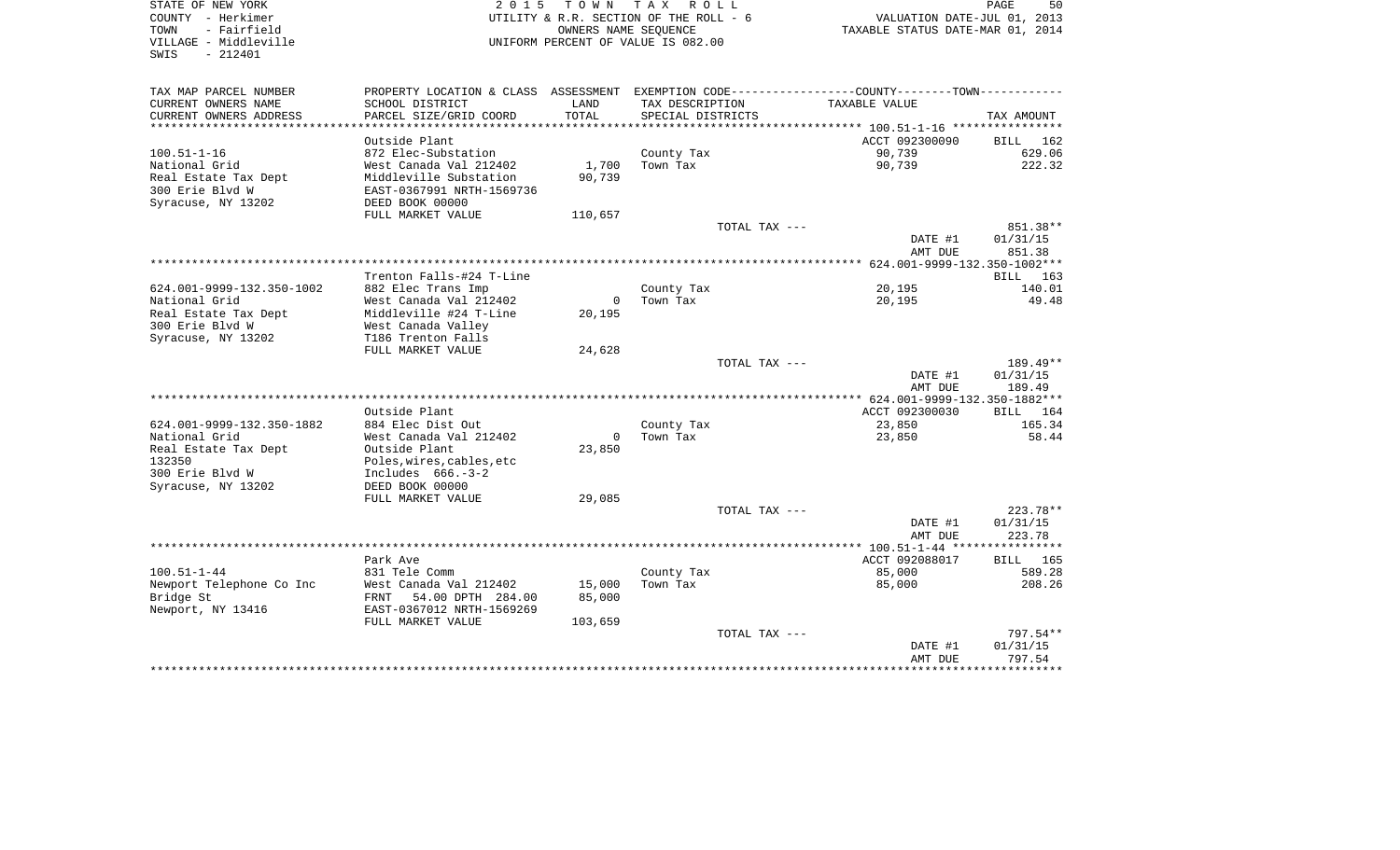| STATE OF NEW YORK<br>COUNTY<br>- Herkimer<br>- Fairfield<br>TOWN<br>VILLAGE - Middleville<br>$-212401$<br>SWIS | 2 0 1 5                                                                                                                                                                       | T O W N                     | T A X<br>R O L L<br>PAGE<br>UTILITY & R.R. SECTION OF THE ROLL - 6<br>VALUATION DATE-JUL 01, 2013<br>TAXABLE STATUS DATE-MAR 01, 2014<br>OWNERS NAME SEOUENCE<br>UNIFORM PERCENT OF VALUE IS 082.00 |                                                                              |                                |
|----------------------------------------------------------------------------------------------------------------|-------------------------------------------------------------------------------------------------------------------------------------------------------------------------------|-----------------------------|-----------------------------------------------------------------------------------------------------------------------------------------------------------------------------------------------------|------------------------------------------------------------------------------|--------------------------------|
| TAX MAP PARCEL NUMBER<br>CURRENT OWNERS NAME<br>CURRENT OWNERS ADDRESS<br>*******************************      | PROPERTY LOCATION & CLASS<br>SCHOOL DISTRICT<br>PARCEL SIZE/GRID COORD                                                                                                        | ASSESSMENT<br>LAND<br>TOTAL | TAX DESCRIPTION<br>SPECIAL DISTRICTS                                                                                                                                                                | EXEMPTION CODE-----------------COUNTY-------TOWN-----------<br>TAXABLE VALUE | TAX AMOUNT                     |
| 624.001-9999-630.500-1882<br>Newport Telephone Co Inc<br>Bridge St<br>Newport, NY 13416                        | Outside Plant<br>836 Telecom. eq.<br>West Canada Val 212402<br>Outside Plant<br>includes $666. -1 - 1.3$<br>Poles, wires, cables, etc<br>DEED BOOK 00000<br>FULL MARKET VALUE | 6,817<br>8,313              | County Tax<br>Town Tax                                                                                                                                                                              | ACCT 092300150<br>6,817<br>6,817                                             | BILL 166<br>47.26<br>16.70     |
|                                                                                                                |                                                                                                                                                                               |                             | TOTAL TAX ---                                                                                                                                                                                       | DATE #1<br>AMT DUE                                                           | $63.96**$<br>01/31/15<br>63.96 |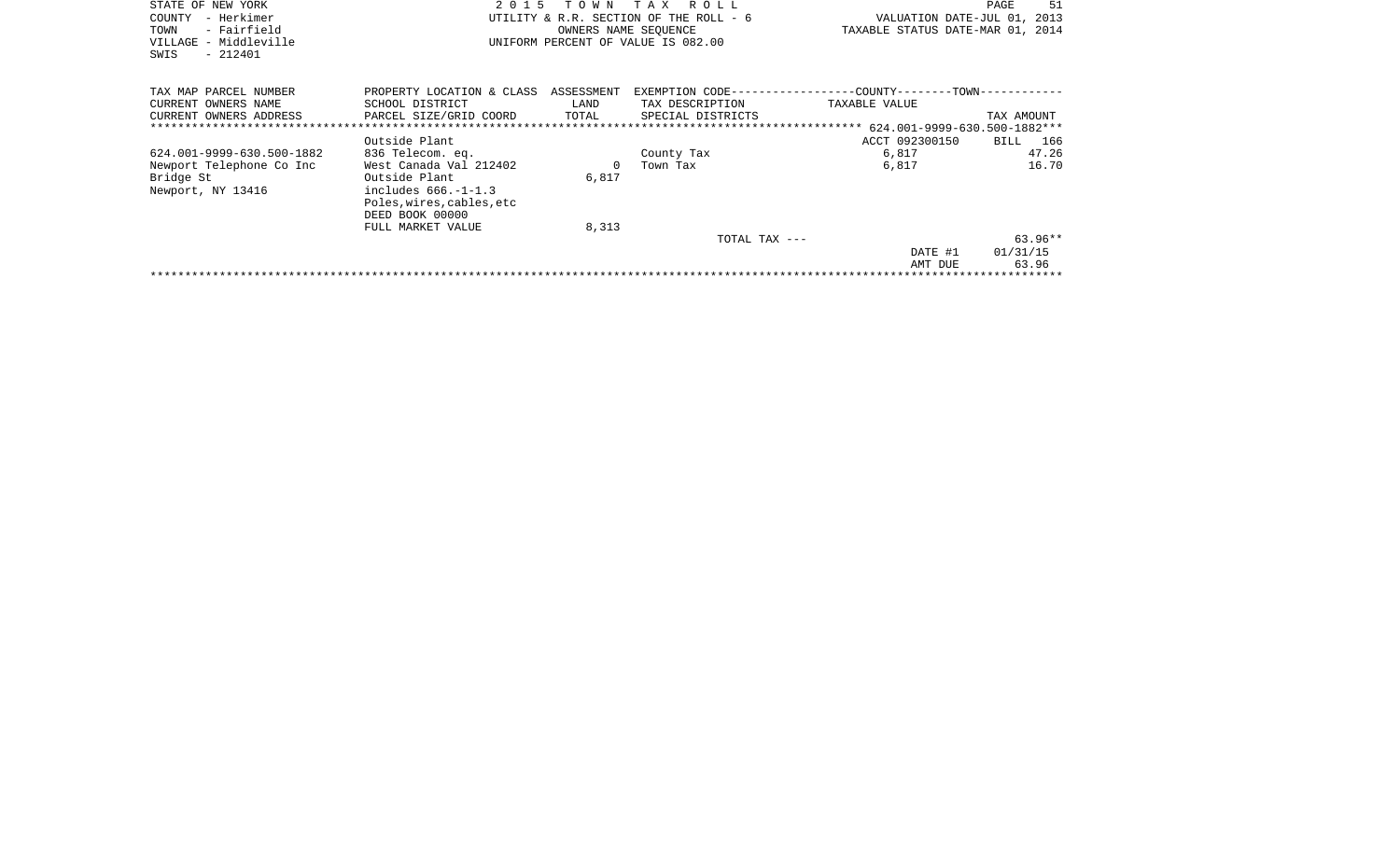| STATE OF NEW YORK     | 2015 TOWN TAX ROLL                     | 52<br>PAGE                       |
|-----------------------|----------------------------------------|----------------------------------|
| COUNTY - Herkimer     | UTILITY & R.R. SECTION OF THE ROLL - 6 | VALUATION DATE-JUL 01, 2013      |
| TOWN - Fairfield      |                                        | TAXABLE STATUS DATE-MAR 01, 2014 |
| VILLAGE - Middleville | UNIFORM PERCENT OF VALUE IS 082.00     | RPS155/V04/L015                  |
| SWIS<br>$-212401$     |                                        | CURRENT DATE 12/15/2014          |
|                       |                                        |                                  |
|                       | ROLL SUB SECTION- - TOTALS             |                                  |

|      |               | ------ | pumpun tau<br>$\left(11\right)$ |        |            | 'YEMPT         | .             | ◡▴▱▴            |
|------|---------------|--------|---------------------------------|--------|------------|----------------|---------------|-----------------|
| CODE | A BAT<br>NAMP | リハト    | <b>TVDT</b>                     | . LIUP | ,,,<br>LUP | IOUN'.<br>ـ MC | $- - - - - -$ | $- - -$<br>L A∡ |

## NO SPECIAL DISTRICTS AT THIS LEVEL

### \*\*\* S C H O O L D I S T R I C T S U M M A R Y \*\*\*

| CODE   | DISTRICT NAME      | TOTAL<br>PARCELS | ASSESSED<br>LAND | ASSESSED<br>TOTAL | EXEMPT<br>AMOUNT<br>--------- | TOTAL<br>TAXABLE |
|--------|--------------------|------------------|------------------|-------------------|-------------------------------|------------------|
|        |                    |                  |                  |                   | STAR AMOUNT                   | STAR TAXABLE     |
|        | West Canada Valley | 5                | 16,700           | 226,601           |                               | 226,601          |
| 212402 |                    |                  |                  |                   |                               | 226,601          |
|        | SUB-TOTAL          | 5                | 16,700           | 226,601           |                               | 226,601          |
|        | SUB - TO TAL(CONT) |                  |                  |                   |                               | 226,601          |
|        |                    |                  |                  |                   |                               |                  |
|        | TOTAL              | 5                | 16,700           | 226,601           |                               | 226,601          |
|        | TO TAL (CONT)      |                  |                  |                   |                               | 226,601          |

\*\*\* S Y S T E M C O D E S S U M M A R Y \*\*\*

#### NO SYSTEM EXEMPTIONS AT THIS LEVEL

\*\*\* E X E M P T I O N S U M M A R Y \*\*\*

NO EXEMPTIONS AT THIS LEVEL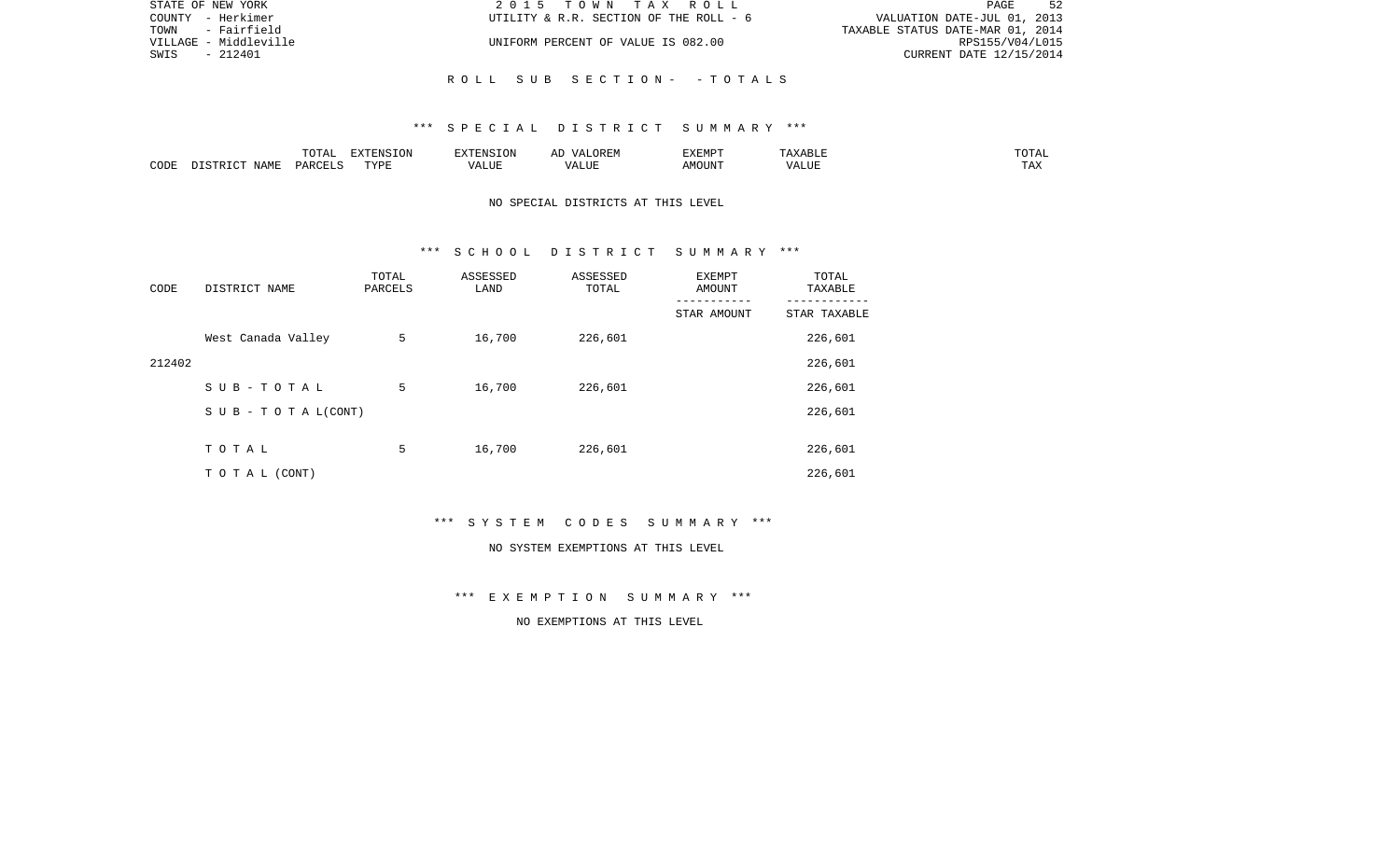| STATE OF NEW YORK     | 2015 TOWN TAX ROLL                     | 53<br>PAGE                       |
|-----------------------|----------------------------------------|----------------------------------|
| COUNTY - Herkimer     | UTILITY & R.R. SECTION OF THE ROLL - 6 | VALUATION DATE-JUL 01, 2013      |
| - Fairfield<br>TOWN   |                                        | TAXABLE STATUS DATE-MAR 01, 2014 |
| VILLAGE - Middleville | UNIFORM PERCENT OF VALUE IS 082.00     | RPS155/V04/L015                  |
| SWIS<br>- 212401      |                                        | CURRENT DATE 12/15/2014          |
|                       |                                        |                                  |

## \*\*\* G R A N D T O T A L S \*\*\*

R O L L S U B S E C T I O N - - T O T A L S

| ROLL<br><b>SEC</b> | DESCRIPTION                 | TOTAL<br>PARCELS | ASSESSED<br>LAND | ASSESSED<br>TOTAL | <b>EXEMPT</b><br>AMOUNT | TOTAL<br>TAXABLE | TOTAL<br>TAX |
|--------------------|-----------------------------|------------------|------------------|-------------------|-------------------------|------------------|--------------|
|                    |                             |                  |                  |                   | STAR AMOUNT             | STAR TAXABLE     |              |
|                    | County Tax                  |                  | 16,700           | 226,601           |                         | 226,601          | 1,570.95     |
|                    | Town Tax<br>SPEC DIST TAXES |                  | 16,700           | 226,601           |                         | 226,601          | 555.20       |
| 6                  | UTILITIES & N.C.            |                  |                  |                   |                         |                  | 2,126.15     |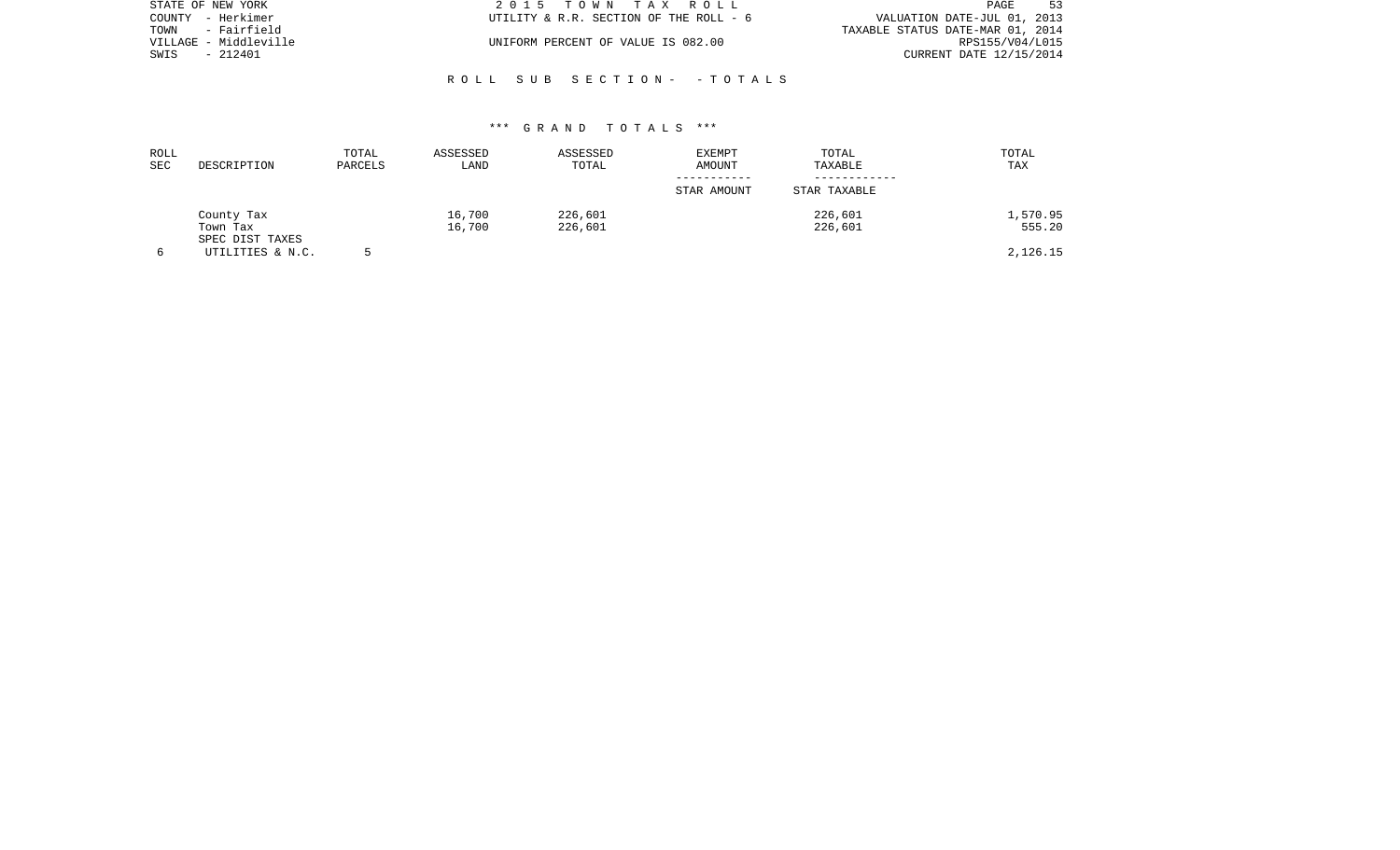| STATE OF NEW YORK     | 2015 TOWN TAX ROLL                     | PAGE<br>-54                      |
|-----------------------|----------------------------------------|----------------------------------|
| COUNTY - Herkimer     | UTILITY & R.R. SECTION OF THE ROLL - 6 | VALUATION DATE-JUL 01, 2013      |
| TOWN<br>- Fairfield   |                                        | TAXABLE STATUS DATE-MAR 01, 2014 |
| VILLAGE - Middleville | UNIFORM PERCENT OF VALUE IS 082.00     | RPS155/V04/L015                  |
| SWIS<br>- 212401      |                                        | CURRENT DATE 12/15/2014          |
|                       |                                        |                                  |

R O L L S E C T I O N T O T A L S

|      |             | $T$ $\cap$ $T$ $\cap$ $\cap$ $\cap$<br>$\cdots$<br>. U 1 1 1 1 | <b>ELVELENTO TONT</b> |      | : רר<br>$\sqrt{4}$<br>JREM | <b>F.X F.M D T</b><br>. |       | 50.55<br>---        |
|------|-------------|----------------------------------------------------------------|-----------------------|------|----------------------------|-------------------------|-------|---------------------|
| CODE | <b>JAME</b> | DARCELS                                                        | TVDL<br>.             | ALUE | $\sqrt{ }$<br>LUP          | AMOUN".                 | 'ALUE | $m \times n$<br>⊥⊷∠ |

## NO SPECIAL DISTRICTS AT THIS LEVEL

### \*\*\* S C H O O L D I S T R I C T S U M M A R Y \*\*\*

| CODE   | DISTRICT NAME                    | TOTAL<br>PARCELS | ASSESSED<br>LAND | ASSESSED<br>TOTAL | EXEMPT<br>AMOUNT<br>--------- | TOTAL<br>TAXABLE |
|--------|----------------------------------|------------------|------------------|-------------------|-------------------------------|------------------|
|        |                                  |                  |                  |                   | STAR AMOUNT                   | STAR TAXABLE     |
|        | West Canada Valley               | 5                | 16,700           | 226,601           |                               | 226,601          |
| 212402 |                                  |                  |                  |                   |                               | 226,601          |
|        | SUB-TOTAL                        | 5                | 16,700           | 226,601           |                               | 226,601          |
|        | $S \cup B - T \cup T A L (CONT)$ |                  |                  |                   |                               | 226,601          |
|        |                                  |                  |                  |                   |                               |                  |
|        | TOTAL                            | 5                | 16,700           | 226,601           |                               | 226,601          |
|        | T O T A L (CONT)                 |                  |                  |                   |                               | 226,601          |

\*\*\* S Y S T E M C O D E S S U M M A R Y \*\*\*

#### NO SYSTEM EXEMPTIONS AT THIS LEVEL

\*\*\* E X E M P T I O N S U M M A R Y \*\*\*

NO EXEMPTIONS AT THIS LEVEL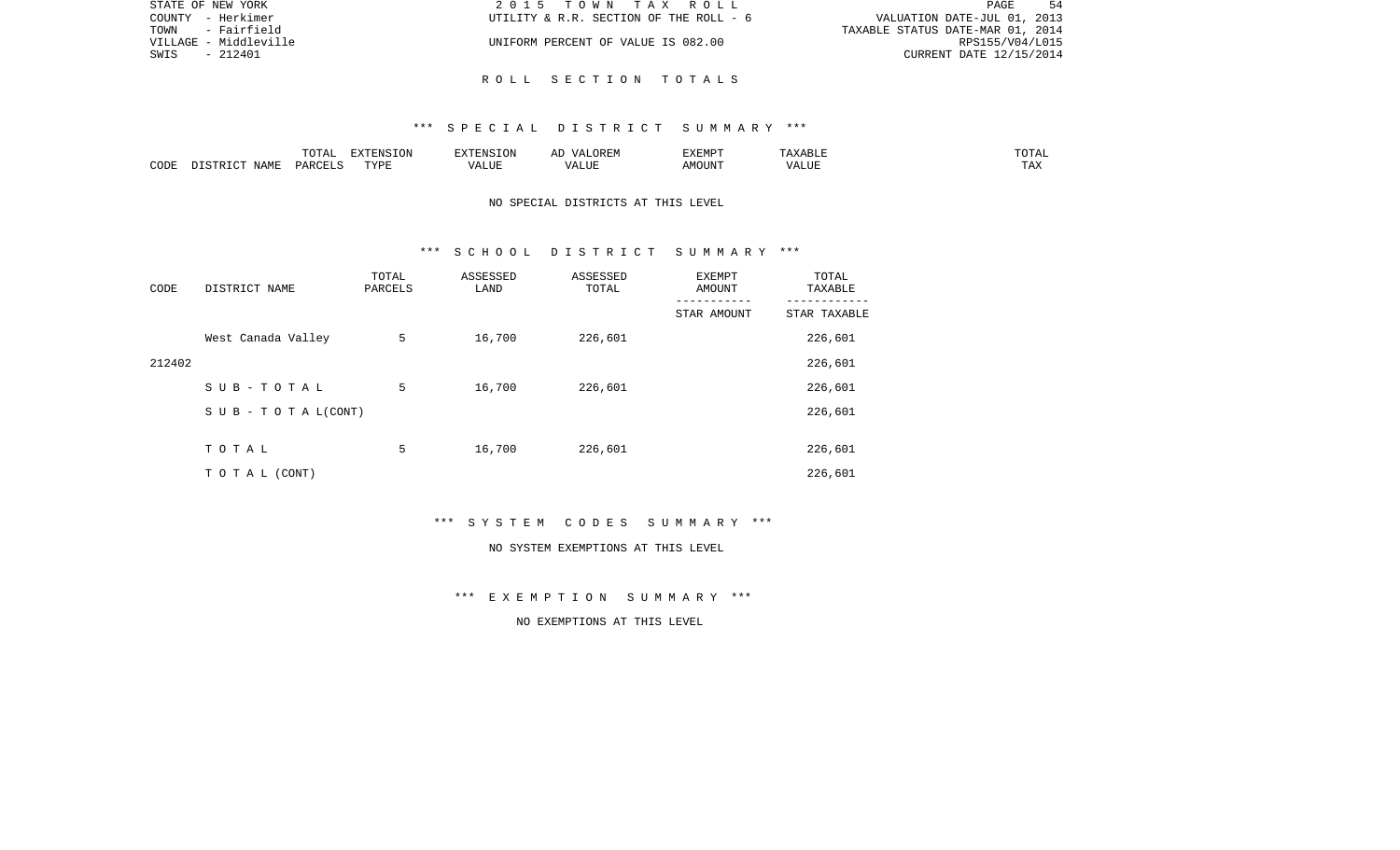| STATE OF NEW YORK     | 2015 TOWN TAX ROLL                     | 55<br>PAGE                       |
|-----------------------|----------------------------------------|----------------------------------|
| COUNTY - Herkimer     | UTILITY & R.R. SECTION OF THE ROLL - 6 | VALUATION DATE-JUL 01, 2013      |
| - Fairfield<br>TOWN   |                                        | TAXABLE STATUS DATE-MAR 01, 2014 |
| VILLAGE - Middleville | UNIFORM PERCENT OF VALUE IS 082.00     | RPS155/V04/L015                  |
| - 212401<br>SWIS      |                                        | CURRENT DATE 12/15/2014          |
|                       |                                        |                                  |

## \*\*\* G R A N D T O T A L S \*\*\*

R O L L S E C T I O N T O T A L S

| ROLL<br>SEC | DESCRIPTION                 | TOTAL<br>PARCELS | ASSESSED<br>LAND | ASSESSED<br>TOTAL | <b>EXEMPT</b><br>AMOUNT | TOTAL<br>TAXABLE | TOTAL<br>TAX |
|-------------|-----------------------------|------------------|------------------|-------------------|-------------------------|------------------|--------------|
|             |                             |                  |                  |                   | STAR AMOUNT             | STAR TAXABLE     |              |
|             | County Tax                  |                  | 16,700           | 226,601           |                         | 226,601          | 1,570.95     |
|             | Town Tax<br>SPEC DIST TAXES |                  | 16,700           | 226,601           |                         | 226,601          | 555.20       |
|             | UTILITIES & N.C.            |                  |                  |                   |                         |                  | 2,126.15     |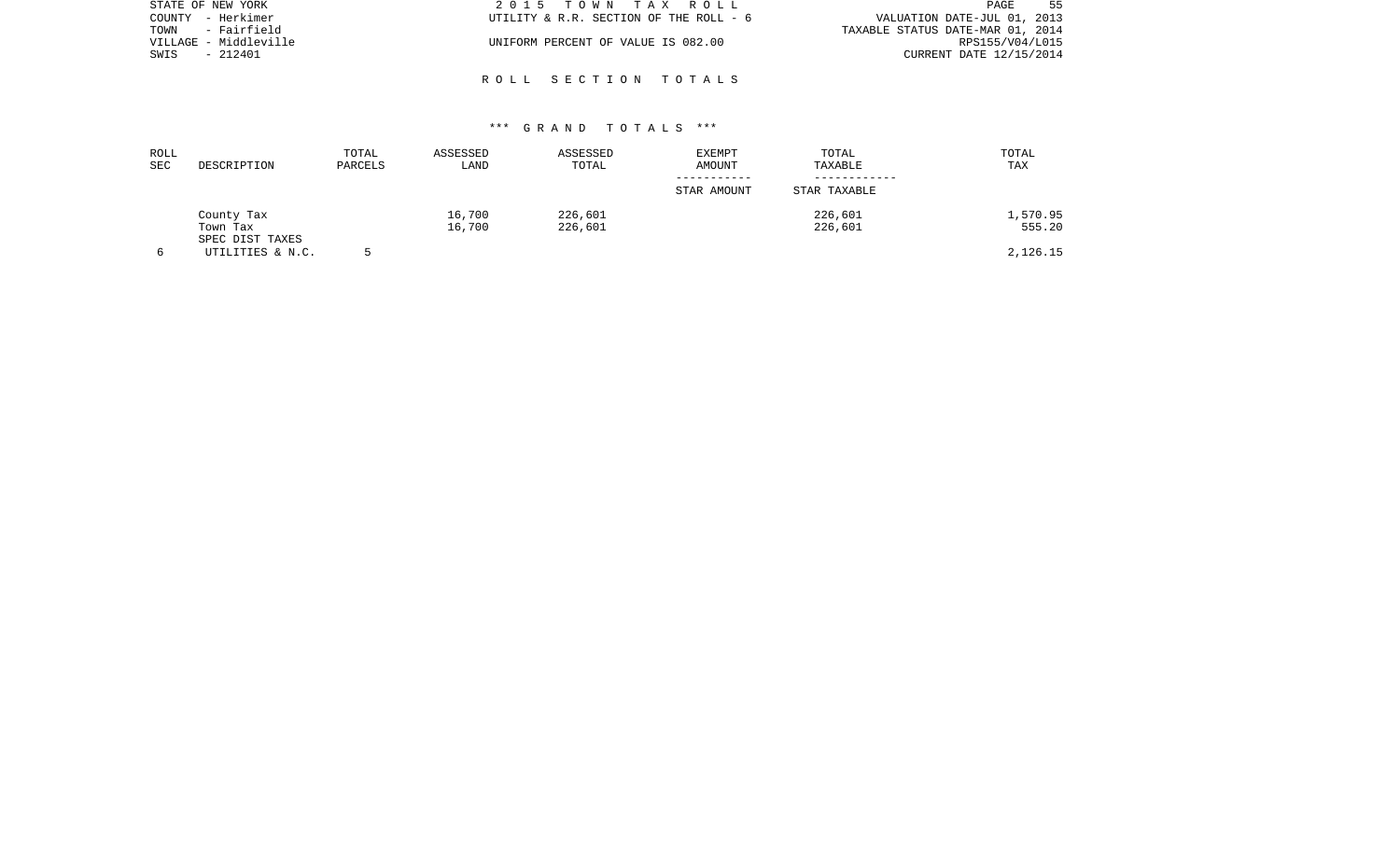SWIS - 212401

STATE OF NEW YORK STATE OF NEW YORK STATE OF NEW YORK STATE OF NEW YORK STATE OF NEW YORK COUNTY - Herkimer **WHOLLY EXEMPT SECTION OF THE ROLL - 8** VALUATION DATE-JUL 01, 2013 TOWN - Fairfield OWNERS NAME SEQUENCE TAXABLE STATUS DATE-MAR 01, 2014 VILLAGE - Middleville UNIFORM PERCENT OF VALUE IS 082.00

56

| TAX MAP PARCEL NUMBER   |                                                                                                                           |         |                                                         | PROPERTY LOCATION & CLASS ASSESSMENT EXEMPTION CODE----------------COUNTY-------TOWN-------- |            |
|-------------------------|---------------------------------------------------------------------------------------------------------------------------|---------|---------------------------------------------------------|----------------------------------------------------------------------------------------------|------------|
| CURRENT OWNERS NAME     | SCHOOL DISTRICT                                                                                                           | LAND    | TAX DESCRIPTION                                         | TAXABLE VALUE                                                                                |            |
| CURRENT OWNERS ADDRESS  | PARCEL SIZE/GRID COORD                                                                                                    | TOTAL   | SPECIAL DISTRICTS                                       |                                                                                              | TAX AMOUNT |
|                         |                                                                                                                           |         |                                                         |                                                                                              |            |
|                         | $19-21$ S Main St                                                                                                         |         |                                                         | ACCT 092086012                                                                               |            |
| $100.59 - 1 - 10$       | 620 Religious                                                                                                             |         | N/P-RELIG 25110                                         | 80,000<br>80,000                                                                             |            |
| Ainslie Nancy           | West Canada Val 212402                                                                                                    |         |                                                         | 0.00                                                                                         | 0.00       |
| 21 S Main St            | West Ca<br>FRNT<br>56.10 DPTH 150.48                                                                                      |         | 12,000 County Tax<br>80,000 Town Toy<br>80,000 Town Tax | 0.00                                                                                         | 0.00       |
| Middleville, NY 13406   | EAST-0367133 NRTH-1568583                                                                                                 |         |                                                         |                                                                                              |            |
|                         | DEED BOOK 1529 PG-950                                                                                                     |         |                                                         |                                                                                              |            |
|                         | FULL MARKET VALUE                                                                                                         | 97,561  |                                                         |                                                                                              |            |
|                         |                                                                                                                           |         |                                                         |                                                                                              |            |
|                         |                                                                                                                           |         | TOTAL TAX ---                                           |                                                                                              | $0.00**$   |
|                         |                                                                                                                           |         |                                                         |                                                                                              |            |
|                         |                                                                                                                           |         |                                                         | ACCT 092086010                                                                               |            |
| $100.51 - 1 - 56$       | 620 Religious                                                                                                             |         | $N/P-RELLIG$ 25110                                      | 95,000<br>95,000                                                                             |            |
| United Methodist Church | West Canada Val 212402 20,000 County Tax                                                                                  |         |                                                         | 0.00                                                                                         | 0.00       |
| Fairfield St            | Church & Cemetary                                                                                                         |         | 95,000 Town Tax                                         | 0.00                                                                                         | 0.00       |
| Middleville, NY 13406   | FRNT 90.00 DPTH 130.00                                                                                                    |         |                                                         |                                                                                              |            |
|                         | EAST-0367351 NRTH-1569025                                                                                                 |         |                                                         |                                                                                              |            |
|                         | FULL MARKET VALUE                                                                                                         | 115,854 |                                                         |                                                                                              |            |
|                         |                                                                                                                           |         | TOTAL TAX ---                                           |                                                                                              | $0.00**$   |
|                         |                                                                                                                           |         |                                                         |                                                                                              |            |
|                         | Huyck Ave Ext                                                                                                             |         |                                                         | ACCT 092087015                                                                               |            |
| $100.43 - 1 - 6$        | % 822 Water supply WLG/OTHER 13650<br>West Canada Val 212402 15,000 County Tax<br>Wells & Pumphouse,lines 30,000 Town Tax |         |                                                         | 30,000<br>30,000                                                                             |            |
| Village Of Middleville  |                                                                                                                           |         |                                                         | 0.00                                                                                         | 0.00       |
| 3 S Main St             |                                                                                                                           |         |                                                         | 0.00                                                                                         | 0.00       |
| Middleville, NY 13406   | Prior 100.42-1-9.4                                                                                                        |         |                                                         |                                                                                              |            |
|                         | ACRES<br>2.80                                                                                                             |         |                                                         |                                                                                              |            |
|                         | EAST-0330085 NRTH-1147195                                                                                                 |         |                                                         |                                                                                              |            |
|                         | DEED BOOK 708<br>$PG-420$                                                                                                 |         |                                                         |                                                                                              |            |
|                         |                                                                                                                           |         |                                                         |                                                                                              |            |
|                         | FULL MARKET VALUE                                                                                                         | 36,585  |                                                         |                                                                                              | $0.00**$   |
|                         |                                                                                                                           |         | TOTAL TAX ---                                           |                                                                                              |            |
|                         |                                                                                                                           |         |                                                         |                                                                                              |            |
|                         | N Main Street                                                                                                             |         |                                                         | ACCT 092005000                                                                               |            |
| $100.50 - 1 - 13$       | 662 Police/fire                                                                                                           |         | VLG/OTHER 13650                                         | 350,000 350,000                                                                              |            |
| Village Of Middleville  | West Canada Val 212402                                                                                                    |         | 18,000 County Tax                                       | 0.00                                                                                         | 0.00       |
| Fire House              | Fire House                                                                                                                |         | 350,000 Town Tax                                        | 0.00                                                                                         | 0.00       |
| 3 S Main St             | 80.00 DPTH 125.20<br>FRNT                                                                                                 |         |                                                         |                                                                                              |            |
| Middleville, NY 13406   | EAST-0366471 NRTH-1569666                                                                                                 |         |                                                         |                                                                                              |            |
|                         | DEED BOOK 00608 PG-00665                                                                                                  |         |                                                         |                                                                                              |            |
|                         | FULL MARKET VALUE                                                                                                         | 426,829 |                                                         |                                                                                              |            |
|                         |                                                                                                                           |         | TOTAL TAX ---                                           |                                                                                              | $0.00**$   |
|                         |                                                                                                                           |         |                                                         |                                                                                              |            |
|                         | N Main St                                                                                                                 |         |                                                         |                                                                                              |            |
| $100.51 - 1 - 2.2$      | 592 Athletic fld                                                                                                          |         | VLG/OTHER 13650                                         | $15,000$ $15,000$                                                                            |            |
| Village Of Middleville  | West Canada Val 212402                                                                                                    |         | 15,000 County Tax                                       | 0.00                                                                                         | 0.00       |
| 3 S Main St             | ACRES<br>2.34                                                                                                             |         | 15,000 Town Tax                                         | 0.00                                                                                         | 0.00       |
| Middleville, NY 13406   | EAST-0367053 NRTH-1569930                                                                                                 |         |                                                         |                                                                                              |            |
|                         | DEED BOOK 785<br>PG-556                                                                                                   |         |                                                         |                                                                                              |            |
|                         | FULL MARKET VALUE                                                                                                         | 18,293  |                                                         |                                                                                              |            |
|                         |                                                                                                                           |         | TOTAL TAX ---                                           |                                                                                              | $0.00**$   |
|                         |                                                                                                                           |         |                                                         |                                                                                              |            |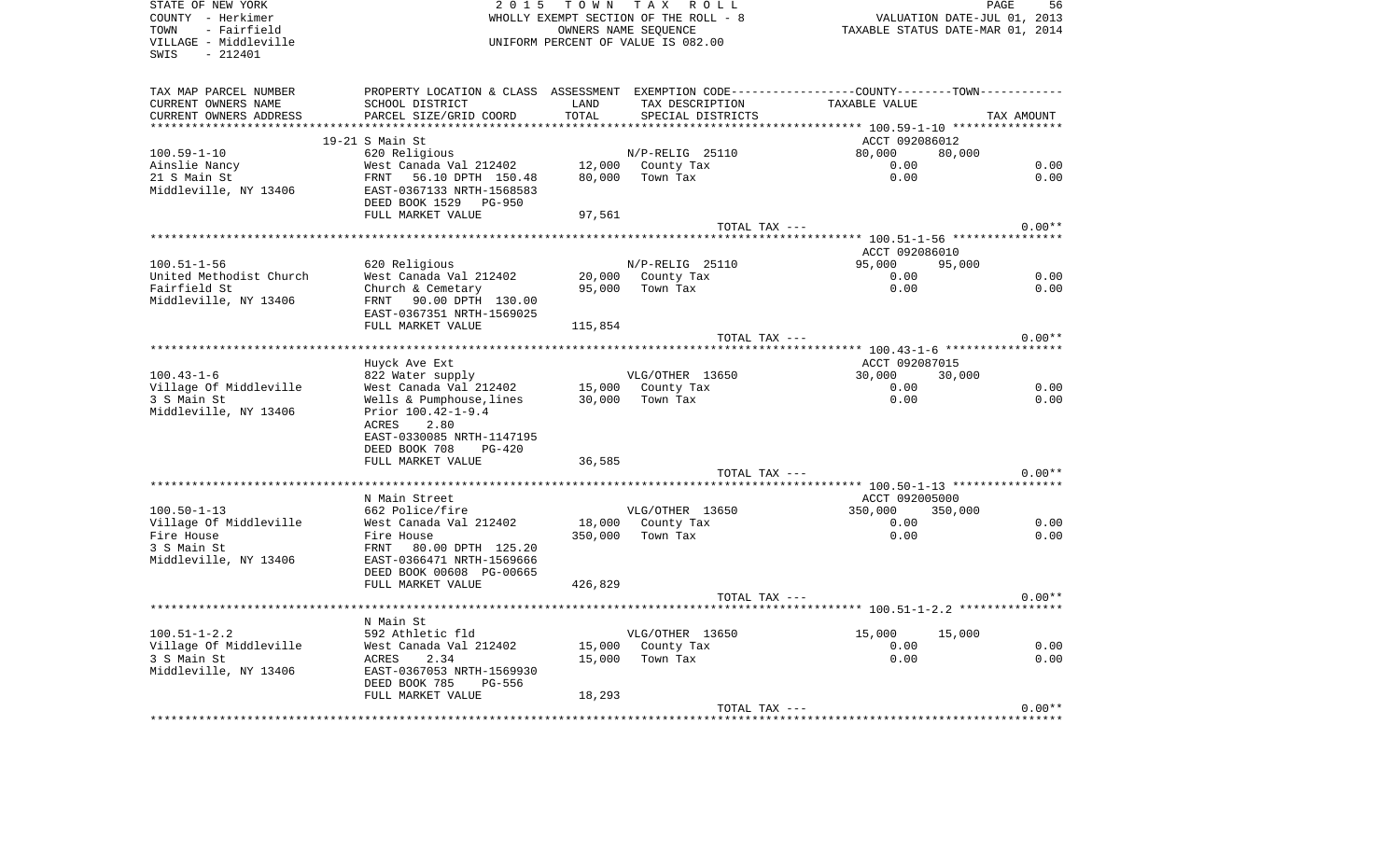| COUNTY - Herkimer<br>TOWN<br>- Fairfield<br>VILLAGE - Middleville<br>$-212401$<br>SWIS |                                |         | WHOLLY EXEMPT SECTION OF THE ROLL - 8<br>OWNERS NAME SEQUENCE<br>UNIFORM PERCENT OF VALUE IS 082.00 | VALUATION DATE-JUL 01, 2013<br>TAXABLE STATUS DATE-MAR 01, 2014                               |            |
|----------------------------------------------------------------------------------------|--------------------------------|---------|-----------------------------------------------------------------------------------------------------|-----------------------------------------------------------------------------------------------|------------|
| TAX MAP PARCEL NUMBER                                                                  |                                |         |                                                                                                     | PROPERTY LOCATION & CLASS ASSESSMENT EXEMPTION CODE---------------COUNTY-------TOWN---------- |            |
| CURRENT OWNERS NAME                                                                    | SCHOOL DISTRICT                | LAND    | TAX DESCRIPTION                                                                                     | TAXABLE VALUE                                                                                 |            |
| CURRENT OWNERS ADDRESS                                                                 | PARCEL SIZE/GRID COORD         | TOTAL   | SPECIAL DISTRICTS                                                                                   |                                                                                               | TAX AMOUNT |
|                                                                                        | Park Ave                       |         |                                                                                                     |                                                                                               |            |
| $100.51 - 1 - 5$                                                                       | 314 Rural vac<10               |         | WHOLLY EX 50000                                                                                     | 6,300<br>6,300                                                                                |            |
| Village of Middleville                                                                 | West Canada Val 212402         |         | 6,300 County Tax                                                                                    | 0.00                                                                                          | 0.00       |
| 3 S Main St                                                                            | ACRES<br>3.10                  | 6,300   | Town Tax                                                                                            | 0.00                                                                                          | 0.00       |
| Middleville, NY 13406                                                                  | EAST-0366977 NRTH-1569653      |         |                                                                                                     |                                                                                               |            |
|                                                                                        | FULL MARKET VALUE              | 7,683   |                                                                                                     |                                                                                               |            |
|                                                                                        |                                |         | TOTAL TAX ---                                                                                       |                                                                                               | $0.00**$   |
|                                                                                        | Park Ave                       |         |                                                                                                     |                                                                                               |            |
| $100.51 - 1 - 6.2$                                                                     | 311 Res vac land               |         | MUN OWNED 13100                                                                                     | 5,000<br>5,000                                                                                |            |
| Village Of Middleville                                                                 | West Canada Val 212402         |         | 5,000 County Tax                                                                                    | 0.00                                                                                          | 0.00       |
| 3 S Main St                                                                            | FRNT 20.00 DPTH 248.00         | 5,000   | Town Tax                                                                                            | 0.00                                                                                          | 0.00       |
| Middleville, NY 13406                                                                  | EAST-0367159 NRTH-1569774      |         |                                                                                                     |                                                                                               |            |
|                                                                                        | DEED BOOK 895<br>PG-476        |         |                                                                                                     |                                                                                               |            |
|                                                                                        | FULL MARKET VALUE              | 6,098   |                                                                                                     |                                                                                               |            |
|                                                                                        |                                |         | TOTAL TAX ---                                                                                       |                                                                                               | $0.00**$   |
|                                                                                        |                                |         |                                                                                                     |                                                                                               |            |
|                                                                                        | S Main St                      |         |                                                                                                     | ACCT 092002580                                                                                |            |
| $100.51 - 1 - 48$                                                                      | 652 Govt bldgs                 |         | VLG/OTHER 13650                                                                                     | 575,000<br>575,000                                                                            |            |
| Village Of Middleville                                                                 | West Canada Val 212402         |         | 40,000 County Tax                                                                                   | 0.00                                                                                          | 0.00       |
| 3 S Main St                                                                            | Municipal Hall                 | 575,000 | Town Tax                                                                                            | 0.00                                                                                          | 0.00       |
| Middleville, NY 13406                                                                  | FRNT 86.00 DPTH 111.00         |         |                                                                                                     |                                                                                               |            |
|                                                                                        | EAST-0366971 NRTH-1568939      |         |                                                                                                     |                                                                                               |            |
|                                                                                        | FULL MARKET VALUE              | 701,220 |                                                                                                     |                                                                                               |            |
|                                                                                        |                                |         | TOTAL TAX ---                                                                                       |                                                                                               | $0.00**$   |
|                                                                                        | 7 S Main St                    |         |                                                                                                     | ACCT 092004110                                                                                |            |
| $100.51 - 1 - 49.1$                                                                    | $331$ Com vac w/im             |         | MUN OWNED 13100                                                                                     | 6.000<br>6,000                                                                                |            |
| Village Of Middleville                                                                 | West Canada Val 212402         | 2,000   | County Tax                                                                                          | 0.00                                                                                          | 0.00       |
| 3 S Main St                                                                            | FRNT 17.00 DPTH 230.90         | 6,000   | Town Tax                                                                                            | 0.00                                                                                          | 0.00       |
| Middleville, NY 13406                                                                  | ACRES<br>0.25                  |         |                                                                                                     |                                                                                               |            |
|                                                                                        | EAST-0367037 NRTH-1568863      |         |                                                                                                     |                                                                                               |            |
|                                                                                        | DEED BOOK 836<br><b>PG-538</b> |         |                                                                                                     |                                                                                               |            |
|                                                                                        | FULL MARKET VALUE              | 7,317   |                                                                                                     |                                                                                               |            |
|                                                                                        |                                |         | TOTAL TAX ---                                                                                       |                                                                                               | $0.00**$   |
|                                                                                        | Bridge St                      |         |                                                                                                     | ACCT 092000840                                                                                |            |
| $100.59 - 1 - 3$                                                                       | 330 Vacant comm                |         | VLG/OTHER 13650                                                                                     | 25,000<br>25,000                                                                              |            |
| Village Of Middleville                                                                 | West Canada Val 212402         |         | 25,000 County Tax                                                                                   | 0.00                                                                                          | 0.00       |
| 3 S Main St                                                                            | FRNT 69.50 DPTH 124.50         | 25,000  | Town Tax                                                                                            | 0.00                                                                                          | 0.00       |
| Middleville, NY 13406                                                                  | EAST-0366799 NRTH-1568759      |         |                                                                                                     |                                                                                               |            |
|                                                                                        | DEED BOOK 968<br>PG-386        |         |                                                                                                     |                                                                                               |            |
|                                                                                        | FULL MARKET VALUE              | 30,488  |                                                                                                     |                                                                                               |            |
|                                                                                        |                                |         | TOTAL TAX ---                                                                                       |                                                                                               | $0.00**$   |
|                                                                                        |                                |         |                                                                                                     |                                                                                               |            |

PAGE 57

STATE OF NEW YORK **EXECUTE:** TO W N TAX ROLL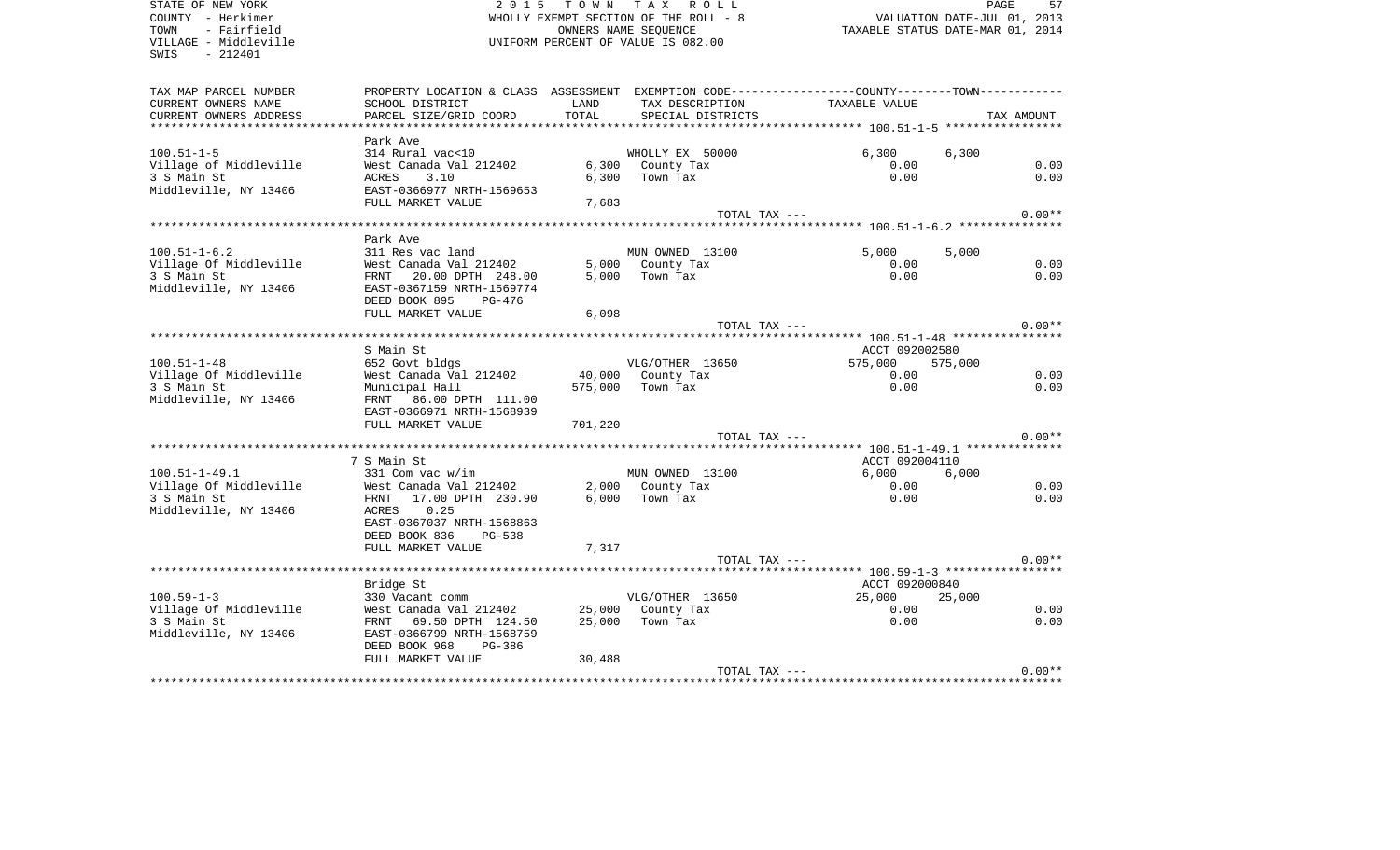| STATE OF NEW YORK<br>COUNTY - Herkimer<br>- Fairfield<br>TOWN<br>VILLAGE - Middleville<br>$-212401$<br>SWIS | 2015 TOWN TAX ROLL<br>WHOLLY EXEMPT SECTION OF THE ROLL - 8<br>OWNERS NAME SEOUENCE<br>UNIFORM PERCENT OF VALUE IS 082.00 |        |                   | VALUATION DATE-JUL 01, 2013<br>TAXABLE STATUS DATE-MAR 01, 2014 | PAGE   | 58       |
|-------------------------------------------------------------------------------------------------------------|---------------------------------------------------------------------------------------------------------------------------|--------|-------------------|-----------------------------------------------------------------|--------|----------|
| TAX MAP PARCEL NUMBER                                                                                       | PROPERTY LOCATION & CLASS ASSESSMENT EXEMPTION CODE----------------COUNTY-------TOWN----------                            |        |                   |                                                                 |        |          |
| CURRENT OWNERS NAME                                                                                         | SCHOOL DISTRICT                                                                                                           | LAND   | TAX DESCRIPTION   | TAXABLE VALUE                                                   |        |          |
| CURRENT OWNERS ADDRESS PARCEL SIZE/GRID COORD                                                               |                                                                                                                           | TOTAL  | SPECIAL DISTRICTS |                                                                 |        |          |
|                                                                                                             |                                                                                                                           |        |                   |                                                                 |        |          |
|                                                                                                             | S Main St                                                                                                                 |        |                   | ACCT 092000900                                                  |        |          |
| $100.59 - 1 - 4$                                                                                            | 653 Govt pk lot<br>West Canada Val 212402 50,000 County Tax                                                               |        | VLG/OTHER 13650   | 50,000                                                          | 50,000 |          |
| Village Of Middleville                                                                                      |                                                                                                                           |        |                   | 0.00                                                            |        | 0.00     |
| 3 S Main St<br>Middleville, NY 13406                                                                        | Parking Lot<br>FRNT 160.00 DPTH 107.00<br>EAST-0366864 NRTH-1568798<br>DEED BOOK 768<br>PG-386<br>FULL MARKET VALUE       | 60,976 | 50,000 Town Tax   | 0.00                                                            |        | 0.00     |
|                                                                                                             |                                                                                                                           |        | TOTAL TAX ---     |                                                                 |        | $0.00**$ |
|                                                                                                             |                                                                                                                           |        |                   |                                                                 |        |          |
|                                                                                                             | Bridge St                                                                                                                 |        |                   | ACCT 092000870                                                  |        |          |
| $100.59 - 1 - 5$                                                                                            | 330 Vacant comm                                                                                                           |        | VLG/OTHER 13650   | 12,000 12,000                                                   |        |          |
| Village Of Middleville                                                                                      | West Canada Val 212402 12,000 County Tax                                                                                  |        |                   | 0.00                                                            |        | 0.00     |
| 3 S Main St                                                                                                 | FRNT 86.00 DPTH 80.00                                                                                                     |        | 12,000 Town Tax   | 0.00                                                            |        | 0.00     |
| Middleville, NY 13406                                                                                       | EAST-0366773 NRTH-1568679<br>DEED BOOK 968 PG-386                                                                         |        |                   |                                                                 |        |          |
|                                                                                                             | FULL MARKET VALUE                                                                                                         | 14,634 | TOTAL TAX ---     |                                                                 |        | $0.00**$ |
|                                                                                                             |                                                                                                                           |        |                   |                                                                 |        |          |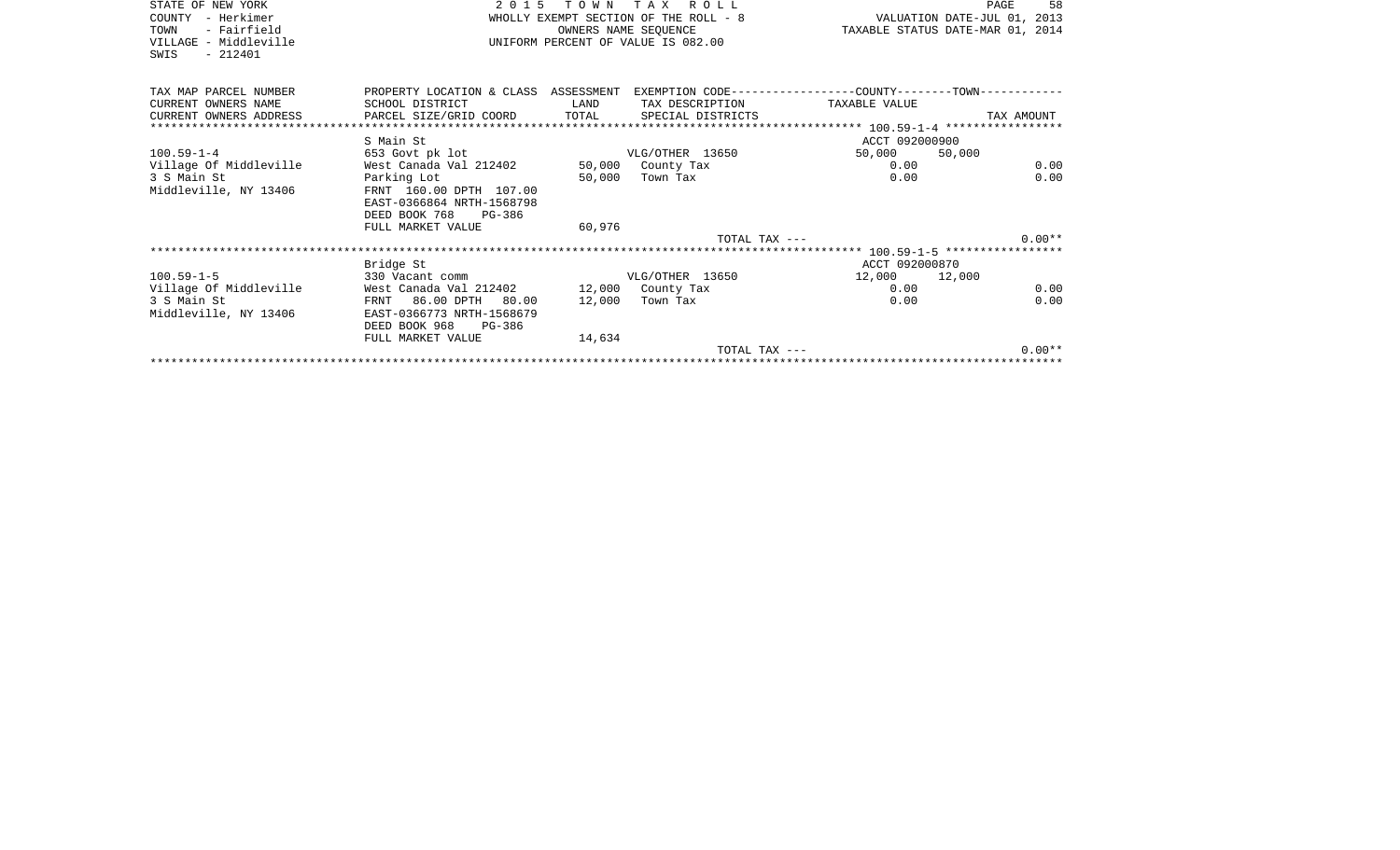| STATE OF NEW YORK     | 2015 TOWN TAX ROLL                    | 59<br>PAGE                       |
|-----------------------|---------------------------------------|----------------------------------|
| COUNTY - Herkimer     | WHOLLY EXEMPT SECTION OF THE ROLL - 8 | VALUATION DATE-JUL 01, 2013      |
| TOWN - Fairfield      |                                       | TAXABLE STATUS DATE-MAR 01, 2014 |
| VILLAGE - Middleville | UNIFORM PERCENT OF VALUE IS 082.00    | RPS155/V04/L015                  |
| SWIS<br>- 212401      |                                       | CURRENT DATE 12/15/2014          |
|                       |                                       |                                  |
|                       | ROLL SUB SECTION- - TOTALS            |                                  |

|      |       | $T \cap T$<br>⊥∪⊥പ | $T \cap T$<br>-----<br>TOIZ<br>ב עו | ∡∙NT⊂                         |                           | EXEMPT       |              | $m \wedge m$<br>. |
|------|-------|--------------------|-------------------------------------|-------------------------------|---------------------------|--------------|--------------|-------------------|
| CODE | … ∆M™ | DAD <sub>(</sub>   | TVDI<br>---                         | $- - - -$<br>$\cdots$<br>תשעב | ----<br>,,,<br>۳۰ تا بلند | JUN"<br>AIVI | ----<br>ALUI | $-1$<br>. Ал      |

## NO SPECIAL DISTRICTS AT THIS LEVEL

### \*\*\* S C H O O L D I S T R I C T S U M M A R Y \*\*\*

| CODE   | DISTRICT NAME                    | TOTAL<br>PARCELS | ASSESSED<br>LAND | ASSESSED<br>TOTAL | EXEMPT<br>AMOUNT | TOTAL<br>TAXABLE |
|--------|----------------------------------|------------------|------------------|-------------------|------------------|------------------|
|        |                                  |                  |                  |                   | STAR AMOUNT      | STAR TAXABLE     |
|        | West Canada Valley               | 12               | 220,300          | 1249,300          | 1249,300         |                  |
| 212402 |                                  |                  |                  |                   |                  |                  |
|        | SUB-TOTAL                        | 12               | 220,300          | 1249,300          | 1249,300         |                  |
|        | $S \cup B - T \cup T A L (CONT)$ |                  |                  |                   |                  |                  |
|        | TOTAL                            | 12               | 220,300          | 1249,300          | 1249,300         |                  |
|        |                                  |                  |                  |                   |                  |                  |
|        | T O T A L (CONT)                 |                  |                  |                   |                  |                  |

# \*\*\* S Y S T E M C O D E S S U M M A R Y \*\*\*

| CODE  | DESCRIPTION        | TOTAL<br>PARCELS | COUNTY         | TOWN           |
|-------|--------------------|------------------|----------------|----------------|
| 50000 | WHOLLY EX<br>тотаь |                  | 6,300<br>6,300 | 6,300<br>6,300 |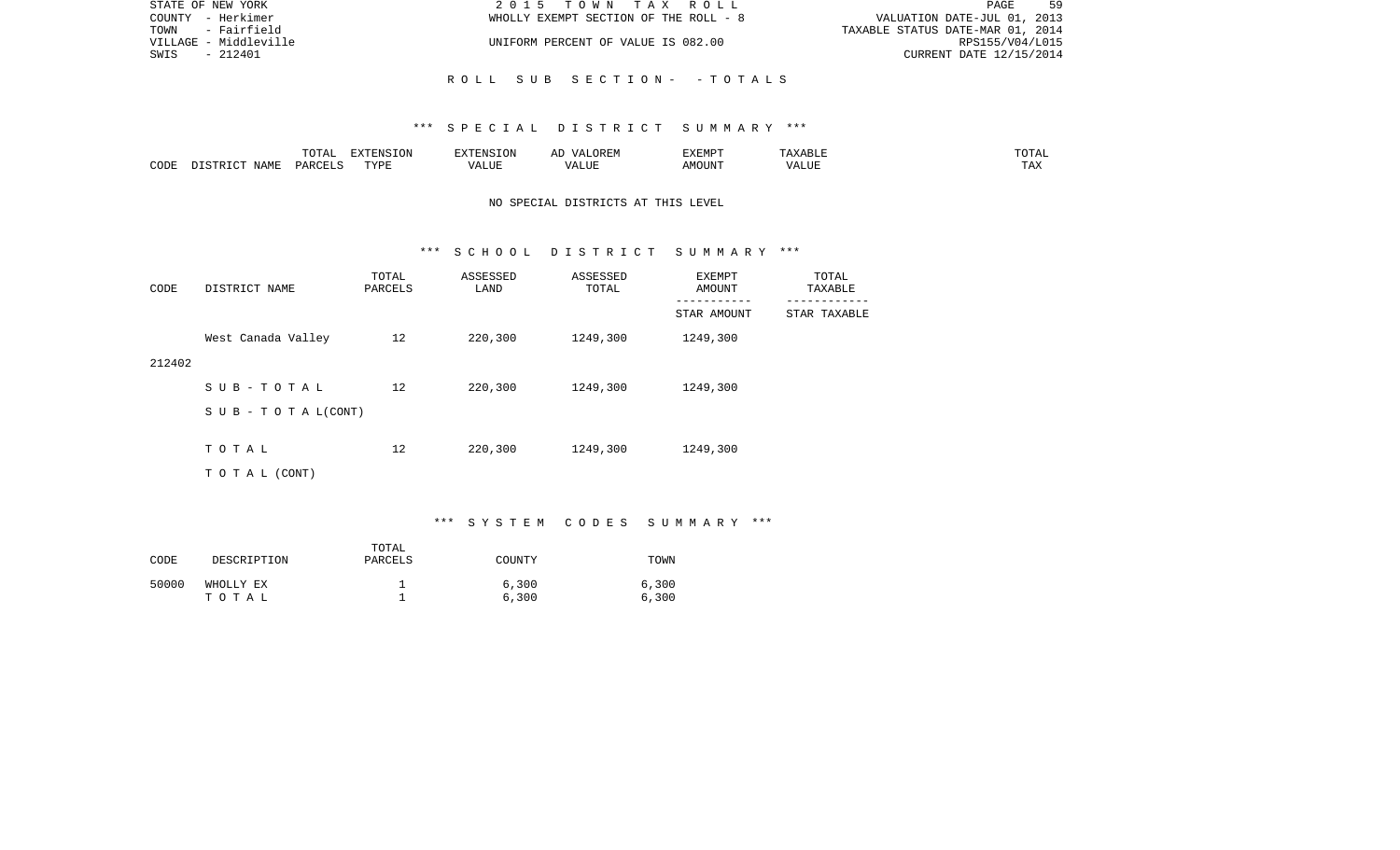| STATE OF NEW YORK     | 2015 TOWN TAX ROLL                    | -60<br>PAGE                      |
|-----------------------|---------------------------------------|----------------------------------|
| COUNTY - Herkimer     | WHOLLY EXEMPT SECTION OF THE ROLL - 8 | VALUATION DATE-JUL 01, 2013      |
| TOWN - Fairfield      |                                       | TAXABLE STATUS DATE-MAR 01, 2014 |
| VILLAGE - Middleville | UNIFORM PERCENT OF VALUE IS 082.00    | RPS155/V04/L015                  |
| SWIS - 212401         |                                       | CURRENT DATE 12/15/2014          |
|                       |                                       |                                  |
|                       |                                       |                                  |

## \*\*\* E X E M P T I O N S U M M A R Y \*\*\*

R O L L S U B S E C T I O N - - T O T A L S

| CODE  | DESCRIPTION | TOTAL<br>PARCELS | COUNTY   | TOWN     |
|-------|-------------|------------------|----------|----------|
| 13100 | MUN OWNED   | $\overline{ }$   | 11,000   | 11,000   |
| 13650 | VLG/OTHER   |                  | 1057,000 | 1057,000 |
| 25110 | $N/P-RELIG$ |                  | 175,000  | 175,000  |
|       | TOTAL       | 11               | 1243,000 | 1243,000 |

| ROLL<br><b>SEC</b> | DESCRIPTION                                    | TOTAL<br>PARCELS | ASSESSED<br>LAND | ASSESSED<br>TOTAL | <b>EXEMPT</b><br><b>AMOUNT</b><br>----------- | TOTAL<br>TAXABLE | TOTAL<br>TAX |
|--------------------|------------------------------------------------|------------------|------------------|-------------------|-----------------------------------------------|------------------|--------------|
|                    |                                                |                  |                  |                   | STAR AMOUNT                                   | STAR TAXABLE     |              |
|                    | RS 8 TOTAL<br>SPEC DIST TAXES<br>WHOLLY EXEMPT | 12               | 220,300          | 1249,300          | 1,249,300                                     |                  |              |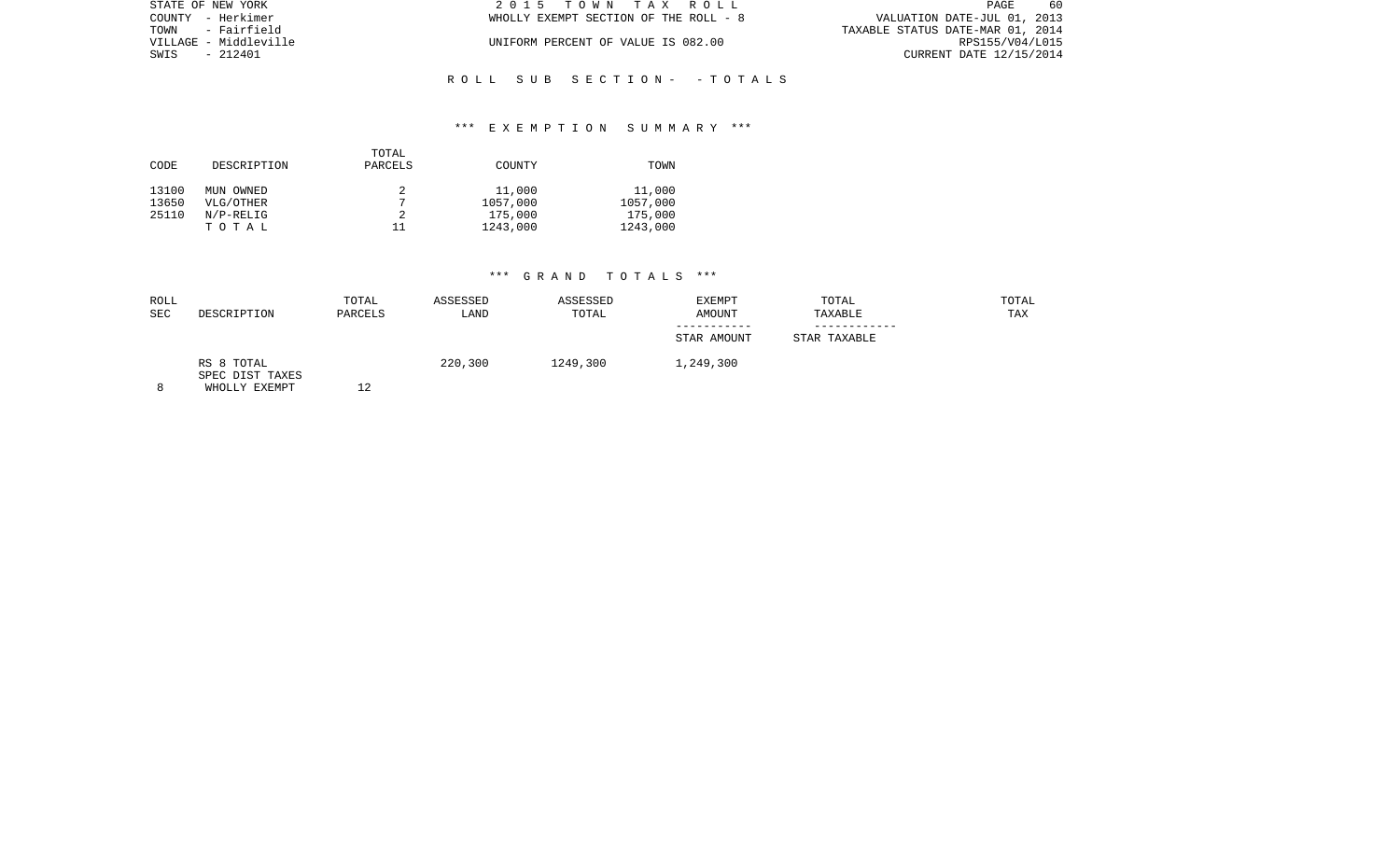| STATE OF NEW YORK     | 2015 TOWN TAX ROLL                    | PAGE<br>-61                      |
|-----------------------|---------------------------------------|----------------------------------|
| COUNTY - Herkimer     | WHOLLY EXEMPT SECTION OF THE ROLL - 8 | VALUATION DATE-JUL 01, 2013      |
| TOWN<br>- Fairfield   |                                       | TAXABLE STATUS DATE-MAR 01, 2014 |
| VILLAGE - Middleville | UNIFORM PERCENT OF VALUE IS 082.00    | RPS155/V04/L015                  |
| SWIS<br>- 212401      |                                       | CURRENT DATE 12/15/2014          |
|                       |                                       |                                  |

R O L L S E C T I O N T O T A L S

|      |      | $\Box \land \Box \Box$<br>TOTAL | EXTENSION | $  -$ | $H^{\prime}$ H $^{\prime}$ M $^{\prime}$<br>A | EXEMP' | ABLE                 | ---        |
|------|------|---------------------------------|-----------|-------|-----------------------------------------------|--------|----------------------|------------|
| CODE | NAMF | ، جمہوری                        | TVDF<br>. |       | .TTT                                          |        | <b>T TTT</b><br>ALUI | max<br>was |

## NO SPECIAL DISTRICTS AT THIS LEVEL

#### \*\*\* S C H O O L D I S T R I C T S U M M A R Y \*\*\*

| CODE   | DISTRICT NAME                    | TOTAL<br>PARCELS | ASSESSED<br>LAND | ASSESSED<br>TOTAL | EXEMPT<br>AMOUNT | TOTAL<br>TAXABLE |
|--------|----------------------------------|------------------|------------------|-------------------|------------------|------------------|
|        |                                  |                  |                  |                   | STAR AMOUNT      | STAR TAXABLE     |
|        | West Canada Valley               | 12               | 220,300          | 1249,300          | 1249,300         |                  |
| 212402 |                                  |                  |                  |                   |                  |                  |
|        | SUB-TOTAL                        | 12               | 220,300          | 1249,300          | 1249,300         |                  |
|        | $S \cup B - T \cup T A L (CONT)$ |                  |                  |                   |                  |                  |
|        |                                  |                  |                  |                   |                  |                  |
|        | TOTAL                            | 12               | 220,300          | 1249,300          | 1249,300         |                  |
|        | TO TAL (CONT)                    |                  |                  |                   |                  |                  |

# \*\*\* S Y S T E M C O D E S S U M M A R Y \*\*\*

| CODE  | DESCRIPTION        | TOTAL<br>PARCELS | COUNTY         | TOWN           |
|-------|--------------------|------------------|----------------|----------------|
| 50000 | WHOLLY EX<br>тотаь |                  | 6,300<br>6,300 | 6,300<br>6,300 |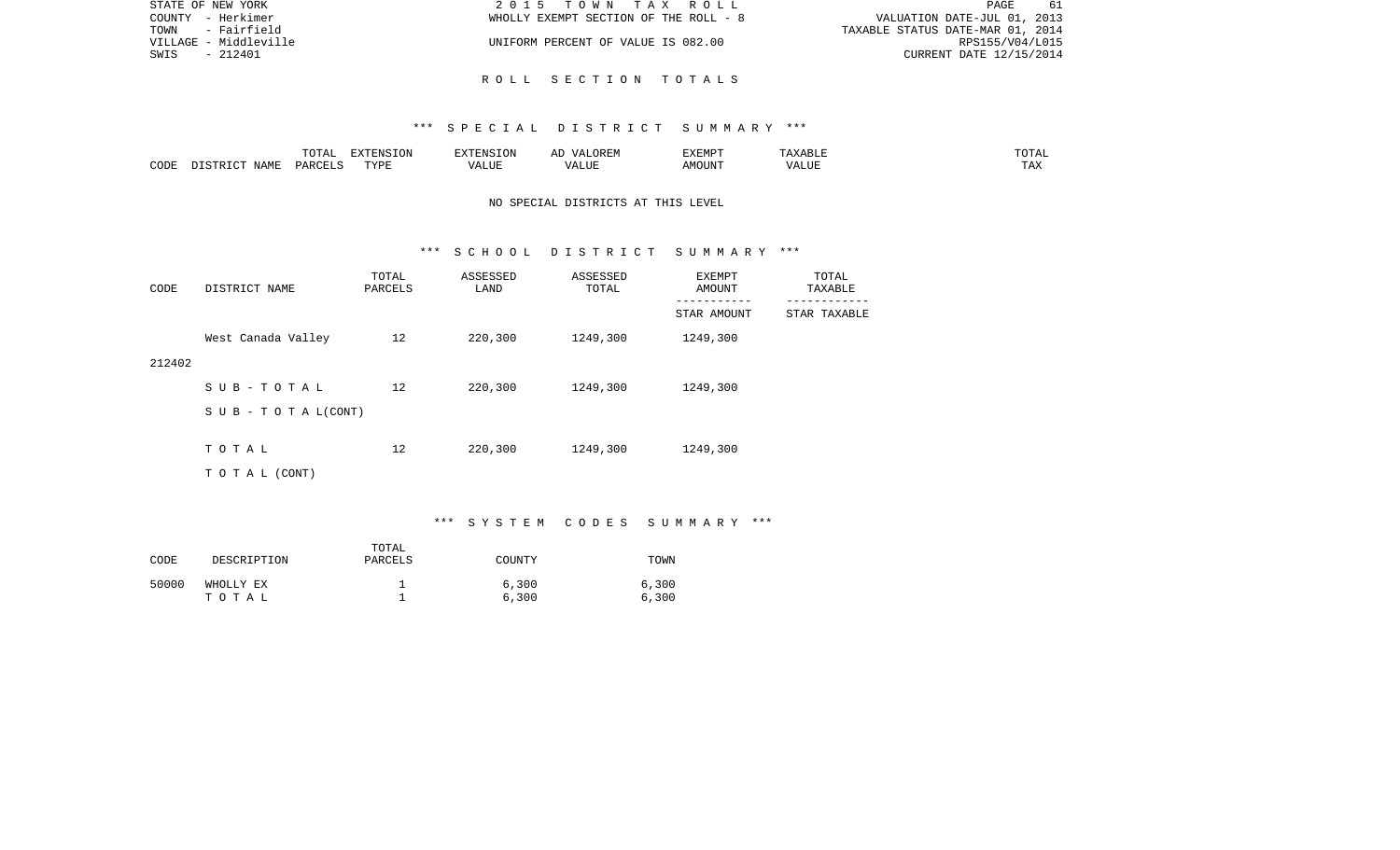| 2015 TOWN TAX ROLL                    | PAGE<br>-62                      |
|---------------------------------------|----------------------------------|
| WHOLLY EXEMPT SECTION OF THE ROLL - 8 | VALUATION DATE-JUL 01, 2013      |
|                                       | TAXABLE STATUS DATE-MAR 01, 2014 |
| UNIFORM PERCENT OF VALUE IS 082.00    | RPS155/V04/L015                  |
|                                       | CURRENT DATE 12/15/2014          |
|                                       |                                  |
|                                       |                                  |

R O L L S E C T I O N T O T A L S

## \*\*\* E X E M P T I O N S U M M A R Y \*\*\*

|       |             | TOTAL   |          |          |
|-------|-------------|---------|----------|----------|
| CODE  | DESCRIPTION | PARCELS | COUNTY   | TOWN     |
|       |             |         |          |          |
| 13100 | MUN OWNED   |         | 11,000   | 11,000   |
| 13650 | VLG/OTHER   |         | 1057,000 | 1057,000 |
| 25110 | $N/P-RELIG$ |         | 175,000  | 175,000  |
|       | TOTAL       | 11      | 1243,000 | 1243,000 |

| ROLL<br><b>SEC</b> | DESCRIPTION                                    | TOTAL<br>PARCELS | ASSESSED<br>LAND | ASSESSED<br>TOTAL | <b>EXEMPT</b><br><b>AMOUNT</b> | TOTAL<br>TAXABLE | TOTAL<br>TAX |
|--------------------|------------------------------------------------|------------------|------------------|-------------------|--------------------------------|------------------|--------------|
|                    |                                                |                  |                  |                   | STAR AMOUNT                    | STAR TAXABLE     |              |
|                    | RS 8 TOTAL<br>SPEC DIST TAXES<br>WHOLLY EXEMPT |                  | 220,300          | 1249,300          | 1,249,300                      |                  |              |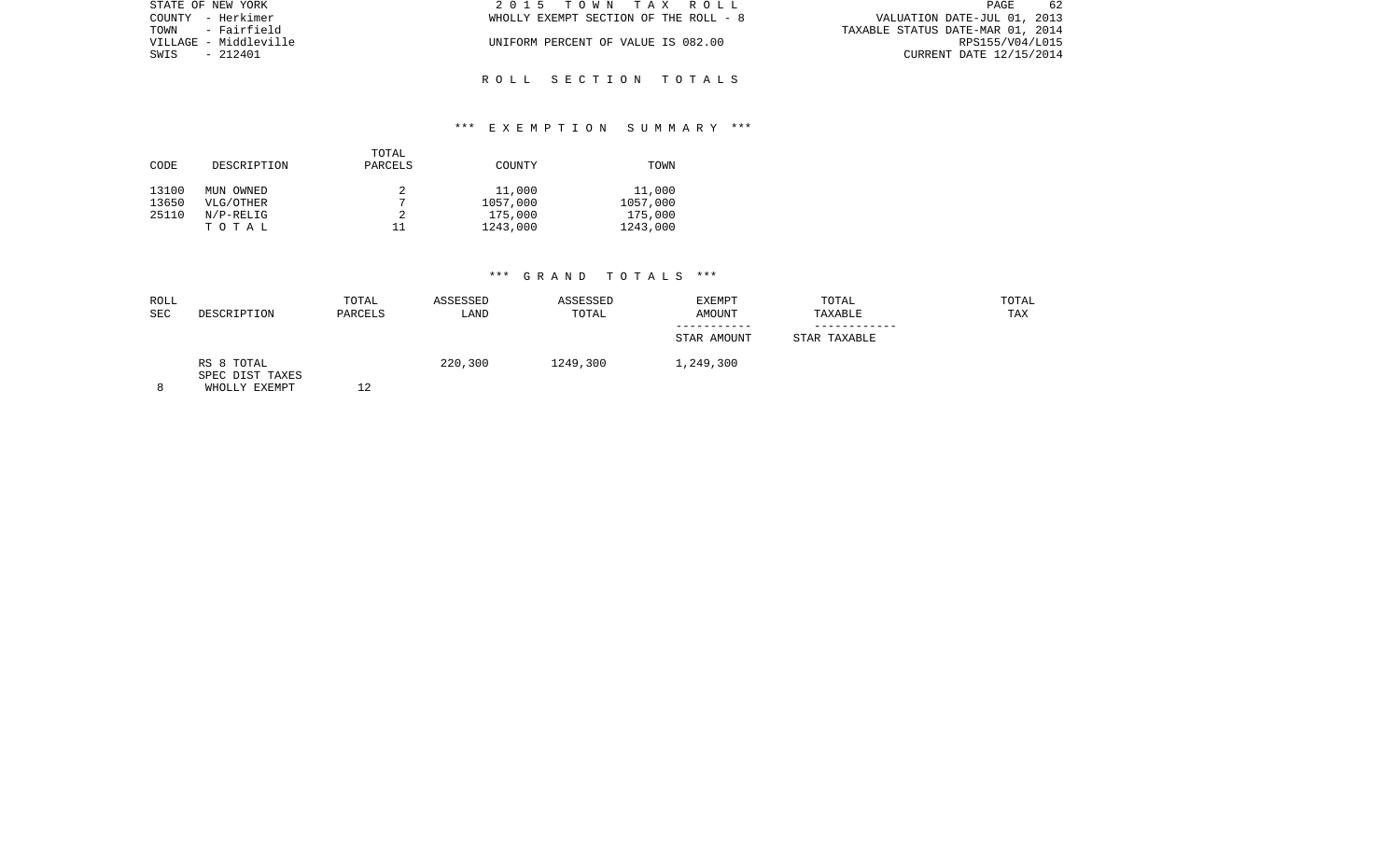| STATE OF NEW YORK     | 2015 TOWN TAX ROLL | 63<br>PAGE                       |
|-----------------------|--------------------|----------------------------------|
| COUNTY - Herkimer     |                    | VALUATION DATE-JUL 01, 2013      |
| TOWN - Fairfield      | SWIS TOTALS        | TAXABLE STATUS DATE-MAR 01, 2014 |
| VILLAGE - Middleville |                    | RPS155/V04/L015                  |
| SWIS<br>- 212401      |                    | CURRENT DATE 12/15/2014          |
|                       |                    |                                  |
|                       |                    |                                  |

|      | $m \wedge m$<br>$\Gamma$ | -------<br>---<br>$\overline{1}$ |           | <u>д</u> і<br>∼ | YEMP. | --                               | ∸⊷           | $m \wedge n$            |
|------|--------------------------|----------------------------------|-----------|-----------------|-------|----------------------------------|--------------|-------------------------|
| CODE | レムド                      | TVDI                             | $- - - -$ |                 | 550T  | . <b></b><br>a HC.<br>$\sqrt{ }$ | $\neg$ $\pi$ | $m \times r$<br>- - - - |

### NO SPECIAL DISTRICTS AT THIS LEVEL

### \*\*\* S C H O O L D I S T R I C T S U M M A R Y \*\*\*

| CODE   | DISTRICT NAME                    | TOTAL<br>PARCELS | ASSESSED<br>LAND | ASSESSED<br>TOTAL | EXEMPT<br>AMOUNT | TOTAL<br>TAXABLE |
|--------|----------------------------------|------------------|------------------|-------------------|------------------|------------------|
|        |                                  |                  |                  |                   | STAR AMOUNT      | STAR TAXABLE     |
|        | West Canada Valley               | 178              | 2066,300         | 13110,009         | 1276,792         | 11,833,217       |
| 212402 |                                  |                  |                  |                   | 3075,700         | 8,757,517        |
|        | $S$ U B - T O T A L              | 178              | 2066,300         | 13110,009         | 1276,792         | 11,833,217       |
|        | $S \cup B - T \cup T A L (CONT)$ |                  |                  |                   | 3075,700         | 8,757,517        |
|        |                                  |                  |                  |                   |                  |                  |
|        | TOTAL                            | 178              | 2066,300         | 13110,009         | 1276,792         | 11,833,217       |
|        | T O T A L (CONT)                 |                  |                  |                   | 3075,700         | 8,757,517        |

### \*\*\* S Y S T E M C O D E S S U M M A R Y \*\*\*

| CODE  | DESCRIPTION        | TOTAL<br>PARCELS | COUNTY         | TOWN           |
|-------|--------------------|------------------|----------------|----------------|
| 50000 | WHOLLY EX<br>тотаь |                  | 6,300<br>6,300 | 6,300<br>6,300 |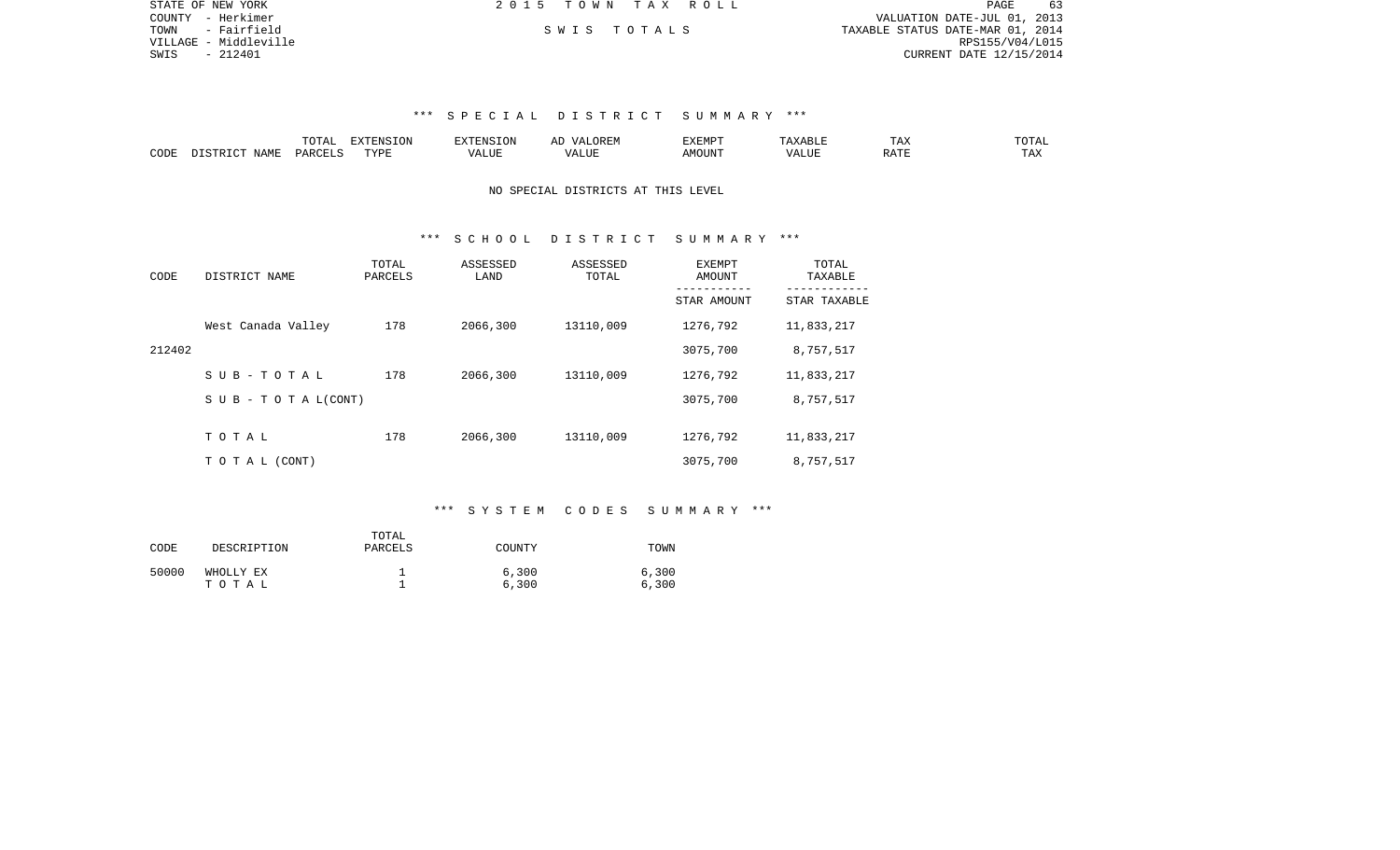PAGE 64 COUNTY - Herkimer VALUATION DATE-JUL 01, 2013 TOWN - Fairfield S W I S T O T A L S TAXABLE STATUS DATE-MAR 01, 2014 CURRENT DATE 12/15/2014

STATE OF NEW YORK **2015 TOWN TAX ROLL** 

VILLAGE - Middleville<br>SWIS - 212401

# \*\*\* E X E M P T I O N S U M M A R Y \*\*\*

|       |             | TOTAL          |          |          |
|-------|-------------|----------------|----------|----------|
| CODE  | DESCRIPTION | PARCELS        | COUNTY   | TOWN     |
| 13100 | MUN OWNED   | $\overline{a}$ | 11,000   | 11,000   |
| 13650 | VLG/OTHER   | 7              | 1057,000 | 1057,000 |
| 25110 | $N/P-RELIG$ | 2              | 175,000  | 175,000  |
| 41121 | VET WAR CT  | 2              | 14,760   | 19,680   |
| 41122 | VET WAR C   | 6              | 43,650   |          |
| 41123 | VET WAR T   | 6              |          | 55,860   |
| 41131 | VET COM CT  | 3              | 36,900   | 49,200   |
| 41132 | VET COM C   | 11             | 135,300  |          |
| 41133 | VET COM T   | 11             |          | 179,000  |
| 41141 | VET DIS CT  | 2              | 32,200   | 32,200   |
| 41142 | VET DIS C   |                | 6,750    |          |
| 41143 | VET DIS T   |                |          | 6,750    |
| 41151 | CW 10 VET/  |                | 4,920    |          |
| 41720 | AG MKTS L   | 2              | 27,492   | 27,492   |
| 41801 | AGED-CT     | 2              | 72,500   | 72,500   |
| 41803 | AGED-TOWN   |                |          | 22,500   |
|       | TOTAL       | 60             | 1617,472 | 1708,182 |

| ROLL<br>SEC | DESCRIPTION                                                                  | TOTAL<br>PARCELS | ASSESSED<br>LAND     | ASSESSED<br>TOTAL      | <b>EXEMPT</b><br>AMOUNT<br>STAR AMOUNT | TOTAL<br>TAXABLE<br>STAR TAXABLE | TAX<br><b>RATE</b>   |                                                 |
|-------------|------------------------------------------------------------------------------|------------------|----------------------|------------------------|----------------------------------------|----------------------------------|----------------------|-------------------------------------------------|
|             | County Tax<br>Town Tax<br>School Relevy<br>Village Relevy<br>SPEC DIST TAXES |                  | 1829,300<br>1829,300 | 11484,300<br>11484,300 | 374,472<br>465,182                     | 11,109,828<br>11,019,118         | 6.932661<br>2.450147 | 77,020.71<br>26,998.43<br>17,503.44<br>4,259.21 |
|             | TAXABLE                                                                      | 158              |                      |                        |                                        |                                  |                      | 125,781.79                                      |
|             | County Tax<br>Town Tax                                                       |                  |                      | 149,808<br>149,808     |                                        | 149,808<br>149,808               | 6.932661<br>2.450147 | 1,038.57<br>367.05                              |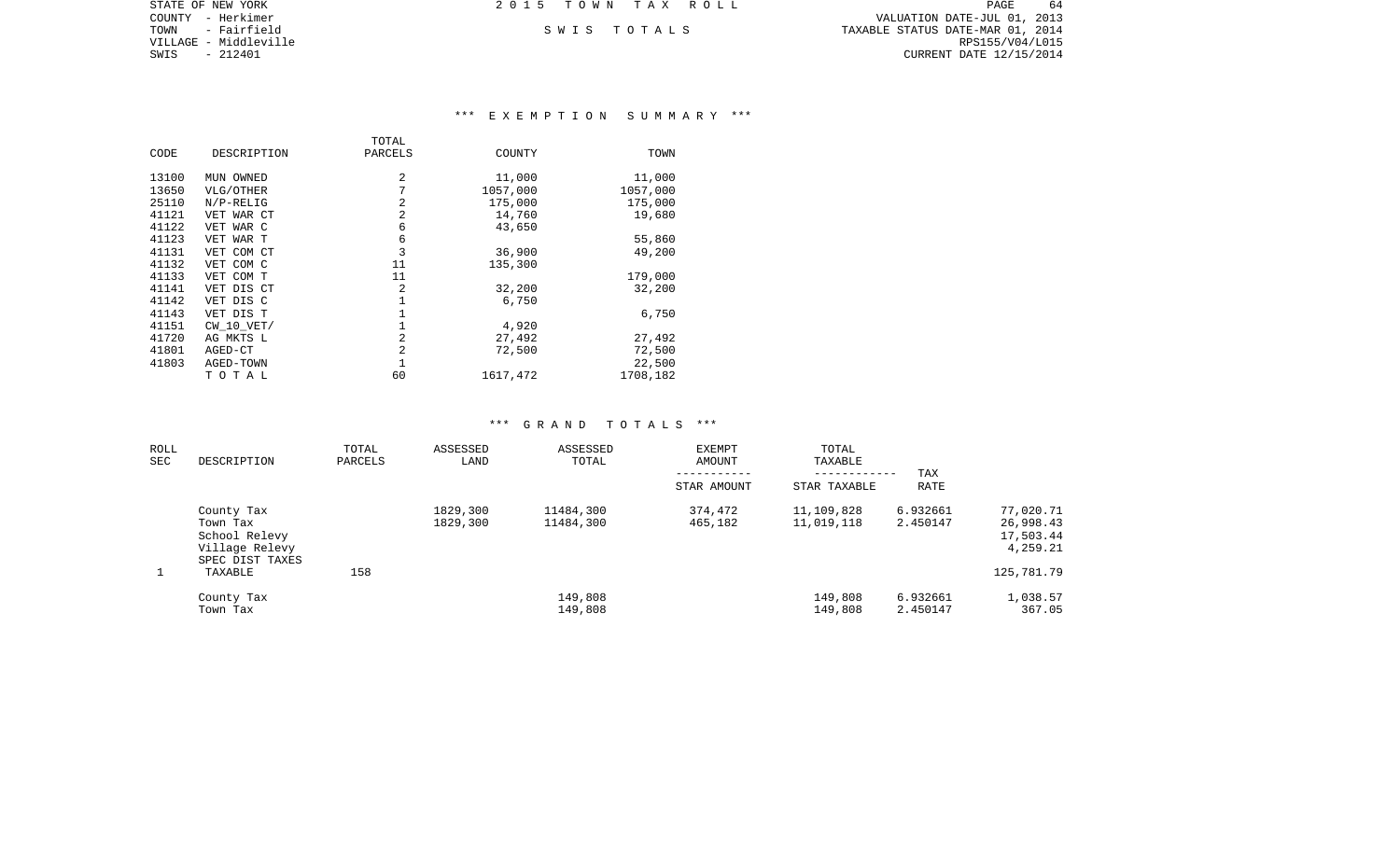PAGE 65 COUNTY - Herkimer VALUATION DATE-JUL 01, 2013 TOWN - Fairfield S W I S T O T A L S TAXABLE STATUS DATE-MAR 01, 2014 CURRENT DATE 12/15/2014

STATE OF NEW YORK **EXECUTE:** A G ALL 2 0 1 5 T O W N T A X R O L L

VILLAGE - Middleville<br>SWIS - 212401

| <b>ROLL</b><br><b>SEC</b> | DESCRIPTION                                                                  | TOTAL<br>PARCELS | ASSESSED<br>LAND     | ASSESSED<br>TOTAL      | <b>EXEMPT</b><br><b>AMOUNT</b><br>--------- | TOTAL<br>TAXABLE<br>---------- | TAX                  |                                                 |
|---------------------------|------------------------------------------------------------------------------|------------------|----------------------|------------------------|---------------------------------------------|--------------------------------|----------------------|-------------------------------------------------|
|                           |                                                                              |                  |                      |                        | STAR AMOUNT                                 | STAR TAXABLE                   | <b>RATE</b>          |                                                 |
| 5                         | SPEC DIST TAXES<br>SPECIAL FRANCHISE                                         | 3                |                      |                        |                                             |                                |                      | 1,405.62                                        |
|                           | County Tax<br>Town Tax<br>SPEC DIST TAXES                                    |                  | 16,700<br>16,700     | 226,601<br>226,601     |                                             | 226,601<br>226,601             | 6.932661<br>2.450147 | 1,570.95<br>555.20                              |
| 6                         | UTILITIES & N.C.                                                             | 5                |                      |                        |                                             |                                |                      | 2,126.15                                        |
| 8                         | RS 8 TOTAL<br>SPEC DIST TAXES<br>WHOLLY EXEMPT                               | 12               | 220,300              | 1249,300               | 1,249,300                                   |                                |                      |                                                 |
|                           | County Tax<br>Town Tax<br>School Relevy<br>Village Relevy<br>SPEC DIST TAXES |                  | 2066,300<br>2066,300 | 13110,009<br>13110,009 | 1,623,772<br>1,714,482                      | 11,486,237<br>11,395,527       | 6.932661<br>2.450147 | 79,630.23<br>27,920.68<br>17,503.44<br>4,259.21 |
| $^\star$                  | <b>SUB</b><br>TOTAL                                                          | 178              |                      |                        |                                             |                                |                      | 129, 313.56                                     |
|                           | County Tax<br>Town Tax<br>School Relevy<br>Village Relevy<br>SPEC DIST TAXES |                  | 2066,300<br>2066,300 | 13110,009<br>13110,009 | 1,623,772<br>1,714,482                      | 11,486,237<br>11,395,527       | 6.932661<br>2.450147 | 79,630.23<br>27,920.68<br>17,503.44<br>4,259.21 |
| $***$                     | GRAND TOTAL                                                                  | 178              |                      |                        |                                             |                                |                      | 129, 313.56                                     |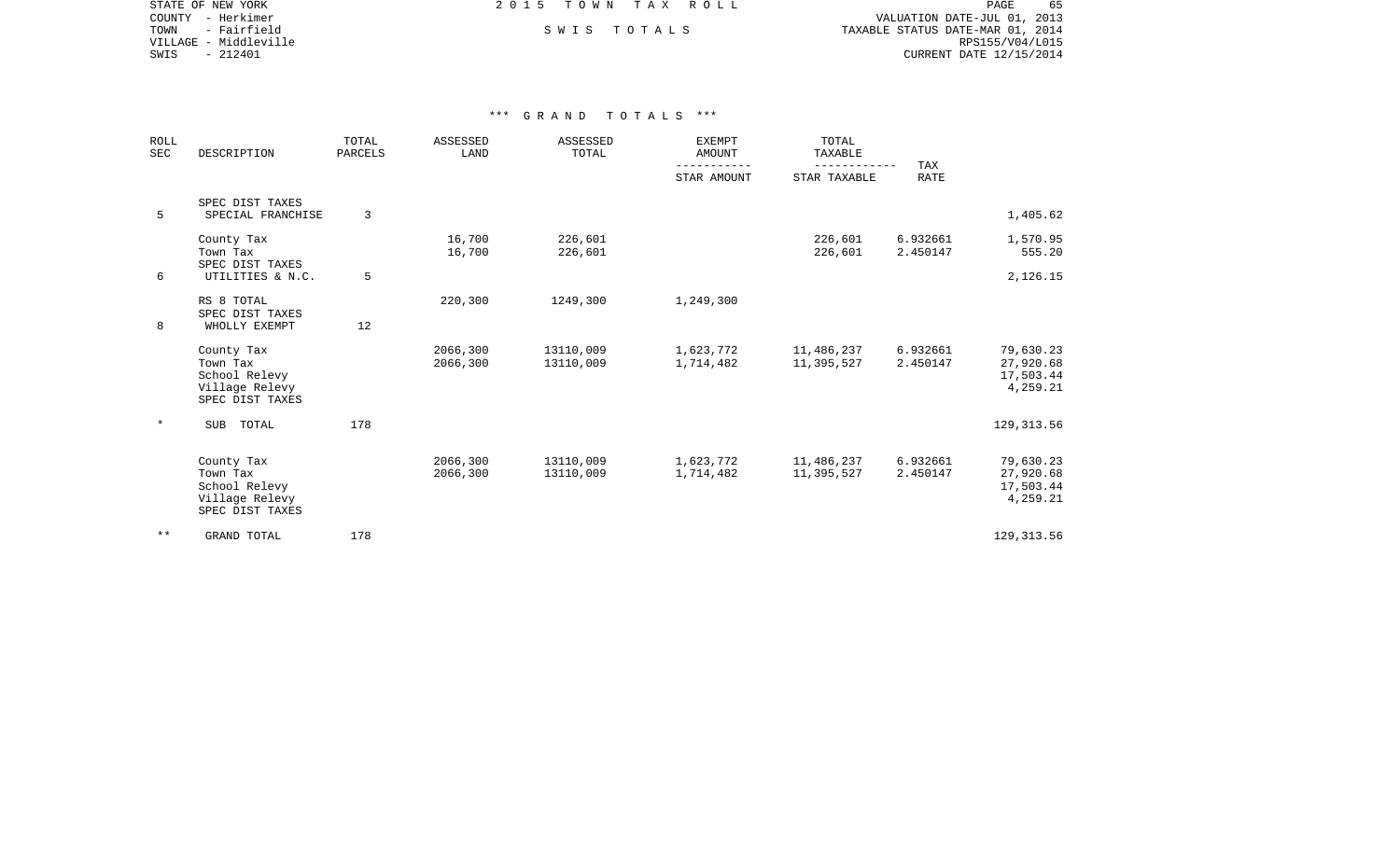|      | STATE OF NEW YORK | 2015 TOWN TAX ROLL                 |                                  | PAGE                        | 66 |
|------|-------------------|------------------------------------|----------------------------------|-----------------------------|----|
|      | COUNTY - Herkimer | TAXABLE SECTION OF THE ROLL - 1    |                                  | VALUATION DATE-JUL 01, 2013 |    |
| TOWN | - Fairfield       | OWNERS NAME SEOUENCE               | TAXABLE STATUS DATE-MAR 01, 2014 |                             |    |
| SWIS | - 212489          | UNIFORM PERCENT OF VALUE IS 082.00 |                                  |                             |    |
|      |                   |                                    |                                  |                             |    |

| TAX MAP PARCEL NUMBER  |                                 |         | PROPERTY LOCATION & CLASS ASSESSMENT EXEMPTION CODE---------------COUNTY-------TOWN--------- |                |                    |
|------------------------|---------------------------------|---------|----------------------------------------------------------------------------------------------|----------------|--------------------|
| CURRENT OWNERS NAME    | SCHOOL DISTRICT                 | LAND    | TAX DESCRIPTION                                                                              | TAXABLE VALUE  |                    |
| CURRENT OWNERS ADDRESS | PARCEL SIZE/GRID COORD          | TOTAL   | SPECIAL DISTRICTS                                                                            |                | TAX AMOUNT         |
|                        |                                 |         |                                                                                              |                |                    |
|                        | 327 North Creek Rd              |         |                                                                                              | ACCT 090007860 | BILL<br>167        |
| $106.4 - 1 - 37.2$     | 210 1 Family Res                |         | County Tax                                                                                   | 50,000         | 346.63             |
| Abele Edward           | West Canada Val 212402          | 10,000  | Town Tax                                                                                     | 50,000         | 122.51             |
| Abele Sara &Matthew    | ACRES<br>1.50                   | 50,000  | FD040 Fairfield fire prot                                                                    | 50,000 TO M    | 27.36              |
| 327 North Creek Rd     | EAST-0368065 NRTH-1546805       |         |                                                                                              |                |                    |
| Little Falls, NY 13365 | DEED BOOK 1403<br><b>PG-507</b> |         |                                                                                              |                |                    |
|                        | FULL MARKET VALUE               | 60,976  |                                                                                              |                |                    |
|                        |                                 |         | TOTAL TAX ---                                                                                |                | 496.50**           |
|                        |                                 |         |                                                                                              | DATE #1        | 01/31/15           |
|                        |                                 |         |                                                                                              | AMT DUE        | 496.50             |
|                        |                                 |         |                                                                                              |                |                    |
|                        |                                 |         |                                                                                              |                |                    |
|                        | 2408 State Route 169            |         |                                                                                              |                | 168<br>BILL        |
| $107.3 - 2 - 3.2$      | 240 Rural res                   |         | County Tax                                                                                   | 87,500         | 606.61             |
| Abele Edward           | West Canada Val 212402          | 15,000  | Town Tax                                                                                     | 87,500         | 214.39             |
| Lowery Kathleen        | Split From Wallace Rose         | 87,500  | FD040 Fairfield fire prot                                                                    | 87,500 TO M    | 47.88              |
| 2408 State Route 169   | Trust / Removed Back Shed       |         |                                                                                              |                |                    |
| Little Falls, NY 13365 | Includes 107.3-2-3.3            |         |                                                                                              |                |                    |
|                        | FRNT 1374.00 DPTH               |         |                                                                                              |                |                    |
|                        | ACRES 10.60                     |         |                                                                                              |                |                    |
|                        | EAST-0374434 NRTH-1551996       |         |                                                                                              |                |                    |
|                        | DEED BOOK 1289<br><b>PG-510</b> |         |                                                                                              |                |                    |
|                        | FULL MARKET VALUE               | 106,707 |                                                                                              |                |                    |
|                        |                                 |         | TOTAL TAX ---                                                                                |                | 868.88**           |
|                        |                                 |         |                                                                                              | DATE #1        | 01/31/15           |
|                        |                                 |         |                                                                                              | AMT DUE        | 868.88             |
|                        |                                 |         |                                                                                              |                | **********         |
|                        | 1389 Castle Rd                  |         |                                                                                              |                | <b>BILL</b><br>169 |
| $095.3 - 4 - 14$       | 270 Mfg housing                 |         | County Tax                                                                                   | 30,000         | 207.98             |
| Ackman Daniel          | West Canada Val 212402          | 11,000  | Town Tax                                                                                     | 30,000         | 73.50              |
| 1389 Castle Rd         | 2.10<br>ACRES                   | 30,000  | FD040 Fairfield fire prot                                                                    | 30,000 TO M    | 16.42              |
| Newport, NY 13416      | EAST-0345060 NRTH-1156190       |         |                                                                                              |                |                    |
|                        | DEED BOOK 1379<br>PG-875        |         |                                                                                              |                |                    |
|                        | FULL MARKET VALUE               | 36,585  |                                                                                              |                |                    |
|                        |                                 |         | TOTAL TAX ---                                                                                |                | 297.90**           |
|                        |                                 |         |                                                                                              | DATE #1        | 01/31/15           |
|                        |                                 |         |                                                                                              | AMT DUE        | 297.90             |
|                        |                                 |         |                                                                                              |                |                    |
|                        | Kilts Hill Rd                   |         |                                                                                              | ACCT 090010680 | BILL<br>170        |
| $107.2 - 2 - 4$        | 314 Rural vac<10                |         | County Tax                                                                                   | 9,000          | 62.39              |
| Adams Frank M          | West Canada Val 212402          | 9,000   | Town Tax                                                                                     | 9,000          | 22.05              |
| Adams Elizabeth G      | NEW SUB DIV.-MAP-JJ27C28        | 9,000   | School Relevy                                                                                |                | 220.35             |
| PO Box 384             | ACRES<br>3.30                   |         | FD040 Fairfield fire prot                                                                    | 9,000 TO M     | 4.93               |
| Copake, NY 12516       | EAST-0395028 NRTH-1556018       |         |                                                                                              |                |                    |
|                        | DEED BOOK 1177<br><b>PG-181</b> |         |                                                                                              |                |                    |
|                        | FULL MARKET VALUE               | 10,976  |                                                                                              |                |                    |
|                        |                                 |         | TOTAL TAX ---                                                                                |                | $309.72**$         |
|                        |                                 |         |                                                                                              | DATE #1        | 01/31/15           |
|                        |                                 |         |                                                                                              | AMT DUE        | 309.72             |
|                        |                                 |         |                                                                                              |                |                    |
|                        |                                 |         |                                                                                              |                |                    |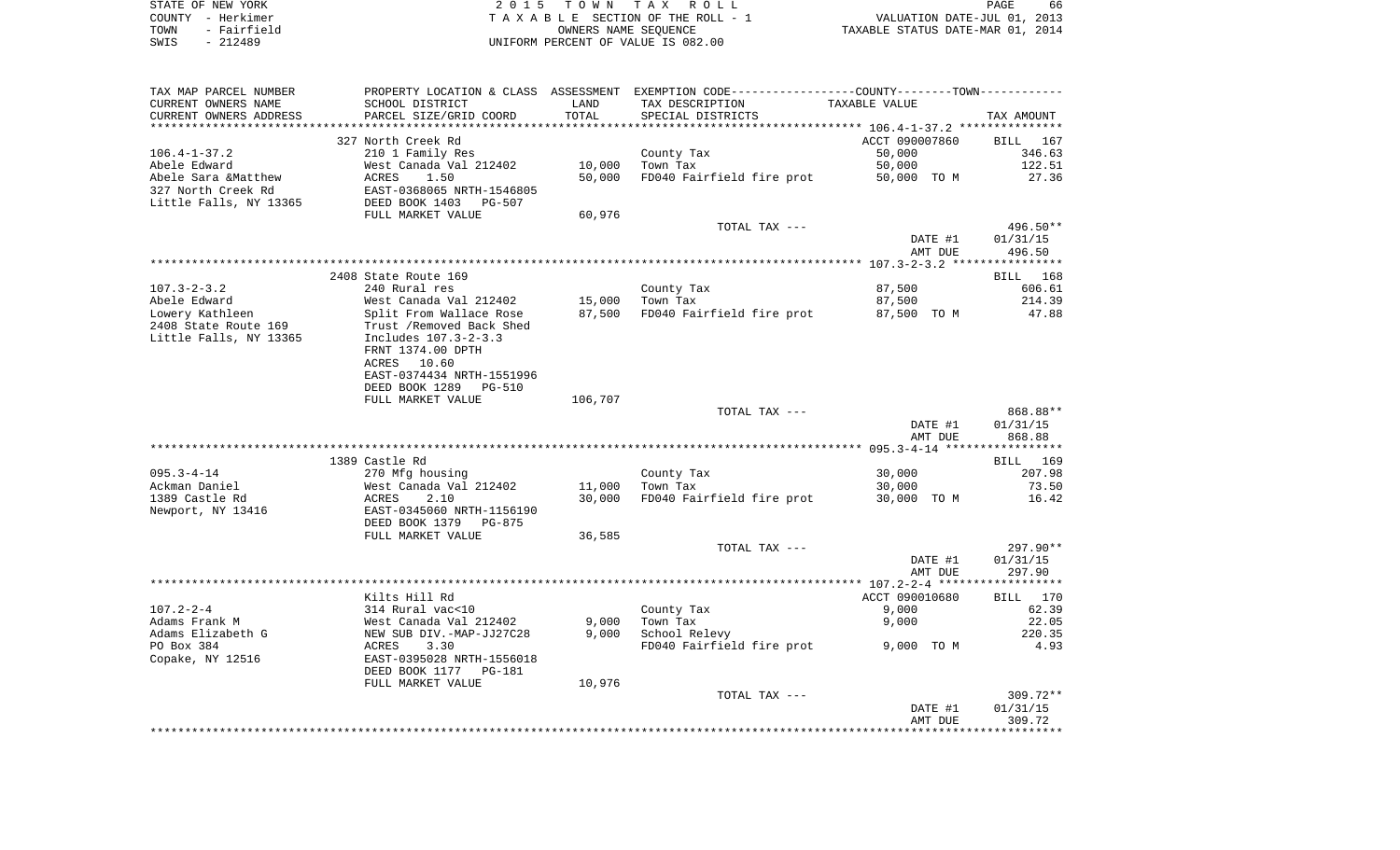| STATE OF NEW YORK   | 2015 TOWN TAX ROLL                 | 67<br>PAGE                       |
|---------------------|------------------------------------|----------------------------------|
| COUNTY - Herkimer   | TAXABLE SECTION OF THE ROLL - 1    | VALUATION DATE-JUL 01, 2013      |
| - Fairfield<br>TOWN | OWNERS NAME SEOUENCE               | TAXABLE STATUS DATE-MAR 01, 2014 |
| - 212489<br>SWIS    | UNIFORM PERCENT OF VALUE IS 082.00 |                                  |

| TAX MAP PARCEL NUMBER<br>CURRENT OWNERS NAME | PROPERTY LOCATION & CLASS ASSESSMENT<br>SCHOOL DISTRICT | LAND   | EXEMPTION CODE-----------------COUNTY-------TOWN-----------<br>TAX DESCRIPTION | TAXABLE VALUE            |                       |
|----------------------------------------------|---------------------------------------------------------|--------|--------------------------------------------------------------------------------|--------------------------|-----------------------|
| CURRENT OWNERS ADDRESS                       | PARCEL SIZE/GRID COORD                                  | TOTAL  | SPECIAL DISTRICTS                                                              |                          | TAX AMOUNT            |
|                                              | 322 Teall Rd                                            |        |                                                                                |                          | BILL 171              |
| $101.2 - 1 - 1.1$                            | 105 Vac farmland                                        |        | County Tax                                                                     | ACCT 090003660<br>34,000 | 235.71                |
| Afonso Eduarda A                             | West Canada Val 212402                                  | 34,000 | Town Tax                                                                       | 34,000                   | 83.31                 |
| 42 Petrie St                                 | FRNT 4361.00 DPTH                                       | 34,000 | School Relevy                                                                  |                          | 832.41                |
| Little Falls, NY 13365                       | ACRES<br>33.80                                          |        | FD040 Fairfield fire prot                                                      | 34,000 TO M              | 18.61                 |
|                                              | EAST-0385934 NRTH-1572677<br>DEED BOOK 1171<br>$PG-85$  |        |                                                                                |                          |                       |
|                                              | FULL MARKET VALUE                                       | 41,463 |                                                                                |                          |                       |
|                                              |                                                         |        | TOTAL TAX ---                                                                  |                          | $1,170.04**$          |
|                                              |                                                         |        |                                                                                | DATE #1                  | 01/31/15              |
|                                              |                                                         |        |                                                                                | AMT DUE                  | 1,170.04              |
|                                              |                                                         |        |                                                                                |                          |                       |
|                                              | Thompson Rd                                             |        |                                                                                | ACCT 090009390           | BILL<br>172           |
| $101.4 - 6 - 2.2$                            | 323 Vacant rural                                        |        | County Tax                                                                     | 6,500                    | 45.06                 |
| Albrecht Steven                              | West Canada Val 212402                                  | 6,500  | Town Tax                                                                       | 6,500                    | 15.93                 |
| Albrecht Wendy                               | ACRES<br>12.20                                          | 6,500  | School Relevy                                                                  |                          | 159.14                |
| 88 Bear Pond Rd                              | EAST-0393559 NRTH-1562648                               |        | FD040 Fairfield fire prot                                                      | 6,500 TO M               | 3.56                  |
| Canaan, NH 03741                             | DEED BOOK 1543<br>PG-194                                |        |                                                                                |                          |                       |
|                                              | FULL MARKET VALUE                                       | 7,927  |                                                                                |                          |                       |
| PRIOR OWNER ON 3/01/2014<br>Skuza Mary       |                                                         |        |                                                                                |                          |                       |
|                                              |                                                         |        | TOTAL TAX ---                                                                  |                          | $223.69**$            |
|                                              |                                                         |        |                                                                                | DATE #1<br>AMT DUE       | 01/31/15<br>223.69    |
|                                              |                                                         |        |                                                                                |                          |                       |
|                                              | Thompson Rd                                             |        |                                                                                | ACCT 090009390           | BILL 173              |
| $101.4 - 6 - 3.1$                            | 322 Rural vac>10                                        |        | County Tax                                                                     | 1,600                    | 11.09                 |
| Albrecht Steven                              | West Canada Val 212402                                  | 1,600  | Town Tax                                                                       | 1,600                    | 3.92                  |
| Albrecht Wendy                               | ACRES<br>1.60                                           | 1,600  | School Relevy                                                                  |                          | 39.18                 |
| 88 Bear Pond Rd                              | EAST-0392948 NRTH-1562088                               |        | FD040 Fairfield fire prot                                                      | 1,600 TO M               | .88                   |
| Canaan, NH 03741                             | DEED BOOK 1543<br>PG-194<br>FULL MARKET VALUE           | 1,951  |                                                                                |                          |                       |
| PRIOR OWNER ON 3/01/2014                     |                                                         |        |                                                                                |                          |                       |
| Skuza Mary                                   |                                                         |        |                                                                                |                          |                       |
|                                              |                                                         |        | TOTAL TAX ---                                                                  |                          | $55.07**$             |
|                                              |                                                         |        |                                                                                | DATE #1                  | 01/31/15              |
|                                              |                                                         |        |                                                                                | AMT DUE                  | 55.07                 |
|                                              |                                                         |        |                                                                                |                          | * * * * * * * * * * * |
|                                              | Thompson Rd                                             |        |                                                                                | ACCT 090009390           | BILL 174              |
| $101.4 - 6 - 4.1$                            | 322 Rural vac>10                                        |        | County Tax                                                                     | 13,000                   | 90.12                 |
| Albrecht Steven                              | West Canada Val 212402                                  | 13,000 | Town Tax                                                                       | 13,000                   | 31.85                 |
| Albrecht Wendy                               | ACRES<br>11.50                                          | 13,000 | School Relevy                                                                  |                          | 318.26                |
| 88 Bear Pond Rd<br>Canaan, NH 03741          | EAST-0392564 NRTH-1561489<br>DEED BOOK 1543<br>PG-194   |        | FD040 Fairfield fire prot                                                      | 13,000 TO M              | 7.11                  |
|                                              | FULL MARKET VALUE                                       | 15,854 |                                                                                |                          |                       |
| PRIOR OWNER ON 3/01/2014<br>Skuza Mary       |                                                         |        |                                                                                |                          |                       |
|                                              |                                                         |        | TOTAL TAX ---                                                                  |                          | 447.34**              |
|                                              |                                                         |        |                                                                                | DATE #1                  | 01/31/15              |
|                                              |                                                         |        |                                                                                | AMT DUE                  | 447.34                |
|                                              |                                                         |        |                                                                                |                          |                       |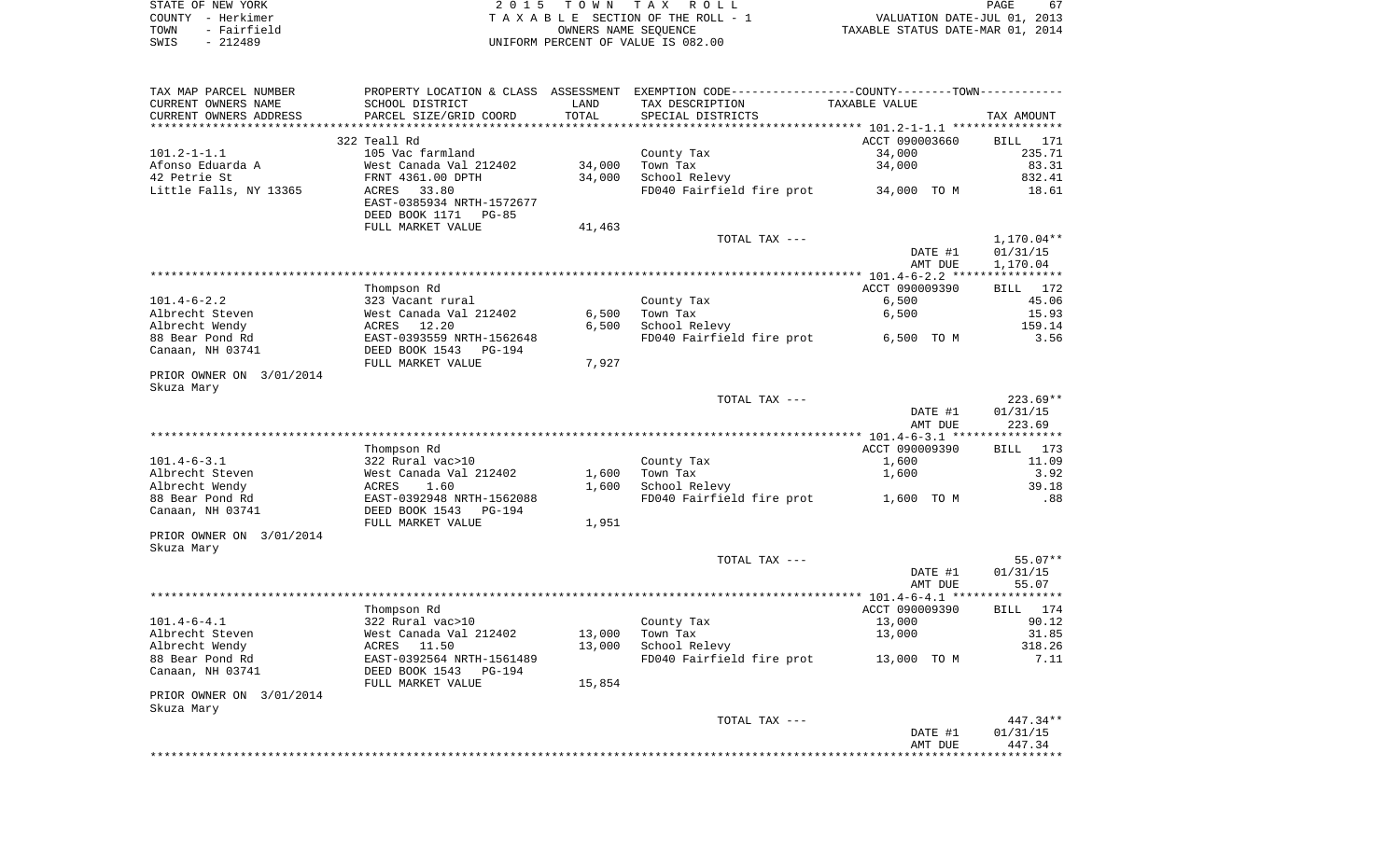|      | STATE OF NEW YORK | 2015 TOWN TAX ROLL                 | PAGE                             | 68 |
|------|-------------------|------------------------------------|----------------------------------|----|
|      | COUNTY - Herkimer | TAXABLE SECTION OF THE ROLL - 1    | VALUATION DATE-JUL 01, 2013      |    |
| TOWN | - Fairfield       | OWNERS NAME SEOUENCE               | TAXABLE STATUS DATE-MAR 01, 2014 |    |
| SWIS | - 212489          | UNIFORM PERCENT OF VALUE IS 082.00 |                                  |    |

| TAX MAP PARCEL NUMBER                | PROPERTY LOCATION & CLASS ASSESSMENT       |                 | EXEMPTION CODE-----------------COUNTY-------TOWN----------- |                                                   |                      |
|--------------------------------------|--------------------------------------------|-----------------|-------------------------------------------------------------|---------------------------------------------------|----------------------|
| CURRENT OWNERS NAME                  | SCHOOL DISTRICT                            | LAND            | TAX DESCRIPTION                                             | TAXABLE VALUE                                     |                      |
| CURRENT OWNERS ADDRESS               | PARCEL SIZE/GRID COORD                     | TOTAL           | SPECIAL DISTRICTS                                           |                                                   | TAX AMOUNT           |
| **********************               | ***********************                    | *************** |                                                             | ******************** 107.3-2-27 ***************** |                      |
|                                      | 697 North Creek Rd                         |                 |                                                             | ACCT 090100024                                    | <b>BILL</b><br>175   |
| $107.3 - 2 - 27$                     | 240 Rural res                              |                 | VET COM C 41132                                             | 12,300                                            | $\mathbf 0$          |
| Aldrich Ronald                       | West Canada Val 212402                     |                 | 16,000 VET COM T 41133                                      | 0<br>16,400                                       |                      |
| 697 N Creek Rd                       | North Creek Rd                             | 146,200         | County Tax                                                  | 133,900                                           | 928.28               |
| Little Falls, NY 13365               | House & Garage                             |                 | Town Tax                                                    | 129,800                                           | 318.03               |
|                                      | Merged All Acounts                         |                 | FD040 Fairfield fire prot                                   | 146,200 TO M                                      | 80.01                |
|                                      | ACRES<br>12.56                             |                 |                                                             |                                                   |                      |
|                                      | EAST-0375051 NRTH-1547829                  |                 |                                                             |                                                   |                      |
|                                      | DEED BOOK 00659 PG-00067                   |                 |                                                             |                                                   |                      |
|                                      | FULL MARKET VALUE                          | 178,293         |                                                             |                                                   |                      |
|                                      |                                            |                 | TOTAL TAX ---                                               |                                                   | $1,326.32**$         |
|                                      |                                            |                 |                                                             | DATE #1                                           | 01/31/15             |
|                                      |                                            |                 |                                                             | AMT DUE                                           | 1,326.32             |
|                                      |                                            |                 |                                                             |                                                   |                      |
|                                      | Parkhurst Rd                               |                 |                                                             | ACCT 090009240                                    | 176<br>BILL          |
| $101.3 - 1 - 17.5$                   | 311 Res vac land                           |                 | County Tax                                                  | 6,000                                             | 41.60                |
| Arreola Paul                         | West Canada Val 212402                     | 6,000           | Town Tax                                                    | 6,000                                             | 14.70                |
| Arreola Roseanne                     | ACRES<br>2.00<br>EAST-0377937 NRTH-1563924 | 6,000           | School Relevy<br>FD040 Fairfield fire prot                  |                                                   | 146.89               |
| 3111 Megan Way<br>Berthoud, CO 80513 | DEED BOOK 836<br><b>PG-485</b>             |                 |                                                             | 6,000 TO M                                        | 3.28                 |
|                                      | FULL MARKET VALUE                          | 7,317           |                                                             |                                                   |                      |
|                                      |                                            |                 | TOTAL TAX ---                                               |                                                   | $206.47**$           |
|                                      |                                            |                 |                                                             | DATE #1                                           | 01/31/15             |
|                                      |                                            |                 |                                                             | AMT DUE                                           | 206.47               |
|                                      |                                            |                 |                                                             |                                                   |                      |
|                                      | 2026 Hardscrabble Rd                       |                 |                                                             | ACCT 090000120                                    | 177<br>BILL          |
| $095.3 - 1 - 27$                     | 210 1 Family Res                           |                 | County Tax                                                  | 50,000                                            | 346.63               |
| Asaro Richard                        | West Canada Val 212402                     | 10,000          | Town Tax                                                    | 50,000                                            | 122.51               |
| Asaro Marleen                        | ACRES<br>1.50                              | 50,000          | FD040 Fairfield fire prot                                   | 50,000 TO M                                       | 27.36                |
| 2026 Hard Scrabble                   | EAST-0375266 NRTH-1582450                  |                 |                                                             |                                                   |                      |
| Newport, NY 13416                    | DEED BOOK 00595 PG-00787                   |                 |                                                             |                                                   |                      |
|                                      | FULL MARKET VALUE                          | 60,976          |                                                             |                                                   |                      |
|                                      |                                            |                 | TOTAL TAX ---                                               |                                                   | 496.50**             |
|                                      |                                            |                 |                                                             | DATE #1                                           | 01/31/15             |
|                                      |                                            |                 |                                                             | AMT DUE                                           | 496.50               |
|                                      |                                            |                 |                                                             |                                                   |                      |
|                                      | 622 Davis Rd                               |                 |                                                             |                                                   | <b>BILL</b><br>178   |
| $107.1 - 2 - 14$                     | 210 1 Family Res                           |                 | County Tax                                                  | 40,000                                            | 277.31               |
| Ashley William J                     | West Canada Val 212402                     | 13,000          | Town Tax                                                    | 40,000                                            | 98.01                |
| Ashley Holly A                       | doublewide                                 | 40,000          | FD040 Fairfield fire prot                                   | 40,000 TO M                                       | 21.89                |
| PO Box 227                           | Portion Of 107.1-1-6.2                     |                 |                                                             |                                                   |                      |
| Herkimer, NY 13350                   | 5.20<br>ACRES                              |                 |                                                             |                                                   |                      |
|                                      | EAST-0382538 NRTH-1556532                  |                 |                                                             |                                                   |                      |
|                                      | DEED BOOK 1500<br>PG-592                   |                 |                                                             |                                                   |                      |
|                                      | FULL MARKET VALUE                          | 48,780          |                                                             |                                                   |                      |
|                                      |                                            |                 | TOTAL TAX ---                                               | DATE #1                                           | 397.21**<br>01/31/15 |
|                                      |                                            |                 |                                                             | AMT DUE                                           | 397.21               |
|                                      |                                            |                 |                                                             |                                                   | *********            |
|                                      |                                            |                 |                                                             |                                                   |                      |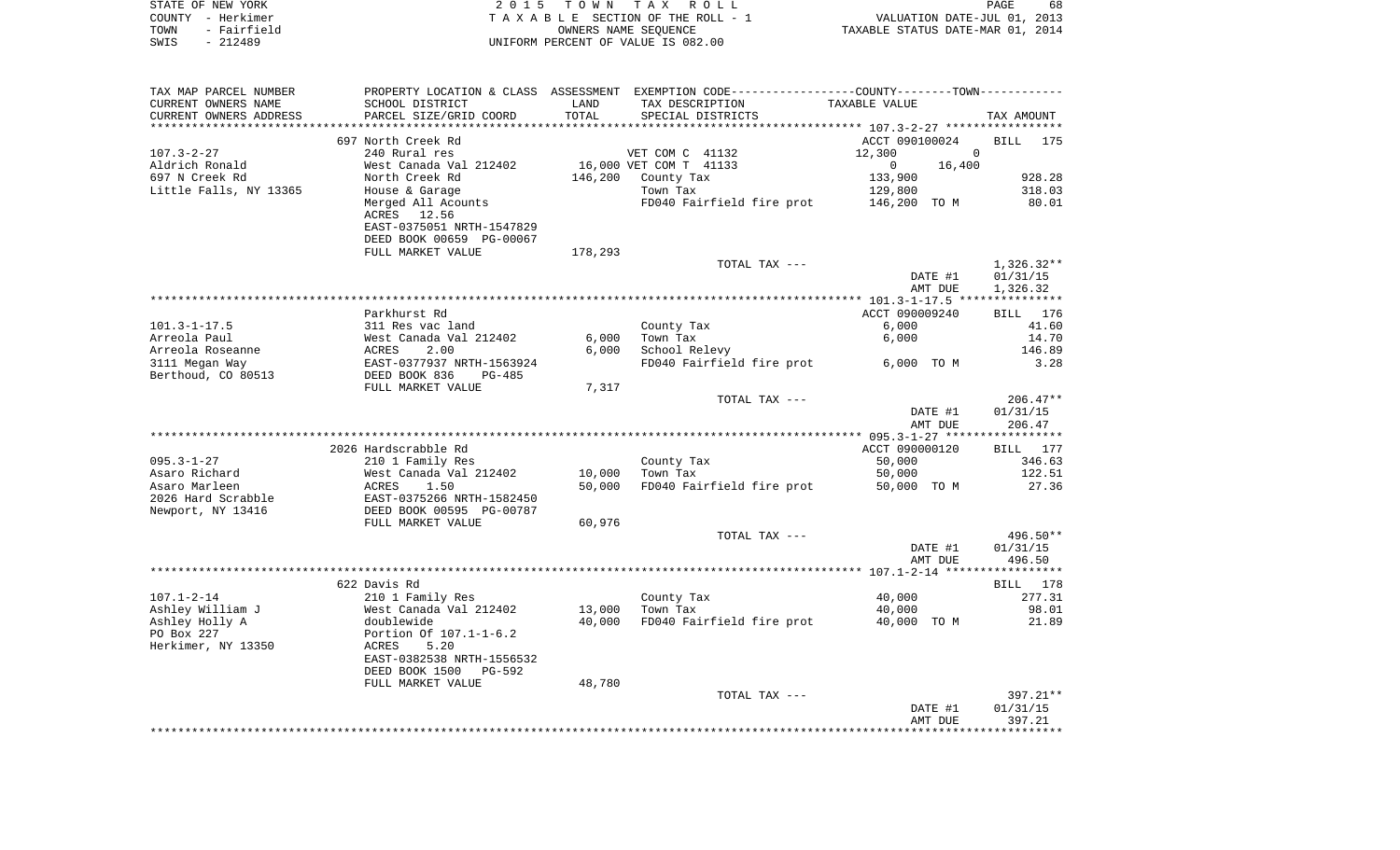| STATE OF NEW YORK   | 2015 TOWN TAX ROLL                 | 69<br><b>PAGE</b>                |
|---------------------|------------------------------------|----------------------------------|
| COUNTY - Herkimer   | TAXABLE SECTION OF THE ROLL - 1    | VALUATION DATE-JUL 01, 2013      |
| - Fairfield<br>TOWN | OWNERS NAME SEOUENCE               | TAXABLE STATUS DATE-MAR 01, 2014 |
| SWIS<br>- 212489    | UNIFORM PERCENT OF VALUE IS 082.00 |                                  |

| TAX MAP PARCEL NUMBER  | PROPERTY LOCATION & CLASS ASSESSMENT |               | EXEMPTION CODE-----------------COUNTY--------TOWN---------- |                  |              |
|------------------------|--------------------------------------|---------------|-------------------------------------------------------------|------------------|--------------|
| CURRENT OWNERS NAME    | SCHOOL DISTRICT                      | LAND          | TAX DESCRIPTION                                             | TAXABLE VALUE    |              |
| CURRENT OWNERS ADDRESS | PARCEL SIZE/GRID COORD               | TOTAL         | SPECIAL DISTRICTS                                           |                  | TAX AMOUNT   |
| *******************    |                                      | ************* |                                                             |                  |              |
|                        | State Route 29                       |               |                                                             | ACCT 090087059   | BILL<br>179  |
| $101.4 - 5 - 1$        | 322 Rural vac>10                     |               | County Tax                                                  | 15,000           | 103.99       |
| Auger Kenneth J        | West Canada Val 212402               | 15,000        | Town Tax                                                    | 15,000           | 36.75        |
| Auger Susan M          | ACRES 14.06                          | 15,000        | FD040 Fairfield fire prot                                   | 15,000 TO M      | 8.21         |
| 447 Valley View Rd     | EAST-0386022 NRTH-1567402            |               |                                                             |                  |              |
| Sterling, CT 06377     | DEED BOOK 1516<br>PG-807             |               |                                                             |                  |              |
|                        | FULL MARKET VALUE                    | 18,293        |                                                             |                  |              |
|                        |                                      |               | TOTAL TAX ---                                               |                  | 148.95**     |
|                        |                                      |               |                                                             | DATE #1          | 01/31/15     |
|                        |                                      |               |                                                             | AMT DUE          | 148.95       |
|                        |                                      |               |                                                             |                  |              |
|                        |                                      |               |                                                             |                  |              |
| $101.4 - 7 - 4$        | 355 Castle Rd                        |               |                                                             |                  | BILL 180     |
|                        | 240 Rural res                        |               | AGED-CT<br>41801                                            | 12,500<br>12,500 |              |
| Bachmann Alfred        | West Canada Val 212402               | 12,000        | County Tax                                                  | 12,500           | 86.66        |
| 59 Terrace Villas      | ACRES 11.20                          | 25,000        | Town Tax                                                    | 12,500           | 30.63        |
| Fairport, NY 14450     | EAST-0389589 NRTH-1562978            |               | FD040 Fairfield fire prot                                   | 25,000 TO M      | 13.68        |
|                        | DEED BOOK 858<br>PG-127              |               |                                                             |                  |              |
|                        | FULL MARKET VALUE                    | 30,488        |                                                             |                  |              |
|                        |                                      |               | TOTAL TAX ---                                               |                  | 130.97**     |
|                        |                                      |               |                                                             | DATE #1          | 01/31/15     |
|                        |                                      |               |                                                             | AMT DUE          | 130.97       |
|                        |                                      |               |                                                             |                  |              |
|                        | 351 North Creek Rd                   |               |                                                             | ACCT 090100063   | BILL 181     |
| $106.4 - 1 - 37.1$     | 240 Rural res                        |               | County Tax                                                  | 115,000          | 797.26       |
| Baggetta Jessica J     | West Canada Val 212402               | 16,000        | Town Tax                                                    | 115,000          | 281.77       |
| Northup Anne M         | ACRES 11.70                          | 115,000       | School Relevy                                               |                  | 2,815.49     |
| 304 Bellinger Ave      | EAST-0368229 NRTH-1547201            |               | FD040 Fairfield fire prot 115,000 TO M                      |                  | 62.93        |
| Herkimer, NY 13350     | DEED BOOK 1487<br>$PG-299$           |               |                                                             |                  |              |
|                        | FULL MARKET VALUE                    | 140,244       |                                                             |                  |              |
|                        |                                      |               | TOTAL TAX ---                                               |                  | $3,957.45**$ |
|                        |                                      |               |                                                             | DATE #1          | 01/31/15     |
|                        |                                      |               |                                                             | AMT DUE          | 3,957.45     |
|                        |                                      |               |                                                             |                  |              |
|                        | 312 Parkhurst Rd                     |               |                                                             | ACCT 09008991    | 182<br>BILL  |
| $100.4 - 1 - 22.7$     | 210 1 Family Res                     |               | County Tax                                                  | 75,000           | 519.95       |
| Bahr Jerold W          | West Canada Val 212402               | 13,000        | Town Tax                                                    | 75,000           | 183.76       |
| 312 Parkhurst Rd       | ACRES<br>5.30                        | 75,000        | FD040 Fairfield fire prot                                   | 75,000 TO M      | 41.04        |
| Little Falls, NY 13365 | EAST-0371168 NRTH-1565724            |               |                                                             |                  |              |
|                        | DEED BOOK 1293<br>PG-944             |               |                                                             |                  |              |
|                        | FULL MARKET VALUE                    | 91,463        |                                                             |                  |              |
|                        |                                      |               | TOTAL TAX ---                                               |                  | $744.75**$   |
|                        |                                      |               |                                                             | DATE #1          | 01/31/15     |
|                        |                                      |               |                                                             | AMT DUE          | 744.75       |
|                        |                                      |               |                                                             |                  |              |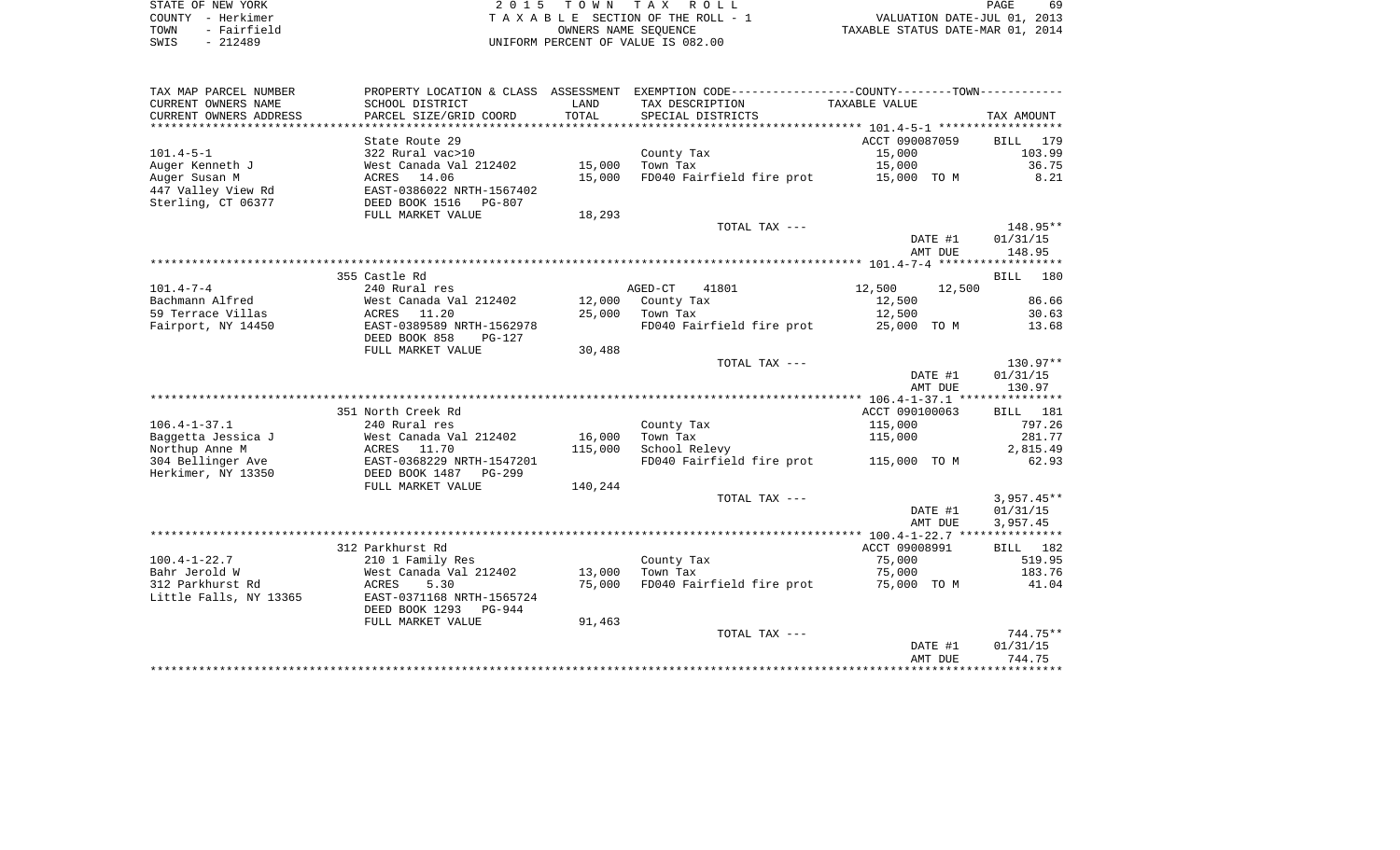| STATE OF NEW YORK   | 2015 TOWN TAX ROLL                 | 70<br>PAGE                       |
|---------------------|------------------------------------|----------------------------------|
| COUNTY - Herkimer   | TAXABLE SECTION OF THE ROLL - 1    | VALUATION DATE-JUL 01, 2013      |
| - Fairfield<br>TOWN | OWNERS NAME SEOUENCE               | TAXABLE STATUS DATE-MAR 01, 2014 |
| $-212489$<br>SWIS   | UNIFORM PERCENT OF VALUE IS 082.00 |                                  |

| TAX MAP PARCEL NUMBER<br>CURRENT OWNERS NAME                                                      | SCHOOL DISTRICT                                                                                                     | LAND             | PROPERTY LOCATION & CLASS ASSESSMENT EXEMPTION CODE---------------COUNTY-------TOWN----------<br>TAX DESCRIPTION | TAXABLE VALUE                   |                        |
|---------------------------------------------------------------------------------------------------|---------------------------------------------------------------------------------------------------------------------|------------------|------------------------------------------------------------------------------------------------------------------|---------------------------------|------------------------|
| CURRENT OWNERS ADDRESS<br>***********************                                                 | PARCEL SIZE/GRID COORD                                                                                              | TOTAL            | SPECIAL DISTRICTS                                                                                                |                                 | TAX AMOUNT             |
|                                                                                                   | State Route 170                                                                                                     |                  |                                                                                                                  |                                 | BILL<br>183            |
| $101.4 - 3 - 4$<br>Baisley Glen A<br>Baisley Sharon M<br>124 Carlson Road<br>Dolgeville, NY 13329 | 314 Rural vac<10<br>West Canada Val 212402<br>6.00<br>ACRES<br>EAST-0385789 NRTH-1565578<br>DEED BOOK 936<br>PG-670 | 10,000<br>10,000 | County Tax<br>Town Tax<br>FD040 Fairfield fire prot                                                              | 10,000<br>10,000<br>10,000 TO M | 69.33<br>24.50<br>5.47 |
|                                                                                                   | FULL MARKET VALUE                                                                                                   | 12,195           |                                                                                                                  |                                 |                        |
|                                                                                                   |                                                                                                                     |                  | TOTAL TAX ---                                                                                                    | DATE #1                         | 99.30**<br>01/31/15    |
|                                                                                                   |                                                                                                                     |                  |                                                                                                                  | AMT DUE                         | 99.30                  |
|                                                                                                   |                                                                                                                     |                  |                                                                                                                  |                                 |                        |
|                                                                                                   | 775 West End Rd                                                                                                     |                  |                                                                                                                  | ACCT 090089099                  | BILL 184               |
| $106.2 - 3 - 5.2$                                                                                 | 210 1 Family Res                                                                                                    |                  | County Tax                                                                                                       | 100,000                         | 693.27                 |
| Barretta Alisa J                                                                                  | West Canada Val 212402                                                                                              | 12,000           | Town Tax                                                                                                         | 100,000                         | 245.01                 |
| 775 West End Rd<br>Little Falls, NY 13365                                                         | 5.3 acres per sale $(902/2)$<br>FRNT 659.10 DPTH<br>5.30<br>ACRES<br>EAST-0368492 NRTH-1553343                      | 100,000          | FD040 Fairfield fire prot                                                                                        | 100,000 TO M                    | 54.72                  |
|                                                                                                   | DEED BOOK 1096<br>PG-37                                                                                             |                  |                                                                                                                  |                                 |                        |
|                                                                                                   | FULL MARKET VALUE                                                                                                   | 121,951          |                                                                                                                  |                                 |                        |
|                                                                                                   |                                                                                                                     |                  | TOTAL TAX ---                                                                                                    | DATE #1                         | 993.00**<br>01/31/15   |
|                                                                                                   |                                                                                                                     |                  |                                                                                                                  | AMT DUE                         | 993.00                 |
|                                                                                                   |                                                                                                                     |                  |                                                                                                                  |                                 |                        |
|                                                                                                   | 140 Murphy Rd                                                                                                       |                  |                                                                                                                  | ACCT 090007410                  | BILL 185               |
| $101.1 - 1 - 1.6$                                                                                 | 242 Rurl res&rec                                                                                                    |                  | County Tax                                                                                                       | 127,000                         | 880.45                 |
| Barretta Zachary                                                                                  | West Canada Val 212402                                                                                              | 10,000           | Town Tax                                                                                                         | 127,000                         | 311.17                 |
| Barretta Alisa Guardian<br>140 Murphy Rd<br>Newport, NY 13416                                     | partial assessment on hou<br>FRNT 387.00 DPTH<br>ACRES 10.40<br>EAST-0372640 NRTH-1575958<br>DEED BOOK 1357 PG-505  | 127,000          | FD040 Fairfield fire prot                                                                                        | 127,000 TO M                    | 69.50                  |
|                                                                                                   | FULL MARKET VALUE                                                                                                   | 154,878          |                                                                                                                  |                                 |                        |
|                                                                                                   |                                                                                                                     |                  | TOTAL TAX ---                                                                                                    | DATE #1                         | 1,261.12**<br>01/31/15 |
|                                                                                                   |                                                                                                                     |                  |                                                                                                                  | AMT DUE                         | 1,261.12               |
|                                                                                                   |                                                                                                                     |                  |                                                                                                                  |                                 |                        |
|                                                                                                   | 363 Parkhurst Rd                                                                                                    |                  |                                                                                                                  | ACCT 090006210                  | BILL 186               |
| $101.3 - 1 - 1$<br>Barron John P                                                                  | 210 1 Family Res<br>West Canada Val 212402                                                                          | 10,000           | County Tax<br>Town Tax                                                                                           | 82,000<br>82,000                | 568.48<br>200.91       |
| 363 Parkhurst Rd                                                                                  | 1.50<br>ACRES                                                                                                       | 82,000           | FD040 Fairfield fire prot                                                                                        | 82,000 TO M                     | 44.87                  |
| Little Falls, NY 13365                                                                            | EAST-0372247 NRTH-1565778<br>DEED BOOK 1254<br>PG-722                                                               |                  |                                                                                                                  |                                 |                        |
|                                                                                                   | FULL MARKET VALUE                                                                                                   | 100,000          |                                                                                                                  |                                 |                        |
|                                                                                                   |                                                                                                                     |                  | TOTAL TAX ---                                                                                                    |                                 | $814.26**$             |
|                                                                                                   |                                                                                                                     |                  |                                                                                                                  | DATE #1                         | 01/31/15               |
|                                                                                                   |                                                                                                                     |                  |                                                                                                                  | AMT DUE                         | 814.26                 |
|                                                                                                   |                                                                                                                     |                  |                                                                                                                  |                                 |                        |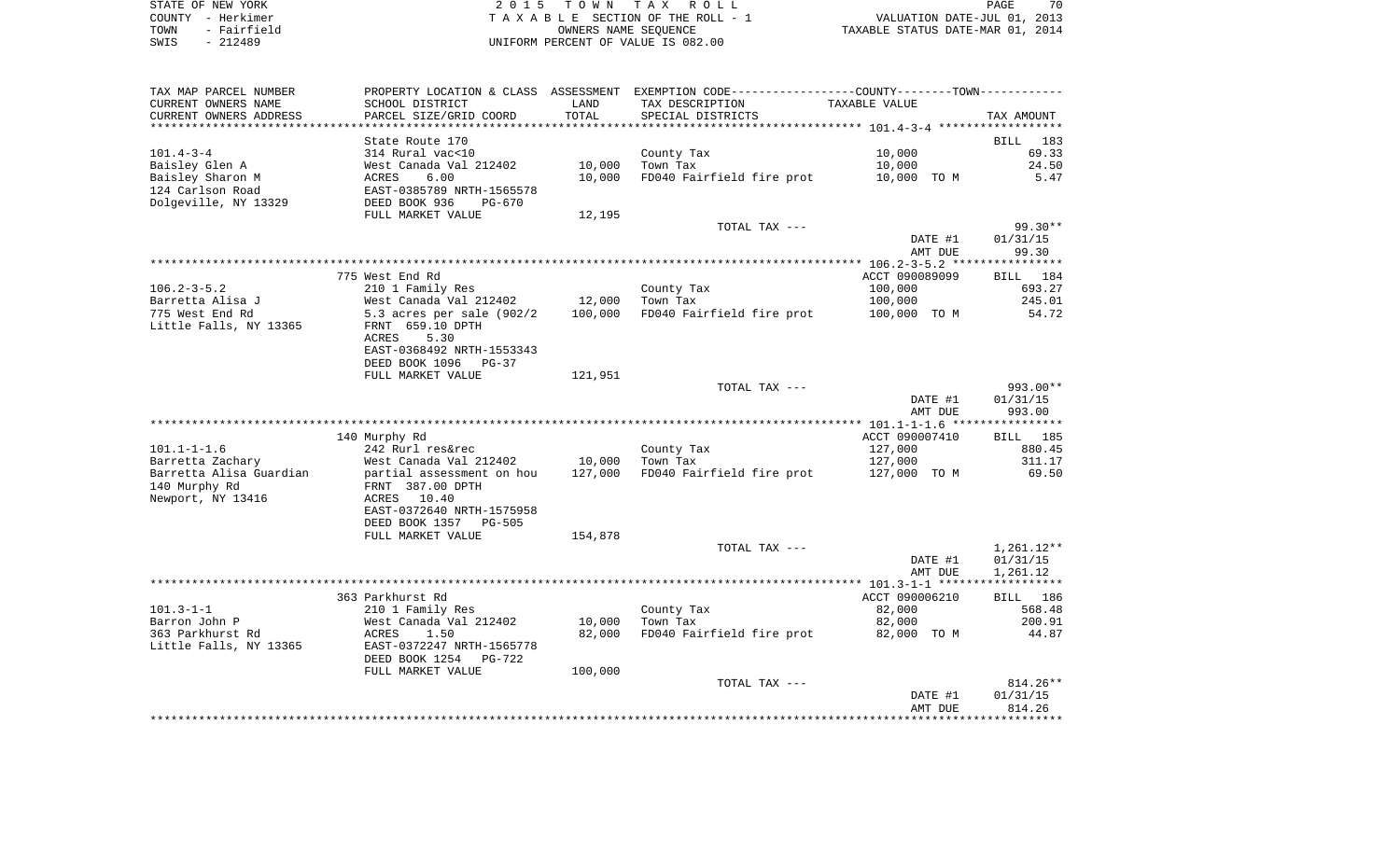| STATE OF NEW YORK |           |             |  |
|-------------------|-----------|-------------|--|
| COUNTY - Herkimer |           |             |  |
| TOWN              |           | - Fairfield |  |
| SWTS              | $-212489$ |             |  |

STATE OF NEW YORK 2 0 1 5 T O W N T A X R O L L PAGE 71TA X A B L E SECTION OF THE ROLL - 1 UNIFORM PERCENT OF VALUE IS 082.00

PAGE 71 TO A THE ROLL - 1 WALUATION DATE-JUL 01, 2013<br>
TAXABLE SECTION OF THE ROLL - 1 TAXABLE STATUS DATE-MAR 01, 2014

| TAX MAP PARCEL NUMBER                |                                            |                | PROPERTY LOCATION & CLASS ASSESSMENT EXEMPTION CODE---------------COUNTY-------TOWN---------- |                          |                    |
|--------------------------------------|--------------------------------------------|----------------|-----------------------------------------------------------------------------------------------|--------------------------|--------------------|
| CURRENT OWNERS NAME                  | SCHOOL DISTRICT                            | LAND           | TAX DESCRIPTION                                                                               | TAXABLE VALUE            |                    |
| CURRENT OWNERS ADDRESS               | PARCEL SIZE/GRID COORD                     | TOTAL          | SPECIAL DISTRICTS                                                                             |                          | TAX AMOUNT         |
|                                      |                                            |                |                                                                                               |                          |                    |
|                                      | W End Rd                                   |                |                                                                                               | ACCT 090086032           | 187<br><b>BILL</b> |
| $106.4 - 1 - 16.2$                   | 314 Rural vac<10                           |                | County Tax                                                                                    | 6,000                    | 41.60              |
| Barscz John                          | West Canada Val 212402                     | 6,000          | Town Tax                                                                                      | 6,000                    | 14.70              |
| Barscz Christine                     | 2.20 BANK<br>ACRES<br>135                  | 6.000          | FD040 Fairfield fire prot                                                                     | 6,000 TO M               | 3.28               |
| 473 West End Rd                      | EAST-0364903 NRTH-1549151                  |                |                                                                                               |                          |                    |
| Little Falls, NY 13365               | DEED BOOK 683<br>$PG-80$                   |                |                                                                                               |                          |                    |
|                                      | FULL MARKET VALUE                          | 7,317          |                                                                                               |                          |                    |
|                                      |                                            |                | TOTAL TAX ---                                                                                 |                          | 59.58**            |
|                                      |                                            |                |                                                                                               | DATE #1                  | 01/31/15           |
|                                      |                                            |                |                                                                                               | AMT DUE                  | 59.58              |
|                                      |                                            |                |                                                                                               |                          |                    |
| $106.4 - 1 - 17$                     | 473 West End Rd<br>210 1 Family Res        |                | County Tax                                                                                    | ACCT 090100056<br>70,000 | BILL 188<br>485.29 |
| Barscz John J Jr                     | West Canada Val 212402                     |                | 8,000 Town Tax                                                                                | 70,000                   | 171.51             |
| Barscz Christine A                   | FRNT 150.00 DPTH 192.60                    | 70,000         | FD040 Fairfield fire prot                                                                     | 70,000 TO M              | 38.31              |
| 473 West End Rd                      | BANK<br>135                                |                |                                                                                               |                          |                    |
| Little Falls, NY 13365               | EAST-0365074 NRTH-1549002                  |                |                                                                                               |                          |                    |
|                                      | DEED BOOK 836<br>$PG-339$                  |                |                                                                                               |                          |                    |
|                                      | FULL MARKET VALUE                          | 85,366         |                                                                                               |                          |                    |
|                                      |                                            |                | TOTAL TAX ---                                                                                 |                          | 695.11**           |
|                                      |                                            |                |                                                                                               | DATE #1                  | 01/31/15           |
|                                      |                                            |                |                                                                                               | AMT DUE                  | 695.11             |
|                                      |                                            |                |                                                                                               |                          |                    |
|                                      | N Main St                                  |                |                                                                                               | ACCT 090004290           | BILL 189           |
| $100.2 - 1 - 24$                     | 322 Rural vac>10                           |                | County Tax                                                                                    | 20,000                   | 138.65             |
| Bartlett Marion                      | West Canada Val 212402                     | 20,000         | Town Tax                                                                                      | 20,000                   | 49.00              |
| 548 Lockhard Mtn. Rd                 | ACRES<br>29.90                             | 20,000         | FD040 Fairfield fire prot                                                                     | 20,000 TO M              | 10.94              |
| Lake George, NY 12845                | EAST-0367510 NRTH-1571966                  |                |                                                                                               |                          |                    |
|                                      | DEED BOOK 1492 PG-417                      |                |                                                                                               |                          |                    |
|                                      | FULL MARKET VALUE                          | 24,390         |                                                                                               |                          |                    |
|                                      |                                            |                | TOTAL TAX ---                                                                                 |                          | $198.59**$         |
|                                      |                                            |                |                                                                                               | DATE #1                  | 01/31/15           |
|                                      |                                            |                |                                                                                               | AMT DUE                  | 198.59             |
|                                      |                                            |                |                                                                                               |                          |                    |
|                                      | Farrington Rd                              |                |                                                                                               | ACCT 090000240           | BILL 190           |
| $094.4 - 1 - 8.1$<br>Baszczuk Andrew | 314 Rural vac<10<br>West Canada Val 212402 |                | County Tax<br>Town Tax                                                                        | 9,000<br>9,000           | 62.39<br>22.05     |
| Baszczuk Carol                       | 9.00<br>ACRES                              | 9,000<br>9,000 | FD040 Fairfield fire prot                                                                     | 9,000 TO M               | 4.93               |
| 13011 Cross Creek Blvd #7            | EAST-0363741 NRTH-1578996                  |                |                                                                                               |                          |                    |
| Ft Myers, FL 33912                   | DEED BOOK 772<br>$PG-23$                   |                |                                                                                               |                          |                    |
|                                      | FULL MARKET VALUE                          | 10,976         |                                                                                               |                          |                    |
|                                      |                                            |                | TOTAL TAX ---                                                                                 |                          | $89.37**$          |
|                                      |                                            |                |                                                                                               | DATE #1                  | 01/31/15           |
|                                      |                                            |                |                                                                                               | AMT DUE                  | 89.37              |
|                                      |                                            |                |                                                                                               |                          |                    |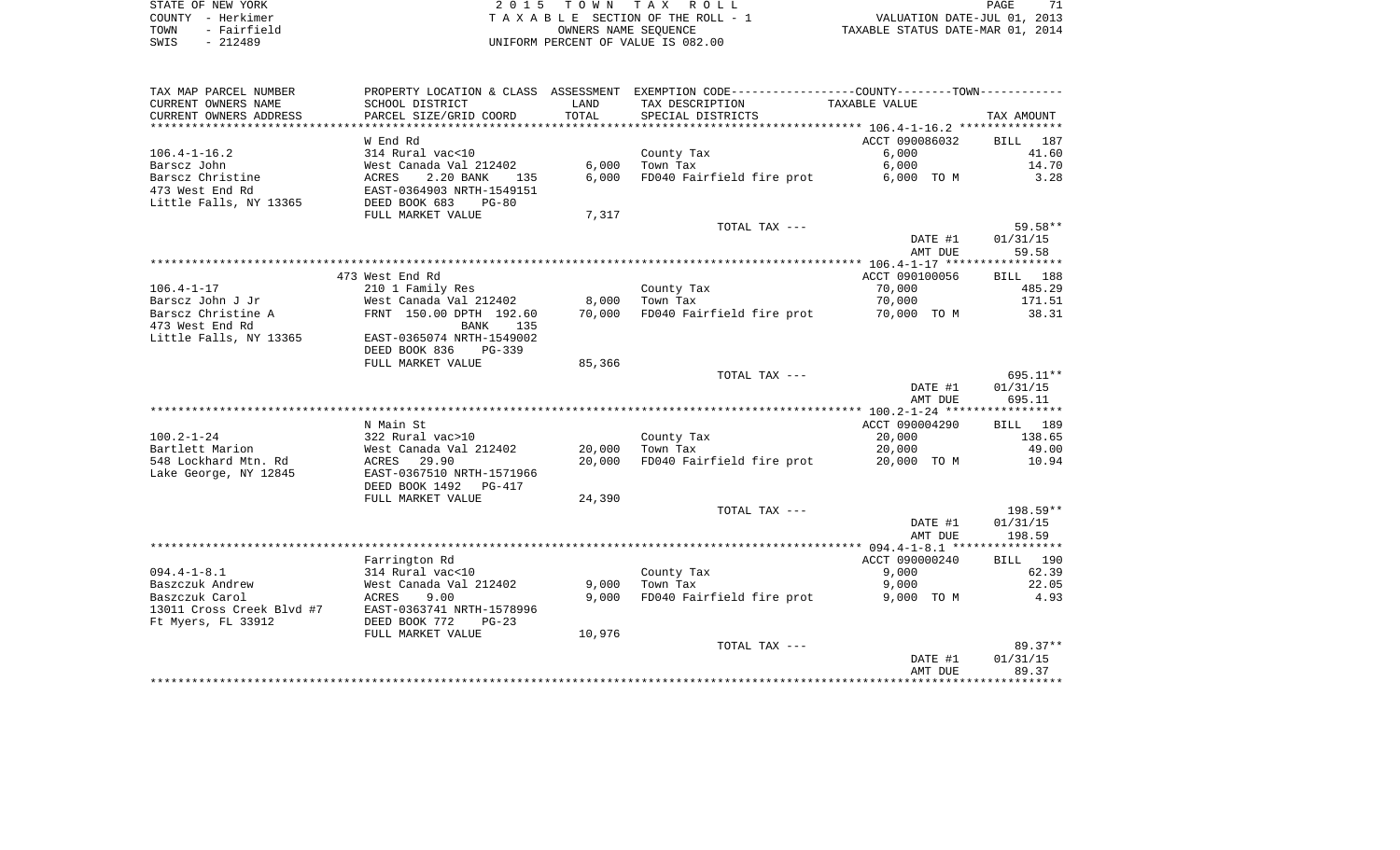| STATE OF NEW YORK   | 2015 TOWN TAX ROLL                 | 72<br>PAGE                       |
|---------------------|------------------------------------|----------------------------------|
| COUNTY - Herkimer   | TAXABLE SECTION OF THE ROLL - 1    | VALUATION DATE-JUL 01, 2013      |
| - Fairfield<br>TOWN | OWNERS NAME SEOUENCE               | TAXABLE STATUS DATE-MAR 01, 2014 |
| $-212489$<br>SWIS   | UNIFORM PERCENT OF VALUE IS 082.00 |                                  |

| TAX MAP PARCEL NUMBER  |                                                                                      |                 | PROPERTY LOCATION & CLASS ASSESSMENT EXEMPTION CODE---------------COUNTY-------TOWN---------- |                    |                       |
|------------------------|--------------------------------------------------------------------------------------|-----------------|-----------------------------------------------------------------------------------------------|--------------------|-----------------------|
| CURRENT OWNERS NAME    | SCHOOL DISTRICT                                                                      | LAND            | TAX DESCRIPTION                                                                               | TAXABLE VALUE      |                       |
| CURRENT OWNERS ADDRESS | PARCEL SIZE/GRID COORD                                                               | TOTAL           | SPECIAL DISTRICTS                                                                             |                    | TAX AMOUNT            |
| ********************   |                                                                                      |                 |                                                                                               |                    |                       |
|                        | 317 Parkhurst Rd                                                                     |                 |                                                                                               | ACCT 090006150     | BILL 191              |
| $100.4 - 1 - 11$       | 270 Mfg housing                                                                      |                 | County Tax                                                                                    | 28,000             | 194.11                |
| Baumes Clayton C       | West Canada Val 212402                                                               | 10,000          | Town Tax                                                                                      | 28,000             | 68.60                 |
| Baumes Theresa A       | ACRES 1.00<br>EAST-0371310 NRTH-1566275<br>DEED BOOK 832 PG-629<br>FULL MARKET VALUE | 28,000          | FD040 Fairfield fire prot 28,000 TO M                                                         |                    | 15.32                 |
| 317 Parkhurst Rd       |                                                                                      |                 |                                                                                               |                    |                       |
| PO Box 404             |                                                                                      |                 |                                                                                               |                    |                       |
| Middleville, NY 13406  |                                                                                      | 34,146          |                                                                                               |                    |                       |
|                        |                                                                                      |                 | TOTAL TAX ---                                                                                 | DATE #1            | 278.03**<br>01/31/15  |
|                        |                                                                                      |                 |                                                                                               | AMT DUE            | 278.03                |
|                        |                                                                                      |                 |                                                                                               |                    |                       |
|                        | 634 Davis Rd                                                                         |                 |                                                                                               |                    | BILL 192              |
| $107.1 - 2 - 15$       | 281 Multiple res                                                                     |                 | County Tax                                                                                    | 92,000             | 637.80                |
| Baylor Alan J          | West Canada Val 212402<br>doublewide & singlewide                                    | 13,000 Town Tax |                                                                                               | 92,000             | 225.41                |
| 634 Davis Rd           | doublewide & singlewide 92,000                                                       |                 | FD040 Fairfield fire prot 92,000 TO M                                                         |                    | 50.35                 |
| Little Falls, NY 13365 | ACRES<br>5.20                                                                        |                 |                                                                                               |                    |                       |
|                        | EAST-0382796 NRTH-1556561                                                            |                 |                                                                                               |                    |                       |
|                        | DEED BOOK 789<br>PG-178<br>FULL MARKET VALUE                                         | 112,195         |                                                                                               |                    |                       |
|                        |                                                                                      |                 | TOTAL TAX ---                                                                                 |                    | $913.56**$            |
|                        |                                                                                      |                 |                                                                                               | DATE #1            | 01/31/15              |
|                        |                                                                                      |                 |                                                                                               | AMT DUE            | 913.56                |
|                        |                                                                                      |                 |                                                                                               |                    |                       |
|                        | 563 West End Rd                                                                      |                 |                                                                                               |                    | BILL 193              |
| $106.4 - 1 - 4.6$      | 210 1 Family Res                                                                     |                 | County Tax                                                                                    | 100,000            | 693.27                |
| Beam Sara L            | West Canada Val 212402                                                               | 15,000          | Town Tax                                                                                      | 100,000            | 245.01                |
| 563 West End Rd        | FRNT 339.00 DPTH                                                                     | 100,000         | FD040 Fairfield fire prot                                                                     | 100,000 TO M       | 54.72                 |
| Little Falls, NY 13365 | ACRES<br>4.20                                                                        |                 |                                                                                               |                    |                       |
|                        | EAST-0366148 NRTH-1550219                                                            |                 |                                                                                               |                    |                       |
|                        | DEED BOOK 1406<br>PG-490                                                             |                 |                                                                                               |                    |                       |
|                        | FULL MARKET VALUE                                                                    | 121,951         | TOTAL TAX ---                                                                                 |                    | 993.00**              |
|                        |                                                                                      |                 |                                                                                               | DATE #1            | 01/31/15              |
|                        |                                                                                      |                 |                                                                                               | AMT DUE            | 993.00                |
|                        |                                                                                      |                 |                                                                                               |                    |                       |
|                        | Casler Rd                                                                            |                 |                                                                                               | ACCT 090009240     | BILL 194              |
| $101.3 - 3 - 8$        | 314 Rural vac<10                                                                     |                 | County Tax                                                                                    | 10,000             | 69.33                 |
| Benson Kirsten E       | West Canada Val 212402                                                               | 10,000          | Town Tax                                                                                      | 10,000             | 24.50                 |
| Peters James W         | Lot#8<br>ACRES 8.00<br>EAST-0375669 NRTH-1562168                                     | 10,000          | FD040 Fairfield fire prot                                                                     | 10,000 TO M        | 5.47                  |
| 112 4th Ave            |                                                                                      |                 |                                                                                               |                    |                       |
| Ilion, NY 13357        |                                                                                      |                 |                                                                                               |                    |                       |
|                        | DEED BOOK 1355<br>PG-176                                                             |                 |                                                                                               |                    |                       |
|                        | FULL MARKET VALUE                                                                    | 12,195          |                                                                                               |                    |                       |
|                        |                                                                                      |                 | TOTAL TAX ---                                                                                 |                    | $99.30**$<br>01/31/15 |
|                        |                                                                                      |                 |                                                                                               | DATE #1<br>AMT DUE | 99.30                 |
|                        |                                                                                      |                 |                                                                                               |                    |                       |
|                        |                                                                                      |                 |                                                                                               |                    |                       |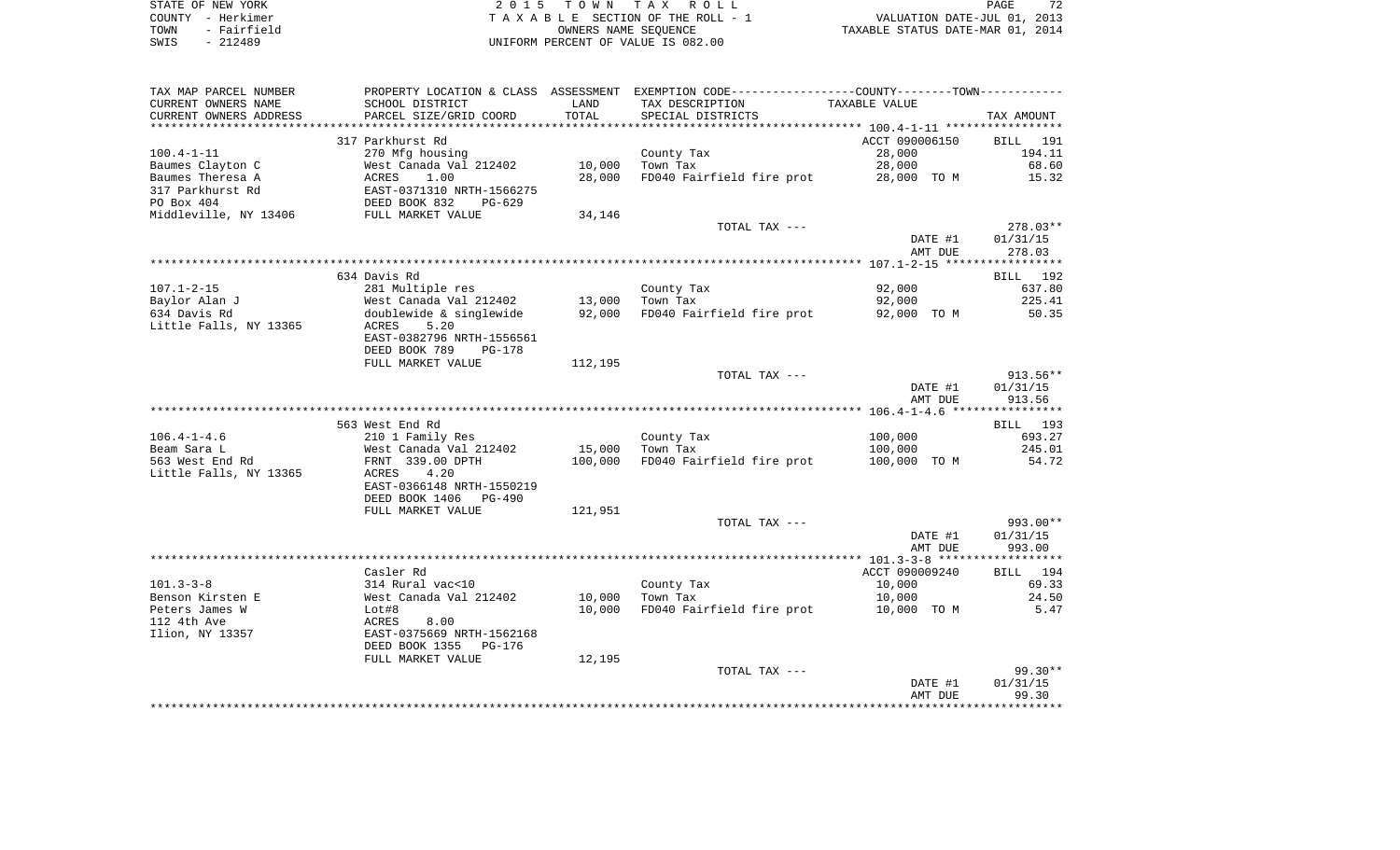| STATE OF NEW YORK   | 2015 TOWN TAX ROLL                 | PAGE                             |
|---------------------|------------------------------------|----------------------------------|
| COUNTY - Herkimer   | TAXABLE SECTION OF THE ROLL - 1    | VALUATION DATE-JUL 01, 2013      |
| - Fairfield<br>TOWN | OWNERS NAME SEOUENCE               | TAXABLE STATUS DATE-MAR 01, 2014 |
| - 212489<br>SWIS    | UNIFORM PERCENT OF VALUE IS 082.00 |                                  |

| TAX MAP PARCEL NUMBER  |                                                       |        | PROPERTY LOCATION & CLASS ASSESSMENT EXEMPTION CODE----------------COUNTY--------TOWN----------- |                    |                    |
|------------------------|-------------------------------------------------------|--------|--------------------------------------------------------------------------------------------------|--------------------|--------------------|
| CURRENT OWNERS NAME    | SCHOOL DISTRICT                                       | LAND   | TAX DESCRIPTION                                                                                  | TAXABLE VALUE      |                    |
| CURRENT OWNERS ADDRESS | PARCEL SIZE/GRID COORD                                | TOTAL  | SPECIAL DISTRICTS                                                                                |                    | TAX AMOUNT         |
|                        |                                                       |        |                                                                                                  |                    |                    |
|                        | Casler Rd                                             |        |                                                                                                  | ACCT 090009240     | BILL 195           |
| $101.3 - 3 - 9$        | 314 Rural vac<10                                      |        | County Tax                                                                                       | 10,000             | 69.33              |
| Benson Kirsten E       | West Canada Val 212402                                | 10,000 | Town Tax                                                                                         | 10,000             | 24.50              |
| Peters James W         | Lot#9                                                 | 10,000 | FD040 Fairfield fire prot                                                                        | 10,000 TO M        | 5.47               |
| 112 4th Ave            | ACRES<br>7.10                                         |        |                                                                                                  |                    |                    |
| Ilion, NY 13357        | EAST-0375729 NRTH-1561831<br>DEED BOOK 1355<br>PG-176 |        |                                                                                                  |                    |                    |
|                        | FULL MARKET VALUE                                     | 12,195 |                                                                                                  |                    |                    |
|                        |                                                       |        | TOTAL TAX ---                                                                                    |                    | $99.30**$          |
|                        |                                                       |        |                                                                                                  | DATE #1            | 01/31/15           |
|                        |                                                       |        |                                                                                                  | AMT DUE            | 99.30              |
|                        |                                                       |        |                                                                                                  |                    |                    |
|                        | State Route 169                                       |        |                                                                                                  | ACCT 090007020     | BILL 196           |
| $107.1 - 1 - 3.2$      | 314 Rural vac<10                                      |        | County Tax                                                                                       | 12,000             | 83.19              |
| Berneche Daniel G      | West Canada Val 212402                                | 12,000 | Town Tax                                                                                         | 12,000             | 29.40              |
| 246 West St            | FRNT 250.00 DPTH                                      | 12,000 | School Relevy                                                                                    |                    | 293.80             |
| Ware, MA 01082         | ACRES<br>6.00                                         |        | FD040 Fairfield fire prot                                                                        | 12,000 TO M        | 6.57               |
|                        | EAST-0372684 NRTH-1557904                             |        |                                                                                                  |                    |                    |
|                        | DEED BOOK 1145<br>PG-627                              |        |                                                                                                  |                    |                    |
|                        | FULL MARKET VALUE                                     | 14,634 | TOTAL TAX ---                                                                                    |                    | $412.96**$         |
|                        |                                                       |        |                                                                                                  | DATE #1            | 01/31/15           |
|                        |                                                       |        |                                                                                                  | AMT DUE            | 412.96             |
|                        |                                                       |        |                                                                                                  |                    |                    |
|                        | Castle Rd                                             |        |                                                                                                  |                    | BILL 197           |
| $107.2 - 1 - 12.6$     | 322 Rural vac>10                                      |        | County Tax                                                                                       | 22,000             | 152.52             |
| Bickelhaupt Mark       | West Canada Val 212402                                | 22,000 | Town Tax                                                                                         | 22,000             | 53.90              |
| Bickelhaupt Theresa    | acreage calculated @ 29.6                             | 22,000 | FD040 Fairfield fire prot                                                                        | 22,000 TO M        | 12.04              |
| 1058 St. Rte. 170      | ACRES 29.60                                           |        |                                                                                                  |                    |                    |
| Little Falls, NY 13365 | EAST-0391068 NRTH-1559650                             |        |                                                                                                  |                    |                    |
|                        | DEED BOOK 1380<br>PG-912                              |        |                                                                                                  |                    |                    |
|                        | FULL MARKET VALUE                                     | 26,829 |                                                                                                  |                    |                    |
|                        |                                                       |        | TOTAL TAX ---                                                                                    |                    | $218.46**$         |
|                        |                                                       |        |                                                                                                  | DATE #1<br>AMT DUE | 01/31/15<br>218.46 |
|                        |                                                       |        |                                                                                                  |                    |                    |
|                        | 2376 Rte. 170                                         |        |                                                                                                  |                    | BILL 198           |
| $107.2 - 1 - 12.8$     | 322 Rural vac>10                                      |        | County Tax                                                                                       | 15,000             | 103.99             |
| Bickelhaupt Mark       | West Canada Val 212402                                | 15,000 | Town Tax                                                                                         | 15,000             | 36.75              |
| Bickelhaupt Teresa     | split from 12.3                                       | 15,000 | FD040 Fairfield fire prot                                                                        | 15,000 TO M        | 8.21               |
| 1058 St. Rte. 170      | FRNT 689.00 DPTH                                      |        |                                                                                                  |                    |                    |
| Little Falls, NY 13365 | ACRES 13.00                                           |        |                                                                                                  |                    |                    |
|                        | EAST-0389641 NRTH-1559868                             |        |                                                                                                  |                    |                    |
|                        | DEED BOOK 1432<br>PG-437                              |        |                                                                                                  |                    |                    |
|                        | FULL MARKET VALUE                                     | 18,293 |                                                                                                  |                    |                    |
|                        |                                                       |        | TOTAL TAX ---                                                                                    |                    | 148.95**           |
|                        |                                                       |        |                                                                                                  | DATE #1            | 01/31/15           |
|                        |                                                       |        |                                                                                                  | AMT DUE            | 148.95             |
|                        |                                                       |        |                                                                                                  |                    |                    |
|                        |                                                       |        |                                                                                                  |                    |                    |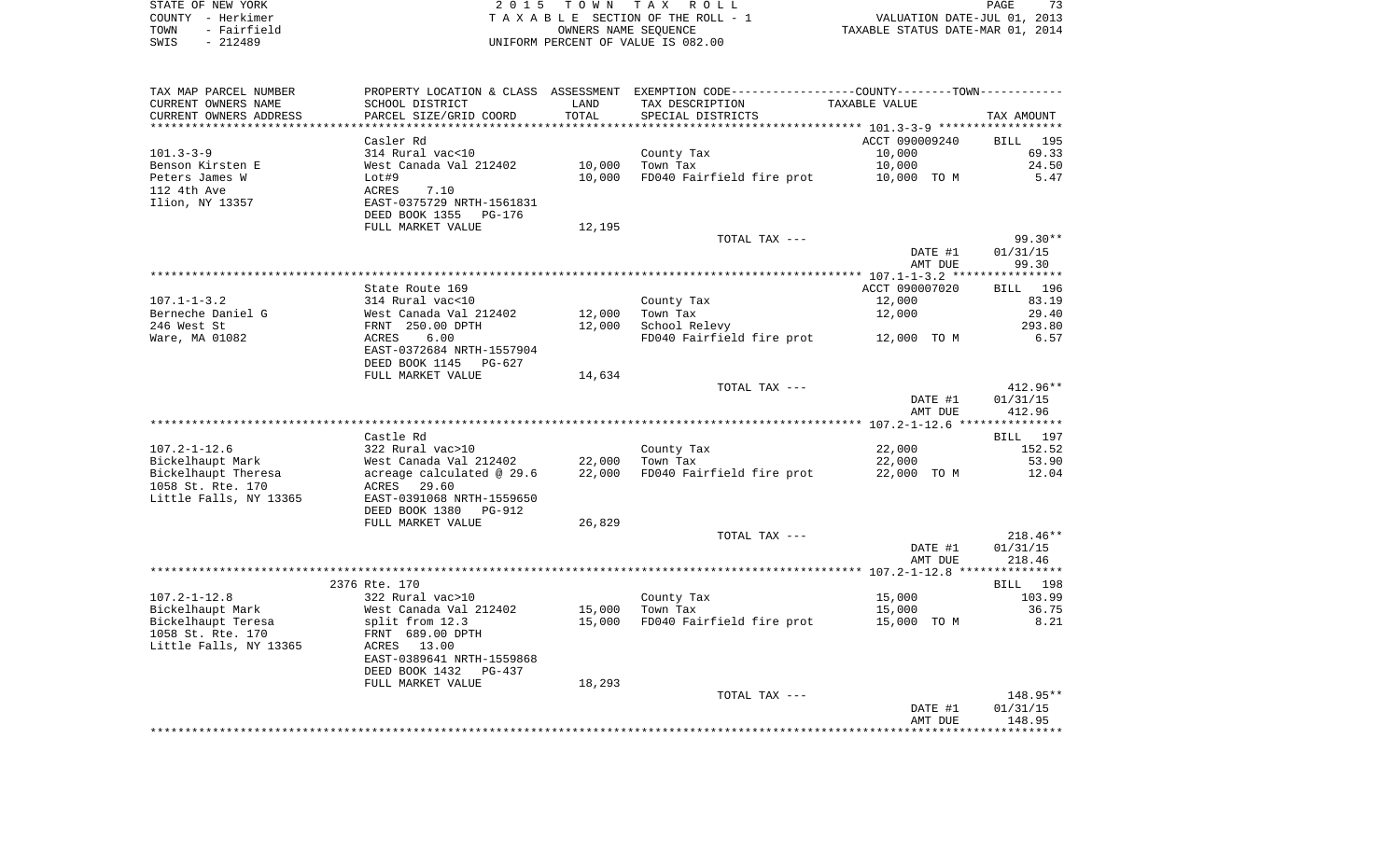| STATE OF NEW YORK   | 2015 TOWN TAX ROLL                 | 74<br>PAGE                       |
|---------------------|------------------------------------|----------------------------------|
| COUNTY - Herkimer   | TAXABLE SECTION OF THE ROLL - 1    | VALUATION DATE-JUL 01, 2013      |
| - Fairfield<br>TOWN | OWNERS NAME SEOUENCE               | TAXABLE STATUS DATE-MAR 01, 2014 |
| SWIS<br>- 212489    | UNIFORM PERCENT OF VALUE IS 082.00 |                                  |

| TAX MAP PARCEL NUMBER     |                           |               | PROPERTY LOCATION & CLASS ASSESSMENT EXEMPTION CODE---------------COUNTY-------TOWN---------- |                |                    |
|---------------------------|---------------------------|---------------|-----------------------------------------------------------------------------------------------|----------------|--------------------|
| CURRENT OWNERS NAME       | SCHOOL DISTRICT           | LAND          | TAX DESCRIPTION                                                                               | TAXABLE VALUE  |                    |
| CURRENT OWNERS ADDRESS    | PARCEL SIZE/GRID COORD    | TOTAL         | SPECIAL DISTRICTS                                                                             |                | TAX AMOUNT         |
|                           |                           | ************* |                                                                                               |                |                    |
|                           | Castle Rd                 |               |                                                                                               |                | 199<br><b>BILL</b> |
| $107.2 - 1 - 35$          | 322 Rural vac>10          |               | County Tax                                                                                    | 15,000         | 103.99             |
| Bickelhaupt Mark          | West Canada Val 212402    | 15,000        | Town Tax                                                                                      | 15,000         | 36.75              |
| Bickelhaupt Teresa        | ACRES<br>13.80            | 15,000        | FD040 Fairfield fire prot                                                                     | 15,000 TO M    | 8.21               |
| 1058 State Rte. 170       | EAST-0390990 NRTH-1561003 |               |                                                                                               |                |                    |
| Little Falls, NY 13365    | DEED BOOK 1537 PG-408     |               |                                                                                               |                |                    |
|                           | FULL MARKET VALUE         | 18,293        |                                                                                               |                |                    |
| PRIOR OWNER ON 3/01/2014  |                           |               |                                                                                               |                |                    |
| Pisieczko Steven K        |                           |               |                                                                                               |                |                    |
|                           |                           |               | TOTAL TAX ---                                                                                 |                | 148.95**           |
|                           |                           |               |                                                                                               | DATE #1        | 01/31/15           |
|                           |                           |               |                                                                                               | AMT DUE        | 148.95             |
|                           | State Rte 170             |               |                                                                                               |                | 200<br>BILL        |
| $107.2 - 2 - 8.2$         | 322 Rural vac>10          |               | County Tax                                                                                    | 25,000         | 173.32             |
| Bickelhaupt Mark & Teresa | West Canada Val 212402    | 25,000        | Town Tax                                                                                      | 25,000         | 61.25              |
| 1058 State Rte 170        | FRNT 750.00 DPTH          | 25,000        |                                                                                               |                |                    |
| Little Falls, NY 13365    | ACRES<br>29.50            |               |                                                                                               |                |                    |
|                           | EAST-0392692 NRTH-1558274 |               |                                                                                               |                |                    |
|                           | FULL MARKET VALUE         | 30,488        |                                                                                               |                |                    |
|                           |                           |               | TOTAL TAX ---                                                                                 |                | $234.57**$         |
|                           |                           |               |                                                                                               | DATE #1        | 01/31/15           |
|                           |                           |               |                                                                                               | AMT DUE        | 234.57             |
|                           |                           |               |                                                                                               |                |                    |
|                           | 1058 State Route 170      |               |                                                                                               | ACCT 090010620 | 201<br>BILL        |
| $107.2 - 1 - 18$          | 240 Rural res             |               | County Tax                                                                                    | 130,000        | 901.25             |
| Bickelhaupt Mark&Teresa   | West Canada Val 212402    | 73,000        | Town Tax                                                                                      | 130,000        | 318.52             |
| 1058 State Route 170      | ACRES 128.80              | 130,000       | FD040 Fairfield fire prot                                                                     | 130,000 TO M   | 71.14              |
| Little Falls, NY 13365    | EAST-0391194 NRTH-1557734 |               |                                                                                               |                |                    |
|                           | DEED BOOK 1376 PG-756     |               |                                                                                               |                |                    |
|                           | FULL MARKET VALUE         | 158,537       |                                                                                               |                |                    |
|                           |                           |               | TOTAL TAX ---                                                                                 |                | $1,290.91**$       |
|                           |                           |               |                                                                                               | DATE #1        | 01/31/15           |
|                           |                           |               |                                                                                               | AMT DUE        | 1,290.91           |
|                           |                           |               |                                                                                               |                |                    |
|                           | 4968 State Rte 28         |               |                                                                                               | ACCT 090002190 | BILL 202           |
| $100.2 - 1 - 12.2$        | 210 1 Family Res          |               | County Tax                                                                                    | 75,000         | 519.95             |
| Bills Maria L             | West Canada Val 212402    | 9,000         | Town Tax                                                                                      | 75,000         | 183.76             |
| 4968 St. Rte. 28          | ACRES<br>0.90             | 75,000        | FD040 Fairfield fire prot                                                                     | 75,000 TO M    | 41.04              |
| Newport, NY 13416         | EAST-0365542 NRTH-1571756 |               |                                                                                               |                |                    |
|                           | DEED BOOK 844<br>$PG-69$  |               |                                                                                               |                |                    |
|                           | FULL MARKET VALUE         | 91,463        |                                                                                               |                |                    |
|                           |                           |               | TOTAL TAX ---                                                                                 |                | 744.75**           |
|                           |                           |               |                                                                                               | DATE #1        | 01/31/15           |
|                           |                           |               |                                                                                               | AMT DUE        | 744.75             |
|                           |                           |               |                                                                                               |                |                    |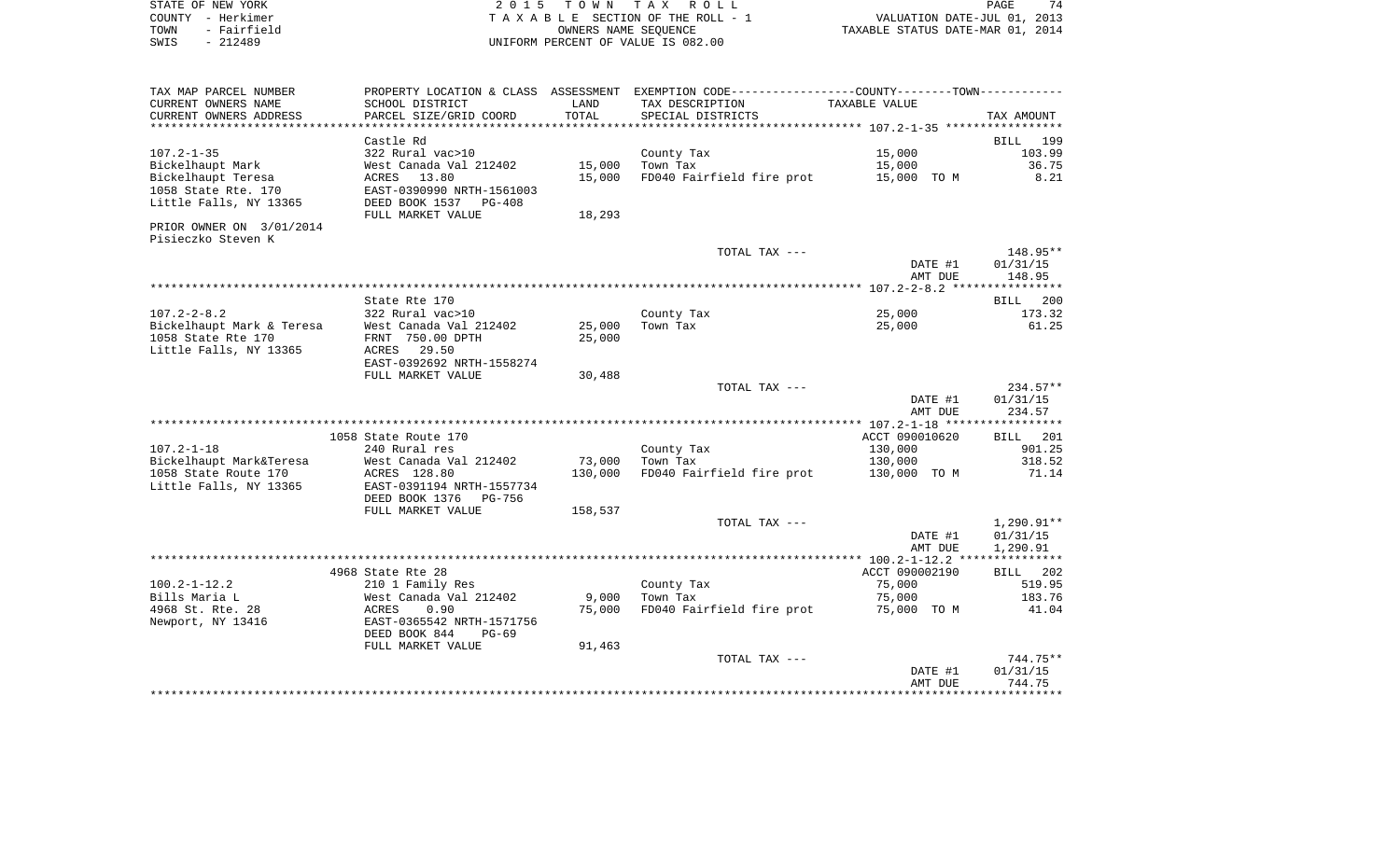| STATE OF NEW YORK   | 2015 TOWN TAX ROLL                 | 75<br>PAGE                       |
|---------------------|------------------------------------|----------------------------------|
| COUNTY - Herkimer   | TAXABLE SECTION OF THE ROLL - 1    | VALUATION DATE-JUL 01, 2013      |
| - Fairfield<br>TOWN | OWNERS NAME SEOUENCE               | TAXABLE STATUS DATE-MAR 01, 2014 |
| $-212489$<br>SWIS   | UNIFORM PERCENT OF VALUE IS 082.00 |                                  |

| TAX MAP PARCEL NUMBER                 |                                            |            | PROPERTY LOCATION & CLASS ASSESSMENT EXEMPTION CODE---------------COUNTY-------TOWN---------- |                  |                    |
|---------------------------------------|--------------------------------------------|------------|-----------------------------------------------------------------------------------------------|------------------|--------------------|
| CURRENT OWNERS NAME                   | SCHOOL DISTRICT                            | LAND       | TAX DESCRIPTION                                                                               | TAXABLE VALUE    |                    |
| CURRENT OWNERS ADDRESS                | PARCEL SIZE/GRID COORD                     | TOTAL      | SPECIAL DISTRICTS                                                                             |                  | TAX AMOUNT         |
|                                       |                                            | ********** |                                                                                               |                  |                    |
|                                       | Davis Rd                                   |            |                                                                                               |                  | BILL<br>203        |
| $107.1 - 2 - 9$                       | 314 Rural vac<10                           |            | County Tax                                                                                    | 10,000           | 69.33              |
| Bingaman Carson G                     | West Canada Val 212402                     | 10,000     | Town Tax                                                                                      | 10,000           | 24.50              |
| 979 Bowersox Rd                       | Portion Of 107.1-1-6.2                     | 10,000     | School Relevy                                                                                 |                  | 244.83             |
| Middleburg, PA 17842                  | 5.10<br>ACRES                              |            | FD040 Fairfield fire prot                                                                     | 10,000 TO M      | 5.47               |
|                                       | EAST-0384343 NRTH-1557505                  |            |                                                                                               |                  |                    |
|                                       | DEED BOOK 1190<br>PG-807                   |            |                                                                                               |                  |                    |
|                                       | FULL MARKET VALUE                          | 12,195     |                                                                                               |                  |                    |
|                                       |                                            |            | TOTAL TAX ---                                                                                 |                  | $344.13**$         |
|                                       |                                            |            |                                                                                               | DATE #1          | 01/31/15           |
|                                       |                                            |            |                                                                                               | AMT DUE          | 344.13             |
|                                       |                                            |            |                                                                                               |                  |                    |
| $100.4 - 1 - 10$                      | Parkhurst Rd                               |            |                                                                                               | ACCT 090004740   | BILL 204<br>443.69 |
| Bintliff Paul F                       | 210 1 Family Res<br>West Canada Val 212402 | 13,000     | County Tax<br>Town Tax                                                                        | 64,000<br>64,000 | 156.81             |
| Bintliff Diane S                      | 6.40<br>ACRES                              | 64,000     | FD040 Fairfield fire prot                                                                     | 64,000 TO M      | 35.02              |
| PO Box 534                            | EAST-0371657 NRTH-1566144                  |            |                                                                                               |                  |                    |
| Middleville, NY 13406                 | DEED BOOK 1394<br>PG-251                   |            |                                                                                               |                  |                    |
|                                       | FULL MARKET VALUE                          | 78,049     |                                                                                               |                  |                    |
|                                       |                                            |            | TOTAL TAX ---                                                                                 |                  | 635.52**           |
|                                       |                                            |            |                                                                                               | DATE #1          | 01/31/15           |
|                                       |                                            |            |                                                                                               | AMT DUE          | 635.52             |
|                                       |                                            |            |                                                                                               |                  |                    |
|                                       | 183 Reservoir Rd                           |            |                                                                                               | ACCT 090006990   | BILL 205           |
| $100.2 - 1 - 22$                      | 270 Mfg housing                            |            | County Tax                                                                                    | 22,000           | 152.52             |
| Black David                           | West Canada Val 212402                     | 9,000      | Town Tax                                                                                      | 22,000           | 53.90              |
| 183 Reservoir Rd                      | FRNT 380.00 DPTH 114.00                    | 22,000     | School Relevy                                                                                 |                  | 10.39              |
| Newport, NY 13416-9721                | EAST-0368953 NRTH-1571459                  |            | FD040 Fairfield fire prot                                                                     | 22,000 TO M      | 12.04              |
|                                       | DEED BOOK 793<br>$PG-122$                  |            |                                                                                               |                  |                    |
|                                       | FULL MARKET VALUE                          | 26,829     |                                                                                               |                  |                    |
|                                       |                                            |            | TOTAL TAX ---                                                                                 |                  | 228.85**           |
|                                       |                                            |            |                                                                                               | DATE #1          | 01/31/15           |
|                                       |                                            |            |                                                                                               | AMT DUE          | 228.85             |
|                                       |                                            |            |                                                                                               | ACCT 090000660   |                    |
|                                       | 594 State Route 170                        |            |                                                                                               |                  | BILL 206           |
| $107.4 - 2 - 5$<br>Blanchard Thomas E | 210 1 Family Res<br>West Canada Val 212402 | 7,000      | County Tax<br>Town Tax                                                                        | 65,000<br>65,000 | 450.62<br>159.26   |
| Blanchard Barbara A                   | Life Use To J&F Brinski                    | 65,000     | FD040 Fairfield fire prot                                                                     | 65,000 TO M      | 35.57              |
| Attn: Frances Brinski                 | FRNT 615.00 DPTH<br>40.00                  |            |                                                                                               |                  |                    |
| 167 Hagaman Ave                       | 0.42<br>ACRES                              |            |                                                                                               |                  |                    |
| Amsterdam, NY 12010                   | EAST-0396042 NRTH-1551109                  |            |                                                                                               |                  |                    |
|                                       | DEED BOOK 810<br>PG-665                    |            |                                                                                               |                  |                    |
|                                       | FULL MARKET VALUE                          | 79,268     |                                                                                               |                  |                    |
|                                       |                                            |            | TOTAL TAX ---                                                                                 |                  | 645.45**           |
|                                       |                                            |            |                                                                                               | DATE #1          | 01/31/15           |
|                                       |                                            |            |                                                                                               | AMT DUE          | 645.45             |
|                                       |                                            |            |                                                                                               |                  |                    |
|                                       |                                            |            |                                                                                               |                  |                    |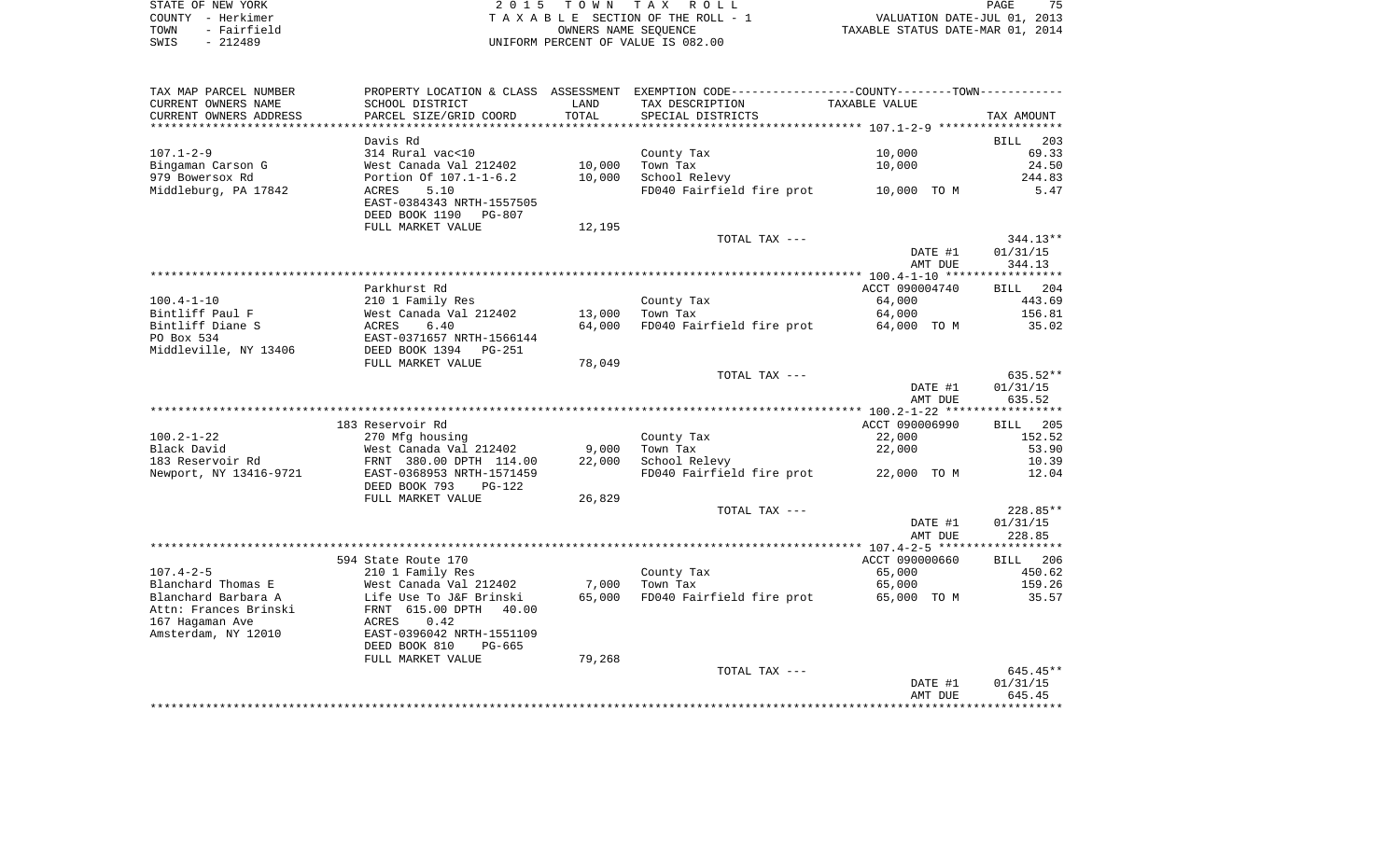| STATE OF NEW YORK   | 2015 TOWN TAX ROLL                 | 76<br>PAGE                       |
|---------------------|------------------------------------|----------------------------------|
| COUNTY - Herkimer   | TAXABLE SECTION OF THE ROLL - 1    | VALUATION DATE-JUL 01, 2013      |
| - Fairfield<br>TOWN | OWNERS NAME SEOUENCE               | TAXABLE STATUS DATE-MAR 01, 2014 |
| - 212489<br>SWIS    | UNIFORM PERCENT OF VALUE IS 082.00 |                                  |

| TAX MAP PARCEL NUMBER  |                           |         | PROPERTY LOCATION & CLASS ASSESSMENT EXEMPTION CODE---------------COUNTY-------TOWN---------- |                |                    |
|------------------------|---------------------------|---------|-----------------------------------------------------------------------------------------------|----------------|--------------------|
| CURRENT OWNERS NAME    | SCHOOL DISTRICT           | LAND    | TAX DESCRIPTION                                                                               | TAXABLE VALUE  |                    |
| CURRENT OWNERS ADDRESS | PARCEL SIZE/GRID COORD    | TOTAL   | SPECIAL DISTRICTS                                                                             |                | TAX AMOUNT         |
| ********************** |                           |         |                                                                                               |                |                    |
|                        | State Route 29            |         |                                                                                               |                | <b>BILL</b><br>207 |
| $101.4 - 3 - 2$        | 322 Rural vac>10          |         | County Tax                                                                                    | 18,000         | 124.79             |
| Bogossian Mark S       | West Canada Val 212402    | 18,000  | Town Tax                                                                                      | 18,000         | 44.10              |
| 39 Milner Ave          | ACRES<br>20.00            | 18,000  | FD040 Fairfield fire prot                                                                     | 18,000 TO M    | 9.85               |
| Albany, NY 12203       | EAST-0386081 NRTH-1566336 |         |                                                                                               |                |                    |
|                        | DEED BOOK 1133<br>PG-99   |         |                                                                                               |                |                    |
|                        | FULL MARKET VALUE         | 21,951  |                                                                                               |                |                    |
|                        |                           |         | TOTAL TAX ---                                                                                 |                | 178.74**           |
|                        |                           |         |                                                                                               | DATE #1        | 01/31/15           |
|                        |                           |         |                                                                                               | AMT DUE        | 178.74             |
|                        |                           |         |                                                                                               |                |                    |
|                        | 383 Castle Rd             |         |                                                                                               |                | 208<br>BILL        |
| $101.4 - 7 - 6$        | 240 Rural res             |         | County Tax                                                                                    | 39,000         | 270.37             |
| Bolen Allen O          | West Canada Val 212402    | 19,000  | Town Tax                                                                                      | 39,000         | 95.56              |
| Bolen Patricia         | sales verify 9/05         | 39,000  | FD040 Fairfield fire prot                                                                     | 39,000 TO M    | 21.34              |
| 383 Castle Rd          | ACRES 18.20               |         |                                                                                               |                |                    |
| Little Falls, NY 13365 | EAST-0389370 NRTH-1563647 |         |                                                                                               |                |                    |
|                        | DEED BOOK 1112<br>PG-396  |         |                                                                                               |                |                    |
|                        | FULL MARKET VALUE         | 47,561  |                                                                                               |                |                    |
|                        |                           |         | TOTAL TAX ---                                                                                 |                | 387.27**           |
|                        |                           |         |                                                                                               | DATE #1        | 01/31/15           |
|                        |                           |         |                                                                                               | AMT DUE        | 387.27             |
|                        |                           |         |                                                                                               |                |                    |
|                        | State Route 169           |         |                                                                                               | ACCT 090007020 | BILL<br>209        |
| $107.1 - 1 - 3.5$      | 210 1 Family Res          |         | County Tax                                                                                    | 165,000        | 1,143.89           |
| Bostwick David B       | West Canada Val 212402    | 15,000  | Town Tax                                                                                      | 165,000        | 404.27             |
| Difillippo Dorothy E   | 5.00<br>ACRES             | 165,000 | School Relevy                                                                                 |                | 3,459.92           |
| 2758 State Route 169   | EAST-0372625 NRTH-1558326 |         | FD040 Fairfield fire prot                                                                     | 165,000 TO M   | 90.29              |
| Little Falls, NY 13365 | DEED BOOK 1409<br>PG-684  |         |                                                                                               |                |                    |
|                        | FULL MARKET VALUE         | 201,220 |                                                                                               |                |                    |
|                        |                           |         | TOTAL TAX ---                                                                                 |                | $5,098.37**$       |
|                        |                           |         |                                                                                               | DATE #1        | 01/31/15           |
|                        |                           |         |                                                                                               | AMT DUE        | 5,098.37           |
|                        |                           |         |                                                                                               |                |                    |
|                        | 181 Castle Rd             |         |                                                                                               |                | BILL 210           |
| $101.4 - 3 - 17$       | 260 Seasonal res          |         | County Tax                                                                                    | 30,000         | 207.98             |
| Bota Michael           | West Canada Val 212402    | 16,000  | Town Tax                                                                                      | 30,000         | 73.50              |
| 142 Centerton Rd       | ACRES 17.50               | 30,000  | FD040 Fairfield fire prot                                                                     | 30,000 TO M    | 16.42              |
| Parsippany, NJ 07054   | EAST-0390263 NRTH-1565416 |         |                                                                                               |                |                    |
|                        | DEED BOOK 788<br>$PG-452$ |         |                                                                                               |                |                    |
|                        | FULL MARKET VALUE         | 36,585  |                                                                                               |                |                    |
|                        |                           |         | TOTAL TAX ---                                                                                 |                | $297.90**$         |
|                        |                           |         |                                                                                               | DATE #1        | 01/31/15           |
|                        |                           |         |                                                                                               | AMT DUE        | 297.90             |
|                        |                           |         |                                                                                               |                | ************       |
|                        |                           |         |                                                                                               |                |                    |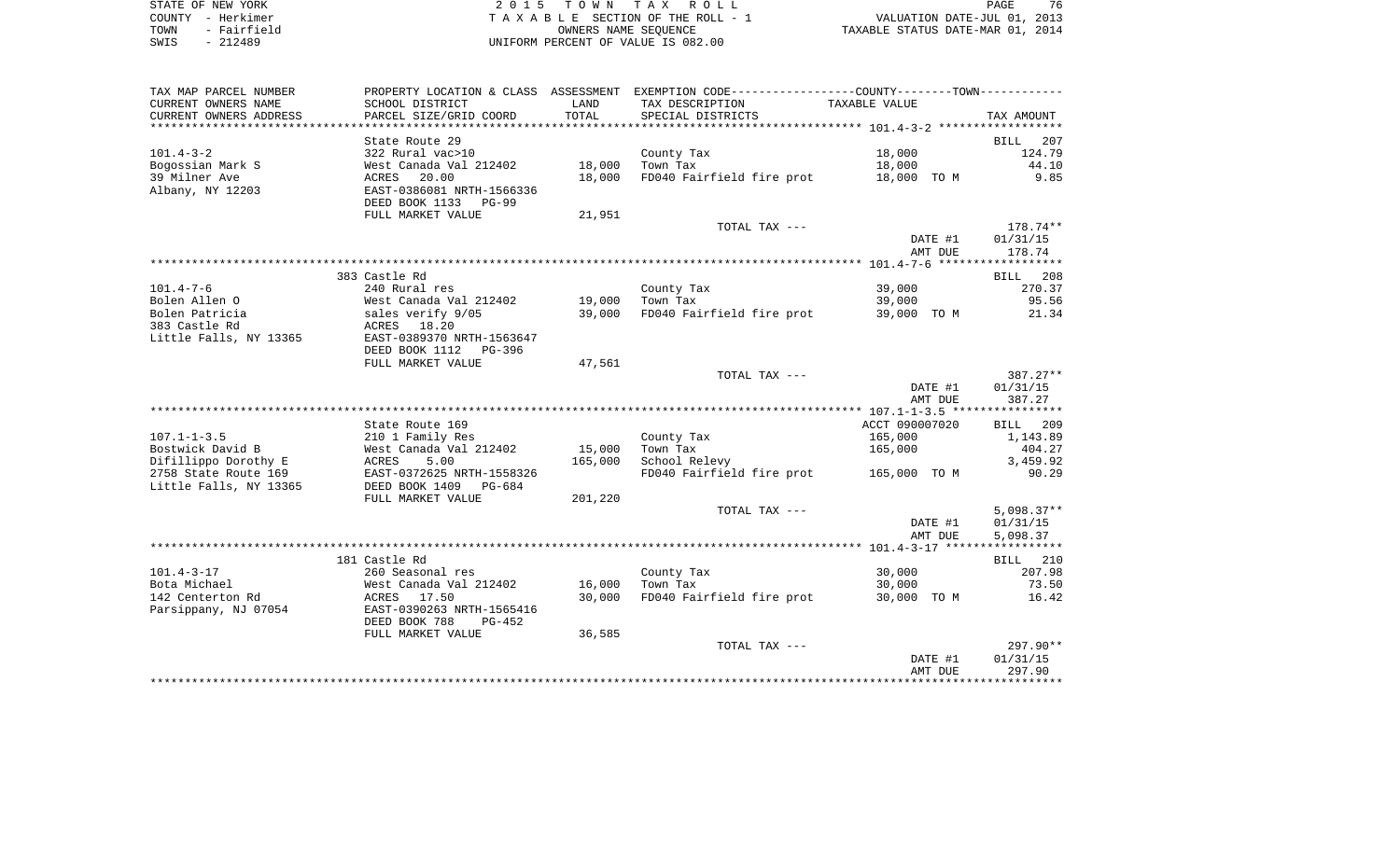| COUNTY - Herkimer<br>TOWN<br>- Fairfield<br>SWIS<br>$-212489$          |                                                                        |                  | TAXABLE SECTION OF THE ROLL - 1<br>OWNERS NAME SEQUENCE<br>UNIFORM PERCENT OF VALUE IS 082.00                                         | VALUATION DATE-JUL 01, 2013<br>TAXABLE STATUS DATE-MAR 01, 2014 |                                    |
|------------------------------------------------------------------------|------------------------------------------------------------------------|------------------|---------------------------------------------------------------------------------------------------------------------------------------|-----------------------------------------------------------------|------------------------------------|
| TAX MAP PARCEL NUMBER<br>CURRENT OWNERS NAME<br>CURRENT OWNERS ADDRESS | SCHOOL DISTRICT<br>PARCEL SIZE/GRID COORD                              | LAND<br>TOTAL    | PROPERTY LOCATION & CLASS ASSESSMENT EXEMPTION CODE---------------COUNTY-------TOWN----------<br>TAX DESCRIPTION<br>SPECIAL DISTRICTS | TAXABLE VALUE                                                   | TAX AMOUNT                         |
|                                                                        |                                                                        |                  |                                                                                                                                       |                                                                 |                                    |
|                                                                        | 160 Kelly Rd                                                           |                  |                                                                                                                                       | ACCT 090089110                                                  | 211<br>BILL                        |
| $106.2 - 3 - 12.1$<br>Bouchard Aaron                                   | 314 Rural vac<10                                                       |                  | County Tax<br>Town Tax                                                                                                                | 4,200                                                           | 29.12                              |
| Bouchard Karen O                                                       | West Canada Val 212402<br>acreage corrected per map                    | 4,200<br>4,200   | FD040 Fairfield fire prot                                                                                                             | 4,200<br>4,200 TO M                                             | 10.29<br>2.30                      |
| 160 Kelly Rd                                                           | FRNT 1157.00 DPTH                                                      |                  |                                                                                                                                       |                                                                 |                                    |
| Little Falls, NY 13365                                                 | ACRES<br>2.40<br>EAST-0367478 NRTH-1551770<br>DEED BOOK 1423<br>PG-614 |                  |                                                                                                                                       |                                                                 |                                    |
|                                                                        | FULL MARKET VALUE                                                      | 5,122            |                                                                                                                                       |                                                                 |                                    |
|                                                                        |                                                                        |                  | TOTAL TAX ---                                                                                                                         |                                                                 | 41.71**                            |
|                                                                        |                                                                        |                  |                                                                                                                                       | DATE #1                                                         | 01/31/15                           |
|                                                                        |                                                                        |                  |                                                                                                                                       | AMT DUE                                                         | 41.71                              |
|                                                                        |                                                                        |                  |                                                                                                                                       |                                                                 |                                    |
| $106.4 - 1 - 6.1$                                                      | West End Rd<br>120 Field crops                                         |                  | AG MKTS L 41720                                                                                                                       | ACCT 090009720<br>11,610<br>11,610                              | <b>BILL</b><br>212                 |
| Bouchard Aaron                                                         | West Canada Val 212402                                                 | 72,000           | County Tax                                                                                                                            | 157,390                                                         | 1,091.13                           |
| Bouchard Karen O                                                       | ACRES 118.00                                                           | 169,000          | Town Tax                                                                                                                              | 157,390                                                         | 385.63                             |
| 160 Kelly Rd                                                           | EAST-0368273 NRTH-1550597                                              |                  | FD040 Fairfield fire prot                                                                                                             | 157,390 TO M                                                    | 86.13                              |
| Little Falls, NY 13365                                                 | DEED BOOK 1361<br>PG-710                                               |                  | 11,610 EX                                                                                                                             |                                                                 |                                    |
| MAY BE SUBJECT TO PAYMENT<br>UNDER AGDIST LAW TIL 2018                 | FULL MARKET VALUE                                                      | 206,098          |                                                                                                                                       |                                                                 |                                    |
|                                                                        |                                                                        |                  | TOTAL TAX ---                                                                                                                         | DATE #1<br>AMT DUE                                              | 1,562.89**<br>01/31/15<br>1,562.89 |
|                                                                        |                                                                        |                  |                                                                                                                                       |                                                                 |                                    |
| $106.2 - 1 - 8$                                                        | 257 Pickert Rd<br>113 Cattle farm                                      |                  | 25 PCT OF VALUE USED FOR EXEMPTION PURPOSES ACCT 090008130<br>VET COM C 41132                                                         | 12,300<br>$\mathbf{0}$                                          | 213<br>BILL                        |
| Bouchard Lorraine<br>Bouchard Aaron Keith                              | West Canada Val 212402<br>includes 106.2-1-7.1&106.                    | 198,000 AG MKTS  | 144,000 VET COM T 41133<br>41730                                                                                                      | 12,375<br>0<br>43,552<br>43,552                                 |                                    |
| 257 Pickert Rd                                                         | FRNT 6065.00 DPTH                                                      |                  | County Tax                                                                                                                            | 142,148                                                         | 985.46                             |
| Little Falls, NY 13365                                                 | ACRES 251.70                                                           |                  | Town Tax                                                                                                                              | 142,073                                                         | 348.10                             |
|                                                                        | EAST-0367358 NRTH-1556076                                              |                  | FD040 Fairfield fire prot                                                                                                             | 198,000 TO M                                                    | 108.35                             |
| MAY BE SUBJECT TO PAYMENT                                              | DEED BOOK 900<br>$PG-125$                                              |                  |                                                                                                                                       |                                                                 |                                    |
| UNDER AGDIST LAW TIL 2021                                              | FULL MARKET VALUE                                                      | 241,463          | TOTAL TAX ---                                                                                                                         |                                                                 | 1,441.91**                         |
|                                                                        |                                                                        |                  |                                                                                                                                       | DATE #1                                                         | 01/31/15                           |
|                                                                        |                                                                        |                  |                                                                                                                                       | AMT DUE                                                         | 1,441.91                           |
|                                                                        |                                                                        |                  |                                                                                                                                       |                                                                 |                                    |
|                                                                        | 1322 Castle Rd                                                         |                  |                                                                                                                                       | ACCT 090087055                                                  | BILL<br>214                        |
| $095.3 - 4 - 6$                                                        | 240 Rural res                                                          |                  | County Tax                                                                                                                            | 95,000<br>95,000                                                | 658.60<br>232.76                   |
| Bowman Justin W<br>Bowman Catherine H                                  | West Canada Val 212402<br>ACRES<br>20.55                               | 20,000<br>95,000 | Town Tax<br>FD040 Fairfield fire prot                                                                                                 | 95,000 TO M                                                     | 51.99                              |
| 1322 Castle Rd<br>Newport, NY 13416                                    | EAST-0346035 NRTH-1154915<br>DEED BOOK 1477<br>PG-848                  |                  |                                                                                                                                       |                                                                 |                                    |
|                                                                        | FULL MARKET VALUE                                                      | 115,854          |                                                                                                                                       |                                                                 |                                    |
|                                                                        |                                                                        |                  | TOTAL TAX ---                                                                                                                         |                                                                 | 943.35**                           |
|                                                                        |                                                                        |                  |                                                                                                                                       | DATE #1                                                         | 01/31/15                           |
|                                                                        |                                                                        |                  |                                                                                                                                       | AMT DUE                                                         | 943.35                             |

STATE OF NEW YORK **EXECUTE:**  $2015$  TOWN TAX ROLL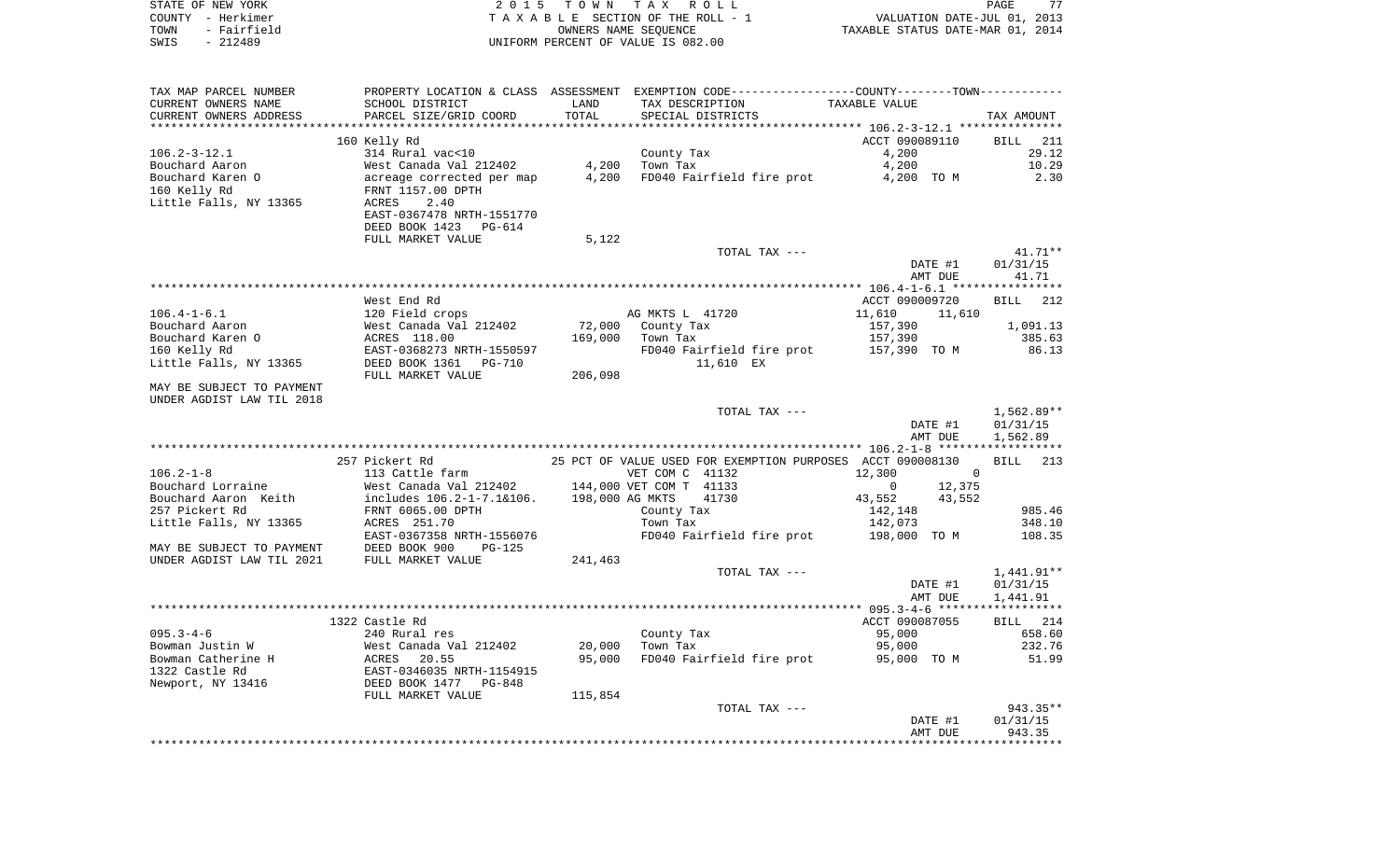| STATE OF NEW YORK                                      |                                              |                  | 2015 TOWN TAX ROLL                                                                            |                  |         | PAGE<br>78                       |
|--------------------------------------------------------|----------------------------------------------|------------------|-----------------------------------------------------------------------------------------------|------------------|---------|----------------------------------|
| COUNTY - Herkimer                                      |                                              |                  | TAXABLE SECTION OF THE ROLL - 1                                                               |                  |         | VALUATION DATE-JUL 01, 2013      |
| TOWN<br>- Fairfield                                    |                                              |                  | OWNERS NAME SEOUENCE                                                                          |                  |         | TAXABLE STATUS DATE-MAR 01, 2014 |
| - 212489<br>SWIS                                       |                                              |                  | UNIFORM PERCENT OF VALUE IS 082.00                                                            |                  |         |                                  |
| TAX MAP PARCEL NUMBER                                  |                                              |                  | PROPERTY LOCATION & CLASS ASSESSMENT EXEMPTION CODE---------------COUNTY-------TOWN---------- |                  |         |                                  |
| CURRENT OWNERS NAME                                    | SCHOOL DISTRICT                              | LAND             | TAX DESCRIPTION                                                                               | TAXABLE VALUE    |         |                                  |
| CURRENT OWNERS ADDRESS                                 | PARCEL SIZE/GRID COORD                       | TOTAL            | SPECIAL DISTRICTS                                                                             |                  |         | TAX AMOUNT                       |
|                                                        |                                              |                  |                                                                                               |                  |         |                                  |
| $106.2 - 1 - 9.4$                                      | 345 Lynch Rd<br>116 Other stock              |                  | AG MKTS<br>41730                                                                              | 38,476           | 38,476  | <b>BILL</b><br>215               |
| Bowne Douglas                                          | West Canada Val 212402                       |                  | 100,000 AGRIC 10 Y 42100                                                                      | 7,400            | 7,400   |                                  |
| Bowne Catherine                                        | ACRES 163.20                                 |                  | 187,000 County Tax                                                                            | 141,124          |         | 978.36                           |
| 345 Lynch Rd                                           | EAST-0365472 NRTH-1555567                    |                  | Town Tax                                                                                      | 141,124          |         | 345.77                           |
| Little Falls, NY 13365                                 | DEED BOOK 766<br>PG-476                      |                  | FD040 Fairfield fire prot                                                                     | 187,000 TO M     |         | 102.33                           |
| MAY BE SUBJECT TO PAYMENT                              | FULL MARKET VALUE                            | 228,049          |                                                                                               |                  |         |                                  |
| UNDER AGDIST LAW TIL 2021                              |                                              |                  | TOTAL TAX ---                                                                                 |                  |         | $1,426.46**$                     |
|                                                        |                                              |                  |                                                                                               |                  | DATE #1 | 01/31/15                         |
|                                                        |                                              |                  |                                                                                               |                  | AMT DUE | 1,426.46                         |
|                                                        | Rasbach Rd                                   |                  |                                                                                               | ACCT 090010290   |         | BILL 216                         |
| 106.4-1-14.1                                           | 312 Vac w/imprv                              |                  | County Tax                                                                                    | 30,000           |         | 207.98                           |
| Bowne Douglas                                          | West Canada Val 212402                       | 17,000           | Town Tax                                                                                      | 30,000           |         | 73.50                            |
| Bowne Catherine                                        | includes 106.4-1-14.2                        | 30,000           | FD040 Fairfield fire prot                                                                     | 30,000 TO M      |         | 16.42                            |
| 345 Lynch Rd                                           | FRNT 245.00 DPTH                             |                  |                                                                                               |                  |         |                                  |
| Little Falls, NY 13365                                 | ACRES 14.30                                  |                  |                                                                                               |                  |         |                                  |
|                                                        | EAST-0362175 NRTH-1550434                    |                  |                                                                                               |                  |         |                                  |
|                                                        | DEED BOOK 668<br>PG-377<br>FULL MARKET VALUE | 36,585           |                                                                                               |                  |         |                                  |
|                                                        |                                              |                  | TOTAL TAX ---                                                                                 |                  |         | 297.90**                         |
|                                                        |                                              |                  |                                                                                               |                  | DATE #1 | 01/31/15                         |
|                                                        |                                              |                  |                                                                                               |                  | AMT DUE | 297.90                           |
|                                                        |                                              |                  |                                                                                               |                  |         |                                  |
|                                                        | Lynch Rd                                     |                  |                                                                                               | ACCT 090009510   |         | BILL 217                         |
| 106.4-1-1                                              | 321 Abandoned ag                             |                  | AG MKTS<br>41730                                                                              | 32,032           | 32,032  |                                  |
| Bowne Douglas E<br>Bowne Catherine E                   | West Canada Val 212402<br>84.20<br>ACRES     | 60,000<br>60,000 | County Tax<br>Town Tax                                                                        | 27,968<br>27,968 |         | 193.89<br>68.53                  |
| 345 Lynch Rd                                           | EAST-0363156 NRTH-1552107                    |                  | FD040 Fairfield fire prot                                                                     | 60,000 TO M      |         | 32.83                            |
| Little Falls, NY 13365                                 | DEED BOOK 842<br>PG-625                      |                  |                                                                                               |                  |         |                                  |
|                                                        | FULL MARKET VALUE                            | 73,171           |                                                                                               |                  |         |                                  |
| MAY BE SUBJECT TO PAYMENT<br>UNDER AGDIST LAW TIL 2021 |                                              |                  |                                                                                               |                  |         |                                  |
|                                                        |                                              |                  | TOTAL TAX ---                                                                                 |                  |         | $295.25**$                       |
|                                                        |                                              |                  |                                                                                               |                  | DATE #1 | 01/31/15                         |
|                                                        |                                              |                  |                                                                                               |                  | AMT DUE | 295.25                           |
|                                                        | Lynch Rd                                     |                  |                                                                                               |                  |         | BILL<br>218                      |
| $106.2 - 1 - 10.4$                                     | 105 Vac farmland                             |                  | AG MKTS L 41720                                                                               | 13,877           | 13,877  |                                  |
| Bowne Douglass                                         | West Canada Val 212402                       | 34,000           | County Tax                                                                                    | 20,123           |         | 139.51                           |
| Bowne Catherine                                        | FRNT 2518.00 DPTH                            | 34,000           | Town Tax                                                                                      | 20,123           |         | 49.30                            |
| Lynch Rd                                               | ACRES 68.20                                  |                  |                                                                                               |                  |         |                                  |
| Fairfield, NY                                          | EAST-0364913 NRTH-1554014                    |                  |                                                                                               |                  |         |                                  |
| MAY BE SUBJECT TO PAYMENT                              | FULL MARKET VALUE                            | 41,463           |                                                                                               |                  |         |                                  |
| UNDER AGDIST LAW TIL 2018                              |                                              |                  |                                                                                               |                  |         |                                  |

DATE #1 01/31/15 AMT DUE 188.81 \*\*\*\*\*\*\*\*\*\*\*\*\*\*\*\*\*\*\*\*\*\*\*\*\*\*\*\*\*\*\*\*\*\*\*\*\*\*\*\*\*\*\*\*\*\*\*\*\*\*\*\*\*\*\*\*\*\*\*\*\*\*\*\*\*\*\*\*\*\*\*\*\*\*\*\*\*\*\*\*\*\*\*\*\*\*\*\*\*\*\*\*\*\*\*\*\*\*\*\*\*\*\*\*\*\*\*\*\*\*\*\*\*\*\*\*\*\*\*\*\*\*\*\*\*\*\*\*\*\*\*\*

TOTAL TAX --- 188.81\*\*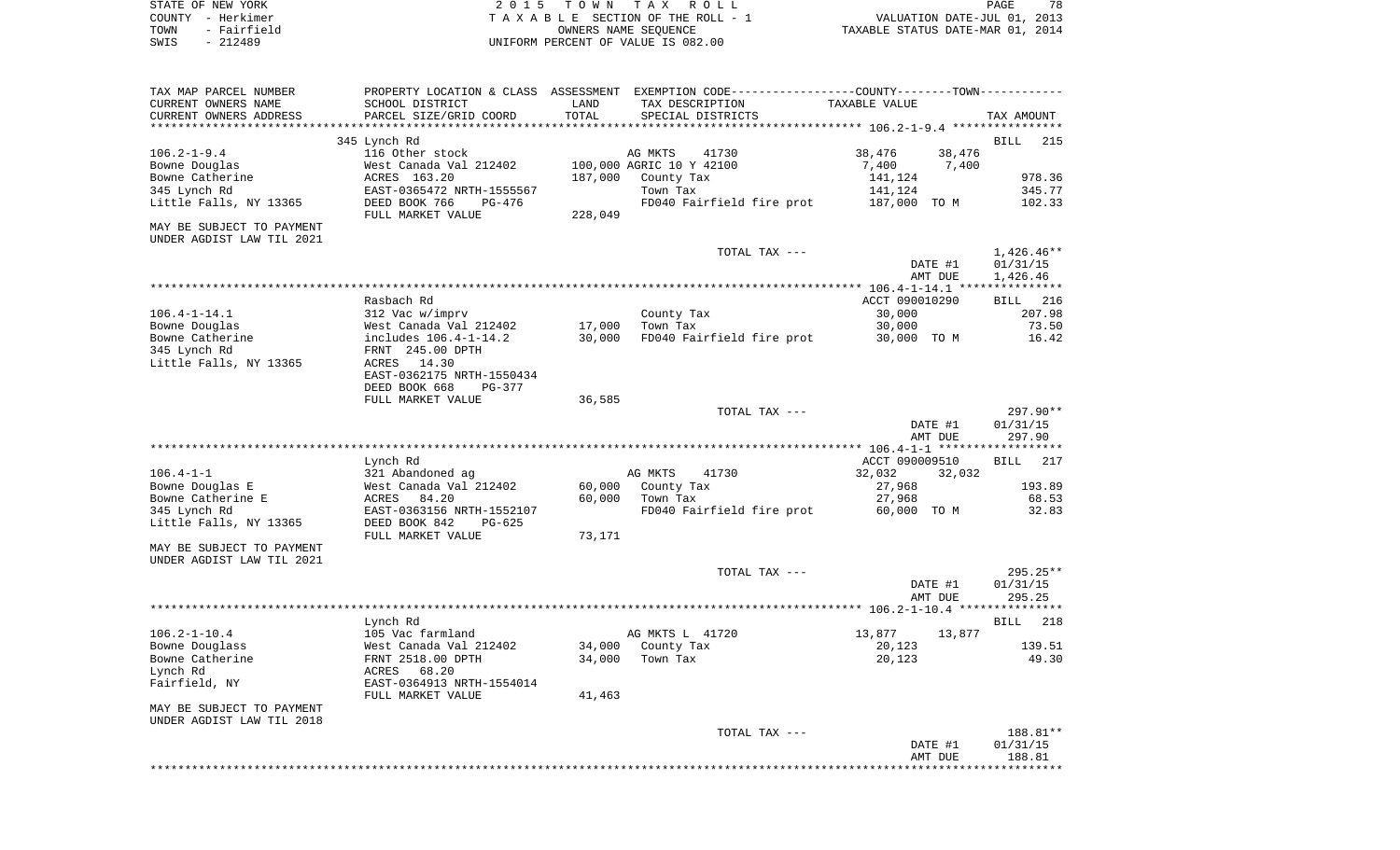| STATE OF NEW YORK      |                                       |         | 2015 TOWN TAX ROLL                                           |                                  | PAGE<br>79 |
|------------------------|---------------------------------------|---------|--------------------------------------------------------------|----------------------------------|------------|
| COUNTY - Herkimer      | T A X A B L E SECTION OF THE ROLL - 1 |         |                                                              | VALUATION DATE-JUL 01, 2013      |            |
| - Fairfield<br>TOWN    | OWNERS NAME SEQUENCE                  |         |                                                              | TAXABLE STATUS DATE-MAR 01, 2014 |            |
| $-212489$<br>SWIS      | UNIFORM PERCENT OF VALUE IS 082.00    |         |                                                              |                                  |            |
|                        |                                       |         |                                                              |                                  |            |
|                        |                                       |         |                                                              |                                  |            |
|                        |                                       |         |                                                              |                                  |            |
| TAX MAP PARCEL NUMBER  | PROPERTY LOCATION & CLASS ASSESSMENT  |         | EXEMPTION CODE-----------------COUNTY--------TOWN----------- |                                  |            |
| CURRENT OWNERS NAME    | SCHOOL DISTRICT                       | LAND    | TAX DESCRIPTION                                              | TAXABLE VALUE                    |            |
| CURRENT OWNERS ADDRESS | PARCEL SIZE/GRID COORD                | TOTAL   | SPECIAL DISTRICTS                                            |                                  | TAX AMOUNT |
|                        |                                       |         |                                                              |                                  |            |
|                        | 924 State Route 170                   |         |                                                              | ACCT 090010740                   | BILL 219   |
| $107.2 - 2 - 9$        | 210 1 Family Res                      |         | County Tax                                                   | 90,000                           | 623.94     |
| Bramer Wendy           | West Canada Val 212402                | 11,000  | Town Tax                                                     | 90,000                           | 220.51     |
| Bramer Todd M          | Doublewide                            | 90,000  | FD040 Fairfield fire prot                                    | 90,000 TO M                      | 49.25      |
| 924 State Route 170    | FRNT 300.00 DPTH                      |         |                                                              |                                  |            |
| Little Falls, NY 13365 | 3.00<br>ACRES                         |         |                                                              |                                  |            |
|                        |                                       |         |                                                              |                                  |            |
|                        | EAST-0393635 NRTH-1557020             |         |                                                              |                                  |            |
|                        | DEED BOOK 1271<br><b>PG-894</b>       |         |                                                              |                                  |            |
|                        | FULL MARKET VALUE                     | 109,756 |                                                              |                                  |            |
|                        |                                       |         | TOTAL TAX ---                                                |                                  | 893.70**   |
|                        |                                       |         |                                                              | DATE #1                          | 01/31/15   |
|                        |                                       |         |                                                              | AMT DUE                          | 893.70     |
|                        |                                       |         |                                                              |                                  |            |
|                        | 652 Davis Rd                          |         |                                                              |                                  | BILL 220   |
| $107.1 - 2 - 16$       | 210 1 Family Res                      |         | County Tax                                                   | 85,000                           | 589.28     |
| Brauer Bryan           | West Canada Val 212402                | 13,000  | Town Tax                                                     | 85,000                           | 208.26     |
| 17115 Route 9W         | Doublewide                            | 85,000  | FD040 Fairfield fire prot                                    | 85,000 TO M                      | 46.51      |
| Lake Katrine, NY 12449 | Portion Of 107.1-1-6.2                |         |                                                              |                                  |            |
|                        | 5.20<br>ACRES                         |         |                                                              |                                  |            |
|                        | EAST-0383043 NRTH-1556595             |         |                                                              |                                  |            |
|                        | DEED BOOK 1302<br><b>PG-106</b>       |         |                                                              |                                  |            |
|                        | FULL MARKET VALUE                     | 103,659 |                                                              |                                  |            |
|                        |                                       |         | TOTAL TAX ---                                                |                                  | 844.05**   |
|                        |                                       |         |                                                              |                                  |            |
|                        |                                       |         |                                                              | DATE #1                          | 01/31/15   |
|                        |                                       |         |                                                              | AMT DUE                          | 844.05     |
|                        |                                       |         |                                                              |                                  |            |
|                        | 2813 State Route 169                  |         |                                                              | ACCT 090100082                   | BILL 221   |
| $106.2 - 1 - 5$        | 210 1 Family Res                      |         | County Tax                                                   | 90,000                           | 623.94     |
| Brelinsky John         | West Canada Val 212402                | 10,000  | Town Tax                                                     | 90,000                           | 220.51     |
| Brelinsky Winifred     | Doublewide                            | 90,000  | FD040 Fairfield fire prot                                    | 90,000 TO M                      | 49.25      |
| 2813 St Rt 169         | ACRES<br>1.10                         |         |                                                              |                                  |            |
| Little Falls, NY 13365 | EAST-0371916 NRTH-1559197             |         |                                                              |                                  |            |
|                        | FULL MARKET VALUE                     | 109,756 |                                                              |                                  |            |
|                        |                                       |         | TOTAL TAX ---                                                |                                  | 893.70**   |
|                        |                                       |         |                                                              | DATE #1                          | 01/31/15   |
|                        |                                       |         |                                                              | AMT DUE                          | 893.70     |
|                        |                                       |         |                                                              |                                  |            |
|                        |                                       |         |                                                              |                                  |            |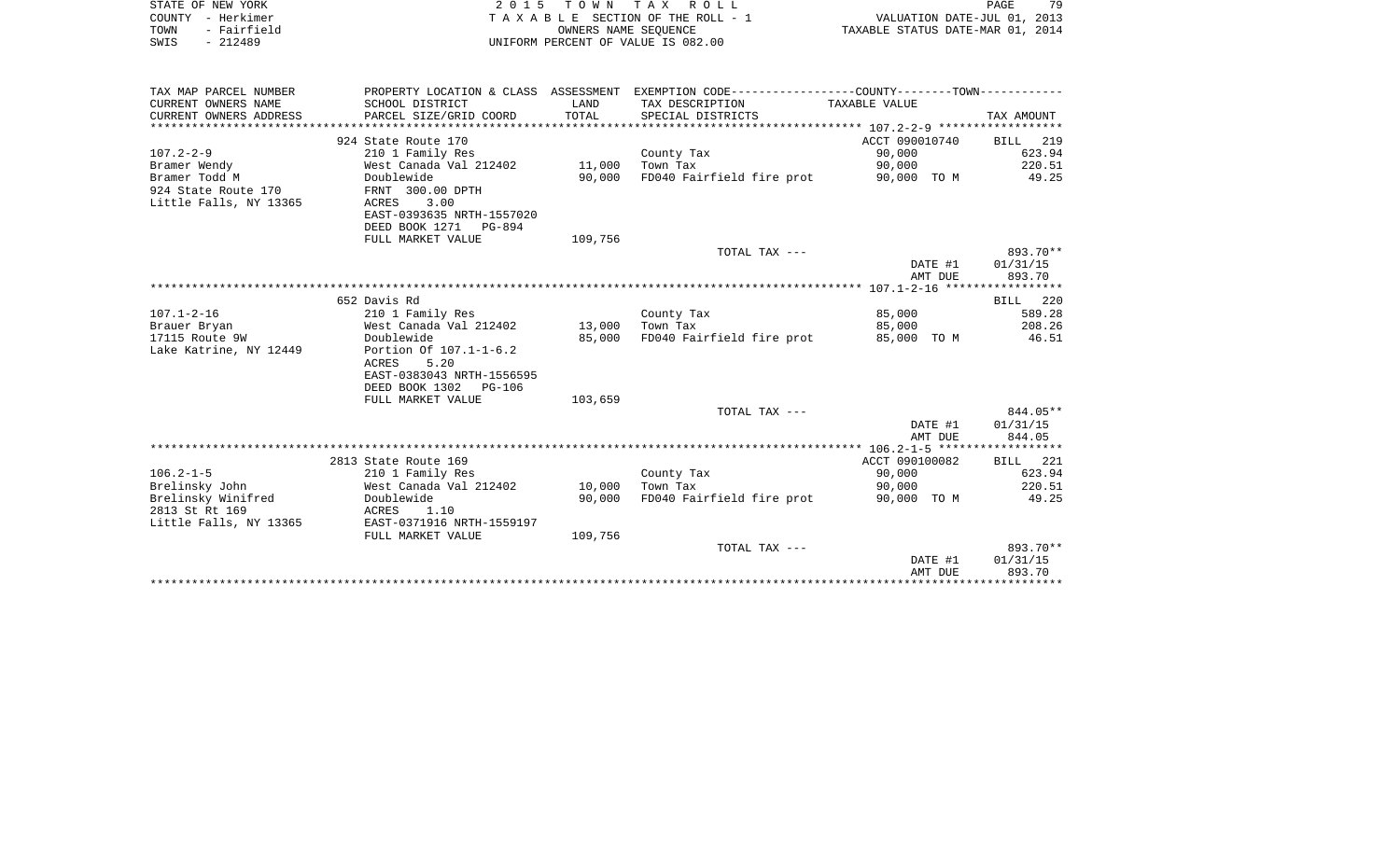|      | STATE OF NEW YORK | 2015 TOWN TAX ROLL                 | 80<br>PAGE                       |  |
|------|-------------------|------------------------------------|----------------------------------|--|
|      | COUNTY - Herkimer | TAXABLE SECTION OF THE ROLL - 1    | VALUATION DATE-JUL 01, 2013      |  |
| TOWN | - Fairfield       | OWNERS NAME SEOUENCE               | TAXABLE STATUS DATE-MAR 01, 2014 |  |
| SWIS | $-212489$         | UNIFORM PERCENT OF VALUE IS 082.00 |                                  |  |

| PROPERTY LOCATION & CLASS ASSESSMENT<br>SCHOOL DISTRICT | LAND                                                                                                                                                                                                                                                                                                                                                                                                                                        | EXEMPTION CODE-----------------COUNTY-------TOWN-----------<br>TAX DESCRIPTION                 | TAXABLE VALUE                                                                                                                                           |                                                                                                                                                                                                                                                  |
|---------------------------------------------------------|---------------------------------------------------------------------------------------------------------------------------------------------------------------------------------------------------------------------------------------------------------------------------------------------------------------------------------------------------------------------------------------------------------------------------------------------|------------------------------------------------------------------------------------------------|---------------------------------------------------------------------------------------------------------------------------------------------------------|--------------------------------------------------------------------------------------------------------------------------------------------------------------------------------------------------------------------------------------------------|
|                                                         |                                                                                                                                                                                                                                                                                                                                                                                                                                             |                                                                                                |                                                                                                                                                         | TAX AMOUNT                                                                                                                                                                                                                                       |
| 332 Platform Rd<br>112 Dairy farm                       |                                                                                                                                                                                                                                                                                                                                                                                                                                             | AG MKTS L 41720                                                                                | ACCT 090000510<br>34,545<br>34,545                                                                                                                      | <b>BILL</b><br>222                                                                                                                                                                                                                               |
|                                                         |                                                                                                                                                                                                                                                                                                                                                                                                                                             |                                                                                                |                                                                                                                                                         | 918.27                                                                                                                                                                                                                                           |
|                                                         |                                                                                                                                                                                                                                                                                                                                                                                                                                             |                                                                                                |                                                                                                                                                         | 324.53                                                                                                                                                                                                                                           |
| ACRES 108.30<br>EAST-0366678 NRTH-1575249               |                                                                                                                                                                                                                                                                                                                                                                                                                                             | FD040 Fairfield fire prot<br>34,545 EX                                                         | 135,455 TO M                                                                                                                                            | 74.13                                                                                                                                                                                                                                            |
|                                                         |                                                                                                                                                                                                                                                                                                                                                                                                                                             |                                                                                                |                                                                                                                                                         |                                                                                                                                                                                                                                                  |
|                                                         |                                                                                                                                                                                                                                                                                                                                                                                                                                             | TOTAL TAX ---                                                                                  |                                                                                                                                                         | $1,316.93**$<br>01/31/15                                                                                                                                                                                                                         |
|                                                         |                                                                                                                                                                                                                                                                                                                                                                                                                                             |                                                                                                | AMT DUE                                                                                                                                                 | 1,316.93                                                                                                                                                                                                                                         |
|                                                         |                                                                                                                                                                                                                                                                                                                                                                                                                                             |                                                                                                |                                                                                                                                                         |                                                                                                                                                                                                                                                  |
|                                                         |                                                                                                                                                                                                                                                                                                                                                                                                                                             |                                                                                                |                                                                                                                                                         | 223<br><b>BILL</b>                                                                                                                                                                                                                               |
|                                                         |                                                                                                                                                                                                                                                                                                                                                                                                                                             |                                                                                                |                                                                                                                                                         | 20.80                                                                                                                                                                                                                                            |
|                                                         |                                                                                                                                                                                                                                                                                                                                                                                                                                             |                                                                                                |                                                                                                                                                         | 7.35<br>1.64                                                                                                                                                                                                                                     |
| 1.06<br>ACRES<br>EAST-0381313 NRTH-1568528              |                                                                                                                                                                                                                                                                                                                                                                                                                                             |                                                                                                |                                                                                                                                                         |                                                                                                                                                                                                                                                  |
|                                                         |                                                                                                                                                                                                                                                                                                                                                                                                                                             |                                                                                                |                                                                                                                                                         |                                                                                                                                                                                                                                                  |
|                                                         |                                                                                                                                                                                                                                                                                                                                                                                                                                             | TOTAL TAX ---                                                                                  | DATE #1<br>AMT DUE                                                                                                                                      | $29.79**$<br>01/31/15<br>29.79                                                                                                                                                                                                                   |
|                                                         |                                                                                                                                                                                                                                                                                                                                                                                                                                             |                                                                                                |                                                                                                                                                         | * * * * * * * * * * *                                                                                                                                                                                                                            |
|                                                         |                                                                                                                                                                                                                                                                                                                                                                                                                                             |                                                                                                |                                                                                                                                                         | 224<br>BILL                                                                                                                                                                                                                                      |
|                                                         |                                                                                                                                                                                                                                                                                                                                                                                                                                             |                                                                                                |                                                                                                                                                         | 76.26                                                                                                                                                                                                                                            |
| 7.00<br>ACRES                                           | 11,000                                                                                                                                                                                                                                                                                                                                                                                                                                      | FD040 Fairfield fire prot                                                                      | 11,000 TO M                                                                                                                                             | 26.95<br>6.02                                                                                                                                                                                                                                    |
| DEED BOOK 876<br>$PG-604$                               |                                                                                                                                                                                                                                                                                                                                                                                                                                             |                                                                                                |                                                                                                                                                         |                                                                                                                                                                                                                                                  |
|                                                         |                                                                                                                                                                                                                                                                                                                                                                                                                                             |                                                                                                |                                                                                                                                                         |                                                                                                                                                                                                                                                  |
|                                                         |                                                                                                                                                                                                                                                                                                                                                                                                                                             |                                                                                                | DATE #1                                                                                                                                                 | $109.23**$<br>01/31/15<br>109.23                                                                                                                                                                                                                 |
|                                                         |                                                                                                                                                                                                                                                                                                                                                                                                                                             |                                                                                                |                                                                                                                                                         | * * * * * * * * * * *                                                                                                                                                                                                                            |
| Hardscrabble Rd                                         |                                                                                                                                                                                                                                                                                                                                                                                                                                             |                                                                                                | ACCT 090000630                                                                                                                                          | 225<br><b>BILL</b>                                                                                                                                                                                                                               |
| 210 1 Family Res                                        |                                                                                                                                                                                                                                                                                                                                                                                                                                             | County Tax                                                                                     | 45,000                                                                                                                                                  | 311.97                                                                                                                                                                                                                                           |
|                                                         |                                                                                                                                                                                                                                                                                                                                                                                                                                             |                                                                                                |                                                                                                                                                         | 110.26                                                                                                                                                                                                                                           |
| EAST-0381387 NRTH-1567882<br>DEED BOOK 876<br>$PG-604$  |                                                                                                                                                                                                                                                                                                                                                                                                                                             |                                                                                                |                                                                                                                                                         | 24.63                                                                                                                                                                                                                                            |
| FULL MARKET VALUE                                       | 54,878                                                                                                                                                                                                                                                                                                                                                                                                                                      |                                                                                                |                                                                                                                                                         |                                                                                                                                                                                                                                                  |
|                                                         |                                                                                                                                                                                                                                                                                                                                                                                                                                             | TOTAL TAX ---                                                                                  |                                                                                                                                                         | 446.86**                                                                                                                                                                                                                                         |
|                                                         |                                                                                                                                                                                                                                                                                                                                                                                                                                             |                                                                                                | AMT DUE                                                                                                                                                 | 01/31/15<br>446.86                                                                                                                                                                                                                               |
|                                                         | PARCEL SIZE/GRID COORD<br>West Canada Val 212402<br>New Silo<br>House Barns<br>DEED BOOK 695<br>PG-956<br>FULL MARKET VALUE<br>Fairfield Vlg<br>314 Rural vac<10<br>West Canada Val 212402<br>FRNT 210.00 DPTH 219.80<br>DEED BOOK 849<br>$PG-50$<br>FULL MARKET VALUE<br>Hardscrabble Rd<br>314 Rural vac<10<br>West Canada Val 212402<br>EAST-0381489 NRTH-1567577<br>FULL MARKET VALUE<br>West Canada Val 212402<br>7.50<br><b>ACRES</b> | TOTAL<br>170,000<br>207,317<br>3,000<br>3,000<br>3,659<br>11,000<br>13,415<br>14,000<br>45,000 | SPECIAL DISTRICTS<br>69,000 AGRIC 10 Y 42100<br>County Tax<br>Town Tax<br>County Tax<br>Town Tax<br>County Tax<br>Town Tax<br>TOTAL TAX ---<br>Town Tax | 3,000<br>3,000<br>132,455<br>132,455<br>DATE #1<br>ACCT 090008550<br>3,000<br>3,000<br>FD040 Fairfield fire prot<br>3,000 TO M<br>ACCT 090000600<br>11,000<br>11,000<br>AMT DUE<br>45,000<br>FD040 Fairfield fire prot<br>45,000 TO M<br>DATE #1 |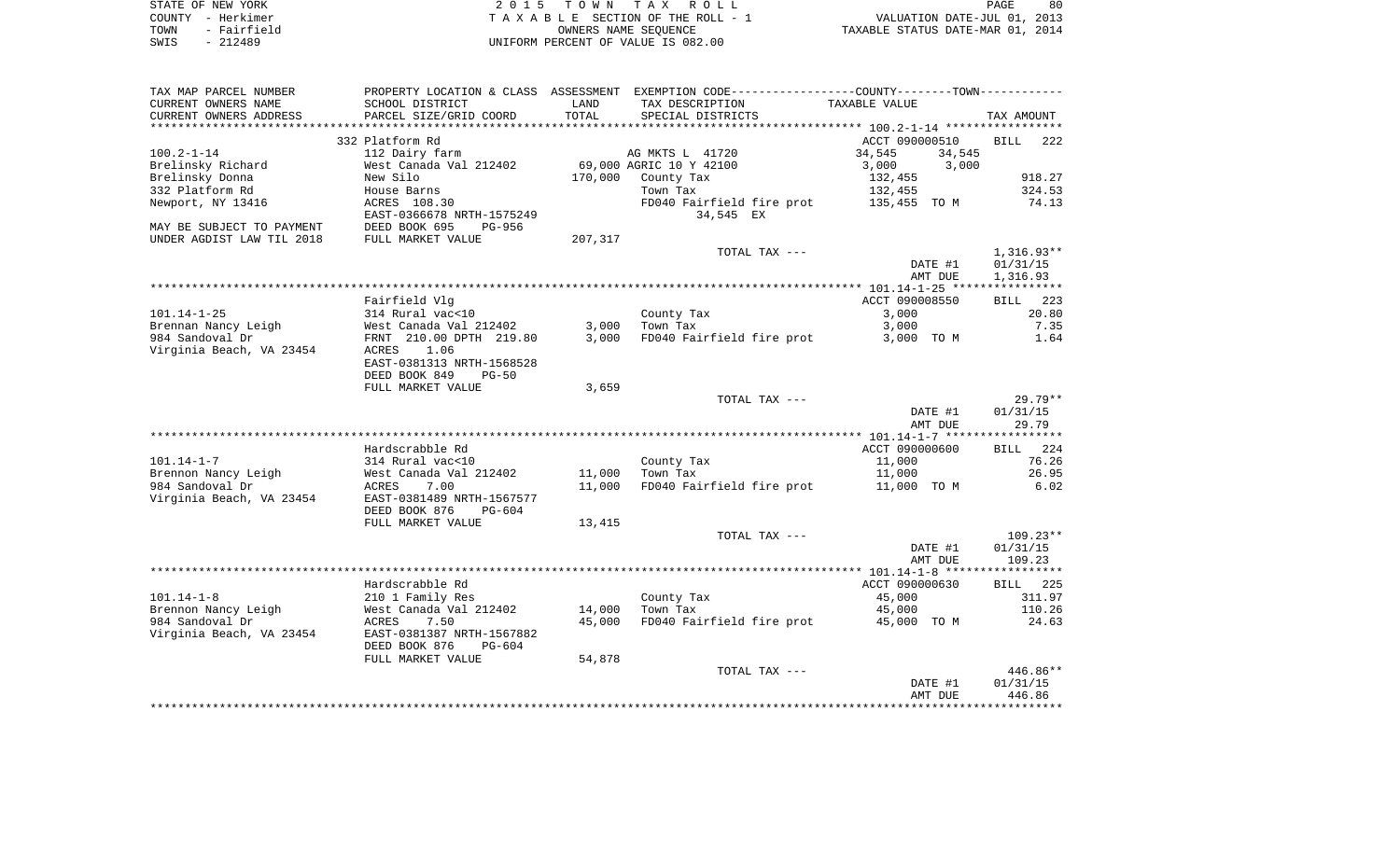|      | STATE OF NEW YORK | 2015 TOWN TAX ROLL                 | PAGE                             |
|------|-------------------|------------------------------------|----------------------------------|
|      | COUNTY - Herkimer | TAXABLE SECTION OF THE ROLL - 1    | VALUATION DATE-JUL 01, 2013      |
| TOWN | - Fairfield       | OWNERS NAME SEOUENCE               | TAXABLE STATUS DATE-MAR 01, 2014 |
| SWIS | - 212489          | UNIFORM PERCENT OF VALUE IS 082.00 |                                  |

| TAX MAP PARCEL NUMBER         |                                       |                  | PROPERTY LOCATION & CLASS ASSESSMENT EXEMPTION CODE----------------COUNTY--------TOWN---------- |                       |                    |
|-------------------------------|---------------------------------------|------------------|-------------------------------------------------------------------------------------------------|-----------------------|--------------------|
| CURRENT OWNERS NAME           | SCHOOL DISTRICT                       | LAND             | TAX DESCRIPTION                                                                                 | TAXABLE VALUE         |                    |
| CURRENT OWNERS ADDRESS        | PARCEL SIZE/GRID COORD                | TOTAL            | SPECIAL DISTRICTS                                                                               |                       | TAX AMOUNT         |
| *******************           |                                       |                  |                                                                                                 |                       |                    |
|                               | 1666 Castle Rd                        |                  |                                                                                                 | ACCT 090100006        | BILL<br>226        |
| $095.3 - 1 - 5$               | 210 1 Family Res                      |                  | County Tax                                                                                      | 78,000                | 540.75             |
| Brewer Melanie                | West Canada Val 212402                | 11,000           | Town Tax                                                                                        | 78,000                | 191.11             |
| 1666 Castle Rd                | FRNT 380.00 DPTH 200.00               | 78,000           | FD040 Fairfield fire prot                                                                       | 78,000 TO M           | 42.68              |
| PO Box 158                    | ACRES<br>1.74                         |                  |                                                                                                 |                       |                    |
| Newport, NY 13416             | EAST-0376731 NRTH-1580789             |                  |                                                                                                 |                       |                    |
|                               | DEED BOOK 889<br>PG-536               |                  |                                                                                                 |                       |                    |
|                               | FULL MARKET VALUE                     | 95,122           |                                                                                                 |                       |                    |
|                               |                                       |                  | TOTAL TAX ---                                                                                   |                       | $774.54**$         |
|                               |                                       |                  |                                                                                                 | DATE #1               | 01/31/15           |
|                               |                                       |                  |                                                                                                 | AMT DUE               | 774.54             |
|                               |                                       |                  |                                                                                                 |                       |                    |
|                               | Castle Rd                             |                  |                                                                                                 |                       | 227<br><b>BILL</b> |
| $101.4 - 3 - 18$              | 322 Rural vac>10                      |                  | County Tax                                                                                      | 16,000                | 110.92             |
| Briner Russell<br>Briner Anne | West Canada Val 212402<br>ACRES 17.10 | 16,000<br>16,000 | Town Tax<br>FD040 Fairfield fire prot                                                           | 16,000<br>16,000 TO M | 39.20<br>8.76      |
| 2071 County Hwy 117 Rd        | EAST-0390321 NRTH-1565033             |                  |                                                                                                 |                       |                    |
| Stratford, NY 13470           | DEED BOOK 1100 PG-936                 |                  |                                                                                                 |                       |                    |
|                               | FULL MARKET VALUE                     | 19,512           |                                                                                                 |                       |                    |
|                               |                                       |                  | TOTAL TAX ---                                                                                   |                       | 158.88**           |
|                               |                                       |                  |                                                                                                 | DATE #1               | 01/31/15           |
|                               |                                       |                  |                                                                                                 | AMT DUE               | 158.88             |
|                               |                                       |                  |                                                                                                 |                       |                    |
|                               | 199 State Route 29                    |                  |                                                                                                 | ACCT 090008250        | BILL 228           |
| $100.2 - 1 - 29$              | 240 Rural res                         |                  | County Tax                                                                                      | 150,000               | 1,039.90           |
| Brooks Barbara M              | West Canada Val 212402                | 46,000           | Town Tax                                                                                        | 150,000               | 367.52             |
| Brooks Richard W              | 72.70<br>ACRES                        | 150,000          | FD040 Fairfield fire prot                                                                       | 150,000 TO M          | 82.08              |
| PO Box 367                    | EAST-0371732 NRTH-1569809             |                  |                                                                                                 |                       |                    |
| Middleville, NY 13406         | DEED BOOK 1154 PG-875                 |                  |                                                                                                 |                       |                    |
|                               | FULL MARKET VALUE                     | 182,927          |                                                                                                 |                       |                    |
|                               |                                       |                  | TOTAL TAX ---                                                                                   |                       | $1,489.50**$       |
|                               |                                       |                  |                                                                                                 | DATE #1               | 01/31/15           |
|                               |                                       |                  |                                                                                                 | AMT DUE               | 1,489.50           |
|                               |                                       |                  |                                                                                                 |                       |                    |
|                               | State Route 29                        |                  |                                                                                                 |                       | BILL 229           |
| $100.2 - 1 - 27.1$            | 314 Rural vac<10                      |                  | County Tax                                                                                      | 18,000                | 124.79             |
| Brooks Richard W              | West Canada Val 212402                | 18,000           | Town Tax                                                                                        | 18,000                | 44.10              |
| PO Box 367                    | ACRES<br>36.70                        | 18,000           | FD040 Fairfield fire prot                                                                       | 18,000 TO M           | 9.85               |
| Middleville, NY 13406         | EAST-0369685 NRTH-1569761             |                  |                                                                                                 |                       |                    |
|                               | DEED BOOK 1091<br>PG-162              |                  |                                                                                                 |                       |                    |
|                               | FULL MARKET VALUE                     | 21,951           |                                                                                                 |                       |                    |
|                               |                                       |                  | TOTAL TAX ---                                                                                   |                       | 178.74**           |
|                               |                                       |                  |                                                                                                 | DATE #1<br>AMT DUE    | 01/31/15<br>178.74 |
|                               |                                       |                  |                                                                                                 |                       |                    |
|                               |                                       |                  |                                                                                                 |                       |                    |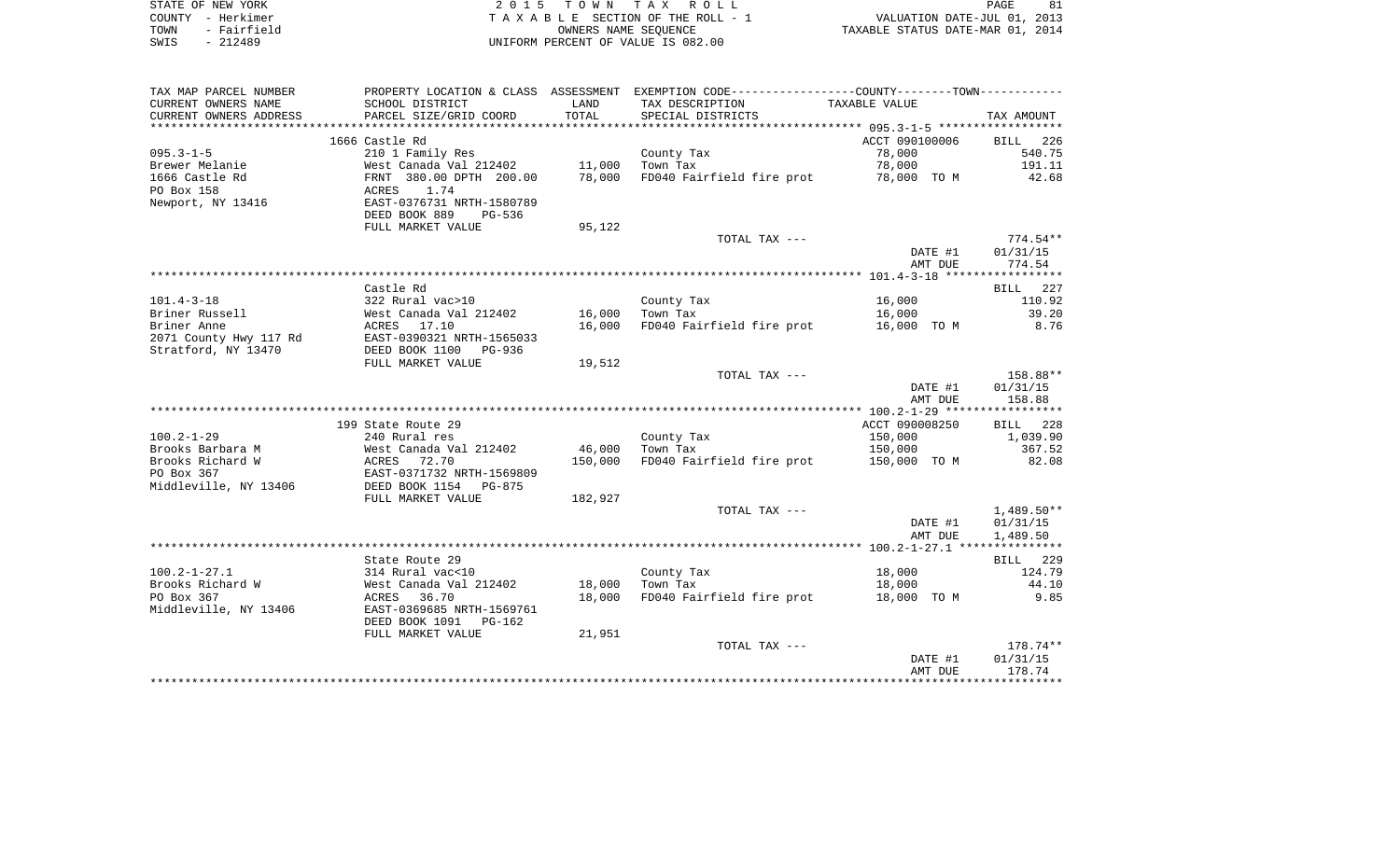|      | STATE OF NEW YORK | 2015 TOWN TAX ROLL                 |                                  | PAGE                        | 82 |
|------|-------------------|------------------------------------|----------------------------------|-----------------------------|----|
|      | COUNTY - Herkimer | TAXABLE SECTION OF THE ROLL - 1    |                                  | VALUATION DATE-JUL 01, 2013 |    |
| TOWN | - Fairfield       | OWNERS NAME SEOUENCE               | TAXABLE STATUS DATE-MAR 01, 2014 |                             |    |
| SWIS | - 212489          | UNIFORM PERCENT OF VALUE IS 082.00 |                                  |                             |    |
|      |                   |                                    |                                  |                             |    |

| TAX MAP PARCEL NUMBER    |                                                            |         | PROPERTY LOCATION & CLASS ASSESSMENT EXEMPTION CODE---------------COUNTY-------TOWN---------- |                |                      |
|--------------------------|------------------------------------------------------------|---------|-----------------------------------------------------------------------------------------------|----------------|----------------------|
| CURRENT OWNERS NAME      | SCHOOL DISTRICT                                            | LAND    | TAX DESCRIPTION                                                                               | TAXABLE VALUE  |                      |
| CURRENT OWNERS ADDRESS   | PARCEL SIZE/GRID COORD                                     | TOTAL   | SPECIAL DISTRICTS                                                                             |                | TAX AMOUNT           |
|                          |                                                            |         |                                                                                               |                |                      |
|                          | Davis Rd                                                   |         |                                                                                               | ACCT 090001710 | BILL<br>230          |
| $107.1 - 1 - 11.1$       | 105 Vac farmland                                           |         | County Tax                                                                                    | 40,000         | 277.31               |
| Brost George A           | West Canada Val 212402                                     | 40,000  | Town Tax                                                                                      | 40,000         | 98.01                |
| Brost MarySue            | Land                                                       | 40,000  | FD040 Fairfield fire prot                                                                     | 40,000 TO M    | 21.89                |
| 9253 Podunk Rd           | Res To 11.4                                                |         |                                                                                               |                |                      |
| Lee Center, NY 13363     | ACRES 80.20                                                |         |                                                                                               |                |                      |
|                          | EAST-0375718 NRTH-1558683                                  |         |                                                                                               |                |                      |
| PRIOR OWNER ON 3/01/2014 | DEED BOOK 1547 PG-5                                        |         |                                                                                               |                |                      |
| Veit Brian F             | FULL MARKET VALUE                                          | 48,780  |                                                                                               |                |                      |
|                          |                                                            |         | TOTAL TAX ---                                                                                 |                | 397.21**             |
|                          |                                                            |         |                                                                                               | DATE #1        | 01/31/15             |
|                          |                                                            |         |                                                                                               | AMT DUE        | 397.21               |
|                          |                                                            |         |                                                                                               |                |                      |
|                          | 1710 Hardscrabble Rd                                       |         |                                                                                               |                | BILL 231             |
| $095.3 - 3 - 6$          | 240 Rural res                                              |         | County Tax                                                                                    | 175,000        | 1,213.22             |
| Brown Alan               | West Canada Val 212402                                     | 28,000  | Town Tax                                                                                      | 175,000        | 428.78               |
| Brown Maria              | ACRES<br>35.30                                             | 175,000 | FD040 Fairfield fire prot                                                                     | 175,000 TO M   | 95.77                |
| 1710 Hardscrabble Rd     | EAST-0379903 NRTH-1577559                                  |         |                                                                                               |                |                      |
| Newport, NY 13416        | DEED BOOK 803<br>$PG-73$                                   |         |                                                                                               |                |                      |
|                          | FULL MARKET VALUE                                          | 213,415 |                                                                                               |                |                      |
|                          |                                                            |         | TOTAL TAX ---                                                                                 |                | 1,737.77**           |
|                          |                                                            |         |                                                                                               | DATE #1        | 01/31/15             |
|                          |                                                            |         |                                                                                               | AMT DUE        | 1,737.77             |
|                          |                                                            |         |                                                                                               |                |                      |
|                          | Rasbach Rd                                                 |         |                                                                                               | ACCT 090006300 | BILL 232             |
| $106.4 - 1 - 16.1$       | 321 Abandoned ag                                           |         | County Tax                                                                                    | 30,000         | 207.98               |
| Brown Patrick C          |                                                            |         | Town Tax                                                                                      | 30,000         | 73.50                |
| Brown Phyllis J          | West Canada Val 212402 30,000<br>deed correction from 11/9 | 30,000  | FD040 Fairfield fire prot                                                                     | 30,000 TO M    | 16.42                |
| 156 Rasbach Rd           |                                                            |         |                                                                                               |                |                      |
|                          | ACRES 42.00<br>EAST-0363950 NRTH-1549093                   |         |                                                                                               |                |                      |
| Little Falls, NY 13365   | DEED BOOK 1079<br>PG-774                                   |         |                                                                                               |                |                      |
|                          | FULL MARKET VALUE                                          | 36,585  |                                                                                               |                |                      |
|                          |                                                            |         | TOTAL TAX ---                                                                                 |                | $297.90**$           |
|                          |                                                            |         |                                                                                               | DATE #1        | 01/31/15             |
|                          |                                                            |         |                                                                                               | AMT DUE        | 297.90               |
|                          |                                                            |         |                                                                                               |                |                      |
|                          | 156 Rasbach Rd                                             |         |                                                                                               |                |                      |
| $106.4 - 1 - 11.2$       | 240 Rural res                                              |         |                                                                                               | 356,000        | BILL 233<br>2,468.03 |
| Brown Phyllis            | West Canada Val 212402                                     | 30,000  | County Tax<br>Town Tax                                                                        | 356,000        | 872.25               |
| 156 Rasbach Rd           | 41.40                                                      |         |                                                                                               |                | 194.81               |
|                          | ACRES                                                      | 356,000 | FD040 Fairfield fire prot                                                                     | 356,000 TO M   |                      |
| Little Falls, NY 13365   | EAST-0364590 NRTH-1550387                                  |         |                                                                                               |                |                      |
|                          | DEED BOOK 877<br>PG-702                                    |         |                                                                                               |                |                      |
|                          | FULL MARKET VALUE                                          | 434,146 |                                                                                               |                |                      |
|                          |                                                            |         | TOTAL TAX ---                                                                                 |                | $3,535.09**$         |
|                          |                                                            |         |                                                                                               | DATE #1        | 01/31/15             |
|                          |                                                            |         |                                                                                               | AMT DUE        | 3,535.09             |
|                          |                                                            |         |                                                                                               |                |                      |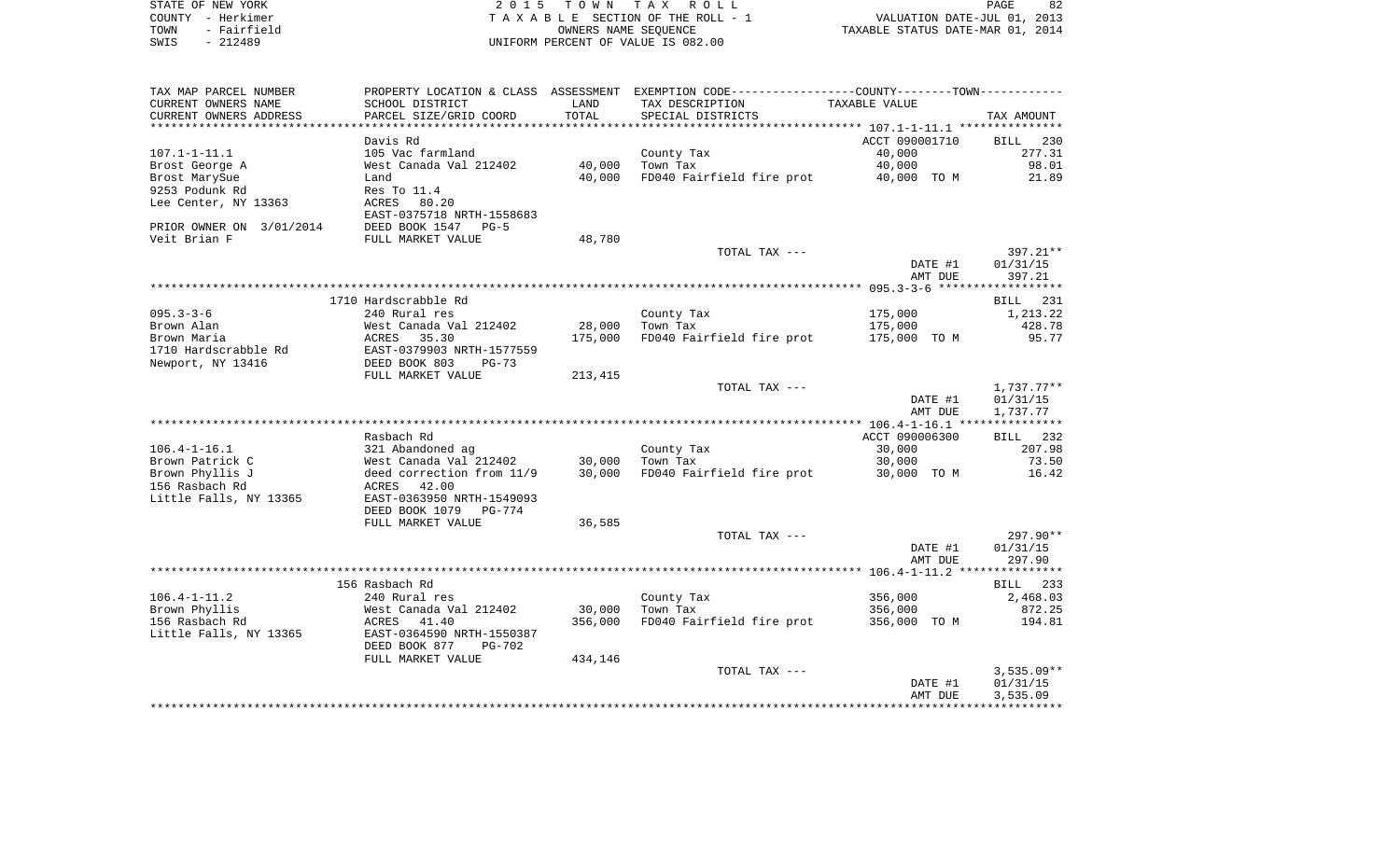| STATE OF NEW YORK |           |             |  |
|-------------------|-----------|-------------|--|
| COUNTY - Herkimer |           |             |  |
| TOWN              |           | - Fairfield |  |
| SMTS              | $-212489$ |             |  |

2015 TOWN TAX ROLL TA X A B L E SECTION OF THE ROLL - 1 SWIS - 212489 UNIFORM PERCENT OF VALUE IS 082.00

PAGE 83 TO A TAN A TAN A TAN A TANG THE ROLL - 1<br>
TAXABLE STATUS DATE-MAR 01, 2013<br>
TAXABLE STATUS DATE-MAR 01, 2014

| TAX MAP PARCEL NUMBER                                                                                            |                           |         | PROPERTY LOCATION & CLASS ASSESSMENT EXEMPTION CODE---------------COUNTY-------TOWN---------- |                         |            |
|------------------------------------------------------------------------------------------------------------------|---------------------------|---------|-----------------------------------------------------------------------------------------------|-------------------------|------------|
| CURRENT OWNERS NAME                                                                                              | SCHOOL DISTRICT           | LAND    | TAX DESCRIPTION                                                                               | TAXABLE VALUE           |            |
| CURRENT OWNERS ADDRESS                                                                                           | PARCEL SIZE/GRID COORD    | TOTAL   | SPECIAL DISTRICTS                                                                             |                         | TAX AMOUNT |
|                                                                                                                  |                           |         |                                                                                               |                         |            |
|                                                                                                                  | Castle Rd                 |         |                                                                                               | ACCT 090100042          | BILL 234   |
| $095.3 - 1 - 1$                                                                                                  | 322 Rural vac>10          |         | County Tax                                                                                    | 44,000                  | 305.04     |
| Brucculeri Alfonso                                                                                               | West Canada Val 212402    | 44,000  | Town Tax                                                                                      | 44,000                  | 107.81     |
| 4 Parkside Ln                                                                                                    | ACRES 79.00               | 44,000  | FD040 Fairfield fire prot 44,000 TO M                                                         |                         | 24.08      |
| North Babylon, NY 11703                                                                                          | EAST-0373322 NRTH-1581834 |         |                                                                                               |                         |            |
|                                                                                                                  | DEED BOOK 00638 PG-00255  |         |                                                                                               |                         |            |
|                                                                                                                  | FULL MARKET VALUE         | 53,659  |                                                                                               |                         |            |
|                                                                                                                  |                           |         | TOTAL TAX ---                                                                                 |                         | $436.93**$ |
|                                                                                                                  |                           |         |                                                                                               | DATE #1                 | 01/31/15   |
|                                                                                                                  |                           |         |                                                                                               | AMT DUE                 | 436.93     |
|                                                                                                                  |                           |         |                                                                                               |                         |            |
|                                                                                                                  | Beaver Rd                 |         |                                                                                               | ACCT 090000930          | BILL 235   |
| $101.2 - 1 - 9$                                                                                                  | 322 Rural vac>10          |         | County Tax                                                                                    | 7,000                   | 48.53      |
| Brygidowicz Keith                                                                                                | West Canada Val 212402    | 7,000   | Town Tax                                                                                      | 7,000                   | 17.15      |
| PO Box 222                                                                                                       | ACRES 12.80               | 7,000   | School Relevy                                                                                 |                         | 171.38     |
| Dolgeville, NY 13329                                                                                             | EAST-0392177 NRTH-1574393 |         | FD040 Fairfield fire prot 7,000 TO M                                                          |                         | 3.83       |
|                                                                                                                  | DEED BOOK 686 PG-413      |         |                                                                                               |                         |            |
|                                                                                                                  | FULL MARKET VALUE         | 8,537   | TOTAL TAX ---                                                                                 |                         | 240.89**   |
|                                                                                                                  |                           |         |                                                                                               | DATE #1                 | 01/31/15   |
|                                                                                                                  |                           |         |                                                                                               | AMT DUE                 | 240.89     |
|                                                                                                                  |                           |         |                                                                                               |                         |            |
|                                                                                                                  | 245 Rasbach Rd            |         |                                                                                               |                         | BILL 236   |
| $106.4 - 1 - 14.3$                                                                                               | 240 Rural res             |         |                                                                                               | 7,380<br>$\Omega$       |            |
| Bullis John D                                                                                                    | West Canada Val 212402    |         |                                                                                               | $\overline{0}$<br>9,840 |            |
|                                                                                                                  |                           |         | VET WAR C 41122<br>15,000 VET WAR T 41123<br>156,000 County Tax                               | 148,620                 | 1,030.33   |
| Builis Joint Dente Land Mesule (1988)<br>Tamburrino Janet Land (1988)<br>245 Rasbach Rd (1988)<br>245 Rasbach Rd | EAST-0362491 NRTH-1549573 |         | Town Tax                                                                                      | 146,160                 | 358.11     |
| Little Falls, NY 13365                                                                                           | DEED BOOK 804<br>PG-456   |         | FD040 Fairfield fire prot 156,000 TO M                                                        |                         | 85.37      |
|                                                                                                                  | FULL MARKET VALUE         | 190,244 |                                                                                               |                         |            |
|                                                                                                                  |                           |         | TOTAL TAX ---                                                                                 |                         | 1,473.81** |
|                                                                                                                  |                           |         |                                                                                               | DATE #1                 | 01/31/15   |
|                                                                                                                  |                           |         |                                                                                               | AMT DUE                 | 1,473.81   |
|                                                                                                                  |                           |         |                                                                                               |                         |            |
|                                                                                                                  | 335 Teall Rd              |         |                                                                                               | ACCT 090003660          | BILL 237   |
| $101.2 - 1 - 1.8$                                                                                                | 120 Field crops           |         | County Tax                                                                                    | 100,000                 | 693.27     |
| Bunnelle Paul                                                                                                    | West Canada Val 212402    | 50,000  | Town Tax                                                                                      | 100,000                 | 245.01     |
| Bunnelle Patricia                                                                                                | FRNT 1616.00 DPTH         | 100,000 | FD040 Fairfield fire prot 100,000 TO M 54.72                                                  |                         |            |
| 335 Teall Rd                                                                                                     | ACRES 77.30               |         |                                                                                               |                         |            |
| Middleville, NY 13406                                                                                            | EAST-0386346 NRTH-1571814 |         |                                                                                               |                         |            |
|                                                                                                                  | DEED BOOK 1257 PG-924     |         |                                                                                               |                         |            |
|                                                                                                                  | FULL MARKET VALUE         | 121,951 |                                                                                               |                         |            |
|                                                                                                                  |                           |         | TOTAL TAX ---                                                                                 |                         | 993.00**   |
|                                                                                                                  |                           |         |                                                                                               | DATE #1                 | 01/31/15   |
|                                                                                                                  |                           |         |                                                                                               | AMT DUE                 | 993.00     |
|                                                                                                                  |                           |         |                                                                                               |                         |            |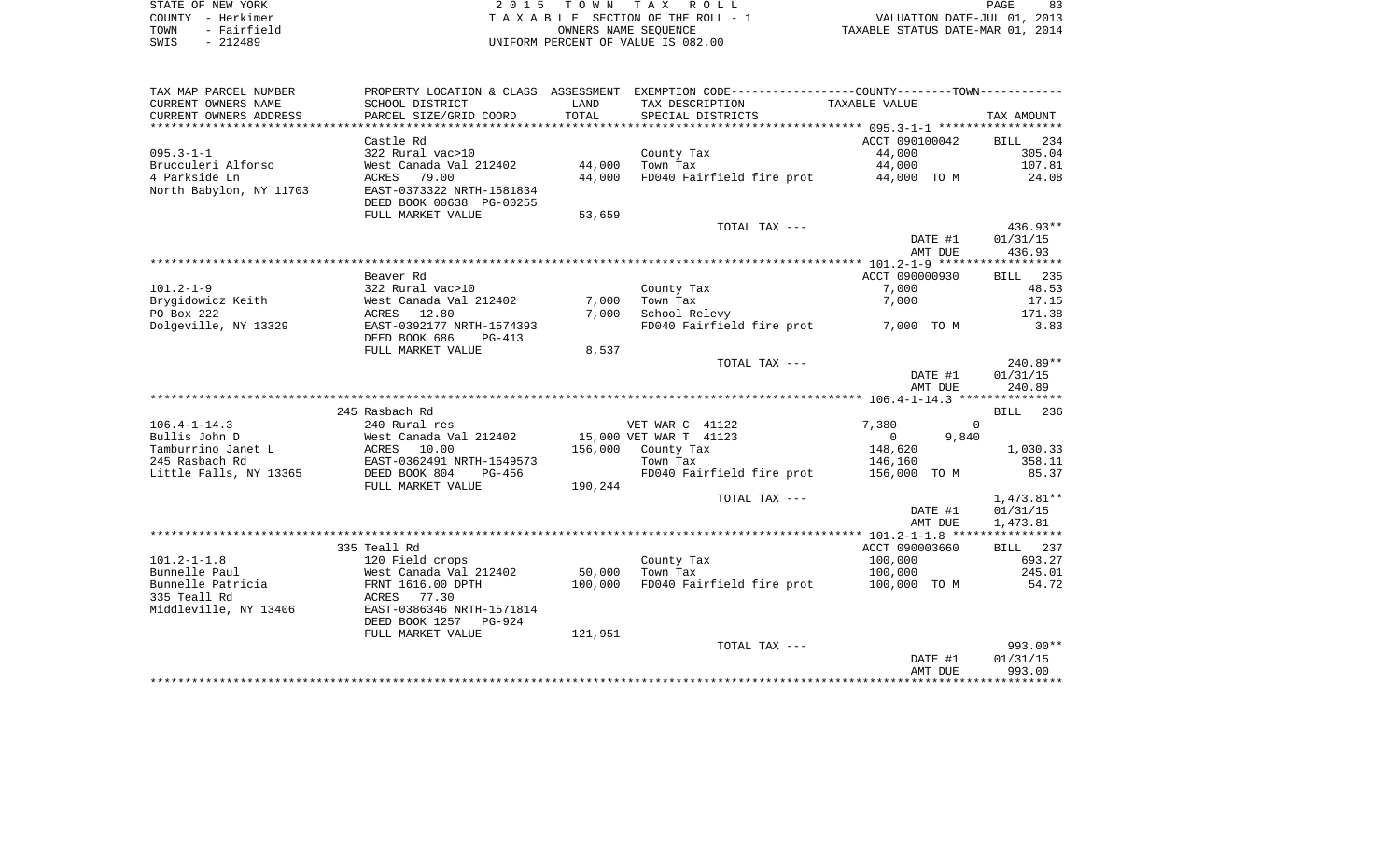| STATE OF NEW YORK   | 2015 TOWN TAX ROLL                 | 84<br>PAGE                       |
|---------------------|------------------------------------|----------------------------------|
| COUNTY - Herkimer   | TAXABLE SECTION OF THE ROLL - 1    | VALUATION DATE-JUL 01, 2013      |
| - Fairfield<br>TOWN | OWNERS NAME SEOUENCE               | TAXABLE STATUS DATE-MAR 01, 2014 |
| - 212489<br>SWIS    | UNIFORM PERCENT OF VALUE IS 082.00 |                                  |

| TAX MAP PARCEL NUMBER  |                                 |         | PROPERTY LOCATION & CLASS ASSESSMENT EXEMPTION CODE---------------COUNTY-------TOWN---------- |                |                    |
|------------------------|---------------------------------|---------|-----------------------------------------------------------------------------------------------|----------------|--------------------|
| CURRENT OWNERS NAME    | SCHOOL DISTRICT                 | LAND    | TAX DESCRIPTION                                                                               | TAXABLE VALUE  |                    |
| CURRENT OWNERS ADDRESS | PARCEL SIZE/GRID COORD          | TOTAL   | SPECIAL DISTRICTS                                                                             |                | TAX AMOUNT         |
|                        |                                 |         |                                                                                               |                |                    |
|                        | 608 West End Rd                 |         |                                                                                               | ACCT 090000450 | BILL 238           |
| $106.4 - 1 - 5$        | 210 1 Family Res                |         | County Tax                                                                                    | 58,000         | 402.09             |
| Burdick Steven         | West Canada Val 212402          | 10,000  | Town Tax                                                                                      | 58,000         | 142.11             |
|                        |                                 |         |                                                                                               |                |                    |
| Burdick Sandra         | Doublewide                      | 58,000  | FD040 Fairfield fire prot                                                                     | 58,000 TO M    | 31.74              |
| 608 West End Rd        | 1.00 BANK<br>ACRES<br>291       |         |                                                                                               |                |                    |
| Little Falls, NY 13365 | EAST-0366642 NRTH-1550607       |         |                                                                                               |                |                    |
|                        | DEED BOOK 697<br><b>PG-598</b>  |         |                                                                                               |                |                    |
|                        | FULL MARKET VALUE               | 70,732  |                                                                                               |                |                    |
|                        |                                 |         | TOTAL TAX ---                                                                                 |                | $575.94**$         |
|                        |                                 |         |                                                                                               | DATE #1        | 01/31/15           |
|                        |                                 |         |                                                                                               | AMT DUE        | 575.94             |
|                        |                                 |         |                                                                                               |                |                    |
|                        | 2062 Davis Road                 |         |                                                                                               |                | <b>BILL</b><br>239 |
| $107.2 - 1 - 12.7$     | 210 1 Family Res                |         | County Tax                                                                                    | 72,000         | 499.15             |
| Butcher James Jr       | West Canada Val 212402          | 13,000  | Town Tax                                                                                      | 72,000         | 176.41             |
| Butcher Melissa        | Doublewide                      | 72,000  | School Relevy                                                                                 |                | 1,183.05           |
| 2062 Davis Road        |                                 |         |                                                                                               |                | 39.40              |
|                        | FRNT 353.50 DPTH                |         | FD040 Fairfield fire prot                                                                     | 72,000 TO M    |                    |
| Little Falls, NY 13365 | 6.50<br>ACRES                   |         |                                                                                               |                |                    |
|                        | EAST-0389527 NRTH-1558215       |         |                                                                                               |                |                    |
|                        | DEED BOOK 931<br>$PG-263$       |         |                                                                                               |                |                    |
|                        | FULL MARKET VALUE               | 87,805  |                                                                                               |                |                    |
|                        |                                 |         | TOTAL TAX ---                                                                                 |                | 1,898.01**         |
|                        |                                 |         |                                                                                               | DATE #1        | 01/31/15           |
|                        |                                 |         |                                                                                               | AMT DUE        | 1,898.01           |
|                        |                                 |         |                                                                                               |                |                    |
|                        | 1353 Hardscrabble Rd            |         |                                                                                               | ACCT 090006360 | BILL 240           |
| $101.1 - 2 - 15$       | 210 1 Family Res                |         | County Tax                                                                                    | 100,000        | 693.27             |
| Byler Henry J          | West Canada Val 212402          | 17,000  | Town Tax                                                                                      | 100,000        | 245.01             |
| Byler Martha J         | 8.20<br>ACRES                   | 100,000 | FD040 Fairfield fire prot                                                                     | 100,000 TO M   | 54.72              |
| 1353 Hardscrabble Rd   | EAST-0380979 NRTH-1571319       |         |                                                                                               |                |                    |
| Middleville, NY 13406  | DEED BOOK 1495<br>$PG-622$      |         |                                                                                               |                |                    |
|                        | FULL MARKET VALUE               | 121,951 |                                                                                               |                |                    |
|                        |                                 |         |                                                                                               |                |                    |
|                        |                                 |         | TOTAL TAX ---                                                                                 |                | $993.00**$         |
|                        |                                 |         |                                                                                               | DATE #1        | 01/31/15           |
|                        |                                 |         |                                                                                               | AMT DUE        | 993.00             |
|                        |                                 |         |                                                                                               |                |                    |
|                        | 169 Kilts Hill Rd               |         |                                                                                               |                | BILL 241           |
| $107.2 - 2 - 5$        | 210 1 Family Res                |         | County Tax                                                                                    | 85,000         | 589.28             |
| Calkins Jeremy         | West Canada Val 212402          | 14,000  | Town Tax                                                                                      | 85,000         | 208.26             |
| Calkins Mary B         | NEW SUB. DIV. MAP-JJ27C28       | 85,000  | FD040 Fairfield fire prot                                                                     | 85,000 TO M    | 46.51              |
| 169 Kilts Hill Rd      | FRNT 502.00 DPTH                |         |                                                                                               |                |                    |
| Little Falls, NY 13365 | 6.95<br>ACRES                   |         |                                                                                               |                |                    |
|                        | EAST-0394931 NRTH-1556446       |         |                                                                                               |                |                    |
|                        | DEED BOOK 1402<br><b>PG-505</b> |         |                                                                                               |                |                    |
|                        | FULL MARKET VALUE               | 103,659 |                                                                                               |                |                    |
|                        |                                 |         | TOTAL TAX ---                                                                                 |                | 844.05**           |
|                        |                                 |         |                                                                                               | DATE #1        | 01/31/15           |
|                        |                                 |         |                                                                                               | AMT DUE        | 844.05             |
|                        |                                 |         |                                                                                               |                |                    |
|                        |                                 |         |                                                                                               |                |                    |
|                        |                                 |         |                                                                                               |                |                    |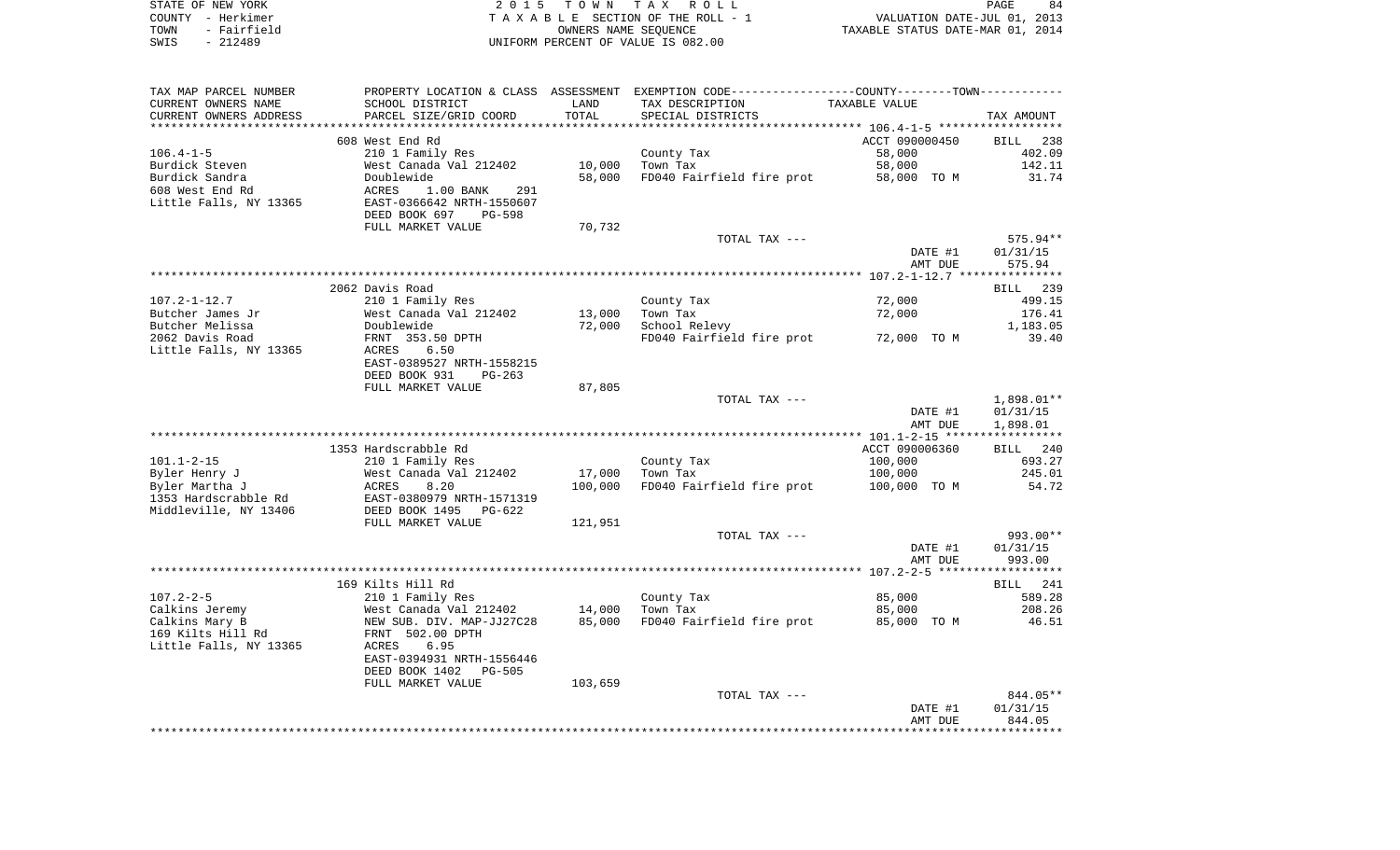| STATE OF NEW YORK   | 2015 TOWN TAX ROLL                 | 85<br>PAGE                       |
|---------------------|------------------------------------|----------------------------------|
| COUNTY - Herkimer   | TAXABLE SECTION OF THE ROLL - 1    | VALUATION DATE-JUL 01, 2013      |
| - Fairfield<br>TOWN | OWNERS NAME SEOUENCE               | TAXABLE STATUS DATE-MAR 01, 2014 |
| $-212489$<br>SWIS   | UNIFORM PERCENT OF VALUE IS 082.00 |                                  |

 $85$ <br> $2013$ <br> $2014$ 

| TAX MAP PARCEL NUMBER                    |                                                                                                         |         | PROPERTY LOCATION & CLASS ASSESSMENT EXEMPTION CODE----------------COUNTY-------TOWN---------- |                    |                      |
|------------------------------------------|---------------------------------------------------------------------------------------------------------|---------|------------------------------------------------------------------------------------------------|--------------------|----------------------|
| CURRENT OWNERS NAME                      | SCHOOL DISTRICT                                                                                         | LAND    | TAX DESCRIPTION                                                                                | TAXABLE VALUE      |                      |
| CURRENT OWNERS ADDRESS                   | PARCEL SIZE/GRID COORD                                                                                  | TOTAL   | SPECIAL DISTRICTS                                                                              |                    | TAX AMOUNT           |
|                                          |                                                                                                         |         |                                                                                                |                    |                      |
|                                          | State Route 170                                                                                         |         |                                                                                                | ACCT 090010680     | BILL<br>242          |
| $107.2 - 2 - 8$                          | 323 Vacant rural                                                                                        |         | County Tax                                                                                     | 60,000             | 415.96               |
| Callender Desmond B                      | West Canada Val 212402                                                                                  | 60,000  | Town Tax                                                                                       | 60,000             | 147.01               |
| 99 Partridge St                          | NEW SUB. DIV.-MAP JJ27C28                                                                               | 60,000  | School Relevy                                                                                  |                    | 1,468.96             |
| Albany, NY 12206                         | icludes 3,7,12,13,14,15<br>FRNT 1635.00 DPTH<br>ACRES<br>79.80                                          |         | FD040 Fairfield fire prot 60,000 TO M                                                          |                    | 32.83                |
|                                          | EAST-0393721 NRTH-1558479<br>DEED BOOK 911<br>$PG-543$                                                  |         |                                                                                                |                    |                      |
|                                          | FULL MARKET VALUE                                                                                       | 73,171  |                                                                                                |                    |                      |
|                                          |                                                                                                         |         | TOTAL TAX ---                                                                                  |                    | $2,064.76**$         |
|                                          |                                                                                                         |         |                                                                                                | DATE #1            | 01/31/15             |
|                                          |                                                                                                         |         |                                                                                                | AMT DUE            | 2,064.76             |
|                                          |                                                                                                         |         |                                                                                                |                    |                      |
|                                          | Arnold Rd                                                                                               |         |                                                                                                | ACCT 090005160     | BILL 243             |
| $107.1 - 1 - 15$                         | 240 Rural res                                                                                           |         | County Tax                                                                                     | 120,000            | 831.92               |
| Campbell Edgar                           | West Canada Val 212402                                                                                  | 85,000  | Town Tax                                                                                       | 120,000            | 294.02               |
| PO Box 477                               | ACRES 120.00                                                                                            | 120,000 | FD040 Fairfield fire prot                                                                      | 120,000 TO M       | 65.67                |
| Scarsdale, NY 10583-0477                 | EAST-0376565 NRTH-1554204                                                                               |         |                                                                                                |                    |                      |
|                                          | DEED BOOK 767<br>PG-583                                                                                 |         |                                                                                                |                    |                      |
|                                          | FULL MARKET VALUE                                                                                       | 146,341 | TOTAL TAX ---                                                                                  |                    | 1,191.61**           |
|                                          |                                                                                                         |         |                                                                                                | DATE #1<br>AMT DUE | 01/31/15<br>1,191.61 |
|                                          |                                                                                                         |         |                                                                                                |                    |                      |
|                                          | Larue Rd                                                                                                |         |                                                                                                | ACCT 090000990     | BILL 244             |
| $095.4 - 1 - 12$                         | 322 Rural vac>10                                                                                        |         | County Tax                                                                                     | 28,000             | 194.11               |
| Cannizzaro Gene                          | West Canada Val 212402                                                                                  | 28,000  | Town Tax                                                                                       | 28,000             | 68.60                |
| Cannizzaro Maryellen<br>88 Whitelands Rd | ACRES 45.00<br>EAST-0392312 NRTH-1584390                                                                | 28,000  | FD040 Fairfield fire prot                                                                      | 28,000 TO M        | 15.32                |
| Stone Ridge, NY 12484                    | DEED BOOK 1452<br>PG-414                                                                                | 34,146  |                                                                                                |                    |                      |
|                                          | FULL MARKET VALUE                                                                                       |         | TOTAL TAX ---                                                                                  |                    | $278.03**$           |
|                                          |                                                                                                         |         |                                                                                                | DATE #1            | 01/31/15             |
|                                          |                                                                                                         |         |                                                                                                | AMT DUE            | 278.03               |
|                                          |                                                                                                         |         |                                                                                                |                    |                      |
|                                          | Hardscrabble Rd                                                                                         |         |                                                                                                | ACCT 090001260     | BILL 245             |
| $107.3 - 2 - 15$                         | 105 Vac farmland                                                                                        |         | County Tax                                                                                     | 22,000             | 152.52               |
| Carlson Eric                             |                                                                                                         | 22,000  | Town Tax                                                                                       | 22,000             | 53.90                |
| Carlson Alice                            |                                                                                                         | 22,000  | School Relevy                                                                                  |                    | 837.25               |
| 1810 State Rte. 169                      | Little Falls Ce 210900<br>ACRES 44.70 BANK 023<br>EAST-0382351 NRTH-1547947<br>DEED BOOK 00428 PG-00331 |         | FD040 Fairfield fire prot                                                                      | 22,000 TO M        | 12.04                |
| Little Falls, NY 13365                   |                                                                                                         |         |                                                                                                |                    |                      |
|                                          | FULL MARKET VALUE                                                                                       | 26,829  |                                                                                                |                    |                      |
|                                          |                                                                                                         |         | TOTAL TAX ---                                                                                  |                    | 1,055.71**           |
|                                          |                                                                                                         |         |                                                                                                | DATE #1            | 01/31/15             |
|                                          |                                                                                                         |         |                                                                                                | AMT DUE            | 1,055.71             |
|                                          |                                                                                                         |         |                                                                                                |                    |                      |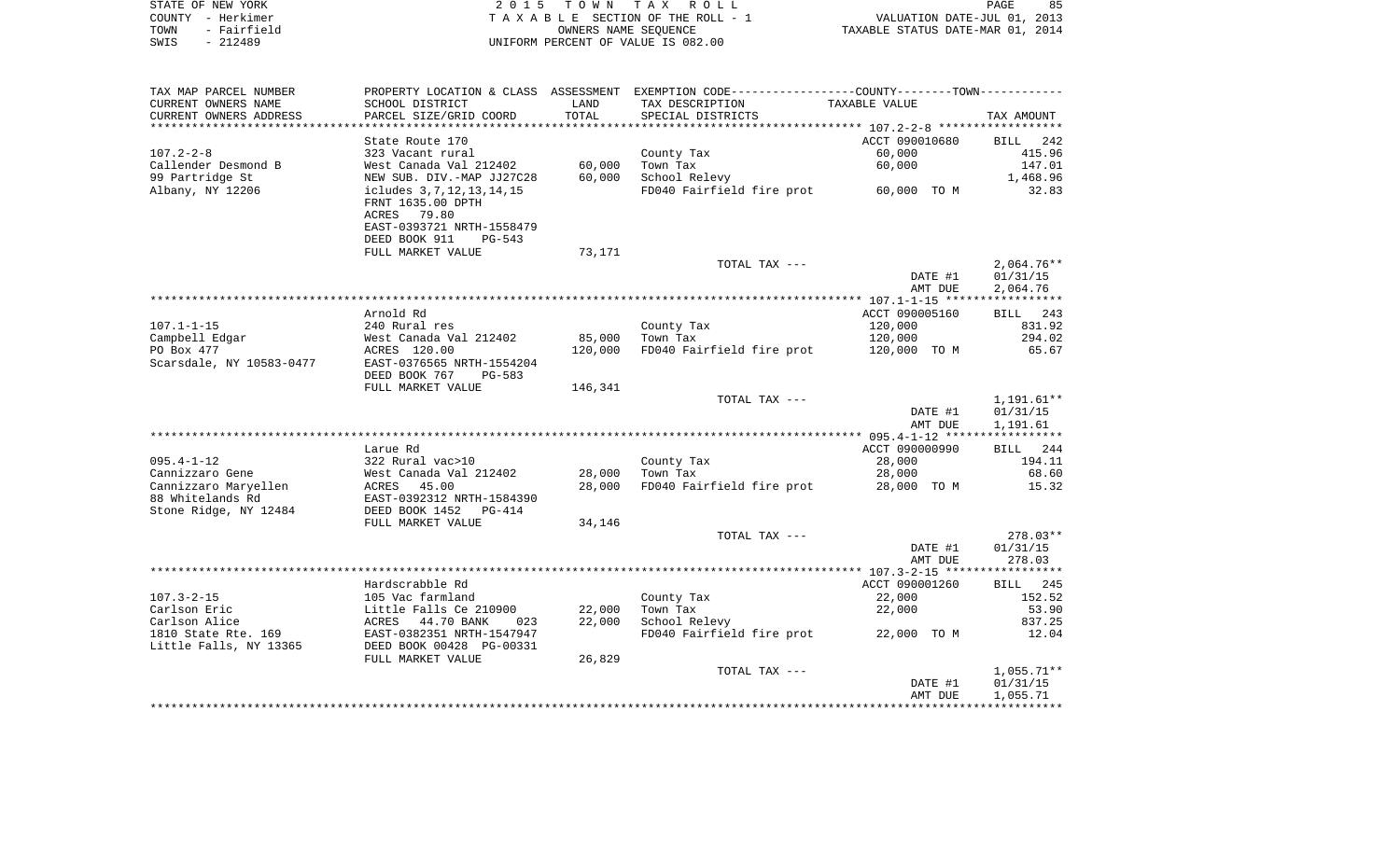| STATE OF NEW YORK |             |
|-------------------|-------------|
| COUNTY            | - Herkimer  |
| TOWN              | - Fairfield |
| SWIS              | $-212489$   |

2015 TOWN TAX ROLL TA X A B L E SECTION OF THE ROLL - 1 TOWN - Fairfield OWNERS NAME SEQUENCE TAXABLE STATUS DATE-MAR 01, 2014 SWIS - 212489 UNIFORM PERCENT OF VALUE IS 082.00

| TAX MAP PARCEL NUMBER                         | PROPERTY LOCATION & CLASS ASSESSMENT                                     |         | EXEMPTION CODE-----------------COUNTY-------TOWN----------- |                |                    |
|-----------------------------------------------|--------------------------------------------------------------------------|---------|-------------------------------------------------------------|----------------|--------------------|
| CURRENT OWNERS NAME                           | SCHOOL DISTRICT                                                          | LAND    | TAX DESCRIPTION                                             | TAXABLE VALUE  |                    |
| CURRENT OWNERS ADDRESS                        | PARCEL SIZE/GRID COORD                                                   | TOTAL   | SPECIAL DISTRICTS                                           |                | TAX AMOUNT         |
|                                               |                                                                          |         |                                                             |                |                    |
|                                               | S Main St                                                                |         |                                                             | ACCT 090009330 | 246<br><b>BILL</b> |
| $100.4 - 1 - 16.1$                            | 322 Rural vac>10                                                         |         | County Tax                                                  | 40,000         | 277.31             |
|                                               |                                                                          |         | Town Tax                                                    | 40,000         | 98.01              |
| Carney John                                   | West Canada Val 212402                                                   | 40,000  |                                                             |                |                    |
| 19 Masters Common So.<br>Oueensbury, NY 12804 | 70.80<br>ACRES<br>EAST-0369255 NRTH-1567444<br>DEED BOOK 941<br>$PG-336$ | 40,000  | FD040 Fairfield fire prot                                   | 40,000 TO M    | 21.89              |
|                                               | FULL MARKET VALUE                                                        | 48,780  |                                                             |                |                    |
|                                               |                                                                          |         | TOTAL TAX ---                                               |                | 397.21**           |
|                                               |                                                                          |         |                                                             | DATE #1        | 01/31/15           |
|                                               |                                                                          |         |                                                             |                |                    |
|                                               |                                                                          |         |                                                             | AMT DUE        | 397.21             |
|                                               |                                                                          |         |                                                             |                |                    |
|                                               | 643 West End Rd                                                          |         |                                                             | ACCT 090008070 | BILL 247           |
| $106.2 - 3 - 13$                              | 210 1 Family Res                                                         |         | County Tax                                                  | 100,000        | 693.27             |
| Carney Michelle A                             | West Canada Val 212402                                                   | 12,000  | Town Tax                                                    | 100,000        | 245.01             |
| 643 West End Rd                               | <b>ACRES</b><br>1.00                                                     | 100,000 | FD040 Fairfield fire prot                                   | 100,000 TO M   | 54.72              |
| Little Falls, NY 13365                        | EAST-0367052 NRTH-1551734                                                |         |                                                             |                |                    |
|                                               | DEED BOOK 1115 PG-46                                                     |         |                                                             |                |                    |
|                                               | FULL MARKET VALUE                                                        | 121,951 |                                                             |                |                    |
|                                               |                                                                          |         | TOTAL TAX ---                                               |                | $993.00**$         |
|                                               |                                                                          |         |                                                             | DATE #1        | 01/31/15           |
|                                               |                                                                          |         |                                                             | AMT DUE        | 993.00             |
|                                               |                                                                          |         |                                                             |                |                    |
|                                               | N Main St                                                                |         |                                                             | ACCT 090001320 | BILL 248           |
| $100.2 - 1 - 25$                              | 314 Rural vac<10                                                         |         | County Tax                                                  | 9,000          | 62.39              |
| Carney Mildred S                              | West Canada Val 212402                                                   | 9,000   | Town Tax                                                    | 9,000          | 22.05              |
| Carney Robert J Sr.                           | 8.40<br>ACRES                                                            | 9,000   | FD040 Fairfield fire prot                                   | 9,000 TO M     | 4.93               |
| John Carney                                   | EAST-0367951 NRTH-1570906                                                |         |                                                             |                |                    |
| 19 Masters Common S                           | DEED BOOK 1143<br>PG-130                                                 |         |                                                             |                |                    |
| Oueensbury, NY 12804                          | FULL MARKET VALUE                                                        | 10,976  |                                                             |                |                    |
|                                               |                                                                          |         | TOTAL TAX ---                                               |                | 89.37**            |
|                                               |                                                                          |         |                                                             | DATE #1        | 01/31/15           |
|                                               |                                                                          |         |                                                             | AMT DUE        | 89.37              |
|                                               |                                                                          |         |                                                             |                |                    |
|                                               |                                                                          |         |                                                             |                |                    |
|                                               | 660 Parkhurst Rd                                                         |         |                                                             | ACCT 090009240 | BILL 249           |
| $101.3 - 1 - 17.7$                            | 210 1 Family Res                                                         |         | County Tax                                                  | 112,000        | 776.46             |
| Carney Robert J IV                            | West Canada Val 212402                                                   | 11,000  | Town Tax                                                    | 112,000        | 274.42             |
| PO Box 482                                    | 2.00<br>ACRES                                                            | 112,000 | FD040 Fairfield fire prot                                   | 112,000 TO M   | 61.29              |
| Middleville, NY 13406                         | EAST-0377739 NRTH-1563880                                                |         |                                                             |                |                    |
|                                               | DEED BOOK 849<br>$PG-82$                                                 |         |                                                             |                |                    |
|                                               | FULL MARKET VALUE                                                        | 136,585 |                                                             |                |                    |
|                                               |                                                                          |         | TOTAL TAX ---                                               |                | 1,112.17**         |
|                                               |                                                                          |         |                                                             | DATE #1        | 01/31/15           |
|                                               |                                                                          |         |                                                             | AMT DUE        | 1,112.17           |
|                                               |                                                                          |         |                                                             |                |                    |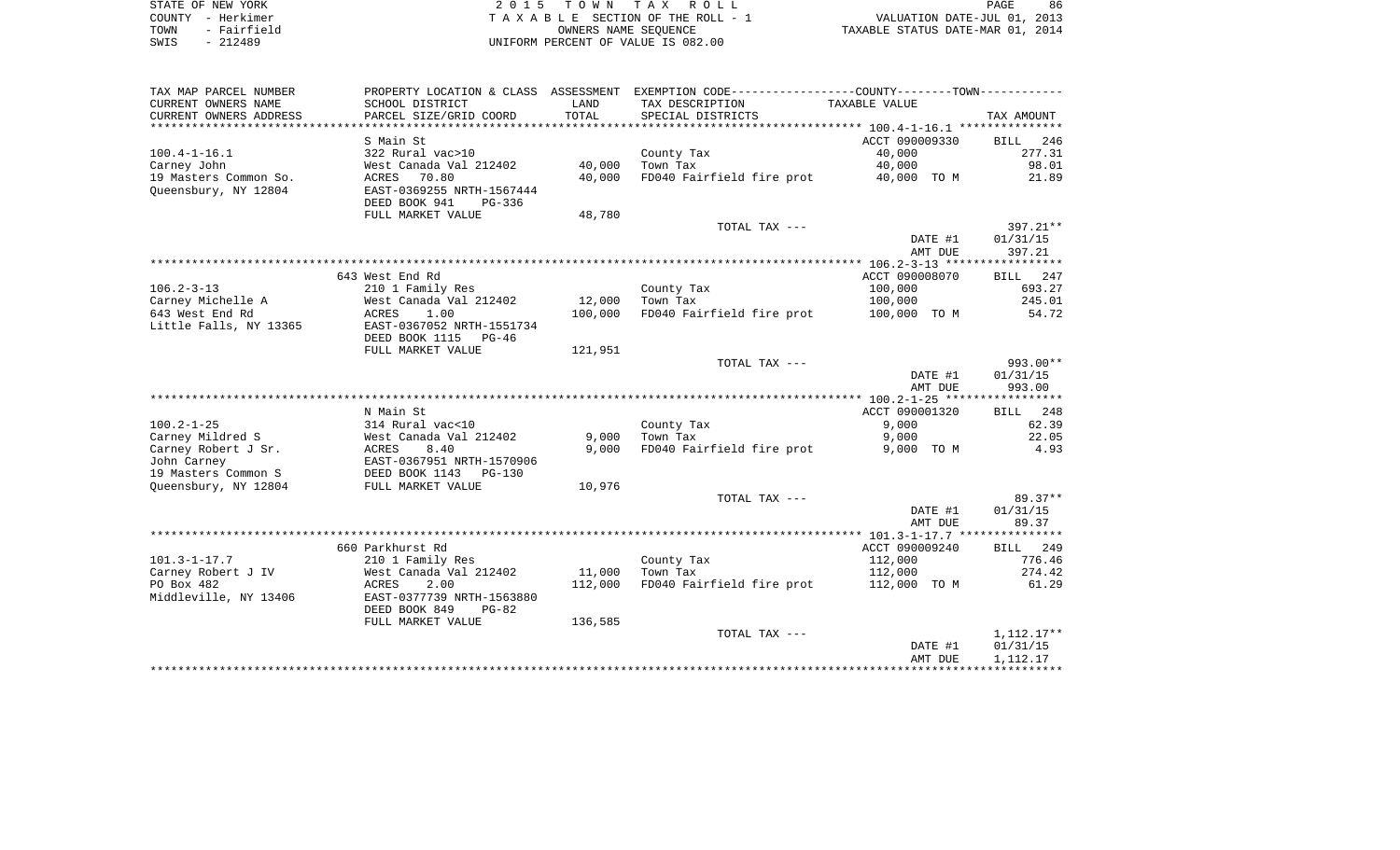|      | STATE OF NEW YORK | 2015 TOWN TAX ROLL                 |                                  | PAGE | 87 |
|------|-------------------|------------------------------------|----------------------------------|------|----|
|      | COUNTY - Herkimer | TAXABLE SECTION OF THE ROLL - 1    | VALUATION DATE-JUL 01, 2013      |      |    |
| TOWN | - Fairfield       | OWNERS NAME SEOUENCE               | TAXABLE STATUS DATE-MAR 01, 2014 |      |    |
| SWIS | - 212489          | UNIFORM PERCENT OF VALUE IS 082.00 |                                  |      |    |
|      |                   |                                    |                                  |      |    |

| CURRENT OWNERS NAME<br>SCHOOL DISTRICT<br>LAND<br>TAX DESCRIPTION<br>TAXABLE VALUE<br>TOTAL<br>CURRENT OWNERS ADDRESS<br>PARCEL SIZE/GRID COORD<br>SPECIAL DISTRICTS<br>TAX AMOUNT<br>714 Parkhurst Rd<br>ACCT 090009240<br>BILL 250<br>$101.3 - 1 - 17.1$<br>210 1 Family Res<br>125,000<br>866.58<br>County Tax<br>14,000<br>125,000<br>306.27<br>Carney Teresa A<br>West Canada Val 212402<br>Town Tax<br>FD040 Fairfield fire prot<br>714 Parkhurst Rd<br>Merged 18 & 17.1<br>125,000<br>125,000 TO M<br>68.40<br>Little Falls, NY 13365<br>ACRES<br>6.50<br>EAST-0378809 NRTH-1563671<br>DEED BOOK 873<br><b>PG-91</b><br>FULL MARKET VALUE<br>152,439<br>TOTAL TAX ---<br>1,241.25**<br>DATE #1<br>01/31/15<br>AMT DUE<br>1,241.25<br>1734 Hardscrabble Rd<br>251<br><b>BILL</b><br>$095.3 - 3 - 7$<br>322 Rural vac>10<br>5,000<br>34.66<br>County Tax<br>Carole Joseph<br>West Canada Val 212402<br>5,000<br>Town Tax<br>5,000<br>12.25<br>PO Box 194<br>2.74<br>ACRES 10.00<br>5,000<br>FD040 Fairfield fire prot<br>5,000 TO M<br>Madison, NY 13404<br>EAST-0379145 NRTH-1578710<br>DEED BOOK 1409<br>PG-191<br>6,098<br>FULL MARKET VALUE<br>TOTAL TAX ---<br>DATE #1<br>01/31/15<br>49.65<br>AMT DUE<br>1734 Hardscrabble Rd<br>BILL 252<br>$095.3 - 3 - 8$<br>7,000<br>311 Res vac land<br>County Tax<br>48.53<br>Carole Joseph<br>West Canada Val 212402<br>7,000<br>Town Tax<br>7,000<br>17.15<br>PO Box 194<br>FD040 Fairfield fire prot<br>7,000 TO M<br>3.83<br>ACRES<br>5.00<br>7,000<br>EAST-0379209 NRTH-1578089<br>Madison, NY 13404<br>DEED BOOK 1409<br>PG-191<br>FULL MARKET VALUE<br>8,537<br>TOTAL TAX ---<br>DATE #1<br>01/31/15<br>AMT DUE<br>69.51<br>1734 Hardscrabble Rd<br>BILL 253<br>$095.3 - 3 - 10$<br>322 Rural vac>10<br>16,000<br>110.92<br>County Tax<br>Carole Joseph<br>West Canada Val 212402<br>16,000<br>16,000<br>39.20<br>Town Tax<br>PO Box 194<br>FD040 Fairfield fire prot<br>8.76<br>ACRES 22.40<br>16,000<br>16,000 TO M<br>EAST-0379818 NRTH-1578666<br>Madison, NY 13404<br>DEED BOOK 1409 PG-191<br>FULL MARKET VALUE<br>19,512<br>TOTAL TAX ---<br>DATE #1<br>01/31/15<br>158.88<br>AMT DUE | TAX MAP PARCEL NUMBER |  | PROPERTY LOCATION & CLASS ASSESSMENT EXEMPTION CODE--------------COUNTY-------TOWN--------- |  |
|------------------------------------------------------------------------------------------------------------------------------------------------------------------------------------------------------------------------------------------------------------------------------------------------------------------------------------------------------------------------------------------------------------------------------------------------------------------------------------------------------------------------------------------------------------------------------------------------------------------------------------------------------------------------------------------------------------------------------------------------------------------------------------------------------------------------------------------------------------------------------------------------------------------------------------------------------------------------------------------------------------------------------------------------------------------------------------------------------------------------------------------------------------------------------------------------------------------------------------------------------------------------------------------------------------------------------------------------------------------------------------------------------------------------------------------------------------------------------------------------------------------------------------------------------------------------------------------------------------------------------------------------------------------------------------------------------------------------------------------------------------------------------------------------------------------------------------------------------------------------------------------------------------------------------------------------------------------------------------------------------------------------------------------------------------------------------------------------------------------------------------------------------|-----------------------|--|---------------------------------------------------------------------------------------------|--|
|                                                                                                                                                                                                                                                                                                                                                                                                                                                                                                                                                                                                                                                                                                                                                                                                                                                                                                                                                                                                                                                                                                                                                                                                                                                                                                                                                                                                                                                                                                                                                                                                                                                                                                                                                                                                                                                                                                                                                                                                                                                                                                                                                      |                       |  |                                                                                             |  |
|                                                                                                                                                                                                                                                                                                                                                                                                                                                                                                                                                                                                                                                                                                                                                                                                                                                                                                                                                                                                                                                                                                                                                                                                                                                                                                                                                                                                                                                                                                                                                                                                                                                                                                                                                                                                                                                                                                                                                                                                                                                                                                                                                      |                       |  |                                                                                             |  |
| $49.65**$<br>158.88**                                                                                                                                                                                                                                                                                                                                                                                                                                                                                                                                                                                                                                                                                                                                                                                                                                                                                                                                                                                                                                                                                                                                                                                                                                                                                                                                                                                                                                                                                                                                                                                                                                                                                                                                                                                                                                                                                                                                                                                                                                                                                                                                |                       |  |                                                                                             |  |
|                                                                                                                                                                                                                                                                                                                                                                                                                                                                                                                                                                                                                                                                                                                                                                                                                                                                                                                                                                                                                                                                                                                                                                                                                                                                                                                                                                                                                                                                                                                                                                                                                                                                                                                                                                                                                                                                                                                                                                                                                                                                                                                                                      |                       |  |                                                                                             |  |
|                                                                                                                                                                                                                                                                                                                                                                                                                                                                                                                                                                                                                                                                                                                                                                                                                                                                                                                                                                                                                                                                                                                                                                                                                                                                                                                                                                                                                                                                                                                                                                                                                                                                                                                                                                                                                                                                                                                                                                                                                                                                                                                                                      |                       |  |                                                                                             |  |
|                                                                                                                                                                                                                                                                                                                                                                                                                                                                                                                                                                                                                                                                                                                                                                                                                                                                                                                                                                                                                                                                                                                                                                                                                                                                                                                                                                                                                                                                                                                                                                                                                                                                                                                                                                                                                                                                                                                                                                                                                                                                                                                                                      |                       |  |                                                                                             |  |
|                                                                                                                                                                                                                                                                                                                                                                                                                                                                                                                                                                                                                                                                                                                                                                                                                                                                                                                                                                                                                                                                                                                                                                                                                                                                                                                                                                                                                                                                                                                                                                                                                                                                                                                                                                                                                                                                                                                                                                                                                                                                                                                                                      |                       |  |                                                                                             |  |
|                                                                                                                                                                                                                                                                                                                                                                                                                                                                                                                                                                                                                                                                                                                                                                                                                                                                                                                                                                                                                                                                                                                                                                                                                                                                                                                                                                                                                                                                                                                                                                                                                                                                                                                                                                                                                                                                                                                                                                                                                                                                                                                                                      |                       |  |                                                                                             |  |
| 69.51**                                                                                                                                                                                                                                                                                                                                                                                                                                                                                                                                                                                                                                                                                                                                                                                                                                                                                                                                                                                                                                                                                                                                                                                                                                                                                                                                                                                                                                                                                                                                                                                                                                                                                                                                                                                                                                                                                                                                                                                                                                                                                                                                              |                       |  |                                                                                             |  |
|                                                                                                                                                                                                                                                                                                                                                                                                                                                                                                                                                                                                                                                                                                                                                                                                                                                                                                                                                                                                                                                                                                                                                                                                                                                                                                                                                                                                                                                                                                                                                                                                                                                                                                                                                                                                                                                                                                                                                                                                                                                                                                                                                      |                       |  |                                                                                             |  |
|                                                                                                                                                                                                                                                                                                                                                                                                                                                                                                                                                                                                                                                                                                                                                                                                                                                                                                                                                                                                                                                                                                                                                                                                                                                                                                                                                                                                                                                                                                                                                                                                                                                                                                                                                                                                                                                                                                                                                                                                                                                                                                                                                      |                       |  |                                                                                             |  |
|                                                                                                                                                                                                                                                                                                                                                                                                                                                                                                                                                                                                                                                                                                                                                                                                                                                                                                                                                                                                                                                                                                                                                                                                                                                                                                                                                                                                                                                                                                                                                                                                                                                                                                                                                                                                                                                                                                                                                                                                                                                                                                                                                      |                       |  |                                                                                             |  |
|                                                                                                                                                                                                                                                                                                                                                                                                                                                                                                                                                                                                                                                                                                                                                                                                                                                                                                                                                                                                                                                                                                                                                                                                                                                                                                                                                                                                                                                                                                                                                                                                                                                                                                                                                                                                                                                                                                                                                                                                                                                                                                                                                      |                       |  |                                                                                             |  |
|                                                                                                                                                                                                                                                                                                                                                                                                                                                                                                                                                                                                                                                                                                                                                                                                                                                                                                                                                                                                                                                                                                                                                                                                                                                                                                                                                                                                                                                                                                                                                                                                                                                                                                                                                                                                                                                                                                                                                                                                                                                                                                                                                      |                       |  |                                                                                             |  |
|                                                                                                                                                                                                                                                                                                                                                                                                                                                                                                                                                                                                                                                                                                                                                                                                                                                                                                                                                                                                                                                                                                                                                                                                                                                                                                                                                                                                                                                                                                                                                                                                                                                                                                                                                                                                                                                                                                                                                                                                                                                                                                                                                      |                       |  |                                                                                             |  |
|                                                                                                                                                                                                                                                                                                                                                                                                                                                                                                                                                                                                                                                                                                                                                                                                                                                                                                                                                                                                                                                                                                                                                                                                                                                                                                                                                                                                                                                                                                                                                                                                                                                                                                                                                                                                                                                                                                                                                                                                                                                                                                                                                      |                       |  |                                                                                             |  |
|                                                                                                                                                                                                                                                                                                                                                                                                                                                                                                                                                                                                                                                                                                                                                                                                                                                                                                                                                                                                                                                                                                                                                                                                                                                                                                                                                                                                                                                                                                                                                                                                                                                                                                                                                                                                                                                                                                                                                                                                                                                                                                                                                      |                       |  |                                                                                             |  |
|                                                                                                                                                                                                                                                                                                                                                                                                                                                                                                                                                                                                                                                                                                                                                                                                                                                                                                                                                                                                                                                                                                                                                                                                                                                                                                                                                                                                                                                                                                                                                                                                                                                                                                                                                                                                                                                                                                                                                                                                                                                                                                                                                      |                       |  |                                                                                             |  |
|                                                                                                                                                                                                                                                                                                                                                                                                                                                                                                                                                                                                                                                                                                                                                                                                                                                                                                                                                                                                                                                                                                                                                                                                                                                                                                                                                                                                                                                                                                                                                                                                                                                                                                                                                                                                                                                                                                                                                                                                                                                                                                                                                      |                       |  |                                                                                             |  |
|                                                                                                                                                                                                                                                                                                                                                                                                                                                                                                                                                                                                                                                                                                                                                                                                                                                                                                                                                                                                                                                                                                                                                                                                                                                                                                                                                                                                                                                                                                                                                                                                                                                                                                                                                                                                                                                                                                                                                                                                                                                                                                                                                      |                       |  |                                                                                             |  |
|                                                                                                                                                                                                                                                                                                                                                                                                                                                                                                                                                                                                                                                                                                                                                                                                                                                                                                                                                                                                                                                                                                                                                                                                                                                                                                                                                                                                                                                                                                                                                                                                                                                                                                                                                                                                                                                                                                                                                                                                                                                                                                                                                      |                       |  |                                                                                             |  |
|                                                                                                                                                                                                                                                                                                                                                                                                                                                                                                                                                                                                                                                                                                                                                                                                                                                                                                                                                                                                                                                                                                                                                                                                                                                                                                                                                                                                                                                                                                                                                                                                                                                                                                                                                                                                                                                                                                                                                                                                                                                                                                                                                      |                       |  |                                                                                             |  |
|                                                                                                                                                                                                                                                                                                                                                                                                                                                                                                                                                                                                                                                                                                                                                                                                                                                                                                                                                                                                                                                                                                                                                                                                                                                                                                                                                                                                                                                                                                                                                                                                                                                                                                                                                                                                                                                                                                                                                                                                                                                                                                                                                      |                       |  |                                                                                             |  |
|                                                                                                                                                                                                                                                                                                                                                                                                                                                                                                                                                                                                                                                                                                                                                                                                                                                                                                                                                                                                                                                                                                                                                                                                                                                                                                                                                                                                                                                                                                                                                                                                                                                                                                                                                                                                                                                                                                                                                                                                                                                                                                                                                      |                       |  |                                                                                             |  |
|                                                                                                                                                                                                                                                                                                                                                                                                                                                                                                                                                                                                                                                                                                                                                                                                                                                                                                                                                                                                                                                                                                                                                                                                                                                                                                                                                                                                                                                                                                                                                                                                                                                                                                                                                                                                                                                                                                                                                                                                                                                                                                                                                      |                       |  |                                                                                             |  |
|                                                                                                                                                                                                                                                                                                                                                                                                                                                                                                                                                                                                                                                                                                                                                                                                                                                                                                                                                                                                                                                                                                                                                                                                                                                                                                                                                                                                                                                                                                                                                                                                                                                                                                                                                                                                                                                                                                                                                                                                                                                                                                                                                      |                       |  |                                                                                             |  |
|                                                                                                                                                                                                                                                                                                                                                                                                                                                                                                                                                                                                                                                                                                                                                                                                                                                                                                                                                                                                                                                                                                                                                                                                                                                                                                                                                                                                                                                                                                                                                                                                                                                                                                                                                                                                                                                                                                                                                                                                                                                                                                                                                      |                       |  |                                                                                             |  |
|                                                                                                                                                                                                                                                                                                                                                                                                                                                                                                                                                                                                                                                                                                                                                                                                                                                                                                                                                                                                                                                                                                                                                                                                                                                                                                                                                                                                                                                                                                                                                                                                                                                                                                                                                                                                                                                                                                                                                                                                                                                                                                                                                      |                       |  |                                                                                             |  |
|                                                                                                                                                                                                                                                                                                                                                                                                                                                                                                                                                                                                                                                                                                                                                                                                                                                                                                                                                                                                                                                                                                                                                                                                                                                                                                                                                                                                                                                                                                                                                                                                                                                                                                                                                                                                                                                                                                                                                                                                                                                                                                                                                      |                       |  |                                                                                             |  |
|                                                                                                                                                                                                                                                                                                                                                                                                                                                                                                                                                                                                                                                                                                                                                                                                                                                                                                                                                                                                                                                                                                                                                                                                                                                                                                                                                                                                                                                                                                                                                                                                                                                                                                                                                                                                                                                                                                                                                                                                                                                                                                                                                      |                       |  |                                                                                             |  |
|                                                                                                                                                                                                                                                                                                                                                                                                                                                                                                                                                                                                                                                                                                                                                                                                                                                                                                                                                                                                                                                                                                                                                                                                                                                                                                                                                                                                                                                                                                                                                                                                                                                                                                                                                                                                                                                                                                                                                                                                                                                                                                                                                      |                       |  |                                                                                             |  |
|                                                                                                                                                                                                                                                                                                                                                                                                                                                                                                                                                                                                                                                                                                                                                                                                                                                                                                                                                                                                                                                                                                                                                                                                                                                                                                                                                                                                                                                                                                                                                                                                                                                                                                                                                                                                                                                                                                                                                                                                                                                                                                                                                      |                       |  |                                                                                             |  |
|                                                                                                                                                                                                                                                                                                                                                                                                                                                                                                                                                                                                                                                                                                                                                                                                                                                                                                                                                                                                                                                                                                                                                                                                                                                                                                                                                                                                                                                                                                                                                                                                                                                                                                                                                                                                                                                                                                                                                                                                                                                                                                                                                      |                       |  |                                                                                             |  |
|                                                                                                                                                                                                                                                                                                                                                                                                                                                                                                                                                                                                                                                                                                                                                                                                                                                                                                                                                                                                                                                                                                                                                                                                                                                                                                                                                                                                                                                                                                                                                                                                                                                                                                                                                                                                                                                                                                                                                                                                                                                                                                                                                      |                       |  |                                                                                             |  |
|                                                                                                                                                                                                                                                                                                                                                                                                                                                                                                                                                                                                                                                                                                                                                                                                                                                                                                                                                                                                                                                                                                                                                                                                                                                                                                                                                                                                                                                                                                                                                                                                                                                                                                                                                                                                                                                                                                                                                                                                                                                                                                                                                      |                       |  |                                                                                             |  |
|                                                                                                                                                                                                                                                                                                                                                                                                                                                                                                                                                                                                                                                                                                                                                                                                                                                                                                                                                                                                                                                                                                                                                                                                                                                                                                                                                                                                                                                                                                                                                                                                                                                                                                                                                                                                                                                                                                                                                                                                                                                                                                                                                      |                       |  |                                                                                             |  |
|                                                                                                                                                                                                                                                                                                                                                                                                                                                                                                                                                                                                                                                                                                                                                                                                                                                                                                                                                                                                                                                                                                                                                                                                                                                                                                                                                                                                                                                                                                                                                                                                                                                                                                                                                                                                                                                                                                                                                                                                                                                                                                                                                      |                       |  |                                                                                             |  |
|                                                                                                                                                                                                                                                                                                                                                                                                                                                                                                                                                                                                                                                                                                                                                                                                                                                                                                                                                                                                                                                                                                                                                                                                                                                                                                                                                                                                                                                                                                                                                                                                                                                                                                                                                                                                                                                                                                                                                                                                                                                                                                                                                      |                       |  |                                                                                             |  |
|                                                                                                                                                                                                                                                                                                                                                                                                                                                                                                                                                                                                                                                                                                                                                                                                                                                                                                                                                                                                                                                                                                                                                                                                                                                                                                                                                                                                                                                                                                                                                                                                                                                                                                                                                                                                                                                                                                                                                                                                                                                                                                                                                      |                       |  |                                                                                             |  |
|                                                                                                                                                                                                                                                                                                                                                                                                                                                                                                                                                                                                                                                                                                                                                                                                                                                                                                                                                                                                                                                                                                                                                                                                                                                                                                                                                                                                                                                                                                                                                                                                                                                                                                                                                                                                                                                                                                                                                                                                                                                                                                                                                      |                       |  |                                                                                             |  |
|                                                                                                                                                                                                                                                                                                                                                                                                                                                                                                                                                                                                                                                                                                                                                                                                                                                                                                                                                                                                                                                                                                                                                                                                                                                                                                                                                                                                                                                                                                                                                                                                                                                                                                                                                                                                                                                                                                                                                                                                                                                                                                                                                      |                       |  |                                                                                             |  |
|                                                                                                                                                                                                                                                                                                                                                                                                                                                                                                                                                                                                                                                                                                                                                                                                                                                                                                                                                                                                                                                                                                                                                                                                                                                                                                                                                                                                                                                                                                                                                                                                                                                                                                                                                                                                                                                                                                                                                                                                                                                                                                                                                      |                       |  |                                                                                             |  |
|                                                                                                                                                                                                                                                                                                                                                                                                                                                                                                                                                                                                                                                                                                                                                                                                                                                                                                                                                                                                                                                                                                                                                                                                                                                                                                                                                                                                                                                                                                                                                                                                                                                                                                                                                                                                                                                                                                                                                                                                                                                                                                                                                      |                       |  |                                                                                             |  |
|                                                                                                                                                                                                                                                                                                                                                                                                                                                                                                                                                                                                                                                                                                                                                                                                                                                                                                                                                                                                                                                                                                                                                                                                                                                                                                                                                                                                                                                                                                                                                                                                                                                                                                                                                                                                                                                                                                                                                                                                                                                                                                                                                      |                       |  |                                                                                             |  |
|                                                                                                                                                                                                                                                                                                                                                                                                                                                                                                                                                                                                                                                                                                                                                                                                                                                                                                                                                                                                                                                                                                                                                                                                                                                                                                                                                                                                                                                                                                                                                                                                                                                                                                                                                                                                                                                                                                                                                                                                                                                                                                                                                      |                       |  |                                                                                             |  |
|                                                                                                                                                                                                                                                                                                                                                                                                                                                                                                                                                                                                                                                                                                                                                                                                                                                                                                                                                                                                                                                                                                                                                                                                                                                                                                                                                                                                                                                                                                                                                                                                                                                                                                                                                                                                                                                                                                                                                                                                                                                                                                                                                      |                       |  |                                                                                             |  |
|                                                                                                                                                                                                                                                                                                                                                                                                                                                                                                                                                                                                                                                                                                                                                                                                                                                                                                                                                                                                                                                                                                                                                                                                                                                                                                                                                                                                                                                                                                                                                                                                                                                                                                                                                                                                                                                                                                                                                                                                                                                                                                                                                      |                       |  |                                                                                             |  |
|                                                                                                                                                                                                                                                                                                                                                                                                                                                                                                                                                                                                                                                                                                                                                                                                                                                                                                                                                                                                                                                                                                                                                                                                                                                                                                                                                                                                                                                                                                                                                                                                                                                                                                                                                                                                                                                                                                                                                                                                                                                                                                                                                      |                       |  |                                                                                             |  |
|                                                                                                                                                                                                                                                                                                                                                                                                                                                                                                                                                                                                                                                                                                                                                                                                                                                                                                                                                                                                                                                                                                                                                                                                                                                                                                                                                                                                                                                                                                                                                                                                                                                                                                                                                                                                                                                                                                                                                                                                                                                                                                                                                      |                       |  |                                                                                             |  |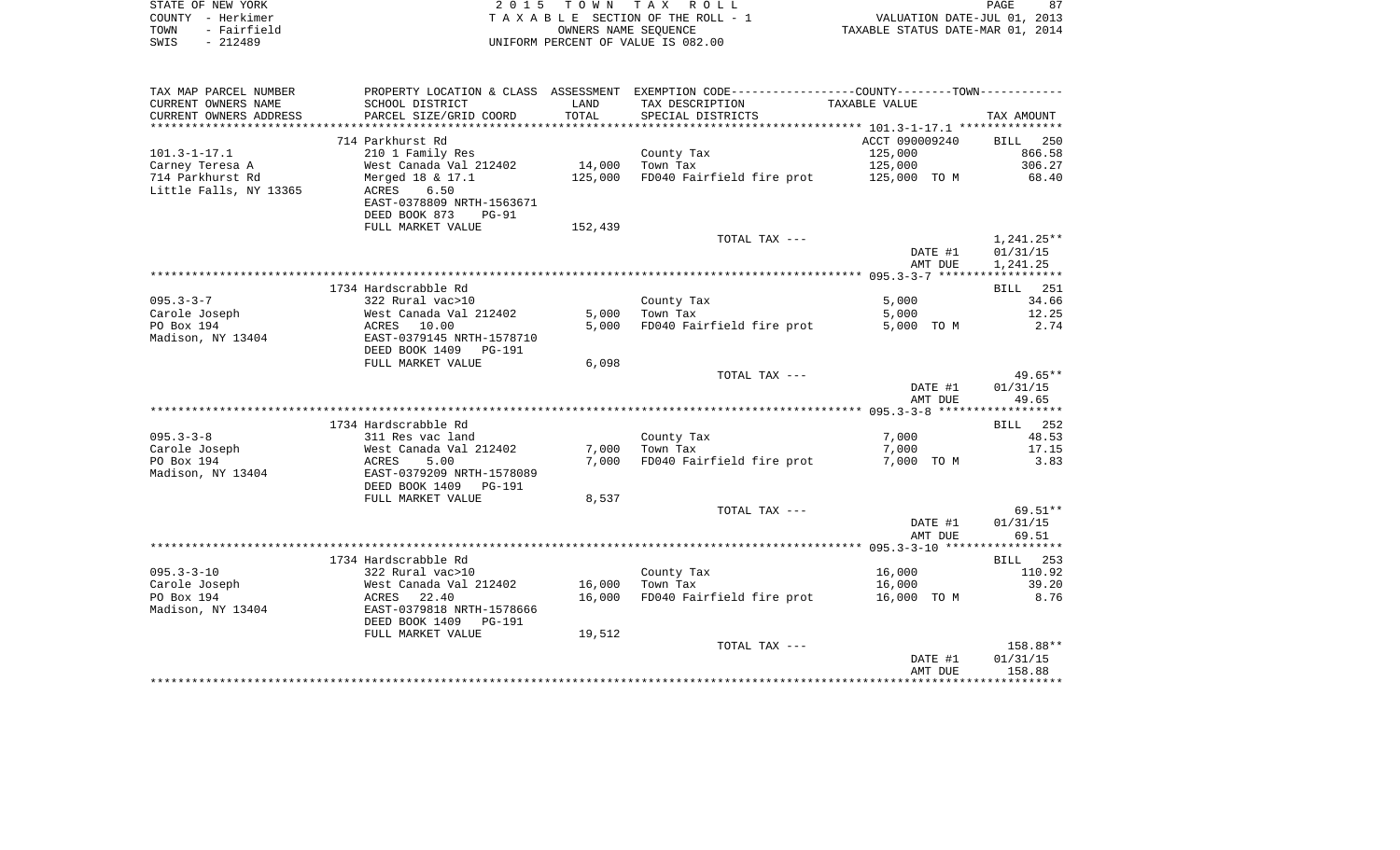STATE OF NEW YORK **EXECUTE:** A G L L 2 0 1 5 T O W N T A X R O L L COUNTY - Herkimer T A X A B L E SECTION OF THE ROLL - 1 VALUATION DATE-JUL 01, 2013 TOWN - Fairfield OWNERS NAME SEQUENCE TAXABLE STATUS DATE-MAR 01, 2014 SWIS - 212489 UNIFORM PERCENT OF VALUE IS 082.00

| TAX MAP PARCEL NUMBER  |                                 |         | PROPERTY LOCATION & CLASS ASSESSMENT EXEMPTION CODE----------------COUNTY-------TOWN---------- |                |                    |
|------------------------|---------------------------------|---------|------------------------------------------------------------------------------------------------|----------------|--------------------|
| CURRENT OWNERS NAME    | SCHOOL DISTRICT                 | LAND    | TAX DESCRIPTION                                                                                | TAXABLE VALUE  |                    |
| CURRENT OWNERS ADDRESS | PARCEL SIZE/GRID COORD          | TOTAL   | SPECIAL DISTRICTS                                                                              |                | TAX AMOUNT         |
| ********************** | ************************        |         |                                                                                                |                |                    |
|                        | North Creek Road                |         |                                                                                                |                | <b>BILL</b><br>254 |
| $106.4 - 1 - 39$       | 314 Rural vac<10                |         | County Tax                                                                                     | 500            | 3.47               |
| Carpenter Linda        | West Canada Val 212402          | 500     | Town Tax                                                                                       | 500            | 1.23               |
| 24 Douglas Ave         | piece in Herkimer 106.4-3       | 500     | FD040 Fairfield fire prot                                                                      | 500 TO M       | .27                |
| Herkimer, NY 13350     | FRNT 783.00 DPTH                |         |                                                                                                |                |                    |
|                        | ACRES<br>5.60                   |         |                                                                                                |                |                    |
|                        | EAST-0368322 NRTH-1546499       |         |                                                                                                |                |                    |
|                        | FULL MARKET VALUE               | 610     |                                                                                                |                |                    |
|                        |                                 |         | TOTAL TAX ---                                                                                  |                | $4.97**$           |
|                        |                                 |         |                                                                                                | DATE #1        | 01/31/15           |
|                        |                                 |         |                                                                                                | AMT DUE        | 4.97               |
|                        |                                 |         |                                                                                                |                |                    |
|                        | 116 Casler Rd                   |         |                                                                                                | ACCT 090100034 | 255<br><b>BILL</b> |
| $101.3 - 1 - 16.4$     | 210 1 Family Res                |         | County Tax                                                                                     | 110,000        | 762.59             |
| Carranza John J        | West Canada Val 212402          | 10,000  | Town Tax                                                                                       | 110,000        | 269.52             |
| Carranza Martha I      | split 16.2 & 16.3 8/05          | 110,000 | FD040 Fairfield fire prot                                                                      | 110,000 TO M   | 60.20              |
| PO Box 317             | FRNT 759.00 DPTH                |         |                                                                                                |                |                    |
| Middleville, NY 13406  | ACRES<br>3.00                   |         |                                                                                                |                |                    |
|                        | EAST-0377438 NRTH-1563820       |         |                                                                                                |                |                    |
|                        | DEED BOOK 1157<br>PG-167        |         |                                                                                                |                |                    |
|                        | FULL MARKET VALUE               | 134,146 |                                                                                                |                |                    |
|                        |                                 |         | TOTAL TAX ---                                                                                  |                | 1,092.31**         |
|                        |                                 |         |                                                                                                | DATE #1        | 01/31/15           |
|                        |                                 |         |                                                                                                | AMT DUE        | 1,092.31           |
|                        |                                 |         |                                                                                                |                | ******             |
|                        | 1427 Hardscrabble Rd            |         |                                                                                                | ACCT 090006360 | <b>BILL</b><br>256 |
| $101.1 - 2 - 4.1$      | 270 Mfg housing                 |         | County Tax                                                                                     | 8,500          | 58.93              |
| Cartier Gary           | West Canada Val 212402          | 7,500   | Town Tax                                                                                       | 8,500          | 20.83              |
| 1427 Hardscrabble Rd   | Split From Kurts                | 8,500   | FD040 Fairfield fire prot                                                                      | 8,500 TO M     | 4.65               |
| Middleville, NY 13406  | $101.1 - 1 - 22.1$              |         |                                                                                                |                |                    |
|                        | FRNT 356.00 DPTH                |         |                                                                                                |                |                    |
|                        | ACRES<br>3.10                   |         |                                                                                                |                |                    |
|                        | EAST-0380793 NRTH-1572302       |         |                                                                                                |                |                    |
|                        | DEED BOOK 912<br><b>PG-126</b>  |         |                                                                                                |                |                    |
|                        | FULL MARKET VALUE               | 10,366  |                                                                                                |                |                    |
|                        |                                 |         | TOTAL TAX ---                                                                                  |                | 84.41**            |
|                        |                                 |         |                                                                                                | DATE #1        | 01/31/15           |
|                        |                                 |         |                                                                                                | AMT DUE        | 84.41              |
|                        |                                 |         |                                                                                                |                |                    |
|                        | State Route 29                  |         |                                                                                                | ACCT 090100046 | 257<br>BILL        |
| $101.14 - 1 - 39$      | 314 Rural vac<10                |         | County Tax                                                                                     | 4,000          | 27.73              |
| Carvin Cassandra F     | West Canada Val 212402          | 4,000   | Town Tax                                                                                       | 4,000          | 9.80               |
| 783 State Route 29     | FRNT 105.00 DPTH 231.00         | 4,000   | FD040 Fairfield fire prot                                                                      | 4,000 TO M     | 2.19               |
| Fairfield, NY 13406    | EAST-0381969 NRTH-1568223       |         |                                                                                                |                |                    |
|                        | DEED BOOK 1253<br><b>PG-507</b> |         |                                                                                                |                |                    |
|                        | FULL MARKET VALUE               | 4,878   |                                                                                                |                |                    |
|                        |                                 |         | TOTAL TAX ---                                                                                  |                | $39.72**$          |
|                        |                                 |         |                                                                                                | DATE #1        | 01/31/15           |
|                        |                                 |         |                                                                                                | AMT DUE        | 39.72              |
|                        |                                 |         |                                                                                                |                |                    |
|                        |                                 |         |                                                                                                |                |                    |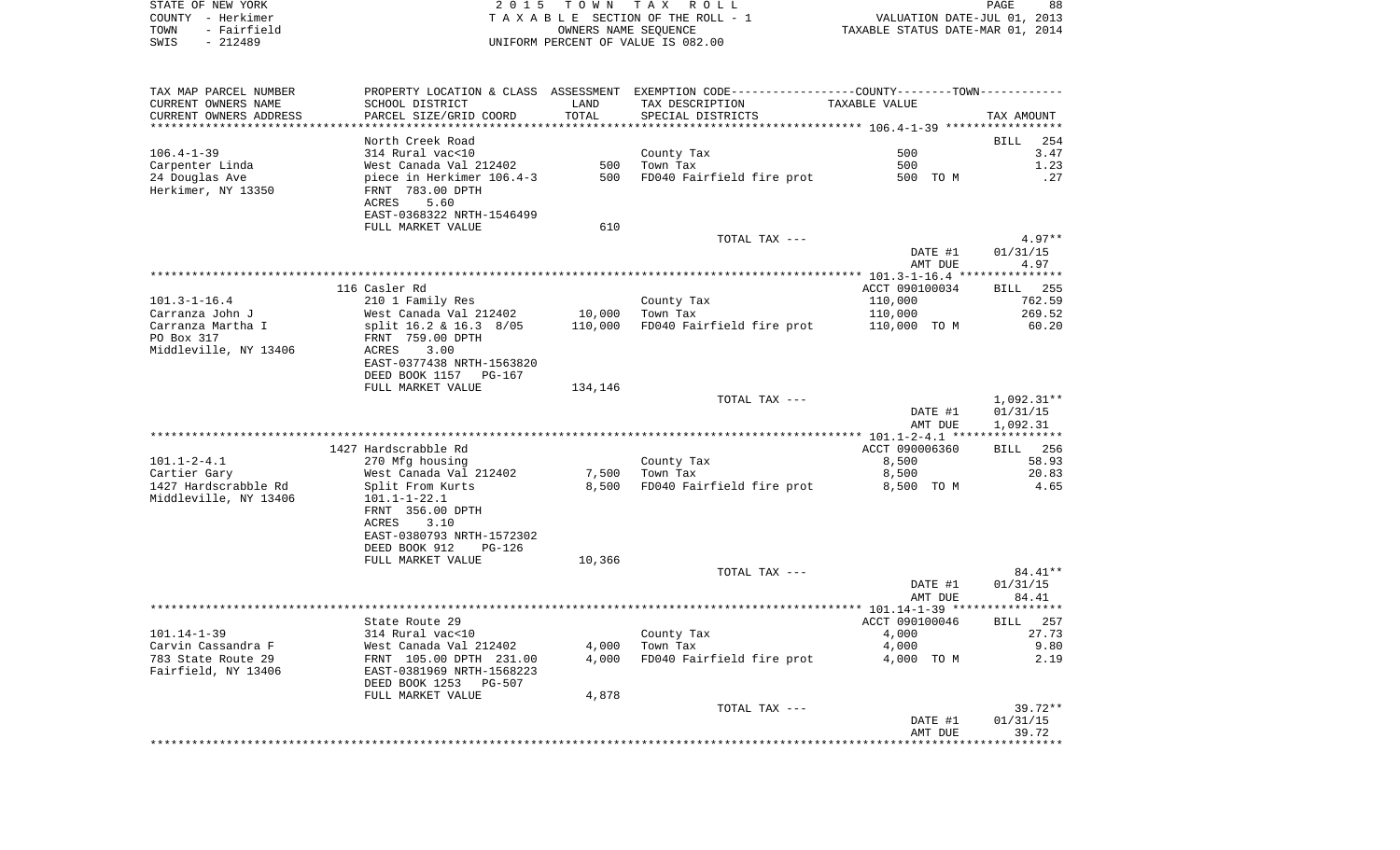| STATE OF NEW YORK   | 2015 TOWN TAX ROLL                 | 89<br>PAGE                       |
|---------------------|------------------------------------|----------------------------------|
| COUNTY - Herkimer   | TAXABLE SECTION OF THE ROLL - 1    | VALUATION DATE-JUL 01, 2013      |
| - Fairfield<br>TOWN | OWNERS NAME SEOUENCE               | TAXABLE STATUS DATE-MAR 01, 2014 |
| $-212489$<br>SWIS   | UNIFORM PERCENT OF VALUE IS 082.00 |                                  |

| TAX MAP PARCEL NUMBER                     |                                            |         | PROPERTY LOCATION & CLASS ASSESSMENT EXEMPTION CODE---------------COUNTY-------TOWN---------- |                                 |                         |
|-------------------------------------------|--------------------------------------------|---------|-----------------------------------------------------------------------------------------------|---------------------------------|-------------------------|
| CURRENT OWNERS NAME                       | SCHOOL DISTRICT                            | LAND    | TAX DESCRIPTION                                                                               | TAXABLE VALUE                   |                         |
| CURRENT OWNERS ADDRESS                    | PARCEL SIZE/GRID COORD                     | TOTAL   | SPECIAL DISTRICTS                                                                             |                                 | TAX AMOUNT              |
|                                           |                                            |         |                                                                                               |                                 |                         |
|                                           | 783 State Route 29                         |         |                                                                                               | ACCT 090008940                  | <b>BILL</b><br>258      |
| $101.14 - 1 - 40$<br>Carvin Cassandra F   | 210 1 Family Res<br>West Canada Val 212402 | 10,000  | County Tax<br>Town Tax                                                                        | 94,000<br>94,000                | 651.67<br>230.31        |
| 783 State Route 29                        | ACRES<br>1.25                              | 94,000  | FD040 Fairfield fire prot                                                                     | 94,000 TO M                     | 51.44                   |
| Fairfield, NY 13406                       | EAST-0382107 NRTH-1568178                  |         |                                                                                               |                                 |                         |
|                                           | DEED BOOK 1253<br>PG-511                   |         |                                                                                               |                                 |                         |
|                                           | FULL MARKET VALUE                          | 114,634 |                                                                                               |                                 |                         |
|                                           |                                            |         | TOTAL TAX ---                                                                                 |                                 | 933.42**                |
|                                           |                                            |         |                                                                                               | DATE #1                         | 01/31/15                |
|                                           |                                            |         |                                                                                               | AMT DUE                         | 933.42                  |
|                                           |                                            |         |                                                                                               |                                 |                         |
|                                           | 309 State Route 29                         |         |                                                                                               | ACCT 090008222                  | <b>BILL</b> 259         |
| $100.4 - 1 - 8.3$                         | 220 2 Family Res                           |         | County Tax                                                                                    | 68,000                          | 471.42                  |
| Cassagnol Mary Alice                      | West Canada Val 212402                     | 7,000   | Town Tax                                                                                      | 68,000                          | 166.61                  |
| 521 Mary Ann Ln                           | Rental-no exemptions                       | 68,000  | School Relevy                                                                                 |                                 | 1,664.81                |
| West Hempstead, NY 11552                  | FRNT 150.00 DPTH 90.00                     |         | FD040 Fairfield fire prot                                                                     | 68,000 TO M                     | 37.21                   |
|                                           | <b>ACRES</b><br>0.37                       |         |                                                                                               |                                 |                         |
|                                           | EAST-0372876 NRTH-1568194                  |         |                                                                                               |                                 |                         |
|                                           | DEED BOOK 1356<br>PG-979                   |         |                                                                                               |                                 |                         |
|                                           | FULL MARKET VALUE                          | 82,927  |                                                                                               |                                 |                         |
|                                           |                                            |         | TOTAL TAX ---                                                                                 |                                 | $2,340.05**$            |
|                                           |                                            |         |                                                                                               | DATE #1                         | 01/31/15                |
|                                           |                                            |         |                                                                                               | AMT DUE                         | 2,340.05                |
|                                           |                                            |         |                                                                                               |                                 |                         |
|                                           | 311 State Route 29                         |         |                                                                                               |                                 | BILL 260<br>$\mathbf 0$ |
| $100.4 - 1 - 8.4$<br>Cassagnol Mary Alice | 210 1 Family Res<br>West Canada Val 212402 |         | VET COM C 41132<br>6,000 VET COM T 41133                                                      | 12,300<br>13,750<br>$\mathbf 0$ |                         |
| 521 MaryAnn Ln                            | Primary                                    | 55,000  | County Tax                                                                                    | 42,700                          | 296.02                  |
| West Hempstead, NY 11552                  | FRNT 150.00 DPTH<br>90.00                  |         | Town Tax                                                                                      | 41,250                          | 101.07                  |
|                                           | ACRES<br>0.31                              |         | School Relevy                                                                                 |                                 | 1,346.54                |
|                                           | EAST-0373056 NRTH-1568203                  |         | FD040 Fairfield fire prot                                                                     | 55,000 TO M                     | 30.10                   |
|                                           | DEED BOOK 1356<br>PG-979                   |         |                                                                                               |                                 |                         |
|                                           | FULL MARKET VALUE                          | 67,073  |                                                                                               |                                 |                         |
|                                           |                                            |         | TOTAL TAX ---                                                                                 |                                 | $1,773.73**$            |
|                                           |                                            |         |                                                                                               | DATE #1                         | 01/31/15                |
|                                           |                                            |         |                                                                                               | AMT DUE                         | 1,773.73                |
|                                           |                                            |         |                                                                                               |                                 |                         |
|                                           | 319 State Route 29                         |         |                                                                                               | ACCT 090008220                  | BILL 261                |
| $100.4 - 1 - 8.1$                         | 210 1 Family Res                           |         | County Tax                                                                                    | 186,000                         | 1,289.47                |
| Cassagnol Sidney                          | West Canada Val 212402                     | 40,000  | Town Tax                                                                                      | 186,000                         | 455.73                  |
| 165 Branch Ave                            | $9.7 a - split 8.6$                        | 186,000 | School Relevy                                                                                 |                                 | 4,553.76                |
| Central Islip, NY 11722                   | 50.80<br>ACRES                             |         | FD040 Fairfield fire prot 186,000 TO M                                                        |                                 | 101.78                  |
|                                           | EAST-0372432 NRTH-1568824                  |         |                                                                                               |                                 |                         |
|                                           | DEED BOOK 1254<br>PG-116                   |         |                                                                                               |                                 |                         |
|                                           | FULL MARKET VALUE                          | 226,829 |                                                                                               |                                 |                         |
|                                           |                                            |         | TOTAL TAX ---                                                                                 |                                 | $6,400.74**$            |
|                                           |                                            |         |                                                                                               | DATE #1                         | 01/31/15                |
|                                           |                                            |         |                                                                                               | AMT DUE                         | 6,400.74                |
|                                           |                                            |         |                                                                                               |                                 |                         |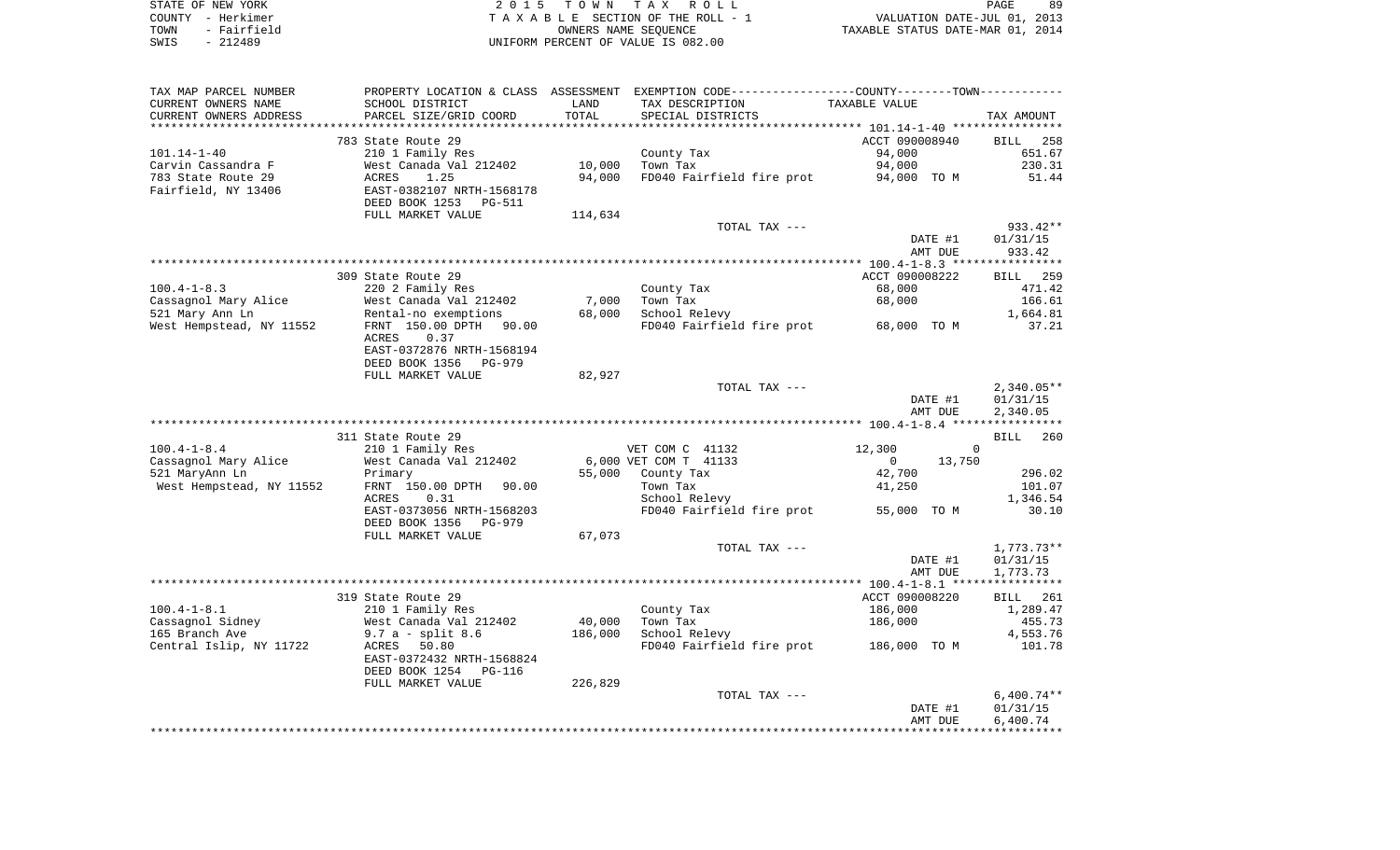| STATE OF NEW YORK   | 2015 TOWN TAX ROLL                 | 90<br>PAGE                       |
|---------------------|------------------------------------|----------------------------------|
| COUNTY - Herkimer   | TAXABLE SECTION OF THE ROLL - 1    | VALUATION DATE-JUL 01, 2013      |
| - Fairfield<br>TOWN | OWNERS NAME SEOUENCE               | TAXABLE STATUS DATE-MAR 01, 2014 |
| $-212489$<br>SWIS   | UNIFORM PERCENT OF VALUE IS 082.00 |                                  |

| TAX MAP PARCEL NUMBER    |                                |         | PROPERTY LOCATION & CLASS ASSESSMENT EXEMPTION CODE----------------COUNTY-------TOWN---------- |                          |                    |
|--------------------------|--------------------------------|---------|------------------------------------------------------------------------------------------------|--------------------------|--------------------|
| CURRENT OWNERS NAME      | SCHOOL DISTRICT                | LAND    | TAX DESCRIPTION                                                                                | TAXABLE VALUE            |                    |
| CURRENT OWNERS ADDRESS   | PARCEL SIZE/GRID COORD         | TOTAL   | SPECIAL DISTRICTS                                                                              |                          | TAX AMOUNT         |
|                          |                                |         |                                                                                                |                          |                    |
|                          | 1196 Hardscrabble Rd           |         |                                                                                                | ACCT 090002820           | <b>BILL</b><br>262 |
| $101.14 - 1 - 47$        | 210 1 Family Res               |         | CW_15_VET/ 41162                                                                               | 7,380<br>$\mathbf 0$     |                    |
| Ceneviva Augustino       | West Canada Val 212402         |         | 11,000 County Tax                                                                              | 81,620                   | 565.84             |
| 1196 Hard Scrabble Rd    | FRNT 355.00 DPTH 260.00        | 89,000  | Town Tax                                                                                       | 89,000                   | 218.06             |
| Fairfield, NY 13406-9801 | 1.20 BANK<br>ACRES<br>291      |         | School Relevy                                                                                  |                          | 1,599.23           |
|                          | EAST-0381933 NRTH-1567934      |         | FD040 Fairfield fire prot 89,000 TO M                                                          |                          | 48.70              |
|                          | DEED BOOK 785<br>$PG-329$      |         |                                                                                                |                          |                    |
|                          | FULL MARKET VALUE              | 108,537 |                                                                                                |                          |                    |
|                          |                                |         | TOTAL TAX ---                                                                                  |                          | $2,431.83**$       |
|                          |                                |         |                                                                                                | DATE #1                  | 01/31/15           |
|                          |                                |         |                                                                                                | AMT DUE                  | 2,431.83           |
|                          |                                |         |                                                                                                |                          |                    |
|                          | State Route 170                |         |                                                                                                |                          | 263<br>BILL        |
| $107.2 - 1 - 12.4$       | 322 Rural vac>10               |         | County Tax                                                                                     | 19,000                   | 131.72             |
| Cengiz Bulent Ahmet      | West Canada Val 212402         | 19,000  | Town Tax                                                                                       | 19,000                   | 46.55              |
| 5332 Stoneybrook Ln      | 16.00<br>ACRES                 | 19,000  | School Relevy                                                                                  |                          | 465.17             |
| Boynton Beach, FL 33437  | EAST-0389897 NRTH-1561244      |         | FD040 Fairfield fire prot 19,000 TO M                                                          |                          | 10.40              |
|                          | DEED BOOK 881<br><b>PG-507</b> |         |                                                                                                |                          |                    |
|                          | FULL MARKET VALUE              | 23,171  |                                                                                                |                          |                    |
|                          |                                |         | TOTAL TAX ---                                                                                  |                          | 653.84**           |
|                          |                                |         |                                                                                                | DATE #1                  | 01/31/15           |
|                          |                                |         |                                                                                                | AMT DUE                  | 653.84             |
|                          |                                |         |                                                                                                |                          |                    |
|                          | Lynch Rd                       |         |                                                                                                | ACCT 090006000           | BILL 264           |
| $106.2 - 1 - 1.1$        | 322 Rural vac>10               |         | County Tax                                                                                     | 100,000                  | 693.27             |
| Champon Charles          | West Canada Val 212402         | 100,000 | Town Tax                                                                                       | 100,000                  | 245.01             |
| 1266 Ocean Ave 13        | ACRES 135.50                   | 100,000 | School Relevy                                                                                  |                          | 2,448.26           |
| Sea Bright, NJ 07760     | EAST-0364249 NRTH-1558286      |         | FD040 Fairfield fire prot                                                                      | 100,000 TO M             | 54.72              |
|                          | DEED BOOK 920<br><b>PG-215</b> |         |                                                                                                |                          |                    |
|                          | FULL MARKET VALUE              | 121,951 |                                                                                                |                          |                    |
|                          |                                |         | TOTAL TAX ---                                                                                  |                          | $3,441.26**$       |
|                          |                                |         |                                                                                                | DATE #1                  | 01/31/15           |
|                          |                                |         |                                                                                                | AMT DUE                  | 3,441.26           |
|                          |                                |         |                                                                                                |                          |                    |
|                          | 171 Lynch Rd                   |         |                                                                                                | ACCT 090100037           | <b>BILL</b><br>265 |
| $106.4 - 1 - 3$          | 210 1 Family Res               |         | VET COM C 41132                                                                                | 12,300<br>$\Omega$       |                    |
| Charles Ronald P         | West Canada Val 212402         |         | 11,000 VET COM T 41133                                                                         | 16,400<br>$\mathbf 0$    |                    |
| Moss Karen E             | FRNT 325.00 DPTH 250.00        |         | 90,000 VET DIS C 41142                                                                         | 24,600<br>0              |                    |
| 171 Lynch Rd             | ACRES<br>1.70                  |         | VET DIS T 41143                                                                                | 32,800<br>$\overline{0}$ |                    |
| Little Falls, NY 13365   | EAST-0366656 NRTH-1552849      |         | County Tax                                                                                     | 53,100                   | 368.12             |
|                          | DEED BOOK 890<br>PG-376        |         | Town Tax                                                                                       | 40,800                   | 99.97              |
|                          | FULL MARKET VALUE              |         | 109,756 FD040 Fairfield fire prot                                                              | 90,000 TO M              | 49.25              |
|                          |                                |         | TOTAL TAX ---                                                                                  |                          | $517.34**$         |
|                          |                                |         |                                                                                                | DATE #1                  | 01/31/15           |
|                          |                                |         |                                                                                                | AMT DUE                  | 517.34             |
|                          |                                |         |                                                                                                |                          |                    |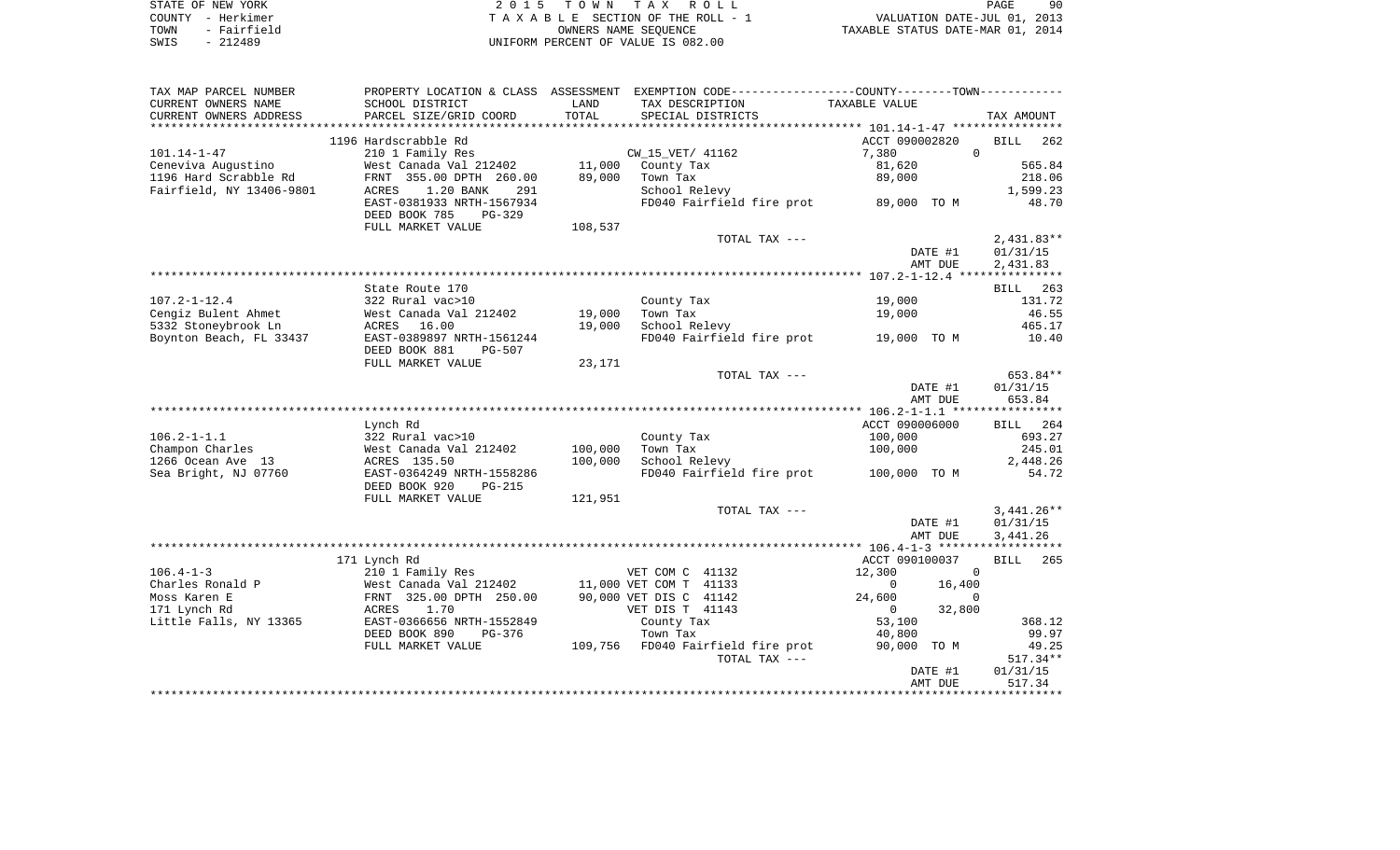| STATE OF NEW YORK   | 2015 TOWN TAX ROLL                 | 91<br>PAGE                       |
|---------------------|------------------------------------|----------------------------------|
| COUNTY - Herkimer   | TAXABLE SECTION OF THE ROLL - 1    | VALUATION DATE-JUL 01, 2013      |
| - Fairfield<br>TOWN | OWNERS NAME SEOUENCE               | TAXABLE STATUS DATE-MAR 01, 2014 |
| - 212489<br>SWIS    | UNIFORM PERCENT OF VALUE IS 082.00 |                                  |

| TAX MAP PARCEL NUMBER                         |                                           |               | PROPERTY LOCATION & CLASS ASSESSMENT EXEMPTION CODE---------------COUNTY-------TOWN---------- |                      |                      |
|-----------------------------------------------|-------------------------------------------|---------------|-----------------------------------------------------------------------------------------------|----------------------|----------------------|
| CURRENT OWNERS NAME<br>CURRENT OWNERS ADDRESS | SCHOOL DISTRICT<br>PARCEL SIZE/GRID COORD | LAND<br>TOTAL | TAX DESCRIPTION<br>SPECIAL DISTRICTS                                                          | <b>TAXABLE VALUE</b> | TAX AMOUNT           |
| **********************                        |                                           |               |                                                                                               |                      |                      |
|                                               | 258 Myers Rd                              |               |                                                                                               | ACCT 090001050       | <b>BILL</b><br>266   |
| $107.3 - 2 - 5$                               | 112 Dairy farm                            |               | AG MKTS<br>41730                                                                              | 34,822<br>34,822     |                      |
| Chlus David                                   | Little Falls Ce 210900                    |               | 150,000 AGRIC 10 Y 42100                                                                      | 35,000<br>35,000     |                      |
| Chlus Debie                                   | ACRES 266.90                              | 350,000       | County Tax                                                                                    | 280,178              | 1,942.38             |
| 388 Myers Rd                                  | EAST-0377402 NRTH-1550795                 |               | Town Tax                                                                                      | 280,178              | 686.48               |
| Little Falls, NY 13365                        | DEED BOOK 1467<br><b>PG-257</b>           |               | FD040 Fairfield fire prot                                                                     | 350,000 TO M         | 191.53               |
|                                               | FULL MARKET VALUE                         | 426,829       |                                                                                               |                      |                      |
| MAY BE SUBJECT TO PAYMENT                     |                                           |               |                                                                                               |                      |                      |
| UNDER AGDIST LAW TIL 2021                     |                                           |               |                                                                                               |                      |                      |
|                                               |                                           |               | TOTAL TAX ---                                                                                 |                      | $2,820.39**$         |
|                                               |                                           |               |                                                                                               | DATE #1              | 01/31/15             |
|                                               |                                           |               |                                                                                               | AMT DUE              | 2,820.39             |
|                                               | * * * * * * * * * * * * * *               |               |                                                                                               |                      |                      |
|                                               | 388 Myers Rd                              |               |                                                                                               | ACCT 090009810       | <b>BILL</b><br>267   |
| $107.3 - 2 - 7$                               | 113 Cattle farm                           |               | AG MKTS<br>41730                                                                              | 25,845<br>25,845     |                      |
| Chlus David                                   | West Canada Val 212402                    |               | 73,000 AGRIC 10 Y 42100                                                                       | 6,000<br>6,000       |                      |
| Chlus Debie                                   | Merged 8.1, 8.3, 11                       | 500,000       | County Tax                                                                                    | 468,155              | 3,245.56             |
| 388 Myers Rd                                  | ACRES 120.00                              |               | Town Tax                                                                                      | 468,155              | 1,147.05             |
| Little Falls, NY 13365                        | EAST-0378969 NRTH-1552795                 |               | FD040 Fairfield fire prot                                                                     | 500,000 TO M         | 273.62               |
|                                               | DEED BOOK 1467<br>PG-257                  |               |                                                                                               |                      |                      |
| MAY BE SUBJECT TO PAYMENT                     | FULL MARKET VALUE                         | 609,756       |                                                                                               |                      |                      |
| UNDER AGDIST LAW TIL 2021                     |                                           |               |                                                                                               |                      |                      |
|                                               |                                           |               | TOTAL TAX ---                                                                                 |                      | $4,666.23**$         |
|                                               |                                           |               |                                                                                               | DATE #1<br>AMT DUE   | 01/31/15<br>4,666.23 |
|                                               |                                           |               |                                                                                               |                      |                      |
|                                               | Hardscrabble Rd                           |               |                                                                                               |                      | 268<br><b>BILL</b>   |
| $107.3 - 2 - 32.1$                            | 105 Vac farmland                          |               | AG MKTS<br>41730                                                                              | 26,662<br>26,662     |                      |
| Chlus David                                   | Little Falls Ce 210900                    | 90,000        | County Tax                                                                                    | 63,338               | 439.10               |
| Chlus Debie                                   | FORMERLY IN-107.3-2-7                     | 90,000        | Town Tax                                                                                      | 63,338               | 155.19               |
| 388 Myers Rd                                  | ACRES 166.00                              |               | FD040 Fairfield fire prot                                                                     | 90,000 TO M          | 49.25                |
| Little Falls, NY 13365                        | EAST-0381843 NRTH-1550363                 |               |                                                                                               |                      |                      |
|                                               | DEED BOOK 1467<br><b>PG-257</b>           |               |                                                                                               |                      |                      |
| MAY BE SUBJECT TO PAYMENT                     | FULL MARKET VALUE                         | 109,756       |                                                                                               |                      |                      |
| UNDER AGDIST LAW TIL 2021                     |                                           |               |                                                                                               |                      |                      |
|                                               |                                           |               | TOTAL TAX ---                                                                                 |                      | 643.54**             |
|                                               |                                           |               |                                                                                               | DATE #1              | 01/31/15             |
|                                               |                                           |               |                                                                                               | AMT DUE              | 643.54               |
|                                               |                                           |               |                                                                                               |                      |                      |
|                                               | 2267 State Route 169                      |               |                                                                                               | ACCT 090100083       | 269<br>BILL          |
| $107.3 - 2 - 26.2$                            | 210 1 Family Res                          |               | County Tax                                                                                    | 120,000              | 831.92               |
| Chlus Fred                                    | Little Falls Ce 210900                    | 12,000        | Town Tax                                                                                      | 120,000              | 294.02               |
| Chlus Charlotte                               | ACRES<br>4.00                             | 120,000       | FD040 Fairfield fire prot                                                                     | 120,000 TO M         | 65.67                |
| 2267 State Route 169                          | EAST-0375473 NRTH-1549598                 |               |                                                                                               |                      |                      |
| Little Falls, NY 13365                        | DEED BOOK 772<br>$PG-92$                  |               |                                                                                               |                      |                      |
|                                               | FULL MARKET VALUE                         | 146,341       |                                                                                               |                      |                      |
|                                               |                                           |               | TOTAL TAX ---                                                                                 |                      | 1,191.61**           |
|                                               |                                           |               |                                                                                               | DATE #1              | 01/31/15             |
|                                               |                                           |               |                                                                                               | AMT DUE              | 1,191.61             |
|                                               |                                           |               |                                                                                               |                      |                      |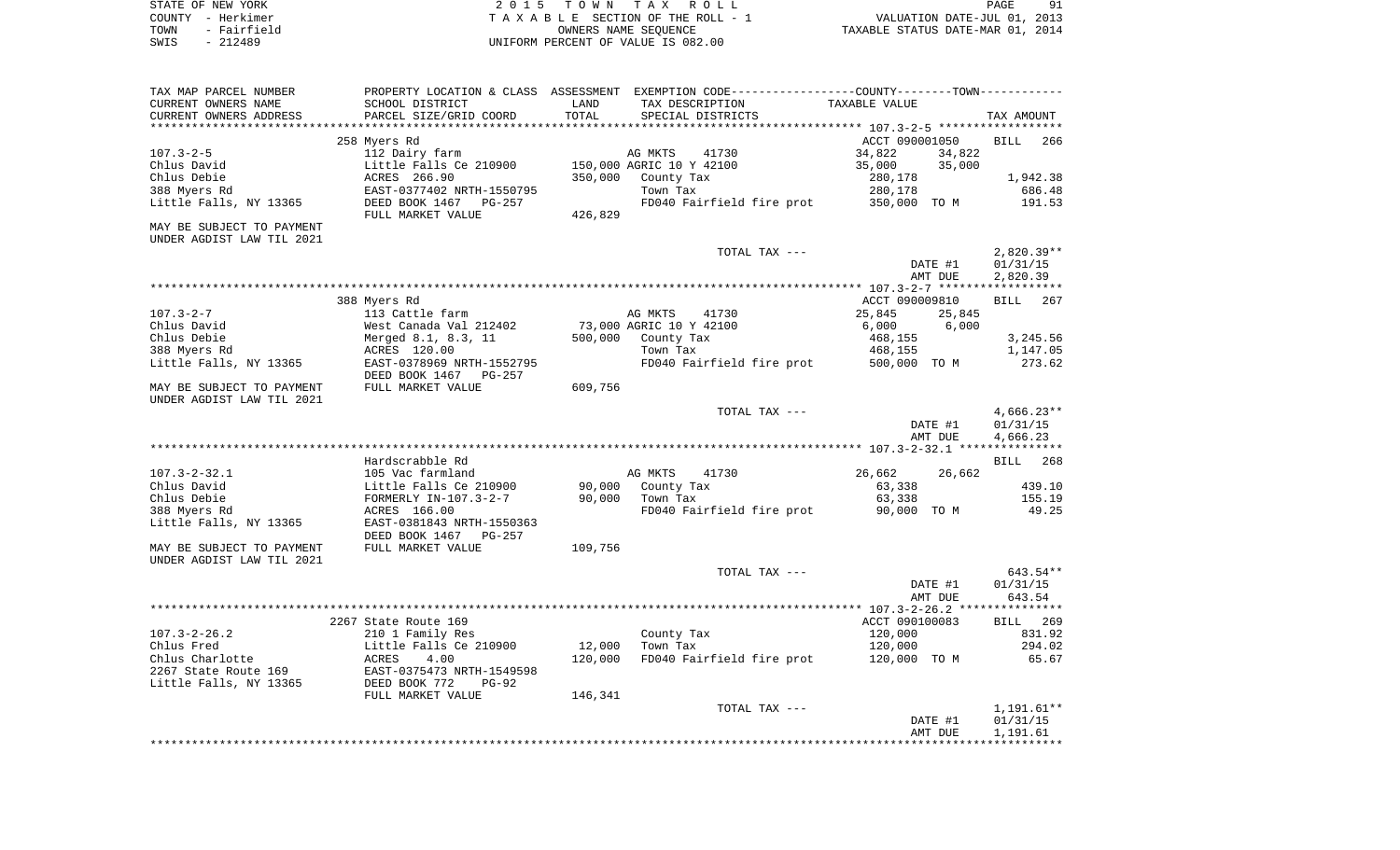| STATE OF NEW YORK |                   | 2015 TOWN TAX ROLL                 | 92<br>PAGE                       |
|-------------------|-------------------|------------------------------------|----------------------------------|
|                   | COUNTY - Herkimer | TAXABLE SECTION OF THE ROLL - 1    | VALUATION DATE-JUL 01, 2013      |
| TOWN              | - Fairfield       | OWNERS NAME SEOUENCE               | TAXABLE STATUS DATE-MAR 01, 2014 |
| SWIS              | $-212489$         | UNIFORM PERCENT OF VALUE IS 082.00 |                                  |

| TAX MAP PARCEL NUMBER<br>CURRENT OWNERS NAME | PROPERTY LOCATION & CLASS ASSESSMENT<br>SCHOOL DISTRICT | LAND    | EXEMPTION CODE----------------COUNTY-------TOWN----------- | TAXABLE VALUE  |                    |
|----------------------------------------------|---------------------------------------------------------|---------|------------------------------------------------------------|----------------|--------------------|
| CURRENT OWNERS ADDRESS                       | PARCEL SIZE/GRID COORD                                  | TOTAL   | TAX DESCRIPTION<br>SPECIAL DISTRICTS                       |                | TAX AMOUNT         |
|                                              |                                                         |         |                                                            |                |                    |
|                                              | 232 Myers Rd                                            |         |                                                            | ACCT 090001020 | 270<br>BILL        |
| $107.3 - 2 - 6$                              | 210 1 Family Res                                        |         | County Tax                                                 | 148,000        | 1,026.03           |
| Chlus Mitchell                               | Little Falls Ce 210900                                  | 11,000  | Town Tax                                                   | 148,000        | 362.62             |
| Chlus Mary Jane                              | 1.80<br>ACRES                                           | 148,000 | FD040 Fairfield fire prot                                  | 148,000 TO M   | 80.99              |
| 232 Myers Rd                                 | EAST-0377327 NRTH-1549885                               |         |                                                            |                |                    |
| Little Falls, NY 13365                       | DEED BOOK 1141<br><b>PG-438</b>                         |         |                                                            |                |                    |
|                                              | FULL MARKET VALUE                                       | 180,488 |                                                            |                |                    |
|                                              |                                                         |         | TOTAL TAX ---                                              |                | $1,469.64**$       |
|                                              |                                                         |         |                                                            | DATE #1        | 01/31/15           |
|                                              |                                                         |         |                                                            | AMT DUE        | 1,469.64           |
|                                              | Hardscrabble Rd                                         |         |                                                            | ACCT 090001860 | 271<br><b>BILL</b> |
| $107.3 - 2 - 20$                             | 322 Rural vac>10                                        |         | County Tax                                                 | 6,000          | 41.60              |
| Chlus Mitchell                               | Little Falls Ce 210900                                  | 6,000   | Town Tax                                                   | 6,000          | 14.70              |
| Chlus Mary Jane                              | FRNT 365.00 DPTH                                        | 6,000   | FD040 Fairfield fire prot                                  | 6,000 TO M     | 3.28               |
| 232 Myers Rd                                 | 11.50<br>ACRES                                          |         |                                                            |                |                    |
| Little Falls, NY 13365                       | EAST-0377931 NRTH-1549643                               |         |                                                            |                |                    |
|                                              | DEED BOOK 902<br>$PG-468$                               |         |                                                            |                |                    |
|                                              | FULL MARKET VALUE                                       | 7,317   |                                                            |                |                    |
|                                              |                                                         |         | TOTAL TAX ---                                              |                | $59.58**$          |
|                                              |                                                         |         |                                                            | DATE #1        | 01/31/15           |
|                                              |                                                         |         |                                                            | AMT DUE        | 59.58              |
|                                              |                                                         |         |                                                            |                |                    |
|                                              | 1862 Hardscrabble Rd                                    |         |                                                            | ACCT 090090010 | BILL<br>272        |
| $095.3 - 1 - 24$                             | 240 Rural res                                           |         | County Tax                                                 | 170,000        | 1,178.55           |
| Chlus Steven K                               | West Canada Val 212402                                  | 26,000  | Town Tax                                                   | 170,000        | 416.52             |
| Chlus Liane L                                | 31.30<br>ACRES                                          | 170,000 | FD040 Fairfield fire prot                                  | 170,000 TO M   | 93.03              |
| 1862 Hard Scrabble Rd                        | EAST-0378028 NRTH-1580361                               |         |                                                            |                |                    |
| Newport, NY 13416                            | DEED BOOK 831<br>$PG-387$                               |         |                                                            |                |                    |
|                                              | FULL MARKET VALUE                                       | 207,317 |                                                            |                |                    |
|                                              |                                                         |         | TOTAL TAX ---                                              |                | $1,688.10**$       |
|                                              |                                                         |         |                                                            | DATE #1        | 01/31/15           |
|                                              |                                                         |         |                                                            | AMT DUE        | 1,688.10           |
|                                              | Pickert Rd                                              |         |                                                            | ACCT 090005970 | 273<br><b>BILL</b> |
| $106.2 - 1 - 9.1$                            | 322 Rural vac>10                                        |         | County Tax                                                 | 11,700         | 81.11              |
| Ciancio Carlo                                | West Canada Val 212402                                  | 11,700  | Town Tax                                                   | 11,700         | 28.67              |
| Ciancio Rose                                 | ACRES<br>21.30                                          | 11,700  | FD040 Fairfield fire prot                                  | 11,700 TO M    | 6.40               |
| 137 Pickert Rd                               | EAST-0367667 NRTH-1554672                               |         |                                                            |                |                    |
| Little Falls, NY 13365                       | DEED BOOK 771<br>$PG-12$                                |         |                                                            |                |                    |
|                                              | FULL MARKET VALUE                                       | 14,268  |                                                            |                |                    |
|                                              |                                                         |         | TOTAL TAX ---                                              |                | $116.18**$         |
|                                              |                                                         |         |                                                            | DATE #1        | 01/31/15           |
|                                              |                                                         |         |                                                            | AMT DUE        | 116.18             |
|                                              |                                                         |         |                                                            |                |                    |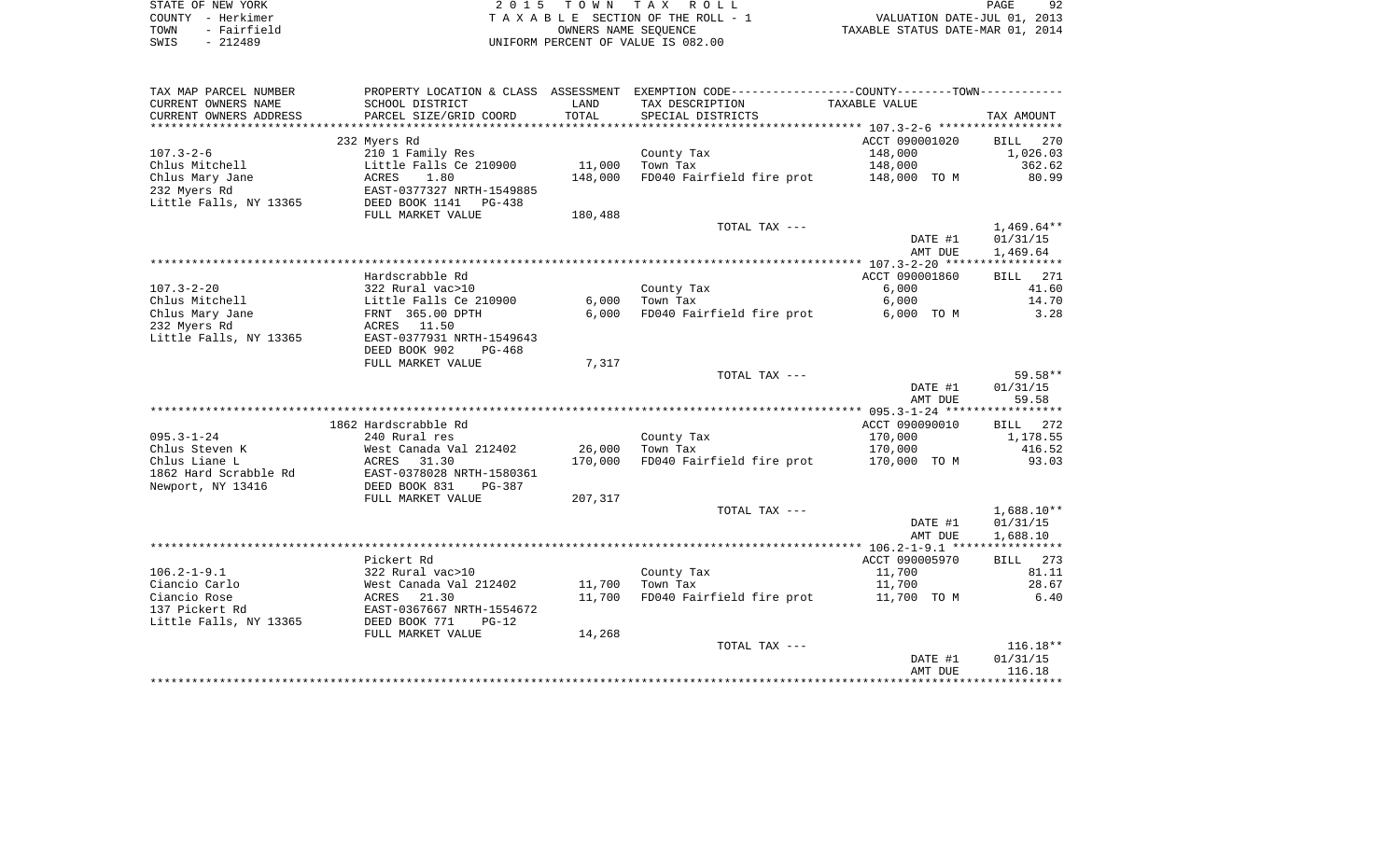| STATE OF NEW YORK   | 2015 TOWN TAX ROLL                 | PAGE                             |
|---------------------|------------------------------------|----------------------------------|
| COUNTY - Herkimer   | TAXABLE SECTION OF THE ROLL - 1    | VALUATION DATE-JUL 01, 2013      |
| - Fairfield<br>TOWN | OWNERS NAME SEOUENCE               | TAXABLE STATUS DATE-MAR 01, 2014 |
| SWIS<br>$-212489$   | UNIFORM PERCENT OF VALUE IS 082.00 |                                  |

| TAX MAP PARCEL NUMBER      |                                |         | PROPERTY LOCATION & CLASS ASSESSMENT EXEMPTION CODE----------------COUNTY--------TOWN----------- |                          |                    |
|----------------------------|--------------------------------|---------|--------------------------------------------------------------------------------------------------|--------------------------|--------------------|
| CURRENT OWNERS NAME        | SCHOOL DISTRICT                | LAND    | TAX DESCRIPTION                                                                                  | TAXABLE VALUE            |                    |
| CURRENT OWNERS ADDRESS     | PARCEL SIZE/GRID COORD         | TOTAL   | SPECIAL DISTRICTS                                                                                |                          | TAX AMOUNT         |
|                            |                                |         |                                                                                                  |                          |                    |
|                            | 137 Pickert Rd                 |         |                                                                                                  | ACCT 090087067           | <b>BILL</b><br>274 |
| $106.2 - 1 - 9.2$          | 240 Rural res                  |         | VET COM C 41132                                                                                  | $\Omega$<br>12,300       |                    |
| Ciancio Carlo              | West Canada Val 212402         |         | 18,000 VET COM T 41133                                                                           | $\overline{0}$<br>16,400 |                    |
| Ciancio Rose               | ACRES<br>21.00                 | 90,000  | County Tax                                                                                       | 77,700                   | 538.67             |
| 137 Pickert Rd             | EAST-0368032 NRTH-1554060      |         | Town Tax                                                                                         | 73,600                   | 180.33             |
| Little Falls, NY 13365     | DEED BOOK 723<br><b>PG-118</b> |         | FD040 Fairfield fire prot                                                                        | 90,000 TO M              | 49.25              |
|                            | FULL MARKET VALUE              | 109,756 |                                                                                                  |                          |                    |
|                            |                                |         | TOTAL TAX ---                                                                                    |                          | 768.25**           |
|                            |                                |         |                                                                                                  | DATE #1                  | 01/31/15           |
|                            |                                |         |                                                                                                  | AMT DUE                  | 768.25             |
|                            |                                |         |                                                                                                  |                          |                    |
|                            | Parkhurst Rd                   |         |                                                                                                  | ACCT 090089085           | <b>BILL</b> 275    |
| $100.4 - 1 - 16.4$         | 322 Rural vac>10               |         | County Tax                                                                                       | 11,000                   | 76.26              |
| Clark Wm                   | West Canada Val 212402         | 11,000  | Town Tax                                                                                         | 11,000                   | 26.95              |
| Clark Mary                 | Deed Restriction               | 11,000  | School Relevy                                                                                    |                          | 269.31             |
| 56 Ninham Av               | ACRES 12.50                    |         | FD040 Fairfield fire prot 11,000 TO M                                                            |                          | 6.02               |
| Wappingers Falls, NY 12590 | EAST-0369715 NRTH-1565673      |         |                                                                                                  |                          |                    |
|                            | DEED BOOK 753<br>$PG-72$       |         |                                                                                                  |                          |                    |
|                            | FULL MARKET VALUE              | 13,415  |                                                                                                  |                          |                    |
|                            |                                |         | TOTAL TAX ---                                                                                    |                          | 378.54**           |
|                            |                                |         |                                                                                                  | DATE #1                  | 01/31/15           |
|                            |                                |         |                                                                                                  | AMT DUE                  | 378.54             |
|                            |                                |         |                                                                                                  |                          |                    |
|                            | Davis Rd                       |         |                                                                                                  |                          | BILL 276           |
| $107.1 - 2 - 17$           | 314 Rural vac<10               |         | County Tax                                                                                       | 10,000                   | 69.33              |
| Coe Elijah                 | West Canada Val 212402         | 10,000  | Town Tax                                                                                         | 10,000                   | 24.50              |
| 668 Davis Rd               | Portion Of 107.1-1-6.2         | 10,000  | FD040 Fairfield fire prot                                                                        | 10,000 TO M              | 5.47               |
| Little Falls, NY 13365     | ACRES<br>5.30                  |         |                                                                                                  |                          |                    |
|                            | EAST-0383317 NRTH-1556624      |         |                                                                                                  |                          |                    |
|                            | DEED BOOK 1384<br>PG-455       |         |                                                                                                  |                          |                    |
|                            | FULL MARKET VALUE              | 12,195  |                                                                                                  |                          |                    |
|                            |                                |         | TOTAL TAX ---                                                                                    |                          | $99.30**$          |
|                            |                                |         |                                                                                                  | DATE #1                  | 01/31/15           |
|                            |                                |         |                                                                                                  | AMT DUE                  | 99.30              |
|                            |                                |         |                                                                                                  |                          |                    |
|                            | Davis Rd                       |         |                                                                                                  |                          | BILL 277           |
| $107.1 - 2 - 18$           | 314 Rural vac<10               |         | County Tax                                                                                       | 10,000                   | 69.33              |
| Coe Elijah                 | West Canada Val 212402         | 10,000  | Town Tax                                                                                         | 10,000                   | 24.50              |
| 668 Davis Rd               | Subdivision                    | 10,000  | FD040 Fairfield fire prot                                                                        | 10,000 TO M              | 5.47               |
| Little Falls, NY 13365     | Portion Of 107.1-1-6.2         |         |                                                                                                  |                          |                    |
|                            | ACRES<br>5.10                  |         |                                                                                                  |                          |                    |
|                            | EAST-0383579 NRTH-1556654      |         |                                                                                                  |                          |                    |
|                            | DEED BOOK 1384<br>PG-455       |         |                                                                                                  |                          |                    |
|                            | FULL MARKET VALUE              | 12,195  |                                                                                                  |                          |                    |
|                            |                                |         | TOTAL TAX ---                                                                                    |                          | $99.30**$          |
|                            |                                |         |                                                                                                  | DATE #1                  | 01/31/15<br>99.30  |
|                            |                                |         |                                                                                                  | AMT DUE                  |                    |
|                            |                                |         |                                                                                                  |                          |                    |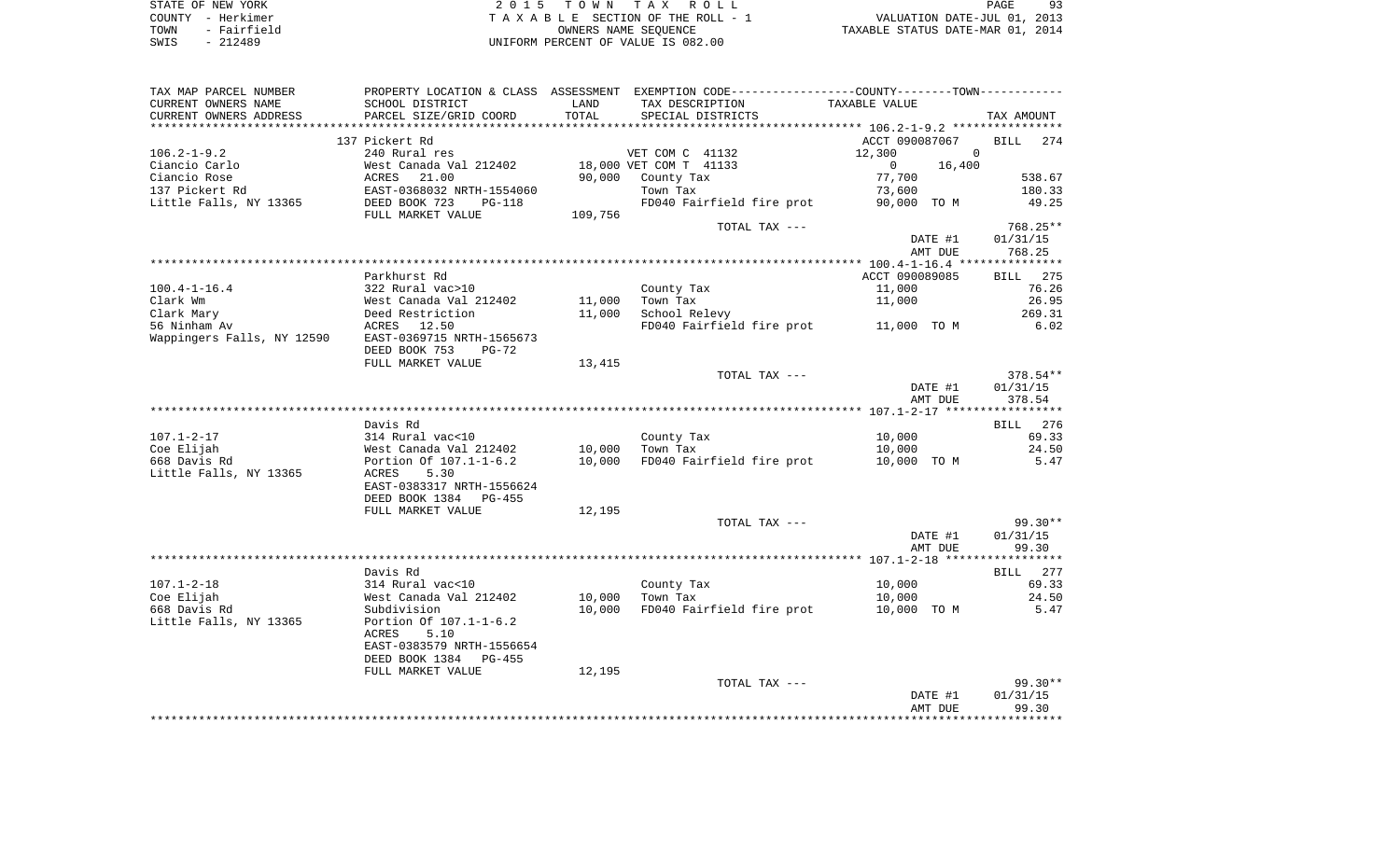| STATE OF NEW YORK   | 2015 TOWN TAX ROLL                 | 94<br>PAGE                       |
|---------------------|------------------------------------|----------------------------------|
| COUNTY - Herkimer   | TAXABLE SECTION OF THE ROLL - 1    | VALUATION DATE-JUL 01, 2013      |
| - Fairfield<br>TOWN | OWNERS NAME SEOUENCE               | TAXABLE STATUS DATE-MAR 01, 2014 |
| - 212489<br>SWIS    | UNIFORM PERCENT OF VALUE IS 082.00 |                                  |

| TAX MAP PARCEL NUMBER<br>CURRENT OWNERS NAME<br>CURRENT OWNERS ADDRESS   | PROPERTY LOCATION & CLASS ASSESSMENT<br>SCHOOL DISTRICT<br>PARCEL SIZE/GRID COORD        | LAND<br>TOTAL    | EXEMPTION CODE-----------------COUNTY-------TOWN-----------<br>TAX DESCRIPTION<br>SPECIAL DISTRICTS | <b>TAXABLE VALUE</b>                        | TAX AMOUNT                     |
|--------------------------------------------------------------------------|------------------------------------------------------------------------------------------|------------------|-----------------------------------------------------------------------------------------------------|---------------------------------------------|--------------------------------|
|                                                                          |                                                                                          |                  |                                                                                                     | ************************** 107.1-2-19 ***** |                                |
|                                                                          | 668 Davis Rd                                                                             |                  |                                                                                                     |                                             | <b>BILL</b><br>278             |
| $107.1 - 2 - 19$<br>Coe Elijah<br>668 Davis Rd<br>Little Falls, NY 13365 | 210 1 Family Res<br>West Canada Val 212402<br>5.50<br>ACRES<br>EAST-0383835 NRTH-1556686 | 13,000<br>85,000 | County Tax<br>Town Tax<br>FD040 Fairfield fire prot                                                 | 85,000<br>85,000<br>85,000 TO M             | 589.28<br>208.26<br>46.51      |
|                                                                          | DEED BOOK 1384<br>$PG-455$<br>FULL MARKET VALUE                                          | 103,659          |                                                                                                     |                                             |                                |
|                                                                          |                                                                                          |                  | TOTAL TAX ---                                                                                       | DATE #1<br>AMT DUE                          | 844.05**<br>01/31/15<br>844.05 |
|                                                                          |                                                                                          |                  |                                                                                                     |                                             |                                |
|                                                                          | Cole Rd                                                                                  |                  |                                                                                                     | ACCT 090001830                              | BILL<br>279                    |
| $107.4 - 2 - 10$                                                         | 320 Rural vacant                                                                         |                  | AG MKTS L 41720                                                                                     | 5,394<br>5,394                              |                                |
| Comstock Harold                                                          | Little Falls Ce 210900                                                                   | 7,500            | County Tax                                                                                          | 2,106                                       | 14.60                          |
| Comstock Linda                                                           | acreage x per map                                                                        | 7,500            | Town Tax                                                                                            | 2,106                                       | 5.16                           |
| 141 Top Notch Rd<br>Little Falls, NY 13365                               | 8.00 BANK<br>ACRES<br>262<br>EAST-0385562 NRTH-1547022<br>DEED BOOK 852<br>PG-324        |                  | FD040 Fairfield fire prot<br>5,394 EX                                                               | 2,106 TO M                                  | 1.15                           |
| MAY BE SUBJECT TO PAYMENT                                                | FULL MARKET VALUE                                                                        | 9,146            |                                                                                                     |                                             |                                |
| UNDER AGDIST LAW TIL 2018                                                |                                                                                          |                  |                                                                                                     |                                             |                                |
|                                                                          |                                                                                          |                  | TOTAL TAX ---                                                                                       | DATE #1<br>AMT DUE                          | $20.91**$<br>01/31/15<br>20.91 |
|                                                                          |                                                                                          |                  |                                                                                                     |                                             |                                |
|                                                                          | Topnotch Rd                                                                              |                  |                                                                                                     |                                             | <b>BILL</b><br>280             |
| $107.4 - 2 - 14.3$                                                       | 314 Rural vac<10                                                                         |                  | AG MKTS<br>41730                                                                                    | 8,519<br>8,519                              |                                |
| Comstock Harold                                                          | Little Falls Ce 210900                                                                   | 12,000           | County Tax                                                                                          | 3,481                                       | 24.13                          |
| Comstock Linda                                                           | ACRES<br>9.50                                                                            | 12,000           | Town Tax                                                                                            | 3,481                                       | 8.53                           |
| 141 Topnotch Rd<br>Little Falls, NY 13365                                | EAST-0391890 NRTH-1546287<br>DEED BOOK 779<br><b>PG-199</b><br>FULL MARKET VALUE         | 14,634           | FD040 Fairfield fire prot                                                                           | 12,000 TO M                                 | 6.57                           |
| MAY BE SUBJECT TO PAYMENT<br>UNDER AGDIST LAW TIL 2021                   |                                                                                          |                  |                                                                                                     |                                             |                                |
|                                                                          |                                                                                          |                  | TOTAL TAX ---                                                                                       |                                             | $39.23**$                      |
|                                                                          |                                                                                          |                  |                                                                                                     | DATE #1<br>AMT DUE                          | 01/31/15<br>39.23              |
|                                                                          | Stahl Rd                                                                                 |                  |                                                                                                     | ACCT 090010111                              | BILL<br>281                    |
| $107.4 - 2 - 22$                                                         | 322 Rural vac>10                                                                         |                  | AG MKTS<br>41730                                                                                    | 12,974<br>12,974                            |                                |
| Comstock Harold                                                          | West Canada Val 212402                                                                   | 26,000           | County Tax                                                                                          | 13,026                                      | 90.30                          |
| Comstock Linda                                                           | 36.10<br>ACRES                                                                           | 26,000           | Town Tax                                                                                            | 13,026                                      | 31.92                          |
| 141 Top Notch Rd                                                         | EAST-0391184 NRTH-1549007                                                                |                  | FD040 Fairfield fire prot                                                                           | 26,000 TO M                                 | 14.23                          |
| Little Falls, NY 13365                                                   | DEED BOOK 779<br>$PG-199$<br>FULL MARKET VALUE                                           | 31,707           |                                                                                                     |                                             |                                |
| MAY BE SUBJECT TO PAYMENT                                                |                                                                                          |                  |                                                                                                     |                                             |                                |
| UNDER AGDIST LAW TIL 2021                                                |                                                                                          |                  |                                                                                                     |                                             |                                |
|                                                                          |                                                                                          |                  | TOTAL TAX ---                                                                                       | DATE #1<br>AMT DUE                          | 136.45**<br>01/31/15<br>136.45 |
|                                                                          |                                                                                          |                  |                                                                                                     |                                             |                                |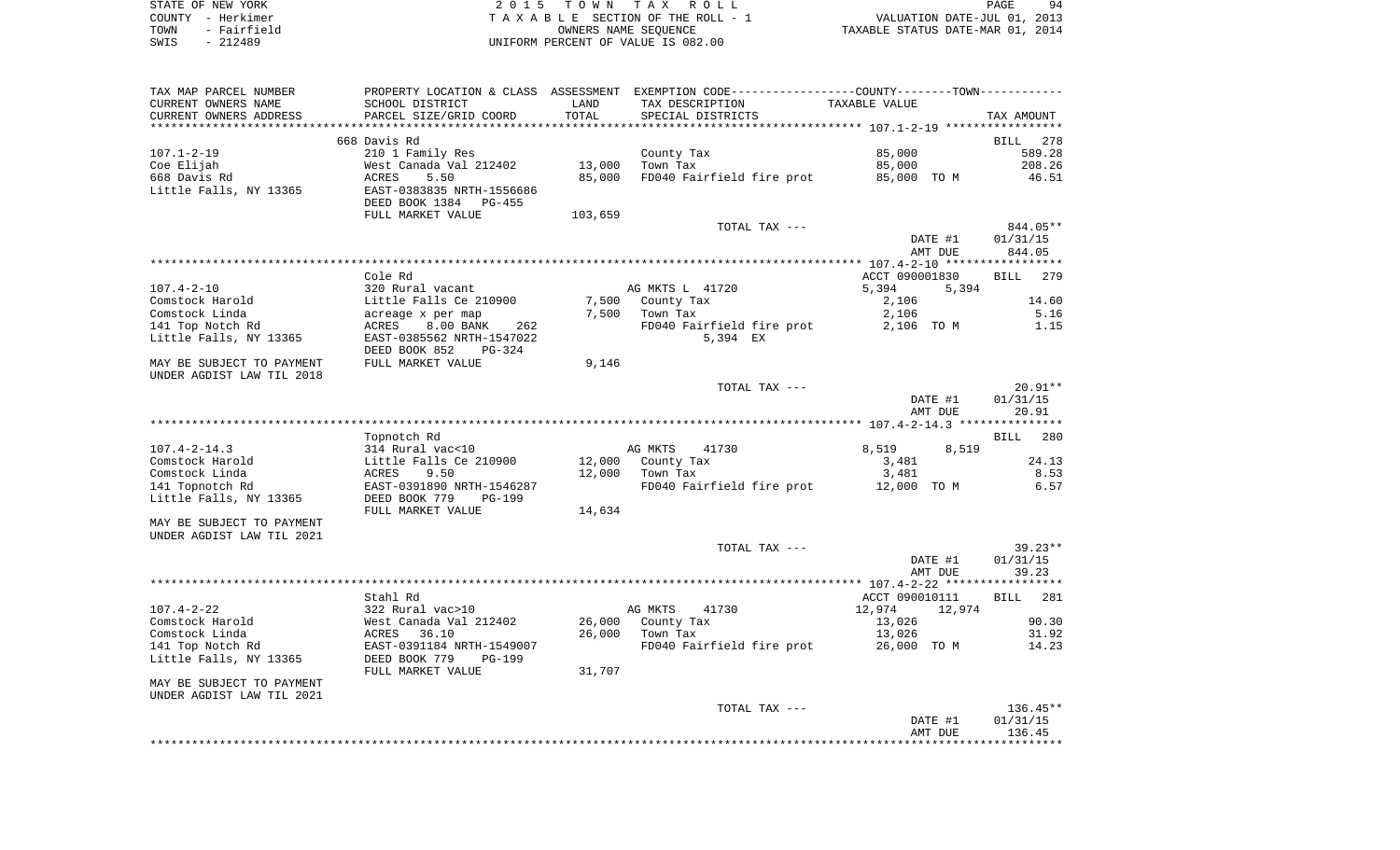|      | STATE OF NEW YORK | 2015 TOWN TAX ROLL                 | 9F<br>PAGE                       |
|------|-------------------|------------------------------------|----------------------------------|
|      | COUNTY - Herkimer | TAXABLE SECTION OF THE ROLL - 1    | VALUATION DATE-JUL 01, 2013      |
| TOWN | - Fairfield       | OWNERS NAME SEOUENCE               | TAXABLE STATUS DATE-MAR 01, 2014 |
| SWIS | - 212489          | UNIFORM PERCENT OF VALUE IS 082.00 |                                  |

| TAX MAP PARCEL NUMBER                         |                                                        |               | PROPERTY LOCATION & CLASS ASSESSMENT EXEMPTION CODE----------------COUNTY-------TOWN----------- |                  |                       |
|-----------------------------------------------|--------------------------------------------------------|---------------|-------------------------------------------------------------------------------------------------|------------------|-----------------------|
| CURRENT OWNERS NAME<br>CURRENT OWNERS ADDRESS | SCHOOL DISTRICT<br>PARCEL SIZE/GRID COORD              | LAND<br>TOTAL | TAX DESCRIPTION<br>SPECIAL DISTRICTS                                                            | TAXABLE VALUE    | TAX AMOUNT            |
|                                               |                                                        |               |                                                                                                 |                  |                       |
|                                               | Parkhurst Rd                                           |               |                                                                                                 | ACCT 090001170   | BILL 282              |
| $101.3 - 1 - 19$                              | 105 Vac farmland                                       |               | AG MKTS L 41720                                                                                 | 19,300<br>19,300 |                       |
| Comstock Harold C                             | West Canada Val 212402                                 | 44,000        | County Tax                                                                                      | 24,700           | 171.24                |
| Comstock Linda M                              | ACRES 75.00                                            | 44,000        | Town Tax                                                                                        | 24,700           | 60.52                 |
| 141 Top Notch Rd                              | EAST-0379406 NRTH-1562591                              |               | FD040 Fairfield fire prot                                                                       | 24,700 TO M      | 13.52                 |
| Little Falls, NY 13365                        | DEED BOOK 1353 PG-251<br>FULL MARKET VALUE             | 53,659        | 19,300 EX                                                                                       |                  |                       |
| MAY BE SUBJECT TO PAYMENT                     |                                                        |               |                                                                                                 |                  |                       |
| UNDER AGDIST LAW TIL 2018                     |                                                        |               |                                                                                                 |                  |                       |
|                                               |                                                        |               | TOTAL TAX ---                                                                                   |                  | $245.28**$            |
|                                               |                                                        |               |                                                                                                 | DATE #1          | 01/31/15              |
|                                               |                                                        |               |                                                                                                 | AMT DUE          | 245.28                |
|                                               |                                                        |               |                                                                                                 | ACCT 090001140   |                       |
| $107.4 - 2 - 12$                              | Topnotch Rd<br>314 Rural vac<10                        |               | AG MKTS<br>41730                                                                                | 9,332<br>9,332   | BILL 283              |
| Comstock Harold L                             | Little Falls Ce 210900                                 |               | 11,000 County Tax                                                                               | 1,668            | 11.56                 |
| 141 Topnotch Rd                               | ACRES 7.60                                             |               | 11,000 Town Tax                                                                                 | 1,668            | 4.09                  |
| Little Falls, NY 13365                        | EAST-0386811 NRTH-1546755                              |               | FD040 Fairfield fire prot 11,000 TO M                                                           |                  | 6.02                  |
|                                               | DEED BOOK 703<br>PG-922                                |               |                                                                                                 |                  |                       |
| MAY BE SUBJECT TO PAYMENT                     | FULL MARKET VALUE                                      | 13,415        |                                                                                                 |                  |                       |
| UNDER AGDIST LAW TIL 2021                     |                                                        |               |                                                                                                 |                  |                       |
|                                               |                                                        |               | TOTAL TAX ---                                                                                   | DATE #1          | $21.67**$<br>01/31/15 |
|                                               |                                                        |               |                                                                                                 | AMT DUE          | 21.67                 |
|                                               |                                                        |               |                                                                                                 |                  |                       |
|                                               | 2103 Castle Rd                                         |               |                                                                                                 |                  | BILL 284              |
| $094.4 - 1 - 19.2$                            | 210 1 Family Res                                       |               | County Tax                                                                                      | 130,000          | 901.25                |
| Conover Christopher J                         | West Canada Val 212402                                 | 12,000        | Town Tax                                                                                        | 130,000          | 318.52                |
| Conover Tracey B                              | Doublewide                                             | 130,000       | FD040 Fairfield fire prot                                                                       | 130,000 TO M     | 71.14                 |
| 2103 Castle Road                              | FRNT 250.00 DPTH                                       |               |                                                                                                 |                  |                       |
| Newport, NY 13416                             | ACRES<br>3.60 BANK<br>813<br>EAST-0331410 NRTH-1154585 |               |                                                                                                 |                  |                       |
|                                               | DEED BOOK 923<br>PG-346                                |               |                                                                                                 |                  |                       |
|                                               | FULL MARKET VALUE                                      | 158,537       |                                                                                                 |                  |                       |
|                                               |                                                        |               | TOTAL TAX ---                                                                                   |                  | 1,290.91**            |
|                                               |                                                        |               |                                                                                                 | DATE #1          | 01/31/15              |
|                                               |                                                        |               |                                                                                                 | AMT DUE          | 1,290.91              |
|                                               |                                                        |               |                                                                                                 |                  |                       |

PAGE 95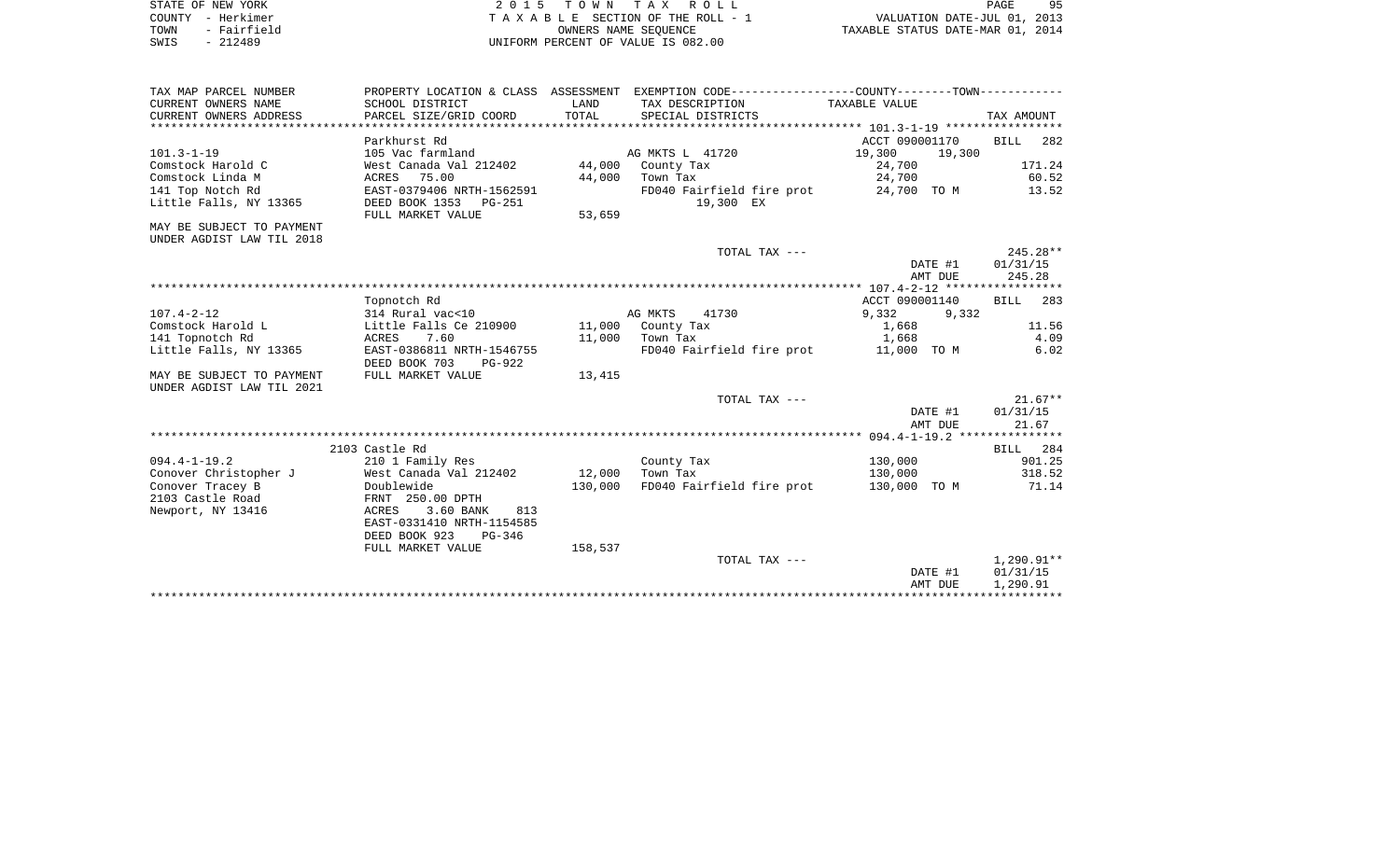| STATE OF NEW YORK   | 2015 TOWN TAX ROLL                 | 96<br>PAGE                       |
|---------------------|------------------------------------|----------------------------------|
| COUNTY - Herkimer   | TAXABLE SECTION OF THE ROLL - 1    | VALUATION DATE-JUL 01, 2013      |
| - Fairfield<br>TOWN | OWNERS NAME SEOUENCE               | TAXABLE STATUS DATE-MAR 01, 2014 |
| - 212489<br>SWIS    | UNIFORM PERCENT OF VALUE IS 082.00 |                                  |

| TAX MAP PARCEL NUMBER  |                           |         | PROPERTY LOCATION & CLASS ASSESSMENT EXEMPTION CODE---------------COUNTY-------TOWN---------- |                          |                    |
|------------------------|---------------------------|---------|-----------------------------------------------------------------------------------------------|--------------------------|--------------------|
| CURRENT OWNERS NAME    | SCHOOL DISTRICT           | LAND    | TAX DESCRIPTION                                                                               | TAXABLE VALUE            |                    |
| CURRENT OWNERS ADDRESS | PARCEL SIZE/GRID COORD    | TOTAL   | SPECIAL DISTRICTS                                                                             |                          | TAX AMOUNT         |
|                        |                           |         |                                                                                               |                          |                    |
|                        | 1183 State Route 170      |         |                                                                                               | ACCT 090010770           | <b>BILL</b><br>285 |
| $107.2 - 1 - 9$        | 210 1 Family Res          |         | VET WAR C 41122                                                                               | 7,380<br>$\overline{0}$  |                    |
| Consolazio Monique     | West Canada Val 212402    |         | 11,000 VET WAR T 41123                                                                        | $\overline{0}$<br>9,840  |                    |
| 1183 St Rte 170        | FRNT 213.00 DPTH          |         | 78,000 VET DIS C 41142                                                                        | 24,600<br>$\Omega$       |                    |
| Little Falls, NY 13365 | ACRES<br>3.00             |         | VET DIS T 41143                                                                               | 32,800<br>$\overline{0}$ |                    |
|                        | EAST-0389430 NRTH-1560291 |         | County Tax                                                                                    | 46,020                   | 319.04             |
|                        | DEED BOOK 815<br>PG-610   |         | Town Tax                                                                                      | 35,360                   | 86.64              |
|                        | FULL MARKET VALUE         |         | 95,122 FD040 Fairfield fire prot                                                              | 78,000 TO M              | 42.68              |
|                        |                           |         | TOTAL TAX ---                                                                                 |                          | 448.36**           |
|                        |                           |         |                                                                                               | DATE #1                  | 01/31/15           |
|                        |                           |         |                                                                                               | AMT DUE                  | 448.36             |
|                        |                           |         |                                                                                               |                          |                    |
|                        | 1316 Hardscrabble Rd      |         |                                                                                               | ACCT 090006360           | 286<br><b>BILL</b> |
| $101.1 - 2 - 11$       | 270 Mfg housing           |         | County Tax                                                                                    | 48,000                   | 332.77             |
| Cook Kevin             | West Canada Val 212402    | 20,000  | Town Tax                                                                                      | 48,000                   | 117.61             |
| Cook Cora              | FRNT 517.00 DPTH          | 48,000  | School Relevy                                                                                 |                          | 595.46             |
| 1316 Hardscrabble Rd   | ACRES 14.10               |         | FD040 Fairfield fire prot 48,000 TO M                                                         |                          | 26.27              |
| Middleville, NY 13406  | EAST-0382104 NRTH-1570615 |         |                                                                                               |                          |                    |
|                        | DEED BOOK 1142<br>PG-15   |         |                                                                                               |                          |                    |
|                        | FULL MARKET VALUE         | 58,537  |                                                                                               |                          |                    |
|                        |                           |         | TOTAL TAX ---                                                                                 |                          | $1,072.11**$       |
|                        |                           |         |                                                                                               | DATE #1                  | 01/31/15           |
|                        |                           |         |                                                                                               | AMT DUE                  | 1,072.11           |
|                        |                           |         |                                                                                               |                          |                    |
|                        | 2831 St.Rte. 169          |         |                                                                                               |                          | BILL 287           |
| $106.2 - 1 - 6.3$      | 210 1 Family Res          |         | County Tax                                                                                    | 85,000                   | 589.28             |
| Cool Todd F            | West Canada Val 212402    | 9,000   | Town Tax                                                                                      | 85,000                   | 208.26             |
| 2831 St.Rte. 169       | FRNT 465.00 DPTH          | 85,000  |                                                                                               |                          |                    |
| Little Falls, NY 13365 | ACRES<br>3.00             |         |                                                                                               |                          |                    |
|                        |                           |         |                                                                                               |                          |                    |
|                        | EAST-0371580 NRTH-1559627 |         |                                                                                               |                          |                    |
|                        | DEED BOOK 1267 PG-457     | 103,659 |                                                                                               |                          |                    |
|                        | FULL MARKET VALUE         |         |                                                                                               |                          |                    |
|                        |                           |         | TOTAL TAX ---                                                                                 |                          | 797.54**           |
|                        |                           |         |                                                                                               | DATE #1                  | 01/31/15           |
|                        |                           |         |                                                                                               | AMT DUE                  | 797.54             |
|                        |                           |         |                                                                                               |                          |                    |
|                        | 685 Hardscrabble Rd       |         |                                                                                               |                          | BILL 288           |
| $107.1 - 3 - 5$        | 210 1 Family Res          |         | VET WAR CT 41121                                                                              | 7,380<br>9.000           |                    |
| Coonradt Ronald A      | West Canada Val 212402    | 14,000  | County Tax                                                                                    | 52,620                   | 364.80             |
| Coonradt Albina        | doublewide                | 60,000  | Town Tax                                                                                      | 51,000                   | 124.96             |
| 685 Hardscrabble Rd    | 6.10<br>ACRES             |         | FD040 Fairfield fire prot 60,000 TO M                                                         |                          | 32.83              |
| Little Falls, NY 13365 | EAST-0381190 NRTH-1558082 |         |                                                                                               |                          |                    |
|                        | DEED BOOK 1526<br>PG-987  |         |                                                                                               |                          |                    |
|                        | FULL MARKET VALUE         | 73,171  |                                                                                               |                          |                    |
|                        |                           |         | TOTAL TAX ---                                                                                 |                          | $522.59**$         |
|                        |                           |         |                                                                                               | DATE #1                  | 01/31/15           |
|                        |                           |         |                                                                                               | AMT DUE                  | 522.59             |
|                        |                           |         |                                                                                               |                          |                    |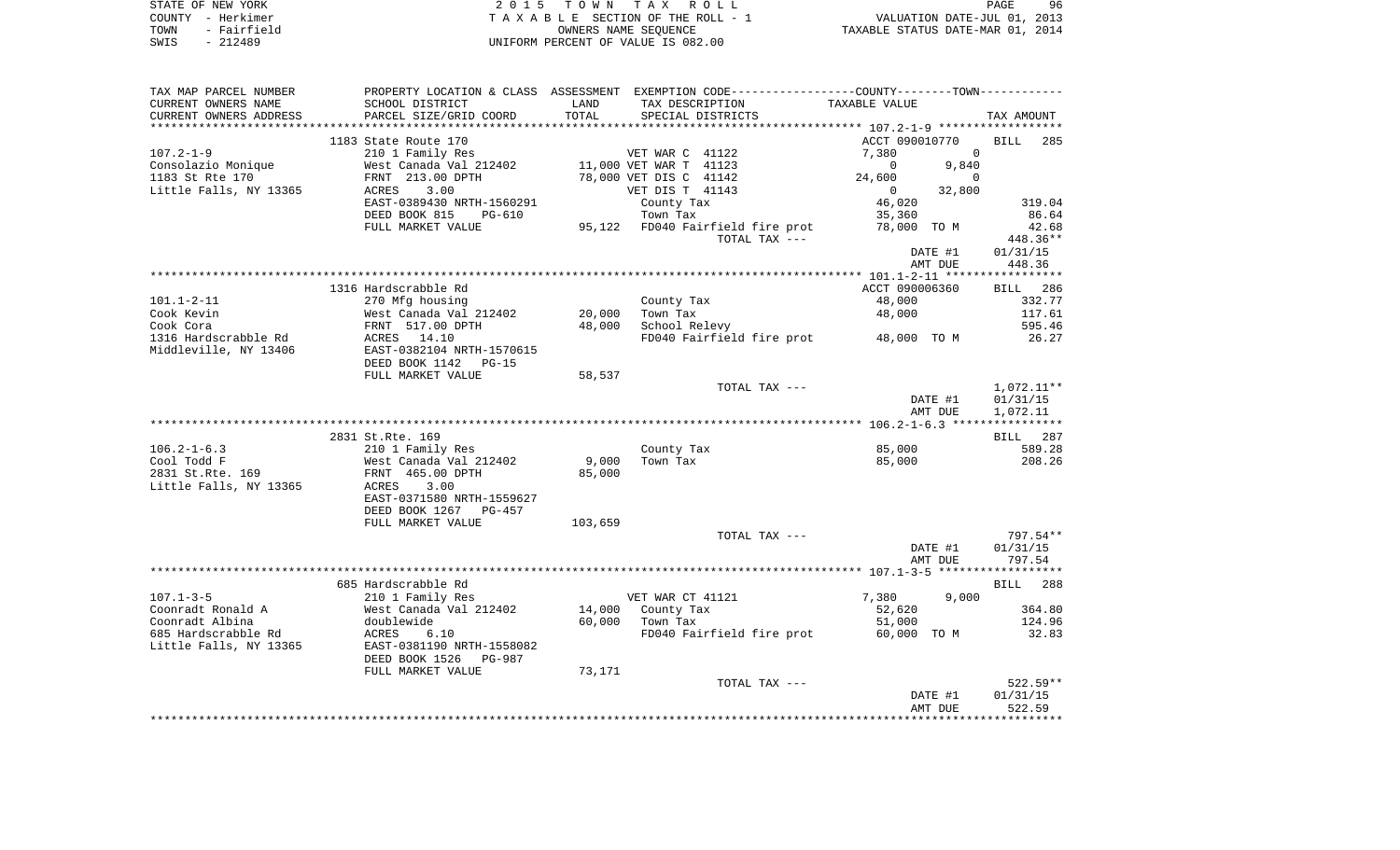| STATE OF NEW YORK   | 2015 TOWN TAX ROLL                 | 97<br>PAGE                       |
|---------------------|------------------------------------|----------------------------------|
| COUNTY - Herkimer   | TAXABLE SECTION OF THE ROLL - 1    | VALUATION DATE-JUL 01, 2013      |
| - Fairfield<br>TOWN | OWNERS NAME SEOUENCE               | TAXABLE STATUS DATE-MAR 01, 2014 |
| - 212489<br>SWIS    | UNIFORM PERCENT OF VALUE IS 082.00 |                                  |

| TAX MAP PARCEL NUMBER  |                                |        | PROPERTY LOCATION & CLASS ASSESSMENT EXEMPTION CODE----------------COUNTY--------TOWN---------- |                |             |
|------------------------|--------------------------------|--------|-------------------------------------------------------------------------------------------------|----------------|-------------|
| CURRENT OWNERS NAME    | SCHOOL DISTRICT                | LAND   | TAX DESCRIPTION                                                                                 | TAXABLE VALUE  |             |
| CURRENT OWNERS ADDRESS | PARCEL SIZE/GRID COORD         | TOTAL  | SPECIAL DISTRICTS                                                                               |                | TAX AMOUNT  |
|                        |                                |        |                                                                                                 |                |             |
|                        | 940 Castle Rd                  |        |                                                                                                 | ACCT 090100150 | 289<br>BILL |
| $101.2 - 1 - 1.4$      | 312 Vac w/imprv                |        | County Tax                                                                                      | 52,000         | 360.50      |
| Cornell Kevin          | West Canada Val 212402         | 40,000 | Town Tax                                                                                        | 52,000         | 127.41      |
| Cornell Burton         | 60.00<br>ACRES                 | 52,000 | School Relevy                                                                                   |                | 1,273.09    |
| PO Box 401             | EAST-0387629 NRTH-1574093      |        | FD040 Fairfield fire prot                                                                       | 52,000 TO M    | 28.46       |
| Middleville, NY 13406  | DEED BOOK 841<br>PG-656        |        |                                                                                                 |                |             |
|                        | FULL MARKET VALUE              | 63,415 |                                                                                                 |                |             |
|                        |                                |        | TOTAL TAX ---                                                                                   |                | 1,789.46**  |
|                        |                                |        |                                                                                                 | DATE #1        | 01/31/15    |
|                        |                                |        |                                                                                                 | AMT DUE        | 1,789.46    |
|                        |                                |        |                                                                                                 |                |             |
|                        | Castle Rd                      |        |                                                                                                 |                | BILL 290    |
| $101.4 - 6 - 3.2$      | 314 Rural vac<10               |        | County Tax                                                                                      | 7,000          | 48.53       |
| Cornwell James M       | West Canada Val 212402         | 7,000  | Town Tax                                                                                        | 7,000          | 17.15       |
| 1232 State Route 170   | 7.10<br>ACRES                  | 7,000  | FD040 Fairfield fire prot                                                                       | 7,000 TO M     | 3.83        |
| Little Falls, NY 13365 | EAST-0392891 NRTH-1562456      |        |                                                                                                 |                |             |
|                        | DEED BOOK 916<br><b>PG-558</b> |        |                                                                                                 |                |             |
|                        | FULL MARKET VALUE              | 8,537  |                                                                                                 |                |             |
|                        |                                |        | TOTAL TAX ---                                                                                   |                | $69.51**$   |
|                        |                                |        |                                                                                                 | DATE #1        | 01/31/15    |
|                        |                                |        |                                                                                                 | AMT DUE        | 69.51       |
|                        |                                |        |                                                                                                 |                |             |
|                        | Thompson Rd                    |        |                                                                                                 |                | BILL 291    |
| $101.4 - 6 - 4.2$      | 314 Rural vac<10               |        | County Tax                                                                                      | 7,000          | 48.53       |
| Cornwell James M       | West Canada Val 212402         | 7,000  | Town Tax                                                                                        | 7,000          | 17.15       |
| 1232 State Route 170   | ACRES<br>7.30                  | 7,000  | FD040 Fairfield fire prot                                                                       | 7,000 TO M     | 3.83        |
| Little Falls, NY 13365 | EAST-0392426 NRTH-1562421      |        |                                                                                                 |                |             |
|                        | DEED BOOK 916<br><b>PG-558</b> |        |                                                                                                 |                |             |
|                        | FULL MARKET VALUE              | 8,537  |                                                                                                 |                |             |
|                        |                                |        | TOTAL TAX ---                                                                                   |                | $69.51**$   |
|                        |                                |        |                                                                                                 | DATE #1        | 01/31/15    |
|                        |                                |        |                                                                                                 | AMT DUE        | 69.51       |
|                        |                                |        |                                                                                                 |                |             |
|                        | Castle Rd                      |        |                                                                                                 | ACCT 090009390 | BILL 292    |
| $101.4 - 6 - 7$        | 322 Rural vac>10               |        | County Tax                                                                                      | 17,000         | 117.86      |
| Cornwell James M       | West Canada Val 212402         | 17,000 | Town Tax                                                                                        | 17,000         | 41.65       |
| 1232 State Route 170   | ACRES<br>19.00                 | 17,000 | FD040 Fairfield fire prot 17,000 TO M                                                           |                | 9.30        |
| Little Falls, NY 13365 | EAST-0391560 NRTH-1562477      |        |                                                                                                 |                |             |
|                        | DEED BOOK 916<br><b>PG-558</b> |        |                                                                                                 |                |             |
|                        | FULL MARKET VALUE              | 20,732 |                                                                                                 |                |             |
|                        |                                |        | TOTAL TAX ---                                                                                   |                | $168.81**$  |
|                        |                                |        |                                                                                                 | DATE #1        | 01/31/15    |
|                        |                                |        |                                                                                                 | AMT DUE        | 168.81      |
|                        |                                |        |                                                                                                 |                |             |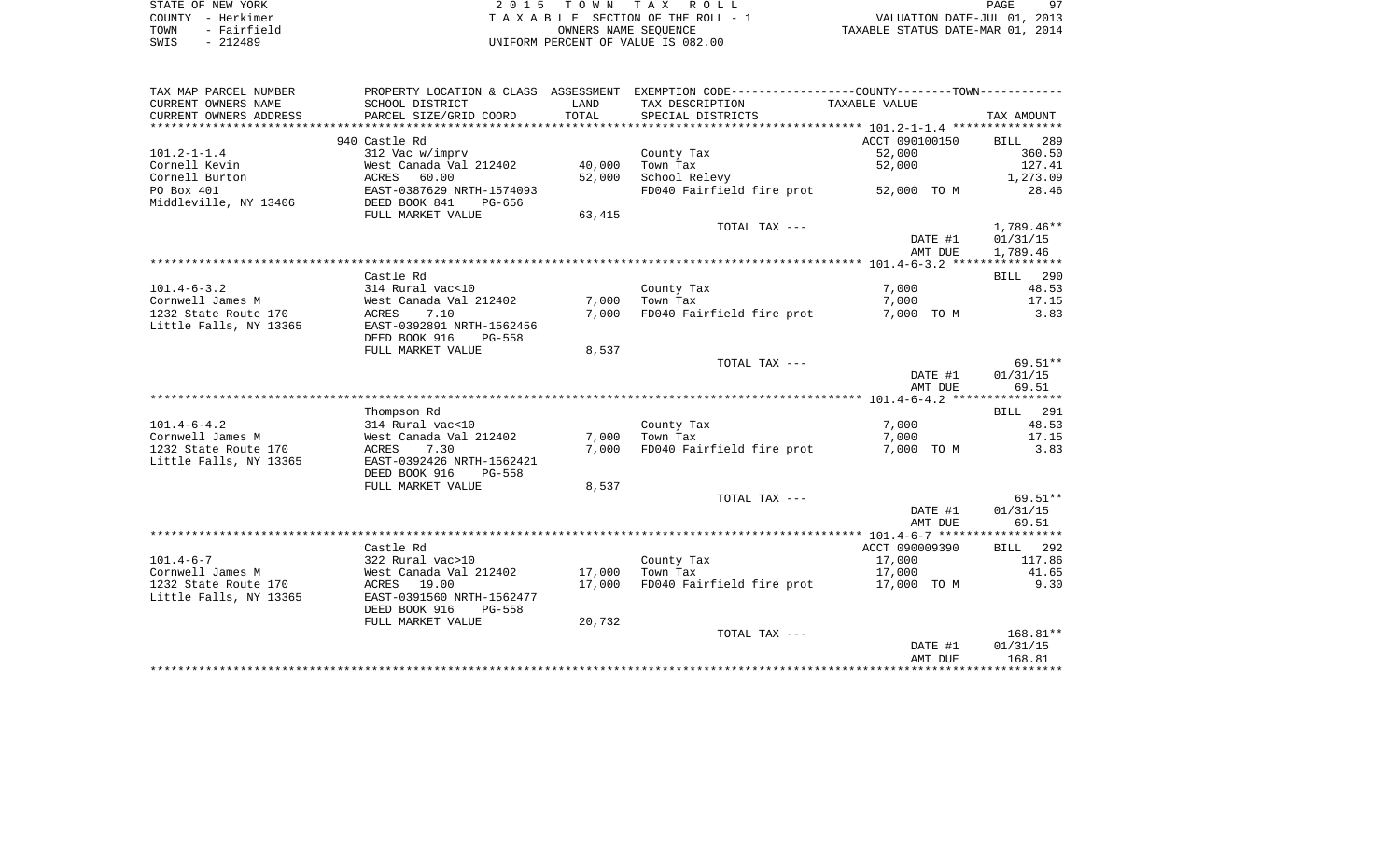| STATE OF NEW YORK                        | 2 0 1 5                                              | T O W N | TAX ROLL                                                                                      |                                  | PAGE<br>98                  |
|------------------------------------------|------------------------------------------------------|---------|-----------------------------------------------------------------------------------------------|----------------------------------|-----------------------------|
| COUNTY - Herkimer<br>- Fairfield<br>TOWN |                                                      |         | TAXABLE SECTION OF THE ROLL - 1<br>OWNERS NAME SEOUENCE                                       | TAXABLE STATUS DATE-MAR 01, 2014 | VALUATION DATE-JUL 01, 2013 |
| $-212489$<br>SWIS                        |                                                      |         | UNIFORM PERCENT OF VALUE IS 082.00                                                            |                                  |                             |
|                                          |                                                      |         |                                                                                               |                                  |                             |
| TAX MAP PARCEL NUMBER                    |                                                      |         | PROPERTY LOCATION & CLASS ASSESSMENT EXEMPTION CODE---------------COUNTY-------TOWN---------- |                                  |                             |
| CURRENT OWNERS NAME                      | SCHOOL DISTRICT                                      | LAND    | TAX DESCRIPTION                                                                               | TAXABLE VALUE                    |                             |
| CURRENT OWNERS ADDRESS                   | PARCEL SIZE/GRID COORD                               | TOTAL   | SPECIAL DISTRICTS                                                                             |                                  | TAX AMOUNT                  |
|                                          |                                                      |         |                                                                                               |                                  |                             |
| $107.2 - 1 - 11.1$                       | 1232 State Route 170<br>240 Rural res                |         | County Tax                                                                                    | ACCT 090009270<br>80,000         | BILL 293<br>554.61          |
| Cornwell James M                         | West Canada Val 212402                               |         | 17,000 Town Tax                                                                               | 80,000                           | 196.01                      |
| 1232 State Route 170                     | L Falls Rd                                           |         | 80,000 FD040 Fairfield fire prot                                                              | 80,000 TO M                      | 43.78                       |
| Little Falls, NY 13365                   | House Barn & Garage                                  |         |                                                                                               |                                  |                             |
|                                          | 23.30 BANK<br>ACRES<br>135                           |         |                                                                                               |                                  |                             |
|                                          | EAST-0389940 NRTH-1561756                            |         |                                                                                               |                                  |                             |
|                                          | DEED BOOK 897<br>PG-187                              |         |                                                                                               |                                  |                             |
|                                          | FULL MARKET VALUE                                    | 97,561  |                                                                                               |                                  |                             |
|                                          |                                                      |         | TOTAL TAX ---                                                                                 |                                  | 794.40**                    |
|                                          |                                                      |         |                                                                                               | DATE #1                          | 01/31/15                    |
|                                          |                                                      |         |                                                                                               | AMT DUE                          | 794.40                      |
|                                          | State Route 170                                      |         |                                                                                               |                                  | BILL 294                    |
| $107.2 - 1 - 11.3$                       | 311 Res vac land                                     |         | County Tax                                                                                    | 2,000                            | 13.87                       |
| Cornwell James M                         |                                                      |         | $2,000$ Town Tax                                                                              | 2,000                            | 4.90                        |
| Tortorella Linda                         | West Canada Val 212402<br>ACRES 2.40 BANK 135        |         | 2,000 FD040 Fairfield fire prot                                                               | 2,000 TO M                       | 1.09                        |
| 1232 State Route 170                     | EAST-0389497 NRTH-1561553                            |         |                                                                                               |                                  |                             |
| Little Falls, NY 13365                   | DEED BOOK 832<br>PG-669                              |         |                                                                                               |                                  |                             |
|                                          | FULL MARKET VALUE                                    | 2,439   |                                                                                               |                                  |                             |
|                                          |                                                      |         | TOTAL TAX ---                                                                                 |                                  | $19.86**$                   |
|                                          |                                                      |         |                                                                                               | DATE #1<br>AMT DUE               | 01/31/15<br>19.86           |
|                                          |                                                      |         |                                                                                               |                                  |                             |
|                                          | 3053 State Route 169                                 |         |                                                                                               |                                  | <b>BILL</b> 295             |
| $100.4 - 1 - 26.3$                       | 210 1 Family Res                                     |         | County Tax                                                                                    | 122,000                          | 845.78                      |
| Corsi Canorro Colleen                    | West Canada Val 212402                               |         | 13,000 Town Tax                                                                               | 122,000                          | 298.92                      |
| 3053 St Rte 169                          | ACRES<br>5.00 BANK<br>135                            | 122,000 | FD040 Fairfield fire prot                                                                     | 122,000 TO M                     | 66.76                       |
| Little Falls, NY 13365                   | EAST-0369608 NRTH-1563650                            |         |                                                                                               |                                  |                             |
|                                          | DEED BOOK 797 PG-294                                 |         |                                                                                               |                                  |                             |
|                                          | FULL MARKET VALUE                                    | 148,780 | TOTAL TAX ---                                                                                 |                                  | $1,211.46**$                |
|                                          |                                                      |         |                                                                                               | DATE #1                          | 01/31/15                    |
|                                          |                                                      |         |                                                                                               | AMT DUE                          | 1,211.46                    |
|                                          |                                                      |         |                                                                                               |                                  |                             |
|                                          | 213 N Creek Rd                                       |         |                                                                                               | ACCT 090002970                   | BILL 296                    |
| $106.4 - 1 - 35.1$                       | 240 Rural res                                        |         | County Tax                                                                                    | 145,000                          | 1,005.24                    |
| Costello Daniel K                        | West Canada Val 212402<br>ACRES 116.70               |         | 71,000 Town Tax                                                                               | 145,000                          | 355.27                      |
| Costello April L                         |                                                      | 145,000 | FD040 Fairfield fire prot                                                                     | 145,000 TO M                     | 79.35                       |
| 213 N Creek Rd                           | EAST-0365783 NRTH-1546851                            |         |                                                                                               |                                  |                             |
| Little Falls, NY 13365                   | DEED BOOK 908<br><b>PG-197</b><br>FIILL MADKET WALLE | 17690   |                                                                                               |                                  |                             |
|                                          |                                                      |         |                                                                                               |                                  |                             |

| FULL MARALI VALUL | $1/0$ , 042 |               |         |              |
|-------------------|-------------|---------------|---------|--------------|
|                   |             | TOTAL TAX --- |         | $1,439.86**$ |
|                   |             |               | DATE #1 | 01/31/15     |
|                   |             |               | AMT DUE | 1,439.86     |
|                   |             |               |         |              |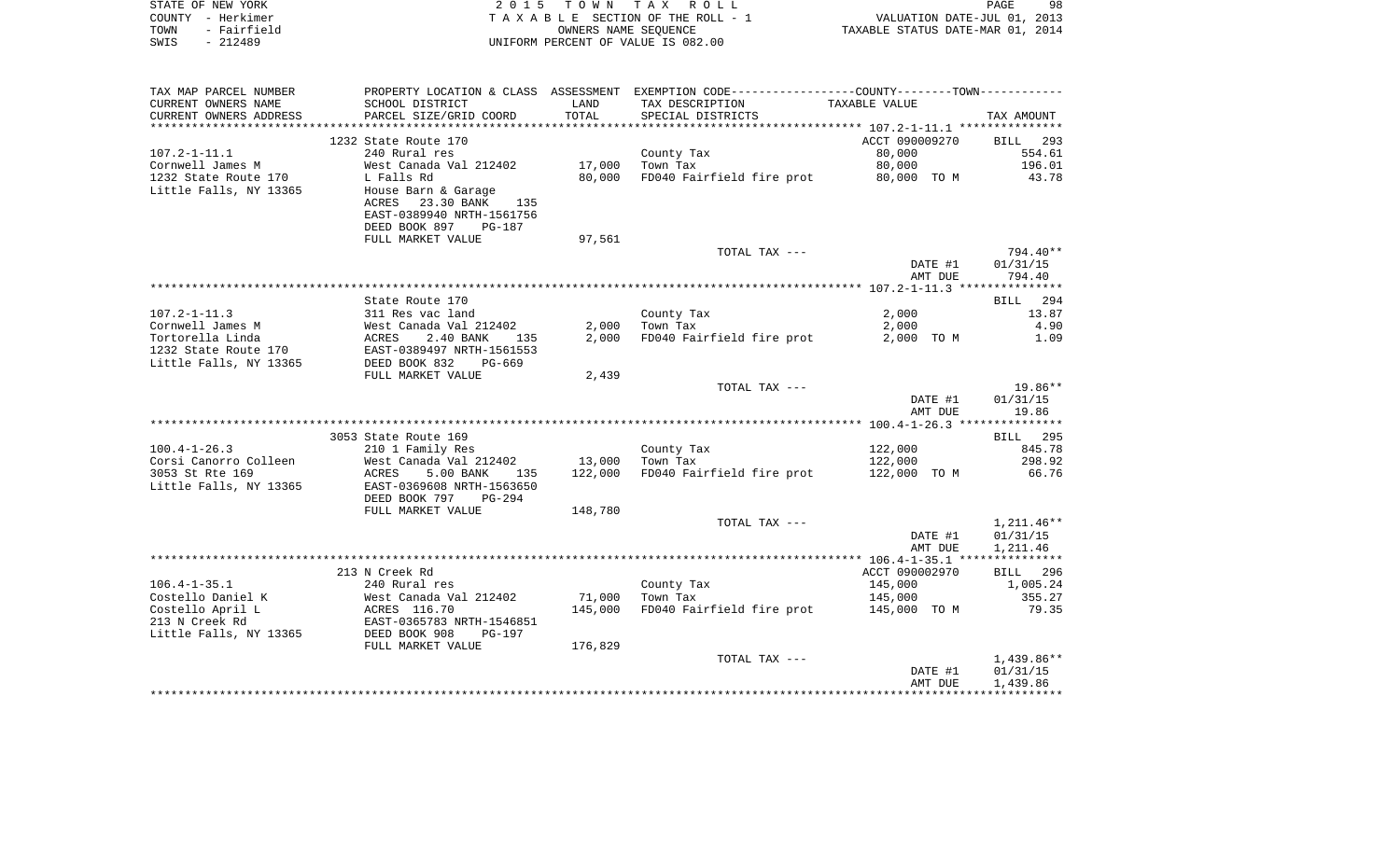| STATE OF NEW YORK   | 2015 TOWN TAX ROLL                 | 99<br>PAGE                       |
|---------------------|------------------------------------|----------------------------------|
| COUNTY - Herkimer   | TAXABLE SECTION OF THE ROLL - 1    | VALUATION DATE-JUL 01, 2013      |
| - Fairfield<br>TOWN | OWNERS NAME SEOUENCE               | TAXABLE STATUS DATE-MAR 01, 2014 |
| SWIS<br>- 212489    | UNIFORM PERCENT OF VALUE IS 082.00 |                                  |

| TAX MAP PARCEL NUMBER   |                                           |                   | PROPERTY LOCATION & CLASS ASSESSMENT EXEMPTION CODE---------------COUNTY-------TOWN---------- |                |                    |
|-------------------------|-------------------------------------------|-------------------|-----------------------------------------------------------------------------------------------|----------------|--------------------|
| CURRENT OWNERS NAME     | SCHOOL DISTRICT                           | LAND              | TAX DESCRIPTION                                                                               | TAXABLE VALUE  |                    |
| CURRENT OWNERS ADDRESS  | PARCEL SIZE/GRID COORD                    | TOTAL             | SPECIAL DISTRICTS                                                                             |                | TAX AMOUNT         |
| *********************** |                                           |                   |                                                                                               |                |                    |
|                         | 2176 Castle Rd                            |                   |                                                                                               | ACCT 090001950 | <b>BILL</b><br>297 |
| $094.4 - 1 - 14.1$      | 210 1 Family Res                          |                   | County Tax                                                                                    | 65,000         | 450.62             |
| Cota Mary Anne K        | West Canada Val 212402                    | 10,000            | Town Tax                                                                                      | 65,000         | 159.26             |
| 2176 Castle Rd          | FRNT 310.00 DPTH 140.00                   | 65,000            | FD040 Fairfield fire prot 65,000 TO M                                                         |                | 35.57              |
| Newport, NY 13416       | 135<br>BANK                               |                   |                                                                                               |                |                    |
|                         | EAST-0366662 NRTH-1579407                 |                   |                                                                                               |                |                    |
|                         | DEED BOOK 933<br><b>PG-595</b>            |                   |                                                                                               |                |                    |
|                         | FULL MARKET VALUE                         | 79,268            |                                                                                               |                |                    |
|                         |                                           |                   | TOTAL TAX ---                                                                                 |                | $645.45**$         |
|                         |                                           |                   |                                                                                               | DATE #1        | 01/31/15           |
|                         |                                           |                   |                                                                                               | AMT DUE        | 645.45             |
|                         |                                           |                   |                                                                                               |                |                    |
|                         | Topnotch Rd                               |                   |                                                                                               | ACCT 090001470 | <b>BILL</b><br>298 |
| $107.4 - 2 - 13$        | 322 Rural vac>10                          |                   | VETFUND CT 41101                                                                              | 200            | 200                |
| Cotton Gary             | Little Falls Ce 210900                    | 10,000            | County Tax                                                                                    | 9,800          | 67.94              |
| 246 Topnotch Rd         | ACRES 12.90                               | 10,000            | Town Tax                                                                                      | 9,800          | 24.01              |
| Little Falls, NY 13365  | EAST-0387992 NRTH-1546773                 |                   | FD040 Fairfield fire prot 10,000 TO M                                                         |                | 5.47               |
|                         | DEED BOOK 00494 PG-00249                  |                   |                                                                                               |                |                    |
|                         | FULL MARKET VALUE                         | 12,195            |                                                                                               |                |                    |
|                         |                                           |                   | TOTAL TAX ---                                                                                 |                | $97.42**$          |
|                         |                                           |                   |                                                                                               | DATE #1        | 01/31/15           |
|                         |                                           |                   |                                                                                               | AMT DUE        | 97.42              |
|                         |                                           |                   |                                                                                               |                |                    |
|                         | Topnotch Rd                               |                   |                                                                                               | ACCT 090001680 | BILL 299           |
| $107.4 - 2 - 14.1$      | 105 Vac farmland                          |                   | County Tax                                                                                    | 35,000         | 242.64             |
| Cotton Gary             | Little Falls Ce 210900                    | 35,000            | Town Tax                                                                                      | 35,000         | 85.76              |
| 246 Topnotch Rd         | 63.00<br>ACRES                            | 35,000            | FD040 Fairfield fire prot                                                                     | 35,000 TO M    | 19.15              |
| Little Falls, NY 13365  | EAST-0389936 NRTH-1546813                 |                   |                                                                                               |                |                    |
|                         | DEED BOOK 828<br><b>PG-199</b>            |                   |                                                                                               |                |                    |
|                         | FULL MARKET VALUE                         | 42,683            |                                                                                               |                |                    |
|                         |                                           |                   | TOTAL TAX ---                                                                                 |                | $347.55**$         |
|                         |                                           |                   |                                                                                               | DATE #1        | 01/31/15           |
|                         |                                           |                   |                                                                                               | AMT DUE        | 347.55             |
|                         |                                           |                   |                                                                                               |                | BILL 300           |
| $095.3 - 3 - 9$         | 1720 Hardscrabble Rd                      |                   |                                                                                               |                | 935.91             |
| Couchman Dean           | 210 1 Family Res                          |                   | County Tax<br>Town Tax                                                                        | 135,000        | 330.77             |
| PO Box 480              | West Canada Val 212402<br>BAR change 6/05 | 13,000<br>135,000 | FD040 Fairfield fire prot 135,000 TO M                                                        | 135,000        | 73.88              |
| Middleville, NY 13406   | ACRES<br>5.00 BANK<br>135                 |                   |                                                                                               |                |                    |
|                         | EAST-0379283 NRTH-1577806                 |                   |                                                                                               |                |                    |
|                         | DEED BOOK 923<br>PG-206                   |                   |                                                                                               |                |                    |
|                         | FULL MARKET VALUE                         | 164,634           |                                                                                               |                |                    |
|                         |                                           |                   | TOTAL TAX ---                                                                                 |                | $1,340.56**$       |
|                         |                                           |                   |                                                                                               | DATE #1        | 01/31/15           |
|                         |                                           |                   |                                                                                               | AMT DUE        | 1,340.56           |
|                         |                                           |                   |                                                                                               |                |                    |
|                         |                                           |                   |                                                                                               |                |                    |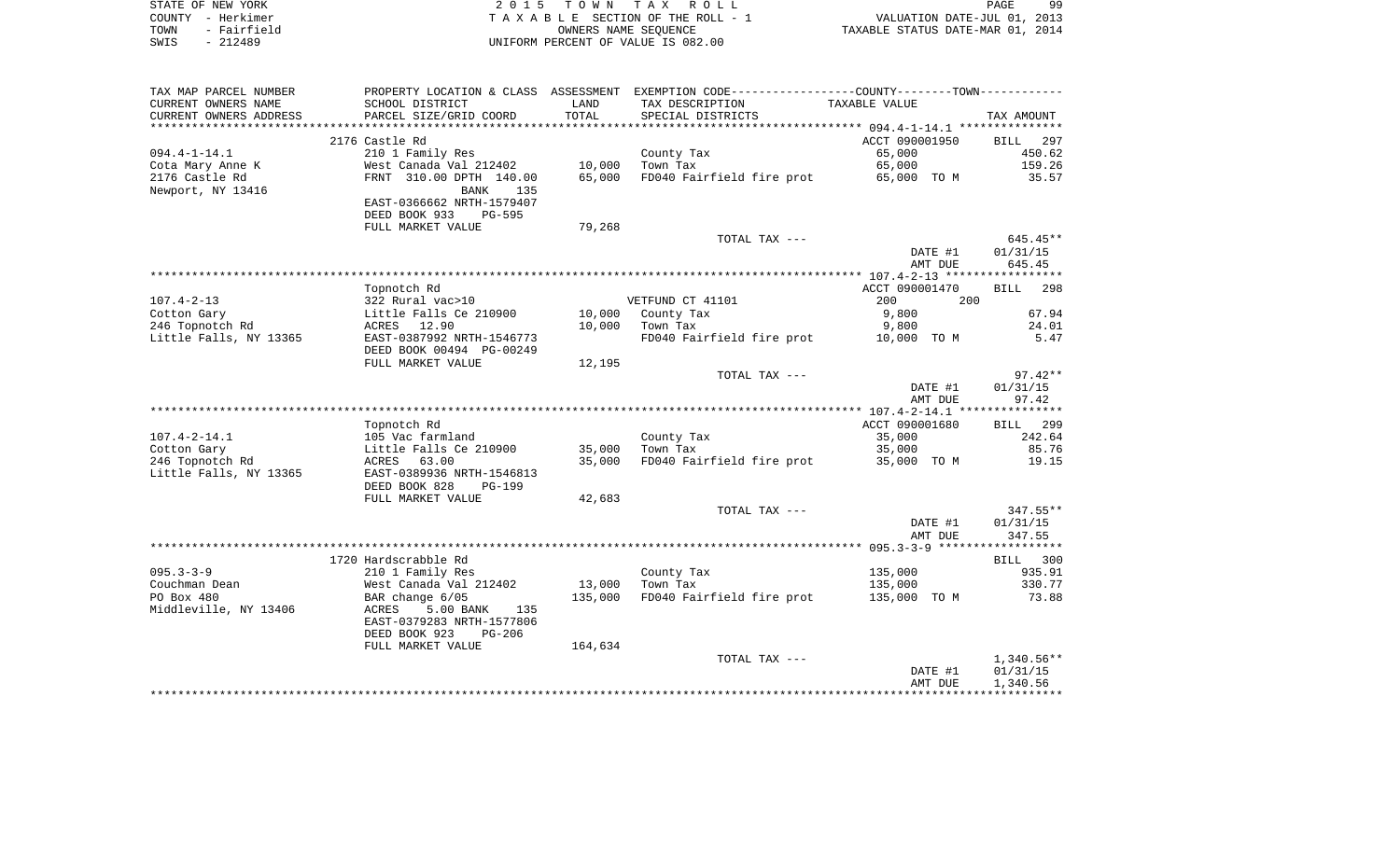| STATE OF NEW YORK   | 2015 TOWN TAX ROLL                 | 100<br>PAGE                      |
|---------------------|------------------------------------|----------------------------------|
| COUNTY - Herkimer   | TAXABLE SECTION OF THE ROLL - 1    | VALUATION DATE-JUL 01, 2013      |
| - Fairfield<br>TOWN | OWNERS NAME SEOUENCE               | TAXABLE STATUS DATE-MAR 01, 2014 |
| $-212489$<br>SWIS   | INIFORM PERCENT OF VALUE IS 082.00 |                                  |

 $\begin{array}{c} 100 \\ 2013 \\ 2014 \end{array}$ 

| TAX MAP PARCEL NUMBER     |                                                                                                 |         | PROPERTY LOCATION & CLASS ASSESSMENT EXEMPTION CODE----------------COUNTY--------TOWN---------- |                |              |
|---------------------------|-------------------------------------------------------------------------------------------------|---------|-------------------------------------------------------------------------------------------------|----------------|--------------|
| CURRENT OWNERS NAME       | SCHOOL DISTRICT                                                                                 | LAND    | TAX DESCRIPTION                                                                                 | TAXABLE VALUE  |              |
| CURRENT OWNERS ADDRESS    | PARCEL SIZE/GRID COORD                                                                          | TOTAL   | SPECIAL DISTRICTS                                                                               |                | TAX AMOUNT   |
|                           |                                                                                                 |         |                                                                                                 |                |              |
|                           | 1731 Castle Rd                                                                                  |         |                                                                                                 | ACCT 090008970 | BILL 301     |
| $095.3 - 1 - 9$           | 240 Rural res                                                                                   |         | County Tax                                                                                      | 93,000         | 644.74       |
| Couchman Karen L          | West Canada Val 212402                                                                          | 23,000  | Town Tax                                                                                        | 93,000         | 227.86       |
| Rowe Donald J             |                                                                                                 | 93,000  | FD040 Fairfield fire prot                                                                       | 93,000 TO M    | 50.89        |
| 1731 Castle Rd            | West Canada Val 212402<br>Life Use to Donald & Ruth<br>ACRES 25.00<br>EAST-0375782 NRTH-1579844 |         |                                                                                                 |                |              |
| Newport, NY 13416         |                                                                                                 |         |                                                                                                 |                |              |
|                           | DEED BOOK 1089 PG-777                                                                           |         |                                                                                                 |                |              |
|                           | FULL MARKET VALUE                                                                               | 113,415 |                                                                                                 |                |              |
|                           |                                                                                                 |         | TOTAL TAX ---                                                                                   |                | $923.49**$   |
|                           |                                                                                                 |         |                                                                                                 | DATE #1        | 01/31/15     |
|                           |                                                                                                 |         |                                                                                                 | AMT DUE        | 923.49       |
|                           |                                                                                                 |         |                                                                                                 |                |              |
|                           | 2456 State Route 169                                                                            |         |                                                                                                 | ACCT 090086046 | BILL 302     |
| 107.1-1-13.4              | 120 Field crops                                                                                 |         | 41730<br>AG MKTS                                                                                | 1,483<br>1,483 |              |
| Cowles Daniel             | West Canada Val 212402                                                                          |         | 90,000 County Tax                                                                               | 138,517        | 960.29       |
| Cowles Susan              | West Canada Val 2124<br>acreage per tax map                                                     | 140,000 | Town Tax                                                                                        | 138,517        | 339.39       |
| 2456 State Route 169      | ACRES 174.20                                                                                    |         | FD040 Fairfield fire prot 140,000 TO M                                                          |                | 76.61        |
| Little Falls, NY 13365    | EAST-0373986 NRTH-1553931                                                                       |         |                                                                                                 |                |              |
|                           | DEED BOOK 741<br>$PG-95$                                                                        |         |                                                                                                 |                |              |
| MAY BE SUBJECT TO PAYMENT | FULL MARKET VALUE                                                                               | 170,732 |                                                                                                 |                |              |
| UNDER AGDIST LAW TIL 2021 |                                                                                                 |         |                                                                                                 |                |              |
|                           |                                                                                                 |         | TOTAL TAX ---                                                                                   |                | $1,376.29**$ |
|                           |                                                                                                 |         |                                                                                                 | DATE #1        | 01/31/15     |
|                           |                                                                                                 |         |                                                                                                 | AMT DUE        | 1,376.29     |
|                           |                                                                                                 |         |                                                                                                 |                |              |
|                           | 1444 Hardscrabble Rd                                                                            |         |                                                                                                 |                | BILL 303     |
| $101.1 - 1 - 18.2$        | 240 Rural res                                                                                   |         | County Tax                                                                                      | 66,000         | 457.56       |
| Crawford Allan            | West Canada Val 212402                                                                          | 17,000  | Town Tax                                                                                        | 66,000         | 161.71       |
| Crawford Jamie            | Doublewide                                                                                      | 66,000  | FD040 Fairfield fire prot                                                                       | 66,000 TO M    | 36.12        |
| 1444 Hardscrabble Rd      | ACRES 14.80                                                                                     |         |                                                                                                 |                |              |
| Middleville, NY 13407     | EAST-0381364 NRTH-1572836                                                                       |         |                                                                                                 |                |              |
|                           | DEED BOOK 1127 PG-468                                                                           |         |                                                                                                 |                |              |
|                           | FULL MARKET VALUE                                                                               | 80,488  |                                                                                                 |                |              |
|                           |                                                                                                 |         | TOTAL TAX ---                                                                                   |                | $655.39**$   |
|                           |                                                                                                 |         |                                                                                                 | DATE #1        | 01/31/15     |
|                           |                                                                                                 |         |                                                                                                 | AMT DUE        | 655.39       |
|                           |                                                                                                 |         |                                                                                                 |                |              |
|                           | Casler Rd                                                                                       |         |                                                                                                 | ACCT 090009240 | BILL 304     |
| $101.3 - 3 - 13$          | 314 Rural vac<10<br>West Canada Val 212402                                                      |         | County Tax                                                                                      | 10,000         | 69.33        |
| Crawford Ryan N           |                                                                                                 | 10,000  | Town Tax                                                                                        | 10,000         | 24.50        |
| PO Box 93                 | Lot#13                                                                                          | 10,000  | School Relevy                                                                                   |                | 244.83       |
| Middleville, NY 13406     | ACRES<br>5.00                                                                                   |         | FD040 Fairfield fire prot                                                                       | 10,000 TO M    | 5.47         |
|                           | EAST-0376962 NRTH-1561753                                                                       |         |                                                                                                 |                |              |
|                           | DEED BOOK 1424 PG-928                                                                           |         |                                                                                                 |                |              |
|                           | FULL MARKET VALUE                                                                               | 12,195  |                                                                                                 |                |              |
|                           |                                                                                                 |         | TOTAL TAX ---                                                                                   |                | $344.13**$   |
|                           |                                                                                                 |         |                                                                                                 | DATE #1        | 01/31/15     |
|                           |                                                                                                 |         |                                                                                                 | AMT DUE        | 344.13       |
|                           |                                                                                                 |         |                                                                                                 |                |              |
|                           |                                                                                                 |         |                                                                                                 |                |              |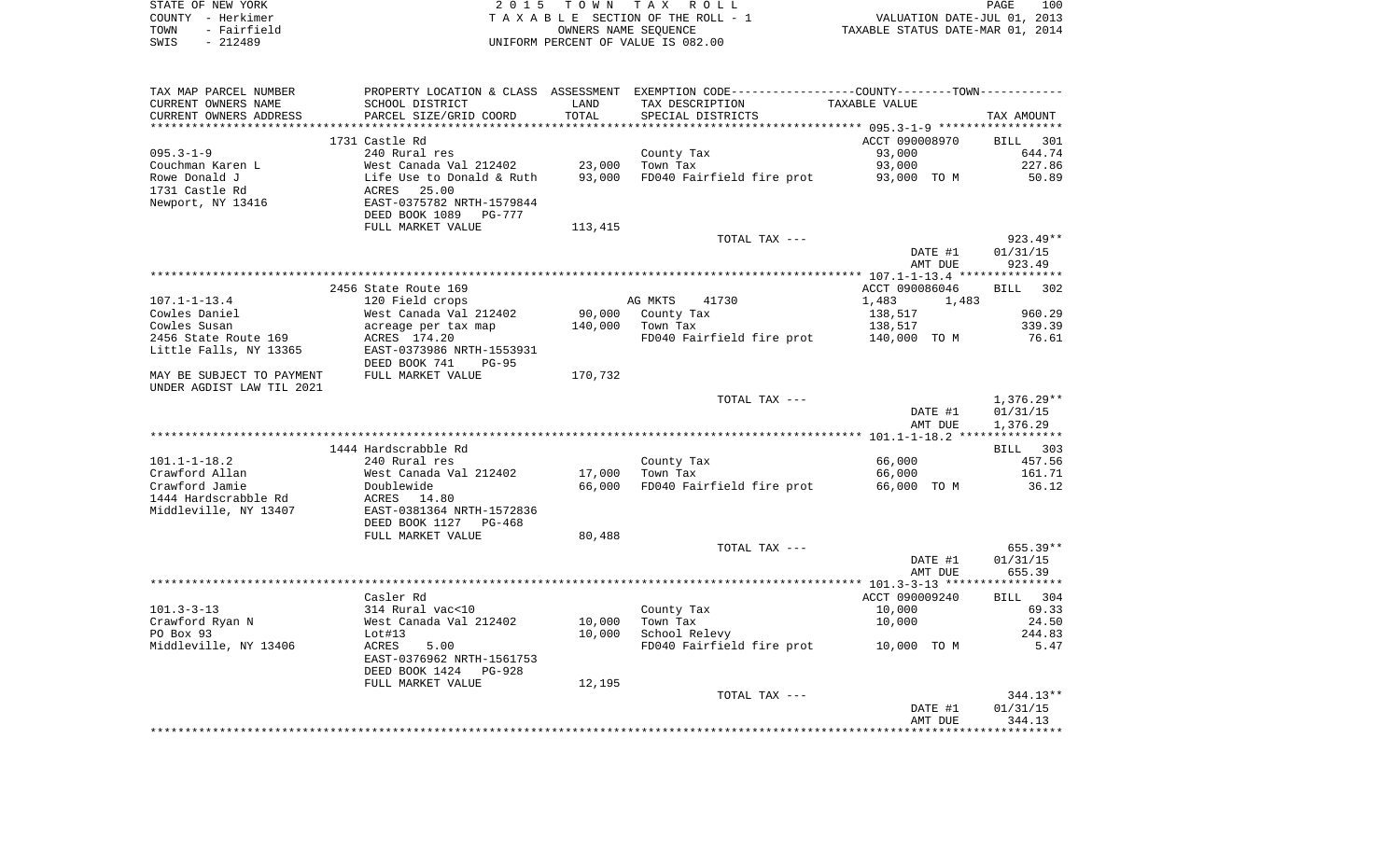| STATE OF NEW YORK   | 2015 TOWN TAX ROLL                 | 101<br>PAGE                      |
|---------------------|------------------------------------|----------------------------------|
| COUNTY - Herkimer   | TAXABLE SECTION OF THE ROLL - 1    | VALUATION DATE-JUL 01, 2013      |
| - Fairfield<br>TOWN | OWNERS NAME SEOUENCE               | TAXABLE STATUS DATE-MAR 01, 2014 |
| $-212489$<br>SWIS   | UNIFORM PERCENT OF VALUE IS 082.00 |                                  |

| TAX MAP PARCEL NUMBER     |                           |        | PROPERTY LOCATION & CLASS ASSESSMENT EXEMPTION CODE---------------COUNTY-------TOWN---------- |                |                    |
|---------------------------|---------------------------|--------|-----------------------------------------------------------------------------------------------|----------------|--------------------|
| CURRENT OWNERS NAME       | SCHOOL DISTRICT           | LAND   | TAX DESCRIPTION                                                                               | TAXABLE VALUE  |                    |
| CURRENT OWNERS ADDRESS    | PARCEL SIZE/GRID COORD    | TOTAL  | SPECIAL DISTRICTS                                                                             |                | TAX AMOUNT         |
|                           |                           |        |                                                                                               |                |                    |
|                           | Casler Rd                 |        |                                                                                               | ACCT 090009240 | <b>BILL</b><br>305 |
| $101.3 - 3 - 14$          | 314 Rural vac<10          |        | County Tax                                                                                    | 10,000         | 69.33              |
| Crawford Ryan N           | West Canada Val 212402    | 10,000 | Town Tax                                                                                      | 10,000         | 24.50              |
| PO Box 93                 | Lot#14                    | 10,000 | School Relevy                                                                                 |                | 244.83             |
| Middleville, NY 13406     | 5.00<br>ACRES             |        | FD040 Fairfield fire prot 10,000 TO M                                                         |                | 5.47               |
|                           | EAST-0377268 NRTH-1561845 |        |                                                                                               |                |                    |
|                           | DEED BOOK 1398<br>PG-228  |        |                                                                                               |                |                    |
|                           | FULL MARKET VALUE         | 12,195 |                                                                                               |                |                    |
|                           |                           |        | TOTAL TAX ---                                                                                 |                | $344.13**$         |
|                           |                           |        |                                                                                               | DATE #1        | 01/31/15           |
|                           |                           |        |                                                                                               | AMT DUE        | 344.13             |
|                           |                           |        |                                                                                               |                |                    |
|                           | Parkhurst Rd              |        |                                                                                               | ACCT 090006060 | BILL 306           |
| $100.4 - 1 - 9$           | 322 Rural vac>10          |        | AG MKTS L 41720                                                                               | 1,766<br>1,766 |                    |
| Creek Lawn Farm LLC       | West Canada Val 212402    | 25,000 | County Tax                                                                                    | 23,234         | 161.07             |
| 1698 Central Ave          | 58.60<br>ACRES            | 25,000 | Town Tax                                                                                      | 23,234         | 56.93              |
| Albany, NY 12205          | EAST-0370736 NRTH-1567194 |        | School Relevy                                                                                 |                | 568.82             |
|                           | DEED BOOK 1225<br>PG-460  |        | FD040 Fairfield fire prot                                                                     | 23,234 TO M    | 12.71              |
| MAY BE SUBJECT TO PAYMENT | FULL MARKET VALUE         | 30,488 | 1,766 EX                                                                                      |                |                    |
| UNDER AGDIST LAW TIL 2018 |                           |        |                                                                                               |                |                    |
|                           |                           |        | TOTAL TAX ---                                                                                 |                | 799.53**           |
|                           |                           |        |                                                                                               | DATE #1        | 01/31/15           |
|                           |                           |        |                                                                                               | AMT DUE        | 799.53             |
|                           |                           |        |                                                                                               |                |                    |
|                           | Parkhurst Rd              |        |                                                                                               | ACCT 090009180 | BILL 307           |
| $100.4 - 1 - 22.1$        | 314 Rural vac<10          |        | County Tax                                                                                    | 10,000         | 69.33              |
| Creek Lawn Farm LLC       | West Canada Val 212402    | 10,000 | Town Tax                                                                                      | 10,000         | 24.50              |
| 1698 Central Ave          | ACRES<br>5.25             | 10,000 | School Relevy                                                                                 |                | 244.83             |
| Albany, NY 12205          | EAST-0370937 NRTH-1565745 |        | FD040 Fairfield fire prot                                                                     | 10,000 TO M    | 5.47               |
|                           | DEED BOOK 1225<br>PG-453  |        |                                                                                               |                |                    |
|                           | FULL MARKET VALUE         | 12,195 |                                                                                               |                |                    |
|                           |                           |        | TOTAL TAX ---                                                                                 |                | $344.13**$         |
|                           |                           |        |                                                                                               | DATE #1        | 01/31/15           |
|                           |                           |        |                                                                                               | AMT DUE        | 344.13             |
|                           |                           |        |                                                                                               |                |                    |
|                           | Parkhurst Rd              |        |                                                                                               | ACCT 090089088 | BILL 308           |
| $100.4 - 1 - 22.2$        | 314 Rural vac<10          |        | County Tax                                                                                    | 10,000         | 69.33              |
| Creek Lawn Farm LLC       | West Canada Val 212402    | 10,000 | Town Tax                                                                                      | 10,000         | 24.50              |
| 1698 Central Ave          | Deed Restriction          | 10,000 | School Relevy                                                                                 |                | 244.83             |
| Albany, NY 12205          | ACRES<br>5.30             |        | FD040 Fairfield fire prot                                                                     | 10,000 TO M    | 5.47               |
|                           | EAST-0371414 NRTH-1565640 |        |                                                                                               |                |                    |
|                           | DEED BOOK 1225<br>PG-453  |        |                                                                                               |                |                    |
|                           | FULL MARKET VALUE         | 12,195 |                                                                                               |                |                    |
|                           |                           |        | TOTAL TAX ---                                                                                 |                | $344.13**$         |
|                           |                           |        |                                                                                               | DATE #1        | 01/31/15           |
|                           |                           |        |                                                                                               | AMT DUE        | 344.13             |
|                           |                           |        |                                                                                               |                |                    |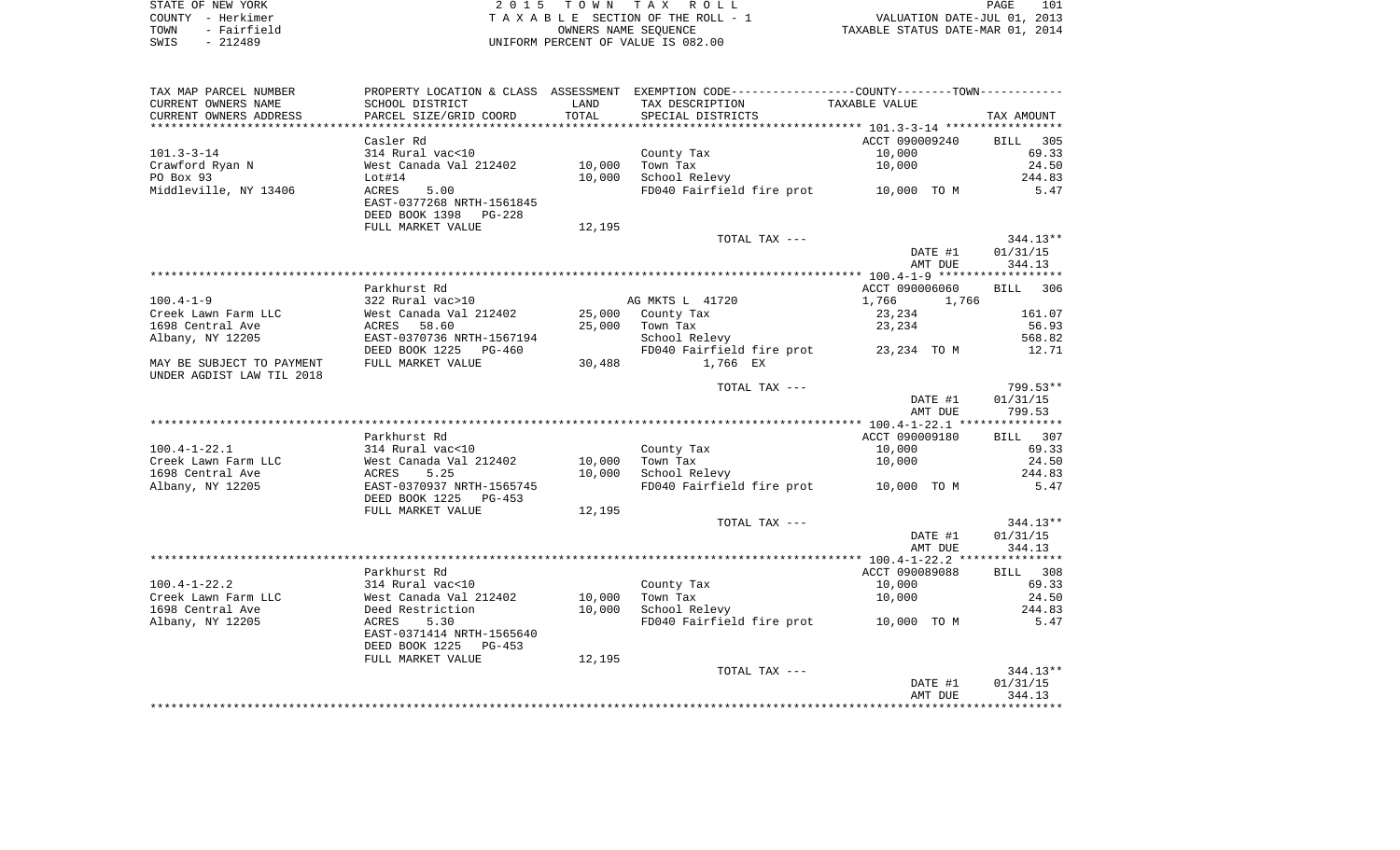|      | STATE OF NEW YORK | 2015 TOWN TAX ROLL                 | 102<br>PAGE                      |
|------|-------------------|------------------------------------|----------------------------------|
|      | COUNTY - Herkimer | TAXABLE SECTION OF THE ROLL - 1    | VALUATION DATE-JUL 01, 2013      |
| TOWN | - Fairfield       | OWNERS NAME SEOUENCE               | TAXABLE STATUS DATE-MAR 01, 2014 |
| SWIS | $-212489$         | UNIFORM PERCENT OF VALUE IS 082.00 |                                  |

| TAX MAP PARCEL NUMBER  |                                                       |                  | PROPERTY LOCATION & CLASS ASSESSMENT EXEMPTION CODE---------------COUNTY-------TOWN---------- |                |                 |
|------------------------|-------------------------------------------------------|------------------|-----------------------------------------------------------------------------------------------|----------------|-----------------|
| CURRENT OWNERS NAME    | SCHOOL DISTRICT                                       | LAND             | TAX DESCRIPTION                                                                               | TAXABLE VALUE  |                 |
| CURRENT OWNERS ADDRESS | PARCEL SIZE/GRID COORD                                | TOTAL            | SPECIAL DISTRICTS                                                                             |                | TAX AMOUNT      |
|                        |                                                       |                  |                                                                                               |                |                 |
|                        | Parkhurst Rd                                          |                  |                                                                                               | ACCT 090089086 | BILL 309        |
| $100.4 - 1 - 22.3$     | 314 Rural vac<10                                      |                  | County Tax                                                                                    | 10,000         | 69.33           |
| Creek Lawn Farm LLC    | West Canada Val 212402                                | 10,000           | Town Tax                                                                                      | 10,000         | 24.50           |
| 1698 Central Ave       | Deed Restriction                                      | 10,000           | School Relevy                                                                                 |                | 244.83          |
| Albany, NY 12205       | ACRES<br>5.30                                         |                  | FD040 Fairfield fire prot 10,000 TO M                                                         |                | 5.47            |
|                        | EAST-0370716 NRTH-1565745                             |                  |                                                                                               |                |                 |
|                        | DEED BOOK 1225 PG-453                                 |                  |                                                                                               |                |                 |
|                        | FULL MARKET VALUE                                     | 12,195           |                                                                                               |                |                 |
|                        |                                                       |                  | TOTAL TAX ---                                                                                 |                | $344.13**$      |
|                        |                                                       |                  |                                                                                               | DATE #1        | 01/31/15        |
|                        |                                                       |                  |                                                                                               | AMT DUE        | 344.13          |
|                        |                                                       |                  |                                                                                               |                |                 |
|                        | Parkhurst Rd                                          |                  |                                                                                               | ACCT 090089087 | BILL 310        |
| $100.4 - 1 - 22.4$     | 314 Rural vac<10                                      |                  | County Tax                                                                                    | 12,000         | 83.19           |
| Creek Lawn Farm LLC    | West Canada Val 212402                                | 12,000<br>12,000 | Town Tax<br>School Relevy                                                                     | 12,000         | 29.40<br>293.80 |
| 1698 Central Ave       | Deed Restriction<br>8.90<br>ACRES                     |                  | FD040 Fairfield fire prot 12,000 TO M                                                         |                | 6.57            |
| Albany, NY 12205       | EAST-0371812 NRTH-1565500                             |                  |                                                                                               |                |                 |
|                        | DEED BOOK 1225 PG-453                                 |                  |                                                                                               |                |                 |
|                        | FULL MARKET VALUE                                     | 14,634           |                                                                                               |                |                 |
|                        |                                                       |                  | TOTAL TAX ---                                                                                 |                | $412.96**$      |
|                        |                                                       |                  |                                                                                               | DATE #1        | 01/31/15        |
|                        |                                                       |                  |                                                                                               | AMT DUE        | 412.96          |
|                        |                                                       |                  |                                                                                               |                |                 |
|                        | Parkhurst Rd                                          |                  |                                                                                               | ACCT 090089089 | BILL 311        |
| $100.4 - 1 - 22.5$     | 311 Res vac land                                      |                  | County Tax                                                                                    | 10,000         | 69.33           |
| Creek Lawn Farm LLC    | West Canada Val 212402                                | 10,000           | Town Tax                                                                                      | 10,000         | 24.50           |
| 1698 Central Ave       | 5.30<br>ACRES                                         | 10,000           | School Relevy                                                                                 |                | 244.83          |
| Albany, NY 12205       | EAST-0370511 NRTH-1565766                             |                  | FD040 Fairfield fire prot 10,000 TO M                                                         |                | 5.47            |
|                        | DEED BOOK 1225<br>PG-453                              |                  |                                                                                               |                |                 |
|                        | FULL MARKET VALUE                                     | 12,195           |                                                                                               |                |                 |
|                        |                                                       |                  | TOTAL TAX ---                                                                                 |                | $344.13**$      |
|                        |                                                       |                  |                                                                                               | DATE #1        | 01/31/15        |
|                        |                                                       |                  |                                                                                               | AMT DUE        | 344.13          |
|                        |                                                       |                  |                                                                                               |                |                 |
|                        | Parkhurst Rd                                          |                  |                                                                                               | ACCT 090089090 | BILL 312        |
| $100.4 - 1 - 22.6$     | 314 Rural vac<10                                      |                  | County Tax                                                                                    | 10,000         | 69.33           |
| Creek Lawn Farm LLC    | West Canada Val 212402                                | 10,000           | Town Tax                                                                                      | 10,000         | 24.50           |
| 1698 Central Ave       | 5.30<br>ACRES                                         | 10,000           | School Relevy                                                                                 |                | 244.83          |
| Albany, NY 12205       | EAST-0370303 NRTH-1565772<br>DEED BOOK 1225<br>PG-453 |                  | FD040 Fairfield fire prot 10,000 TO M                                                         |                | 5.47            |
|                        | FULL MARKET VALUE                                     | 12,195           |                                                                                               |                |                 |
|                        |                                                       |                  | TOTAL TAX ---                                                                                 |                | $344.13**$      |
|                        |                                                       |                  |                                                                                               | DATE #1        | 01/31/15        |
|                        |                                                       |                  |                                                                                               | AMT DUE        | 344.13          |
|                        |                                                       |                  |                                                                                               |                |                 |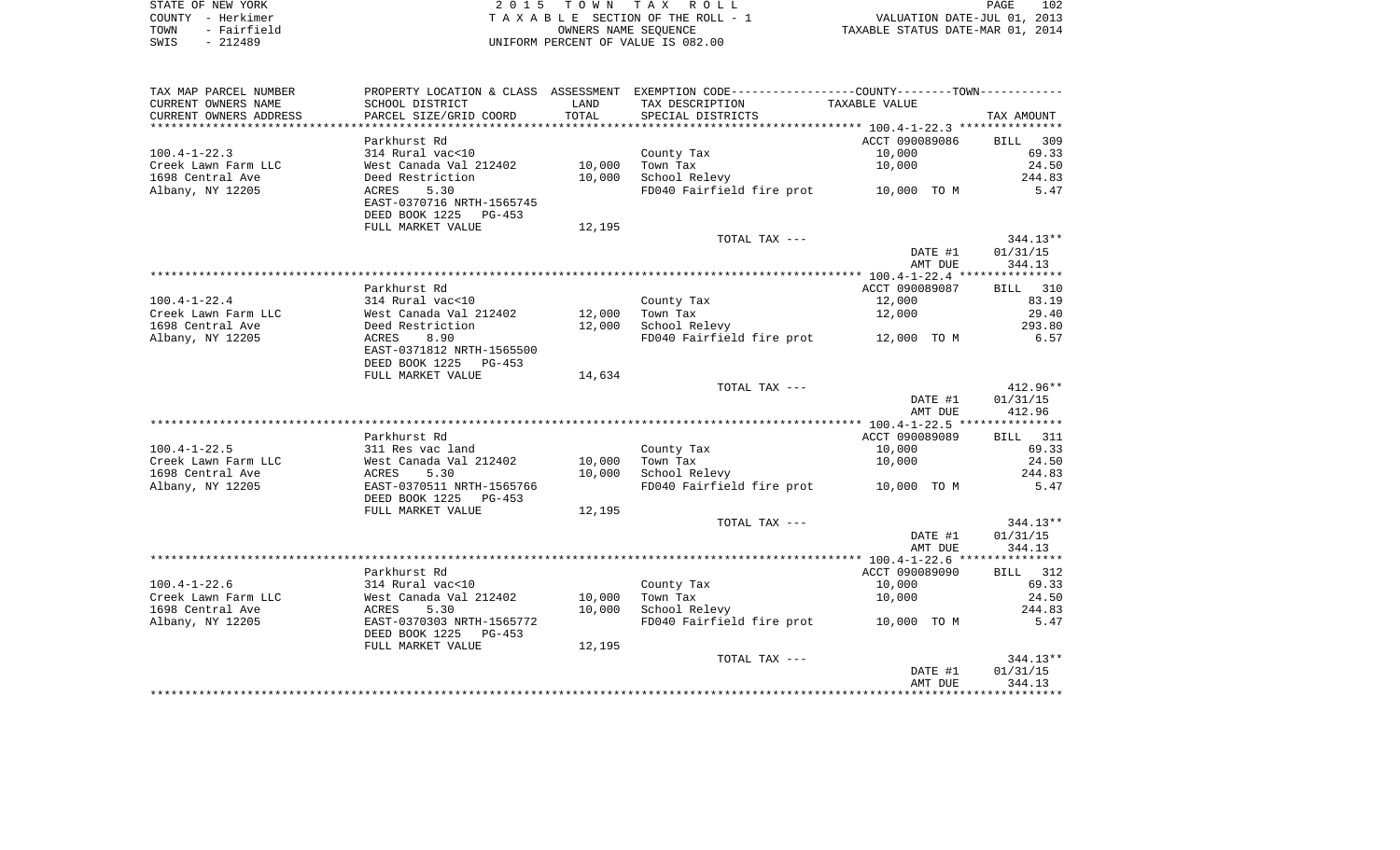| STATE OF NEW YORK   | 2015 TOWN TAX ROLL                 | 103<br>PAGE                      |
|---------------------|------------------------------------|----------------------------------|
| COUNTY - Herkimer   | TAXABLE SECTION OF THE ROLL - 1    | VALUATION DATE-JUL 01, 2013      |
| - Fairfield<br>TOWN | OWNERS NAME SEOUENCE               | TAXABLE STATUS DATE-MAR 01, 2014 |
| - 212489<br>SWIS    | UNIFORM PERCENT OF VALUE IS 082.00 |                                  |

| TAX MAP PARCEL NUMBER<br>CURRENT OWNERS NAME                                                                 | SCHOOL DISTRICT                                                                                                                            | LAND                       | PROPERTY LOCATION & CLASS ASSESSMENT EXEMPTION CODE---------------COUNTY-------TOWN---------<br>TAX DESCRIPTION | TAXABLE VALUE                                          |                                                    |
|--------------------------------------------------------------------------------------------------------------|--------------------------------------------------------------------------------------------------------------------------------------------|----------------------------|-----------------------------------------------------------------------------------------------------------------|--------------------------------------------------------|----------------------------------------------------|
| CURRENT OWNERS ADDRESS<br>***********************                                                            | PARCEL SIZE/GRID COORD                                                                                                                     | TOTAL                      | SPECIAL DISTRICTS                                                                                               |                                                        | TAX AMOUNT                                         |
| $100.4 - 1 - 23$<br>Creek Lawn Farm LLC<br>1698 Central Ave<br>Albany, NY 12205                              | Parkhurst Rd<br>322 Rural vac>10<br>West Canada Val 212402<br>ACRES<br>43.00<br>EAST-0371890 NRTH-1564619                                  | 25,000<br>25,000           | AG MKTS L 41720<br>County Tax<br>Town Tax<br>School Relevy                                                      | ACCT 090009540<br>8,113<br>8,113<br>16,887<br>16,887   | <b>BILL</b><br>313<br>117.07<br>41.38<br>413.43    |
| MAY BE SUBJECT TO PAYMENT<br>UNDER AGDIST LAW TIL 2018                                                       | DEED BOOK 1225<br>PG-465<br>FULL MARKET VALUE                                                                                              | 30,488                     | FD040 Fairfield fire prot<br>8,113 EX                                                                           | 16,887 TO M                                            | 9.24                                               |
|                                                                                                              |                                                                                                                                            |                            | TOTAL TAX ---                                                                                                   | DATE #1<br>AMT DUE                                     | 581.12**<br>01/31/15<br>581.12                     |
|                                                                                                              | State Route 169                                                                                                                            |                            |                                                                                                                 | ACCT 090007770                                         | <b>BILL</b><br>314                                 |
| $100.4 - 1 - 24$                                                                                             | 240 Rural res                                                                                                                              |                            | AG MKTS L 41720                                                                                                 | 6,971<br>6,971                                         |                                                    |
| Creek Lawn Farm LLC<br>1698 Central Ave<br>Albany, NY 12205                                                  | West Canada Val 212402<br>ACRES 36.90<br>EAST-0371386 NRTH-1563521<br>DEED BOOK 1225                                                       | 29,000<br>156,400          | County Tax<br>Town Tax<br>School Relevy                                                                         | 149,429<br>149,429                                     | 1,035.94<br>366.12<br>3,658.40<br>81.77            |
| MAY BE SUBJECT TO PAYMENT<br>UNDER AGDIST LAW TIL 2018                                                       | PG-465<br>FULL MARKET VALUE                                                                                                                | 190,732                    | FD040 Fairfield fire prot<br>6,971 EX                                                                           | 149,429   TO M                                         |                                                    |
|                                                                                                              |                                                                                                                                            |                            | TOTAL TAX ---                                                                                                   | DATE #1<br>AMT DUE                                     | $5,142.23**$<br>01/31/15<br>5, 142. 23             |
|                                                                                                              |                                                                                                                                            |                            |                                                                                                                 |                                                        |                                                    |
|                                                                                                              | State Route 169                                                                                                                            |                            |                                                                                                                 | ACCT 090007830                                         | 315<br><b>BILL</b>                                 |
| $100.4 - 1 - 25$<br>Creek Lawn Farm LLC<br>1698 Central Ave<br>Albany, NY 12205<br>MAY BE SUBJECT TO PAYMENT | 105 Vac farmland<br>West Canada Val 212402<br>ACRES<br>12.50<br>EAST-0370472 NRTH-1563422<br>DEED BOOK 1225<br>PG-465<br>FULL MARKET VALUE | 14,000<br>14,000<br>17,073 | AG MKTS L 41720<br>County Tax<br>Town Tax<br>School Relevy<br>FD040 Fairfield fire prot<br>8,271 EX             | 8,271<br>8,271<br>5,729<br>5,729<br>5,729 TO M         | 39.72<br>14.04<br>140.27<br>3.14                   |
| UNDER AGDIST LAW TIL 2018                                                                                    |                                                                                                                                            |                            | TOTAL TAX ---                                                                                                   | DATE #1                                                | 197.17**<br>01/31/15                               |
|                                                                                                              |                                                                                                                                            |                            |                                                                                                                 | AMT DUE                                                | 197.17                                             |
|                                                                                                              |                                                                                                                                            |                            |                                                                                                                 |                                                        |                                                    |
| $100.4 - 1 - 26.1$<br>Creek Lawn Farm LLC<br>1698 Central Ave<br>Albany, NY 12205                            | State Route 169<br>322 Rural vac>10<br>West Canada Val 212402<br>ACRES 111.70<br>EAST-0368318 NRTH-1563482                                 | 95,300<br>95,300           | AG MKTS L 41720<br>County Tax<br>Town Tax<br>School Relevy                                                      | ACCT 090002070<br>17,062<br>17,062<br>78,238<br>78,238 | <b>BILL</b><br>316<br>542.40<br>191.69<br>1,915.47 |
| MAY BE SUBJECT TO PAYMENT<br>UNDER AGDIST LAW TIL 2018                                                       | DEED BOOK 1225<br>PG-470<br>FULL MARKET VALUE                                                                                              | 116,220                    | FD040 Fairfield fire prot<br>17,062 EX                                                                          | 78,238 TO M                                            | 42.81                                              |
|                                                                                                              |                                                                                                                                            |                            | TOTAL TAX ---                                                                                                   | DATE #1<br>AMT DUE                                     | $2,692.37**$<br>01/31/15<br>2,692.37               |
|                                                                                                              |                                                                                                                                            |                            |                                                                                                                 |                                                        |                                                    |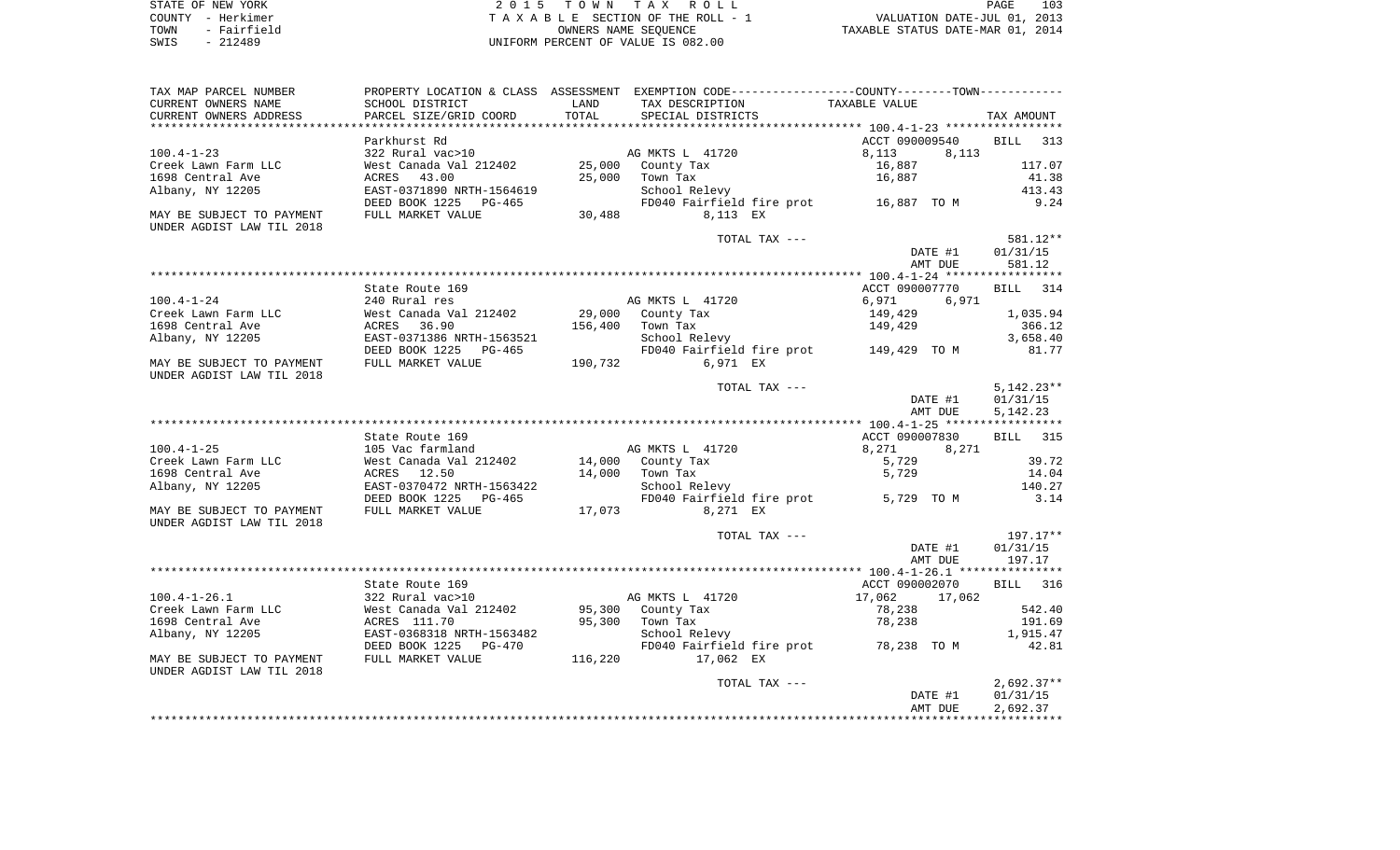| STATE OF NEW YORK |  |             |  |  |
|-------------------|--|-------------|--|--|
| COUNTY - Herkimer |  |             |  |  |
| TOWN              |  | - Fairfield |  |  |
| SWTS              |  | $-212489$   |  |  |

2015 TOWN TAX ROLL TA X A B L E SECTION OF THE ROLL - 1 TOWN - Fairfield OWNERS NAME SEQUENCE TAXABLE STATUS DATE-MAR 01, 2014 SWIS - 212489 UNIFORM PERCENT OF VALUE IS 082.00

| TAX MAP PARCEL NUMBER     |                           |         | PROPERTY LOCATION & CLASS ASSESSMENT EXEMPTION CODE---------------COUNTY-------TOWN--------- |                  |                 |
|---------------------------|---------------------------|---------|----------------------------------------------------------------------------------------------|------------------|-----------------|
| CURRENT OWNERS NAME       | SCHOOL DISTRICT           | LAND    | TAX DESCRIPTION                                                                              | TAXABLE VALUE    |                 |
| CURRENT OWNERS ADDRESS    | PARCEL SIZE/GRID COORD    | TOTAL   | SPECIAL DISTRICTS                                                                            |                  | TAX AMOUNT      |
|                           |                           |         |                                                                                              |                  |                 |
|                           | State Route 169           |         |                                                                                              |                  | BILL 317        |
| $100.4 - 1 - 26.2$        | 322 Rural vac>10          |         | County Tax                                                                                   | 21,000           | 145.59          |
| Creek Lawn Farm LLC       | West Canada Val 212402    | 21,000  | Town Tax                                                                                     | 21,000           | 51.45           |
|                           |                           |         |                                                                                              |                  |                 |
| 1698 Central Ave          | ACRES 26.70               | 21,000  | School Relevy                                                                                |                  | 514.15          |
| Albany, NY 12205          | EAST-0370417 NRTH-1564704 |         | FD040 Fairfield fire prot 21,000 TO M                                                        |                  | 11.49           |
|                           | DEED BOOK 1225 PG-453     |         |                                                                                              |                  |                 |
|                           | FULL MARKET VALUE         | 25,610  |                                                                                              |                  |                 |
|                           |                           |         | TOTAL TAX ---                                                                                |                  | $722.68**$      |
|                           |                           |         |                                                                                              | DATE #1          | 01/31/15        |
|                           |                           |         |                                                                                              | AMT DUE          | 722.68          |
|                           |                           |         |                                                                                              |                  |                 |
|                           | Parkhurst Rd              |         |                                                                                              | ACCT 090006030   | BILL 318        |
| $101.3 - 1 - 2.1$         | 120 Field crops           |         | AG MKTS L 41720                                                                              | 29,944<br>29,944 |                 |
|                           | West Canada Val 212402    |         |                                                                                              |                  | 749.12          |
| Creek Lawn Farm LLC       |                           |         | 101,000 County Tax                                                                           | 108,056          |                 |
| 1698 Central Ave          | Life Use Reserved         | 138,000 | Town Tax                                                                                     | 108,056          | 264.75          |
| Albany, NY 12205          | ACRES 166.30              |         | School Relevy                                                                                |                  | 2,645.49        |
|                           | EAST-0373349 NRTH-1565609 |         | FD040 Fairfield fire prot 108,056 TO M                                                       |                  | 59.13           |
| MAY BE SUBJECT TO PAYMENT | DEED BOOK 1225 PG-460     |         | 29,944 EX                                                                                    |                  |                 |
| UNDER AGDIST LAW TIL 2018 | FULL MARKET VALUE         | 168,293 |                                                                                              |                  |                 |
|                           |                           |         | TOTAL TAX ---                                                                                |                  | $3,718.49**$    |
|                           |                           |         |                                                                                              | DATE #1          | 01/31/15        |
|                           |                           |         |                                                                                              | AMT DUE          | 3,718.49        |
|                           |                           |         |                                                                                              |                  |                 |
|                           | State Route 169           |         |                                                                                              | ACCT 090009600   | <b>BILL</b> 319 |
| $100.4 - 1 - 27.1$        | 105 Vac farmland          |         | County Tax                                                                                   | 95,000           | 658.60          |
|                           |                           |         |                                                                                              |                  |                 |
| Creek Lawn Farm, LLC      | West Canada Val 212402    | 95,000  | Town Tax                                                                                     | 95,000           | 232.76          |
| 1698 Central Ave          | L Falls Rd                | 95,000  | School Relevy                                                                                |                  | 2,325.85        |
| Albany, NY 12205          | FRNT 150.00 DPTH          |         | FD040 Fairfield fire prot 95,000 TO M                                                        |                  | 51.99           |
|                           | ACRES 118.50              |         |                                                                                              |                  |                 |
|                           | EAST-0367112 NRTH-1564230 |         |                                                                                              |                  |                 |
|                           | DEED BOOK 1262 PG-819     |         |                                                                                              |                  |                 |
|                           | FULL MARKET VALUE         | 115,854 |                                                                                              |                  |                 |
|                           |                           |         | TOTAL TAX ---                                                                                |                  | $3,269.20**$    |
|                           |                           |         |                                                                                              | DATE #1          | 01/31/15        |
|                           |                           |         |                                                                                              | AMT DUE          | 3,269.20        |
|                           |                           |         |                                                                                              |                  |                 |
|                           |                           |         |                                                                                              | ACCT 090011220   |                 |
|                           | State Route 169           |         |                                                                                              |                  | BILL 320        |
| $100.4 - 1 - 28$          | 910 Priv forest           |         | County Tax                                                                                   | 40,000           | 277.31          |
| Creek Lawn Farm, LLC      | West Canada Val 212402    | 40,000  | Town Tax                                                                                     | 40,000           | 98.01           |
| 1698 Central Ave          | ACRES 58.30               | 40,000  | School Relevy                                                                                |                  | 979.31          |
| Albany, NY 12205          | EAST-0364801 NRTH-1561154 |         | FD040 Fairfield fire prot 40,000 TO M                                                        |                  | 21.89           |
|                           | DEED BOOK 1262 PG-819     |         |                                                                                              |                  |                 |
|                           | FULL MARKET VALUE         | 48,780  |                                                                                              |                  |                 |
|                           |                           |         | TOTAL TAX ---                                                                                |                  | $1,376.52**$    |
|                           |                           |         |                                                                                              | DATE #1          | 01/31/15        |
|                           |                           |         |                                                                                              | AMT DUE          | 1,376.52        |
|                           |                           |         |                                                                                              |                  |                 |
|                           |                           |         |                                                                                              |                  |                 |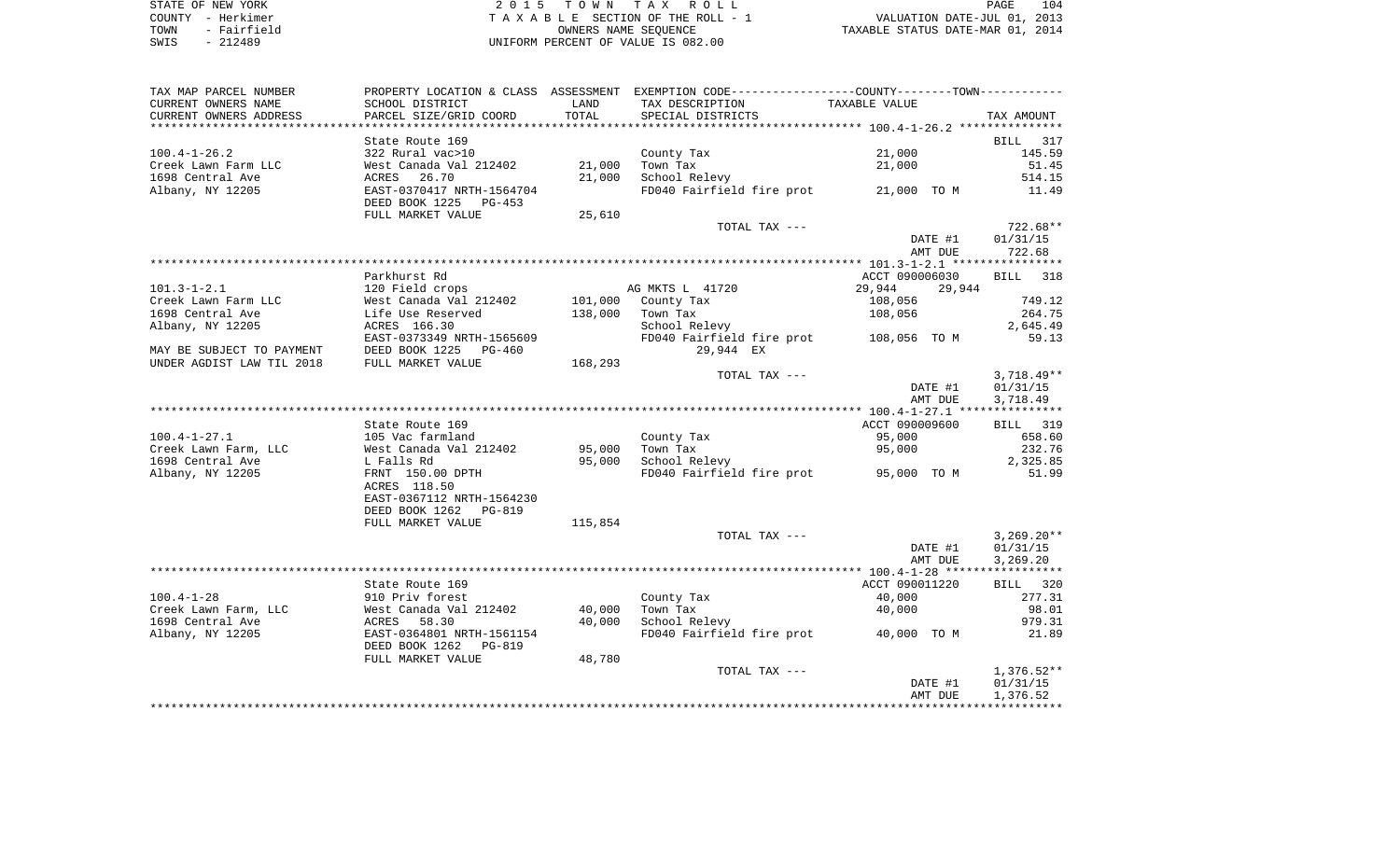| STATE OF NEW YORK   | 2015 TOWN TAX ROLL                 | 105<br>PAGE                      |
|---------------------|------------------------------------|----------------------------------|
| COUNTY - Herkimer   | TAXABLE SECTION OF THE ROLL - 1    | VALUATION DATE-JUL 01, 2013      |
| - Fairfield<br>TOWN | OWNERS NAME SEOUENCE               | TAXABLE STATUS DATE-MAR 01, 2014 |
| SWIS<br>$-212489$   | UNIFORM PERCENT OF VALUE IS 082.00 |                                  |

| TAX MAP PARCEL NUMBER<br>CURRENT OWNERS NAME<br>CURRENT OWNERS ADDRESS | SCHOOL DISTRICT<br>PARCEL SIZE/GRID COORD                                                  | LAND<br>TOTAL | PROPERTY LOCATION & CLASS ASSESSMENT EXEMPTION CODE----------------COUNTY--------TOWN----------<br>TAX DESCRIPTION<br>SPECIAL DISTRICTS | TAXABLE VALUE    | TAX AMOUNT         |
|------------------------------------------------------------------------|--------------------------------------------------------------------------------------------|---------------|-----------------------------------------------------------------------------------------------------------------------------------------|------------------|--------------------|
|                                                                        |                                                                                            |               |                                                                                                                                         |                  |                    |
|                                                                        | 227 Kilts Hill Rd                                                                          |               |                                                                                                                                         | ACCT 090001530   | BILL 321           |
| $107.2 - 1 - 15$                                                       | 240 Rural res                                                                              |               | County Tax                                                                                                                              | 100,000          | 693.27             |
| Crofoot Henry                                                          | West Canada Val 212402                                                                     | 22,000        | Town Tax                                                                                                                                | 100,000          | 245.01             |
| Crofoot Deanna                                                         |                                                                                            | 100,000       | FD040 Fairfield fire prot                                                                                                               | 100,000 TO M     | 54.72              |
| 227 Kilts Hill Rd                                                      |                                                                                            |               |                                                                                                                                         |                  |                    |
| Little Falls, NY 13365                                                 | ACRES 23.80 BANK<br>EAST-0395153 NRTH-1557641<br>DEED BOOK 732 PG-163<br>THIT MARKET VALUE |               |                                                                                                                                         |                  |                    |
|                                                                        |                                                                                            | 121,951       |                                                                                                                                         |                  |                    |
|                                                                        |                                                                                            |               | TOTAL TAX ---                                                                                                                           |                  | 993.00**           |
|                                                                        |                                                                                            |               |                                                                                                                                         | DATE #1          | 01/31/15           |
|                                                                        |                                                                                            |               |                                                                                                                                         | AMT DUE          | 993.00             |
|                                                                        |                                                                                            |               |                                                                                                                                         |                  |                    |
|                                                                        | 1351 Castle Rd                                                                             |               |                                                                                                                                         | ACCT 090000215   | BILL 322           |
| $095.3 - 4 - 5$                                                        | 270 Mfg housing                                                                            |               | County Tax                                                                                                                              | 40,000           | 277.31             |
| Crossett Gordon                                                        | West Canada Val 212402                                                                     | 20,000        | Town Tax                                                                                                                                | 40,000           | 98.01              |
| 372 Schrader Hill Rd                                                   | 20.00<br>ACRES                                                                             | 40,000        | FD040 Fairfield fire prot                                                                                                               | 40,000 TO M      | 21.89              |
| Herkimer, NY 13350                                                     | EAST-0344515 NRTH-1155265                                                                  |               |                                                                                                                                         |                  |                    |
|                                                                        | DEED BOOK 1424<br>$PG-13$                                                                  |               |                                                                                                                                         |                  |                    |
|                                                                        | FULL MARKET VALUE                                                                          | 48,780        |                                                                                                                                         |                  |                    |
|                                                                        |                                                                                            |               | TOTAL TAX ---                                                                                                                           |                  | 397.21**           |
|                                                                        |                                                                                            |               |                                                                                                                                         | DATE #1          | 01/31/15           |
|                                                                        |                                                                                            |               |                                                                                                                                         | AMT DUE          | 397.21             |
|                                                                        |                                                                                            |               |                                                                                                                                         |                  |                    |
|                                                                        | 2205 Castle Rd                                                                             |               |                                                                                                                                         | ACCT 090002010   | <b>BILL</b><br>323 |
| $094.4 - 1 - 19.1$                                                     | 112 Dairy farm                                                                             |               | AG MKTS L 41720                                                                                                                         | 29,537<br>29,537 |                    |
| Crossett Keith & Crystal                                               | West Canada Val 212402                                                                     |               | 69,000 AGRIC 10 Y 42100                                                                                                                 | 6,000<br>6,000   |                    |
| Crossett Clinton                                                       | FRNT 2730.00 DPTH                                                                          |               | 150,000 County Tax                                                                                                                      | 114,463          | 793.53             |
| 119 Kast Bridge St                                                     | ACRES 110.40                                                                               |               | Town Tax                                                                                                                                | 114,463          | 280.45             |
| Herkimer, NY 13350                                                     | ACRES 110.40<br>EAST-0330259 NRTH-1153950                                                  |               | FD040 Fairfield fire prot                                                                                                               | 120,463 TO M     | 65.92              |
|                                                                        | DEED BOOK 1537<br>PG-951                                                                   |               | 29,537 EX                                                                                                                               |                  |                    |
| PRIOR OWNER ON 3/01/2014                                               | FULL MARKET VALUE                                                                          | 182,927       |                                                                                                                                         |                  |                    |
| Crossett Keith                                                         |                                                                                            |               |                                                                                                                                         |                  |                    |
|                                                                        |                                                                                            |               |                                                                                                                                         |                  |                    |
| MAY BE SUBJECT TO PAYMENT                                              |                                                                                            |               |                                                                                                                                         |                  |                    |
| UNDER AGDIST LAW TIL 2018                                              |                                                                                            |               |                                                                                                                                         |                  |                    |
|                                                                        |                                                                                            |               | TOTAL TAX ---                                                                                                                           |                  | $1,139.90**$       |
|                                                                        |                                                                                            |               |                                                                                                                                         | DATE #1          | 01/31/15           |
|                                                                        |                                                                                            |               |                                                                                                                                         | AMT DUE          | 1,139.90           |
|                                                                        |                                                                                            |               |                                                                                                                                         |                  |                    |
|                                                                        | 1648 Castle Rd                                                                             |               |                                                                                                                                         | ACCT 090001500   | BILL 324           |
| $095.3 - 1 - 29.1$                                                     | 240 Rural res                                                                              |               | VET COM CT 41131                                                                                                                        | 12,300<br>16,400 |                    |
| Crossett Leslie S                                                      | West Canada Val 212402                                                                     | 64,000        | County Tax                                                                                                                              | 137,700          | 954.63             |
| Crossett Charlene                                                      | includes 29.2                                                                              | 150,000       | Town Tax                                                                                                                                | 133,600          | 327.34             |
| 1648 Castle Rd                                                         |                                                                                            |               | FD040 Fairfield fire prot 150,000 TO M                                                                                                  |                  | 82.08              |
| Newport, NY 13416                                                      | ACRES 103.40<br>EAST-0377554 NRTH-1582074                                                  |               |                                                                                                                                         |                  |                    |
|                                                                        | DEED BOOK 1354<br>PG-360                                                                   |               |                                                                                                                                         |                  |                    |
|                                                                        | FULL MARKET VALUE                                                                          | 182,927       |                                                                                                                                         |                  |                    |
|                                                                        |                                                                                            |               | TOTAL TAX ---                                                                                                                           |                  | $1,364.05**$       |
|                                                                        |                                                                                            |               |                                                                                                                                         | DATE #1          | 01/31/15           |
|                                                                        |                                                                                            |               |                                                                                                                                         | AMT DUE          | 1,364.05           |
|                                                                        |                                                                                            |               |                                                                                                                                         |                  |                    |
|                                                                        |                                                                                            |               |                                                                                                                                         |                  |                    |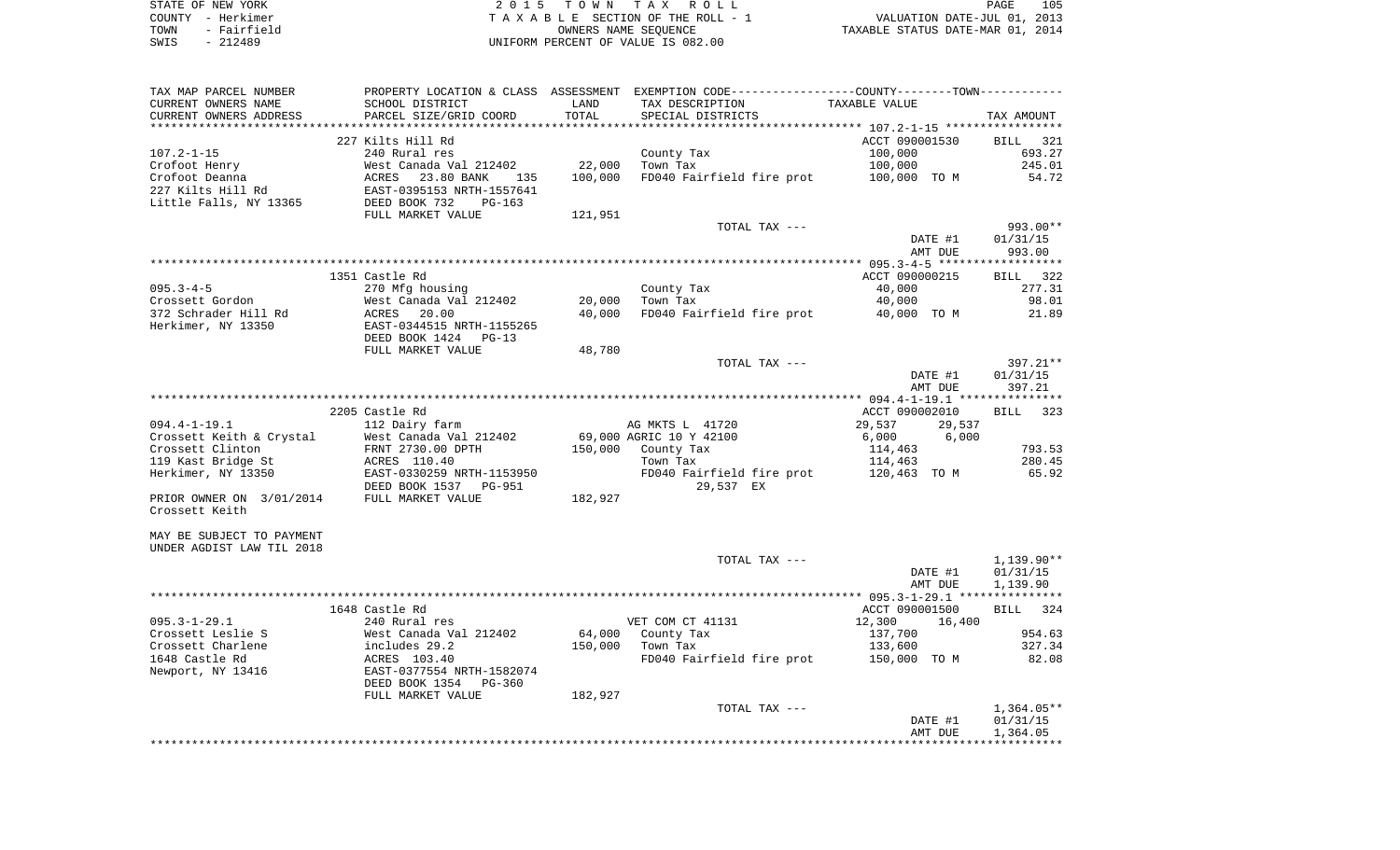| STATE OF NEW YORK   | 2015 TOWN TAX ROLL                 | 106<br>PAGE                      |
|---------------------|------------------------------------|----------------------------------|
| COUNTY - Herkimer   | TAXABLE SECTION OF THE ROLL - 1    | VALUATION DATE-JUL 01, 2013      |
| - Fairfield<br>TOWN | OWNERS NAME SEOUENCE               | TAXABLE STATUS DATE-MAR 01, 2014 |
| - 212489<br>SWIS    | UNIFORM PERCENT OF VALUE IS 082.00 |                                  |

| TAX MAP PARCEL NUMBER      |                           |         | PROPERTY LOCATION & CLASS ASSESSMENT EXEMPTION CODE---------------COUNTY-------TOWN---------- |                |             |
|----------------------------|---------------------------|---------|-----------------------------------------------------------------------------------------------|----------------|-------------|
| CURRENT OWNERS NAME        | SCHOOL DISTRICT           | LAND    | TAX DESCRIPTION                                                                               | TAXABLE VALUE  |             |
| CURRENT OWNERS ADDRESS     | PARCEL SIZE/GRID COORD    | TOTAL   | SPECIAL DISTRICTS                                                                             |                | TAX AMOUNT  |
|                            |                           |         |                                                                                               |                |             |
|                            | Casler Rd                 |         |                                                                                               | ACCT 090009240 | BILL 325    |
| $101.3 - 3 - 18$           | 322 Rural vac>10          |         | County Tax                                                                                    | 18,000         | 124.79      |
| Crossett Seth C            | West Canada Val 212402    | 18,000  | Town Tax                                                                                      | 18,000         | 44.10       |
| Crossett Brenda M          | Lot#18                    | 18,000  | School Relevy                                                                                 |                | 440.69      |
| 54 N Main St               | ACRES 21.10               |         | FD040 Fairfield fire prot 18,000 TO M                                                         |                | 9.85        |
| Middleville, NY 13406      | EAST-0378214 NRTH-1560819 |         |                                                                                               |                |             |
|                            | DEED BOOK 1353 PG-251     |         |                                                                                               |                |             |
|                            | FULL MARKET VALUE         | 21,951  |                                                                                               |                |             |
|                            |                           |         | TOTAL TAX ---                                                                                 |                | $619.43**$  |
|                            |                           |         |                                                                                               | DATE #1        | 01/31/15    |
|                            |                           |         |                                                                                               | AMT DUE        | 619.43      |
|                            |                           |         |                                                                                               |                |             |
|                            | Casler Rd                 |         |                                                                                               | ACCT 090009240 | BILL 326    |
| 101.3-3-19                 | 322 Rural vac>10          |         | County Tax                                                                                    | 28,000         | 194.11      |
| Crossett Seth C            | West Canada Val 212402    | 28,000  | Town Tax                                                                                      | 28,000         | 68.60       |
| Crossett Brenda M          | Lot#19                    | 28,000  | School Relevy                                                                                 |                | 685.52      |
| 54 N Main St               | ACRES 41.10               |         | FD040 Fairfield fire prot 28,000 TO M                                                         |                | 15.32       |
| Middleville, NY 13406      | EAST-0379026 NRTH-1560735 |         |                                                                                               |                |             |
|                            | DEED BOOK 1353 PG-251     |         |                                                                                               |                |             |
|                            | FULL MARKET VALUE         | 34,146  |                                                                                               |                |             |
|                            |                           |         | TOTAL TAX ---                                                                                 |                | $963.55***$ |
|                            |                           |         |                                                                                               | DATE #1        | 01/31/15    |
|                            |                           |         |                                                                                               | AMT DUE        | 963.55      |
|                            |                           |         |                                                                                               |                |             |
|                            | North Creek Road          |         |                                                                                               |                | 327<br>BILL |
| $106.4 - 1 - 34.2$         | 314 Rural vac<10          |         | County Tax                                                                                    | 1,200          | 8.32        |
| Czernecki Gary M           | West Canada Val 212402    | 1,200   | Town Tax                                                                                      | 1,200          | 2.94        |
| 130 North Creek Road       | piece in Herkimer 106.4-1 | 1,200   | FD040 Fairfield fire prot                                                                     | 1,200 TO M     | .66         |
| Little Falls, NY 13365     | FRNT 371.00 DPTH          |         |                                                                                               |                |             |
|                            | ACRES 0.50                |         |                                                                                               |                |             |
|                            | EAST-0364339 NRTH-1545817 |         |                                                                                               |                |             |
|                            | FULL MARKET VALUE         | 1,463   |                                                                                               |                |             |
|                            |                           |         | TOTAL TAX ---                                                                                 |                | $11.92**$   |
|                            |                           |         |                                                                                               | DATE #1        | 01/31/15    |
|                            |                           |         |                                                                                               | AMT DUE        | 11.92       |
|                            |                           |         |                                                                                               |                |             |
|                            | 217 Comstock Rd           |         |                                                                                               |                | BILL 328    |
| $095.3 - 1 - 32.5$         | 240 Rural res             |         | County Tax                                                                                    | 85,000         | 589.28      |
| Czyrny Boguslaw, Ben       | West Canada Val 212402    | 29,000  | Town Tax                                                                                      | 85,000         | 208.26      |
| Mazurkiewcz Rosanna        | partial                   | 85,000  | FD040 Fairfield fire prot                                                                     | 85,000 TO M    | 46.51       |
| 172 Tonnele Ave            | ACRES 38.40               |         |                                                                                               |                |             |
| Jersey City, NJ 07306-5114 | EAST-0383647 NRTH-1583443 |         |                                                                                               |                |             |
|                            | DEED BOOK 815<br>PG-519   |         |                                                                                               |                |             |
|                            | FULL MARKET VALUE         | 103,659 |                                                                                               |                |             |
|                            |                           |         | TOTAL TAX ---                                                                                 |                | 844.05**    |
|                            |                           |         |                                                                                               | DATE #1        | 01/31/15    |
|                            |                           |         |                                                                                               | AMT DUE        | 844.05      |
|                            |                           |         |                                                                                               |                |             |
|                            |                           |         |                                                                                               |                |             |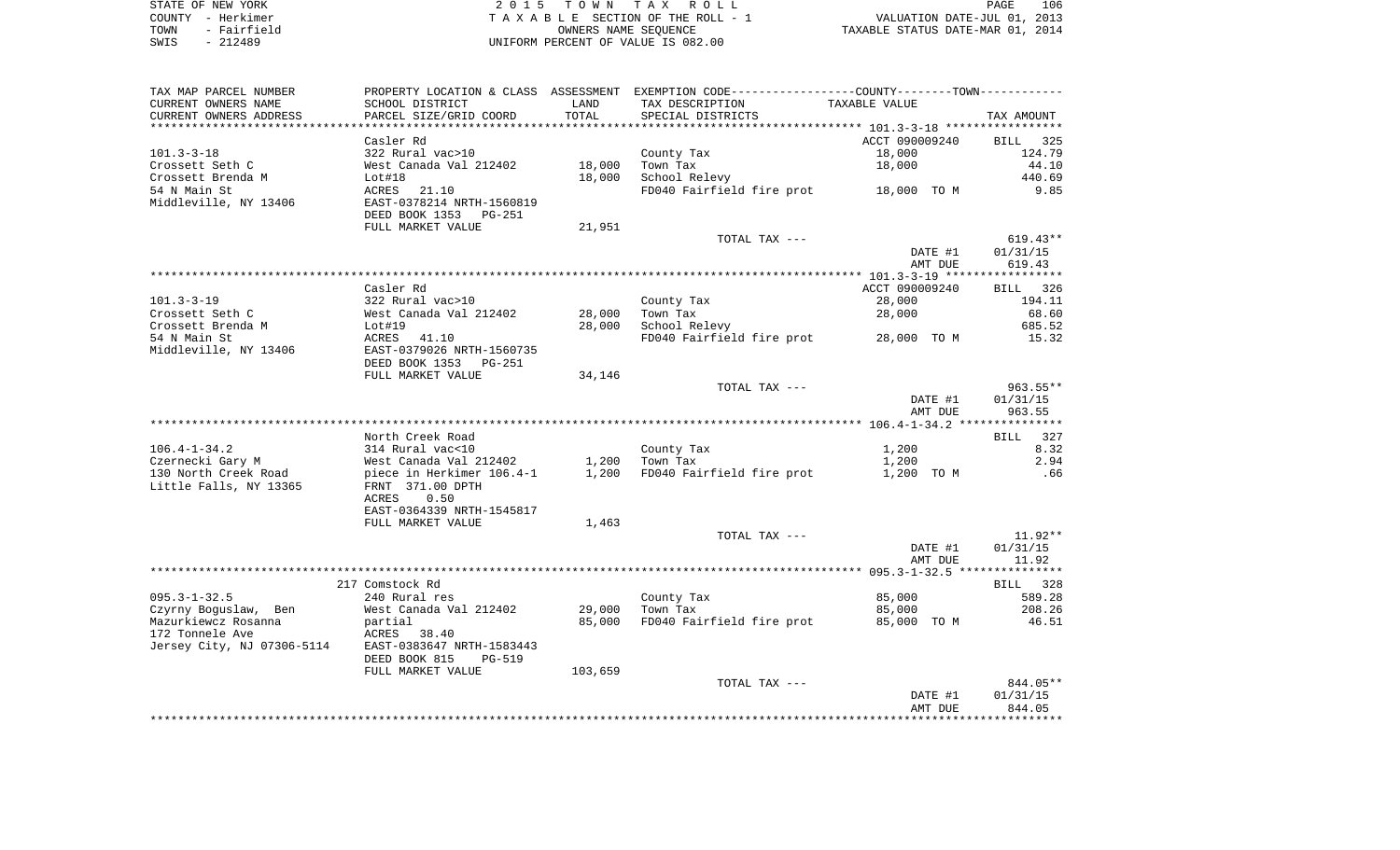| STATE OF NEW YORK   | 2015 TOWN TAX ROLL                 | 107<br>PAGE                      |
|---------------------|------------------------------------|----------------------------------|
| COUNTY - Herkimer   | TAXABLE SECTION OF THE ROLL - 1    | VALUATION DATE-JUL 01, 2013      |
| - Fairfield<br>TOWN | OWNERS NAME SEOUENCE               | TAXABLE STATUS DATE-MAR 01, 2014 |
| - 212489<br>SWIS    | UNIFORM PERCENT OF VALUE IS 082.00 |                                  |

 $\begin{array}{c} 107 \\ 2013 \end{array}$ 

| TAX MAP PARCEL NUMBER  | PROPERTY LOCATION & CLASS      | ASSESSMENT     | EXEMPTION CODE-----------------COUNTY--------TOWN----------- |                   |             |
|------------------------|--------------------------------|----------------|--------------------------------------------------------------|-------------------|-------------|
| CURRENT OWNERS NAME    | SCHOOL DISTRICT                | LAND           | TAX DESCRIPTION                                              | TAXABLE VALUE     |             |
| CURRENT OWNERS ADDRESS | PARCEL SIZE/GRID COORD         | TOTAL          | SPECIAL DISTRICTS                                            |                   | TAX AMOUNT  |
| *******************    |                                | ************** |                                                              |                   |             |
|                        | 331 Davis Rd                   |                |                                                              | ACCT 090100070    | 329<br>BILL |
| $107.1 - 1 - 11.2$     | 270 Mfg housing                |                | County Tax                                                   | 34,000            | 235.71      |
| Daley Clinton          | West Canada Val 212402         | 10,000         | Town Tax                                                     | 34,000            | 83.31       |
| Daley Kathleen         | ACRES<br>1.00                  | 34,000         | School Relevy                                                |                   | 16.07       |
| 331 Davis Rd           | EAST-0376606 NRTH-1557014      |                | FD040 Fairfield fire prot                                    | 34,000 TO M       | 18.61       |
| Little Falls, NY 13365 | DEED BOOK 698<br><b>PG-802</b> |                |                                                              |                   |             |
|                        | FULL MARKET VALUE              | 41,463         |                                                              |                   |             |
|                        |                                |                | TOTAL TAX ---                                                |                   | 353.70**    |
|                        |                                |                |                                                              | DATE #1           | 01/31/15    |
|                        |                                |                |                                                              | AMT DUE           | 353.70      |
|                        |                                |                |                                                              |                   |             |
|                        | State Route 29                 |                |                                                              | ACCT 090087059    | BILL 330    |
| $101.4 - 5 - 7$        | 322 Rural vac>10               |                | County Tax                                                   | 16,000            | 110.92      |
| Daley Daniel           | West Canada Val 212402         | 16,000         | Town Tax                                                     | 16,000            | 39.20       |
| 293 Lottville Rd       | ACRES<br>16.50                 | 16,000         | FD040 Fairfield fire prot                                    | 16,000 TO M       | 8.76        |
| Dolgeville, NY 13329   | EAST-0388483 NRTH-1567572      |                |                                                              |                   |             |
|                        | DEED BOOK 1491<br>PG-335       |                |                                                              |                   |             |
|                        | FULL MARKET VALUE              | 19,512         |                                                              |                   |             |
|                        |                                |                | TOTAL TAX ---                                                |                   | 158.88**    |
|                        |                                |                |                                                              | DATE #1           | 01/31/15    |
|                        |                                |                |                                                              | AMT DUE           | 158.88      |
|                        |                                |                |                                                              |                   |             |
|                        | 2280 State Route 169           |                |                                                              | ACCT 090001620    | 331<br>BILL |
| $107.3 - 2 - 4.1$      | 240 Rural res                  |                | VET WAR T 41123                                              | 9,840<br>$\Omega$ |             |
| Daley Robert           | Little Falls Ce 210900         |                | 25,000 VET WAR CS 41125                                      | 7,380             | $\Omega$    |
| Daley Carolyn          | ACRES<br>30.30                 |                | 95,000 County Tax                                            | 87,620            | 607.44      |
| 2280 State Route 169   | EAST-0376034 NRTH-1550183      |                | Town Tax                                                     | 85,160            | 208.65      |
| Little Falls, NY 13365 | DEED BOOK 00645 PG-00958       |                | FD040 Fairfield fire prot                                    | 95,000 TO M       | 51.99       |
|                        | FULL MARKET VALUE              | 115,854        |                                                              |                   |             |
|                        |                                |                | TOTAL TAX ---                                                |                   | 868.08**    |
|                        |                                |                |                                                              | DATE #1           | 01/31/15    |
|                        |                                |                |                                                              | AMT DUE           | 868.08      |
|                        |                                |                |                                                              |                   |             |
|                        | 138 Comstock Rd                |                |                                                              | ACCT 090100049    | BILL 332    |
| $095.4 - 1 - 15$       | 210 1 Family Res               |                | County Tax                                                   | 65,000            | 450.62      |
| Davies Carl F III      | West Canada Val 212402         | 10,000         | Town Tax                                                     | 65,000            | 159.26      |
| 138 Comstock Rd        | ACRES<br>1.00 BANK<br>135      | 65,000         | FD040 Fairfield fire prot 65,000 TO M                        |                   | 35.57       |
| Newport, NY 13416      | EAST-0390517 NRTH-1576724      |                |                                                              |                   |             |
|                        | DEED BOOK 946<br>$PG-553$      |                |                                                              |                   |             |
|                        | FULL MARKET VALUE              | 79,268         |                                                              |                   |             |
|                        |                                |                | TOTAL TAX ---                                                |                   | $645.45**$  |
|                        |                                |                |                                                              | DATE #1           | 01/31/15    |
|                        |                                |                |                                                              | AMT DUE           | 645.45      |
|                        |                                |                |                                                              |                   |             |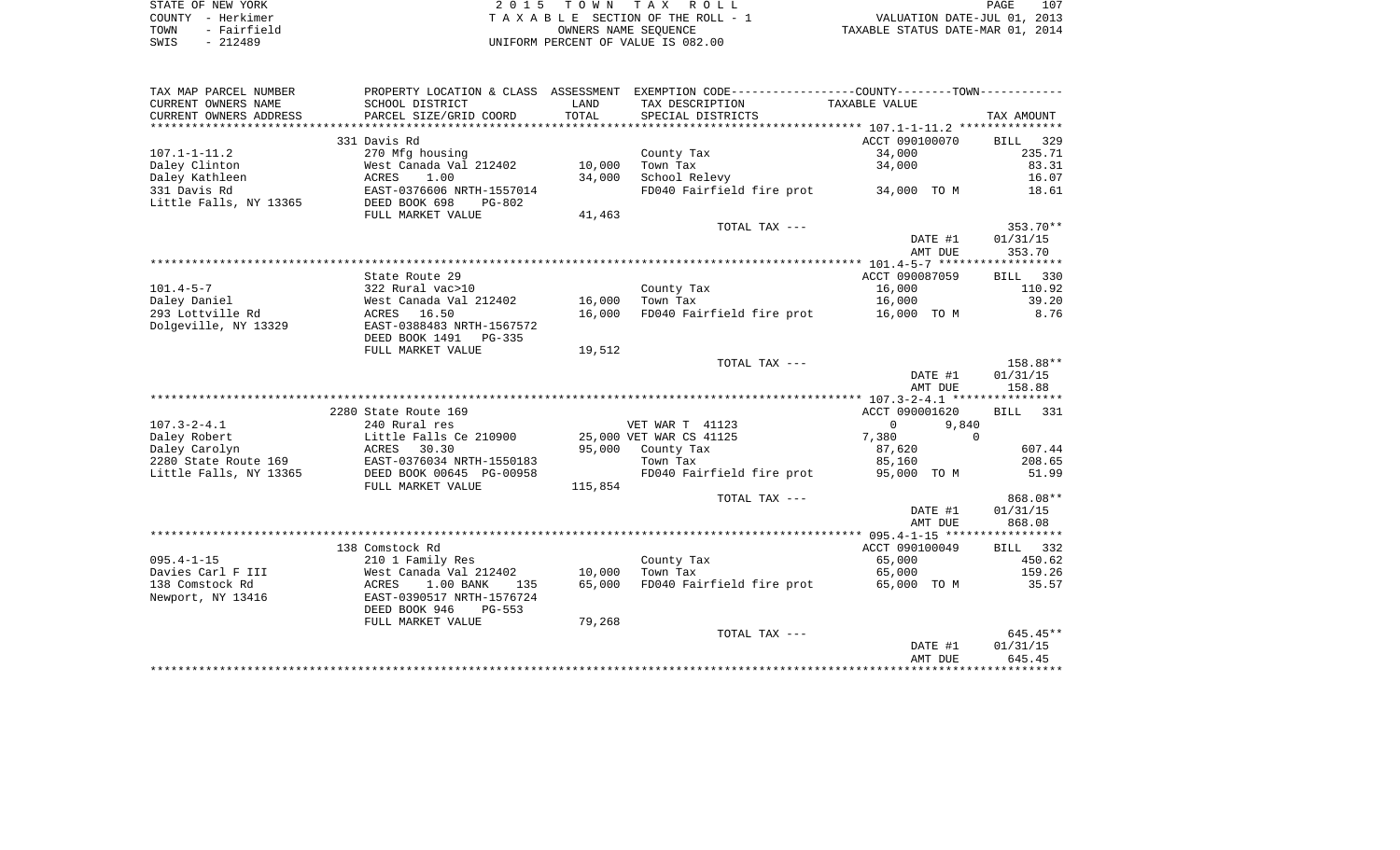| STATE OF NEW YORK   | 2015 TOWN TAX ROLL                 | 108<br>PAGE                      |
|---------------------|------------------------------------|----------------------------------|
| COUNTY - Herkimer   | TAXABLE SECTION OF THE ROLL - 1    | VALUATION DATE-JUL 01, 2013      |
| - Fairfield<br>TOWN | OWNERS NAME SEOUENCE               | TAXABLE STATUS DATE-MAR 01, 2014 |
| $-212489$<br>SWIS   | UNIFORM PERCENT OF VALUE IS 082.00 |                                  |

| TAX MAP PARCEL NUMBER     |                                   |         | PROPERTY LOCATION & CLASS ASSESSMENT EXEMPTION CODE---------------COUNTY-------TOWN--------- |                |                |
|---------------------------|-----------------------------------|---------|----------------------------------------------------------------------------------------------|----------------|----------------|
| CURRENT OWNERS NAME       | SCHOOL DISTRICT                   | LAND    | TAX DESCRIPTION                                                                              | TAXABLE VALUE  |                |
| CURRENT OWNERS ADDRESS    | PARCEL SIZE/GRID COORD            | TOTAL   | SPECIAL DISTRICTS                                                                            |                | TAX AMOUNT     |
|                           |                                   |         |                                                                                              |                |                |
|                           | State Route 29                    |         |                                                                                              | ACCT 090087059 | BILL<br>333    |
| $101.4 - 5 - 2$           | 322 Rural vac>10                  |         | County Tax                                                                                   | 15,000         | 103.99         |
| Davis Gloria              | West Canada Val 212402            | 15,000  | Town Tax                                                                                     | 15,000         | 36.75          |
| 56 Patton Ave             | ACRES<br>14.80                    | 15,000  | FD040 Fairfield fire prot                                                                    | 15,000 TO M    | 8.21           |
| Wyandanch, NY 11798-4210  | EAST-0386450 NRTH-1567372         |         |                                                                                              |                |                |
|                           | DEED BOOK 861<br>$PG-255$         |         |                                                                                              |                |                |
|                           | FULL MARKET VALUE                 | 18,293  |                                                                                              |                |                |
|                           |                                   |         | TOTAL TAX ---                                                                                |                | 148.95**       |
|                           |                                   |         |                                                                                              | DATE #1        | 01/31/15       |
|                           |                                   |         |                                                                                              | AMT DUE        | 148.95         |
|                           |                                   |         |                                                                                              |                |                |
|                           | 677 West End Rd                   |         |                                                                                              | ACCT 090089104 | BILL 334       |
| $106.2 - 3 - 16$          | 210 1 Family Res                  |         | County Tax                                                                                   | 180,000        | 1,247.88       |
| DAVIS JESSE L JR.         | West Canada Val 212402            | 12,000  | Town Tax                                                                                     | 180,000        | 441.03         |
| DAVIS JOANNE E            | Combined With $106.2 - 2 - 17$    | 180,000 | FD040 Fairfield fire prot                                                                    | 180,000 TO M   | 98.50          |
| 677 WEST END Rd           | 3.60<br>ACRES                     |         |                                                                                              |                |                |
| LITTLE FALLS, NY 13365    | EAST-0367546 NRTH-1552386         |         |                                                                                              |                |                |
|                           | DEED BOOK 912<br>$PG-71$          |         |                                                                                              |                |                |
|                           | FULL MARKET VALUE                 | 219,512 |                                                                                              |                |                |
|                           |                                   |         | TOTAL TAX ---                                                                                |                | $1,787.41**$   |
|                           |                                   |         |                                                                                              | DATE #1        | 01/31/15       |
|                           |                                   |         |                                                                                              | AMT DUE        | 1,787.41       |
|                           |                                   |         |                                                                                              |                |                |
|                           | 301 Davis Rd                      |         |                                                                                              | ACCT 090100022 | BILL 335       |
| $107.1 - 1 - 9$           | 210 1 Family Res                  |         | County Tax                                                                                   | 55,000         | 381.30         |
| Davis Noreen A            | West Canada Val 212402            | 10,000  | Town Tax                                                                                     | 55,000         | 134.76         |
| 836 24th Ave              | Doublewide                        | 55,000  | School Relevy                                                                                |                | 1,346.54       |
| Vero Beach, FL 32960      | ACRES<br>1.00                     |         | FD040 Fairfield fire prot                                                                    | 55,000 TO M    | 30.10          |
|                           | EAST-0375752 NRTH-1556900         |         |                                                                                              |                |                |
|                           | DEED BOOK 00623 PG-00350          |         |                                                                                              |                |                |
|                           | FULL MARKET VALUE                 | 67,073  |                                                                                              |                |                |
|                           |                                   |         | TOTAL TAX ---                                                                                |                | 1,892.70**     |
|                           |                                   |         |                                                                                              | DATE #1        | 01/31/15       |
|                           |                                   |         |                                                                                              | AMT DUE        | 1,892.70       |
|                           |                                   |         |                                                                                              |                |                |
|                           | 629 Stahl Rd                      |         |                                                                                              | ACCT 090010108 | BILL 336       |
| $107.2 - 1 - 19.9$        | 270 Mfg housing                   |         | County Tax                                                                                   | 32,500         | 225.31         |
| Davis Richard K           | West Canada Val 212402            | 9,500   | Town Tax                                                                                     | 32,500         | 79.63          |
|                           |                                   |         |                                                                                              |                | 17.78          |
| Davis Carry-Lynn T        | INCLUDES 107.2-1-19.6             | 32,500  | FD040 Fairfield fire prot                                                                    | 32,500 TO M    |                |
| 573 Stahl Rd              | FRNT 434.00 DPTH<br>9.50<br>ACRES |         |                                                                                              |                |                |
| Little Falls, NY 13365    | EAST-0388799 NRTH-1555053         |         |                                                                                              |                |                |
|                           |                                   |         |                                                                                              |                |                |
| MAY BE SUBJECT TO PAYMENT | DEED BOOK 1163<br>$PG-67$         |         |                                                                                              |                |                |
| UNDER AGDIST LAW TIL 2014 | FULL MARKET VALUE                 | 39,634  |                                                                                              |                |                |
|                           |                                   |         | TOTAL TAX ---                                                                                |                | $322.72**$     |
|                           |                                   |         |                                                                                              | DATE #1        | 01/31/15       |
|                           |                                   |         |                                                                                              | AMT DUE        | 322.72         |
|                           |                                   |         |                                                                                              |                | ************** |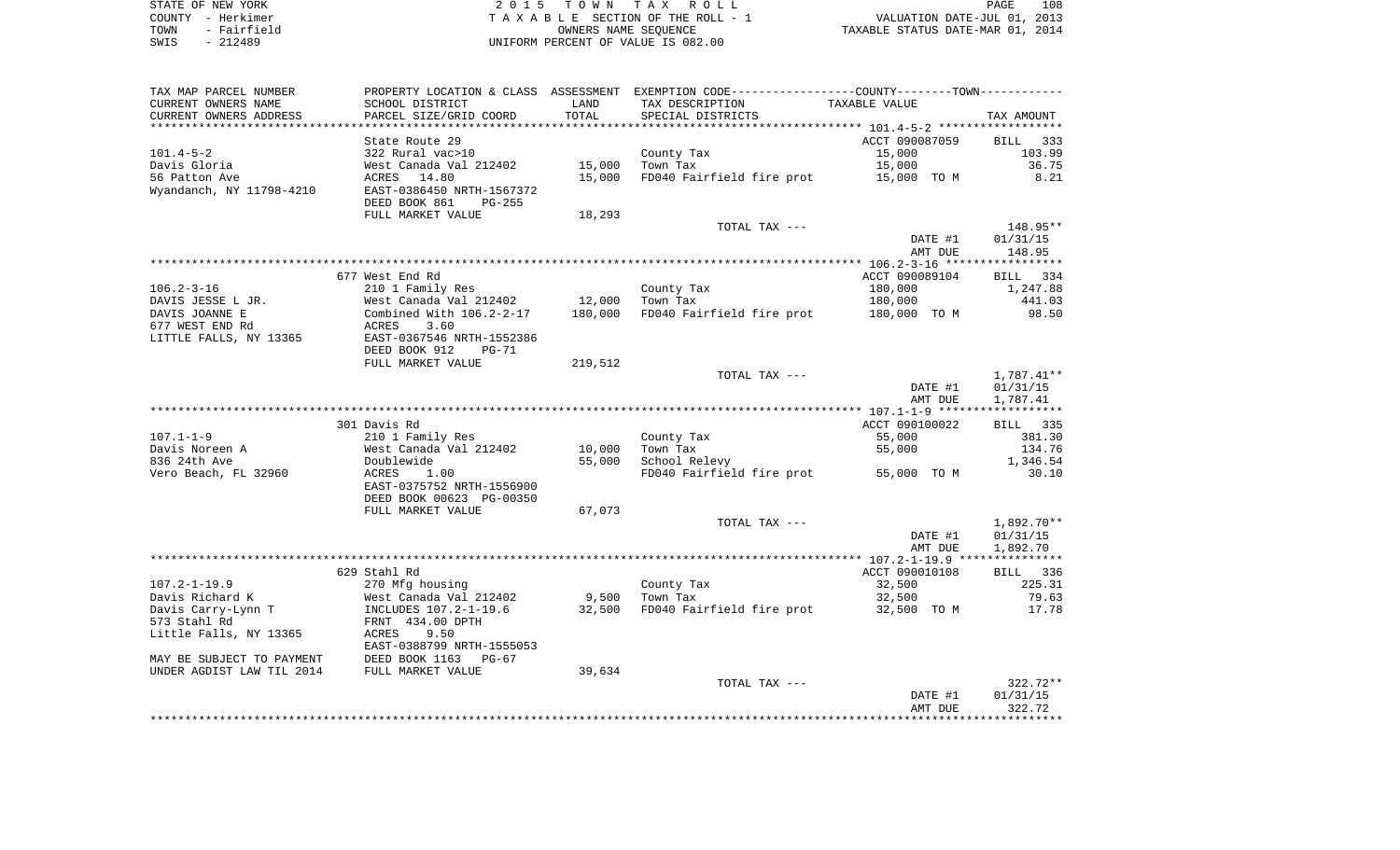|      | STATE OF NEW YORK | 2015 TOWN TAX ROLL                 | 109<br>PAGE                      |
|------|-------------------|------------------------------------|----------------------------------|
|      | COUNTY – Herkimer | TAXABLE SECTION OF THE ROLL - 1    | VALUATION DATE-JUL 01, 2013      |
| TOWN | - Fairfield       | OWNERS NAME SEOUENCE               | TAXABLE STATUS DATE-MAR 01, 2014 |
| SWIS | - 212489          | UNIFORM PERCENT OF VALUE IS 082.00 |                                  |

| TAX MAP PARCEL NUMBER         |                                           |                  | PROPERTY LOCATION & CLASS ASSESSMENT EXEMPTION CODE----------------COUNTY--------TOWN---------- |                         |                       |
|-------------------------------|-------------------------------------------|------------------|-------------------------------------------------------------------------------------------------|-------------------------|-----------------------|
| CURRENT OWNERS NAME           | SCHOOL DISTRICT                           | LAND             | TAX DESCRIPTION                                                                                 | TAXABLE VALUE           |                       |
| CURRENT OWNERS ADDRESS        | PARCEL SIZE/GRID COORD                    | TOTAL            | SPECIAL DISTRICTS                                                                               |                         | TAX AMOUNT            |
| ***********************       | *****************************             |                  |                                                                                                 |                         |                       |
|                               | 573 Stahl Rd                              |                  |                                                                                                 | ACCT 090009900          | <b>BILL</b><br>337    |
| $107.2 - 1 - 26$              | 120 Field crops                           |                  | AG MKTS<br>41730                                                                                | 22,861<br>22,861        |                       |
| Davis Richard K               | West Canada Val 212402                    |                  | 84,000 AGRIC 10 Y 42100                                                                         | 4,000<br>4,000          |                       |
| Davis Carry-Lynn T            | Includes 107.2-1-27 & 29                  | 172,000          | County Tax                                                                                      | 145,139                 | 1,006.20              |
| 573 Stahl Rd                  | ACRES 140.10<br>EAST-0390025 NRTH-1554483 |                  | Town Tax<br>FD040 Fairfield fire prot                                                           | 145,139<br>172,000 TO M | 355.61<br>94.12       |
| Little Falls, NY 13365        | DEED BOOK 1163<br>PG-74                   |                  |                                                                                                 |                         |                       |
| MAY BE SUBJECT TO PAYMENT     | FULL MARKET VALUE                         | 209,756          |                                                                                                 |                         |                       |
| UNDER AGDIST LAW TIL 2021     |                                           |                  |                                                                                                 |                         |                       |
|                               |                                           |                  | TOTAL TAX ---                                                                                   |                         | $1,455.93**$          |
|                               |                                           |                  |                                                                                                 | DATE #1                 | 01/31/15              |
|                               |                                           |                  |                                                                                                 | AMT DUE                 | 1,455.93              |
|                               |                                           |                  |                                                                                                 |                         |                       |
|                               | Castle Rd                                 |                  |                                                                                                 | ACCT 090006330          | BILL<br>338<br>277.31 |
| $094.4 - 1 - 5$               | 312 Vac w/imprv                           |                  | County Tax<br>Town Tax                                                                          | 40,000                  | 98.01                 |
| Davis Timothy<br>173 South St | West Canada Val 212402<br>ACRES 13.80     | 16,000<br>40,000 | FD040 Fairfield fire prot                                                                       | 40,000<br>40,000 TO M   | 21.89                 |
| Upton, MA 01568               | EAST-0362995 NRTH-1577804                 |                  |                                                                                                 |                         |                       |
|                               | DEED BOOK 1256<br>PG-758                  |                  |                                                                                                 |                         |                       |
|                               | FULL MARKET VALUE                         | 48,780           |                                                                                                 |                         |                       |
|                               |                                           |                  | TOTAL TAX ---                                                                                   |                         | 397.21**              |
|                               |                                           |                  |                                                                                                 | DATE #1                 | 01/31/15              |
|                               |                                           |                  |                                                                                                 | AMT DUE                 | 397.21                |
|                               |                                           |                  |                                                                                                 |                         |                       |
|                               | 618 Parkhurst Rd                          |                  |                                                                                                 |                         | BILL 339              |
| $101.3 - 1 - 12.3$            | 210 1 Family Res                          |                  | County Tax                                                                                      | 58,000                  | 402.09                |
| Dawson David                  | West Canada Val 212402                    | 10,000           | Town Tax                                                                                        | 58,000                  | 142.11                |
| Dawson Eileen                 | Doublewide                                | 58,000           | School Relevy                                                                                   |                         | 1,419.99              |
| 618 Parkhurst Rd              | <b>ACRES</b><br>1.00                      |                  | FD040 Fairfield fire prot                                                                       | 58,000 TO M             | 31.74                 |
| Little Falls, NY 13365        | EAST-0376894 NRTH-1563853                 |                  |                                                                                                 |                         |                       |
|                               | DEED BOOK 804<br>PG-592                   |                  |                                                                                                 |                         |                       |
|                               | FULL MARKET VALUE                         | 70,732           |                                                                                                 |                         |                       |
|                               |                                           |                  | TOTAL TAX ---                                                                                   |                         | $1,995.93**$          |
|                               |                                           |                  |                                                                                                 | DATE #1                 | 01/31/15              |
|                               |                                           |                  |                                                                                                 | AMT DUE                 | 1,995.93              |
|                               |                                           |                  |                                                                                                 |                         |                       |
|                               | 1771 Castle Rd                            |                  |                                                                                                 | ACCT 090007980          | BILL<br>340           |
| $095.3 - 1 - 6$               | 210 1 Family Res                          |                  | County Tax                                                                                      | 70,000                  | 485.29                |
| Dawson Susan                  | West Canada Val 212402                    | 11,000           | Town Tax                                                                                        | 70,000                  | 171.51                |
| 1771 Castle Rd                | 2.00<br>ACRES                             | 70,000           | FD040 Fairfield fire prot                                                                       | 70,000 TO M             | 38.31                 |
| Newport, NY 13416             | EAST-0374659 NRTH-1580340                 |                  |                                                                                                 |                         |                       |
|                               | DEED BOOK 704<br>$PG-435$                 |                  |                                                                                                 |                         |                       |
|                               | FULL MARKET VALUE                         | 85,366           | TOTAL TAX ---                                                                                   |                         | 695.11**              |
|                               |                                           |                  |                                                                                                 | DATE #1                 | 01/31/15              |
|                               |                                           |                  |                                                                                                 | AMT DUE                 | 695.11                |
|                               |                                           |                  |                                                                                                 |                         |                       |
|                               |                                           |                  |                                                                                                 |                         |                       |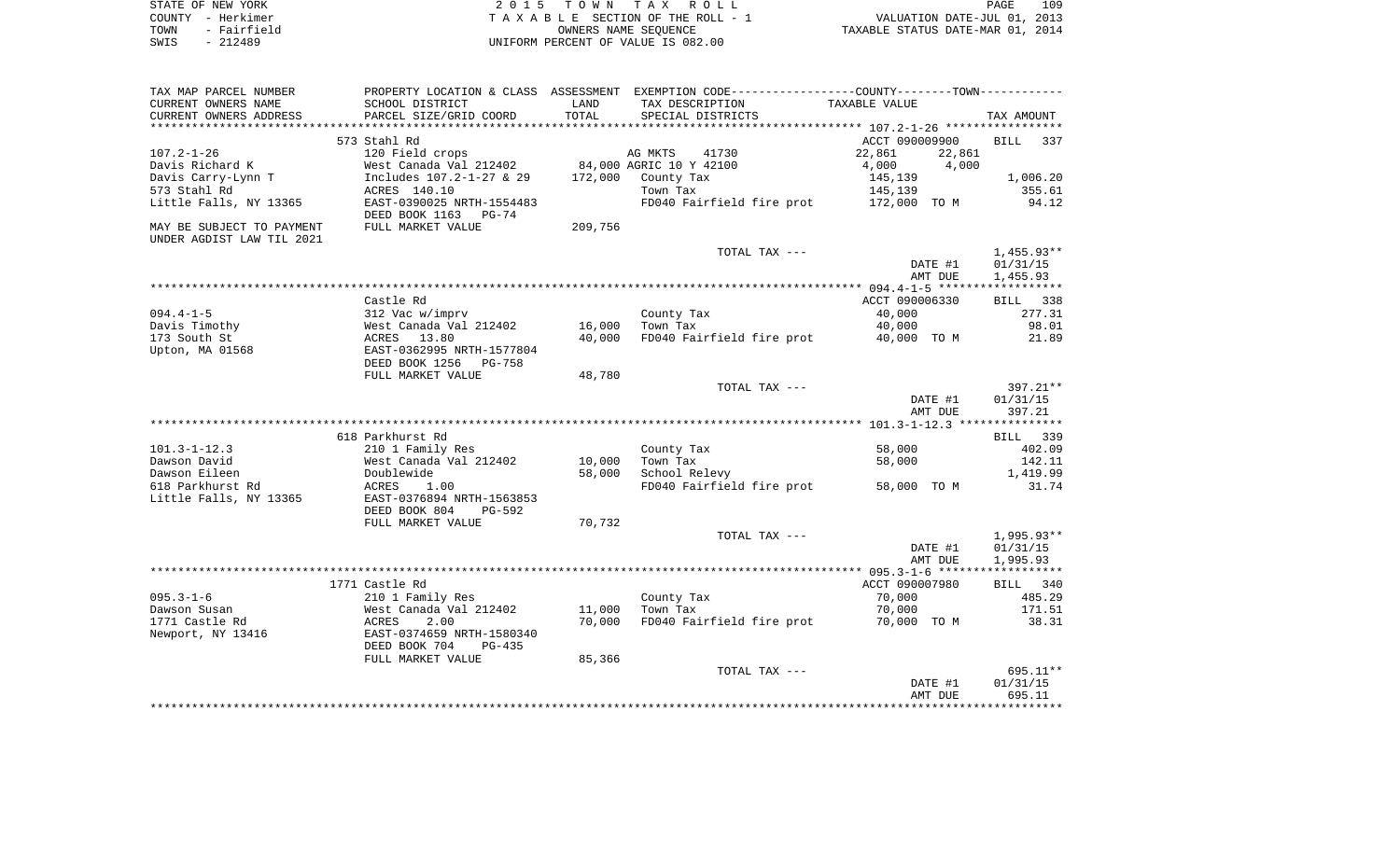|      | STATE OF NEW YORK | 2015 TOWN TAX ROLL                 | 110<br>PAGE                      |
|------|-------------------|------------------------------------|----------------------------------|
|      | COUNTY - Herkimer | TAXABLE SECTION OF THE ROLL - 1    | VALUATION DATE-JUL 01, 2013      |
| TOWN | - Fairfield       | OWNERS NAME SEOUENCE               | TAXABLE STATUS DATE-MAR 01, 2014 |
| SWIS | - 212489          | UNIFORM PERCENT OF VALUE IS 082.00 |                                  |

| TAX MAP PARCEL NUMBER    |                             |         | PROPERTY LOCATION & CLASS ASSESSMENT EXEMPTION CODE---------------COUNTY-------TOWN---------- |                |              |
|--------------------------|-----------------------------|---------|-----------------------------------------------------------------------------------------------|----------------|--------------|
| CURRENT OWNERS NAME      | SCHOOL DISTRICT             | LAND    | TAX DESCRIPTION                                                                               | TAXABLE VALUE  |              |
| CURRENT OWNERS ADDRESS   | PARCEL SIZE/GRID COORD      | TOTAL   | SPECIAL DISTRICTS                                                                             |                | TAX AMOUNT   |
|                          |                             |         |                                                                                               |                |              |
|                          | 162 Teall Rd                |         |                                                                                               | ACCT 090006360 | BILL 341     |
| $101.1 - 2 - 9.1$        | 210 1 Family Res            |         | County Tax                                                                                    | 120,000        | 831.92       |
| Day Glenn P              | West Canada Val 212402      | 11,500  | Town Tax                                                                                      | 120,000        | 294.02       |
| Day Florinda             | FRNT 283.00 DPTH            | 120,000 | School Relevy                                                                                 |                | 2,937.91     |
| 755 Waring Ave Fl ground | 15.60<br>ACRES              |         | FD040 Fairfield fire prot                                                                     | 120,000 TO M   | 65.67        |
| Bronx, NY 10467          | EAST-0382713 NRTH-1571749   |         |                                                                                               |                |              |
|                          | DEED BOOK 1295<br>PG-958    |         |                                                                                               |                |              |
|                          | FULL MARKET VALUE           | 146,341 |                                                                                               |                |              |
|                          |                             |         | TOTAL TAX ---                                                                                 |                | $4,129.52**$ |
|                          |                             |         |                                                                                               | DATE #1        | 01/31/15     |
|                          |                             |         |                                                                                               | AMT DUE        | 4,129.52     |
|                          |                             |         |                                                                                               |                |              |
|                          | Casler Rd                   |         |                                                                                               | ACCT 090009240 | BILL 342     |
| $101.3 - 3 - 11$         | 314 Rural vac<10            |         | County Tax                                                                                    | 10,000         | 69.33        |
| De Palo Rocco L          | West Canada Val 212402      | 10,000  | Town Tax                                                                                      | 10,000         | 24.50        |
| De Palo Carol A          | Lot#11                      | 10,000  | School Relevy                                                                                 |                | 244.83       |
| 47 Beaver Hill Rd        | 6.59<br>ACRES               |         | FD040 Fairfield fire prot                                                                     | 10,000 TO M    | 5.47         |
| Elmsford, NY 10523       | EAST-0376178 NRTH-1561557   |         |                                                                                               |                |              |
|                          | DEED BOOK 1251<br>PG-313    |         |                                                                                               |                |              |
|                          | FULL MARKET VALUE           | 12,195  |                                                                                               |                |              |
|                          |                             |         | TOTAL TAX ---                                                                                 |                | $344.13**$   |
|                          |                             |         |                                                                                               | DATE #1        | 01/31/15     |
|                          |                             |         |                                                                                               | AMT DUE        | 344.13       |
|                          |                             |         |                                                                                               |                |              |
|                          | 207 Platform Rd             |         |                                                                                               | ACCT 090090000 | BILL 343     |
| $100.2 - 1 - 2.1$        | 210 1 Family Res            |         | County Tax                                                                                    | 80,000         | 554.61       |
| Dedicke John             | West Canada Val 212402      | 10,000  | Town Tax                                                                                      | 80,000         | 196.01       |
| Dedicke Mary Lee M       | ACRES<br>$1.00$ BANK<br>135 | 80,000  | FD040 Fairfield fire prot                                                                     | 80,000 TO M    | 43.78        |
| 207 Platform Rd          | EAST-0364206 NRTH-1576660   |         |                                                                                               |                |              |
| Newport, NY 13416        | DEED BOOK 849<br>PG-679     |         |                                                                                               |                |              |
|                          | FULL MARKET VALUE           | 97,561  |                                                                                               |                |              |
|                          |                             |         | TOTAL TAX ---                                                                                 |                | 794.40**     |
|                          |                             |         |                                                                                               | DATE #1        | 01/31/15     |
|                          |                             |         |                                                                                               | AMT DUE        | 794.40       |
|                          |                             |         |                                                                                               |                |              |
|                          | Platform Rd                 |         |                                                                                               | ACCT 090087061 | BILL 344     |
| $100.2 - 1 - 2.2$        | 314 Rural vac<10            |         | County Tax                                                                                    | 5,000          | 34.66        |
| Dedicke John             | West Canada Val 212402      | 5,000   | Town Tax                                                                                      | 5,000          | 12.25        |
| Dedicke Mary             | ACRES<br>1.00               | 5,000   | School Relevy                                                                                 |                | 122.41       |
| 207 Platform Rd          | EAST-0364429 NRTH-1576650   |         | FD040 Fairfield fire prot                                                                     | 5,000 TO M     | 2.74         |
| Newport, NY 13416        | DEED BOOK 735<br>$PG-267$   |         |                                                                                               |                |              |
|                          | FULL MARKET VALUE           | 6,098   |                                                                                               |                |              |
|                          |                             |         | TOTAL TAX ---                                                                                 |                | 172.06**     |
|                          |                             |         |                                                                                               | DATE #1        | 01/31/15     |
|                          |                             |         |                                                                                               | AMT DUE        | 172.06       |
|                          |                             |         |                                                                                               |                |              |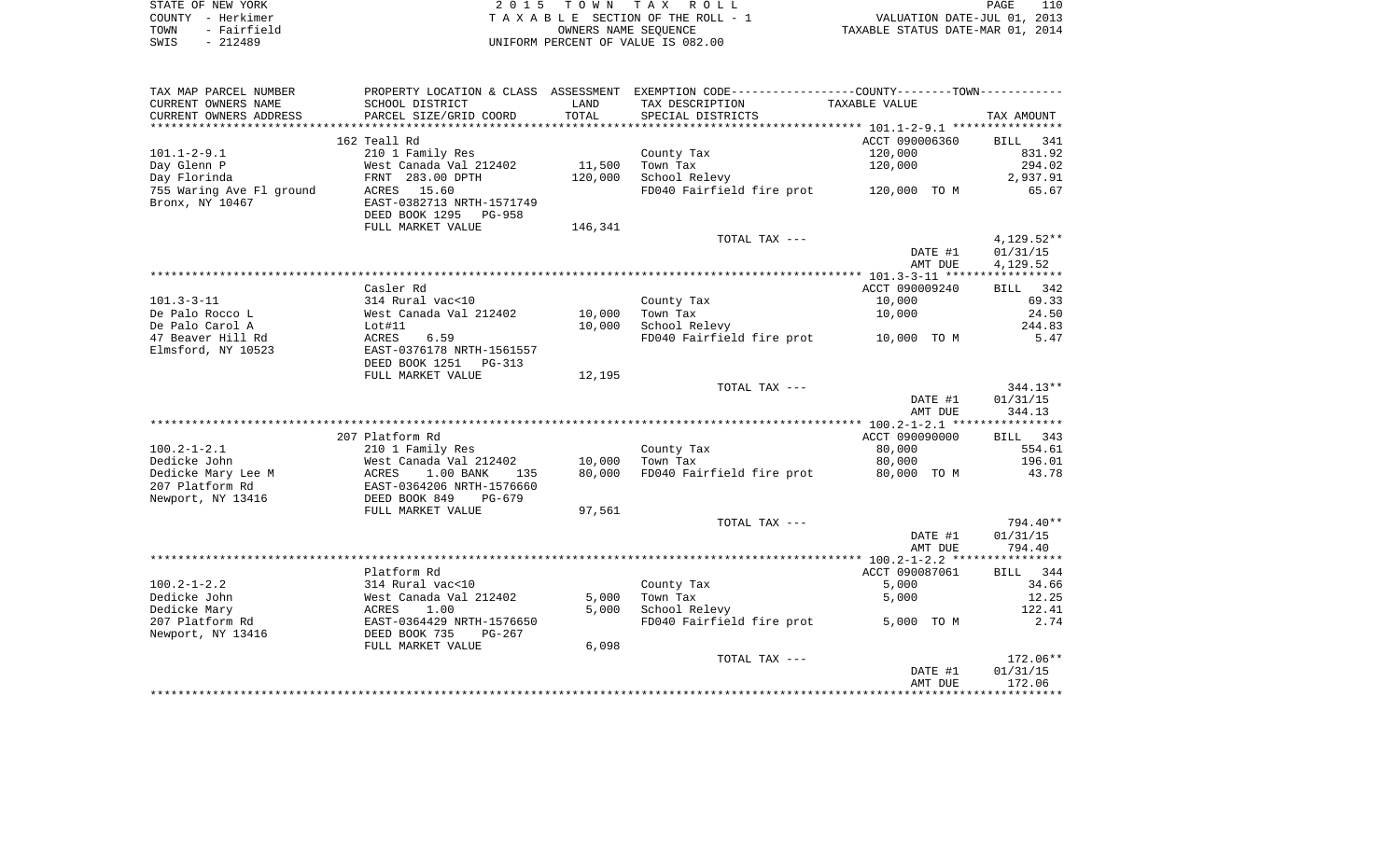| STATE OF NEW YORK   | 2015 TOWN TAX ROLL                 | PAGE                             |
|---------------------|------------------------------------|----------------------------------|
| COUNTY - Herkimer   | TAXABLE SECTION OF THE ROLL - 1    | VALUATION DATE-JUL 01, 2013      |
| - Fairfield<br>TOWN | OWNERS NAME SEOUENCE               | TAXABLE STATUS DATE-MAR 01, 2014 |
| SWIS<br>$-212489$   | UNIFORM PERCENT OF VALUE IS 082.00 |                                  |

| TAX MAP PARCEL NUMBER                    |                                                             |         | PROPERTY LOCATION & CLASS ASSESSMENT EXEMPTION CODE----------------COUNTY--------TOWN---------- |                    |                    |
|------------------------------------------|-------------------------------------------------------------|---------|-------------------------------------------------------------------------------------------------|--------------------|--------------------|
| CURRENT OWNERS NAME                      | SCHOOL DISTRICT                                             | LAND    | TAX DESCRIPTION                                                                                 | TAXABLE VALUE      |                    |
| CURRENT OWNERS ADDRESS                   | PARCEL SIZE/GRID COORD                                      | TOTAL   | SPECIAL DISTRICTS                                                                               |                    | TAX AMOUNT         |
|                                          |                                                             |         |                                                                                                 |                    |                    |
|                                          | 836 West End Rd                                             |         |                                                                                                 |                    | BILL<br>345        |
| $106.2 - 4 - 1$                          | 312 Vac w/imprv                                             |         | County Tax                                                                                      | 25,000             | 173.32             |
| Degouff Philip J                         | West Canada Val 212402                                      | 10,000  | Town Tax                                                                                        | 25,000             | 61.25              |
| 766 Shells Bush Rd                       | 4.50<br>ACRES                                               | 25,000  | School Relevy                                                                                   |                    | 612.06             |
| Herkimer, NY 13350                       | EAST-0370035 NRTH-1554181<br>DEED BOOK 788<br>$PG-18$       |         | FD040 Fairfield fire prot                                                                       | 25,000 TO M        | 13.68              |
|                                          | FULL MARKET VALUE                                           | 30,488  |                                                                                                 |                    |                    |
|                                          |                                                             |         | TOTAL TAX ---                                                                                   |                    | 860.31**           |
|                                          |                                                             |         |                                                                                                 | DATE #1            | 01/31/15           |
|                                          |                                                             |         |                                                                                                 | AMT DUE            | 860.31             |
|                                          |                                                             |         |                                                                                                 |                    |                    |
|                                          | 707 West End Rd                                             |         |                                                                                                 | ACCT 090001290     | BILL 346           |
| $106.2 - 3 - 14$                         | 210 1 Family Res                                            |         | County Tax                                                                                      | 135,000            | 935.91             |
| Dekalb Francis L                         | West Canada Val 212402                                      | 12,000  | Town Tax                                                                                        | 135,000            | 330.77             |
| Dekalb Kathleen A                        | ACRES<br>4.00 BANK<br>135                                   | 135,000 | FD040 Fairfield fire prot 135,000 TO M                                                          |                    | 73.88              |
| 707 West End Rd                          | EAST-0367824 NRTH-1552669                                   |         |                                                                                                 |                    |                    |
| Little Falls, NY 13365                   | DEED BOOK 856<br>PG-459                                     |         |                                                                                                 |                    |                    |
|                                          | FULL MARKET VALUE                                           | 164,634 |                                                                                                 |                    |                    |
|                                          |                                                             |         | TOTAL TAX ---                                                                                   |                    | $1,340.56**$       |
|                                          |                                                             |         |                                                                                                 | DATE #1            | 01/31/15           |
|                                          |                                                             |         |                                                                                                 | AMT DUE            | 1,340.56           |
|                                          |                                                             |         |                                                                                                 |                    |                    |
|                                          | Castle Rd                                                   |         |                                                                                                 |                    | BILL 347           |
| $101.4 - 3 - 16$                         | 322 Rural vac>10                                            |         | County Tax                                                                                      | 15,000             | 103.99             |
| Deluca Anthony                           | West Canada Val 212402                                      | 15,000  | Town Tax                                                                                        | 15,000             | 36.75              |
| Deluca Mary                              | ACRES 14.70                                                 | 15,000  | FD040 Fairfield fire prot                                                                       | 15,000 TO M        | 8.21               |
| 875 Skinner St<br>Little Falls, NY 13365 | EAST-0389855 NRTH-1565643<br>DEED BOOK 801<br><b>PG-200</b> |         |                                                                                                 |                    |                    |
|                                          | FULL MARKET VALUE                                           | 18,293  |                                                                                                 |                    |                    |
|                                          |                                                             |         | TOTAL TAX ---                                                                                   |                    | $148.95**$         |
|                                          |                                                             |         |                                                                                                 | DATE #1<br>AMT DUE | 01/31/15<br>148.95 |
|                                          |                                                             |         |                                                                                                 |                    |                    |
|                                          | Castle Rd                                                   |         |                                                                                                 |                    | BILL 348           |
| $101.4 - 7 - 5$                          | 322 Rural vac>10                                            |         | County Tax                                                                                      | 13,000             | 90.12              |
| Denapole Joseph                          | West Canada Val 212402                                      | 13,000  | Town Tax                                                                                        | 13,000             | 31.85              |
| PO Box 92                                | ACRES 10.40                                                 | 13,000  | FD040 Fairfield fire prot                                                                       | 13,000 TO M        | 7.11               |
| Middleville, NY 13406                    | EAST-0389452 NRTH-1563251<br>DEED BOOK 1471 PG-337          |         |                                                                                                 |                    |                    |
|                                          | FULL MARKET VALUE                                           | 15,854  |                                                                                                 |                    |                    |
|                                          |                                                             |         | TOTAL TAX ---                                                                                   |                    | 129.08**           |
|                                          |                                                             |         |                                                                                                 | DATE #1<br>AMT DUE | 01/31/15<br>129.08 |
|                                          |                                                             |         |                                                                                                 |                    |                    |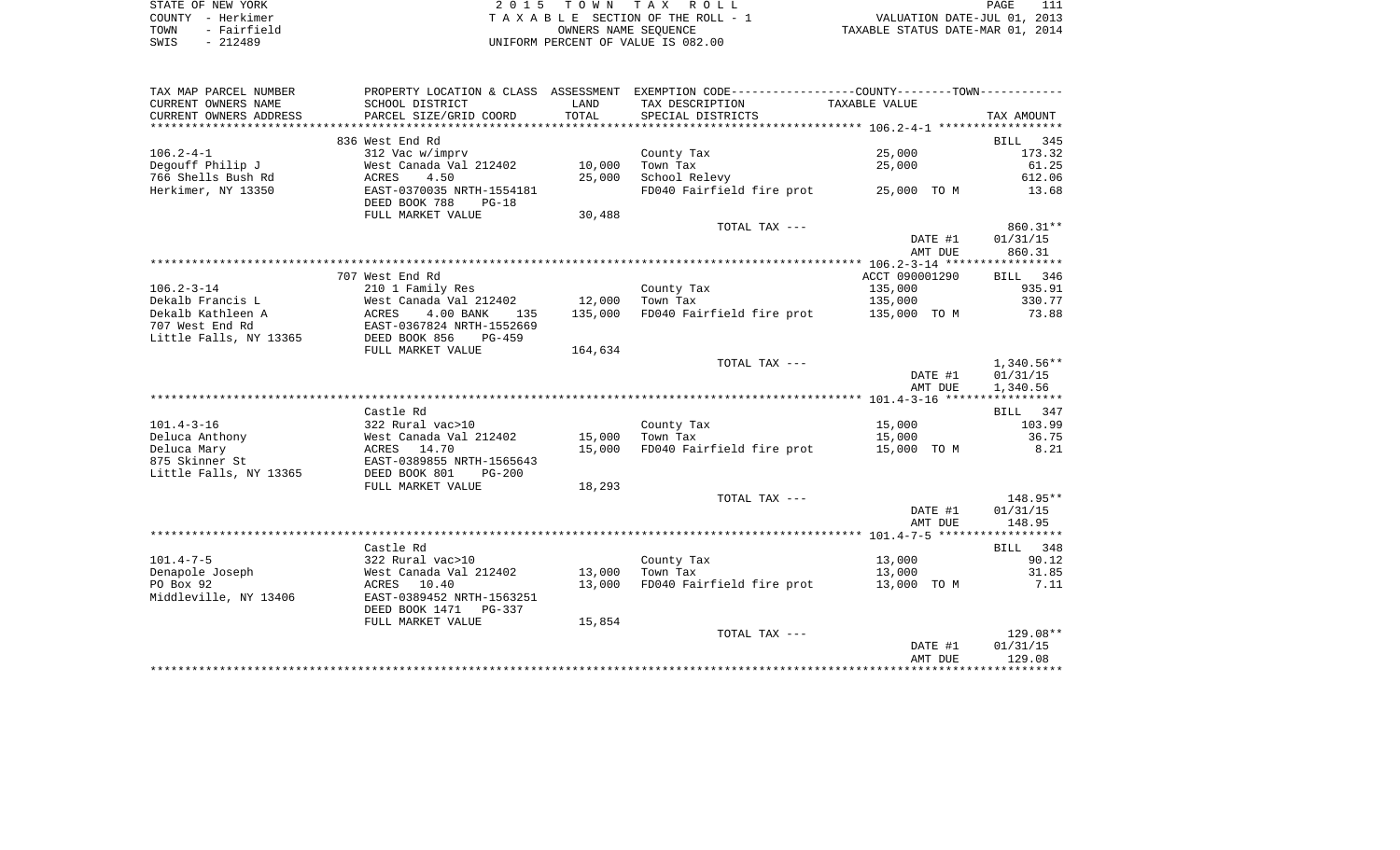| STATE OF NEW YORK   | 2015 TOWN TAX ROLL                 | PAGE                             |
|---------------------|------------------------------------|----------------------------------|
| COUNTY - Herkimer   | TAXABLE SECTION OF THE ROLL - 1    | VALUATION DATE-JUL 01, 2013      |
| - Fairfield<br>TOWN | OWNERS NAME SEOUENCE               | TAXABLE STATUS DATE-MAR 01, 2014 |
| - 212489<br>SWIS    | UNIFORM PERCENT OF VALUE IS 082.00 |                                  |

| TAX MAP PARCEL NUMBER     |                           |                 | PROPERTY LOCATION & CLASS ASSESSMENT EXEMPTION CODE----------------COUNTY--------TOWN----------- |                         |            |
|---------------------------|---------------------------|-----------------|--------------------------------------------------------------------------------------------------|-------------------------|------------|
| CURRENT OWNERS NAME       | SCHOOL DISTRICT           | LAND            | TAX DESCRIPTION                                                                                  | TAXABLE VALUE           |            |
| CURRENT OWNERS ADDRESS    | PARCEL SIZE/GRID COORD    | TOTAL           | SPECIAL DISTRICTS                                                                                |                         | TAX AMOUNT |
|                           |                           |                 |                                                                                                  |                         |            |
|                           | Casler Rd                 |                 |                                                                                                  | ACCT 090009240 BILL 349 |            |
| 101.3-3-10                | 314 Rural vac<10          |                 | County Tax                                                                                       | 10,000                  | 69.33      |
| DePalo Rocco L            | West Canada Val 212402    | 10,000          | Town Tax                                                                                         | 10,000                  | 24.50      |
| Depalo Carol A            | Lot#10                    | 10,000          | School Relevy                                                                                    |                         | 244.83     |
| 47 Beaver Hill Rd         | <b>ACRES</b><br>5.06      |                 | FD040 Fairfield fire prot 10,000 TO M                                                            |                         | 5.47       |
| Elmsford, NY 10523        | EAST-0375841 NRTH-1561623 |                 |                                                                                                  |                         |            |
|                           | DEED BOOK 1275 PG-572     |                 |                                                                                                  |                         |            |
|                           | FULL MARKET VALUE         | 12,195          |                                                                                                  |                         |            |
|                           |                           |                 | TOTAL TAX ---                                                                                    |                         | 344.13**   |
|                           |                           |                 |                                                                                                  | DATE #1                 | 01/31/15   |
|                           |                           |                 |                                                                                                  | AMT DUE                 | 344.13     |
|                           |                           |                 |                                                                                                  |                         |            |
|                           | 1398 Hardscrabble Rd      |                 |                                                                                                  |                         | BILL 350   |
| $101.1 - 2 - 7.1$         | 240 Rural res             |                 | County Tax                                                                                       | 79,000                  | 547.68     |
| Depew Vincent             | West Canada Val 212402    | 21,000 Town Tax |                                                                                                  | 79,000                  | 193.56     |
| Depew Cynthia M           | FRNT 1503.00 DPTH         | 79,000          | FD040 Fairfield fire prot 79,000 TO M 43.23                                                      |                         |            |
| 1398 Hardscrabble Rd      | ACRES 11.20               |                 |                                                                                                  |                         |            |
| Middleville, NY 13406     | EAST-0381654 NRTH-1571787 |                 |                                                                                                  |                         |            |
|                           | DEED BOOK 927<br>PG-601   |                 |                                                                                                  |                         |            |
|                           | FULL MARKET VALUE         | 96,341          |                                                                                                  |                         |            |
|                           |                           |                 | TOTAL TAX ---                                                                                    |                         | 784.47**   |
|                           |                           |                 |                                                                                                  | DATE #1                 | 01/31/15   |
|                           |                           |                 |                                                                                                  | AMT DUE                 | 784.47     |
|                           |                           |                 |                                                                                                  |                         |            |
|                           | 2949 State Route 169      |                 |                                                                                                  | ACCT 090010110          | BILL 351   |
| $100.4 - 1 - 29$          | 112 Dairy farm            |                 | AGRIC 10 Y 42100                                                                                 | 10,000<br>10,000        |            |
| Detwiler Gerald L         | West Canada Val 212402    |                 | 140,000 County Tax                                                                               | 230,000                 | 1,594.51   |
| Detwiler Janet M          | ACRES 255.50              |                 | 240,000 Town Tax                                                                                 | 230,000                 | 563.53     |
| W9198 Brock Rd            | EAST-0367865 NRTH-1561632 |                 | FD040 Fairfield fire prot                                                                        | 240,000 TO M            | 131.34     |
| Thorpe, WI 54771          | DEED BOOK 1543 PG-325     |                 |                                                                                                  |                         |            |
|                           | FULL MARKET VALUE         | 292,683         |                                                                                                  |                         |            |
| PRIOR OWNER ON 3/01/2014  |                           |                 |                                                                                                  |                         |            |
| Joseph Peter T            |                           |                 |                                                                                                  |                         |            |
| MAY BE SUBJECT TO PAYMENT |                           |                 |                                                                                                  |                         |            |
| UNDER AGDIST LAW TIL 2018 |                           |                 |                                                                                                  |                         |            |
|                           |                           |                 | TOTAL TAX ---                                                                                    |                         | 2,289.38** |
|                           |                           |                 |                                                                                                  | DATE #1                 | 01/31/15   |
|                           |                           |                 |                                                                                                  | AMT DUE                 | 2,289.38   |
|                           |                           |                 |                                                                                                  |                         |            |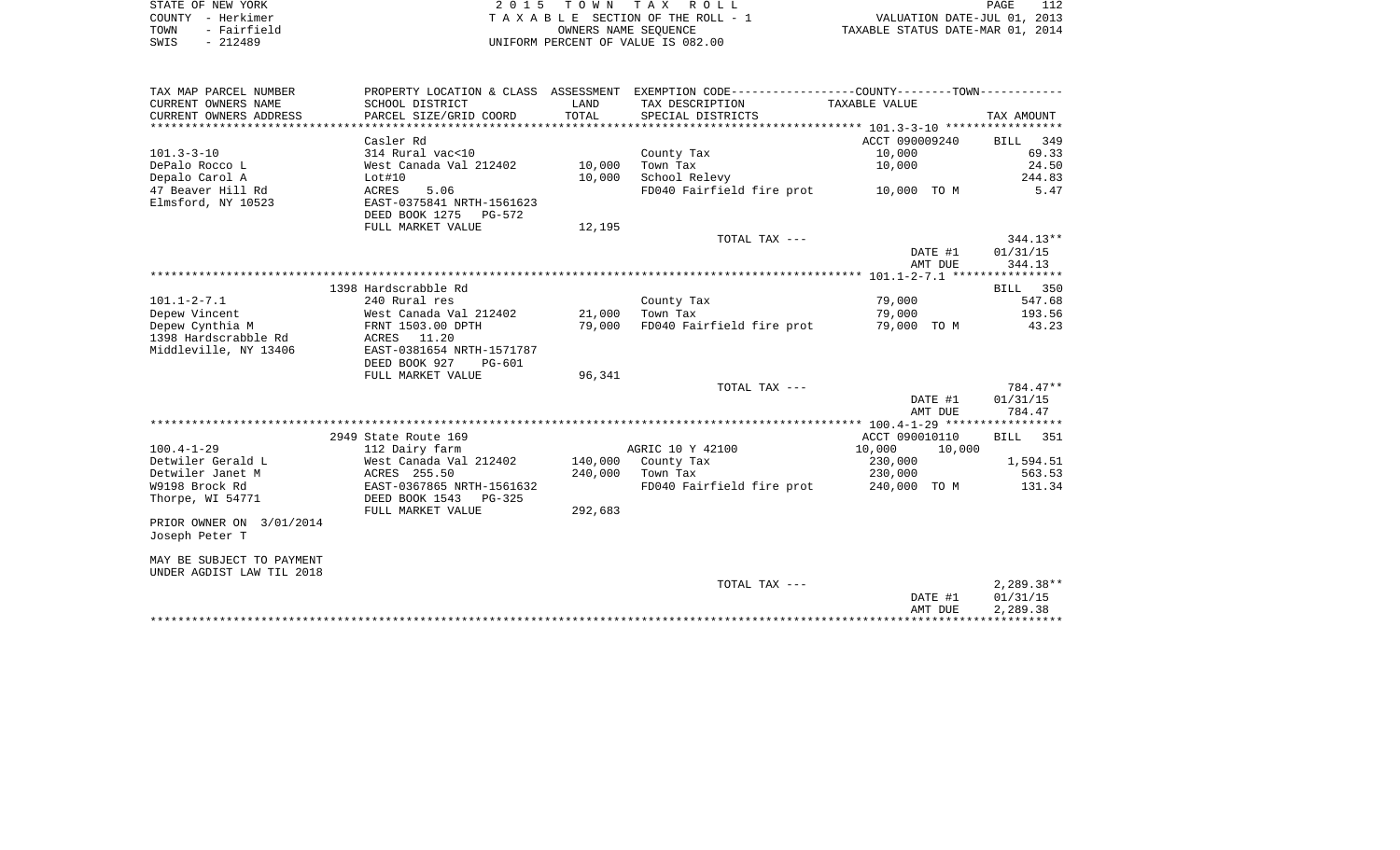| STATE OF NEW YORK   | 2015 TOWN TAX ROLL                 | PAGE                             |
|---------------------|------------------------------------|----------------------------------|
| COUNTY - Herkimer   | TAXABLE SECTION OF THE ROLL - 1    | VALUATION DATE-JUL 01, 2013      |
| - Fairfield<br>TOWN | OWNERS NAME SEOUENCE               | TAXABLE STATUS DATE-MAR 01, 2014 |
| SWIS<br>$-212489$   | UNIFORM PERCENT OF VALUE IS 082.00 |                                  |

| TAX MAP PARCEL NUMBER    | PROPERTY LOCATION & CLASS ASSESSMENT                   |         | EXEMPTION CODE-----------------COUNTY-------TOWN----------- |                |              |
|--------------------------|--------------------------------------------------------|---------|-------------------------------------------------------------|----------------|--------------|
| CURRENT OWNERS NAME      | SCHOOL DISTRICT                                        | LAND    | TAX DESCRIPTION                                             | TAXABLE VALUE  |              |
| CURRENT OWNERS ADDRESS   | PARCEL SIZE/GRID COORD                                 | TOTAL   | SPECIAL DISTRICTS                                           |                | TAX AMOUNT   |
| ************************ |                                                        |         |                                                             |                |              |
|                          | 1231 Hardscrabble Rd                                   |         |                                                             | ACCT 090008280 | BILL<br>352  |
| $101.14 - 1 - 31$        | 210 1 Family Res                                       |         | County Tax                                                  | 80,000         | 554.61       |
| Deutsche Bank National   | West Canada Val 212402                                 | 10,000  | Town Tax                                                    | 80,000         | 196.01       |
| 3815 SW Temple Rd        | 1.32<br>ACRES                                          | 80,000  | School Relevy                                               |                | 1,958.60     |
| Salt Lake City, UT 84115 | EAST-0381588 NRTH-1568815<br>DEED BOOK 1544<br>$PG-39$ |         | FD040 Fairfield fire prot                                   | 80,000 TO M    | 43.78        |
|                          | FULL MARKET VALUE                                      | 97,561  |                                                             |                |              |
|                          |                                                        |         | TOTAL TAX ---                                               |                | $2,753.00**$ |
|                          |                                                        |         |                                                             | DATE #1        | 01/31/15     |
|                          |                                                        |         |                                                             | AMT DUE        | 2,753.00     |
|                          |                                                        |         |                                                             |                |              |
|                          | 158 Reservoir Rd                                       |         |                                                             | ACCT 090003690 | BILL 353     |
| $100.2 - 1 - 26.1$       | 240 Rural res                                          |         | County Tax                                                  | 170,000        | 1,178.55     |
| Devins Donald            | West Canada Val 212402                                 | 21,000  | Town Tax                                                    | 170,000        | 416.52       |
| Devins Tammy             | 21.10 BANK<br>ACRES<br>135                             | 170,000 | School Relevy                                               |                | 3,582.33     |
| 158 Reservoir Rd         | EAST-0368617 NRTH-1570678                              |         | FD040 Fairfield fire prot                                   | 170,000 TO M   | 93.03        |
| Newport, NY 13416        | DEED BOOK 728<br>$PG-75$                               |         |                                                             |                |              |
|                          | FULL MARKET VALUE                                      | 207,317 | TOTAL TAX ---                                               |                | $5,270.43**$ |
|                          |                                                        |         |                                                             | DATE #1        | 01/31/15     |
|                          |                                                        |         |                                                             | AMT DUE        | 5,270.43     |
|                          |                                                        |         |                                                             |                |              |
|                          | Hardscrabble Rd                                        |         |                                                             | ACCT 090090004 | BILL 354     |
| $095.3 - 1 - 15$         | 314 Rural vac<10                                       |         | County Tax                                                  | 8,000          | 55.46        |
| Devito Carl              | West Canada Val 212402                                 | 8,000   | Town Tax                                                    | 8,000          | 19.60        |
| PO Box 173               | ACRES<br>6.00                                          | 8,000   | FD040 Fairfield fire prot                                   | 8,000 TO M     | 4.38         |
| Oakdale, NY 11769        | EAST-0376857 NRTH-1580207<br>DEED BOOK 00617 PG-00214  |         |                                                             |                |              |
|                          | FULL MARKET VALUE                                      | 9,756   |                                                             |                |              |
|                          |                                                        |         | TOTAL TAX ---                                               |                | $79.44**$    |
|                          |                                                        |         |                                                             | DATE #1        | 01/31/15     |
|                          |                                                        |         |                                                             | AMT DUE        | 79.44        |
|                          |                                                        |         |                                                             |                |              |
|                          | 2869 State Route 169                                   |         |                                                             |                | 355<br>BILL  |
| $106.2 - 1 - 4.2$        | 210 1 Family Res                                       |         | County Tax                                                  | 170,000        | 1,178.55     |
| Dibble Clifford L        | West Canada Val 212402                                 | 12,000  | Town Tax                                                    | 170,000        | 416.52       |
| Swank Arlene G           | FRNT 300.00 DPTH                                       | 170,000 | FD040 Fairfield fire prot                                   | 170,000 TO M   | 93.03        |
| 2869 State Route 169     | ACRES<br>3.40 BANK<br>023                              |         |                                                             |                |              |
| Little Falls, NY 13365   | EAST-0371077 NRTH-1560272                              |         |                                                             |                |              |
|                          | DEED BOOK 897<br><b>PG-175</b>                         |         |                                                             |                |              |
|                          | FULL MARKET VALUE                                      | 207,317 |                                                             |                |              |
|                          |                                                        |         | TOTAL TAX ---                                               |                | $1,688.10**$ |
|                          |                                                        |         |                                                             | DATE #1        | 01/31/15     |
|                          |                                                        |         |                                                             | AMT DUE        | 1,688.10     |
|                          |                                                        |         |                                                             |                |              |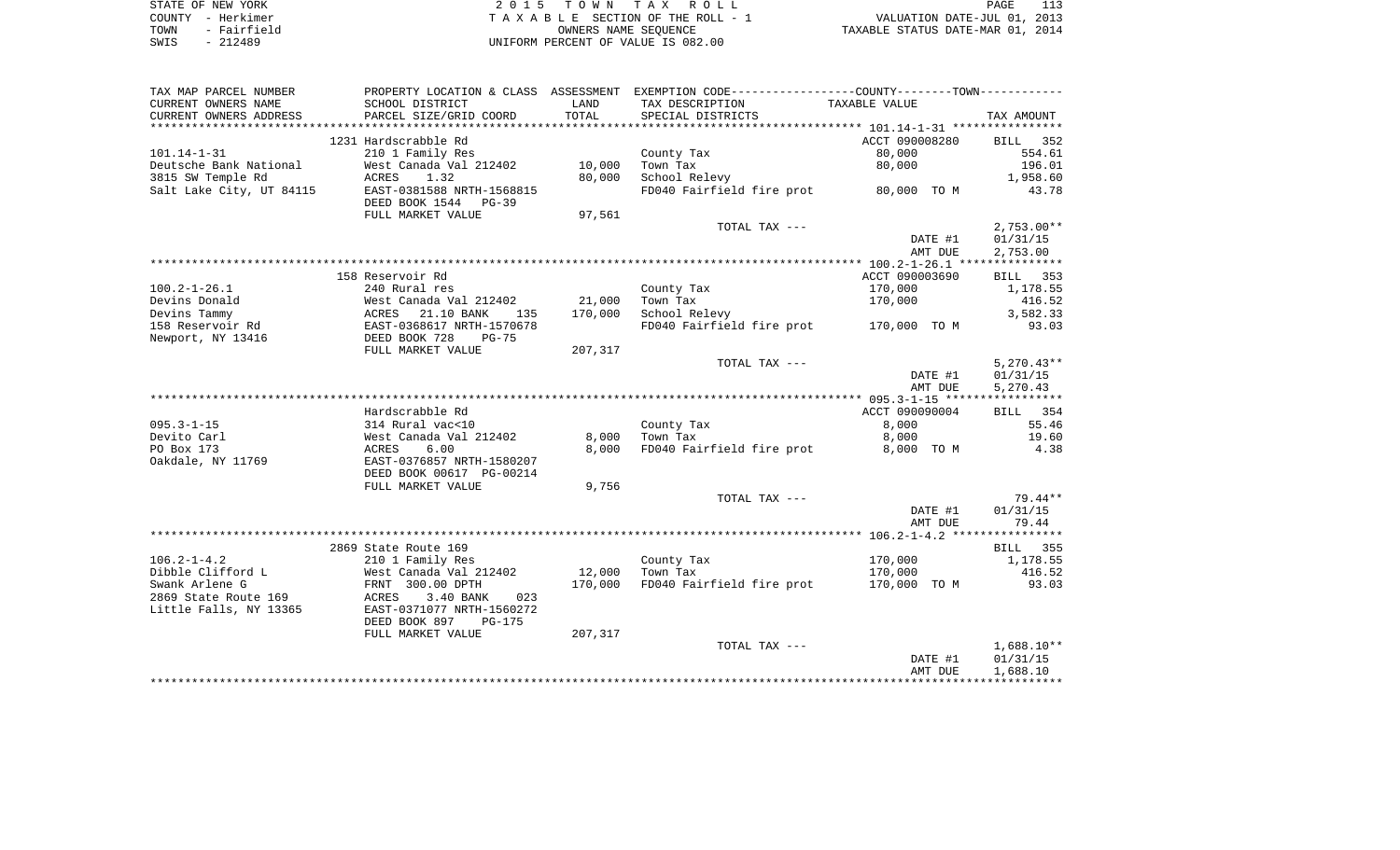| STATE OF NEW YORK |                   | 2015 TOWN TAX ROLL                 | PAGE                             |  |
|-------------------|-------------------|------------------------------------|----------------------------------|--|
|                   | COUNTY - Herkimer | TAXABLE SECTION OF THE ROLL - 1    | VALUATION DATE-JUL 01, 2013      |  |
| TOWN              | - Fairfield       | OWNERS NAME SEOUENCE               | TAXABLE STATUS DATE-MAR 01, 2014 |  |
| SWIS              | - 212489          | UNIFORM PERCENT OF VALUE IS 082.00 |                                  |  |

| TAX MAP PARCEL NUMBER  |                           |         | PROPERTY LOCATION & CLASS ASSESSMENT EXEMPTION CODE---------------COUNTY-------TOWN---------- |                |                    |
|------------------------|---------------------------|---------|-----------------------------------------------------------------------------------------------|----------------|--------------------|
| CURRENT OWNERS NAME    | SCHOOL DISTRICT           | LAND    | TAX DESCRIPTION                                                                               | TAXABLE VALUE  |                    |
| CURRENT OWNERS ADDRESS | PARCEL SIZE/GRID COORD    | TOTAL   | SPECIAL DISTRICTS                                                                             |                | TAX AMOUNT         |
| *******************    | *******************       |         |                                                                                               |                |                    |
|                        | Parkhurst Road            |         |                                                                                               |                | <b>BILL</b><br>356 |
| $101.3 - 1 - 16.2$     | 210 1 Family Res          |         | County Tax                                                                                    | 120,000        | 831.92             |
| Dibble Patrick J       | West Canada Val 212402    | 12,000  | Town Tax                                                                                      | 120,000        | 294.02             |
| Dibble Kathleen A      | FRNT 250.00 DPTH          | 120,000 | FD040 Fairfield fire prot                                                                     | 120,000 TO M   | 65.67              |
| 130 Casler Rd          | 3.00<br>ACRES             |         |                                                                                               |                |                    |
| Little Falls, NY 13365 | EAST-0377356 NRTH-1563443 |         |                                                                                               |                |                    |
|                        | DEED BOOK 1116<br>PG-802  |         |                                                                                               |                |                    |
|                        | FULL MARKET VALUE         | 146,341 |                                                                                               |                |                    |
|                        |                           |         | TOTAL TAX ---                                                                                 |                | 1,191.61**         |
|                        |                           |         |                                                                                               | DATE #1        | 01/31/15           |
|                        |                           |         |                                                                                               | AMT DUE        | 1,191.61           |
|                        |                           |         |                                                                                               |                |                    |
|                        | Hardscrabble Rd           |         |                                                                                               | ACCT 090007440 | <b>BILL</b><br>357 |
| $101.1 - 1 - 15.1$     | 322 Rural vac>10          |         | County Tax                                                                                    | 48,000         | 332.77             |
| Dibble Thomas A        | West Canada Val 212402    | 48,000  | Town Tax                                                                                      | 48,000         | 117.61             |
| 71 Summit Rd           | ACRES 81.60               | 48,000  | FD040 Fairfield fire prot                                                                     | 48,000 TO M    | 26.27              |
| Middleville, NY 13406  | EAST-0377673 NRTH-1576025 |         |                                                                                               |                |                    |
|                        | DEED BOOK 1522<br>PG-867  |         |                                                                                               |                |                    |
|                        | FULL MARKET VALUE         | 58,537  |                                                                                               |                |                    |
|                        |                           |         | TOTAL TAX ---                                                                                 |                | $476.65**$         |
|                        |                           |         |                                                                                               | DATE #1        | 01/31/15           |
|                        |                           |         |                                                                                               | AMT DUE        | 476.65             |
|                        |                           |         |                                                                                               |                |                    |
|                        | Hardscrabble Rd           |         |                                                                                               |                | BILL 358           |
| $101.1 - 1 - 15.2$     | 322 Rural vac>10          |         | County Tax                                                                                    | 13,000         | 90.12              |
| Dibble Thomas A        | West Canada Val 212402    | 13,000  | Town Tax                                                                                      | 13,000         | 31.85              |
| 71 Summit Rd           | ACRES 10.40               | 13,000  | FD040 Fairfield fire prot                                                                     | 13,000 TO M    | 7.11               |
| Newport, NY 13416      | EAST-0378386 NRTH-1576575 |         |                                                                                               |                |                    |
|                        | DEED BOOK 1527<br>PG-184  |         |                                                                                               |                |                    |
|                        | FULL MARKET VALUE         | 15,854  |                                                                                               |                |                    |
|                        |                           |         | TOTAL TAX ---                                                                                 |                | 129.08**           |
|                        |                           |         |                                                                                               | DATE #1        | 01/31/15           |
|                        |                           |         |                                                                                               | AMT DUE        | 129.08             |
|                        |                           |         |                                                                                               |                |                    |
|                        | State Route 29            |         |                                                                                               | ACCT 090087059 | BILL 359           |
| $101.4 - 5 - 3$        | 322 Rural vac>10          |         | County Tax                                                                                    | 16,000         | 110.92             |
| Dibble Thomas A        | West Canada Val 212402    | 16,000  | Town Tax                                                                                      | 16,000         | 39.20              |
| 71 Summit Rd           | ACRES 17.20               | 16,000  | FD040 Fairfield fire prot                                                                     | 16,000 TO M    | 8.76               |
| Newport, NY 13416      | EAST-0386867 NRTH-1567298 |         |                                                                                               |                |                    |
|                        | DEED BOOK 1319<br>PG-288  |         |                                                                                               |                |                    |
|                        | FULL MARKET VALUE         | 19,512  |                                                                                               |                |                    |
|                        |                           |         | TOTAL TAX ---                                                                                 |                | 158.88**           |
|                        |                           |         |                                                                                               | DATE #1        | 01/31/15           |
|                        |                           |         |                                                                                               | AMT DUE        | 158.88             |
|                        |                           |         |                                                                                               |                |                    |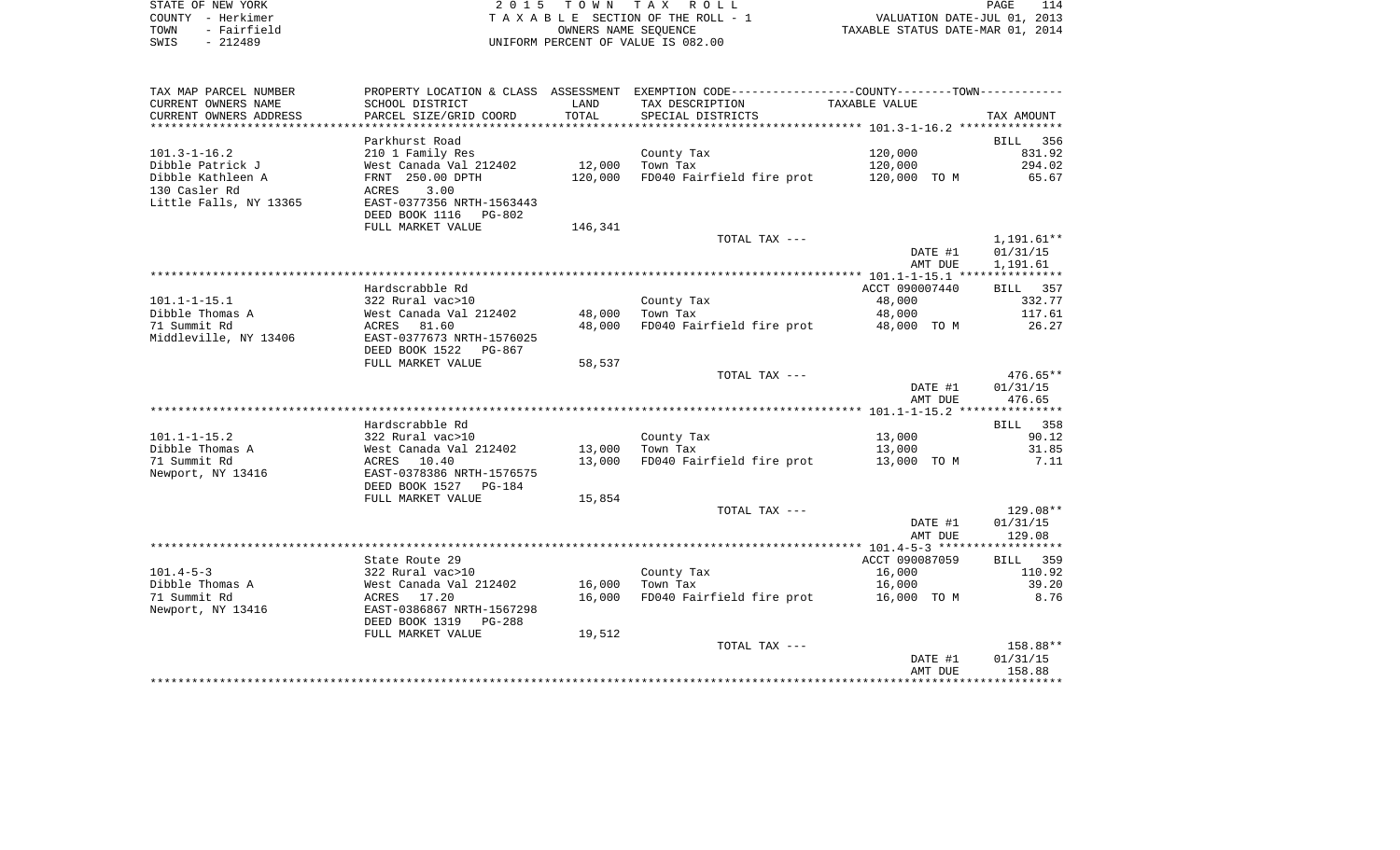| STATE OF NEW YORK |             |
|-------------------|-------------|
| COUNTY - Herkimer |             |
| TOWN              | - Fairfield |
| SWIS              | $-212489$   |

2015 TOWN TAX ROLL TA X A B L E SECTION OF THE ROLL - 1 TOWN - Fairfield OWNERS NAME SEQUENCE TAXABLE STATUS DATE-MAR 01, 2014 SWIS - 212489 UNIFORM PERCENT OF VALUE IS 082.00

| TAX MAP PARCEL NUMBER      |                                               |         | PROPERTY LOCATION & CLASS ASSESSMENT EXEMPTION CODE-----------------COUNTY-------TOWN----------- |                         |                 |
|----------------------------|-----------------------------------------------|---------|--------------------------------------------------------------------------------------------------|-------------------------|-----------------|
| CURRENT OWNERS NAME        | SCHOOL DISTRICT                               | LAND    | TAX DESCRIPTION                                                                                  | TAXABLE VALUE           |                 |
| CURRENT OWNERS ADDRESS     | PARCEL SIZE/GRID COORD                        | TOTAL   | SPECIAL DISTRICTS                                                                                |                         | TAX AMOUNT      |
|                            |                                               |         |                                                                                                  |                         |                 |
|                            | Beaver Rd                                     |         |                                                                                                  | ACCT 090006540          | BILL 360        |
| $101.2 - 1 - 8$            | 322 Rural vac>10                              |         | County Tax                                                                                       | 14,000                  | 97.06           |
| Dieffenbacher              | West Canada Val 212402                        | 14,000  | Town Tax                                                                                         | 14,000                  | 34.30           |
| Tomlin                     | 25.00<br>ACRES                                | 14,000  | FD040 Fairfield fire prot                                                                        | 14,000 TO M             | 7.66            |
| Attn: Dieffenbacher George | EAST-0392912 NRTH-1573014                     |         |                                                                                                  |                         |                 |
| 786 State Rte. 29          | DEED BOOK 897<br>PG-117                       |         |                                                                                                  |                         |                 |
| Middleville, NY 13406      | FULL MARKET VALUE                             | 17,073  |                                                                                                  |                         |                 |
|                            |                                               |         | TOTAL TAX ---                                                                                    |                         | 139.02**        |
|                            |                                               |         |                                                                                                  | DATE #1                 | 01/31/15        |
|                            |                                               |         |                                                                                                  |                         | 139.02          |
|                            |                                               |         |                                                                                                  | AMT DUE                 |                 |
|                            |                                               |         |                                                                                                  |                         |                 |
|                            | 786 State Route 29                            |         |                                                                                                  | ACCT 090002040          | <b>BILL</b> 361 |
| $101.14 - 1 - 46$          | 210 1 Family Res                              |         | VET WAR C 41122                                                                                  | $\Omega$<br>7,380       |                 |
| Dieffenbacher              | West Canada Val 212402 11,000 VET WAR T 41123 |         |                                                                                                  | $\overline{0}$<br>9,840 |                 |
| Tomlin                     | Life Use to George Dieffe                     |         | 91,000 County Tax                                                                                | 83,620                  | 579.71          |
| Attn: Dieffenbacher George | ACRES<br>2.20                                 |         | Town Tax                                                                                         | 81,160                  | 198.85          |
| 786 State Rte. 29          | EAST-0382174 NRTH-1567781                     |         | FD040 Fairfield fire prot                                                                        | 91,000 TO M             | 49.80           |
| Middleville, NY 13406      | DEED BOOK 897<br>PG-117                       |         |                                                                                                  |                         |                 |
|                            | FULL MARKET VALUE                             | 110,976 |                                                                                                  |                         |                 |
|                            |                                               |         | TOTAL TAX ---                                                                                    |                         | 828.36**        |
|                            |                                               |         |                                                                                                  | DATE #1                 | 01/31/15        |
|                            |                                               |         |                                                                                                  | AMT DUE                 | 828.36          |
|                            |                                               |         |                                                                                                  |                         |                 |
|                            | 588 West End Rd                               |         |                                                                                                  | ACCT 090000540          | BILL 362        |
| $106.4 - 1 - 4.7$          | 242 Rurl res&rec                              |         | AG MKTS L 41720                                                                                  | 12,000<br>12,000        |                 |
| DiGristina Toni A          | West Canada Val 212402                        | 22,000  | County Tax                                                                                       | 210,000                 | 1,455.86        |
| PO Box 771                 | FRNT 1654.00 DPTH                             | 222,000 | Town Tax                                                                                         | 210,000                 | 514.53          |
| Herkimer, NY 13350         | ACRES 21.50                                   |         | FD040 Fairfield fire prot 210,000 TO M                                                           |                         | 114.92          |
|                            | EAST-0366834 NRTH-1549906                     |         | 12,000 EX                                                                                        |                         |                 |
| MAY BE SUBJECT TO PAYMENT  | DEED BOOK 1120<br>PG-9336                     |         |                                                                                                  |                         |                 |
| UNDER AGDIST LAW TIL 2018  | FULL MARKET VALUE                             | 270,732 |                                                                                                  |                         |                 |
|                            |                                               |         | TOTAL TAX ---                                                                                    |                         | $2,085.31**$    |
|                            |                                               |         |                                                                                                  | DATE #1                 | 01/31/15        |
|                            |                                               |         |                                                                                                  | AMT DUE                 | 2,085.31        |
|                            |                                               |         |                                                                                                  |                         |                 |
|                            | 706 Hardscrabble Rd                           |         |                                                                                                  | ACCT 090002130          | BILL 363        |
| $107.1 - 1 - 5$            | 112 Dairy farm                                |         | AG MKTS<br>41730                                                                                 | 18,923<br>18,923        |                 |
| Dillenbeck Keith           | West Canada Val 212402                        |         | 51,000 County Tax                                                                                | 127,077                 | 880.98          |
| 706 Hard Scrabble Rd       | 64.10<br>ACRES                                | 146,000 | Town Tax                                                                                         | 127,077                 | 311.36          |
| Little Falls, NY 13365     | EAST-0382875 NRTH-1558473                     |         | School Relevy                                                                                    |                         | 2,531.47        |
|                            | DEED BOOK 742<br>$PG-301$                     |         | FD040 Fairfield fire prot                                                                        | 146,000 TO M            | 79.90           |
| MAY BE SUBJECT TO PAYMENT  | FULL MARKET VALUE                             | 178,049 |                                                                                                  |                         |                 |
| UNDER AGDIST LAW TIL 2021  |                                               |         |                                                                                                  |                         |                 |
|                            |                                               |         | TOTAL TAX ---                                                                                    |                         | $3,803.71**$    |
|                            |                                               |         |                                                                                                  | DATE #1                 | 01/31/15        |
|                            |                                               |         |                                                                                                  | AMT DUE                 | 3,803.71        |
|                            |                                               |         |                                                                                                  |                         |                 |
|                            |                                               |         |                                                                                                  |                         |                 |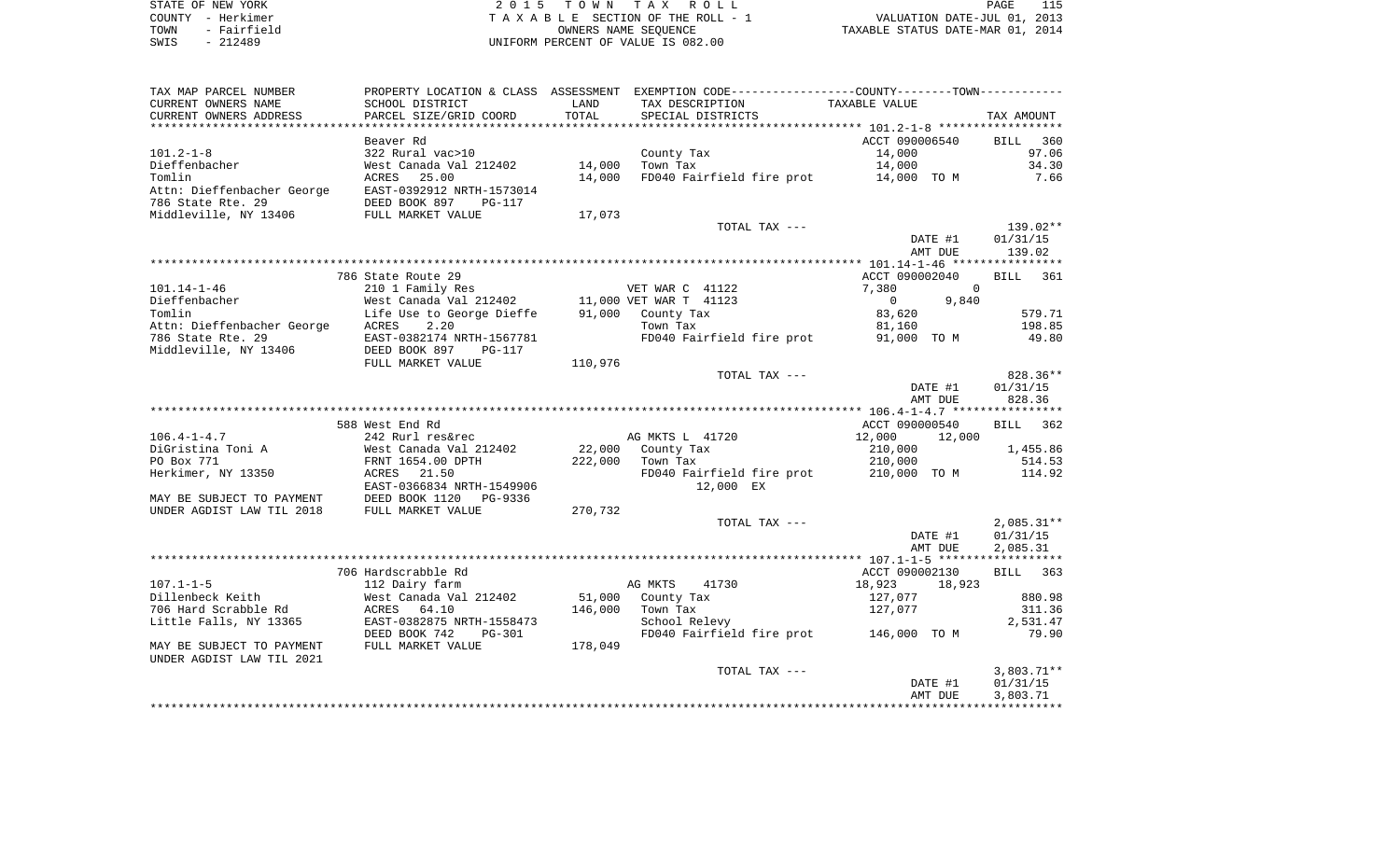|        | STATE OF NEW YORK | 2015 TOWN TAX ROLL                    | PAGE                             |  |
|--------|-------------------|---------------------------------------|----------------------------------|--|
| COUNTY | - Herkimer        | T A X A B L E SECTION OF THE ROLL - 1 | VALUATION DATE-JUL 01, 2013      |  |
| TOWN   | - Fairfield       | OWNERS NAME SEOUENCE                  | TAXABLE STATUS DATE-MAR 01, 2014 |  |
| SWIS   | $-212489$         | UNIFORM PERCENT OF VALUE IS 082.00    |                                  |  |

| TAX MAP PARCEL NUMBER                                  |                            |                        | PROPERTY LOCATION & CLASS ASSESSMENT EXEMPTION CODE----------------COUNTY-------TOWN----------- |                      |                    |
|--------------------------------------------------------|----------------------------|------------------------|-------------------------------------------------------------------------------------------------|----------------------|--------------------|
| CURRENT OWNERS NAME                                    | SCHOOL DISTRICT            | LAND                   | TAX DESCRIPTION                                                                                 | <b>TAXABLE VALUE</b> |                    |
| CURRENT OWNERS ADDRESS<br>**********************       | PARCEL SIZE/GRID COORD     | TOTAL<br>************* | SPECIAL DISTRICTS                                                                               |                      | TAX AMOUNT         |
|                                                        | Davis Rd                   |                        |                                                                                                 |                      | <b>BILL</b><br>364 |
| $107.1 - 2 - 6.1$                                      | 314 Rural vac<10           |                        | County Tax                                                                                      | 11,000               | 76.26              |
| Dillenbeck Keith                                       | West Canada Val 212402     | 11,000                 | Town Tax                                                                                        | 11,000               | 26.95              |
| Lindsey Kim                                            | Portion Of 107.1-1-6.2/2-  | 11,000                 | School Relevy                                                                                   |                      | 269.31             |
| 706 Hardscrabble Rd                                    | FRNT 133.50 DPTH           |                        | FD040 Fairfield fire prot                                                                       | 11,000 TO M          | 6.02               |
| Little Falls, NY 13365                                 | <b>ACRES</b><br>7.10       |                        |                                                                                                 |                      |                    |
|                                                        | EAST-0383218 NRTH-1557429  |                        |                                                                                                 |                      |                    |
|                                                        | DEED BOOK 856<br>PG-371    |                        |                                                                                                 |                      |                    |
|                                                        | FULL MARKET VALUE          | 13,415                 |                                                                                                 |                      |                    |
|                                                        |                            |                        | TOTAL TAX ---                                                                                   |                      | 378.54**           |
|                                                        |                            |                        |                                                                                                 | DATE #1              | 01/31/15           |
|                                                        |                            |                        |                                                                                                 | AMT DUE              | 378.54             |
|                                                        |                            |                        |                                                                                                 |                      | *********          |
|                                                        | 3062 State Route 169       |                        |                                                                                                 | ACCT 090100069       | 365<br>BILL        |
| $100.4 - 1 - 21$                                       | 240 Rural res              |                        | County Tax                                                                                      | 153,000              | 1,060.70           |
| Dillenbeck Kevin                                       | West Canada Val 212402     | 16,000                 | Town Tax                                                                                        | 153,000              | 374.87             |
| Dillenbeck Marian                                      | ranch & doublewide         | 153,000                | FD040 Fairfield fire prot                                                                       | 153,000 TO M         | 83.73              |
| 3062 State Route 169                                   | <b>ACRES</b><br>12.00      |                        |                                                                                                 |                      |                    |
| Little Falls, NY 13365                                 | EAST-0369955 NRTH-1564291  |                        |                                                                                                 |                      |                    |
|                                                        | DEED BOOK 700<br>$PG-229$  |                        |                                                                                                 |                      |                    |
|                                                        | FULL MARKET VALUE          | 186,585                | TOTAL TAX ---                                                                                   |                      | $1,519.30**$       |
|                                                        |                            |                        |                                                                                                 | DATE #1              | 01/31/15           |
|                                                        |                            |                        |                                                                                                 | AMT DUE              | 1,519.30           |
|                                                        |                            |                        |                                                                                                 |                      |                    |
|                                                        | Hardscrabble Rd            |                        |                                                                                                 | ACCT 090002100       | 366<br>BILL        |
| $107.1 - 1 - 20.1$                                     | 323 Vacant rural           |                        | County Tax                                                                                      | 14,500               | 100.52             |
| Dillenbeck Mark                                        | West Canada Val 212402     | 14,500                 | Town Tax                                                                                        | 14,500               | 35.53              |
| Dillenbeck Christine                                   | FRNT 101.00 DPTH           | 14,500                 | FD040 Fairfield fire prot                                                                       | 14,500 TO M          | 7.93               |
| 472 Myers Rd                                           | 14.50<br>ACRES             |                        |                                                                                                 |                      |                    |
| Little Falls, NY 13365                                 | EAST-0383733 NRTH-1553500  |                        |                                                                                                 |                      |                    |
|                                                        | DEED BOOK 1317<br>PG-695   |                        |                                                                                                 |                      |                    |
| MAY BE SUBJECT TO PAYMENT<br>UNDER AGDIST LAW TIL 2020 | FULL MARKET VALUE          | 17,683                 |                                                                                                 |                      |                    |
|                                                        |                            |                        | TOTAL TAX ---                                                                                   |                      | 143.98**           |
|                                                        |                            |                        |                                                                                                 | DATE #1              | 01/31/15           |
|                                                        |                            |                        |                                                                                                 | AMT DUE              | 143.98             |
|                                                        |                            |                        |                                                                                                 |                      | *********          |
|                                                        | 472 Myers Rd               |                        |                                                                                                 |                      | <b>BILL</b><br>367 |
| $107.1 - 1 - 17.5$                                     | 210 1 Family Res           |                        | County Tax                                                                                      | 105,000              | 727.93             |
| Dillenbeck Mark J                                      | West Canada Val 212402     | 15,000                 | Town Tax                                                                                        | 105,000              | 257.27             |
| Dillenbeck Christine M                                 | FRNT 500.00 DPTH           | 105,000                |                                                                                                 |                      |                    |
| 472 Myers Rd                                           | 7.49<br>ACRES              |                        |                                                                                                 |                      |                    |
| Little Falls, NY 13365                                 | EAST-0379916 NRTH-1552591  |                        |                                                                                                 |                      |                    |
|                                                        | DEED BOOK 1437<br>$PG-183$ |                        |                                                                                                 |                      |                    |
|                                                        | FULL MARKET VALUE          | 128,049                |                                                                                                 |                      |                    |
|                                                        |                            |                        | TOTAL TAX ---                                                                                   |                      | 985.20**           |
|                                                        |                            |                        |                                                                                                 | DATE #1              | 01/31/15           |
|                                                        |                            |                        |                                                                                                 | AMT DUE              | 985.20             |
|                                                        |                            |                        |                                                                                                 |                      |                    |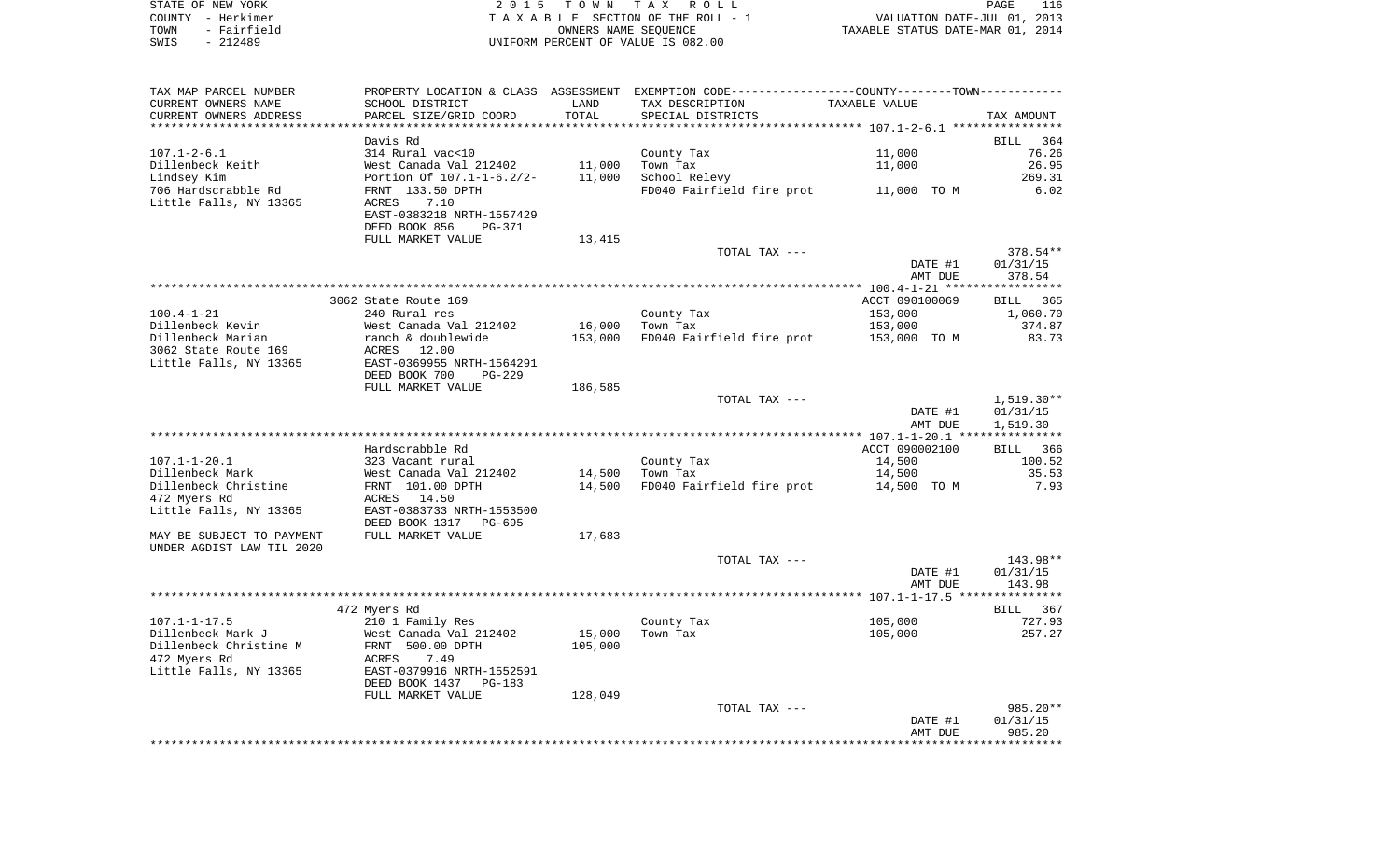|      | STATE OF NEW YORK | 2015 TOWN TAX ROLL                 | 117<br>PAGE                      |
|------|-------------------|------------------------------------|----------------------------------|
|      | COUNTY - Herkimer | TAXABLE SECTION OF THE ROLL - 1    | VALUATION DATE-JUL 01, 2013      |
| TOWN | - Fairfield       | OWNERS NAME SEOUENCE               | TAXABLE STATUS DATE-MAR 01, 2014 |
| SWIS | $-212489$         | UNIFORM PERCENT OF VALUE IS 082.00 |                                  |

| TAX MAP PARCEL NUMBER    |                                                   |         | PROPERTY LOCATION & CLASS ASSESSMENT EXEMPTION CODE---------------COUNTY-------TOWN---------- |                |                    |
|--------------------------|---------------------------------------------------|---------|-----------------------------------------------------------------------------------------------|----------------|--------------------|
| CURRENT OWNERS NAME      | SCHOOL DISTRICT                                   | LAND    | TAX DESCRIPTION                                                                               | TAXABLE VALUE  |                    |
| CURRENT OWNERS ADDRESS   | PARCEL SIZE/GRID COORD                            | TOTAL   | SPECIAL DISTRICTS                                                                             |                | TAX AMOUNT         |
|                          |                                                   |         |                                                                                               |                |                    |
|                          | North Creek Rd                                    |         |                                                                                               | ACCT 090003840 | BILL<br>368        |
| $106.4 - 1 - 44.1$       | 105 Vac farmland                                  |         | County Tax                                                                                    | 14,000         | 97.06              |
| Dillenbeck William       | West Canada Val 212402                            | 14,000  | Town Tax                                                                                      | 14,000         | 34.30              |
| Dillenbeck Ruth          | ACRES<br>28.90                                    | 14,000  | FD040 Fairfield fire prot                                                                     | 14,000 TO M    | 7.66               |
| 439 North Creek Rd       | EAST-0369300 NRTH-1547809                         |         |                                                                                               |                |                    |
| Little Falls, NY 13365   | DEED BOOK 795<br>PG-624                           |         |                                                                                               |                |                    |
|                          | FULL MARKET VALUE                                 | 17,073  |                                                                                               |                |                    |
|                          |                                                   |         | TOTAL TAX ---                                                                                 |                | 139.02**           |
|                          |                                                   |         |                                                                                               | DATE #1        | 01/31/15           |
|                          |                                                   |         |                                                                                               | AMT DUE        | 139.02             |
|                          |                                                   |         |                                                                                               |                |                    |
|                          | 439 North Creek Rd                                |         |                                                                                               | ACCT 090003810 | <b>BILL</b><br>369 |
| $106.4 - 1 - 45$         | 112 Dairy farm                                    |         | AGRIC 10 Y 42100                                                                              | 8,000<br>8,000 |                    |
| Dillenbeck William       | West Canada Val 212402                            | 68,000  | County Tax                                                                                    | 192,000        | 1,331.07           |
| Dillenbeck Ruth          | ACRES 109.40                                      | 200,000 | Town Tax                                                                                      | 192,000        | 470.43             |
| 439 North Creek Rd       | EAST-0370705 NRTH-1548046<br>DEED BOOK 795 PG-624 |         | FD040 Fairfield fire prot                                                                     | 200,000 TO M   | 109.45             |
| Little Falls, NY 13365   |                                                   |         |                                                                                               |                |                    |
|                          | FULL MARKET VALUE                                 | 243,902 |                                                                                               |                |                    |
|                          |                                                   |         | TOTAL TAX ---                                                                                 |                | 1,910.95**         |
|                          |                                                   |         |                                                                                               | DATE #1        | 01/31/15           |
|                          |                                                   |         |                                                                                               | AMT DUE        | 1,910.95           |
|                          |                                                   |         |                                                                                               |                |                    |
| $101.1 - 2 - 14.2$       | 1057 Platform Rd<br>210 1 Family Res              |         |                                                                                               | 60,000         | BILL 370           |
| Dillenbeck William F Jr. | West Canada Val 212402                            | 11,000  | County Tax<br>Town Tax                                                                        | 60,000         | 415.96<br>147.01   |
| Dillenbeck Ruth A        | Doublewide                                        | 60,000  | FD040 Fairfield fire prot                                                                     | 60,000 TO M    | 32.83              |
| 439 North Creek Rd       | FRNT 641.00 DPTH                                  |         |                                                                                               |                |                    |
| Little Falls, NY 13365   | ACRES<br>3.00                                     |         |                                                                                               |                |                    |
|                          | EAST-0379223 NRTH-1570447                         |         |                                                                                               |                |                    |
|                          | DEED BOOK 924<br>$PG-443$                         |         |                                                                                               |                |                    |
|                          | FULL MARKET VALUE                                 | 73,171  |                                                                                               |                |                    |
|                          |                                                   |         | TOTAL TAX ---                                                                                 |                | 595.80**           |
|                          |                                                   |         |                                                                                               | DATE #1        | 01/31/15           |
|                          |                                                   |         |                                                                                               | AMT DUE        | 595.80             |
|                          |                                                   |         |                                                                                               |                |                    |
|                          | West End Rd                                       |         |                                                                                               | ACCT 090089102 | BILL 371           |
| $106.2 - 3 - 9$          | 314 Rural vac<10                                  |         | County Tax                                                                                    | 10,000         | 69.33              |
| Dillon Debra             | West Canada Val 212402                            | 10,000  | Town Tax                                                                                      | 10,000         | 24.50              |
| Wells James              | Lot #H                                            | 10,000  | FD040 Fairfield fire prot                                                                     | 10,000 TO M    | 5.47               |
| 758 West End Rd          | ACRES<br>5.00                                     |         |                                                                                               |                |                    |
| Little Falls, NY 13365   | EAST-0368743 NRTH-1552518                         |         |                                                                                               |                |                    |
|                          | DEED BOOK 850<br>PG-694                           |         |                                                                                               |                |                    |
|                          | FULL MARKET VALUE                                 | 12,195  |                                                                                               |                |                    |
|                          |                                                   |         | TOTAL TAX ---                                                                                 |                | $99.30**$          |
|                          |                                                   |         |                                                                                               | DATE #1        | 01/31/15           |
|                          |                                                   |         |                                                                                               | AMT DUE        | 99.30              |
|                          |                                                   |         |                                                                                               |                |                    |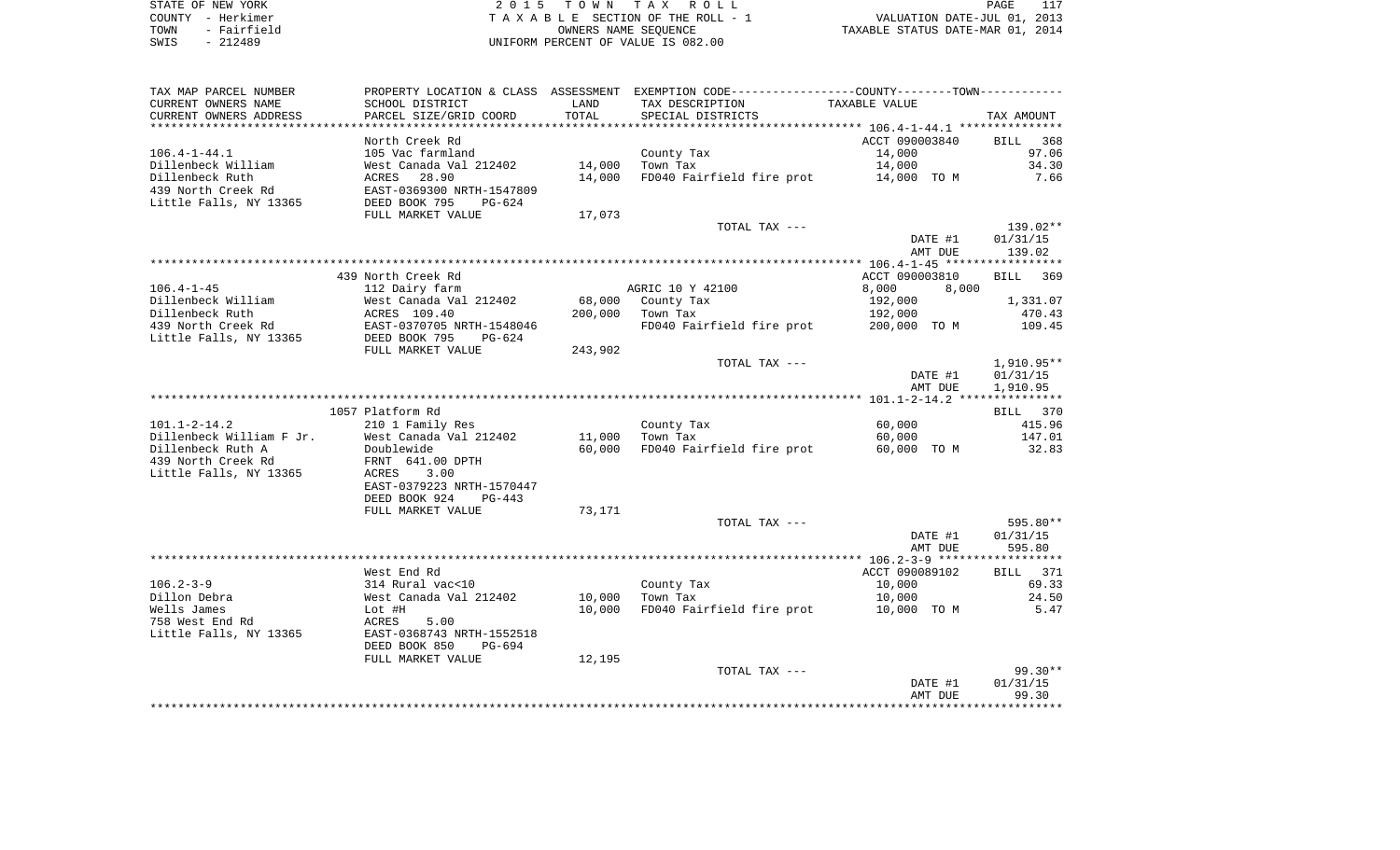| STATE OF NEW YORK   | 2015 TOWN TAX ROLL                 | 118<br>PAGE                      |
|---------------------|------------------------------------|----------------------------------|
| COUNTY - Herkimer   | TAXABLE SECTION OF THE ROLL - 1    | VALUATION DATE-JUL 01, 2013      |
| - Fairfield<br>TOWN | OWNERS NAME SEOUENCE               | TAXABLE STATUS DATE-MAR 01, 2014 |
| $-212489$<br>SWIS   | UNIFORM PERCENT OF VALUE IS 082.00 |                                  |

| TAX MAP PARCEL NUMBER       | PROPERTY LOCATION & CLASS ASSESSMENT                 |                | EXEMPTION CODE-----------------COUNTY-------TOWN----------- |                         |                    |
|-----------------------------|------------------------------------------------------|----------------|-------------------------------------------------------------|-------------------------|--------------------|
| CURRENT OWNERS NAME         | SCHOOL DISTRICT                                      | LAND           | TAX DESCRIPTION                                             | TAXABLE VALUE           |                    |
| CURRENT OWNERS ADDRESS      | PARCEL SIZE/GRID COORD                               | TOTAL          | SPECIAL DISTRICTS                                           |                         | TAX AMOUNT         |
|                             |                                                      | ************** |                                                             |                         |                    |
|                             | West End Rd                                          |                |                                                             | ACCT 090089100          | 372<br>BILL        |
| $106.2 - 3 - 7$             | 314 Rural vac<10                                     |                | County Tax                                                  | 10,000                  | 69.33              |
| Dillon Debra S              | West Canada Val 212402                               | 10,000         | Town Tax                                                    | 10,000                  | 24.50              |
| 758 West End Rd             | ACRES<br>5.10                                        | 10,000         | FD040 Fairfield fire prot                                   | 10,000 TO M             | 5.47               |
| Little Falls, NY 13365-0337 | EAST-0369093 NRTH-1552982<br>DEED BOOK 850<br>PG-694 |                |                                                             |                         |                    |
|                             | FULL MARKET VALUE                                    | 12,195         |                                                             |                         |                    |
|                             |                                                      |                | TOTAL TAX ---                                               |                         | $99.30**$          |
|                             |                                                      |                |                                                             | DATE #1                 | 01/31/15           |
|                             |                                                      |                |                                                             | AMT DUE                 | 99.30              |
|                             |                                                      |                |                                                             |                         |                    |
|                             | 758 West End Rd                                      |                |                                                             | ACCT 090089101          | 373<br>BILL        |
| $106.2 - 3 - 8$             | 210 1 Family Res                                     |                | County Tax                                                  | 348,000                 | 2,412.57           |
| Dillon Debra S              | West Canada Val 212402                               | 12,000         | Town Tax                                                    | 348,000                 | 852.65             |
| 758 West End Rd             | ACRES<br>5.00                                        | 348,000        | FD040 Fairfield fire prot 348,000 TO M                      |                         | 190.44             |
| Little Falls, NY 13365-0337 | EAST-0368925 NRTH-1552708<br>DEED BOOK 850<br>PG-694 |                |                                                             |                         |                    |
|                             | FULL MARKET VALUE                                    | 424,390        |                                                             |                         |                    |
|                             |                                                      |                | TOTAL TAX ---                                               |                         | $3,455.66**$       |
|                             |                                                      |                |                                                             | DATE #1                 | 01/31/15           |
|                             |                                                      |                |                                                             | AMT DUE                 | 3,455.66           |
|                             |                                                      |                |                                                             |                         |                    |
|                             | 347 Reservoir Rd                                     |                |                                                             |                         | BILL 374           |
| $100.2 - 1 - 19.2$          | 210 1 Family Res                                     |                | County Tax                                                  | 100,000                 | 693.27             |
| Dimov Ivan                  | West Canada Val 212402                               | 12,000         | Town Tax                                                    | 100,000                 | 245.01             |
| 347 Reservoir Rd            | ACRES<br>5.00                                        | 100,000        | FD040 Fairfield fire prot                                   | 100,000 TO M            | 54.72              |
| Newport, NY 13416-2319      | EAST-0372600 NRTH-1572455                            |                |                                                             |                         |                    |
|                             | DEED BOOK 839<br>PG-602                              |                |                                                             |                         |                    |
|                             | FULL MARKET VALUE                                    | 121,951        |                                                             |                         |                    |
|                             |                                                      |                | TOTAL TAX ---                                               |                         | 993.00**           |
|                             |                                                      |                |                                                             | DATE #1                 | 01/31/15           |
|                             |                                                      |                |                                                             | AMT DUE                 | 993.00             |
|                             |                                                      |                |                                                             |                         |                    |
|                             | 439 Kelly Rd                                         |                |                                                             | ACCT 090086038          | <b>BILL</b><br>375 |
| $107.3 - 2 - 33.2$          | 210 1 Family Res                                     |                | VET WAR C 41122                                             | 7,380                   | $\Omega$           |
| Dineen John                 | West Canada Val 212402                               |                | 8,000 VET WAR T 41123                                       | 9,750<br>$\overline{0}$ |                    |
| Dineen Mary                 | Map No Change 9/10/03                                | 65,000         | County Tax                                                  | 57,620                  | 399.46             |
| 439 Kelly Rd                | FRNT 250.00 DPTH 110.00                              |                | Town Tax                                                    | 55,250                  | 135.37             |
| Little Falls, NY 13365      | EAST-0373028 NRTH-1550780                            |                | School Relevy                                               |                         | 428.65             |
|                             | DEED BOOK 714<br>PG-194                              |                | FD040 Fairfield fire prot                                   | 65,000 TO M             | 35.57              |
|                             | FULL MARKET VALUE                                    | 79,268         |                                                             |                         |                    |
|                             |                                                      |                | TOTAL TAX ---                                               |                         | 999.05**           |
|                             |                                                      |                |                                                             | DATE #1<br>AMT DUE      | 01/31/15<br>999.05 |
|                             |                                                      |                |                                                             |                         |                    |
|                             |                                                      |                |                                                             |                         |                    |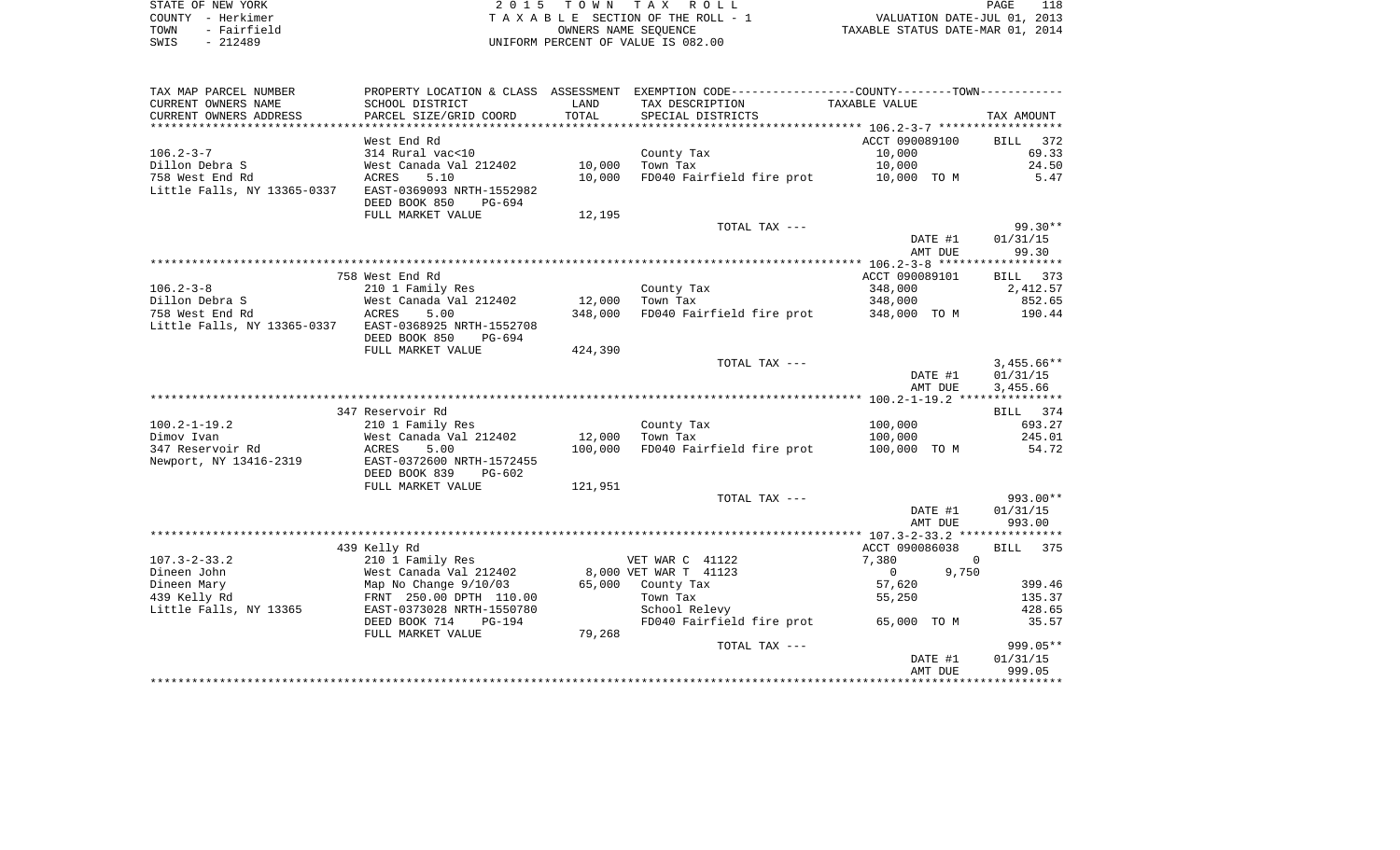| STATE OF NEW YORK   | 2015 TOWN TAX ROLL                 | 119<br>PAGE                      |
|---------------------|------------------------------------|----------------------------------|
| COUNTY - Herkimer   | TAXABLE SECTION OF THE ROLL - 1    | VALUATION DATE-JUL 01, 2013      |
| - Fairfield<br>TOWN | OWNERS NAME SEOUENCE               | TAXABLE STATUS DATE-MAR 01, 2014 |
| - 212489<br>SWIS    | UNIFORM PERCENT OF VALUE IS 082.00 |                                  |

| TAX MAP PARCEL NUMBER        | PROPERTY LOCATION & CLASS ASSESSMENT |         | EXEMPTION CODE-----------------COUNTY-------TOWN----------- |                |                       |
|------------------------------|--------------------------------------|---------|-------------------------------------------------------------|----------------|-----------------------|
| CURRENT OWNERS NAME          | SCHOOL DISTRICT                      | LAND    | TAX DESCRIPTION                                             | TAXABLE VALUE  |                       |
| CURRENT OWNERS ADDRESS       | PARCEL SIZE/GRID COORD               | TOTAL   | SPECIAL DISTRICTS                                           |                | TAX AMOUNT            |
|                              |                                      |         |                                                             |                |                       |
|                              | 449 Kelly Rd                         |         |                                                             | ACCT 090086039 | 376<br><b>BILL</b>    |
| $107.3 - 2 - 33.3$           | 433 Auto body                        |         | County Tax                                                  | 65,000         | 450.62                |
| Dineen John Jr               | West Canada Val 212402               | 10,600  | Town Tax                                                    | 65,000         | 159.26                |
| Dineen Mary Ann              | BAR change 6/05                      | 65,000  | School Relevy                                               |                | 1,591.37              |
| 449 Kelly Rd                 | Map No Change 9/10/03                |         | FD040 Fairfield fire prot                                   | 65,000 TO M    | 35.57                 |
| Little Falls, NY 13365       | 2.00<br>ACRES                        |         |                                                             |                |                       |
|                              | EAST-0373222 NRTH-1550844            |         |                                                             |                |                       |
|                              | DEED BOOK 702<br>$PG-600$            |         |                                                             |                |                       |
|                              | FULL MARKET VALUE                    | 79,268  |                                                             |                |                       |
|                              |                                      |         | TOTAL TAX ---                                               |                | $2,236.82**$          |
|                              |                                      |         |                                                             | DATE #1        | 01/31/15              |
|                              |                                      |         |                                                             | AMT DUE        | 2,236.82              |
|                              |                                      |         |                                                             |                |                       |
|                              | 625 North Creek Rd                   |         |                                                             | ACCT 090089109 | 377<br>BILL           |
| $107.3 - 2 - 29.2$           |                                      |         |                                                             | 160,000        | 1,109.23              |
|                              | 210 1 Family Res                     | 12,000  | County Tax<br>Town Tax                                      |                | 392.02                |
| Dineen Ralph<br>Dineen Linda | West Canada Val 212402<br>ACRES      | 160,000 |                                                             | 160,000        | 87.56                 |
|                              | 4.00 BANK<br>135                     |         | FD040 Fairfield fire prot                                   | 160,000 TO M   |                       |
| 625 North Creek Rd           | EAST-0373886 NRTH-1547626            |         |                                                             |                |                       |
| Little Falls, NY 13365       | DEED BOOK 752<br>$PG-70$             |         |                                                             |                |                       |
|                              | FULL MARKET VALUE                    | 195,122 |                                                             |                |                       |
|                              |                                      |         | TOTAL TAX ---                                               |                | $1,588.81**$          |
|                              |                                      |         |                                                             | DATE #1        | 01/31/15              |
|                              |                                      |         |                                                             | AMT DUE        | 1,588.81              |
|                              |                                      |         |                                                             |                |                       |
|                              | North Creek Rd                       |         |                                                             | ACCT 090100033 | 378<br>BILL           |
| $107.3 - 2 - 29.1$           | 322 Rural vac>10                     |         | County Tax                                                  | 9,000          | 62.39                 |
| Dineen Ralph F               | West Canada Val 212402               | 9,000   | Town Tax                                                    | 9,000          | 22.05                 |
| Dineen Linda L               | 3.51<br>ACRES                        | 9,000   | FD040 Fairfield fire prot                                   | 9,000 TO M     | 4.93                  |
| 625 North Creek Rd           | EAST-0374122 NRTH-1547584            |         |                                                             |                |                       |
| Little Falls, NY 13365       | DEED BOOK 925<br>$PG-75$             |         |                                                             |                |                       |
|                              | FULL MARKET VALUE                    | 10,976  |                                                             |                |                       |
|                              |                                      |         | TOTAL TAX ---                                               |                | $89.37**$             |
|                              |                                      |         |                                                             | DATE #1        | 01/31/15              |
|                              |                                      |         |                                                             | AMT DUE        | 89.37                 |
|                              |                                      |         |                                                             |                | * * * * * * * * * * * |
|                              | 1287 Hardscrabble Rd                 |         |                                                             | ACCT 090008880 | BILL 379              |
| $101.1 - 1 - 11$             | 240 Rural res                        |         | County Tax                                                  | 70,000         | 485.29                |
| Dingman William A            | West Canada Val 212402               | 18,000  | Town Tax                                                    | 70,000         | 171.51                |
| 1287 Hardscrabble Rd         | W. Robinson life use                 | 70,000  | FD040 Fairfield fire prot                                   | 70,000 TO M    | 38.31                 |
| Middleville, NY 13406        | 15.80<br>ACRES                       |         |                                                             |                |                       |
|                              | EAST-0381658 NRTH-1570063            |         |                                                             |                |                       |
|                              | DEED BOOK 1183<br>PG-480             |         |                                                             |                |                       |
|                              | FULL MARKET VALUE                    | 85,366  |                                                             |                |                       |
|                              |                                      |         | TOTAL TAX ---                                               |                | 695.11**              |
|                              |                                      |         |                                                             | DATE #1        | 01/31/15              |
|                              |                                      |         |                                                             | AMT DUE        | 695.11                |
|                              |                                      |         |                                                             |                |                       |
|                              |                                      |         |                                                             |                |                       |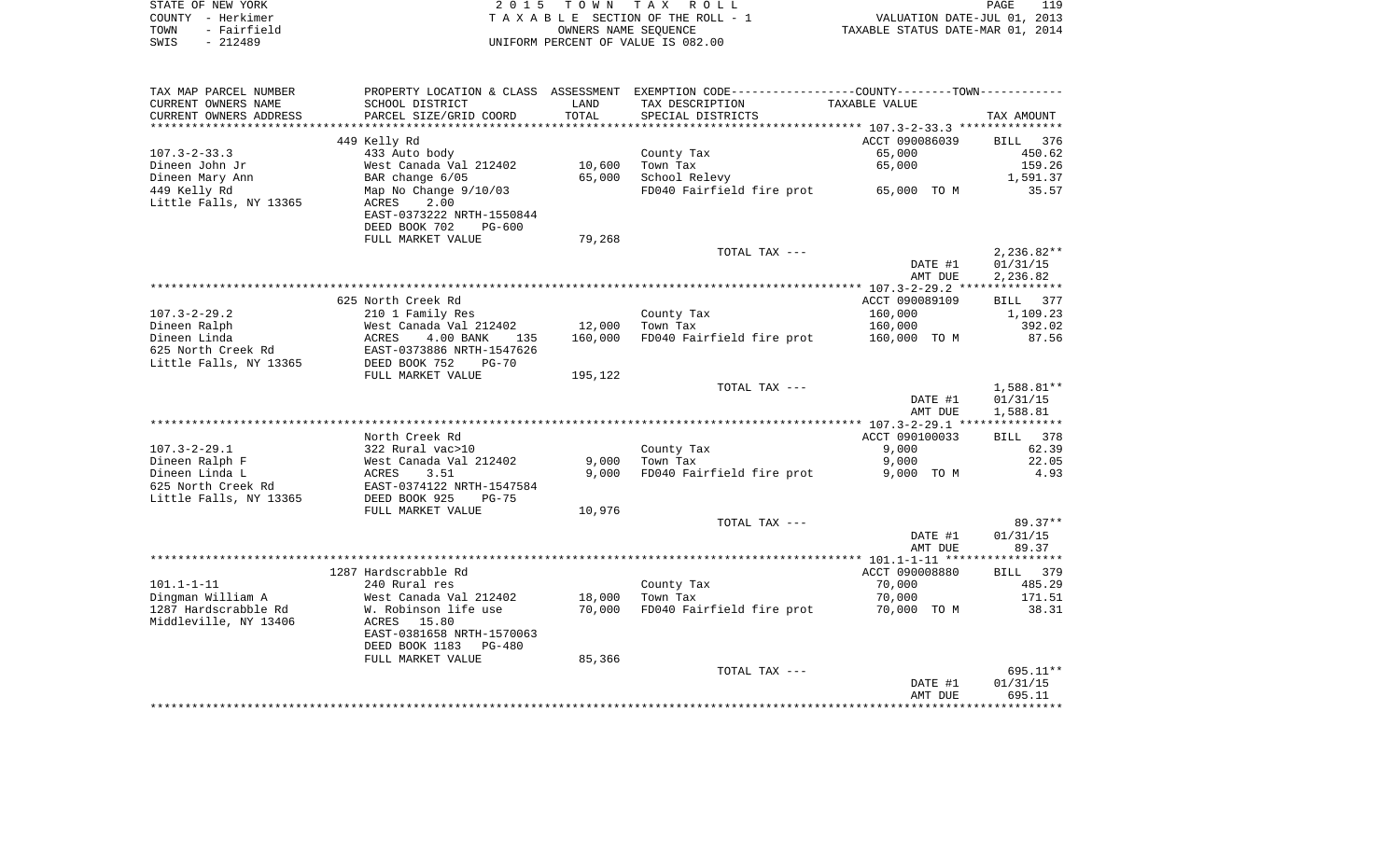|      | STATE OF NEW YORK | 2015 TOWN TAX ROLL                 | 120<br>PAGE                      |
|------|-------------------|------------------------------------|----------------------------------|
|      | COUNTY - Herkimer | TAXABLE SECTION OF THE ROLL - 1    | VALUATION DATE-JUL 01, 2013      |
| TOWN | - Fairfield       | OWNERS NAME SEOUENCE               | TAXABLE STATUS DATE-MAR 01, 2014 |
| SWIS | - 212489          | UNIFORM PERCENT OF VALUE IS 082.00 |                                  |

| SCHOOL DISTRICT<br>TAX DESCRIPTION<br>TAXABLE VALUE<br>LAND<br>TOTAL<br>PARCEL SIZE/GRID COORD<br>SPECIAL DISTRICTS<br>TAX AMOUNT<br>*****************************<br>1325 State Route 170<br>380<br>ACCT 090008190<br><b>BILL</b><br>120 Field crops<br>AG MKTS<br>41730<br>46,618<br>46,618<br>647.39<br>West Canada Val 212402<br>140,000<br>93,382<br>County Tax<br>ACRES 250.00<br>140,000<br>93,382<br>228.80<br>Town Tax<br>EAST-0386932 NRTH-1562281<br>FD040 Fairfield fire prot<br>140,000 TO M<br>76.61<br>DEED BOOK 700<br><b>PG-307</b><br>170,732<br>FULL MARKET VALUE<br>TOTAL TAX ---<br>952.80**<br>DATE #1<br>01/31/15<br>952.80<br>AMT DUE<br>1325 State Route 170<br>ACCT 090100054<br><b>BILL</b><br>381<br>$101.4 - 1 - 18$<br>210 1 Family Res<br>VET WAR C 41122<br>7,380<br>$\mathbf 0$<br>Dixon Donald<br>West Canada Val 212402<br>11,000 VET WAR T 41123<br>$\mathbf 0$<br>9,840<br>Dixon Kay<br>2.20<br>90,000 CLERGY<br>41400<br>1,500<br>1,500<br>ACRES<br>1325 State Route 170<br>EAST-0387795 NRTH-1562442<br>562.38<br>County Tax<br>81,120<br>Little Falls, NY 13365<br>DEED BOOK 700<br>Town Tax<br>192.73<br>$PG-307$<br>78,660<br>FULL MARKET VALUE<br>109,756 FD040 Fairfield fire prot<br>90,000 TO M<br>49.25<br>TOTAL TAX ---<br>804.36**<br>01/31/15<br>DATE #1<br>804.36<br>AMT DUE<br>State Route 29<br>ACCT 090087059<br>BILL 382<br>$101.4 - 5 - 6$<br>260 Seasonal res<br>County Tax<br>33,500<br>232.24<br>Town Tax<br>82.08<br>Dominguez Gladys<br>West Canada Val 212402<br>16,000<br>33,500<br>122 Berwick St<br>33,500<br>FD040 Fairfield fire prot<br>18.33<br>ACRES 16.80<br>33,500 TO M<br>Elizabeth, NJ 07202<br>EAST-0388075 NRTH-1567484<br>DEED BOOK 860<br>$PG-524$<br>40,854<br>FULL MARKET VALUE<br>332.65**<br>TOTAL TAX ---<br>01/31/15<br>DATE #1<br>332.65<br>AMT DUE<br>1228 Castle Rd<br>BILL 383<br>270 Mfg housing<br>12,000<br>83.19<br>County Tax<br>West Canada Val 212402<br>6,000<br>Town Tax<br>12,000<br>29.40<br>12,000 FD040 Fairfield fire prot<br>12,000 TO M<br>6.57<br>FRNT 290.00 DPTH 290.00<br>1.90<br>ACRES<br>EAST-0345760 NRTH-1153210<br>DEED BOOK 1149<br>PG-264<br>14,634<br>FULL MARKET VALUE<br>119.16**<br>TOTAL TAX ---<br>DATE #1<br>01/31/15<br>AMT DUE<br>119.16 | TAX MAP PARCEL NUMBER     | PROPERTY LOCATION & CLASS ASSESSMENT EXEMPTION CODE---------------COUNTY-------TOWN---------- |  |  |
|----------------------------------------------------------------------------------------------------------------------------------------------------------------------------------------------------------------------------------------------------------------------------------------------------------------------------------------------------------------------------------------------------------------------------------------------------------------------------------------------------------------------------------------------------------------------------------------------------------------------------------------------------------------------------------------------------------------------------------------------------------------------------------------------------------------------------------------------------------------------------------------------------------------------------------------------------------------------------------------------------------------------------------------------------------------------------------------------------------------------------------------------------------------------------------------------------------------------------------------------------------------------------------------------------------------------------------------------------------------------------------------------------------------------------------------------------------------------------------------------------------------------------------------------------------------------------------------------------------------------------------------------------------------------------------------------------------------------------------------------------------------------------------------------------------------------------------------------------------------------------------------------------------------------------------------------------------------------------------------------------------------------------------------------------------------------------------------------------------------------------------------------------------------------------------------------------------------------------------------------------------------------|---------------------------|-----------------------------------------------------------------------------------------------|--|--|
|                                                                                                                                                                                                                                                                                                                                                                                                                                                                                                                                                                                                                                                                                                                                                                                                                                                                                                                                                                                                                                                                                                                                                                                                                                                                                                                                                                                                                                                                                                                                                                                                                                                                                                                                                                                                                                                                                                                                                                                                                                                                                                                                                                                                                                                                      | CURRENT OWNERS NAME       |                                                                                               |  |  |
|                                                                                                                                                                                                                                                                                                                                                                                                                                                                                                                                                                                                                                                                                                                                                                                                                                                                                                                                                                                                                                                                                                                                                                                                                                                                                                                                                                                                                                                                                                                                                                                                                                                                                                                                                                                                                                                                                                                                                                                                                                                                                                                                                                                                                                                                      | CURRENT OWNERS ADDRESS    |                                                                                               |  |  |
|                                                                                                                                                                                                                                                                                                                                                                                                                                                                                                                                                                                                                                                                                                                                                                                                                                                                                                                                                                                                                                                                                                                                                                                                                                                                                                                                                                                                                                                                                                                                                                                                                                                                                                                                                                                                                                                                                                                                                                                                                                                                                                                                                                                                                                                                      | ************************  |                                                                                               |  |  |
|                                                                                                                                                                                                                                                                                                                                                                                                                                                                                                                                                                                                                                                                                                                                                                                                                                                                                                                                                                                                                                                                                                                                                                                                                                                                                                                                                                                                                                                                                                                                                                                                                                                                                                                                                                                                                                                                                                                                                                                                                                                                                                                                                                                                                                                                      |                           |                                                                                               |  |  |
|                                                                                                                                                                                                                                                                                                                                                                                                                                                                                                                                                                                                                                                                                                                                                                                                                                                                                                                                                                                                                                                                                                                                                                                                                                                                                                                                                                                                                                                                                                                                                                                                                                                                                                                                                                                                                                                                                                                                                                                                                                                                                                                                                                                                                                                                      | $101.4 - 1 - 17$          |                                                                                               |  |  |
|                                                                                                                                                                                                                                                                                                                                                                                                                                                                                                                                                                                                                                                                                                                                                                                                                                                                                                                                                                                                                                                                                                                                                                                                                                                                                                                                                                                                                                                                                                                                                                                                                                                                                                                                                                                                                                                                                                                                                                                                                                                                                                                                                                                                                                                                      | Dixon Donald              |                                                                                               |  |  |
|                                                                                                                                                                                                                                                                                                                                                                                                                                                                                                                                                                                                                                                                                                                                                                                                                                                                                                                                                                                                                                                                                                                                                                                                                                                                                                                                                                                                                                                                                                                                                                                                                                                                                                                                                                                                                                                                                                                                                                                                                                                                                                                                                                                                                                                                      | Dixon Kay                 |                                                                                               |  |  |
|                                                                                                                                                                                                                                                                                                                                                                                                                                                                                                                                                                                                                                                                                                                                                                                                                                                                                                                                                                                                                                                                                                                                                                                                                                                                                                                                                                                                                                                                                                                                                                                                                                                                                                                                                                                                                                                                                                                                                                                                                                                                                                                                                                                                                                                                      | 1325 State Route 170      |                                                                                               |  |  |
|                                                                                                                                                                                                                                                                                                                                                                                                                                                                                                                                                                                                                                                                                                                                                                                                                                                                                                                                                                                                                                                                                                                                                                                                                                                                                                                                                                                                                                                                                                                                                                                                                                                                                                                                                                                                                                                                                                                                                                                                                                                                                                                                                                                                                                                                      | Little Falls, NY 13365    |                                                                                               |  |  |
|                                                                                                                                                                                                                                                                                                                                                                                                                                                                                                                                                                                                                                                                                                                                                                                                                                                                                                                                                                                                                                                                                                                                                                                                                                                                                                                                                                                                                                                                                                                                                                                                                                                                                                                                                                                                                                                                                                                                                                                                                                                                                                                                                                                                                                                                      |                           |                                                                                               |  |  |
|                                                                                                                                                                                                                                                                                                                                                                                                                                                                                                                                                                                                                                                                                                                                                                                                                                                                                                                                                                                                                                                                                                                                                                                                                                                                                                                                                                                                                                                                                                                                                                                                                                                                                                                                                                                                                                                                                                                                                                                                                                                                                                                                                                                                                                                                      | MAY BE SUBJECT TO PAYMENT |                                                                                               |  |  |
|                                                                                                                                                                                                                                                                                                                                                                                                                                                                                                                                                                                                                                                                                                                                                                                                                                                                                                                                                                                                                                                                                                                                                                                                                                                                                                                                                                                                                                                                                                                                                                                                                                                                                                                                                                                                                                                                                                                                                                                                                                                                                                                                                                                                                                                                      | UNDER AGDIST LAW TIL 2021 |                                                                                               |  |  |
|                                                                                                                                                                                                                                                                                                                                                                                                                                                                                                                                                                                                                                                                                                                                                                                                                                                                                                                                                                                                                                                                                                                                                                                                                                                                                                                                                                                                                                                                                                                                                                                                                                                                                                                                                                                                                                                                                                                                                                                                                                                                                                                                                                                                                                                                      |                           |                                                                                               |  |  |
|                                                                                                                                                                                                                                                                                                                                                                                                                                                                                                                                                                                                                                                                                                                                                                                                                                                                                                                                                                                                                                                                                                                                                                                                                                                                                                                                                                                                                                                                                                                                                                                                                                                                                                                                                                                                                                                                                                                                                                                                                                                                                                                                                                                                                                                                      |                           |                                                                                               |  |  |
|                                                                                                                                                                                                                                                                                                                                                                                                                                                                                                                                                                                                                                                                                                                                                                                                                                                                                                                                                                                                                                                                                                                                                                                                                                                                                                                                                                                                                                                                                                                                                                                                                                                                                                                                                                                                                                                                                                                                                                                                                                                                                                                                                                                                                                                                      |                           |                                                                                               |  |  |
|                                                                                                                                                                                                                                                                                                                                                                                                                                                                                                                                                                                                                                                                                                                                                                                                                                                                                                                                                                                                                                                                                                                                                                                                                                                                                                                                                                                                                                                                                                                                                                                                                                                                                                                                                                                                                                                                                                                                                                                                                                                                                                                                                                                                                                                                      |                           |                                                                                               |  |  |
|                                                                                                                                                                                                                                                                                                                                                                                                                                                                                                                                                                                                                                                                                                                                                                                                                                                                                                                                                                                                                                                                                                                                                                                                                                                                                                                                                                                                                                                                                                                                                                                                                                                                                                                                                                                                                                                                                                                                                                                                                                                                                                                                                                                                                                                                      |                           |                                                                                               |  |  |
|                                                                                                                                                                                                                                                                                                                                                                                                                                                                                                                                                                                                                                                                                                                                                                                                                                                                                                                                                                                                                                                                                                                                                                                                                                                                                                                                                                                                                                                                                                                                                                                                                                                                                                                                                                                                                                                                                                                                                                                                                                                                                                                                                                                                                                                                      |                           |                                                                                               |  |  |
|                                                                                                                                                                                                                                                                                                                                                                                                                                                                                                                                                                                                                                                                                                                                                                                                                                                                                                                                                                                                                                                                                                                                                                                                                                                                                                                                                                                                                                                                                                                                                                                                                                                                                                                                                                                                                                                                                                                                                                                                                                                                                                                                                                                                                                                                      |                           |                                                                                               |  |  |
|                                                                                                                                                                                                                                                                                                                                                                                                                                                                                                                                                                                                                                                                                                                                                                                                                                                                                                                                                                                                                                                                                                                                                                                                                                                                                                                                                                                                                                                                                                                                                                                                                                                                                                                                                                                                                                                                                                                                                                                                                                                                                                                                                                                                                                                                      |                           |                                                                                               |  |  |
|                                                                                                                                                                                                                                                                                                                                                                                                                                                                                                                                                                                                                                                                                                                                                                                                                                                                                                                                                                                                                                                                                                                                                                                                                                                                                                                                                                                                                                                                                                                                                                                                                                                                                                                                                                                                                                                                                                                                                                                                                                                                                                                                                                                                                                                                      |                           |                                                                                               |  |  |
|                                                                                                                                                                                                                                                                                                                                                                                                                                                                                                                                                                                                                                                                                                                                                                                                                                                                                                                                                                                                                                                                                                                                                                                                                                                                                                                                                                                                                                                                                                                                                                                                                                                                                                                                                                                                                                                                                                                                                                                                                                                                                                                                                                                                                                                                      |                           |                                                                                               |  |  |
|                                                                                                                                                                                                                                                                                                                                                                                                                                                                                                                                                                                                                                                                                                                                                                                                                                                                                                                                                                                                                                                                                                                                                                                                                                                                                                                                                                                                                                                                                                                                                                                                                                                                                                                                                                                                                                                                                                                                                                                                                                                                                                                                                                                                                                                                      |                           |                                                                                               |  |  |
|                                                                                                                                                                                                                                                                                                                                                                                                                                                                                                                                                                                                                                                                                                                                                                                                                                                                                                                                                                                                                                                                                                                                                                                                                                                                                                                                                                                                                                                                                                                                                                                                                                                                                                                                                                                                                                                                                                                                                                                                                                                                                                                                                                                                                                                                      |                           |                                                                                               |  |  |
|                                                                                                                                                                                                                                                                                                                                                                                                                                                                                                                                                                                                                                                                                                                                                                                                                                                                                                                                                                                                                                                                                                                                                                                                                                                                                                                                                                                                                                                                                                                                                                                                                                                                                                                                                                                                                                                                                                                                                                                                                                                                                                                                                                                                                                                                      |                           |                                                                                               |  |  |
|                                                                                                                                                                                                                                                                                                                                                                                                                                                                                                                                                                                                                                                                                                                                                                                                                                                                                                                                                                                                                                                                                                                                                                                                                                                                                                                                                                                                                                                                                                                                                                                                                                                                                                                                                                                                                                                                                                                                                                                                                                                                                                                                                                                                                                                                      |                           |                                                                                               |  |  |
|                                                                                                                                                                                                                                                                                                                                                                                                                                                                                                                                                                                                                                                                                                                                                                                                                                                                                                                                                                                                                                                                                                                                                                                                                                                                                                                                                                                                                                                                                                                                                                                                                                                                                                                                                                                                                                                                                                                                                                                                                                                                                                                                                                                                                                                                      |                           |                                                                                               |  |  |
|                                                                                                                                                                                                                                                                                                                                                                                                                                                                                                                                                                                                                                                                                                                                                                                                                                                                                                                                                                                                                                                                                                                                                                                                                                                                                                                                                                                                                                                                                                                                                                                                                                                                                                                                                                                                                                                                                                                                                                                                                                                                                                                                                                                                                                                                      |                           |                                                                                               |  |  |
|                                                                                                                                                                                                                                                                                                                                                                                                                                                                                                                                                                                                                                                                                                                                                                                                                                                                                                                                                                                                                                                                                                                                                                                                                                                                                                                                                                                                                                                                                                                                                                                                                                                                                                                                                                                                                                                                                                                                                                                                                                                                                                                                                                                                                                                                      |                           |                                                                                               |  |  |
|                                                                                                                                                                                                                                                                                                                                                                                                                                                                                                                                                                                                                                                                                                                                                                                                                                                                                                                                                                                                                                                                                                                                                                                                                                                                                                                                                                                                                                                                                                                                                                                                                                                                                                                                                                                                                                                                                                                                                                                                                                                                                                                                                                                                                                                                      |                           |                                                                                               |  |  |
|                                                                                                                                                                                                                                                                                                                                                                                                                                                                                                                                                                                                                                                                                                                                                                                                                                                                                                                                                                                                                                                                                                                                                                                                                                                                                                                                                                                                                                                                                                                                                                                                                                                                                                                                                                                                                                                                                                                                                                                                                                                                                                                                                                                                                                                                      |                           |                                                                                               |  |  |
|                                                                                                                                                                                                                                                                                                                                                                                                                                                                                                                                                                                                                                                                                                                                                                                                                                                                                                                                                                                                                                                                                                                                                                                                                                                                                                                                                                                                                                                                                                                                                                                                                                                                                                                                                                                                                                                                                                                                                                                                                                                                                                                                                                                                                                                                      |                           |                                                                                               |  |  |
|                                                                                                                                                                                                                                                                                                                                                                                                                                                                                                                                                                                                                                                                                                                                                                                                                                                                                                                                                                                                                                                                                                                                                                                                                                                                                                                                                                                                                                                                                                                                                                                                                                                                                                                                                                                                                                                                                                                                                                                                                                                                                                                                                                                                                                                                      |                           |                                                                                               |  |  |
|                                                                                                                                                                                                                                                                                                                                                                                                                                                                                                                                                                                                                                                                                                                                                                                                                                                                                                                                                                                                                                                                                                                                                                                                                                                                                                                                                                                                                                                                                                                                                                                                                                                                                                                                                                                                                                                                                                                                                                                                                                                                                                                                                                                                                                                                      |                           |                                                                                               |  |  |
|                                                                                                                                                                                                                                                                                                                                                                                                                                                                                                                                                                                                                                                                                                                                                                                                                                                                                                                                                                                                                                                                                                                                                                                                                                                                                                                                                                                                                                                                                                                                                                                                                                                                                                                                                                                                                                                                                                                                                                                                                                                                                                                                                                                                                                                                      |                           |                                                                                               |  |  |
|                                                                                                                                                                                                                                                                                                                                                                                                                                                                                                                                                                                                                                                                                                                                                                                                                                                                                                                                                                                                                                                                                                                                                                                                                                                                                                                                                                                                                                                                                                                                                                                                                                                                                                                                                                                                                                                                                                                                                                                                                                                                                                                                                                                                                                                                      |                           |                                                                                               |  |  |
|                                                                                                                                                                                                                                                                                                                                                                                                                                                                                                                                                                                                                                                                                                                                                                                                                                                                                                                                                                                                                                                                                                                                                                                                                                                                                                                                                                                                                                                                                                                                                                                                                                                                                                                                                                                                                                                                                                                                                                                                                                                                                                                                                                                                                                                                      |                           |                                                                                               |  |  |
|                                                                                                                                                                                                                                                                                                                                                                                                                                                                                                                                                                                                                                                                                                                                                                                                                                                                                                                                                                                                                                                                                                                                                                                                                                                                                                                                                                                                                                                                                                                                                                                                                                                                                                                                                                                                                                                                                                                                                                                                                                                                                                                                                                                                                                                                      |                           |                                                                                               |  |  |
|                                                                                                                                                                                                                                                                                                                                                                                                                                                                                                                                                                                                                                                                                                                                                                                                                                                                                                                                                                                                                                                                                                                                                                                                                                                                                                                                                                                                                                                                                                                                                                                                                                                                                                                                                                                                                                                                                                                                                                                                                                                                                                                                                                                                                                                                      | $095.3 - 4 - 11$          |                                                                                               |  |  |
|                                                                                                                                                                                                                                                                                                                                                                                                                                                                                                                                                                                                                                                                                                                                                                                                                                                                                                                                                                                                                                                                                                                                                                                                                                                                                                                                                                                                                                                                                                                                                                                                                                                                                                                                                                                                                                                                                                                                                                                                                                                                                                                                                                                                                                                                      | Donato Rose               |                                                                                               |  |  |
|                                                                                                                                                                                                                                                                                                                                                                                                                                                                                                                                                                                                                                                                                                                                                                                                                                                                                                                                                                                                                                                                                                                                                                                                                                                                                                                                                                                                                                                                                                                                                                                                                                                                                                                                                                                                                                                                                                                                                                                                                                                                                                                                                                                                                                                                      | 1228 Castle Rd            |                                                                                               |  |  |
|                                                                                                                                                                                                                                                                                                                                                                                                                                                                                                                                                                                                                                                                                                                                                                                                                                                                                                                                                                                                                                                                                                                                                                                                                                                                                                                                                                                                                                                                                                                                                                                                                                                                                                                                                                                                                                                                                                                                                                                                                                                                                                                                                                                                                                                                      | Newport, NY 13416         |                                                                                               |  |  |
|                                                                                                                                                                                                                                                                                                                                                                                                                                                                                                                                                                                                                                                                                                                                                                                                                                                                                                                                                                                                                                                                                                                                                                                                                                                                                                                                                                                                                                                                                                                                                                                                                                                                                                                                                                                                                                                                                                                                                                                                                                                                                                                                                                                                                                                                      |                           |                                                                                               |  |  |
|                                                                                                                                                                                                                                                                                                                                                                                                                                                                                                                                                                                                                                                                                                                                                                                                                                                                                                                                                                                                                                                                                                                                                                                                                                                                                                                                                                                                                                                                                                                                                                                                                                                                                                                                                                                                                                                                                                                                                                                                                                                                                                                                                                                                                                                                      |                           |                                                                                               |  |  |
|                                                                                                                                                                                                                                                                                                                                                                                                                                                                                                                                                                                                                                                                                                                                                                                                                                                                                                                                                                                                                                                                                                                                                                                                                                                                                                                                                                                                                                                                                                                                                                                                                                                                                                                                                                                                                                                                                                                                                                                                                                                                                                                                                                                                                                                                      |                           |                                                                                               |  |  |
|                                                                                                                                                                                                                                                                                                                                                                                                                                                                                                                                                                                                                                                                                                                                                                                                                                                                                                                                                                                                                                                                                                                                                                                                                                                                                                                                                                                                                                                                                                                                                                                                                                                                                                                                                                                                                                                                                                                                                                                                                                                                                                                                                                                                                                                                      |                           |                                                                                               |  |  |
|                                                                                                                                                                                                                                                                                                                                                                                                                                                                                                                                                                                                                                                                                                                                                                                                                                                                                                                                                                                                                                                                                                                                                                                                                                                                                                                                                                                                                                                                                                                                                                                                                                                                                                                                                                                                                                                                                                                                                                                                                                                                                                                                                                                                                                                                      |                           |                                                                                               |  |  |
|                                                                                                                                                                                                                                                                                                                                                                                                                                                                                                                                                                                                                                                                                                                                                                                                                                                                                                                                                                                                                                                                                                                                                                                                                                                                                                                                                                                                                                                                                                                                                                                                                                                                                                                                                                                                                                                                                                                                                                                                                                                                                                                                                                                                                                                                      |                           |                                                                                               |  |  |
|                                                                                                                                                                                                                                                                                                                                                                                                                                                                                                                                                                                                                                                                                                                                                                                                                                                                                                                                                                                                                                                                                                                                                                                                                                                                                                                                                                                                                                                                                                                                                                                                                                                                                                                                                                                                                                                                                                                                                                                                                                                                                                                                                                                                                                                                      |                           |                                                                                               |  |  |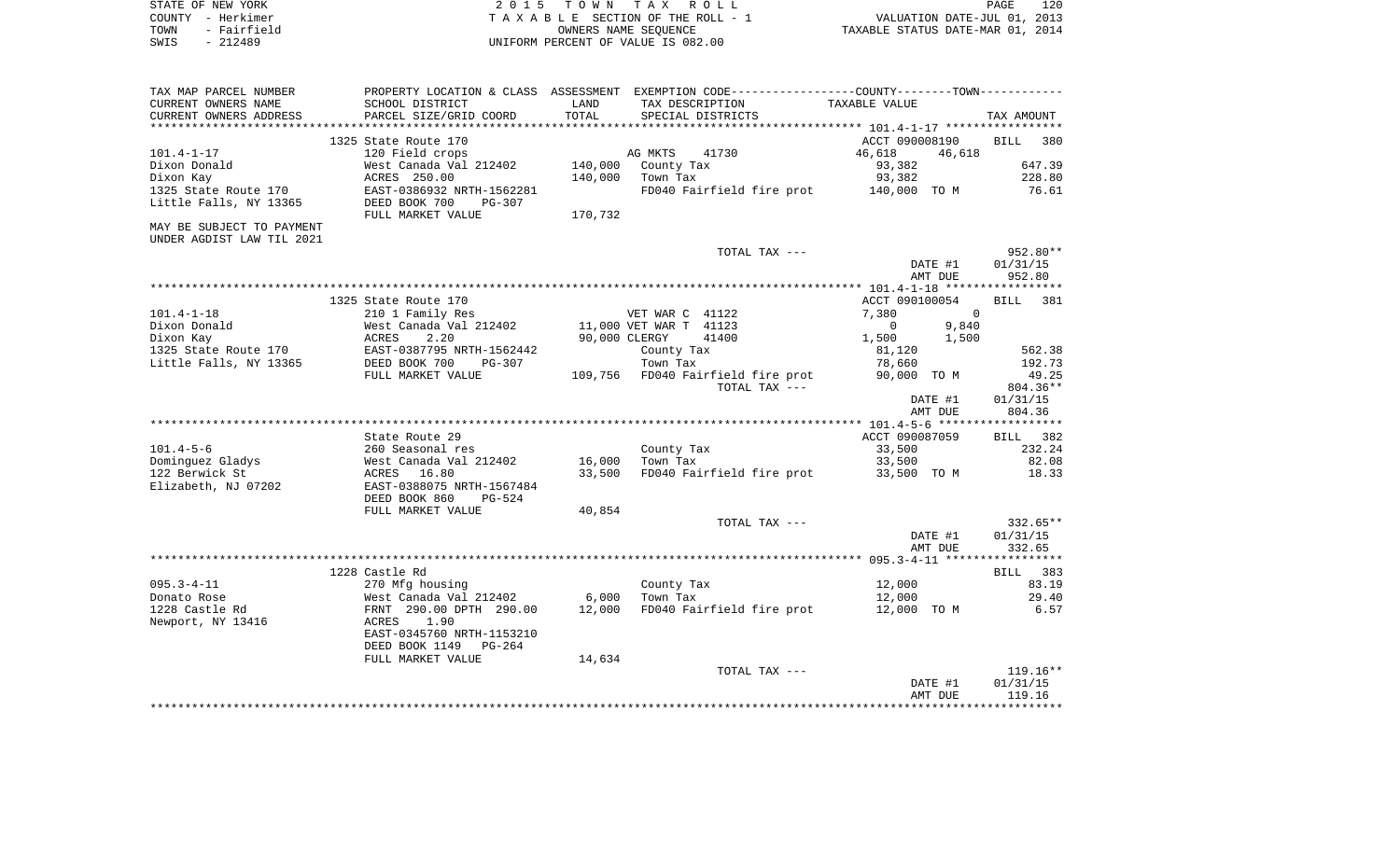| STATE OF NEW YORK   | 2015 TOWN TAX ROLL                 | 121<br>PAGE                      |
|---------------------|------------------------------------|----------------------------------|
| COUNTY - Herkimer   | TAXABLE SECTION OF THE ROLL - 1    | VALUATION DATE-JUL 01, 2013      |
| - Fairfield<br>TOWN | OWNERS NAME SEOUENCE               | TAXABLE STATUS DATE-MAR 01, 2014 |
| - 212489<br>SWIS    | UNIFORM PERCENT OF VALUE IS 082.00 |                                  |

| TAX MAP PARCEL NUMBER<br>CURRENT OWNERS NAME     | SCHOOL DISTRICT                                                          | LAND            | PROPERTY LOCATION & CLASS ASSESSMENT EXEMPTION CODE----------------COUNTY-------TOWN----------<br>TAX DESCRIPTION | TAXABLE VALUE            |                              |
|--------------------------------------------------|--------------------------------------------------------------------------|-----------------|-------------------------------------------------------------------------------------------------------------------|--------------------------|------------------------------|
| CURRENT OWNERS ADDRESS                           | PARCEL SIZE/GRID COORD                                                   | TOTAL           | SPECIAL DISTRICTS                                                                                                 |                          | TAX AMOUNT                   |
| $095.4 - 1 - 2$                                  | Sandy Lane Rd<br>321 Abandoned ag                                        |                 |                                                                                                                   | ACCT 090009420<br>25,000 | 384<br><b>BILL</b><br>173.32 |
| Doty David W                                     | West Canada Val 212402                                                   | 25,000          | County Tax<br>Town Tax                                                                                            | 25,000                   | 61.25                        |
| Doty George R Sr.                                | ACRES 75.00                                                              | 25,000          | FD040 Fairfield fire prot                                                                                         | 25,000 TO M              | 13.68                        |
| 211 Watkins Ave<br>Middletown, NY 10940          | EAST-0387277 NRTH-1583355<br>DEED BOOK 1200<br><b>PG-997</b>             |                 |                                                                                                                   |                          |                              |
|                                                  | FULL MARKET VALUE                                                        | 30,488          |                                                                                                                   |                          |                              |
|                                                  |                                                                          |                 | TOTAL TAX ---                                                                                                     |                          | 248.25**                     |
|                                                  |                                                                          |                 |                                                                                                                   | DATE #1                  | 01/31/15                     |
|                                                  |                                                                          |                 |                                                                                                                   | AMT DUE                  | 248.25                       |
|                                                  | 791 State Route 29                                                       |                 |                                                                                                                   | ACCT 090002700           | BILL 385                     |
| 101.14-1-41                                      | 210 1 Family Res                                                         |                 | County Tax                                                                                                        | 69,500                   | 481.82                       |
| Douglass Sherry A                                | West Canada Val 212402                                                   | 9,000           | Town Tax                                                                                                          | 69,500                   | 170.29                       |
| 791 State Route 29<br>Middleville, NY 13406-9801 | FRNT 190.97 DPTH 240.13<br>0.73<br>ACRES                                 | 69,500          | FD040 Fairfield fire prot                                                                                         | 69,500 TO M              | 38.03                        |
|                                                  | EAST-0382268 NRTH-1568057<br>DEED BOOK 1144<br>PG-43                     |                 |                                                                                                                   |                          |                              |
|                                                  | FULL MARKET VALUE                                                        | 84,756          |                                                                                                                   |                          |                              |
|                                                  |                                                                          |                 | TOTAL TAX ---                                                                                                     |                          | 690.14**                     |
|                                                  |                                                                          |                 |                                                                                                                   | DATE #1                  | 01/31/15                     |
|                                                  |                                                                          |                 |                                                                                                                   | AMT DUE                  | 690.14                       |
|                                                  |                                                                          |                 |                                                                                                                   |                          |                              |
|                                                  | State Route 169                                                          |                 |                                                                                                                   | ACCT 090010050           | BILL 386                     |
| $107.3 - 2 - 22$                                 | 230 3 Family Res                                                         |                 | County Tax                                                                                                        | 75,800                   | 525.50                       |
| Duchnycz Catherine A<br>2153 State Route 169     | Little Falls Ce 210900<br>FRNT 310.00 DPTH 310.00                        | 4,000<br>75,800 | Town Tax<br>School Relevy                                                                                         | 75,800                   | 185.72<br>2,010.52           |
| Little Falls, NY 13365                           | EAST-0376656 NRTH-1547722<br>DEED BOOK 1142<br>$PG-8.38$                 |                 | FD040 Fairfield fire prot                                                                                         | 75,800 TO M              | 41.48                        |
|                                                  | FULL MARKET VALUE                                                        | 92,439          |                                                                                                                   |                          |                              |
|                                                  |                                                                          |                 | TOTAL TAX ---                                                                                                     |                          | $2,763.22**$                 |
|                                                  |                                                                          |                 |                                                                                                                   | DATE #1<br>AMT DUE       | 01/31/15<br>2,763.22         |
|                                                  |                                                                          |                 |                                                                                                                   |                          |                              |
|                                                  | Hardscrabble Rd                                                          |                 |                                                                                                                   |                          | 387<br>BILL                  |
| $107.1 - 3 - 8$                                  | 322 Rural vac>10                                                         |                 | County Tax                                                                                                        | 15,000                   | 103.99                       |
| Dudgeon David III                                | West Canada Val 212402                                                   | 15,000          | Town Tax                                                                                                          | 15,000                   | 36.75                        |
| 120 Osborne Hill Rd<br>Herkimer, NY 13350        | 14.50<br>ACRES<br>EAST-0381073 NRTH-1559227<br>DEED BOOK 1524<br>$PG-62$ | 15,000          | FD040 Fairfield fire prot                                                                                         | 15,000 TO M              | 8.21                         |
|                                                  | FULL MARKET VALUE                                                        | 18,293          |                                                                                                                   |                          |                              |
|                                                  |                                                                          |                 | TOTAL TAX ---                                                                                                     |                          | 148.95**                     |
|                                                  |                                                                          |                 |                                                                                                                   | DATE #1<br>AMT DUE       | 01/31/15<br>148.95           |
|                                                  |                                                                          |                 |                                                                                                                   |                          |                              |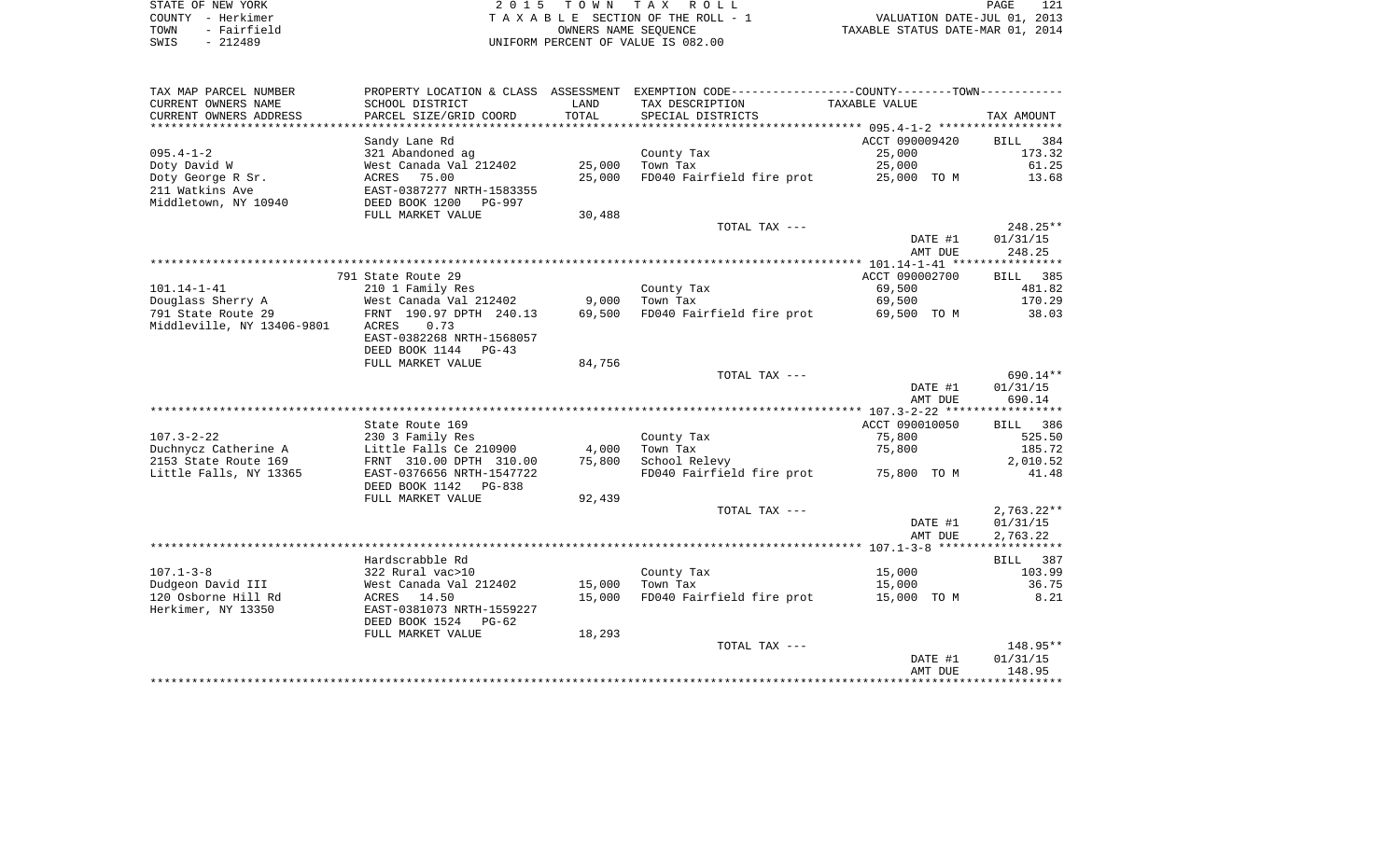| STATE OF NEW YORK   | 2015 TOWN TAX ROLL                 | 122<br>PAGE                      |
|---------------------|------------------------------------|----------------------------------|
| COUNTY - Herkimer   | TAXABLE SECTION OF THE ROLL - 1    | VALUATION DATE-JUL 01, 2013      |
| - Fairfield<br>TOWN | OWNERS NAME SEOUENCE               | TAXABLE STATUS DATE-MAR 01, 2014 |
| - 212489<br>SWIS    | UNIFORM PERCENT OF VALUE IS 082.00 |                                  |

| TAX MAP PARCEL NUMBER  |                           |         | PROPERTY LOCATION & CLASS ASSESSMENT EXEMPTION CODE----------------COUNTY--------TOWN---------- |                  |              |
|------------------------|---------------------------|---------|-------------------------------------------------------------------------------------------------|------------------|--------------|
| CURRENT OWNERS NAME    | SCHOOL DISTRICT           | LAND    | TAX DESCRIPTION                                                                                 | TAXABLE VALUE    |              |
| CURRENT OWNERS ADDRESS | PARCEL SIZE/GRID COORD    | TOTAL   | SPECIAL DISTRICTS                                                                               |                  | TAX AMOUNT   |
|                        |                           |         |                                                                                                 |                  |              |
|                        | 491 Davis Rd              |         |                                                                                                 |                  | 388<br>BILL  |
| $107.1 - 3 - 11$       | 242 Rurl res&rec          |         | County Tax                                                                                      | 235,000          | 1,629.18     |
| Duemmler Richard       | West Canada Val 212402    | 18,000  | Town Tax                                                                                        | 235,000          | 575.78       |
| 491 Davis Rd           | ACRES 15.97               | 235,000 | FD040 Fairfield fire prot                                                                       | 235,000 TO M     | 128.60       |
| Little Falls, NY 13365 | EAST-0379631 NRTH-1558335 |         |                                                                                                 |                  |              |
|                        | DEED BOOK 1409 PG-261     |         |                                                                                                 |                  |              |
|                        | FULL MARKET VALUE         | 286,585 |                                                                                                 |                  |              |
|                        |                           |         | TOTAL TAX ---                                                                                   |                  | $2,333.56**$ |
|                        |                           |         |                                                                                                 | DATE #1          | 01/31/15     |
|                        |                           |         |                                                                                                 | AMT DUE          | 2,333.56     |
|                        |                           |         |                                                                                                 |                  |              |
|                        | Lynch Rd                  |         |                                                                                                 | ACCT 090000540   | BILL 389     |
| $106.4 - 1 - 2$        | 312 Vac w/imprv           |         | County Tax                                                                                      | 69,000           | 478.35       |
| Dufford Frank W Jr     | West Canada Val 212402    | 45,000  | Town Tax                                                                                        | 69,000           | 169.06       |
| 135 Lynch Rd           | 86.00<br>ACRES            | 69,000  | FD040 Fairfield fire prot                                                                       | 69,000 TO M      | 37.76        |
| Little Falls, NY 13365 | EAST-0365633 NRTH-1552379 |         |                                                                                                 |                  |              |
|                        | DEED BOOK 798<br>PG-698   |         |                                                                                                 |                  |              |
|                        | FULL MARKET VALUE         | 84,146  |                                                                                                 |                  |              |
|                        |                           |         | TOTAL TAX ---                                                                                   |                  | 685.17**     |
|                        |                           |         |                                                                                                 | DATE #1          | 01/31/15     |
|                        |                           |         |                                                                                                 | AMT DUE          | 685.17       |
|                        |                           |         |                                                                                                 |                  |              |
|                        | 135 Lynch Rd              |         |                                                                                                 |                  | BILL 390     |
| $106.4 - 1 - 4.3$      | 270 Mfg housing           |         | County Tax                                                                                      | 60,000           | 415.96       |
| Dufford Frank W Jr     | West Canada Val 212402    | 12,000  | Town Tax                                                                                        | 60,000           | 147.01       |
| 135 Lynch Rd           | ACRES<br>4.70             | 60,000  | FD040 Fairfield fire prot                                                                       | 60,000 TO M      | 32.83        |
| Little Falls, NY 13365 | EAST-0364921 NRTH-1551161 |         |                                                                                                 |                  |              |
|                        | DEED BOOK 798<br>PG-698   |         |                                                                                                 |                  |              |
|                        | FULL MARKET VALUE         | 73,171  |                                                                                                 |                  |              |
|                        |                           |         | TOTAL TAX ---                                                                                   |                  | 595.80**     |
|                        |                           |         |                                                                                                 | DATE #1          | 01/31/15     |
|                        |                           |         |                                                                                                 | AMT DUE          | 595.80       |
|                        |                           |         |                                                                                                 |                  |              |
|                        | 2267 Castle Rd            |         |                                                                                                 | ACCT 090100085   | BILL 391     |
| $094.4 - 1 - 11.2$     | 210 1 Family Res          |         | AGED-ALL<br>41800                                                                               | 36,000<br>36,000 |              |
| Dupont Ann             | West Canada Val 212402    |         | 13,000 County Tax                                                                               | 36,000           | 249.58       |
| 2267 Castle Rd         | 5.40<br>ACRES             | 72,000  | Town Tax                                                                                        | 36,000           | 88.21        |
| Newport, NY 13416      | EAST-0365176 NRTH-1578260 |         | FD040 Fairfield fire prot                                                                       | 72,000 TO M      | 39.40        |
|                        | FULL MARKET VALUE         | 87,805  |                                                                                                 |                  |              |
|                        |                           |         | TOTAL TAX ---                                                                                   |                  | $377.19**$   |
|                        |                           |         |                                                                                                 | DATE #1          | 01/31/15     |
|                        |                           |         |                                                                                                 | AMT DUE          | 377.19       |
|                        |                           |         |                                                                                                 |                  |              |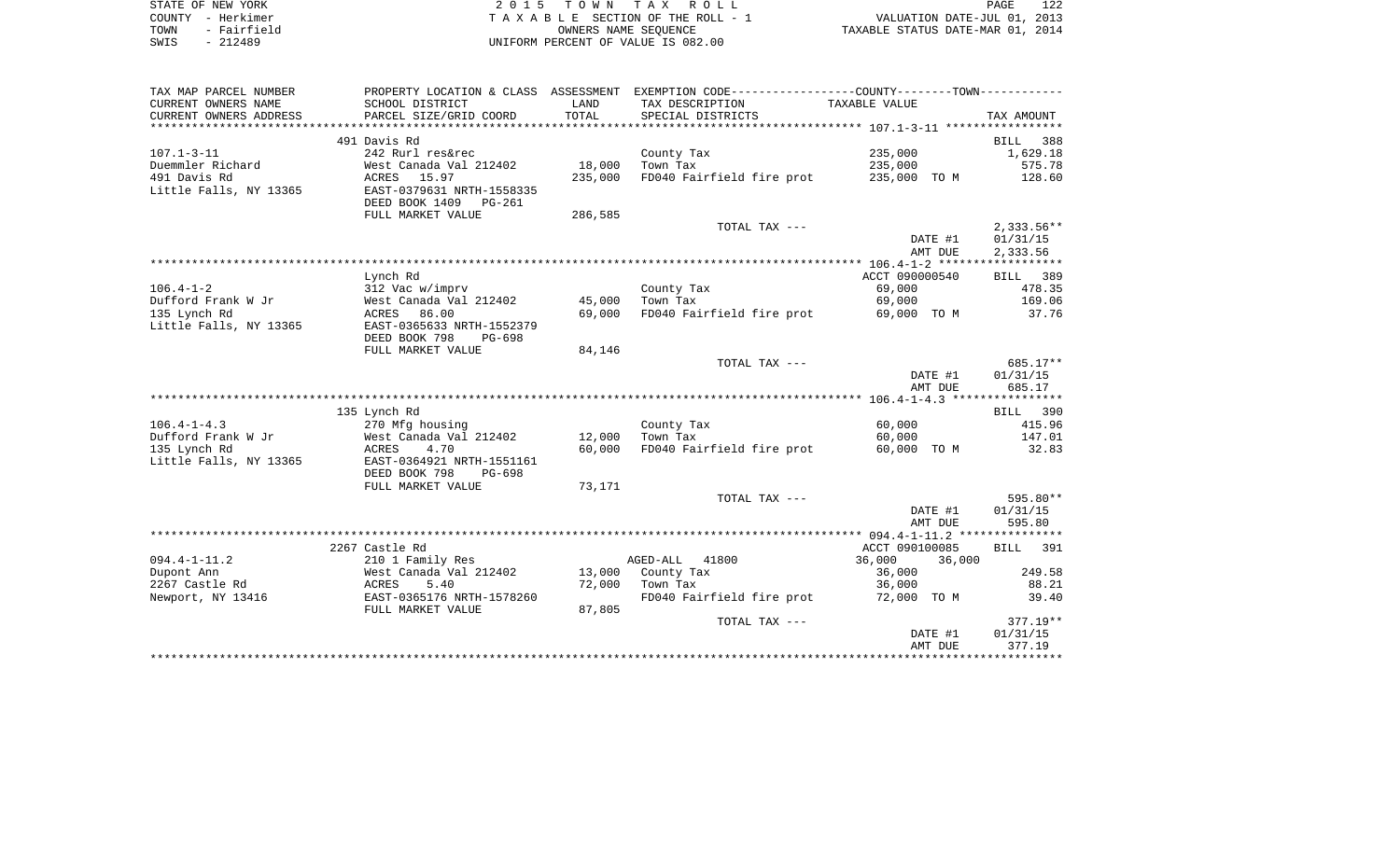| STATE OF NEW YORK   | 2015 TOWN TAX ROLL                 | 123<br>PAGE                      |
|---------------------|------------------------------------|----------------------------------|
| COUNTY - Herkimer   | TAXABLE SECTION OF THE ROLL - 1    | VALUATION DATE-JUL 01, 2013      |
| - Fairfield<br>TOWN | OWNERS NAME SEOUENCE               | TAXABLE STATUS DATE-MAR 01, 2014 |
| SWIS<br>- 212489    | UNIFORM PERCENT OF VALUE IS 082.00 |                                  |

 $\begin{array}{c} 123 \\ 2013 \\ 2014 \end{array}$ 

| TAX MAP PARCEL NUMBER          |                                   |         | PROPERTY LOCATION & CLASS ASSESSMENT EXEMPTION CODE---------------COUNTY-------TOWN--------- |                |               |
|--------------------------------|-----------------------------------|---------|----------------------------------------------------------------------------------------------|----------------|---------------|
| CURRENT OWNERS NAME            | SCHOOL DISTRICT                   | LAND    | TAX DESCRIPTION                                                                              | TAXABLE VALUE  |               |
| CURRENT OWNERS ADDRESS         | PARCEL SIZE/GRID COORD            | TOTAL   | SPECIAL DISTRICTS                                                                            |                | TAX AMOUNT    |
| ***********************        |                                   |         |                                                                                              |                |               |
|                                | 283 Parkhurst Rd                  |         |                                                                                              | ACCT 090002160 | BILL<br>392   |
| $100.4 - 1 - 14$               | 210 1 Family Res                  |         | County Tax                                                                                   | 118,000        | 818.05        |
| Earl Shane                     | West Canada Val 212402            | 10,000  | Town Tax                                                                                     | 118,000        | 289.12        |
| 283 Parkhurst Rd               | Life Use To Wm Dise Jr            | 118,000 | FD040 Fairfield fire prot                                                                    | 118,000 TO M   | 64.57         |
| Little Falls, NY 13365         | 1.30<br>ACRES                     |         |                                                                                              |                |               |
|                                | EAST-0370696 NRTH-1566403         |         |                                                                                              |                |               |
| PRIOR OWNER ON 3/01/2014       | DEED BOOK 1545<br>PG-114          |         |                                                                                              |                |               |
| Ucasz Eleanor                  | FULL MARKET VALUE                 | 143,902 |                                                                                              |                |               |
|                                |                                   |         | TOTAL TAX ---                                                                                |                | 1,171.74**    |
|                                |                                   |         |                                                                                              | DATE #1        | 01/31/15      |
|                                |                                   |         |                                                                                              | AMT DUE        | 1,171.74      |
|                                |                                   |         |                                                                                              |                |               |
|                                | Parkhurst Rd                      |         |                                                                                              | ACCT 090089084 | BILL<br>393   |
| $100.4 - 1 - 16.3$             | 314 Rural vac<10                  |         | County Tax                                                                                   | 6,000          | 41.60         |
| Earl Shane<br>283 Parkhurst Rd | West Canada Val 212402            | 6,000   | Town Tax<br>FD040 Fairfield fire prot                                                        | 6,000          | 14.70<br>3.28 |
| Little Falls, NY 13365         | Deed Restriction<br>ACRES<br>4.01 | 6,000   |                                                                                              | 6,000 TO M     |               |
|                                | EAST-0370314 NRTH-1566610         |         |                                                                                              |                |               |
| PRIOR OWNER ON 3/01/2014       | DEED BOOK 1545<br>PG-114          |         |                                                                                              |                |               |
| Dise John B                    | FULL MARKET VALUE                 | 7,317   |                                                                                              |                |               |
|                                |                                   |         | TOTAL TAX ---                                                                                |                | 59.58**       |
|                                |                                   |         |                                                                                              | DATE #1        | 01/31/15      |
|                                |                                   |         |                                                                                              | AMT DUE        | 59.58         |
|                                |                                   |         |                                                                                              |                |               |
|                                | 140 Town Garage Rd                |         |                                                                                              | ACCT 090002370 | BILL 394      |
| $101.14 - 1 - 9$               | 210 1 Family Res                  |         | County Tax                                                                                   | 34,000         | 235.71        |
| Edwards Linda                  | West Canada Val 212402            | 9,000   | Town Tax                                                                                     | 34,000         | 83.31         |
| 140 Town Garage Rd             | FRNT 190.00 DPTH 200.00           | 34,000  | FD040 Fairfield fire prot                                                                    | 34,000 TO M    | 18.61         |
| Middleville, NY 13406-9801     | EAST-0381461 NRTH-1568092         |         |                                                                                              |                |               |
|                                | DEED BOOK 766<br>$PG-73$          |         |                                                                                              |                |               |
|                                | FULL MARKET VALUE                 | 41,463  |                                                                                              |                |               |
|                                |                                   |         | TOTAL TAX ---                                                                                |                | $337.63**$    |
|                                |                                   |         |                                                                                              | DATE #1        | 01/31/15      |
|                                |                                   |         |                                                                                              | AMT DUE        | 337.63        |
|                                |                                   |         |                                                                                              |                |               |
|                                | 124 Kelly Rd                      |         |                                                                                              | ACCT 090100086 | BILL 395      |
| $106.4 - 1 - 6.2$              | 270 Mfg housing                   |         | County Tax                                                                                   | 65,000         | 450.62        |
| Edwards Richard R              | West Canada Val 212402            | 10,000  | Town Tax                                                                                     | 65,000         | 159.26        |
| Edwards Amy L                  | ACRES<br>1.50 BANK<br>023         | 65,000  | FD040 Fairfield fire prot                                                                    | 65,000 TO M    | 35.57         |
| 124 Kelly Rd                   | EAST-0367688 NRTH-1551455         |         |                                                                                              |                |               |
| Little Falls, NY 13365         | DEED BOOK 834<br>$PG-97$          |         |                                                                                              |                |               |
|                                | FULL MARKET VALUE                 | 79,268  |                                                                                              |                | $645.45**$    |
|                                |                                   |         | TOTAL TAX ---                                                                                | DATE #1        | 01/31/15      |
|                                |                                   |         |                                                                                              | AMT DUE        | 645.45        |
|                                |                                   |         |                                                                                              |                |               |
|                                |                                   |         |                                                                                              |                |               |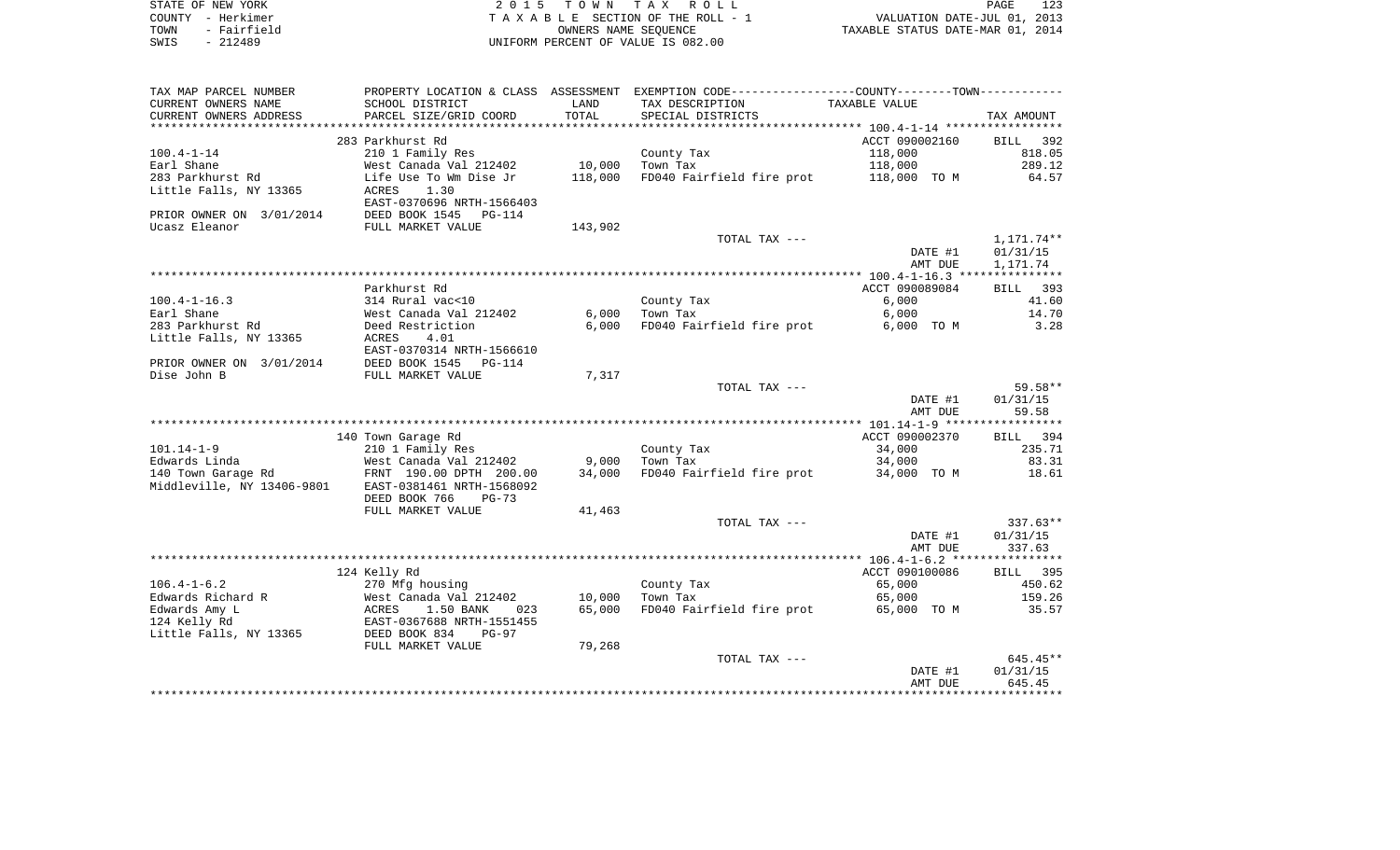|      | STATE OF NEW YORK | 2015 TOWN TAX ROLL                 | 124<br>PAGE                      |
|------|-------------------|------------------------------------|----------------------------------|
|      | COUNTY - Herkimer | TAXABLE SECTION OF THE ROLL - 1    | VALUATION DATE-JUL 01, 2013      |
| TOWN | - Fairfield       | OWNERS NAME SEOUENCE               | TAXABLE STATUS DATE-MAR 01, 2014 |
| SWIS | $-212489$         | UNIFORM PERCENT OF VALUE IS 082.00 |                                  |

| TAX MAP PARCEL NUMBER     |                           |         | PROPERTY LOCATION & CLASS ASSESSMENT EXEMPTION CODE----------------COUNTY--------TOWN---------- |                  |                    |
|---------------------------|---------------------------|---------|-------------------------------------------------------------------------------------------------|------------------|--------------------|
| CURRENT OWNERS NAME       | SCHOOL DISTRICT           | LAND    | TAX DESCRIPTION                                                                                 | TAXABLE VALUE    |                    |
| CURRENT OWNERS ADDRESS    | PARCEL SIZE/GRID COORD    | TOTAL   | SPECIAL DISTRICTS                                                                               |                  | TAX AMOUNT         |
|                           |                           |         |                                                                                                 |                  |                    |
|                           | 2065 Hardscrabble Rd      |         |                                                                                                 | ACCT 090100053   | BILL<br>396        |
| $095.3 - 1 - 2.1$         | 240 Rural res             |         | County Tax                                                                                      | 145,000          | 1,005.24           |
| Elliott Edward            | West Canada Val 212402    | 30,000  | Town Tax                                                                                        | 145,000          | 355.27             |
| Elliott Cheryl            | <b>ACRES</b><br>40.30     | 145,000 | FD040 Fairfield fire prot                                                                       | 145,000 TO M     | 79.35              |
| 2065 Hard Scrabble Rd     | EAST-0374733 NRTH-1582055 |         |                                                                                                 |                  |                    |
| Newport, NY 13416         | DEED BOOK 00632 PG-00598  |         |                                                                                                 |                  |                    |
|                           | FULL MARKET VALUE         | 176,829 |                                                                                                 |                  |                    |
|                           |                           |         | TOTAL TAX ---                                                                                   |                  | $1,439.86**$       |
|                           |                           |         |                                                                                                 | DATE #1          | 01/31/15           |
|                           |                           |         |                                                                                                 | AMT DUE          | 1,439.86           |
|                           |                           |         |                                                                                                 |                  |                    |
|                           | 1527 Castle Rd            |         |                                                                                                 | ACCT 090002880   | <b>BILL</b><br>397 |
| $095.3 - 1 - 20.1$        | 240 Rural res             |         | AG MKTS L 41720                                                                                 | 14,120<br>14,120 |                    |
| Erickson David            | West Canada Val 212402    | 40,000  | County Tax                                                                                      | 108,880          | 754.83             |
| 1527 Castle Rd            | includes 20.2             | 123,000 | Town Tax                                                                                        | 108,880          | 266.77             |
| Newport, NY 13416         | FRNT 1671.00 DPTH         |         | FD040 Fairfield fire prot                                                                       | 108,880 TO M     | 59.58              |
|                           | 60.50<br>ACRES            |         | 14,120 EX                                                                                       |                  |                    |
| MAY BE SUBJECT TO PAYMENT | EAST-0378825 NRTH-1580653 |         |                                                                                                 |                  |                    |
| UNDER AGDIST LAW TIL 2018 | DEED BOOK 842<br>$PG-663$ |         |                                                                                                 |                  |                    |
|                           | FULL MARKET VALUE         | 150,000 |                                                                                                 |                  |                    |
|                           |                           |         | TOTAL TAX ---                                                                                   |                  | 1,081.18**         |
|                           |                           |         |                                                                                                 | DATE #1          | 01/31/15           |
|                           |                           |         |                                                                                                 | AMT DUE          | 1,081.18           |
|                           |                           |         |                                                                                                 |                  |                    |
|                           | 193 Kelly Rd              |         |                                                                                                 | ACCT 090089108   | BILL<br>398        |
| $106.2 - 3 - 20$          | 210 1 Family Res          |         | County Tax                                                                                      | 122,000          | 845.78             |
| Ervin Richard             | West Canada Val 212402    | 12,000  | Town Tax                                                                                        | 122,000          | 298.92             |
| Ervin Kathaleen           | ACRES<br>5.00             | 122,000 | FD040 Fairfield fire prot                                                                       | 122,000 TO M     | 66.76              |
| 193 Kelly Rd              | EAST-0369119 NRTH-1552049 |         |                                                                                                 |                  |                    |
| Little Falls, NY 13365    | DEED BOOK 763<br>$PG-435$ |         |                                                                                                 |                  |                    |
|                           | FULL MARKET VALUE         | 148,780 | TOTAL TAX ---                                                                                   |                  | $1,211.46**$       |
|                           |                           |         |                                                                                                 | DATE #1          | 01/31/15           |
|                           |                           |         |                                                                                                 | AMT DUE          | 1,211.46           |
|                           |                           |         |                                                                                                 |                  |                    |
|                           | 226 Snyder Rd             |         |                                                                                                 | ACCT 090009630   | 399<br><b>BILL</b> |
| $101.4 - 1 - 11$          | 120 Field crops           |         | AG MKTS L 41720                                                                                 | 13,795<br>13,795 |                    |
| Esh David K               | West Canada Val 212402    | 92,000  | County Tax                                                                                      | 158,205          | 1,096.78           |
| Esh Rachel Z              | ACRES 164.00              | 172,000 | Town Tax                                                                                        | 158,205          | 387.63             |
| 226 Snyder Rd             | EAST-0392813 NRTH-1564310 |         | FD040 Fairfield fire prot                                                                       | 158,205 TO M     | 86.57              |
| Little Falls, NY 13365    | DEED BOOK 1513<br>PG-882  |         | 13,795 EX                                                                                       |                  |                    |
|                           | FULL MARKET VALUE         | 209,756 |                                                                                                 |                  |                    |
| MAY BE SUBJECT TO PAYMENT |                           |         |                                                                                                 |                  |                    |
| UNDER AGDIST LAW TIL 2018 |                           |         |                                                                                                 |                  |                    |
|                           |                           |         | TOTAL TAX ---                                                                                   |                  | 1,570.98**         |
|                           |                           |         |                                                                                                 | DATE #1          | 01/31/15           |
|                           |                           |         |                                                                                                 | AMT DUE          | 1,570.98           |
|                           |                           |         |                                                                                                 |                  |                    |
|                           |                           |         |                                                                                                 |                  |                    |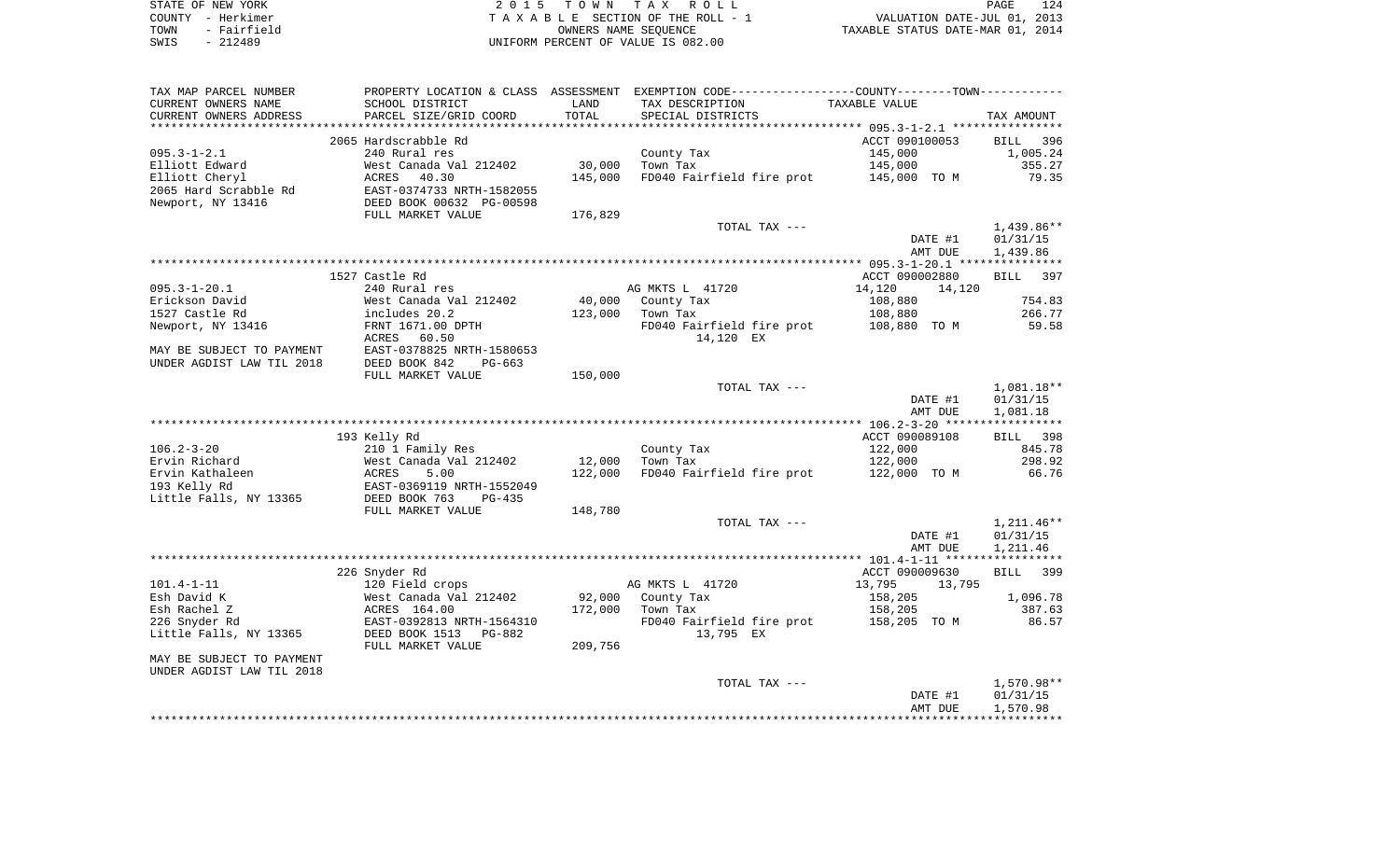| STATE OF NEW YORK   | 2015 TOWN TAX ROLL                 | 125.<br>PAGE                     |
|---------------------|------------------------------------|----------------------------------|
| COUNTY - Herkimer   | TAXABLE SECTION OF THE ROLL - 1    | VALUATION DATE-JUL 01, 2013      |
| - Fairfield<br>TOWN | OWNERS NAME SEOUENCE               | TAXABLE STATUS DATE-MAR 01, 2014 |
| $-212489$<br>SWIS   | UNIFORM PERCENT OF VALUE IS 082.00 |                                  |

| TAX MAP PARCEL NUMBER                                 |                                            |         | PROPERTY LOCATION & CLASS ASSESSMENT EXEMPTION CODE---------------COUNTY-------TOWN---------- |                |                    |
|-------------------------------------------------------|--------------------------------------------|---------|-----------------------------------------------------------------------------------------------|----------------|--------------------|
| CURRENT OWNERS NAME                                   | SCHOOL DISTRICT                            | LAND    | TAX DESCRIPTION                                                                               | TAXABLE VALUE  |                    |
| CURRENT OWNERS ADDRESS                                | PARCEL SIZE/GRID COORD                     | TOTAL   | SPECIAL DISTRICTS                                                                             |                | TAX AMOUNT         |
| **********************                                | ****************************               |         |                                                                                               |                |                    |
|                                                       | Castle Rd                                  |         |                                                                                               | ACCT 090089078 | BILL 400           |
| $095.3 - 4 - 7$                                       | 322 Rural vac>10                           |         | County Tax                                                                                    | 10,000         | 69.33              |
| Fachini Joseph                                        | West Canada Val 212402                     | 10,000  | Town Tax                                                                                      | 10,000         | 24.50              |
| 999 Old Country Rd                                    | ACRES 10.40                                | 10,000  | FD040 Fairfield fire prot                                                                     | 10,000 TO M    | 5.47               |
| Stamford, VT 05352                                    | EAST-0344125 NRTH-1154660                  |         |                                                                                               |                |                    |
|                                                       | DEED BOOK 1289<br>PG-104                   |         |                                                                                               |                |                    |
|                                                       | FULL MARKET VALUE                          | 12,195  |                                                                                               |                |                    |
|                                                       |                                            |         | TOTAL TAX ---                                                                                 |                | $99.30**$          |
|                                                       |                                            |         |                                                                                               | DATE #1        | 01/31/15           |
|                                                       |                                            |         |                                                                                               | AMT DUE        | 99.30              |
|                                                       |                                            |         |                                                                                               |                |                    |
|                                                       | State Route 169                            |         |                                                                                               | ACCT 090007710 | BILL 401           |
| $107.3 - 2 - 2.1$                                     | 312 Vac w/imprv                            |         | County Tax                                                                                    | 75,500         | 523.42             |
| Family Limited Partnership Kuc West Canada Val 212402 |                                            |         | 50,500 Town Tax                                                                               | 75,500         | 184.99             |
| 1108 Stueben Hill Rd                                  | Merge-Includes 3.1, 3.4 &                  | 75,500  | FD040 Fairfield fire prot                                                                     | 75,500 TO M    | 41.32              |
| Herkimer, NY 13350                                    | FRNT 1308.00 DPTH                          |         |                                                                                               |                |                    |
|                                                       | 81.20<br>ACRES                             |         |                                                                                               |                |                    |
|                                                       | EAST-0375722 NRTH-1551681                  |         |                                                                                               |                |                    |
|                                                       | DEED BOOK 1471<br>PG-751                   |         |                                                                                               |                |                    |
|                                                       | FULL MARKET VALUE                          | 92,073  |                                                                                               |                |                    |
|                                                       |                                            |         | TOTAL TAX ---                                                                                 |                | 749.73**           |
|                                                       |                                            |         |                                                                                               | DATE #1        | 01/31/15           |
|                                                       |                                            |         |                                                                                               | AMT DUE        | 749.73             |
|                                                       |                                            |         |                                                                                               |                |                    |
|                                                       | 2411 Castle Rd                             |         |                                                                                               | ACCT 090088071 | BILL 402           |
| $094.4 - 1 - 3.3$                                     | 210 1 Family Res                           |         | County Tax                                                                                    | 126,000        | 873.52             |
| Farber Dale                                           | West Canada Val 212402                     | 10,000  | Town Tax                                                                                      | 126,000        | 308.72             |
| Farber Mary                                           | ACRES<br>1.40                              | 126,000 | FD040 Fairfield fire prot                                                                     | 126,000 TO M   | 68.95              |
| 2411 Castle Rd                                        | EAST-0362789 NRTH-1577416                  |         |                                                                                               |                |                    |
| Newport, NY 13416                                     | DEED BOOK 732<br>$PG-32$                   |         |                                                                                               |                |                    |
|                                                       | FULL MARKET VALUE                          | 153,659 |                                                                                               |                |                    |
|                                                       |                                            |         | TOTAL TAX ---                                                                                 |                | 1,251.19**         |
|                                                       |                                            |         |                                                                                               | DATE #1        | 01/31/15           |
|                                                       |                                            |         |                                                                                               | AMT DUE        | 1,251.19           |
|                                                       |                                            |         |                                                                                               |                |                    |
|                                                       | State Route 169                            |         |                                                                                               | ACCT 090006180 | BILL 403           |
| $107.1 - 1 - 12.1$<br>Farber Dustin A                 | 314 Rural vac<10                           |         | County Tax                                                                                    | 11,000         | 76.26              |
|                                                       | West Canada Val 212402                     | 11,000  | Town Tax                                                                                      | 11,000         | 26.95              |
| 8422 State Rte. 28<br>Newport, NY 13416               | 6.20<br>ACRES<br>EAST-0375776 NRTH-1555374 | 11,000  | FD040 Fairfield fire prot                                                                     | 11,000 TO M    | 6.02               |
|                                                       | DEED BOOK 1521                             |         |                                                                                               |                |                    |
|                                                       | PG-722                                     |         |                                                                                               |                |                    |
|                                                       | FULL MARKET VALUE                          | 13,415  |                                                                                               |                | $109.23**$         |
|                                                       |                                            |         | TOTAL TAX ---                                                                                 | DATE #1        |                    |
|                                                       |                                            |         |                                                                                               | AMT DUE        | 01/31/15<br>109.23 |
|                                                       |                                            |         |                                                                                               |                |                    |
|                                                       |                                            |         |                                                                                               |                |                    |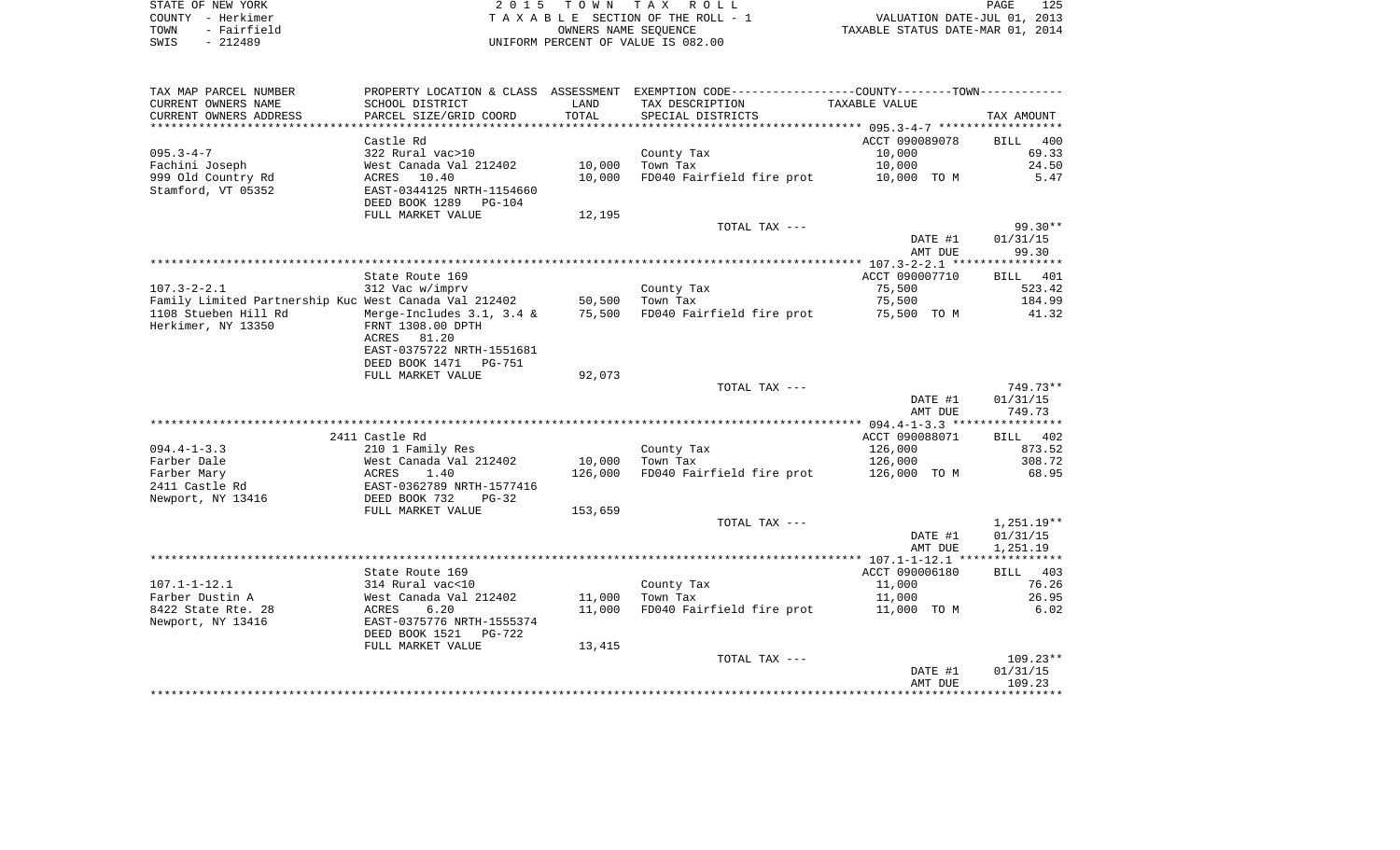|      | STATE OF NEW YORK | 2015 TOWN TAX ROLL                 | PAGE                             | 126 |
|------|-------------------|------------------------------------|----------------------------------|-----|
|      | COUNTY - Herkimer | TAXABLE SECTION OF THE ROLL - 1    | VALUATION DATE-JUL 01, 2013      |     |
| TOWN | - Fairfield       | OWNERS NAME SEOUENCE               | TAXABLE STATUS DATE-MAR 01, 2014 |     |
| SWIS | $-212489$         | UNIFORM PERCENT OF VALUE IS 082.00 |                                  |     |

| TAX MAP PARCEL NUMBER     |                                |        | PROPERTY LOCATION & CLASS ASSESSMENT EXEMPTION CODE---------------COUNTY-------TOWN---------- |                |                    |
|---------------------------|--------------------------------|--------|-----------------------------------------------------------------------------------------------|----------------|--------------------|
| CURRENT OWNERS NAME       | SCHOOL DISTRICT                | LAND   | TAX DESCRIPTION                                                                               | TAXABLE VALUE  |                    |
| CURRENT OWNERS ADDRESS    | PARCEL SIZE/GRID COORD         | TOTAL  | SPECIAL DISTRICTS                                                                             |                | TAX AMOUNT         |
|                           |                                |        |                                                                                               |                |                    |
|                           | 405 North Creek Rd             |        |                                                                                               |                | BILL 404           |
| $106.4 - 1 - 43.2$        | 270 Mfg housing                |        | County Tax                                                                                    | 54,000         | 374.36             |
| Farber Edward             | West Canada Val 212402         | 11,000 | Town Tax                                                                                      | 54,000         | 132.31             |
| Farber Rebecca            | BAR change 6/05                | 54,000 | FD040 Fairfield fire prot                                                                     | 54,000 TO M    | 29.55              |
| 405 North Creek Rd        | FRNT 150.00 DPTH               |        |                                                                                               |                |                    |
| Little Falls, NY 13365    | 2.85<br>ACRES                  |        |                                                                                               |                |                    |
|                           | EAST-0369592 NRTH-1547102      |        |                                                                                               |                |                    |
|                           | DEED BOOK 769<br><b>PG-188</b> |        |                                                                                               |                |                    |
|                           | FULL MARKET VALUE              | 65,854 |                                                                                               |                |                    |
|                           |                                |        | TOTAL TAX ---                                                                                 |                | 536.22**           |
|                           |                                |        |                                                                                               | DATE #1        | 01/31/15           |
|                           |                                |        |                                                                                               | AMT DUE        | 536.22             |
|                           |                                |        |                                                                                               |                |                    |
|                           | 341 Topnotch Rd                |        |                                                                                               | ACCT 090086050 | <b>BILL</b> 405    |
| $107.4 - 2 - 14.2$        |                                |        |                                                                                               | 35,000         | 242.64             |
|                           | 210 1 Family Res               | 10,000 | County Tax                                                                                    | 35,000         | 85.76              |
| Farnell Beatrice          | Little Falls Ce 210900         |        | Town Tax                                                                                      |                |                    |
| 139 Hilts Rd              | FRNT 249.00 DPTH<br>86.00      | 35,000 | School Relevy                                                                                 |                | 1,332.00           |
| Little Falls, NY 13365    | ACRES<br>0.54                  |        | FD040 Fairfield fire prot 35,000 TO M                                                         |                | 19.15              |
|                           | EAST-0390755 NRTH-1546120      |        |                                                                                               |                |                    |
|                           | DEED BOOK 693<br>PG-680        |        |                                                                                               |                |                    |
|                           | FULL MARKET VALUE              | 42,683 |                                                                                               |                |                    |
|                           |                                |        | TOTAL TAX ---                                                                                 |                | $1,679.55**$       |
|                           |                                |        |                                                                                               | DATE #1        | 01/31/15           |
|                           |                                |        |                                                                                               | AMT DUE        | 1,679.55           |
|                           |                                |        |                                                                                               |                |                    |
|                           | Stahl Rd                       |        |                                                                                               | ACCT 090002580 | BILL 406           |
| $107.4 - 2 - 15.1$        | 312 Vac w/imprv                |        | County Tax                                                                                    | 3,300          | 22.88              |
| Farnell Thomas            | Little Falls Ce 210900         | 3,200  | Town Tax                                                                                      | 3,300          | 8.09               |
| 139 Hilts Rd              | 6.40<br>ACRES                  | 3,300  | FD040 Fairfield fire prot                                                                     | 3,300 TO M     | 1.81               |
| Little Falls, NY 13365    | EAST-0392524 NRTH-1546453      |        |                                                                                               |                |                    |
|                           | DEED BOOK 00573 PG-00035       |        |                                                                                               |                |                    |
| MAY BE SUBJECT TO PAYMENT | FULL MARKET VALUE              | 4,024  |                                                                                               |                |                    |
| UNDER AGDIST LAW TIL 2020 |                                |        |                                                                                               |                |                    |
|                           |                                |        | TOTAL TAX ---                                                                                 |                | $32.78**$          |
|                           |                                |        |                                                                                               | DATE #1        | 01/31/15           |
|                           |                                |        |                                                                                               | AMT DUE        | 32.78              |
|                           |                                |        |                                                                                               |                | ****************** |
|                           | 535 Castle Rd                  |        |                                                                                               |                | BILL 407           |
| $101.4 - 3 - 8$           | 322 Rural vac>10               |        | County Tax                                                                                    | 13,000         | 90.12              |
| Fasano Leonard            | West Canada Val 212402         | 13,000 | Town Tax                                                                                      | 13,000         | 31.85              |
| 235 Centre St             | Subdivision                    | 13,000 | FD040 Fairfield fire prot                                                                     | 13,000 TO M    | 7.11               |
| Nutley, NJ 07110          | ACRES 10.80                    |        |                                                                                               |                |                    |
|                           | EAST-0388435 NRTH-1566294      |        |                                                                                               |                |                    |
|                           | DEED BOOK 788<br>$PG-20$       |        |                                                                                               |                |                    |
|                           | FULL MARKET VALUE              | 15,854 |                                                                                               |                |                    |
|                           |                                |        | TOTAL TAX ---                                                                                 |                | $129.08**$         |
|                           |                                |        |                                                                                               | DATE #1        | 01/31/15           |
|                           |                                |        |                                                                                               | AMT DUE        | 129.08             |
|                           |                                |        |                                                                                               |                |                    |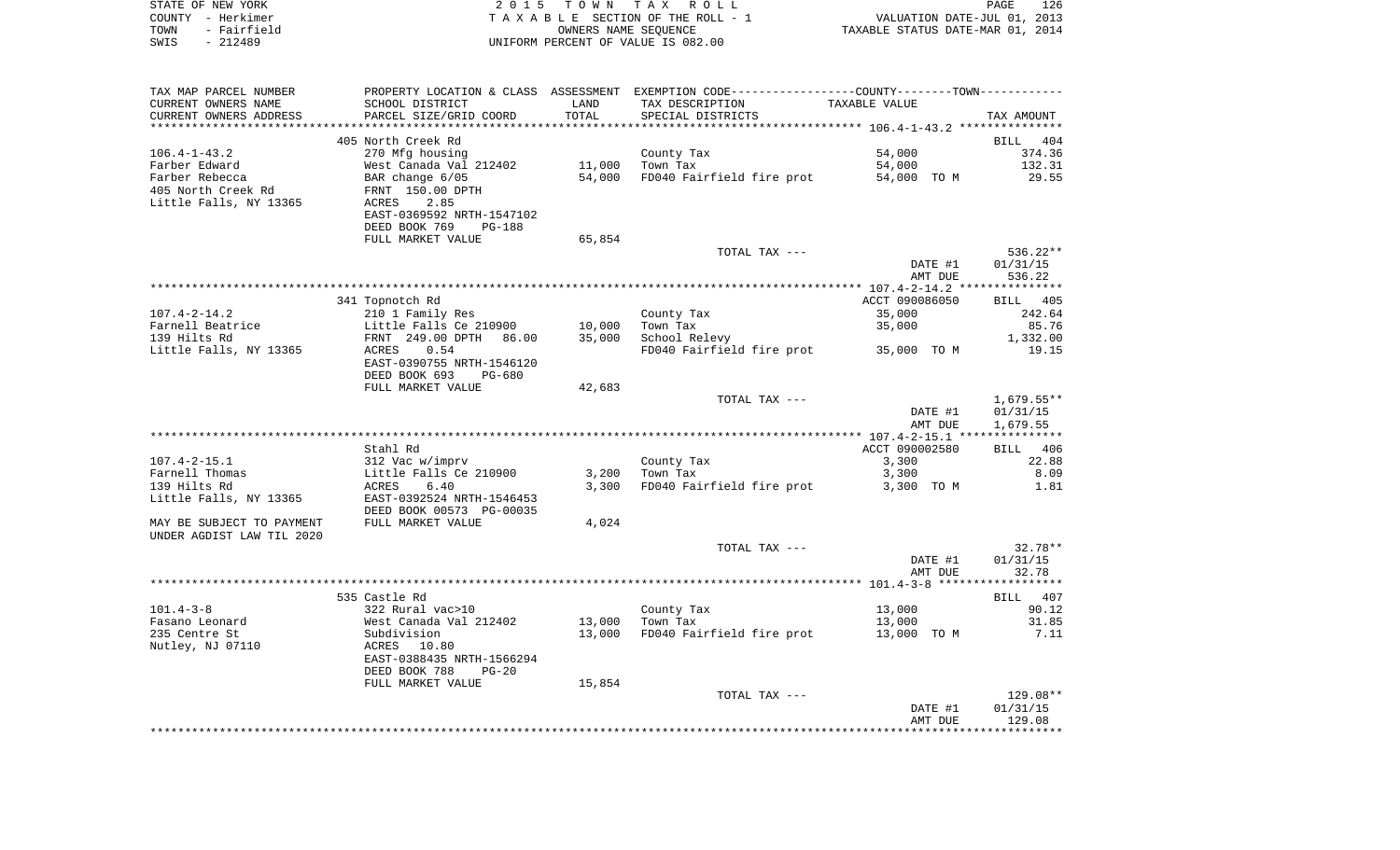| STATE OF NEW YORK   | 2015 TOWN TAX ROLL                 | 127<br>PAGE                      |
|---------------------|------------------------------------|----------------------------------|
| COUNTY - Herkimer   | TAXABLE SECTION OF THE ROLL - 1    | VALUATION DATE-JUL 01, 2013      |
| - Fairfield<br>TOWN | OWNERS NAME SEOUENCE               | TAXABLE STATUS DATE-MAR 01, 2014 |
| $-212489$<br>SWIS   | UNIFORM PERCENT OF VALUE IS 082.00 |                                  |

| TAX MAP PARCEL NUMBER                |                                        |                   | PROPERTY LOCATION & CLASS ASSESSMENT EXEMPTION CODE---------------COUNTY-------TOWN---------- |                |                    |
|--------------------------------------|----------------------------------------|-------------------|-----------------------------------------------------------------------------------------------|----------------|--------------------|
| CURRENT OWNERS NAME                  | SCHOOL DISTRICT                        | LAND              | TAX DESCRIPTION                                                                               | TAXABLE VALUE  |                    |
| CURRENT OWNERS ADDRESS               | PARCEL SIZE/GRID COORD                 | <b>TOTAL</b>      | SPECIAL DISTRICTS                                                                             |                | TAX AMOUNT         |
| *******************                  | *************************              |                   |                                                                                               |                |                    |
|                                      | 435 Castle Rd                          |                   |                                                                                               |                | <b>BILL</b><br>408 |
| $101.4 - 3 - 14$                     | 314 Rural vac<10                       |                   | County Tax                                                                                    | 11,000         | 76.26              |
| Fasano Leonard R                     | West Canada Val 212402                 | 11,000            | Town Tax                                                                                      | 11,000         | 26.95              |
| 235 Centre St                        | Subdivision                            | 11,000            | FD040 Fairfield fire prot                                                                     | 11,000 TO M    | 6.02               |
| Nutley, NJ 07110                     | 6.90<br>ACRES                          |                   |                                                                                               |                |                    |
|                                      | EAST-0389096 NRTH-1564361              |                   |                                                                                               |                |                    |
|                                      | DEED BOOK 898<br>$PG-432$              |                   |                                                                                               |                |                    |
|                                      | FULL MARKET VALUE                      | 13,415            |                                                                                               |                |                    |
|                                      |                                        |                   | TOTAL TAX ---                                                                                 |                | $109.23**$         |
|                                      |                                        |                   |                                                                                               | DATE #1        | 01/31/15           |
|                                      |                                        |                   |                                                                                               | AMT DUE        | 109.23             |
|                                      |                                        |                   |                                                                                               |                |                    |
|                                      | 738 Castle Rd                          |                   |                                                                                               | ACCT 090003630 | BILL 409           |
| $101.2 - 1 - 16$                     | 240 Rural res                          |                   | County Tax                                                                                    | 125,000        | 866.58             |
| Faville Dean & Carol<br>Gardner Mary | West Canada Val 212402<br>ACRES 188.00 | 48,000<br>125,000 | Town Tax                                                                                      | 125,000        | 306.27<br>2,480.61 |
| 738 Castle Rd                        | EAST-0390134 NRTH-1570951              |                   | School Relevy<br>FD040 Fairfield fire prot                                                    | 125,000 TO M   | 68.40              |
| Middleville, NY 13406                | DEED BOOK 1535<br>PG-994               |                   |                                                                                               |                |                    |
|                                      | FULL MARKET VALUE                      | 152,439           |                                                                                               |                |                    |
| PRIOR OWNER ON 3/01/2014             |                                        |                   |                                                                                               |                |                    |
| Faville Dain F                       |                                        |                   |                                                                                               |                |                    |
|                                      |                                        |                   | TOTAL TAX ---                                                                                 |                | $3,721.86**$       |
|                                      |                                        |                   |                                                                                               | DATE #1        | 01/31/15           |
|                                      |                                        |                   |                                                                                               | AMT DUE        | 3,721.86           |
|                                      |                                        |                   |                                                                                               |                |                    |
|                                      | State Route 170                        |                   |                                                                                               | ACCT 090010440 | BILL 410           |
| $107.4 - 2 - 1$                      | 314 Rural vac<10                       |                   | County Tax                                                                                    | 6,000          | 41.60              |
| Feldmeier Arl Ed                     | West Canada Val 212402                 | 6,000             | Town Tax                                                                                      | 6,000          | 14.70              |
| Feldmeier Richard                    | ACRES<br>2.00                          | 6.000             | FD040 Fairfield fire prot                                                                     | 6,000 TO M     | 3.28               |
| 532 E Gansevoort St                  | EAST-0390139 NRTH-1551557              |                   |                                                                                               |                |                    |
| Little Falls, NY 13365               | DEED BOOK 669<br>PG-593                |                   |                                                                                               |                |                    |
|                                      | FULL MARKET VALUE                      | 7,317             |                                                                                               |                |                    |
|                                      |                                        |                   | TOTAL TAX ---                                                                                 |                | 59.58**            |
|                                      |                                        |                   |                                                                                               | DATE #1        | 01/31/15           |
|                                      |                                        |                   |                                                                                               | AMT DUE        | 59.58              |
|                                      |                                        |                   |                                                                                               |                |                    |
|                                      | Castle Rd                              |                   |                                                                                               |                | 411<br>BILL        |
| $101.4 - 3 - 21$                     | 311 Res vac land                       |                   | County Tax                                                                                    | 1,000          | 6.93               |
| Feldmeier Isaac                      | West Canada Val 212402                 | 1,000             | Town Tax                                                                                      | 1,000          | 2.45               |
| 5021 State Route 167                 | FRNT 120.00 DPTH 163.00                | 1,000             | FD040 Fairfield fire prot                                                                     | 1,000 TO M     | .55                |
| Little Falls, NY 13365               | EAST-0388694 NRTH-1566760              |                   |                                                                                               |                |                    |
|                                      | DEED BOOK 1201<br>PG-487               |                   |                                                                                               |                |                    |
|                                      | FULL MARKET VALUE                      | 1,220             |                                                                                               |                | $9.93**$           |
|                                      |                                        |                   | TOTAL TAX ---                                                                                 | DATE #1        | 01/31/15           |
|                                      |                                        |                   |                                                                                               | AMT DUE        | 9.93               |
|                                      |                                        |                   |                                                                                               |                |                    |
|                                      |                                        |                   |                                                                                               |                |                    |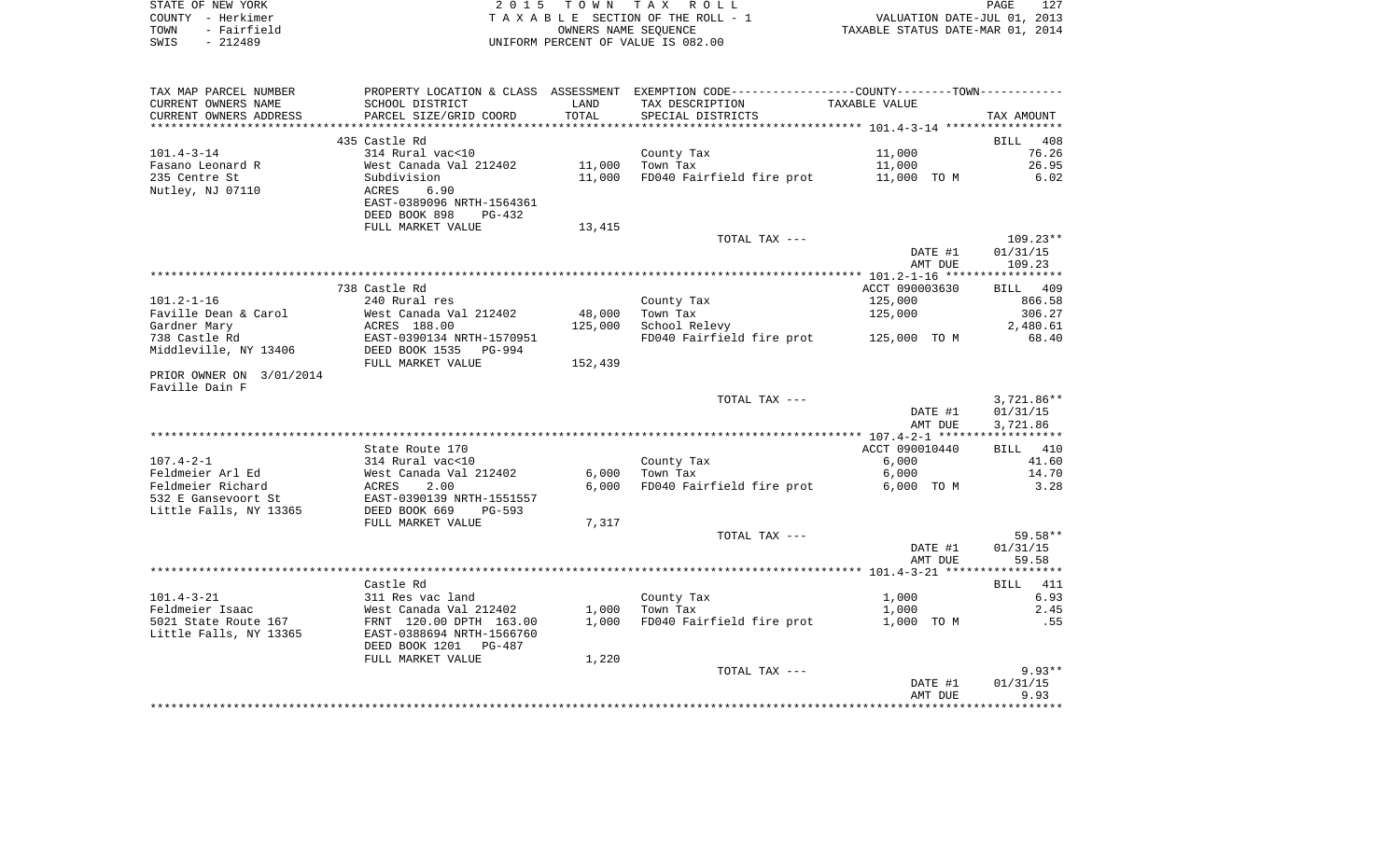| STATE OF NEW YORK   | 2015 TOWN TAX ROLL                 | 128<br>PAGE                      |
|---------------------|------------------------------------|----------------------------------|
| COUNTY - Herkimer   | TAXABLE SECTION OF THE ROLL - 1    | VALUATION DATE-JUL 01, 2013      |
| - Fairfield<br>TOWN | OWNERS NAME SEOUENCE               | TAXABLE STATUS DATE-MAR 01, 2014 |
| $-212489$<br>SWIS   | UNIFORM PERCENT OF VALUE IS 082.00 |                                  |

| TAX MAP PARCEL NUMBER<br>CURRENT OWNERS NAME | SCHOOL DISTRICT                                     | LAND    | PROPERTY LOCATION & CLASS ASSESSMENT EXEMPTION CODE---------------COUNTY-------TOWN----------<br>TAX DESCRIPTION | TAXABLE VALUE    |                  |
|----------------------------------------------|-----------------------------------------------------|---------|------------------------------------------------------------------------------------------------------------------|------------------|------------------|
| CURRENT OWNERS ADDRESS                       | PARCEL SIZE/GRID COORD                              | TOTAL   | SPECIAL DISTRICTS                                                                                                |                  | TAX AMOUNT       |
|                                              |                                                     |         |                                                                                                                  |                  |                  |
|                                              | State Route 170                                     |         |                                                                                                                  | ACCT 090002640   | BILL 412         |
| $107.4 - 2 - 2$                              | 322 Rural vac>10                                    |         | County Tax                                                                                                       | 92,000           | 637.80           |
| Feldmeier Isaac                              | West Canada Val 212402                              | 92,000  | Town Tax                                                                                                         | 92,000           | 225.41           |
| 5021 State Route 167                         | ACRES 169.30                                        | 92,000  | FD040 Fairfield fire prot                                                                                        | 92,000 TO M      | 50.35            |
| Little Falls, NY 13365                       | EAST-0393010 NRTH-1553010                           |         |                                                                                                                  |                  |                  |
|                                              | DEED BOOK 1201 PG-487                               |         |                                                                                                                  |                  |                  |
|                                              | FULL MARKET VALUE                                   | 112,195 |                                                                                                                  |                  |                  |
|                                              |                                                     |         | TOTAL TAX ---                                                                                                    |                  | $913.56**$       |
|                                              |                                                     |         |                                                                                                                  | DATE #1          | 01/31/15         |
|                                              |                                                     |         |                                                                                                                  | AMT DUE          | 913.56           |
|                                              |                                                     |         |                                                                                                                  |                  |                  |
|                                              | State Route 170                                     |         |                                                                                                                  | ACCT 090002670   | BILL 413         |
| $107.4 - 2 - 3$                              | 314 Rural vac<10                                    |         | County Tax                                                                                                       | 5,000            | 34.66            |
| Feldmeier Isaac                              | West Canada Val 212402                              | 5,000   | Town Tax                                                                                                         | 5,000            | 12.25            |
| 5021 State Route 167                         | FRNT 208.00 DPTH 200.00                             | 5,000   | FD040 Fairfield fire prot                                                                                        | 5,000 TO M       | 2.74             |
| Little Falls, NY 13365                       | ACRES<br>0.96                                       |         |                                                                                                                  |                  |                  |
|                                              | EAST-0395669 NRTH-1552475                           |         |                                                                                                                  |                  |                  |
|                                              | DEED BOOK 1201<br>PG-487                            |         |                                                                                                                  |                  |                  |
|                                              | FULL MARKET VALUE                                   | 6,098   | TOTAL TAX ---                                                                                                    |                  | 49.65**          |
|                                              |                                                     |         |                                                                                                                  | DATE #1          | 01/31/15         |
|                                              |                                                     |         |                                                                                                                  | AMT DUE          | 49.65            |
|                                              |                                                     |         |                                                                                                                  |                  |                  |
|                                              | 1378 Castle Rd                                      |         |                                                                                                                  | ACCT 090010107   | BILL 414         |
| $095.3 - 4 - 16$                             | 210 1 Family Res                                    |         | County Tax                                                                                                       | 92,500           | 641.27           |
| Ferris Shirley                               | West Canada Val 212402                              | 12,000  | Town Tax                                                                                                         | 92,500           | 226.64           |
| 1378 Castle Rd                               | Split 1998                                          | 92,500  | FD040 Fairfield fire prot                                                                                        | 92,500 TO M      | 50.62            |
| Newport, NY 13416                            | ACRES<br>5.00                                       |         |                                                                                                                  |                  |                  |
|                                              | EAST-0345580 NRTH-1155750                           |         |                                                                                                                  |                  |                  |
|                                              | DEED BOOK 1230<br>PG-431                            |         |                                                                                                                  |                  |                  |
|                                              | FULL MARKET VALUE                                   | 112,805 |                                                                                                                  |                  |                  |
|                                              |                                                     |         | TOTAL TAX ---                                                                                                    |                  | $918.53**$       |
|                                              |                                                     |         |                                                                                                                  | DATE #1          | 01/31/15         |
|                                              |                                                     |         |                                                                                                                  | AMT DUE          | 918.53           |
|                                              |                                                     |         |                                                                                                                  |                  |                  |
|                                              | 140 Murphy Rd                                       |         |                                                                                                                  | ACCT 090007410   | <b>BILL</b> 415  |
| $101.1 - 1 - 1.1$                            | 322 Rural vac>10                                    | 93,000  | County Tax                                                                                                       | 93,000<br>93,000 | 644.74<br>227.86 |
| Fisher Emanuel<br>Fisher Reuben              | West Canada Val 212402<br>partial assessment on hou | 93,000  | Town Tax<br>FD040 Fairfield fire prot                                                                            | 93,000 TO M      | 50.89            |
| 12707 Lurgan Rd                              | FRNT 387.00 DPTH                                    |         |                                                                                                                  |                  |                  |
| Orrstown, PA 17244                           | ACRES 227.10                                        |         |                                                                                                                  |                  |                  |
|                                              | EAST-0372640 NRTH-1575958                           |         |                                                                                                                  |                  |                  |
|                                              | DEED BOOK 820<br>PG-368                             |         |                                                                                                                  |                  |                  |
|                                              | FULL MARKET VALUE                                   | 113,415 |                                                                                                                  |                  |                  |
|                                              |                                                     |         | TOTAL TAX ---                                                                                                    |                  | $923.49**$       |
|                                              |                                                     |         |                                                                                                                  | DATE #1          | 01/31/15         |
|                                              |                                                     |         |                                                                                                                  | AMT DUE          | 923.49           |
|                                              |                                                     |         |                                                                                                                  |                  |                  |
|                                              |                                                     |         |                                                                                                                  |                  |                  |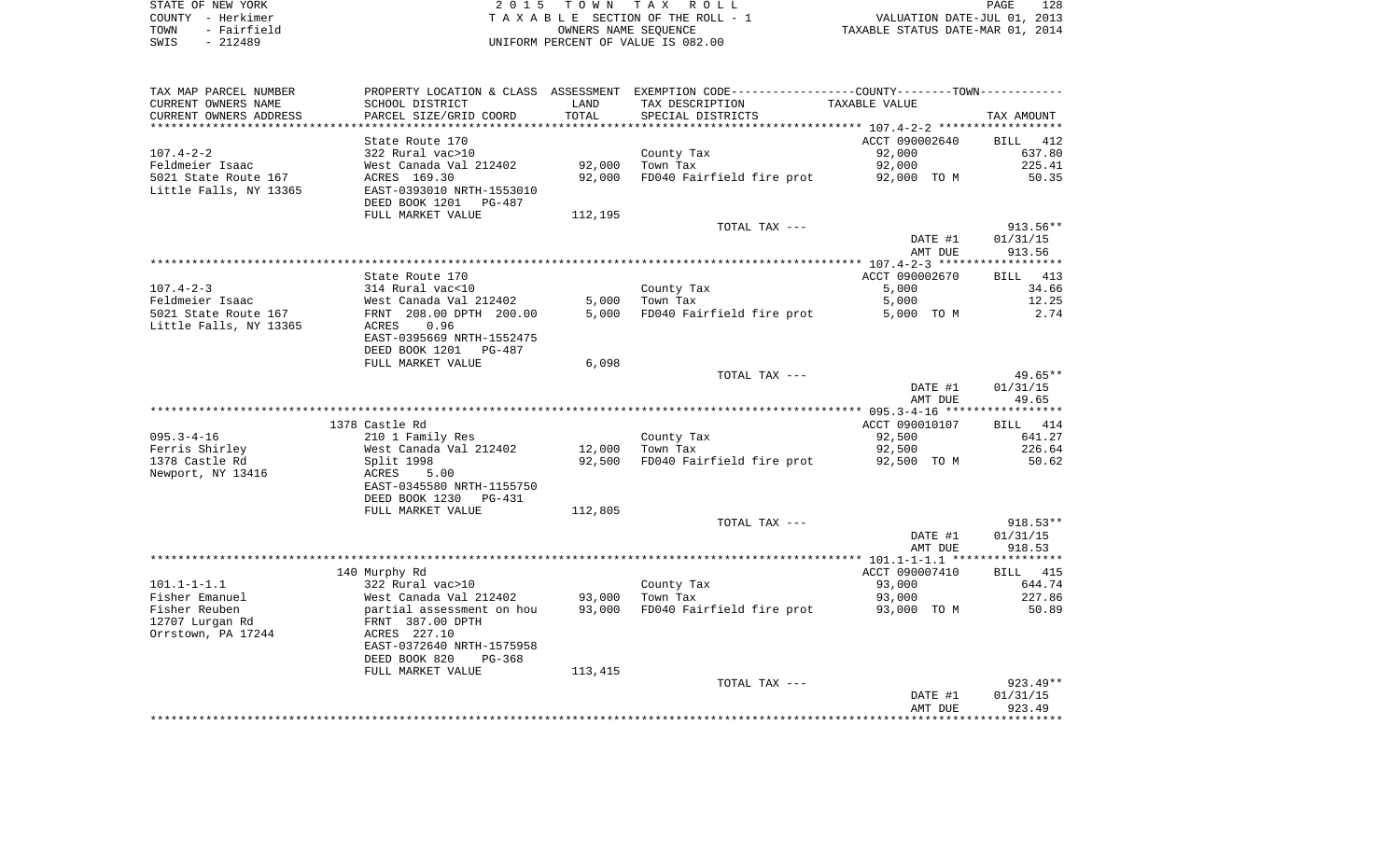| STATE OF NEW YORK |  |                   |  |
|-------------------|--|-------------------|--|
|                   |  | COUNTY - Herkimer |  |
| TOWN              |  | - Fairfield       |  |
| SWTS              |  | $-212489$         |  |

STATE OF NEW YORK 2 0 1 5 T O W N T A X R O L L PAGE 129TA X A B L E SECTION OF THE ROLL - 1 TOWN - Fairfield OWNERS NAME SEQUENCE TAXABLE STATUS DATE-MAR 01, 2014 SWIS - 212489 UNIFORM PERCENT OF VALUE IS 082.00

| TAX MAP PARCEL NUMBER     |                           |         | PROPERTY LOCATION & CLASS ASSESSMENT EXEMPTION CODE---------------COUNTY-------TOWN---------- |                          |              |
|---------------------------|---------------------------|---------|-----------------------------------------------------------------------------------------------|--------------------------|--------------|
| CURRENT OWNERS NAME       | SCHOOL DISTRICT           | LAND    | TAX DESCRIPTION                                                                               | TAXABLE VALUE            |              |
| CURRENT OWNERS ADDRESS    | PARCEL SIZE/GRID COORD    | TOTAL   | SPECIAL DISTRICTS                                                                             |                          | TAX AMOUNT   |
|                           |                           |         |                                                                                               |                          |              |
|                           | Reservoir Rd              |         |                                                                                               | ACCT 090007470           | BILL 416     |
| $101.1 - 1 - 2$           | 322 Rural vac>10          |         | County Tax                                                                                    | 16,000                   | 110.92       |
| Fisher Emanuel            | West Canada Val 212402    | 16,000  | Town Tax                                                                                      | 16,000                   | 39.20        |
| Fisher Reuben             | 25.60<br>ACRES            | 16,000  | FD040 Fairfield fire prot                                                                     | 16,000 TO M              | 8.76         |
| 12707 Lurgan Rd           | EAST-0374981 NRTH-1574606 |         |                                                                                               |                          |              |
| Orrstown, PA 17244        | DEED BOOK 820<br>PG-368   |         |                                                                                               |                          |              |
|                           | FULL MARKET VALUE         | 19,512  |                                                                                               |                          |              |
|                           |                           |         | TOTAL TAX ---                                                                                 |                          | 158.88**     |
|                           |                           |         |                                                                                               | DATE #1                  | 01/31/15     |
|                           |                           |         |                                                                                               | AMT DUE                  | 158.88       |
|                           |                           |         |                                                                                               |                          |              |
|                           | 2115 Davis Rd             |         |                                                                                               |                          | BILL 417     |
| $107.2 - 1 - 12.2$        | 117 Horse farm            |         | County Tax                                                                                    | 105,000                  | 727.93       |
| Flansburg Tabitha L       | West Canada Val 212402    | 18,000  | Town Tax                                                                                      | 105,000                  | 257.27       |
| Houle John L              | Land Contract             | 105,000 | FD040 Fairfield fire prot                                                                     | 105,000 TO M             | 57.46        |
| 2115 Davis Rd             | ACRES 16.30               |         |                                                                                               |                          |              |
| Little Falls, NY 13365    | EAST-0390320 NRTH-1559321 |         |                                                                                               |                          |              |
|                           | DEED BOOK 1237<br>PG-677  |         |                                                                                               |                          |              |
| MAY BE SUBJECT TO PAYMENT | FULL MARKET VALUE         | 128,049 |                                                                                               |                          |              |
| UNDER AGDIST LAW TIL 2015 |                           |         |                                                                                               |                          |              |
|                           |                           |         | TOTAL TAX ---                                                                                 |                          | $1,042.66**$ |
|                           |                           |         |                                                                                               | DATE #1                  | 01/31/15     |
|                           |                           |         |                                                                                               | AMT DUE                  | 1,042.66     |
|                           |                           |         |                                                                                               |                          |              |
|                           | 1211 State Route 170      |         |                                                                                               | ACCT 090010950           | BILL 418     |
| $107.2 - 1 - 10$          | 270 Mfg housing           |         | VET COM C 41132                                                                               | 11,000<br>$\overline{0}$ |              |
| Florian Kurt<br>Marie Jr  | West Canada Val 212402    |         | 13,000 VET COM T 41133                                                                        | $\overline{0}$<br>11,000 |              |
| 1211 St Rte 170           | FRNT 704.00 DPTH          |         | 44,000 VET DIS CT 41141                                                                       | 11,000<br>11,000         |              |
| Little Falls, NY 13365    | 6.00<br>ACRES             |         | County Tax                                                                                    | 22,000                   | 152.52       |
|                           | EAST-0389269 NRTH-1560637 |         | Town Tax                                                                                      | 22,000                   | 53.90        |
|                           | DEED BOOK 00621 PG-00081  |         | FD040 Fairfield fire prot                                                                     | 44,000 TO M              | 24.08        |
|                           | FULL MARKET VALUE         | 53,659  |                                                                                               |                          |              |
|                           |                           |         | TOTAL TAX ---                                                                                 |                          | 230.50**     |
|                           |                           |         |                                                                                               | DATE #1                  | 01/31/15     |
|                           |                           |         |                                                                                               | AMT DUE                  | 230.50       |
|                           |                           |         |                                                                                               |                          |              |
|                           | Castle Rd                 |         |                                                                                               | ACCT 090010108           | BILL 419     |
| $094.4 - 1 - 24.1$        | 105 Vac farmland          |         | AG MKTS L 41720                                                                               | 16,434<br>16,434         |              |
| Ford Gary                 | West Canada Val 212402    |         | 43,000 County Tax                                                                             | 26,566                   | 184.17       |
| Ford Terry                | 77.90<br>ACRES            | 43,000  | Town Tax                                                                                      | 26,566                   | 65.09        |
| 1883 Castle Rd            | EAST-0371702 NRTH-1581142 |         | FD040 Fairfield fire prot                                                                     | 26,566 TO M              | 14.54        |
| Newport, NY 13416         | DEED BOOK 784<br>$PG-38$  |         | 16,434 EX                                                                                     |                          |              |
|                           | FULL MARKET VALUE         | 52,439  |                                                                                               |                          |              |
| MAY BE SUBJECT TO PAYMENT |                           |         |                                                                                               |                          |              |
| UNDER AGDIST LAW TIL 2018 |                           |         |                                                                                               |                          |              |
|                           |                           |         | TOTAL TAX ---                                                                                 |                          | 263.80**     |
|                           |                           |         |                                                                                               | DATE #1                  | 01/31/15     |
|                           |                           |         |                                                                                               | AMT DUE                  | 263.80       |
|                           |                           |         |                                                                                               |                          |              |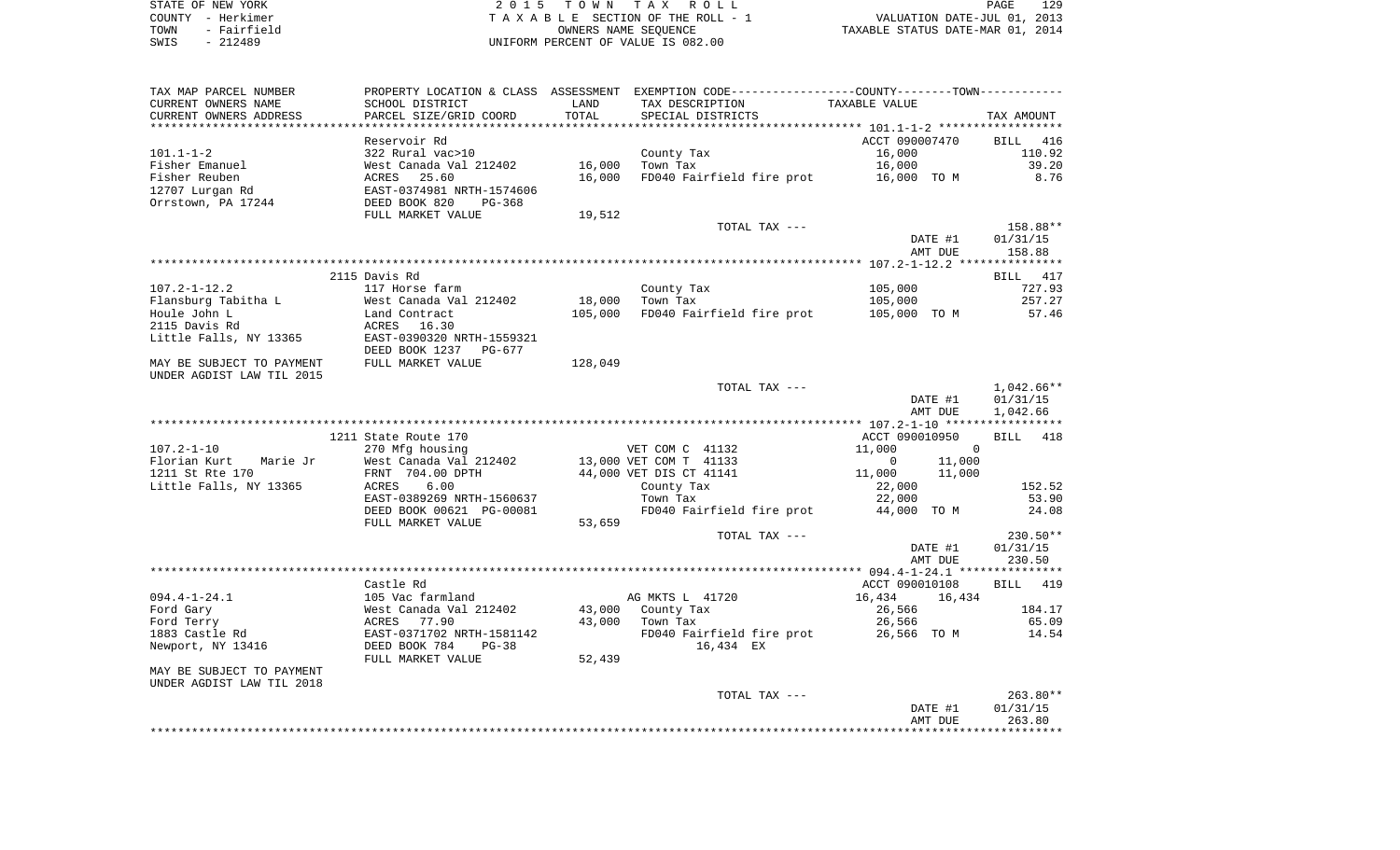| STATE OF NEW YORK   | 2015 TOWN TAX ROLL                 | 130<br>PAGE                      |
|---------------------|------------------------------------|----------------------------------|
| COUNTY - Herkimer   | TAXABLE SECTION OF THE ROLL - 1    | VALUATION DATE-JUL 01, 2013      |
| - Fairfield<br>TOWN | OWNERS NAME SEOUENCE               | TAXABLE STATUS DATE-MAR 01, 2014 |
| - 212489<br>SWIS    | UNIFORM PERCENT OF VALUE IS 082.00 |                                  |

| TAX MAP PARCEL NUMBER     |                                 |               | PROPERTY LOCATION & CLASS ASSESSMENT EXEMPTION CODE----------------COUNTY-------TOWN---------- |                  |                    |
|---------------------------|---------------------------------|---------------|------------------------------------------------------------------------------------------------|------------------|--------------------|
| CURRENT OWNERS NAME       | SCHOOL DISTRICT                 | LAND<br>TOTAL | TAX DESCRIPTION                                                                                | TAXABLE VALUE    |                    |
| CURRENT OWNERS ADDRESS    | PARCEL SIZE/GRID COORD          |               | SPECIAL DISTRICTS                                                                              |                  | TAX AMOUNT         |
|                           | 1883 Castle Rd                  |               |                                                                                                | ACCT 090011160   | 420<br><b>BILL</b> |
|                           |                                 |               |                                                                                                |                  |                    |
| $094.4 - 1 - 27$          | 120 Field crops                 |               | AG MKTS L 41720                                                                                | 43,833<br>43,833 |                    |
| Ford Gary                 | West Canada Val 212402          |               | 88,000 AGRIC 10 Y 42100                                                                        | 2,000<br>2,000   |                    |
| Ford Terry                | ACRES 148.00                    | 170,000       | County Tax                                                                                     | 124,167          | 860.81             |
| 1883 Castle Rd            | EAST-0372131 NRTH-1578833       |               | Town Tax                                                                                       | 124,167          | 304.23             |
| Newport, NY 13416         | DEED BOOK 740<br>$PG-23$        |               | FD040 Fairfield fire prot                                                                      | 126,167 TO M     | 69.04              |
|                           | FULL MARKET VALUE               | 207,317       | 43,833 EX                                                                                      |                  |                    |
| MAY BE SUBJECT TO PAYMENT |                                 |               |                                                                                                |                  |                    |
| UNDER AGDIST LAW TIL 2018 |                                 |               |                                                                                                |                  |                    |
|                           |                                 |               | TOTAL TAX ---                                                                                  |                  | $1,234.08**$       |
|                           |                                 |               |                                                                                                | DATE #1          | 01/31/15           |
|                           |                                 |               |                                                                                                | AMT DUE          | 1,234.08           |
|                           |                                 |               |                                                                                                |                  |                    |
|                           | 1892 Castle Rd                  |               |                                                                                                | ACCT 090010109   | 421<br>BILL        |
| $094.4 - 1 - 24.3$        | 312 Vac w/imprv                 |               | County Tax                                                                                     | 16,000           | 110.92             |
| Ford Gary L               | West Canada Val 212402          | 5,000         | Town Tax                                                                                       | 16,000           | 39.20              |
| Ford Terry L              | FRNT 210.00 DPTH 250.00         | 16,000        | FD040 Fairfield fire prot                                                                      | 16,000 TO M      | 8.76               |
| 1883 Castle Rd            | 1.00<br>ACRES                   |               |                                                                                                |                  |                    |
| Newport, NY 13416         | EAST-0372198 NRTH-1580249       |               |                                                                                                |                  |                    |
|                           | DEED BOOK 1382<br><b>PG-110</b> |               |                                                                                                |                  |                    |
|                           | FULL MARKET VALUE               | 19,512        |                                                                                                |                  |                    |
|                           |                                 |               | TOTAL TAX ---                                                                                  |                  | 158.88**           |
|                           |                                 |               |                                                                                                | DATE #1          | 01/31/15           |
|                           |                                 |               |                                                                                                |                  |                    |
|                           |                                 |               |                                                                                                | AMT DUE          | 158.88             |
|                           |                                 |               |                                                                                                |                  |                    |
|                           | 1914 Castle Rd                  |               |                                                                                                |                  | BILL 422           |
| $094.4 - 1 - 24.4$        | 270 Mfg housing                 |               | County Tax                                                                                     | 35,000           | 242.64             |
| Ford Gary L               | West Canada Val 212402          | 12,000        | Town Tax                                                                                       | 35,000           | 85.76              |
| Ford Terry L              | FRNT 208.00 DPTH                | 35,000        | FD040 Fairfield fire prot                                                                      | 35,000 TO M      | 19.15              |
| 1883 Castle Rd            | ACRES<br>4.00                   |               |                                                                                                |                  |                    |
| Newport, NY 13416         | EAST-0371827 NRTH-1580322       |               |                                                                                                |                  |                    |
|                           | DEED BOOK 1241<br>PG-319        |               |                                                                                                |                  |                    |
|                           | FULL MARKET VALUE               | 42,683        |                                                                                                |                  |                    |
|                           |                                 |               | TOTAL TAX ---                                                                                  |                  | $347.55**$         |
|                           |                                 |               |                                                                                                | DATE #1          | 01/31/15           |
|                           |                                 |               |                                                                                                | AMT DUE          | 347.55             |
|                           |                                 |               |                                                                                                |                  |                    |
|                           | 248 Parkhurst Rd                |               |                                                                                                | ACCT 090089083   | BILL<br>423        |
| $100.4 - 1 - 16.2$        | 210 1 Family Res                |               | County Tax                                                                                     | 128,000          | 887.38             |
| Forte Frank               | West Canada Val 212402          | 13,000        | Town Tax                                                                                       | 128,000          | 313.62             |
| Forte Caren               | ACRES<br>6.52                   | 128,000       | FD040 Fairfield fire prot                                                                      | 128,000 TO M     | 70.05              |
| 248 Parkhurst Rd          | EAST-0370068 NRTH-1565827       |               |                                                                                                |                  |                    |
| Little Falls, NY 13365    | DEED BOOK 800<br>$PG-455$       |               |                                                                                                |                  |                    |
|                           | FULL MARKET VALUE               | 156,098       |                                                                                                |                  |                    |
|                           |                                 |               | TOTAL TAX ---                                                                                  |                  | $1,271.05**$       |
|                           |                                 |               |                                                                                                | DATE #1          | 01/31/15           |
|                           |                                 |               |                                                                                                | AMT DUE          | 1,271.05           |
|                           |                                 |               |                                                                                                |                  |                    |
|                           |                                 |               |                                                                                                |                  |                    |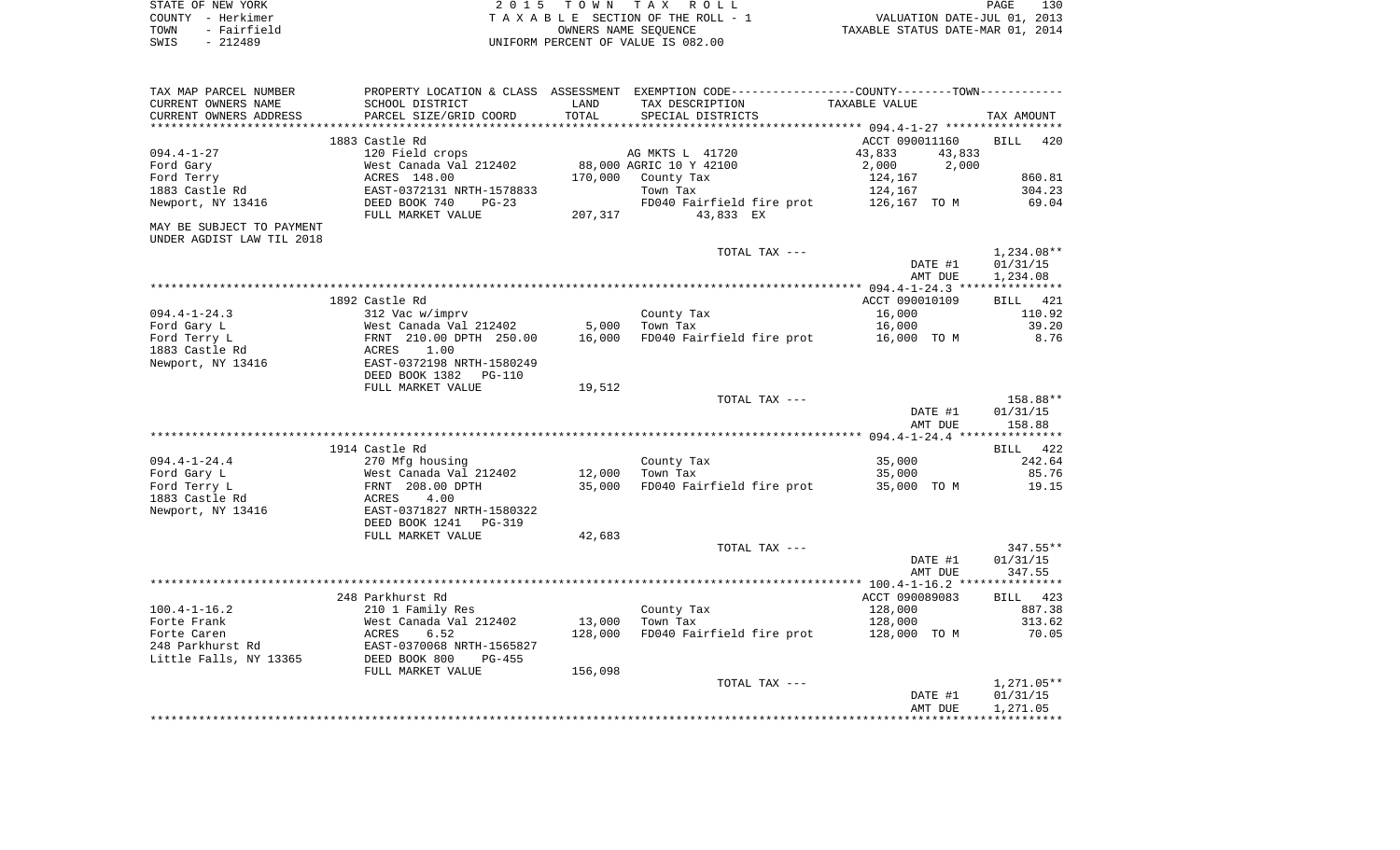| STATE OF NEW YORK   | 2015 TOWN TAX ROLL                 | 131<br>PAGE                      |
|---------------------|------------------------------------|----------------------------------|
| COUNTY - Herkimer   | TAXABLE SECTION OF THE ROLL - 1    | VALUATION DATE-JUL 01, 2013      |
| - Fairfield<br>TOWN | OWNERS NAME SEOUENCE               | TAXABLE STATUS DATE-MAR 01, 2014 |
| SWIS<br>- 212489    | UNIFORM PERCENT OF VALUE IS 082.00 |                                  |

| TAX MAP PARCEL NUMBER     |                                                             |         | PROPERTY LOCATION & CLASS ASSESSMENT EXEMPTION CODE---------------COUNTY-------TOWN---------- |                        |                    |
|---------------------------|-------------------------------------------------------------|---------|-----------------------------------------------------------------------------------------------|------------------------|--------------------|
| CURRENT OWNERS NAME       | SCHOOL DISTRICT                                             | LAND    | TAX DESCRIPTION                                                                               | TAXABLE VALUE          |                    |
| CURRENT OWNERS ADDRESS    | PARCEL SIZE/GRID COORD                                      | TOTAL   | SPECIAL DISTRICTS                                                                             |                        | TAX AMOUNT         |
|                           |                                                             |         |                                                                                               |                        |                    |
|                           | 1103 Platform Rd                                            |         |                                                                                               | ACCT 090002760         | 424<br><b>BILL</b> |
| $101.1 - 1 - 13$          | 280 Res Multiple                                            |         | VET COM C 41132                                                                               | 12,300<br>$\Omega$     |                    |
| Foster Robert Jr          | West Canada Val 212402                                      |         | 15,000 VET COM T 41133                                                                        | $\mathbf{0}$<br>16,400 |                    |
| Foster Dawn I             | Life Use Robert Foster                                      | 105,000 | County Tax                                                                                    | 92,700                 | 642.66             |
| 1103 Platform Rd          | ACRES<br>11.20                                              |         | Town Tax                                                                                      | 88,600                 | 217.08             |
| Newport, NY 13416         | EAST-0380125 NRTH-1569885<br>DEED BOOK 844<br><b>PG-252</b> |         | FD040 Fairfield fire prot                                                                     | 105,000 TO M           | 57.46              |
|                           | FULL MARKET VALUE                                           | 128,049 |                                                                                               |                        |                    |
|                           |                                                             |         | TOTAL TAX ---                                                                                 |                        | $917.20**$         |
|                           |                                                             |         |                                                                                               | DATE #1                | 01/31/15           |
|                           |                                                             |         |                                                                                               | AMT DUE                | 917.20             |
|                           |                                                             |         |                                                                                               |                        | ****************** |
|                           | Old City Rd                                                 |         |                                                                                               | ACCT 090002790         | BILL 425           |
| $094.4 - 1 - 1$           | 105 Vac farmland                                            |         | AG MKTS L 41720                                                                               | 14,594<br>14,594       |                    |
| Foster William            | West Canada Val 212402                                      | 22,000  | County Tax                                                                                    | 7,406                  | 51.34              |
| Foster Rose               | 42.80<br>ACRES                                              | 22,000  | Town Tax                                                                                      | 7,406                  | 18.15              |
| 270 Old City Rd           | EAST-0362509 NRTH-1580653                                   |         | FD040 Fairfield fire prot                                                                     | 7,406 TO M             | 4.05               |
| Newport, NY 13416         | DEED BOOK 816<br>$PG-479$<br>FULL MARKET VALUE              | 26,829  | 14,594 EX                                                                                     |                        |                    |
| MAY BE SUBJECT TO PAYMENT |                                                             |         |                                                                                               |                        |                    |
| UNDER AGDIST LAW TIL 2018 |                                                             |         |                                                                                               |                        |                    |
|                           |                                                             |         | TOTAL TAX ---                                                                                 |                        | $73.54**$          |
|                           |                                                             |         |                                                                                               | DATE #1                | 01/31/15           |
|                           |                                                             |         |                                                                                               | AMT DUE                | 73.54              |
|                           |                                                             |         |                                                                                               |                        |                    |
|                           | Old City Rd                                                 |         |                                                                                               |                        | <b>BILL</b><br>426 |
| $94.4 - 1 - 28$           | 105 Vac farmland                                            |         | County Tax                                                                                    | 100                    | 0.69               |
| Foster William            | West Canada Val 212402                                      | 100     | Town Tax                                                                                      | 100                    | 0.25               |
| 270 Old City Rd           | FRNT 363.00 DPTH                                            | 100     |                                                                                               |                        |                    |
| Newport, NY 13416         | 0.45<br>ACRES                                               |         |                                                                                               |                        |                    |
|                           | EAST-0362105 NRTH-1579406                                   |         |                                                                                               |                        |                    |
|                           | FULL MARKET VALUE                                           | 122     |                                                                                               |                        |                    |
|                           |                                                             |         | TOTAL TAX ---                                                                                 |                        | $0.94**$           |
|                           |                                                             |         |                                                                                               | DATE #1                | 01/31/15<br>0.94   |
|                           |                                                             |         |                                                                                               | AMT DUE                |                    |
|                           |                                                             |         |                                                                                               | ACCT 090009390         | <b>BILL</b><br>427 |
| $101.4 - 6 - 2.1$         | 195 Thompson Rd<br>112 Dairy farm                           |         | AGRIC 10 Y 41700                                                                              | 100,000<br>100,000     |                    |
| Fountain Herbert H        | West Canada Val 212402                                      |         | 28,000 AGRIC 10 Y 41700                                                                       | 70,000<br>70,000       |                    |
| 195 Thompson Rd           | FRNT 604.00 DPTH                                            |         | 240,000 AG MKTS L 41720                                                                       | 9,367<br>9,367         |                    |
| Little Falls, NY 13365    | ACRES 22.80                                                 |         | County Tax                                                                                    | 60,633                 | 420.35             |
|                           | EAST-0393644 NRTH-1561829                                   |         | Town Tax                                                                                      | 60,633                 | 148.56             |
| MAY BE SUBJECT TO PAYMENT | DEED BOOK 1217<br>PG-511                                    |         | FD040 Fairfield fire prot                                                                     | 230,633 TO M           | 126.21             |
| UNDER AGDIST LAW TIL 2018 | FULL MARKET VALUE                                           | 292,683 | 9,367 EX                                                                                      |                        |                    |
|                           |                                                             |         | TOTAL TAX ---                                                                                 |                        | 695.12**           |
|                           |                                                             |         |                                                                                               | DATE #1                | 01/31/15           |
|                           |                                                             |         |                                                                                               | AMT DUE                | 695.12             |
|                           |                                                             |         |                                                                                               |                        |                    |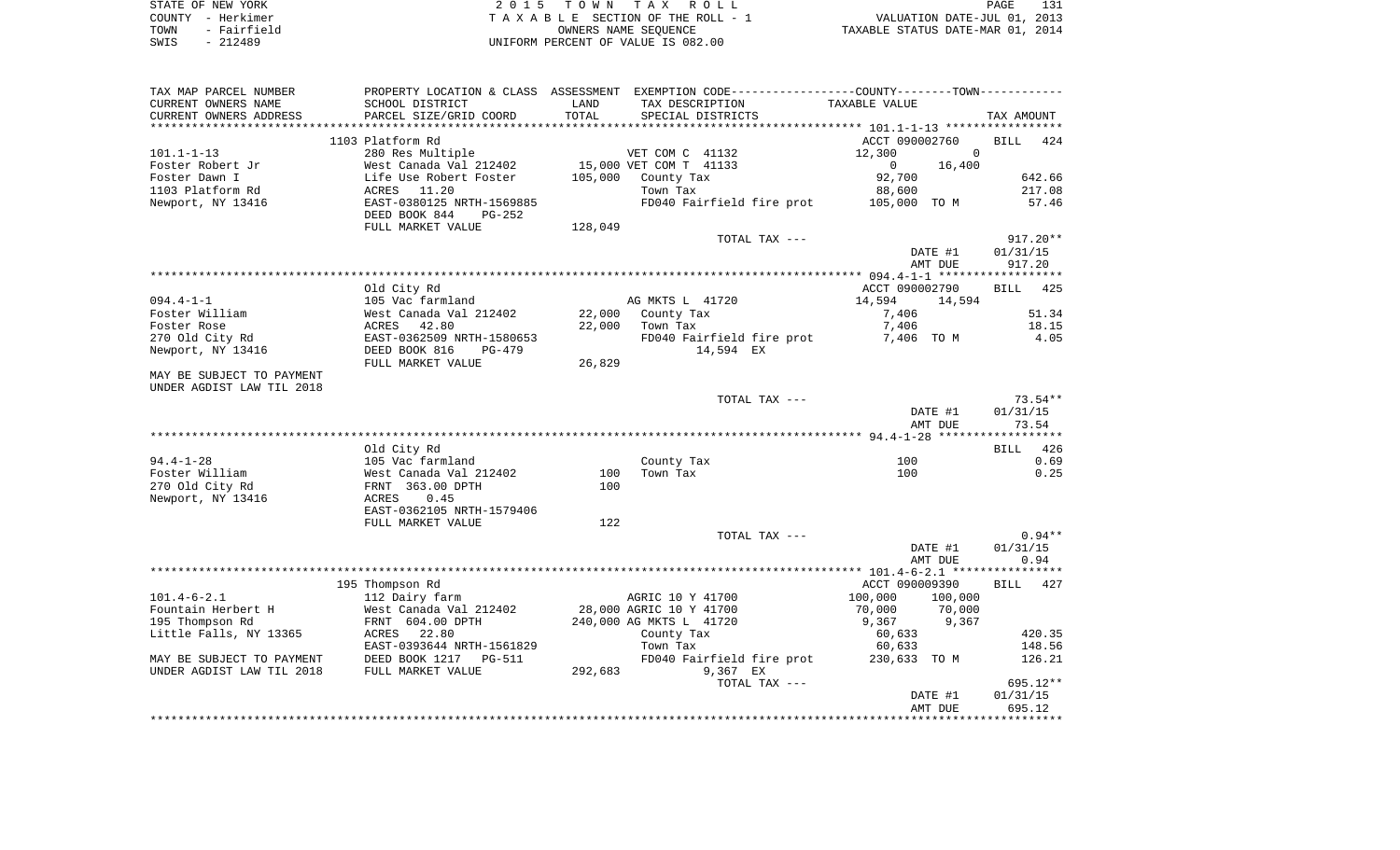| COUNTY - Herkimer<br>- Fairfield        |                                            |                  | TAXABLE SECTION OF THE ROLL - 1                                                                | VALUATION DATE-JUL 01, 2013      |                    |
|-----------------------------------------|--------------------------------------------|------------------|------------------------------------------------------------------------------------------------|----------------------------------|--------------------|
| TOWN<br>SWIS<br>$-212489$               |                                            |                  | OWNERS NAME SEQUENCE<br>UNIFORM PERCENT OF VALUE IS 082.00                                     | TAXABLE STATUS DATE-MAR 01, 2014 |                    |
|                                         |                                            |                  |                                                                                                |                                  |                    |
| TAX MAP PARCEL NUMBER                   |                                            |                  | PROPERTY LOCATION & CLASS ASSESSMENT EXEMPTION CODE----------------COUNTY-------TOWN---------- |                                  |                    |
| CURRENT OWNERS NAME                     | SCHOOL DISTRICT                            | LAND             | TAX DESCRIPTION                                                                                | TAXABLE VALUE                    |                    |
| CURRENT OWNERS ADDRESS                  | PARCEL SIZE/GRID COORD                     | TOTAL            | SPECIAL DISTRICTS                                                                              |                                  | TAX AMOUNT         |
| ***********************                 |                                            |                  |                                                                                                |                                  |                    |
|                                         | Thompson Rd                                |                  |                                                                                                |                                  | <b>BILL</b><br>428 |
| $101.4 - 6 - 3.3$                       | 105 Vac farmland                           |                  | AG MKTS L 41720                                                                                | 7,408<br>7,408                   |                    |
| Fountain Herbert H<br>Fountain Trisha L | West Canada Val 212402<br>FRNT 440.00 DPTH | 12,000           | 12,000 County Tax<br>Town Tax                                                                  | 4,592<br>4,592                   | 31.83<br>11.25     |
| 195 Thompson Rd                         | 9.70<br>ACRES                              |                  |                                                                                                |                                  |                    |
| Little Falls, NY 13365                  | EAST-0393009 NRTH-1561544                  |                  |                                                                                                |                                  |                    |
|                                         | DEED BOOK 1364 PG-611                      |                  |                                                                                                |                                  |                    |
| MAY BE SUBJECT TO PAYMENT               | FULL MARKET VALUE                          | 14,634           |                                                                                                |                                  |                    |
| UNDER AGDIST LAW TIL 2018               |                                            |                  |                                                                                                |                                  |                    |
|                                         |                                            |                  | TOTAL TAX ---                                                                                  |                                  | 43.08**            |
|                                         |                                            |                  |                                                                                                | DATE #1                          | 01/31/15           |
|                                         |                                            |                  |                                                                                                | AMT DUE                          | 43.08              |
|                                         |                                            |                  |                                                                                                |                                  |                    |
|                                         | Thompson Rd                                |                  |                                                                                                | ACCT 090009390                   | BILL<br>429        |
| $101.4 - 6 - 9$<br>Fountain Herbert H   | 314 Rural vac<10<br>West Canada Val 212402 |                  | County Tax<br>Town Tax                                                                         | 12,000<br>12,000                 | 83.19<br>29.40     |
| Fountain Trisha L                       | Deyo Rd                                    | 12,000<br>12,000 | FD040 Fairfield fire prot                                                                      | 12,000 TO M                      | 6.57               |
| 195 Thompson Rd                         | 198                                        |                  |                                                                                                |                                  |                    |
| Little Falls, NY 13365                  | ACRES<br>8.40                              |                  |                                                                                                |                                  |                    |
|                                         | EAST-0393886 NRTH-1560775                  |                  |                                                                                                |                                  |                    |
|                                         | DEED BOOK 1525<br>PG-530                   |                  |                                                                                                |                                  |                    |
|                                         | FULL MARKET VALUE                          | 14,634           |                                                                                                |                                  |                    |
|                                         |                                            |                  | TOTAL TAX ---                                                                                  |                                  | $119.16**$         |
|                                         |                                            |                  |                                                                                                | DATE #1                          | 01/31/15           |
|                                         |                                            |                  |                                                                                                | AMT DUE                          | 119.16             |
|                                         | 203 Castle Rd                              |                  |                                                                                                |                                  | 430<br>BILL        |
| $107.2 - 2 - 18$                        | 105 Vac farmland                           |                  | AG MKTS L 41720                                                                                | 7,997<br>7,997                   |                    |
| Fountain Herbert H                      | West Canada Val 212402                     |                  | 10,000 County Tax                                                                              | 2,003                            | 13.89              |
| Fountain Trisha L                       | NEW SUB. DIV. MAP JJ27C28                  | 10,000           | Town Tax                                                                                       | 2,003                            | 4.91               |
| 195 Thompson Rd                         | FRNT 369.00 DPTH                           |                  | FD040 Fairfield fire prot                                                                      | 2,003 TO M                       | 1.10               |
| Little Falls, NY 13365                  | ACRES<br>5.10                              |                  | 7,997 EX                                                                                       |                                  |                    |
|                                         | EAST-0391441 NRTH-1560531                  |                  |                                                                                                |                                  |                    |
| MAY BE SUBJECT TO PAYMENT               | DEED BOOK 1422 PG-66                       |                  |                                                                                                |                                  |                    |
| UNDER AGDIST LAW TIL 2018               | FULL MARKET VALUE                          | 12,195           |                                                                                                |                                  |                    |
|                                         |                                            |                  | TOTAL TAX ---                                                                                  |                                  | 19.90**            |
|                                         |                                            |                  |                                                                                                | DATE #1                          | 01/31/15           |
|                                         |                                            |                  |                                                                                                | AMT DUE                          | 19.90              |
|                                         | 118 Delayton Rd                            |                  |                                                                                                | ACCT 090006180                   | BILL 431           |
| $107.1 - 1 - 12.3$                      | 210 1 Family Res                           |                  | County Tax                                                                                     | 110,000                          | 762.59             |
| Fox Edward C                            | West Canada Val 212402                     | 13,000           | Town Tax                                                                                       | 110,000                          | 269.52             |
| 118 Delayton Rd                         | FRNT 284.00 DPTH                           | 110,000          | FD040 Fairfield fire prot                                                                      | 110,000 TO M                     | 60.20              |
| Little Falls, NY 13365                  | 4.97<br>ACRES                              |                  |                                                                                                |                                  |                    |
|                                         | EAST-0375615 NRTH-1556468                  |                  |                                                                                                |                                  |                    |
|                                         | DEED BOOK 844<br>PG-122                    |                  |                                                                                                |                                  |                    |
|                                         | FULL MARKET VALUE                          | 134,146          |                                                                                                |                                  |                    |
|                                         |                                            |                  | TOTAL TAX ---                                                                                  |                                  | $1,092.31**$       |
|                                         |                                            |                  |                                                                                                | DATE #1                          | 01/31/15           |
|                                         |                                            |                  |                                                                                                | AMT DUE                          | 1,092.31           |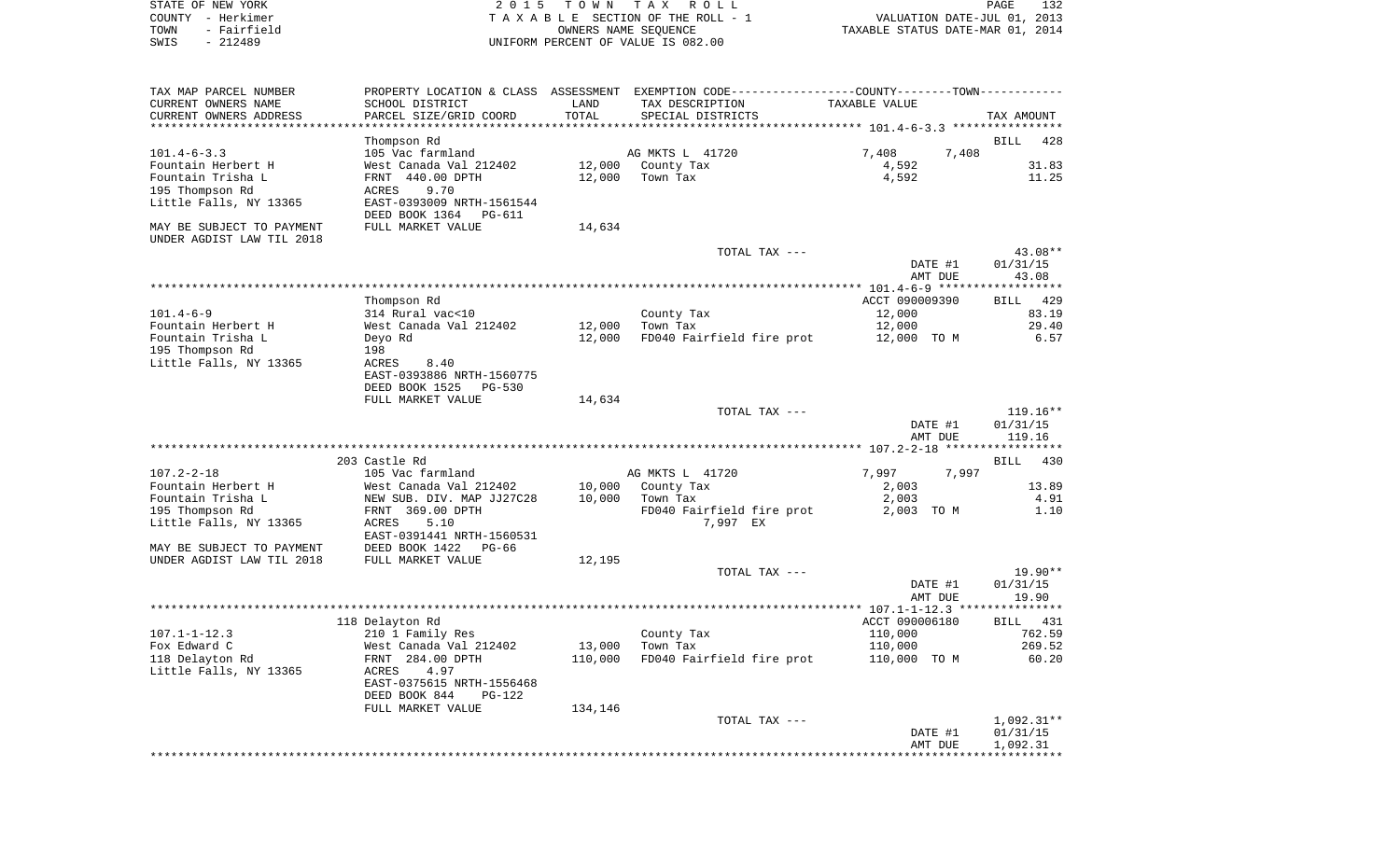| STATE OF NEW YORK   | 2015 TOWN TAX ROLL                 |                                  | PAGE                        | 133 |
|---------------------|------------------------------------|----------------------------------|-----------------------------|-----|
| COUNTY - Herkimer   | TAXABLE SECTION OF THE ROLL - 1    |                                  | VALUATION DATE-JUL 01, 2013 |     |
| TOWN<br>- Fairfield | OWNERS NAME SEOUENCE               | TAXABLE STATUS DATE-MAR 01, 2014 |                             |     |
| SWIS - 212489       | UNIFORM PERCENT OF VALUE IS 082.00 |                                  |                             |     |
|                     |                                    |                                  |                             |     |

| TAX MAP PARCEL NUMBER       |                           |         | PROPERTY LOCATION & CLASS ASSESSMENT EXEMPTION CODE----------------COUNTY-------TOWN--------- |                  |              |
|-----------------------------|---------------------------|---------|-----------------------------------------------------------------------------------------------|------------------|--------------|
| CURRENT OWNERS NAME         | SCHOOL DISTRICT           | LAND    | TAX DESCRIPTION                                                                               | TAXABLE VALUE    |              |
| CURRENT OWNERS ADDRESS      | PARCEL SIZE/GRID COORD    | TOTAL   | SPECIAL DISTRICTS                                                                             |                  | TAX AMOUNT   |
|                             |                           |         |                                                                                               |                  |              |
|                             | 700 Parkhurst Rd          |         |                                                                                               |                  | BILL 432     |
| $101.3 - 1 - 17.8$          | 210 1 Family Res          |         | County Tax                                                                                    | 200,000          | 1,386.53     |
| Franco Anthony C            | West Canada Val 212402    | 13,000  | Town Tax                                                                                      | 200,000          | 490.03       |
| Franco Cynthia A            | Koehler Sub #4            | 200,000 | FD040 Fairfield fire prot                                                                     | 200,000 TO M     | 109.45       |
| PO Box 8325                 | FRNT 293.00 DPTH          |         |                                                                                               |                  |              |
| Utica, NY 13505             | 6.48<br>ACRES             |         |                                                                                               |                  |              |
|                             | EAST-0378498 NRTH-1563640 |         |                                                                                               |                  |              |
|                             | DEED BOOK 916<br>$PG-221$ |         |                                                                                               |                  |              |
|                             | FULL MARKET VALUE         | 243,902 |                                                                                               |                  |              |
|                             |                           |         | TOTAL TAX ---                                                                                 |                  | $1,986.01**$ |
|                             |                           |         |                                                                                               | DATE #1          | 01/31/15     |
|                             |                           |         |                                                                                               | AMT DUE          | 1,986.01     |
|                             |                           |         |                                                                                               |                  |              |
|                             |                           |         |                                                                                               | ACCT 090002910   | BILL 433     |
|                             | 143 Frye Rd               |         |                                                                                               |                  |              |
| $107.1 - 1 - 17.1$          | 241 Rural res&ag          |         | AG MKTS<br>41730                                                                              | 12,980<br>12,980 |              |
| Frye Helen McCluskey        | West Canada Val 212402    | 53,500  | County Tax                                                                                    | 93,520           | 648.34       |
| 143 Frye Rd                 | FRNT 3869.00 DPTH         | 106,500 | Town Tax                                                                                      | 93,520           | 229.14       |
| Little Falls, NY 13365-9347 | 80.80<br>ACRES            |         | School Relevy<br>FD040 Fairfield fire prot 106,500 TO M                                       |                  | 1,126.88     |
|                             | EAST-0380575 NRTH-1554076 |         |                                                                                               |                  | 58.28        |
| MAY BE SUBJECT TO PAYMENT   | DEED BOOK 00600 PG-00588  |         |                                                                                               |                  |              |
| UNDER AGDIST LAW TIL 2021   | FULL MARKET VALUE         | 129,878 |                                                                                               |                  |              |
|                             |                           |         | TOTAL TAX ---                                                                                 |                  | $2,062.64**$ |
|                             |                           |         |                                                                                               | DATE #1          | 01/31/15     |
|                             |                           |         |                                                                                               | AMT DUE          | 2,062.64     |
|                             |                           |         |                                                                                               |                  |              |
|                             | Platform Rd               |         |                                                                                               | ACCT 090002400   | BILL 434     |
| $101.14 - 1 - 2$            | 210 1 Family Res          |         | County Tax                                                                                    | 30,000           | 207.98       |
| Fuller Anna-Leigh           | West Canada Val 212402    | 10,000  | Town Tax                                                                                      | 30,000           | 73.50        |
| 899 Platform Rd             | FRNT 260.00 DPTH 400.00   | 30,000  | FD040 Fairfield fire prot 30,000 TO M                                                         |                  | 16.42        |
| Newport, NY 13416           | EAST-0380824 NRTH-1568656 |         |                                                                                               |                  |              |
|                             | DEED BOOK 1529<br>PG-677  |         |                                                                                               |                  |              |
|                             | FULL MARKET VALUE         | 36,585  |                                                                                               |                  |              |
|                             |                           |         | TOTAL TAX ---                                                                                 |                  | 297.90**     |
|                             |                           |         |                                                                                               | DATE #1          | 01/31/15     |
|                             |                           |         |                                                                                               | AMT DUE          | 297.90       |
|                             |                           |         |                                                                                               |                  |              |
|                             | Platform Rd               |         |                                                                                               | ACCT 090006510   | BILL 435     |
| $101.1 - 1 - 16.2$          | 322 Rural vac>10          |         | AG MKTS L 41720                                                                               | 11,582<br>11,582 |              |
| Fuller Arthur               | West Canada Val 212402    |         | 24,000 County Tax                                                                             | 12,418           | 86.09        |
| 922 Platform Rd             | ACRES 31.40               |         | 24,000 Town Tax                                                                               | 12,418           | 30.43        |
| Newport, NY 13416           | EAST-0378142 NRTH-1572147 |         | FD040 Fairfield fire prot 12,418 TO M                                                         |                  | 6.80         |
|                             | DEED BOOK 1151 PG-211     |         | 11,582 EX                                                                                     |                  |              |
| MAY BE SUBJECT TO PAYMENT   | FULL MARKET VALUE         | 29,268  |                                                                                               |                  |              |
| UNDER AGDIST LAW TIL 2018   |                           |         |                                                                                               |                  |              |
|                             |                           |         | TOTAL TAX ---                                                                                 |                  | $123.32**$   |
|                             |                           |         |                                                                                               | DATE #1          | 01/31/15     |
|                             |                           |         |                                                                                               | AMT DUE          | 123.32       |
|                             |                           |         |                                                                                               |                  |              |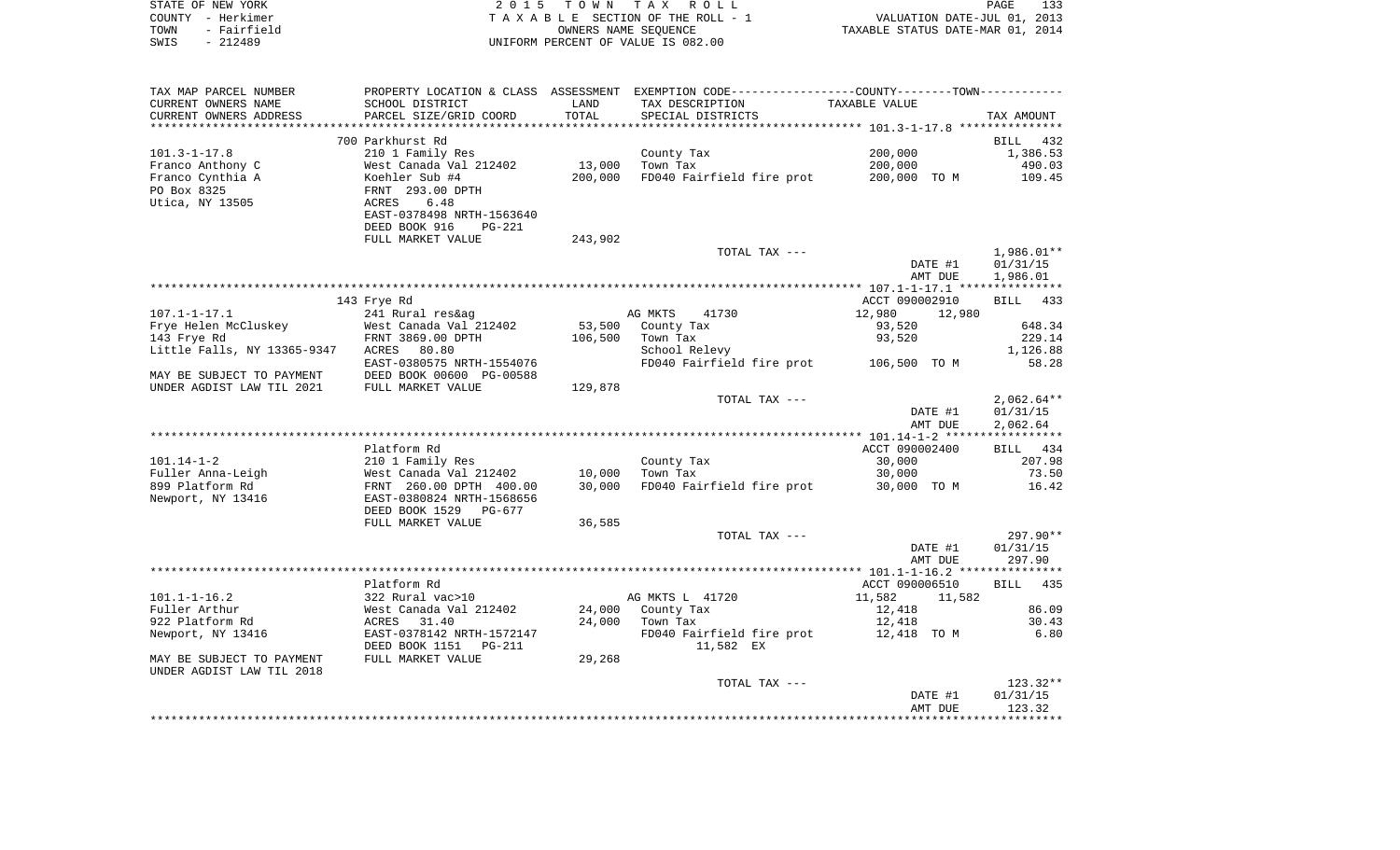| STATE OF NEW YORK |             | 2015 TOWN TAX ROLL                 | PAGE                             | 134 |
|-------------------|-------------|------------------------------------|----------------------------------|-----|
| COUNTY - Herkimer |             | TAXABLE SECTION OF THE ROLL - 1    | VALUATION DATE-JUL 01, 2013      |     |
| TOWN              | - Fairfield | OWNERS NAME SEOUENCE               | TAXABLE STATUS DATE-MAR 01, 2014 |     |
| SWIS              | $-212489$   | UNIFORM PERCENT OF VALUE IS 082.00 |                                  |     |

| TAX MAP PARCEL NUMBER     | PROPERTY LOCATION & CLASS ASSESSMENT                   |                 |                           | EXEMPTION CODE-----------------COUNTY--------TOWN----------- |                    |
|---------------------------|--------------------------------------------------------|-----------------|---------------------------|--------------------------------------------------------------|--------------------|
| CURRENT OWNERS NAME       | SCHOOL DISTRICT                                        | LAND            | TAX DESCRIPTION           | TAXABLE VALUE                                                |                    |
| CURRENT OWNERS ADDRESS    | PARCEL SIZE/GRID COORD                                 | TOTAL           | SPECIAL DISTRICTS         |                                                              | TAX AMOUNT         |
| *******************       | *************************                              | *************** |                           |                                                              |                    |
|                           | 263 Platform Rd                                        |                 |                           | ACCT 090002940                                               | 436<br><b>BILL</b> |
| $100.2 - 1 - 4$           | 210 1 Family Res                                       |                 | County Tax                | 99,000                                                       | 686.33             |
| Fuller Arthur & Linda     | West Canada Val 212402                                 | 10,000          | Town Tax                  | 99,000                                                       | 242.56             |
| Fuller Arthur et. al.     | <b>ACRES</b><br>1.00                                   | 99,000          | FD040 Fairfield fire prot | 99,000 TO M                                                  | 54.18              |
| 263 Platform Rd           | EAST-0365313 NRTH-1576565                              |                 |                           |                                                              |                    |
| Newport, NY 13416         | DEED BOOK 1307 PG-802                                  |                 |                           |                                                              |                    |
|                           | FULL MARKET VALUE                                      | 120,732         |                           |                                                              |                    |
|                           |                                                        |                 | TOTAL TAX ---             |                                                              | 983.07**           |
|                           |                                                        |                 |                           | DATE #1                                                      | 01/31/15           |
|                           |                                                        |                 |                           | AMT DUE                                                      | 983.07             |
|                           |                                                        |                 |                           |                                                              |                    |
|                           | 922 Platform Rd                                        |                 |                           | ACCT 090088079                                               | 437<br>BILL        |
| $101.1 - 1 - 7.4$         | 210 1 Family Res                                       |                 | County Tax                | 140,000                                                      | 970.57             |
| Fuller Arthur B           | West Canada Val 212402                                 | 12,000          | Town Tax                  | 140,000                                                      | 343.02             |
| Fuller Christine          | ACRES<br>4.00 BANK<br>135                              | 140,000         | FD040 Fairfield fire prot | 140,000 TO M                                                 | 76.61              |
| 922 Platform Rd           | EAST-0376990 NRTH-1571738                              |                 |                           |                                                              |                    |
| Newport, NY 13416         | DEED BOOK 1290<br>PG-537                               |                 |                           |                                                              |                    |
|                           | FULL MARKET VALUE                                      | 170,732         |                           |                                                              |                    |
|                           |                                                        |                 | TOTAL TAX ---             |                                                              | $1,390.20**$       |
|                           |                                                        |                 |                           | DATE #1                                                      | 01/31/15           |
|                           |                                                        |                 |                           | AMT DUE                                                      | 1,390.20           |
|                           |                                                        |                 |                           |                                                              |                    |
|                           | 677 Platform Rd                                        |                 |                           |                                                              | 438<br>BILL        |
| $101.1 - 1 - 1.4$         | 210 1 Family Res                                       |                 | County Tax                | 69,000                                                       | 478.35             |
| Fuller Arthur S           | West Canada Val 212402                                 | 12,000          | Town Tax                  | 69,000                                                       | 169.06             |
| Fuller Christina          | BAR change 6/05                                        | 69,000          | FD040 Fairfield fire prot | 69,000 TO M                                                  | 37.76              |
| 922 Platform Rd           | ACRES<br>4.00                                          |                 |                           |                                                              |                    |
| Newport, NY 13416         | EAST-0373374 NRTH-1574731                              |                 |                           |                                                              |                    |
|                           | DEED BOOK 916<br>PG-276                                |                 |                           |                                                              |                    |
|                           | FULL MARKET VALUE                                      | 84,146          |                           |                                                              |                    |
|                           |                                                        |                 | TOTAL TAX ---             |                                                              | 685.17**           |
|                           |                                                        |                 |                           | DATE #1                                                      | 01/31/15           |
|                           |                                                        |                 |                           | AMT DUE                                                      | 685.17             |
|                           |                                                        |                 |                           |                                                              |                    |
|                           | Platform Rd                                            |                 |                           | ACCT 090006480                                               | 439<br>BILL        |
| $101.1 - 1 - 17$          | 322 Rural vac>10                                       |                 | AG MKTS<br>41730          | 15,386<br>15,386                                             |                    |
| Fuller Arthur S           | West Canada Val 212402                                 | 27,000          | County Tax                | 11,614                                                       | 80.52              |
| Fuller Christina L        | FRNT 1860.00 DPTH                                      | 27,000          | Town Tax                  | 11,614                                                       | 28.46              |
| 922 Platform Rd           | 42.50<br>ACRES                                         |                 | FD040 Fairfield fire prot | 27,000 TO M                                                  | 14.78              |
| Newport, NY 13416         | EAST-0378793 NRTH-1571314<br>DEED BOOK 1260<br>$PG-87$ |                 |                           |                                                              |                    |
| MAY BE SUBJECT TO PAYMENT | FULL MARKET VALUE                                      | 32,927          |                           |                                                              |                    |
| UNDER AGDIST LAW TIL 2021 |                                                        |                 |                           |                                                              |                    |
|                           |                                                        |                 | TOTAL TAX ---             |                                                              | 123.76**           |
|                           |                                                        |                 |                           | DATE #1                                                      | 01/31/15           |
|                           |                                                        |                 |                           | AMT DUE                                                      | 123.76             |
|                           |                                                        |                 |                           |                                                              |                    |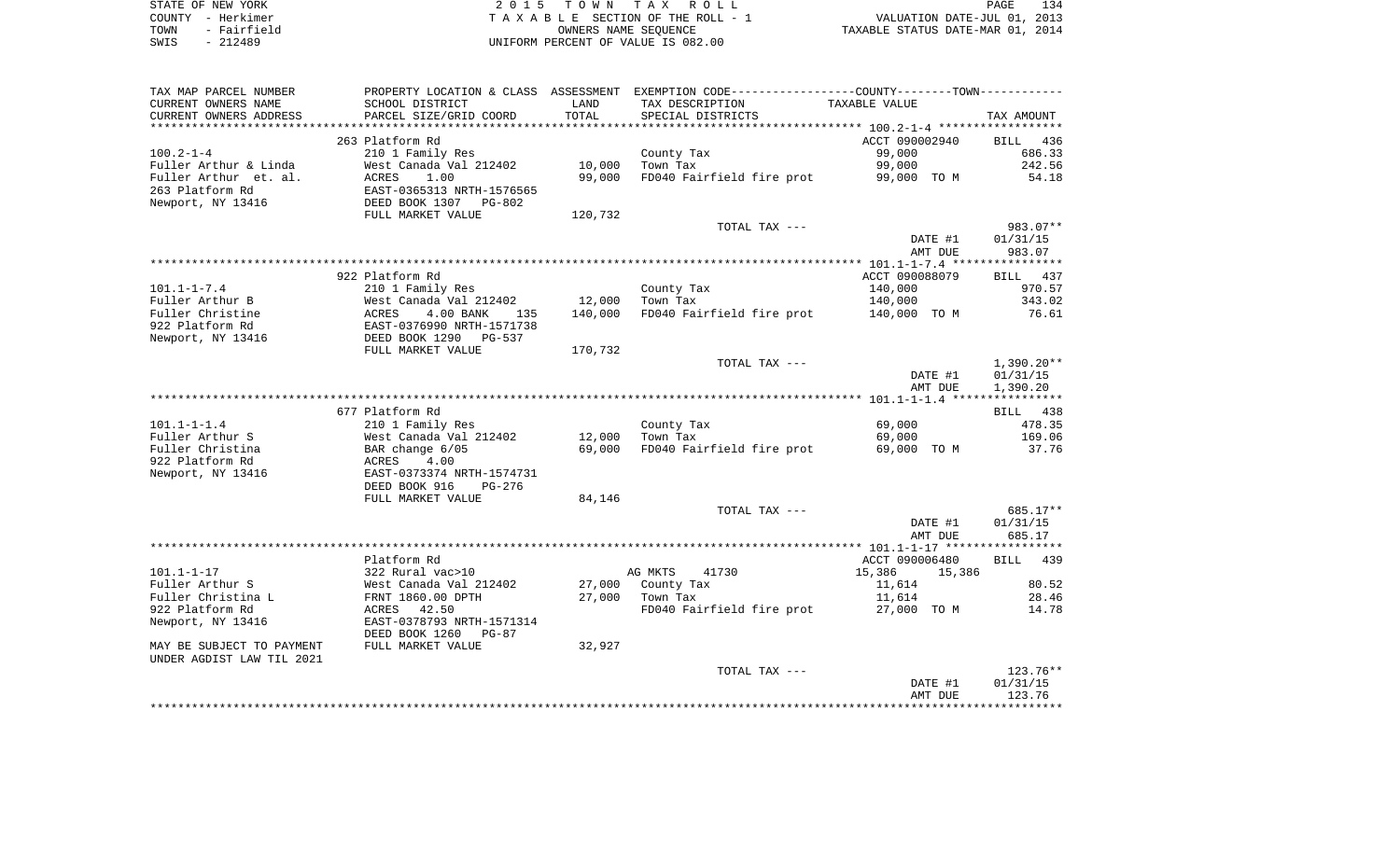|      | STATE OF NEW YORK | 2015 TOWN TAX ROLL                 | 135<br>PAGE                      |  |
|------|-------------------|------------------------------------|----------------------------------|--|
|      | COUNTY - Herkimer | TAXABLE SECTION OF THE ROLL - 1    | VALUATION DATE-JUL 01, 2013      |  |
| TOWN | - Fairfield       | OWNERS NAME SEOUENCE               | TAXABLE STATUS DATE-MAR 01, 2014 |  |
| SWIS | - 212489          | UNIFORM PERCENT OF VALUE IS 082.00 |                                  |  |

| TAX MAP PARCEL NUMBER     |                                                                       |         | PROPERTY LOCATION & CLASS ASSESSMENT EXEMPTION CODE---------------COUNTY-------TOWN---------- |                  |              |
|---------------------------|-----------------------------------------------------------------------|---------|-----------------------------------------------------------------------------------------------|------------------|--------------|
| CURRENT OWNERS NAME       | SCHOOL DISTRICT                                                       | LAND    | TAX DESCRIPTION                                                                               | TAXABLE VALUE    |              |
| CURRENT OWNERS ADDRESS    | PARCEL SIZE/GRID COORD                                                | TOTAL   | SPECIAL DISTRICTS                                                                             |                  | TAX AMOUNT   |
| **********************    | ***************************                                           |         |                                                                                               |                  |              |
|                           | 1169 Platform Rd                                                      |         |                                                                                               | ACCT 090002460   | BILL 440     |
| $101.1 - 1 - 9$           | 105 Vac farmland                                                      |         | County Tax                                                                                    | 45,000           | 311.97       |
| Fuller Jennifer M         |                                                                       | 35,000  | Town Tax                                                                                      | 45,000           | 110.26       |
| 899 Platform Rd           | Nest Canada Val 212402<br>ACRES 38.14<br>EAST-0380841 NRTH-1569286    | 45,000  | FD040 Fairfield fire prot 45,000 TO M                                                         |                  | 24.63        |
| Newport, NY 13416         |                                                                       |         |                                                                                               |                  |              |
|                           | DEED BOOK 818<br>PG-456                                               |         |                                                                                               |                  |              |
|                           | FULL MARKET VALUE                                                     | 54,878  |                                                                                               |                  |              |
|                           |                                                                       |         | TOTAL TAX ---                                                                                 |                  | 446.86**     |
|                           |                                                                       |         |                                                                                               | DATE #1          | 01/31/15     |
|                           |                                                                       |         |                                                                                               | AMT DUE          | 446.86       |
|                           | 1399 Hardscrabble Rd                                                  |         |                                                                                               | ACCT 090006360   | BILL 441     |
| $101.1 - 2 - 18$          | 322 Rural vac>10                                                      |         | County Tax                                                                                    | 20,000           | 138.65       |
| Fuller Justin             |                                                                       | 20,000  | Town Tax                                                                                      | 20,000           | 49.00        |
| 507 Reservoir Rd          | West Canada Val 212402<br>101.1-1-22.1<br>FRNT 573.00 DPTH            | 20,000  | FD040 Fairfield fire prot 20,000 TO M                                                         |                  | 10.94        |
| Newport, NY 13416         |                                                                       |         |                                                                                               |                  |              |
|                           | ACRES 32.20                                                           |         |                                                                                               |                  |              |
|                           | EAST-0380265 NRTH-1571223                                             |         |                                                                                               |                  |              |
|                           | DEED BOOK 1530 PG-577                                                 |         |                                                                                               |                  |              |
|                           | FULL MARKET VALUE                                                     | 24,390  |                                                                                               |                  |              |
|                           |                                                                       |         | TOTAL TAX ---                                                                                 |                  | 198.59**     |
|                           |                                                                       |         |                                                                                               | DATE #1          | 01/31/15     |
|                           |                                                                       |         |                                                                                               | AMT DUE          | 198.59       |
|                           |                                                                       |         |                                                                                               |                  |              |
|                           | 507 Reservoir Rd                                                      |         |                                                                                               | ACCT 090010500   | BILL 442     |
| 100.2-1-17.2              | 117 Horse farm                                                        |         | AG MKTS L 41720                                                                               | 14,241<br>14,241 |              |
| Fuller Justin M           | West Canada Val 212402<br>Life use to Pauline Chase                   | 54,000  | County Tax                                                                                    | 208,759          | 1,447.26     |
| 507 Reservoir Rd          |                                                                       | 223,000 | Town Tax                                                                                      | 208,759          | 511.49       |
| Newport, NY 13416         | ACRES 81.20                                                           |         | FD040 Fairfield fire prot                                                                     | 208,759 TO M     | 114.24       |
|                           | EAST-0371047 NRTH-1575262                                             |         | 14,241 EX                                                                                     |                  |              |
| MAY BE SUBJECT TO PAYMENT | DEED BOOK 1468 F<br>FULL MARKET VALUE<br>PG-813                       |         |                                                                                               |                  |              |
| UNDER AGDIST LAW TIL 2018 |                                                                       | 271,951 | TOTAL TAX ---                                                                                 |                  | $2,072.99**$ |
|                           |                                                                       |         |                                                                                               | DATE #1          | 01/31/15     |
|                           |                                                                       |         |                                                                                               | AMT DUE          | 2,072.99     |
|                           |                                                                       |         |                                                                                               |                  |              |
|                           | 275 Platform Rd                                                       |         |                                                                                               | ACCT 090004320   | BILL 443     |
| $100.2 - 1 - 5$           | 210 1 Family Res                                                      |         | County Tax                                                                                    | 68,000           | 471.42       |
| Fuller Linda              |                                                                       | 10,000  | Town Tax                                                                                      | 68,000           | 166.61       |
| 263 Platform Rd           |                                                                       | 68,000  | FD040 Fairfield fire prot                                                                     | 68,000 TO M      | 37.21        |
| Newport, NY 13416         | West Canada Val 212402<br>ACRES     1.00<br>EAST-0365540 NRTH-1576546 |         |                                                                                               |                  |              |
|                           | DEED BOOK 776<br>PG-377                                               |         |                                                                                               |                  |              |
|                           | FULL MARKET VALUE                                                     | 82,927  |                                                                                               |                  |              |
|                           |                                                                       |         | TOTAL TAX ---                                                                                 |                  | $675.24**$   |
|                           |                                                                       |         |                                                                                               | DATE #1          | 01/31/15     |
|                           |                                                                       |         |                                                                                               | AMT DUE          | 675.24       |
|                           |                                                                       |         |                                                                                               |                  |              |
|                           |                                                                       |         |                                                                                               |                  |              |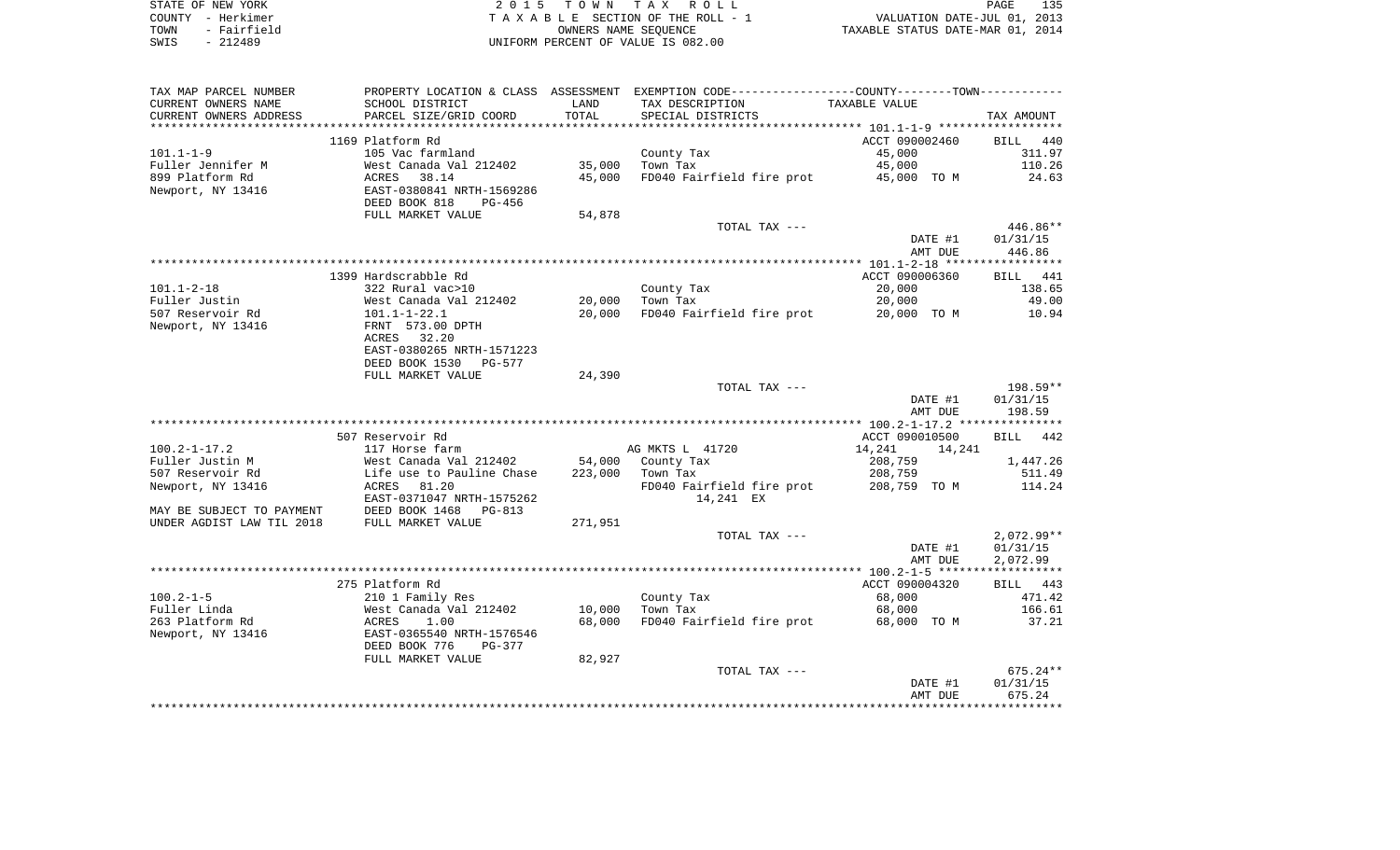| STATE OF NEW YORK   | 2015 TOWN TAX ROLL                 | 136<br>PAGE                      |
|---------------------|------------------------------------|----------------------------------|
| COUNTY - Herkimer   | TAXABLE SECTION OF THE ROLL - 1    | VALUATION DATE-JUL 01, 2013      |
| - Fairfield<br>TOWN | OWNERS NAME SEOUENCE               | TAXABLE STATUS DATE-MAR 01, 2014 |
| SWIS<br>$-212489$   | UNIFORM PERCENT OF VALUE IS 082.00 |                                  |

| PROPERTY LOCATION & CLASS ASSESSMENT EXEMPTION CODE----------------COUNTY--------TOWN-----------<br>TAX AMOUNT<br>444<br>233.91<br>82.67<br>18.46<br>335.04**<br>01/31/15<br>335.04<br>BILL 445<br>974.24<br>344.32 |
|---------------------------------------------------------------------------------------------------------------------------------------------------------------------------------------------------------------------|
|                                                                                                                                                                                                                     |
|                                                                                                                                                                                                                     |
|                                                                                                                                                                                                                     |
|                                                                                                                                                                                                                     |
|                                                                                                                                                                                                                     |
|                                                                                                                                                                                                                     |
|                                                                                                                                                                                                                     |
|                                                                                                                                                                                                                     |
|                                                                                                                                                                                                                     |
|                                                                                                                                                                                                                     |
|                                                                                                                                                                                                                     |
|                                                                                                                                                                                                                     |
|                                                                                                                                                                                                                     |
|                                                                                                                                                                                                                     |
|                                                                                                                                                                                                                     |
|                                                                                                                                                                                                                     |
|                                                                                                                                                                                                                     |
|                                                                                                                                                                                                                     |
| 79.09                                                                                                                                                                                                               |
|                                                                                                                                                                                                                     |
| $1,397.65**$                                                                                                                                                                                                        |
| 01/31/15                                                                                                                                                                                                            |
| 1,397.65                                                                                                                                                                                                            |
|                                                                                                                                                                                                                     |
| 446                                                                                                                                                                                                                 |
| 1,171.62                                                                                                                                                                                                            |
| 414.07                                                                                                                                                                                                              |
| 92.48                                                                                                                                                                                                               |
|                                                                                                                                                                                                                     |
|                                                                                                                                                                                                                     |
|                                                                                                                                                                                                                     |
| $1,678.17**$                                                                                                                                                                                                        |
| 01/31/15                                                                                                                                                                                                            |
| 1,678.17                                                                                                                                                                                                            |
|                                                                                                                                                                                                                     |
| BILL 447                                                                                                                                                                                                            |
| 627.41                                                                                                                                                                                                              |
| 221.74                                                                                                                                                                                                              |
| 49.52                                                                                                                                                                                                               |
|                                                                                                                                                                                                                     |
|                                                                                                                                                                                                                     |
|                                                                                                                                                                                                                     |
|                                                                                                                                                                                                                     |
|                                                                                                                                                                                                                     |
| 898.67**                                                                                                                                                                                                            |
| 01/31/15<br>898.67                                                                                                                                                                                                  |
|                                                                                                                                                                                                                     |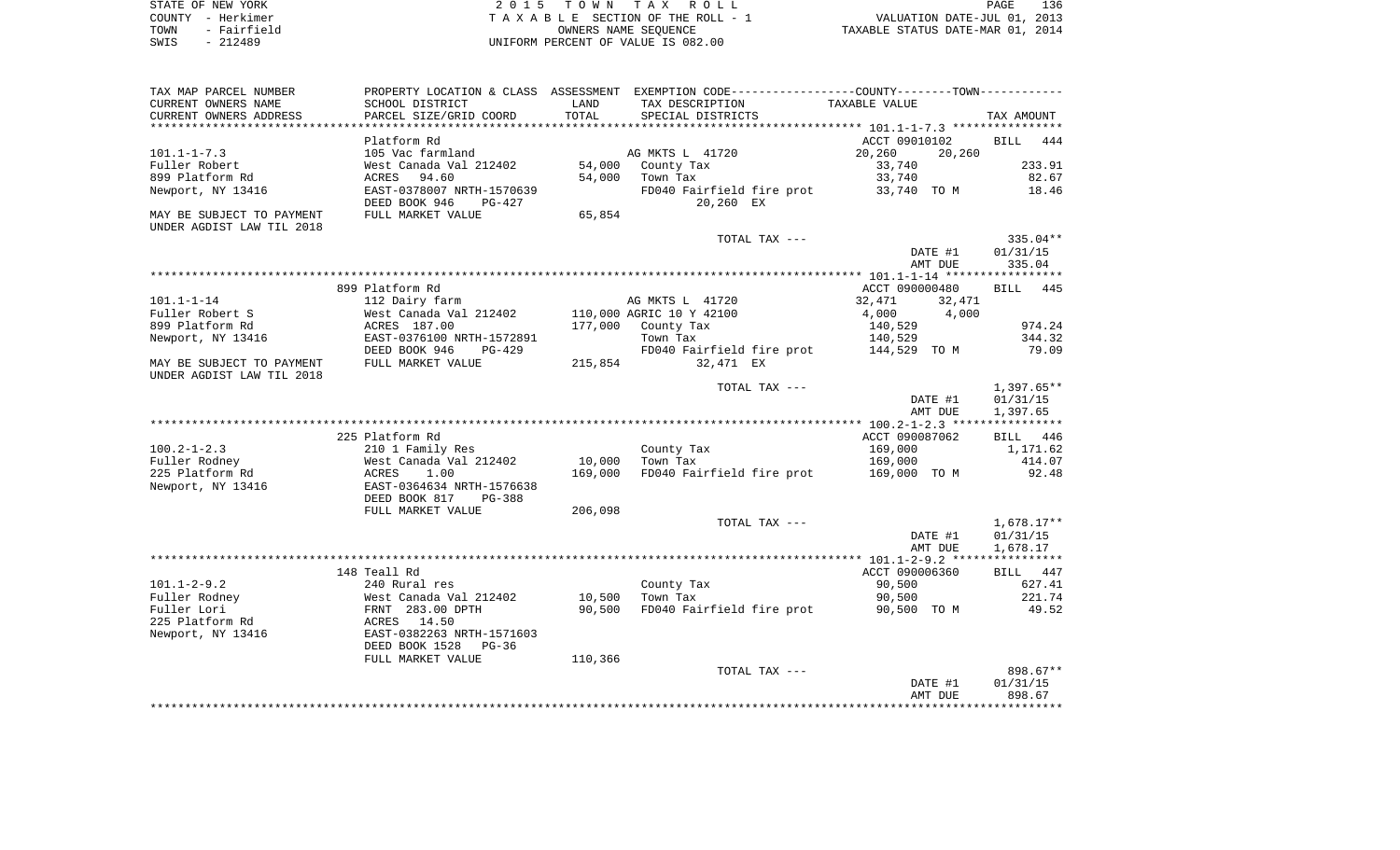| STATE OF NEW YORK   | 2015 TOWN TAX ROLL                 | 137<br>PAGE                      |
|---------------------|------------------------------------|----------------------------------|
| COUNTY - Herkimer   | TAXABLE SECTION OF THE ROLL - 1    | VALUATION DATE-JUL 01, 2013      |
| - Fairfield<br>TOWN | OWNERS NAME SEOUENCE               | TAXABLE STATUS DATE-MAR 01, 2014 |
| - 212489<br>SWIS    | UNIFORM PERCENT OF VALUE IS 082.00 |                                  |

| TAX MAP PARCEL NUMBER  |                                 |         | PROPERTY LOCATION & CLASS ASSESSMENT EXEMPTION CODE----------------COUNTY--------TOWN----------- |                |              |
|------------------------|---------------------------------|---------|--------------------------------------------------------------------------------------------------|----------------|--------------|
| CURRENT OWNERS NAME    | SCHOOL DISTRICT                 | LAND    | TAX DESCRIPTION                                                                                  | TAXABLE VALUE  |              |
| CURRENT OWNERS ADDRESS | PARCEL SIZE/GRID COORD          | TOTAL   | SPECIAL DISTRICTS                                                                                |                | TAX AMOUNT   |
| ********************** | ******************************  |         |                                                                                                  |                |              |
|                        | Platform Rd                     |         |                                                                                                  | ACCT 090087064 | BILL<br>448  |
| $100.2 - 1 - 2.4$      | 314 Rural vac<10                |         | County Tax                                                                                       | 4,500          | 31.20        |
| Fuller Rodney J        | West Canada Val 212402          | 4,500   | Town Tax                                                                                         | 4,500          | 11.03        |
| Fuller Lori L          | $.1$ acre now $2.5$             | 4,500   | FD040 Fairfield fire prot                                                                        | 4,500 TO M     | 2.46         |
| 225 Platform Rd        | FRNT 225.00 DPTH 187.00         |         |                                                                                                  |                |              |
| Newport, NY 13416      | 0.90<br>ACRES                   |         |                                                                                                  |                |              |
|                        | EAST-0364868 NRTH-1576611       |         |                                                                                                  |                |              |
|                        | DEED BOOK 1452<br>$PG-41$       |         |                                                                                                  |                |              |
|                        | FULL MARKET VALUE               | 5,488   |                                                                                                  |                |              |
|                        |                                 |         | TOTAL TAX ---                                                                                    |                | $44.69**$    |
|                        |                                 |         |                                                                                                  | DATE #1        | 01/31/15     |
|                        |                                 |         |                                                                                                  | AMT DUE        | 44.69        |
|                        |                                 |         |                                                                                                  |                |              |
|                        | Platform Road                   |         |                                                                                                  |                | 449<br>BILL  |
| $100.2 - 1 - 2.5$      | 314 Rural vac<10                |         | County Tax                                                                                       | 500            | 3.47         |
| Fuller Rodney J        | West Canada Val 212402          | 500     | Town Tax                                                                                         | 500            | 1.23         |
| 225 Platform Road      | 30.00 DPTH 155.00<br>FRNT       | 500     | FD040 Fairfield fire prot                                                                        | 500 TO M       | .27          |
| Newport, NY 13416      | ACRES<br>0.10                   |         |                                                                                                  |                |              |
|                        |                                 |         |                                                                                                  |                |              |
|                        | EAST-0364768 NRTH-1576670       |         |                                                                                                  |                |              |
|                        | DEED BOOK 1113<br>PG-703        |         |                                                                                                  |                |              |
|                        | FULL MARKET VALUE               | 610     |                                                                                                  |                |              |
|                        |                                 |         | TOTAL TAX ---                                                                                    |                | $4.97**$     |
|                        |                                 |         |                                                                                                  | DATE #1        | 01/31/15     |
|                        |                                 |         |                                                                                                  | AMT DUE        | 4.97         |
|                        |                                 |         |                                                                                                  |                |              |
|                        | 193 Teall Rd                    |         |                                                                                                  |                | BILL 450     |
| $101.1 - 2 - 7.2$      | 240 Rural res                   |         | County Tax                                                                                       | 105,000        | 727.93       |
| Fuller Steven M        | West Canada Val 212402          | 10,500  | Town Tax                                                                                         | 105,000        | 257.27       |
| 193 Teal Rd            | FRNT 1886.00 DPTH               | 105,000 | FD040 Fairfield fire prot                                                                        | 105,000 TO M   | 57.46        |
| Middleville, NY 13406  | ACRES 21.30                     |         |                                                                                                  |                |              |
|                        | EAST-0382484 NRTH-1572711       |         |                                                                                                  |                |              |
|                        | DEED BOOK 1166<br>PG-414        |         |                                                                                                  |                |              |
|                        | FULL MARKET VALUE               | 128,049 |                                                                                                  |                |              |
|                        |                                 |         | TOTAL TAX ---                                                                                    |                | $1,042.66**$ |
|                        |                                 |         |                                                                                                  | DATE #1        | 01/31/15     |
|                        |                                 |         |                                                                                                  | AMT DUE        | 1,042.66     |
|                        |                                 |         |                                                                                                  |                |              |
|                        | 364 West End Rd                 |         |                                                                                                  | ACCT 090006720 | BILL 451     |
| $106.4 - 1 - 25$       | 270 Mfg housing                 |         | County Tax                                                                                       | 33,000         | 228.78       |
| Fulmer Diane           | West Canada Val 212402          | 11,000  | Town Tax                                                                                         | 33,000         | 80.85        |
| 364 West End Rd        | ACRES<br>3.30                   | 33,000  | School Relevy                                                                                    |                | 228.22       |
| Little Falls, NY 13365 | EAST-0364394 NRTH-1546691       |         | FD040 Fairfield fire prot                                                                        | 33,000 TO M    | 18.06        |
|                        | DEED BOOK 1285<br><b>PG-900</b> |         |                                                                                                  |                |              |
|                        | FULL MARKET VALUE               | 40,244  |                                                                                                  |                |              |
|                        |                                 |         | TOTAL TAX ---                                                                                    |                | 555.91**     |
|                        |                                 |         |                                                                                                  | DATE #1        | 01/31/15     |
|                        |                                 |         |                                                                                                  | AMT DUE        | 555.91       |
|                        |                                 |         |                                                                                                  |                |              |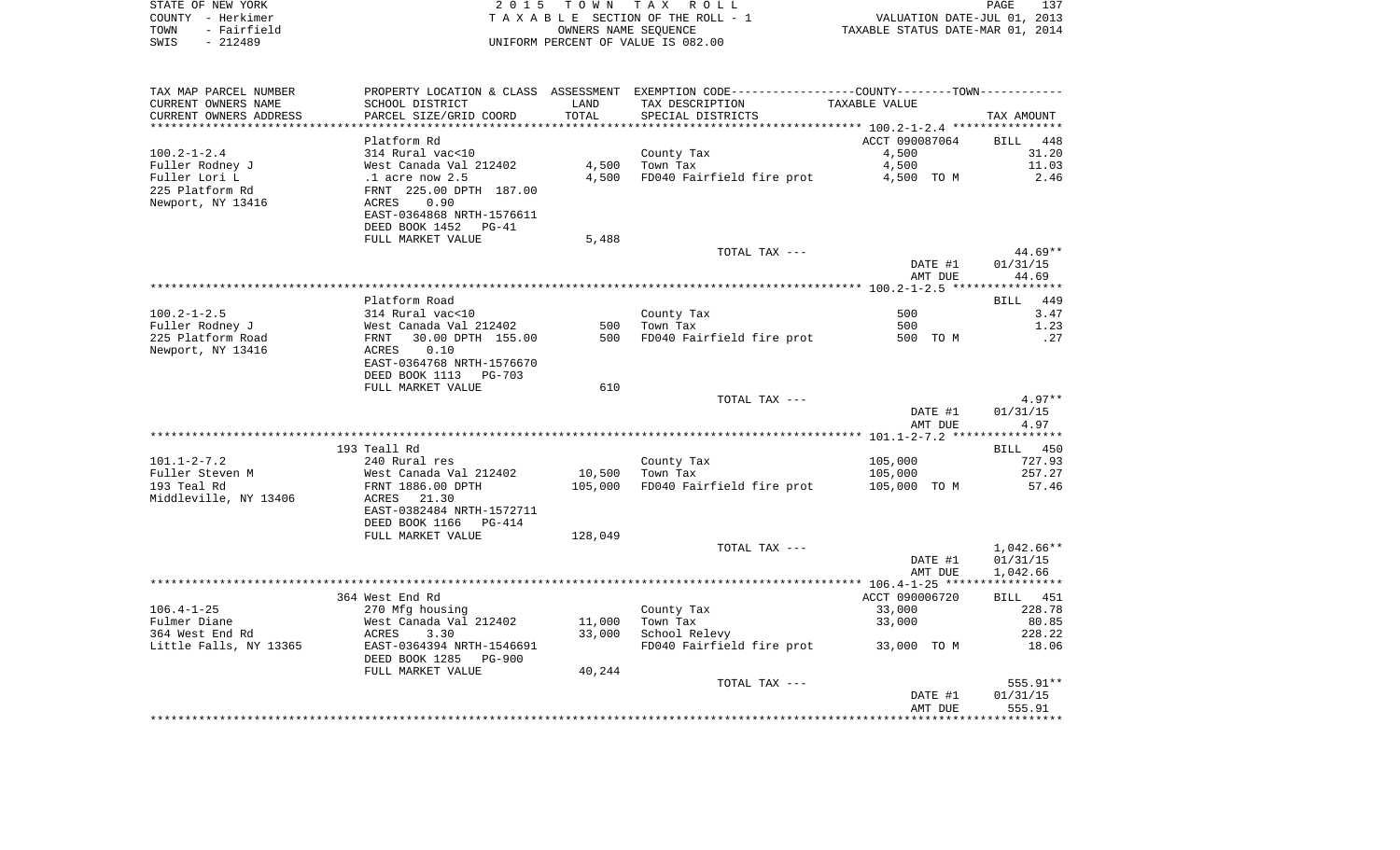| STATE OF NEW YORK |             | 2015 TOWN TAX ROLL                 |                                  | PAGE | 138 |
|-------------------|-------------|------------------------------------|----------------------------------|------|-----|
| COUNTY - Herkimer |             | TAXABLE SECTION OF THE ROLL - 1    | VALUATION DATE-JUL 01, 2013      |      |     |
| TOWN              | - Fairfield | OWNERS NAME SEOUENCE               | TAXABLE STATUS DATE-MAR 01, 2014 |      |     |
| SWIS              | $-212489$   | UNIFORM PERCENT OF VALUE IS 082.00 |                                  |      |     |

| TAX MAP PARCEL NUMBER  | PROPERTY LOCATION & CLASS ASSESSMENT |         | EXEMPTION CODE-----------------COUNTY-------TOWN----------- |                   |                    |
|------------------------|--------------------------------------|---------|-------------------------------------------------------------|-------------------|--------------------|
| CURRENT OWNERS NAME    | SCHOOL DISTRICT                      | LAND    | TAX DESCRIPTION                                             | TAXABLE VALUE     |                    |
| CURRENT OWNERS ADDRESS | PARCEL SIZE/GRID COORD               | TOTAL   | SPECIAL DISTRICTS                                           |                   | TAX AMOUNT         |
| *******************    |                                      |         |                                                             |                   |                    |
|                        | 289 West End Rd                      |         |                                                             | ACCT 090010170    | 452<br><b>BILL</b> |
| $106.4 - 1 - 27$       | 210 1 Family Res                     |         | VET WAR C 41122                                             | 7,380             | $\mathbf 0$        |
| Fulmer Grogan Trisha   | West Canada Val 212402               |         | 8,000 VET WAR T 41123                                       | $\Omega$<br>8,400 |                    |
| 289 West End Rd        | FRNT 184.00 DPTH 136.00              | 56,000  | County Tax                                                  | 48,620            | 337.07             |
| Herkimer, NY 13350     | EAST-0363301 NRTH-1546406            |         | Town Tax                                                    | 47,600            | 116.63             |
|                        | DEED BOOK 916<br>$PG-524$            |         | FD040 Fairfield fire prot                                   | 56,000 TO M       | 30.64              |
|                        | FULL MARKET VALUE                    | 68,293  |                                                             |                   |                    |
|                        |                                      |         | TOTAL TAX ---                                               |                   | 484.34**           |
|                        |                                      |         |                                                             | DATE #1           | 01/31/15           |
|                        |                                      |         |                                                             | AMT DUE           | 484.34             |
|                        |                                      |         |                                                             |                   |                    |
|                        | 387 North Creek Rd                   |         |                                                             | ACCT 090003000    | 453<br>BILL        |
| $106.4 - 1 - 43.1$     | 210 1 Family Res                     |         | County Tax                                                  | 55,000            | 381.30             |
| Fulmer Jonathan        | West Canada Val 212402               | 7,000   | Town Tax                                                    | 55,000            | 134.76             |
| Fulmer Denise          | FRNT 227.00 DPTH<br>87.00            | 55,000  | FD040 Fairfield fire prot                                   | 55,000 TO M       | 30.10              |
| 391 North Creek Rd     | EAST-0369368 NRTH-1546891            |         |                                                             |                   |                    |
| Little Falls, NY 13365 | DEED BOOK 1125<br>$PG-63$            |         |                                                             |                   |                    |
|                        | FULL MARKET VALUE                    | 67,073  |                                                             |                   |                    |
|                        |                                      |         | TOTAL TAX ---                                               |                   | $546.16**$         |
|                        |                                      |         |                                                             | DATE #1           | 01/31/15           |
|                        |                                      |         |                                                             | AMT DUE           | 546.16             |
|                        |                                      |         |                                                             |                   |                    |
|                        | 391 North Creek Rd                   |         |                                                             |                   | 454<br>BILL        |
| $106.4 - 1 - 44.4$     | 312 Vac w/imprv                      |         | County Tax                                                  | 4,000             | 27.73              |
| Fulmer Jonathan        | West Canada Val 212402               | 3,000   | Town Tax                                                    | 4,000             | 9.80               |
| Fulmer Denise          | 2.70<br>ACRES                        | 4,000   | FD040 Fairfield fire prot                                   | 4,000 TO M        | 2.19               |
| 391 North Creek Rd     | EAST-0369335 NRTH-1547122            |         |                                                             |                   |                    |
| Little Falls, NY 13365 | DEED BOOK 772<br>$PG-303$            |         |                                                             |                   |                    |
|                        | FULL MARKET VALUE                    | 4,878   |                                                             |                   |                    |
|                        |                                      |         | TOTAL TAX ---                                               |                   | $39.72**$          |
|                        |                                      |         |                                                             | DATE #1           | 01/31/15           |
|                        |                                      |         |                                                             | AMT DUE           | 39.72              |
|                        |                                      |         |                                                             |                   |                    |
|                        | 579 North Creek Rd                   |         |                                                             | ACCT 090010350    | BILL 455           |
| $107.3 - 2 - 31$       |                                      |         |                                                             | 105,000           | 727.93             |
| Fulmer June            | 210 1 Family Res                     | 11,000  | County Tax<br>Town Tax                                      |                   | 257.27             |
|                        | West Canada Val 212402               |         |                                                             | 105,000           |                    |
| 579 North Creek Rd     | FRNT 620.00 DPTH                     | 105,000 | FD040 Fairfield fire prot                                   | 105,000 TO M      | 57.46              |
| Little Falls, NY 13365 | 8.50<br>ACRES                        |         |                                                             |                   |                    |
|                        | EAST-0373088 NRTH-1547451            |         |                                                             |                   |                    |
|                        | DEED BOOK 784<br>$PG-1$              |         |                                                             |                   |                    |
|                        | FULL MARKET VALUE                    | 128,049 |                                                             |                   |                    |
|                        |                                      |         | TOTAL TAX ---                                               |                   | 1,042.66**         |
|                        |                                      |         |                                                             | DATE #1           | 01/31/15           |
|                        |                                      |         |                                                             | AMT DUE           | 1,042.66           |
|                        |                                      |         |                                                             |                   |                    |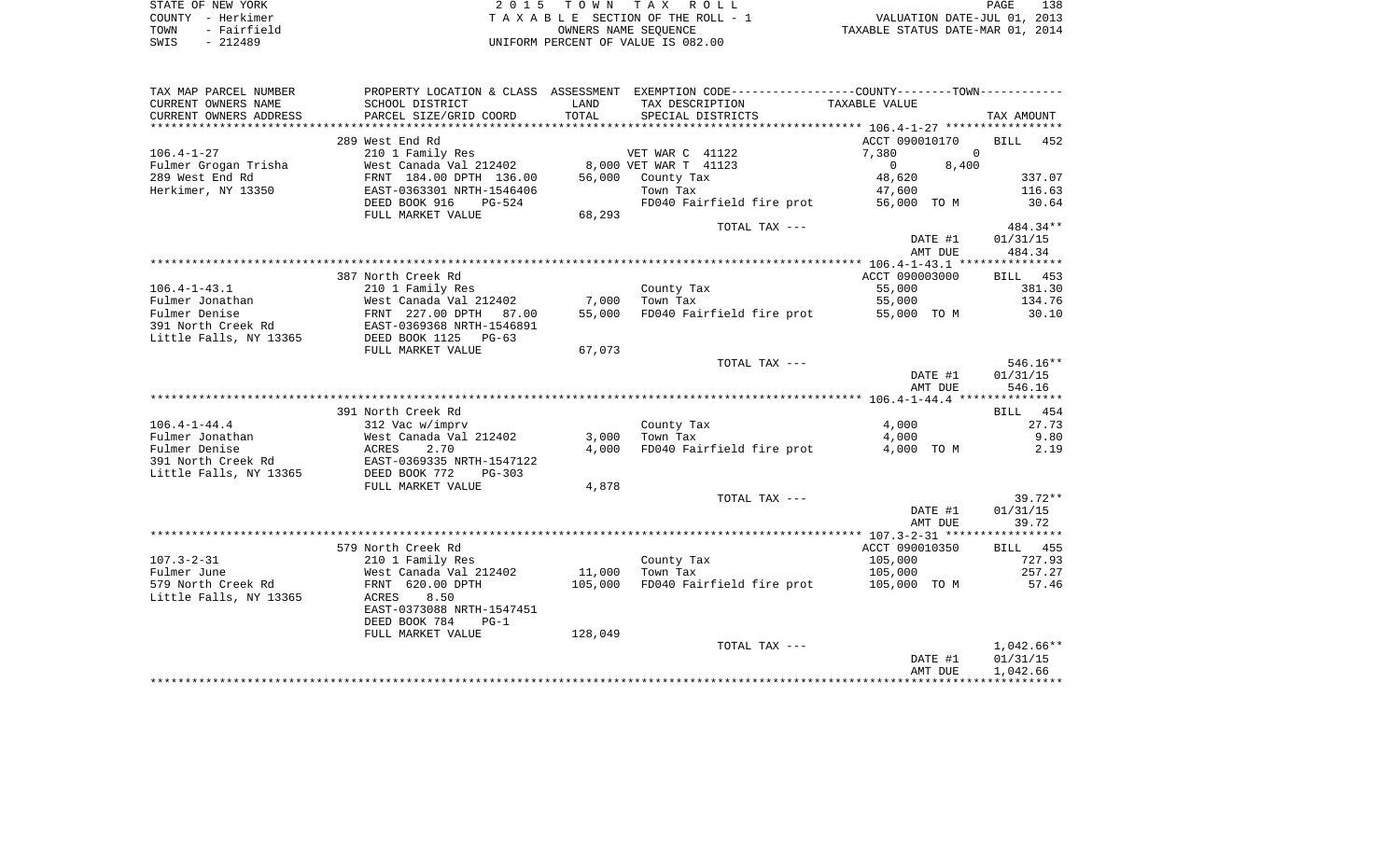| STATE OF NEW YORK   | 2015 TOWN TAX ROLL                 | 139<br>PAGE                      |
|---------------------|------------------------------------|----------------------------------|
| COUNTY - Herkimer   | TAXABLE SECTION OF THE ROLL - 1    | VALUATION DATE-JUL 01, 2013      |
| - Fairfield<br>TOWN | OWNERS NAME SEOUENCE               | TAXABLE STATUS DATE-MAR 01, 2014 |
| $-212489$<br>SWIS   | UNIFORM PERCENT OF VALUE IS 082.00 |                                  |

| TAX MAP PARCEL NUMBER  |                                 |         | PROPERTY LOCATION & CLASS ASSESSMENT EXEMPTION CODE---------------COUNTY-------TOWN---------- |                |              |
|------------------------|---------------------------------|---------|-----------------------------------------------------------------------------------------------|----------------|--------------|
| CURRENT OWNERS NAME    | SCHOOL DISTRICT                 | LAND    | TAX DESCRIPTION                                                                               | TAXABLE VALUE  |              |
| CURRENT OWNERS ADDRESS | PARCEL SIZE/GRID COORD          | TOTAL   | SPECIAL DISTRICTS                                                                             |                | TAX AMOUNT   |
| ********************** |                                 |         |                                                                                               |                |              |
|                        | Castle Rd                       |         |                                                                                               |                | BILL<br>456  |
| $101.4 - 3 - 12$       | 314 Rural vac<10                |         | County Tax                                                                                    | 10,000         | 69.33        |
| Gano Allen A           | West Canada Val 212402          | 10,000  | Town Tax                                                                                      | 10,000         | 24.50        |
| Gano Kathy Ann         | ACRES<br>5.10                   | 10,000  | FD040 Fairfield fire prot                                                                     | 10,000 TO M    | 5.47         |
| 15 JUNE St             | EAST-0388943 NRTH-1565008       |         |                                                                                               |                |              |
| LINDENHURST, NY 11757  | DEED BOOK 910<br>PG-317         |         |                                                                                               |                |              |
|                        | FULL MARKET VALUE               | 12,195  |                                                                                               |                |              |
|                        |                                 |         | TOTAL TAX ---                                                                                 |                | $99.30**$    |
|                        |                                 |         |                                                                                               | DATE #1        | 01/31/15     |
|                        |                                 |         |                                                                                               | AMT DUE        | 99.30        |
|                        |                                 |         |                                                                                               |                |              |
|                        | Casler Rd                       |         |                                                                                               |                | BILL 457     |
| $101.3 - 1 - 17.12$    | 314 Rural vac<10                |         | County Tax                                                                                    | 5,200          | 36.05        |
| Garramone John J       | West Canada Val 212402          | 5,200   | Town Tax                                                                                      | 5,200          | 12.74        |
| Garramone JoAnn H      | 5.00<br>ACRES                   | 5,200   | FD040 Fairfield fire prot                                                                     | 5,200 TO M     | 2.85         |
| 396 Eastport Manor Rd  | EAST-0378646 NRTH-1562488       |         |                                                                                               |                |              |
| Manorville, NY 11949   | DEED BOOK 1412<br>$PG-230$      |         |                                                                                               |                |              |
|                        | FULL MARKET VALUE               | 6,341   | TOTAL TAX ---                                                                                 |                | $51.64**$    |
|                        |                                 |         |                                                                                               | DATE #1        | 01/31/15     |
|                        |                                 |         |                                                                                               | AMT DUE        | 51.64        |
|                        |                                 |         |                                                                                               |                |              |
|                        | 188 Casler Ln                   |         |                                                                                               |                | BILL 458     |
| $101.3 - 1 - 17.4$     | 210 1 Family Res                |         | County Tax                                                                                    | 210,000        | 1,455.86     |
| Garramone John J       | West Canada Val 212402          | 11,000  | Town Tax                                                                                      | 210,000        | 514.53       |
| Garramone JoAnn H      | Koehler Sub3                    | 210,000 | FD040 Fairfield fire prot                                                                     | 210,000 TO M   | 114.92       |
| 396 Eastport Manor Rd  | ACRES<br>5.90                   |         |                                                                                               |                |              |
| Manorville, NY 11949   | EAST-0378373 NRTH-1562741       |         |                                                                                               |                |              |
|                        | DEED BOOK 1412<br>PG-230        |         |                                                                                               |                |              |
|                        | FULL MARKET VALUE               | 256,098 |                                                                                               |                |              |
|                        |                                 |         | TOTAL TAX ---                                                                                 |                | $2,085.31**$ |
|                        |                                 |         |                                                                                               | DATE #1        | 01/31/15     |
|                        |                                 |         |                                                                                               | AMT DUE        | 2,085.31     |
|                        |                                 |         |                                                                                               |                |              |
|                        | Casler Rd                       |         |                                                                                               | ACCT 090009240 | BILL 459     |
| $101.3 - 3 - 21$       | 311 Res vac land                |         | County Tax                                                                                    | 10,000         | 69.33        |
| Garramone John J       | West Canada Val 212402          | 10,000  | Town Tax                                                                                      | 10,000         | 24.50        |
| Garromone JoAnn H      | lot#21                          | 10,000  | FD040 Fairfield fire prot                                                                     | 10,000 TO M    | 5.47         |
| 396 Eastport Manor Rd  | ACRES<br>5.00                   |         |                                                                                               |                |              |
| Manorville, NY 11949   | EAST-0378456 NRTH-1561932       |         |                                                                                               |                |              |
|                        | DEED BOOK 1438<br><b>PG-509</b> |         |                                                                                               |                |              |
|                        | FULL MARKET VALUE               | 12,195  |                                                                                               |                |              |
|                        |                                 |         | TOTAL TAX ---                                                                                 |                | $99.30**$    |
|                        |                                 |         |                                                                                               | DATE #1        | 01/31/15     |
|                        |                                 |         |                                                                                               | AMT DUE        | 99.30        |
|                        |                                 |         |                                                                                               |                |              |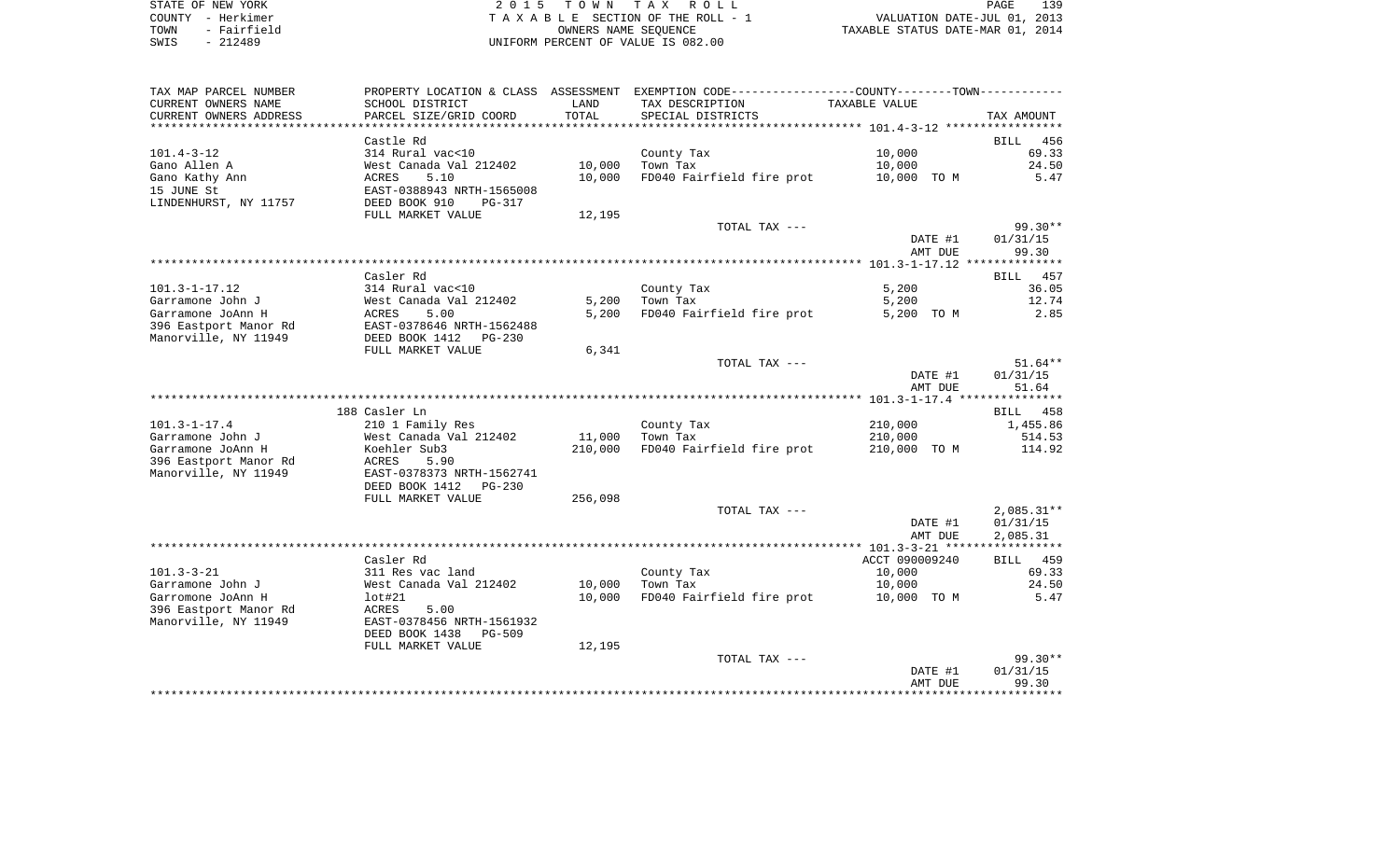|      | STATE OF NEW YORK | 2015 TOWN TAX ROLL                 | 140<br>PAGE                      |  |
|------|-------------------|------------------------------------|----------------------------------|--|
|      | COUNTY - Herkimer | TAXABLE SECTION OF THE ROLL - 1    | VALUATION DATE-JUL 01, 2013      |  |
| TOWN | - Fairfield       | OWNERS NAME SEOUENCE               | TAXABLE STATUS DATE-MAR 01, 2014 |  |
| SWIS | $-212489$         | INIFORM PERCENT OF VALUE IS 082.00 |                                  |  |

| TAX MAP PARCEL NUMBER    |                                    |        | PROPERTY LOCATION & CLASS ASSESSMENT EXEMPTION CODE---------------COUNTY-------TOWN--------- |                          |                                |
|--------------------------|------------------------------------|--------|----------------------------------------------------------------------------------------------|--------------------------|--------------------------------|
| CURRENT OWNERS NAME      | SCHOOL DISTRICT                    | LAND   | TAX DESCRIPTION                                                                              | TAXABLE VALUE            |                                |
| CURRENT OWNERS ADDRESS   | PARCEL SIZE/GRID COORD             | TOTAL  | SPECIAL DISTRICTS                                                                            |                          | TAX AMOUNT                     |
|                          |                                    |        |                                                                                              |                          |                                |
| $094.4 - 1 - 17$         | 2122 Castle Rd<br>210 1 Family Res |        | VET COM C 41132                                                                              | ACCT 090003060<br>10,000 | <b>BILL</b><br>460<br>$\Omega$ |
| Gay Donald W             | West Canada Val 212402             |        | 10,000 VET COM T 41133                                                                       | $\overline{0}$<br>10,000 |                                |
| Gay Mildred W            | ACRES<br>1.40                      |        | 40,000 AGED-CT<br>41801                                                                      | 15,000<br>15,000         |                                |
| 2122 Castle Rd           | EAST-0367642 NRTH-1579587          |        | County Tax                                                                                   | 15,000                   | 103.99                         |
| Newport, NY 13416        | DEED BOOK 1175 PG-29               |        | Town Tax                                                                                     | 15,000                   | 36.75                          |
|                          | FULL MARKET VALUE                  |        | 48,780 FD040 Fairfield fire prot                                                             | 40,000 TO M              | 21.89                          |
|                          |                                    |        | TOTAL TAX ---                                                                                |                          | $162.63**$                     |
|                          |                                    |        |                                                                                              | DATE #1                  | 01/31/15                       |
|                          |                                    |        |                                                                                              | AMT DUE                  | 162.63                         |
|                          |                                    |        |                                                                                              |                          |                                |
|                          | 547 Hardscrabble Rd                |        |                                                                                              | ACCT 090100045           | BILL 461                       |
| $107.1 - 1 - 18$         | 210 1 Family Res                   |        | County Tax                                                                                   | 55,000                   | 381.30                         |
| Gee Harry                | West Canada Val 212402             | 13,000 | Town Tax                                                                                     | 55,000                   | 134.76                         |
| Gee Marjorie             | ACRES<br>5.00                      | 55,000 | School Relevy                                                                                |                          | 183.83                         |
| 547 Hard Scrabble Rd     | EAST-0381662 NRTH-1555251          |        | FD040 Fairfield fire prot                                                                    | 55,000 TO M              | 30.10                          |
| Little Falls, NY 13365   | DEED BOOK 00664 PG-00559           |        |                                                                                              |                          |                                |
|                          | FULL MARKET VALUE                  | 67,073 | TOTAL TAX ---                                                                                |                          | $729.99**$                     |
|                          |                                    |        |                                                                                              | DATE #1                  | 01/31/15                       |
|                          |                                    |        |                                                                                              | AMT DUE                  | 729.99                         |
|                          |                                    |        |                                                                                              |                          |                                |
|                          | 1252 Hardscrabble Rd               |        |                                                                                              | ACCT 090001200           | BILL 462                       |
| $101.14 - 1 - 34$        | 210 1 Family Res                   |        | County Tax                                                                                   | 80,000                   | 554.61                         |
| Generalow Olga           | West Canada Val 212402             | 11,000 | Town Tax                                                                                     | 80,000                   | 196.01                         |
| 1252 Hard Scrabble Rd    | ACRES<br>2.90                      | 80,000 | FD040 Fairfield fire prot                                                                    | 80,000 TO M              | 43.78                          |
| Fairfield, NY 13406-9801 | EAST-0381915 NRTH-1569272          |        |                                                                                              |                          |                                |
|                          | DEED BOOK 791<br>$PG-55$           |        |                                                                                              |                          |                                |
|                          | FULL MARKET VALUE                  | 97,561 |                                                                                              |                          |                                |
|                          |                                    |        | TOTAL TAX ---                                                                                |                          | 794.40**                       |
|                          |                                    |        |                                                                                              | DATE #1                  | 01/31/15                       |
|                          |                                    |        |                                                                                              | AMT DUE                  | 794.40                         |
|                          |                                    |        |                                                                                              |                          |                                |
| $101.4 - 6 - 12$         | Thompson Rd<br>314 Rural vac<10    |        | County Tax                                                                                   | 12,000                   | BILL 463<br>83.19              |
| George Robert M          | West Canada Val 212402             | 12,000 | Town Tax                                                                                     | 12,000                   | 29.40                          |
| George Thomas R          | ACRES<br>8.30                      | 12,000 | FD040 Fairfield fire prot                                                                    | 12,000 TO M              | 6.57                           |
| 125 Zoller Rd            | EAST-0392339 NRTH-1560338          |        |                                                                                              |                          |                                |
| Dolgeville, NY 13329     | DEED BOOK 1301<br>$PG-123$         |        |                                                                                              |                          |                                |
|                          | FULL MARKET VALUE                  | 14,634 |                                                                                              |                          |                                |
|                          |                                    |        | TOTAL TAX ---                                                                                |                          | 119.16**                       |
|                          |                                    |        |                                                                                              | DATE #1                  | 01/31/15                       |
|                          |                                    |        |                                                                                              | AMT DUE                  | 119.16                         |
|                          |                                    |        |                                                                                              |                          | ******************             |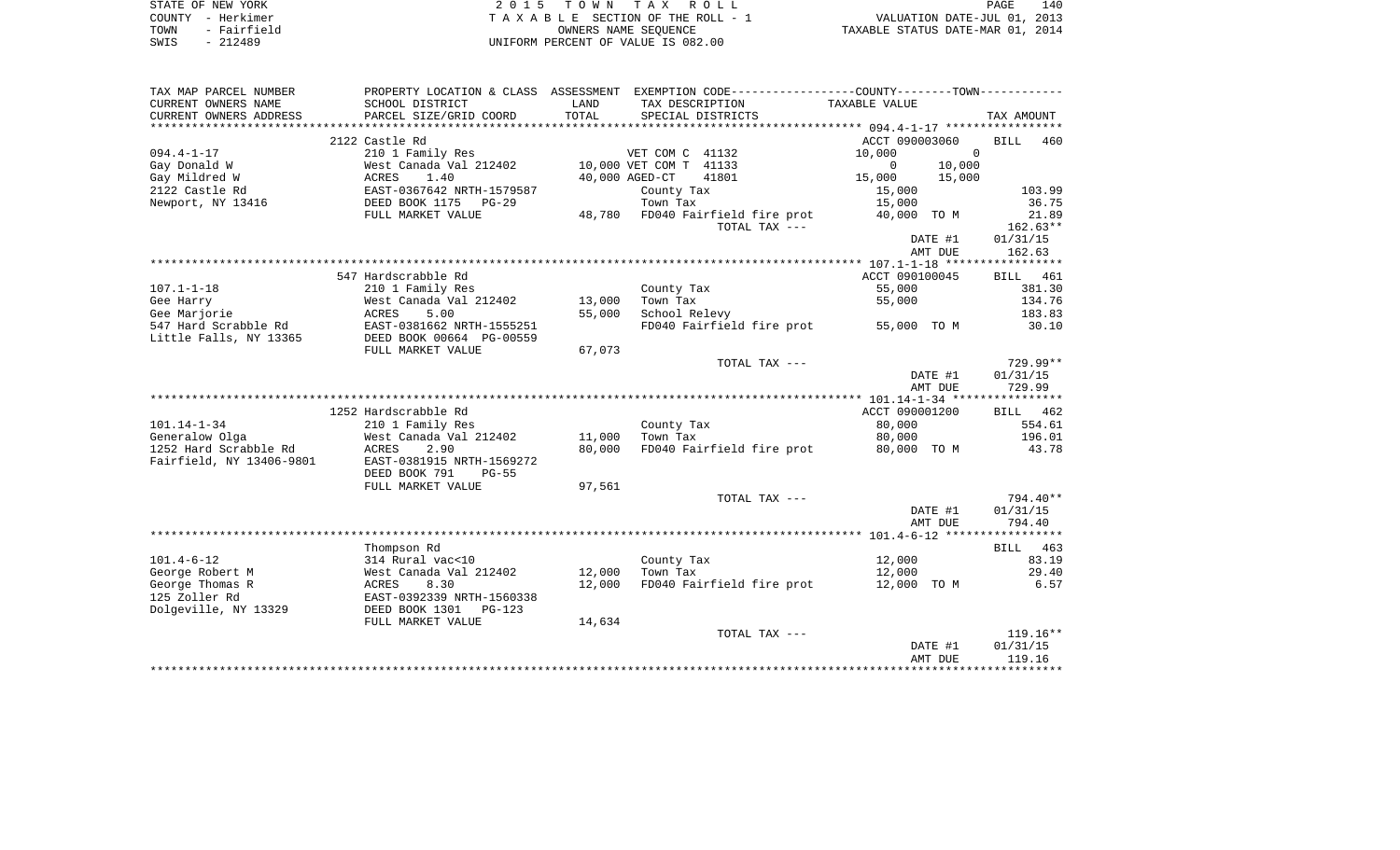| STATE OF NEW YORK   | 2015 TOWN TAX ROLL                 | 141<br>PAGE                      |
|---------------------|------------------------------------|----------------------------------|
| COUNTY - Herkimer   | TAXABLE SECTION OF THE ROLL - 1    | VALUATION DATE-JUL 01, 2013      |
| - Fairfield<br>TOWN | OWNERS NAME SEOUENCE               | TAXABLE STATUS DATE-MAR 01, 2014 |
| SWIS<br>- 212489    | UNIFORM PERCENT OF VALUE IS 082.00 |                                  |

| TAX MAP PARCEL NUMBER                       |                                                                                    |         | PROPERTY LOCATION & CLASS ASSESSMENT EXEMPTION CODE---------------COUNTY-------TOWN---------- |                    |                    |
|---------------------------------------------|------------------------------------------------------------------------------------|---------|-----------------------------------------------------------------------------------------------|--------------------|--------------------|
| CURRENT OWNERS NAME                         | SCHOOL DISTRICT                                                                    | LAND    | TAX DESCRIPTION                                                                               | TAXABLE VALUE      |                    |
| CURRENT OWNERS ADDRESS                      | PARCEL SIZE/GRID COORD                                                             | TOTAL   | SPECIAL DISTRICTS                                                                             |                    | TAX AMOUNT         |
| **********************                      |                                                                                    |         |                                                                                               |                    |                    |
|                                             | 606 Hardscrabble Rd                                                                |         |                                                                                               |                    | <b>BILL</b><br>464 |
| $107.1 - 2 - 11$                            | 270 Mfg housing                                                                    |         | County Tax                                                                                    | 25,000             | 173.32             |
| Getchell Charles                            | West Canada Val 212402                                                             | 10,000  | Town Tax                                                                                      | 25,000             | 61.25              |
| 606 Hardscrabble Rd                         | Portion Of 107.1-1-6.2                                                             | 25,000  | School Relevy                                                                                 |                    | 32.36              |
| Little Falls, NY 13365                      | ACRES<br>1.70<br>EAST-0381996 NRTH-1556469<br>DEED BOOK 843<br>PG-593              |         | FD040 Fairfield fire prot 25,000 TO M                                                         |                    | 13.68              |
|                                             | FULL MARKET VALUE                                                                  | 30,488  |                                                                                               |                    |                    |
|                                             |                                                                                    |         | TOTAL TAX ---                                                                                 |                    | 280.61**           |
|                                             |                                                                                    |         |                                                                                               | DATE #1            | 01/31/15           |
|                                             |                                                                                    |         |                                                                                               | AMT DUE            | 280.61             |
|                                             |                                                                                    |         |                                                                                               |                    |                    |
|                                             | 116 State Route 29                                                                 |         |                                                                                               | ACCT 090006690     | BILL 465           |
| $100.4 - 1 - 2$                             | 210 1 Family Res                                                                   |         | County Tax                                                                                    | 35,000             | 242.64             |
| Gillman Kenneth                             | West Canada Val 212402                                                             | 10,000  | Town Tax                                                                                      | 35,000             | 85.76              |
| 116 State Route 29<br>Middleville, NY 13406 | ACRES<br>1.40 BANK<br>411<br>EAST-0369174 NRTH-1569022<br>DEED BOOK 00611 PG-00644 | 35,000  | FD040 Fairfield fire prot                                                                     | 35,000 TO M        | 19.15              |
|                                             | FULL MARKET VALUE                                                                  | 42,683  |                                                                                               |                    |                    |
|                                             |                                                                                    |         | TOTAL TAX ---                                                                                 |                    | $347.55**$         |
|                                             |                                                                                    |         |                                                                                               | DATE #1            | 01/31/15           |
|                                             |                                                                                    |         |                                                                                               | AMT DUE            | 347.55             |
|                                             |                                                                                    |         |                                                                                               |                    |                    |
|                                             | 1174 Hardscrabble Rd                                                               |         |                                                                                               | ACCT 090003090     | BILL 466           |
| $101.14 - 1 - 48$                           | 210 1 Family Res                                                                   |         | VET WAR C 41122                                                                               | 7,380<br>$\Omega$  |                    |
| Gilman Wm                                   | West Canada Val 212402                                                             |         | 11,000 VET WAR T 41123                                                                        | 9,840<br>$\Omega$  |                    |
| Gilman Mary                                 | 3.30<br>ACRES                                                                      | 85,000  | County Tax                                                                                    | 77,620             | 538.11             |
| 1174 Hard Scrabble Rd                       | EAST-0382095 NRTH-1567467                                                          |         | Town Tax                                                                                      | 75,160             | 184.15             |
| Middleville, NY 13406-9801                  | DEED BOOK 0599<br>PG-00122                                                         |         | FD040 Fairfield fire prot                                                                     | 85,000 TO M        | 46.51              |
|                                             | FULL MARKET VALUE                                                                  | 103,659 |                                                                                               |                    |                    |
|                                             |                                                                                    |         | TOTAL TAX ---                                                                                 |                    | 768.77**           |
|                                             |                                                                                    |         |                                                                                               | DATE #1            | 01/31/15           |
|                                             |                                                                                    |         |                                                                                               | AMT DUE            | 768.77             |
|                                             |                                                                                    |         |                                                                                               |                    |                    |
|                                             | 1352 State Route 29                                                                |         |                                                                                               |                    | BILL 467           |
| $101.4 - 4 - 8$                             | 271 Mfg housings                                                                   |         | County Tax                                                                                    | 44,000             | 305.04             |
| Girimaldi Lissette                          | West Canada Val 212402                                                             | 21,000  | Town Tax                                                                                      | 44,000             | 107.81             |
| 674 State Route 29                          | ACRES<br>21.30                                                                     | 44,000  | FD040 Fairfield fire prot                                                                     | 44,000 TO M        | 24.08              |
| Middleville, NY 13406                       | EAST-0392654 NRTH-1566857<br>DEED BOOK 920<br>PG-697                               |         |                                                                                               |                    |                    |
|                                             | FULL MARKET VALUE                                                                  | 53,659  |                                                                                               |                    |                    |
|                                             |                                                                                    |         | TOTAL TAX ---                                                                                 |                    | $436.93**$         |
|                                             |                                                                                    |         |                                                                                               | DATE #1<br>AMT DUE | 01/31/15<br>436.93 |
|                                             |                                                                                    |         |                                                                                               |                    |                    |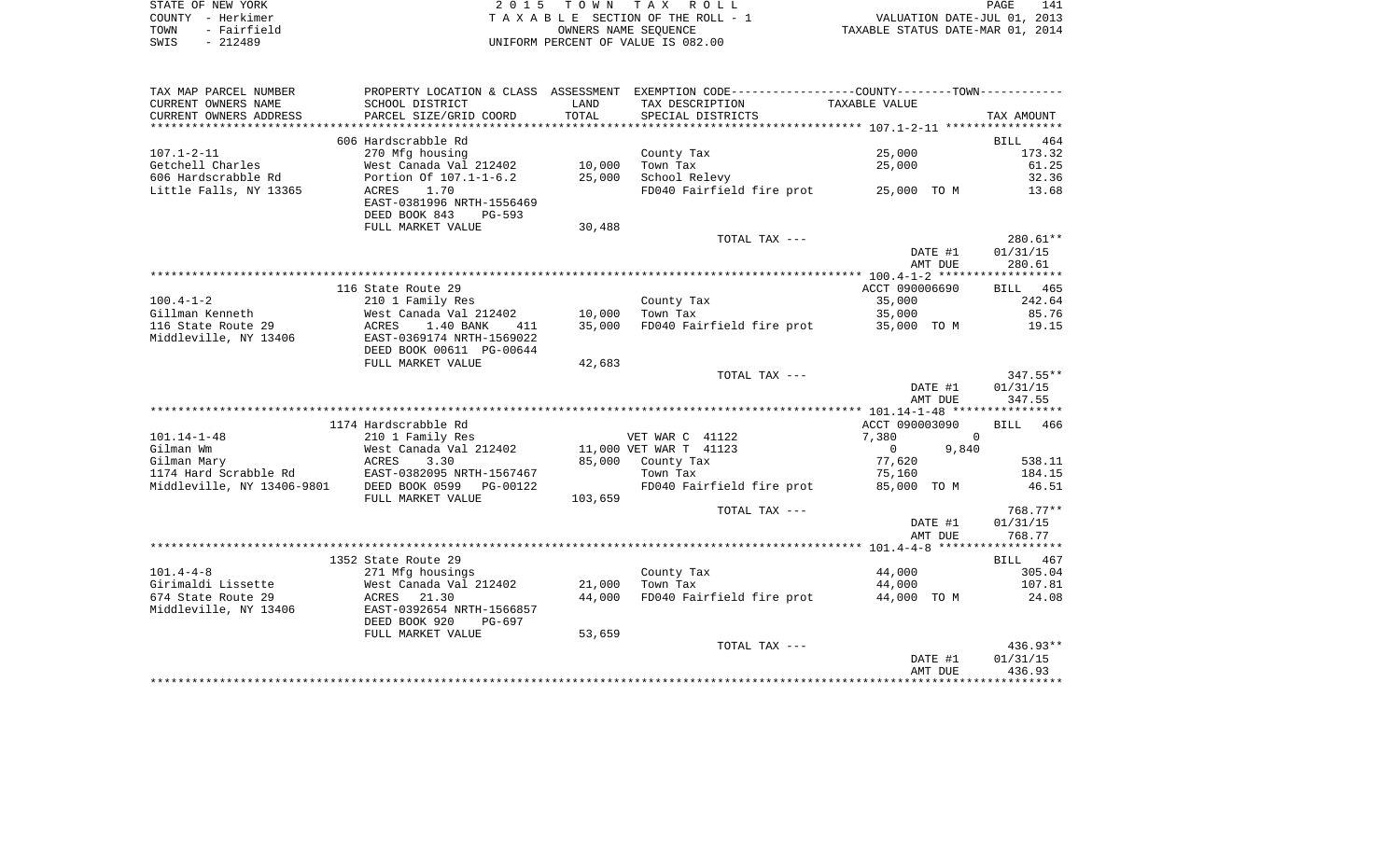|      | STATE OF NEW YORK | 2015 TOWN TAX ROLL                 | PAGE                             | 142 |
|------|-------------------|------------------------------------|----------------------------------|-----|
|      | COUNTY - Herkimer | TAXABLE SECTION OF THE ROLL - 1    | VALUATION DATE-JUL 01, 2013      |     |
| TOWN | - Fairfield       | OWNERS NAME SEOUENCE               | TAXABLE STATUS DATE-MAR 01, 2014 |     |
| SWIS | - 212489          | UNIFORM PERCENT OF VALUE IS 082.00 |                                  |     |

| TAX MAP PARCEL NUMBER  |                           |         | PROPERTY LOCATION & CLASS ASSESSMENT EXEMPTION CODE---------------COUNTY-------TOWN---------- |                |             |
|------------------------|---------------------------|---------|-----------------------------------------------------------------------------------------------|----------------|-------------|
| CURRENT OWNERS NAME    | SCHOOL DISTRICT           | LAND    | TAX DESCRIPTION                                                                               | TAXABLE VALUE  |             |
| CURRENT OWNERS ADDRESS | PARCEL SIZE/GRID COORD    | TOTAL   | SPECIAL DISTRICTS                                                                             |                | TAX AMOUNT  |
|                        |                           |         |                                                                                               |                |             |
|                        | State Rte 28              |         |                                                                                               | ACCT 090003300 | 468<br>BILL |
| 100.2-1-11.1           | 314 Rural vac<10          |         | County Tax                                                                                    | 8,000          | 55.46       |
| Goodman Gary           | West Canada Val 212402    | 8,000   | Town Tax                                                                                      | 8,000          | 19.60       |
| Goodman Patricia K     | FRNT 216.50 DPTH          | 8,000   | FD040 Fairfield fire prot                                                                     | 8,000 TO M     | 4.38        |
| 225 Old State Road     | ACRES<br>8.00             |         |                                                                                               |                |             |
| Poland, NY 13431       | EAST-0365834 NRTH-1571965 |         |                                                                                               |                |             |
|                        | DEED BOOK 935<br>PG-698   |         |                                                                                               |                |             |
|                        | FULL MARKET VALUE         | 9,756   |                                                                                               |                |             |
|                        |                           |         | TOTAL TAX ---                                                                                 |                | 79.44**     |
|                        |                           |         |                                                                                               | DATE #1        | 01/31/15    |
|                        |                           |         |                                                                                               | AMT DUE        | 79.44       |
|                        |                           |         |                                                                                               |                |             |
|                        | State Rte 28              |         |                                                                                               | ACCT 090003300 | BILL 469    |
| $100.2 - 1 - 11.3$     | 314 Rural vac<10          |         | County Tax                                                                                    | 2,500          | 17.33       |
| Goodman Gary           | West Canada Val 212402    | 2,500   | Town Tax                                                                                      | 2,500          | 6.13        |
| Goodman Patricia K     | FRNT<br>48.00 DPTH        | 2,500   | FD040 Fairfield fire prot                                                                     | 2,500 TO M     | 1.37        |
| 225 Old State Road     | 2.50<br>ACRES             |         |                                                                                               |                |             |
| Poland, NY 13431       | EAST-0365065 NRTH-1571311 |         |                                                                                               |                |             |
|                        | DEED BOOK 935<br>PG-698   |         |                                                                                               |                |             |
|                        | FULL MARKET VALUE         | 3,049   | TOTAL TAX ---                                                                                 |                | $24.83**$   |
|                        |                           |         |                                                                                               | DATE #1        | 01/31/15    |
|                        |                           |         |                                                                                               | AMT DUE        | 24.83       |
|                        |                           |         |                                                                                               |                |             |
|                        | 4997 State Route 28       |         |                                                                                               | ACCT 090003210 | BILL 470    |
| 100.2-1-10             | 210 1 Family Res          |         | County Tax                                                                                    | 78,000         | 540.75      |
| Goodman Jeffrey        | West Canada Val 212402    | 12,000  | Town Tax                                                                                      | 78,000         | 191.11      |
| Elwood Bonnie          | includes 100.2-1-30       | 78,000  | FD040 Fairfield fire prot                                                                     | 78,000 TO M    | 42.68       |
| 4997 State Rte. 28     | FRNT 360.00 DPTH          |         |                                                                                               |                |             |
| Newport, NY 13416      | ACRES<br>2.80             |         |                                                                                               |                |             |
|                        | EAST-0365131 NRTH-1571949 |         |                                                                                               |                |             |
|                        | DEED BOOK 916<br>PG-482   |         |                                                                                               |                |             |
|                        | FULL MARKET VALUE         | 95,122  |                                                                                               |                |             |
|                        |                           |         | TOTAL TAX ---                                                                                 |                | $774.54**$  |
|                        |                           |         |                                                                                               | DATE #1        | 01/31/15    |
|                        |                           |         |                                                                                               | AMT DUE        | 774.54      |
|                        |                           |         |                                                                                               |                |             |
|                        | 169 Farrington Rd         |         |                                                                                               |                | BILL 471    |
| $094.4 - 1 - 8.2$      | 210 1 Family Res          |         | County Tax                                                                                    | 89,000         | 617.01      |
| Goodwin Dorene         | West Canada Val 212402    | 13,000  | Town Tax                                                                                      | 89,000         | 218.06      |
| 169 Farrington Rd      | 5.00<br>ACRES             | 89,000  | FD040 Fairfield fire prot                                                                     | 89,000 TO M    | 48.70       |
| Newport, NY 13416      | EAST-0364025 NRTH-1579345 |         |                                                                                               |                |             |
|                        | DEED BOOK 945<br>PG-678   |         |                                                                                               |                |             |
|                        | FULL MARKET VALUE         | 108,537 |                                                                                               |                |             |
|                        |                           |         | TOTAL TAX ---                                                                                 |                | 883.77**    |
|                        |                           |         |                                                                                               | DATE #1        | 01/31/15    |
|                        |                           |         |                                                                                               | AMT DUE        | 883.77      |
|                        |                           |         |                                                                                               |                |             |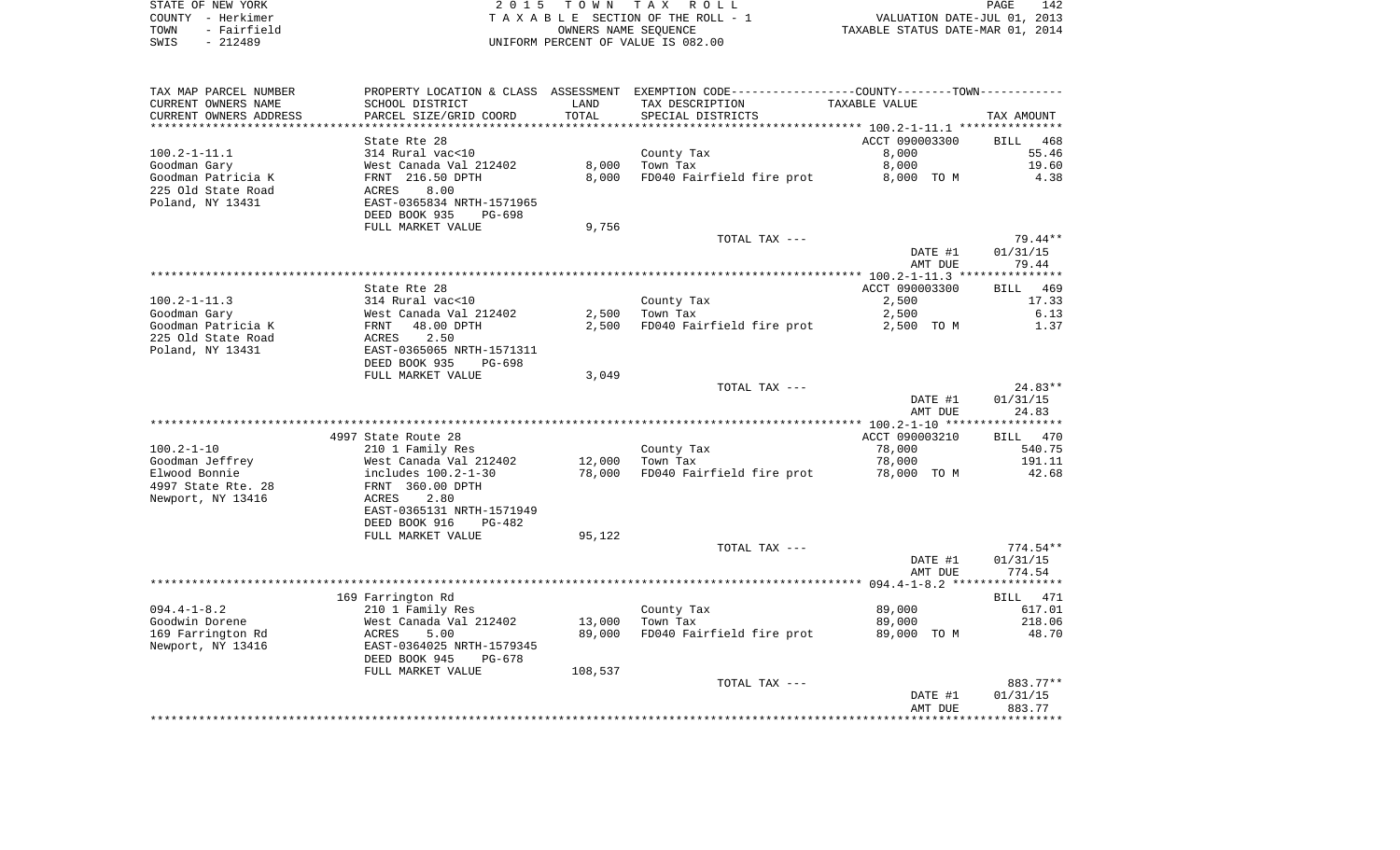|      | STATE OF NEW YORK | 2015 TOWN TAX ROLL                 | 143<br>PAGE                      |
|------|-------------------|------------------------------------|----------------------------------|
|      | COUNTY - Herkimer | TAXABLE SECTION OF THE ROLL - 1    | VALUATION DATE-JUL 01, 2013      |
| TOWN | - Fairfield       | OWNERS NAME SEOUENCE               | TAXABLE STATUS DATE-MAR 01, 2014 |
| SWIS | - 212489          | UNIFORM PERCENT OF VALUE IS 082.00 |                                  |

| TAX MAP PARCEL NUMBER                 |                                                      |                 | PROPERTY LOCATION & CLASS ASSESSMENT EXEMPTION CODE---------------COUNTY--------TOWN---------- |                       |                 |
|---------------------------------------|------------------------------------------------------|-----------------|------------------------------------------------------------------------------------------------|-----------------------|-----------------|
| CURRENT OWNERS NAME                   | SCHOOL DISTRICT                                      | LAND            | TAX DESCRIPTION                                                                                | TAXABLE VALUE         |                 |
| CURRENT OWNERS ADDRESS                | PARCEL SIZE/GRID COORD                               | TOTAL           | SPECIAL DISTRICTS                                                                              |                       | TAX AMOUNT      |
|                                       |                                                      |                 |                                                                                                |                       |                 |
|                                       | 1416 Hardscrabble Rd                                 |                 |                                                                                                |                       | BILL<br>472     |
| 101.1-2-6                             | 210 1 Family Res                                     |                 | County Tax                                                                                     | 104,000               | 721.00          |
| Gorinshek David                       | West Canada Val 212402                               | 13,000          | Town Tax                                                                                       | 104,000               | 254.82          |
| 1416 Hardscrabble Rd                  | ACRES<br>$6.00$ BANK<br>023                          | 104,000         | FD040 Fairfield fire prot                                                                      | 104,000 TO M          | 56.91           |
| Middleville, NY 13406                 | EAST-0381538 NRTH-1572501<br>DEED BOOK 825<br>PG-357 |                 |                                                                                                |                       |                 |
|                                       | FULL MARKET VALUE                                    | 126,829         |                                                                                                |                       |                 |
|                                       |                                                      |                 | TOTAL TAX ---                                                                                  |                       | 1,032.73**      |
|                                       |                                                      |                 |                                                                                                | DATE #1               | 01/31/15        |
|                                       |                                                      |                 |                                                                                                | AMT DUE               | 1,032.73        |
|                                       |                                                      |                 |                                                                                                |                       |                 |
|                                       | 166 Sandy Lane Rd                                    |                 |                                                                                                | ACCT 090010107        | BILL 473        |
| $095.3 - 4 - 13$                      | 210 1 Family Res                                     |                 | County Tax                                                                                     | 102,000               | 707.13          |
| Gorinshek Frank J                     | West Canada Val 212402                               | 10,000          | Town Tax                                                                                       | 102,000               | 249.91          |
| Gorinshek Cheryl                      | Doublewide                                           | 102,000         | FD040 Fairfield fire prot                                                                      | 102,000 TO M          | 55.82           |
| 166 Sandy LANE Rd                     | FRNT 150.00 DPTH                                     |                 |                                                                                                |                       |                 |
| Newport, NY 13416                     | 2.77<br>ACRES                                        |                 |                                                                                                |                       |                 |
|                                       | EAST-0346470 NRTH-1156200                            |                 |                                                                                                |                       |                 |
|                                       | DEED BOOK 818<br>PG-337                              |                 |                                                                                                |                       |                 |
|                                       | FULL MARKET VALUE                                    | 124,390         |                                                                                                |                       |                 |
|                                       |                                                      |                 | TOTAL TAX ---                                                                                  |                       | $1,012.86**$    |
|                                       |                                                      |                 |                                                                                                | DATE #1               | 01/31/15        |
|                                       |                                                      |                 |                                                                                                | AMT DUE               | 1,012.86        |
|                                       |                                                      |                 |                                                                                                |                       |                 |
|                                       | 118 Academy Walk                                     |                 |                                                                                                | ACCT 090003390        | BILL 474        |
| 101.14-1-24                           | 210 1 Family Res                                     |                 | County Tax                                                                                     | 60,000                | 415.96          |
| Gorinshek John J<br>Gorinshek David J | West Canada Val 212402<br>life use to John & Ada     | 8,000<br>60,000 | Town Tax<br>FD040 Fairfield fire prot                                                          | 60,000<br>60,000 TO M | 147.01<br>32.83 |
| 118 Academy Walk                      | FRNT 155.00 DPTH 133.00                              |                 |                                                                                                |                       |                 |
| Middleville, NY 13406                 | EAST-0381432 NRTH-1568485                            |                 |                                                                                                |                       |                 |
|                                       | DEED BOOK 944<br>$PG-5$                              |                 |                                                                                                |                       |                 |
|                                       | FULL MARKET VALUE                                    | 73,171          |                                                                                                |                       |                 |
|                                       |                                                      |                 | TOTAL TAX ---                                                                                  |                       | 595.80**        |
|                                       |                                                      |                 |                                                                                                | DATE #1               | 01/31/15        |
|                                       |                                                      |                 |                                                                                                | AMT DUE               | 595.80          |
|                                       |                                                      |                 |                                                                                                |                       |                 |
|                                       | 1365 Hardscrabble Rd                                 |                 |                                                                                                | ACCT 090006360        | BILL 475        |
| $101.1 - 2 - 16$                      | 210 1 Family Res                                     |                 | VET COM CT 41131                                                                               | 12,300<br>16,400      |                 |
| Gorinshek Michael                     | West Canada Val 212402                               | 10,000          | County Tax                                                                                     | 61,000                | 422.89          |
| 1365 Hardscrabble Rd                  | Doublewide removed 4/05                              | 73,300          | Town Tax                                                                                       | 56,900                | 139.41          |
| Middleville, NY 13406                 | ACRES<br>1.00                                        |                 | FD040 Fairfield fire prot                                                                      | 73,300 TO M           | 40.11           |
|                                       | EAST-0381223 NRTH-1571425                            |                 |                                                                                                |                       |                 |
|                                       | DEED BOOK 1369<br>PG-155                             |                 |                                                                                                |                       |                 |
|                                       | FULL MARKET VALUE                                    | 89,390          |                                                                                                |                       |                 |
|                                       |                                                      |                 | TOTAL TAX ---                                                                                  |                       | $602.41**$      |
|                                       |                                                      |                 |                                                                                                | DATE #1               | 01/31/15        |
|                                       |                                                      |                 |                                                                                                | AMT DUE               | 602.41          |
|                                       |                                                      |                 |                                                                                                |                       |                 |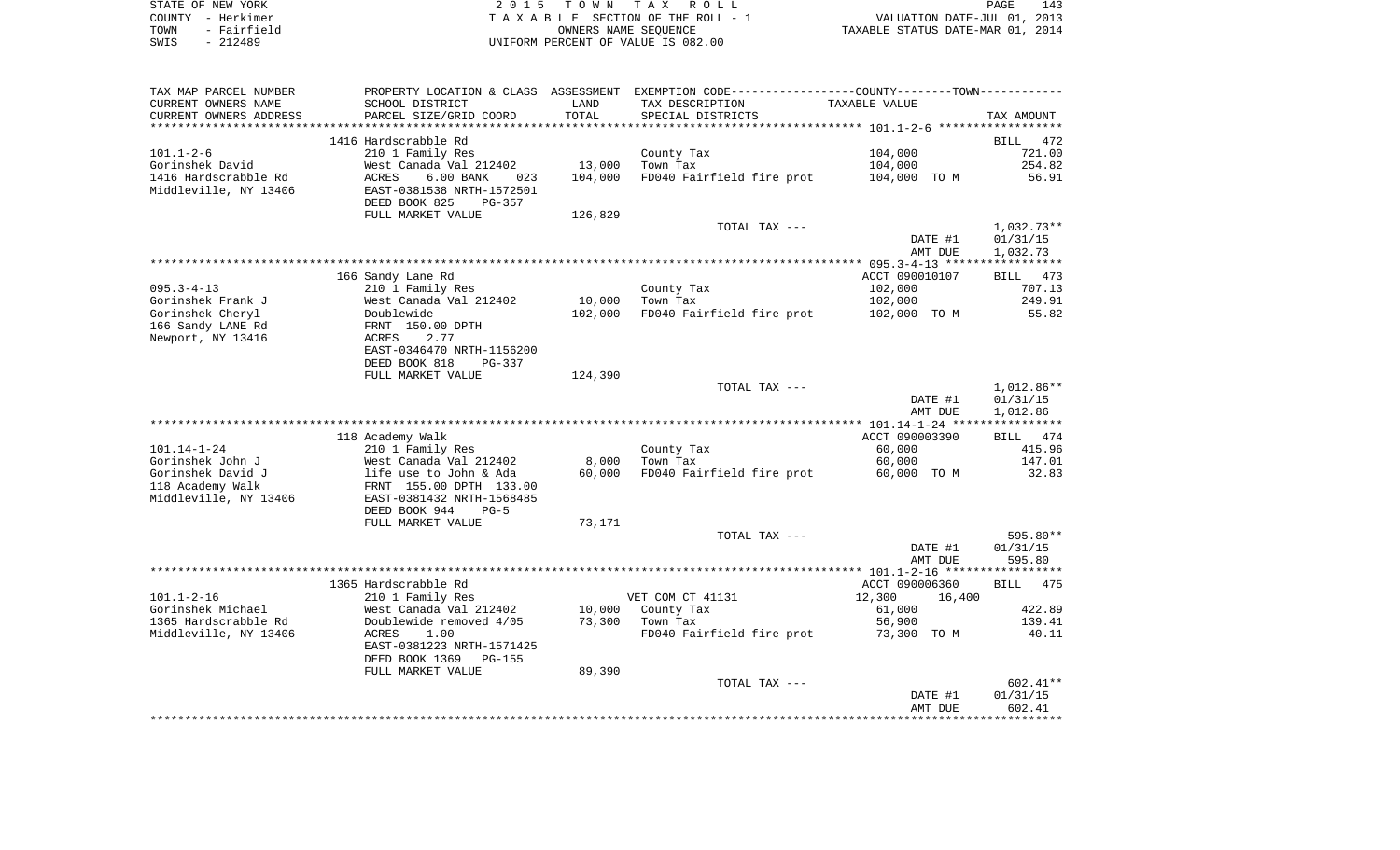|      | STATE OF NEW YORK | 2015 TOWN TAX ROLL                 | PAGE                             | 144 |
|------|-------------------|------------------------------------|----------------------------------|-----|
|      | COUNTY - Herkimer | TAXABLE SECTION OF THE ROLL - 1    | VALUATION DATE-JUL 01, 2013      |     |
| TOWN | - Fairfield       | OWNERS NAME SEOUENCE               | TAXABLE STATUS DATE-MAR 01, 2014 |     |
| SWIS | - 212489          | UNIFORM PERCENT OF VALUE IS 082.00 |                                  |     |

| TAX MAP PARCEL NUMBER    |                                |         | PROPERTY LOCATION & CLASS ASSESSMENT EXEMPTION CODE---------------COUNTY-------TOWN---------- |                |              |
|--------------------------|--------------------------------|---------|-----------------------------------------------------------------------------------------------|----------------|--------------|
| CURRENT OWNERS NAME      | SCHOOL DISTRICT                | LAND    | TAX DESCRIPTION                                                                               | TAXABLE VALUE  |              |
| CURRENT OWNERS ADDRESS   | PARCEL SIZE/GRID COORD         | TOTAL   | SPECIAL DISTRICTS                                                                             |                | TAX AMOUNT   |
|                          |                                |         |                                                                                               |                |              |
|                          | 987 Cole Rd                    |         |                                                                                               |                | BILL 476     |
| $107.2 - 1 - 19.7$       | 240 Rural res                  |         | County Tax                                                                                    | 58,000         | 402.09       |
| Gorinshek Timothy A      | West Canada Val 212402         | 19,000  | Town Tax                                                                                      | 58,000         | 142.11       |
| Gorinshek Tina M         | Doublewide                     | 58,000  | FD040 Fairfield fire prot                                                                     | 58,000 TO M    | 31.74        |
|                          |                                |         |                                                                                               |                |              |
| 987 Cole Rd              | ACRES 18.00 BANK<br>023        |         |                                                                                               |                |              |
| Little Falls, NY 13365   | EAST-0387890 NRTH-1556261      |         |                                                                                               |                |              |
|                          | DEED BOOK 855<br>$PG-225$      |         |                                                                                               |                |              |
|                          | FULL MARKET VALUE              | 70,732  |                                                                                               |                |              |
|                          |                                |         | TOTAL TAX ---                                                                                 |                | 575.94**     |
|                          |                                |         |                                                                                               | DATE #1        | 01/31/15     |
|                          |                                |         |                                                                                               | AMT DUE        | 575.94       |
|                          |                                |         |                                                                                               |                |              |
|                          | 168 Casler Rd                  |         |                                                                                               |                | BILL 477     |
| $101.3 - 1 - 17.11$      | 210 1 Family Res               |         | County Tax                                                                                    | 125,000        | 866.58       |
| Grice Maria              | West Canada Val 212402         | 13,000  | Town Tax                                                                                      | 125,000        | 306.27       |
| 168 Casler Rd            | Koehler Sub5                   | 125,000 | FD040 Fairfield fire prot                                                                     | 125,000 TO M   | 68.40        |
| Fairfield, NY 13407      | ACRES<br>5.00                  |         |                                                                                               |                |              |
|                          | EAST-0378033 NRTH-1562685      |         |                                                                                               |                |              |
|                          |                                |         |                                                                                               |                |              |
|                          | DEED BOOK 895<br>PG-277        |         |                                                                                               |                |              |
|                          | FULL MARKET VALUE              | 152,439 |                                                                                               |                |              |
|                          |                                |         | TOTAL TAX ---                                                                                 |                | $1,241.25**$ |
|                          |                                |         |                                                                                               | DATE #1        | 01/31/15     |
|                          |                                |         |                                                                                               | AMT DUE        | 1,241.25     |
|                          |                                |         |                                                                                               |                |              |
|                          | 703 Hardscrabble Rd            |         |                                                                                               |                | BILL 478     |
| $107.1 - 3 - 6$          | 210 1 Family Res               |         | County Tax                                                                                    | 86,000         | 596.21       |
| Griffin Brian            | West Canada Val 212402         | 14,000  | Town Tax                                                                                      | 86,000         | 210.71       |
| Griffin Beverly          | Doublewide                     | 86,000  | FD040 Fairfield fire prot                                                                     | 86,000 TO M    | 47.06        |
| 703 Hardscrabble Rd      | ACRES<br>6.90                  |         |                                                                                               |                |              |
| Little Falls, NY 13365   | EAST-0381163 NRTH-1558376      |         |                                                                                               |                |              |
|                          | DEED BOOK 796<br><b>PG-599</b> |         |                                                                                               |                |              |
|                          | FULL MARKET VALUE              | 104,878 |                                                                                               |                |              |
|                          |                                |         | TOTAL TAX ---                                                                                 |                | 853.98**     |
|                          |                                |         |                                                                                               | DATE #1        | 01/31/15     |
|                          |                                |         |                                                                                               | AMT DUE        | 853.98       |
|                          |                                |         |                                                                                               |                |              |
|                          | 752 State Route 170            |         |                                                                                               | ACCT 090007920 | BILL 479     |
| $107.2 - 1 - 31$         |                                |         |                                                                                               |                |              |
|                          | 240 Rural res                  |         | AGRIC 10 Y 42100                                                                              | 5,400<br>5,400 |              |
| Grill Family Partnership | West Canada Val 212402         |         | 27,000 County Tax                                                                             | 61,600         | 427.05       |
| Attn: Philip Grill       | 18.10<br>ACRES                 | 67,000  | Town Tax                                                                                      | 61,600         | 150.93       |
| 818 West University Pkwy | EAST-0395362 NRTH-1554974      |         | FD040 Fairfield fire prot                                                                     | 67,000 TO M    | 36.66        |
| Baltimore, MD 21210      | DEED BOOK 872<br>$PG-314$      |         |                                                                                               |                |              |
|                          | FULL MARKET VALUE              | 81,707  |                                                                                               |                |              |
|                          |                                |         | TOTAL TAX ---                                                                                 |                | 614.64**     |
|                          |                                |         |                                                                                               | DATE #1        | 01/31/15     |
|                          |                                |         |                                                                                               | AMT DUE        | 614.64       |
|                          |                                |         |                                                                                               |                |              |
|                          |                                |         |                                                                                               |                |              |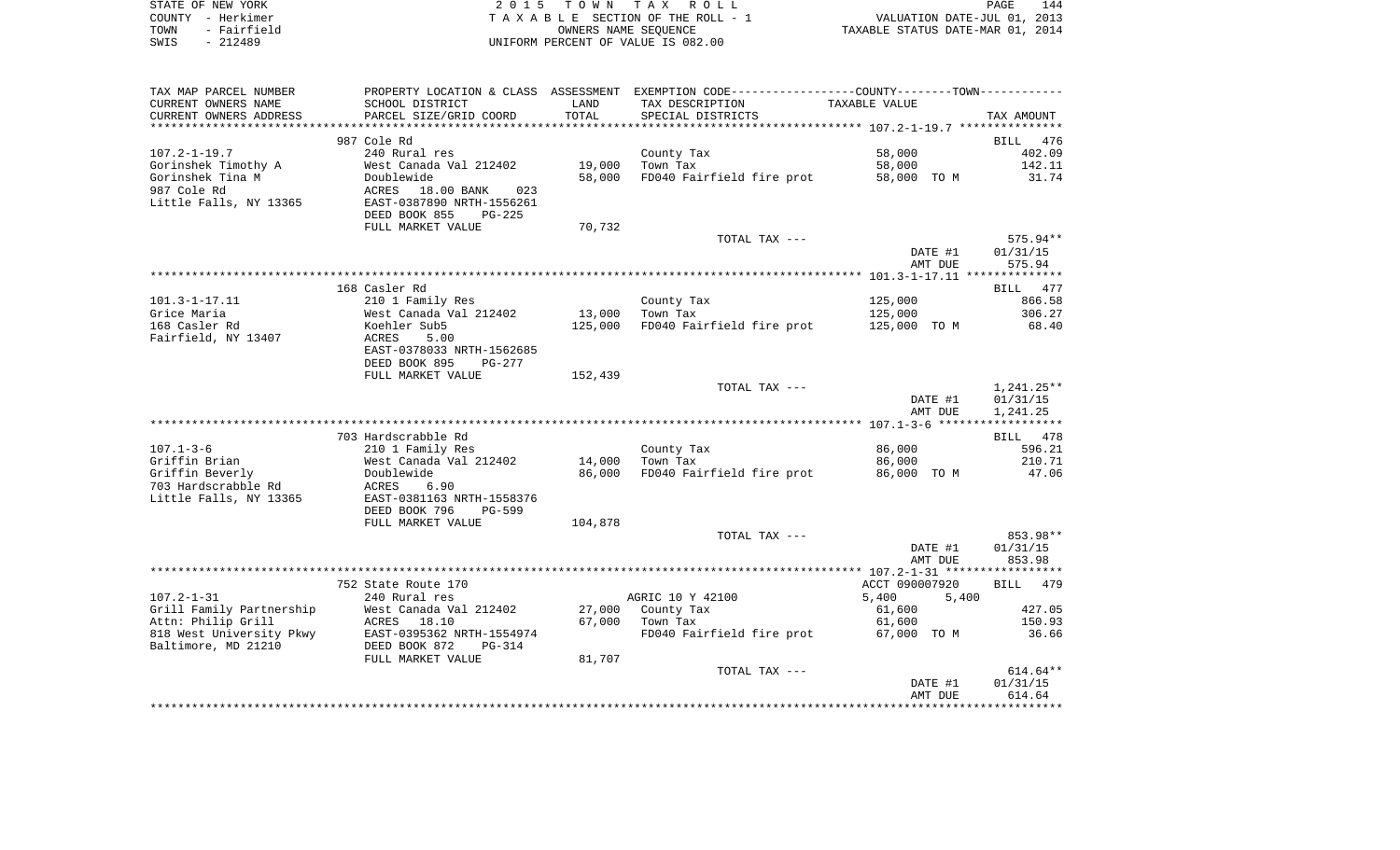| STATE OF NEW YORK   | 2015 TOWN TAX ROLL                 | 145<br>PAGE                      |
|---------------------|------------------------------------|----------------------------------|
| COUNTY - Herkimer   | TAXABLE SECTION OF THE ROLL - 1    | VALUATION DATE-JUL 01, 2013      |
| - Fairfield<br>TOWN | OWNERS NAME SEOUENCE               | TAXABLE STATUS DATE-MAR 01, 2014 |
| $-212489$<br>SWIS   | UNIFORM PERCENT OF VALUE IS 082.00 |                                  |

| TAX MAP PARCEL NUMBER      |                           |         | PROPERTY LOCATION & CLASS ASSESSMENT EXEMPTION CODE----------------COUNTY-------TOWN---------- |                          |              |
|----------------------------|---------------------------|---------|------------------------------------------------------------------------------------------------|--------------------------|--------------|
| CURRENT OWNERS NAME        | SCHOOL DISTRICT           | LAND    | TAX DESCRIPTION                                                                                | TAXABLE VALUE            |              |
| CURRENT OWNERS ADDRESS     | PARCEL SIZE/GRID COORD    | TOTAL   | SPECIAL DISTRICTS                                                                              |                          | TAX AMOUNT   |
|                            |                           |         |                                                                                                |                          |              |
|                            | 674 State Route 29        |         |                                                                                                | ACCT 0900006390          | BILL<br>480  |
| $101.3 - 1 - 21.2$         | 210 1 Family Res          |         | County Tax                                                                                     | 60,000                   | 415.96       |
| Grimaldi Michael           | West Canada Val 212402    | 11,000  | Town Tax                                                                                       | 60,000                   | 147.01       |
| Grimaldi Lissette          | ACRES<br>2.00 BANK<br>641 | 60,000  | FD040 Fairfield fire prot                                                                      | 60,000 TO M              | 32.83        |
| 674 State Route 29         | EAST-0379965 NRTH-1568257 |         |                                                                                                |                          |              |
| Middleville, NY 13406-9801 | DEED BOOK 944<br>PG-375   |         |                                                                                                |                          |              |
|                            | FULL MARKET VALUE         | 73,171  |                                                                                                |                          |              |
|                            |                           |         | TOTAL TAX ---                                                                                  |                          | 595.80**     |
|                            |                           |         |                                                                                                | DATE #1                  | 01/31/15     |
|                            |                           |         |                                                                                                | AMT DUE                  | 595.80       |
|                            |                           |         |                                                                                                |                          |              |
|                            | Hardscrabble Rd           |         |                                                                                                |                          | BILL 481     |
| $107.1 - 3 - 2$            | 210 1 Family Res          |         | County Tax                                                                                     | 55,000                   | 381.30       |
| Groom Thomas               | West Canada Val 212402    | 14,000  | Town Tax                                                                                       | 55,000                   | 134.76       |
| 11 East North St           | Doublewide                | 55,000  | School Relevy                                                                                  |                          | 1,346.54     |
| Ilion, NY 13357            | 8.21<br>ACRES             |         | FD040 Fairfield fire prot                                                                      | 55,000 TO M              | 30.10        |
|                            | EAST-0381289 NRTH-1557372 |         |                                                                                                |                          |              |
|                            | DEED BOOK 858<br>$PG-540$ |         |                                                                                                |                          |              |
|                            | FULL MARKET VALUE         | 67,073  |                                                                                                |                          |              |
|                            |                           |         | TOTAL TAX ---                                                                                  |                          | $1,892.70**$ |
|                            |                           |         |                                                                                                | DATE #1                  | 01/31/15     |
|                            |                           |         |                                                                                                | AMT DUE                  | 1,892.70     |
|                            |                           |         |                                                                                                |                          |              |
|                            | 667 Parkhurst Rd          |         |                                                                                                | ACCT 090004890           | BILL 482     |
| $101.3 - 1 - 15$           | 210 1 Family Res          |         | VET COM C 41132                                                                                | 12,300                   | $\Omega$     |
| Gross Dale                 | West Canada Val 212402    |         | 10,000 VET COM T 41133                                                                         | $\overline{0}$<br>16,400 |              |
| Gross Constance            | FRNT 150.00 DPTH 290.00   | 73,000  | County Tax                                                                                     | 60,700                   | 420.81       |
| Box 55                     | EAST-0377786 NRTH-1564313 |         | Town Tax                                                                                       | 56,600                   | 138.68       |
| Middleville, NY 13406-0055 | DEED BOOK 672<br>PG-174   |         | FD040 Fairfield fire prot                                                                      | 73,000 TO M              | 39.95        |
|                            | FULL MARKET VALUE         | 89,024  |                                                                                                |                          |              |
|                            |                           |         | TOTAL TAX ---                                                                                  |                          | 599.44**     |
|                            |                           |         |                                                                                                | DATE #1                  | 01/31/15     |
|                            |                           |         |                                                                                                | AMT DUE                  | 599.44       |
|                            |                           |         |                                                                                                |                          |              |
|                            | 265 Kelly Rd              |         |                                                                                                | ACCT 090003510           | BILL 483     |
| $106.2 - 1 - 17$           | 210 1 Family Res          |         | County Tax                                                                                     | 82,000                   | 568.48       |
| Gross Joshua M             | West Canada Val 212402    | 10,000  | Town Tax                                                                                       | 82,000                   | 200.91       |
| Gross Sara A               | ACRES<br>1.50             | 82,000  | FD040 Fairfield fire prot                                                                      | 82,000 TO M              | 44.87        |
| 265 Kelly Rd               | EAST-0370316 NRTH-1551919 |         |                                                                                                |                          |              |
| Little Falls, NY 13365     | DEED BOOK 1460<br>PG-835  |         |                                                                                                |                          |              |
|                            | FULL MARKET VALUE         | 100,000 |                                                                                                |                          |              |
|                            |                           |         | TOTAL TAX ---                                                                                  |                          | $814.26**$   |
|                            |                           |         |                                                                                                | DATE #1                  | 01/31/15     |
|                            |                           |         |                                                                                                | AMT DUE                  | 814.26       |
|                            |                           |         |                                                                                                |                          |              |
|                            |                           |         |                                                                                                |                          |              |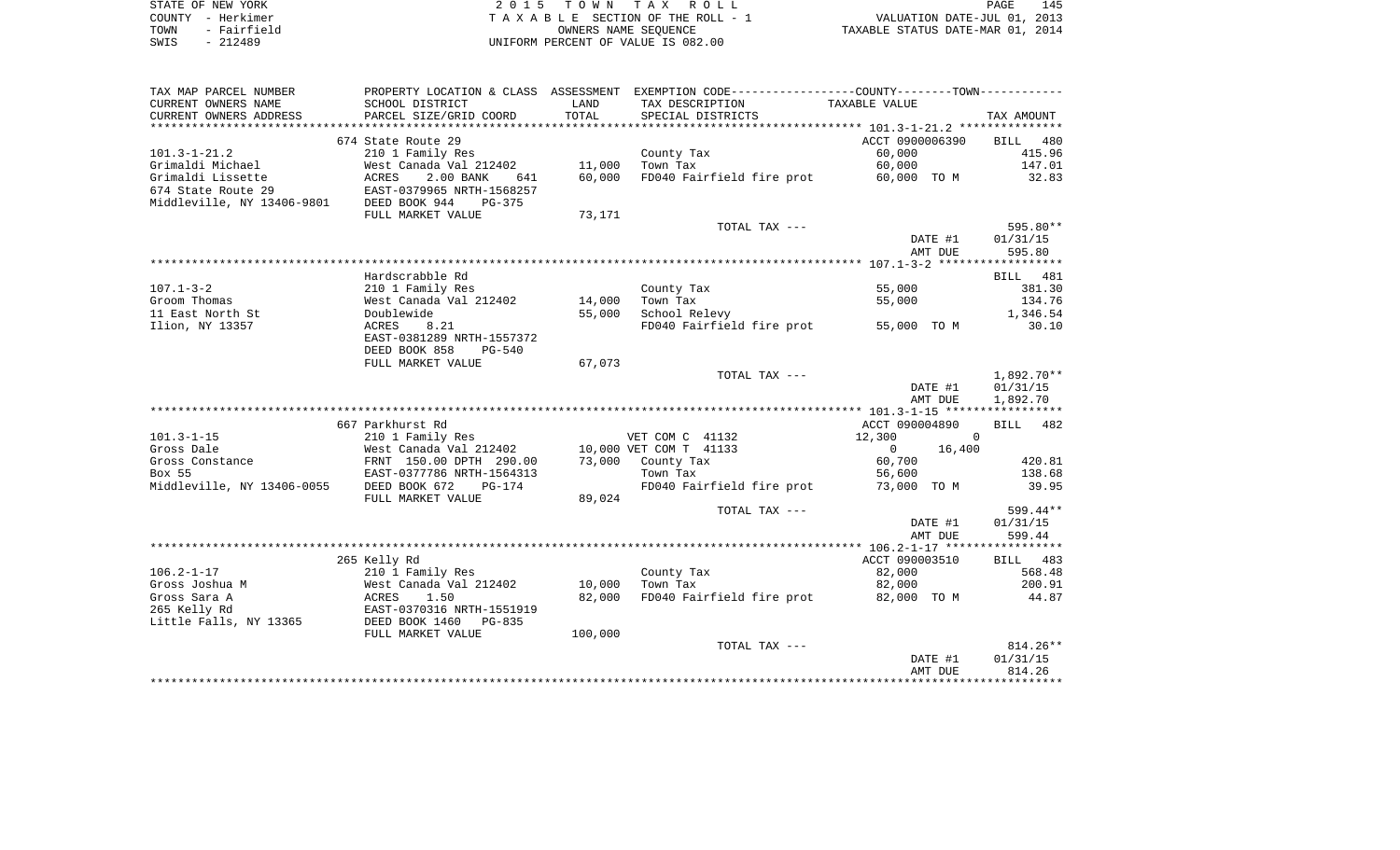| STATE OF NEW YORK   | 2015 TOWN TAX ROLL                 | 146<br>PAGE                      |
|---------------------|------------------------------------|----------------------------------|
| COUNTY - Herkimer   | TAXABLE SECTION OF THE ROLL - 1    | VALUATION DATE-JUL 01, 2013      |
| - Fairfield<br>TOWN | OWNERS NAME SEOUENCE               | TAXABLE STATUS DATE-MAR 01, 2014 |
| - 212489<br>SWIS    | UNIFORM PERCENT OF VALUE IS 082.00 |                                  |

| TAX MAP PARCEL NUMBER  | PROPERTY LOCATION & CLASS ASSESSMENT |         | EXEMPTION CODE-----------------COUNTY--------TOWN----------- |                |                    |
|------------------------|--------------------------------------|---------|--------------------------------------------------------------|----------------|--------------------|
| CURRENT OWNERS NAME    | SCHOOL DISTRICT                      | LAND    | TAX DESCRIPTION                                              | TAXABLE VALUE  |                    |
| CURRENT OWNERS ADDRESS | PARCEL SIZE/GRID COORD               | TOTAL   | SPECIAL DISTRICTS                                            |                | TAX AMOUNT         |
|                        |                                      |         |                                                              |                |                    |
|                        | 337 North Creek Rd                   |         |                                                              | ACCT 09008872  | 484<br><b>BILL</b> |
| $106.4 - 1 - 37.4$     | 314 Rural vac<10                     |         | County Tax                                                   | 10,000         | 69.33              |
| Gross Leroy            | West Canada Val 212402               | 10,000  | Town Tax                                                     | 10,000         | 24.50              |
| Gross Virginia         | ACRES<br>1.00                        | 10,000  | FD040 Fairfield fire prot                                    | 10,000 TO M    | 5.47               |
| 337 North Creek Rd     | EAST-0368210 NRTH-1546881            |         |                                                              |                |                    |
| Little Falls, NY 13365 | DEED BOOK 732<br>$PG-89$             |         |                                                              |                |                    |
|                        | FULL MARKET VALUE                    | 12,195  |                                                              |                |                    |
|                        |                                      |         | TOTAL TAX ---                                                |                | $99.30**$          |
|                        |                                      |         |                                                              | DATE #1        | 01/31/15           |
|                        |                                      |         |                                                              | AMT DUE        | 99.30              |
|                        |                                      |         |                                                              |                |                    |
|                        | 1483 State Route 170                 |         |                                                              | ACCT 090003450 | <b>BILL</b> 485    |
| $101.4 - 1 - 15$       | 210 1 Family Res                     |         | County Tax                                                   | 57,000         | 395.16             |
| Gross Wava             | West Canada Val 212402               | 10,000  | Town Tax                                                     | 57,000         | 139.66             |
| Denapole Michael J     | Life use to Gross                    | 57,000  | FD040 Fairfield fire prot                                    | 57,000 TO M    | 31.19              |
| 1483 State Route 170   | acreage adjusted per deed            |         |                                                              |                |                    |
| Little Falls, NY 13365 | ACRES<br>1.50                        |         |                                                              |                |                    |
|                        | EAST-0385998 NRTH-1565290            |         |                                                              |                |                    |
|                        | DEED BOOK 944<br>$PG-490$            |         |                                                              |                |                    |
|                        | FULL MARKET VALUE                    | 69,512  |                                                              |                |                    |
|                        |                                      |         | TOTAL TAX ---                                                |                | $566.01**$         |
|                        |                                      |         |                                                              | DATE #1        | 01/31/15           |
|                        |                                      |         |                                                              | AMT DUE        | 566.01             |
|                        |                                      |         |                                                              |                |                    |
|                        | 4968 State Rte 28                    |         |                                                              | ACCT 090002190 | BILL 486           |
| $100.2 - 1 - 12.1$     | 433 Auto body                        |         | County Tax                                                   | 90,000         | 623.94             |
| Grossi Michael J       | West Canada Val 212402               | 10,500  | Town Tax                                                     | 90,000         | 220.51             |
| PO Box 469             | ACRES<br>2.30                        | 90,000  | School Relevy                                                |                | 2,203.43           |
| Middleville, NY 13406  | EAST-0365542 NRTH-1571756            |         | FD040 Fairfield fire prot                                    | 90,000 TO M    | 49.25              |
|                        | DEED BOOK 844<br>$PG-69$             |         |                                                              |                |                    |
|                        | FULL MARKET VALUE                    | 109,756 |                                                              |                |                    |
|                        |                                      |         | TOTAL TAX ---                                                |                | $3,097.13**$       |
|                        |                                      |         |                                                              | DATE #1        | 01/31/15           |
|                        |                                      |         |                                                              | AMT DUE        | 3,097.13           |
|                        |                                      |         |                                                              |                |                    |
|                        | 501 Parkhurst Rd                     |         |                                                              | ACCT 090089081 | BILL 487           |
| $101.3 - 1 - 2.3$      | 210 1 Family Res                     |         | County Tax                                                   | 95,000         | 658.60             |
| Grower Theresa         | West Canada Val 212402               | 10,000  | Town Tax                                                     | 95,000         | 232.76             |
| Box 514                | FRNT 223.00 DPTH 193.00              | 95,000  | FD040 Fairfield fire prot                                    | 95,000 TO M    | 51.99              |
| 501 Parkhurst Rd       | <b>BANK</b><br>023                   |         |                                                              |                |                    |
| Little Falls, NY 13365 | EAST-0374579 NRTH-1564539            |         |                                                              |                |                    |
|                        | DEED BOOK 763<br>$PG-13$             |         |                                                              |                |                    |
|                        | FULL MARKET VALUE                    | 115,854 |                                                              |                |                    |
|                        |                                      |         | TOTAL TAX ---                                                |                | 943.35**           |
|                        |                                      |         |                                                              | DATE #1        | 01/31/15           |
|                        |                                      |         |                                                              | AMT DUE        | 943.35             |
|                        |                                      |         |                                                              |                |                    |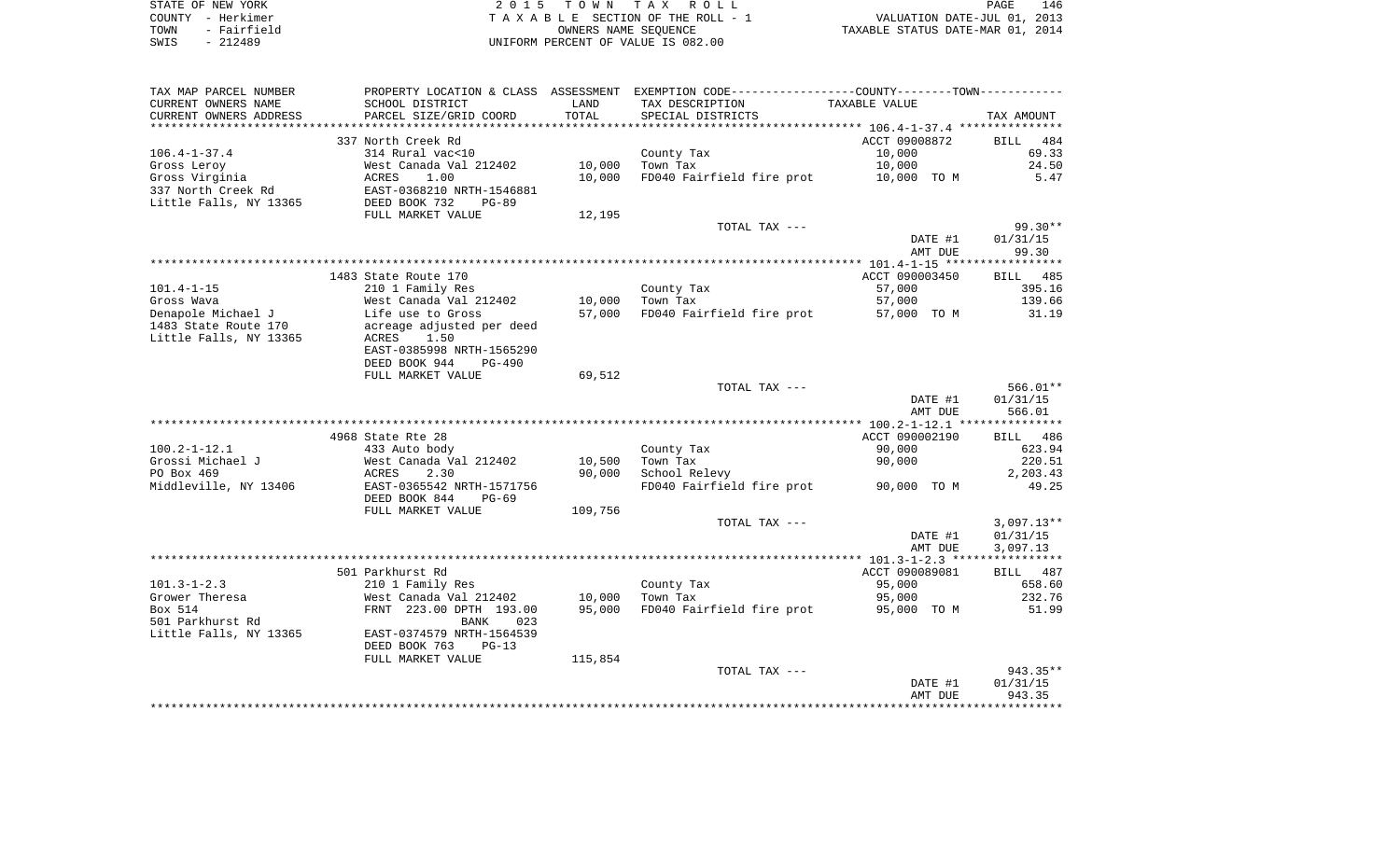| STATE OF NEW YORK<br>2015 TOWN TAX ROLL                | 147<br>PAGE                      |
|--------------------------------------------------------|----------------------------------|
| COUNTY - Herkimer<br>TAXABLE SECTION OF THE ROLL - 1   | VALUATION DATE-JUL 01, 2013      |
| TOWN<br>- Fairfield<br>OWNERS NAME SEOUENCE            | TAXABLE STATUS DATE-MAR 01, 2014 |
| SWIS<br>UNIFORM PERCENT OF VALUE IS 082.00<br>- 212489 |                                  |

| TAX MAP PARCEL NUMBER     | PROPERTY LOCATION & CLASS | ASSESSMENT | EXEMPTION CODE-----------------COUNTY--------TOWN----------- |                                                     |                    |
|---------------------------|---------------------------|------------|--------------------------------------------------------------|-----------------------------------------------------|--------------------|
| CURRENT OWNERS NAME       | SCHOOL DISTRICT           | LAND       | TAX DESCRIPTION                                              | TAXABLE VALUE                                       |                    |
| CURRENT OWNERS ADDRESS    | PARCEL SIZE/GRID COORD    | TOTAL      | SPECIAL DISTRICTS                                            |                                                     | TAX AMOUNT         |
|                           | ************************  |            | ****************************                                 | ********************* 107.3-2-16 ****************** |                    |
|                           | State Route 169-Rear Lot  |            |                                                              |                                                     | <b>BILL</b><br>488 |
| $107.3 - 2 - 16$          | 105 Vac farmland          |            | AG MKTS<br>41730                                             | 3,085<br>3,085                                      |                    |
| Gulley William            | West Canada Val 212402    | 10,000     | County Tax                                                   | 6,915                                               | 47.94              |
| Gulley Gwen               | rear lot                  | 10,000     | Town Tax                                                     | 6,915                                               | 16.94              |
|                           |                           |            |                                                              |                                                     |                    |
| 1842 State Rte 169        | ACRES 19.60               |            | FD040 Fairfield fire prot                                    | 10,000 TO M                                         | 5.47               |
| Little Falls, NY 13365    | EAST-0381367 NRTH-1547874 |            |                                                              |                                                     |                    |
|                           | FULL MARKET VALUE         | 12,195     |                                                              |                                                     |                    |
| MAY BE SUBJECT TO PAYMENT |                           |            |                                                              |                                                     |                    |
| UNDER AGDIST LAW TIL 2021 |                           |            |                                                              |                                                     |                    |
|                           |                           |            | TOTAL TAX ---                                                |                                                     | $70.35**$          |
|                           |                           |            |                                                              | DATE #1                                             | 01/31/15           |
|                           |                           |            |                                                              | AMT DUE                                             | 70.35              |
|                           |                           |            |                                                              |                                                     |                    |
|                           | BACKLOT Rockwell Rd       |            |                                                              | ACCT 090100012                                      | 489<br>BILL        |
| $107.3 - 2 - 17$          | 322 Rural vac>10          |            | AG MKTS<br>41730                                             | 4,572<br>4,572                                      |                    |
| Gulley William            | West Canada Val 212402    | 12,000     | County Tax                                                   | 7,428                                               | 51.50              |
|                           |                           |            |                                                              |                                                     |                    |
| Gulley Gwen               | landlocked                | 12,000     | Town Tax                                                     | 7,428                                               | 18.20              |
| 1842 State Rte 169        | ACRES<br>23.00            |            | FD040 Fairfield fire prot                                    | 12,000 TO M                                         | 6.57               |
| Little Falls, NY 13365    | EAST-0384633 NRTH-1547431 |            |                                                              |                                                     |                    |
|                           | DEED BOOK 724<br>$PG-246$ |            |                                                              |                                                     |                    |
| MAY BE SUBJECT TO PAYMENT | FULL MARKET VALUE         | 14,634     |                                                              |                                                     |                    |
| UNDER AGDIST LAW TIL 2021 |                           |            |                                                              |                                                     |                    |
|                           |                           |            | TOTAL TAX ---                                                |                                                     | $76.27**$          |
|                           |                           |            |                                                              | DATE #1                                             | 01/31/15           |
|                           |                           |            |                                                              | AMT DUE                                             | 76.27              |
|                           |                           |            |                                                              |                                                     |                    |
|                           | Platform Rd               |            |                                                              | ACCT 090006930                                      | BILL 490           |
| $100.2 - 1 - 19.3$        | 105 Vac farmland          |            | County Tax                                                   | 13,000                                              | 90.12              |
|                           |                           |            |                                                              |                                                     |                    |
| Haag Donald               | West Canada Val 212402    | 13,000     | Town Tax                                                     | 13,000                                              | 31.85              |
| Haag Virginia             | ACRES 23.00               | 13,000     | FD040 Fairfield fire prot                                    | 13,000 TO M                                         | 7.11               |
| 60 Huyck Ave              | EAST-0371562 NRTH-1572215 |            |                                                              |                                                     |                    |
| Middleville, NY 13406     | DEED BOOK 827<br>$PG-89$  |            |                                                              |                                                     |                    |
|                           | FULL MARKET VALUE         | 15,854     |                                                              |                                                     |                    |
|                           |                           |            | TOTAL TAX ---                                                |                                                     | 129.08**           |
|                           |                           |            |                                                              | DATE #1                                             | 01/31/15           |
|                           |                           |            |                                                              | AMT DUE                                             | 129.08             |
|                           |                           |            |                                                              |                                                     |                    |
|                           | 182 Reservoir Rd          |            |                                                              | ACCT 090006900                                      | BILL<br>491        |
| $100.2 - 1 - 20.1$        | 112 Dairy farm            |            | AGRIC 10 Y 42100                                             | 6,000<br>6,000                                      |                    |
| Haag Donald               | West Canada Val 212402    | 90,000     | County Tax                                                   | 204,000                                             | 1,414.26           |
|                           | ACRES 151.00              | 210,000    |                                                              |                                                     | 499.83             |
| Haag Virginia             |                           |            | Town Tax                                                     | 204,000                                             |                    |
| 60 Huyck Ave              | EAST-0369690 NRTH-1572071 |            | FD040 Fairfield fire prot                                    | 210,000 TO M                                        | 114.92             |
| Middleville, NY 13406     | DEED BOOK 827<br>$PG-89$  |            |                                                              |                                                     |                    |
|                           | FULL MARKET VALUE         | 256,098    |                                                              |                                                     |                    |
|                           |                           |            | TOTAL TAX ---                                                |                                                     | $2,029.01**$       |
|                           |                           |            |                                                              | DATE #1                                             | 01/31/15           |
|                           |                           |            |                                                              | AMT DUE                                             | 2,029.01           |
|                           |                           |            |                                                              |                                                     |                    |
|                           |                           |            |                                                              |                                                     |                    |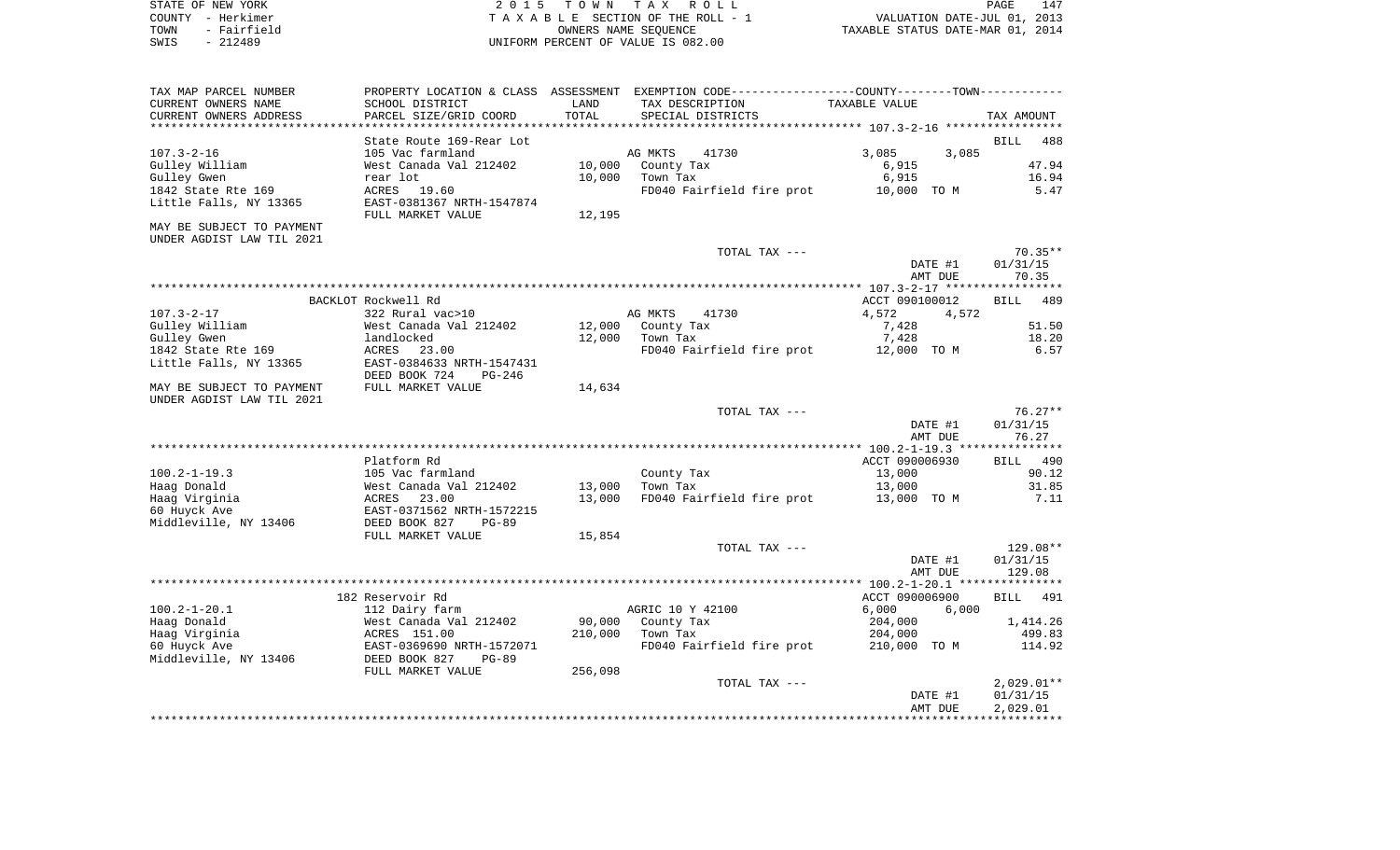| STATE OF NEW YORK   | 2015 TOWN TAX ROLL                 | 148<br>PAGE                      |
|---------------------|------------------------------------|----------------------------------|
| COUNTY - Herkimer   | TAXABLE SECTION OF THE ROLL - 1    | VALUATION DATE-JUL 01, 2013      |
| - Fairfield<br>TOWN | OWNERS NAME SEOUENCE               | TAXABLE STATUS DATE-MAR 01, 2014 |
| - 212489<br>SWIS    | UNIFORM PERCENT OF VALUE IS 082.00 |                                  |

| TAX MAP PARCEL NUMBER  |                                |                | PROPERTY LOCATION & CLASS ASSESSMENT EXEMPTION CODE---------------COUNTY-------TOWN---------- |                      |                   |
|------------------------|--------------------------------|----------------|-----------------------------------------------------------------------------------------------|----------------------|-------------------|
| CURRENT OWNERS NAME    | SCHOOL DISTRICT                | LAND           | TAX DESCRIPTION                                                                               | TAXABLE VALUE        |                   |
| CURRENT OWNERS ADDRESS | PARCEL SIZE/GRID COORD         | TOTAL          | SPECIAL DISTRICTS                                                                             |                      | TAX AMOUNT        |
|                        |                                |                |                                                                                               |                      |                   |
|                        | 1610 Castle Rd                 |                |                                                                                               | ACCT 090089076       | BILL 492          |
| $095.3 - 1 - 29.3$     | 270 Mfg housing                |                | County Tax                                                                                    | 26,000               | 180.25            |
| Hall Richard J         | West Canada Val 212402         | 10,000         | Town Tax                                                                                      | 26,000               | 63.70             |
| 1610 Castle Rd         | FRNT 290.00 DPTH 150.00        | 26,000         | FD040 Fairfield fire prot                                                                     | 26,000 TO M          | 14.23             |
| Newport, NY 13416      | EAST-0341095 NRTH-1156360      |                |                                                                                               |                      |                   |
|                        | DEED BOOK 879<br>$PG-127$      |                |                                                                                               |                      |                   |
|                        | FULL MARKET VALUE              | 31,707         |                                                                                               |                      |                   |
|                        |                                |                | TOTAL TAX ---                                                                                 |                      | 258.18**          |
|                        |                                |                |                                                                                               | DATE #1              | 01/31/15          |
|                        |                                |                |                                                                                               | AMT DUE              | 258.18            |
|                        |                                |                |                                                                                               |                      |                   |
|                        | 115 Comstock Rd                |                |                                                                                               | ACCT 090100002       | BILL 493          |
| $095.3 - 1 - 34$       | 210 1 Family Res               |                | VET WAR C 41122                                                                               | 6,600<br>$\Omega$    |                   |
| Hall Roland            | West Canada Val 212402         |                | 10,000 VET WAR T 41123                                                                        | $\mathbf 0$<br>6,600 |                   |
| Hall Donna             | FRNT 210.00 DPTH 210.00        | 44,000 AGED-CT | 41801                                                                                         | 18,700<br>18,700     |                   |
| 115 Comstock Rd        | 1.00<br>ACRES                  |                | County Tax                                                                                    | 18,700               | 129.64            |
| Newport, NY 13416      | EAST-0384952 NRTH-1582049      |                | Town Tax                                                                                      | 18,700               | 45.82             |
|                        | DEED BOOK 785<br><b>PG-331</b> |                | FD040 Fairfield fire prot                                                                     | 44,000 TO M          | 24.08             |
|                        | FULL MARKET VALUE              | 53,659         |                                                                                               |                      |                   |
|                        |                                |                | TOTAL TAX ---                                                                                 |                      | 199.54**          |
|                        |                                |                |                                                                                               | DATE #1              | 01/31/15          |
|                        |                                |                |                                                                                               | AMT DUE              | 199.54            |
|                        |                                |                |                                                                                               |                      |                   |
|                        | 177 Synder Rd                  |                |                                                                                               | ACCT 09010104        | BILL 494          |
| $101.4 - 1 - 9.2$      | 270 Mfg housing                |                | County Tax                                                                                    | 35,000               | 242.64            |
| Hall Ronald            | West Canada Val 212402         | 10,000         | Town Tax                                                                                      | 35,000               | 85.76             |
| Hall Donna             | FRNT 205.00 DPTH 205.00        | 35,000         | FD040 Fairfield fire prot 35,000 TO M                                                         |                      | 19.15             |
| 177 Snyder Road        | EAST-0392468 NRTH-1566060      |                |                                                                                               |                      |                   |
| Little Falls, NY 13365 | DEED BOOK 676<br>$PG-211$      |                |                                                                                               |                      |                   |
|                        | FULL MARKET VALUE              | 42,683         |                                                                                               |                      |                   |
|                        |                                |                | TOTAL TAX ---                                                                                 |                      | $347.55**$        |
|                        |                                |                |                                                                                               | DATE #1              | 01/31/15          |
|                        |                                |                |                                                                                               | AMT DUE              | 347.55            |
|                        |                                |                |                                                                                               |                      |                   |
|                        | Castle Rd                      |                |                                                                                               |                      |                   |
|                        |                                |                |                                                                                               |                      | BILL 495<br>76.26 |
| $101.4 - 3 - 13$       | 314 Rural vac<10               |                | County Tax                                                                                    | 11,000               |                   |
| Hall Scott             | West Canada Val 212402         | 11,000         | Town Tax                                                                                      | 11,000               | 26.95             |
| 161 Newark St Apt 1a   | Subdivision                    | 11,000         | FD040 Fairfield fire prot                                                                     | 11,000 TO M          | 6.02              |
| Hoboken, NY 07030      | ACRES<br>6.40                  |                |                                                                                               |                      |                   |
|                        | EAST-0389029 NRTH-1564688      |                |                                                                                               |                      |                   |
|                        | FULL MARKET VALUE              | 13,415         |                                                                                               |                      |                   |
|                        |                                |                | TOTAL TAX ---                                                                                 |                      | $109.23**$        |
|                        |                                |                |                                                                                               | DATE #1              | 01/31/15          |
|                        |                                |                |                                                                                               | AMT DUE              | 109.23            |
|                        |                                |                |                                                                                               |                      |                   |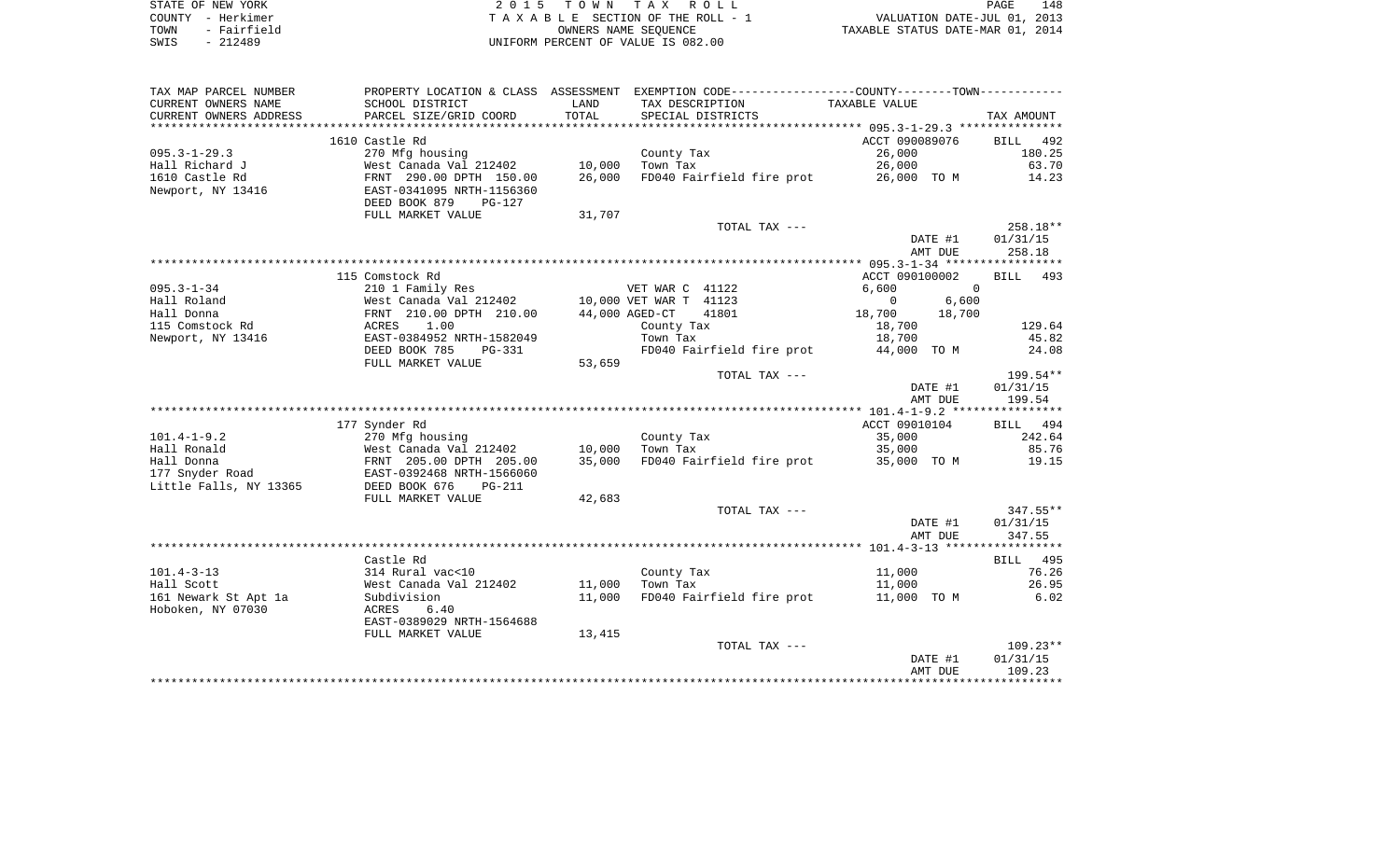| STATE OF NEW YORK   | 2015 TOWN TAX ROLL                 | 149<br>PAGE                      |
|---------------------|------------------------------------|----------------------------------|
| COUNTY - Herkimer   | TAXABLE SECTION OF THE ROLL - 1    | VALUATION DATE-JUL 01, 2013      |
| - Fairfield<br>TOWN | OWNERS NAME SEOUENCE               | TAXABLE STATUS DATE-MAR 01, 2014 |
| SWIS<br>$-212489$   | UNIFORM PERCENT OF VALUE IS 082.00 |                                  |

| TAX MAP PARCEL NUMBER                                             |                                                                               |         | PROPERTY LOCATION & CLASS ASSESSMENT EXEMPTION CODE---------------COUNTY-------TOWN--------- |                          |                                |
|-------------------------------------------------------------------|-------------------------------------------------------------------------------|---------|----------------------------------------------------------------------------------------------|--------------------------|--------------------------------|
| CURRENT OWNERS NAME                                               | SCHOOL DISTRICT                                                               | LAND    | TAX DESCRIPTION                                                                              | TAXABLE VALUE            |                                |
| CURRENT OWNERS ADDRESS                                            | PARCEL SIZE/GRID COORD                                                        | TOTAL   | SPECIAL DISTRICTS                                                                            |                          | TAX AMOUNT                     |
|                                                                   | Davis Rd                                                                      |         |                                                                                              |                          | 496<br>BILL                    |
| $107.1 - 3 - 13$                                                  | 322 Rural vac>10                                                              |         | County Tax                                                                                   | 13,000                   | 90.12                          |
| Hall Sharon M                                                     | West Canada Val 212402                                                        | 13,000  | Town Tax                                                                                     | 13,000                   | 31.85                          |
| 215 Gallager St<br>Buchanan, NY 10511                             | ACRES<br>10.20<br>EAST-0379583 NRTH-1556948<br>DEED BOOK 813<br><b>PG-556</b> | 13,000  | FD040 Fairfield fire prot                                                                    | 13,000 TO M              | 7.11                           |
|                                                                   | FULL MARKET VALUE                                                             | 15,854  |                                                                                              |                          |                                |
|                                                                   |                                                                               |         | TOTAL TAX ---                                                                                | DATE #1<br>AMT DUE       | 129.08**<br>01/31/15<br>129.08 |
|                                                                   |                                                                               |         |                                                                                              |                          |                                |
|                                                                   | Topnotch Rd                                                                   |         |                                                                                              |                          | BILL 497                       |
| $107.4 - 2 - 19.2$                                                | 314 Rural vac<10                                                              |         | County Tax                                                                                   | 2,500                    | 17.33                          |
| Halladay Merton                                                   | Little Falls Ce 210900                                                        | 2,500   | Town Tax                                                                                     | 2,500                    | 6.13                           |
| Halladay Shirley<br>353 State Rte 170<br>Little Falls, NY 13365   | ACRES<br>3.60<br>EAST-0396242 NRTH-1545750<br>DEED BOOK 789<br>$PG-285$       | 2,500   | FD040 Fairfield fire prot                                                                    | 2,500 TO M               | 1.37                           |
|                                                                   | FULL MARKET VALUE                                                             | 3,049   |                                                                                              |                          |                                |
|                                                                   |                                                                               |         | TOTAL TAX ---                                                                                |                          | $24.83**$                      |
|                                                                   |                                                                               |         |                                                                                              | DATE #1<br>AMT DUE       | 01/31/15<br>24.83              |
|                                                                   | 353 State Route 170                                                           |         |                                                                                              | ACCT 090003540           | BILL 498                       |
| $107.4 - 2 - 20$                                                  | 210 1 Family Res                                                              |         | County Tax                                                                                   | 110,000                  | 762.59                         |
| Halladay Merton                                                   | Little Falls Ce 210900                                                        | 12,000  | Town Tax                                                                                     | 110,000                  | 269.52                         |
| Halladay Shirley<br>353 State Route 170<br>Little Falls, NY 13365 | ACRES<br>3.80<br>EAST-0396197 NRTH-1546281<br>DEED BOOK 00495 PG-00171        | 110,000 | FD040 Fairfield fire prot                                                                    | 110,000 TO M             | 60.20                          |
|                                                                   | FULL MARKET VALUE                                                             | 134,146 |                                                                                              |                          |                                |
|                                                                   |                                                                               |         | TOTAL TAX ---                                                                                |                          | $1,092.31**$                   |
|                                                                   |                                                                               |         |                                                                                              | DATE #1<br>AMT DUE       | 01/31/15<br>1,092.31           |
|                                                                   |                                                                               |         |                                                                                              |                          | BILL 499                       |
| $100.2 - 1 - 1$                                                   | Platform Rd<br>720 Mine/quarry                                                |         | County Tax                                                                                   | ACCT 090002310<br>90,000 | 623.94                         |
| Hanson Aggregates New York Inc West Canada Val 212402             |                                                                               | 90,000  | Town Tax                                                                                     | 90,000                   | 220.51                         |
| Marvin F. Poer & Co.<br>PO Box 52427<br>Atlanta, GA 30355         | ACRES 121.10<br>EAST-0364593 NRTH-1576215<br>DEED BOOK 00586 PG-00384         | 90,000  | FD040 Fairfield fire prot                                                                    | 90,000 TO M              | 49.25                          |
|                                                                   | FULL MARKET VALUE                                                             | 109,756 |                                                                                              |                          |                                |
|                                                                   |                                                                               |         | TOTAL TAX ---                                                                                |                          | 893.70**                       |
|                                                                   |                                                                               |         |                                                                                              | DATE #1<br>AMT DUE       | 01/31/15<br>893.70             |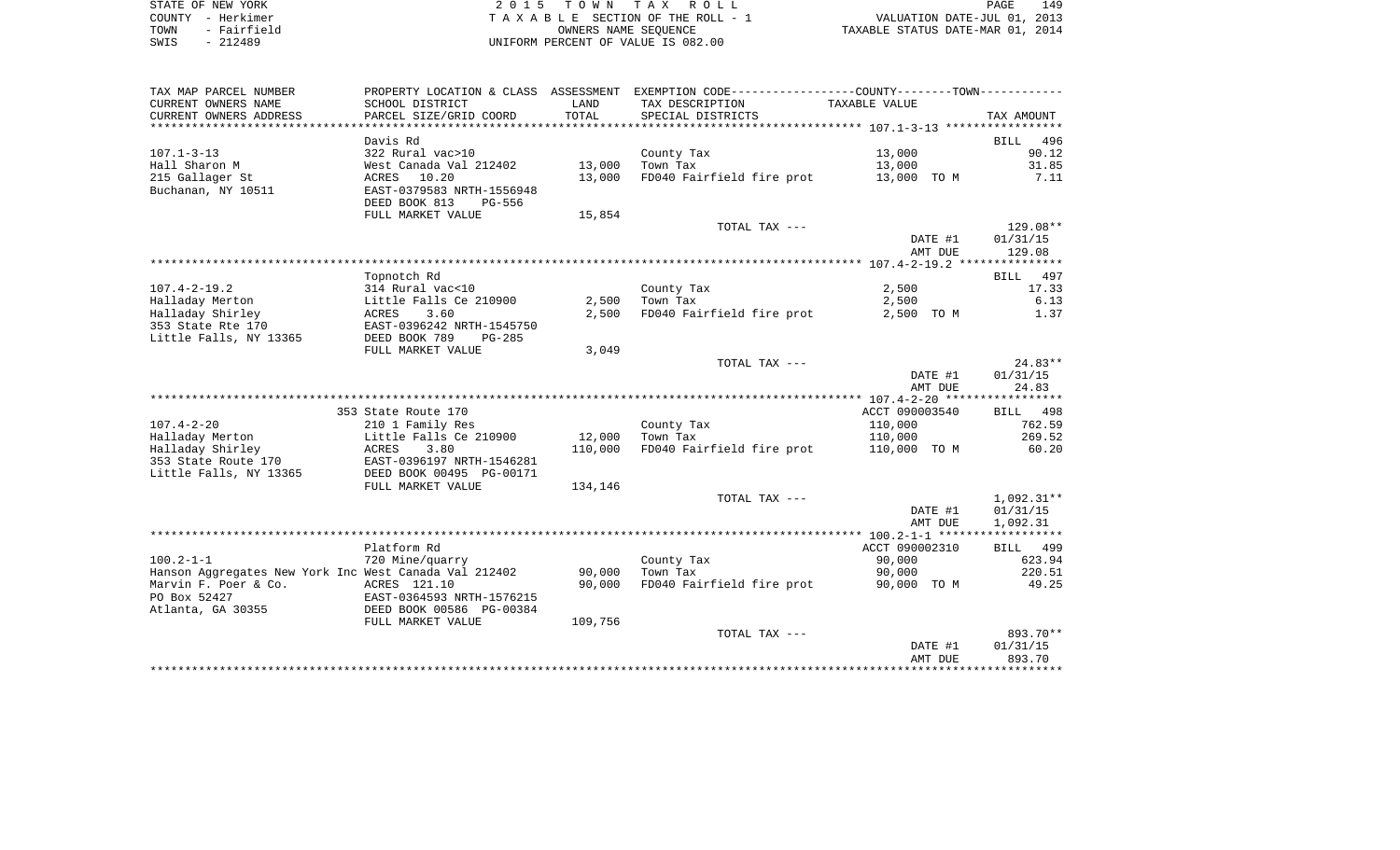| STATE OF NEW YORK   | 2015 TOWN TAX ROLL                 | 150<br>PAGE                      |
|---------------------|------------------------------------|----------------------------------|
| COUNTY - Herkimer   | TAXABLE SECTION OF THE ROLL - 1    | VALUATION DATE-JUL 01, 2013      |
| - Fairfield<br>TOWN | OWNERS NAME SEOUENCE               | TAXABLE STATUS DATE-MAR 01, 2014 |
| $-212489$<br>SWIS   | UNIFORM PERCENT OF VALUE IS 082.00 |                                  |

| TAX MAP PARCEL NUMBER                                 |                                             |         | PROPERTY LOCATION & CLASS ASSESSMENT EXEMPTION CODE---------------COUNTY--------TOWN---------- |                |              |
|-------------------------------------------------------|---------------------------------------------|---------|------------------------------------------------------------------------------------------------|----------------|--------------|
| CURRENT OWNERS NAME                                   | SCHOOL DISTRICT                             | LAND    | TAX DESCRIPTION                                                                                | TAXABLE VALUE  |              |
| CURRENT OWNERS ADDRESS                                | PARCEL SIZE/GRID COORD                      | TOTAL   | SPECIAL DISTRICTS                                                                              |                | TAX AMOUNT   |
|                                                       |                                             |         |                                                                                                |                |              |
|                                                       | State Route 28                              |         |                                                                                                | ACCT 090002340 | 500<br>BILL  |
| $100.2 - 1 - 6$                                       | 720 Mine/quarry                             |         | County Tax                                                                                     | 24,000         | 166.38       |
| Hanson Aggregates New York Inc West Canada Val 212402 |                                             | 24,000  | Town Tax                                                                                       | 24,000         | 58.80        |
| Marvin F. Poer & Co.<br>PO Box 52427                  | ACRES<br>28.10<br>EAST-0363575 NRTH-1575520 | 24,000  | FD040 Fairfield fire prot                                                                      | 24,000 TO M    | 13.13        |
| Atlanta, GA 30355                                     | DEED BOOK 00606 PG-00899                    |         |                                                                                                |                |              |
|                                                       | FULL MARKET VALUE                           | 29,268  |                                                                                                |                |              |
|                                                       |                                             |         | TOTAL TAX ---                                                                                  |                | 238.31**     |
|                                                       |                                             |         |                                                                                                | DATE #1        | 01/31/15     |
|                                                       |                                             |         |                                                                                                | AMT DUE        | 238.31       |
|                                                       |                                             |         |                                                                                                |                |              |
|                                                       | 5125 State Route 28                         |         |                                                                                                | ACCT 090002280 | BILL 501     |
| $100.2 - 1 - 7$                                       | 720 Mine/quarry                             |         | County Tax                                                                                     | 250,000        | 1,733.17     |
| Hanson Aggregates New York Inc West Canada Val 212402 |                                             | 75,000  | Town Tax                                                                                       | 250,000        | 612.54       |
| Marvin F. Poer & Co.                                  | ACRES 100.00                                | 250,000 | FD040 Fairfield fire prot                                                                      | 250,000 TO M   | 136.81       |
| PO Box 52427                                          | EAST-0364969 NRTH-1574329                   |         |                                                                                                |                |              |
| Atlanta, GA 30355                                     | DEED BOOK 00586 PG-00381                    |         |                                                                                                |                |              |
|                                                       | FULL MARKET VALUE                           | 304,878 | TOTAL TAX ---                                                                                  |                | $2,482.52**$ |
|                                                       |                                             |         |                                                                                                | DATE #1        | 01/31/15     |
|                                                       |                                             |         |                                                                                                | AMT DUE        | 2,482.52     |
|                                                       |                                             |         |                                                                                                |                |              |
|                                                       | Beaver Rd                                   |         |                                                                                                | ACCT 090000300 | BILL 502     |
| $101.2 - 1 - 4$                                       | 322 Rural vac>10                            |         | County Tax                                                                                     | 14,000         | 97.06        |
| Harper Brian H                                        | West Canada Val 212402                      | 14,000  | Town Tax                                                                                       | 14,000         | 34.30        |
| PO Box 53                                             | ACRES 15.40                                 | 14,000  | FD040 Fairfield fire prot 14,000 TO M                                                          |                | 7.66         |
| Slaisbury Center, NY 13454                            | EAST-0391517 NRTH-1572981                   |         |                                                                                                |                |              |
|                                                       | DEED BOOK 822<br><b>PG-103</b>              |         |                                                                                                |                |              |
|                                                       | FULL MARKET VALUE                           | 17,073  |                                                                                                |                |              |
|                                                       |                                             |         | TOTAL TAX ---                                                                                  |                | 139.02**     |
|                                                       |                                             |         |                                                                                                | DATE #1        | 01/31/15     |
|                                                       |                                             |         |                                                                                                | AMT DUE        | 139.02       |
|                                                       | Thompson Rd                                 |         |                                                                                                | ACCT 090009390 | BILL 503     |
| $101.4 - 6 - 13$                                      | 312 Vac w/imprv                             |         | County Tax                                                                                     | 32,000         | 221.85       |
| Harrington Darryl & Susan                             | West Canada Val 212402                      | 12,000  | Town Tax                                                                                       | 32,000         | 78.40        |
| 565 E Gansevoort St                                   | 9.80<br>ACRES                               | 32,000  | FD040 Fairfield fire prot                                                                      | 32,000 TO M    | 17.51        |
| Little Falls, NY 13365                                | EAST-0392288 NRTH-1560743                   |         |                                                                                                |                |              |
|                                                       | DEED BOOK 1236<br>$PG-290$                  |         |                                                                                                |                |              |
|                                                       | FULL MARKET VALUE                           | 39,024  |                                                                                                |                |              |
|                                                       |                                             |         | TOTAL TAX ---                                                                                  |                | $317.76**$   |
|                                                       |                                             |         |                                                                                                | DATE #1        | 01/31/15     |
|                                                       |                                             |         |                                                                                                | AMT DUE        | 317.76       |
|                                                       |                                             |         |                                                                                                |                |              |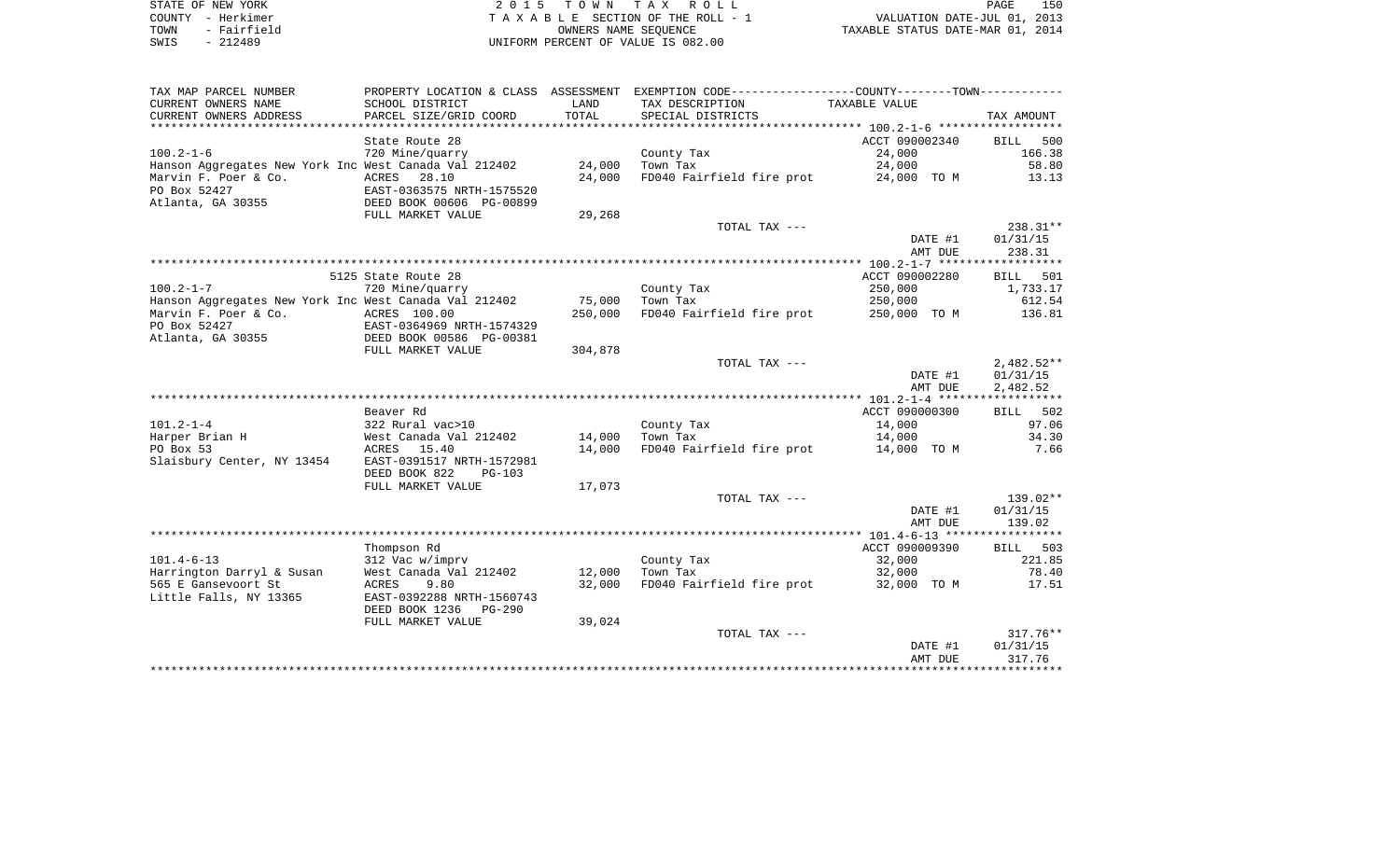|      | STATE OF NEW YORK | 2015 TOWN TAX ROLL                 | 151<br>PAGE                      |
|------|-------------------|------------------------------------|----------------------------------|
|      | COUNTY - Herkimer | TAXABLE SECTION OF THE ROLL - 1    | VALUATION DATE-JUL 01, 2013      |
| TOWN | - Fairfield       | OWNERS NAME SEOUENCE               | TAXABLE STATUS DATE-MAR 01, 2014 |
| SWIS | - 212489          | UNIFORM PERCENT OF VALUE IS 082.00 |                                  |

| TAX MAP PARCEL NUMBER   |                           |        | PROPERTY LOCATION & CLASS ASSESSMENT EXEMPTION CODE----------------COUNTY-------TOWN---------- |                |                    |
|-------------------------|---------------------------|--------|------------------------------------------------------------------------------------------------|----------------|--------------------|
| CURRENT OWNERS NAME     | SCHOOL DISTRICT           | LAND   | TAX DESCRIPTION                                                                                | TAXABLE VALUE  |                    |
| CURRENT OWNERS ADDRESS  | PARCEL SIZE/GRID COORD    | TOTAL  | SPECIAL DISTRICTS                                                                              |                | TAX AMOUNT         |
|                         |                           |        |                                                                                                |                |                    |
|                         | Davis Rd                  |        |                                                                                                |                | <b>BILL</b><br>504 |
| $107.1 - 2 - 13$        | 311 Res vac land          |        | County Tax                                                                                     | 10,000         | 69.33              |
| Harrod Joseph F         | West Canada Val 212402    | 10,000 | Town Tax                                                                                       | 10,000         | 24.50              |
| 590 Hardscrabble Rd     | Portion Of 107.1-1-6.2    | 10,000 | School Relevy                                                                                  |                | 244.83             |
| Little Falls, NY 13365  | 5.20<br>ACRES             |        | FD040 Fairfield fire prot                                                                      | 10,000 TO M    | 5.47               |
|                         | EAST-0382265 NRTH-1556498 |        |                                                                                                |                |                    |
|                         | DEED BOOK 1388<br>PG-923  |        |                                                                                                |                |                    |
|                         | FULL MARKET VALUE         | 12,195 |                                                                                                |                |                    |
|                         |                           |        | TOTAL TAX ---                                                                                  |                | 344.13**           |
|                         |                           |        |                                                                                                | DATE #1        | 01/31/15           |
|                         |                           |        |                                                                                                | AMT DUE        | 344.13             |
|                         |                           |        |                                                                                                |                |                    |
|                         | Stahl Rd                  |        |                                                                                                | ACCT 090003120 | 505<br><b>BILL</b> |
| $107.4 - 2 - 8$         | 105 Vac farmland          |        | County Tax                                                                                     | 25,000         | 173.32             |
| Hart Jean               | West Canada Val 212402    | 25,000 | Town Tax                                                                                       | 25,000         | 61.25              |
| 378 Bell Rd             | 50.00<br>ACRES            | 25,000 | FD040 Fairfield fire prot                                                                      | 25,000 TO M    | 13.68              |
| St Johnsville, NY 13452 | EAST-0389599 NRTH-1550604 |        |                                                                                                |                |                    |
|                         | DEED BOOK 795<br>$PG-265$ |        |                                                                                                |                |                    |
|                         | FULL MARKET VALUE         | 30,488 |                                                                                                |                |                    |
|                         |                           |        | TOTAL TAX ---                                                                                  |                | 248.25**           |
|                         |                           |        |                                                                                                | DATE #1        | 01/31/15           |
|                         |                           |        |                                                                                                | AMT DUE        | 248.25             |
|                         |                           |        |                                                                                                |                |                    |
|                         | 388 W End Rd              |        |                                                                                                | ACCT 090010097 | BILL 506           |
| $106.4 - 1 - 35.3$      | 210 1 Family Res          |        | County Tax                                                                                     | 60,000         | 415.96             |
| Hartman Carol           | West Canada Val 212402    | 11,000 | Town Tax                                                                                       | 60,000         | 147.01             |
| Morris Sheldon          | ACRES<br>2.90             | 60,000 | FD040 Fairfield fire prot                                                                      | 60,000 TO M    | 32.83              |
| 388 West End Rd         | EAST-0364684 NRTH-1547347 |        |                                                                                                |                |                    |
| Little Falls, NY 13365  | DEED BOOK 790<br>PG-396   |        |                                                                                                |                |                    |
|                         | FULL MARKET VALUE         | 73,171 |                                                                                                |                |                    |
|                         |                           |        | TOTAL TAX ---                                                                                  |                | 595.80**           |
|                         |                           |        |                                                                                                | DATE #1        | 01/31/15           |
|                         |                           |        |                                                                                                | AMT DUE        | 595.80             |
|                         |                           |        |                                                                                                |                |                    |
|                         | 147 North Creek Rd        |        |                                                                                                | ACCT 090100080 | BILL 507           |
| $106.4 - 1 - 35.2$      | 210 1 Family Res          |        | County Tax                                                                                     | 58,000         | 402.09             |
| Hartman Wayne           | West Canada Val 212402    | 11,000 | Town Tax                                                                                       | 58,000         | 142.11             |
| Hartman Barbara         | 2.00 BANK<br>ACRES<br>291 | 58,000 | FD040 Fairfield fire prot                                                                      | 58,000 TO M    | 31.74              |
| 147 North Creek Rd      | EAST-0364563 NRTH-1545993 |        |                                                                                                |                |                    |
| Little Falls, NY 13365  | DEED BOOK 784<br>PG-649   |        |                                                                                                |                |                    |
|                         | FULL MARKET VALUE         | 70,732 |                                                                                                |                |                    |
|                         |                           |        | TOTAL TAX ---                                                                                  |                | 575.94**           |
|                         |                           |        |                                                                                                | DATE #1        | 01/31/15           |
|                         |                           |        |                                                                                                | AMT DUE        | 575.94             |
|                         |                           |        |                                                                                                |                |                    |
|                         |                           |        |                                                                                                |                |                    |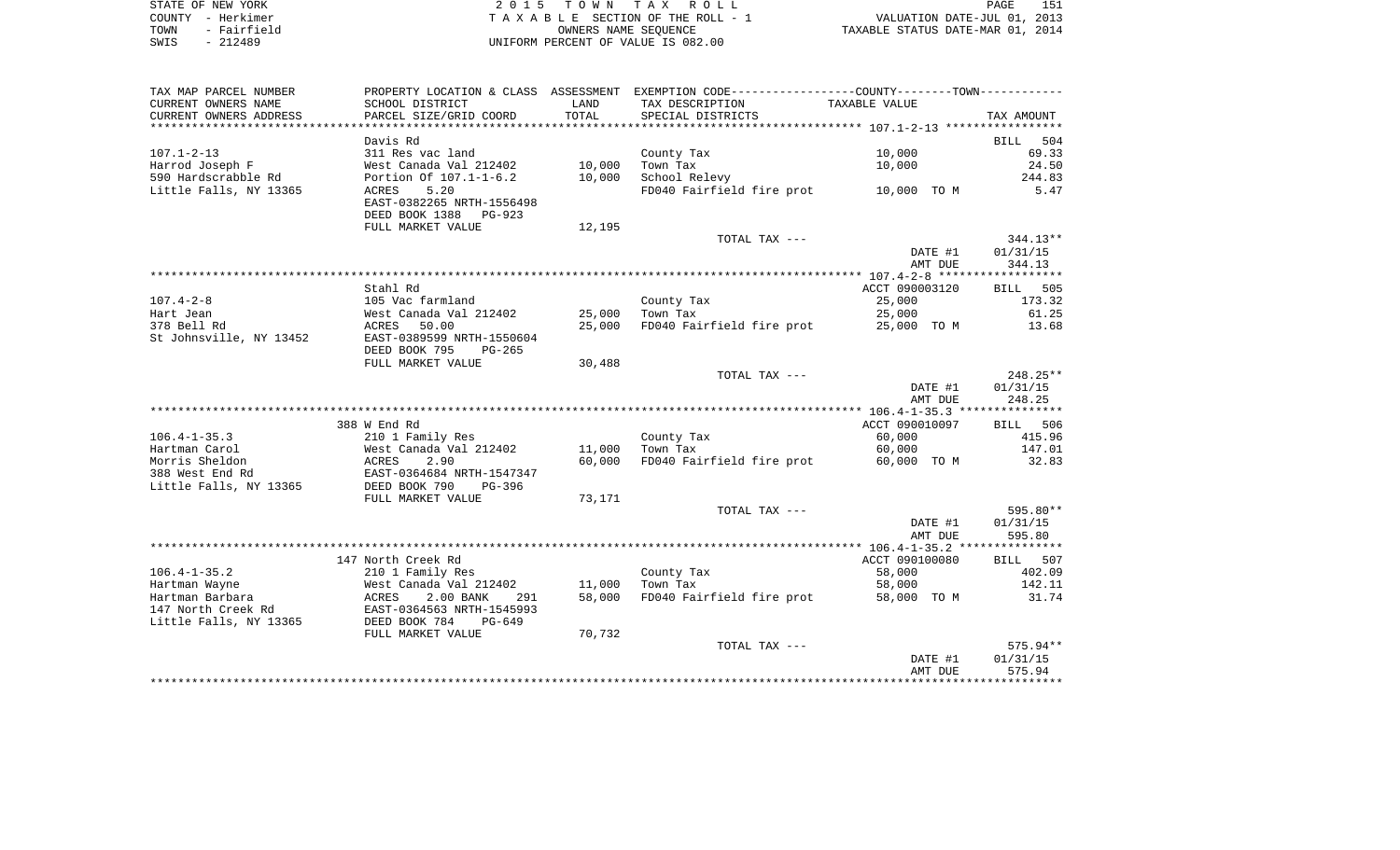| STATE OF NEW YORK   | 2015 TOWN TAX ROLL                 | 152<br>PAGE                      |
|---------------------|------------------------------------|----------------------------------|
| COUNTY - Herkimer   | TAXABLE SECTION OF THE ROLL - 1    | VALUATION DATE-JUL 01, 2013      |
| - Fairfield<br>TOWN | OWNERS NAME SEOUENCE               | TAXABLE STATUS DATE-MAR 01, 2014 |
| SWIS<br>$-212489$   | UNIFORM PERCENT OF VALUE IS 082.00 |                                  |

| TAX MAP PARCEL NUMBER     |                                                             |         | PROPERTY LOCATION & CLASS ASSESSMENT EXEMPTION CODE---------------COUNTY--------TOWN---------- |                  |                    |
|---------------------------|-------------------------------------------------------------|---------|------------------------------------------------------------------------------------------------|------------------|--------------------|
| CURRENT OWNERS NAME       | SCHOOL DISTRICT                                             | LAND    | TAX DESCRIPTION                                                                                | TAXABLE VALUE    |                    |
| CURRENT OWNERS ADDRESS    | PARCEL SIZE/GRID COORD                                      | TOTAL   | SPECIAL DISTRICTS                                                                              |                  | TAX AMOUNT         |
| ************************* |                                                             |         |                                                                                                |                  |                    |
|                           | 161 North Creek Rd                                          |         |                                                                                                |                  | <b>BILL</b><br>508 |
| $106.4 - 1 - 35.4$        | 314 Rural vac<10                                            |         | County Tax                                                                                     | 5,000            | 34.66              |
| Hartman Wayne Sr          | West Canada Val 212402                                      | 5,000   | Town Tax                                                                                       | 5,000            | 12.25              |
| Hartman Barbara           | ACRES 1.00<br>EAST-0364946 NRTH-1545997                     | 5,000   | School Relevy                                                                                  |                  | 122.41             |
| 147 North Creek Rd        |                                                             |         | FD040 Fairfield fire prot 5,000 TO M                                                           |                  | 2.74               |
| Little Falls, NY 13365    | DEED BOOK 891<br>PG-106                                     |         |                                                                                                |                  |                    |
|                           | FULL MARKET VALUE                                           | 6,098   |                                                                                                |                  |                    |
|                           |                                                             |         | TOTAL TAX ---                                                                                  |                  | 172.06**           |
|                           |                                                             |         |                                                                                                | DATE #1          | 01/31/15           |
|                           |                                                             |         |                                                                                                | AMT DUE          | 172.06             |
|                           |                                                             |         |                                                                                                |                  |                    |
| $106.4 - 1 - 7.2$         | 248 Kelly Rd<br>240 Rural res                               |         | County Tax                                                                                     | 69,000           | BILL 509<br>478.35 |
| Hartrum Louise D          | West Canada Val 212402                                      | 12,300  | Town Tax                                                                                       | 69,000           | 169.06             |
| 248 Kelly Rd              | FRNT 476.10 DPTH                                            | 69,000  | FD040 Fairfield fire prot                                                                      | 69,000 TO M      | 37.76              |
| Little Falls, NY 13365    | ACRES<br>5.00                                               |         |                                                                                                |                  |                    |
|                           | EAST-0370222 NRTH-1551530                                   |         |                                                                                                |                  |                    |
|                           | DEED BOOK 1093<br>PG-804                                    |         |                                                                                                |                  |                    |
|                           | FULL MARKET VALUE                                           | 84,146  |                                                                                                |                  |                    |
|                           |                                                             |         | TOTAL TAX ---                                                                                  |                  | 685.17**           |
|                           |                                                             |         |                                                                                                | DATE #1          | 01/31/15           |
|                           |                                                             |         |                                                                                                | AMT DUE          | 685.17             |
|                           |                                                             |         |                                                                                                |                  |                    |
|                           | Thompson Rd                                                 |         |                                                                                                | ACCT 090009390   | BILL 510           |
| $101.4 - 6 - 6$           | 322 Rural vac>10                                            |         | County Tax                                                                                     | 18,000           | 124.79             |
| Harvey David M            | West Canada Val 212402                                      | 18,000  | Town Tax                                                                                       | 18,000           | 44.10              |
| HARVEY Lori L             | 21.60<br>ACRES                                              | 18,000  | School Relevy                                                                                  |                  | 440.69             |
| 655 N Creek Rd            | EAST-0391495 NRTH-1561711                                   |         | FD040 Fairfield fire prot 18,000 TO M                                                          |                  | 9.85               |
| Little Falls, NY 13365    | DEED BOOK 1094<br>PG-512                                    |         |                                                                                                |                  |                    |
|                           | FULL MARKET VALUE                                           | 21,951  |                                                                                                |                  |                    |
|                           |                                                             |         | TOTAL TAX ---                                                                                  |                  | $619.43**$         |
|                           |                                                             |         |                                                                                                | DATE #1          | 01/31/15           |
|                           |                                                             |         |                                                                                                | AMT DUE          | 619.43             |
|                           |                                                             |         |                                                                                                |                  |                    |
|                           | 655 North Creek Rd                                          |         |                                                                                                | ACCT 090100033   | BILL 511           |
| $107.3 - 2 - 29.3$        | 210 1 Family Res                                            |         | VET COM CT 41131                                                                               | 12,300<br>16,400 |                    |
| Harvey David M            | West Canada Val 212402                                      |         | 12,000 VET DIS CT 41141                                                                        | 9,500<br>9,500   |                    |
| Harvey Lori L             | Split From 107.3-2-29.1                                     |         | 95,000 County Tax                                                                              | 73,200           | 507.47             |
| 655 North Creek Rd        | ACRES<br>3.70                                               |         | Town Tax<br>FD040 Fairfield fire prot                                                          | 69,100           | 169.31             |
| Little Falls, NY 13365    | EAST-0374427 NRTH-1547637<br>DEED BOOK 1334<br><b>PG-70</b> |         |                                                                                                | 95,000 TO M      | 51.99              |
|                           | FULL MARKET VALUE                                           | 115,854 |                                                                                                |                  |                    |
|                           |                                                             |         | TOTAL TAX ---                                                                                  |                  | $728.77**$         |
|                           |                                                             |         |                                                                                                | DATE #1          | 01/31/15           |
|                           |                                                             |         |                                                                                                | AMT DUE          | 728.77             |
|                           |                                                             |         |                                                                                                |                  |                    |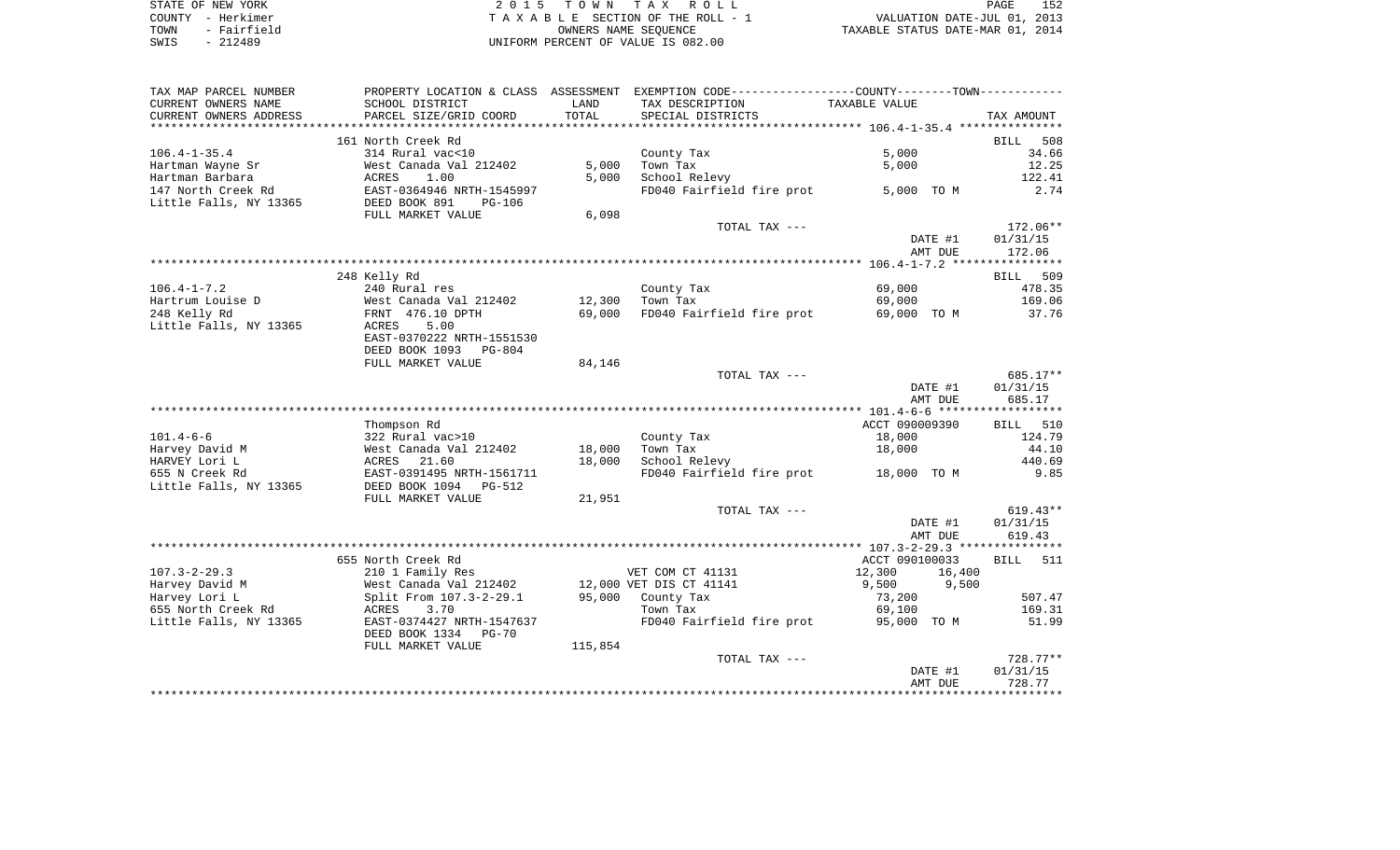| STATE OF NEW YORK   | 2015 TOWN TAX ROLL                 | PAGE                             |
|---------------------|------------------------------------|----------------------------------|
| COUNTY - Herkimer   | TAXABLE SECTION OF THE ROLL - 1    | VALUATION DATE-JUL 01, 2013      |
| - Fairfield<br>TOWN | OWNERS NAME SEOUENCE               | TAXABLE STATUS DATE-MAR 01, 2014 |
| - 212489<br>SWIS    | UNIFORM PERCENT OF VALUE IS 082.00 |                                  |

| TAX MAP PARCEL NUMBER     |                                                          |         | PROPERTY LOCATION & CLASS ASSESSMENT EXEMPTION CODE----------------COUNTY--------TOWN----------- |                    |                      |
|---------------------------|----------------------------------------------------------|---------|--------------------------------------------------------------------------------------------------|--------------------|----------------------|
| CURRENT OWNERS NAME       | SCHOOL DISTRICT                                          | LAND    | TAX DESCRIPTION                                                                                  | TAXABLE VALUE      |                      |
| CURRENT OWNERS ADDRESS    | PARCEL SIZE/GRID COORD                                   | TOTAL   | SPECIAL DISTRICTS                                                                                |                    | TAX AMOUNT           |
| **********************    | **********************                                   |         |                                                                                                  |                    |                      |
|                           | Sandy Lane Rd                                            |         |                                                                                                  | ACCT 090086020     | BILL 512             |
| $095.4 - 1 - 13$          | 260 Seasonal res                                         |         | County Tax                                                                                       | 54,000             | 374.36               |
| Hayes Richard             | West Canada Val 212402                                   | 22,000  | Town Tax                                                                                         | 54,000             | 132.31               |
| 7342 St Hwy 29            | ACRES 65.10                                              | 54,000  | School Relevy                                                                                    |                    | 1,322.07             |
| Dolgeville, NY 13329      | EAST-0392566 NRTH-1582258                                |         | FD040 Fairfield fire prot 54,000 TO M                                                            |                    | 29.55                |
|                           | DEED BOOK 833<br>PG-165                                  |         |                                                                                                  |                    |                      |
|                           | FULL MARKET VALUE                                        | 65,854  |                                                                                                  |                    |                      |
|                           |                                                          |         | TOTAL TAX ---                                                                                    |                    | $1,858.29**$         |
|                           |                                                          |         |                                                                                                  | DATE #1<br>AMT DUE | 01/31/15<br>1,858.29 |
|                           |                                                          |         |                                                                                                  |                    |                      |
|                           | North Creek Road                                         |         |                                                                                                  |                    | BILL 513             |
| 106.4-1-42                |                                                          |         | County Tax                                                                                       | 2,000              | 13.87                |
| Haynes Robert             | 314 Rural vac<10<br>West Canada Val 212402               |         | $2,000$ Town Tax                                                                                 | 2,000              | 4.90                 |
| 439 North Creek Road      | piece in Herkimer 106.4-3                                | 2,000   | FD040 Fairfield fire prot                                                                        | 2,000 TO M         | 1.09                 |
| Little Falls, NY 13365    | FRNT 1015.00 DPTH                                        |         |                                                                                                  |                    |                      |
|                           | ACRES<br>7.40                                            |         |                                                                                                  |                    |                      |
|                           | EAST-0369023 NRTH-1546639                                |         |                                                                                                  |                    |                      |
|                           | FULL MARKET VALUE                                        | 2,439   |                                                                                                  |                    |                      |
|                           |                                                          |         | TOTAL TAX ---                                                                                    |                    | 19.86**              |
|                           |                                                          |         |                                                                                                  | DATE #1            | 01/31/15             |
|                           |                                                          |         |                                                                                                  | AMT DUE            | 19.86                |
|                           |                                                          |         |                                                                                                  |                    |                      |
|                           | Castle Rd                                                |         |                                                                                                  | ACCT 090010680     | BILL 514             |
|                           |                                                          |         | County Tax                                                                                       | 12,000             | 83.19                |
|                           |                                                          | 12,000  | Town Tax                                                                                         | 12,000             | 29.40                |
| Middletown, NY 10941-3711 | FRNT 258.00 DPTH                                         | 12,000  | School Relevy<br>FD040 Fairfield fire prot 12,000 TO M                                           |                    | 293.80<br>6.57       |
|                           | 8.20<br>ACRES                                            |         |                                                                                                  |                    |                      |
|                           | EAST-0391633 NRTH-1560138                                |         |                                                                                                  |                    |                      |
|                           | DEED BOOK 1171 PG-452                                    |         |                                                                                                  |                    |                      |
|                           | FULL MARKET VALUE                                        | 14,634  |                                                                                                  |                    |                      |
|                           |                                                          |         | TOTAL TAX ---                                                                                    |                    | $412.96**$           |
|                           |                                                          |         |                                                                                                  | DATE #1            | 01/31/15             |
|                           |                                                          |         |                                                                                                  | AMT DUE            | 412.96               |
|                           |                                                          |         |                                                                                                  |                    |                      |
|                           | 500 Platform Rd                                          |         |                                                                                                  | ACCT 090003870     | BILL 515             |
| $100.2 - 1 - 16$          | 120 Field crops                                          |         | County Tax                                                                                       | 146,000            | 1,012.17             |
| Henzel Irrevocable Trust  | West Canada Val 212402<br>West Canada Va<br>ACRES 107.00 | 66,000  | Town Tax                                                                                         | 146,000            | 357.72               |
| Collet Irrevocable Trust  |                                                          | 146,000 | FD040 Fairfield fire prot                                                                        | 146,000 TO M       | 79.90                |
| 500 Platform Rd           | EAST-0369874 NRTH-1576193                                |         |                                                                                                  |                    |                      |
| Newport, NY 13416         | DEED BOOK 1406 PG-382                                    |         |                                                                                                  |                    |                      |
|                           | FULL MARKET VALUE                                        | 178,049 |                                                                                                  |                    |                      |
|                           |                                                          |         | TOTAL TAX ---                                                                                    |                    | 1,449.79**           |
|                           |                                                          |         |                                                                                                  | DATE #1            | 01/31/15             |
|                           |                                                          |         |                                                                                                  | AMT DUE            | 1,449.79             |
|                           |                                                          |         |                                                                                                  |                    |                      |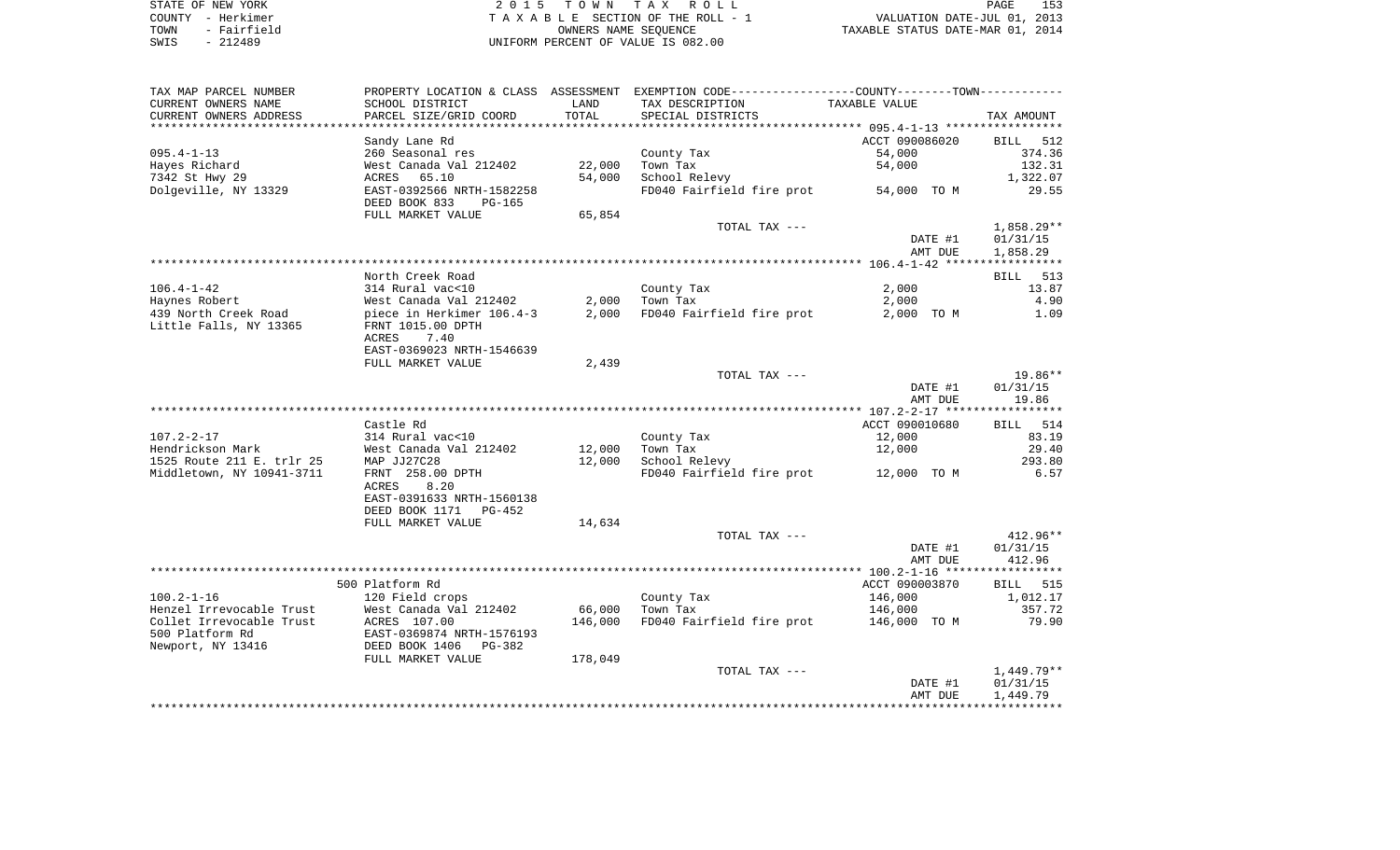| STATE OF NEW YORK          | 2015 TOWN TAX ROLL                  | 154<br>PAGE                      |
|----------------------------|-------------------------------------|----------------------------------|
| COUNTY - Herkimer          | TAXABLE SECTION OF THE ROLL - 1     | VALUATION DATE-JUL 01, 2013      |
| TOWN - Fairfield           | OWNERS NAME SEOUENCE                | TAXABLE STATUS DATE-MAR 01, 2014 |
| сыте <sub>–</sub> 21.2400. | LINITOOM DEDCENT OF WAILE TO 000 00 |                                  |

| STATE OF NEW YORK | 2015 TOWN TAX ROLL                  |
|-------------------|-------------------------------------|
| COUNTY - Herkimer | T A X A B L E SECTION OF THE ROLL - |
| TOWN - Fairfield  | OWNERS NAME SEOUENCE                |
| SWIS - 212489     | UNIFORM PERCENT OF VALUE IS 082.00  |

| TAX MAP PARCEL NUMBER  |                                            |        | PROPERTY LOCATION & CLASS ASSESSMENT EXEMPTION CODE----------------COUNTY-------TOWN---------- |                |            |
|------------------------|--------------------------------------------|--------|------------------------------------------------------------------------------------------------|----------------|------------|
| CURRENT OWNERS NAME    | SCHOOL DISTRICT                            | LAND   | TAX DESCRIPTION                                                                                | TAXABLE VALUE  |            |
| CURRENT OWNERS ADDRESS | PARCEL SIZE/GRID COORD                     | TOTAL  | SPECIAL DISTRICTS                                                                              |                | TAX AMOUNT |
|                        | Castle Rd                                  |        |                                                                                                |                | BILL 516   |
| $101.4 - 3 - 19$       | 322 Rural vac>10                           |        | County Tax                                                                                     | 15,000         | 103.99     |
| Hicks James F          | West Canada Val 212402                     | 15,000 | Town Tax                                                                                       | 15,000         | 36.75      |
| Hicks Marie            | ACRES 15.70                                | 15,000 | FD040 Fairfield fire prot 15,000 TO M                                                          |                | 8.21       |
| 1010 Italy Valley Road | EAST-0390486 NRTH-1564679                  |        |                                                                                                |                |            |
| Naples, NY 14512       | DEED BOOK 1124 PG-363                      |        |                                                                                                |                |            |
|                        | FULL MARKET VALUE                          | 18,293 |                                                                                                |                |            |
|                        |                                            |        | TOTAL TAX ---                                                                                  |                | 148.95**   |
|                        |                                            |        |                                                                                                | DATE #1        | 01/31/15   |
|                        |                                            |        |                                                                                                | AMT DUE        | 148.95     |
|                        |                                            |        |                                                                                                |                |            |
|                        | 414 Castle Rd                              |        |                                                                                                |                | BILL 517   |
| $101.4 - 3 - 20$       | 240 Rural res                              |        | County Tax                                                                                     | 40,000         | 277.31     |
| Hicks James F          | West Canada Val 212402                     | 18,000 | Town Tax                                                                                       | 40,000         | 98.01      |
| Hicks Marie            | Doublewide                                 | 40,000 | FD040 Fairfield fire prot                                                                      | 40,000 TO M    | 21.89      |
| 1010 Italy Valley Rd   | partial on house 2004                      |        |                                                                                                |                |            |
| Naples, NY 14512       | ACRES 15.40                                |        |                                                                                                |                |            |
|                        | EAST-0390658 NRTH-1564335                  |        |                                                                                                |                |            |
|                        | DEED BOOK 899<br>$PG-249$                  |        |                                                                                                |                |            |
|                        | FULL MARKET VALUE                          | 48,780 |                                                                                                |                |            |
|                        |                                            |        | TOTAL TAX ---                                                                                  |                | $397.21**$ |
|                        |                                            |        |                                                                                                | DATE #1        | 01/31/15   |
|                        |                                            |        |                                                                                                | AMT DUE        | 397.21     |
|                        |                                            |        |                                                                                                |                |            |
|                        | 460 West End Rd                            |        |                                                                                                | ACCT 090004050 | BILL 518   |
| $106.4 - 1 - 21$       | 210 1 Family Res                           |        | County Tax                                                                                     | 65,000         | 450.62     |
| Hilts Richard M Sr     | ---<br>West Canada Val 212402              | 9,000  | Town Tax                                                                                       | 65,000         | 159.26     |
| Goldstein Jennifer G   | doublewide                                 | 65,000 | FD040 Fairfield fire prot                                                                      | 65,000 TO M    | 35.57      |
| 460 West End Road      | portions of 22.1 & 23.4                    |        |                                                                                                |                |            |
| Little Falls, NY 13365 | FRNT 98.00 DPTH                            |        |                                                                                                |                |            |
|                        | 0.88<br>ACRES<br>EAST-0365074 NRTH-1548487 |        |                                                                                                |                |            |
|                        | DEED BOOK 927 PG-46                        |        |                                                                                                |                |            |
|                        | FULL MARKET VALUE                          | 79,268 |                                                                                                |                |            |
|                        |                                            |        | TOTAL TAX ---                                                                                  |                | $645.45**$ |
|                        |                                            |        |                                                                                                | DATE #1        | 01/31/15   |
|                        |                                            |        |                                                                                                | AMT DUE        | 645.45     |
|                        |                                            |        |                                                                                                |                |            |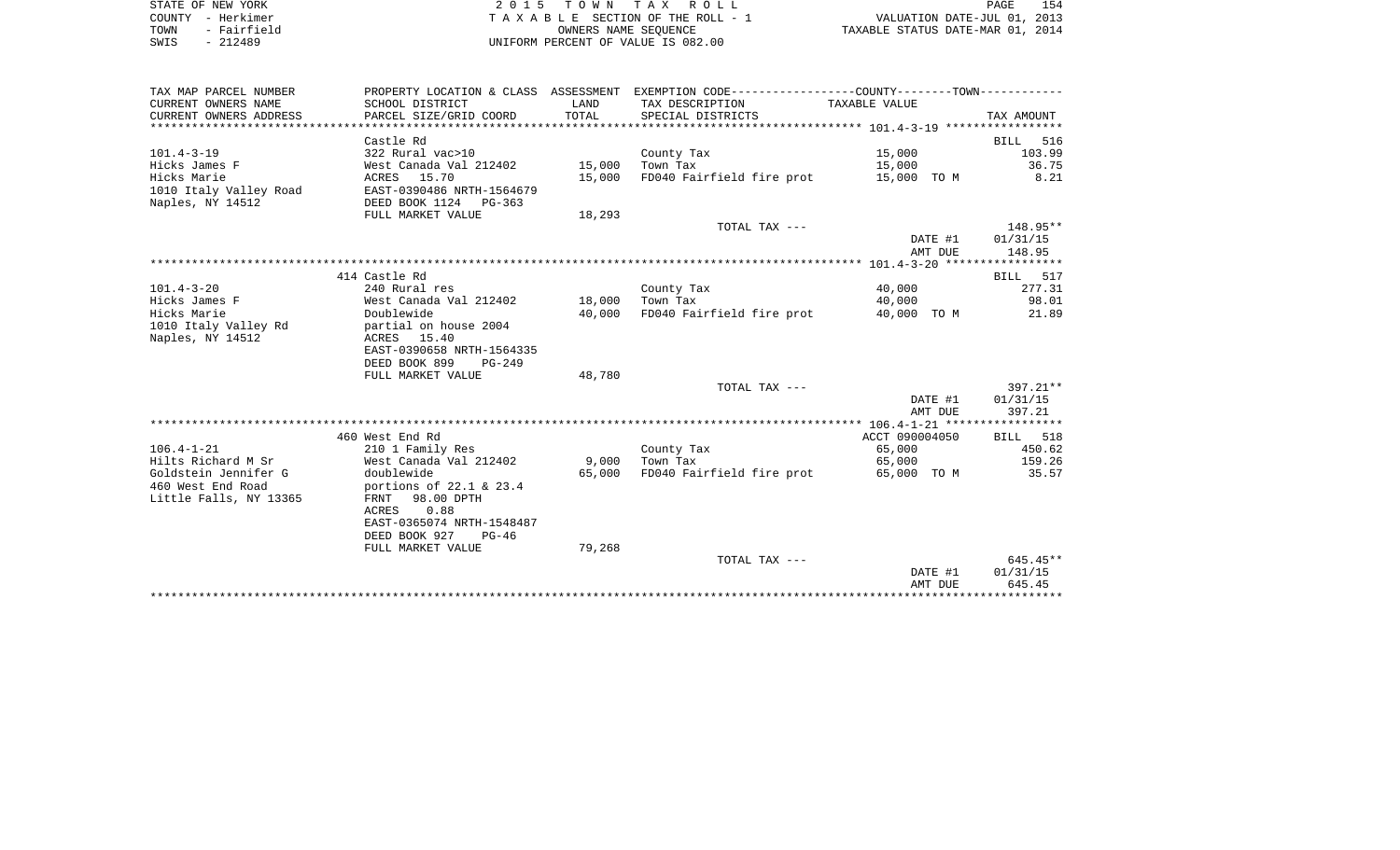| STATE OF NEW YORK   | 2015 TOWN TAX ROLL                 | 155<br>PAGE                      |
|---------------------|------------------------------------|----------------------------------|
| COUNTY - Herkimer   | TAXABLE SECTION OF THE ROLL - 1    | VALUATION DATE-JUL 01, 2013      |
| - Fairfield<br>TOWN | OWNERS NAME SEOUENCE               | TAXABLE STATUS DATE-MAR 01, 2014 |
| $-212489$<br>SWIS   | UNIFORM PERCENT OF VALUE IS 082.00 |                                  |

| TAX MAP PARCEL NUMBER   |                                          |        | PROPERTY LOCATION & CLASS ASSESSMENT EXEMPTION CODE---------------COUNTY-------TOWN---------- |                  |                    |
|-------------------------|------------------------------------------|--------|-----------------------------------------------------------------------------------------------|------------------|--------------------|
| CURRENT OWNERS NAME     | SCHOOL DISTRICT                          | LAND   | TAX DESCRIPTION                                                                               | TAXABLE VALUE    |                    |
| CURRENT OWNERS ADDRESS  | PARCEL SIZE/GRID COORD                   | TOTAL  | SPECIAL DISTRICTS                                                                             |                  | TAX AMOUNT         |
|                         |                                          |        |                                                                                               |                  |                    |
|                         | 468 West End Rd                          |        |                                                                                               | ACCT 090004140   | <b>BILL</b><br>519 |
| 106.4-1-20              | 210 1 Family Res                         |        | VETFUND CT 41101                                                                              | 250<br>250       |                    |
| Hilts Winifred          | West Canada Val 212402                   |        | 8,000 AGED-ALL<br>41800                                                                       | 21,375<br>21,375 |                    |
| 468 West End Rd         | FRNT 116.00 DPTH 192.00                  | 43,000 | County Tax                                                                                    | 21,375           | 148.19             |
| Little Falls, NY 13365  | EAST-0365071 NRTH-1548662                |        | Town Tax                                                                                      | 21,375           | 52.37              |
|                         | DEED BOOK 390<br>PG-389                  |        | FD040 Fairfield fire prot                                                                     | 43,000 TO M      | 23.53              |
|                         | FULL MARKET VALUE                        | 52,439 |                                                                                               |                  |                    |
|                         |                                          |        | TOTAL TAX ---                                                                                 |                  | 224.09**           |
|                         |                                          |        |                                                                                               | DATE #1          | 01/31/15           |
|                         |                                          |        |                                                                                               | AMT DUE          | 224.09             |
|                         | Stahl Rd                                 |        |                                                                                               |                  |                    |
| 107.4-2-15.2            | 322 Rural vac>10                         |        | County Tax                                                                                    | 70,000           | BILL 520<br>485.29 |
| Hirst James R           | Little Falls Ce 210900                   | 70,000 | Town Tax                                                                                      | 70,000           | 171.51             |
| PO Box 517              | AG LAND                                  | 70,000 | FD040 Fairfield fire prot                                                                     | 70,000 TO M      | 38.31              |
| Fountainville, PA 18923 | FRNT 2650.00 DPTH                        |        |                                                                                               |                  |                    |
|                         | ACRES 160.00                             |        |                                                                                               |                  |                    |
|                         | EAST-0389352 NRTH-1548789                |        |                                                                                               |                  |                    |
|                         | DEED BOOK 907<br>PG-389                  |        |                                                                                               |                  |                    |
|                         | FULL MARKET VALUE                        | 85,366 |                                                                                               |                  |                    |
|                         |                                          |        | TOTAL TAX ---                                                                                 |                  | 695.11**           |
|                         |                                          |        |                                                                                               | DATE #1          | 01/31/15           |
|                         |                                          |        |                                                                                               | AMT DUE          | 695.11             |
|                         |                                          |        |                                                                                               |                  |                    |
|                         | 323 Davis Rd                             |        |                                                                                               | ACCT 090100094   | BILL 521           |
| $107.1 - 1 - 11.3$      | 210 1 Family Res                         |        | County Tax                                                                                    | 72,000           | 499.15             |
| Holovitz Danalou        | West Canada Val 212402                   | 10,000 | Town Tax                                                                                      | 72,000           | 176.41             |
| 323 Davis Rd            | doublewide                               | 72,000 | FD040 Fairfield fire prot                                                                     | 72,000 TO M      | 39.40              |
| Little Falls, NY 13365  | FRNT 163.00 DPTH 265.00                  |        |                                                                                               |                  |                    |
|                         | EAST-0376434 NRTH-1557011                |        |                                                                                               |                  |                    |
|                         | DEED BOOK 1469<br>PG-742                 |        |                                                                                               |                  |                    |
|                         | FULL MARKET VALUE                        | 87,805 |                                                                                               |                  |                    |
|                         |                                          |        | TOTAL TAX ---                                                                                 |                  | 714.96**           |
|                         |                                          |        |                                                                                               | DATE #1          | 01/31/15           |
|                         |                                          |        |                                                                                               | AMT DUE          | 714.96             |
|                         | Sandy Lane Rd                            |        |                                                                                               | ACCT 090010100   | BILL 522           |
| $095.4 - 1 - 7.2$       | 321 Abandoned ag                         |        | County Tax                                                                                    | 13,700           | 94.98              |
| Homa Greg               |                                          | 13,700 | Town Tax                                                                                      | 13,700           | 33.57              |
| 220A Whitford Rd        | West Canada Val 212402<br>ACRES    32.30 | 13,700 | School Relevy                                                                                 |                  | 335.40             |
| West Edmeston, NY 13485 | EAST-0387629 NRTH-1578848                |        | FD040 Fairfield fire prot 13,700 TO M                                                         |                  | 7.50               |
|                         | DEED BOOK 1366<br>PG-187                 |        |                                                                                               |                  |                    |
|                         | FULL MARKET VALUE                        | 16,707 |                                                                                               |                  |                    |
|                         |                                          |        | TOTAL TAX ---                                                                                 |                  | $471.45**$         |
|                         |                                          |        |                                                                                               | DATE #1          | 01/31/15           |
|                         |                                          |        |                                                                                               | AMT DUE          | 471.45             |
|                         |                                          |        |                                                                                               |                  |                    |
|                         |                                          |        |                                                                                               |                  |                    |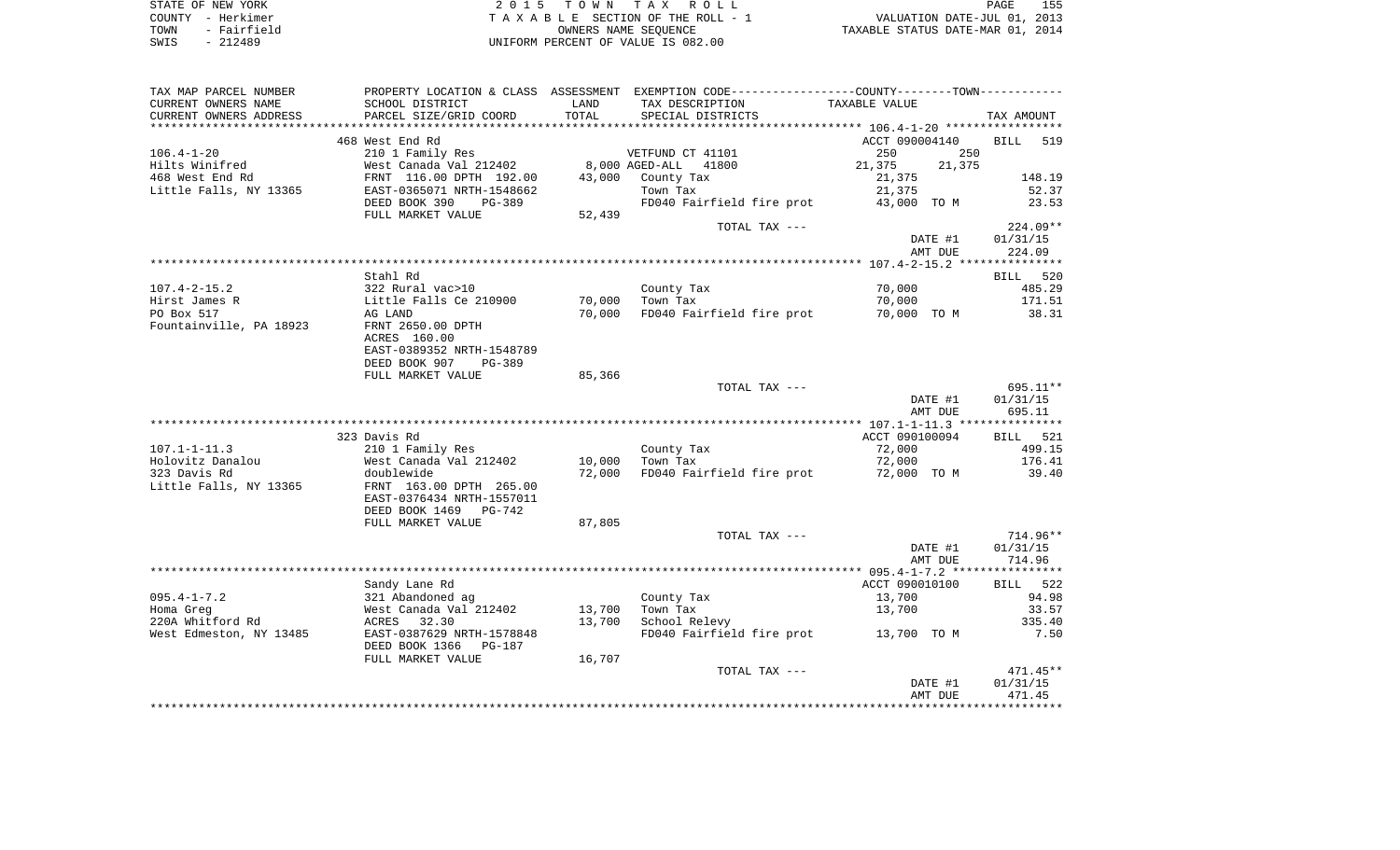| STATE OF NEW YORK   | 2015 TOWN TAX ROLL                 | 156<br>PAGE                      |
|---------------------|------------------------------------|----------------------------------|
| COUNTY - Herkimer   | TAXABLE SECTION OF THE ROLL - 1    | VALUATION DATE-JUL 01, 2013      |
| - Fairfield<br>TOWN | OWNERS NAME SEOUENCE               | TAXABLE STATUS DATE-MAR 01, 2014 |
| SWIS<br>- 212489    | UNIFORM PERCENT OF VALUE IS 082.00 |                                  |

| TAX MAP PARCEL NUMBER                     |                                         |         | PROPERTY LOCATION & CLASS ASSESSMENT EXEMPTION CODE---------------COUNTY-------TOWN---------- |                  |                    |
|-------------------------------------------|-----------------------------------------|---------|-----------------------------------------------------------------------------------------------|------------------|--------------------|
| CURRENT OWNERS NAME                       | SCHOOL DISTRICT                         | LAND    | TAX DESCRIPTION                                                                               | TAXABLE VALUE    |                    |
| CURRENT OWNERS ADDRESS                    | PARCEL SIZE/GRID COORD                  | TOTAL   | SPECIAL DISTRICTS                                                                             |                  | TAX AMOUNT         |
| *******************                       |                                         |         |                                                                                               |                  |                    |
|                                           | 238 Sandy Lane Rd                       |         |                                                                                               | ACCT 090086016   | BILL<br>523        |
| $095.4 - 1 - 7.3$                         | 271 Mfg housings                        |         | County Tax                                                                                    | 77,000           | 533.81             |
| Homa Ronald G                             | West Canada Val 212402                  | 30,000  | Town Tax                                                                                      | 77,000           | 188.66             |
| Homa Tobi Jo                              | FRNT 1015.00 DPTH                       | 77,000  | FD040 Fairfield fire prot                                                                     | 77,000 TO M      | 42.14              |
| 238 Sandy Lane Rd                         | ACRES<br>38.40                          |         |                                                                                               |                  |                    |
| Newport, NY 13416                         | EAST-0384734 NRTH-1580598               |         |                                                                                               |                  |                    |
|                                           | DEED BOOK 1185<br>PG-517                |         |                                                                                               |                  |                    |
|                                           | FULL MARKET VALUE                       | 93,902  |                                                                                               |                  |                    |
|                                           |                                         |         | TOTAL TAX ---                                                                                 |                  | 764.61**           |
|                                           |                                         |         |                                                                                               | DATE #1          | 01/31/15           |
|                                           |                                         |         |                                                                                               | AMT DUE          | 764.61             |
|                                           |                                         |         |                                                                                               |                  |                    |
| $100.2 - 1 - 3$                           | 251 Platform Rd                         |         |                                                                                               | ACCT 090001920   | BILL 524<br>623.94 |
|                                           | 210 1 Family Res                        | 10,000  | County Tax<br>Town Tax                                                                        | 90,000<br>90,000 | 220.51             |
| Hopsicker Jonathan P<br>Hopsicker Karen M | West Canada Val 212402<br>ACRES<br>1.00 | 90,000  | FD040 Fairfield fire prot                                                                     | 90,000 TO M      | 49.25              |
| 251 Platform Rd                           | EAST-0365090 NRTH-1576582               |         |                                                                                               |                  |                    |
| Newport, NY 13416                         | DEED BOOK 1506<br>PG-629                |         |                                                                                               |                  |                    |
|                                           | FULL MARKET VALUE                       | 109,756 |                                                                                               |                  |                    |
|                                           |                                         |         | TOTAL TAX ---                                                                                 |                  | 893.70**           |
|                                           |                                         |         |                                                                                               | DATE #1          | 01/31/15           |
|                                           |                                         |         |                                                                                               | AMT DUE          | 893.70             |
|                                           |                                         |         |                                                                                               |                  |                    |
|                                           | 162 Arnold Rd                           |         |                                                                                               |                  | BILL 525           |
| $107.3 - 2 - 2.4$                         | 241 Rural res&ag                        |         | County Tax                                                                                    | 42,000           | 291.17             |
| Hull William                              | West Canada Val 212402                  | 12,000  | Town Tax                                                                                      | 42,000           | 102.91             |
| 162 Arnold Rd                             | FRNT 941.00 DPTH                        | 42,000  |                                                                                               |                  |                    |
| Little Falls, NY 13365                    | 13.20<br>ACRES                          |         |                                                                                               |                  |                    |
|                                           | EAST-0374906 NRTH-1552346               |         |                                                                                               |                  |                    |
|                                           | DEED BOOK 1240<br>PG-416                |         |                                                                                               |                  |                    |
|                                           | FULL MARKET VALUE                       | 51,220  |                                                                                               |                  |                    |
|                                           |                                         |         | TOTAL TAX ---                                                                                 |                  | 394.08**           |
|                                           |                                         |         |                                                                                               | DATE #1          | 01/31/15           |
|                                           |                                         |         |                                                                                               | AMT DUE          | 394.08             |
|                                           |                                         |         |                                                                                               |                  |                    |
|                                           | Thompson Rd                             |         |                                                                                               | ACCT 090009390   | BILL 526           |
| $101.4 - 6 - 11$                          | 314 Rural vac<10                        |         | County Tax                                                                                    | 12,000           | 83.19              |
| Hulser Timothy                            | West Canada Val 212402                  | 12,000  | Town Tax                                                                                      | 12,000           | 29.40              |
| 1066 Birch Rd                             | ACRES<br>8.40                           | 12,000  | FD040 Fairfield fire prot                                                                     | 12,000 TO M      | 6.57               |
| Woodgate, NY 13494                        | EAST-0392989 NRTH-1560666               |         |                                                                                               |                  |                    |
|                                           | DEED BOOK 1203<br>PG-339                |         |                                                                                               |                  |                    |
|                                           | FULL MARKET VALUE                       | 14,634  |                                                                                               |                  |                    |
|                                           |                                         |         | TOTAL TAX ---                                                                                 |                  | $119.16**$         |
|                                           |                                         |         |                                                                                               | DATE #1          | 01/31/15           |
|                                           |                                         |         |                                                                                               | AMT DUE          | 119.16             |
|                                           |                                         |         |                                                                                               |                  |                    |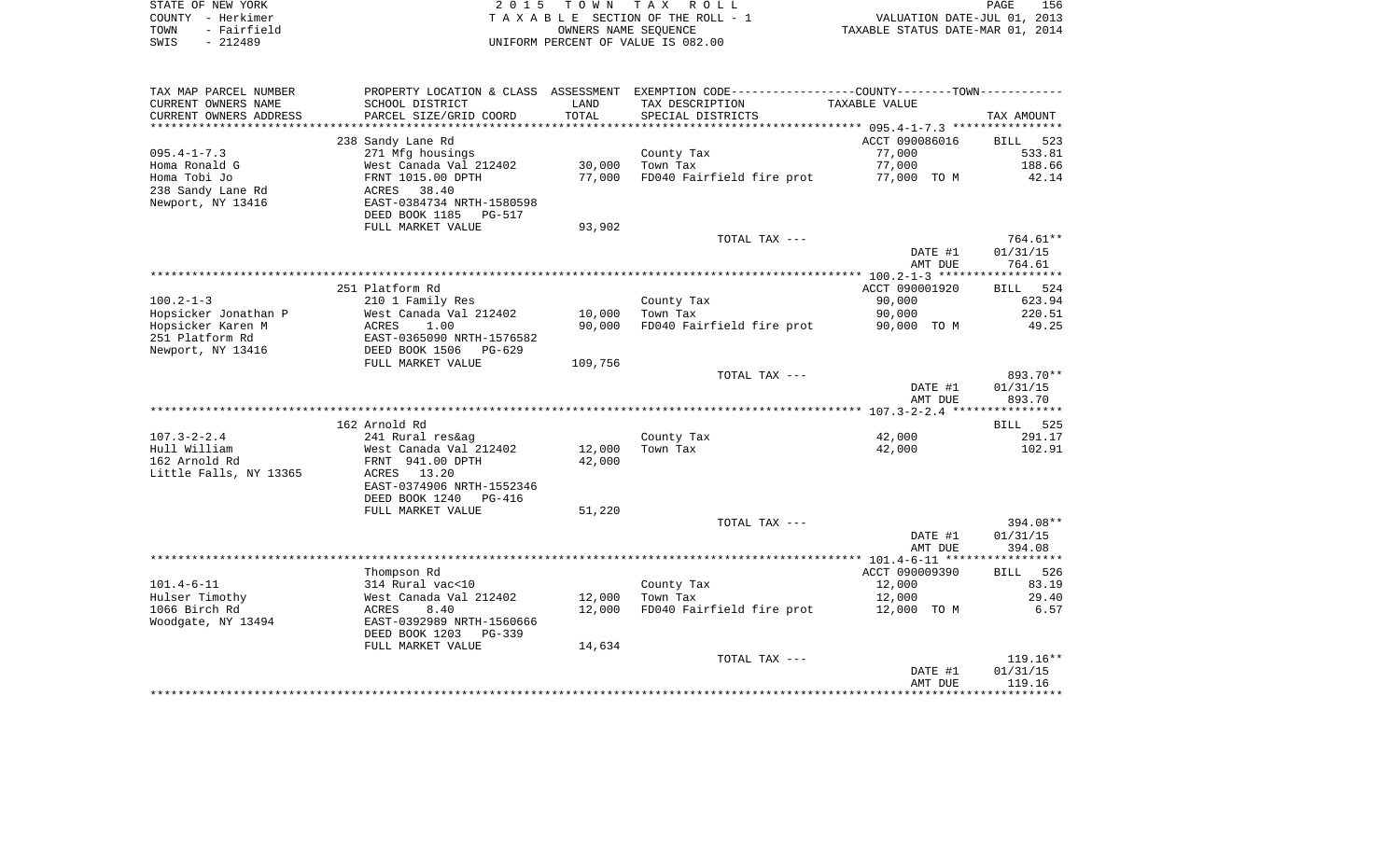| STATE OF NEW YORK   | 2015 TOWN TAX ROLL                 | 157<br>PAGE                      |
|---------------------|------------------------------------|----------------------------------|
| COUNTY - Herkimer   | TAXABLE SECTION OF THE ROLL - 1    | VALUATION DATE-JUL 01, 2013      |
| - Fairfield<br>TOWN | OWNERS NAME SEOUENCE               | TAXABLE STATUS DATE-MAR 01, 2014 |
| - 212489<br>SWIS    | UNIFORM PERCENT OF VALUE IS 082.00 |                                  |

| TAX MAP PARCEL NUMBER                  |                                                    |         | PROPERTY LOCATION & CLASS ASSESSMENT EXEMPTION CODE---------------COUNTY-------TOWN---------- |                |              |
|----------------------------------------|----------------------------------------------------|---------|-----------------------------------------------------------------------------------------------|----------------|--------------|
| CURRENT OWNERS NAME                    | SCHOOL DISTRICT                                    | LAND    | TAX DESCRIPTION                                                                               | TAXABLE VALUE  |              |
| CURRENT OWNERS ADDRESS                 | PARCEL SIZE/GRID COORD                             | TOTAL   | SPECIAL DISTRICTS                                                                             |                | TAX AMOUNT   |
|                                        |                                                    |         |                                                                                               |                |              |
|                                        | 131 Thompson Rd                                    |         |                                                                                               | ACCT 090009390 | BILL 527     |
| $101.4 - 6 - 5$                        | 312 Vac w/imprv                                    |         | County Tax                                                                                    | 30,000         | 207.98       |
| Humphreville Lewis W                   | West Canada Val 212402                             | 15,000  | Town Tax                                                                                      | 30,000         | 73.50        |
| Carnright Jodi L                       | ACRES 14.00                                        | 30,000  | School Relevy                                                                                 |                | 734.47       |
| 118 Moody Ln                           | EAST-0392090 NRTH-1561552<br>DEED BOOK 1181 PG-514 |         | FD040 Fairfield fire prot 30,000 TO M                                                         |                | 16.42        |
| Poland, NY 13431                       |                                                    |         |                                                                                               |                |              |
|                                        | FULL MARKET VALUE                                  | 36,585  |                                                                                               |                |              |
|                                        |                                                    |         | TOTAL TAX ---                                                                                 |                | 1,032.37**   |
|                                        |                                                    |         |                                                                                               | DATE #1        | 01/31/15     |
|                                        |                                                    |         |                                                                                               | AMT DUE        | 1,032.37     |
|                                        |                                                    |         |                                                                                               |                |              |
|                                        | 2421 Castle Rd                                     |         |                                                                                               | ACCT 090006960 | BILL 528     |
| $094.4 - 1 - 4$                        | 210 1 Family Res                                   |         | County Tax                                                                                    | 110,000        | 762.59       |
| Hutchins Robert                        | West Canada Val 212402                             | 11,000  | Town Tax                                                                                      | 110,000        | 269.52       |
| 137 N Main St<br>Middleville, NY 13406 | .16 Acre Added<br>720                              | 110,000 | FD040 Fairfield fire prot                                                                     | 110,000 TO M   | 60.20        |
|                                        | 1.96 BANK<br>ACRES<br>EAST-0362969 NRTH-1577277    |         |                                                                                               |                |              |
|                                        | DEED BOOK 705<br><b>PG-180</b>                     |         |                                                                                               |                |              |
|                                        | FULL MARKET VALUE                                  | 134,146 |                                                                                               |                |              |
|                                        |                                                    |         | TOTAL TAX ---                                                                                 |                | $1,092.31**$ |
|                                        |                                                    |         |                                                                                               | DATE #1        | 01/31/15     |
|                                        |                                                    |         |                                                                                               | AMT DUE        | 1,092.31     |
|                                        |                                                    |         |                                                                                               |                |              |
|                                        | 675 Davis Rd                                       |         |                                                                                               |                | BILL 529     |
| $107.1 - 2 - 6.2$                      | 210 1 Family Res                                   |         | County Tax                                                                                    | 65,000         | 450.62       |
| Hyland Partners Inc.                   | West Canada Val 212402                             | 11,000  | Town Tax                                                                                      | 65,000         | 159.26       |
| PO Box 563                             | FRNT 181.50 DPTH                                   | 65,000  | FD040 Fairfield fire prot                                                                     | 65,000 TO M    | 35.57        |
| Canastota, NY 13037                    | ACRES<br>3.00                                      |         |                                                                                               |                |              |
|                                        | EAST-0383512 NRTH-1557467                          |         |                                                                                               |                |              |
|                                        | DEED BOOK 1466<br>PG-440                           |         |                                                                                               |                |              |
|                                        | FULL MARKET VALUE                                  | 79,268  |                                                                                               |                |              |
|                                        |                                                    |         | TOTAL TAX ---                                                                                 |                | 645.45**     |
|                                        |                                                    |         |                                                                                               | DATE #1        | 01/31/15     |
|                                        |                                                    |         |                                                                                               | AMT DUE        | 645.45       |
|                                        |                                                    |         |                                                                                               |                |              |
|                                        | 659 Stahl Rd                                       |         |                                                                                               | ACCT 090001800 | BILL 530     |
| $107.2 - 1 - 19.1$                     | 210 1 Family Res                                   |         | County Tax                                                                                    | 65,000         | 450.62       |
| Hysack James E                         | West Canada Val 212402                             | 10,000  | Town Tax                                                                                      | 65,000         | 159.26       |
| 659 Stahl Rd                           | FRNT 540.00 DPTH                                   | 65,000  | FD040 Fairfield fire prot                                                                     | 65,000 TO M    | 35.57        |
| Little Falls, NY 13365                 | ACRES<br>1.70<br>EAST-0388375 NRTH-1555670         |         |                                                                                               |                |              |
|                                        | DEED BOOK 813<br>PG-565                            |         |                                                                                               |                |              |
|                                        | FULL MARKET VALUE                                  | 79,268  |                                                                                               |                |              |
|                                        |                                                    |         | TOTAL TAX ---                                                                                 |                | 645.45**     |
|                                        |                                                    |         |                                                                                               | DATE #1        | 01/31/15     |
|                                        |                                                    |         |                                                                                               | AMT DUE        | 645.45       |
|                                        |                                                    |         |                                                                                               |                |              |
|                                        |                                                    |         |                                                                                               |                |              |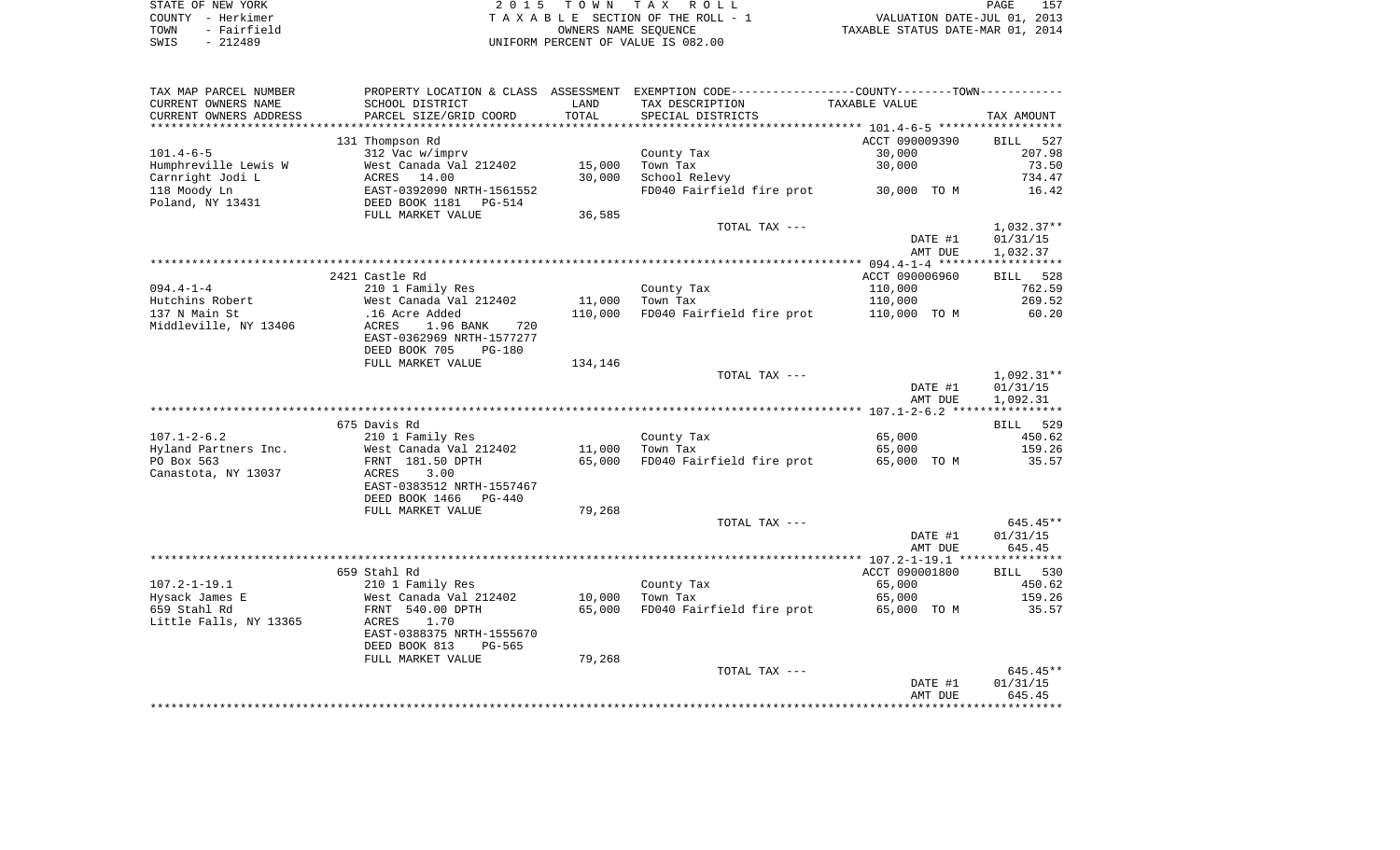| STATE OF NEW YORK<br>COUNTY - Herkimer<br>TOWN<br>- Fairfield<br>$-212489$<br>SWIS | 2 0 1 5                                                             | OWNERS NAME SEQUENCE | TOWN TAX ROLL<br>TAXABLE SECTION OF THE ROLL - 1<br>UNIFORM PERCENT OF VALUE IS 082.00        | VALUATION DATE-JUL 01, 2013<br>TAXABLE STATUS DATE-MAR 01, 2014 | PAGE<br>158          |
|------------------------------------------------------------------------------------|---------------------------------------------------------------------|----------------------|-----------------------------------------------------------------------------------------------|-----------------------------------------------------------------|----------------------|
| TAX MAP PARCEL NUMBER                                                              |                                                                     |                      | PROPERTY LOCATION & CLASS ASSESSMENT EXEMPTION CODE---------------COUNTY-------TOWN---------- |                                                                 |                      |
| CURRENT OWNERS NAME                                                                | SCHOOL DISTRICT                                                     | LAND                 | TAX DESCRIPTION                                                                               | TAXABLE VALUE                                                   |                      |
| CURRENT OWNERS ADDRESS<br>***********************                                  | PARCEL SIZE/GRID COORD<br>***********************                   | TOTAL                | SPECIAL DISTRICTS                                                                             |                                                                 | TAX AMOUNT           |
|                                                                                    | Cole Rd                                                             |                      |                                                                                               | ACCT 090086048                                                  | BILL 531             |
| $107.2 - 1 - 19.4$                                                                 | 314 Rural vac<10                                                    |                      | County Tax                                                                                    | 6,000                                                           | 41.60                |
| Hysack James E                                                                     | West Canada Val 212402                                              | 6,000                | Town Tax                                                                                      | 6,000                                                           | 14.70                |
| 659 Stahl Rd                                                                       | Cole Rd Davis Rd                                                    | 6.000                | FD040 Fairfield fire prot                                                                     | 6,000 TO M                                                      | 3.28                 |
| Little Falls, NY 13365                                                             | Land                                                                |                      |                                                                                               |                                                                 |                      |
|                                                                                    | ACRES<br>7.00                                                       |                      |                                                                                               |                                                                 |                      |
|                                                                                    | EAST-0387503 NRTH-1555021<br>DEED BOOK 813<br>PG-565                |                      |                                                                                               |                                                                 |                      |
|                                                                                    | FULL MARKET VALUE                                                   | 7,317                |                                                                                               |                                                                 |                      |
|                                                                                    |                                                                     |                      | TOTAL TAX ---                                                                                 |                                                                 | 59.58**              |
|                                                                                    |                                                                     |                      |                                                                                               | DATE #1                                                         | 01/31/15             |
|                                                                                    |                                                                     |                      |                                                                                               | AMT DUE                                                         | 59.58                |
|                                                                                    | Stahl Road                                                          |                      |                                                                                               |                                                                 |                      |
| $107.2 - 1 - 19.8$                                                                 | 105 Vac farmland                                                    |                      | County Tax                                                                                    | 12,000                                                          | BILL 532<br>83.19    |
| Hysack James E                                                                     | West Canada Val 212402                                              | 12,000               | Town Tax                                                                                      | 12,000                                                          | 29.40                |
| 659 Stahl Road                                                                     | FRNT 1539.40 DPTH                                                   | 12,000               | FD040 Fairfield fire prot                                                                     | 12,000 TO M                                                     | 6.57                 |
| Little Falls, NY 13365                                                             | ACRES 14.50                                                         |                      |                                                                                               |                                                                 |                      |
|                                                                                    | EAST-0387789 NRTH-1555483                                           |                      |                                                                                               |                                                                 |                      |
|                                                                                    | DEED BOOK 1075<br>PG-301<br>FULL MARKET VALUE                       | 14,634               |                                                                                               |                                                                 |                      |
|                                                                                    |                                                                     |                      | TOTAL TAX ---                                                                                 |                                                                 | $119.16**$           |
|                                                                                    |                                                                     |                      |                                                                                               | DATE #1                                                         | 01/31/15             |
|                                                                                    |                                                                     |                      |                                                                                               | AMT DUE                                                         | 119.16               |
|                                                                                    |                                                                     |                      |                                                                                               |                                                                 |                      |
| $107.1 - 1 - 19$                                                                   | 444 Hardscrabble Rd<br>210 1 Family Res                             |                      | County Tax                                                                                    | ACCT 090090001<br>75,000                                        | BILL 533<br>519.95   |
| Hysack Robert                                                                      | West Canada Val 212402                                              | 11,000               | Town Tax                                                                                      | 75,000                                                          | 183.76               |
| 444 Hard Scrabble Rd                                                               | FRNT 210.00 DPTH 240.00                                             | 75,000               | FD040 Fairfield fire prot                                                                     | 75,000 TO M                                                     | 41.04                |
| Little Falls, NY 13365                                                             | ACRES<br>1.90 BANK<br>023                                           |                      |                                                                                               |                                                                 |                      |
|                                                                                    | EAST-0382506 NRTH-1553414                                           |                      |                                                                                               |                                                                 |                      |
|                                                                                    | DEED BOOK 878<br>PG-340                                             |                      |                                                                                               |                                                                 |                      |
|                                                                                    | FULL MARKET VALUE                                                   | 91,463               | TOTAL TAX ---                                                                                 |                                                                 | 744.75**             |
|                                                                                    |                                                                     |                      |                                                                                               | DATE #1                                                         | 01/31/15             |
|                                                                                    |                                                                     |                      |                                                                                               | AMT DUE                                                         | 744.75               |
|                                                                                    |                                                                     |                      |                                                                                               |                                                                 |                      |
|                                                                                    | 590 Hardscrabble Rd                                                 |                      |                                                                                               |                                                                 | BILL 534             |
| $107.1 - 2 - 12$                                                                   | 270 Mfg housing<br>Industry Consulting Group West Canada Val 212402 |                      | County Tax<br>$10,000$ Town Tax                                                               | 60,000<br>60,000                                                | 415.96<br>147.01     |
| PO Box 8265                                                                        | Portion Of 107.1-1-6.2                                              | 60,000               | FD040 Fairfield fire prot                                                                     | 60,000 TO M                                                     | 32.83                |
| Witchita Falls, TX 76307                                                           | ACRES<br>1.60                                                       |                      |                                                                                               |                                                                 |                      |
|                                                                                    | EAST-0382039 NRTH-1556202                                           |                      |                                                                                               |                                                                 |                      |
|                                                                                    | DEED BOOK 1388<br>PG-923                                            |                      |                                                                                               |                                                                 |                      |
|                                                                                    | FULL MARKET VALUE                                                   | 73,171               |                                                                                               |                                                                 |                      |
|                                                                                    |                                                                     |                      | TOTAL TAX ---                                                                                 | DATE #1                                                         | 595.80**<br>01/31/15 |
|                                                                                    |                                                                     |                      |                                                                                               | AMT DUE                                                         | 595.80               |
|                                                                                    |                                                                     |                      |                                                                                               |                                                                 |                      |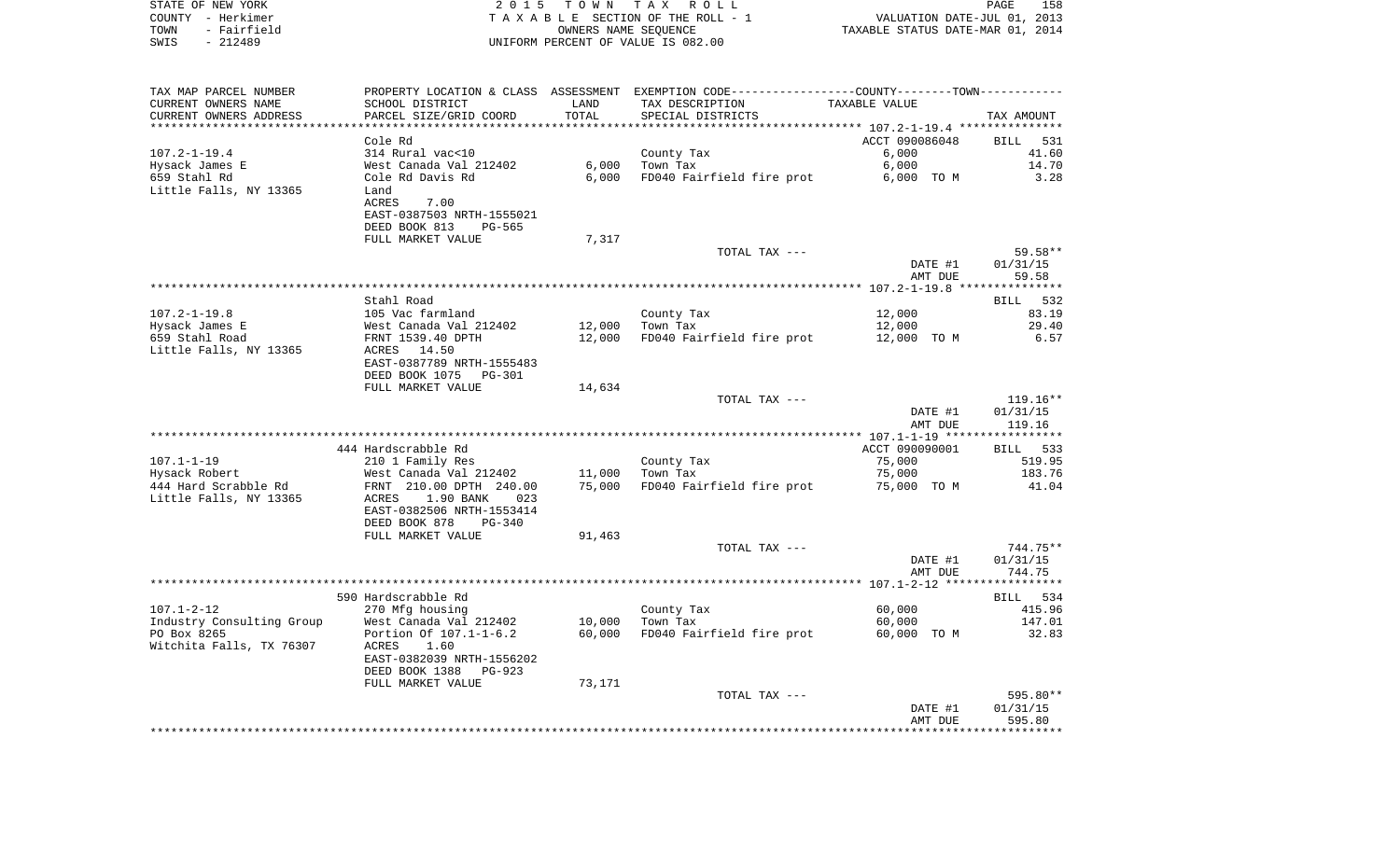|      | STATE OF NEW YORK | 2015 TOWN TAX ROLL                 | PAGE                             | 159 |
|------|-------------------|------------------------------------|----------------------------------|-----|
|      | COUNTY - Herkimer | TAXABLE SECTION OF THE ROLL - 1    | VALUATION DATE-JUL 01, 2013      |     |
| TOWN | - Fairfield       | OWNERS NAME SEOUENCE               | TAXABLE STATUS DATE-MAR 01, 2014 |     |
| SWIS | $-212489$         | UNIFORM PERCENT OF VALUE IS 082.00 |                                  |     |

| TAX MAP PARCEL NUMBER                                  |                                 |                | PROPERTY LOCATION & CLASS ASSESSMENT EXEMPTION CODE---------------COUNTY-------TOWN---------- |                |                    |
|--------------------------------------------------------|---------------------------------|----------------|-----------------------------------------------------------------------------------------------|----------------|--------------------|
| CURRENT OWNERS NAME                                    | SCHOOL DISTRICT                 | LAND           | TAX DESCRIPTION                                                                               | TAXABLE VALUE  |                    |
| CURRENT OWNERS ADDRESS                                 | PARCEL SIZE/GRID COORD          | TOTAL          | SPECIAL DISTRICTS                                                                             |                | TAX AMOUNT         |
| ********************                                   | *******************             | ************** |                                                                                               |                |                    |
|                                                        | Castle Rd                       |                |                                                                                               |                | <b>BILL</b><br>535 |
| $101.4 - 3 - 11$                                       | 312 Vac w/imprv                 |                | County Tax                                                                                    | 21,000         | 145.59             |
| Ingerick Richard K                                     | West Canada Val 212402          | 11,000         | Town Tax                                                                                      | 21,000         | 51.45              |
| Payne Rachel                                           | Subdivision                     | 21,000         | FD040 Fairfield fire prot                                                                     | 21,000 TO M    | 11.49              |
| 8 S Helmer Ave                                         | 6.50<br>ACRES                   |                |                                                                                               |                |                    |
| Dolgeville, NY 13329                                   | EAST-0388835 NRTH-1565390       |                |                                                                                               |                |                    |
|                                                        | DEED BOOK 1240<br>PG-39         |                |                                                                                               |                |                    |
|                                                        | FULL MARKET VALUE               | 25,610         |                                                                                               |                |                    |
|                                                        |                                 |                | TOTAL TAX ---                                                                                 |                | $208.53**$         |
|                                                        |                                 |                |                                                                                               | DATE #1        | 01/31/15           |
|                                                        |                                 |                |                                                                                               | AMT DUE        | 208.53             |
|                                                        |                                 |                |                                                                                               |                |                    |
|                                                        | 426 Lynch Rd                    |                |                                                                                               | ACCT 090089082 | 536<br>BILL        |
| $106.2 - 1 - 9.3$                                      | 210 1 Family Res                |                | County Tax                                                                                    | 95,000         | 658.60             |
| Irons John D                                           | West Canada Val 212402          | 12,000         | Town Tax                                                                                      | 95,000         | 232.76             |
| Irons Marissa J                                        | 3.50<br>ACRES                   | 95,000         | FD040 Fairfield fire prot                                                                     | 95,000 TO M    | 51.99              |
| 426 Lynch Rd                                           | EAST-0365852 NRTH-1556728       |                |                                                                                               |                |                    |
| Little Falls, NY 13365                                 | DEED BOOK 1541<br><b>PG-308</b> |                |                                                                                               |                |                    |
|                                                        | FULL MARKET VALUE               | 115,854        |                                                                                               |                |                    |
| PRIOR OWNER ON 3/01/2014                               |                                 |                |                                                                                               |                |                    |
| Smith Stephen                                          |                                 |                |                                                                                               |                |                    |
|                                                        |                                 |                | TOTAL TAX ---                                                                                 |                | 943.35**           |
|                                                        |                                 |                |                                                                                               | DATE #1        | 01/31/15           |
|                                                        |                                 |                |                                                                                               | AMT DUE        | 943.35             |
|                                                        |                                 |                |                                                                                               |                |                    |
|                                                        | Farrington Rd                   |                |                                                                                               | ACCT 090086011 | <b>BILL</b><br>537 |
| $094.4 - 1 - 7$                                        | 314 Rural vac<10                |                | County Tax                                                                                    | 4,000          | 27.73              |
| Irrevocable Trust Johnson Fami West Canada Val 212402  |                                 | 4,000          | Town Tax                                                                                      | 4,000          | 9.80               |
| Johnson, Andrea Sweet, Stephan FRNT 220.00 DPTH 290.00 |                                 | 4,000          | FD040 Fairfield fire prot                                                                     | 4,000 TO M     | 2.19               |
| 97 Fairfield St                                        | EAST-0363765 NRTH-1578739       |                |                                                                                               |                |                    |
| Middleville, NY 13406                                  | DEED BOOK 1446<br>$PG-645$      |                |                                                                                               |                |                    |
|                                                        | FULL MARKET VALUE               | 4,878          |                                                                                               |                |                    |
|                                                        |                                 |                | TOTAL TAX ---                                                                                 |                | $39.72**$          |
|                                                        |                                 |                |                                                                                               | DATE #1        | 01/31/15           |
|                                                        |                                 |                |                                                                                               | AMT DUE        | 39.72              |
|                                                        |                                 |                |                                                                                               |                |                    |
|                                                        | 115 Pickert Rd                  |                |                                                                                               | ACCT 090089097 | <b>BILL</b><br>538 |
| $106.2 - 3 - 3$                                        | 240 Rural res                   |                | County Tax                                                                                    | 143,500        | 994.84             |
| Irrevocable Trust Markey Famil West Canada Val 212402  |                                 | 15,500         | Town Tax                                                                                      | 143,500        | 351.60             |
| Markey Mark & Laurie                                   | includes 106.2-3-5.1            | 143,500        | FD040 Fairfield fire prot                                                                     | 143,500 TO M   | 78.53              |
| 115 Pickert Rd                                         | FRNT 406.00 DPTH                |                |                                                                                               |                |                    |
| Little Falls, NY 13365                                 | 10.80<br>ACRES                  |                |                                                                                               |                |                    |
|                                                        | EAST-0368510 NRTH-1553619       |                |                                                                                               |                |                    |
|                                                        | DEED BOOK 1476<br>PG-774        |                |                                                                                               |                |                    |
|                                                        | FULL MARKET VALUE               | 175,000        |                                                                                               |                |                    |
|                                                        |                                 |                | TOTAL TAX ---                                                                                 |                | 1,424.97**         |
|                                                        |                                 |                |                                                                                               | DATE #1        | 01/31/15           |
|                                                        |                                 |                |                                                                                               | AMT DUE        | 1,424.97           |
|                                                        |                                 |                |                                                                                               |                |                    |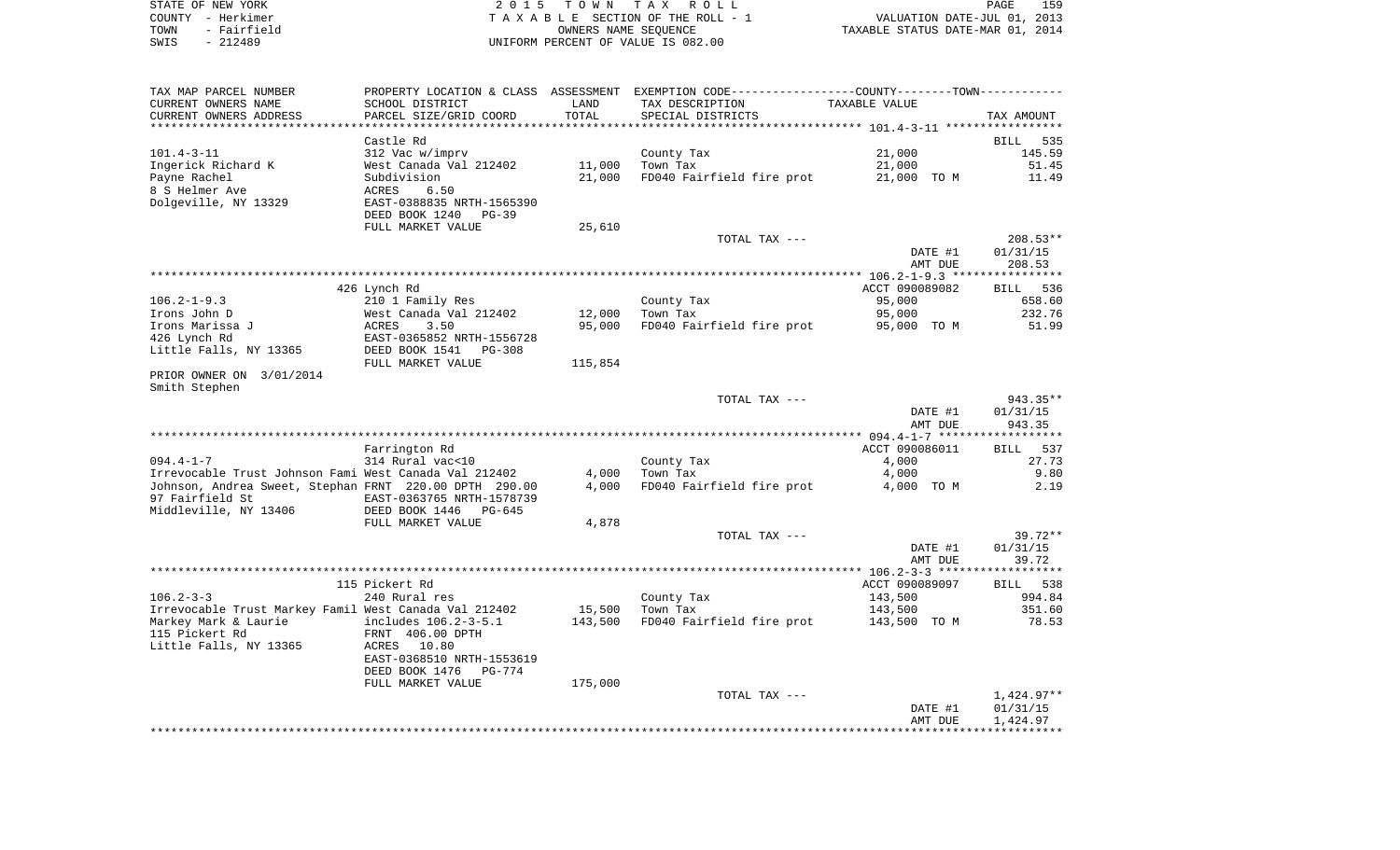| STATE OF NEW YORK   | 2015 TOWN TAX ROLL                 | 160<br>PAGE                      |
|---------------------|------------------------------------|----------------------------------|
| COUNTY - Herkimer   | TAXABLE SECTION OF THE ROLL - 1    | VALUATION DATE-JUL 01, 2013      |
| - Fairfield<br>TOWN | OWNERS NAME SEOUENCE               | TAXABLE STATUS DATE-MAR 01, 2014 |
| $-212489$<br>SWIS   | UNIFORM PERCENT OF VALUE IS 082.00 |                                  |

| TAX MAP PARCEL NUMBER  |                            |         | PROPERTY LOCATION & CLASS ASSESSMENT EXEMPTION CODE---------------COUNTY-------TOWN---------- |                  |                    |
|------------------------|----------------------------|---------|-----------------------------------------------------------------------------------------------|------------------|--------------------|
| CURRENT OWNERS NAME    | SCHOOL DISTRICT            | LAND    | TAX DESCRIPTION                                                                               | TAXABLE VALUE    |                    |
| CURRENT OWNERS ADDRESS | PARCEL SIZE/GRID COORD     | TOTAL   | SPECIAL DISTRICTS                                                                             |                  | TAX AMOUNT         |
| ********************** |                            |         |                                                                                               |                  |                    |
|                        | 113 Farrington Rd          |         |                                                                                               | ACCT 090004350   | <b>BILL</b><br>539 |
| $094.4 - 1 - 6$        | 210 1 Family Res           |         | AGED-CT<br>41801                                                                              | 18,000<br>18,000 |                    |
| Irving Elma            | West Canada Val 212402     | 11,000  | County Tax                                                                                    | 18,000           | 124.79             |
| 113 Farrington Rd      | 3.00<br><b>ACRES</b>       | 36,000  | Town Tax                                                                                      | 18,000           | 44.10              |
| Newport, NY 13416      | EAST-0363560 NRTH-1578558  |         | FD040 Fairfield fire prot                                                                     | 36,000 TO M      | 19.70              |
|                        | FULL MARKET VALUE          | 43,902  |                                                                                               |                  |                    |
|                        |                            |         | TOTAL TAX ---                                                                                 |                  | $188.59**$         |
|                        |                            |         |                                                                                               | DATE #1          | 01/31/15           |
|                        |                            |         |                                                                                               | AMT DUE          | 188.59             |
|                        |                            |         |                                                                                               |                  |                    |
|                        | 321 North Creek Rd         |         |                                                                                               | ACCT 090004380   | 540<br>BILL        |
| $106.4 - 1 - 38$       | 210 1 Family Res           |         | County Tax                                                                                    | 40,000           | 277.31             |
| Jackson Brian          | West Canada Val 212402     | 10,000  | Town Tax                                                                                      | 40,000           | 98.01              |
| Jackson Shirley        | ACRES<br>1.20              | 40,000  | School Relevy                                                                                 |                  | 399.60             |
| 321 North Creek Rd     | EAST-0367944 NRTH-1546766  |         | FD040 Fairfield fire prot                                                                     | 40,000 TO M      | 21.89              |
| Little Falls, NY 13365 | DEED BOOK 795<br>PG-357    |         |                                                                                               |                  |                    |
|                        | FULL MARKET VALUE          | 48,780  |                                                                                               |                  |                    |
|                        |                            |         | TOTAL TAX ---                                                                                 |                  | 796.81**           |
|                        |                            |         |                                                                                               | DATE #1          | 01/31/15           |
|                        |                            |         |                                                                                               | AMT DUE          | 796.81             |
|                        |                            |         |                                                                                               |                  |                    |
|                        | 2146 Castle Rd             |         |                                                                                               | ACCT 090100079   | BILL<br>541        |
| $094.4 - 1 - 15.2$     | 210 1 Family Res           |         | County Tax                                                                                    | 90,000           | 623.94             |
| Jackson Christopher    | West Canada Val 212402     | 11,000  | Town Tax                                                                                      | 90,000           | 220.51             |
| Jackson Brad           | 2.50<br>ACRES              | 90,000  | FD040 Fairfield fire prot                                                                     | 90,000 TO M      | 49.25              |
| 2146 Castle Rd         | EAST-0367260 NRTH-1579495  |         |                                                                                               |                  |                    |
| Newport, NY 13416      | DEED BOOK 948<br>PG-166    |         |                                                                                               |                  |                    |
|                        | FULL MARKET VALUE          | 109,756 |                                                                                               |                  |                    |
|                        |                            |         | TOTAL TAX ---                                                                                 |                  | 893.70**           |
|                        |                            |         |                                                                                               | DATE #1          | 01/31/15           |
|                        |                            |         |                                                                                               | AMT DUE          | 893.70             |
|                        |                            |         |                                                                                               |                  |                    |
|                        | 2162 Castle Rd             |         |                                                                                               | ACCT 090001950   | 542<br>BILL        |
| $094.4 - 1 - 14.2$     | 312 Vac w/imprv            |         | County Tax                                                                                    | 8,000            | 55.46              |
| Jackson Christopher M  | West Canada Val 212402     | 4,000   | Town Tax                                                                                      | 8,000            | 19.60              |
| 2146 Castle Rd         | collapsed trailer          | 8.000   | FD040 Fairfield fire prot                                                                     | 8,000 TO M       | 4.38               |
| Newport, NY 13416      | split w/14.3 (foreclosure  |         |                                                                                               |                  |                    |
|                        | FRNT 126.00 DPTH 220.00    |         |                                                                                               |                  |                    |
|                        | EAST-0366882 NRTH-1579433  |         |                                                                                               |                  |                    |
|                        | DEED BOOK 1496<br>$PG-138$ |         |                                                                                               |                  |                    |
|                        | FULL MARKET VALUE          | 9,756   |                                                                                               |                  |                    |
|                        |                            |         | TOTAL TAX ---                                                                                 |                  | $79.44**$          |
|                        |                            |         |                                                                                               | DATE #1          | 01/31/15           |
|                        |                            |         |                                                                                               | AMT DUE          | 79.44              |
|                        |                            |         |                                                                                               |                  |                    |
|                        |                            |         |                                                                                               |                  |                    |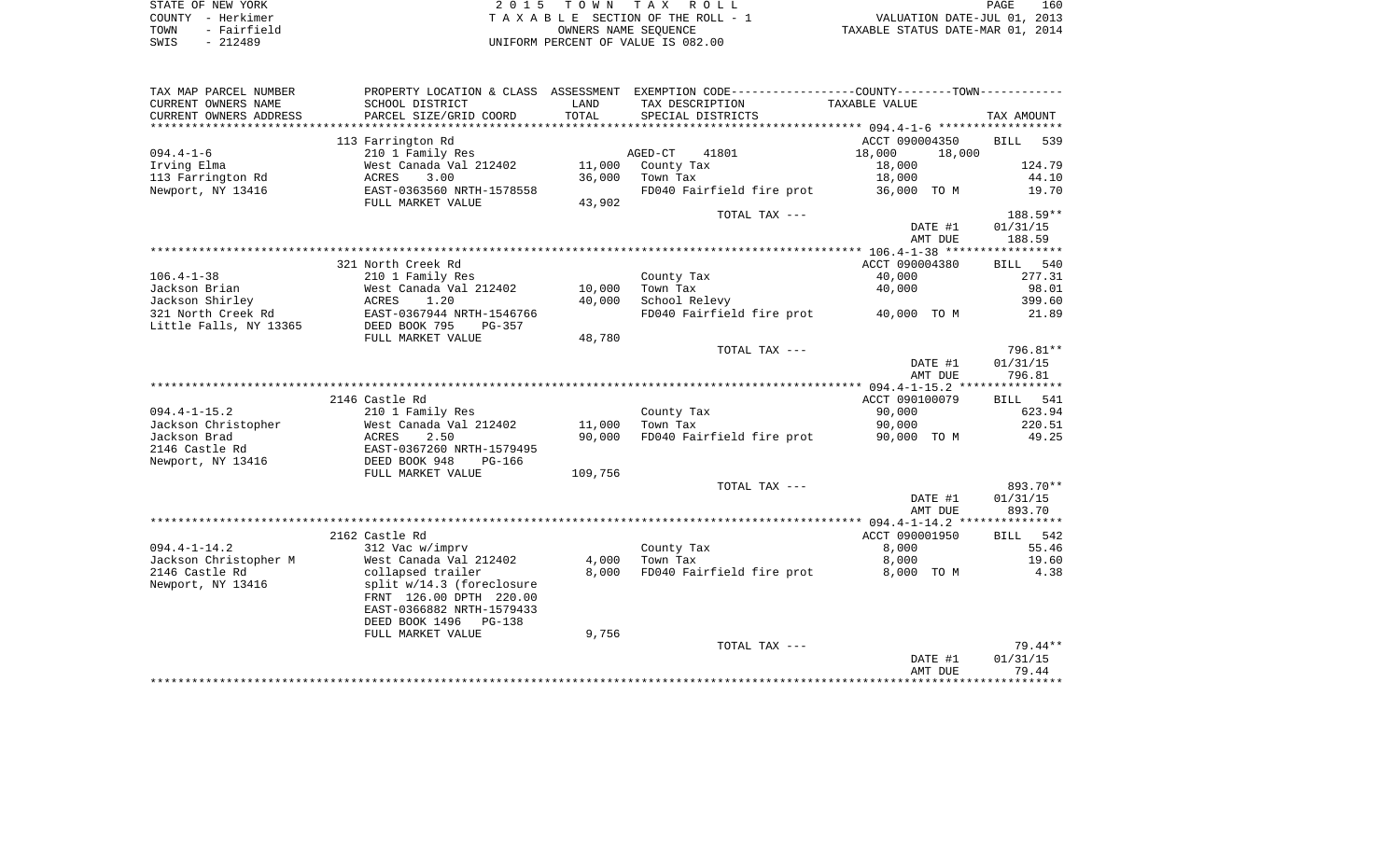|      | STATE OF NEW YORK | 2015 TOWN TAX ROLL                 | 161<br>PAGE                      |
|------|-------------------|------------------------------------|----------------------------------|
|      | COUNTY - Herkimer | TAXABLE SECTION OF THE ROLL - 1    | VALUATION DATE-JUL 01, 2013      |
| TOWN | - Fairfield       | OWNERS NAME SEOUENCE               | TAXABLE STATUS DATE-MAR 01, 2014 |
| SWIS | - 212489          | UNIFORM PERCENT OF VALUE IS 082.00 |                                  |

| TAX MAP PARCEL NUMBER                                                 |                                                    |         | PROPERTY LOCATION & CLASS ASSESSMENT EXEMPTION CODE---------------COUNTY-------TOWN--------- |                         |             |
|-----------------------------------------------------------------------|----------------------------------------------------|---------|----------------------------------------------------------------------------------------------|-------------------------|-------------|
| CURRENT OWNERS NAME                                                   | SCHOOL DISTRICT                                    | LAND    | TAX DESCRIPTION                                                                              | TAXABLE VALUE           |             |
| CURRENT OWNERS ADDRESS                                                | PARCEL SIZE/GRID COORD                             | TOTAL   | SPECIAL DISTRICTS                                                                            |                         | TAX AMOUNT  |
|                                                                       |                                                    |         |                                                                                              |                         |             |
|                                                                       | Castle Rd                                          |         |                                                                                              |                         | BILL<br>543 |
| $094.4 - 1 - 14.3$                                                    | 314 Rural vac<10                                   |         | County Tax                                                                                   | 2,000                   | 13.87       |
| Jackson Christopher M                                                 | West Canada Val 212402                             | 2,000   | Town Tax                                                                                     | 2,000                   | 4.90        |
|                                                                       |                                                    |         |                                                                                              |                         |             |
| 2146 Castle Rd                                                        | portion from t dedicke                             | 2,000   | FD040 Fairfield fire prot                                                                    | 2,000 TO M              | 1.09        |
| Newport, NY 13416                                                     | part of 14.2 (foreclosure                          |         |                                                                                              |                         |             |
|                                                                       | FRNT 218.00 DPTH<br>80.00                          |         |                                                                                              |                         |             |
|                                                                       | EAST-0366688 NRTH-1579480                          |         |                                                                                              |                         |             |
|                                                                       | DEED BOOK 1496 PG-138                              |         |                                                                                              |                         |             |
|                                                                       | FULL MARKET VALUE                                  | 2,439   |                                                                                              |                         |             |
|                                                                       |                                                    |         | TOTAL TAX ---                                                                                |                         | 19.86**     |
|                                                                       |                                                    |         |                                                                                              | DATE #1                 | 01/31/15    |
|                                                                       |                                                    |         |                                                                                              | AMT DUE                 | 19.86       |
|                                                                       |                                                    |         |                                                                                              |                         |             |
|                                                                       | 2186 Castle Rd                                     |         |                                                                                              | ACCT 090004440          |             |
|                                                                       |                                                    |         |                                                                                              |                         | BILL 544    |
| $094.4 - 1 - 13$                                                      | 210 1 Family Res                                   |         | VET WAR C 41122                                                                              | 7,380<br>$\Omega$       |             |
| Jackson Irrevocable Trust Gera West Canada Val 212402                 |                                                    |         | 10,000 VET WAR T 41123                                                                       | 9,840<br>$\overline{0}$ |             |
| Jackson William A                                                     | ACRES<br>1.00                                      |         | 82,000 County Tax                                                                            | 74,620                  | 517.32      |
|                                                                       |                                                    |         | Town Tax                                                                                     | 72,160                  | 176.80      |
|                                                                       |                                                    |         | FD040 Fairfield fire prot 82,000 TO M                                                        |                         | 44.87       |
| Newport, NY 13416-9745 FULL MARKET VALUE                              |                                                    | 100,000 |                                                                                              |                         |             |
|                                                                       |                                                    |         | TOTAL TAX ---                                                                                |                         | 738.99**    |
|                                                                       |                                                    |         |                                                                                              | DATE #1                 | 01/31/15    |
|                                                                       |                                                    |         |                                                                                              | AMT DUE                 | 738.99      |
|                                                                       |                                                    |         |                                                                                              |                         |             |
|                                                                       | Castle Rd                                          |         |                                                                                              | ACCT 090001980          | BILL 545    |
|                                                                       |                                                    |         |                                                                                              |                         |             |
| $094.4 - 1 - 15.1$                                                    | 322 Rural vac>10                                   |         | County Tax                                                                                   | 30,000                  | 207.98      |
| Jackson Irrevocable Trust Gera West Canada Val 212402 30,000 Town Tax |                                                    |         |                                                                                              | 30,000                  | 73.50       |
| Jackson William A                                                     | $1/2$ Jackson & $1/2$ Dedicke                      | 30,000  | FD040 Fairfield fire prot 30,000 TO M                                                        |                         | 16.42       |
|                                                                       |                                                    |         |                                                                                              |                         |             |
|                                                                       | EAST-0367042 NRTH-1580104                          |         |                                                                                              |                         |             |
| Newport, NY 13416                                                     | DEED BOOK 1080<br>PG-432                           |         |                                                                                              |                         |             |
|                                                                       | FULL MARKET VALUE                                  | 36,585  |                                                                                              |                         |             |
|                                                                       |                                                    |         | TOTAL TAX ---                                                                                |                         | $297.90**$  |
|                                                                       |                                                    |         |                                                                                              | DATE #1                 | 01/31/15    |
|                                                                       |                                                    |         |                                                                                              | AMT DUE                 | 297.90      |
|                                                                       |                                                    |         |                                                                                              |                         |             |
|                                                                       | 2186 Castle Rd                                     |         |                                                                                              | ACCT 0990054            | BILL 546    |
| $094.4 - 1 - 15.4$                                                    | 314 Rural vac<10                                   |         |                                                                                              | 6,000                   |             |
|                                                                       |                                                    |         | County Tax                                                                                   |                         | 41.60       |
| Jackson Irrevocable Trust Gera West Canada Val 212402                 |                                                    | 6,000   | Town Tax                                                                                     | 6,000                   | 14.70       |
| Jackson William A                                                     | ACRES<br>1.50                                      | 6.000   | FD040 Fairfield fire prot 6,000 TO M                                                         |                         | 3.28        |
| Attn: Gerald Jackson                                                  | EAST-0366209 NRTH-1579264<br>DEED BOOK 1080 PG-436 |         |                                                                                              |                         |             |
| 2186 Castle Rd                                                        |                                                    |         |                                                                                              |                         |             |
| Newport, NY 13416-9745 FULL MARKET VALUE                              |                                                    | 7,317   |                                                                                              |                         |             |
|                                                                       |                                                    |         | TOTAL TAX ---                                                                                |                         | 59.58**     |
|                                                                       |                                                    |         |                                                                                              | DATE #1                 | 01/31/15    |
|                                                                       |                                                    |         |                                                                                              | AMT DUE                 | 59.58       |
|                                                                       |                                                    |         |                                                                                              |                         |             |
|                                                                       |                                                    |         |                                                                                              |                         |             |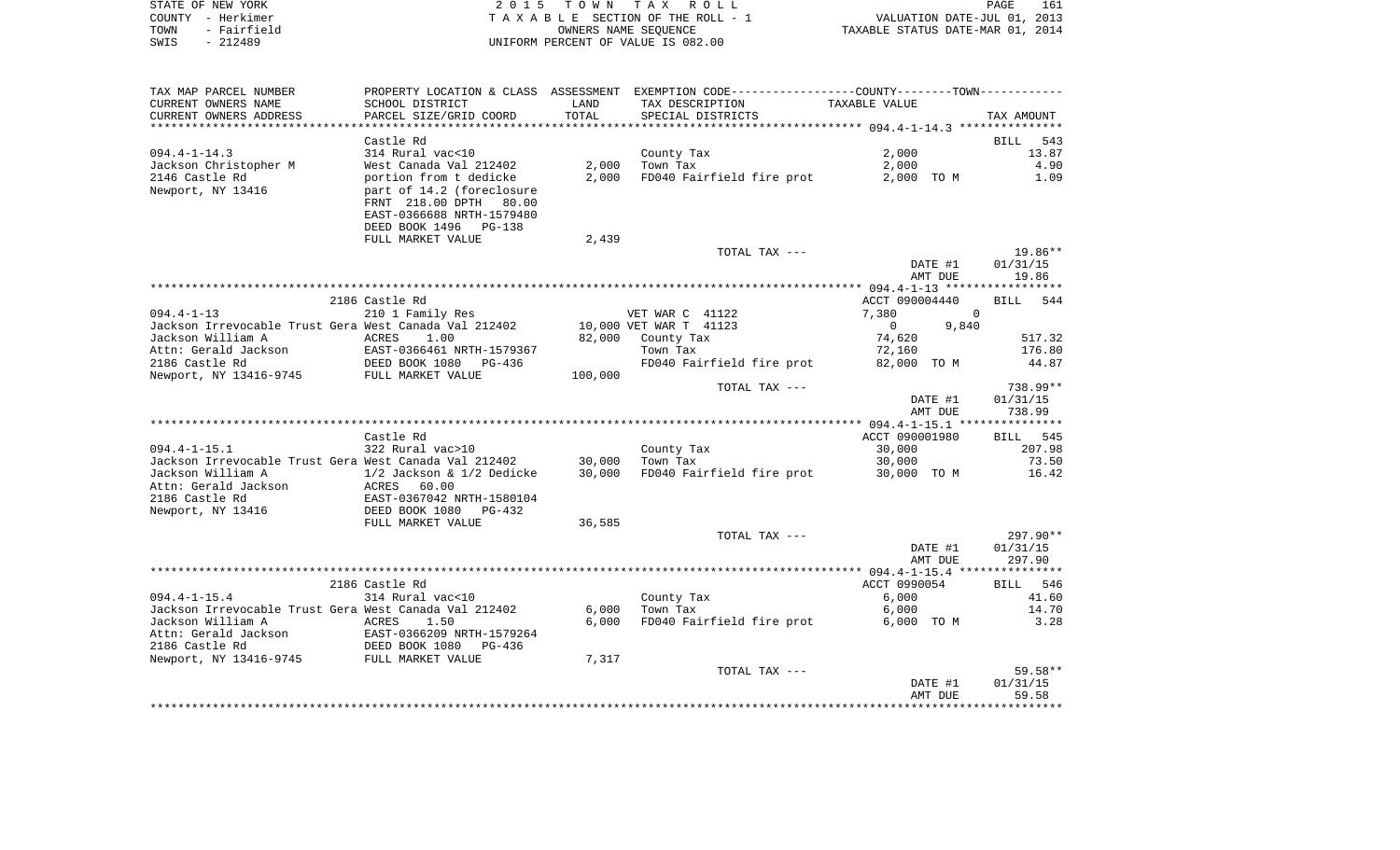| STATE OF NEW YORK   | 2015 TOWN TAX ROLL                 | 162<br>PAGE                      |
|---------------------|------------------------------------|----------------------------------|
| COUNTY - Herkimer   | TAXABLE SECTION OF THE ROLL - 1    | VALUATION DATE-JUL 01, 2013      |
| - Fairfield<br>TOWN | OWNERS NAME SEOUENCE               | TAXABLE STATUS DATE-MAR 01, 2014 |
| SWIS<br>$-212489$   | UNIFORM PERCENT OF VALUE IS 082.00 |                                  |

| TAX MAP PARCEL NUMBER                                 |                            |         | PROPERTY LOCATION & CLASS ASSESSMENT EXEMPTION CODE---------------COUNTY-------TOWN---------- |                |                    |
|-------------------------------------------------------|----------------------------|---------|-----------------------------------------------------------------------------------------------|----------------|--------------------|
| CURRENT OWNERS NAME                                   | SCHOOL DISTRICT            | LAND    | TAX DESCRIPTION                                                                               | TAXABLE VALUE  |                    |
| CURRENT OWNERS ADDRESS                                | PARCEL SIZE/GRID COORD     | TOTAL   | SPECIAL DISTRICTS                                                                             |                | TAX AMOUNT         |
| *********************                                 |                            |         |                                                                                               |                |                    |
|                                                       | State Route 29             |         |                                                                                               | ACCT 090009960 | <b>BILL</b><br>547 |
| $101.4 - 1 - 10$                                      | 321 Abandoned ag           |         | AG MKTS<br>41730                                                                              | 4,138<br>4,138 |                    |
| John Giovatto Charitable Remai West Canada Val 212402 |                            | 22,000  | County Tax                                                                                    | 17,862         | 123.83             |
| 78 Franklin St                                        | <b>ACRES</b><br>43.40      | 22,000  | Town Tax                                                                                      | 17,862         | 43.76              |
| Elmwood Park, NJ 07407                                | EAST-0394449 NRTH-1564361  |         | FD040 Fairfield fire prot                                                                     | 22,000 TO M    | 12.04              |
|                                                       | DEED BOOK 1342<br>$PG-1$   |         |                                                                                               |                |                    |
| MAY BE SUBJECT TO PAYMENT                             | FULL MARKET VALUE          | 26,829  |                                                                                               |                |                    |
| UNDER AGDIST LAW TIL 2021                             |                            |         |                                                                                               |                |                    |
|                                                       |                            |         | TOTAL TAX ---                                                                                 |                | 179.63**           |
|                                                       |                            |         |                                                                                               | DATE #1        | 01/31/15           |
|                                                       |                            |         |                                                                                               | AMT DUE        | 179.63             |
|                                                       |                            |         |                                                                                               |                |                    |
|                                                       | 1953 Castle Rd             |         |                                                                                               | ACCT 090100001 | BILL 548           |
| $094.4 - 1 - 25$                                      | 210 1 Family Res           |         | County Tax                                                                                    | 71,000         | 492.22             |
| Johnson Jack                                          | West Canada Val 212402     | 10,000  | Town Tax                                                                                      | 71,000         | 173.96             |
| Johnson Dawnna                                        | ACRES<br>1.00              | 71,000  | FD040 Fairfield fire prot                                                                     | 71,000 TO M    | 38.85              |
| 1953 Castle Rd                                        | EAST-0371117 NRTH-1579810  |         |                                                                                               |                |                    |
| Newport, NY 13416                                     | DEED BOOK 00619 PG-00483   |         |                                                                                               |                |                    |
|                                                       | FULL MARKET VALUE          | 86,585  |                                                                                               |                | $705.03**$         |
|                                                       |                            |         | TOTAL TAX ---                                                                                 | DATE #1        | 01/31/15           |
|                                                       |                            |         |                                                                                               | AMT DUE        | 705.03             |
|                                                       |                            |         |                                                                                               |                |                    |
|                                                       | 1687 Castle Rd             |         |                                                                                               | ACCT 090100018 | 549<br>BILL        |
| $095.3 - 1 - 11$                                      | 311 Res vac land           |         | County Tax                                                                                    | 5,000          | 34.66              |
| Johnson Jack                                          | West Canada Val 212402     | 5,000   | Town Tax                                                                                      | 5,000          | 12.25              |
| Johnson Brenda                                        | FRNT 150.00 DPTH 170.00    | 5,000   | FD040 Fairfield fire prot                                                                     | 5,000 TO M     | 2.74               |
| 1677 Castle Rd                                        | EAST-0376414 NRTH-1580530  |         |                                                                                               |                |                    |
| Newport, NY 13416                                     | DEED BOOK 1400<br>$PG-709$ |         |                                                                                               |                |                    |
|                                                       | FULL MARKET VALUE          | 6,098   |                                                                                               |                |                    |
|                                                       |                            |         | TOTAL TAX ---                                                                                 |                | $49.65**$          |
|                                                       |                            |         |                                                                                               | DATE #1        | 01/31/15           |
|                                                       |                            |         |                                                                                               | AMT DUE        | 49.65              |
|                                                       |                            |         |                                                                                               |                |                    |
|                                                       | 1677 Castle Rd             |         |                                                                                               | ACCT 090100019 | BILL 550           |
| $095.3 - 1 - 12$                                      | 210 1 Family Res           |         | County Tax                                                                                    | 88,000         | 610.07             |
| Johnson Jack E                                        | West Canada Val 212402     | 8,000   | Town Tax                                                                                      | 88,000         | 215.61             |
| Anderson Brenda                                       | Doublewide                 | 88,000  | FD040 Fairfield fire prot                                                                     | 88,000 TO M    | 48.16              |
| 1677 Castle Rd                                        | FRNT 150.00 DPTH 235.00    |         |                                                                                               |                |                    |
| Newport, NY 13416                                     | EAST-0376556 NRTH-1580523  |         |                                                                                               |                |                    |
|                                                       | DEED BOOK 821<br>$PG-90$   |         |                                                                                               |                |                    |
|                                                       | FULL MARKET VALUE          | 107,317 |                                                                                               |                |                    |
|                                                       |                            |         | TOTAL TAX ---                                                                                 |                | 873.84**           |
|                                                       |                            |         |                                                                                               | DATE #1        | 01/31/15           |
|                                                       |                            |         |                                                                                               | AMT DUE        | 873.84             |
|                                                       |                            |         |                                                                                               |                |                    |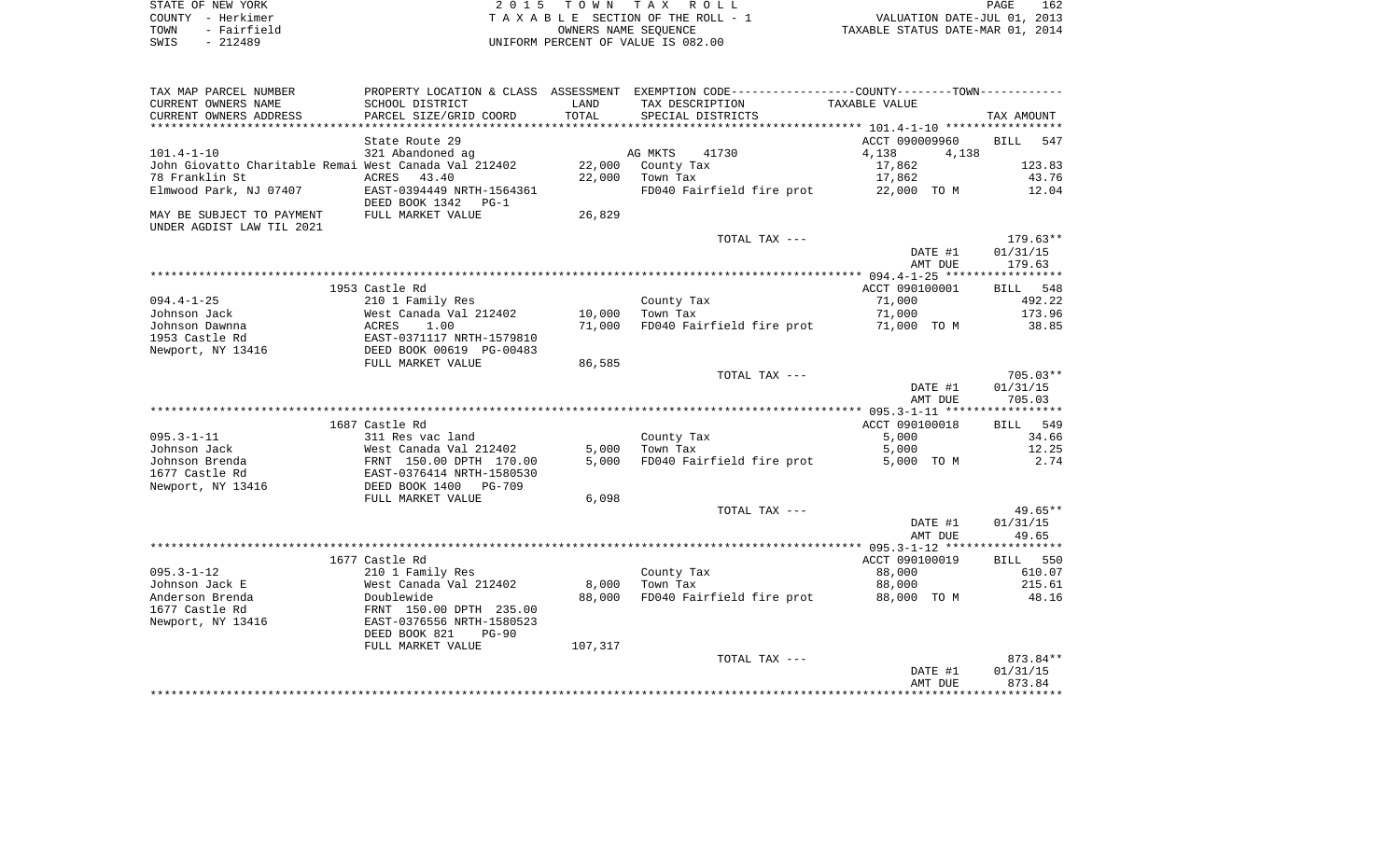| STATE OF NEW YORK   | 2015 TOWN TAX ROLL                 | 163<br>PAGE                      |
|---------------------|------------------------------------|----------------------------------|
| COUNTY - Herkimer   | TAXABLE SECTION OF THE ROLL - 1    | VALUATION DATE-JUL 01, 2013      |
| - Fairfield<br>TOWN | OWNERS NAME SEOUENCE               | TAXABLE STATUS DATE-MAR 01, 2014 |
| - 212489<br>SWIS    | UNIFORM PERCENT OF VALUE IS 082.00 |                                  |

| TAX MAP PARCEL NUMBER  |                                                                      |         | PROPERTY LOCATION & CLASS ASSESSMENT EXEMPTION CODE---------------COUNTY-------TOWN---------- |                      |             |
|------------------------|----------------------------------------------------------------------|---------|-----------------------------------------------------------------------------------------------|----------------------|-------------|
| CURRENT OWNERS NAME    | SCHOOL DISTRICT                                                      | LAND    | TAX DESCRIPTION                                                                               | <b>TAXABLE VALUE</b> |             |
| CURRENT OWNERS ADDRESS | PARCEL SIZE/GRID COORD                                               | TOTAL   | SPECIAL DISTRICTS                                                                             |                      | TAX AMOUNT  |
|                        |                                                                      |         |                                                                                               |                      |             |
|                        | State Route 29                                                       |         |                                                                                               |                      | BILL<br>551 |
| $100.4 - 1 - 8.6$      | 314 Rural vac<10                                                     |         | County Tax                                                                                    | 7,900                | 54.77       |
| Johnson Jack E         | West Canada Val 212402                                               | 7,900   | Town Tax                                                                                      | 7,900                | 19.36       |
| Johnson Brenda L       | FRNT 1956.00 DPTH                                                    | 7,900   | FD040 Fairfield fire prot                                                                     | 7,900 TO M           | 4.32        |
| PO Box 81              | ACRES<br>9.70                                                        |         |                                                                                               |                      |             |
| Newport, NY 13416      | EAST-0372544 NRTH-1568036                                            |         |                                                                                               |                      |             |
|                        | DEED BOOK 1124 PG-346                                                |         |                                                                                               |                      |             |
|                        | FULL MARKET VALUE                                                    | 9,634   |                                                                                               |                      |             |
|                        |                                                                      |         | TOTAL TAX ---                                                                                 |                      | 78.45**     |
|                        |                                                                      |         |                                                                                               | DATE #1              | 01/31/15    |
|                        |                                                                      |         |                                                                                               | AMT DUE              | 78.45       |
|                        |                                                                      |         |                                                                                               | ACCT 090006750       | BILL 552    |
| $095.3 - 1 - 32.1$     | Sandy Lane Rd<br>322 Rural vac>10                                    |         | County Tax                                                                                    | 35,000               | 242.64      |
| Johnson Mark           |                                                                      | 35,000  | Town Tax                                                                                      | 35,000               | 85.76       |
| Johnson Suzanne        |                                                                      | 35,000  | FD040 Fairfield fire prot                                                                     | 35,000 TO M          | 19.15       |
| 72 Schofield Rd        | West Canada Val 212402<br>ACRES   41.20<br>EAST-0382312 NRTH-1583295 |         |                                                                                               |                      |             |
| West Milford, NJ 07480 | DEED BOOK 809<br>$PG-195$                                            |         |                                                                                               |                      |             |
|                        | FULL MARKET VALUE                                                    | 42,683  |                                                                                               |                      |             |
|                        |                                                                      |         | TOTAL TAX ---                                                                                 |                      | $347.55**$  |
|                        |                                                                      |         |                                                                                               | DATE #1              | 01/31/15    |
|                        |                                                                      |         |                                                                                               | AMT DUE              | 347.55      |
|                        |                                                                      |         |                                                                                               |                      |             |
|                        | 701 Platform Rd                                                      |         |                                                                                               |                      | BILL 553    |
| $101.1 - 1 - 1.5$      | 210 1 Family Res                                                     |         | County Tax                                                                                    | 85,000               | 589.28      |
| Johnson Roy            |                                                                      | 11,000  | Town Tax                                                                                      | 85,000               | 208.26      |
| Johnson Julie          | West Canada Val 212402<br>BAR change 6/05<br>ACRES   3.29            | 85,000  | FD040 Fairfield fire prot                                                                     | 85,000 TO M          | 46.51       |
| 701 Platform Rd        |                                                                      |         |                                                                                               |                      |             |
| Newport, NY 13416      | EAST-0373697 NRTH-1574435                                            |         |                                                                                               |                      |             |
|                        | DEED BOOK 817<br>PG-495                                              |         |                                                                                               |                      |             |
|                        | FULL MARKET VALUE                                                    | 103,659 | TOTAL TAX ---                                                                                 |                      | 844.05**    |
|                        |                                                                      |         |                                                                                               | DATE #1              | 01/31/15    |
|                        |                                                                      |         |                                                                                               | AMT DUE              | 844.05      |
|                        |                                                                      |         |                                                                                               |                      |             |
|                        | 1980 Hardscrabble Rd                                                 |         |                                                                                               | ACCT 090000840       | BILL 554    |
| $095.3 - 1 - 26.1$     | 240 Rural res                                                        |         | County Tax                                                                                    | 132,200              | 916.50      |
| Jones Laura A          | West Canada Val 212402                                               | 20,000  | Town Tax                                                                                      | 132,200              | 323.91      |
| 1980 Hardscrabble Rd   | ACRES 18.90                                                          | 132,200 | FD040 Fairfield fire prot                                                                     | 132,200 TO M         | 72.34       |
| Newport, NY 13416      | EAST-0376180 NRTH-1581941                                            |         |                                                                                               |                      |             |
|                        | DEED BOOK 836<br>$PG-237$                                            |         |                                                                                               |                      |             |
|                        | FULL MARKET VALUE                                                    | 161,220 |                                                                                               |                      |             |
|                        |                                                                      |         | TOTAL TAX ---                                                                                 |                      | 1,312.75**  |
|                        |                                                                      |         |                                                                                               | DATE #1              | 01/31/15    |
|                        |                                                                      |         |                                                                                               | AMT DUE              | 1,312.75    |
|                        |                                                                      |         |                                                                                               |                      |             |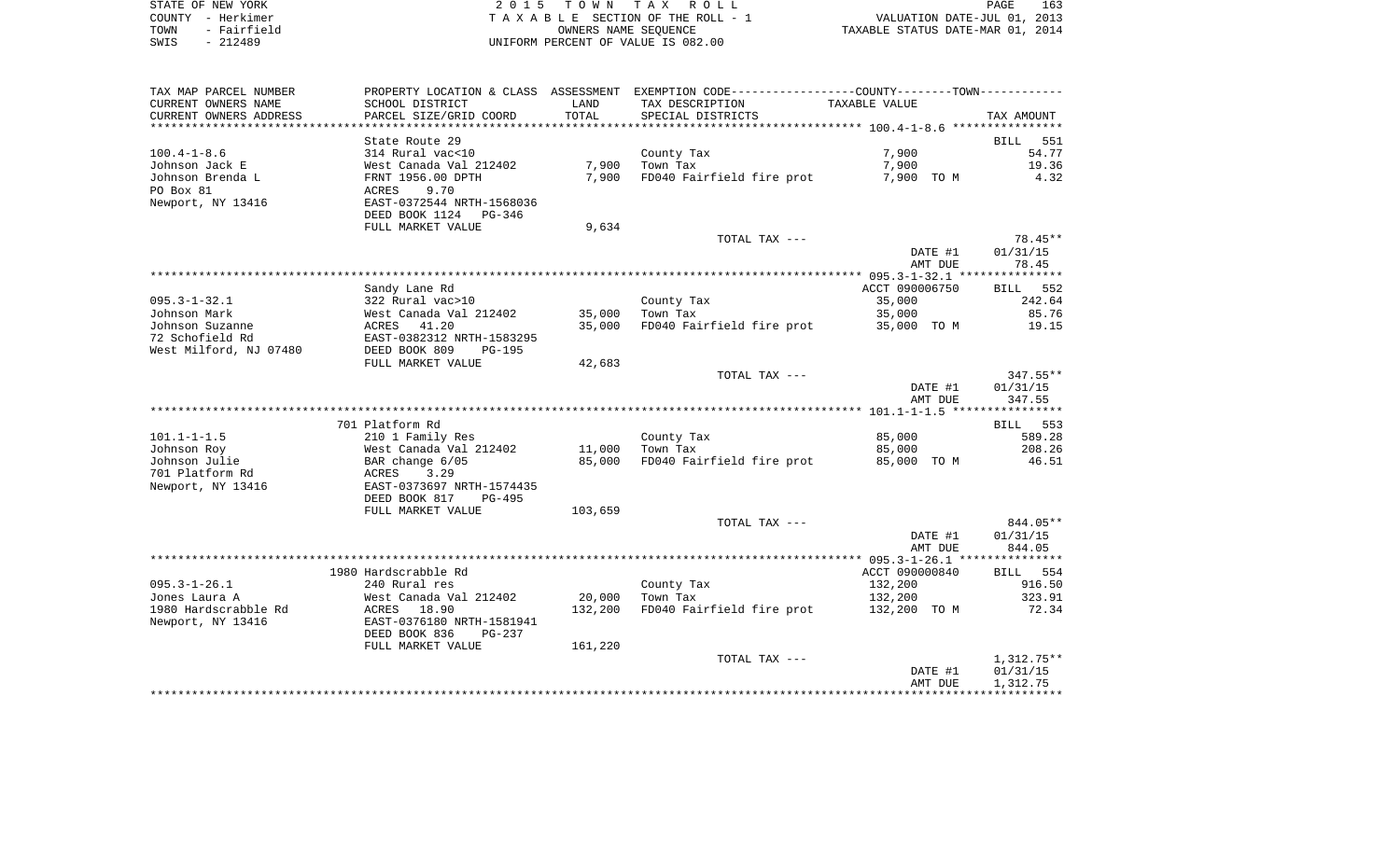| STATE OF NEW YORK   | 2015 TOWN TAX ROLL                 | 164<br>PAGE                      |
|---------------------|------------------------------------|----------------------------------|
| COUNTY - Herkimer   | TAXABLE SECTION OF THE ROLL - 1    | VALUATION DATE-JUL 01, 2013      |
| - Fairfield<br>TOWN | OWNERS NAME SEOUENCE               | TAXABLE STATUS DATE-MAR 01, 2014 |
| - 212489<br>SWIS    | UNIFORM PERCENT OF VALUE IS 082.00 |                                  |

| TAX MAP PARCEL NUMBER<br>CURRENT OWNERS NAME | SCHOOL DISTRICT                                             | LAND    | PROPERTY LOCATION & CLASS ASSESSMENT EXEMPTION CODE---------------COUNTY-------TOWN----------<br>TAX DESCRIPTION | TAXABLE VALUE    |                    |
|----------------------------------------------|-------------------------------------------------------------|---------|------------------------------------------------------------------------------------------------------------------|------------------|--------------------|
| CURRENT OWNERS ADDRESS                       | PARCEL SIZE/GRID COORD                                      | TOTAL   | SPECIAL DISTRICTS                                                                                                |                  | TAX AMOUNT         |
|                                              |                                                             |         |                                                                                                                  |                  |                    |
|                                              | 192 Arnold Rd                                               |         |                                                                                                                  |                  | 555<br><b>BILL</b> |
| $107.3 - 2 - 3.7$                            | 210 1 Family Res                                            |         | County Tax                                                                                                       | 96,000           | 665.54             |
| Jouben Dawn E                                | West Canada Val 212402                                      | 11,000  | Town Tax                                                                                                         | 96,000           | 235.21             |
| 192 Arnold Rd                                | Split From 107.3-2-3.6                                      | 96,000  | School Relevy                                                                                                    |                  | 1,770.63           |
| Little Falls, NY 13365                       | FRNT 150.00 DPTH                                            |         | FD040 Fairfield fire prot                                                                                        | 96,000 TO M      | 52.53              |
|                                              | 3.00<br>ACRES                                               |         |                                                                                                                  |                  |                    |
|                                              | EAST-0375567 NRTH-1553026                                   |         |                                                                                                                  |                  |                    |
|                                              | DEED BOOK 1127<br>PG-136                                    |         |                                                                                                                  |                  |                    |
|                                              | FULL MARKET VALUE                                           | 117,073 |                                                                                                                  |                  |                    |
|                                              |                                                             |         | TOTAL TAX ---                                                                                                    |                  | $2,723.91**$       |
|                                              |                                                             |         |                                                                                                                  | DATE #1          | 01/31/15           |
|                                              |                                                             |         |                                                                                                                  | AMT DUE          | 2,723.91           |
|                                              | Little Falls Rd                                             |         |                                                                                                                  |                  | <b>BILL</b><br>556 |
| $107.3 - 2 - 3.6$                            | 312 Vac w/imprv                                             |         | County Tax                                                                                                       | 35,000           | 242.64             |
| Jouben Joseph                                | West Canada Val 212402                                      | 25,000  | Town Tax                                                                                                         | 35,000           | 85.76              |
| 192 Arnold Rd                                | Rose Wallace Trust Split                                    | 35,000  | School Relevy                                                                                                    |                  | 856.90             |
| Little Falls, NY 13365                       | FRNT 174.60 DPTH                                            |         | FD040 Fairfield fire prot                                                                                        | 35,000 TO M      | 19.15              |
|                                              | ACRES<br>37.00                                              |         |                                                                                                                  |                  |                    |
|                                              | EAST-0377033 NRTH-1552969                                   |         |                                                                                                                  |                  |                    |
|                                              | DEED BOOK 842<br>$PG-46$                                    |         |                                                                                                                  |                  |                    |
|                                              | FULL MARKET VALUE                                           | 42,683  |                                                                                                                  |                  |                    |
|                                              |                                                             |         | TOTAL TAX ---                                                                                                    |                  | 1,204.45**         |
|                                              |                                                             |         |                                                                                                                  | DATE #1          | 01/31/15           |
|                                              |                                                             |         |                                                                                                                  | AMT DUE          | 1,204.45           |
|                                              |                                                             |         |                                                                                                                  |                  |                    |
|                                              | 1186 Castle Rd                                              |         |                                                                                                                  | ACCT 090004500   | 557<br>BILL        |
| $101.1 - 1 - 19$                             | 113 Cattle farm                                             |         | AG MKTS<br>41730                                                                                                 | 35,362<br>35,362 |                    |
| Kaczeroski Dennis                            | West Canada Val 212402                                      |         | 186,000 AGRIC 10 Y 42100                                                                                         | 7,900<br>7,900   |                    |
| 1168 Castle Rd                               | ACRES 328.00                                                | 226,000 | County Tax                                                                                                       | 182,738          | 1,266.86           |
| Newport, NY 13416                            | EAST-0382788 NRTH-1576296<br>DEED BOOK 817<br><b>PG-350</b> |         | Town Tax<br>School Relevy                                                                                        | 182,738          | 447.73<br>3,894.19 |
| MAY BE SUBJECT TO PAYMENT                    | FULL MARKET VALUE                                           | 275,610 | FD040 Fairfield fire prot                                                                                        | 226,000 TO M     | 123.67             |
| UNDER AGDIST LAW TIL 2021                    |                                                             |         |                                                                                                                  |                  |                    |
|                                              |                                                             |         | TOTAL TAX ---                                                                                                    |                  | $5,732.45**$       |
|                                              |                                                             |         |                                                                                                                  | DATE #1          | 01/31/15           |
|                                              |                                                             |         |                                                                                                                  | AMT DUE          | 5,732.45           |
|                                              |                                                             |         |                                                                                                                  |                  |                    |
|                                              | Cemetery Rd                                                 |         |                                                                                                                  | ACCT 090010590   | 558<br>BILL        |
| $101.1 - 1 - 28$                             | 314 Rural vac<10                                            |         | County Tax                                                                                                       | 5,000            | 34.66              |
| Kaczeroski Dennis                            | West Canada Val 212402                                      | 5,000   | Town Tax                                                                                                         | 5,000            | 12.25              |
| 1168 Castle Rd                               | FRNT 140.25 DPTH 156.75                                     | 5,000   | School Relevy                                                                                                    |                  | 122.41             |
| Newport, NY 13416                            | EAST-0379341 NRTH-1576797                                   |         | FD040 Fairfield fire prot                                                                                        | 5,000 TO M       | 2.74               |
|                                              | DEED BOOK 776<br>$PG-8$                                     |         |                                                                                                                  |                  |                    |
|                                              | FULL MARKET VALUE                                           | 6,098   |                                                                                                                  |                  |                    |
|                                              |                                                             |         | TOTAL TAX ---                                                                                                    |                  | 172.06**           |
|                                              |                                                             |         |                                                                                                                  | DATE #1          | 01/31/15           |
|                                              |                                                             |         |                                                                                                                  | AMT DUE          | 172.06             |
|                                              |                                                             |         |                                                                                                                  |                  |                    |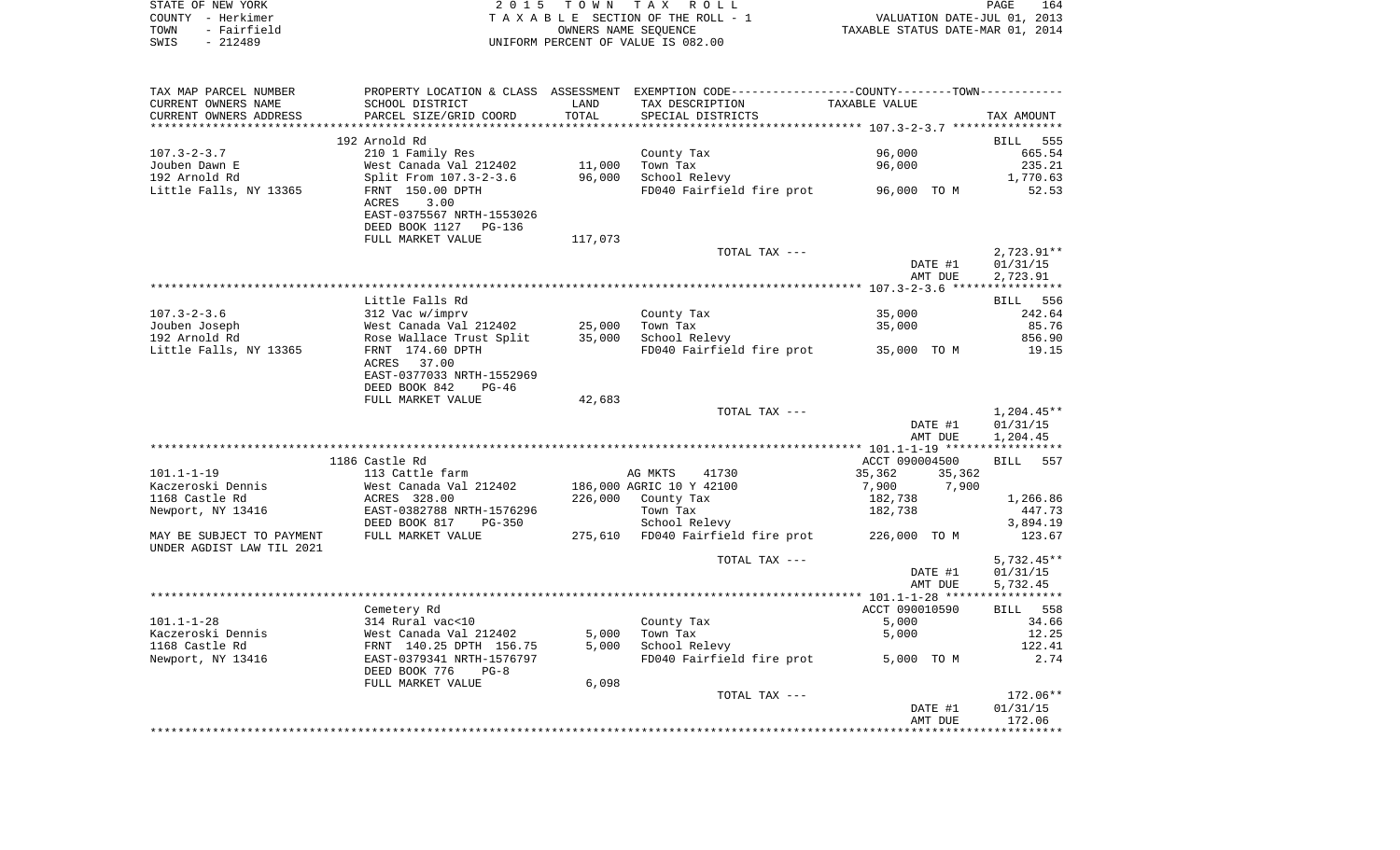| STATE OF NEW YORK   | 2015 TOWN TAX ROLL                 | 165<br>PAGE                      |
|---------------------|------------------------------------|----------------------------------|
| COUNTY - Herkimer   | TAXABLE SECTION OF THE ROLL - 1    | VALUATION DATE-JUL 01, 2013      |
| - Fairfield<br>TOWN | OWNERS NAME SEOUENCE               | TAXABLE STATUS DATE-MAR 01, 2014 |
| - 212489<br>SWIS    | UNIFORM PERCENT OF VALUE IS 082.00 |                                  |

| TAX MAP PARCEL NUMBER    |                                                   |         | PROPERTY LOCATION & CLASS ASSESSMENT EXEMPTION CODE---------------COUNTY-------TOWN---------- |                |              |
|--------------------------|---------------------------------------------------|---------|-----------------------------------------------------------------------------------------------|----------------|--------------|
| CURRENT OWNERS NAME      | SCHOOL DISTRICT                                   | LAND    | TAX DESCRIPTION                                                                               | TAXABLE VALUE  |              |
| CURRENT OWNERS ADDRESS   | PARCEL SIZE/GRID COORD                            | TOTAL   | SPECIAL DISTRICTS                                                                             |                | TAX AMOUNT   |
|                          |                                                   |         |                                                                                               |                |              |
|                          | Davis Rd                                          |         |                                                                                               |                | BILL 559     |
| $107.1 - 3 - 10$         | 322 Rural vac>10                                  |         | County Tax                                                                                    | 18,000         | 124.79       |
| Kalina Barbabus R        | West Canada Val 212402                            | 18,000  | Town Tax                                                                                      | 18,000         | 44.10        |
| 2615 5th Ave. S Dr #310  | ACRES<br>20.50                                    | 18,000  | School Relevy                                                                                 |                | 440.69       |
| Fort Dodge, IA 50501     | EAST-0380020 NRTH-1558388                         |         | FD040 Fairfield fire prot 18,000 TO M                                                         |                | 9.85         |
|                          | DEED BOOK 809<br>PG-386                           |         |                                                                                               |                |              |
|                          | FULL MARKET VALUE                                 | 21,951  |                                                                                               |                |              |
|                          |                                                   |         | TOTAL TAX ---                                                                                 |                | $619.43**$   |
|                          |                                                   |         |                                                                                               | DATE #1        | 01/31/15     |
|                          |                                                   |         |                                                                                               | AMT DUE        | 619.43       |
|                          |                                                   |         |                                                                                               |                |              |
|                          | 2499 State Route 169                              |         |                                                                                               |                |              |
| $107.1 - 1 - 21$         |                                                   |         |                                                                                               | 95,000         | BILL 560     |
|                          | 210 1 Family Res                                  |         | County Tax                                                                                    |                | 658.60       |
| Kane Elizabeth           | West Canada Val 212402<br>FRNT 150.00 DPTH 150.00 | 8,000   | Town Tax                                                                                      | 95,000         | 232.76       |
| Mondrosch Grace          |                                                   | 95,000  | FD040 Fairfield fire prot                                                                     | 95,000 TO M    | 51.99        |
| 526 Weir Mountain Rd     | EAST-0372839 NRTH-1553274                         |         |                                                                                               |                |              |
| Gilbert, PA 18331        | DEED BOOK 1542    PG-950                          |         |                                                                                               |                |              |
|                          | FULL MARKET VALUE                                 | 115,854 |                                                                                               |                |              |
| PRIOR OWNER ON 3/01/2014 |                                                   |         |                                                                                               |                |              |
| Truskoski Eric R         |                                                   |         |                                                                                               |                |              |
|                          |                                                   |         | TOTAL TAX ---                                                                                 |                | 943.35**     |
|                          |                                                   |         |                                                                                               | DATE #1        | 01/31/15     |
|                          |                                                   |         |                                                                                               | AMT DUE        | 943.35       |
|                          |                                                   |         |                                                                                               |                |              |
|                          | 698 Davis Rd                                      |         |                                                                                               |                | BILL 561     |
| 107.1-2-20               | 210 1 Family Res                                  |         | County Tax                                                                                    | 60,000         | 415.96       |
| Kapler Michael           | West Canada Val 212402                            | 13,000  | Town Tax                                                                                      | 60,000         | 147.01       |
| Kapler Eileen            | doublewide                                        | 60,000  | School Relevy                                                                                 |                | 1,468.96     |
| 698 Davis Rd             | Portion Of 107.1-1-6.2                            |         | FD040 Fairfield fire prot 60,000 TO M                                                         |                | 32.83        |
| Little Falls, NY 13365   | ACRES<br>5.60                                     |         |                                                                                               |                |              |
|                          | EAST-0384137 NRTH-1556720                         |         |                                                                                               |                |              |
|                          | DEED BOOK 830<br>PG-650                           |         |                                                                                               |                |              |
|                          | FULL MARKET VALUE                                 | 73,171  |                                                                                               |                |              |
|                          |                                                   |         | TOTAL TAX ---                                                                                 |                | $2,064.76**$ |
|                          |                                                   |         |                                                                                               | DATE #1        |              |
|                          |                                                   |         |                                                                                               |                | 01/31/15     |
|                          |                                                   |         |                                                                                               | AMT DUE        | 2,064.76     |
|                          |                                                   |         |                                                                                               |                |              |
|                          | Parkhurst Rd                                      |         |                                                                                               | ACCT 090009240 | BILL 562     |
| 101.3-1-17.6             | 311 Res vac land                                  |         | County Tax                                                                                    | 6,000          | 41.60        |
| Kardias James            | West Canada Val 212402<br>ACRES    2.00           | 6,000   | Town Tax                                                                                      | 6,000          | 14.70        |
| 4081 Rte. 52             |                                                   | 6,000   | FD040 Fairfield fire prot                                                                     | 6,000 TO M     | 3.28         |
| Holmes, NY 12531         | EAST-0378151 NRTH-1563923                         |         |                                                                                               |                |              |
|                          | DEED BOOK 837<br>PG-324                           |         |                                                                                               |                |              |
|                          | FULL MARKET VALUE                                 | 7,317   |                                                                                               |                |              |
|                          |                                                   |         | TOTAL TAX ---                                                                                 |                | $59.58**$    |
|                          |                                                   |         |                                                                                               | DATE #1        | 01/31/15     |
|                          |                                                   |         |                                                                                               | AMT DUE        | 59.58        |
|                          |                                                   |         |                                                                                               |                |              |
|                          |                                                   |         |                                                                                               |                |              |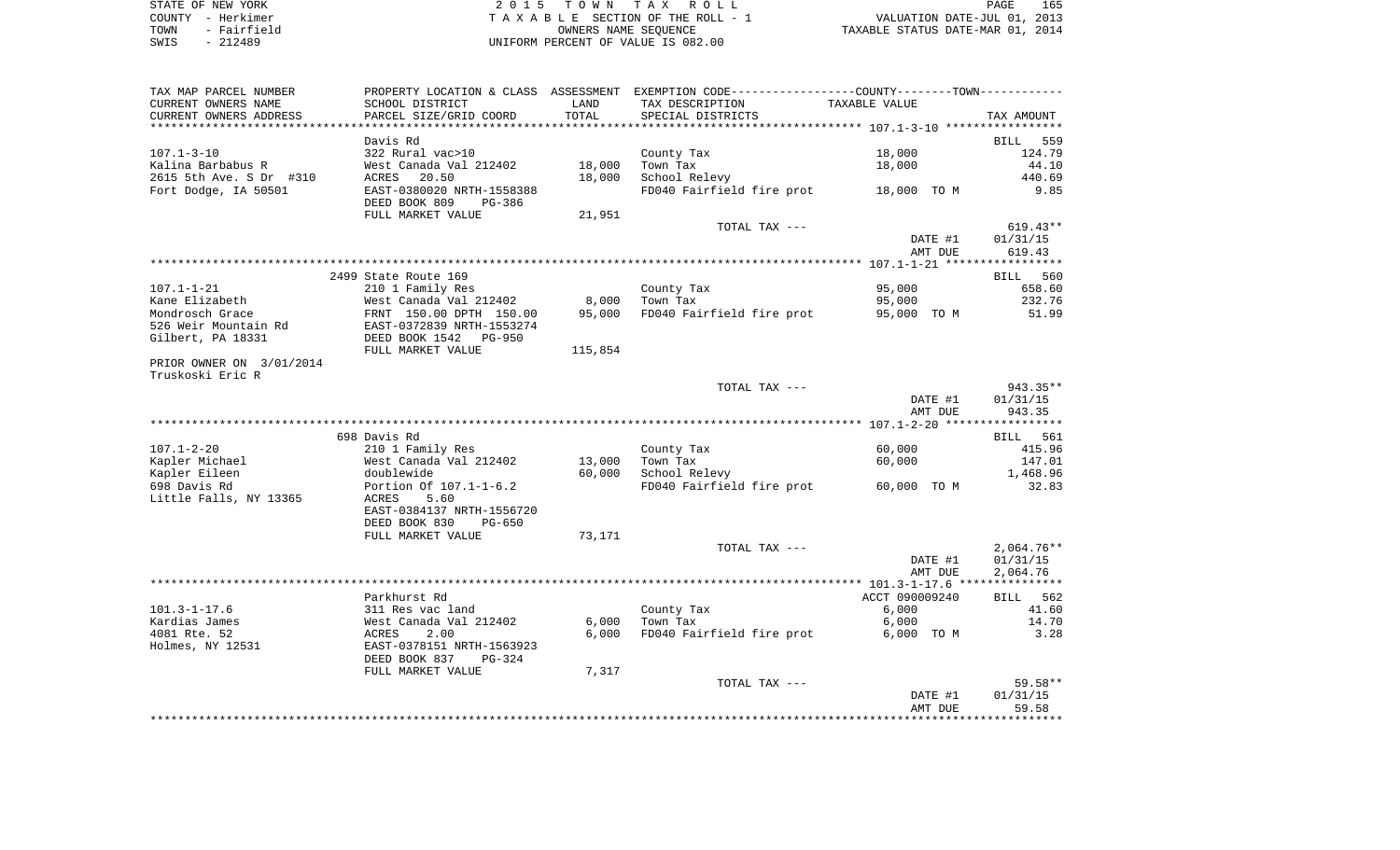| STATE OF NEW YORK |             | 2015 TOWN TAX ROLL                 |                      |                                  | PAGE | 166 |
|-------------------|-------------|------------------------------------|----------------------|----------------------------------|------|-----|
| COUNTY - Herkimer |             | TAXABLE SECTION OF THE ROLL - 1    |                      | VALUATION DATE-JUL 01, 2013      |      |     |
| TOWN              | - Fairfield |                                    | OWNERS NAME SEOUENCE | TAXABLE STATUS DATE-MAR 01, 2014 |      |     |
| SWIS              | $-212489$   | UNIFORM PERCENT OF VALUE IS 082.00 |                      |                                  |      |     |

| TAX MAP PARCEL NUMBER<br>CURRENT OWNERS NAME                                        | SCHOOL DISTRICT                                                                       | LAND    | PROPERTY LOCATION & CLASS ASSESSMENT EXEMPTION CODE---------------COUNTY--------TOWN----------<br>TAX DESCRIPTION | TAXABLE VALUE                                            |                                      |
|-------------------------------------------------------------------------------------|---------------------------------------------------------------------------------------|---------|-------------------------------------------------------------------------------------------------------------------|----------------------------------------------------------|--------------------------------------|
| CURRENT OWNERS ADDRESS<br>*******************                                       | PARCEL SIZE/GRID COORD                                                                | TOTAL   | SPECIAL DISTRICTS                                                                                                 |                                                          | TAX AMOUNT                           |
|                                                                                     | 2974 State Route 169                                                                  |         |                                                                                                                   | ACCT 090004590                                           | <b>BILL</b><br>563                   |
| $100.4 - 1 - 30$<br>Kelleher Francis<br>817 State Rte 170<br>Little Falls, NY 13365 | 112 Dairy farm<br>West Canada Val 212402<br>ACRES 240.00<br>EAST-0372458 NRTH-1562333 | 242,000 | AG MKTS<br>41730<br>122,000 AGRIC 10 Y 42100<br>County Tax<br>Town Tax                                            | 38,616<br>38,616<br>8,000<br>8,000<br>195,384<br>195,384 | 1,354.53<br>478.72                   |
| MAY BE SUBJECT TO PAYMENT                                                           | DEED BOOK 00647 PG-00092<br>FULL MARKET VALUE                                         | 295,122 | FD040 Fairfield fire prot 242,000 TO M                                                                            |                                                          | 132.43                               |
| UNDER AGDIST LAW TIL 2021                                                           |                                                                                       |         |                                                                                                                   |                                                          |                                      |
|                                                                                     |                                                                                       |         | TOTAL TAX ---                                                                                                     | DATE #1<br>AMT DUE                                       | $1,965.68**$<br>01/31/15<br>1,965.68 |
|                                                                                     |                                                                                       |         |                                                                                                                   |                                                          |                                      |
| $107.1 - 1 - 7.1$                                                                   | Davis Rd<br>112 Dairy farm                                                            |         | AG MKTS<br>41730                                                                                                  | ACCT 090004620<br>40,129<br>40,129                       | BILL 564                             |
| Kelleher Francis<br>817 State Rte 170                                               | West Canada Val 212402<br>ACRES 247.60                                                |         | 141,000 AGRIC 10 Y 42100<br>188,500 County Tax                                                                    | 8,500<br>8,500<br>139,871                                | 969.68                               |
| Little Falls, NY 13365                                                              | EAST-0377880 NRTH-1557810<br>DEED BOOK 00647 PG-00094                                 |         | Town Tax<br>FD040 Fairfield fire prot 188,500 TO M                                                                | 139,871                                                  | 342.70<br>103.15                     |
| MAY BE SUBJECT TO PAYMENT<br>UNDER AGDIST LAW TIL 2021                              | FULL MARKET VALUE                                                                     | 229,878 |                                                                                                                   |                                                          |                                      |
|                                                                                     |                                                                                       |         | TOTAL TAX ---                                                                                                     | DATE #1                                                  | $1,415.53**$<br>01/31/15             |
|                                                                                     |                                                                                       |         |                                                                                                                   | AMT DUE                                                  | 1,415.53                             |
|                                                                                     |                                                                                       |         |                                                                                                                   |                                                          |                                      |
|                                                                                     | Davis Rd                                                                              |         |                                                                                                                   | ACCT 090004530                                           | 565<br>BILL                          |
| $107.2 - 1 - 7$<br>Kelleher Francis                                                 | 113 Cattle farm<br>West Canada Val 212402                                             |         | AG MKTS<br>41730<br>68,000 AGRIC 10 Y 42100                                                                       | 10,985<br>10,985<br>2,000<br>2,000                       |                                      |
| 817 State Rte 170<br>Little Falls, NY 13365                                         | ACRES 107.00<br>EAST-0388121 NRTH-1558188                                             |         | 118,000 County Tax<br>Town Tax                                                                                    | 105,015<br>105,015                                       | 728.03<br>257.30                     |
| MAY BE SUBJECT TO PAYMENT<br>UNDER AGDIST LAW TIL 2021                              | DEED BOOK 00647 PG-00095<br>FULL MARKET VALUE                                         | 143,902 | FD040 Fairfield fire prot 118,000 TO M                                                                            |                                                          | 64.57                                |
|                                                                                     |                                                                                       |         | TOTAL TAX ---                                                                                                     |                                                          | $1,049.90**$                         |
|                                                                                     |                                                                                       |         |                                                                                                                   | DATE #1<br>AMT DUE                                       | 01/31/15<br>1,049.90                 |
|                                                                                     |                                                                                       |         |                                                                                                                   |                                                          |                                      |
| $107.2 - 1 - 8$                                                                     | Davis Rd<br>105 Vac farmland                                                          |         | AG MKTS<br>41730                                                                                                  | ACCT 090004560<br>8,984<br>8,984                         | BILL 566                             |
| Kelleher Francis<br>817 State Rte 170                                               | West Canada Val 212402<br>99.00<br>ACRES                                              | 54,000  | County Tax<br>54,000 Town Tax                                                                                     | 45,016<br>45,016                                         | 312.08<br>110.30                     |
| Little Falls, NY 13365                                                              | EAST-0387878 NRTH-1560119<br>DEED BOOK 00647 PG-00095                                 |         | FD040 Fairfield fire prot 54,000 TO M                                                                             |                                                          | 29.55                                |
| MAY BE SUBJECT TO PAYMENT<br>UNDER AGDIST LAW TIL 2021                              | FULL MARKET VALUE                                                                     | 65,854  |                                                                                                                   |                                                          |                                      |
|                                                                                     |                                                                                       |         | TOTAL TAX ---                                                                                                     |                                                          | 451.93**                             |
|                                                                                     |                                                                                       |         |                                                                                                                   | DATE #1<br>AMT DUE                                       | 01/31/15<br>451.93                   |
|                                                                                     |                                                                                       |         |                                                                                                                   |                                                          |                                      |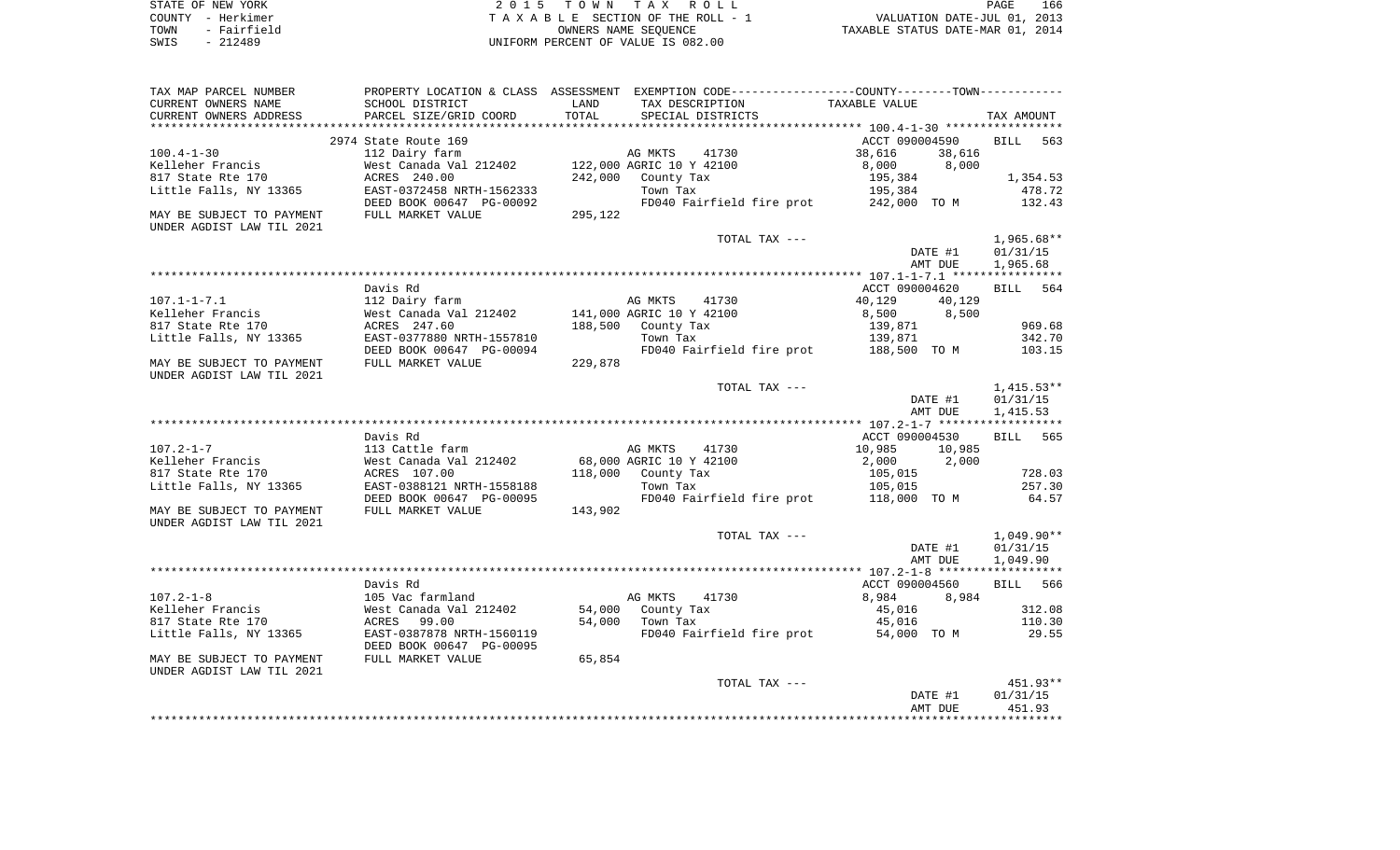| STATE OF NEW YORK   | 2015 TOWN TAX ROLL                 | 167<br>PAGE                      |
|---------------------|------------------------------------|----------------------------------|
| COUNTY - Herkimer   | TAXABLE SECTION OF THE ROLL - 1    | VALUATION DATE-JUL 01, 2013      |
| - Fairfield<br>TOWN | OWNERS NAME SEOUENCE               | TAXABLE STATUS DATE-MAR 01, 2014 |
| SWIS<br>- 212489    | UNIFORM PERCENT OF VALUE IS 082.00 |                                  |

| TAX MAP PARCEL NUMBER                                  | PROPERTY LOCATION & CLASS ASSESSMENT EXEMPTION CODE---------------COUNTY-------TOWN---------- |         |                        |                           |                |                    |                    |
|--------------------------------------------------------|-----------------------------------------------------------------------------------------------|---------|------------------------|---------------------------|----------------|--------------------|--------------------|
| CURRENT OWNERS NAME                                    | SCHOOL DISTRICT                                                                               | LAND    | TAX DESCRIPTION        |                           | TAXABLE VALUE  |                    |                    |
| CURRENT OWNERS ADDRESS                                 | PARCEL SIZE/GRID COORD                                                                        | TOTAL   | SPECIAL DISTRICTS      |                           |                |                    | TAX AMOUNT         |
| ***********************                                | *****************************                                                                 |         |                        |                           |                |                    |                    |
|                                                        | Cole Rd                                                                                       |         |                        |                           | ACCT 090001770 |                    | <b>BILL</b><br>567 |
| $107.2 - 1 - 20$                                       | 105 Vac farmland                                                                              |         | AG MKTS                | 41730                     | 2,895          | 2,895              |                    |
| Kelleher Francis                                       | West Canada Val 212402                                                                        | 20,000  | County Tax             |                           | 17,105         |                    | 118.58             |
| 817 State Rte 170                                      | 42.00<br>ACRES                                                                                | 20,000  | Town Tax               |                           | 17,105         |                    | 41.91              |
| Little Falls, NY 13365                                 | EAST-0388542 NRTH-1557256<br>DEED BOOK 870<br>PG-481                                          |         |                        | FD040 Fairfield fire prot | 20,000 TO M    |                    | 10.94              |
| MAY BE SUBJECT TO PAYMENT<br>UNDER AGDIST LAW TIL 2021 | FULL MARKET VALUE                                                                             | 24,390  |                        |                           |                |                    |                    |
|                                                        |                                                                                               |         |                        | TOTAL TAX ---             |                |                    | $171.43**$         |
|                                                        |                                                                                               |         |                        |                           |                | DATE #1            | 01/31/15           |
|                                                        |                                                                                               |         |                        |                           |                | AMT DUE            | 171.43             |
|                                                        |                                                                                               |         |                        |                           |                |                    |                    |
|                                                        | State Route 170                                                                               |         |                        |                           | ACCT 090004710 |                    | <b>BILL</b><br>568 |
| $107.2 - 1 - 30$                                       | 113 Cattle farm                                                                               |         | VET COM C 41132        |                           | 12,300         | $\overline{0}$     |                    |
| Kelleher Francis                                       | West Canada Val 212402                                                                        |         | 55,000 VET COM T 41133 |                           | $\overline{0}$ | 16,400             |                    |
| 817 State Rte 170                                      | 92.00<br>ACRES                                                                                |         | 127,000 AG MKTS        | 41730                     | 14,366         | 14,366             |                    |
| Little Falls, NY 13365                                 | EAST-0393764 NRTH-1554743                                                                     |         | AGRIC 10 Y 42100       |                           | 3,400          | 3,400              |                    |
|                                                        | DEED BOOK 00343 PG-00251                                                                      |         | County Tax             |                           | 96,934         |                    | 672.01             |
| MAY BE SUBJECT TO PAYMENT                              | FULL MARKET VALUE                                                                             |         | 154,878 Town Tax       |                           | 92,834         |                    | 227.46             |
| UNDER AGDIST LAW TIL 2021                              |                                                                                               |         |                        | FD040 Fairfield fire prot | 127,000 TO M   |                    | 69.50              |
|                                                        |                                                                                               |         |                        | TOTAL TAX ---             |                |                    | 968.97**           |
|                                                        |                                                                                               |         |                        |                           |                | DATE #1            | 01/31/15           |
|                                                        |                                                                                               |         |                        |                           |                | AMT DUE            | 968.97             |
|                                                        |                                                                                               |         |                        |                           |                |                    |                    |
|                                                        | 2009 Castle Rd                                                                                |         |                        |                           | ACCT 090005340 |                    | BILL 569           |
| $094.4 - 1 - 21.1$                                     | 120 Field crops                                                                               |         | AG MKTS L 41720        |                           | 19,043         | 19,043             |                    |
| Kelleher Francis J                                     | West Canada Val 212402                                                                        |         | 68,000 County Tax      |                           | 79,957         |                    | 554.31             |
| 817 State Rte 170                                      | ACRES 110.80                                                                                  | 99,000  | Town Tax               |                           | 79,957         |                    | 195.91             |
| Little Falls, NY 13365                                 | EAST-0369889 NRTH-1578524                                                                     |         |                        | FD040 Fairfield fire prot | 79,957 TO M    |                    | 43.75              |
|                                                        | DEED BOOK 1301 PG-869                                                                         |         |                        | 19,043 EX                 |                |                    |                    |
| MAY BE SUBJECT TO PAYMENT                              | FULL MARKET VALUE                                                                             | 120,732 |                        |                           |                |                    |                    |
| UNDER AGDIST LAW TIL 2018                              |                                                                                               |         |                        |                           |                |                    | 793.97**           |
|                                                        |                                                                                               |         |                        | TOTAL TAX ---             |                |                    | 01/31/15           |
|                                                        |                                                                                               |         |                        |                           |                | DATE #1<br>AMT DUE | 793.97             |
|                                                        |                                                                                               |         |                        |                           |                |                    | ***********        |
|                                                        | 295 Kelly Rd                                                                                  |         |                        |                           | ACCT 090100031 |                    | BILL 570           |
| $106.2 - 1 - 18$                                       | 270 Mfg housing                                                                               |         | County Tax             |                           | 50,000         |                    | 346.63             |
| Kelly Elizabeth                                        | West Canada Val 212402                                                                        | 12,000  | Town Tax               |                           | 50,000         |                    | 122.51             |
| Kelly John                                             | 5.50<br>ACRES                                                                                 | 50,000  |                        | FD040 Fairfield fire prot | 50,000 TO M    |                    | 27.36              |
| 295 Kelly Rd                                           | EAST-0370761 NRTH-1551880                                                                     |         |                        |                           |                |                    |                    |
| Little Falls, NY 13365                                 | DEED BOOK 1538<br>PG-956                                                                      |         |                        |                           |                |                    |                    |
|                                                        | FULL MARKET VALUE                                                                             | 60,976  |                        |                           |                |                    |                    |
| PRIOR OWNER ON 3/01/2014                               |                                                                                               |         |                        |                           |                |                    |                    |
| Kelly Elizabeth                                        |                                                                                               |         |                        |                           |                |                    |                    |
|                                                        |                                                                                               |         |                        | TOTAL TAX ---             |                |                    | $496.50**$         |
|                                                        |                                                                                               |         |                        |                           |                | DATE #1            | 01/31/15           |
|                                                        |                                                                                               |         |                        |                           |                | AMT DUE            | 496.50             |
|                                                        |                                                                                               |         |                        |                           |                |                    |                    |
|                                                        |                                                                                               |         |                        |                           |                |                    |                    |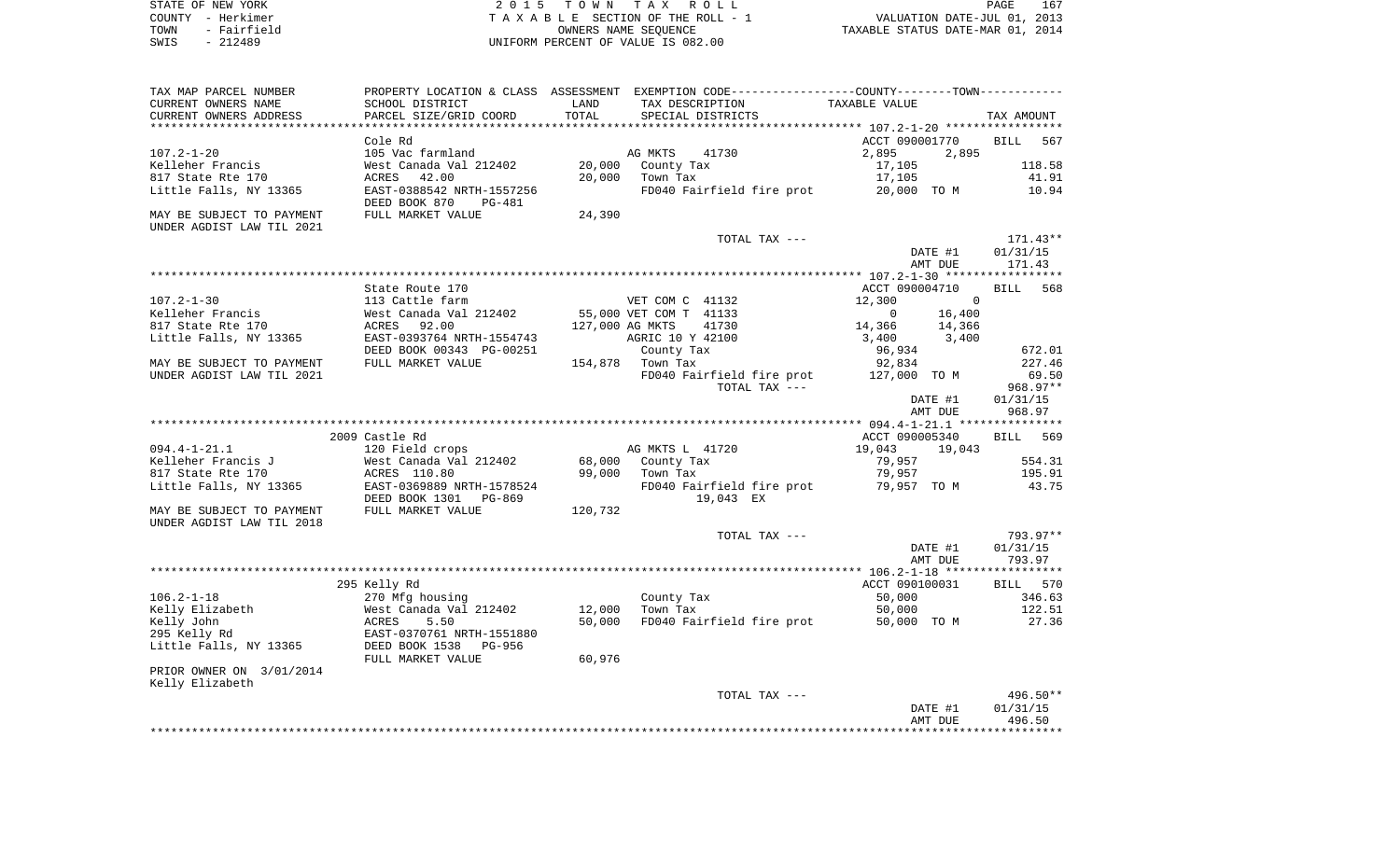|      | STATE OF NEW YORK | 2015 TOWN TAX ROLL                 | 168<br>PAGE                      |
|------|-------------------|------------------------------------|----------------------------------|
|      | COUNTY - Herkimer | TAXABLE SECTION OF THE ROLL - 1    | VALUATION DATE-JUL 01, 2013      |
| TOWN | - Fairfield       | OWNERS NAME SEOUENCE               | TAXABLE STATUS DATE-MAR 01, 2014 |
| SWIS | - 212489          | UNIFORM PERCENT OF VALUE IS 082.00 |                                  |

| TAX MAP PARCEL NUMBER  | PROPERTY LOCATION & CLASS ASSESSMENT |            | EXEMPTION CODE----------------COUNTY-------TOWN----------- |                |                    |
|------------------------|--------------------------------------|------------|------------------------------------------------------------|----------------|--------------------|
| CURRENT OWNERS NAME    | SCHOOL DISTRICT                      | LAND       | TAX DESCRIPTION                                            | TAXABLE VALUE  |                    |
| CURRENT OWNERS ADDRESS | PARCEL SIZE/GRID COORD               | TOTAL      | SPECIAL DISTRICTS                                          |                | TAX AMOUNT         |
|                        |                                      | ********** |                                                            |                |                    |
|                        | Castle Rd                            |            |                                                            | ACCT 090004830 | <b>BILL</b><br>571 |
| $094.4 - 1 - 16$       | 105 Vac farmland                     |            | County Tax                                                 | 6,000          | 41.60              |
| Kemler Robert          | West Canada Val 212402               | 6,000      | Town Tax                                                   | 6,000          | 14.70              |
| Kemler Betty           | landlocked                           | 6,000      | FD040 Fairfield fire prot                                  | 6,000 TO M     | 3.28               |
| 356 Elmtree Road       | ACRES 10.00                          |            |                                                            |                |                    |
| Newport, NY 13416      | EAST-0366825 NRTH-1581815            |            |                                                            |                |                    |
|                        | DEED BOOK 00528 PG-00468             |            |                                                            |                |                    |
|                        | FULL MARKET VALUE                    | 7,317      |                                                            |                |                    |
|                        |                                      |            | TOTAL TAX ---                                              |                | $59.58**$          |
|                        |                                      |            |                                                            | DATE #1        | 01/31/15           |
|                        |                                      |            |                                                            | AMT DUE        | 59.58              |
|                        |                                      |            |                                                            |                |                    |
|                        | 2298 Castle Rd                       |            |                                                            | ACCT 090002250 | 572<br><b>BILL</b> |
| $094.4 - 1 - 11.1$     | 112 Dairy farm                       |            | AGRIC 10 Y 42100                                           | 5,000<br>5,000 |                    |
| Kemler Robert H        | West Canada Val 212402               | 120,000    | County Tax                                                 | 195,000        | 1,351.87           |
| Kemler Betty E         | ACRES 208.01                         | 200,000    | Town Tax                                                   | 195,000        | 477.78             |
| 356 Elm Tree Rd        | EAST-0364947 NRTH-1579490            |            | FD040 Fairfield fire prot                                  | 200,000 TO M   | 109.45             |
| Newport, NY 13416      | DEED BOOK 1518<br>$PG-435$           |            |                                                            |                |                    |
|                        | FULL MARKET VALUE                    | 243,902    |                                                            |                |                    |
|                        |                                      |            | TOTAL TAX ---                                              |                | $1,939.10**$       |
|                        |                                      |            |                                                            | DATE #1        | 01/31/15           |
|                        |                                      |            |                                                            | AMT DUE        | 1,939.10           |
|                        |                                      |            |                                                            |                |                    |
|                        | Hardscrabble Rd                      |            |                                                            | ACCT 090090011 | 573<br>BILL        |
| $095.3 - 1 - 16.1$     | 322 Rural vac>10                     |            | County Tax                                                 | 30,000         | 207.98             |
| Kench Daniel           | West Canada Val 212402               | 30,000     | Town Tax                                                   | 30,000         | 73.50              |
| Kench Thomas           | ACRES<br>76.78                       | 30,000     | FD040 Fairfield fire prot                                  | 30,000 TO M    | 16.42              |
| 1757 Hard Scrabble Rd  | EAST-0376604 NRTH-1579222            |            |                                                            |                |                    |
| Newport, NY 13416      | DEED BOOK 738<br>$PG-42$             |            |                                                            |                |                    |
|                        | FULL MARKET VALUE                    | 36,585     |                                                            |                |                    |
|                        |                                      |            | TOTAL TAX ---                                              |                | 297.90**           |
|                        |                                      |            |                                                            | DATE #1        | 01/31/15           |
|                        |                                      |            |                                                            | AMT DUE        | 297.90             |
|                        |                                      |            |                                                            |                |                    |
|                        | 1757 Hardscrabble Rd                 |            |                                                            | ACCT 090090012 | BILL 574           |
| $095.3 - 1 - 17$       | 270 Mfg housing                      |            | County Tax                                                 | 63,000         | 436.76             |
| Kench Daniel           | West Canada Val 212402               | 43,000     | Town Tax                                                   | 63,000         | 154.36             |
| 1757 Hard Scrabble Rd  | ACRES<br>67.70                       | 63,000     | FD040 Fairfield fire prot                                  | 63,000 TO M    | 34.48              |
| Newport, NY 13416      | EAST-0378016 NRTH-1578259            |            |                                                            |                |                    |
|                        | DEED BOOK 00608 PG-00979             |            |                                                            |                |                    |
|                        | FULL MARKET VALUE                    | 76,829     |                                                            |                |                    |
|                        |                                      |            | TOTAL TAX ---                                              |                | $625.60**$         |
|                        |                                      |            |                                                            | DATE #1        | 01/31/15           |
|                        |                                      |            |                                                            | AMT DUE        | 625.60             |
|                        |                                      |            |                                                            |                |                    |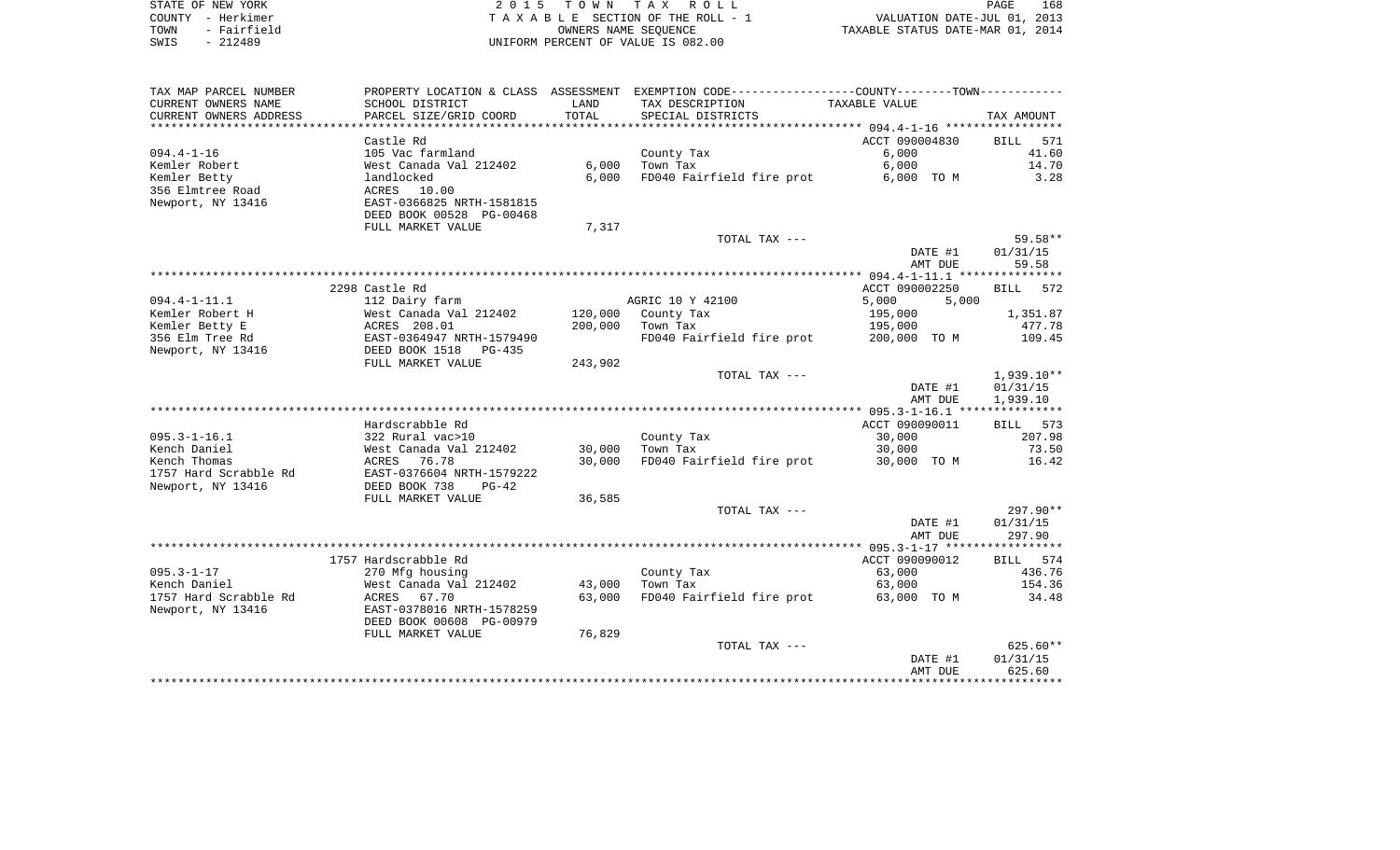|      | STATE OF NEW YORK | 2015 TOWN TAX ROLL                 | 169<br>PAGE                      |
|------|-------------------|------------------------------------|----------------------------------|
|      | COUNTY - Herkimer | TAXABLE SECTION OF THE ROLL - 1    | VALUATION DATE-JUL 01, 2013      |
| TOWN | - Fairfield       | OWNERS NAME SEOUENCE               | TAXABLE STATUS DATE-MAR 01, 2014 |
| SWIS | - 212489          | UNIFORM PERCENT OF VALUE IS 082.00 |                                  |

| TAX MAP PARCEL NUMBER                         | PROPERTY LOCATION & CLASS ASSESSMENT        |               | EXEMPTION CODE-----------------COUNTY-------TOWN----------- |                            |                         |
|-----------------------------------------------|---------------------------------------------|---------------|-------------------------------------------------------------|----------------------------|-------------------------|
| CURRENT OWNERS NAME<br>CURRENT OWNERS ADDRESS | SCHOOL DISTRICT<br>PARCEL SIZE/GRID COORD   | LAND<br>TOTAL | TAX DESCRIPTION<br>SPECIAL DISTRICTS                        | TAXABLE VALUE              | TAX AMOUNT              |
|                                               |                                             |               |                                                             |                            |                         |
|                                               | 1839 Hardscrabble Rd                        |               |                                                             | ACCT 090086014             | <b>BILL</b><br>575      |
| $095.3 - 1 - 16.2$<br>Kench Thomas Jr         | 270 Mfg housing<br>West Canada Val 212402   | 12,000        | AGED-CT<br>41801<br>County Tax                              | 13,000<br>13,000<br>13,000 | 90.12                   |
| PO Box 538                                    | ACRES<br>4.52                               | 26,000        | Town Tax                                                    | 13,000                     | 31.85                   |
| Newport, NY 13416                             | EAST-0377266 NRTH-1579608                   |               | FD040 Fairfield fire prot                                   | 26,000 TO M                | 14.23                   |
|                                               | DEED BOOK 791<br><b>PG-105</b>              |               |                                                             |                            |                         |
|                                               | FULL MARKET VALUE                           | 31,707        |                                                             |                            |                         |
|                                               |                                             |               | TOTAL TAX ---                                               |                            | 136.20**                |
|                                               |                                             |               |                                                             | DATE #1                    | 01/31/15                |
|                                               |                                             |               |                                                             | AMT DUE                    | 136.20                  |
|                                               |                                             |               |                                                             |                            |                         |
|                                               | 807 State Route 29                          |               |                                                             | ACCT 090004860             | <b>BILL</b><br>576      |
| $101.14 - 1 - 42$                             | 241 Rural res&ag                            |               | VET WAR C 41122                                             | 7,380<br>$\Omega$          |                         |
| Kenney Mark A                                 | West Canada Val 212402                      |               | 19,000 VET WAR T 41123                                      | $\circ$<br>9,840           |                         |
| Kenney Tori L                                 | ACRES 17.10                                 | 132,000       | County Tax                                                  | 124,620                    | 863.95                  |
| 807 State Route 29                            | EAST-0382508 NRTH-1568295                   |               | Town Tax                                                    | 122,160                    | 299.31                  |
| PO Box 513                                    | DEED BOOK 921<br>$PG-204$                   |               | FD040 Fairfield fire prot                                   | 132,000 TO M               | 72.23                   |
| Middleville, NY 13406                         | FULL MARKET VALUE                           | 160,976       |                                                             |                            |                         |
|                                               |                                             |               | TOTAL TAX ---                                               |                            | $1,235.49**$            |
|                                               |                                             |               |                                                             | DATE #1                    | 01/31/15                |
|                                               |                                             |               |                                                             | AMT DUE                    | 1,235.49<br>*********** |
|                                               | Beaver Rd                                   |               |                                                             | ACCT 090008730             | 577<br>BILL             |
| $101.2 - 1 - 6$                               | 190 Game presrve                            |               | County Tax                                                  | 14,000                     | 97.06                   |
| Kermizian Construction LLC                    | West Canada Val 212402                      | 14,000        | Town Tax                                                    | 14,000                     | 34.30                   |
| 465 Christman Rd                              | ACRES 13.60                                 | 14,000        | School Relevy                                               |                            | 342.75                  |
| Cold Brook, NY 13324                          | EAST-0392035 NRTH-1572997                   |               | FD040 Fairfield fire prot                                   | 14,000 TO M                | 7.66                    |
|                                               | DEED BOOK 1444<br>PG-621                    |               |                                                             |                            |                         |
|                                               | FULL MARKET VALUE                           | 17,073        |                                                             |                            |                         |
|                                               |                                             |               | TOTAL TAX ---                                               |                            | 481.77**                |
|                                               |                                             |               |                                                             | DATE #1                    | 01/31/15                |
|                                               |                                             |               |                                                             | AMT DUE                    | 481.77                  |
|                                               |                                             |               |                                                             |                            |                         |
|                                               | Beaver Rd                                   |               |                                                             | ACCT 090008820             | 578<br>BILL             |
| $101.2 - 1 - 5$                               | 190 Game presrve                            |               | County Tax                                                  | 14,000                     | 97.06                   |
| Kermizian Michael                             | West Canada Val 212402                      | 14,000        | Town Tax                                                    | 14,000                     | 34.30                   |
| 465 Christman Rd<br>Cold Brook, NY 13324      | ACRES<br>13.60<br>EAST-0391776 NRTH-1572957 | 14,000        | School Relevy<br>FD040 Fairfield fire prot                  | 14,000 TO M                | 342.75<br>7.66          |
|                                               | DEED BOOK 1444<br>PG-627                    |               |                                                             |                            |                         |
|                                               | FULL MARKET VALUE                           | 17,073        |                                                             |                            |                         |
|                                               |                                             |               | TOTAL TAX ---                                               |                            | $481.77**$              |
|                                               |                                             |               |                                                             | DATE #1                    | 01/31/15                |
|                                               |                                             |               |                                                             | AMT DUE                    | 481.77                  |
|                                               |                                             |               |                                                             |                            |                         |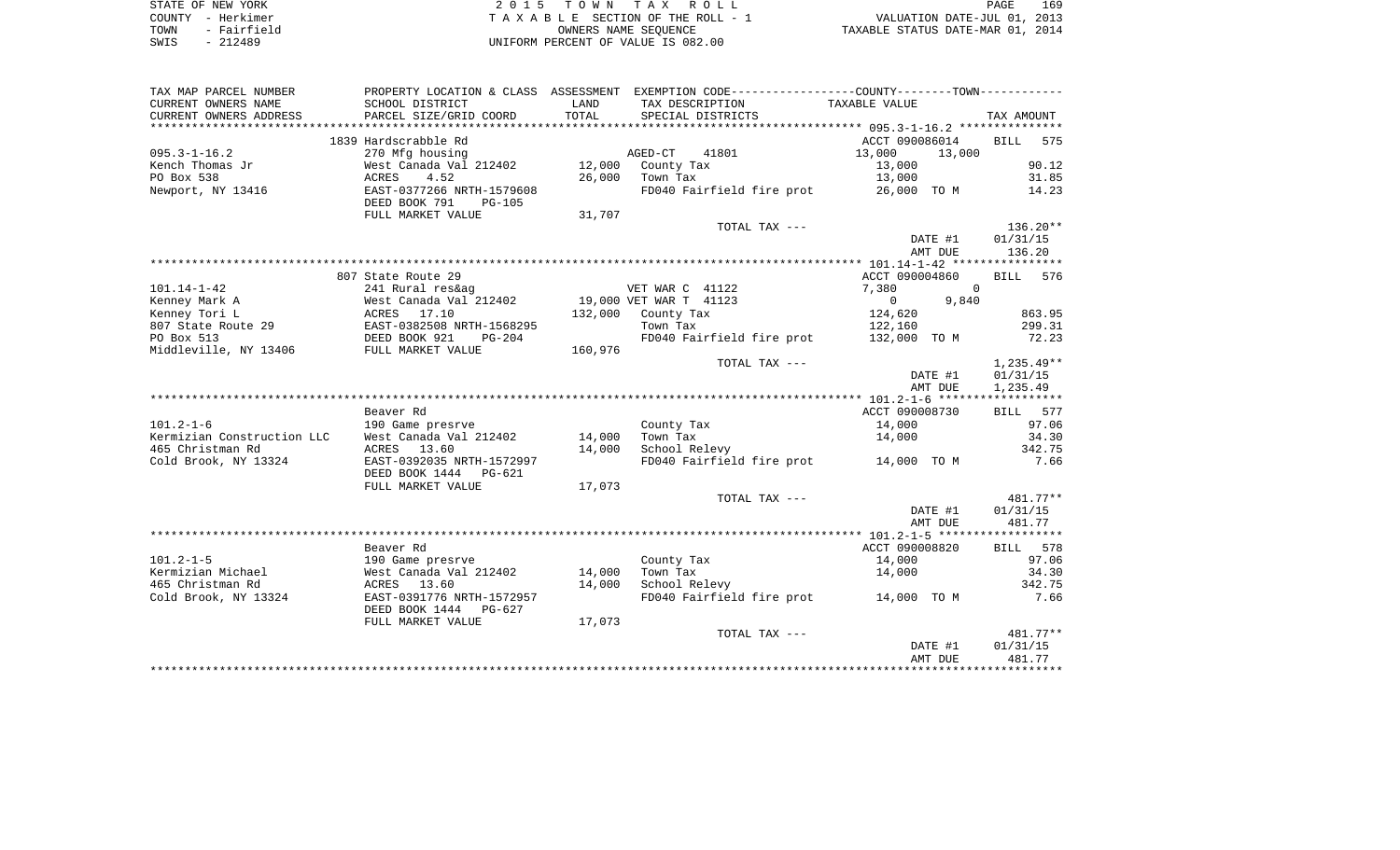| STATE OF NEW YORK   | 2015 TOWN TAX ROLL                 | 170<br>PAGE                      |
|---------------------|------------------------------------|----------------------------------|
| COUNTY - Herkimer   | TAXABLE SECTION OF THE ROLL - 1    | VALUATION DATE-JUL 01, 2013      |
| - Fairfield<br>TOWN | OWNERS NAME SEOUENCE               | TAXABLE STATUS DATE-MAR 01, 2014 |
| $-212489$<br>SWIS   | UNIFORM PERCENT OF VALUE IS 082.00 |                                  |

| SCHOOL DISTRICT<br>TAX DESCRIPTION<br>TAXABLE VALUE<br>LAND<br>TOTAL<br>CURRENT OWNERS ADDRESS<br>PARCEL SIZE/GRID COORD<br>SPECIAL DISTRICTS<br>TAX AMOUNT<br>Castle Rd<br>BILL<br>579<br>8,000<br>$095.3 - 3 - 3$<br>55.46<br>311 Res vac land<br>County Tax<br>8,000<br>Kermizian, LLC<br>Town Tax<br>8,000<br>19.60<br>West Canada Val 212402<br>465 Christman Rd<br>School Relevy<br>195.86<br>ACRES<br>5.13<br>8,000<br>Cold Brook, NY 13324<br>EAST-0381918 NRTH-1577747<br>FD040 Fairfield fire prot<br>8,000 TO M<br>4.38<br>DEED BOOK 1470 PG-951<br>FULL MARKET VALUE<br>9,756<br>$275.30**$<br>TOTAL TAX ---<br>DATE #1<br>01/31/15<br>AMT DUE<br>275.30<br>174 Davis Rd<br>BILL 580<br>$107.1 - 1 - 12.4$<br>109,000<br>210 1 Family Res<br>County Tax<br>755.66<br>West Canada Val 212402<br>Kiefer Ronald<br>11,000<br>Town Tax<br>109,000<br>267.07<br>FD040 Fairfield fire prot<br>Kiefer Laura<br>FRNT 563.00 DPTH<br>109,000<br>109,000 TO M<br>59.65<br>174 Davis Rd<br>ACRES<br>3.00<br>Little Falls, NY 13365<br>EAST-0373586 NRTH-1556367<br>DEED BOOK 920<br>PG-193<br>FULL MARKET VALUE<br>132,927<br>1,082.38**<br>TOTAL TAX ---<br>01/31/15<br>DATE #1<br>1,082.38<br>AMT DUE<br>ACCT 090005010<br>State Route 170<br>BILL 581<br>322 Rural vac>10<br>County Tax<br>7,200<br>49.92<br>West Canada Val 212402<br>Town Tax<br>7,200<br>17.64<br>7,200<br>FD040 Fairfield fire prot<br>3.94<br>ACRES 10.00<br>7,200<br>7,200 TO M<br>EAST-0392119 NRTH-1554923<br>DEED BOOK 1476<br>PG-476<br>FULL MARKET VALUE<br>8,780<br>$71.50**$<br>TOTAL TAX ---<br>DATE #1<br>01/31/15<br>71.50<br>AMT DUE<br>ACCT 090004980<br>BILL 582<br>State Route 170<br>$107.2 - 1 - 33$<br>314 Rural vac<10<br>County Tax<br>9,000<br>62.39<br>Klock Paul & Barbara<br>West Canada Val 212402<br>9,000<br>Town Tax<br>9,000<br>22.05<br>Micozzi Donna et. al<br>9.000<br>FD040 Fairfield fire prot<br>4.93<br>9,000 TO M<br>130 State Route 170A<br>Little Falls, NY 13365<br>DEED BOOK 1476<br>PG-476<br>10,976<br>FULL MARKET VALUE<br>$89.37**$<br>TOTAL TAX ---<br>DATE #1<br>01/31/15<br>89.37<br>AMT DUE | TAX MAP PARCEL NUMBER  |  | PROPERTY LOCATION & CLASS ASSESSMENT EXEMPTION CODE----------------COUNTY--------TOWN---------- |  |
|-----------------------------------------------------------------------------------------------------------------------------------------------------------------------------------------------------------------------------------------------------------------------------------------------------------------------------------------------------------------------------------------------------------------------------------------------------------------------------------------------------------------------------------------------------------------------------------------------------------------------------------------------------------------------------------------------------------------------------------------------------------------------------------------------------------------------------------------------------------------------------------------------------------------------------------------------------------------------------------------------------------------------------------------------------------------------------------------------------------------------------------------------------------------------------------------------------------------------------------------------------------------------------------------------------------------------------------------------------------------------------------------------------------------------------------------------------------------------------------------------------------------------------------------------------------------------------------------------------------------------------------------------------------------------------------------------------------------------------------------------------------------------------------------------------------------------------------------------------------------------------------------------------------------------------------------------------------------------------------------------------------------------------------------------------------------------------------------------------------------------|------------------------|--|-------------------------------------------------------------------------------------------------|--|
|                                                                                                                                                                                                                                                                                                                                                                                                                                                                                                                                                                                                                                                                                                                                                                                                                                                                                                                                                                                                                                                                                                                                                                                                                                                                                                                                                                                                                                                                                                                                                                                                                                                                                                                                                                                                                                                                                                                                                                                                                                                                                                                       | CURRENT OWNERS NAME    |  |                                                                                                 |  |
|                                                                                                                                                                                                                                                                                                                                                                                                                                                                                                                                                                                                                                                                                                                                                                                                                                                                                                                                                                                                                                                                                                                                                                                                                                                                                                                                                                                                                                                                                                                                                                                                                                                                                                                                                                                                                                                                                                                                                                                                                                                                                                                       |                        |  |                                                                                                 |  |
|                                                                                                                                                                                                                                                                                                                                                                                                                                                                                                                                                                                                                                                                                                                                                                                                                                                                                                                                                                                                                                                                                                                                                                                                                                                                                                                                                                                                                                                                                                                                                                                                                                                                                                                                                                                                                                                                                                                                                                                                                                                                                                                       |                        |  |                                                                                                 |  |
|                                                                                                                                                                                                                                                                                                                                                                                                                                                                                                                                                                                                                                                                                                                                                                                                                                                                                                                                                                                                                                                                                                                                                                                                                                                                                                                                                                                                                                                                                                                                                                                                                                                                                                                                                                                                                                                                                                                                                                                                                                                                                                                       |                        |  |                                                                                                 |  |
|                                                                                                                                                                                                                                                                                                                                                                                                                                                                                                                                                                                                                                                                                                                                                                                                                                                                                                                                                                                                                                                                                                                                                                                                                                                                                                                                                                                                                                                                                                                                                                                                                                                                                                                                                                                                                                                                                                                                                                                                                                                                                                                       |                        |  |                                                                                                 |  |
|                                                                                                                                                                                                                                                                                                                                                                                                                                                                                                                                                                                                                                                                                                                                                                                                                                                                                                                                                                                                                                                                                                                                                                                                                                                                                                                                                                                                                                                                                                                                                                                                                                                                                                                                                                                                                                                                                                                                                                                                                                                                                                                       |                        |  |                                                                                                 |  |
|                                                                                                                                                                                                                                                                                                                                                                                                                                                                                                                                                                                                                                                                                                                                                                                                                                                                                                                                                                                                                                                                                                                                                                                                                                                                                                                                                                                                                                                                                                                                                                                                                                                                                                                                                                                                                                                                                                                                                                                                                                                                                                                       |                        |  |                                                                                                 |  |
|                                                                                                                                                                                                                                                                                                                                                                                                                                                                                                                                                                                                                                                                                                                                                                                                                                                                                                                                                                                                                                                                                                                                                                                                                                                                                                                                                                                                                                                                                                                                                                                                                                                                                                                                                                                                                                                                                                                                                                                                                                                                                                                       |                        |  |                                                                                                 |  |
|                                                                                                                                                                                                                                                                                                                                                                                                                                                                                                                                                                                                                                                                                                                                                                                                                                                                                                                                                                                                                                                                                                                                                                                                                                                                                                                                                                                                                                                                                                                                                                                                                                                                                                                                                                                                                                                                                                                                                                                                                                                                                                                       |                        |  |                                                                                                 |  |
|                                                                                                                                                                                                                                                                                                                                                                                                                                                                                                                                                                                                                                                                                                                                                                                                                                                                                                                                                                                                                                                                                                                                                                                                                                                                                                                                                                                                                                                                                                                                                                                                                                                                                                                                                                                                                                                                                                                                                                                                                                                                                                                       |                        |  |                                                                                                 |  |
|                                                                                                                                                                                                                                                                                                                                                                                                                                                                                                                                                                                                                                                                                                                                                                                                                                                                                                                                                                                                                                                                                                                                                                                                                                                                                                                                                                                                                                                                                                                                                                                                                                                                                                                                                                                                                                                                                                                                                                                                                                                                                                                       |                        |  |                                                                                                 |  |
|                                                                                                                                                                                                                                                                                                                                                                                                                                                                                                                                                                                                                                                                                                                                                                                                                                                                                                                                                                                                                                                                                                                                                                                                                                                                                                                                                                                                                                                                                                                                                                                                                                                                                                                                                                                                                                                                                                                                                                                                                                                                                                                       |                        |  |                                                                                                 |  |
|                                                                                                                                                                                                                                                                                                                                                                                                                                                                                                                                                                                                                                                                                                                                                                                                                                                                                                                                                                                                                                                                                                                                                                                                                                                                                                                                                                                                                                                                                                                                                                                                                                                                                                                                                                                                                                                                                                                                                                                                                                                                                                                       |                        |  |                                                                                                 |  |
|                                                                                                                                                                                                                                                                                                                                                                                                                                                                                                                                                                                                                                                                                                                                                                                                                                                                                                                                                                                                                                                                                                                                                                                                                                                                                                                                                                                                                                                                                                                                                                                                                                                                                                                                                                                                                                                                                                                                                                                                                                                                                                                       |                        |  |                                                                                                 |  |
|                                                                                                                                                                                                                                                                                                                                                                                                                                                                                                                                                                                                                                                                                                                                                                                                                                                                                                                                                                                                                                                                                                                                                                                                                                                                                                                                                                                                                                                                                                                                                                                                                                                                                                                                                                                                                                                                                                                                                                                                                                                                                                                       |                        |  |                                                                                                 |  |
|                                                                                                                                                                                                                                                                                                                                                                                                                                                                                                                                                                                                                                                                                                                                                                                                                                                                                                                                                                                                                                                                                                                                                                                                                                                                                                                                                                                                                                                                                                                                                                                                                                                                                                                                                                                                                                                                                                                                                                                                                                                                                                                       |                        |  |                                                                                                 |  |
|                                                                                                                                                                                                                                                                                                                                                                                                                                                                                                                                                                                                                                                                                                                                                                                                                                                                                                                                                                                                                                                                                                                                                                                                                                                                                                                                                                                                                                                                                                                                                                                                                                                                                                                                                                                                                                                                                                                                                                                                                                                                                                                       |                        |  |                                                                                                 |  |
|                                                                                                                                                                                                                                                                                                                                                                                                                                                                                                                                                                                                                                                                                                                                                                                                                                                                                                                                                                                                                                                                                                                                                                                                                                                                                                                                                                                                                                                                                                                                                                                                                                                                                                                                                                                                                                                                                                                                                                                                                                                                                                                       |                        |  |                                                                                                 |  |
|                                                                                                                                                                                                                                                                                                                                                                                                                                                                                                                                                                                                                                                                                                                                                                                                                                                                                                                                                                                                                                                                                                                                                                                                                                                                                                                                                                                                                                                                                                                                                                                                                                                                                                                                                                                                                                                                                                                                                                                                                                                                                                                       |                        |  |                                                                                                 |  |
|                                                                                                                                                                                                                                                                                                                                                                                                                                                                                                                                                                                                                                                                                                                                                                                                                                                                                                                                                                                                                                                                                                                                                                                                                                                                                                                                                                                                                                                                                                                                                                                                                                                                                                                                                                                                                                                                                                                                                                                                                                                                                                                       |                        |  |                                                                                                 |  |
|                                                                                                                                                                                                                                                                                                                                                                                                                                                                                                                                                                                                                                                                                                                                                                                                                                                                                                                                                                                                                                                                                                                                                                                                                                                                                                                                                                                                                                                                                                                                                                                                                                                                                                                                                                                                                                                                                                                                                                                                                                                                                                                       |                        |  |                                                                                                 |  |
|                                                                                                                                                                                                                                                                                                                                                                                                                                                                                                                                                                                                                                                                                                                                                                                                                                                                                                                                                                                                                                                                                                                                                                                                                                                                                                                                                                                                                                                                                                                                                                                                                                                                                                                                                                                                                                                                                                                                                                                                                                                                                                                       |                        |  |                                                                                                 |  |
|                                                                                                                                                                                                                                                                                                                                                                                                                                                                                                                                                                                                                                                                                                                                                                                                                                                                                                                                                                                                                                                                                                                                                                                                                                                                                                                                                                                                                                                                                                                                                                                                                                                                                                                                                                                                                                                                                                                                                                                                                                                                                                                       |                        |  |                                                                                                 |  |
|                                                                                                                                                                                                                                                                                                                                                                                                                                                                                                                                                                                                                                                                                                                                                                                                                                                                                                                                                                                                                                                                                                                                                                                                                                                                                                                                                                                                                                                                                                                                                                                                                                                                                                                                                                                                                                                                                                                                                                                                                                                                                                                       |                        |  |                                                                                                 |  |
|                                                                                                                                                                                                                                                                                                                                                                                                                                                                                                                                                                                                                                                                                                                                                                                                                                                                                                                                                                                                                                                                                                                                                                                                                                                                                                                                                                                                                                                                                                                                                                                                                                                                                                                                                                                                                                                                                                                                                                                                                                                                                                                       |                        |  |                                                                                                 |  |
|                                                                                                                                                                                                                                                                                                                                                                                                                                                                                                                                                                                                                                                                                                                                                                                                                                                                                                                                                                                                                                                                                                                                                                                                                                                                                                                                                                                                                                                                                                                                                                                                                                                                                                                                                                                                                                                                                                                                                                                                                                                                                                                       | $107.2 - 1 - 28$       |  |                                                                                                 |  |
|                                                                                                                                                                                                                                                                                                                                                                                                                                                                                                                                                                                                                                                                                                                                                                                                                                                                                                                                                                                                                                                                                                                                                                                                                                                                                                                                                                                                                                                                                                                                                                                                                                                                                                                                                                                                                                                                                                                                                                                                                                                                                                                       | Klock Paul & Barbara   |  |                                                                                                 |  |
|                                                                                                                                                                                                                                                                                                                                                                                                                                                                                                                                                                                                                                                                                                                                                                                                                                                                                                                                                                                                                                                                                                                                                                                                                                                                                                                                                                                                                                                                                                                                                                                                                                                                                                                                                                                                                                                                                                                                                                                                                                                                                                                       | Micozzi Donna et. al   |  |                                                                                                 |  |
|                                                                                                                                                                                                                                                                                                                                                                                                                                                                                                                                                                                                                                                                                                                                                                                                                                                                                                                                                                                                                                                                                                                                                                                                                                                                                                                                                                                                                                                                                                                                                                                                                                                                                                                                                                                                                                                                                                                                                                                                                                                                                                                       | 130 State Route 170A   |  |                                                                                                 |  |
|                                                                                                                                                                                                                                                                                                                                                                                                                                                                                                                                                                                                                                                                                                                                                                                                                                                                                                                                                                                                                                                                                                                                                                                                                                                                                                                                                                                                                                                                                                                                                                                                                                                                                                                                                                                                                                                                                                                                                                                                                                                                                                                       | Little Falls, NY 13365 |  |                                                                                                 |  |
|                                                                                                                                                                                                                                                                                                                                                                                                                                                                                                                                                                                                                                                                                                                                                                                                                                                                                                                                                                                                                                                                                                                                                                                                                                                                                                                                                                                                                                                                                                                                                                                                                                                                                                                                                                                                                                                                                                                                                                                                                                                                                                                       |                        |  |                                                                                                 |  |
|                                                                                                                                                                                                                                                                                                                                                                                                                                                                                                                                                                                                                                                                                                                                                                                                                                                                                                                                                                                                                                                                                                                                                                                                                                                                                                                                                                                                                                                                                                                                                                                                                                                                                                                                                                                                                                                                                                                                                                                                                                                                                                                       |                        |  |                                                                                                 |  |
|                                                                                                                                                                                                                                                                                                                                                                                                                                                                                                                                                                                                                                                                                                                                                                                                                                                                                                                                                                                                                                                                                                                                                                                                                                                                                                                                                                                                                                                                                                                                                                                                                                                                                                                                                                                                                                                                                                                                                                                                                                                                                                                       |                        |  |                                                                                                 |  |
|                                                                                                                                                                                                                                                                                                                                                                                                                                                                                                                                                                                                                                                                                                                                                                                                                                                                                                                                                                                                                                                                                                                                                                                                                                                                                                                                                                                                                                                                                                                                                                                                                                                                                                                                                                                                                                                                                                                                                                                                                                                                                                                       |                        |  |                                                                                                 |  |
|                                                                                                                                                                                                                                                                                                                                                                                                                                                                                                                                                                                                                                                                                                                                                                                                                                                                                                                                                                                                                                                                                                                                                                                                                                                                                                                                                                                                                                                                                                                                                                                                                                                                                                                                                                                                                                                                                                                                                                                                                                                                                                                       |                        |  |                                                                                                 |  |
|                                                                                                                                                                                                                                                                                                                                                                                                                                                                                                                                                                                                                                                                                                                                                                                                                                                                                                                                                                                                                                                                                                                                                                                                                                                                                                                                                                                                                                                                                                                                                                                                                                                                                                                                                                                                                                                                                                                                                                                                                                                                                                                       |                        |  |                                                                                                 |  |
|                                                                                                                                                                                                                                                                                                                                                                                                                                                                                                                                                                                                                                                                                                                                                                                                                                                                                                                                                                                                                                                                                                                                                                                                                                                                                                                                                                                                                                                                                                                                                                                                                                                                                                                                                                                                                                                                                                                                                                                                                                                                                                                       |                        |  |                                                                                                 |  |
|                                                                                                                                                                                                                                                                                                                                                                                                                                                                                                                                                                                                                                                                                                                                                                                                                                                                                                                                                                                                                                                                                                                                                                                                                                                                                                                                                                                                                                                                                                                                                                                                                                                                                                                                                                                                                                                                                                                                                                                                                                                                                                                       |                        |  |                                                                                                 |  |
|                                                                                                                                                                                                                                                                                                                                                                                                                                                                                                                                                                                                                                                                                                                                                                                                                                                                                                                                                                                                                                                                                                                                                                                                                                                                                                                                                                                                                                                                                                                                                                                                                                                                                                                                                                                                                                                                                                                                                                                                                                                                                                                       |                        |  |                                                                                                 |  |
|                                                                                                                                                                                                                                                                                                                                                                                                                                                                                                                                                                                                                                                                                                                                                                                                                                                                                                                                                                                                                                                                                                                                                                                                                                                                                                                                                                                                                                                                                                                                                                                                                                                                                                                                                                                                                                                                                                                                                                                                                                                                                                                       |                        |  |                                                                                                 |  |
|                                                                                                                                                                                                                                                                                                                                                                                                                                                                                                                                                                                                                                                                                                                                                                                                                                                                                                                                                                                                                                                                                                                                                                                                                                                                                                                                                                                                                                                                                                                                                                                                                                                                                                                                                                                                                                                                                                                                                                                                                                                                                                                       |                        |  |                                                                                                 |  |
|                                                                                                                                                                                                                                                                                                                                                                                                                                                                                                                                                                                                                                                                                                                                                                                                                                                                                                                                                                                                                                                                                                                                                                                                                                                                                                                                                                                                                                                                                                                                                                                                                                                                                                                                                                                                                                                                                                                                                                                                                                                                                                                       |                        |  |                                                                                                 |  |
|                                                                                                                                                                                                                                                                                                                                                                                                                                                                                                                                                                                                                                                                                                                                                                                                                                                                                                                                                                                                                                                                                                                                                                                                                                                                                                                                                                                                                                                                                                                                                                                                                                                                                                                                                                                                                                                                                                                                                                                                                                                                                                                       |                        |  |                                                                                                 |  |
|                                                                                                                                                                                                                                                                                                                                                                                                                                                                                                                                                                                                                                                                                                                                                                                                                                                                                                                                                                                                                                                                                                                                                                                                                                                                                                                                                                                                                                                                                                                                                                                                                                                                                                                                                                                                                                                                                                                                                                                                                                                                                                                       |                        |  |                                                                                                 |  |
|                                                                                                                                                                                                                                                                                                                                                                                                                                                                                                                                                                                                                                                                                                                                                                                                                                                                                                                                                                                                                                                                                                                                                                                                                                                                                                                                                                                                                                                                                                                                                                                                                                                                                                                                                                                                                                                                                                                                                                                                                                                                                                                       |                        |  |                                                                                                 |  |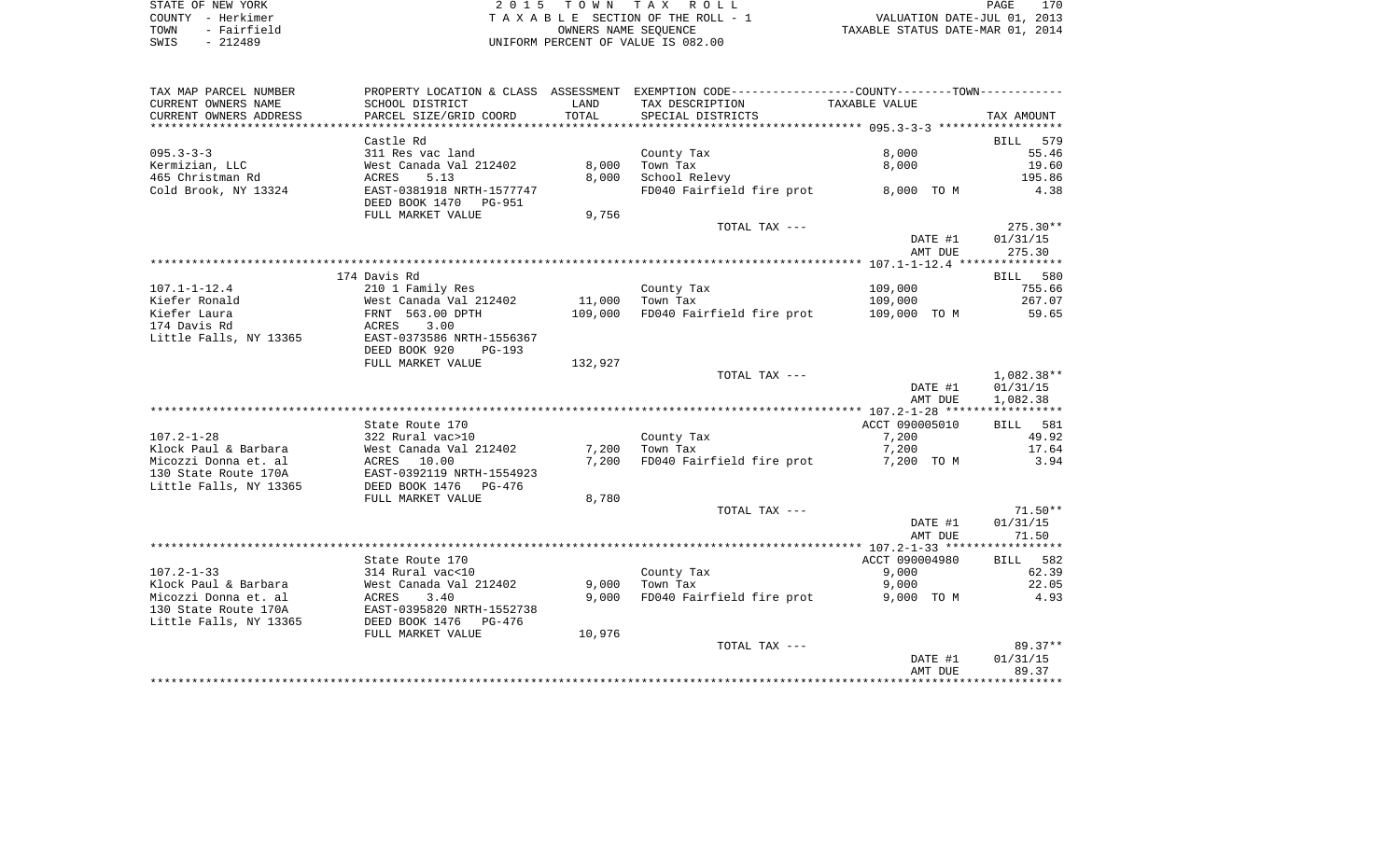|      | STATE OF NEW YORK | 2015 TOWN TAX ROLL                 |                                  | PAGE | 171 |
|------|-------------------|------------------------------------|----------------------------------|------|-----|
|      | COUNTY - Herkimer | TAXABLE SECTION OF THE ROLL - 1    | VALUATION DATE-JUL 01, 2013      |      |     |
| TOWN | - Fairfield       | OWNERS NAME SEOUENCE               | TAXABLE STATUS DATE-MAR 01, 2014 |      |     |
| SWIS | - 212489          | UNIFORM PERCENT OF VALUE IS 082.00 |                                  |      |     |
|      |                   |                                    |                                  |      |     |

| TAX MAP PARCEL NUMBER     |                           |         | PROPERTY LOCATION & CLASS ASSESSMENT EXEMPTION CODE----------------COUNTY-------TOWN----------- |                  |                    |
|---------------------------|---------------------------|---------|-------------------------------------------------------------------------------------------------|------------------|--------------------|
| CURRENT OWNERS NAME       | SCHOOL DISTRICT           | LAND    | TAX DESCRIPTION                                                                                 | TAXABLE VALUE    |                    |
| CURRENT OWNERS ADDRESS    | PARCEL SIZE/GRID COORD    | TOTAL   | SPECIAL DISTRICTS                                                                               |                  | TAX AMOUNT         |
|                           |                           |         |                                                                                                 |                  |                    |
|                           | 391 Platform Rd           |         |                                                                                                 | ACCT 090010470   | <b>BILL</b><br>583 |
| $100.2 - 1 - 15$          | 113 Cattle farm           |         | AG MKTS L 41720                                                                                 | 32,368<br>32,368 |                    |
| Klossner Michael          | West Canada Val 212402    |         | 111,000 AGRIC 10 Y 42100                                                                        | 3,400<br>3,400   |                    |
| Klossner Jennifer         | ACRES 189.00              | 225,000 | County Tax                                                                                      | 189,232          | 1,311.88           |
| 479 Resevoir Rd           | EAST-0368172 NRTH-1576386 |         | Town Tax                                                                                        | 189,232          | 463.65             |
| Newport, NY 13416         | DEED BOOK 850<br>PG-211   |         | FD040 Fairfield fire prot                                                                       | 192,632 TO M     | 105.41             |
|                           | FULL MARKET VALUE         | 274,390 | 32,368 EX                                                                                       |                  |                    |
|                           |                           |         |                                                                                                 |                  |                    |
| MAY BE SUBJECT TO PAYMENT |                           |         |                                                                                                 |                  |                    |
| UNDER AGDIST LAW TIL 2018 |                           |         |                                                                                                 |                  |                    |
|                           |                           |         | TOTAL TAX ---                                                                                   |                  | 1,880.94**         |
|                           |                           |         |                                                                                                 | DATE #1          | 01/31/15           |
|                           |                           |         |                                                                                                 | AMT DUE          | 1,880.94           |
|                           |                           |         |                                                                                                 |                  |                    |
|                           | 479 Reservoir Rd          |         |                                                                                                 | ACCT 090004650   | BILL<br>584        |
| $101.1 - 1 - 3$           | 112 Dairy farm            |         | AG MKTS<br>41730                                                                                | 18,879<br>18,879 |                    |
| Klossner Michael C        | West Canada Val 212402    |         | 105,000 AGRIC 10 Y 42100                                                                        | 6,800<br>6,800   |                    |
| Klossner Jennifer L       | FRNT 7400.00 DPTH         | 250,000 | County Tax                                                                                      | 224,321          | 1,555.14           |
| 391 Platform Rd           | ACRES 185.00              |         | Town Tax                                                                                        | 224,321          | 549.62             |
| Newport, NY 13406         | EAST-0373151 NRTH-1573303 |         | FD040 Fairfield fire prot 250,000 TO M                                                          |                  | 136.81             |
|                           | DEED BOOK 945<br>PG-623   |         |                                                                                                 |                  |                    |
| MAY BE SUBJECT TO PAYMENT | FULL MARKET VALUE         | 304,878 |                                                                                                 |                  |                    |
| UNDER AGDIST LAW TIL 2021 |                           |         |                                                                                                 |                  |                    |
|                           |                           |         | TOTAL TAX ---                                                                                   |                  | $2,241.57**$       |
|                           |                           |         |                                                                                                 | DATE #1          | 01/31/15           |
|                           |                           |         |                                                                                                 | AMT DUE          | 2,241.57           |
|                           |                           |         |                                                                                                 |                  |                    |
|                           | Reservoir Road            |         |                                                                                                 |                  | <b>BILL</b> 585    |
| $101.1 - 1 - 30$          | 314 Rural vac<10          |         | County Tax                                                                                      | 10,000           | 69.33              |
| Klossner Michael C        | West Canada Val 212402    | 10,000  | Town Tax                                                                                        | 10,000           | 24.50              |
| Klossner Jennifer L       | Farm/land not connected   | 10,000  | FD040 Fairfield fire prot                                                                       | 10,000 TO M      | 5.47               |
| Reservoir Road            | Parcel 2-10/6/04 transfer |         |                                                                                                 |                  |                    |
|                           | 8.80                      |         |                                                                                                 |                  |                    |
| Fairfield, NY             | ACRES                     |         |                                                                                                 |                  |                    |
|                           | EAST-0375015 NRTH-1571838 |         |                                                                                                 |                  |                    |
|                           | FULL MARKET VALUE         | 12,195  |                                                                                                 |                  |                    |
|                           |                           |         | TOTAL TAX ---                                                                                   |                  | 99.30**            |
|                           |                           |         |                                                                                                 | DATE #1          | 01/31/15           |
|                           |                           |         |                                                                                                 | AMT DUE          | 99.30              |
|                           |                           |         |                                                                                                 |                  |                    |
|                           | 255 Davis Rd              |         |                                                                                                 | ACCT 090001740   | BILL 586           |
| $107.1 - 1 - 8$           | 240 Rural res             |         | County Tax                                                                                      | 114,000          | 790.32             |
| Knobloch Jaquelyn A       | West Canada Val 212402    | 15,000  | Town Tax                                                                                        | 114,000          | 279.32             |
| 255 Davis Rd              | ACRES 10.58               | 114,000 | FD040 Fairfield fire prot                                                                       | 114,000 TO M     | 62.38              |
| Little Falls, NY 13365    | EAST-0374726 NRTH-1556864 |         |                                                                                                 |                  |                    |
|                           | DEED BOOK 870<br>PG-443   |         |                                                                                                 |                  |                    |
|                           | FULL MARKET VALUE         | 139,024 |                                                                                                 |                  |                    |
|                           |                           |         | TOTAL TAX ---                                                                                   |                  | $1,132.02**$       |
|                           |                           |         |                                                                                                 | DATE #1          | 01/31/15           |
|                           |                           |         |                                                                                                 | AMT DUE          | 1,132.02           |
|                           |                           |         |                                                                                                 |                  |                    |
|                           |                           |         |                                                                                                 |                  |                    |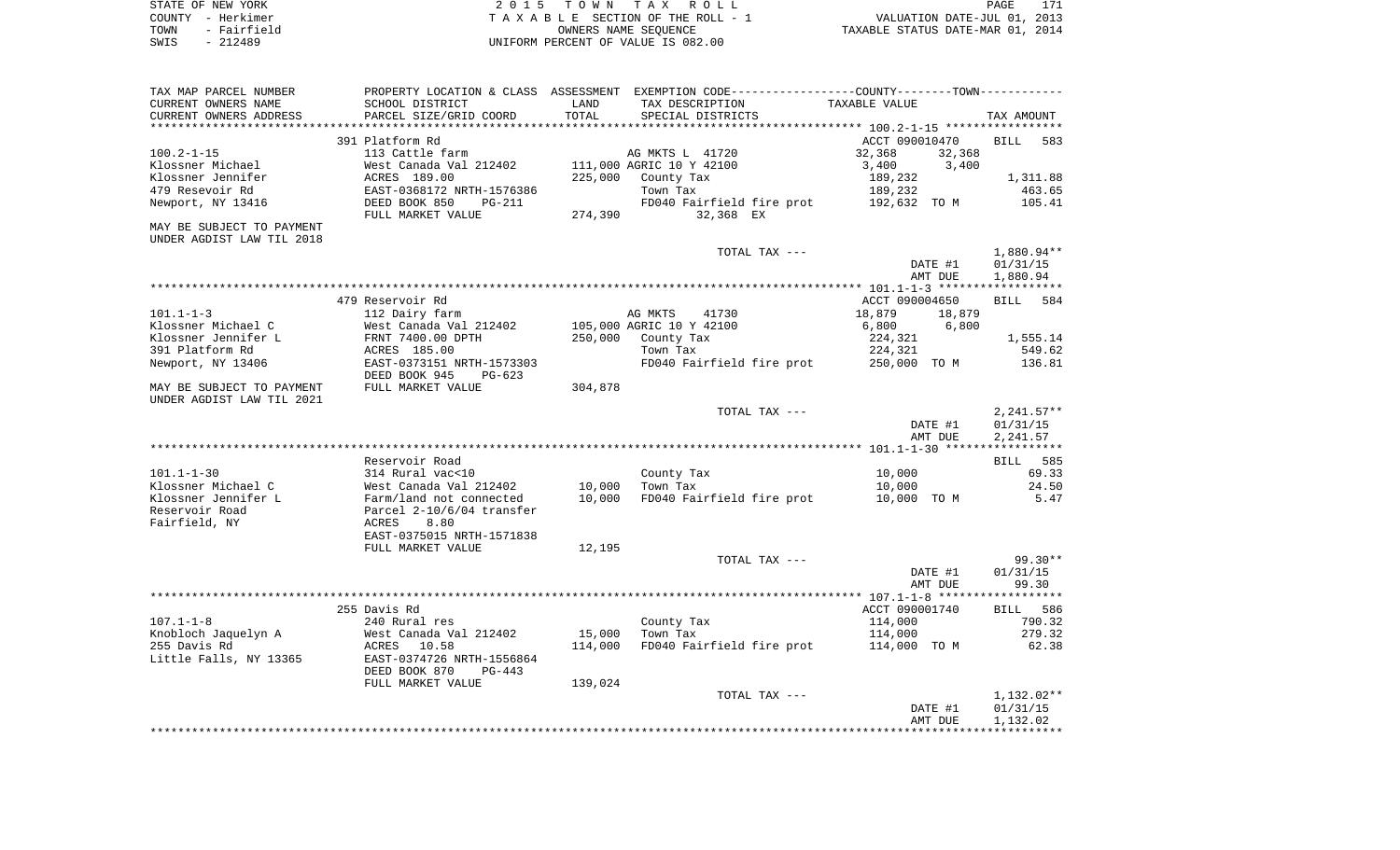| STATE OF NEW YORK   | 2015 TOWN TAX ROLL                 | 172<br>PAGE                      |
|---------------------|------------------------------------|----------------------------------|
| COUNTY - Herkimer   | TAXABLE SECTION OF THE ROLL - 1    | VALUATION DATE-JUL 01, 2013      |
| - Fairfield<br>TOWN | OWNERS NAME SEOUENCE               | TAXABLE STATUS DATE-MAR 01, 2014 |
| - 212489<br>SWIS    | UNIFORM PERCENT OF VALUE IS 082.00 |                                  |

| TAX MAP PARCEL NUMBER  |                           |        | PROPERTY LOCATION & CLASS ASSESSMENT EXEMPTION CODE---------------COUNTY-------TOWN---------- |                          |                   |
|------------------------|---------------------------|--------|-----------------------------------------------------------------------------------------------|--------------------------|-------------------|
| CURRENT OWNERS NAME    | SCHOOL DISTRICT           | LAND   | TAX DESCRIPTION                                                                               | TAXABLE VALUE            |                   |
| CURRENT OWNERS ADDRESS | PARCEL SIZE/GRID COORD    | TOTAL  | SPECIAL DISTRICTS                                                                             |                          | TAX AMOUNT        |
|                        |                           |        |                                                                                               |                          |                   |
|                        | Casler Rd                 |        |                                                                                               | ACCT 090009240           | BILL 587          |
| $101.3 - 3 - 22$       | 311 Res vac land          |        | County Tax                                                                                    | 10,000                   | 69.33             |
| Koehler Christopher T  | West Canada Val 212402    | 10,000 | Town Tax                                                                                      | 10,000                   | 24.50             |
| 612 Creekside Ln       | Lot $#22$                 | 10,000 | School Relevy                                                                                 |                          | 244.83            |
| Fishkill, NY 12524     | ACRES<br>5.00             |        | FD040 Fairfield fire prot 10,000 TO M                                                         |                          | 5.47              |
|                        | EAST-0341300 NRTH-1137670 |        |                                                                                               |                          |                   |
|                        | DEED BOOK 857<br>PG-359   |        |                                                                                               |                          |                   |
|                        | FULL MARKET VALUE         | 12,195 |                                                                                               |                          |                   |
|                        |                           |        | TOTAL TAX ---                                                                                 |                          | 344.13**          |
|                        |                           |        |                                                                                               | DATE #1                  | 01/31/15          |
|                        |                           |        |                                                                                               | AMT DUE                  | 344.13            |
|                        |                           |        |                                                                                               |                          |                   |
|                        | Casler Rd                 |        |                                                                                               | ACCT 090009240           | BILL 588          |
| $101.3 - 3 - 20$       | 311 Res vac land          |        | County Tax                                                                                    | 10,000                   | 69.33             |
| Koehler Mark T         | West Canada Val 212402    | 10,000 | Town Tax                                                                                      | 10,000                   | 24.50             |
| Koehler Christopher T  | Lot #20                   | 10,000 | School Relevy                                                                                 |                          | 244.83            |
| 192 Casler Rd. Ext     | ACRES<br>6.90             |        | FD040 Fairfield fire prot                                                                     | 10,000 TO M              | 5.47              |
| Little Falls, NY 13365 | EAST-0378555 NRTH-1561615 |        |                                                                                               |                          |                   |
|                        | DEED BOOK 857<br>PG-349   |        |                                                                                               |                          |                   |
|                        | FULL MARKET VALUE         | 12,195 |                                                                                               |                          |                   |
|                        |                           |        | TOTAL TAX ---                                                                                 |                          | $344.13**$        |
|                        |                           |        |                                                                                               | DATE #1                  | 01/31/15          |
|                        |                           |        |                                                                                               | AMT DUE                  | 344.13            |
|                        |                           |        |                                                                                               |                          |                   |
|                        | Casler Rd                 |        |                                                                                               | ACCT 090009240           | BILL 589          |
| $101.3 - 3 - 1$        | 314 Rural vac<10          |        | County Tax                                                                                    | 10,000                   | 69.33             |
| Koehler Thomas         | West Canada Val 212402    | 10,000 | Town Tax                                                                                      | 10,000                   | 24.50             |
| 192 Casler Rd. Ext     | Lot#1                     | 10,000 | School Relevy                                                                                 |                          | 244.83            |
| Little Falls, NY 13365 | ACRES<br>5.00             |        | FD040 Fairfield fire prot 10,000 TO M                                                         |                          | 5.47              |
|                        | EAST-0377287 NRTH-1562826 |        |                                                                                               |                          |                   |
|                        | DEED BOOK 857<br>$PG-254$ |        |                                                                                               |                          |                   |
|                        | FULL MARKET VALUE         | 12,195 |                                                                                               |                          |                   |
|                        |                           |        | TOTAL TAX ---                                                                                 |                          | 344.13**          |
|                        |                           |        |                                                                                               | DATE #1                  | 01/31/15          |
|                        |                           |        |                                                                                               | AMT DUE                  | 344.13            |
|                        | Casler Rd                 |        |                                                                                               |                          |                   |
| $101.3 - 3 - 4$        | 314 Rural vac<10          |        | County Tax                                                                                    | ACCT 090009240<br>10,000 | BILL 590<br>69.33 |
| Koehler Thomas         | West Canada Val 212402    | 10,000 | Town Tax                                                                                      | 10,000                   | 24.50             |
| 192 Casler Rd. Ext     | Lot#4                     | 10,000 | School Relevy                                                                                 |                          | 244.83            |
| Little Falls, NY 13365 | 5.00<br>ACRES             |        | FD040 Fairfield fire prot 10,000 TO M                                                         |                          | 5.47              |
|                        | EAST-0376758 NRTH-1562495 |        |                                                                                               |                          |                   |
|                        | DEED BOOK 857<br>$PG-264$ |        |                                                                                               |                          |                   |
|                        | FULL MARKET VALUE         | 12,195 |                                                                                               |                          |                   |
|                        |                           |        | TOTAL TAX ---                                                                                 |                          | $344.13**$        |
|                        |                           |        |                                                                                               | DATE #1                  | 01/31/15          |
|                        |                           |        |                                                                                               | AMT DUE                  | 344.13            |
|                        |                           |        |                                                                                               |                          |                   |
|                        |                           |        |                                                                                               |                          |                   |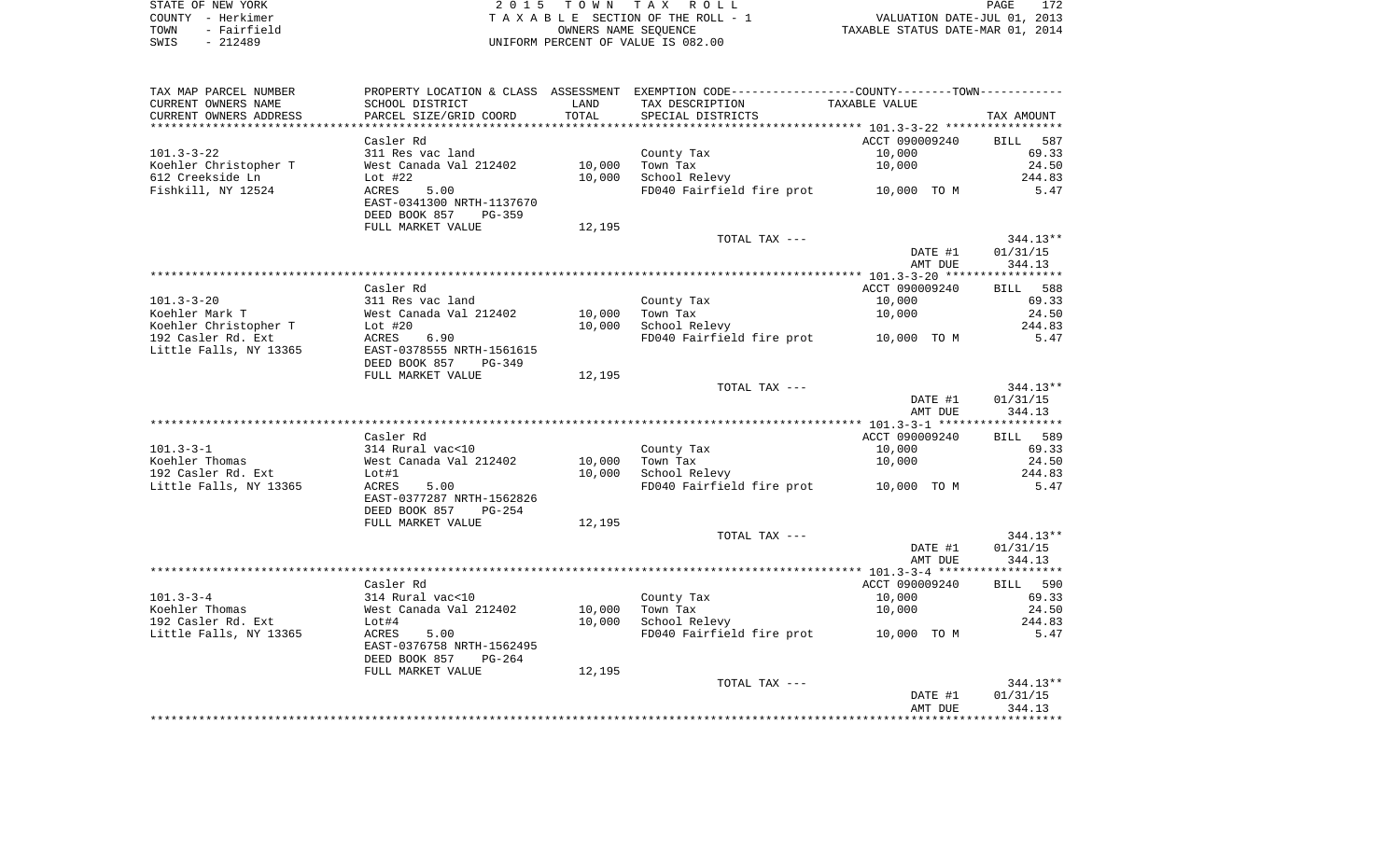| STATE OF NEW YORK   | 2015 TOWN TAX ROLL                 | PAGE                             |
|---------------------|------------------------------------|----------------------------------|
| COUNTY - Herkimer   | TAXABLE SECTION OF THE ROLL - 1    | VALUATION DATE-JUL 01, 2013      |
| - Fairfield<br>TOWN | OWNERS NAME SEOUENCE               | TAXABLE STATUS DATE-MAR 01, 2014 |
| - 212489<br>SWIS    | UNIFORM PERCENT OF VALUE IS 082.00 |                                  |

| TAXABLE VALUE<br>SCHOOL DISTRICT<br>LAND<br>TAX DESCRIPTION<br>PARCEL SIZE/GRID COORD<br>TOTAL<br>SPECIAL DISTRICTS<br>TAX AMOUNT<br>Casler Rd<br>ACCT 090009240<br>BILL 591<br>314 Rural vac<10<br>10,000<br>69.33<br>County Tax<br>Koehler Thomas<br>10,000<br>10,000<br>24.50<br>West Canada Val 212402<br>Town Tax<br>192 Casler Rd. Ext<br>Lot#5<br>10,000<br>School Relevy<br>244.83<br>Little Falls, NY 13365<br>FD040 Fairfield fire prot 10,000 TO M<br>ACRES<br>5.00<br>5.47<br>EAST-0376472 NRTH-1562492<br>DEED BOOK 857<br>PG-274<br>FULL MARKET VALUE<br>12,195<br>TOTAL TAX ---<br>$344.13**$<br>DATE #1<br>01/31/15<br>344.13<br>AMT DUE<br>Casler Rd<br>ACCT 090009240<br>BILL 592<br>$101.3 - 3 - 17$<br>314 Rural vac<10<br>69.33<br>County Tax<br>10,000<br>Koehler Thomas<br>10,000<br>24.50<br>West Canada Val 212402<br>Town Tax<br>10,000<br>192 Casler Rd. Ext<br>10,000<br>School Relevy<br>244.83<br>Lot#17<br>FD040 Fairfield fire prot 10,000 TO M<br>Little Falls, NY 13365<br>8.70<br>5.47<br>ACRES<br>EAST-0377731 NRTH-1561240<br>DEED BOOK 857<br>PG-334<br>FULL MARKET VALUE<br>12,195<br>$344.13**$<br>TOTAL TAX ---<br>DATE #1<br>01/31/15<br>AMT DUE<br>344.13<br>192 Casler Rd<br>BILL 593<br>$101.3 - 1 - 17.13$<br>210 1 Family Res<br>77,500<br>County Tax<br>537.28<br>Koehler Thomas F<br>West Canada Val 212402<br>11,000<br>77,500<br>189.89<br>Town Tax<br>192 Casler Rd. Ext<br>77,500<br>ACRES<br>2.44<br>School Relevy<br>1,317.69<br>Little Falls, NY 13365<br>EAST-0378485 NRTH-1563077<br>FD040 Fairfield fire prot 77,500 TO M<br>42.41<br>DEED BOOK 857<br>PG-61<br>94,512<br>FULL MARKET VALUE<br>$2,087.27**$<br>TOTAL TAX ---<br>DATE #1<br>01/31/15<br>AMT DUE<br>2,087.27<br>430 W End Rd<br>BILL 594<br>$106.4 - 1 - 23.3$<br>859.65<br>210 1 Family Res<br>County Tax<br>124,000<br>12,000<br>Kohn Heather<br>West Canada Val 212402<br>Town Tax<br>124,000<br>303.82<br><b>ACRES</b><br>Kohn Michael C<br>4.00<br>124,000<br>FD040 Fairfield fire prot<br>124,000 TO M<br>67.86<br>430 W End Rd<br>EAST-0364993 NRTH-1548142<br>DEED BOOK 1214<br>Little Falls, NY 13365<br>$PG-13$<br>151,220<br>FULL MARKET VALUE<br>$1,231.33**$<br>TOTAL TAX ---<br>01/31/15<br>DATE #1<br>1,231.33<br>AMT DUE | TAX MAP PARCEL NUMBER  |  | PROPERTY LOCATION & CLASS ASSESSMENT EXEMPTION CODE----------------COUNTY--------TOWN---------- |  |
|-------------------------------------------------------------------------------------------------------------------------------------------------------------------------------------------------------------------------------------------------------------------------------------------------------------------------------------------------------------------------------------------------------------------------------------------------------------------------------------------------------------------------------------------------------------------------------------------------------------------------------------------------------------------------------------------------------------------------------------------------------------------------------------------------------------------------------------------------------------------------------------------------------------------------------------------------------------------------------------------------------------------------------------------------------------------------------------------------------------------------------------------------------------------------------------------------------------------------------------------------------------------------------------------------------------------------------------------------------------------------------------------------------------------------------------------------------------------------------------------------------------------------------------------------------------------------------------------------------------------------------------------------------------------------------------------------------------------------------------------------------------------------------------------------------------------------------------------------------------------------------------------------------------------------------------------------------------------------------------------------------------------------------------------------------------------------------------------------------------------------------------------------------------------------------------------------------------------------------------------------------------------|------------------------|--|-------------------------------------------------------------------------------------------------|--|
|                                                                                                                                                                                                                                                                                                                                                                                                                                                                                                                                                                                                                                                                                                                                                                                                                                                                                                                                                                                                                                                                                                                                                                                                                                                                                                                                                                                                                                                                                                                                                                                                                                                                                                                                                                                                                                                                                                                                                                                                                                                                                                                                                                                                                                                                   | CURRENT OWNERS NAME    |  |                                                                                                 |  |
|                                                                                                                                                                                                                                                                                                                                                                                                                                                                                                                                                                                                                                                                                                                                                                                                                                                                                                                                                                                                                                                                                                                                                                                                                                                                                                                                                                                                                                                                                                                                                                                                                                                                                                                                                                                                                                                                                                                                                                                                                                                                                                                                                                                                                                                                   | CURRENT OWNERS ADDRESS |  |                                                                                                 |  |
|                                                                                                                                                                                                                                                                                                                                                                                                                                                                                                                                                                                                                                                                                                                                                                                                                                                                                                                                                                                                                                                                                                                                                                                                                                                                                                                                                                                                                                                                                                                                                                                                                                                                                                                                                                                                                                                                                                                                                                                                                                                                                                                                                                                                                                                                   |                        |  |                                                                                                 |  |
|                                                                                                                                                                                                                                                                                                                                                                                                                                                                                                                                                                                                                                                                                                                                                                                                                                                                                                                                                                                                                                                                                                                                                                                                                                                                                                                                                                                                                                                                                                                                                                                                                                                                                                                                                                                                                                                                                                                                                                                                                                                                                                                                                                                                                                                                   |                        |  |                                                                                                 |  |
|                                                                                                                                                                                                                                                                                                                                                                                                                                                                                                                                                                                                                                                                                                                                                                                                                                                                                                                                                                                                                                                                                                                                                                                                                                                                                                                                                                                                                                                                                                                                                                                                                                                                                                                                                                                                                                                                                                                                                                                                                                                                                                                                                                                                                                                                   | $101.3 - 3 - 5$        |  |                                                                                                 |  |
|                                                                                                                                                                                                                                                                                                                                                                                                                                                                                                                                                                                                                                                                                                                                                                                                                                                                                                                                                                                                                                                                                                                                                                                                                                                                                                                                                                                                                                                                                                                                                                                                                                                                                                                                                                                                                                                                                                                                                                                                                                                                                                                                                                                                                                                                   |                        |  |                                                                                                 |  |
|                                                                                                                                                                                                                                                                                                                                                                                                                                                                                                                                                                                                                                                                                                                                                                                                                                                                                                                                                                                                                                                                                                                                                                                                                                                                                                                                                                                                                                                                                                                                                                                                                                                                                                                                                                                                                                                                                                                                                                                                                                                                                                                                                                                                                                                                   |                        |  |                                                                                                 |  |
|                                                                                                                                                                                                                                                                                                                                                                                                                                                                                                                                                                                                                                                                                                                                                                                                                                                                                                                                                                                                                                                                                                                                                                                                                                                                                                                                                                                                                                                                                                                                                                                                                                                                                                                                                                                                                                                                                                                                                                                                                                                                                                                                                                                                                                                                   |                        |  |                                                                                                 |  |
|                                                                                                                                                                                                                                                                                                                                                                                                                                                                                                                                                                                                                                                                                                                                                                                                                                                                                                                                                                                                                                                                                                                                                                                                                                                                                                                                                                                                                                                                                                                                                                                                                                                                                                                                                                                                                                                                                                                                                                                                                                                                                                                                                                                                                                                                   |                        |  |                                                                                                 |  |
|                                                                                                                                                                                                                                                                                                                                                                                                                                                                                                                                                                                                                                                                                                                                                                                                                                                                                                                                                                                                                                                                                                                                                                                                                                                                                                                                                                                                                                                                                                                                                                                                                                                                                                                                                                                                                                                                                                                                                                                                                                                                                                                                                                                                                                                                   |                        |  |                                                                                                 |  |
|                                                                                                                                                                                                                                                                                                                                                                                                                                                                                                                                                                                                                                                                                                                                                                                                                                                                                                                                                                                                                                                                                                                                                                                                                                                                                                                                                                                                                                                                                                                                                                                                                                                                                                                                                                                                                                                                                                                                                                                                                                                                                                                                                                                                                                                                   |                        |  |                                                                                                 |  |
|                                                                                                                                                                                                                                                                                                                                                                                                                                                                                                                                                                                                                                                                                                                                                                                                                                                                                                                                                                                                                                                                                                                                                                                                                                                                                                                                                                                                                                                                                                                                                                                                                                                                                                                                                                                                                                                                                                                                                                                                                                                                                                                                                                                                                                                                   |                        |  |                                                                                                 |  |
|                                                                                                                                                                                                                                                                                                                                                                                                                                                                                                                                                                                                                                                                                                                                                                                                                                                                                                                                                                                                                                                                                                                                                                                                                                                                                                                                                                                                                                                                                                                                                                                                                                                                                                                                                                                                                                                                                                                                                                                                                                                                                                                                                                                                                                                                   |                        |  |                                                                                                 |  |
|                                                                                                                                                                                                                                                                                                                                                                                                                                                                                                                                                                                                                                                                                                                                                                                                                                                                                                                                                                                                                                                                                                                                                                                                                                                                                                                                                                                                                                                                                                                                                                                                                                                                                                                                                                                                                                                                                                                                                                                                                                                                                                                                                                                                                                                                   |                        |  |                                                                                                 |  |
|                                                                                                                                                                                                                                                                                                                                                                                                                                                                                                                                                                                                                                                                                                                                                                                                                                                                                                                                                                                                                                                                                                                                                                                                                                                                                                                                                                                                                                                                                                                                                                                                                                                                                                                                                                                                                                                                                                                                                                                                                                                                                                                                                                                                                                                                   |                        |  |                                                                                                 |  |
|                                                                                                                                                                                                                                                                                                                                                                                                                                                                                                                                                                                                                                                                                                                                                                                                                                                                                                                                                                                                                                                                                                                                                                                                                                                                                                                                                                                                                                                                                                                                                                                                                                                                                                                                                                                                                                                                                                                                                                                                                                                                                                                                                                                                                                                                   |                        |  |                                                                                                 |  |
|                                                                                                                                                                                                                                                                                                                                                                                                                                                                                                                                                                                                                                                                                                                                                                                                                                                                                                                                                                                                                                                                                                                                                                                                                                                                                                                                                                                                                                                                                                                                                                                                                                                                                                                                                                                                                                                                                                                                                                                                                                                                                                                                                                                                                                                                   |                        |  |                                                                                                 |  |
|                                                                                                                                                                                                                                                                                                                                                                                                                                                                                                                                                                                                                                                                                                                                                                                                                                                                                                                                                                                                                                                                                                                                                                                                                                                                                                                                                                                                                                                                                                                                                                                                                                                                                                                                                                                                                                                                                                                                                                                                                                                                                                                                                                                                                                                                   |                        |  |                                                                                                 |  |
|                                                                                                                                                                                                                                                                                                                                                                                                                                                                                                                                                                                                                                                                                                                                                                                                                                                                                                                                                                                                                                                                                                                                                                                                                                                                                                                                                                                                                                                                                                                                                                                                                                                                                                                                                                                                                                                                                                                                                                                                                                                                                                                                                                                                                                                                   |                        |  |                                                                                                 |  |
|                                                                                                                                                                                                                                                                                                                                                                                                                                                                                                                                                                                                                                                                                                                                                                                                                                                                                                                                                                                                                                                                                                                                                                                                                                                                                                                                                                                                                                                                                                                                                                                                                                                                                                                                                                                                                                                                                                                                                                                                                                                                                                                                                                                                                                                                   |                        |  |                                                                                                 |  |
|                                                                                                                                                                                                                                                                                                                                                                                                                                                                                                                                                                                                                                                                                                                                                                                                                                                                                                                                                                                                                                                                                                                                                                                                                                                                                                                                                                                                                                                                                                                                                                                                                                                                                                                                                                                                                                                                                                                                                                                                                                                                                                                                                                                                                                                                   |                        |  |                                                                                                 |  |
|                                                                                                                                                                                                                                                                                                                                                                                                                                                                                                                                                                                                                                                                                                                                                                                                                                                                                                                                                                                                                                                                                                                                                                                                                                                                                                                                                                                                                                                                                                                                                                                                                                                                                                                                                                                                                                                                                                                                                                                                                                                                                                                                                                                                                                                                   |                        |  |                                                                                                 |  |
|                                                                                                                                                                                                                                                                                                                                                                                                                                                                                                                                                                                                                                                                                                                                                                                                                                                                                                                                                                                                                                                                                                                                                                                                                                                                                                                                                                                                                                                                                                                                                                                                                                                                                                                                                                                                                                                                                                                                                                                                                                                                                                                                                                                                                                                                   |                        |  |                                                                                                 |  |
|                                                                                                                                                                                                                                                                                                                                                                                                                                                                                                                                                                                                                                                                                                                                                                                                                                                                                                                                                                                                                                                                                                                                                                                                                                                                                                                                                                                                                                                                                                                                                                                                                                                                                                                                                                                                                                                                                                                                                                                                                                                                                                                                                                                                                                                                   |                        |  |                                                                                                 |  |
|                                                                                                                                                                                                                                                                                                                                                                                                                                                                                                                                                                                                                                                                                                                                                                                                                                                                                                                                                                                                                                                                                                                                                                                                                                                                                                                                                                                                                                                                                                                                                                                                                                                                                                                                                                                                                                                                                                                                                                                                                                                                                                                                                                                                                                                                   |                        |  |                                                                                                 |  |
|                                                                                                                                                                                                                                                                                                                                                                                                                                                                                                                                                                                                                                                                                                                                                                                                                                                                                                                                                                                                                                                                                                                                                                                                                                                                                                                                                                                                                                                                                                                                                                                                                                                                                                                                                                                                                                                                                                                                                                                                                                                                                                                                                                                                                                                                   |                        |  |                                                                                                 |  |
|                                                                                                                                                                                                                                                                                                                                                                                                                                                                                                                                                                                                                                                                                                                                                                                                                                                                                                                                                                                                                                                                                                                                                                                                                                                                                                                                                                                                                                                                                                                                                                                                                                                                                                                                                                                                                                                                                                                                                                                                                                                                                                                                                                                                                                                                   |                        |  |                                                                                                 |  |
|                                                                                                                                                                                                                                                                                                                                                                                                                                                                                                                                                                                                                                                                                                                                                                                                                                                                                                                                                                                                                                                                                                                                                                                                                                                                                                                                                                                                                                                                                                                                                                                                                                                                                                                                                                                                                                                                                                                                                                                                                                                                                                                                                                                                                                                                   |                        |  |                                                                                                 |  |
|                                                                                                                                                                                                                                                                                                                                                                                                                                                                                                                                                                                                                                                                                                                                                                                                                                                                                                                                                                                                                                                                                                                                                                                                                                                                                                                                                                                                                                                                                                                                                                                                                                                                                                                                                                                                                                                                                                                                                                                                                                                                                                                                                                                                                                                                   |                        |  |                                                                                                 |  |
|                                                                                                                                                                                                                                                                                                                                                                                                                                                                                                                                                                                                                                                                                                                                                                                                                                                                                                                                                                                                                                                                                                                                                                                                                                                                                                                                                                                                                                                                                                                                                                                                                                                                                                                                                                                                                                                                                                                                                                                                                                                                                                                                                                                                                                                                   |                        |  |                                                                                                 |  |
|                                                                                                                                                                                                                                                                                                                                                                                                                                                                                                                                                                                                                                                                                                                                                                                                                                                                                                                                                                                                                                                                                                                                                                                                                                                                                                                                                                                                                                                                                                                                                                                                                                                                                                                                                                                                                                                                                                                                                                                                                                                                                                                                                                                                                                                                   |                        |  |                                                                                                 |  |
|                                                                                                                                                                                                                                                                                                                                                                                                                                                                                                                                                                                                                                                                                                                                                                                                                                                                                                                                                                                                                                                                                                                                                                                                                                                                                                                                                                                                                                                                                                                                                                                                                                                                                                                                                                                                                                                                                                                                                                                                                                                                                                                                                                                                                                                                   |                        |  |                                                                                                 |  |
|                                                                                                                                                                                                                                                                                                                                                                                                                                                                                                                                                                                                                                                                                                                                                                                                                                                                                                                                                                                                                                                                                                                                                                                                                                                                                                                                                                                                                                                                                                                                                                                                                                                                                                                                                                                                                                                                                                                                                                                                                                                                                                                                                                                                                                                                   |                        |  |                                                                                                 |  |
|                                                                                                                                                                                                                                                                                                                                                                                                                                                                                                                                                                                                                                                                                                                                                                                                                                                                                                                                                                                                                                                                                                                                                                                                                                                                                                                                                                                                                                                                                                                                                                                                                                                                                                                                                                                                                                                                                                                                                                                                                                                                                                                                                                                                                                                                   |                        |  |                                                                                                 |  |
|                                                                                                                                                                                                                                                                                                                                                                                                                                                                                                                                                                                                                                                                                                                                                                                                                                                                                                                                                                                                                                                                                                                                                                                                                                                                                                                                                                                                                                                                                                                                                                                                                                                                                                                                                                                                                                                                                                                                                                                                                                                                                                                                                                                                                                                                   |                        |  |                                                                                                 |  |
|                                                                                                                                                                                                                                                                                                                                                                                                                                                                                                                                                                                                                                                                                                                                                                                                                                                                                                                                                                                                                                                                                                                                                                                                                                                                                                                                                                                                                                                                                                                                                                                                                                                                                                                                                                                                                                                                                                                                                                                                                                                                                                                                                                                                                                                                   |                        |  |                                                                                                 |  |
|                                                                                                                                                                                                                                                                                                                                                                                                                                                                                                                                                                                                                                                                                                                                                                                                                                                                                                                                                                                                                                                                                                                                                                                                                                                                                                                                                                                                                                                                                                                                                                                                                                                                                                                                                                                                                                                                                                                                                                                                                                                                                                                                                                                                                                                                   |                        |  |                                                                                                 |  |
|                                                                                                                                                                                                                                                                                                                                                                                                                                                                                                                                                                                                                                                                                                                                                                                                                                                                                                                                                                                                                                                                                                                                                                                                                                                                                                                                                                                                                                                                                                                                                                                                                                                                                                                                                                                                                                                                                                                                                                                                                                                                                                                                                                                                                                                                   |                        |  |                                                                                                 |  |
|                                                                                                                                                                                                                                                                                                                                                                                                                                                                                                                                                                                                                                                                                                                                                                                                                                                                                                                                                                                                                                                                                                                                                                                                                                                                                                                                                                                                                                                                                                                                                                                                                                                                                                                                                                                                                                                                                                                                                                                                                                                                                                                                                                                                                                                                   |                        |  |                                                                                                 |  |
|                                                                                                                                                                                                                                                                                                                                                                                                                                                                                                                                                                                                                                                                                                                                                                                                                                                                                                                                                                                                                                                                                                                                                                                                                                                                                                                                                                                                                                                                                                                                                                                                                                                                                                                                                                                                                                                                                                                                                                                                                                                                                                                                                                                                                                                                   |                        |  |                                                                                                 |  |
|                                                                                                                                                                                                                                                                                                                                                                                                                                                                                                                                                                                                                                                                                                                                                                                                                                                                                                                                                                                                                                                                                                                                                                                                                                                                                                                                                                                                                                                                                                                                                                                                                                                                                                                                                                                                                                                                                                                                                                                                                                                                                                                                                                                                                                                                   |                        |  |                                                                                                 |  |
|                                                                                                                                                                                                                                                                                                                                                                                                                                                                                                                                                                                                                                                                                                                                                                                                                                                                                                                                                                                                                                                                                                                                                                                                                                                                                                                                                                                                                                                                                                                                                                                                                                                                                                                                                                                                                                                                                                                                                                                                                                                                                                                                                                                                                                                                   |                        |  |                                                                                                 |  |
|                                                                                                                                                                                                                                                                                                                                                                                                                                                                                                                                                                                                                                                                                                                                                                                                                                                                                                                                                                                                                                                                                                                                                                                                                                                                                                                                                                                                                                                                                                                                                                                                                                                                                                                                                                                                                                                                                                                                                                                                                                                                                                                                                                                                                                                                   |                        |  |                                                                                                 |  |
|                                                                                                                                                                                                                                                                                                                                                                                                                                                                                                                                                                                                                                                                                                                                                                                                                                                                                                                                                                                                                                                                                                                                                                                                                                                                                                                                                                                                                                                                                                                                                                                                                                                                                                                                                                                                                                                                                                                                                                                                                                                                                                                                                                                                                                                                   |                        |  |                                                                                                 |  |
|                                                                                                                                                                                                                                                                                                                                                                                                                                                                                                                                                                                                                                                                                                                                                                                                                                                                                                                                                                                                                                                                                                                                                                                                                                                                                                                                                                                                                                                                                                                                                                                                                                                                                                                                                                                                                                                                                                                                                                                                                                                                                                                                                                                                                                                                   |                        |  |                                                                                                 |  |
|                                                                                                                                                                                                                                                                                                                                                                                                                                                                                                                                                                                                                                                                                                                                                                                                                                                                                                                                                                                                                                                                                                                                                                                                                                                                                                                                                                                                                                                                                                                                                                                                                                                                                                                                                                                                                                                                                                                                                                                                                                                                                                                                                                                                                                                                   |                        |  |                                                                                                 |  |
|                                                                                                                                                                                                                                                                                                                                                                                                                                                                                                                                                                                                                                                                                                                                                                                                                                                                                                                                                                                                                                                                                                                                                                                                                                                                                                                                                                                                                                                                                                                                                                                                                                                                                                                                                                                                                                                                                                                                                                                                                                                                                                                                                                                                                                                                   |                        |  |                                                                                                 |  |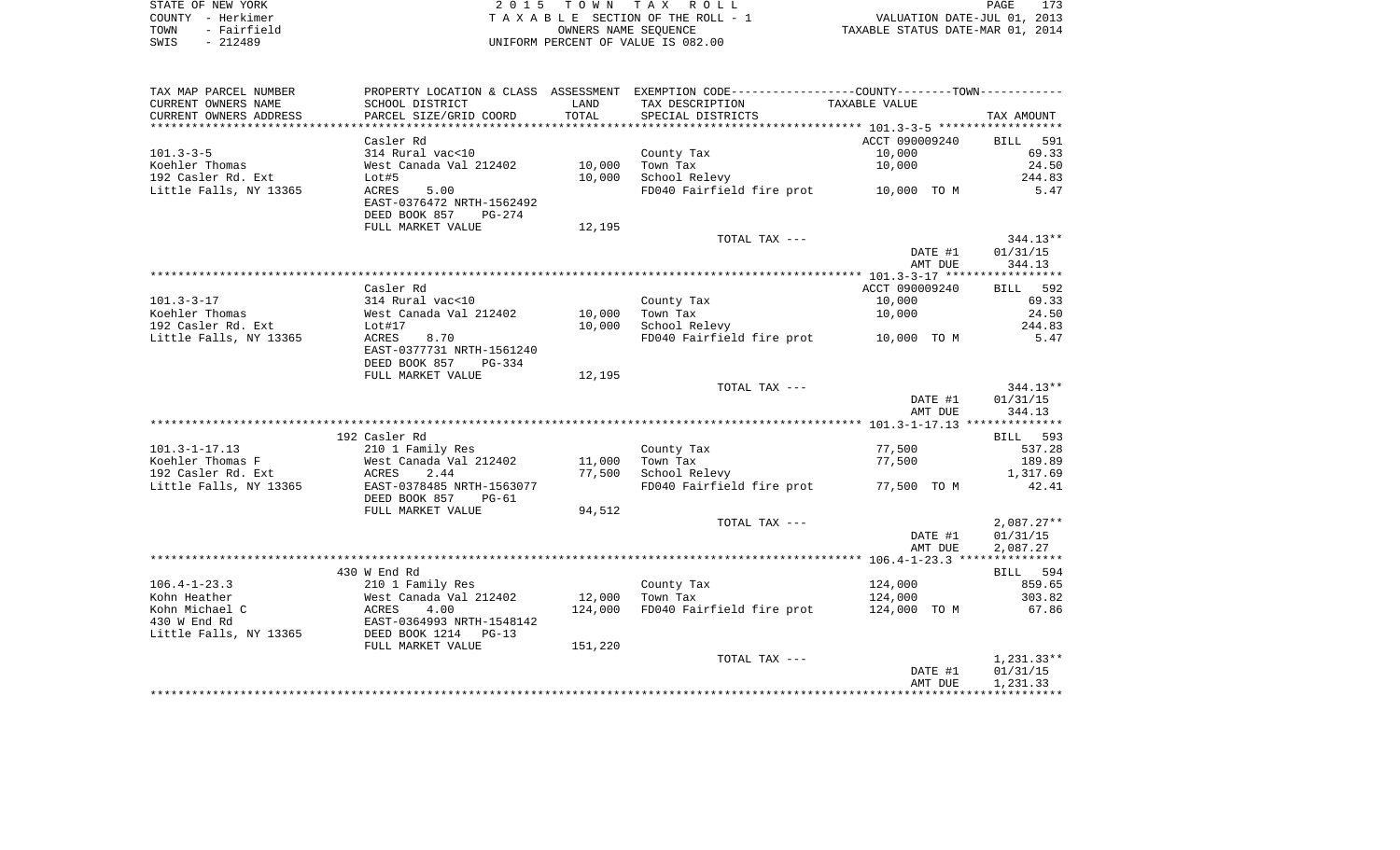|      | STATE OF NEW YORK | 2015 TOWN TAX ROLL                 | 174<br>PAGE                      |
|------|-------------------|------------------------------------|----------------------------------|
|      | COUNTY - Herkimer | TAXABLE SECTION OF THE ROLL - 1    | VALUATION DATE-JUL 01, 2013      |
| TOWN | - Fairfield       | OWNERS NAME SEOUENCE               | TAXABLE STATUS DATE-MAR 01, 2014 |
| SWIS | - 212489          | UNIFORM PERCENT OF VALUE IS 082.00 |                                  |

| TAX MAP PARCEL NUMBER                  |                                               |         | PROPERTY LOCATION & CLASS ASSESSMENT EXEMPTION CODE----------------COUNTY--------TOWN---------- |                        |                      |
|----------------------------------------|-----------------------------------------------|---------|-------------------------------------------------------------------------------------------------|------------------------|----------------------|
| CURRENT OWNERS NAME                    | SCHOOL DISTRICT                               | LAND    | TAX DESCRIPTION                                                                                 | TAXABLE VALUE          |                      |
| CURRENT OWNERS ADDRESS                 | PARCEL SIZE/GRID COORD                        | TOTAL   | SPECIAL DISTRICTS                                                                               |                        | TAX AMOUNT           |
| *********************                  | ************************                      |         |                                                                                                 |                        |                      |
|                                        | W End Rd                                      |         |                                                                                                 | ACCT 090080033         | <b>BILL</b><br>595   |
| $106.4 - 1 - 23.1$                     | 314 Rural vac<10                              |         | County Tax                                                                                      | 11,000                 | 76.26                |
| Kohn Michael                           | West Canada Val 212402                        | 11,000  | Town Tax                                                                                        | 11,000                 | 26.95                |
| 430 W End Rd<br>Little Falls, NY 13365 | correct deed 1/04 survey<br>ACRES<br>9.60     | 11,000  | FD040 Fairfield fire prot                                                                       | 11,000 TO M            | 6.02                 |
|                                        | EAST-0364888 NRTH-1547691                     |         |                                                                                                 |                        |                      |
|                                        | DEED BOOK 1225<br>PG-666                      |         |                                                                                                 |                        |                      |
|                                        | FULL MARKET VALUE                             | 13,415  |                                                                                                 |                        |                      |
|                                        |                                               |         | TOTAL TAX ---                                                                                   |                        | $109.23**$           |
|                                        |                                               |         |                                                                                                 | DATE #1                | 01/31/15             |
|                                        |                                               |         |                                                                                                 | AMT DUE                | 109.23               |
|                                        |                                               |         |                                                                                                 |                        |                      |
|                                        | State Route 169                               |         |                                                                                                 | ACCT 090007020         | BILL 596             |
| $107.1 - 1 - 3.3$                      | 314 Rural vac<10                              |         | County Tax                                                                                      | 12,000                 | 83.19                |
| Kollander Mikhael                      | West Canada Val 212402                        | 12,000  | Town Tax                                                                                        | 12,000                 | 29.40                |
| Kollander Janice                       | FRNT 250.00 DPTH                              | 12,000  | FD040 Fairfield fire prot                                                                       | 12,000 TO M            | 6.57                 |
| 12120 Stonegate Ln                     | ACRES<br>6.00                                 |         |                                                                                                 |                        |                      |
| Garden Grove, CA 92845                 | EAST-0372705 NRTH-1558119                     |         |                                                                                                 |                        |                      |
|                                        | DEED BOOK 1274<br>PG-761<br>FULL MARKET VALUE | 14,634  |                                                                                                 |                        |                      |
|                                        |                                               |         | TOTAL TAX ---                                                                                   |                        | $119.16**$           |
|                                        |                                               |         |                                                                                                 | DATE #1                | 01/31/15             |
|                                        |                                               |         |                                                                                                 | AMT DUE                | 119.16               |
|                                        |                                               |         |                                                                                                 |                        |                      |
|                                        | 456 Lynch Rd                                  |         |                                                                                                 | ACCT 090004950         | BILL 597             |
| $106.2 - 1 - 2.1$                      | 210 1 Family Res                              |         | County Tax                                                                                      | 57,500                 | 398.63               |
| Kraszewski Michaline A                 | West Canada Val 212402                        | 10,000  | Town Tax                                                                                        | 57,500                 | 140.88               |
| 456 Lynch Rd                           | FRNT 160.00 DPTH                              | 57,500  | School Relevy                                                                                   |                        | 828.05               |
| Little Falls, NY 13365                 | 1.10<br>ACRES                                 |         | FD040 Fairfield fire prot                                                                       | 57,500 TO M            | 31.47                |
|                                        | EAST-0365747 NRTH-1557276                     |         |                                                                                                 |                        |                      |
|                                        | DEED BOOK 909<br>PG-392                       |         |                                                                                                 |                        |                      |
|                                        | FULL MARKET VALUE                             | 70,122  | TOTAL TAX ---                                                                                   |                        | $1,399.03**$         |
|                                        |                                               |         |                                                                                                 | DATE #1                | 01/31/15             |
|                                        |                                               |         |                                                                                                 | AMT DUE                | 1,399.03             |
|                                        |                                               |         |                                                                                                 |                        |                      |
|                                        | 464 Lynch Rd                                  |         |                                                                                                 | ACCT 090004920         | 598<br><b>BILL</b>   |
| $106.2 - 1 - 3$                        | 210 1 Family Res                              |         | AGED-TOWN 41803                                                                                 | $\mathbf{0}$<br>64,000 |                      |
| Kraszewski Shirley                     | West Canada Val 212402                        | 56,000  | County Tax                                                                                      | 128,000                | 887.38               |
| 464 Lynch Rd                           | Doublewide                                    | 128,000 | Town Tax                                                                                        | 64,000                 | 156.81               |
| Little Falls, NY 13365                 | FRNT 1255.00 DPTH                             |         | FD040 Fairfield fire prot                                                                       | 128,000 TO M           | 70.05                |
|                                        | ACRES 131.40                                  |         |                                                                                                 |                        |                      |
|                                        | EAST-0366694 NRTH-1558464                     |         |                                                                                                 |                        |                      |
|                                        | DEED BOOK 871<br><b>PG-418</b>                |         |                                                                                                 |                        |                      |
|                                        | FULL MARKET VALUE                             | 156,098 |                                                                                                 |                        |                      |
|                                        |                                               |         | TOTAL TAX ---                                                                                   | DATE #1                | $1,114.24**$         |
|                                        |                                               |         |                                                                                                 | AMT DUE                | 01/31/15<br>1,114.24 |
|                                        |                                               |         |                                                                                                 |                        |                      |
|                                        |                                               |         |                                                                                                 |                        |                      |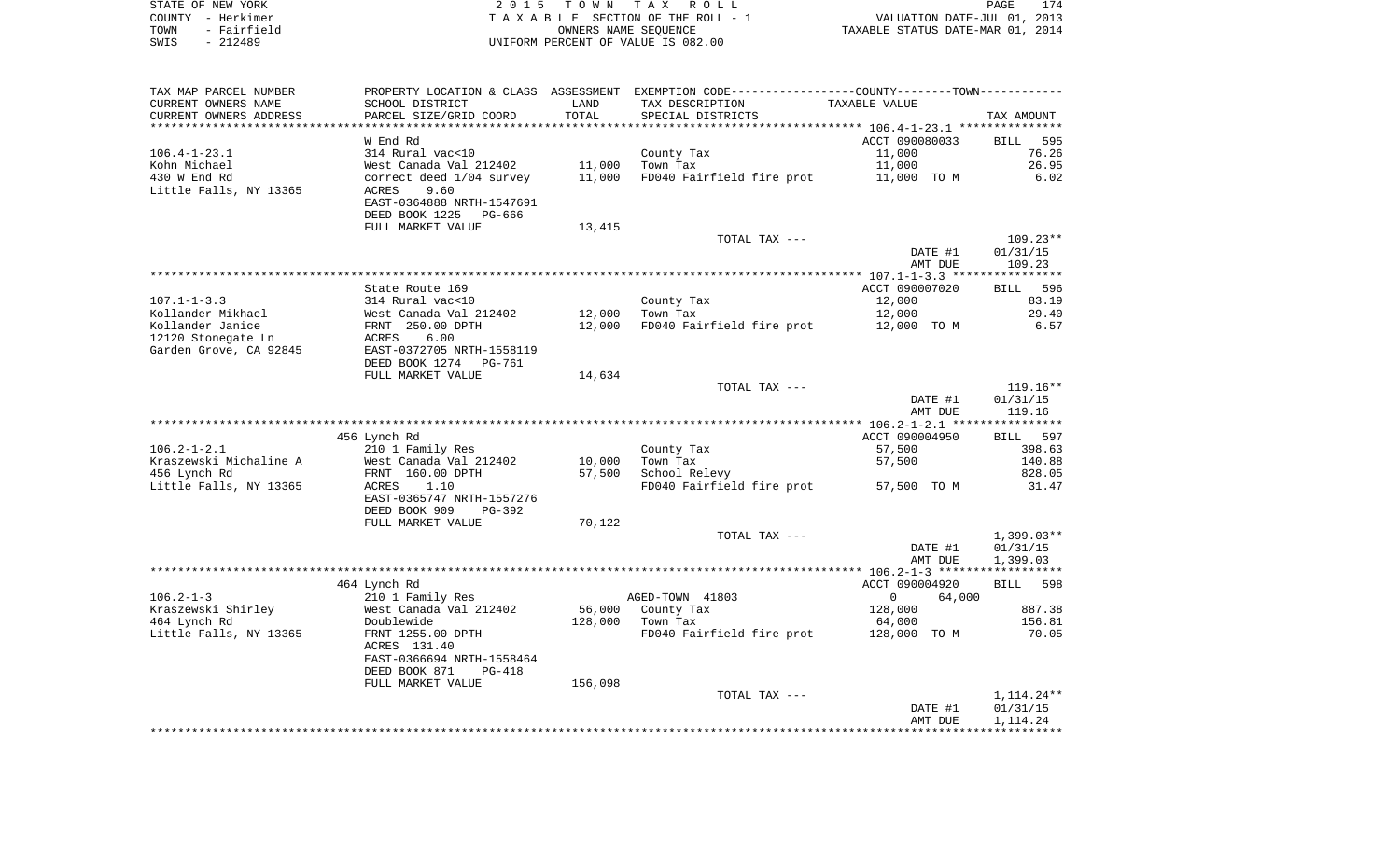|      | STATE OF NEW YORK | 2015 TOWN TAX ROLL                 | ユワロ<br>PAGE                      |
|------|-------------------|------------------------------------|----------------------------------|
|      | COUNTY - Herkimer | TAXABLE SECTION OF THE ROLL - 1    | VALUATION DATE-JUL 01, 2013      |
| TOWN | - Fairfield       | OWNERS NAME SEOUENCE               | TAXABLE STATUS DATE-MAR 01, 2014 |
| SWIS | $-212489$         | UNIFORM PERCENT OF VALUE IS 082.00 |                                  |

| TAX MAP PARCEL NUMBER       |                           |                 | PROPERTY LOCATION & CLASS ASSESSMENT EXEMPTION CODE---------------COUNTY-------TOWN---------- |                            |            |
|-----------------------------|---------------------------|-----------------|-----------------------------------------------------------------------------------------------|----------------------------|------------|
| CURRENT OWNERS NAME         | SCHOOL DISTRICT           | LAND            | TAX DESCRIPTION                                                                               | TAXABLE VALUE              |            |
| CURRENT OWNERS ADDRESS      | PARCEL SIZE/GRID COORD    | TOTAL           | SPECIAL DISTRICTS                                                                             |                            | TAX AMOUNT |
| *******************         | ************************  | *************** |                                                                                               |                            |            |
|                             | 383 State Route 29        |                 |                                                                                               | ACCT 090005370             | BILL 599   |
| $101.1 - 1 - 5.2$           | 210 1 Family Res          |                 | County Tax                                                                                    | 135,000                    | 935.91     |
| Kratzenberg John            | West Canada Val 212402    | 12,000          | Town Tax                                                                                      | 135,000                    | 330.77     |
| Kratzenberg Donna           | 4.70<br>ACRES             | 135,000         | FD040 Fairfield fire prot 135,000 TO M                                                        |                            | 73.88      |
| PO Box 382                  | EAST-0373956 NRTH-1567988 |                 |                                                                                               |                            |            |
| Middleville, NY 13406       | DEED BOOK 873<br>$PG-468$ |                 |                                                                                               |                            |            |
|                             | FULL MARKET VALUE         | 164,634         |                                                                                               |                            |            |
|                             |                           |                 | TOTAL TAX ---                                                                                 |                            | 1,340.56** |
|                             |                           |                 |                                                                                               | DATE #1                    | 01/31/15   |
|                             |                           |                 |                                                                                               | AMT DUE                    | 1,340.56   |
|                             |                           |                 |                                                                                               |                            |            |
|                             | 1790 Hardscrabble Rd      |                 |                                                                                               | ACCT 090090005             | BILL 600   |
| $095.3 - 1 - 21$            | 270 Mfg housing           |                 | VET WAR C 41122                                                                               | 5,550<br>$\Omega$          |            |
| Krawczyk Thomas Sherry      | West Canada Val 212402    |                 | 20,000 VET WAR T 41123                                                                        | 5,550<br>$0 \qquad \qquad$ |            |
| 1790 Hard Scrabble Rd       | ACRES 19.47               | 37,000          | County Tax                                                                                    | 31,450                     | 218.03     |
| Newport, NY 13416           | EAST-0378900 NRTH-1579182 |                 | Town Tax                                                                                      | 31,450                     | 77.06      |
|                             | DEED BOOK 00621 PG-00338  |                 | FD040 Fairfield fire prot                                                                     | 37,000 TO M                | 20.25      |
|                             | FULL MARKET VALUE         | 45,122          |                                                                                               |                            |            |
|                             |                           |                 | TOTAL TAX ---                                                                                 |                            | $315.34**$ |
|                             |                           |                 |                                                                                               | DATE #1                    | 01/31/15   |
|                             |                           |                 |                                                                                               | AMT DUE                    | 315.34     |
|                             |                           |                 |                                                                                               |                            |            |
|                             | 180 Lynch Rd              |                 |                                                                                               | ACCT 090089095             | BILL 601   |
| $106.2 - 3 - 1$             | 240 Rural res             |                 | County Tax                                                                                    | 175,000                    | 1,213.22   |
| Labreche Daniel             | West Canada Val 212402    | 20,000          | Town Tax                                                                                      | 175,000                    | 428.78     |
| Labreche Jeannette          | ACRES<br>20.20            | 175,000         | FD040 Fairfield fire prot 175,000 TO M                                                        |                            | 95.77      |
| 180 Lynch Rd                | EAST-0366951 NRTH-1553492 |                 |                                                                                               |                            |            |
| Little Falls, NY 13365      | DEED BOOK 781<br>PG-101   |                 |                                                                                               |                            |            |
|                             | FULL MARKET VALUE         | 213,415         |                                                                                               |                            |            |
|                             |                           |                 | TOTAL TAX ---                                                                                 |                            | 1,737.77** |
|                             |                           |                 |                                                                                               | DATE #1                    | 01/31/15   |
|                             |                           |                 |                                                                                               | AMT DUE                    | 1,737.77   |
|                             |                           |                 |                                                                                               |                            |            |
|                             | 533 Davis Rd              |                 |                                                                                               |                            | BILL 602   |
| $107.1 - 3 - 9$             | 270 Mfg housing           |                 | County Tax                                                                                    | 58,000                     | 402.09     |
| Laclaire Joseph             | West Canada Val 212402    | 20,000          | Town Tax                                                                                      | 58,000                     | 142.11     |
| 533 Davis Rd                | FRNT 450.00 DPTH          | 58,000          | FD040 Fairfield fire prot                                                                     | 58,000 TO M                | 31.74      |
| Little Falls, NY 13365-9355 | 20.50<br>ACRES            |                 |                                                                                               |                            |            |
|                             | EAST-0380472 NRTH-1558458 |                 |                                                                                               |                            |            |
|                             | DEED BOOK 907<br>PG-336   |                 |                                                                                               |                            |            |
|                             | FULL MARKET VALUE         | 70,732          |                                                                                               |                            |            |
|                             |                           |                 | TOTAL TAX ---                                                                                 |                            | 575.94**   |
|                             |                           |                 |                                                                                               | DATE #1                    | 01/31/15   |
|                             |                           |                 |                                                                                               | AMT DUE                    | 575.94     |
|                             |                           |                 |                                                                                               |                            |            |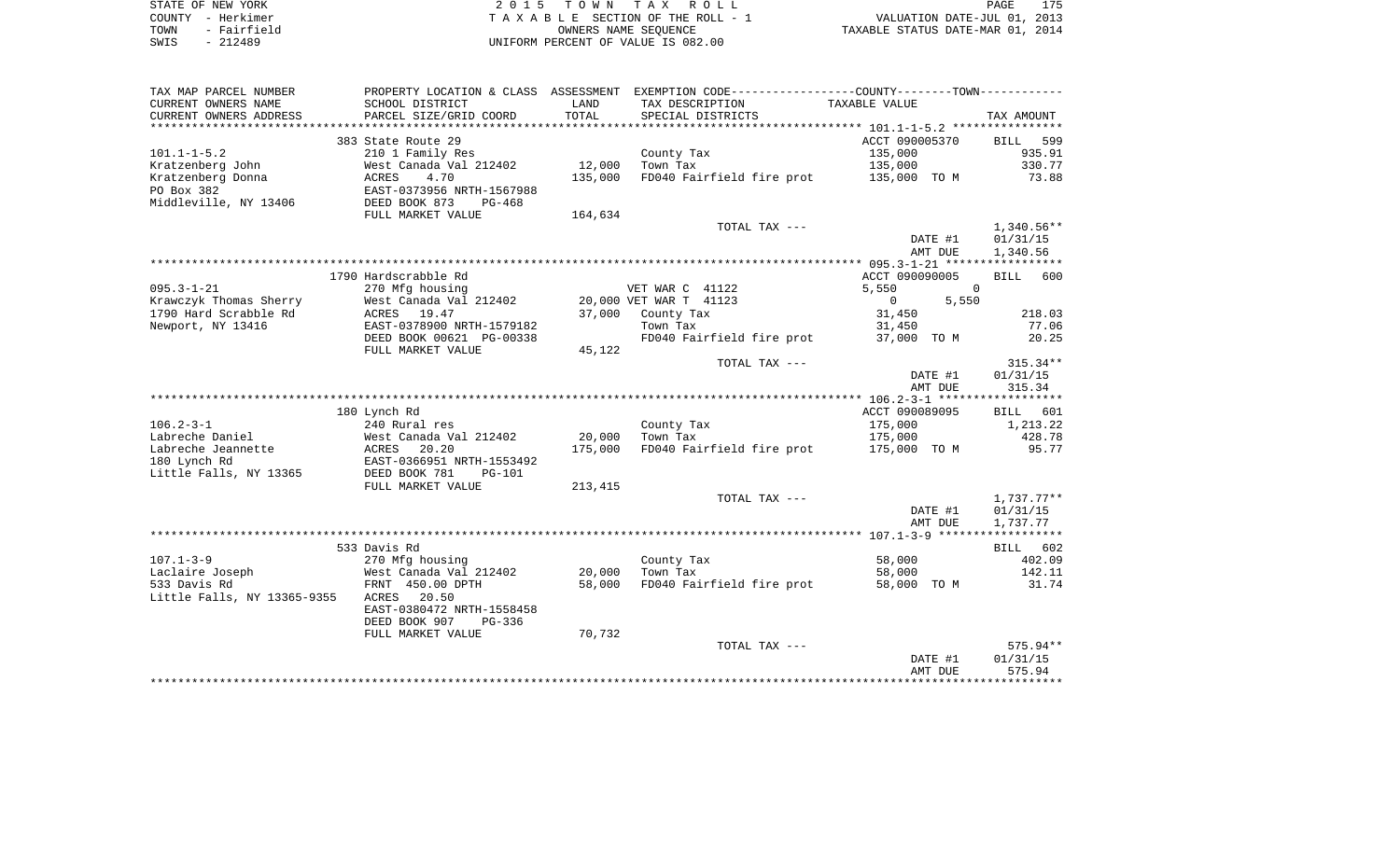| STATE OF NEW YORK   | 2015 TOWN TAX ROLL                 | 176<br>PAGE                      |
|---------------------|------------------------------------|----------------------------------|
| COUNTY - Herkimer   | TAXABLE SECTION OF THE ROLL - 1    | VALUATION DATE-JUL 01, 2013      |
| - Fairfield<br>TOWN | OWNERS NAME SEOUENCE               | TAXABLE STATUS DATE-MAR 01, 2014 |
| SWIS<br>$-212489$   | UNIFORM PERCENT OF VALUE IS 082.00 |                                  |

| TAX MAP PARCEL NUMBER      | PROPERTY LOCATION & CLASS |            | ASSESSMENT EXEMPTION CODE-----------------COUNTY-------TOWN----------- |                    |                    |
|----------------------------|---------------------------|------------|------------------------------------------------------------------------|--------------------|--------------------|
| CURRENT OWNERS NAME        | SCHOOL DISTRICT           | LAND       | TAX DESCRIPTION                                                        | TAXABLE VALUE      |                    |
| CURRENT OWNERS ADDRESS     | PARCEL SIZE/GRID COORD    | TOTAL      | SPECIAL DISTRICTS                                                      |                    | TAX AMOUNT         |
|                            |                           | ********** |                                                                        |                    |                    |
|                            | 148 Town Garage Rd        |            |                                                                        | ACCT 090100026     | BILL<br>603        |
| $101.14 - 1 - 10$          | 210 1 Family Res          |            | County Tax                                                             | 30,000             | 207.98             |
| Lahah Carlton              | West Canada Val 212402    | 7,000      | Town Tax                                                               | 30,000             | 73.50              |
| Darlene                    | 80.00 DPTH 179.00<br>FRNT | 30,000     | FD040 Fairfield fire prot                                              | 30,000 TO M        | 16.42              |
| 13818 State Rt 12 N        | EAST-0381598 NRTH-1568111 |            |                                                                        |                    |                    |
| Boonville, NY 13309        | DEED BOOK 819<br>$PG-69$  |            |                                                                        |                    |                    |
|                            | FULL MARKET VALUE         | 36,585     |                                                                        |                    |                    |
|                            |                           |            | TOTAL TAX ---                                                          |                    | 297.90**           |
|                            |                           |            |                                                                        | DATE #1            | 01/31/15           |
|                            |                           |            |                                                                        | AMT DUE            | 297.90             |
|                            |                           |            |                                                                        |                    |                    |
|                            | Myers Rd                  |            |                                                                        |                    | BILL<br>604        |
| $107.3 - 2 - 21.1$         | 322 Rural vac>10          |            | AG MKTS<br>41730                                                       | 11,076<br>11,076   |                    |
| Lamanna Carmen J           | Little Falls Ce 210900    | 30,000     | County Tax                                                             | 18,924             | 131.19             |
| 1159 Eatonville Rd         | ACRES<br>46.80            | 30,000     | Town Tax                                                               | 18,924             | 46.37              |
| Little Falls, NY 13365     | EAST-0377932 NRTH-1548567 |            | FD040 Fairfield fire prot                                              | 30,000 TO M        | 16.42              |
|                            | FULL MARKET VALUE         | 36,585     |                                                                        |                    |                    |
| MAY BE SUBJECT TO PAYMENT  |                           |            |                                                                        |                    |                    |
| UNDER AGDIST LAW TIL 2021  |                           |            |                                                                        |                    |                    |
|                            |                           |            | TOTAL TAX ---                                                          |                    | 193.98**           |
|                            |                           |            |                                                                        | DATE #1<br>AMT DUE | 01/31/15<br>193.98 |
|                            |                           |            |                                                                        |                    |                    |
|                            | Hardscrabble Rd           |            |                                                                        | ACCT 090002850     | BILL 605           |
| $101.14 - 1 - 22$          | 314 Rural vac<10          |            | County Tax                                                             | 3,000              | 20.80              |
| Lamphere Franklin          | West Canada Val 212402    | 3,000      | Town Tax                                                               | 3,000              | 7.35               |
| Lamphere Dorothy           | FRNT 100.00 DPTH 145.00   | 3,000      | FD040 Fairfield fire prot                                              | 3,000 TO M         | 1.64               |
| 125 Academy Walk           | EAST-0381668 NRTH-1568519 |            |                                                                        |                    |                    |
| Middleville, NY 13406-9801 | DEED BOOK 703<br>$PG-978$ |            |                                                                        |                    |                    |
|                            | FULL MARKET VALUE         | 3,659      |                                                                        |                    |                    |
|                            |                           |            | TOTAL TAX ---                                                          |                    | $29.79**$          |
|                            |                           |            |                                                                        | DATE #1            | 01/31/15           |
|                            |                           |            |                                                                        | AMT DUE            | 29.79              |
|                            |                           |            |                                                                        |                    |                    |
|                            | 125 Academy Walk          |            |                                                                        | ACCT 090005190     | BILL 606           |
| $101.14 - 1 - 30$          | 210 1 Family Res          |            | County Tax                                                             | 75,000             | 519.95             |
| Lamphere Franklin          | West Canada Val 212402    | 8,000      | Town Tax                                                               | 75,000             | 183.76             |
| Lamphere Dorothy           | 80.00 DPTH 340.00<br>FRNT | 75,000     | FD040 Fairfield fire prot 75,000 TO M                                  |                    | 41.04              |
| 125 Academy Walk           | EAST-0381472 NRTH-1568796 |            |                                                                        |                    |                    |
| Middleville, NY 13406-9801 | DEED BOOK 00537 PG-00411  |            |                                                                        |                    |                    |
|                            | FULL MARKET VALUE         | 91,463     |                                                                        |                    |                    |
|                            |                           |            | TOTAL TAX ---                                                          |                    | 744.75**           |
|                            |                           |            |                                                                        | DATE #1            | 01/31/15           |
|                            |                           |            |                                                                        | AMT DUE            | 744.75             |
|                            |                           |            |                                                                        |                    |                    |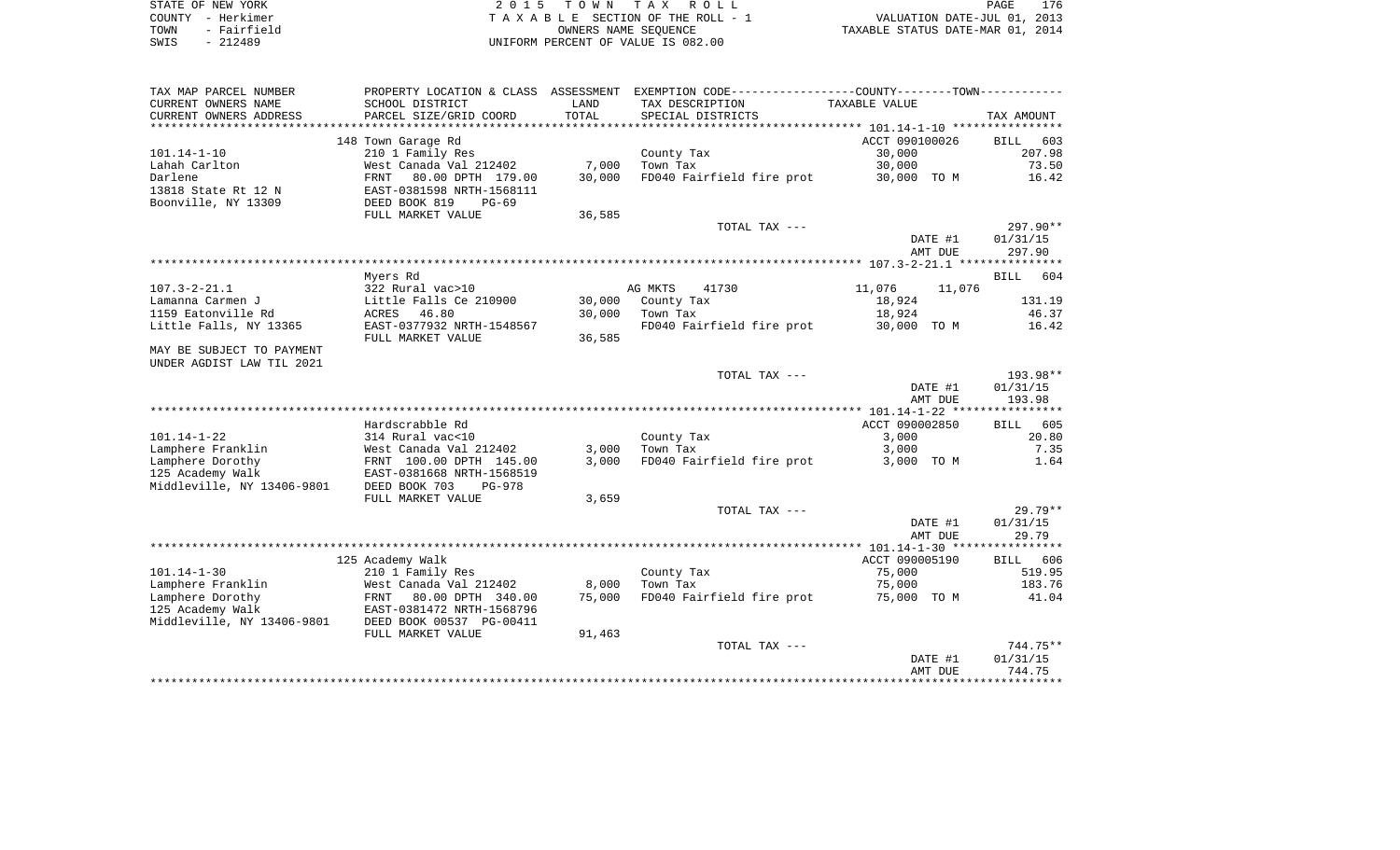| STATE OF NEW YORK   | 2015 TOWN TAX ROLL                 | 177<br>PAGE                      |
|---------------------|------------------------------------|----------------------------------|
| COUNTY - Herkimer   | TAXABLE SECTION OF THE ROLL - 1    | VALUATION DATE-JUL 01, 2013      |
| - Fairfield<br>TOWN | OWNERS NAME SEOUENCE               | TAXABLE STATUS DATE-MAR 01, 2014 |
| - 212489<br>SWIS    | UNIFORM PERCENT OF VALUE IS 082.00 |                                  |

| TAX MAP PARCEL NUMBER      |                                |         | PROPERTY LOCATION & CLASS ASSESSMENT EXEMPTION CODE---------------COUNTY-------TOWN---------- |                |                        |
|----------------------------|--------------------------------|---------|-----------------------------------------------------------------------------------------------|----------------|------------------------|
| CURRENT OWNERS NAME        | SCHOOL DISTRICT                | LAND    | TAX DESCRIPTION                                                                               | TAXABLE VALUE  |                        |
| CURRENT OWNERS ADDRESS     | PARCEL SIZE/GRID COORD         | TOTAL   | SPECIAL DISTRICTS                                                                             |                | TAX AMOUNT             |
| ********************       |                                |         |                                                                                               |                |                        |
|                            | 125 State Route 29             |         |                                                                                               | ACCT 090100051 | BILL<br>607            |
| $100.4 - 1 - 4$            | 312 Vac w/imprv                |         | County Tax                                                                                    | 24,000         | 166.38                 |
| Lamphere Franklin Dorothy  | West Canada Val 212402         | 13,000  | Town Tax                                                                                      | 24,000         | 58.80                  |
| 125 Academy Walk           | 9.60<br>ACRES                  | 24,000  | FD040 Fairfield fire prot                                                                     | 24,000 TO M    | 13.13                  |
| Middleville, NY 13406      | EAST-0369727 NRTH-1568933      |         |                                                                                               |                |                        |
|                            | DEED BOOK 00642 PG-00380       |         |                                                                                               |                |                        |
|                            | FULL MARKET VALUE              | 29,268  |                                                                                               |                |                        |
|                            |                                |         | TOTAL TAX ---                                                                                 |                | 238.31**               |
|                            |                                |         |                                                                                               | DATE #1        | 01/31/15               |
|                            |                                |         |                                                                                               | AMT DUE        | 238.31                 |
|                            |                                |         |                                                                                               |                |                        |
|                            | 236 Thompson Rd                |         |                                                                                               | ACCT 090009390 | BILL 608               |
| $101.4 - 6 - 8$            | 210 1 Family Res               |         | County Tax                                                                                    | 140,000        | 970.57                 |
| Lamphere Richard           | West Canada Val 212402         | 20,000  | Town Tax                                                                                      | 140,000        | 343.02                 |
| Lamphere Jennifer          | ACRES<br>7.90                  | 140,000 | FD040 Fairfield fire prot                                                                     | 140,000 TO M   | 76.61                  |
| 236 Thompson Rd            | EAST-0394332 NRTH-1560779      |         |                                                                                               |                |                        |
| Little Falls, NY 13365     | DEED BOOK 1208<br>PG-264       |         |                                                                                               |                |                        |
|                            | FULL MARKET VALUE              | 170,732 | TOTAL TAX ---                                                                                 |                |                        |
|                            |                                |         |                                                                                               | DATE #1        | 1,390.20**<br>01/31/15 |
|                            |                                |         |                                                                                               | AMT DUE        | 1,390.20               |
|                            |                                |         |                                                                                               |                |                        |
|                            | 2771 State Route 29            |         |                                                                                               |                | BILL 609               |
| $101.4 - 1 - 8.3$          | 270 Mfg housing                |         | County Tax                                                                                    | 42,000         | 291.17                 |
| Lamphere Scott             | West Canada Val 212402         | 10,000  | Town Tax                                                                                      | 42,000         | 102.91                 |
| Lamphere Susan             | ACRES<br>1.50                  | 42,000  | FD040 Fairfield fire prot                                                                     | 42,000 TO M    | 22.98                  |
| 2771 State Rte. 29         | EAST-0393050 NRTH-1567589      |         |                                                                                               |                |                        |
| Dolgeville, NY 13329       | DEED BOOK 786<br><b>PG-111</b> |         |                                                                                               |                |                        |
|                            | FULL MARKET VALUE              | 51,220  |                                                                                               |                |                        |
|                            |                                |         | TOTAL TAX ---                                                                                 |                | $417.06**$             |
|                            |                                |         |                                                                                               | DATE #1        | 01/31/15               |
|                            |                                |         |                                                                                               | AMT DUE        | 417.06                 |
|                            |                                |         |                                                                                               |                |                        |
|                            | 1447 State Route 29            |         |                                                                                               | ACCT 090011280 | BILL 610               |
| $101.4 - 1 - 8.1$          | 240 Rural res                  |         | County Tax                                                                                    | 65,000         | 450.62                 |
| Lamphere-Farnell Barbara M | West Canada Val 212402         | 23,000  | Town Tax                                                                                      | 65,000         | 159.26                 |
| 1447 State Route 29        | includes $8.2 \& 8.4$          | 65,000  | FD040 Fairfield fire prot 65,000 TO M                                                         |                | 35.57                  |
| Little Falls, NY 13365     | FRNT 1350.00 DPTH              |         |                                                                                               |                |                        |
|                            | ACRES<br>21.40                 |         |                                                                                               |                |                        |
|                            | EAST-0393731 NRTH-1567463      |         |                                                                                               |                |                        |
|                            | DEED BOOK 1464<br>PG-236       |         |                                                                                               |                |                        |
|                            | FULL MARKET VALUE              | 79,268  |                                                                                               |                |                        |
|                            |                                |         | TOTAL TAX ---                                                                                 |                | $645.45**$             |
|                            |                                |         |                                                                                               | DATE #1        | 01/31/15               |
|                            |                                |         |                                                                                               | AMT DUE        | 645.45                 |
|                            |                                |         |                                                                                               |                |                        |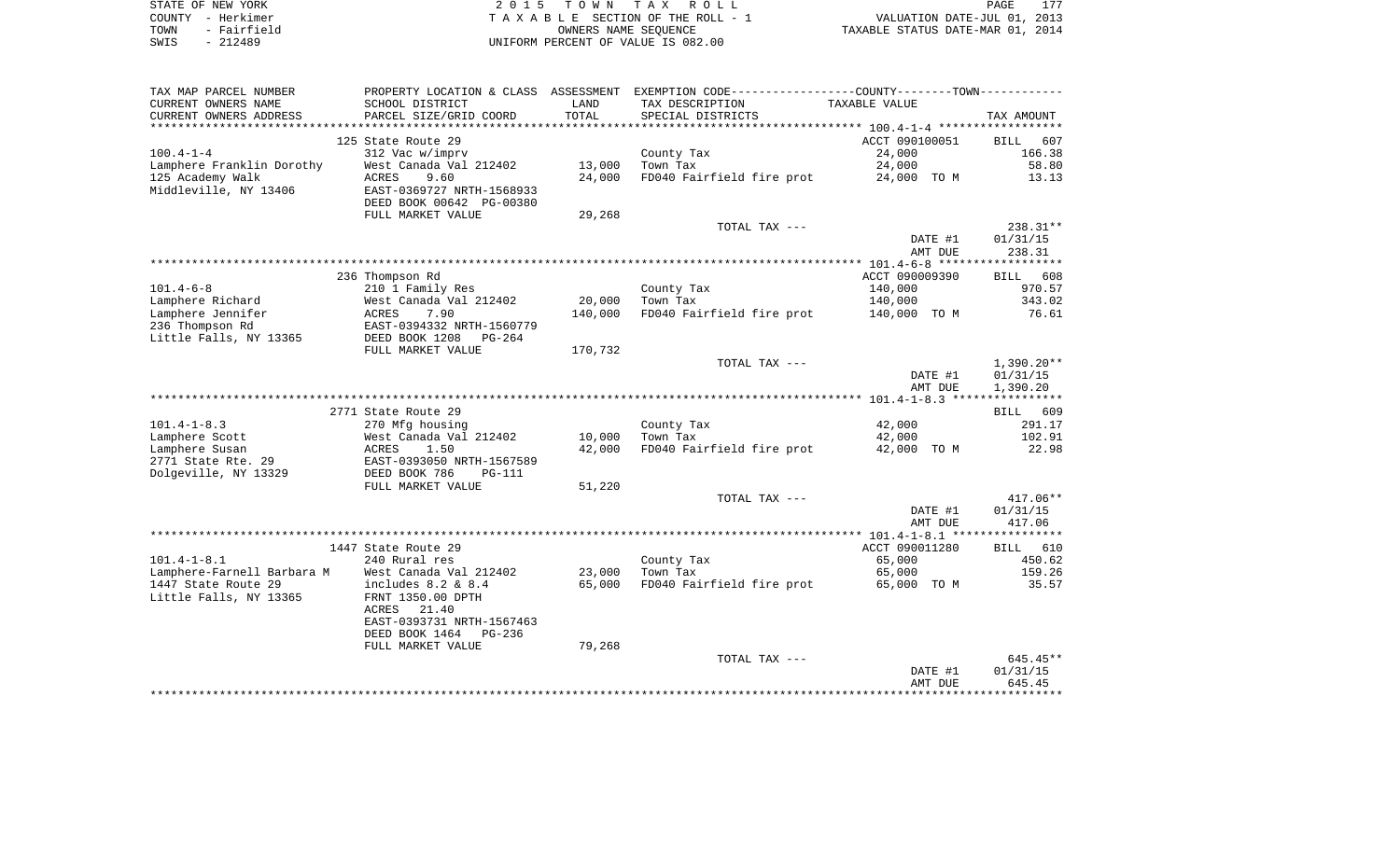| STATE OF NEW YORK   | 2015 TOWN TAX ROLL                 | 178<br>PAGE                      |
|---------------------|------------------------------------|----------------------------------|
| COUNTY - Herkimer   | TAXABLE SECTION OF THE ROLL - 1    | VALUATION DATE-JUL 01, 2013      |
| - Fairfield<br>TOWN | OWNERS NAME SEOUENCE               | TAXABLE STATUS DATE-MAR 01, 2014 |
| $-212489$<br>SWIS   | UNIFORM PERCENT OF VALUE IS 082.00 |                                  |

| TAX MAP PARCEL NUMBER                |                                                      |                  | PROPERTY LOCATION & CLASS ASSESSMENT EXEMPTION CODE----------------COUNTY--------TOWN---------- |                    |                    |
|--------------------------------------|------------------------------------------------------|------------------|-------------------------------------------------------------------------------------------------|--------------------|--------------------|
| CURRENT OWNERS NAME                  | SCHOOL DISTRICT                                      | LAND             | TAX DESCRIPTION                                                                                 | TAXABLE VALUE      |                    |
| CURRENT OWNERS ADDRESS               | PARCEL SIZE/GRID COORD                               | TOTAL            | SPECIAL DISTRICTS                                                                               |                    | TAX AMOUNT         |
|                                      |                                                      | **************   |                                                                                                 |                    |                    |
|                                      | State Route 29                                       |                  |                                                                                                 | ACCT 090007110     | BILL 611           |
| $101.4 - 4 - 10$                     | 322 Rural vac>10                                     |                  | County Tax                                                                                      | 23,000             | 159.45             |
| Lane Simmons                         | West Canada Val 212402                               | 23,000           | Town Tax                                                                                        | 23,000             | 56.35              |
| Attn: Laura Carentz                  | Survey Jj19a26                                       | 23,000           | School Relevy                                                                                   |                    | 563.10             |
| 348 Mason Rd                         | ACRES 30.70                                          |                  | FD040 Fairfield fire prot 23,000 TO M                                                           |                    | 12.59              |
| Mohawk, NY 13407                     | EAST-0391734 NRTH-1566834                            |                  |                                                                                                 |                    |                    |
|                                      | DEED BOOK 817<br>PG-321                              |                  |                                                                                                 |                    |                    |
|                                      | FULL MARKET VALUE                                    | 28,049           |                                                                                                 |                    |                    |
|                                      |                                                      |                  | TOTAL TAX ---                                                                                   |                    | 791.49**           |
|                                      |                                                      |                  |                                                                                                 | DATE #1            | 01/31/15           |
|                                      |                                                      |                  |                                                                                                 | AMT DUE            | 791.49             |
|                                      |                                                      |                  |                                                                                                 |                    |                    |
|                                      | 698 State Route 29                                   |                  |                                                                                                 | ACCT 090100004     | BILL 612           |
| $101.3 - 1 - 23$                     | 210 1 Family Res                                     |                  | County Tax                                                                                      | 65,000             | 450.62             |
| Lanphere Betty<br>698 State Route 29 | West Canada Val 212402                               | 10,000<br>65,000 | Town Tax<br>FD040 Fairfield fire prot                                                           | 65,000             | 159.26<br>35.57    |
| Middleville, NY 13406                | FRNT 182.00 DPTH 237.00<br>EAST-0380473 NRTH-1568368 |                  |                                                                                                 | 65,000 TO M        |                    |
|                                      | DEED BOOK 00614 PG-00558                             |                  |                                                                                                 |                    |                    |
|                                      | FULL MARKET VALUE                                    | 79,268           |                                                                                                 |                    |                    |
|                                      |                                                      |                  | TOTAL TAX ---                                                                                   |                    | $645.45**$         |
|                                      |                                                      |                  |                                                                                                 | DATE #1            | 01/31/15           |
|                                      |                                                      |                  |                                                                                                 | AMT DUE            | 645.45             |
|                                      |                                                      |                  |                                                                                                 |                    |                    |
|                                      | 698 Hardscrabble Rd                                  |                  |                                                                                                 |                    | BILL 613           |
| $095.3 - 3 - 11.2$                   | 270 Mfg housing                                      |                  | County Tax                                                                                      | 28,000             | 194.11             |
| Lanphere Kale                        | West Canada Val 212402                               | 12,000           | Town Tax                                                                                        | 28,000             | 68.60              |
| 698 St Rte 29                        | FRNT 300.00 DPTH 700.00                              | 28,000           | FD040 Fairfield fire prot                                                                       | 28,000 TO M        | 15.32              |
| Middleville, NY 13406                | ACRES<br>4.80                                        |                  |                                                                                                 |                    |                    |
|                                      | EAST-0378665 NRTH-1577321                            |                  |                                                                                                 |                    |                    |
|                                      | DEED BOOK 822<br>$PG-173$                            |                  |                                                                                                 |                    |                    |
|                                      | FULL MARKET VALUE                                    | 34,146           |                                                                                                 |                    |                    |
|                                      |                                                      |                  | TOTAL TAX ---                                                                                   |                    | $278.03**$         |
|                                      |                                                      |                  |                                                                                                 | DATE #1            | 01/31/15           |
|                                      |                                                      |                  |                                                                                                 | AMT DUE            | 278.03             |
|                                      |                                                      |                  |                                                                                                 |                    |                    |
|                                      | 684 State Route 29                                   |                  |                                                                                                 | ACCT 090005220     | BILL 614           |
| $101.3 - 1 - 22$                     | 210 1 Family Res                                     |                  | County Tax                                                                                      | 68,000             | 471.42             |
| Lanphere Keith H                     | West Canada Val 212402                               | 10,000           | Town Tax                                                                                        | 68,000             | 166.61             |
| 684 State Route 29                   | ACRES<br>1.60                                        | 68,000           | FD040 Fairfield fire prot                                                                       | 68,000 TO M        | 37.21              |
| Middleville, NY 13406                | EAST-0380236 NRTH-1568349                            |                  |                                                                                                 |                    |                    |
|                                      | DEED BOOK 842<br><b>PG-108</b>                       |                  |                                                                                                 |                    |                    |
|                                      | FULL MARKET VALUE                                    | 82,927           |                                                                                                 |                    |                    |
|                                      |                                                      |                  | TOTAL TAX ---                                                                                   |                    | $675.24**$         |
|                                      |                                                      |                  |                                                                                                 | DATE #1<br>AMT DUE | 01/31/15<br>675.24 |
|                                      |                                                      |                  |                                                                                                 |                    |                    |
|                                      |                                                      |                  |                                                                                                 |                    |                    |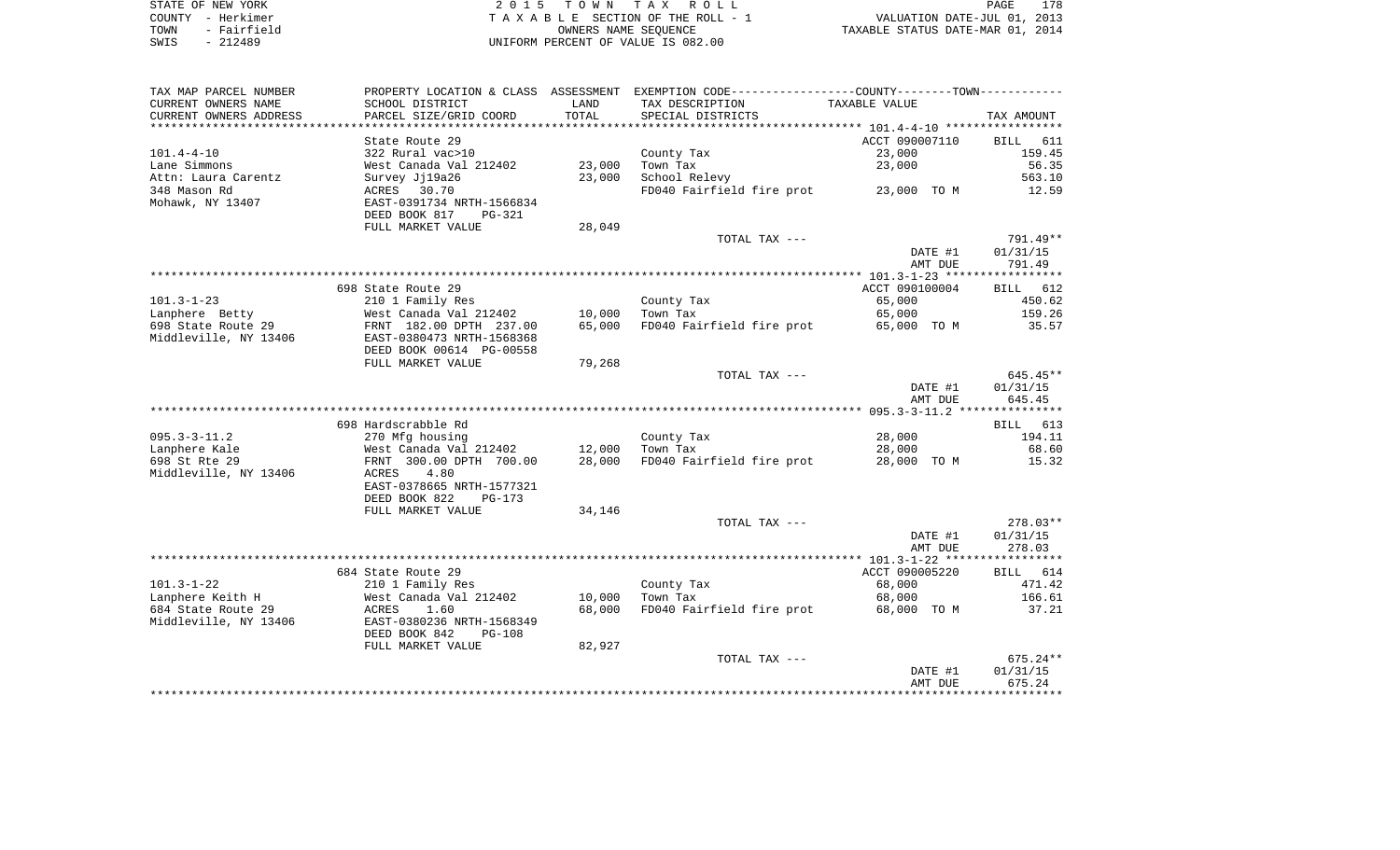| STATE OF NEW YORK    | T O W N<br>TAX <sup>T</sup><br>R O L L<br>-15 | .70<br>PAGE                      |
|----------------------|-----------------------------------------------|----------------------------------|
| - Herkimer<br>COUNTY | TAXABLE SECTION OF THE ROLL - 1               | VALUATION DATE-JUL 01, 2013      |
| Fairfield<br>TOWN    | OWNERS NAME SEOUENCE                          | TAXABLE STATUS DATE-MAR 01, 2014 |
| 212489<br>SWIS       | UNIFORM PERCENT OF VALUE IS 082.00            |                                  |

| TAX MAP PARCEL NUMBER      | PROPERTY LOCATION & CLASS ASSESSMENT |         | EXEMPTION CODE-----------------COUNTY-------TOWN----------- |                  |              |
|----------------------------|--------------------------------------|---------|-------------------------------------------------------------|------------------|--------------|
| CURRENT OWNERS NAME        | SCHOOL DISTRICT                      | LAND    | TAX DESCRIPTION                                             | TAXABLE VALUE    |              |
| CURRENT OWNERS ADDRESS     | PARCEL SIZE/GRID COORD               | TOTAL   | SPECIAL DISTRICTS                                           |                  | TAX AMOUNT   |
| ************************** |                                      |         |                                                             |                  |              |
|                            | Hardscrabble Rd                      |         |                                                             |                  | 615<br>BILL  |
| $107.1 - 1 - 20.3$         | 105 Vac farmland                     |         | County Tax                                                  | 77,500           | 537.28       |
| Lapp Phares                | West Canada Val 212402               | 77,500  | Town Tax                                                    | 77,500           | 189.89       |
| 4133 Red Well Dr           | ACRES 155.50                         | 77,500  | FD040 Fairfield fire prot                                   | 77,500 TO M      | 42.41        |
| Gordonville, PA 17529      | EAST-0379873 NRTH-1555691            |         |                                                             |                  |              |
|                            | FULL MARKET VALUE                    | 94,512  |                                                             |                  |              |
|                            |                                      |         | TOTAL TAX ---                                               |                  | 769.58**     |
|                            |                                      |         |                                                             | DATE #1          | 01/31/15     |
|                            |                                      |         |                                                             | AMT DUE          | 769.58       |
|                            |                                      |         |                                                             |                  |              |
|                            | 751 Castle Rd                        |         |                                                             | ACCT 090003480   | BILL 616     |
| $101.2 - 1 - 14$           | 112 Dairy farm                       |         | County Tax                                                  | 180,000          | 1,247.88     |
| Larocque Paul A            | West Canada Val 212402               | 68,000  | Town Tax                                                    | 180,000          | 441.03       |
| 751 Castle Rd              | ACRES 108.30                         | 180,000 | School Relevy                                               |                  | 3,827.17     |
| Middleville, NY 13406      | EAST-0387599 NRTH-1569760            |         | FD040 Fairfield fire prot 180,000 TO M                      |                  | 98.50        |
|                            | DEED BOOK 1376 PG-634                |         |                                                             |                  |              |
|                            | FULL MARKET VALUE                    | 219,512 |                                                             |                  |              |
|                            |                                      |         | TOTAL TAX ---                                               |                  | $5,614.58**$ |
|                            |                                      |         |                                                             | DATE #1          | 01/31/15     |
|                            |                                      |         |                                                             | AMT DUE          | 5,614.58     |
|                            |                                      |         |                                                             |                  |              |
|                            | 640 Stahl Rd                         |         |                                                             | ACCT 090010108   | BILL 617     |
| $107.2 - 1 - 19.3$         | 241 Rural res&ag                     |         | AG MKTS<br>41730                                            | 10,710<br>10,710 |              |
| Lee James C                | West Canada Val 212402               | 41,000  | County Tax                                                  | 110,290          | 764.60       |
| 640 Stahl Rd               | INCLUDES 107.2-1-19.6                | 121,000 | Town Tax                                                    | 110,290          | 270.23       |
| Little Falls, NY 13365     | FRNT 1682.00 DPTH                    |         | FD040 Fairfield fire prot                                   | 121,000 TO M     | 66.21        |
|                            | ACRES 74.90                          |         |                                                             |                  |              |
| MAY BE SUBJECT TO PAYMENT  | EAST-0389129 NRTH-1555924            |         |                                                             |                  |              |
| UNDER AGDIST LAW TIL 2021  | DEED BOOK 1191 PG-869                |         |                                                             |                  |              |
|                            | FULL MARKET VALUE                    | 147,561 |                                                             |                  |              |
|                            |                                      |         | TOTAL TAX ---                                               |                  | $1,101.04**$ |
|                            |                                      |         |                                                             | DATE #1          | 01/31/15     |
|                            |                                      |         |                                                             | AMT DUE          | 1,101.04     |
|                            |                                      |         |                                                             |                  |              |
|                            | Thompson Rd                          |         |                                                             | ACCT 090009990   | BILL 618     |
| $107.2 - 1 - 14$           | 260 Seasonal res                     |         | County Tax                                                  | 45,000           | 311.97       |
| Lekki Brian M              | West Canada Val 212402               | 40,000  | Town Tax                                                    | 45,000           | 110.26       |
| Lekki Kimberly K           | ACRES 51.50                          | 45,000  | FD040 Fairfield fire prot 45,000 TO M                       |                  | 24.63        |
| 458 Butler Rd              | EAST-0394624 NRTH-1560127            |         |                                                             |                  |              |
| Poland, NY 13431           | DEED BOOK 1396 PG-587                |         |                                                             |                  |              |
|                            | FULL MARKET VALUE                    | 54,878  |                                                             |                  |              |
|                            |                                      |         | TOTAL TAX ---                                               |                  | 446.86**     |
|                            |                                      |         |                                                             | DATE #1          | 01/31/15     |
|                            |                                      |         |                                                             | AMT DUE          | 446.86       |
|                            |                                      |         |                                                             |                  |              |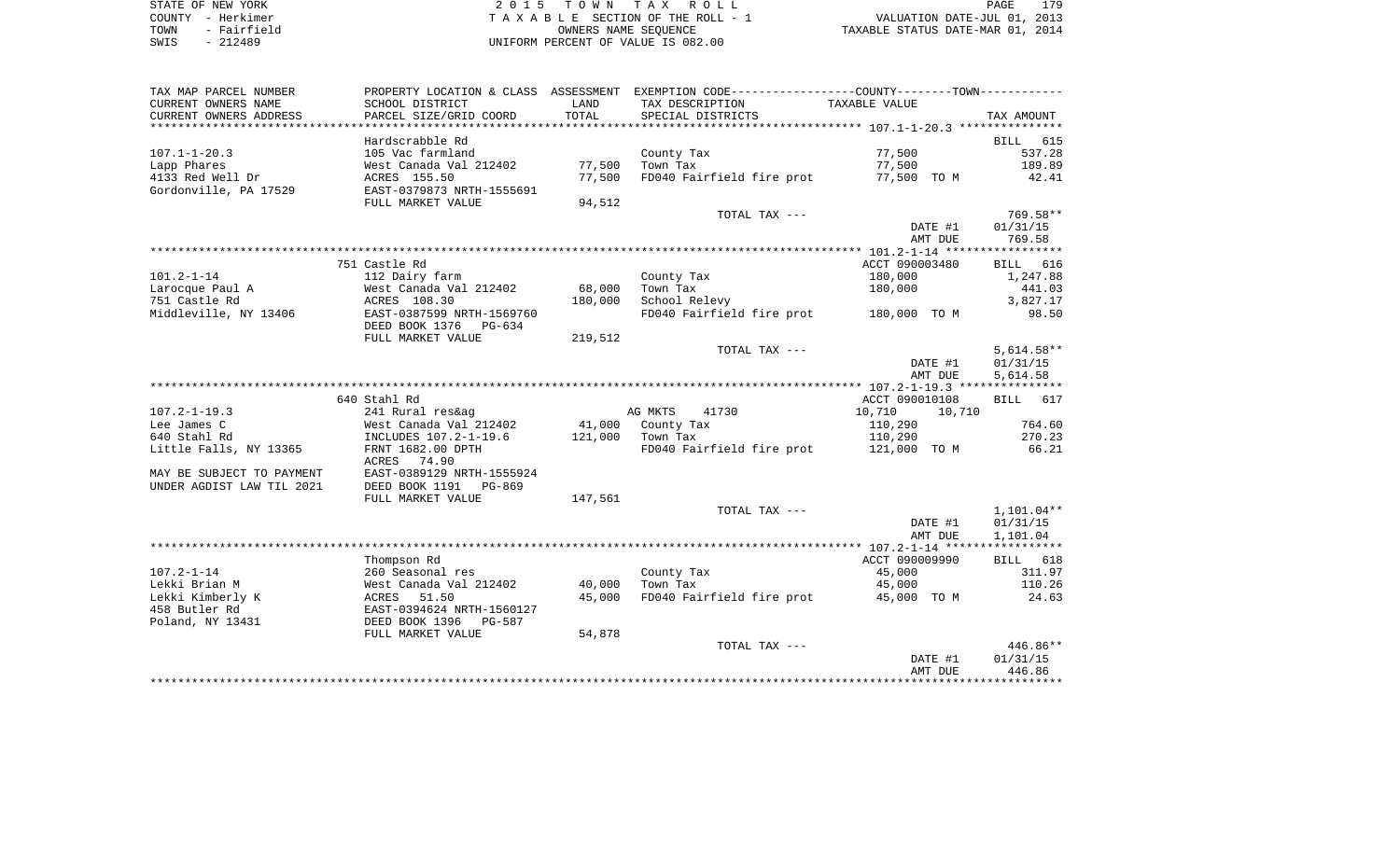STATE OF NEW YORK **EXECUTE:**  $2015$  TOWN TAX ROLL COUNTY - Herkimer T A X A B L E SECTION OF THE ROLL - 1 VALUATION DATE-JUL 01, 2013 TOWN - Fairfield OWNERS NAME SEQUENCE TAXABLE STATUS DATE-MAR 01, 2014

SWIS - 212489 UNIFORM PERCENT OF VALUE IS 082.00

| TAX MAP PARCEL NUMBER     | PROPERTY LOCATION & CLASS      | ASSESSMENT | EXEMPTION CODE-----------------COUNTY-------TOWN----------- |                  |                    |
|---------------------------|--------------------------------|------------|-------------------------------------------------------------|------------------|--------------------|
| CURRENT OWNERS NAME       | SCHOOL DISTRICT                | LAND       | TAX DESCRIPTION                                             | TAXABLE VALUE    |                    |
| CURRENT OWNERS ADDRESS    | PARCEL SIZE/GRID COORD         | TOTAL      | SPECIAL DISTRICTS                                           |                  | TAX AMOUNT         |
| **********************    |                                |            |                                                             |                  |                    |
|                           | Hardscrabble Rd                |            |                                                             |                  | BILL 619           |
| $107.1 - 3 - 7$           | 311 Res vac land               |            | County Tax                                                  | 12,000           | 83.19              |
| Leon William Jr.          | West Canada Val 212402         | 12,000     | Town Tax                                                    | 12,000           | 29.40              |
| Leon Mildred              | ACRES<br>9.60                  | 12,000     | FD040 Fairfield fire prot                                   | 12,000 TO M      | 6.57               |
| PO Box 515                | EAST-0381192 NRTH-1558717      |            |                                                             |                  |                    |
| Newport, NY 13416         | DEED BOOK 1436<br>PG-923       |            |                                                             |                  |                    |
|                           | FULL MARKET VALUE              | 14,634     |                                                             |                  |                    |
|                           |                                |            | TOTAL TAX ---                                               |                  | $119.16**$         |
|                           |                                |            |                                                             | DATE #1          | 01/31/15           |
|                           |                                |            |                                                             | AMT DUE          | 119.16             |
|                           |                                |            |                                                             |                  |                    |
|                           | State Route 29                 |            |                                                             | ACCT 090100093   | 620<br>BILL        |
| $100.4 - 1 - 8.2$         | 105 Vac farmland               |            | AG MKTS L 41720                                             | 15,686<br>15,686 |                    |
| Leshinski Andrew          |                                | 31,000     | County Tax                                                  |                  | 106.17             |
|                           | West Canada Val 212402         |            |                                                             | 15,314           |                    |
| Leshinski Margot          | 68.2                           | 31,000     | Town Tax                                                    | 15,314           | 37.52              |
| 489 State Route 29        | ACRES 68.20                    |            | School Relevy                                               |                  | 374.94             |
| Middleville, NY 13406     | EAST-0372494 NRTH-1567192      |            | FD040 Fairfield fire prot 15,314 TO M                       |                  | 8.38               |
|                           | DEED BOOK 666<br>PG-880        |            | 15,686 EX                                                   |                  |                    |
| MAY BE SUBJECT TO PAYMENT | FULL MARKET VALUE              | 37,805     |                                                             |                  |                    |
| UNDER AGDIST LAW TIL 2018 |                                |            |                                                             |                  |                    |
|                           |                                |            | TOTAL TAX ---                                               |                  | 527.01**           |
|                           |                                |            |                                                             | DATE #1          | 01/31/15           |
|                           |                                |            |                                                             | AMT DUE          | 527.01             |
|                           |                                |            |                                                             |                  |                    |
|                           | Teall Rd                       |            |                                                             | ACCT 090087053   | <b>BILL</b><br>621 |
| $101.1 - 1 - 21.2$        | 105 Vac farmland               |            | AG MKTS L 41720                                             | 33,618<br>33,618 |                    |
| Leshinski Andrew          | West Canada Val 212402         | 60,000     | County Tax                                                  | 26,382           | 182.90             |
| Leshinski Margot          | ACRES 110.50                   | 60,000     | Town Tax                                                    | 26,382           | 64.64              |
| 489 St Rte 29             | EAST-0383771 NRTH-1571289      |            | School Relevy                                               |                  | 645.89             |
| Middleville, NY 13406     | DEED BOOK 706<br><b>PG-411</b> |            | FD040 Fairfield fire prot                                   | 26,382 TO M      | 14.44              |
|                           | FULL MARKET VALUE              | 73,171     | 33,618 EX                                                   |                  |                    |
| MAY BE SUBJECT TO PAYMENT |                                |            |                                                             |                  |                    |
| UNDER AGDIST LAW TIL 2018 |                                |            |                                                             |                  |                    |
|                           |                                |            | TOTAL TAX ---                                               |                  | 907.87**           |
|                           |                                |            |                                                             | DATE #1          | 01/31/15           |
|                           |                                |            |                                                             | AMT DUE          | 907.87             |
|                           |                                |            |                                                             |                  |                    |
|                           | Parkhurst Rd                   |            |                                                             | ACCT 090005100   | 622<br>BILL        |
| $101.3 - 1 - 5$           | 105 Vac farmland               |            | AG MKTS L 41720                                             | 29,077<br>29,077 |                    |
| Leshinski Andrew          | West Canada Val 212402         | 53,000     | County Tax                                                  | 23,923           | 165.85             |
| Leshinski Margot          | 97.50<br>ACRES                 | 53,000     | Town Tax                                                    | 23,923           | 58.61              |
| 489 St Rte 29             | EAST-0375767 NRTH-1567307      |            | School Relevy                                               |                  | 585.70             |
| Middleville, NY 13406     | DEED BOOK 00661 PG-00743       |            | FD040 Fairfield fire prot                                   | 23,923 TO M      | 13.09              |
|                           | FULL MARKET VALUE              | 64,634     | 29,077 EX                                                   |                  |                    |
| MAY BE SUBJECT TO PAYMENT |                                |            |                                                             |                  |                    |
| UNDER AGDIST LAW TIL 2018 |                                |            |                                                             |                  |                    |
|                           |                                |            | TOTAL TAX ---                                               |                  | 823.25**           |
|                           |                                |            |                                                             | DATE #1          | 01/31/15           |
|                           |                                |            |                                                             | AMT DUE          | 823.25             |
|                           |                                |            |                                                             |                  |                    |
|                           |                                |            |                                                             |                  |                    |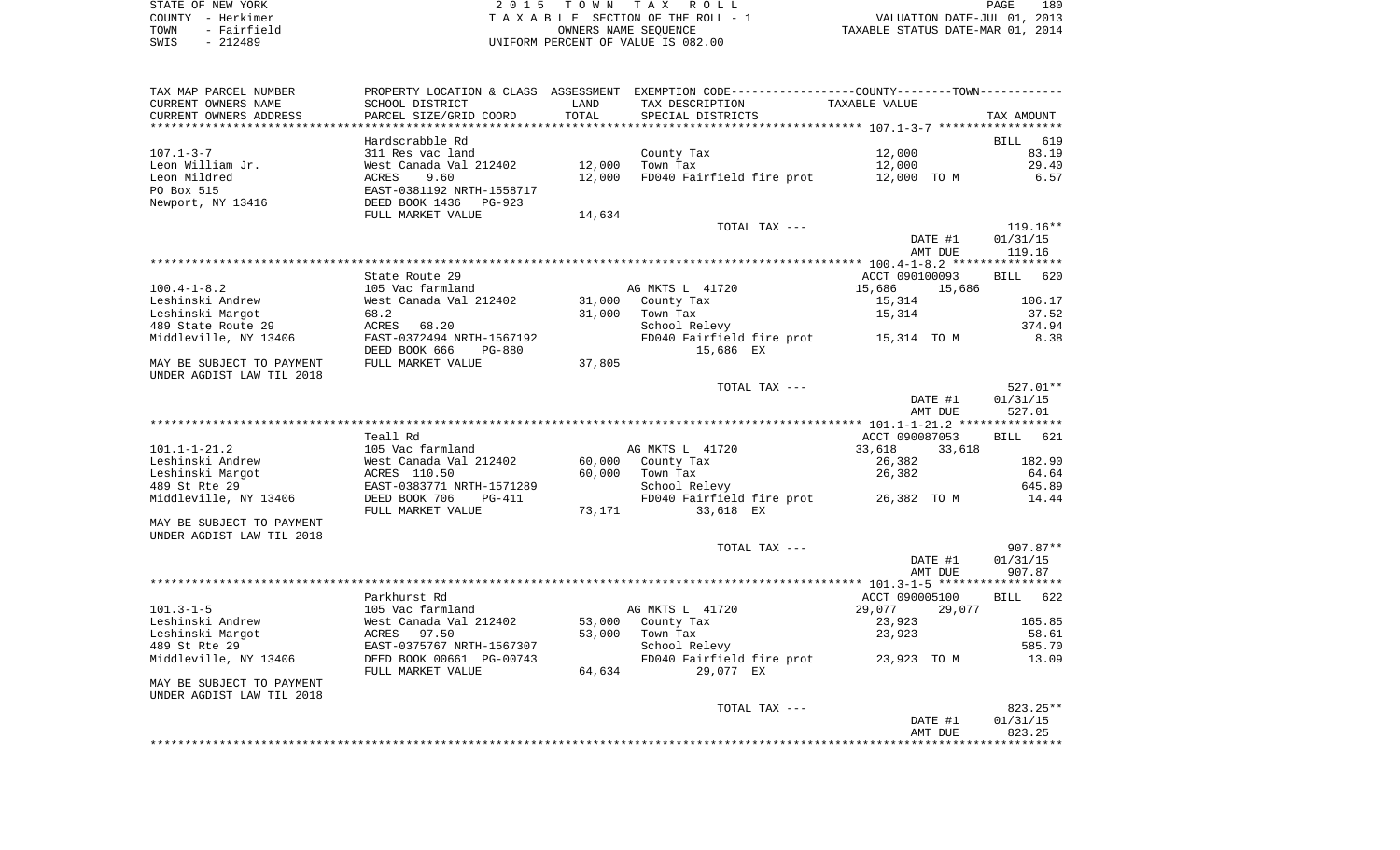| STATE OF NEW YORK   | 2015 TOWN TAX ROLL                 | 181<br><b>PAGE</b>               |
|---------------------|------------------------------------|----------------------------------|
| COUNTY - Herkimer   | TAXABLE SECTION OF THE ROLL - 1    | VALUATION DATE-JUL 01, 2013      |
| - Fairfield<br>TOWN | OWNERS NAME SEOUENCE               | TAXABLE STATUS DATE-MAR 01, 2014 |
| $-212489$<br>SWIS   | UNIFORM PERCENT OF VALUE IS 082.00 |                                  |

| TAX MAP PARCEL NUMBER                                                                                                                        |                                                          |                            | PROPERTY LOCATION & CLASS ASSESSMENT EXEMPTION CODE---------------COUNTY--------TOWN----------- |                                       |                      |
|----------------------------------------------------------------------------------------------------------------------------------------------|----------------------------------------------------------|----------------------------|-------------------------------------------------------------------------------------------------|---------------------------------------|----------------------|
| CURRENT OWNERS NAME                                                                                                                          | SCHOOL DISTRICT                                          | LAND                       | TAX DESCRIPTION                                                                                 | TAXABLE VALUE                         |                      |
| CURRENT OWNERS ADDRESS                                                                                                                       | PARCEL SIZE/GRID COORD                                   | TOTAL                      | SPECIAL DISTRICTS                                                                               |                                       | TAX AMOUNT           |
|                                                                                                                                              | 489 State Route 29                                       |                            | 24 PCT OF VALUE USED FOR EXEMPTION PURPOSES ACCT 090005370                                      |                                       | BILL 623             |
| $101.1 - 1 - 5.1$                                                                                                                            | 112 Dairy farm                                           |                            | VET COM C 41132                                                                                 | $\Omega$                              |                      |
| Leshinski Margot                                                                                                                             | 112 Dairy farm<br>West Canada Val 212402<br>ACRES 179.80 |                            | 103,000 VET COM T 41133                                                                         | 12,300<br>$\sim$ 0<br>16,200          |                      |
| Leshinski Andrew                                                                                                                             |                                                          |                            | 270,000 AG MKTS L 41720                                                                         | 44,384 44,384                         |                      |
| 489 State Route 29                                                                                                                           | EAST-0374323 NRTH-1569225                                |                            |                                                                                                 | $4,000$ $4,000$                       |                      |
| Middleville, NY 13406                                                                                                                        | DEED BOOK 00584 PG-00403                                 |                            | AGRIC 10 Y 42100<br>County Tax                                                                  |                                       | 1,451.12             |
|                                                                                                                                              | FULL MARKET VALUE                                        | $329,268$ Town Tax         |                                                                                                 | 209,316<br>205,416                    | 503.30               |
| MAY BE SUBJECT TO PAYMENT                                                                                                                    |                                                          |                            | School Relevy                                                                                   |                                       | 4,263.01             |
| UNDER AGDIST LAW TIL 2018                                                                                                                    |                                                          |                            | FD040 Fairfield fire prot 225,616 TO M                                                          |                                       | 123.46               |
|                                                                                                                                              |                                                          |                            | 44,384 EX                                                                                       |                                       |                      |
|                                                                                                                                              |                                                          |                            | TOTAL TAX ---                                                                                   |                                       | $6,340.89**$         |
|                                                                                                                                              |                                                          |                            |                                                                                                 | DATE #1                               | 01/31/15             |
|                                                                                                                                              |                                                          |                            |                                                                                                 | AMT DUE                               | 6,340.89             |
|                                                                                                                                              |                                                          |                            |                                                                                                 |                                       |                      |
|                                                                                                                                              | Hardscrabble Rd                                          |                            |                                                                                                 | ACCT 090006360                        | BILL 624             |
| $101.1 - 2 - 5.1$                                                                                                                            | 314 Rural vac<10                                         |                            | County Tax                                                                                      | 10,000                                | 69.33                |
| Lesniak Brianne                                                                                                                              | West Canada Val 212402 10,000                            |                            | Town Tax                                                                                        | 10,000                                | 24.50                |
| 1443 Hardscrabble Rd                                                                                                                         | FRNT 136.00 DPTH                                         | 10,000                     | School Relevy                                                                                   |                                       | 244.83               |
| Middleville, NY 13406                                                                                                                        | ACRES 12.00                                              |                            |                                                                                                 | FD040 Fairfield fire prot 10,000 TO M | 5.47                 |
|                                                                                                                                              | EAST-0380141 NRTH-1572459                                |                            |                                                                                                 |                                       |                      |
|                                                                                                                                              | DEED BOOK 851 PG-37                                      |                            |                                                                                                 |                                       |                      |
|                                                                                                                                              | FULL MARKET VALUE                                        | 12,195                     |                                                                                                 |                                       |                      |
|                                                                                                                                              |                                                          |                            | TOTAL TAX ---                                                                                   |                                       | $344.13**$           |
|                                                                                                                                              |                                                          |                            |                                                                                                 | DATE #1                               | 01/31/15             |
|                                                                                                                                              |                                                          |                            |                                                                                                 |                                       |                      |
|                                                                                                                                              |                                                          |                            |                                                                                                 | AMT DUE                               | 344.13               |
|                                                                                                                                              |                                                          |                            |                                                                                                 |                                       |                      |
|                                                                                                                                              | 124 Stahl Rd                                             |                            |                                                                                                 | ACCT 090002580                        | BILL 625             |
| $107.4 - 2 - 15.3$                                                                                                                           |                                                          |                            | AG MKTS L 41720                                                                                 | 16,738<br>16,738                      |                      |
|                                                                                                                                              | 112 Dairy farm<br>Little Falls Ce 210900                 |                            |                                                                                                 | 169,262                               | 1,173.44             |
|                                                                                                                                              | FRNT 2080.00 DPTH 186,000 Town Tax                       |                            |                                                                                                 | 169,262                               | 414.72               |
| Little Falls, NY 13365                                                                                                                       | ACRES 108.70                                             |                            | FD040 Fairfield fire prot 169,262 TO M                                                          |                                       | 92.63                |
|                                                                                                                                              | EAST-0392411 NRTH-1547168                                |                            | 16,738 EX                                                                                       |                                       |                      |
| MAY BE SUBJECT TO PAYMENT                                                                                                                    | DEED BOOK 1471 PG-432                                    |                            |                                                                                                 |                                       |                      |
| UNDER AGDIST LAW TIL 2020                                                                                                                    | FULL MARKET VALUE                                        | 226,829                    |                                                                                                 |                                       |                      |
|                                                                                                                                              |                                                          |                            | TOTAL TAX ---                                                                                   |                                       | $1,680.79**$         |
|                                                                                                                                              |                                                          |                            |                                                                                                 | DATE #1<br>AMT DUE                    | 01/31/15<br>1,680.79 |
|                                                                                                                                              |                                                          |                            |                                                                                                 |                                       |                      |
|                                                                                                                                              | 207 Kilts Hill Rd                                        |                            |                                                                                                 |                                       | BILL 626             |
| $107.2 - 2 - 6$                                                                                                                              | 210 1 Family Res                                         |                            | County Tax                                                                                      | 120,000                               | 831.92               |
|                                                                                                                                              | West Canada Val 212402                                   |                            |                                                                                                 | 120,000                               | 294.02               |
|                                                                                                                                              |                                                          | 35,000 Town Tax<br>120,000 | FD040 Fairfield fire prot 120,000 TO M                                                          |                                       | 65.67                |
|                                                                                                                                              | FRNT 520.00 DPTH                                         |                            |                                                                                                 |                                       |                      |
| Levellie John E West Canada Va<br>Levellie Heather L FRNT 520.00 I<br>207 Kilts Hill Rd ACRES 41.50<br>Little Falls, NY 13365 EAST-0394606 N | EAST-0394606 NRTH-1558068                                |                            |                                                                                                 |                                       |                      |
|                                                                                                                                              | DEED BOOK 1445 PG-451                                    |                            |                                                                                                 |                                       |                      |
|                                                                                                                                              | FULL MARKET VALUE                                        | 146,341                    |                                                                                                 |                                       |                      |
|                                                                                                                                              |                                                          |                            | TOTAL TAX ---                                                                                   |                                       | $1,191.61**$         |
|                                                                                                                                              |                                                          |                            |                                                                                                 | DATE #1                               | 01/31/15             |
|                                                                                                                                              |                                                          |                            |                                                                                                 | AMT DUE                               | 1,191.61             |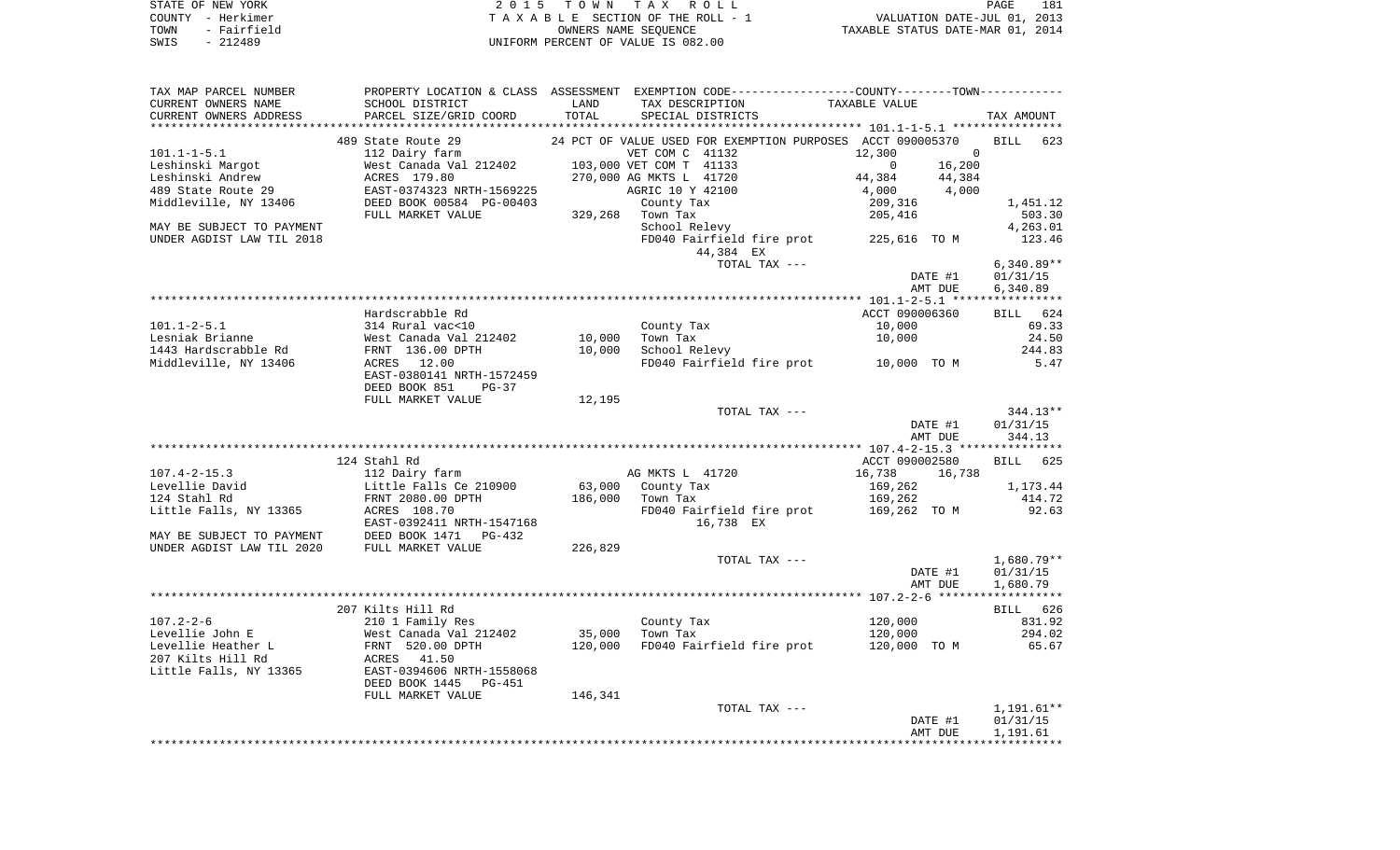| STATE OF NEW YORK   | 2015 TOWN TAX ROLL                 | 182<br>PAGE                      |
|---------------------|------------------------------------|----------------------------------|
| COUNTY – Herkimer   | TAXABLE SECTION OF THE ROLL - 1    | VALUATION DATE-JUL 01, 2013      |
| - Fairfield<br>TOWN | OWNERS NAME SEOUENCE               | TAXABLE STATUS DATE-MAR 01, 2014 |
| SWIS<br>- 212489    | UNIFORM PERCENT OF VALUE IS 082.00 |                                  |

| CURRENT OWNERS NAME<br>SCHOOL DISTRICT<br>LAND<br>TAX DESCRIPTION<br>TAXABLE VALUE<br>CURRENT OWNERS ADDRESS<br>TOTAL<br>PARCEL SIZE/GRID COORD<br>SPECIAL DISTRICTS<br>TAX AMOUNT<br>**************<br>ACCT 090005430<br>2776 State Route 169<br>627<br>BILL<br>78,000<br>210 1 Family Res<br>540.75<br>County Tax<br>191.11<br>West Canada Val 212402<br>10,000<br>Town Tax<br>78,000<br>FRNT 224.00 DPTH 195.00<br>78,000<br>FD040 Fairfield fire prot<br>78,000 TO M<br>42.68<br>ACRES<br>1.01<br>EAST-0372220 NRTH-1558637<br>DEED BOOK 00593 PG-00095<br>95,122<br>FULL MARKET VALUE<br>$774.54**$<br>TOTAL TAX ---<br>DATE #1<br>01/31/15<br>AMT DUE<br>774.54<br>ACCT 090007020<br>off State Route 169<br>628<br>BILL<br>323 Vacant rural<br>County Tax<br>3,000<br>20.80<br>Lewis Tom<br>West Canada Val 212402<br>3,000<br>Town Tax<br>3,000<br>7.35<br>FD040 Fairfield fire prot<br>1.64<br>Lewis Bette C<br>ACRES<br>5.90<br>3,000<br>3,000 TO M<br>2776 State Route 169<br>EAST-0372819 NRTH-1558502<br>Little Falls, NY 13365<br>DEED BOOK 1149<br>$PG-303$<br>FULL MARKET VALUE<br>3,659<br>$29.79**$<br>TOTAL TAX ---<br>01/31/15<br>DATE #1<br>AMT DUE<br>29.79<br>ACCT 090006000<br>629<br>615 Lynch Rd<br>BILL<br>$106.2 - 1 - 1.2$<br>210 1 Family Res<br>110,000<br>762.59<br>County Tax<br>269.52<br>Lindenmayer Andrew<br>West Canada Val 212402<br>11,000<br>110,000<br>Town Tax<br>Burling Margaret J<br>3.28<br>110,000<br>FD040 Fairfield fire prot<br>60.20<br>ACRES<br>110,000 TO M<br>615 Lynch Rd<br>EAST-0363588 NRTH-1558889<br>Little Falls, NY 13365<br>DEED BOOK 928<br>$PG-75$<br>FULL MARKET VALUE<br>134,146<br>$1,092.31**$<br>TOTAL TAX ---<br>01/31/15<br>DATE #1<br>AMT DUE<br>1,092.31<br>hardscrabble<br>BILL<br>630<br>$107.1 - 1 - 20.2$<br>1.39<br>323 Vacant rural<br>County Tax<br>200<br>Lindsay Kim<br>West Canada Val 212402<br>Town Tax<br>200<br>0.49<br>200<br>School Relevy<br>4.90<br>Lindsay Richard K Sr.<br>ACRES<br>0.26<br>200<br>623 Hardscrabble Rd<br>EAST-0381618 NRTH-0155602<br>Little Falls, NY 13365<br>FULL MARKET VALUE<br>244<br>$6.78**$<br>TOTAL TAX ---<br>DATE #1<br>01/31/15<br>6.78<br>AMT DUE<br>************************************ | TAX MAP PARCEL NUMBER  | PROPERTY LOCATION & CLASS | ASSESSMENT | EXEMPTION CODE-----------------COUNTY--------TOWN----------- |  |
|------------------------------------------------------------------------------------------------------------------------------------------------------------------------------------------------------------------------------------------------------------------------------------------------------------------------------------------------------------------------------------------------------------------------------------------------------------------------------------------------------------------------------------------------------------------------------------------------------------------------------------------------------------------------------------------------------------------------------------------------------------------------------------------------------------------------------------------------------------------------------------------------------------------------------------------------------------------------------------------------------------------------------------------------------------------------------------------------------------------------------------------------------------------------------------------------------------------------------------------------------------------------------------------------------------------------------------------------------------------------------------------------------------------------------------------------------------------------------------------------------------------------------------------------------------------------------------------------------------------------------------------------------------------------------------------------------------------------------------------------------------------------------------------------------------------------------------------------------------------------------------------------------------------------------------------------------------------------------------------------------------------------------------------------------------------------------------------------------------------------------------------------------------------------------------------------------------------------|------------------------|---------------------------|------------|--------------------------------------------------------------|--|
|                                                                                                                                                                                                                                                                                                                                                                                                                                                                                                                                                                                                                                                                                                                                                                                                                                                                                                                                                                                                                                                                                                                                                                                                                                                                                                                                                                                                                                                                                                                                                                                                                                                                                                                                                                                                                                                                                                                                                                                                                                                                                                                                                                                                                        |                        |                           |            |                                                              |  |
|                                                                                                                                                                                                                                                                                                                                                                                                                                                                                                                                                                                                                                                                                                                                                                                                                                                                                                                                                                                                                                                                                                                                                                                                                                                                                                                                                                                                                                                                                                                                                                                                                                                                                                                                                                                                                                                                                                                                                                                                                                                                                                                                                                                                                        |                        |                           |            |                                                              |  |
|                                                                                                                                                                                                                                                                                                                                                                                                                                                                                                                                                                                                                                                                                                                                                                                                                                                                                                                                                                                                                                                                                                                                                                                                                                                                                                                                                                                                                                                                                                                                                                                                                                                                                                                                                                                                                                                                                                                                                                                                                                                                                                                                                                                                                        |                        |                           |            |                                                              |  |
|                                                                                                                                                                                                                                                                                                                                                                                                                                                                                                                                                                                                                                                                                                                                                                                                                                                                                                                                                                                                                                                                                                                                                                                                                                                                                                                                                                                                                                                                                                                                                                                                                                                                                                                                                                                                                                                                                                                                                                                                                                                                                                                                                                                                                        |                        |                           |            |                                                              |  |
|                                                                                                                                                                                                                                                                                                                                                                                                                                                                                                                                                                                                                                                                                                                                                                                                                                                                                                                                                                                                                                                                                                                                                                                                                                                                                                                                                                                                                                                                                                                                                                                                                                                                                                                                                                                                                                                                                                                                                                                                                                                                                                                                                                                                                        | $107.1 - 1 - 2$        |                           |            |                                                              |  |
|                                                                                                                                                                                                                                                                                                                                                                                                                                                                                                                                                                                                                                                                                                                                                                                                                                                                                                                                                                                                                                                                                                                                                                                                                                                                                                                                                                                                                                                                                                                                                                                                                                                                                                                                                                                                                                                                                                                                                                                                                                                                                                                                                                                                                        | Lewis Thomas           |                           |            |                                                              |  |
|                                                                                                                                                                                                                                                                                                                                                                                                                                                                                                                                                                                                                                                                                                                                                                                                                                                                                                                                                                                                                                                                                                                                                                                                                                                                                                                                                                                                                                                                                                                                                                                                                                                                                                                                                                                                                                                                                                                                                                                                                                                                                                                                                                                                                        | Lewis Betty C          |                           |            |                                                              |  |
|                                                                                                                                                                                                                                                                                                                                                                                                                                                                                                                                                                                                                                                                                                                                                                                                                                                                                                                                                                                                                                                                                                                                                                                                                                                                                                                                                                                                                                                                                                                                                                                                                                                                                                                                                                                                                                                                                                                                                                                                                                                                                                                                                                                                                        | 2776 State Route 169   |                           |            |                                                              |  |
|                                                                                                                                                                                                                                                                                                                                                                                                                                                                                                                                                                                                                                                                                                                                                                                                                                                                                                                                                                                                                                                                                                                                                                                                                                                                                                                                                                                                                                                                                                                                                                                                                                                                                                                                                                                                                                                                                                                                                                                                                                                                                                                                                                                                                        | Little Falls, NY 13365 |                           |            |                                                              |  |
|                                                                                                                                                                                                                                                                                                                                                                                                                                                                                                                                                                                                                                                                                                                                                                                                                                                                                                                                                                                                                                                                                                                                                                                                                                                                                                                                                                                                                                                                                                                                                                                                                                                                                                                                                                                                                                                                                                                                                                                                                                                                                                                                                                                                                        |                        |                           |            |                                                              |  |
|                                                                                                                                                                                                                                                                                                                                                                                                                                                                                                                                                                                                                                                                                                                                                                                                                                                                                                                                                                                                                                                                                                                                                                                                                                                                                                                                                                                                                                                                                                                                                                                                                                                                                                                                                                                                                                                                                                                                                                                                                                                                                                                                                                                                                        |                        |                           |            |                                                              |  |
|                                                                                                                                                                                                                                                                                                                                                                                                                                                                                                                                                                                                                                                                                                                                                                                                                                                                                                                                                                                                                                                                                                                                                                                                                                                                                                                                                                                                                                                                                                                                                                                                                                                                                                                                                                                                                                                                                                                                                                                                                                                                                                                                                                                                                        |                        |                           |            |                                                              |  |
|                                                                                                                                                                                                                                                                                                                                                                                                                                                                                                                                                                                                                                                                                                                                                                                                                                                                                                                                                                                                                                                                                                                                                                                                                                                                                                                                                                                                                                                                                                                                                                                                                                                                                                                                                                                                                                                                                                                                                                                                                                                                                                                                                                                                                        |                        |                           |            |                                                              |  |
|                                                                                                                                                                                                                                                                                                                                                                                                                                                                                                                                                                                                                                                                                                                                                                                                                                                                                                                                                                                                                                                                                                                                                                                                                                                                                                                                                                                                                                                                                                                                                                                                                                                                                                                                                                                                                                                                                                                                                                                                                                                                                                                                                                                                                        |                        |                           |            |                                                              |  |
|                                                                                                                                                                                                                                                                                                                                                                                                                                                                                                                                                                                                                                                                                                                                                                                                                                                                                                                                                                                                                                                                                                                                                                                                                                                                                                                                                                                                                                                                                                                                                                                                                                                                                                                                                                                                                                                                                                                                                                                                                                                                                                                                                                                                                        |                        |                           |            |                                                              |  |
|                                                                                                                                                                                                                                                                                                                                                                                                                                                                                                                                                                                                                                                                                                                                                                                                                                                                                                                                                                                                                                                                                                                                                                                                                                                                                                                                                                                                                                                                                                                                                                                                                                                                                                                                                                                                                                                                                                                                                                                                                                                                                                                                                                                                                        |                        |                           |            |                                                              |  |
|                                                                                                                                                                                                                                                                                                                                                                                                                                                                                                                                                                                                                                                                                                                                                                                                                                                                                                                                                                                                                                                                                                                                                                                                                                                                                                                                                                                                                                                                                                                                                                                                                                                                                                                                                                                                                                                                                                                                                                                                                                                                                                                                                                                                                        | $107.1 - 1 - 3.4$      |                           |            |                                                              |  |
|                                                                                                                                                                                                                                                                                                                                                                                                                                                                                                                                                                                                                                                                                                                                                                                                                                                                                                                                                                                                                                                                                                                                                                                                                                                                                                                                                                                                                                                                                                                                                                                                                                                                                                                                                                                                                                                                                                                                                                                                                                                                                                                                                                                                                        |                        |                           |            |                                                              |  |
|                                                                                                                                                                                                                                                                                                                                                                                                                                                                                                                                                                                                                                                                                                                                                                                                                                                                                                                                                                                                                                                                                                                                                                                                                                                                                                                                                                                                                                                                                                                                                                                                                                                                                                                                                                                                                                                                                                                                                                                                                                                                                                                                                                                                                        |                        |                           |            |                                                              |  |
|                                                                                                                                                                                                                                                                                                                                                                                                                                                                                                                                                                                                                                                                                                                                                                                                                                                                                                                                                                                                                                                                                                                                                                                                                                                                                                                                                                                                                                                                                                                                                                                                                                                                                                                                                                                                                                                                                                                                                                                                                                                                                                                                                                                                                        |                        |                           |            |                                                              |  |
|                                                                                                                                                                                                                                                                                                                                                                                                                                                                                                                                                                                                                                                                                                                                                                                                                                                                                                                                                                                                                                                                                                                                                                                                                                                                                                                                                                                                                                                                                                                                                                                                                                                                                                                                                                                                                                                                                                                                                                                                                                                                                                                                                                                                                        |                        |                           |            |                                                              |  |
|                                                                                                                                                                                                                                                                                                                                                                                                                                                                                                                                                                                                                                                                                                                                                                                                                                                                                                                                                                                                                                                                                                                                                                                                                                                                                                                                                                                                                                                                                                                                                                                                                                                                                                                                                                                                                                                                                                                                                                                                                                                                                                                                                                                                                        |                        |                           |            |                                                              |  |
|                                                                                                                                                                                                                                                                                                                                                                                                                                                                                                                                                                                                                                                                                                                                                                                                                                                                                                                                                                                                                                                                                                                                                                                                                                                                                                                                                                                                                                                                                                                                                                                                                                                                                                                                                                                                                                                                                                                                                                                                                                                                                                                                                                                                                        |                        |                           |            |                                                              |  |
|                                                                                                                                                                                                                                                                                                                                                                                                                                                                                                                                                                                                                                                                                                                                                                                                                                                                                                                                                                                                                                                                                                                                                                                                                                                                                                                                                                                                                                                                                                                                                                                                                                                                                                                                                                                                                                                                                                                                                                                                                                                                                                                                                                                                                        |                        |                           |            |                                                              |  |
|                                                                                                                                                                                                                                                                                                                                                                                                                                                                                                                                                                                                                                                                                                                                                                                                                                                                                                                                                                                                                                                                                                                                                                                                                                                                                                                                                                                                                                                                                                                                                                                                                                                                                                                                                                                                                                                                                                                                                                                                                                                                                                                                                                                                                        |                        |                           |            |                                                              |  |
|                                                                                                                                                                                                                                                                                                                                                                                                                                                                                                                                                                                                                                                                                                                                                                                                                                                                                                                                                                                                                                                                                                                                                                                                                                                                                                                                                                                                                                                                                                                                                                                                                                                                                                                                                                                                                                                                                                                                                                                                                                                                                                                                                                                                                        |                        |                           |            |                                                              |  |
|                                                                                                                                                                                                                                                                                                                                                                                                                                                                                                                                                                                                                                                                                                                                                                                                                                                                                                                                                                                                                                                                                                                                                                                                                                                                                                                                                                                                                                                                                                                                                                                                                                                                                                                                                                                                                                                                                                                                                                                                                                                                                                                                                                                                                        |                        |                           |            |                                                              |  |
|                                                                                                                                                                                                                                                                                                                                                                                                                                                                                                                                                                                                                                                                                                                                                                                                                                                                                                                                                                                                                                                                                                                                                                                                                                                                                                                                                                                                                                                                                                                                                                                                                                                                                                                                                                                                                                                                                                                                                                                                                                                                                                                                                                                                                        |                        |                           |            |                                                              |  |
|                                                                                                                                                                                                                                                                                                                                                                                                                                                                                                                                                                                                                                                                                                                                                                                                                                                                                                                                                                                                                                                                                                                                                                                                                                                                                                                                                                                                                                                                                                                                                                                                                                                                                                                                                                                                                                                                                                                                                                                                                                                                                                                                                                                                                        |                        |                           |            |                                                              |  |
|                                                                                                                                                                                                                                                                                                                                                                                                                                                                                                                                                                                                                                                                                                                                                                                                                                                                                                                                                                                                                                                                                                                                                                                                                                                                                                                                                                                                                                                                                                                                                                                                                                                                                                                                                                                                                                                                                                                                                                                                                                                                                                                                                                                                                        |                        |                           |            |                                                              |  |
|                                                                                                                                                                                                                                                                                                                                                                                                                                                                                                                                                                                                                                                                                                                                                                                                                                                                                                                                                                                                                                                                                                                                                                                                                                                                                                                                                                                                                                                                                                                                                                                                                                                                                                                                                                                                                                                                                                                                                                                                                                                                                                                                                                                                                        |                        |                           |            |                                                              |  |
|                                                                                                                                                                                                                                                                                                                                                                                                                                                                                                                                                                                                                                                                                                                                                                                                                                                                                                                                                                                                                                                                                                                                                                                                                                                                                                                                                                                                                                                                                                                                                                                                                                                                                                                                                                                                                                                                                                                                                                                                                                                                                                                                                                                                                        |                        |                           |            |                                                              |  |
|                                                                                                                                                                                                                                                                                                                                                                                                                                                                                                                                                                                                                                                                                                                                                                                                                                                                                                                                                                                                                                                                                                                                                                                                                                                                                                                                                                                                                                                                                                                                                                                                                                                                                                                                                                                                                                                                                                                                                                                                                                                                                                                                                                                                                        |                        |                           |            |                                                              |  |
|                                                                                                                                                                                                                                                                                                                                                                                                                                                                                                                                                                                                                                                                                                                                                                                                                                                                                                                                                                                                                                                                                                                                                                                                                                                                                                                                                                                                                                                                                                                                                                                                                                                                                                                                                                                                                                                                                                                                                                                                                                                                                                                                                                                                                        |                        |                           |            |                                                              |  |
|                                                                                                                                                                                                                                                                                                                                                                                                                                                                                                                                                                                                                                                                                                                                                                                                                                                                                                                                                                                                                                                                                                                                                                                                                                                                                                                                                                                                                                                                                                                                                                                                                                                                                                                                                                                                                                                                                                                                                                                                                                                                                                                                                                                                                        |                        |                           |            |                                                              |  |
|                                                                                                                                                                                                                                                                                                                                                                                                                                                                                                                                                                                                                                                                                                                                                                                                                                                                                                                                                                                                                                                                                                                                                                                                                                                                                                                                                                                                                                                                                                                                                                                                                                                                                                                                                                                                                                                                                                                                                                                                                                                                                                                                                                                                                        |                        |                           |            |                                                              |  |
|                                                                                                                                                                                                                                                                                                                                                                                                                                                                                                                                                                                                                                                                                                                                                                                                                                                                                                                                                                                                                                                                                                                                                                                                                                                                                                                                                                                                                                                                                                                                                                                                                                                                                                                                                                                                                                                                                                                                                                                                                                                                                                                                                                                                                        |                        |                           |            |                                                              |  |
|                                                                                                                                                                                                                                                                                                                                                                                                                                                                                                                                                                                                                                                                                                                                                                                                                                                                                                                                                                                                                                                                                                                                                                                                                                                                                                                                                                                                                                                                                                                                                                                                                                                                                                                                                                                                                                                                                                                                                                                                                                                                                                                                                                                                                        |                        |                           |            |                                                              |  |
|                                                                                                                                                                                                                                                                                                                                                                                                                                                                                                                                                                                                                                                                                                                                                                                                                                                                                                                                                                                                                                                                                                                                                                                                                                                                                                                                                                                                                                                                                                                                                                                                                                                                                                                                                                                                                                                                                                                                                                                                                                                                                                                                                                                                                        |                        |                           |            |                                                              |  |
|                                                                                                                                                                                                                                                                                                                                                                                                                                                                                                                                                                                                                                                                                                                                                                                                                                                                                                                                                                                                                                                                                                                                                                                                                                                                                                                                                                                                                                                                                                                                                                                                                                                                                                                                                                                                                                                                                                                                                                                                                                                                                                                                                                                                                        |                        |                           |            |                                                              |  |
|                                                                                                                                                                                                                                                                                                                                                                                                                                                                                                                                                                                                                                                                                                                                                                                                                                                                                                                                                                                                                                                                                                                                                                                                                                                                                                                                                                                                                                                                                                                                                                                                                                                                                                                                                                                                                                                                                                                                                                                                                                                                                                                                                                                                                        |                        |                           |            |                                                              |  |
|                                                                                                                                                                                                                                                                                                                                                                                                                                                                                                                                                                                                                                                                                                                                                                                                                                                                                                                                                                                                                                                                                                                                                                                                                                                                                                                                                                                                                                                                                                                                                                                                                                                                                                                                                                                                                                                                                                                                                                                                                                                                                                                                                                                                                        |                        |                           |            |                                                              |  |
|                                                                                                                                                                                                                                                                                                                                                                                                                                                                                                                                                                                                                                                                                                                                                                                                                                                                                                                                                                                                                                                                                                                                                                                                                                                                                                                                                                                                                                                                                                                                                                                                                                                                                                                                                                                                                                                                                                                                                                                                                                                                                                                                                                                                                        |                        |                           |            |                                                              |  |
|                                                                                                                                                                                                                                                                                                                                                                                                                                                                                                                                                                                                                                                                                                                                                                                                                                                                                                                                                                                                                                                                                                                                                                                                                                                                                                                                                                                                                                                                                                                                                                                                                                                                                                                                                                                                                                                                                                                                                                                                                                                                                                                                                                                                                        |                        |                           |            |                                                              |  |
|                                                                                                                                                                                                                                                                                                                                                                                                                                                                                                                                                                                                                                                                                                                                                                                                                                                                                                                                                                                                                                                                                                                                                                                                                                                                                                                                                                                                                                                                                                                                                                                                                                                                                                                                                                                                                                                                                                                                                                                                                                                                                                                                                                                                                        |                        |                           |            |                                                              |  |
|                                                                                                                                                                                                                                                                                                                                                                                                                                                                                                                                                                                                                                                                                                                                                                                                                                                                                                                                                                                                                                                                                                                                                                                                                                                                                                                                                                                                                                                                                                                                                                                                                                                                                                                                                                                                                                                                                                                                                                                                                                                                                                                                                                                                                        |                        |                           |            |                                                              |  |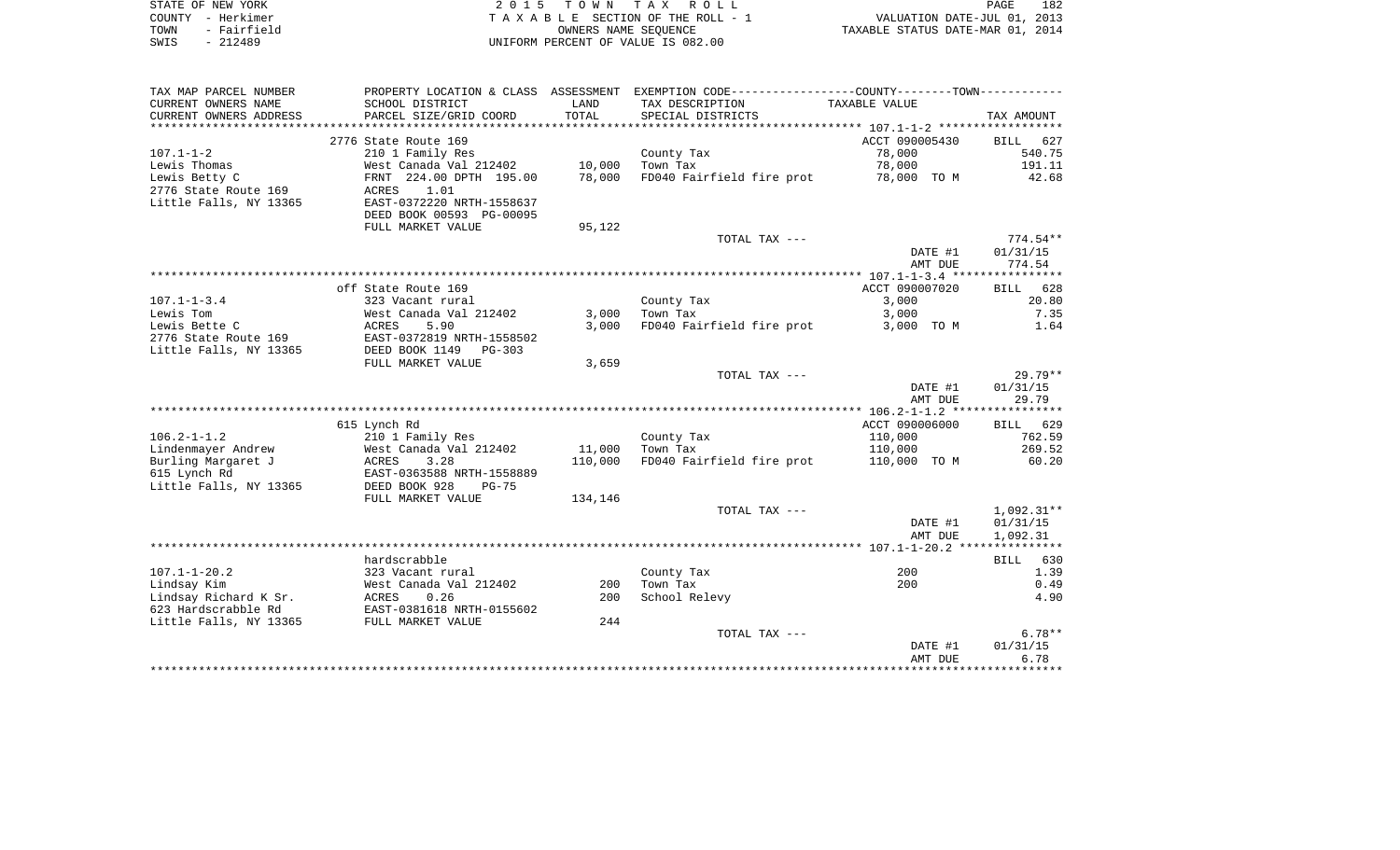| STATE OF NEW YORK   | 2015 TOWN TAX ROLL                 | 183<br>PAGE                      |
|---------------------|------------------------------------|----------------------------------|
| COUNTY - Herkimer   | TAXABLE SECTION OF THE ROLL - 1    | VALUATION DATE-JUL 01, 2013      |
| - Fairfield<br>TOWN | OWNERS NAME SEOUENCE               | TAXABLE STATUS DATE-MAR 01, 2014 |
| $-212489$<br>SWIS   | UNIFORM PERCENT OF VALUE IS 082.00 |                                  |

| TAX MAP PARCEL NUMBER       |                                |         | PROPERTY LOCATION & CLASS ASSESSMENT EXEMPTION CODE----------------COUNTY--------TOWN---------- |                |              |
|-----------------------------|--------------------------------|---------|-------------------------------------------------------------------------------------------------|----------------|--------------|
| CURRENT OWNERS NAME         | SCHOOL DISTRICT                | LAND    | TAX DESCRIPTION                                                                                 | TAXABLE VALUE  |              |
| CURRENT OWNERS ADDRESS      | PARCEL SIZE/GRID COORD         | TOTAL   | SPECIAL DISTRICTS                                                                               |                | TAX AMOUNT   |
|                             |                                |         |                                                                                                 |                |              |
|                             | 623 Hardscrabble Rd            |         |                                                                                                 | ACCT 090007230 | BILL 631     |
| $107.1 - 3 - 1.1$           | 112 Dairy farm                 |         | County Tax                                                                                      | 180,000        | 1,247.88     |
| Lindsay Kim                 | West Canada Val 212402         | 15,000  | Town Tax                                                                                        | 180,000        | 441.03       |
| Lindsay Richard K Sr        | doublewide                     | 180,000 | School Relevy                                                                                   |                | 3,827.17     |
| 623 Hardscrabble Rd         | prior 107.1-1-16.2             |         | FD040 Fairfield fire prot 180,000 TO M                                                          |                | 98.50        |
| Little Falls, NY 13365      | ACRES<br>9.40                  |         |                                                                                                 |                |              |
|                             | EAST-0344800 NRTH-1131160      |         |                                                                                                 |                |              |
|                             | DEED BOOK 835<br><b>PG-216</b> |         |                                                                                                 |                |              |
|                             | FULL MARKET VALUE              | 219,512 |                                                                                                 |                |              |
|                             |                                |         | TOTAL TAX ---                                                                                   |                | $5,614.58**$ |
|                             |                                |         |                                                                                                 | DATE #1        | 01/31/15     |
|                             |                                |         |                                                                                                 | AMT DUE        | 5,614.58     |
|                             |                                |         |                                                                                                 |                |              |
|                             | 809 Davis Rd                   |         |                                                                                                 | ACCT 090090025 | BILL 632     |
| $107.2 - 1 - 5$             | 210 1 Family Res               |         | County Tax                                                                                      | 85,000         | 589.28       |
| Lindsay Kim                 | West Canada Val 212402         | 10,000  | Town Tax                                                                                        | 85,000         | 208.26       |
| Lindsay Richard K           | FRNT 350.00 DPTH 190.00        | 85,000  | School Relevy                                                                                   |                | 2,081.02     |
| 623 Hardscrabble Rd         | 1.52<br>ACRES                  |         | FD040 Fairfield fire prot 85,000 TO M                                                           |                | 46.51        |
| Little Falls, NY 13365      | EAST-0386028 NRTH-1557869      |         |                                                                                                 |                |              |
|                             | DEED BOOK 1307 PG-799          |         |                                                                                                 |                |              |
|                             | FULL MARKET VALUE              | 103,659 |                                                                                                 |                |              |
|                             |                                |         | TOTAL TAX ---                                                                                   |                | $2,925.07**$ |
|                             |                                |         |                                                                                                 | DATE #1        | 01/31/15     |
|                             |                                |         |                                                                                                 | AMT DUE        | 2,925.07     |
|                             |                                |         |                                                                                                 |                |              |
|                             | 593 Davis Rd                   |         |                                                                                                 |                | BILL 633     |
| $107.1 - 2 - 1$             | 270 Mfg housing                |         | AG MKTS L 41720                                                                                 | 2,944<br>2,944 |              |
| Lindsay Richard             | West Canada Val 212402         |         | 13,000 County Tax                                                                               | 40,056         | 277.69       |
| Lindsay Kim                 | Portion Of 107.1-1-6.2         | 43,000  | Town Tax                                                                                        | 40,056         | 98.14        |
| 623 Hardscrabble Rd         | ACRES<br>5.00                  |         | School Relevy                                                                                   |                | 980.68       |
| Little Falls, NY 13365-6600 | EAST-0381890 NRTH-1557272      |         | FD040 Fairfield fire prot                                                                       | 40,056 TO M    | 21.92        |
|                             | DEED BOOK 1216 PG-760          |         | 2,944 EX                                                                                        |                |              |
| MAY BE SUBJECT TO PAYMENT   | FULL MARKET VALUE              | 52,439  |                                                                                                 |                |              |
| UNDER AGDIST LAW TIL 2018   |                                |         |                                                                                                 |                |              |
|                             |                                |         | TOTAL TAX ---                                                                                   |                | 1,378.43**   |
|                             |                                |         |                                                                                                 | DATE #1        | 01/31/15     |
|                             |                                |         |                                                                                                 | AMT DUE        | 1,378.43     |
|                             |                                |         |                                                                                                 |                |              |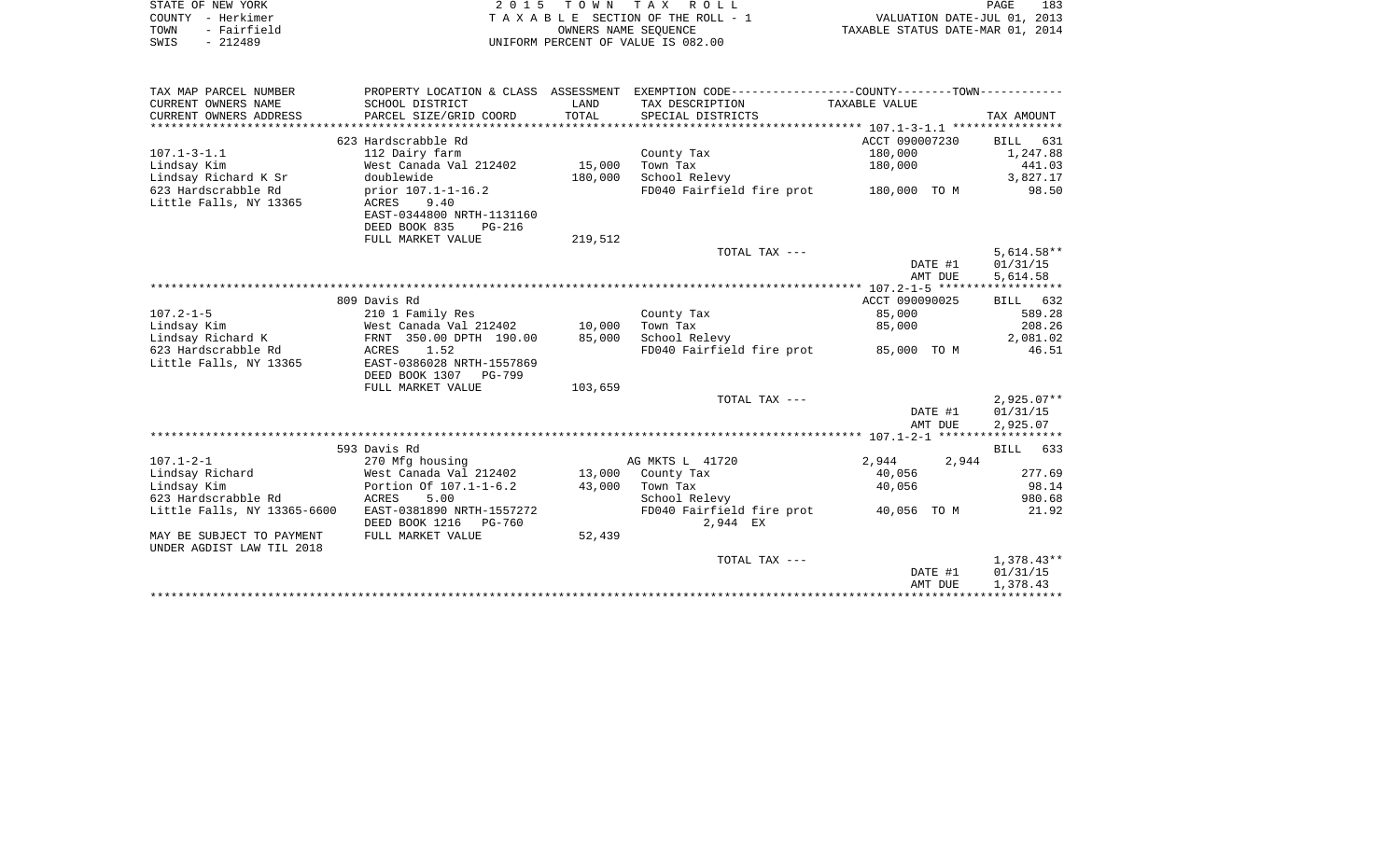| STATE OF NEW YORK   | 2015 TOWN TAX ROLL                 | 184<br>PAGE                      |
|---------------------|------------------------------------|----------------------------------|
| COUNTY - Herkimer   | TAXABLE SECTION OF THE ROLL - 1    | VALUATION DATE-JUL 01, 2013      |
| - Fairfield<br>TOWN | OWNERS NAME SEOUENCE               | TAXABLE STATUS DATE-MAR 01, 2014 |
| - 212489<br>SWIS    | UNIFORM PERCENT OF VALUE IS 082.00 |                                  |

| TAX MAP PARCEL NUMBER                                  |                                                       |         | PROPERTY LOCATION & CLASS ASSESSMENT EXEMPTION CODE----------------COUNTY--------TOWN---------- |                |                    |
|--------------------------------------------------------|-------------------------------------------------------|---------|-------------------------------------------------------------------------------------------------|----------------|--------------------|
| CURRENT OWNERS NAME                                    | SCHOOL DISTRICT                                       | LAND    | TAX DESCRIPTION                                                                                 | TAXABLE VALUE  |                    |
| CURRENT OWNERS ADDRESS                                 | PARCEL SIZE/GRID COORD                                | TOTAL   | SPECIAL DISTRICTS                                                                               |                | TAX AMOUNT         |
|                                                        |                                                       |         |                                                                                                 |                |                    |
|                                                        | Davis Rd                                              |         |                                                                                                 |                | <b>BILL</b><br>634 |
| $107.1 - 2 - 2$                                        | 311 Res vac land                                      |         | AG MKTS L 41720                                                                                 | 7,665<br>7,665 |                    |
| Lindsay Richard                                        | West Canada Val 212402                                | 10,000  | County Tax                                                                                      | 2,335          | 16.19              |
| Lindsay Kim                                            | Portion Of 107.1-1-6.2                                | 10,000  | Town Tax                                                                                        | 2,335          | 5.72               |
| 623 Hardscrabble Rd                                    | ACRES<br>5.10                                         |         | School Relevy                                                                                   |                | 57.17              |
| Little Falls, NY 13365-6600                            | EAST-0382196 NRTH-1557324<br>DEED BOOK 1216<br>PG-760 |         | FD040 Fairfield fire prot<br>7,665 EX                                                           | 2,335 TO M     | 1.28               |
| MAY BE SUBJECT TO PAYMENT<br>UNDER AGDIST LAW TIL 2018 | FULL MARKET VALUE                                     | 12,195  |                                                                                                 |                |                    |
|                                                        |                                                       |         | TOTAL TAX ---                                                                                   |                | $80.36**$          |
|                                                        |                                                       |         |                                                                                                 | DATE #1        | 01/31/15           |
|                                                        |                                                       |         |                                                                                                 | AMT DUE        | 80.36              |
|                                                        |                                                       |         |                                                                                                 |                |                    |
|                                                        | Davis Rd                                              |         |                                                                                                 |                | <b>BILL</b><br>635 |
| $107.1 - 2 - 3$                                        | 314 Rural vac<10                                      |         | AG MKTS L 41720                                                                                 | 7,816<br>7,816 |                    |
| Lindsay Richard                                        | West Canada Val 212402                                | 10,000  | County Tax                                                                                      | 2,184          | 15.14              |
| Lindsay Kim                                            | Portion Of 107.1-1-6.2                                | 10,000  | Town Tax                                                                                        | 2,184          | 5.35               |
| 623 Hardscrabble Rd                                    | 5.00<br>ACRES<br>EAST-0382514 NRTH-1557365            |         | School Relevy                                                                                   | 2,184 TO M     | 53.48<br>1.20      |
| Little Falls, NY 13365-6600                            | DEED BOOK 1216<br>PG-760                              |         | FD040 Fairfield fire prot<br>7,816 EX                                                           |                |                    |
| MAY BE SUBJECT TO PAYMENT                              | FULL MARKET VALUE                                     | 12,195  |                                                                                                 |                |                    |
| UNDER AGDIST LAW TIL 2018                              |                                                       |         |                                                                                                 |                |                    |
|                                                        |                                                       |         | TOTAL TAX ---                                                                                   |                | $75.17**$          |
|                                                        |                                                       |         |                                                                                                 | DATE #1        | 01/31/15           |
|                                                        |                                                       |         |                                                                                                 | AMT DUE        | 75.17              |
|                                                        |                                                       |         |                                                                                                 |                |                    |
|                                                        | 645 Davis Rd                                          |         |                                                                                                 |                | BILL 636           |
| $107.1 - 2 - 4$                                        | 314 Rural vac<10                                      |         | County Tax                                                                                      | 13,000         | 90.12              |
| Lindsay Richard K Sr.                                  | West Canada Val 212402                                | 13,000  | Town Tax                                                                                        | 13,000         | 31.85              |
| Lindsay Kim A                                          | ACRES<br>5.10                                         | 13,000  | School Relevy                                                                                   |                | 318.26             |
| 623 Hardscrabble Rd                                    | EAST-0382821 NRTH-1557389<br>DEED BOOK 1491 PG-203    |         | FD040 Fairfield fire prot 13,000 TO M                                                           |                | 7.11               |
| Little Falls, NY 13365                                 |                                                       |         |                                                                                                 |                |                    |
|                                                        | FULL MARKET VALUE                                     | 15,854  |                                                                                                 |                |                    |
|                                                        |                                                       |         | TOTAL TAX ---                                                                                   |                | 447.34**           |
|                                                        |                                                       |         |                                                                                                 | DATE #1        | 01/31/15           |
|                                                        |                                                       |         |                                                                                                 | AMT DUE        | 447.34             |
|                                                        |                                                       |         |                                                                                                 |                |                    |
|                                                        | 2581 State Route 169                                  |         |                                                                                                 | ACCT 090005820 | BILL 637           |
| $106.2 - 1 - 19$                                       | 240 Rural res                                         |         | County Tax                                                                                      | 220,000        | 1,525.19           |
| Litwen Stephanie                                       | West Canada Val 212402                                | 110,000 | Town Tax                                                                                        | 220,000        | 539.03             |
| 2581 State Rte 169                                     | Stephanie aka Stella                                  | 220,000 | FD040 Fairfield fire prot                                                                       | 220,000 TO M   | 120.39             |
| Little Falls, NY 13365                                 | ACRES 184.90<br>EAST-0370919 NRTH-1553455             |         |                                                                                                 |                |                    |
|                                                        | DEED BOOK 00580 PG-00708                              |         |                                                                                                 |                |                    |
|                                                        | FULL MARKET VALUE                                     | 268,293 |                                                                                                 |                |                    |
|                                                        |                                                       |         | TOTAL TAX ---                                                                                   |                | $2,184.61**$       |
|                                                        |                                                       |         |                                                                                                 | DATE #1        | 01/31/15           |
|                                                        |                                                       |         |                                                                                                 | AMT DUE        | 2,184.61           |
|                                                        |                                                       |         |                                                                                                 |                |                    |
|                                                        |                                                       |         |                                                                                                 |                |                    |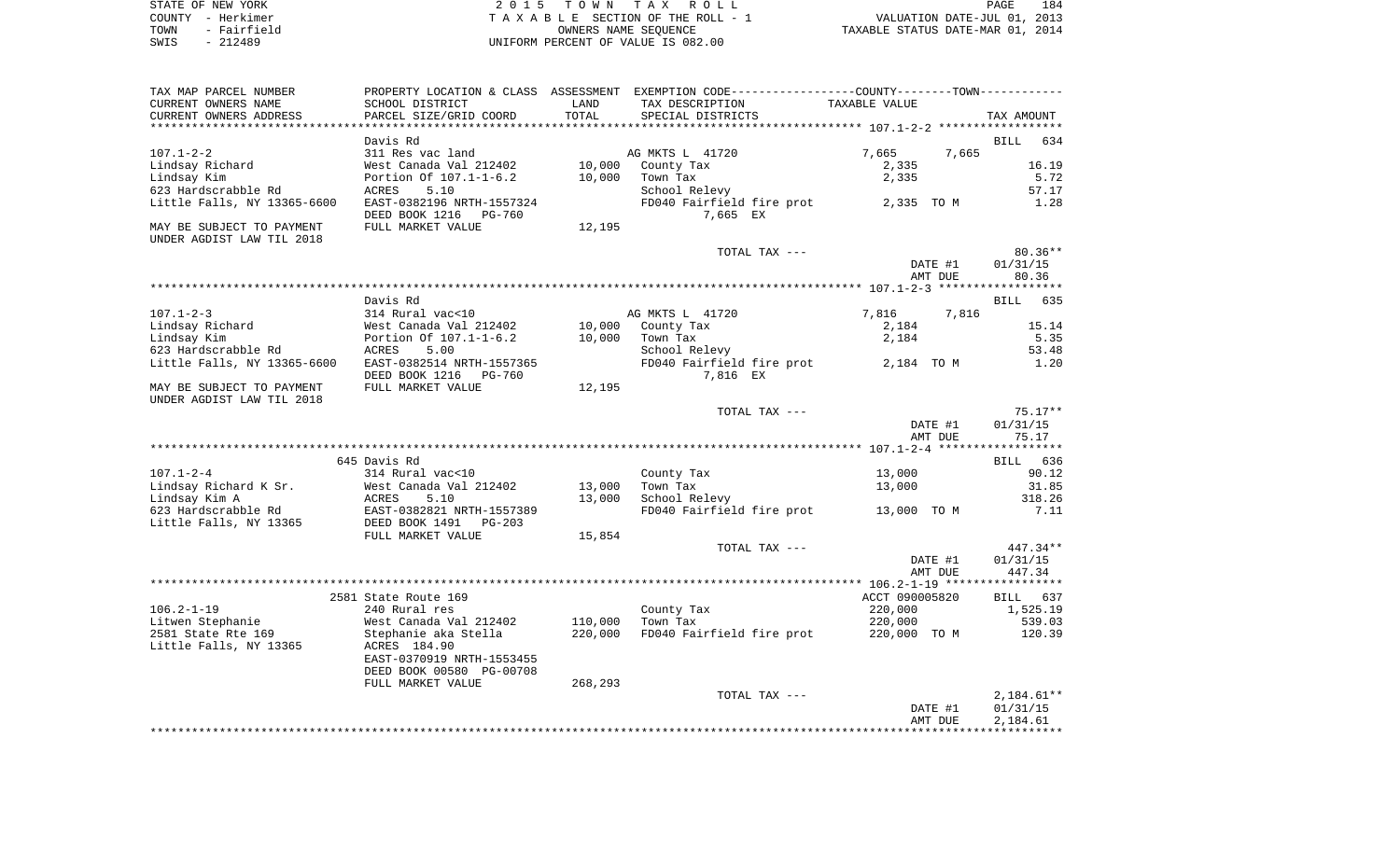| STATE OF NEW YORK     | 2015 TOWN TAX ROLL                 | 185<br>PAGE                      |
|-----------------------|------------------------------------|----------------------------------|
| COUNTY - Herkimer     | TAXABLE SECTION OF THE ROLL - 1    | VALUATION DATE-JUL 01, 2013      |
| - Fairfield<br>TOWN   | OWNERS NAME SEOUENCE               | TAXABLE STATUS DATE-MAR 01, 2014 |
| 212489<br>SWIS<br>$-$ | UNIFORM PERCENT OF VALUE IS 082.00 |                                  |

| TAX MAP PARCEL NUMBER  | PROPERTY LOCATION & CLASS ASSESSMENT |        | EXEMPTION CODE-----------------COUNTY-------TOWN----------- |                  |                 |
|------------------------|--------------------------------------|--------|-------------------------------------------------------------|------------------|-----------------|
| CURRENT OWNERS NAME    | SCHOOL DISTRICT                      | LAND   | TAX DESCRIPTION TAXABLE VALUE                               |                  |                 |
| CURRENT OWNERS ADDRESS | PARCEL SIZE/GRID COORD               | TOTAL  | SPECIAL DISTRICTS                                           |                  | TAX AMOUNT      |
|                        |                                      |        |                                                             |                  |                 |
|                        | 749 West End Rd                      |        |                                                             | ACCT 090100087   | BILL 638        |
| $106.2 - 3 - 6$        | 270 Mfg housing                      |        | County Tax                                                  | 42,500           | 294.64          |
| Long Richard L         | West Canada Val 212402               | 11,000 | Town Tax                                                    | 42,500           | 104.13          |
| 749 West End Rd        | ACRES<br>3.10                        | 42,500 | FD040 Fairfield fire prot                                   | 42,500 TO M      | 23.26           |
| Little Falls, NY 13365 | EAST-0368371 NRTH-1553099            |        |                                                             |                  |                 |
|                        | DEED BOOK 1525 PG-194                |        |                                                             |                  |                 |
|                        | FULL MARKET VALUE                    | 51,829 |                                                             |                  |                 |
|                        |                                      |        | TOTAL TAX ---                                               |                  | $422.03**$      |
|                        |                                      |        |                                                             | DATE #1          | 01/31/15        |
|                        |                                      |        |                                                             | AMT DUE          | 422.03          |
|                        |                                      |        |                                                             |                  |                 |
|                        | 160 Kelly Rd                         |        |                                                             | ACCT 090089110   | <b>BILL</b> 639 |
| $106.2 - 3 - 12.2$     | 312 Vac w/imprv                      |        | County Tax                                                  | 11,000           | 76.26           |
| Long Richard L         | West Canada Val 212402 1,000         |        | Town Tax                                                    | 11,000           | 26.95           |
| 749 West End Rd        | acreage corrected per map 11,000     |        | FD040 Fairfield fire prot 11,000 TO M                       |                  | 6.02            |
| Little Falls, NY 13365 | FRNT 148.00 DPTH 116.00              |        |                                                             |                  |                 |
|                        | ACRES<br>0.30                        |        |                                                             |                  |                 |
|                        | EAST-0368114 NRTH-1551751            |        |                                                             |                  |                 |
|                        | DEED BOOK 1525 PG-194                |        |                                                             |                  |                 |
|                        | FULL MARKET VALUE                    | 13,415 |                                                             |                  |                 |
|                        |                                      |        | TOTAL TAX ---                                               |                  | $109.23**$      |
|                        |                                      |        |                                                             | DATE #1          | 01/31/15        |
|                        |                                      |        |                                                             | AMT DUE          | 109.23          |
|                        |                                      |        |                                                             |                  |                 |
|                        | 2114 Castle Rd                       |        |                                                             | ACCT 090100058   | BILL 640        |
| $094.4 - 1 - 18$       | 210 1 Family Res                     |        | AGED-CT<br>41801                                            | 34,000<br>34,000 |                 |
| Lonqway Eleanor        | West Canada Val 212402               |        | 11,000 County Tax                                           | 34,000           | 235.71          |
| Longway Ruby S         | FRNT 325.00 DPTH 400.00              | 68,000 | Town Tax                                                    | 34,000           | 83.31           |
| 2114 Castle Rd         | ACRES 2.70                           |        | FD040 Fairfield fire prot 68,000 TO M                       |                  | 37.21           |
| Newport, NY 13416      | EAST-0367905 NRTH-1579694            |        |                                                             |                  |                 |
|                        | DEED BOOK 768<br>$PG-423$            |        |                                                             |                  |                 |
|                        | FULL MARKET VALUE                    | 82,927 |                                                             |                  |                 |
|                        |                                      |        | TOTAL TAX ---                                               |                  | $356.23**$      |
|                        |                                      |        |                                                             | DATE #1          | 01/31/15        |
|                        |                                      |        |                                                             | AMT DUE          | 356.23          |
|                        |                                      |        |                                                             |                  |                 |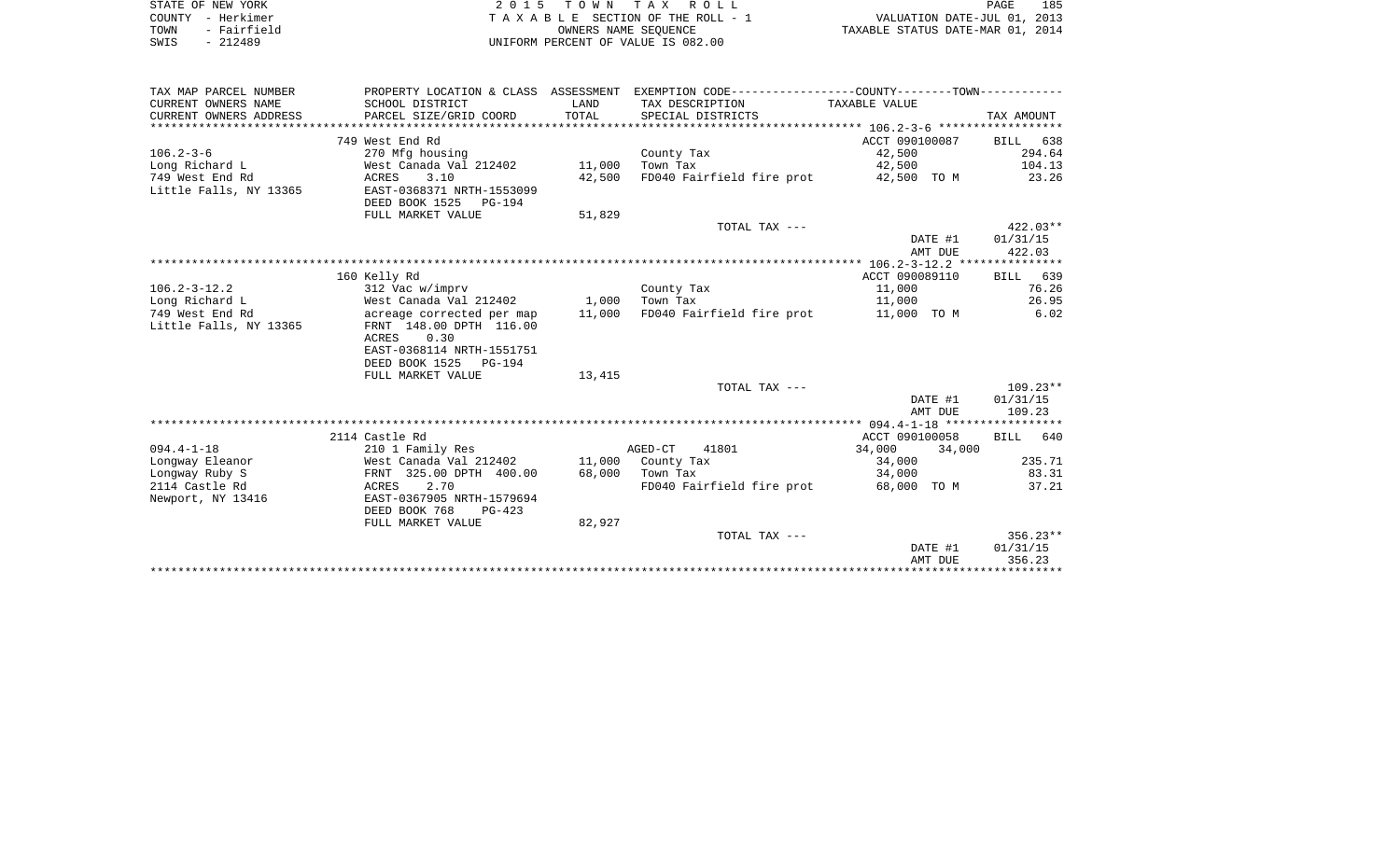| STATE OF NEW YORK   | 2015 TOWN TAX ROLL                 |                                  | PAGE                        | 186 |
|---------------------|------------------------------------|----------------------------------|-----------------------------|-----|
| COUNTY - Herkimer   | TAXABLE SECTION OF THE ROLL - 1    |                                  | VALUATION DATE-JUL 01, 2013 |     |
| - Fairfield<br>TOWN | OWNERS NAME SEOUENCE               | TAXABLE STATUS DATE-MAR 01, 2014 |                             |     |
| - 212489<br>SWIS    | UNIFORM PERCENT OF VALUE IS 082.00 |                                  |                             |     |

| TAX MAP PARCEL NUMBER     |                                                                   |         | PROPERTY LOCATION & CLASS ASSESSMENT EXEMPTION CODE-----------------COUNTY-------TOWN----------- |                          |                    |
|---------------------------|-------------------------------------------------------------------|---------|--------------------------------------------------------------------------------------------------|--------------------------|--------------------|
| CURRENT OWNERS NAME       | SCHOOL DISTRICT                                                   | LAND    | TAX DESCRIPTION                                                                                  | TAXABLE VALUE            |                    |
| CURRENT OWNERS ADDRESS    | PARCEL SIZE/GRID COORD                                            | TOTAL   | SPECIAL DISTRICTS                                                                                |                          | TAX AMOUNT         |
|                           |                                                                   |         |                                                                                                  |                          |                    |
|                           | 1860 Castle Rd                                                    |         |                                                                                                  | ACCT 090005850           | BILL 641           |
| $095.3 - 1 - 8$           | 240 Rural res                                                     |         | VET COM C 41132                                                                                  | 12,300<br>$\sim$ 0       |                    |
| Longway George            | West Canada Val 212402                                            |         | 84,000 VET COM T 41133                                                                           | 16,400<br>$\Omega$       |                    |
| Longway Joan              | 04 Ag Exempt BAR                                                  |         | 185,000 VET DIS C 41142                                                                          | 24,600<br>$\overline{0}$ |                    |
| 1860 Castle Rd            | ACRES 139.50                                                      |         | VET DIS T 41143                                                                                  | 32,800<br>$\Omega$       |                    |
| Newport, NY 13416         | EAST-0374372 NRTH-1579245                                         |         | AG MKTS L 41720                                                                                  | 24,967<br>24,967         |                    |
|                           | DEED BOOK 00648 PG-00092                                          |         | County Tax                                                                                       | 123,133                  | 853.64             |
| MAY BE SUBJECT TO PAYMENT | FULL MARKET VALUE                                                 |         | 225,610 Town Tax                                                                                 | 110,833                  | 271.56             |
| UNDER AGDIST LAW TIL 2018 |                                                                   |         | FD040 Fairfield fire prot                                                                        | 160,033 TO M             | 87.57              |
|                           |                                                                   |         | 24,967 EX                                                                                        |                          |                    |
|                           |                                                                   |         | TOTAL TAX ---                                                                                    |                          | $1,212.77**$       |
|                           |                                                                   |         |                                                                                                  | DATE #1                  | 01/31/15           |
|                           |                                                                   |         |                                                                                                  | AMT DUE                  | 1,212.77           |
|                           |                                                                   |         |                                                                                                  |                          |                    |
|                           | 167 Reservoir Rd                                                  |         |                                                                                                  | ACCT 090005910           | BILL 642           |
| $100.2 - 1 - 23.2$        | 210 1 Family Res                                                  |         | County Tax                                                                                       | 125,000                  | 866.58             |
| Louis Michael J           | West Canada Val 212402<br>West Canada Val 21<br>FRNT  230.00 DPTH | 10,000  | Town Tax                                                                                         | 125,000                  | 306.27             |
| Robin L                   |                                                                   | 125,000 | School Relevy                                                                                    |                          | 2,480.61           |
| 167 Reservoir Rd          | <b>ACRES</b><br>2.20                                              |         | FD040 Fairfield fire prot 125,000 TO M                                                           |                          | 68.40              |
| Newport, NY 13416         | EAST-0368650 NRTH-1571536                                         |         |                                                                                                  |                          |                    |
|                           | DEED BOOK 818<br>$PG-39$                                          |         |                                                                                                  |                          |                    |
|                           | FULL MARKET VALUE                                                 | 152,439 |                                                                                                  |                          |                    |
|                           |                                                                   |         | TOTAL TAX ---                                                                                    |                          | $3,721.86**$       |
|                           |                                                                   |         |                                                                                                  | DATE #1                  | 01/31/15           |
|                           |                                                                   |         |                                                                                                  | AMT DUE                  | 3,721.86           |
|                           |                                                                   |         |                                                                                                  |                          |                    |
|                           | 153 Reservoir Rd                                                  |         | 53 PCT OF VALUE USED FOR EXEMPTION PURPOSES ACCT 090005910                                       |                          | BILL 643           |
| $100.2 - 1 - 23.1$        | 120 Field crops                                                   |         | AGED-ALL<br>41800                                                                                | 22,128<br>22,128         |                    |
| Louis Paul                | West Canada Val 212402                                            |         | 34,000 County Tax                                                                                | 61,372                   | 425.47             |
| Louis Michael J Sr.       |                                                                   |         | 83,500 Town Tax                                                                                  | 61,372                   | 150.37             |
| 153 Reservoir Rd          | ACRES 46.80<br>EAST-0368261 NRTH-1572492<br>DEED BOOK 1485 PG-763 |         | FD040 Fairfield fire prot                                                                        | 83,500 TO M              | 45.69              |
| Newport, NY 13416         |                                                                   |         |                                                                                                  |                          |                    |
|                           | FULL MARKET VALUE                                                 | 101,829 |                                                                                                  |                          |                    |
|                           |                                                                   |         | TOTAL TAX ---                                                                                    |                          | $621.53**$         |
|                           |                                                                   |         |                                                                                                  | DATE #1<br>AMT DUE       | 01/31/15<br>621.53 |
|                           |                                                                   |         |                                                                                                  |                          |                    |
|                           | 1305 Castle Rd                                                    |         |                                                                                                  |                          | BILL 644           |
| $095.3 - 4 - 17$          | 210 1 Family Res                                                  |         | County Tax                                                                                       | 75,000                   | 519.95             |
| Lowell James R            | West Canada Val 212402                                            | 13,000  | Town Tax                                                                                         | 75,000                   | 183.76             |
| 2192 State Rte. 8 #2      | doublewide                                                        | 75,000  | FD040 Fairfield fire prot                                                                        | 75,000 TO M              | 41.04              |
| Cold Brook, NY 13324      | FRNT 250.00 DPTH                                                  |         |                                                                                                  |                          |                    |
|                           | ACRES<br>4.80                                                     |         |                                                                                                  |                          |                    |
|                           | EAST-0344970 NRTH-1154630                                         |         |                                                                                                  |                          |                    |
|                           | DEED BOOK 1515<br>PG-417                                          |         |                                                                                                  |                          |                    |
|                           | FULL MARKET VALUE                                                 | 91,463  |                                                                                                  |                          |                    |
|                           |                                                                   |         | TOTAL TAX ---                                                                                    |                          | 744.75**           |
|                           |                                                                   |         |                                                                                                  | DATE #1                  | 01/31/15           |
|                           |                                                                   |         |                                                                                                  | AMT DUE                  | 744.75             |
|                           |                                                                   |         |                                                                                                  |                          |                    |
|                           |                                                                   |         |                                                                                                  |                          |                    |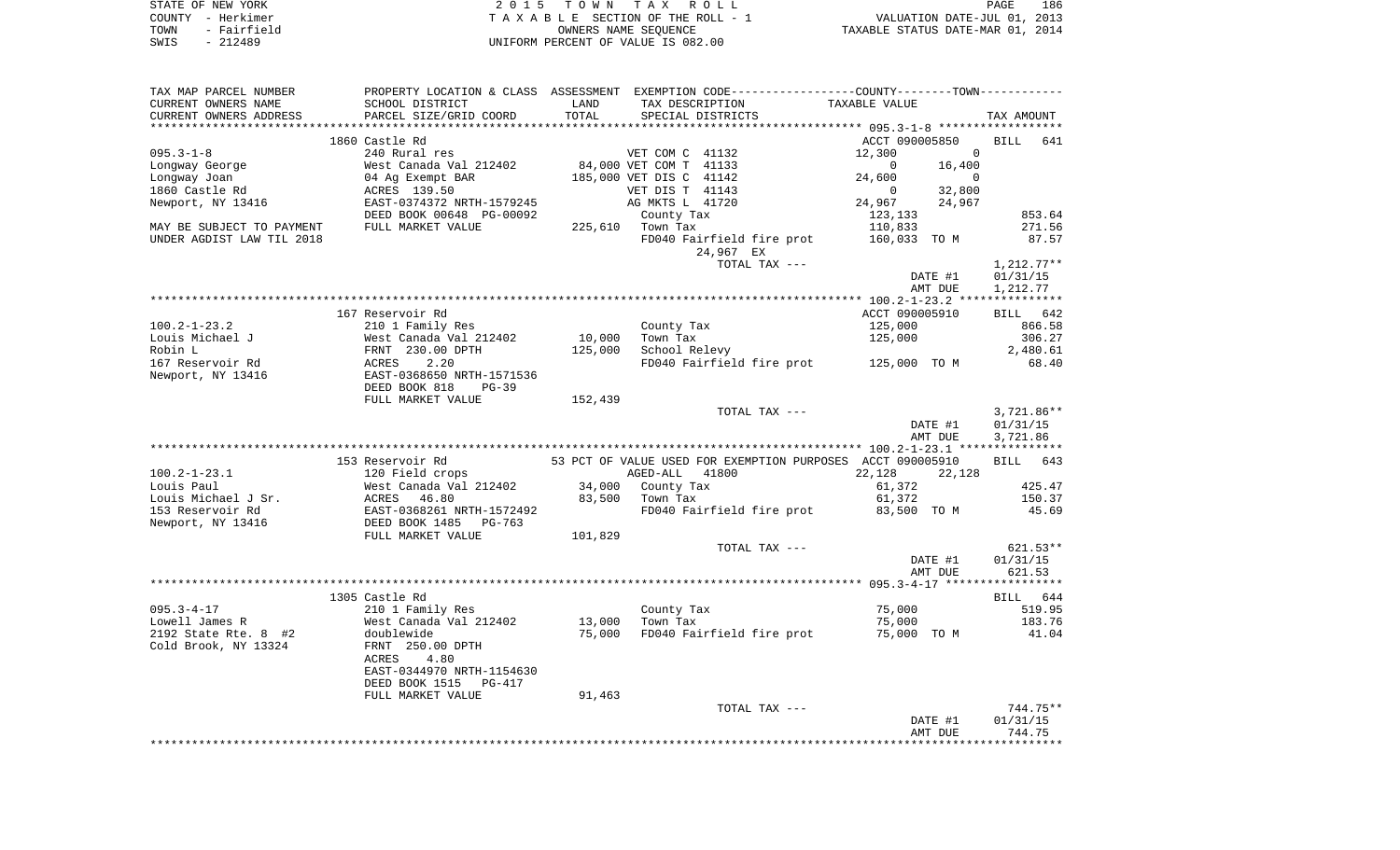|      | STATE OF NEW YORK | 2015 TOWN TAX ROLL                 | 187<br>PAGE                      |
|------|-------------------|------------------------------------|----------------------------------|
|      | COUNTY - Herkimer | TAXABLE SECTION OF THE ROLL - 1    | VALUATION DATE-JUL 01, 2013      |
| TOWN | - Fairfield       | OWNERS NAME SEOUENCE               | TAXABLE STATUS DATE-MAR 01, 2014 |
| SWIS | - 212489          | UNIFORM PERCENT OF VALUE IS 082.00 |                                  |

| TAX MAP PARCEL NUMBER  |                                       |        | PROPERTY LOCATION & CLASS ASSESSMENT EXEMPTION CODE---------------COUNTY-------TOWN---------- |             |            |
|------------------------|---------------------------------------|--------|-----------------------------------------------------------------------------------------------|-------------|------------|
| CURRENT OWNERS NAME    | SCHOOL DISTRICT                       | LAND   | TAX DESCRIPTION TAXABLE VALUE                                                                 |             |            |
| CURRENT OWNERS ADDRESS | PARCEL SIZE/GRID COORD                | TOTAL  | SPECIAL DISTRICTS                                                                             |             | TAX AMOUNT |
|                        |                                       |        |                                                                                               |             |            |
|                        | Davis Rd                              |        |                                                                                               |             | BILL 645   |
| $107.1 - 2 - 7$        | 311 Res vac land                      |        | County Tax                                                                                    | 11,000      | 76.26      |
| Lowenstein Michael     | West Canada Val 212402 11,000         |        | Town Tax                                                                                      | 11,000      | 26.95      |
| 65 Kensington Oval     | Merged With 107.1-2-8 11,000          |        | School Relevy                                                                                 |             | 269.31     |
| New Rochelle, NY 10805 | Portion Of 107.1-1-6.2                |        | FD040 Fairfield fire prot 11,000 TO M                                                         |             | 6.02       |
|                        | ACRES<br>7.70                         |        |                                                                                               |             |            |
|                        | EAST-0383817 NRTH-1557506             |        |                                                                                               |             |            |
|                        | DEED BOOK 1436 PG-927                 |        |                                                                                               |             |            |
|                        | FULL MARKET VALUE                     | 13,415 |                                                                                               |             |            |
|                        |                                       |        | TOTAL TAX ---                                                                                 |             | 378.54**   |
|                        |                                       |        |                                                                                               | DATE #1     | 01/31/15   |
|                        |                                       |        |                                                                                               | AMT DUE     | 378.54     |
|                        |                                       |        |                                                                                               |             |            |
|                        | Comstock Rd                           |        |                                                                                               |             | BILL 646   |
| $095.3 - 1 - 32.6$     | 322 Rural vac>10                      |        | County Tax                                                                                    | 30,000      | 207.98     |
| Luk Ho Shun            | West Canada Val 212402                | 30,000 | Town Tax                                                                                      | 30,000      | 73.50      |
| 16 Chadwick Dr         | ACRES 50.40                           | 30,000 | FD040 Fairfield fire prot                                                                     | 30,000 TO M | 16.42      |
| Dover, DE 19901        | EAST-0384253 NRTH-1582098             |        |                                                                                               |             |            |
|                        | DEED BOOK 833<br>PG-366               |        |                                                                                               |             |            |
|                        | FULL MARKET VALUE                     | 36,585 |                                                                                               |             |            |
|                        |                                       |        | TOTAL TAX ---                                                                                 |             | 297.90**   |
|                        |                                       |        |                                                                                               | DATE #1     | 01/31/15   |
|                        |                                       |        |                                                                                               | AMT DUE     | 297.90     |
|                        |                                       |        |                                                                                               |             |            |
|                        | North Creek Road                      |        |                                                                                               |             | BILL 647   |
| $106.4 - 1 - 34.1$     | 314 Rural vac<10                      |        | County Tax                                                                                    | 1,500       | 10.40      |
| Lupo Michael T         | West Canada Val 212402 1.500 Town Tax |        |                                                                                               | 1,500       | 3.68       |
| Feeney Gerald          | piece in Herkimer 106.4-1             | 1,500  | FD040 Fairfield fire prot                                                                     | 1,500 TO M  | .82        |
| 26 Church St           | FRNT 86.90 DPTH 132.00                |        |                                                                                               |             |            |
| Little Falls, NY 13365 | 0.70<br>ACRES                         |        |                                                                                               |             |            |
|                        | EAST-0364103 NRTH-1545817             |        |                                                                                               |             |            |
|                        | DEED BOOK 1283 PG-876                 |        |                                                                                               |             |            |
|                        | FULL MARKET VALUE                     | 1,829  |                                                                                               |             |            |
|                        |                                       |        | TOTAL TAX ---                                                                                 |             | 14.90**    |
|                        |                                       |        |                                                                                               | DATE #1     | 01/31/15   |
|                        |                                       |        |                                                                                               | AMT DUE     | 14.90      |
|                        |                                       |        |                                                                                               |             |            |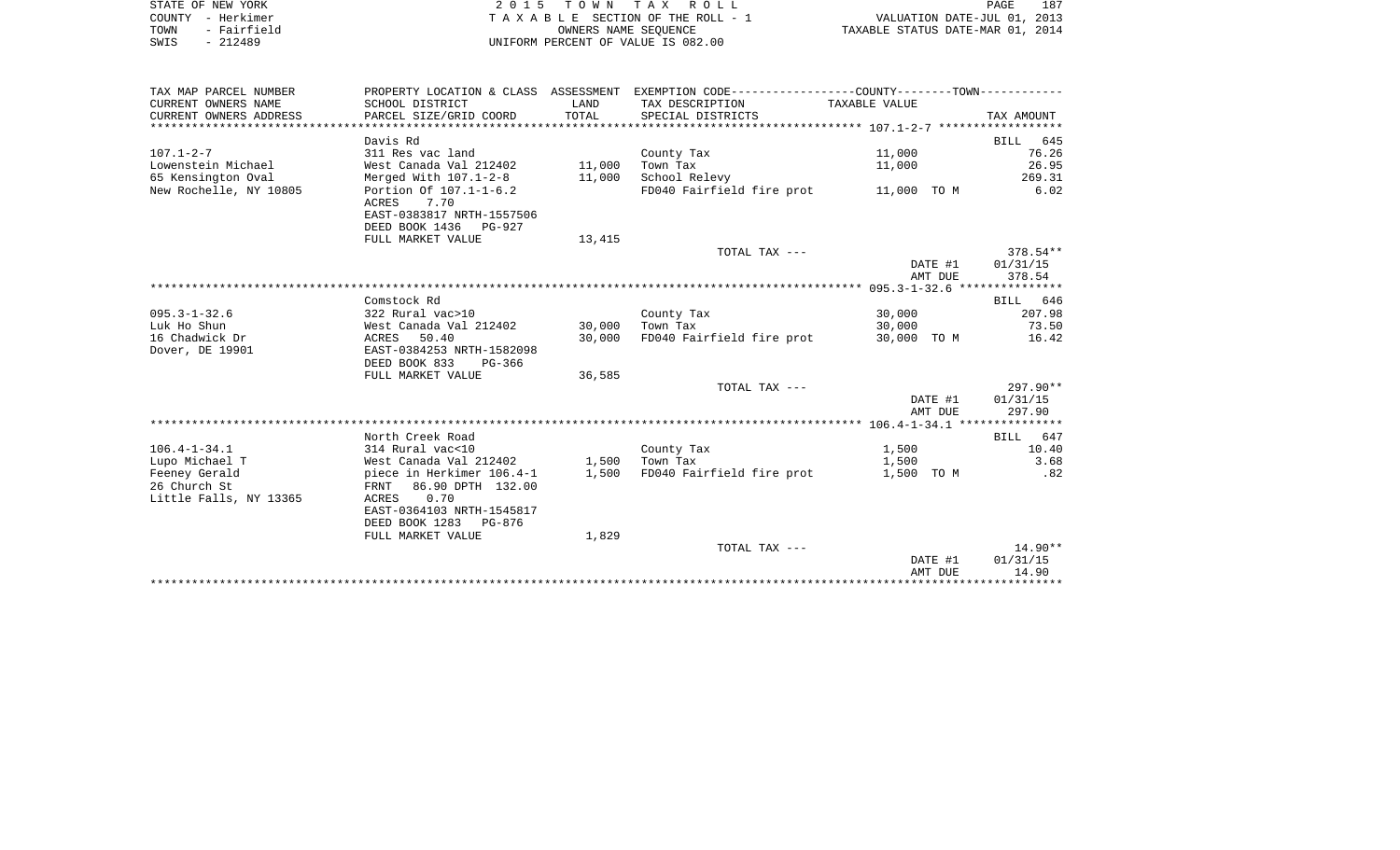| STATE OF NEW YORK |             | 2015 TOWN TAX ROLL                 |                                  | PAGE                        | 188 |
|-------------------|-------------|------------------------------------|----------------------------------|-----------------------------|-----|
| COUNTY - Herkimer |             | TAXABLE SECTION OF THE ROLL - 1    |                                  | VALUATION DATE-JUL 01, 2013 |     |
| TOWN              | - Fairfield | OWNERS NAME SEOUENCE               | TAXABLE STATUS DATE-MAR 01, 2014 |                             |     |
| $-212489$<br>SWIS |             | UNIFORM PERCENT OF VALUE IS 082.00 |                                  |                             |     |

| TAX MAP PARCEL NUMBER<br>CURRENT OWNERS NAME<br>CURRENT OWNERS ADDRESS<br>****************** | PROPERTY LOCATION & CLASS<br>SCHOOL DISTRICT<br>PARCEL SIZE/GRID COORD                                                                                     | ASSESSMENT<br>LAND<br>TOTAL | EXEMPTION CODE-----------------COUNTY-------TOWN-----------<br>TAX DESCRIPTION<br>SPECIAL DISTRICTS             | TAXABLE VALUE                                                                              | TAX AMOUNT                               |
|----------------------------------------------------------------------------------------------|------------------------------------------------------------------------------------------------------------------------------------------------------------|-----------------------------|-----------------------------------------------------------------------------------------------------------------|--------------------------------------------------------------------------------------------|------------------------------------------|
| $094.4 - 1 - 22$<br>Lyga Michael E<br>Lyga Valerie L<br>2056 Castle Rd<br>Newport, NY 13416  | 2056 Castle Rd<br>113 Cattle farm<br>West Canada Val 212402<br>ACRES 198.50<br>EAST-0369361 NRTH-1580949<br>DEED BOOK 926<br>$PG-429$<br>FULL MARKET VALUE | 205,000<br>250,000          | AG MKTS L 41720<br>113,000 AGRIC 10 Y 42100<br>County Tax<br>Town Tax<br>FD040 Fairfield fire prot<br>58,238 EX | ACCT 090086012<br>58,238<br>58,238<br>4,000<br>4,000<br>142,762<br>142,762<br>146,762 TO M | 648<br>BILL<br>989.72<br>349.79<br>80.31 |
| MAY BE SUBJECT TO PAYMENT<br>UNDER AGDIST LAW TIL 2018                                       |                                                                                                                                                            |                             |                                                                                                                 |                                                                                            |                                          |
|                                                                                              |                                                                                                                                                            |                             | TOTAL TAX ---                                                                                                   | DATE #1<br>AMT DUE                                                                         | 1,419.82**<br>01/31/15<br>1,419.82       |
|                                                                                              |                                                                                                                                                            |                             |                                                                                                                 |                                                                                            |                                          |
|                                                                                              | 1498 State Route 170                                                                                                                                       |                             |                                                                                                                 |                                                                                            | <b>BILL</b><br>649                       |
| $101.4 - 3 - 3$<br>Lyle Roy Jr.                                                              | 240 Rural res<br>West Canada Val 212402                                                                                                                    | 16,000                      | County Tax<br>Town Tax                                                                                          | 103,000<br>103,000                                                                         | 714.06<br>252.37                         |
| Lyle Jessica<br>1498 State Route 170<br>Little Falls, NY 13365                               | Auto Repair Shop<br>11.20<br>ACRES<br>EAST-0386361 NRTH-1565673<br>DEED BOOK 1378<br>PG-491                                                                | 103,000                     | FD040 Fairfield fire prot                                                                                       | 103,000 TO M                                                                               | 56.36                                    |
|                                                                                              | FULL MARKET VALUE                                                                                                                                          | 125,610                     |                                                                                                                 |                                                                                            |                                          |
|                                                                                              |                                                                                                                                                            |                             | TOTAL TAX ---                                                                                                   | DATE #1<br>AMT DUE                                                                         | $1,022.79**$<br>01/31/15<br>1,022.79     |
|                                                                                              |                                                                                                                                                            |                             |                                                                                                                 |                                                                                            |                                          |
|                                                                                              | 574 Parkhurst Rd                                                                                                                                           |                             |                                                                                                                 | ACCT 090006090                                                                             | <b>BILL</b><br>650                       |
| $101.3 - 1 - 12.1$                                                                           | 240 Rural res                                                                                                                                              |                             | County Tax                                                                                                      | 90,000                                                                                     | 623.94                                   |
| Lynch Charles<br>Parkhurst Rd<br>PO Box 321                                                  | West Canada Val 212402<br>ACRES<br>45.00<br>EAST-0375970 NRTH-1563256                                                                                      | 32,000<br>90,000            | Town Tax<br>FD040 Fairfield fire prot                                                                           | 90,000<br>90,000 TO M                                                                      | 220.51<br>49.25                          |
| Middleville, NY 13406                                                                        | DEED BOOK 773<br>$PG-397$<br>FULL MARKET VALUE                                                                                                             | 109,756                     |                                                                                                                 |                                                                                            |                                          |
|                                                                                              |                                                                                                                                                            |                             | TOTAL TAX ---                                                                                                   | DATE #1<br>AMT DUE                                                                         | 893.70**<br>01/31/15<br>893.70           |
|                                                                                              |                                                                                                                                                            |                             |                                                                                                                 |                                                                                            |                                          |
|                                                                                              | Castle Rd                                                                                                                                                  |                             |                                                                                                                 |                                                                                            | 651<br>BILL                              |
| $095.3 - 3 - 4$                                                                              | 210 1 Family Res                                                                                                                                           |                             | County Tax                                                                                                      | 100,000                                                                                    | 693.27                                   |
| Lynch Greg                                                                                   | West Canada Val 212402                                                                                                                                     | 14,000                      | Town Tax                                                                                                        | 100,000                                                                                    | 245.01                                   |
| Leo Lynch<br>20 Huyck Ave<br>Middleville, NY 13406                                           | Middleville Subdivision<br>Life use to Leo Lynch<br>ACRES<br>7.70                                                                                          | 100,000                     | School Relevy<br>FD040 Fairfield fire prot                                                                      | 100,000 TO M                                                                               | 1,285.54<br>54.72                        |
|                                                                                              | EAST-0381870 NRTH-1577427<br>DEED BOOK 1086<br><b>PG-961</b>                                                                                               |                             |                                                                                                                 |                                                                                            |                                          |
|                                                                                              | FULL MARKET VALUE                                                                                                                                          | 121,951                     |                                                                                                                 |                                                                                            |                                          |
|                                                                                              |                                                                                                                                                            |                             | TOTAL TAX ---                                                                                                   |                                                                                            | $2,278.54**$                             |
|                                                                                              |                                                                                                                                                            |                             |                                                                                                                 | DATE #1<br>AMT DUE                                                                         | 01/31/15<br>2,278.54                     |
|                                                                                              |                                                                                                                                                            |                             |                                                                                                                 |                                                                                            |                                          |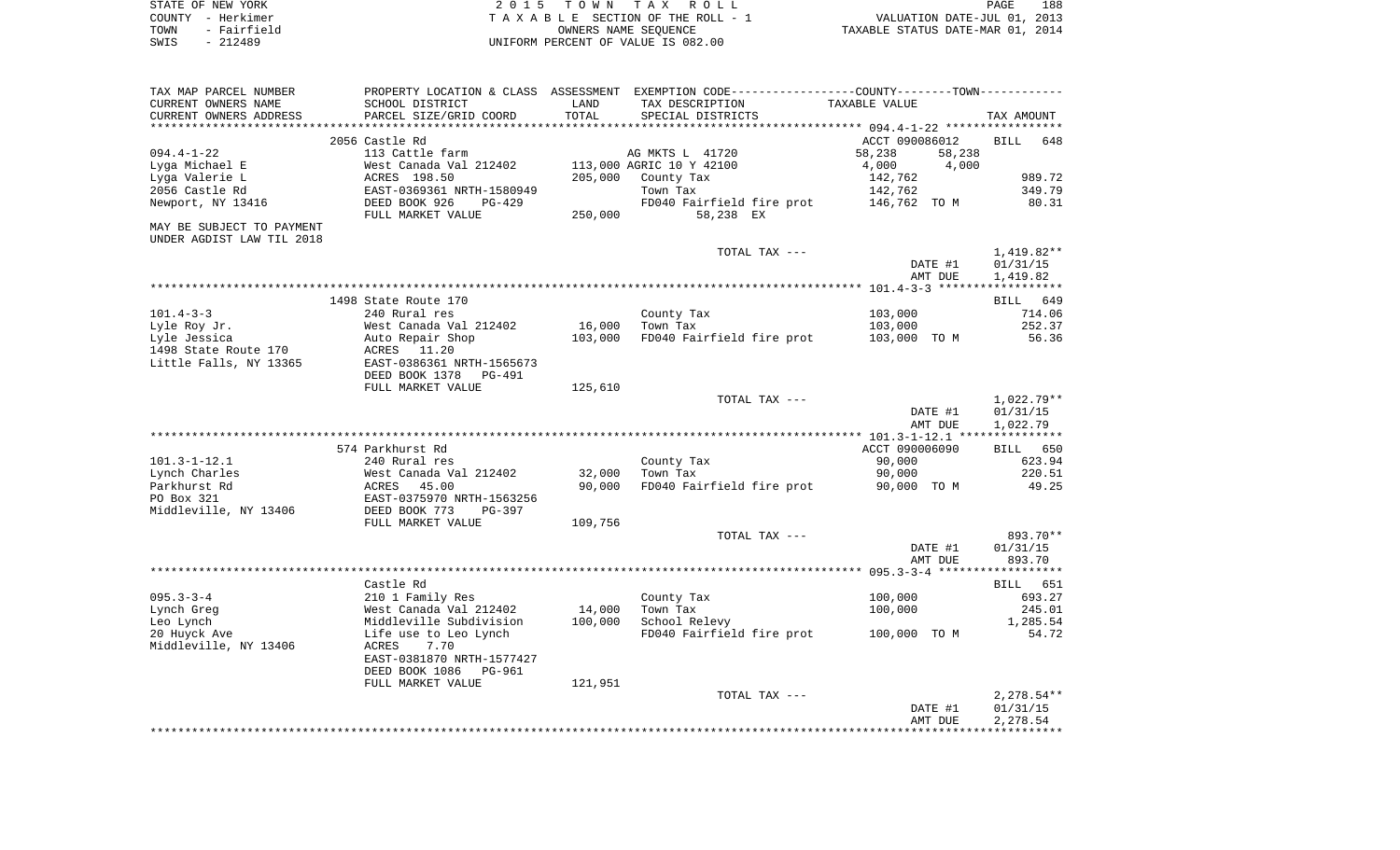| STATE OF NEW YORK   | 2015 TOWN TAX ROLL                 | 189<br>PAGE                      |
|---------------------|------------------------------------|----------------------------------|
| COUNTY - Herkimer   | TAXABLE SECTION OF THE ROLL - 1    | VALUATION DATE-JUL 01, 2013      |
| - Fairfield<br>TOWN | OWNERS NAME SEOUENCE               | TAXABLE STATUS DATE-MAR 01, 2014 |
| - 212489<br>SWIS    | UNIFORM PERCENT OF VALUE IS 082.00 |                                  |

| TAX MAP PARCEL NUMBER  | PROPERTY LOCATION & CLASS ASSESSMENT EXEMPTION CODE---------------COUNTY-------TOWN---------- |         |                                       |                |              |
|------------------------|-----------------------------------------------------------------------------------------------|---------|---------------------------------------|----------------|--------------|
| CURRENT OWNERS NAME    | SCHOOL DISTRICT                                                                               | LAND    | TAX DESCRIPTION                       | TAXABLE VALUE  |              |
| CURRENT OWNERS ADDRESS | PARCEL SIZE/GRID COORD                                                                        | TOTAL   | SPECIAL DISTRICTS                     |                | TAX AMOUNT   |
|                        |                                                                                               |         |                                       |                |              |
|                        | Cemetary Rd                                                                                   |         |                                       |                | BILL 652     |
| $095.3 - 3 - 5$        | 322 Rural vac>10                                                                              |         | County Tax                            | 25,000         | 173.32       |
| Lynch Greg             | West Canada Val 212402                                                                        | 25,000  | Town Tax                              | 25,000         | 61.25        |
| Huyck Ave              | ACRES 40.80                                                                                   | 25,000  | School Relevy                         |                | 612.06       |
| PO Box 503             | EAST-0381031 NRTH-1577783                                                                     |         | FD040 Fairfield fire prot 25,000 TO M |                | 13.68        |
| Middleville, NY 13406  | DEED BOOK 858<br>PG-628                                                                       |         |                                       |                |              |
|                        | FULL MARKET VALUE                                                                             | 30,488  |                                       |                |              |
|                        |                                                                                               |         | TOTAL TAX ---                         |                | 860.31**     |
|                        |                                                                                               |         |                                       | DATE #1        | 01/31/15     |
|                        |                                                                                               |         |                                       | AMT DUE        | 860.31       |
|                        |                                                                                               |         |                                       |                |              |
|                        | 1904 Castle Rd                                                                                |         |                                       | ACCT 090010098 | BILL 653     |
| $094.4 - 1 - 24.2$     | 270 Mfg housing                                                                               |         | County Tax                            | 38,000         | 263.44       |
| Lynch Richard A        | West Canada Val 212402                                                                        | 10,000  | Town Tax                              | 38,000         | 93.11        |
| PO Box 112             | FRNT 208.00 DPTH 208.00                                                                       | 38,000  | School Relevy                         |                | 930.34       |
| Middleville, NY 13406  | 1.00<br>ACRES                                                                                 |         | FD040 Fairfield fire prot 38,000 TO M |                | 20.79        |
|                        | EAST-0371994 NRTH-1580217                                                                     |         |                                       |                |              |
|                        | DEED BOOK 1366<br>PG-141<br>FULL MARKET VALUE                                                 | 46,341  |                                       |                |              |
|                        |                                                                                               |         | TOTAL TAX ---                         |                | 1,307.68**   |
|                        |                                                                                               |         |                                       | DATE #1        | 01/31/15     |
|                        |                                                                                               |         |                                       | AMT DUE        | 1,307.68     |
|                        |                                                                                               |         |                                       |                |              |
|                        | 580 Parkhurst Rd                                                                              |         |                                       | ACCT 090008670 | BILL 654     |
| $101.3 - 1 - 13$       | 210 1 Family Res                                                                              |         | County Tax                            | 69,500         | 481.82       |
| Lynch Robert           | West Canada Val 212402                                                                        | 11,000  | Town Tax                              | 69,500         | 170.29       |
| Box 321                | merged w/12.4                                                                                 | 69,500  | FD040 Fairfield fire prot             | 69,500 TO M    | 38.03        |
| Middleville, NY 13406  | FRNT 209.00 DPTH                                                                              |         |                                       |                |              |
|                        | ACRES<br>2.00                                                                                 |         |                                       |                |              |
|                        | EAST-0376178 NRTH-1563767                                                                     |         |                                       |                |              |
|                        | DEED BOOK 858<br>PG-122                                                                       |         |                                       |                |              |
|                        | FULL MARKET VALUE                                                                             | 84,756  |                                       |                |              |
|                        |                                                                                               |         | TOTAL TAX ---                         |                | 690.14**     |
|                        |                                                                                               |         |                                       | DATE #1        | 01/31/15     |
|                        |                                                                                               |         |                                       | AMT DUE        | 690.14       |
|                        |                                                                                               |         |                                       |                |              |
|                        | 375 Parkhurst Rd                                                                              |         |                                       | ACCT 090089080 | BILL 655     |
| $101.3 - 1 - 2.2$      | 210 1 Family Res                                                                              |         | County Tax                            | 105,000        | 727.93       |
| Lynch Wesley Kim       | West Canada Val 212402                                                                        | 9,000   | Town Tax                              | 105,000        | 257.27       |
| 375 Parkhurst Rd       | FRNT 190.00 DPTH 200.00                                                                       | 105,000 | FD040 Fairfield fire prot             | 105,000 TO M   | 57.46        |
| Little Falls, NY 13365 | EAST-0372418 NRTH-1565625                                                                     |         |                                       |                |              |
|                        | DEED BOOK 747<br>PG-109                                                                       |         |                                       |                |              |
|                        | FULL MARKET VALUE                                                                             | 128,049 |                                       |                |              |
|                        |                                                                                               |         | TOTAL TAX ---                         |                | $1,042.66**$ |
|                        |                                                                                               |         |                                       | DATE #1        | 01/31/15     |
|                        |                                                                                               |         |                                       | AMT DUE        | 1,042.66     |
|                        |                                                                                               |         |                                       |                |              |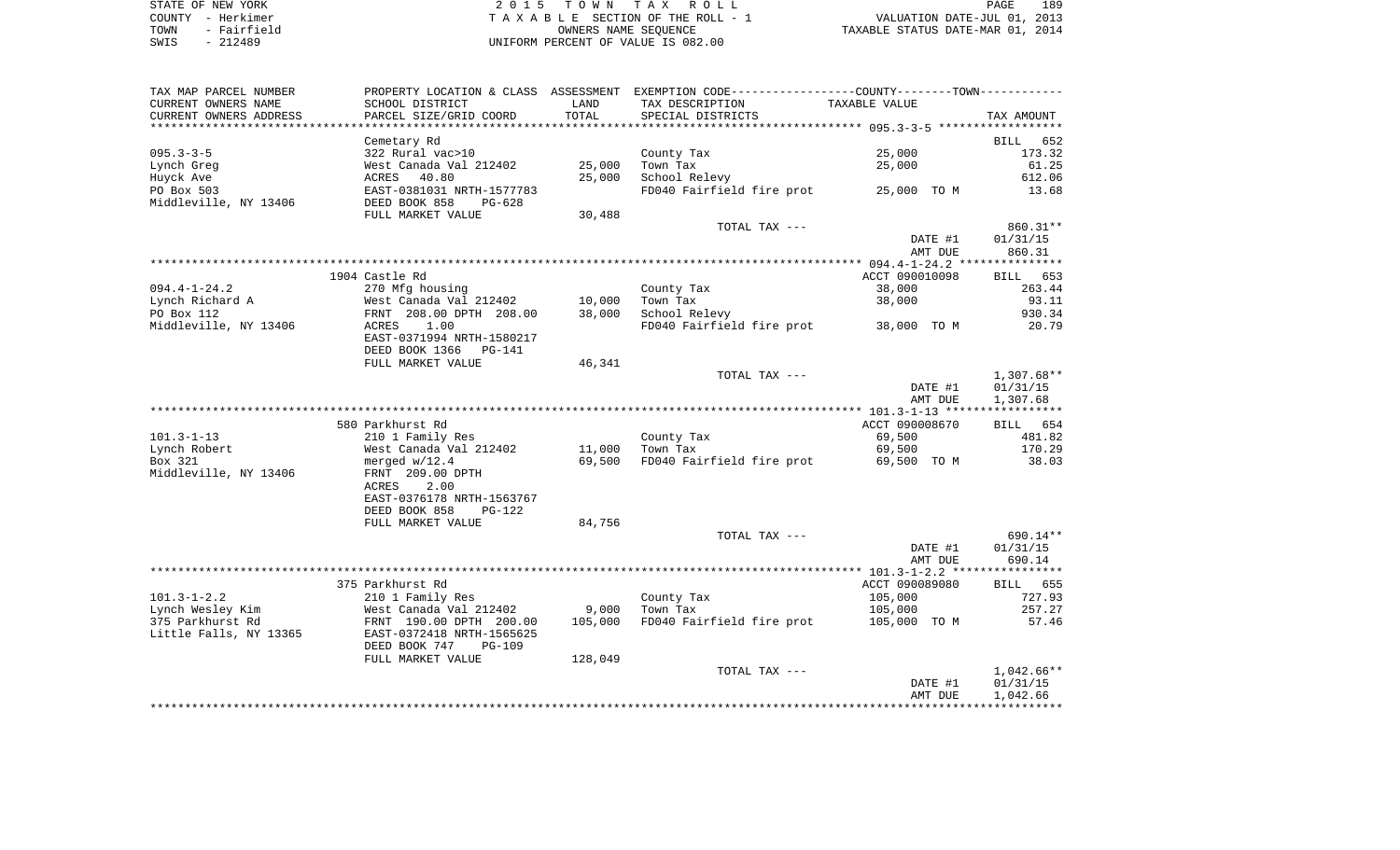| STATE OF NEW YORK   | 2015 TOWN TAX ROLL                 | PAGE                             | 190 |
|---------------------|------------------------------------|----------------------------------|-----|
| COUNTY - Herkimer   | TAXABLE SECTION OF THE ROLL - 1    | VALUATION DATE-JUL 01, 2013      |     |
| TOWN<br>- Fairfield | OWNERS NAME SEOUENCE               | TAXABLE STATUS DATE-MAR 01, 2014 |     |
| SWIS<br>- 212489    | UNIFORM PERCENT OF VALUE IS 082.00 |                                  |     |

| TAX MAP PARCEL NUMBER<br>CURRENT OWNERS NAME          | PROPERTY LOCATION & CLASS ASSESSMENT<br>SCHOOL DISTRICT | LAND    | EXEMPTION CODE-----------------COUNTY-------TOWN-----------<br>TAX DESCRIPTION | TAXABLE VALUE      |                    |
|-------------------------------------------------------|---------------------------------------------------------|---------|--------------------------------------------------------------------------------|--------------------|--------------------|
| CURRENT OWNERS ADDRESS<br>********************        | PARCEL SIZE/GRID COORD                                  | TOTAL   | SPECIAL DISTRICTS                                                              |                    | TAX AMOUNT         |
|                                                       | 2578 State Route 169                                    |         |                                                                                | ACCT 090086045     | 656<br><b>BILL</b> |
| $107.1 - 1 - 13.2$                                    | 210 1 Family Res                                        |         | County Tax                                                                     | 108,000            | 748.73             |
| Lyndaker Irr. Trust Marlin&Kat West Canada Val 212402 |                                                         | 13,000  | Town Tax                                                                       | 108,000            | 264.62             |
| 2578 State Route 169                                  | includes 13.3                                           | 108,000 | FD040 Fairfield fire prot                                                      | 108,000 TO M       | 59.10              |
| Little Falls, NY 13365                                | ACRES<br>6.00                                           |         |                                                                                |                    |                    |
|                                                       | EAST-0372469 NRTH-1554784<br>DEED BOOK 1526<br>$PG-21$  |         |                                                                                |                    |                    |
|                                                       | FULL MARKET VALUE                                       | 131,707 |                                                                                |                    |                    |
|                                                       |                                                         |         | TOTAL TAX ---                                                                  |                    | $1,072.45**$       |
|                                                       |                                                         |         |                                                                                | DATE #1            | 01/31/15           |
|                                                       |                                                         |         |                                                                                | AMT DUE            | 1,072.45           |
|                                                       |                                                         |         |                                                                                |                    |                    |
|                                                       | 112 Rasbach Rd                                          |         |                                                                                | ACCT 090006240     | BILL<br>657        |
| $106.4 - 1 - 11.1$<br>Lyon Floyd Jr                   | 113 Cattle farm<br>West Canada Val 212402               | 25,000  | County Tax<br>Town Tax                                                         | 100,000<br>100,000 | 693.27<br>245.01   |
| Lyon Joann                                            | ACRES<br>25.40                                          | 100,000 | FD040 Fairfield fire prot                                                      | 100,000 TO M       | 54.72              |
| 112 Rasbach Rd                                        | EAST-0365620 NRTH-1550082                               |         |                                                                                |                    |                    |
| Little Falls, NY 13365                                | DEED BOOK 671<br>$PG-146$                               |         |                                                                                |                    |                    |
|                                                       | FULL MARKET VALUE                                       | 121,951 |                                                                                |                    |                    |
|                                                       |                                                         |         | TOTAL TAX ---                                                                  |                    | $993.00**$         |
|                                                       |                                                         |         |                                                                                | DATE #1            | 01/31/15           |
|                                                       |                                                         |         |                                                                                | AMT DUE            | 993.00             |
|                                                       | Kelly Rd                                                |         |                                                                                | ACCT 090004770     | BILL 658           |
| $106.4 - 1 - 7.1$                                     | 120 Field crops                                         |         | County Tax                                                                     | 66,000             | 457.56             |
| Lyon Joseph                                           | West Canada Val 212402                                  | 66,000  | Town Tax                                                                       | 66,000             | 161.71             |
| Lyon Angela                                           | FRNT 1057.00 DPTH                                       | 66,000  | FD040 Fairfield fire prot                                                      | 66,000 TO M        | 36.12              |
| 248 Kelly Rd                                          | ACRES 106.40                                            |         |                                                                                |                    |                    |
| Little Falls, NY 13365                                | EAST-0370285 NRTH-1550383                               |         |                                                                                |                    |                    |
|                                                       | DEED BOOK 1520<br>PG-618                                |         |                                                                                |                    |                    |
|                                                       | FULL MARKET VALUE                                       | 80,488  | TOTAL TAX ---                                                                  |                    | $655.39**$         |
|                                                       |                                                         |         |                                                                                | DATE #1            | 01/31/15           |
|                                                       |                                                         |         |                                                                                | AMT DUE            | 655.39             |
|                                                       |                                                         |         |                                                                                |                    |                    |
|                                                       | Kelly Rd                                                |         |                                                                                | ACCT 090004800     | <b>BILL</b><br>659 |
| $106.4 - 1 - 8$                                       | 105 Vac farmland                                        |         | County Tax                                                                     | 18,000             | 124.79             |
| Lyon Joseph                                           | West Canada Val 212402                                  | 18,000  | Town Tax                                                                       | 18,000             | 44.10              |
| Lyon Angela<br>248 Kelly Rd                           | ACRES<br>35.00<br>EAST-0368568 NRTH-1548749             | 18,000  | FD040 Fairfield fire prot                                                      | 18,000 TO M        | 9.85               |
| Little Falls, NY 13365                                | DEED BOOK 1520<br>PG-618                                |         |                                                                                |                    |                    |
|                                                       | FULL MARKET VALUE                                       | 21,951  |                                                                                |                    |                    |
|                                                       |                                                         |         | TOTAL TAX ---                                                                  |                    | $178.74**$         |
|                                                       |                                                         |         |                                                                                | DATE #1            | 01/31/15           |
|                                                       |                                                         |         |                                                                                | AMT DUE            | 178.74             |
|                                                       |                                                         |         |                                                                                |                    |                    |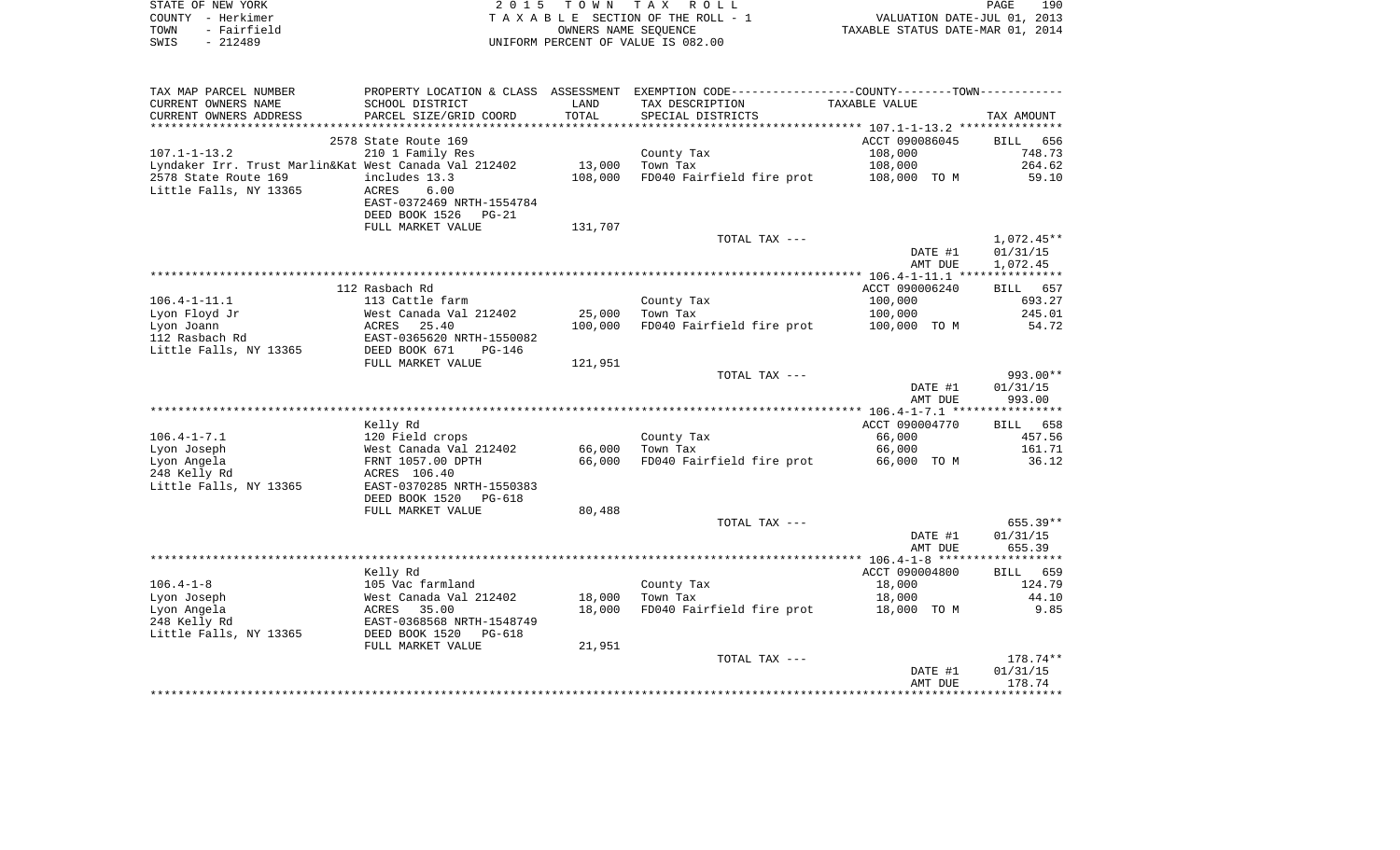| STATE OF NEW YORK   | 2015 TOWN TAX ROLL                 | 191<br>PAGE                      |
|---------------------|------------------------------------|----------------------------------|
| COUNTY - Herkimer   | TAXABLE SECTION OF THE ROLL - 1    | VALUATION DATE-JUL 01, 2013      |
| - Fairfield<br>TOWN | OWNERS NAME SEOUENCE               | TAXABLE STATUS DATE-MAR 01, 2014 |
| - 212489<br>SWIS    | UNIFORM PERCENT OF VALUE IS 082.00 |                                  |

| TAX MAP PARCEL NUMBER                                  |                                                        |         | PROPERTY LOCATION & CLASS ASSESSMENT EXEMPTION CODE---------------COUNTY-------TOWN---------- |                  |                    |
|--------------------------------------------------------|--------------------------------------------------------|---------|-----------------------------------------------------------------------------------------------|------------------|--------------------|
| CURRENT OWNERS NAME                                    | SCHOOL DISTRICT                                        | LAND    | TAX DESCRIPTION                                                                               | TAXABLE VALUE    |                    |
| CURRENT OWNERS ADDRESS                                 | PARCEL SIZE/GRID COORD                                 | TOTAL   | SPECIAL DISTRICTS                                                                             |                  | TAX AMOUNT         |
|                                                        |                                                        |         |                                                                                               |                  |                    |
|                                                        | 432 Kelly Rd                                           |         |                                                                                               | ACCT 090009060   | <b>BILL</b><br>660 |
| $107.3 - 2 - 1.1$                                      | 112 Dairy farm                                         |         | AG MKTS L 41720                                                                               | 22,935<br>22,935 |                    |
| Lyon Joseph J                                          | West Canada Val 212402                                 |         | 117,000 AGRIC 10 Y 42100                                                                      | 8,400<br>8,400   |                    |
| Lyon Angela M                                          | ACRES 204.70                                           | 245,000 | County Tax                                                                                    | 213,665          | 1,481.27           |
| 432 Kelly Rd                                           | EAST-0372812 NRTH-1549494                              |         | Town Tax                                                                                      | 213,665          | 523.51             |
| LITTLE FALLS, NY 13365                                 | DEED BOOK 896<br>$PG-243$<br>FULL MARKET VALUE         | 298,780 | FD040 Fairfield fire prot<br>22,935 EX                                                        | 222,065 TO M     | 121.52             |
| MAY BE SUBJECT TO PAYMENT                              |                                                        |         |                                                                                               |                  |                    |
| UNDER AGDIST LAW TIL 2018                              |                                                        |         |                                                                                               |                  |                    |
|                                                        |                                                        |         | TOTAL TAX ---                                                                                 |                  | $2,126.30**$       |
|                                                        |                                                        |         |                                                                                               | DATE #1          | 01/31/15           |
|                                                        |                                                        |         |                                                                                               | AMT DUE          | 2,126.30           |
|                                                        |                                                        |         |                                                                                               |                  |                    |
|                                                        | 432 Kelly Rd                                           |         |                                                                                               |                  | <b>BILL</b><br>661 |
| $107.3 - 2 - 29.4$                                     | 105 Vac farmland                                       |         | AG MKTS L 41720                                                                               | 4,203<br>4,203   |                    |
| Lyon Joseph J                                          | West Canada Val 212402                                 | 18,000  | County Tax                                                                                    | 13,797           | 95.65              |
| LYON ANGELA M                                          | FRNT<br>60.00 DPTH                                     | 18,000  | Town Tax                                                                                      | 13,797           | 33.80              |
| 432 KELLY Rd                                           | ACRES<br>36.00                                         |         | FD040 Fairfield fire prot                                                                     | 13,797 TO M      | 7.55               |
| LITTLE FALLS, NY 13365                                 | EAST-0373875 NRTH-1548304<br>DEED BOOK 896<br>$PG-243$ |         | 4,203 EX                                                                                      |                  |                    |
|                                                        | FULL MARKET VALUE                                      | 21,951  |                                                                                               |                  |                    |
| MAY BE SUBJECT TO PAYMENT<br>UNDER AGDIST LAW TIL 2018 |                                                        |         |                                                                                               |                  |                    |
|                                                        |                                                        |         | TOTAL TAX ---                                                                                 |                  | 137.00**           |
|                                                        |                                                        |         |                                                                                               | DATE #1          | 01/31/15           |
|                                                        |                                                        |         |                                                                                               | AMT DUE          | 137.00             |
|                                                        |                                                        |         |                                                                                               |                  |                    |
|                                                        | Kelly Road                                             |         |                                                                                               |                  | <b>BILL</b><br>662 |
| $106.4 - 1 - 7.3$                                      | 105 Vac farmland                                       |         | County Tax                                                                                    | 5,300            | 36.74              |
| Lyzenga Robert A                                       | West Canada Val 212402                                 | 5,300   | Town Tax                                                                                      | 5,300            | 12.99              |
| 248 Kelly Road                                         | FRNT 816.50 DPTH                                       | 5,300   | FD040 Fairfield fire prot                                                                     | 5,300 TO M       | 2.90               |
| Little Falls, NY 13365                                 | ACRES<br>1.60                                          |         |                                                                                               |                  |                    |
|                                                        | EAST-0369899 NRTH-1551918                              |         |                                                                                               |                  |                    |
|                                                        | DEED BOOK 1093<br><b>PG-807</b>                        |         |                                                                                               |                  |                    |
|                                                        | FULL MARKET VALUE                                      | 6,463   |                                                                                               |                  |                    |
|                                                        |                                                        |         | TOTAL TAX ---                                                                                 |                  | $52.63**$          |
|                                                        |                                                        |         |                                                                                               | DATE #1          | 01/31/15           |
|                                                        |                                                        |         |                                                                                               | AMT DUE          | 52.63              |
|                                                        |                                                        |         |                                                                                               |                  |                    |
|                                                        | 174 Sandy Lane Rd                                      |         |                                                                                               | ACCT 090086018   | BILL 663           |
| $095.4 - 1 - 7.5$                                      | 260 Seasonal res                                       |         | County Tax                                                                                    | 76,000           | 526.88             |
| Mack Daniel                                            | West Canada Val 212402                                 | 12,000  | Town Tax                                                                                      | 76,000           | 186.21             |
| Mack Jane                                              | 13.50<br>ACRES                                         | 76,000  | FD040 Fairfield fire prot                                                                     | 76,000 TO M      | 41.59              |
| 1099 County Rte. 22                                    | EAST-0383793 NRTH-1580790                              |         |                                                                                               |                  |                    |
| Ghent, NY 12075                                        | DEED BOOK 1188<br>PG-477                               |         |                                                                                               |                  |                    |
|                                                        | FULL MARKET VALUE                                      | 92,683  |                                                                                               |                  |                    |
|                                                        |                                                        |         | TOTAL TAX ---                                                                                 |                  | 754.68**           |
|                                                        |                                                        |         |                                                                                               | DATE #1          | 01/31/15           |
|                                                        |                                                        |         |                                                                                               | AMT DUE          | 754.68             |
|                                                        |                                                        |         |                                                                                               |                  |                    |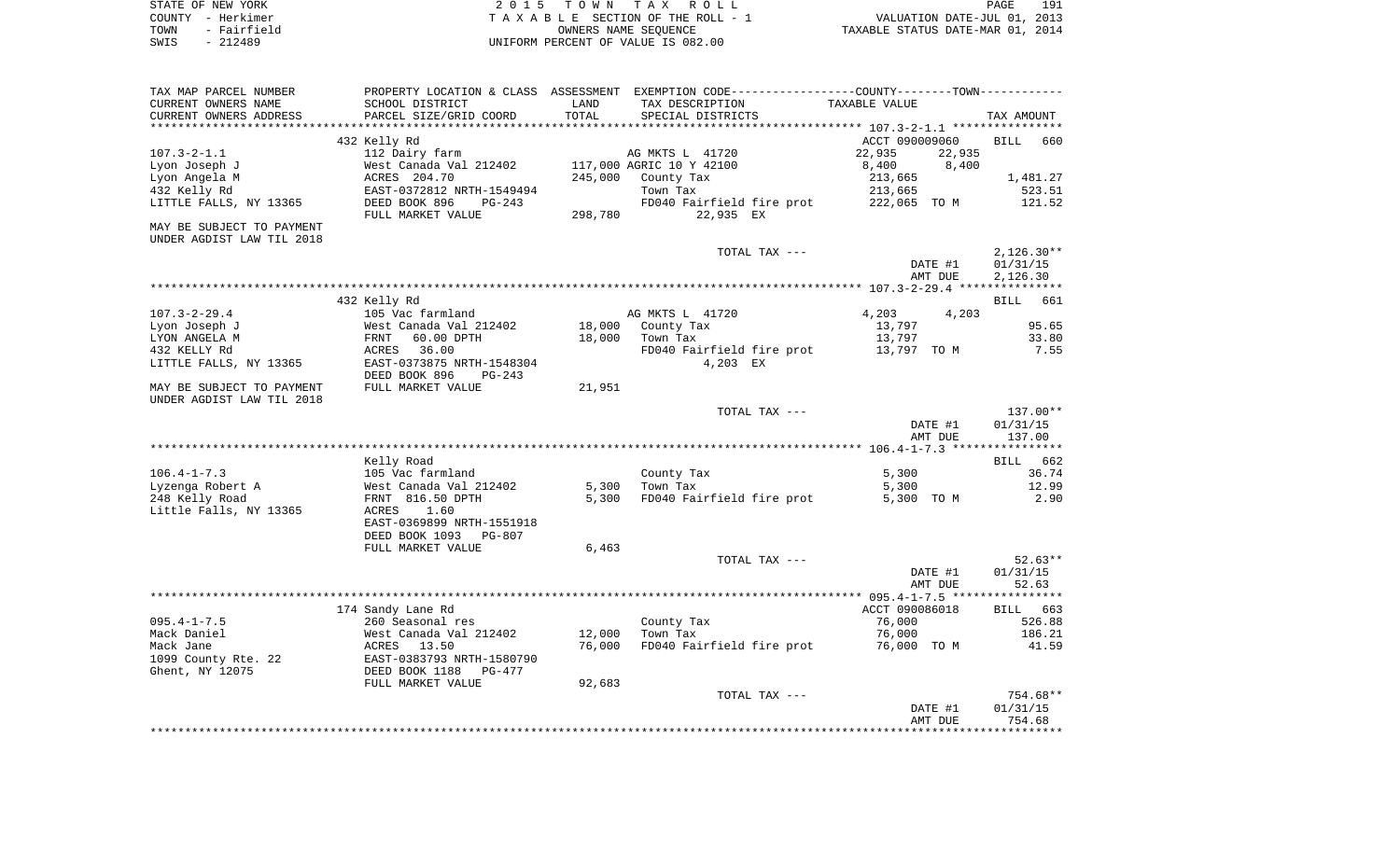| STATE OF NEW YORK   | 2015 TOWN TAX ROLL                 | 192<br>PAGE                      |
|---------------------|------------------------------------|----------------------------------|
| COUNTY - Herkimer   | TAXABLE SECTION OF THE ROLL - 1    | VALUATION DATE-JUL 01, 2013      |
| - Fairfield<br>TOWN | OWNERS NAME SEOUENCE               | TAXABLE STATUS DATE-MAR 01, 2014 |
| - 212489<br>SWIS    | UNIFORM PERCENT OF VALUE IS 082.00 |                                  |

| TAX MAP PARCEL NUMBER  | PROPERTY LOCATION & CLASS ASSESSMENT EXEMPTION CODE---------------COUNTY-------TOWN---------- |         |                           |                                        |                    |
|------------------------|-----------------------------------------------------------------------------------------------|---------|---------------------------|----------------------------------------|--------------------|
| CURRENT OWNERS NAME    | SCHOOL DISTRICT                                                                               | LAND    | TAX DESCRIPTION           | TAXABLE VALUE                          |                    |
| CURRENT OWNERS ADDRESS | PARCEL SIZE/GRID COORD                                                                        | TOTAL   | SPECIAL DISTRICTS         |                                        | TAX AMOUNT         |
|                        |                                                                                               |         |                           |                                        |                    |
|                        | 174 Sandy Lane Rd                                                                             |         |                           |                                        | <b>BILL</b><br>664 |
| $095.4 - 1 - 7.8$      | 322 Rural vac>10                                                                              |         | County Tax                | 17,000                                 | 117.86             |
| Mack Daniel P          | West Canada Val 212402                                                                        | 17,000  | Town Tax                  | 17,000                                 | 41.65              |
| Mack Jane E            | ACRES 33.20                                                                                   | 17,000  | FD040 Fairfield fire prot | 17,000 TO M                            | 9.30               |
| 1099 County Rte. 22    | EAST-0385076 NRTH-1578841                                                                     |         |                           |                                        |                    |
| Ghent, NY 12075        | DEED BOOK 1151 PG-963                                                                         |         |                           |                                        |                    |
|                        | FULL MARKET VALUE                                                                             | 20,732  |                           |                                        |                    |
|                        |                                                                                               |         | TOTAL TAX ---             |                                        | $168.81**$         |
|                        |                                                                                               |         |                           | DATE #1                                | 01/31/15           |
|                        |                                                                                               |         |                           | AMT DUE                                | 168.81             |
|                        | 3593 North Creek Rd                                                                           |         |                           | ACCT 090003750                         | BILL 665           |
| $106.4 - 1 - 29.1$     | 210 1 Family Res                                                                              |         | County Tax                | 106,800                                | 740.41             |
| Macri Charlene J       | West Canada Val 212402                                                                        | 12,000  | Town Tax                  | 106,800                                | 261.68             |
| 251 West End Rd        | ACRES<br>4.00                                                                                 | 106,800 |                           | FD040 Fairfield fire prot 106,800 TO M | 58.44              |
| Herkimer, NY 13350     | EAST-0362539 NRTH-1546179                                                                     |         |                           |                                        |                    |
|                        | DEED BOOK 1273<br>PG-955                                                                      |         |                           |                                        |                    |
|                        | FULL MARKET VALUE                                                                             | 130,244 |                           |                                        |                    |
|                        |                                                                                               |         | TOTAL TAX ---             |                                        | $1,060.53**$       |
|                        |                                                                                               |         |                           | DATE #1                                | 01/31/15           |
|                        |                                                                                               |         |                           | AMT DUE                                | 1,060.53           |
|                        |                                                                                               |         |                           |                                        |                    |
|                        | 431 West End Rd                                                                               |         |                           | ACCT 090008400                         | BILL 666           |
| $106.4 - 1 - 19$       | 240 Rural res                                                                                 |         | VET WAR C 41122           | 7,380                                  | $\Omega$           |
| Macrina Robert         | West Canada Val 212402                                                                        |         | 28,000 VET WAR T 41123    | $\mathbf 0$<br>9,840                   |                    |
| Macrina Karen          | 35.34<br>ACRES                                                                                | 105,000 | County Tax                | 97,620                                 | 676.77             |
| 431 West End Rd        | EAST-0364041 NRTH-1548368                                                                     |         | Town Tax                  | 95,160                                 | 233.16             |
| Little Falls, NY 13365 | DEED BOOK 687<br>PG-185                                                                       |         | FD040 Fairfield fire prot | 105,000 TO M                           | 57.46              |
|                        | FULL MARKET VALUE                                                                             | 128,049 |                           |                                        |                    |
|                        |                                                                                               |         | TOTAL TAX ---             |                                        | $967.39**$         |
|                        |                                                                                               |         |                           | DATE #1                                | 01/31/15           |
|                        |                                                                                               |         |                           | AMT DUE                                | 967.39             |
|                        | 151 Old City Rd                                                                               |         |                           | ACCT 090007200                         | 667<br><b>BILL</b> |
| $094.4 - 1 - 2$        | 240 Rural res                                                                                 |         | VET COM C 41132           | 12,300                                 | $\Omega$           |
| Madden Jerome E        | West Canada Val 212402                                                                        |         | 28,000 VET COM T 41133    | 16,250<br>$\mathbf{0}$                 |                    |
| PO Box 535             | 12 Acres In Town Of Newpo                                                                     |         | 65,000 County Tax         | 52,700                                 | 365.35             |
| Newport, NY 13416      | 39.30<br>ACRES                                                                                |         | Town Tax                  | 48,750                                 | 119.44             |
|                        | EAST-0362719 NRTH-1579000                                                                     |         | FD040 Fairfield fire prot | 65,000 TO M                            | 35.57              |
|                        | DEED BOOK 929<br>$PG-39$                                                                      |         |                           |                                        |                    |
|                        | FULL MARKET VALUE                                                                             | 79,268  |                           |                                        |                    |
|                        |                                                                                               |         | TOTAL TAX ---             |                                        | $520.36**$         |
|                        |                                                                                               |         |                           | DATE #1                                | 01/31/15           |
|                        |                                                                                               |         |                           | AMT DUE                                | 520.36             |
|                        |                                                                                               |         |                           |                                        |                    |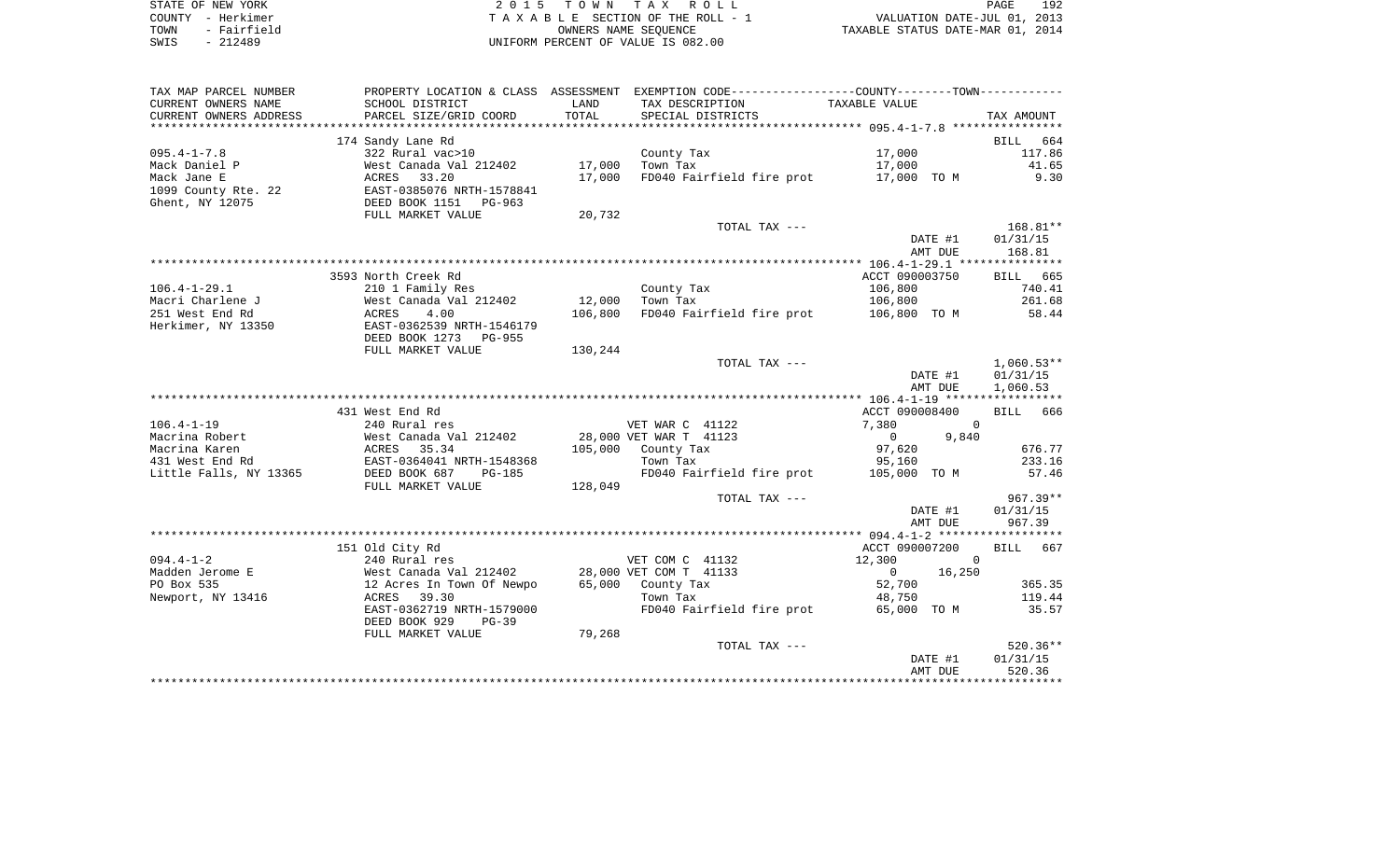| STATE OF NEW YORK   | 2015 TOWN TAX ROLL                 | 193<br>PAGE                      |
|---------------------|------------------------------------|----------------------------------|
| COUNTY - Herkimer   | TAXABLE SECTION OF THE ROLL - 1    | VALUATION DATE-JUL 01, 2013      |
| - Fairfield<br>TOWN | OWNERS NAME SEOUENCE               | TAXABLE STATUS DATE-MAR 01, 2014 |
| $-212489$<br>SWIS   | UNIFORM PERCENT OF VALUE IS 082.00 |                                  |

| TAX MAP PARCEL NUMBER                                  |                                    |         | PROPERTY LOCATION & CLASS ASSESSMENT EXEMPTION CODE----------------COUNTY-------TOWN----------- |                  |                    |
|--------------------------------------------------------|------------------------------------|---------|-------------------------------------------------------------------------------------------------|------------------|--------------------|
| CURRENT OWNERS NAME                                    | SCHOOL DISTRICT                    | LAND    | TAX DESCRIPTION                                                                                 | TAXABLE VALUE    |                    |
| CURRENT OWNERS ADDRESS                                 | PARCEL SIZE/GRID COORD             | TOTAL   | SPECIAL DISTRICTS                                                                               |                  | TAX AMOUNT         |
| *********************                                  | ***************************        |         |                                                                                                 |                  |                    |
|                                                        | 577 Platform Rd                    |         |                                                                                                 | ACCT 090010500   | <b>BILL</b><br>668 |
| $100.2 - 1 - 17.1$                                     | 240 Rural res                      |         | County Tax                                                                                      | 136,000          | 942.84             |
| Madderom Bruce                                         | West Canada Val 212402             | 36,000  | Town Tax                                                                                        | 136,000          | 333.22             |
| Madderom Diane                                         | ACRES<br>48.00                     | 136,000 | FD040 Fairfield fire prot                                                                       | 136,000 TO M     | 74.42              |
| 577 Platform Rd                                        | EAST-0371799 NRTH-1576597          |         |                                                                                                 |                  |                    |
| Newport, NY 13416                                      | DEED BOOK 825<br>$PG-78$           |         |                                                                                                 |                  |                    |
|                                                        | FULL MARKET VALUE                  | 165,854 |                                                                                                 |                  |                    |
|                                                        |                                    |         | TOTAL TAX ---                                                                                   |                  | $1,350.48**$       |
|                                                        |                                    |         |                                                                                                 | DATE #1          | 01/31/15           |
|                                                        |                                    |         |                                                                                                 | AMT DUE          | 1,350.48           |
|                                                        |                                    |         |                                                                                                 |                  |                    |
|                                                        | State Route 169                    |         |                                                                                                 |                  | <b>BILL</b><br>669 |
| $100.4 - 1 - 27.3$                                     | 322 Rural vac>10                   |         | AG MKTS L 41720                                                                                 | 23,793<br>23,793 |                    |
| Maggie Properties, LLC                                 | West Canada Val 212402             | 45,000  | County Tax                                                                                      | 21,207           | 147.02             |
| 49 S Main St<br>Middleville, NY 13406                  | FRNT 1530.00 DPTH<br>75.00         | 45,000  | Town Tax                                                                                        | 21,207           | 51.96<br>519.20    |
|                                                        | ACRES<br>EAST-0367387 NRTH-1565110 |         | School Relevy<br>FD040 Fairfield fire prot                                                      |                  | 11.61              |
|                                                        | DEED BOOK 1507<br>$PG-265$         |         | 23,793 EX                                                                                       | 21,207 TO M      |                    |
| MAY BE SUBJECT TO PAYMENT<br>UNDER AGDIST LAW TIL 2018 | FULL MARKET VALUE                  | 54,878  |                                                                                                 |                  |                    |
|                                                        |                                    |         | TOTAL TAX ---                                                                                   |                  | 729.79**           |
|                                                        |                                    |         |                                                                                                 | DATE #1          | 01/31/15           |
|                                                        |                                    |         |                                                                                                 | AMT DUE          | 729.79             |
|                                                        |                                    |         |                                                                                                 |                  |                    |
|                                                        | State Route 29                     |         |                                                                                                 |                  | BILL 670           |
| $100.4 - 1 - 31$                                       | 314 Rural vac<10                   |         | County Tax                                                                                      | 5,000            | 34.66              |
| Magnotta Joshua                                        | West Canada Val 212402             | 5,000   | Town Tax                                                                                        | 5,000            | 12.25              |
| Magnotta Magda                                         | prior years no tax map no          | 5,000   | FD040 Fairfield fire prot                                                                       | 5,000 TO M       | 2.74               |
| 12 R. Little Lane                                      | adj to 100.51-1-68                 |         |                                                                                                 |                  |                    |
| Durham, CT 06422                                       | ACRES<br>4.70                      |         |                                                                                                 |                  |                    |
|                                                        | EAST-0369087 NRTH-1568694          |         |                                                                                                 |                  |                    |
|                                                        | DEED BOOK 1150<br>$PG-142$         |         |                                                                                                 |                  |                    |
|                                                        | FULL MARKET VALUE                  | 6,098   |                                                                                                 |                  |                    |
|                                                        |                                    |         | TOTAL TAX ---                                                                                   |                  | $49.65**$          |
|                                                        |                                    |         |                                                                                                 | DATE #1          | 01/31/15           |
|                                                        |                                    |         |                                                                                                 | AMT DUE          | 49.65              |
|                                                        |                                    |         |                                                                                                 |                  |                    |
|                                                        | 2410 Castle Rd                     |         |                                                                                                 | ACCT 090009090   | <b>BILL</b><br>671 |
| $094.4 - 1 - 3.1$                                      | 210 1 Family Res                   |         | County Tax                                                                                      | 85,400           | 592.05             |
| Maher Barbara Ann                                      | West Canada Val 212402             | 10,000  | Town Tax                                                                                        | 85,400           | 209.24             |
| 2410 Castle Rd                                         | ACRES<br>1.10                      | 85,400  | FD040 Fairfield fire prot                                                                       | 85,400 TO M      | 46.73              |
| Newport, NY 13416                                      | EAST-0362593 NRTH-1577487          |         |                                                                                                 |                  |                    |
|                                                        | DEED BOOK 1344<br><b>PG-310</b>    |         |                                                                                                 |                  |                    |
|                                                        | FULL MARKET VALUE                  | 104,146 |                                                                                                 |                  |                    |
|                                                        |                                    |         | TOTAL TAX ---                                                                                   |                  | 848.02**           |
|                                                        |                                    |         |                                                                                                 | DATE #1          | 01/31/15           |
|                                                        |                                    |         |                                                                                                 | AMT DUE          | 848.02             |
|                                                        |                                    |         |                                                                                                 |                  |                    |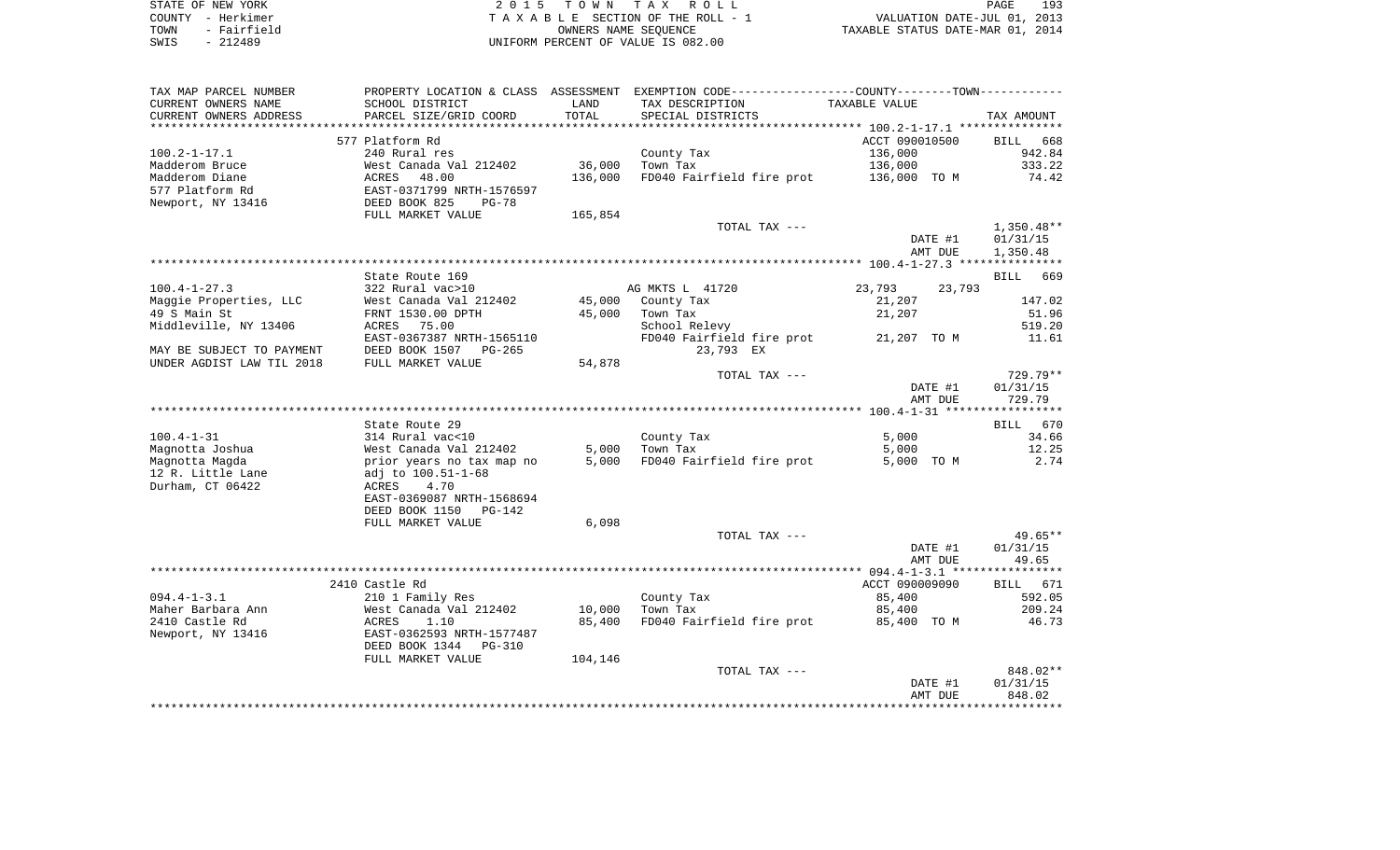| STATE OF NEW YORK   | 2015 TOWN TAX ROLL                 | 194<br>PAGE                      |
|---------------------|------------------------------------|----------------------------------|
| COUNTY - Herkimer   | TAXABLE SECTION OF THE ROLL - 1    | VALUATION DATE-JUL 01, 2013      |
| - Fairfield<br>TOWN | OWNERS NAME SEOUENCE               | TAXABLE STATUS DATE-MAR 01, 2014 |
| SWIS<br>- 212489    | UNIFORM PERCENT OF VALUE IS 082.00 |                                  |

| TAX MAP PARCEL NUMBER         |                                            |                  | PROPERTY LOCATION & CLASS ASSESSMENT EXEMPTION CODE---------------COUNTY-------TOWN---------- |                    |                       |
|-------------------------------|--------------------------------------------|------------------|-----------------------------------------------------------------------------------------------|--------------------|-----------------------|
| CURRENT OWNERS NAME           | SCHOOL DISTRICT                            | LAND             | TAX DESCRIPTION                                                                               | TAXABLE VALUE      |                       |
| CURRENT OWNERS ADDRESS        | PARCEL SIZE/GRID COORD                     | TOTAL            | SPECIAL DISTRICTS                                                                             |                    | TAX AMOUNT            |
| *******************           |                                            |                  |                                                                                               |                    |                       |
|                               | 121 Old City Rd                            |                  |                                                                                               |                    | 672<br><b>BILL</b>    |
| $094.4 - 1 - 3.4$             | 314 Rural vac<10                           |                  | County Tax                                                                                    | 3,000              | 20.80                 |
| Mankouski Todd                | West Canada Val 212402                     | 3,000            | Town Tax                                                                                      | 3,000              | 7.35                  |
| Mankouski Laurie              | House In Town Of Newport                   | 3,000            | FD040 Fairfield fire prot                                                                     | 3,000 TO M         | 1.64                  |
| 121 Old City Rd               | FRNT 345.20 DPTH 100.00                    |                  |                                                                                               |                    |                       |
| Newport, NY 13416             | EAST-0362523 NRTH-1577743                  |                  |                                                                                               |                    |                       |
|                               | DEED BOOK 764<br>PG-522                    |                  |                                                                                               |                    |                       |
|                               | FULL MARKET VALUE                          | 3,659            |                                                                                               |                    |                       |
|                               |                                            |                  | TOTAL TAX ---                                                                                 | DATE #1            | $29.79**$<br>01/31/15 |
|                               |                                            |                  |                                                                                               | AMT DUE            | 29.79                 |
|                               |                                            |                  |                                                                                               |                    |                       |
|                               | 2765 State Route 169                       |                  |                                                                                               | ACCT 090000390     | BILL<br>673           |
| $106.2 - 1 - 6$               | 120 Field crops                            |                  | AG MKTS<br>41730                                                                              | 14,377<br>14,377   |                       |
| Manship Thomas                | West Canada Val 212402                     |                  | 128,000 AGRIC 10 Y 42100                                                                      | 9,000<br>9,000     |                       |
| 2765 State Route 169          | FRNT 2330.00 DPTH                          | 262,000          | County Tax                                                                                    | 238,623            | 1,654.29              |
| Little Falls, NY 13365        | ACRES 218.30                               |                  | Town Tax                                                                                      | 238,623            | 584.66                |
|                               | EAST-0369914 NRTH-1558706                  |                  | FD040 Fairfield fire prot 262,000 TO M                                                        |                    | 143.37                |
| MAY BE SUBJECT TO PAYMENT     | DEED BOOK 939<br>PG-131                    |                  |                                                                                               |                    |                       |
| UNDER AGDIST LAW TIL 2021     | FULL MARKET VALUE                          | 319,512          |                                                                                               |                    |                       |
|                               |                                            |                  | TOTAL TAX ---                                                                                 |                    | 2,382.32**            |
|                               |                                            |                  |                                                                                               | DATE #1            | 01/31/15              |
|                               |                                            |                  |                                                                                               | AMT DUE            | 2,382.32              |
|                               |                                            |                  |                                                                                               |                    |                       |
|                               | 109 Stahl Rd                               |                  |                                                                                               | ACCT 090001650     | BILL 674              |
| $107.4 - 2 - 16$              | 210 1 Family Res<br>Little Falls Ce 210900 |                  | County Tax                                                                                    | 76,000             | 526.88                |
| Marosek Jesse<br>109 Stahl Rd | ACRES<br>2.53                              | 11,000<br>76,000 | Town Tax<br>School Relevy                                                                     | 76,000             | 186.21<br>2,018.13    |
| Little Falls, NY 13365        | EAST-0391053 NRTH-1546301                  |                  | FD040 Fairfield fire prot 76,000 TO M                                                         |                    | 41.59                 |
|                               | DEED BOOK 1387 PG-166                      |                  |                                                                                               |                    |                       |
|                               | FULL MARKET VALUE                          | 92,683           |                                                                                               |                    |                       |
|                               |                                            |                  | TOTAL TAX ---                                                                                 |                    | $2,772.81**$          |
|                               |                                            |                  |                                                                                               | DATE #1            | 01/31/15              |
|                               |                                            |                  |                                                                                               | AMT DUE            | 2,772.81              |
|                               |                                            |                  |                                                                                               |                    |                       |
|                               | Topnotch Rd                                |                  |                                                                                               | ACCT 090010080     | BILL 675              |
| $107.4 - 2 - 17$              | 314 Rural vac<10                           |                  | County Tax                                                                                    | 2,000              | 13.87                 |
| Marosek Lawrence              | Little Falls Ce 210900                     | 2,000            | Town Tax                                                                                      | 2,000              | 4.90                  |
| 364 Top Notch Road            | FRNT 740.00 DPTH<br>20.00                  | 2,000            | FD040 Fairfield fire prot                                                                     | 2,000 TO M         | 1.09                  |
| Little Falls, NY 13365        | EAST-0391546 NRTH-1546085                  |                  |                                                                                               |                    |                       |
|                               | DEED BOOK 00387 PG-00078                   |                  |                                                                                               |                    |                       |
|                               | FULL MARKET VALUE                          | 2,439            |                                                                                               |                    |                       |
|                               |                                            |                  | TOTAL TAX ---                                                                                 |                    | $19.86**$             |
|                               |                                            |                  |                                                                                               | DATE #1<br>AMT DUE | 01/31/15<br>19.86     |
|                               |                                            |                  |                                                                                               |                    |                       |
|                               |                                            |                  |                                                                                               |                    |                       |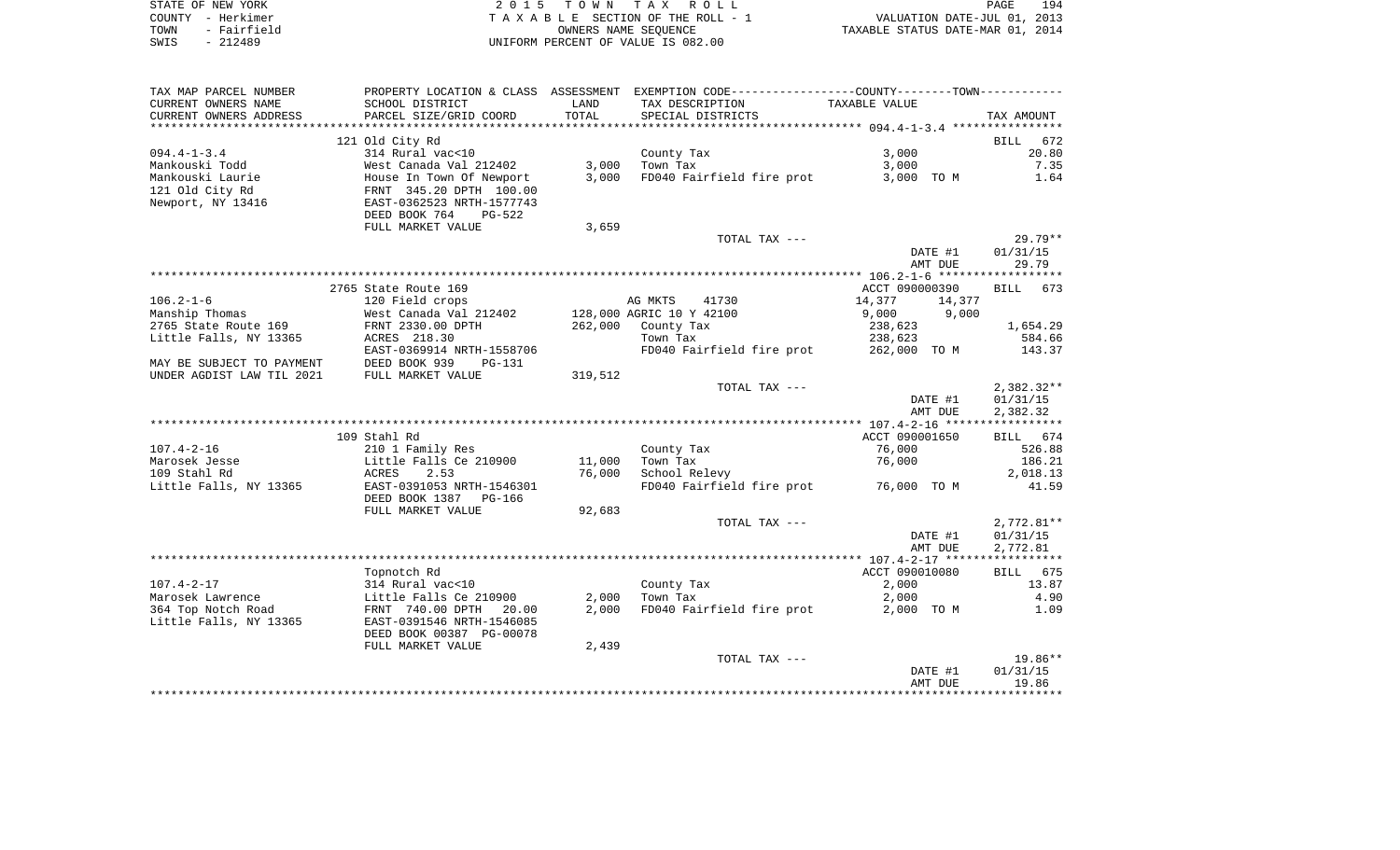| STATE OF NEW YORK   | 2015 TOWN TAX ROLL                 | 195<br>PAGE                      |
|---------------------|------------------------------------|----------------------------------|
| COUNTY - Herkimer   | TAXABLE SECTION OF THE ROLL - 1    | VALUATION DATE-JUL 01, 2013      |
| - Fairfield<br>TOWN | OWNERS NAME SEOUENCE               | TAXABLE STATUS DATE-MAR 01, 2014 |
| $-212489$<br>SWIS   | UNIFORM PERCENT OF VALUE IS 082.00 |                                  |

| TAX MAP PARCEL NUMBER                  |                                          |                  | PROPERTY LOCATION & CLASS ASSESSMENT EXEMPTION CODE----------------COUNTY--------TOWN----------- |                       |                       |
|----------------------------------------|------------------------------------------|------------------|--------------------------------------------------------------------------------------------------|-----------------------|-----------------------|
| CURRENT OWNERS NAME                    | SCHOOL DISTRICT                          | LAND             | TAX DESCRIPTION                                                                                  | TAXABLE VALUE         |                       |
| CURRENT OWNERS ADDRESS                 | PARCEL SIZE/GRID COORD                   | TOTAL            | SPECIAL DISTRICTS                                                                                |                       | TAX AMOUNT            |
|                                        |                                          |                  |                                                                                                  |                       |                       |
|                                        | State Route 170<br>322 Rural vac>10      |                  |                                                                                                  | 20,000                | 676<br>BILL<br>138.65 |
| $107.2 - 1 - 12.5$<br>Marques Manuel B | West Canada Val 212402                   | 20,000           | County Tax<br>Town Tax                                                                           | 20,000                | 49.00                 |
| Marques Maria I                        | 24.00<br>ACRES                           | 20,000           | FD040 Fairfield fire prot                                                                        | 20,000 TO M           | 10.94                 |
| 233 Leonard St                         | EAST-0390302 NRTH-1560568                |                  |                                                                                                  |                       |                       |
| Acushnet, MA 02743                     | DEED BOOK 1244<br>PG-345                 |                  |                                                                                                  |                       |                       |
|                                        | FULL MARKET VALUE                        | 24,390           |                                                                                                  |                       |                       |
|                                        |                                          |                  | TOTAL TAX ---                                                                                    |                       | 198.59**              |
|                                        |                                          |                  |                                                                                                  | DATE #1               | 01/31/15              |
|                                        |                                          |                  |                                                                                                  | AMT DUE               | 198.59                |
|                                        |                                          |                  |                                                                                                  |                       |                       |
|                                        | 540 Parkhurst Rd                         |                  |                                                                                                  | ACCT 090090015        | BILL 677              |
| $101.3 - 1 - 9$                        | 210 1 Family Res                         |                  | County Tax                                                                                       | 63,000                | 436.76                |
| Marsden Christine Staring              | West Canada Val 212402                   | 11,000           | Town Tax                                                                                         | 63,000                | 154.36                |
| Marsden Richard                        | Doublewide                               | 63,000           | FD040 Fairfield fire prot 63,000 TO M                                                            |                       | 34.48                 |
| 540 Parkhurst Rd                       | ACRES<br>2.50                            |                  |                                                                                                  |                       |                       |
| Little Falls, NY 13365                 | EAST-0375353 NRTH-1563924                |                  |                                                                                                  |                       |                       |
|                                        | DEED BOOK 808<br>$PG-31$                 |                  |                                                                                                  |                       |                       |
|                                        | FULL MARKET VALUE                        | 76,829           |                                                                                                  |                       |                       |
|                                        |                                          |                  | TOTAL TAX ---                                                                                    |                       | $625.60**$            |
|                                        |                                          |                  |                                                                                                  | DATE #1<br>AMT DUE    | 01/31/15<br>625.60    |
|                                        |                                          |                  |                                                                                                  |                       |                       |
|                                        | Castle Rd                                |                  |                                                                                                  |                       | BILL 678              |
| $101.4 - 7 - 1$                        | 311 Res vac land                         |                  | County Tax                                                                                       | 12,000                | 83.19                 |
| Marsessa Steven R                      | West Canada Val 212402                   | 12,000           | Town Tax                                                                                         | 12,000                | 29.40                 |
| 8 Rock Maple Rd                        | 8.10<br>ACRES                            | 12,000           | FD040 Fairfield fire prot                                                                        | 12,000 TO M           | 6.57                  |
| Saugerties, NY 12477                   | EAST-0390143 NRTH-1562013                |                  |                                                                                                  |                       |                       |
|                                        | DEED BOOK 889<br>PG-418                  |                  |                                                                                                  |                       |                       |
|                                        | FULL MARKET VALUE                        | 14,634           |                                                                                                  |                       |                       |
|                                        |                                          |                  | TOTAL TAX ---                                                                                    |                       | $119.16***$           |
|                                        |                                          |                  |                                                                                                  | DATE #1               | 01/31/15              |
|                                        |                                          |                  |                                                                                                  | AMT DUE               | 119.16                |
|                                        |                                          |                  |                                                                                                  |                       |                       |
|                                        | 112 Murphy Rd                            |                  |                                                                                                  | ACCT 09010103         | BILL 679              |
| $101.1 - 1 - 1.2$                      | 240 Rural res                            |                  | County Tax                                                                                       | 80,000                | 554.61                |
| Marshall Charles<br>Marshall Charlene  | West Canada Val 212402<br>ACRES<br>10.90 | 16,000<br>80,000 | Town Tax<br>FD040 Fairfield fire prot                                                            | 80,000<br>80,000 TO M | 196.01<br>43.78       |
| 112 Murphy Rd                          | EAST-0372812 NRTH-1575104                |                  |                                                                                                  |                       |                       |
| PO Box 410                             | DEED BOOK 825<br>$PG-248$                |                  |                                                                                                  |                       |                       |
| Newport, NY 13416                      | FULL MARKET VALUE                        | 97,561           |                                                                                                  |                       |                       |
|                                        |                                          |                  | TOTAL TAX ---                                                                                    |                       | 794.40**              |
|                                        |                                          |                  |                                                                                                  | DATE #1               | 01/31/15              |
|                                        |                                          |                  |                                                                                                  | AMT DUE               | 794.40                |
|                                        |                                          |                  |                                                                                                  |                       |                       |
|                                        |                                          |                  |                                                                                                  |                       |                       |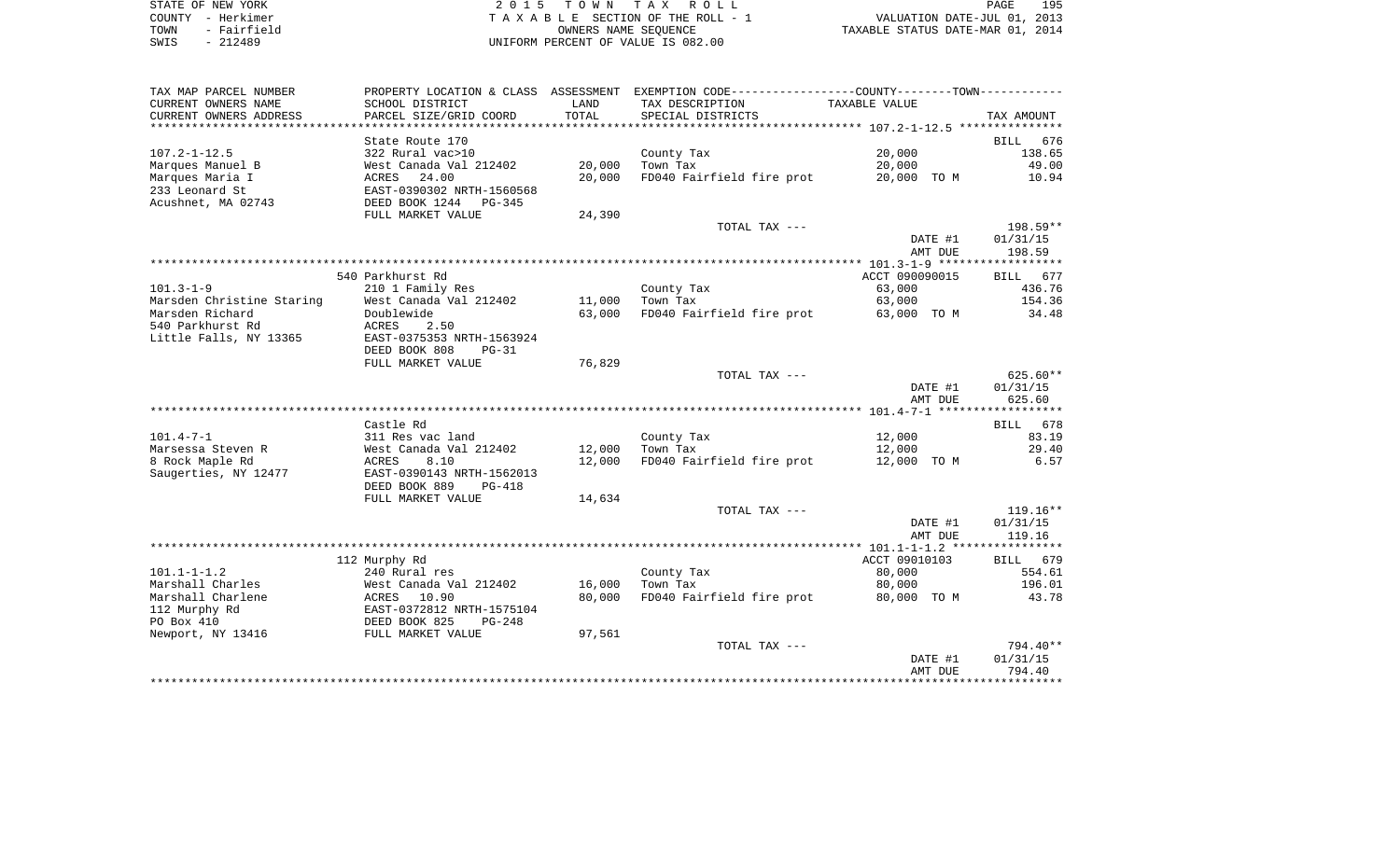|      | STATE OF NEW YORK | 2015 TOWN TAX ROLL                 | 196<br>PAGE                      |
|------|-------------------|------------------------------------|----------------------------------|
|      | COUNTY - Herkimer | TAXABLE SECTION OF THE ROLL - 1    | VALUATION DATE-JUL 01, 2013      |
| TOWN | - Fairfield       | OWNERS NAME SEOUENCE               | TAXABLE STATUS DATE-MAR 01, 2014 |
| SWIS | $-212489$         | UNIFORM PERCENT OF VALUE IS 082.00 |                                  |

| TAX MAP PARCEL NUMBER                |                                            |        | PROPERTY LOCATION & CLASS ASSESSMENT EXEMPTION CODE---------------COUNTY--------TOWN---------- |                         |                    |
|--------------------------------------|--------------------------------------------|--------|------------------------------------------------------------------------------------------------|-------------------------|--------------------|
| CURRENT OWNERS NAME                  | SCHOOL DISTRICT                            | LAND   | TAX DESCRIPTION                                                                                | TAXABLE VALUE           |                    |
| CURRENT OWNERS ADDRESS               | PARCEL SIZE/GRID COORD                     | TOTAL  | SPECIAL DISTRICTS                                                                              |                         | TAX AMOUNT         |
| ******************************       |                                            |        |                                                                                                |                         |                    |
|                                      | Hardscrabble Rd                            |        |                                                                                                | ACCT 090000060          | <b>BILL</b><br>680 |
| $095.3 - 1 - 22$                     | 240 Rural res                              |        | VET WAR C 41122                                                                                | $\Omega$<br>7,380       |                    |
| Marshall Pamela                      | West Canada Val 212402                     |        | 20,000 VET WAR T 41123                                                                         | $\overline{0}$<br>9,840 |                    |
| PO Box 492                           | FRNT 745.20 DPTH                           | 73,500 | County Tax                                                                                     | 66,120                  | 458.39             |
| Middleville, NY 13406                | ACRES 18.90                                |        | Town Tax                                                                                       | 63,660                  | 155.98             |
|                                      | EAST-0378336 NRTH-1579491                  |        | FD040 Fairfield fire prot                                                                      | 73,500 TO M             | 40.22              |
|                                      | DEED BOOK 00636 PG-00075                   |        |                                                                                                |                         |                    |
|                                      | FULL MARKET VALUE                          | 89,634 | TOTAL TAX ---                                                                                  |                         | $654.59**$         |
|                                      |                                            |        |                                                                                                | DATE #1                 | 01/31/15           |
|                                      |                                            |        |                                                                                                | AMT DUE                 | 654.59             |
|                                      |                                            |        |                                                                                                |                         |                    |
|                                      | Casler Rd                                  |        |                                                                                                | ACCT 090009240          | BILL 681           |
| $101.3 - 3 - 15$                     | 314 Rural vac<10                           |        | County Tax                                                                                     | 10,000                  | 69.33              |
| Martin Brian G                       | West Canada Val 212402                     | 10,000 | Town Tax                                                                                       | 10,000                  | 24.50              |
| 183 Dahlia Dr                        | Lot#15                                     | 10,000 | FD040 Fairfield fire prot 10,000 TO M                                                          |                         | 5.47               |
| Mahopac, NY 10541                    | ACRES<br>5.00                              |        |                                                                                                |                         |                    |
|                                      | EAST-0377645 NRTH-1561960                  |        |                                                                                                |                         |                    |
|                                      | DEED BOOK 1173<br>PG-517                   |        |                                                                                                |                         |                    |
|                                      | FULL MARKET VALUE                          | 12,195 |                                                                                                |                         |                    |
|                                      |                                            |        | TOTAL TAX ---                                                                                  |                         | $99.30**$          |
|                                      |                                            |        |                                                                                                | DATE #1                 | 01/31/15           |
|                                      |                                            |        |                                                                                                | AMT DUE                 | 99.30              |
|                                      |                                            |        |                                                                                                |                         |                    |
|                                      | Casler Rd                                  |        |                                                                                                | ACCT 090009240          | BILL 682           |
| $101.3 - 3 - 12$                     | 314 Rural vac<10                           |        | County Tax                                                                                     | 10,000                  | 69.33              |
| Mastromoro Norman L                  | West Canada Val 212402                     | 10,000 | Town Tax                                                                                       | 10,000                  | 24.50              |
| Mastromoro Gail B                    | Koehler Subdivision                        | 10,000 | FD040 Fairfield fire prot                                                                      | 10,000 TO M             | 5.47               |
| 134 Bellen Rd                        | Lot #12                                    |        |                                                                                                |                         |                    |
| Broadalbin, NY 12025                 | ACRES<br>5.00<br>EAST-0376600 NRTH-1561637 |        |                                                                                                |                         |                    |
|                                      | DEED BOOK 1254 PG-487                      |        |                                                                                                |                         |                    |
|                                      | FULL MARKET VALUE                          | 12,195 |                                                                                                |                         |                    |
|                                      |                                            |        | TOTAL TAX ---                                                                                  |                         | 99.30**            |
|                                      |                                            |        |                                                                                                | DATE #1                 | 01/31/15           |
|                                      |                                            |        |                                                                                                | AMT DUE                 | 99.30              |
|                                      |                                            |        |                                                                                                |                         |                    |
|                                      | Castle Rd                                  |        |                                                                                                |                         | BILL 683           |
| $095.3 - 3 - 1$                      | 314 Rural vac<10                           |        | County Tax                                                                                     | 8,000                   | 55.46              |
| Mathews Bradford W                   | West Canada Val 212402                     | 8,000  | Town Tax                                                                                       | 8,000                   | 19.60              |
| Netcong Heights Apts. Bldg. 23 ACRES | 5.09                                       | 8,000  | School Relevy                                                                                  |                         | 195.86             |
| Netcong, NJ 07857                    | EAST-0381884 NRTH-1578420                  |        | FD040 Fairfield fire prot                                                                      | 8,000 TO M              | 4.38               |
|                                      | DEED BOOK 1148<br>PG-914                   |        |                                                                                                |                         |                    |
|                                      | FULL MARKET VALUE                          | 9,756  |                                                                                                |                         |                    |
|                                      |                                            |        | TOTAL TAX ---                                                                                  |                         | $275.30**$         |
|                                      |                                            |        |                                                                                                | DATE #1                 | 01/31/15           |
|                                      |                                            |        |                                                                                                | AMT DUE                 | 275.30             |
|                                      |                                            |        |                                                                                                |                         |                    |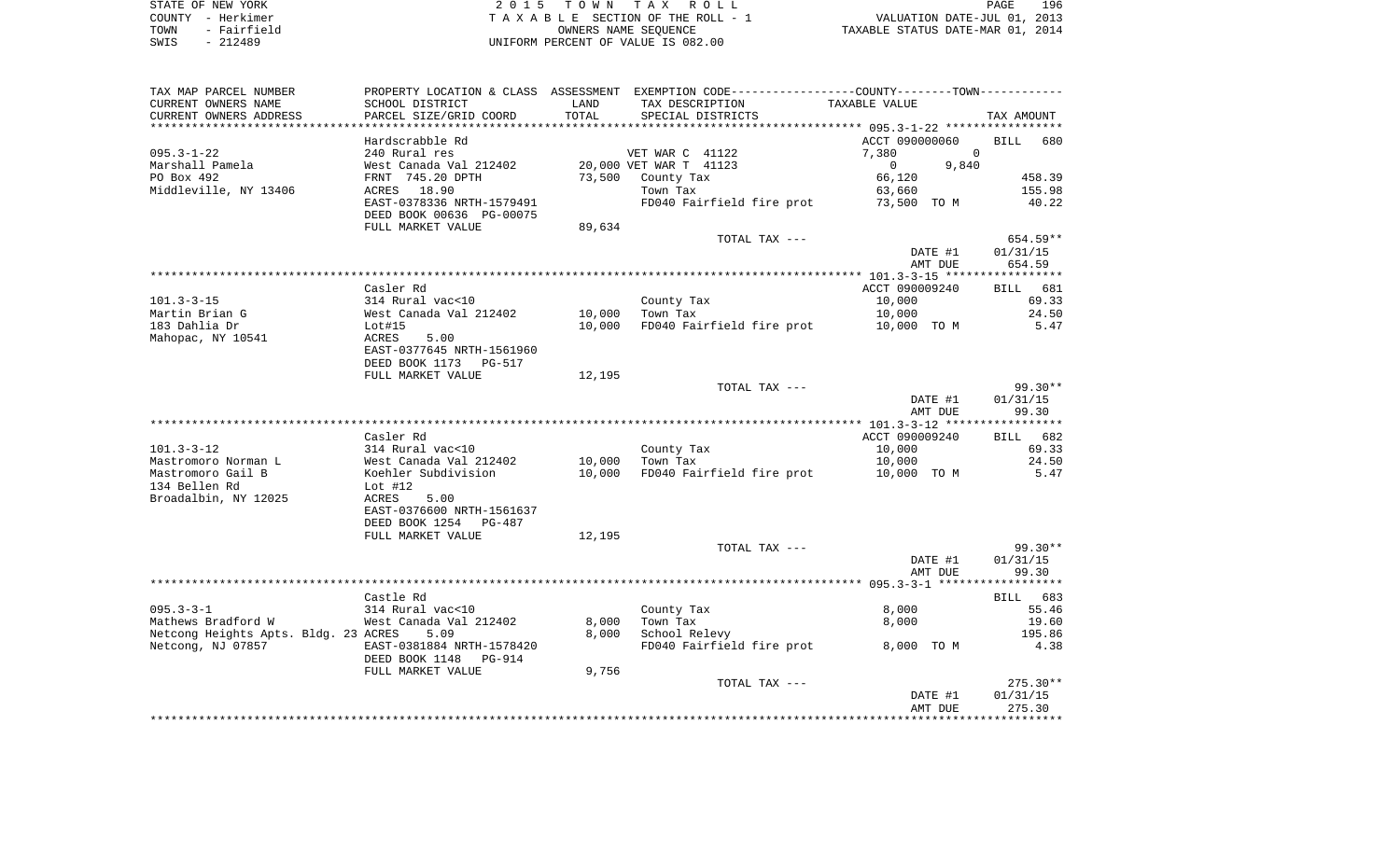| STATE OF NEW YORK   | 2015 TOWN TAX ROLL                 | 197<br>PAGE                      |
|---------------------|------------------------------------|----------------------------------|
| COUNTY - Herkimer   | TAXABLE SECTION OF THE ROLL - 1    | VALUATION DATE-JUL 01, 2013      |
| - Fairfield<br>TOWN | OWNERS NAME SEOUENCE               | TAXABLE STATUS DATE-MAR 01, 2014 |
| - 212489<br>SWIS    | UNIFORM PERCENT OF VALUE IS 082.00 |                                  |

| TAX MAP PARCEL NUMBER                  | PROPERTY LOCATION & CLASS ASSESSMENT                         |                  | EXEMPTION CODE-----------------COUNTY--------TOWN----------- |                       |                    |
|----------------------------------------|--------------------------------------------------------------|------------------|--------------------------------------------------------------|-----------------------|--------------------|
| CURRENT OWNERS NAME                    | SCHOOL DISTRICT                                              | LAND             | TAX DESCRIPTION                                              | TAXABLE VALUE         |                    |
| CURRENT OWNERS ADDRESS                 | PARCEL SIZE/GRID COORD                                       | TOTAL            | SPECIAL DISTRICTS                                            |                       | TAX AMOUNT         |
|                                        |                                                              |                  |                                                              |                       |                    |
|                                        | Castle Rd                                                    |                  |                                                              |                       | 684<br><b>BILL</b> |
| $095.3 - 3 - 2$                        | 312 Vac w/imprv                                              |                  | County Tax                                                   | 8,000                 | 55.46              |
| Mathews Bradford W                     | West Canada Val 212402                                       | 7,000            | Town Tax                                                     | 8,000                 | 19.60              |
| Netcong Heights Apts. Bldg. 23 ACRES   | 5.14                                                         | 8,000            | School Relevy                                                |                       | 195.86             |
| Netcong, NJ 07857                      | EAST-0381924 NRTH-1578079<br>DEED BOOK 1148<br><b>PG-914</b> |                  | FD040 Fairfield fire prot                                    | 8,000 TO M            | 4.38               |
|                                        | FULL MARKET VALUE                                            | 9,756            |                                                              |                       |                    |
|                                        |                                                              |                  | TOTAL TAX ---                                                |                       | $275.30**$         |
|                                        |                                                              |                  |                                                              | DATE #1               | 01/31/15           |
|                                        |                                                              |                  |                                                              | AMT DUE               | 275.30             |
|                                        |                                                              |                  |                                                              |                       |                    |
|                                        | Sandy Lane Rd                                                |                  |                                                              | ACCT 090000210        | 685<br>BILL        |
| $095.3 - 4 - 1$<br>Maxwell Dennis      | 322 Rural vac>10                                             |                  | County Tax                                                   | 10,000                | 69.33<br>24.50     |
| Maxwell Cathy                          | West Canada Val 212402                                       | 10,000<br>10,000 | Town Tax<br>FD040 Fairfield fire prot                        | 10,000<br>10,000 TO M | 5.47               |
| 143 Sandy Ln                           | ACRES<br>14.40<br>EAST-0346225 NRTH-1155980                  |                  |                                                              |                       |                    |
| Newport, NY 13416                      | DEED BOOK 773<br>$PG-394$                                    |                  |                                                              |                       |                    |
|                                        | FULL MARKET VALUE                                            | 12,195           |                                                              |                       |                    |
|                                        |                                                              |                  | TOTAL TAX ---                                                |                       | $99.30**$          |
|                                        |                                                              |                  |                                                              | DATE #1               | 01/31/15           |
|                                        |                                                              |                  |                                                              | AMT DUE               | 99.30              |
|                                        |                                                              |                  |                                                              |                       |                    |
|                                        | 143 Sandy Lane Rd                                            |                  |                                                              | ACCT 090100044        | BILL 686           |
| $095.3 - 1 - 35$                       | 210 1 Family Res                                             |                  | County Tax                                                   | 79,000                | 547.68             |
| Maxwell Dennis J                       | West Canada Val 212402                                       | 10,000           | Town Tax                                                     | 79,000                | 193.56             |
| Maxwell Cathy                          | ACRES<br>1.00 BANK<br>135                                    | 79,000           | FD040 Fairfield fire prot                                    | 79,000 TO M           | 43.23              |
| 143 Sandy Ln                           | EAST-0382744 NRTH-1581416                                    |                  |                                                              |                       |                    |
| Newport, NY 13416                      | DEED BOOK 808<br>PG-291                                      |                  |                                                              |                       |                    |
|                                        | FULL MARKET VALUE                                            | 96,341           |                                                              |                       |                    |
|                                        |                                                              |                  | TOTAL TAX ---                                                |                       | 784.47**           |
|                                        |                                                              |                  |                                                              | DATE #1               | 01/31/15           |
|                                        |                                                              |                  |                                                              | AMT DUE               | 784.47             |
|                                        |                                                              |                  |                                                              |                       |                    |
|                                        | 156 Sandy Lane Rd                                            |                  |                                                              | ACCT 090000210        | <b>BILL</b><br>687 |
| $095.3 - 4 - 15$                       | 210 1 Family Res                                             |                  | VET WAR CT 41121                                             | 7,380                 | 9,840              |
| Maxwell Dennis Jr.                     | West Canada Val 212402                                       |                  | 11,000 VET DIS CT 41141                                      | 10,000<br>10,000      |                    |
| 156 Sandy Lane Rd<br>Newport, NY 13416 | BAR change 6/05<br>2.77<br>ACRES                             | 100,000          | County Tax<br>Town Tax                                       | 82,620<br>80,160      | 572.78<br>196.40   |
|                                        | EAST-0346225 NRTH-1155980                                    |                  | FD040 Fairfield fire prot                                    | 100,000 TO M          | 54.72              |
|                                        | DEED BOOK 1146<br>$PG-225$                                   |                  |                                                              |                       |                    |
|                                        | FULL MARKET VALUE                                            | 121,951          |                                                              |                       |                    |
|                                        |                                                              |                  | TOTAL TAX ---                                                |                       | $823.90**$         |
|                                        |                                                              |                  |                                                              | DATE #1               | 01/31/15           |
|                                        |                                                              |                  |                                                              | AMT DUE               | 823.90             |
|                                        |                                                              |                  |                                                              |                       |                    |
|                                        |                                                              |                  |                                                              |                       |                    |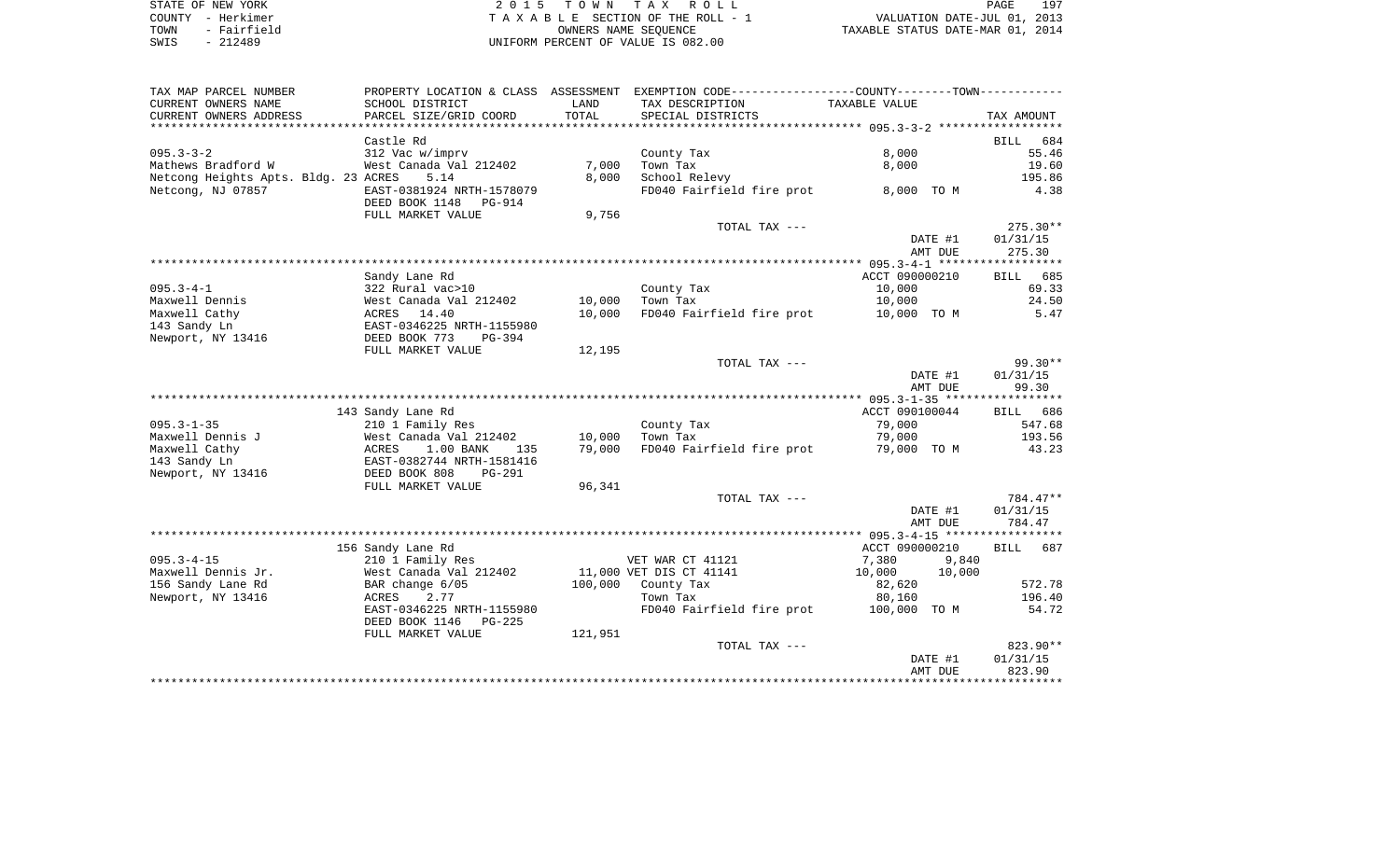|      | STATE OF NEW YORK | 2015 TOWN TAX ROLL                 | 198<br><b>PAGE</b>               |
|------|-------------------|------------------------------------|----------------------------------|
|      | COUNTY - Herkimer | TAXABLE SECTION OF THE ROLL - 1    | VALUATION DATE-JUL 01, 2013      |
| TOWN | - Fairfield       | OWNERS NAME SEOUENCE               | TAXABLE STATUS DATE-MAR 01, 2014 |
| SWIS | - 212489          | UNIFORM PERCENT OF VALUE IS 082.00 |                                  |

| TAX MAP PARCEL NUMBER  |                                             |         | PROPERTY LOCATION & CLASS ASSESSMENT EXEMPTION CODE---------------COUNTY-------TOWN---------- |                |              |
|------------------------|---------------------------------------------|---------|-----------------------------------------------------------------------------------------------|----------------|--------------|
| CURRENT OWNERS NAME    | SCHOOL DISTRICT                             | LAND    | TAX DESCRIPTION                                                                               | TAXABLE VALUE  |              |
| CURRENT OWNERS ADDRESS | PARCEL SIZE/GRID COORD                      | TOTAL   | SPECIAL DISTRICTS                                                                             |                | TAX AMOUNT   |
|                        |                                             |         |                                                                                               |                |              |
|                        | 224 Comstock Rd                             |         |                                                                                               | ACCT 090002220 | BILL 688     |
|                        |                                             |         |                                                                                               |                |              |
| $095.4 - 1 - 1.1$      | 240 Rural res                               |         | County Tax                                                                                    | 80,000         | 554.61       |
|                        | West Canada Val 212402                      | 15,000  | Town Tax                                                                                      | 80,000         | 196.01       |
|                        |                                             | 80,000  | School Relevy                                                                                 |                | 795.89       |
| 224 Comstock Rd        | ACRES<br>10.30                              |         | FD040 Fairfield fire prot 80,000 TO M                                                         |                | 43.78        |
| Newport, NY 13416      | EAST-0384831 NRTH-1583797                   |         |                                                                                               |                |              |
|                        | DEED BOOK 1452 PG-579                       |         |                                                                                               |                |              |
|                        | FULL MARKET VALUE                           | 97,561  |                                                                                               |                |              |
|                        |                                             |         | TOTAL TAX ---                                                                                 |                | $1,590.29**$ |
|                        |                                             |         |                                                                                               |                |              |
|                        |                                             |         |                                                                                               | DATE #1        | 01/31/15     |
|                        |                                             |         |                                                                                               | AMT DUE        | 1,590.29     |
|                        |                                             |         |                                                                                               |                |              |
|                        | 118 Sandy Lane Rd                           |         |                                                                                               |                | BILL 689     |
| $095.3 - 4 - 12$       | 210 1 Family Res                            |         | County Tax                                                                                    | 154,000        | 1,067.63     |
| Maxwell Mark           | West Canada Val 212402                      | 13,000  | Town Tax                                                                                      | 154,000        | 377.32       |
| Maxwell Rhonda         | FRNT 596.00 DPTH                            | 154,000 | FD040 Fairfield fire prot 154,000 TO M                                                        |                | 84.27        |
| 118 Sandy Lane Rd      | ACRES<br>5.70                               |         |                                                                                               |                |              |
|                        | EAST-0345580 NRTH-1155750                   |         |                                                                                               |                |              |
| Newport, NY 13416      |                                             |         |                                                                                               |                |              |
|                        | DEED BOOK 843<br>PG-256                     |         |                                                                                               |                |              |
|                        | FULL MARKET VALUE                           | 187,805 |                                                                                               |                |              |
|                        |                                             |         | TOTAL TAX ---                                                                                 |                | $1,529.22**$ |
|                        |                                             |         |                                                                                               | DATE #1        | 01/31/15     |
|                        |                                             |         |                                                                                               | AMT DUE        | 1,529.22     |
|                        |                                             |         |                                                                                               |                |              |
|                        | 135 Lynch Rd                                |         |                                                                                               | ACCT 090000540 | BILL 690     |
| $106.4 - 1 - 4.1$      | 322 Rural vac>10                            |         | County Tax                                                                                    | 800            | 5.55         |
|                        |                                             |         |                                                                                               |                |              |
| Maxwell William        | vest Canada Val 212402<br>FRNT   75.00 DPTH | 800     | Town Tax                                                                                      | 800            | 1.96         |
| 545 West End Rd        |                                             | 800     | School Relevy                                                                                 |                | 19.58        |
| Little Falls, NY 13365 | 0.35<br>ACRES                               |         | FD040 Fairfield fire prot 800 TO M                                                            |                | .44          |
|                        | EAST-0366130 NRTH-1549906                   |         |                                                                                               |                |              |
|                        | DEED BOOK 1120<br>PG-936                    |         |                                                                                               |                |              |
|                        | FULL MARKET VALUE                           | 976     |                                                                                               |                |              |
|                        |                                             |         | TOTAL TAX ---                                                                                 |                | $27.53**$    |
|                        |                                             |         |                                                                                               | DATE #1        | 01/31/15     |
|                        |                                             |         |                                                                                               |                |              |
|                        |                                             |         |                                                                                               | AMT DUE        | 27.53        |
|                        |                                             |         |                                                                                               |                |              |
|                        | 545 West End Rd                             |         |                                                                                               | ACCT 090100027 | BILL 691     |
| $106.4 - 1 - 10$       | 210 1 Family Res                            |         | County Tax                                                                                    | 95,000         | 658.60       |
| Maxwell William L Jr   | West Canada Val 212402                      | 10,000  | Town Tax                                                                                      | 95,000         | 232.76       |
| 545 West End Rd        | Doublewide                                  | 95,000  | FD040 Fairfield fire prot 95,000 TO M                                                         |                | 51.99        |
| Little Falls, NY 13365 | ACRES<br>2.00                               |         |                                                                                               |                |              |
|                        | EAST-0366126 NRTH-1549821                   |         |                                                                                               |                |              |
|                        |                                             |         |                                                                                               |                |              |
|                        | DEED BOOK 881<br>$PG-102$                   |         |                                                                                               |                |              |
|                        | FULL MARKET VALUE                           | 115,854 |                                                                                               |                |              |
|                        |                                             |         | TOTAL TAX ---                                                                                 |                | 943.35**     |
|                        |                                             |         |                                                                                               | DATE #1        | 01/31/15     |
|                        |                                             |         |                                                                                               | AMT DUE        | 943.35       |
|                        |                                             |         |                                                                                               |                |              |
|                        |                                             |         |                                                                                               |                |              |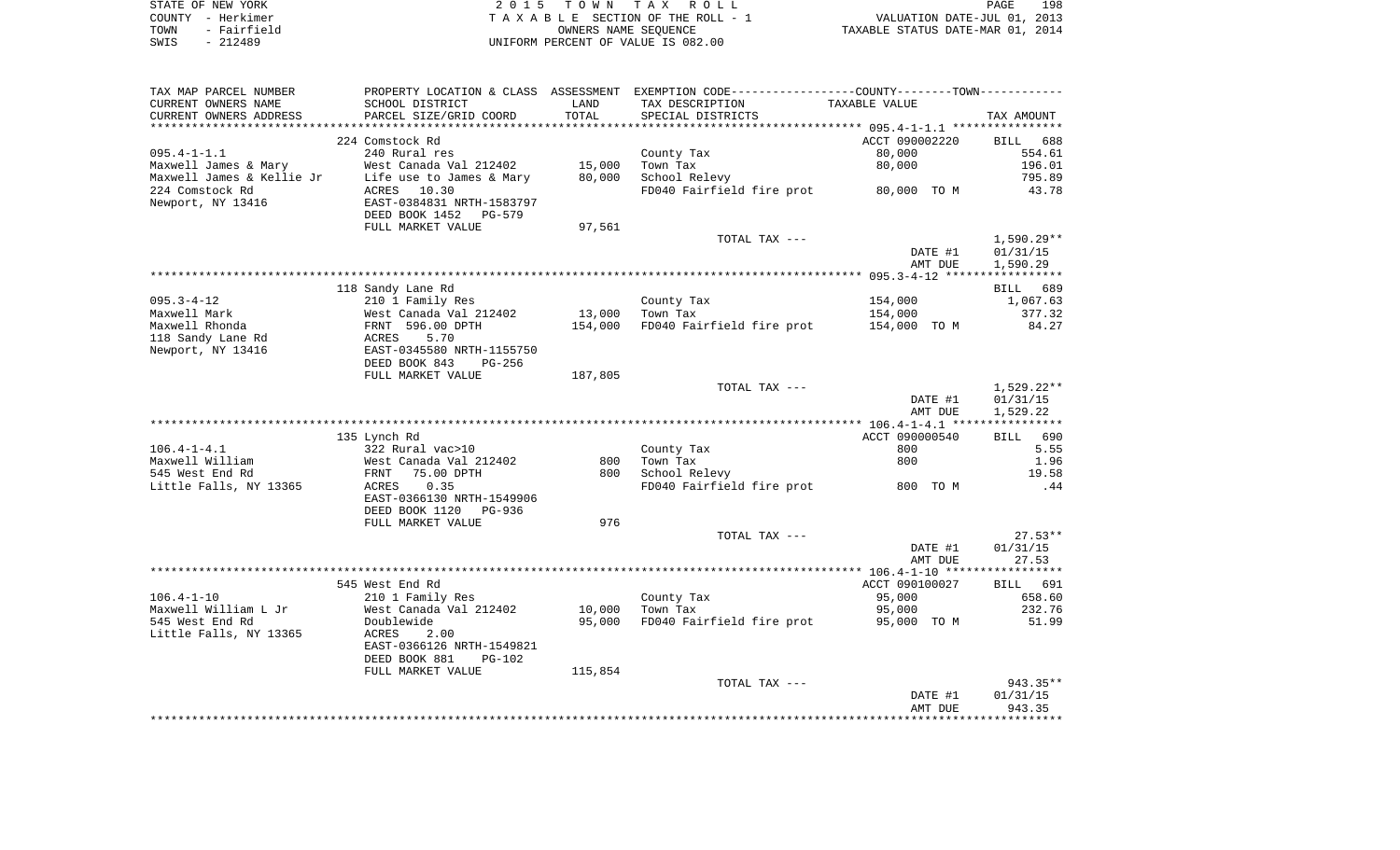| STATE OF NEW YORK   | 2015 TOWN TAX ROLL                 | 199<br>PAGE                      |
|---------------------|------------------------------------|----------------------------------|
| COUNTY – Herkimer   | TAXABLE SECTION OF THE ROLL - 1    | VALUATION DATE-JUL 01, 2013      |
| - Fairfield<br>TOWN | OWNERS NAME SEOUENCE               | TAXABLE STATUS DATE-MAR 01, 2014 |
| - 212489<br>SWIS    | UNIFORM PERCENT OF VALUE IS 082.00 |                                  |

| TAX MAP PARCEL NUMBER     |                               |         | PROPERTY LOCATION & CLASS ASSESSMENT EXEMPTION CODE----------------COUNTY-------TOWN---------- |                  |                    |
|---------------------------|-------------------------------|---------|------------------------------------------------------------------------------------------------|------------------|--------------------|
| CURRENT OWNERS NAME       | SCHOOL DISTRICT               | LAND    | TAX DESCRIPTION                                                                                | TAXABLE VALUE    |                    |
| CURRENT OWNERS ADDRESS    | PARCEL SIZE/GRID COORD        | TOTAL   | SPECIAL DISTRICTS                                                                              |                  | TAX AMOUNT         |
| ***********************   | ***************************** |         |                                                                                                |                  |                    |
|                           | 2804 State Route 169          |         |                                                                                                | ACCT 090007020   | <b>BILL</b><br>692 |
| $107.1 - 1 - 3.1$         | 241 Rural res&ag              |         | AG MKTS L 41720                                                                                | 35,793<br>35,793 |                    |
| Mccann Brenda             | West Canada Val 212402        | 118,000 | County Tax                                                                                     | 202,207          | 1,401.83           |
| 2804 State Route 169      | FRNT 950.00 DPTH              | 238,000 | Town Tax                                                                                       | 202,207          | 495.44             |
| Little Falls, NY 13365    | ACRES 201.10                  |         | FD040 Fairfield fire prot                                                                      | 202,207 TO M     | 110.65             |
|                           | EAST-0374922 NRTH-1560104     |         | 35,793 EX                                                                                      |                  |                    |
| MAY BE SUBJECT TO PAYMENT | DEED BOOK 392<br>PG-552       |         |                                                                                                |                  |                    |
| UNDER AGDIST LAW TIL 2018 | FULL MARKET VALUE             | 290,244 |                                                                                                |                  |                    |
|                           |                               |         | TOTAL TAX ---                                                                                  |                  | $2,007.92**$       |
|                           |                               |         |                                                                                                | DATE #1          | 01/31/15           |
|                           |                               |         |                                                                                                | AMT DUE          | 2,007.92           |
|                           |                               |         |                                                                                                |                  |                    |
|                           | Castle Rd.                    |         |                                                                                                | ACCT 090010680   | BILL 693           |
| $107.2 - 2 - 16$          | 322 Rural vac>10              |         | County Tax                                                                                     | 17,000           | 117.86             |
| McCann William J          | West Canada Val 212402        | 17,000  | Town Tax                                                                                       | 17,000           | 41.65              |
| McCann Francis J          | NEW SUB DIV. MAP JJ27C28      | 17,000  | FD040 Fairfield fire prot                                                                      | 17,000 TO M      | 9.30               |
| 32 Botsford Rd            | FRNT 258.00 DPTH              |         |                                                                                                |                  |                    |
| Kent, CT 06757            | 18.30<br>ACRES                |         |                                                                                                |                  |                    |
|                           | EAST-0392808 NRTH-1559894     |         |                                                                                                |                  |                    |
|                           | DEED BOOK 1356<br>$PG-297$    |         |                                                                                                |                  |                    |
|                           | FULL MARKET VALUE             | 20,732  |                                                                                                |                  |                    |
|                           |                               |         | TOTAL TAX ---                                                                                  |                  | $168.81**$         |
|                           |                               |         |                                                                                                | DATE #1          | 01/31/15           |
|                           |                               |         |                                                                                                | AMT DUE          | 168.81             |
|                           |                               |         |                                                                                                |                  |                    |
|                           | 617 North Creek Rd            |         |                                                                                                | ACCT 090000150   | 694<br>BILL        |
| $107.3 - 2 - 30$          | 210 1 Family Res              |         | County Tax                                                                                     | 107,000          | 741.79             |
| McCarthy Dean             | West Canada Val 212402        | 12,000  | Town Tax                                                                                       | 107,000          | 262.17             |
| McCarthy Tara             | 3.00<br>ACRES                 | 107,000 | FD040 Fairfield fire prot                                                                      | 107,000 TO M     | 58.55              |
| 617 North Creek Rd        | EAST-0373605 NRTH-1547429     |         |                                                                                                |                  |                    |
| Little Falls, NY 13365    | DEED BOOK 1325<br>$PG-213$    |         |                                                                                                |                  |                    |
|                           | FULL MARKET VALUE             | 130,488 |                                                                                                |                  |                    |
|                           |                               |         | TOTAL TAX ---                                                                                  |                  | $1,062.51**$       |
|                           |                               |         |                                                                                                | DATE #1          | 01/31/15           |
|                           |                               |         |                                                                                                | AMT DUE          | 1,062.51           |
|                           |                               |         |                                                                                                |                  |                    |
|                           | Hardscrabble Rd               |         |                                                                                                |                  | 695<br>BILL        |
| $107.1 - 3 - 4$           | 314 Rural vac<10              |         | County Tax                                                                                     | 9,000            | 62.39              |
| Mcclarty John A           | West Canada Val 212402        | 9,000   | Town Tax                                                                                       | 9,000            | 22.05              |
| 7800 Dollar Cir           | ACRES<br>3.00                 | 9.000   | School Relevy                                                                                  |                  | 220.35             |
| Youngsville, NC 27596     | EAST-0381021 NRTH-1557747     |         | FD040 Fairfield fire prot                                                                      | 9,000 TO M       | 4.93               |
|                           | DEED BOOK 897<br>PG-683       |         |                                                                                                |                  |                    |
|                           | FULL MARKET VALUE             | 10,976  |                                                                                                |                  |                    |
|                           |                               |         | TOTAL TAX ---                                                                                  |                  | $309.72**$         |
|                           |                               |         |                                                                                                | DATE #1          | 01/31/15           |
|                           |                               |         |                                                                                                | AMT DUE          | 309.72             |
|                           |                               |         |                                                                                                |                  |                    |
|                           |                               |         |                                                                                                |                  |                    |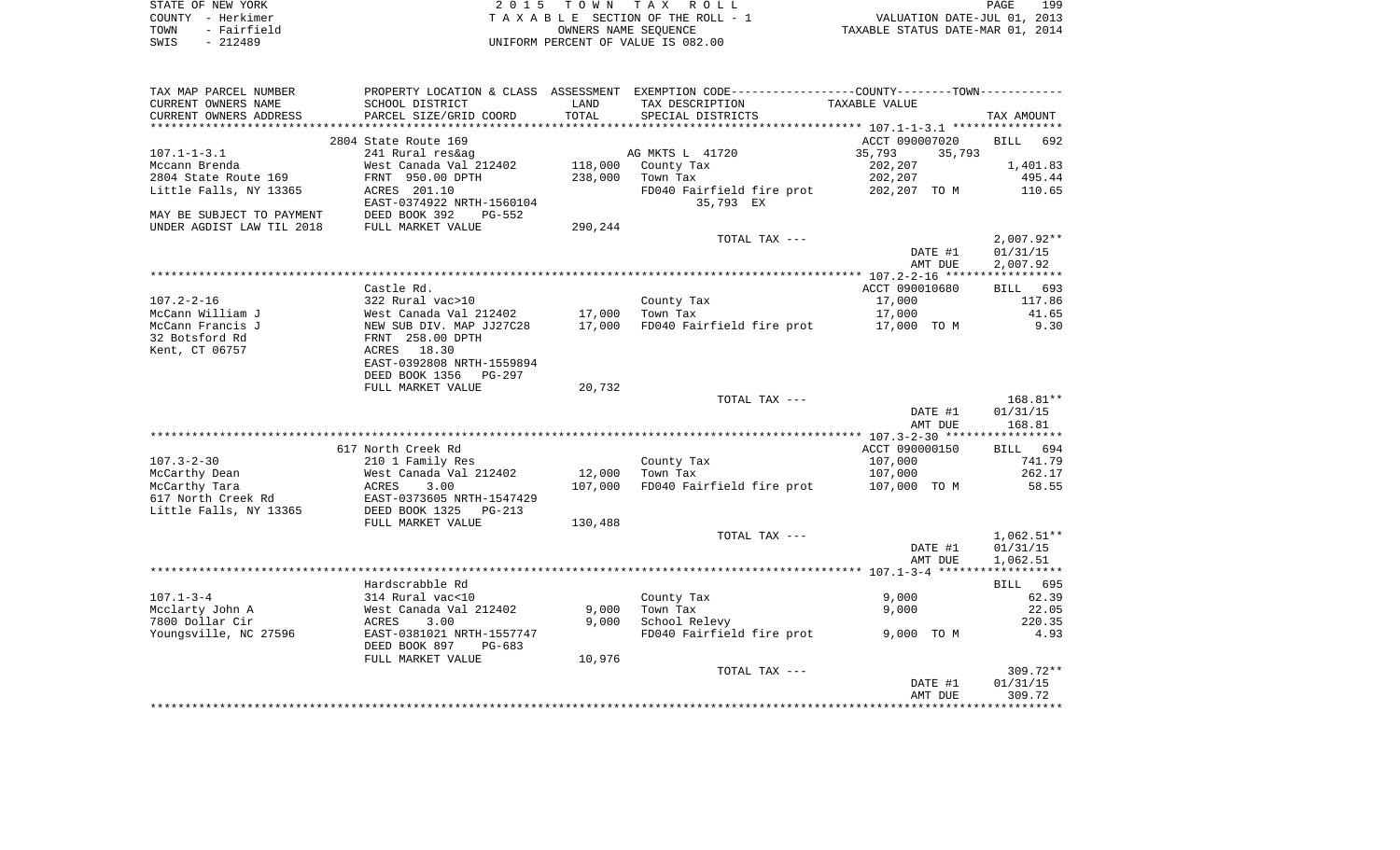|      | STATE OF NEW YORK | 2015 TOWN TAX ROLL                 | 200<br>PAGE                      |
|------|-------------------|------------------------------------|----------------------------------|
|      | COUNTY - Herkimer | TAXABLE SECTION OF THE ROLL - 1    | VALUATION DATE-JUL 01, 2013      |
| TOWN | - Fairfield       | OWNERS NAME SEOUENCE               | TAXABLE STATUS DATE-MAR 01, 2014 |
| SWIS | $-212489$         | UNIFORM PERCENT OF VALUE IS 082.00 |                                  |

| TAX MAP PARCEL NUMBER  |                            |         | PROPERTY LOCATION & CLASS ASSESSMENT EXEMPTION CODE----------------COUNTY-------TOWN---------- |                       |                    |
|------------------------|----------------------------|---------|------------------------------------------------------------------------------------------------|-----------------------|--------------------|
| CURRENT OWNERS NAME    | SCHOOL DISTRICT            | LAND    | TAX DESCRIPTION                                                                                | TAXABLE VALUE         |                    |
| CURRENT OWNERS ADDRESS | PARCEL SIZE/GRID COORD     | TOTAL   | SPECIAL DISTRICTS                                                                              |                       | TAX AMOUNT         |
| *********************  | ************************** |         |                                                                                                |                       |                    |
|                        | Parkhurst Rd               |         |                                                                                                | ACCT 090007650        | <b>BILL</b><br>696 |
| $100.4 - 1 - 12$       | 314 Rural vac<10           |         | County Tax                                                                                     | 4,000                 | 27.73              |
| Mcconville Bruce E     | West Canada Val 212402     | 4,000   | Town Tax                                                                                       | 4,000                 | 9.80               |
| Mcconville Maria M     | Life Use To Mc Convilles   | 4,000   | FD040 Fairfield fire prot                                                                      | 4,000 TO M            | 2.19               |
| 297 Parkhurst Rd       | FRNT 196.00 DPTH 230.00    |         |                                                                                                |                       |                    |
| Little Falls, NY 13365 | EAST-0371153 NRTH-1566322  |         |                                                                                                |                       |                    |
|                        | DEED BOOK 876<br>$PG-233$  |         |                                                                                                |                       |                    |
|                        | FULL MARKET VALUE          | 4,878   |                                                                                                |                       |                    |
|                        |                            |         | TOTAL TAX ---                                                                                  |                       | $39.72**$          |
|                        |                            |         |                                                                                                | DATE #1               | 01/31/15           |
|                        |                            |         |                                                                                                | AMT DUE               | 39.72              |
|                        |                            |         |                                                                                                |                       |                    |
|                        | Parkhurst Rd               |         |                                                                                                | ACCT 090007620        | BILL 697           |
| $100.4 - 1 - 13$       | 210 1 Family Res           |         | VET COM C 41132                                                                                | 12,300                | $\mathbf 0$        |
| Mcconville Bruce E     | West Canada Val 212402     |         | 10,000 VET COM T 41133                                                                         | $\mathbf 0$<br>16,400 |                    |
| Mcconville Maria M     | Life Use To Mc Convilles   | 82,000  | County Tax                                                                                     | 69,700                | 483.21             |
| 278 Parkhurst Rd       | 1.00<br>ACRES              |         | Town Tax                                                                                       | 65,600                | 160.73             |
| Little Falls, NY 13365 | EAST-0370956 NRTH-1566360  |         | FD040 Fairfield fire prot                                                                      | 82,000 TO M           | 44.87              |
|                        | DEED BOOK 876<br>$PG-227$  |         |                                                                                                |                       |                    |
|                        | FULL MARKET VALUE          | 100,000 |                                                                                                |                       |                    |
|                        |                            |         | TOTAL TAX ---                                                                                  |                       | 688.81**           |
|                        |                            |         |                                                                                                | DATE #1               | 01/31/15           |
|                        |                            |         |                                                                                                | AMT DUE               | 688.81             |
|                        | 2080 Davis Rd              |         |                                                                                                | ACCT 090010320        | BILL 698           |
| $107.2 - 1 - 12.1$     | 322 Rural vac>10           |         | County Tax                                                                                     | 27,000                | 187.18             |
| McEvoy Andrew J        | West Canada Val 212402     | 27,000  | Town Tax                                                                                       | 27,000                | 66.15              |
| McEvoy Theresa A       | FRNT 686.50 DPTH           | 27,000  | School Relevy                                                                                  |                       | 661.02             |
| PO Box 1011            | 33.20<br>ACRES             |         | FD040 Fairfield fire prot                                                                      | 27,000 TO M           | 14.78              |
| Little Falls, NY 13365 | EAST-0390083 NRTH-1557919  |         |                                                                                                |                       |                    |
|                        | DEED BOOK 931<br>PG-569    |         |                                                                                                |                       |                    |
|                        | FULL MARKET VALUE          | 32,927  |                                                                                                |                       |                    |
|                        |                            |         | TOTAL TAX ---                                                                                  |                       | $929.13**$         |
|                        |                            |         |                                                                                                | DATE #1               | 01/31/15           |
|                        |                            |         |                                                                                                | AMT DUE               | 929.13             |
|                        |                            |         |                                                                                                |                       |                    |
|                        | 249 Kelly Rd               |         |                                                                                                |                       | BILL 699           |
| $106.4 - 1 - 7.4$      | 210 1 Family Res           |         | County Tax                                                                                     | 75,000                | 519.95             |
| McGivern Tiffany M     | West Canada Val 212402     | 15,000  | Town Tax                                                                                       | 75,000                | 183.76             |
| 749 West End Rd        | FRNT 250.00 DPTH           | 75,000  |                                                                                                |                       |                    |
| Little Falls, NY 13365 | 5.00<br>ACRES              |         |                                                                                                |                       |                    |
|                        | EAST-0371049 NRTH-1551194  |         |                                                                                                |                       |                    |
|                        | DEED BOOK 1370<br>$PG-258$ |         |                                                                                                |                       |                    |
|                        | FULL MARKET VALUE          | 91,463  |                                                                                                |                       |                    |
|                        |                            |         | TOTAL TAX ---                                                                                  |                       | $703.71**$         |
|                        |                            |         |                                                                                                |                       |                    |
|                        |                            |         |                                                                                                | DATE #1               | 01/31/15           |
|                        |                            |         |                                                                                                | AMT DUE               | 703.71             |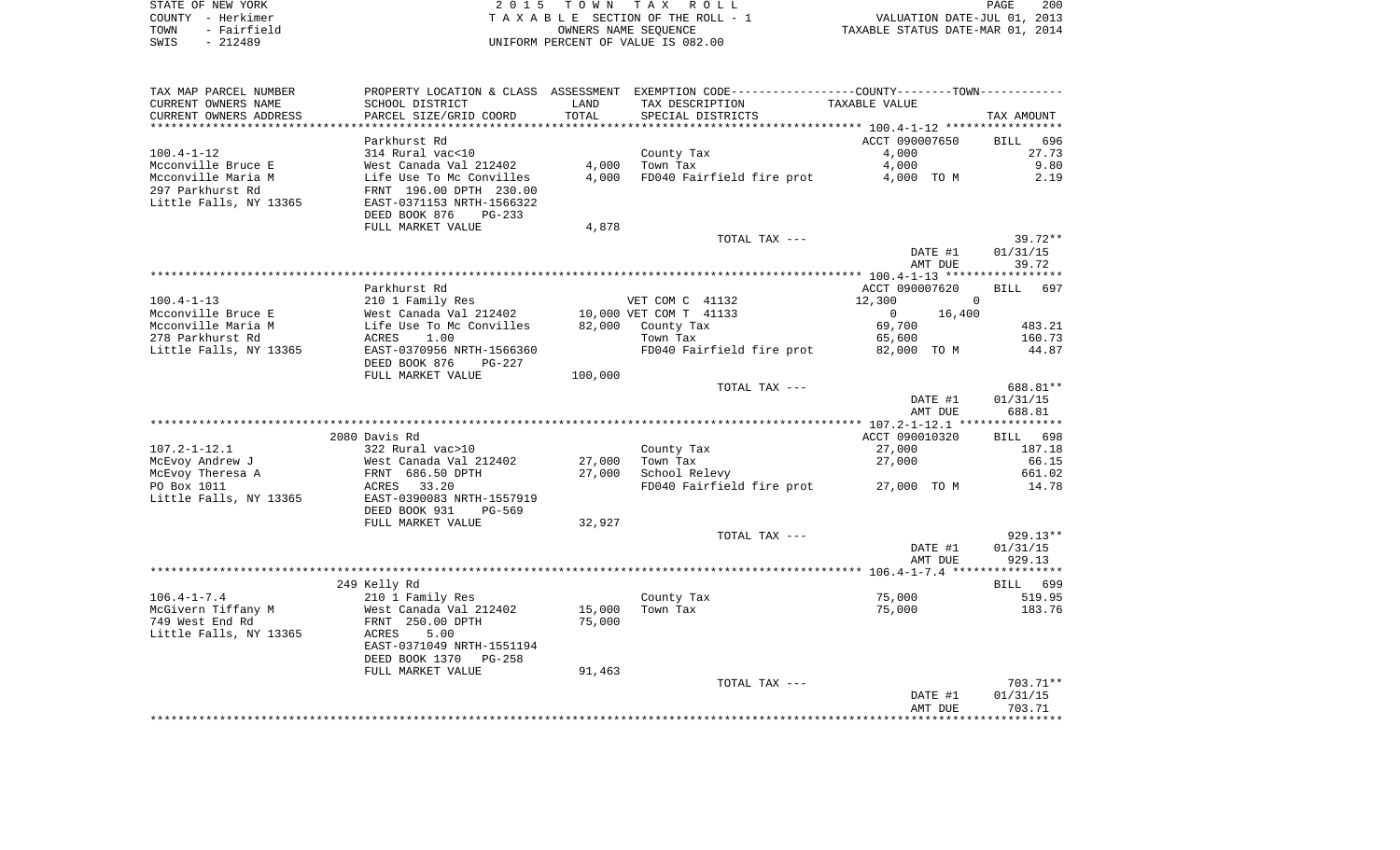| STATE OF NEW YORK   | 2015 TOWN TAX ROLL                 | 201<br>PAGE                      |
|---------------------|------------------------------------|----------------------------------|
| COUNTY - Herkimer   | TAXABLE SECTION OF THE ROLL - 1    | VALUATION DATE-JUL 01, 2013      |
| - Fairfield<br>TOWN | OWNERS NAME SEOUENCE               | TAXABLE STATUS DATE-MAR 01, 2014 |
| - 212489<br>SWIS    | UNIFORM PERCENT OF VALUE IS 082.00 |                                  |

 $\begin{array}{c} 201 \\ 2013 \end{array}$ 

| TAX MAP PARCEL NUMBER     | PROPERTY LOCATION & CLASS ASSESSMENT |         | EXEMPTION CODE----------------COUNTY-------TOWN----------- |                    |                          |
|---------------------------|--------------------------------------|---------|------------------------------------------------------------|--------------------|--------------------------|
| CURRENT OWNERS NAME       | SCHOOL DISTRICT                      | LAND    | TAX DESCRIPTION                                            | TAXABLE VALUE      |                          |
| CURRENT OWNERS ADDRESS    | PARCEL SIZE/GRID COORD               | TOTAL   | SPECIAL DISTRICTS                                          |                    | TAX AMOUNT               |
| ************************* |                                      |         |                                                            |                    |                          |
|                           | 218 Sandy Lane Rd                    |         |                                                            |                    | <b>BILL</b><br>700       |
| $095.4 - 1 - 7.7$         | 270 Mfg housing                      |         | County Tax                                                 | 25,000             | 173.32                   |
| McMahon Christopher       | West Canada Val 212402               | 15,000  | Town Tax                                                   | 25,000             | 61.25                    |
| Gitto-McMahon Kathleen    | ACRES 10.00                          | 25,000  | FD040 Fairfield fire prot                                  | 25,000 TO M        | 13.68                    |
| PO Box 324                | EAST-0383830 NRTH-1580271            |         |                                                            |                    |                          |
| Ghent, NY 12075           | DEED BOOK 1184<br><b>PG-385</b>      |         |                                                            |                    |                          |
|                           | FULL MARKET VALUE                    | 30,488  |                                                            |                    |                          |
|                           |                                      |         | TOTAL TAX ---                                              |                    | 248.25**                 |
|                           |                                      |         |                                                            | DATE #1            | 01/31/15                 |
|                           |                                      |         |                                                            | AMT DUE            | 248.25                   |
|                           |                                      |         |                                                            |                    |                          |
|                           | 131 Old City Rd                      |         |                                                            | ACCT 090086010     | BILL<br>701              |
| $094.4 - 1 - 3.2$         | 210 1 Family Res                     |         | County Tax                                                 | 140,000            | 970.57                   |
| Medves Russell            | West Canada Val 212402               | 10,000  | Town Tax                                                   | 140,000            | 343.02                   |
| Medves Beth               | ACRES<br>1.40                        | 140,000 | FD040 Fairfield fire prot                                  | 140,000 TO M       | 76.61                    |
| 131 Old City Rd           | EAST-0362496 NRTH-1578090            |         |                                                            |                    |                          |
| Newport, NY 13416         | DEED BOOK 764<br>PG-608              |         |                                                            |                    |                          |
|                           | FULL MARKET VALUE                    | 170,732 |                                                            |                    |                          |
|                           |                                      |         | TOTAL TAX ---                                              |                    | $1,390.20**$<br>01/31/15 |
|                           |                                      |         |                                                            | DATE #1<br>AMT DUE |                          |
|                           |                                      |         |                                                            |                    | 1,390.20                 |
|                           | 1417 Hardscrabble Rd                 |         |                                                            |                    | 702<br>BILL              |
| $101.1 - 2 - 5.3$         | 322 Rural vac>10                     |         | County Tax                                                 | 14,000             | 97.06                    |
| Mergen Wade               | West Canada Val 212402               | 14,000  | Town Tax                                                   | 14,000             | 34.30                    |
| 1417 Hardscrabble Rd      | FRNT 110.00 DPTH                     | 14,000  | School Relevy                                              |                    | 342.75                   |
| Newport, NY 13416         | 12.70<br>ACRES                       |         | FD040 Fairfield fire prot                                  | 14,000 TO M        | 7.66                     |
|                           | EAST-0380213 NRTH-1572112            |         |                                                            |                    |                          |
|                           | FULL MARKET VALUE                    | 17,073  |                                                            |                    |                          |
|                           |                                      |         | TOTAL TAX ---                                              |                    | $481.77**$               |
|                           |                                      |         |                                                            | DATE #1            | 01/31/15                 |
|                           |                                      |         |                                                            | AMT DUE            | 481.77                   |
|                           |                                      |         |                                                            |                    |                          |
|                           | 148 Lynch Rd                         |         |                                                            | ACCT 090089106     | <b>BILL</b><br>703       |
| $106.2 - 3 - 18$          | 240 Rural res                        |         | CW_15_VET/ 41161                                           | 7,380              | $\Omega$                 |
| Miller Benjamin M         | West Canada Val 212402               |         | 12,000 CW_DISBLD_ 41171                                    | 14,250             | $\Omega$                 |
| Miller Allesandro A       | ACRES<br>4.00                        | 95,000  | County Tax                                                 | 73,370             | 508.65                   |
| 148 Lynch Rd              | EAST-0367114 NRTH-1552471            |         | Town Tax                                                   | 95,000             | 232.76                   |
| Little Falls, NY 13365    | DEED BOOK 1481<br><b>PG-780</b>      |         | FD040 Fairfield fire prot                                  | 95,000 TO M        | 51.99                    |
|                           | FULL MARKET VALUE                    | 115,854 |                                                            |                    |                          |
|                           |                                      |         | TOTAL TAX ---                                              |                    | 793.40**                 |
|                           |                                      |         |                                                            | DATE #1            | 01/31/15                 |
|                           |                                      |         |                                                            | AMT DUE            | 793.40                   |
|                           |                                      |         |                                                            |                    |                          |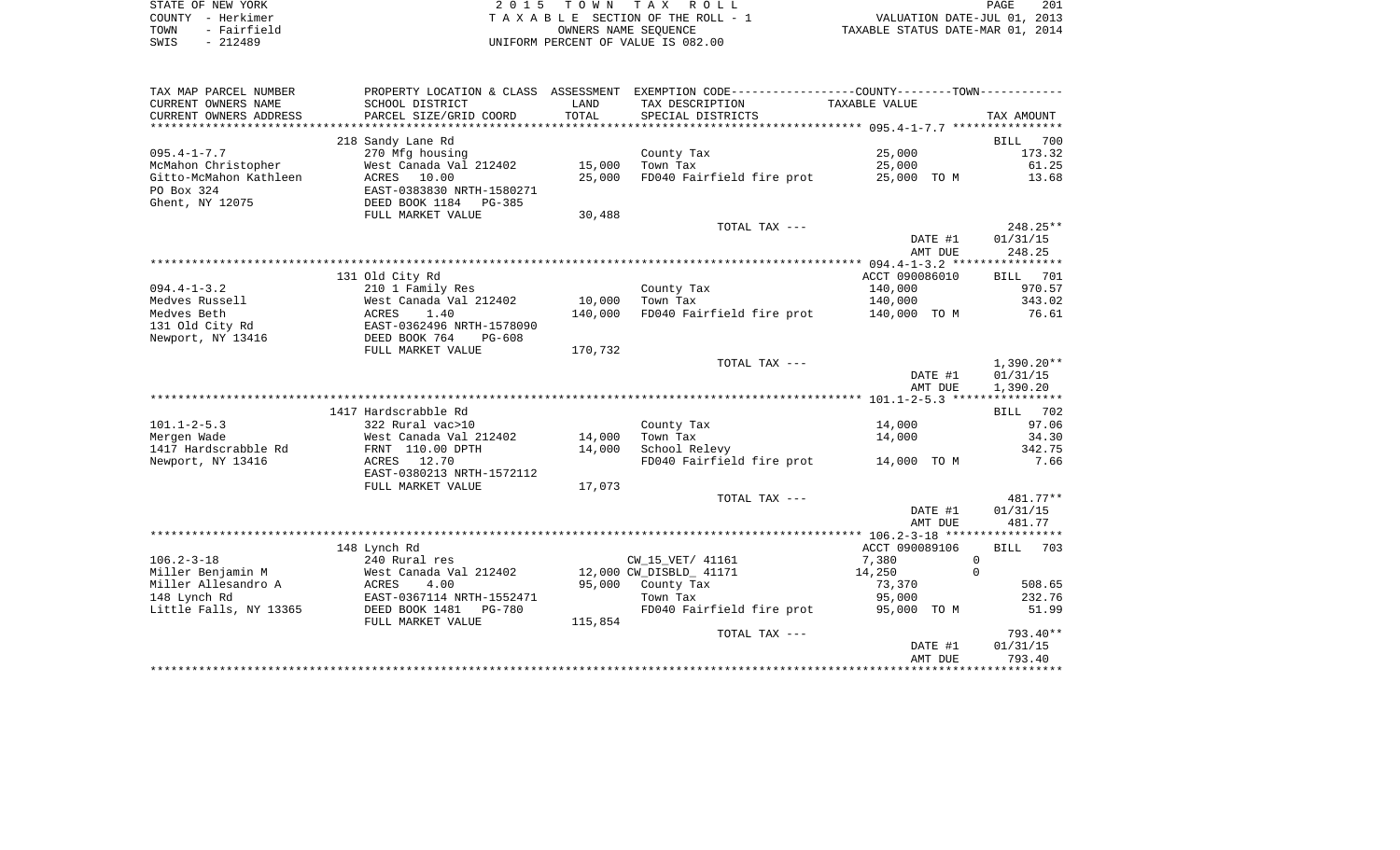| STATE OF NEW YORK   | 2015 TOWN TAX ROLL                 | 202<br>PAGE                      |
|---------------------|------------------------------------|----------------------------------|
| COUNTY - Herkimer   | TAXABLE SECTION OF THE ROLL - 1    | VALUATION DATE-JUL 01, 2013      |
| - Fairfield<br>TOWN | OWNERS NAME SEOUENCE               | TAXABLE STATUS DATE-MAR 01, 2014 |
| $-212489$<br>SWIS   | UNIFORM PERCENT OF VALUE IS 082.00 |                                  |

| TAX MAP PARCEL NUMBER              |                                           |         | PROPERTY LOCATION & CLASS ASSESSMENT EXEMPTION CODE---------------COUNTY-------TOWN---------- |                  |                              |
|------------------------------------|-------------------------------------------|---------|-----------------------------------------------------------------------------------------------|------------------|------------------------------|
| CURRENT OWNERS NAME                | SCHOOL DISTRICT                           | LAND    | TAX DESCRIPTION                                                                               | TAXABLE VALUE    |                              |
| CURRENT OWNERS ADDRESS             | PARCEL SIZE/GRID COORD                    | TOTAL   | SPECIAL DISTRICTS                                                                             |                  | TAX AMOUNT                   |
|                                    |                                           |         |                                                                                               |                  |                              |
|                                    | 315 Castle Rd                             |         |                                                                                               |                  | <b>BILL</b><br>704           |
| $101.4 - 7 - 2$                    | 311 Res vac land                          |         | County Tax                                                                                    | 9,000            | 62.39                        |
| Miller Erick                       | West Canada Val 212402                    | 9,000   | Town Tax                                                                                      | 9,000            | 22.05                        |
| Attn: James Miller                 | 8.00<br>ACRES                             | 9,000   | FD040 Fairfield fire prot                                                                     | 9,000 TO M       | 4.93                         |
| PO Box 536                         | EAST-0390124 NRTH-1562224                 |         |                                                                                               |                  |                              |
| Newport, NY 13416                  | DEED BOOK 895<br><b>PG-148</b>            |         |                                                                                               |                  |                              |
|                                    | FULL MARKET VALUE                         | 10,976  |                                                                                               |                  |                              |
|                                    |                                           |         | TOTAL TAX ---                                                                                 |                  | $89.37**$                    |
|                                    |                                           |         |                                                                                               | DATE #1          | 01/31/15                     |
|                                    |                                           |         |                                                                                               | AMT DUE          | 89.37                        |
|                                    |                                           |         |                                                                                               |                  |                              |
|                                    | 1667 Castle Rd                            |         |                                                                                               | ACCT 090100043   | BILL 705                     |
| $095.3 - 1 - 13$                   | 210 1 Family Res                          |         | County Tax                                                                                    | 88,000           | 610.07                       |
| Miller James E                     | West Canada Val 212402                    | 11,000  | Town Tax                                                                                      | 88,000           | 215.61                       |
| PO Box 536                         | ACRES<br>2.10                             | 88,000  | FD040 Fairfield fire prot                                                                     | 88,000 TO M      | 48.16                        |
| Newport, NY 13416                  | EAST-0376778 NRTH-1580538                 |         |                                                                                               |                  |                              |
|                                    | DEED BOOK 679<br>PG-219                   |         |                                                                                               |                  |                              |
|                                    | FULL MARKET VALUE                         | 107,317 |                                                                                               |                  |                              |
|                                    |                                           |         | TOTAL TAX ---                                                                                 |                  | 873.84**                     |
|                                    |                                           |         |                                                                                               | DATE #1          | 01/31/15                     |
|                                    |                                           |         |                                                                                               | AMT DUE          | 873.84                       |
|                                    | 1687 Castle Rd                            |         |                                                                                               | ACCT 090100003   |                              |
|                                    |                                           |         |                                                                                               |                  | <b>BILL</b><br>706<br>187.18 |
| $095.3 - 1 - 14$<br>Miller James E | 270 Mfg housing<br>West Canada Val 212402 | 7,000   | County Tax<br>Town Tax                                                                        | 27,000<br>27,000 | 66.15                        |
| Miller Patricia                    | 85.00 DPTH 275.00<br>FRNT                 | 27,000  | FD040 Fairfield fire prot                                                                     | 27,000 TO M      | 14.78                        |
| PO Box 536                         | EAST-0376999 NRTH-1580542                 |         |                                                                                               |                  |                              |
| Newport, NY 13416                  | DEED BOOK 1422<br>$PG-53$                 |         |                                                                                               |                  |                              |
|                                    | FULL MARKET VALUE                         | 32,927  |                                                                                               |                  |                              |
|                                    |                                           |         | TOTAL TAX ---                                                                                 |                  | $268.11**$                   |
|                                    |                                           |         |                                                                                               | DATE #1          | 01/31/15                     |
|                                    |                                           |         |                                                                                               | AMT DUE          | 268.11                       |
|                                    |                                           |         |                                                                                               |                  |                              |
|                                    | 104 North Creek Rd                        |         |                                                                                               | ACCT 090088070   | BILL<br>707                  |
| $106.4 - 1 - 31.5$                 | 210 1 Family Res                          |         | County Tax                                                                                    | 80,000           | 554.61                       |
| Miller Rosemary                    | West Canada Val 212402                    | 11,000  | Town Tax                                                                                      | 80,000           | 196.01                       |
| 104 North Creek Rd                 | harold deceased/rosemary                  | 80,000  | School Relevy                                                                                 |                  | 1,378.90                     |
| Little Falls, NY 13365             | ACRES<br>2.00                             |         | FD040 Fairfield fire prot                                                                     | 80,000 TO M      | 43.78                        |
|                                    | EAST-0363785 NRTH-1545934                 |         |                                                                                               |                  |                              |
|                                    | DEED BOOK 1273<br>PG-684                  |         |                                                                                               |                  |                              |
|                                    | FULL MARKET VALUE                         | 97,561  |                                                                                               |                  |                              |
|                                    |                                           |         | TOTAL TAX ---                                                                                 |                  | $2,173.30**$                 |
|                                    |                                           |         |                                                                                               | DATE #1          | 01/31/15                     |
|                                    |                                           |         |                                                                                               | AMT DUE          | 2,173.30                     |
|                                    |                                           |         |                                                                                               |                  |                              |
|                                    |                                           |         |                                                                                               |                  |                              |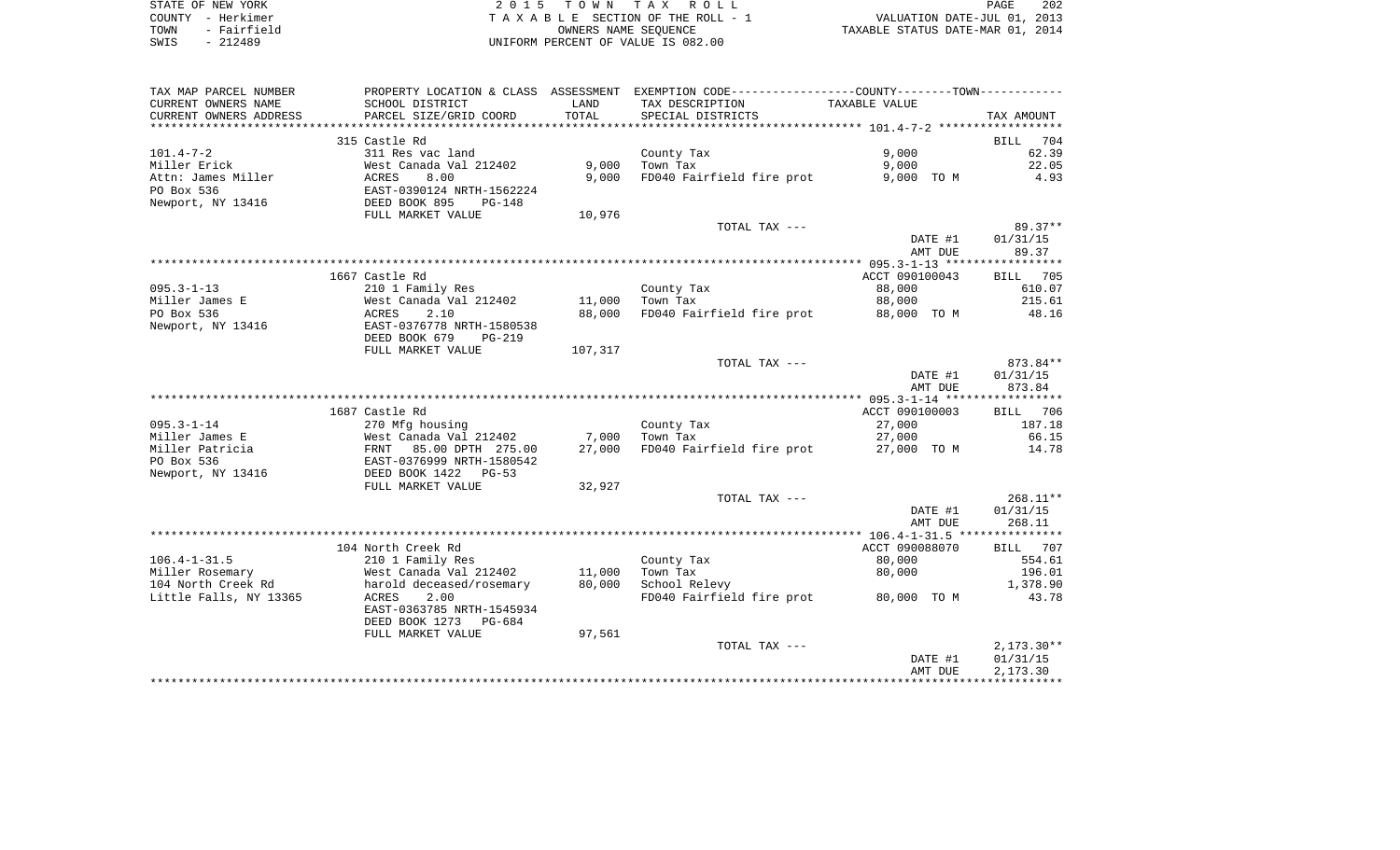| STATE OF NEW YORK   | 2015 TOWN TAX ROLL                 | 203<br>PAGE                      |
|---------------------|------------------------------------|----------------------------------|
| COUNTY - Herkimer   | TAXABLE SECTION OF THE ROLL - 1    | VALUATION DATE-JUL 01, 2013      |
| - Fairfield<br>TOWN | OWNERS NAME SEOUENCE               | TAXABLE STATUS DATE-MAR 01, 2014 |
| $-212489$<br>SWIS   | UNIFORM PERCENT OF VALUE IS 082.00 |                                  |

| SCHOOL DISTRICT<br>TAX DESCRIPTION<br>TAXABLE VALUE<br>LAND<br>TOTAL<br>PARCEL SIZE/GRID COORD<br>SPECIAL DISTRICTS<br>TAX AMOUNT<br>608 Parkhurst Rd<br>BILL 708<br>135,000<br>210 1 Family Res<br>935.91<br>County Tax<br>11,000<br>West Canada Val 212402<br>Town Tax<br>135,000<br>330.77<br>ACRES<br>2.00<br>135,000<br>FD040 Fairfield fire prot<br>135,000 TO M<br>73.88<br>EAST-0376674 NRTH-1563829<br>DEED BOOK 869<br>$PG-72$<br>FULL MARKET VALUE<br>164,634<br>TOTAL TAX ---<br>$1,340.56**$<br>DATE #1<br>01/31/15<br>AMT DUE<br>1,340.56<br>112 State Route 29<br>ACCT 090003270<br>BILL 709<br>210 1 Family Res<br>County Tax<br>26,000<br>180.25<br>7,000<br>26,000<br>63.70<br>Miller Stephen<br>West Canada Val 212402<br>Town Tax<br>FD040 Fairfield fire prot 26,000 TO M<br>Miller Cynthia G<br>FRNT<br>5.00 DPTH 330.00<br>26,000<br>14.23<br>EAST-0369058 NRTH-1569050<br>PG-336<br>31,707<br>TOTAL TAX ---<br>258.18**<br>01/31/15<br>DATE #1<br>AMT DUE<br>258.18<br>716 Cole Rd<br>ACCT 090009570<br><b>BILL</b><br>710<br>$107.2 - 1 - 24.1$<br>113 Cattle farm<br>20,000<br>AGRIC 10 Y 41700<br>20,000<br>127,000 AG MKTS<br>Millington Amy<br>West Canada Val 212402<br>41730<br>21,521<br>21,521<br>5,000<br>630 Oregon Trail<br>240,000 AGRIC 10 Y 42100<br>5,000<br>split 24.2-9/04<br>Pine Bush, NY 12566<br>FRNT 6879.00 DPTH<br>County Tax<br>193,479<br>1,341.32<br>ACRES 221.40<br>474.05<br>Town Tax<br>193,479<br>MAY BE SUBJECT TO PAYMENT<br>EAST-0386204 NRTH-1553164<br>FD040 Fairfield fire prot<br>240,000 TO M<br>131.34<br>DEED BOOK 879<br>$PG-116$<br>FULL MARKET VALUE<br>292,683<br>1,946.71**<br>TOTAL TAX ---<br>DATE #1<br>01/31/15<br>AMT DUE<br>1,946.71<br>805 Cole Rd<br>BILL 711<br>83,000<br>575.41<br>County Tax<br>210 1 Family Res<br>West Canada Val 212402<br>Millington David<br>4,000<br>Town Tax<br>83,000<br>203.36<br>Millington Amy<br>FRNT 250.00 DPTH<br>83,000<br>3.00<br>ACRES<br>Little Falls, NY 13365<br>EAST-0385733 NRTH-1555174<br>DEED BOOK 1301<br>PG-637<br>FULL MARKET VALUE<br>101,220<br>$778.77**$<br>TOTAL TAX ---<br>01/31/15<br>DATE #1<br>778.77<br>AMT DUE | TAX MAP PARCEL NUMBER     |  | PROPERTY LOCATION & CLASS ASSESSMENT EXEMPTION CODE----------------COUNTY--------TOWN---------- |  |
|----------------------------------------------------------------------------------------------------------------------------------------------------------------------------------------------------------------------------------------------------------------------------------------------------------------------------------------------------------------------------------------------------------------------------------------------------------------------------------------------------------------------------------------------------------------------------------------------------------------------------------------------------------------------------------------------------------------------------------------------------------------------------------------------------------------------------------------------------------------------------------------------------------------------------------------------------------------------------------------------------------------------------------------------------------------------------------------------------------------------------------------------------------------------------------------------------------------------------------------------------------------------------------------------------------------------------------------------------------------------------------------------------------------------------------------------------------------------------------------------------------------------------------------------------------------------------------------------------------------------------------------------------------------------------------------------------------------------------------------------------------------------------------------------------------------------------------------------------------------------------------------------------------------------------------------------------------------------------------------------------------------------------------------------------------------------------------------------------------------------------------------------------------|---------------------------|--|-------------------------------------------------------------------------------------------------|--|
|                                                                                                                                                                                                                                                                                                                                                                                                                                                                                                                                                                                                                                                                                                                                                                                                                                                                                                                                                                                                                                                                                                                                                                                                                                                                                                                                                                                                                                                                                                                                                                                                                                                                                                                                                                                                                                                                                                                                                                                                                                                                                                                                                          | CURRENT OWNERS NAME       |  |                                                                                                 |  |
|                                                                                                                                                                                                                                                                                                                                                                                                                                                                                                                                                                                                                                                                                                                                                                                                                                                                                                                                                                                                                                                                                                                                                                                                                                                                                                                                                                                                                                                                                                                                                                                                                                                                                                                                                                                                                                                                                                                                                                                                                                                                                                                                                          | CURRENT OWNERS ADDRESS    |  |                                                                                                 |  |
|                                                                                                                                                                                                                                                                                                                                                                                                                                                                                                                                                                                                                                                                                                                                                                                                                                                                                                                                                                                                                                                                                                                                                                                                                                                                                                                                                                                                                                                                                                                                                                                                                                                                                                                                                                                                                                                                                                                                                                                                                                                                                                                                                          |                           |  |                                                                                                 |  |
|                                                                                                                                                                                                                                                                                                                                                                                                                                                                                                                                                                                                                                                                                                                                                                                                                                                                                                                                                                                                                                                                                                                                                                                                                                                                                                                                                                                                                                                                                                                                                                                                                                                                                                                                                                                                                                                                                                                                                                                                                                                                                                                                                          |                           |  |                                                                                                 |  |
|                                                                                                                                                                                                                                                                                                                                                                                                                                                                                                                                                                                                                                                                                                                                                                                                                                                                                                                                                                                                                                                                                                                                                                                                                                                                                                                                                                                                                                                                                                                                                                                                                                                                                                                                                                                                                                                                                                                                                                                                                                                                                                                                                          | $101.3 - 1 - 12.2$        |  |                                                                                                 |  |
|                                                                                                                                                                                                                                                                                                                                                                                                                                                                                                                                                                                                                                                                                                                                                                                                                                                                                                                                                                                                                                                                                                                                                                                                                                                                                                                                                                                                                                                                                                                                                                                                                                                                                                                                                                                                                                                                                                                                                                                                                                                                                                                                                          | Miller Roy                |  |                                                                                                 |  |
|                                                                                                                                                                                                                                                                                                                                                                                                                                                                                                                                                                                                                                                                                                                                                                                                                                                                                                                                                                                                                                                                                                                                                                                                                                                                                                                                                                                                                                                                                                                                                                                                                                                                                                                                                                                                                                                                                                                                                                                                                                                                                                                                                          | Miller Linda              |  |                                                                                                 |  |
|                                                                                                                                                                                                                                                                                                                                                                                                                                                                                                                                                                                                                                                                                                                                                                                                                                                                                                                                                                                                                                                                                                                                                                                                                                                                                                                                                                                                                                                                                                                                                                                                                                                                                                                                                                                                                                                                                                                                                                                                                                                                                                                                                          | PO Box 504                |  |                                                                                                 |  |
|                                                                                                                                                                                                                                                                                                                                                                                                                                                                                                                                                                                                                                                                                                                                                                                                                                                                                                                                                                                                                                                                                                                                                                                                                                                                                                                                                                                                                                                                                                                                                                                                                                                                                                                                                                                                                                                                                                                                                                                                                                                                                                                                                          | Middleville, NY 13406     |  |                                                                                                 |  |
|                                                                                                                                                                                                                                                                                                                                                                                                                                                                                                                                                                                                                                                                                                                                                                                                                                                                                                                                                                                                                                                                                                                                                                                                                                                                                                                                                                                                                                                                                                                                                                                                                                                                                                                                                                                                                                                                                                                                                                                                                                                                                                                                                          |                           |  |                                                                                                 |  |
|                                                                                                                                                                                                                                                                                                                                                                                                                                                                                                                                                                                                                                                                                                                                                                                                                                                                                                                                                                                                                                                                                                                                                                                                                                                                                                                                                                                                                                                                                                                                                                                                                                                                                                                                                                                                                                                                                                                                                                                                                                                                                                                                                          |                           |  |                                                                                                 |  |
|                                                                                                                                                                                                                                                                                                                                                                                                                                                                                                                                                                                                                                                                                                                                                                                                                                                                                                                                                                                                                                                                                                                                                                                                                                                                                                                                                                                                                                                                                                                                                                                                                                                                                                                                                                                                                                                                                                                                                                                                                                                                                                                                                          |                           |  |                                                                                                 |  |
|                                                                                                                                                                                                                                                                                                                                                                                                                                                                                                                                                                                                                                                                                                                                                                                                                                                                                                                                                                                                                                                                                                                                                                                                                                                                                                                                                                                                                                                                                                                                                                                                                                                                                                                                                                                                                                                                                                                                                                                                                                                                                                                                                          |                           |  |                                                                                                 |  |
|                                                                                                                                                                                                                                                                                                                                                                                                                                                                                                                                                                                                                                                                                                                                                                                                                                                                                                                                                                                                                                                                                                                                                                                                                                                                                                                                                                                                                                                                                                                                                                                                                                                                                                                                                                                                                                                                                                                                                                                                                                                                                                                                                          |                           |  |                                                                                                 |  |
|                                                                                                                                                                                                                                                                                                                                                                                                                                                                                                                                                                                                                                                                                                                                                                                                                                                                                                                                                                                                                                                                                                                                                                                                                                                                                                                                                                                                                                                                                                                                                                                                                                                                                                                                                                                                                                                                                                                                                                                                                                                                                                                                                          |                           |  |                                                                                                 |  |
|                                                                                                                                                                                                                                                                                                                                                                                                                                                                                                                                                                                                                                                                                                                                                                                                                                                                                                                                                                                                                                                                                                                                                                                                                                                                                                                                                                                                                                                                                                                                                                                                                                                                                                                                                                                                                                                                                                                                                                                                                                                                                                                                                          | $100.4 - 1 - 1$           |  |                                                                                                 |  |
|                                                                                                                                                                                                                                                                                                                                                                                                                                                                                                                                                                                                                                                                                                                                                                                                                                                                                                                                                                                                                                                                                                                                                                                                                                                                                                                                                                                                                                                                                                                                                                                                                                                                                                                                                                                                                                                                                                                                                                                                                                                                                                                                                          |                           |  |                                                                                                 |  |
|                                                                                                                                                                                                                                                                                                                                                                                                                                                                                                                                                                                                                                                                                                                                                                                                                                                                                                                                                                                                                                                                                                                                                                                                                                                                                                                                                                                                                                                                                                                                                                                                                                                                                                                                                                                                                                                                                                                                                                                                                                                                                                                                                          |                           |  |                                                                                                 |  |
|                                                                                                                                                                                                                                                                                                                                                                                                                                                                                                                                                                                                                                                                                                                                                                                                                                                                                                                                                                                                                                                                                                                                                                                                                                                                                                                                                                                                                                                                                                                                                                                                                                                                                                                                                                                                                                                                                                                                                                                                                                                                                                                                                          | 112 State Route 29        |  |                                                                                                 |  |
|                                                                                                                                                                                                                                                                                                                                                                                                                                                                                                                                                                                                                                                                                                                                                                                                                                                                                                                                                                                                                                                                                                                                                                                                                                                                                                                                                                                                                                                                                                                                                                                                                                                                                                                                                                                                                                                                                                                                                                                                                                                                                                                                                          |                           |  |                                                                                                 |  |
|                                                                                                                                                                                                                                                                                                                                                                                                                                                                                                                                                                                                                                                                                                                                                                                                                                                                                                                                                                                                                                                                                                                                                                                                                                                                                                                                                                                                                                                                                                                                                                                                                                                                                                                                                                                                                                                                                                                                                                                                                                                                                                                                                          |                           |  |                                                                                                 |  |
|                                                                                                                                                                                                                                                                                                                                                                                                                                                                                                                                                                                                                                                                                                                                                                                                                                                                                                                                                                                                                                                                                                                                                                                                                                                                                                                                                                                                                                                                                                                                                                                                                                                                                                                                                                                                                                                                                                                                                                                                                                                                                                                                                          |                           |  |                                                                                                 |  |
|                                                                                                                                                                                                                                                                                                                                                                                                                                                                                                                                                                                                                                                                                                                                                                                                                                                                                                                                                                                                                                                                                                                                                                                                                                                                                                                                                                                                                                                                                                                                                                                                                                                                                                                                                                                                                                                                                                                                                                                                                                                                                                                                                          |                           |  |                                                                                                 |  |
|                                                                                                                                                                                                                                                                                                                                                                                                                                                                                                                                                                                                                                                                                                                                                                                                                                                                                                                                                                                                                                                                                                                                                                                                                                                                                                                                                                                                                                                                                                                                                                                                                                                                                                                                                                                                                                                                                                                                                                                                                                                                                                                                                          |                           |  |                                                                                                 |  |
|                                                                                                                                                                                                                                                                                                                                                                                                                                                                                                                                                                                                                                                                                                                                                                                                                                                                                                                                                                                                                                                                                                                                                                                                                                                                                                                                                                                                                                                                                                                                                                                                                                                                                                                                                                                                                                                                                                                                                                                                                                                                                                                                                          |                           |  |                                                                                                 |  |
|                                                                                                                                                                                                                                                                                                                                                                                                                                                                                                                                                                                                                                                                                                                                                                                                                                                                                                                                                                                                                                                                                                                                                                                                                                                                                                                                                                                                                                                                                                                                                                                                                                                                                                                                                                                                                                                                                                                                                                                                                                                                                                                                                          |                           |  |                                                                                                 |  |
|                                                                                                                                                                                                                                                                                                                                                                                                                                                                                                                                                                                                                                                                                                                                                                                                                                                                                                                                                                                                                                                                                                                                                                                                                                                                                                                                                                                                                                                                                                                                                                                                                                                                                                                                                                                                                                                                                                                                                                                                                                                                                                                                                          |                           |  |                                                                                                 |  |
|                                                                                                                                                                                                                                                                                                                                                                                                                                                                                                                                                                                                                                                                                                                                                                                                                                                                                                                                                                                                                                                                                                                                                                                                                                                                                                                                                                                                                                                                                                                                                                                                                                                                                                                                                                                                                                                                                                                                                                                                                                                                                                                                                          |                           |  |                                                                                                 |  |
|                                                                                                                                                                                                                                                                                                                                                                                                                                                                                                                                                                                                                                                                                                                                                                                                                                                                                                                                                                                                                                                                                                                                                                                                                                                                                                                                                                                                                                                                                                                                                                                                                                                                                                                                                                                                                                                                                                                                                                                                                                                                                                                                                          |                           |  |                                                                                                 |  |
|                                                                                                                                                                                                                                                                                                                                                                                                                                                                                                                                                                                                                                                                                                                                                                                                                                                                                                                                                                                                                                                                                                                                                                                                                                                                                                                                                                                                                                                                                                                                                                                                                                                                                                                                                                                                                                                                                                                                                                                                                                                                                                                                                          |                           |  |                                                                                                 |  |
|                                                                                                                                                                                                                                                                                                                                                                                                                                                                                                                                                                                                                                                                                                                                                                                                                                                                                                                                                                                                                                                                                                                                                                                                                                                                                                                                                                                                                                                                                                                                                                                                                                                                                                                                                                                                                                                                                                                                                                                                                                                                                                                                                          |                           |  |                                                                                                 |  |
|                                                                                                                                                                                                                                                                                                                                                                                                                                                                                                                                                                                                                                                                                                                                                                                                                                                                                                                                                                                                                                                                                                                                                                                                                                                                                                                                                                                                                                                                                                                                                                                                                                                                                                                                                                                                                                                                                                                                                                                                                                                                                                                                                          |                           |  |                                                                                                 |  |
|                                                                                                                                                                                                                                                                                                                                                                                                                                                                                                                                                                                                                                                                                                                                                                                                                                                                                                                                                                                                                                                                                                                                                                                                                                                                                                                                                                                                                                                                                                                                                                                                                                                                                                                                                                                                                                                                                                                                                                                                                                                                                                                                                          | UNDER AGDIST LAW TIL 2021 |  |                                                                                                 |  |
|                                                                                                                                                                                                                                                                                                                                                                                                                                                                                                                                                                                                                                                                                                                                                                                                                                                                                                                                                                                                                                                                                                                                                                                                                                                                                                                                                                                                                                                                                                                                                                                                                                                                                                                                                                                                                                                                                                                                                                                                                                                                                                                                                          |                           |  |                                                                                                 |  |
|                                                                                                                                                                                                                                                                                                                                                                                                                                                                                                                                                                                                                                                                                                                                                                                                                                                                                                                                                                                                                                                                                                                                                                                                                                                                                                                                                                                                                                                                                                                                                                                                                                                                                                                                                                                                                                                                                                                                                                                                                                                                                                                                                          |                           |  |                                                                                                 |  |
|                                                                                                                                                                                                                                                                                                                                                                                                                                                                                                                                                                                                                                                                                                                                                                                                                                                                                                                                                                                                                                                                                                                                                                                                                                                                                                                                                                                                                                                                                                                                                                                                                                                                                                                                                                                                                                                                                                                                                                                                                                                                                                                                                          |                           |  |                                                                                                 |  |
|                                                                                                                                                                                                                                                                                                                                                                                                                                                                                                                                                                                                                                                                                                                                                                                                                                                                                                                                                                                                                                                                                                                                                                                                                                                                                                                                                                                                                                                                                                                                                                                                                                                                                                                                                                                                                                                                                                                                                                                                                                                                                                                                                          |                           |  |                                                                                                 |  |
|                                                                                                                                                                                                                                                                                                                                                                                                                                                                                                                                                                                                                                                                                                                                                                                                                                                                                                                                                                                                                                                                                                                                                                                                                                                                                                                                                                                                                                                                                                                                                                                                                                                                                                                                                                                                                                                                                                                                                                                                                                                                                                                                                          |                           |  |                                                                                                 |  |
|                                                                                                                                                                                                                                                                                                                                                                                                                                                                                                                                                                                                                                                                                                                                                                                                                                                                                                                                                                                                                                                                                                                                                                                                                                                                                                                                                                                                                                                                                                                                                                                                                                                                                                                                                                                                                                                                                                                                                                                                                                                                                                                                                          |                           |  |                                                                                                 |  |
|                                                                                                                                                                                                                                                                                                                                                                                                                                                                                                                                                                                                                                                                                                                                                                                                                                                                                                                                                                                                                                                                                                                                                                                                                                                                                                                                                                                                                                                                                                                                                                                                                                                                                                                                                                                                                                                                                                                                                                                                                                                                                                                                                          | $107.2 - 1 - 2.5$         |  |                                                                                                 |  |
|                                                                                                                                                                                                                                                                                                                                                                                                                                                                                                                                                                                                                                                                                                                                                                                                                                                                                                                                                                                                                                                                                                                                                                                                                                                                                                                                                                                                                                                                                                                                                                                                                                                                                                                                                                                                                                                                                                                                                                                                                                                                                                                                                          |                           |  |                                                                                                 |  |
|                                                                                                                                                                                                                                                                                                                                                                                                                                                                                                                                                                                                                                                                                                                                                                                                                                                                                                                                                                                                                                                                                                                                                                                                                                                                                                                                                                                                                                                                                                                                                                                                                                                                                                                                                                                                                                                                                                                                                                                                                                                                                                                                                          |                           |  |                                                                                                 |  |
|                                                                                                                                                                                                                                                                                                                                                                                                                                                                                                                                                                                                                                                                                                                                                                                                                                                                                                                                                                                                                                                                                                                                                                                                                                                                                                                                                                                                                                                                                                                                                                                                                                                                                                                                                                                                                                                                                                                                                                                                                                                                                                                                                          | 805 Cole Rd               |  |                                                                                                 |  |
|                                                                                                                                                                                                                                                                                                                                                                                                                                                                                                                                                                                                                                                                                                                                                                                                                                                                                                                                                                                                                                                                                                                                                                                                                                                                                                                                                                                                                                                                                                                                                                                                                                                                                                                                                                                                                                                                                                                                                                                                                                                                                                                                                          |                           |  |                                                                                                 |  |
|                                                                                                                                                                                                                                                                                                                                                                                                                                                                                                                                                                                                                                                                                                                                                                                                                                                                                                                                                                                                                                                                                                                                                                                                                                                                                                                                                                                                                                                                                                                                                                                                                                                                                                                                                                                                                                                                                                                                                                                                                                                                                                                                                          |                           |  |                                                                                                 |  |
|                                                                                                                                                                                                                                                                                                                                                                                                                                                                                                                                                                                                                                                                                                                                                                                                                                                                                                                                                                                                                                                                                                                                                                                                                                                                                                                                                                                                                                                                                                                                                                                                                                                                                                                                                                                                                                                                                                                                                                                                                                                                                                                                                          |                           |  |                                                                                                 |  |
|                                                                                                                                                                                                                                                                                                                                                                                                                                                                                                                                                                                                                                                                                                                                                                                                                                                                                                                                                                                                                                                                                                                                                                                                                                                                                                                                                                                                                                                                                                                                                                                                                                                                                                                                                                                                                                                                                                                                                                                                                                                                                                                                                          |                           |  |                                                                                                 |  |
|                                                                                                                                                                                                                                                                                                                                                                                                                                                                                                                                                                                                                                                                                                                                                                                                                                                                                                                                                                                                                                                                                                                                                                                                                                                                                                                                                                                                                                                                                                                                                                                                                                                                                                                                                                                                                                                                                                                                                                                                                                                                                                                                                          |                           |  |                                                                                                 |  |
|                                                                                                                                                                                                                                                                                                                                                                                                                                                                                                                                                                                                                                                                                                                                                                                                                                                                                                                                                                                                                                                                                                                                                                                                                                                                                                                                                                                                                                                                                                                                                                                                                                                                                                                                                                                                                                                                                                                                                                                                                                                                                                                                                          |                           |  |                                                                                                 |  |
|                                                                                                                                                                                                                                                                                                                                                                                                                                                                                                                                                                                                                                                                                                                                                                                                                                                                                                                                                                                                                                                                                                                                                                                                                                                                                                                                                                                                                                                                                                                                                                                                                                                                                                                                                                                                                                                                                                                                                                                                                                                                                                                                                          |                           |  |                                                                                                 |  |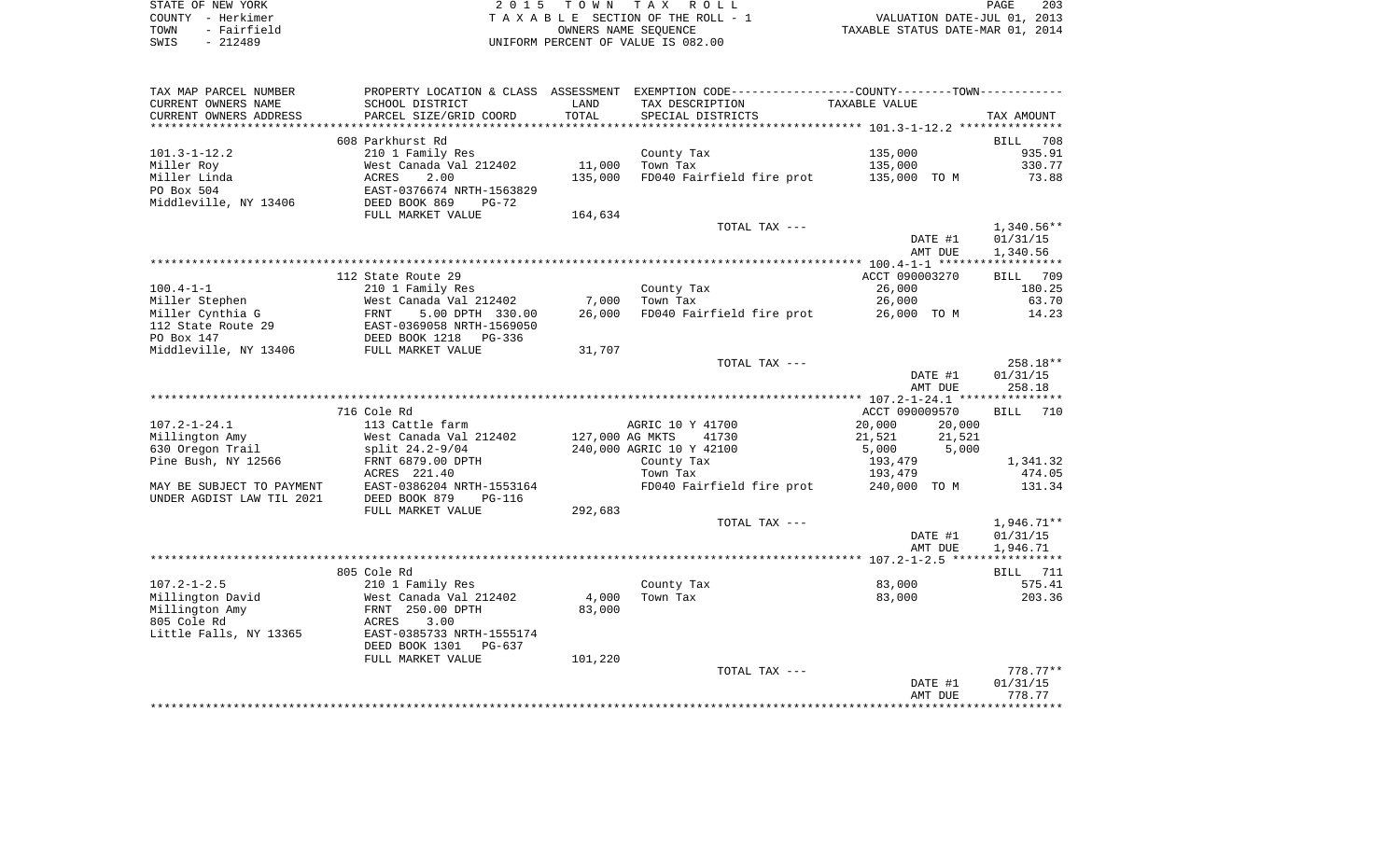| STATE OF NEW YORK         | 2 0 1 5                   |         | TOWN TAX ROLL                                                                                 |                                  | PAGE<br>204  |
|---------------------------|---------------------------|---------|-----------------------------------------------------------------------------------------------|----------------------------------|--------------|
| COUNTY - Herkimer         |                           |         | TAXABLE SECTION OF THE ROLL - 1                                                               | VALUATION DATE-JUL 01, 2013      |              |
| TOWN<br>- Fairfield       |                           |         | OWNERS NAME SEQUENCE                                                                          | TAXABLE STATUS DATE-MAR 01, 2014 |              |
| $-212489$<br>SWIS         |                           |         | UNIFORM PERCENT OF VALUE IS 082.00                                                            |                                  |              |
|                           |                           |         |                                                                                               |                                  |              |
| TAX MAP PARCEL NUMBER     |                           |         | PROPERTY LOCATION & CLASS ASSESSMENT EXEMPTION CODE---------------COUNTY-------TOWN---------- |                                  |              |
| CURRENT OWNERS NAME       | SCHOOL DISTRICT           | LAND    | TAX DESCRIPTION                                                                               | TAXABLE VALUE                    |              |
| CURRENT OWNERS ADDRESS    | PARCEL SIZE/GRID COORD    | TOTAL   | SPECIAL DISTRICTS                                                                             |                                  | TAX AMOUNT   |
| ************************* |                           |         |                                                                                               |                                  |              |
|                           | 470 Cole Rd               |         |                                                                                               | ACCT 090007080                   | BILL<br>712  |
| $107.4 - 2 - 9$           | 112 Dairy farm            |         | AG MKTS<br>41730                                                                              | 29,472<br>29,472                 |              |
| Millington Donald         | Little Falls Ce 210900    | 113,000 | County Tax                                                                                    | 157,528                          | 1,092.09     |
| Mildred                   | ACRES 189.00              | 187,000 | Town Tax                                                                                      | 157,528                          | 385.97       |
| 470 Cole Rd               | EAST-0385871 NRTH-1549723 |         | FD040 Fairfield fire prot                                                                     | 187,000 TO M                     | 102.33       |
| Little Falls, NY 13365    | DEED BOOK 00532 PG-00152  |         |                                                                                               |                                  |              |
|                           | FULL MARKET VALUE         | 228,049 |                                                                                               |                                  |              |
| MAY BE SUBJECT TO PAYMENT |                           |         |                                                                                               |                                  |              |
| UNDER AGDIST LAW TIL 2021 |                           |         |                                                                                               |                                  |              |
|                           |                           |         | TOTAL TAX ---                                                                                 |                                  | $1,580.39**$ |
|                           |                           |         |                                                                                               | DATE #1                          | 01/31/15     |
|                           |                           |         |                                                                                               | AMT DUE                          | 1,580.39     |
|                           |                           |         |                                                                                               |                                  |              |
|                           | Frye Rd                   |         |                                                                                               |                                  | BILL<br>713  |
| $107.1 - 1 - 17.6$        | 105 Vac farmland          |         | AG MKTS L 41720                                                                               | 14,911<br>14,911                 |              |
| Millington John D         | West Canada Val 212402    | 50,000  | County Tax                                                                                    | 35,089                           | 243.26       |
| Millington Amy L          | FRNT 4482.00 DPTH         | 50,000  | Town Tax                                                                                      | 35,089                           | 85.97        |
| 716 Cole Rd               | ACRES 100.00              |         |                                                                                               |                                  |              |
| Little Falls, NY 13365    | EAST-0381113 NRTH-1552557 |         |                                                                                               |                                  |              |
|                           | DEED BOOK 1431<br>PG-186  |         |                                                                                               |                                  |              |
| MAY BE SUBJECT TO PAYMENT | FULL MARKET VALUE         | 60,976  |                                                                                               |                                  |              |
| UNDER AGDIST LAW TIL 2018 |                           |         |                                                                                               |                                  |              |
|                           |                           |         | TOTAL TAX ---                                                                                 |                                  | 329.23**     |
|                           |                           |         |                                                                                               | DATE #1                          | 01/31/15     |
|                           |                           |         |                                                                                               | AMT DUE                          | 329.23       |
|                           |                           |         |                                                                                               |                                  |              |
|                           | 521 Stahl Rd              |         |                                                                                               | ACCT 090009840                   | 714<br>BILL  |
| $107.2 - 1 - 25.1$        | 240 Rural res             |         | AG MKTS<br>41730                                                                              | 18,071<br>18,071                 |              |
| Millington Lee            | West Canada Val 212402    | 75,000  | County Tax                                                                                    | 161,929                          | 1,122.60     |
| Millington Deborah        | Split -Part To Drier      | 180,000 | Town Tax                                                                                      | 161,929                          | 396.75       |
| 521 Stahl Rd              | ACRES 114.30              |         | FD040 Fairfield fire prot                                                                     | 180,000 TO M                     | 98.50        |
| Little Falls, NY 13365    | EAST-0388188 NRTH-1552698 |         |                                                                                               |                                  |              |
|                           | DEED BOOK 913<br>PG-353   |         |                                                                                               |                                  |              |
| MAY BE SUBJECT TO PAYMENT | FULL MARKET VALUE         | 219,512 |                                                                                               |                                  |              |
| UNDER AGDIST LAW TIL 2021 |                           |         |                                                                                               |                                  |              |
|                           |                           |         | TOTAL TAX ---                                                                                 |                                  | 1,617.85**   |
|                           |                           |         |                                                                                               | DATE #1                          | 01/31/15     |
|                           |                           |         |                                                                                               | AMT DUE                          | 1,617.85     |
|                           |                           |         |                                                                                               |                                  |              |
|                           | Cole Rd                   |         |                                                                                               |                                  | BILL 715     |
| $107.2 - 1 - 22.4$        | 105 Vac farmland          |         | County Tax                                                                                    | 10,000                           | 69.33        |
| Millington Tom            | West Canada Val 212402    | 10,000  | Town Tax                                                                                      | 10,000                           | 24.50        |
| Millington Heidi          | FRNT 1675.00 DPTH         | 10,000  |                                                                                               |                                  |              |
| 591 Cole Rd               | 20.00<br>ACRES            |         |                                                                                               |                                  |              |
| Little Falls, NY 13365    | EAST-0386589 NRTH-1555184 |         |                                                                                               |                                  |              |
|                           | DEED BOOK 1295<br>$PG-21$ |         |                                                                                               |                                  |              |
|                           | FULL MARKET VALUE         | 12,195  |                                                                                               |                                  |              |
|                           |                           |         | TOTAL TAX ---                                                                                 |                                  | 93.83**      |
|                           |                           |         |                                                                                               | DATE #1                          | 01/31/15     |
|                           |                           |         |                                                                                               | AMT DUE                          | 93.83        |
|                           |                           |         |                                                                                               |                                  |              |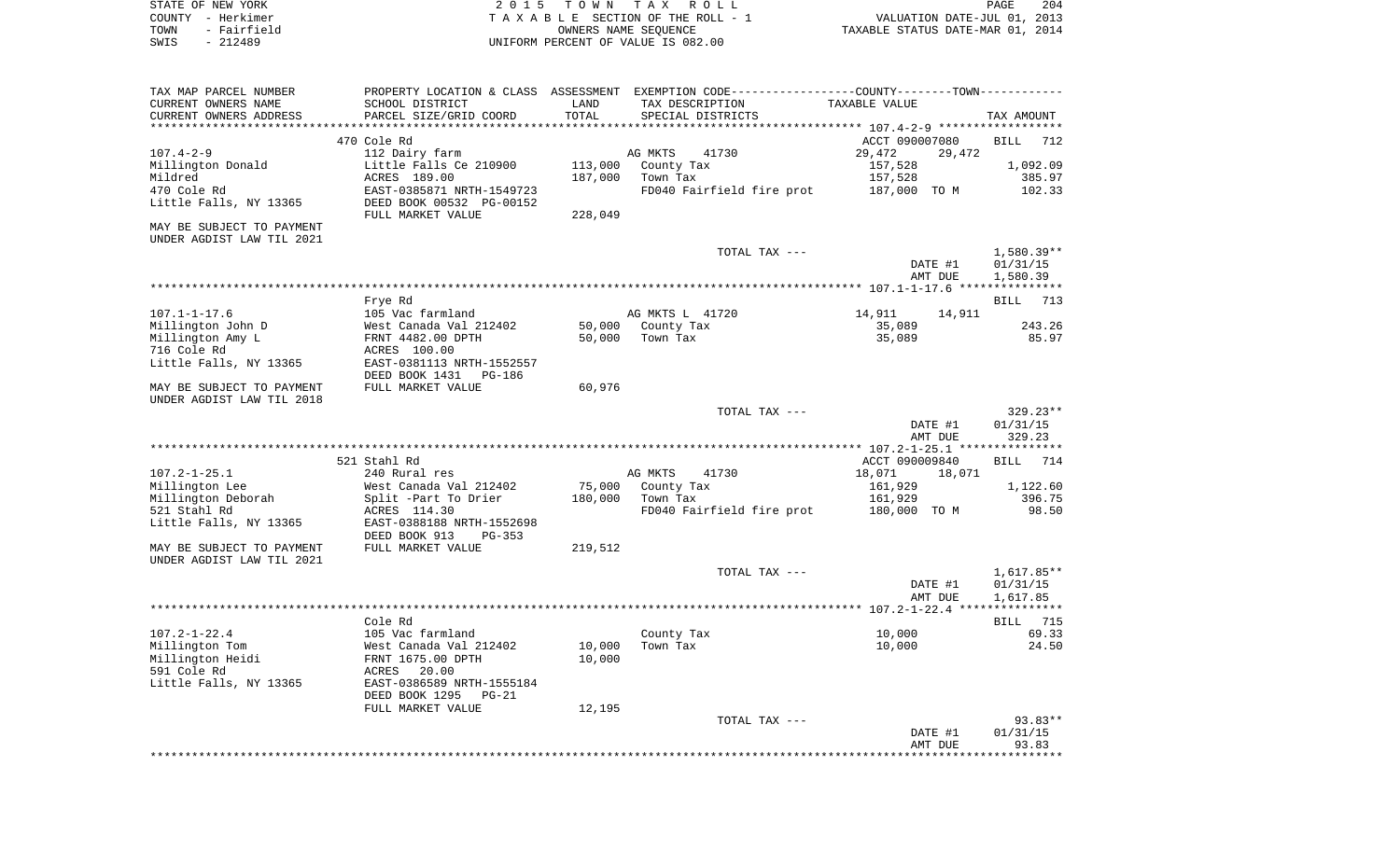| TOWN<br>SWIS       | COUNTY - Herkimer<br>- Fairfield<br>$-212489$ |                                                                                                                 |         | TAXABLE SECTION OF THE ROLL - 1<br>OWNERS NAME SEOUENCE<br>UNIFORM PERCENT OF VALUE IS 082.00 | VALUATION DATE-JUL 01, 2013<br>TAXABLE STATUS DATE-MAR 01, 2014 |                    |
|--------------------|-----------------------------------------------|-----------------------------------------------------------------------------------------------------------------|---------|-----------------------------------------------------------------------------------------------|-----------------------------------------------------------------|--------------------|
|                    |                                               |                                                                                                                 |         |                                                                                               |                                                                 |                    |
|                    | TAX MAP PARCEL NUMBER                         |                                                                                                                 |         | PROPERTY LOCATION & CLASS ASSESSMENT EXEMPTION CODE---------------COUNTY-------TOWN---------- |                                                                 |                    |
|                    | CURRENT OWNERS NAME                           | SCHOOL DISTRICT                                                                                                 | LAND    | TAX DESCRIPTION                                                                               | TAXABLE VALUE                                                   |                    |
|                    | CURRENT OWNERS ADDRESS                        | PARCEL SIZE/GRID COORD                                                                                          | TOTAL   | SPECIAL DISTRICTS                                                                             |                                                                 | TAX AMOUNT         |
|                    |                                               |                                                                                                                 |         |                                                                                               |                                                                 | BILL 716           |
| $107.2 - 1 - 24.2$ |                                               | 591 Cole Road<br>241 Rural res&ag                                                                               |         | AGRIC 10 Y 41700                                                                              | 8,000<br>8,000                                                  |                    |
|                    | Millington Tom O                              | West Canada Val 212402                                                                                          | 18,000  | County Tax                                                                                    | 120,000                                                         | 831.92             |
|                    | Millington Heidi O                            | FB4 incomplete                                                                                                  | 128,000 | Town Tax                                                                                      | 120,000                                                         | 294.02             |
| 591 Cole Road      |                                               | FRNT 1624.00 DPTH                                                                                               |         | FD040 Fairfield fire prot 128,000 TO M                                                        |                                                                 | 70.05              |
|                    | Little Falls, NY 13365                        | ACRES 21.90                                                                                                     |         |                                                                                               |                                                                 |                    |
|                    |                                               | EAST-0385386 NRTH-1552227                                                                                       |         |                                                                                               |                                                                 |                    |
|                    |                                               | DEED BOOK 1158 PG-511                                                                                           |         |                                                                                               |                                                                 |                    |
|                    |                                               | FULL MARKET VALUE                                                                                               | 156,098 |                                                                                               |                                                                 |                    |
|                    |                                               |                                                                                                                 |         | TOTAL TAX ---                                                                                 |                                                                 | $1,195.99**$       |
|                    |                                               |                                                                                                                 |         |                                                                                               | DATE #1                                                         | 01/31/15           |
|                    |                                               |                                                                                                                 |         |                                                                                               | AMT DUE                                                         | 1,195.99           |
|                    |                                               |                                                                                                                 |         |                                                                                               |                                                                 |                    |
|                    |                                               | 381 West End Rd                                                                                                 |         |                                                                                               | ACCT 090003780                                                  | 717<br>BILL        |
| $106.4 - 1 - 24$   |                                               | 240 Rural res                                                                                                   |         | VET WAR C 41122                                                                               | 7,380<br>$\overline{0}$                                         |                    |
|                    | Mitchell Howard                               |                                                                                                                 |         | 17,000 VET WAR T 41123                                                                        | 9,840<br>$\overline{0}$                                         |                    |
|                    | Mitchell Corliss                              | West Canada Val 212402<br>ACRES 13.10<br>EAST-0363939 NRTH-1547035<br>DEED BOOK 599 PG-256<br>ETIL MARKET WALUE |         | 110,000 VET DIS C 41142                                                                       | 24,600<br>$\mathbf 0$                                           |                    |
|                    | 381 West End Rd                               |                                                                                                                 |         | VET DIS T 41143                                                                               | $\begin{bmatrix} 1 & 0 & 0 \\ 0 & 32 & 800 \end{bmatrix}$       |                    |
|                    | Little Falls, NY 13365                        |                                                                                                                 |         | County Tax                                                                                    | 78,020                                                          | 540.89             |
|                    |                                               | FULL MARKET VALUE                                                                                               |         | 134,146 Town Tax                                                                              | 67,360                                                          | 165.04             |
|                    |                                               |                                                                                                                 |         | FD040 Fairfield fire prot                                                                     | 110,000 TO M                                                    | 60.20              |
|                    |                                               |                                                                                                                 |         | TOTAL TAX ---                                                                                 |                                                                 | 766.13**           |
|                    |                                               |                                                                                                                 |         |                                                                                               | DATE #1                                                         | 01/31/15           |
|                    |                                               |                                                                                                                 |         |                                                                                               | AMT DUE                                                         | 766.13             |
|                    |                                               |                                                                                                                 |         |                                                                                               |                                                                 |                    |
|                    |                                               | 405 West End Rd                                                                                                 |         |                                                                                               |                                                                 | BILL 718           |
| $106.4 - 1 - 23.2$ |                                               | 210 1 Family Res                                                                                                |         | County Tax                                                                                    | 86,000                                                          | 596.21             |
|                    | Molinaro Brian J                              | West Canada Val 212402                                                                                          | 13,000  | Town Tax                                                                                      | 86,000                                                          | 210.71             |
|                    | 405 West End Rd                               | 5.30<br>ACRES                                                                                                   | 86,000  | FD040 Fairfield fire prot                                                                     | 86,000 TO M                                                     | 47.06              |
|                    | Little Falls, NY 13365                        | EAST-0364339 NRTH-1547696                                                                                       |         |                                                                                               |                                                                 |                    |
|                    |                                               | DEED BOOK 930<br><b>PG-670</b>                                                                                  |         |                                                                                               |                                                                 |                    |
|                    |                                               | FULL MARKET VALUE                                                                                               | 104,878 |                                                                                               |                                                                 |                    |
|                    |                                               |                                                                                                                 |         | TOTAL TAX ---                                                                                 |                                                                 | 853.98**           |
|                    |                                               |                                                                                                                 |         |                                                                                               | DATE #1                                                         | 01/31/15           |
|                    |                                               |                                                                                                                 |         |                                                                                               | AMT DUE                                                         | 853.98             |
|                    |                                               |                                                                                                                 |         |                                                                                               |                                                                 |                    |
| $094.4 - 1 - 20$   |                                               | 2093 Castle Rd                                                                                                  |         |                                                                                               | ACCT 090100005<br>78,000                                        | BILL 719<br>540.75 |
|                    | Morgan Donald Jack                            | 270 Mfg housing                                                                                                 | 13,000  | County Tax<br>Town Tax                                                                        | 78,000                                                          | 191.11             |
|                    | Lilley Michele Lea                            |                                                                                                                 | 78,000  | FD040 Fairfield fire prot                                                                     | 78,000 TO M                                                     | 42.68              |
| 2093 Castle Rd     |                                               | West Canada Val 212402<br>ACRES 5.40<br>EAST-0368424 NRTH-1579224<br>DEED BOOK 1355 PG-383                      |         |                                                                                               |                                                                 |                    |
|                    | Newport, NY 13416                             |                                                                                                                 |         |                                                                                               |                                                                 |                    |
|                    |                                               | FULL MARKET VALUE                                                                                               | 95,122  |                                                                                               |                                                                 |                    |
|                    |                                               |                                                                                                                 |         | TOTAL TAX ---                                                                                 |                                                                 | 774.54**           |
|                    |                                               |                                                                                                                 |         |                                                                                               | DATE #1                                                         | 01/31/15           |
|                    |                                               |                                                                                                                 |         |                                                                                               | AMT DUE                                                         | 774.54             |
|                    |                                               |                                                                                                                 |         |                                                                                               |                                                                 |                    |

PAGE 205

STATE OF NEW YORK **EXECUTE:**  $2015$  TOWN TAX ROLL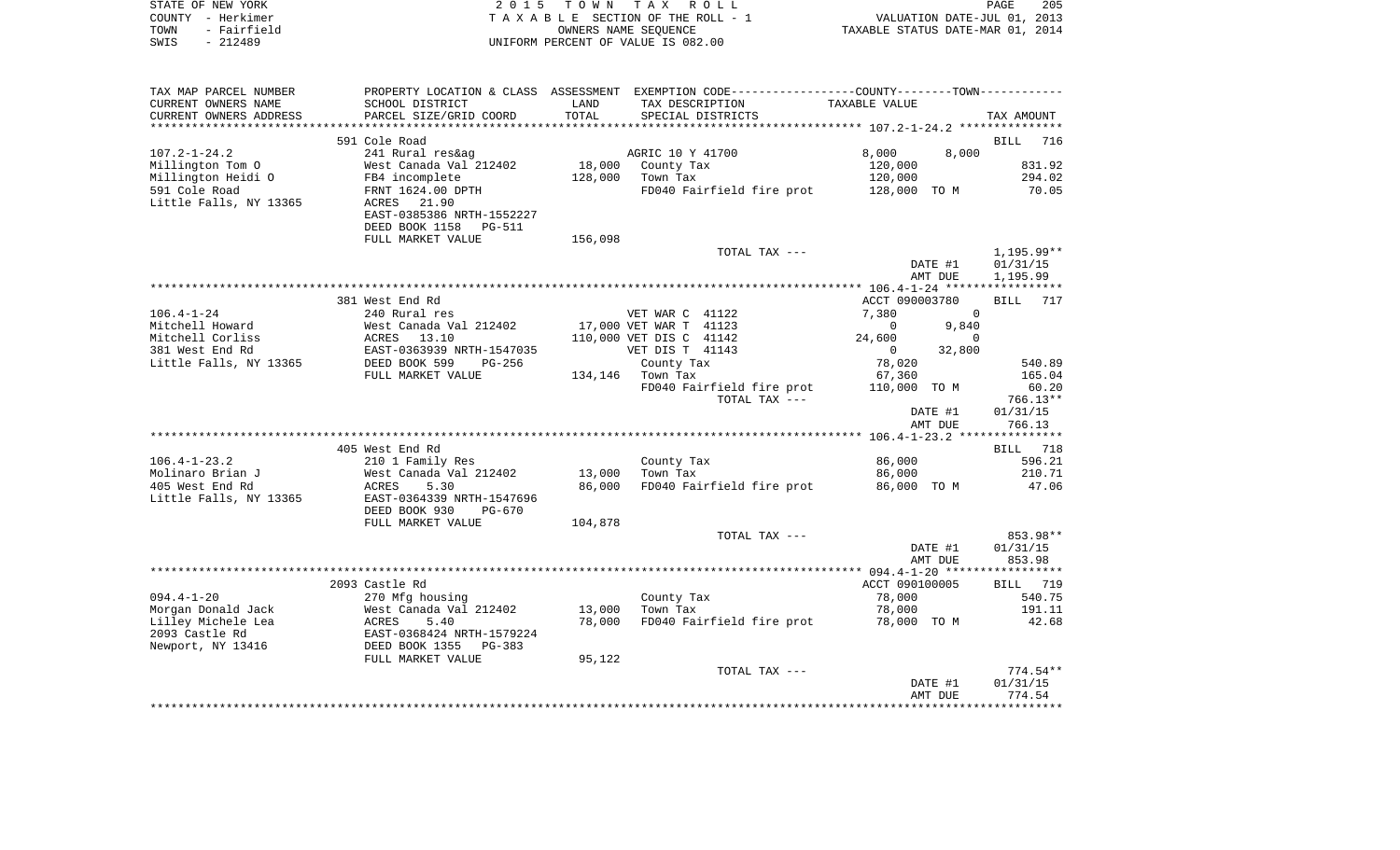| STATE OF NEW YORK   | 2015 TOWN TAX ROLL                 | 206<br>PAGE                      |
|---------------------|------------------------------------|----------------------------------|
| COUNTY - Herkimer   | TAXABLE SECTION OF THE ROLL - 1    | VALUATION DATE-JUL 01, 2013      |
| - Fairfield<br>TOWN | OWNERS NAME SEOUENCE               | TAXABLE STATUS DATE-MAR 01, 2014 |
| $-212489$<br>SWIS   | UNIFORM PERCENT OF VALUE IS 082.00 |                                  |

| TAX MAP PARCEL NUMBER       |                           |         | PROPERTY LOCATION & CLASS ASSESSMENT EXEMPTION CODE---------------COUNTY-------TOWN---------- |                    |                      |
|-----------------------------|---------------------------|---------|-----------------------------------------------------------------------------------------------|--------------------|----------------------|
| CURRENT OWNERS NAME         | SCHOOL DISTRICT           | LAND    | TAX DESCRIPTION                                                                               | TAXABLE VALUE      |                      |
| CURRENT OWNERS ADDRESS      | PARCEL SIZE/GRID COORD    | TOTAL   | SPECIAL DISTRICTS                                                                             |                    | TAX AMOUNT           |
| ***********************     |                           |         |                                                                                               |                    |                      |
|                             | 133 Town Garage Rd        |         |                                                                                               | ACCT 090010980     | BILL<br>720          |
| $101.14 - 1 - 13$           | 210 1 Family Res          |         | County Tax                                                                                    | 62,000             | 429.82               |
| Morris Benjamin             | West Canada Val 212402    | 6,000   | Town Tax                                                                                      | 62,000             | 151.91               |
| Morris Kerri                | FRNT 100.00 DPTH 112.00   | 62,000  | FD040 Fairfield fire prot                                                                     | 62,000 TO M        | 33.93                |
| 133 Town Garage Rd          | EAST-0381236 NRTH-1568269 |         |                                                                                               |                    |                      |
| Middleville, NY 13406-9801  | DEED BOOK 1275<br>PG-596  |         |                                                                                               |                    |                      |
|                             | FULL MARKET VALUE         | 75,610  |                                                                                               |                    |                      |
|                             |                           |         | TOTAL TAX ---                                                                                 |                    | $615.66**$           |
|                             |                           |         |                                                                                               | DATE #1            | 01/31/15             |
|                             |                           |         |                                                                                               | AMT DUE            | 615.66               |
|                             | 516 Parkhurst Rd          |         |                                                                                               | ACCT 090100009     | BILL 721             |
| $101.3 - 1 - 7$             | 210 1 Family Res          |         | County Tax                                                                                    | 110,000            | 762.59               |
| Morse Eric J                | West Canada Val 212402    | 11,000  | Town Tax                                                                                      | 110,000            | 269.52               |
| Morse Cynthia C             | <b>ACRES</b><br>2.95      | 110,000 | FD040 Fairfield fire prot 110,000 TO M                                                        |                    | 60.20                |
| 516 Parkhurst Rd            | EAST-0374886 NRTH-1563982 |         |                                                                                               |                    |                      |
| Little Falls, NY 13365      | DEED BOOK 1193<br>PG-498  |         |                                                                                               |                    |                      |
|                             | FULL MARKET VALUE         | 134,146 |                                                                                               |                    |                      |
|                             |                           |         | TOTAL TAX ---                                                                                 |                    | 1,092.31**           |
|                             |                           |         |                                                                                               | DATE #1            | 01/31/15             |
|                             |                           |         |                                                                                               | AMT DUE            | 1,092.31             |
|                             |                           |         |                                                                                               |                    |                      |
|                             | 2669 State Route 169      |         |                                                                                               |                    | BILL 722             |
| $106.2 - 1 - 7.4$           | 240 Rural res             |         | County Tax                                                                                    | 105,000            | 727.93               |
| Morton Michele              | West Canada Val 212402    | 20,000  | Town Tax                                                                                      | 105,000            | 257.27               |
| 2669 State Rte 169          | 20.10<br>ACRES            | 105,000 | School Relevy                                                                                 |                    | 1,990.97             |
| Little Falls, NY 13365-9344 | EAST-0371160 NRTH-1556506 |         | FD040 Fairfield fire prot                                                                     | 105,000 TO M       | 57.46                |
|                             | DEED BOOK 835<br>$PG-238$ |         |                                                                                               |                    |                      |
|                             | FULL MARKET VALUE         | 128,049 |                                                                                               |                    |                      |
|                             |                           |         | TOTAL TAX ---                                                                                 |                    | $3,033.63**$         |
|                             |                           |         |                                                                                               | DATE #1<br>AMT DUE | 01/31/15<br>3,033.63 |
|                             |                           |         |                                                                                               |                    |                      |
|                             | 829 Davis Rd              |         |                                                                                               | ACCT 090008520     | BILL 723             |
| $107.2 - 1 - 3$             | 240 Rural res             |         | County Tax                                                                                    | 85,000             | 589.28               |
| Moshern Susan M             | West Canada Val 212402    | 28,000  | Town Tax                                                                                      | 85,000             | 208.26               |
| 829 Davis Rd                | Doublewide                | 85,000  | FD040 Fairfield fire prot                                                                     | 85,000 TO M        | 46.51                |
| Little Falls, NY 13365      | 36.00<br>ACRES            |         |                                                                                               |                    |                      |
|                             | EAST-0385658 NRTH-1558027 |         |                                                                                               |                    |                      |
|                             | DEED BOOK 1395 PG-66      |         |                                                                                               |                    |                      |
|                             | FULL MARKET VALUE         | 103,659 |                                                                                               |                    |                      |
|                             |                           |         | TOTAL TAX ---                                                                                 |                    | 844.05**             |
|                             |                           |         |                                                                                               | DATE #1            | 01/31/15             |
|                             |                           |         |                                                                                               | AMT DUE            | 844.05               |
|                             |                           |         |                                                                                               |                    |                      |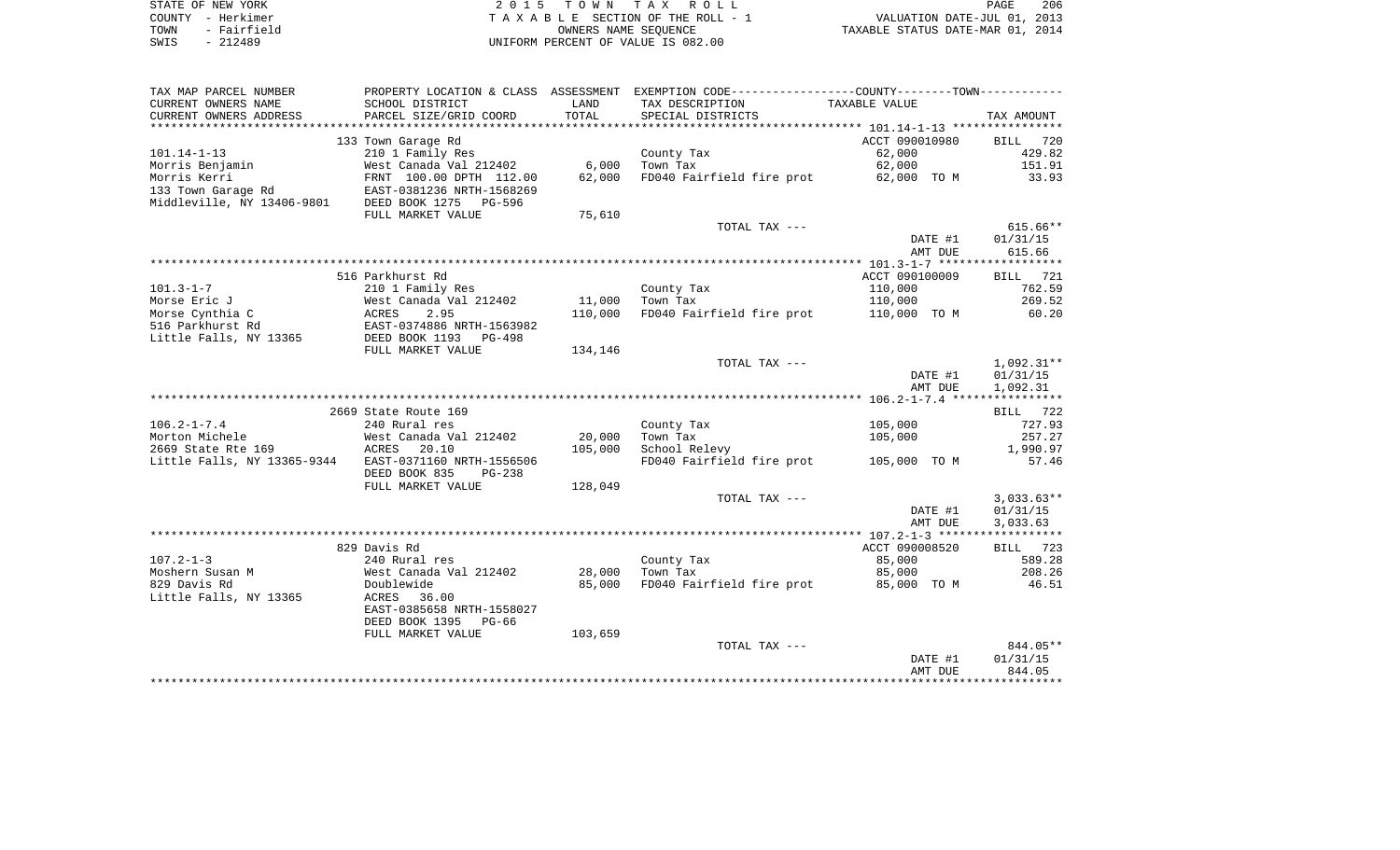| COUNTY - Herkimer<br>TOWN<br>- Fairfield |                                                                                                                                      |         | TAXABLE SECTION OF THE ROLL - 1<br>OWNERS NAME SEQUENCE | VALUATION DATE-JUL 01, 2013<br>TAXABLE STATUS DATE-MAR 01, 2014 |                    |
|------------------------------------------|--------------------------------------------------------------------------------------------------------------------------------------|---------|---------------------------------------------------------|-----------------------------------------------------------------|--------------------|
| SWIS<br>$-212489$                        |                                                                                                                                      |         | UNIFORM PERCENT OF VALUE IS 082.00                      |                                                                 |                    |
| TAX MAP PARCEL NUMBER                    | PROPERTY LOCATION & CLASS ASSESSMENT EXEMPTION CODE-----------------COUNTY--------TOWN----------                                     |         |                                                         |                                                                 |                    |
| CURRENT OWNERS NAME                      | SCHOOL DISTRICT                                                                                                                      | LAND    | TAX DESCRIPTION TAXABLE VALUE                           |                                                                 |                    |
| CURRENT OWNERS ADDRESS                   | PARCEL SIZE/GRID COORD                                                                                                               | TOTAL   | SPECIAL DISTRICTS                                       |                                                                 | TAX AMOUNT         |
|                                          |                                                                                                                                      |         |                                                         |                                                                 |                    |
|                                          | 2048 Hardscrabble Rd                                                                                                                 |         |                                                         | ACCT 090100017                                                  | BILL 724           |
| $095.3 - 1 - 28$<br>Mouyos Paul          | 240 Rural res<br>West Canada Val 212402                                                                                              | 28,000  | County Tax<br>Town Tax                                  | 250,000<br>250,000                                              | 1,733.17<br>612.54 |
| Mouyos Patricia                          | 35.00<br>ACRES                                                                                                                       | 250,000 | FD040 Fairfield fire prot 250,000 TO M                  |                                                                 | 136.81             |
| 2048 Hardscrabble Rd                     | EAST-0375782 NRTH-1582828                                                                                                            |         |                                                         |                                                                 |                    |
| Newport, NY 13416                        | DEED BOOK 1540 PG-642                                                                                                                |         |                                                         |                                                                 |                    |
|                                          | FULL MARKET VALUE                                                                                                                    | 304,878 |                                                         |                                                                 |                    |
| MAY BE SUBJECT TO PAYMENT                |                                                                                                                                      |         |                                                         |                                                                 |                    |
| UNDER AGDIST LAW TIL 2014                |                                                                                                                                      |         | TOTAL TAX ---                                           |                                                                 | $2,482.52**$       |
|                                          |                                                                                                                                      |         |                                                         | DATE #1                                                         | 01/31/15           |
|                                          |                                                                                                                                      |         |                                                         | AMT DUE                                                         | 2,482.52           |
|                                          |                                                                                                                                      |         |                                                         |                                                                 |                    |
|                                          | 2893 State Route 169                                                                                                                 |         |                                                         | ACCT 090007320                                                  | BILL 725           |
| 106.2-1-4.1                              | 105 Vac farmland                                                                                                                     |         | County Tax                                              | 8,000                                                           | 55.46              |
| Mower Arnold                             | West Canada Val 212402                                                                                                               |         | 8,000 Town Tax                                          | 8,000                                                           | 19.60              |
| Mower Beverly J                          | 155.9 acres to Pullis                                                                                                                | 8,000   | FD040 Fairfield fire prot 8,000 TO M                    |                                                                 | 4.38               |
| 44 Herkimer St<br>Middleville, NY 13406  | FRNT 352.50 DPTH<br>ACRES<br>6.00                                                                                                    |         |                                                         |                                                                 |                    |
|                                          | EAST-0369644 NRTH-1560263                                                                                                            |         |                                                         |                                                                 |                    |
|                                          | DEED BOOK 00605 PG-00488                                                                                                             |         |                                                         |                                                                 |                    |
|                                          | FULL MARKET VALUE                                                                                                                    | 9,756   |                                                         |                                                                 |                    |
|                                          |                                                                                                                                      |         | TOTAL TAX ---                                           |                                                                 | 79.44**            |
|                                          |                                                                                                                                      |         |                                                         | DATE #1                                                         | 01/31/15           |
|                                          |                                                                                                                                      |         |                                                         | AMT DUE                                                         | 79.44              |
|                                          | 2457 State Route 169                                                                                                                 |         |                                                         | ACCT 090007290                                                  | BILL 726           |
| 107.1-1-13.1                             | 210 1 Family Res                                                                                                                     |         | County Tax                                              | 35,000                                                          | 242.64             |
| Mower Thomas E                           | West Canada Val 212402                                                                                                               | 11,000  | Town Tax                                                | 35,000                                                          | 85.76              |
| 2457 State Route 169                     | ACRES<br>1.80                                                                                                                        | 35,000  | FD040 Fairfield fire prot 35,000 TO M                   |                                                                 | 19.15              |
| Little Falls, NY 13365                   | EAST-0373276 NRTH-1552606                                                                                                            |         |                                                         |                                                                 |                    |
|                                          | DEED BOOK 875<br>PG-123                                                                                                              |         |                                                         |                                                                 |                    |
|                                          | FULL MARKET VALUE                                                                                                                    | 42,683  | TOTAL TAX ---                                           |                                                                 | $347.55**$         |
|                                          |                                                                                                                                      |         |                                                         | DATE #1                                                         | 01/31/15           |
|                                          |                                                                                                                                      |         |                                                         | AMT DUE                                                         | 347.55             |
|                                          |                                                                                                                                      |         |                                                         |                                                                 |                    |
|                                          | Military Rd                                                                                                                          |         |                                                         | ACCT 090004410                                                  | BILL 727           |
| $095.4 - 1 - 11.1$                       |                                                                                                                                      |         | County Tax                                              | 25,000                                                          | 173.32             |
| Mowers John<br>Richard                   |                                                                                                                                      | 25,000  | Town Tax                                                | 25,000                                                          | 61.25              |
| 2438 State Route 29                      | 321 Abandoned ag<br>West Canada Val 212402<br>ACRES 50.70<br>EAST-0393000 NRTH-1578535<br>DEED BOOK 898 PG-309<br>FIILL MAPKET VALUE | 25,000  | FD040 Fairfield fire prot 25,000 TO M                   |                                                                 | 13.68              |
| Dolgeville, NY 13329                     |                                                                                                                                      |         |                                                         |                                                                 |                    |
|                                          | FULL MARKET VALUE                                                                                                                    | 30,488  |                                                         |                                                                 |                    |
|                                          |                                                                                                                                      |         | TOTAL TAX ---                                           |                                                                 | 248.25**           |
|                                          |                                                                                                                                      |         |                                                         | DATE #1                                                         | 01/31/15           |
|                                          |                                                                                                                                      |         |                                                         | AMT DUE                                                         | 248.25             |
|                                          |                                                                                                                                      |         |                                                         |                                                                 |                    |

PAGE 207

STATE OF NEW YORK **EXECUTE:**  $2015$  TOWN TAX ROLL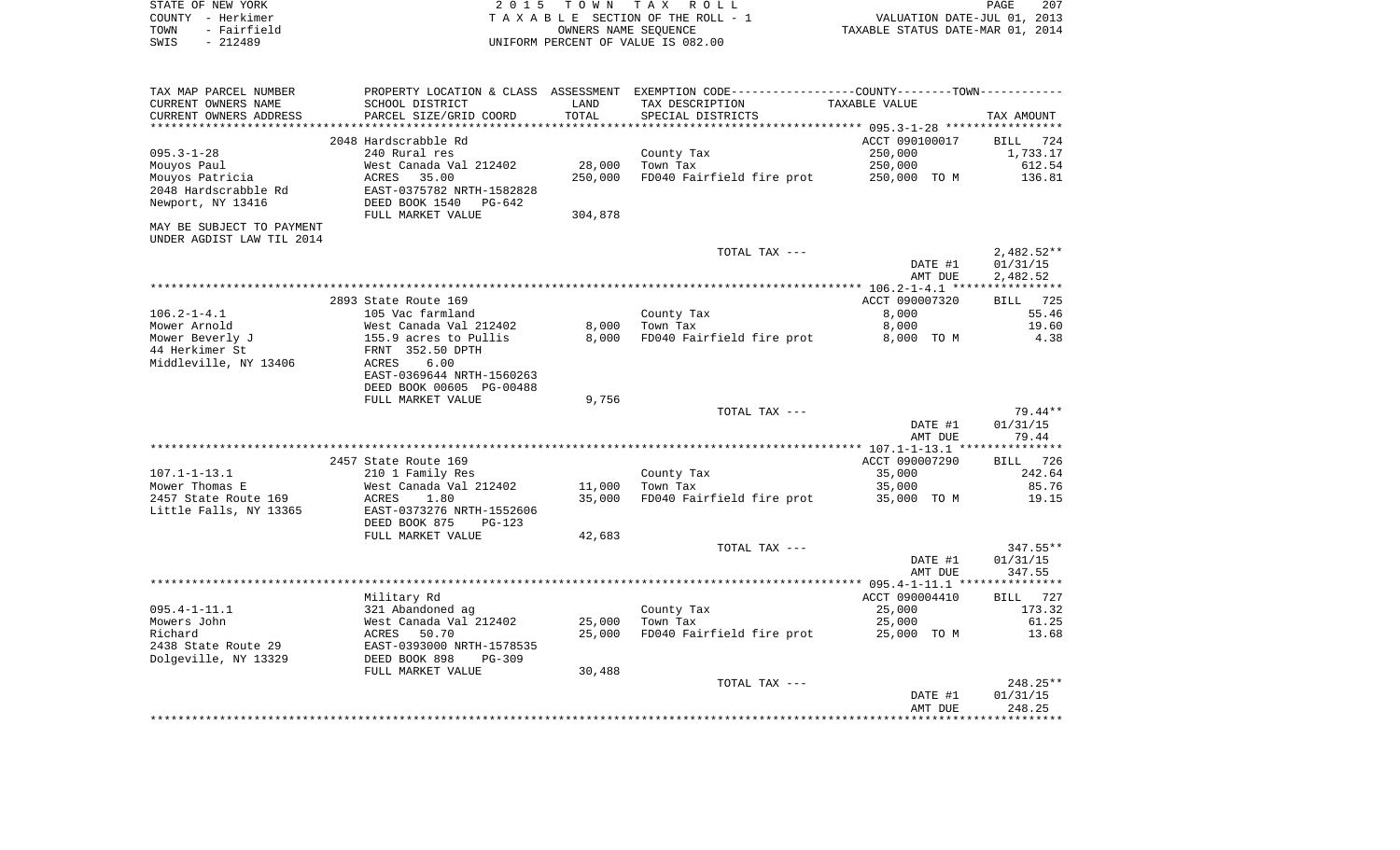| STATE OF NEW YORK   | 2015 TOWN TAX ROLL                 | 208<br>PAGE                      |
|---------------------|------------------------------------|----------------------------------|
| COUNTY - Herkimer   | TAXABLE SECTION OF THE ROLL - 1    | VALUATION DATE-JUL 01, 2013      |
| - Fairfield<br>TOWN | OWNERS NAME SEOUENCE               | TAXABLE STATUS DATE-MAR 01, 2014 |
| $-212489$<br>SWIS   | UNIFORM PERCENT OF VALUE IS 082.00 |                                  |

| TAX MAP PARCEL NUMBER      | PROPERTY LOCATION & CLASS ASSESSMENT                   |         | EXEMPTION CODE----------------COUNTY-------TOWN----------- |                |                    |
|----------------------------|--------------------------------------------------------|---------|------------------------------------------------------------|----------------|--------------------|
| CURRENT OWNERS NAME        | SCHOOL DISTRICT                                        | LAND    | TAX DESCRIPTION                                            | TAXABLE VALUE  |                    |
| CURRENT OWNERS ADDRESS     | PARCEL SIZE/GRID COORD                                 | TOTAL   | SPECIAL DISTRICTS                                          |                | TAX AMOUNT         |
| *******************        |                                                        |         |                                                            |                |                    |
|                            | Military Rd                                            |         |                                                            | ACCT 090004410 | 728<br>BILL        |
| $095.4 - 1 - 11.2$         | 260 Seasonal res                                       |         | County Tax                                                 | 30,000         | 207.98             |
| Mowers John                | West Canada Val 212402                                 | 17,000  | Town Tax                                                   | 30,000         | 73.50              |
| 2438 NYS Rte 29            | 24.70<br>ACRES                                         | 30,000  | FD040 Fairfield fire prot                                  | 30,000 TO M    | 16.42              |
| Dolgeville, NY 13329       | EAST-0392696 NRTH-1580002<br>DEED BOOK 867<br>$PG-208$ |         |                                                            |                |                    |
|                            | FULL MARKET VALUE                                      | 36,585  |                                                            |                |                    |
|                            |                                                        |         | TOTAL TAX ---                                              |                | 297.90**           |
|                            |                                                        |         |                                                            | DATE #1        | 01/31/15           |
|                            |                                                        |         |                                                            | AMT DUE        | 297.90             |
|                            |                                                        |         |                                                            |                |                    |
|                            | Casler Rd                                              |         |                                                            | ACCT 090009240 | BILL 729           |
| $101.3 - 3 - 3$            | 210 1 Family Res                                       |         | County Tax                                                 | 105,000        | 727.93             |
| Moynihan Jeffrey           | West Canada Val 212402                                 | 10,000  | Town Tax                                                   | 105,000        | 257.27             |
| Moynihan Sandra            | Lot#3                                                  | 105,000 | FD040 Fairfield fire prot                                  | 105,000 TO M   | 57.46              |
| 134 Sunset Ln              | 5.00<br>ACRES                                          |         |                                                            |                |                    |
| Little Falls, NY 13365     | EAST-0377129 NRTH-1562443                              |         |                                                            |                |                    |
|                            | DEED BOOK 1470<br><b>PG-175</b>                        |         |                                                            |                |                    |
|                            | FULL MARKET VALUE                                      | 128,049 |                                                            |                |                    |
|                            |                                                        |         | TOTAL TAX ---                                              |                | $1,042.66**$       |
|                            |                                                        |         |                                                            | DATE #1        | 01/31/15           |
|                            |                                                        |         |                                                            | AMT DUE        | 1,042.66           |
|                            | 1459 Hardscrabble Rd                                   |         |                                                            |                | BILL 730           |
| $101.1 - 2 - 1$            | 210 1 Family Res                                       |         | County Tax                                                 | 74,000         | 513.02             |
| MOYSEYUK DANIIL            | West Canada Val 212402                                 | 13,000  | Town Tax                                                   | 74,000         | 181.31             |
| MOYSEYUK NADEZHDA          | ACRES<br>5.00                                          | 74,000  | School Relevy                                              |                | 1,232.01           |
| 1459 Hardscrabble Rd       | EAST-0380098 NRTH-1572817                              |         | FD040 Fairfield fire prot                                  | 74,000 TO M    | 40.50              |
| PO Box 76                  | DEED BOOK 1094<br>PG-449                               |         |                                                            |                |                    |
| Middleville, NY 13406      | FULL MARKET VALUE                                      | 90,244  |                                                            |                |                    |
|                            |                                                        |         | TOTAL TAX ---                                              |                | $1,966.84**$       |
|                            |                                                        |         |                                                            | DATE #1        | 01/31/15           |
|                            |                                                        |         |                                                            | AMT DUE        | 1,966.84           |
|                            |                                                        |         |                                                            |                | ****************** |
|                            | Hardscrabble Rd                                        |         |                                                            | ACCT 090006360 | 731<br><b>BILL</b> |
| $101.1 - 2 - 2$            | 314 Rural vac<10                                       |         | County Tax                                                 | 6,000          | 41.60              |
| Moyseyuk Daniil            | West Canada Val 212402                                 | 6,000   | Town Tax                                                   | 6,000          | 14.70              |
| 1459 Hardscrabble Rd       | ACRES<br>2.20                                          | 6,000   | School Relevy                                              |                | 146.89             |
| PO Box 76                  | EAST-0380446 NRTH-1572654                              |         | FD040 Fairfield fire prot                                  | 6,000 TO M     | 3.28               |
| Middleville, NY 13406-9681 | DEED BOOK 851<br>$PG-39$                               |         |                                                            |                |                    |
|                            | FULL MARKET VALUE                                      | 7,317   |                                                            |                |                    |
|                            |                                                        |         | TOTAL TAX ---                                              |                | $206.47**$         |
|                            |                                                        |         |                                                            | DATE #1        | 01/31/15           |
|                            |                                                        |         |                                                            | AMT DUE        | 206.47             |
|                            |                                                        |         |                                                            |                |                    |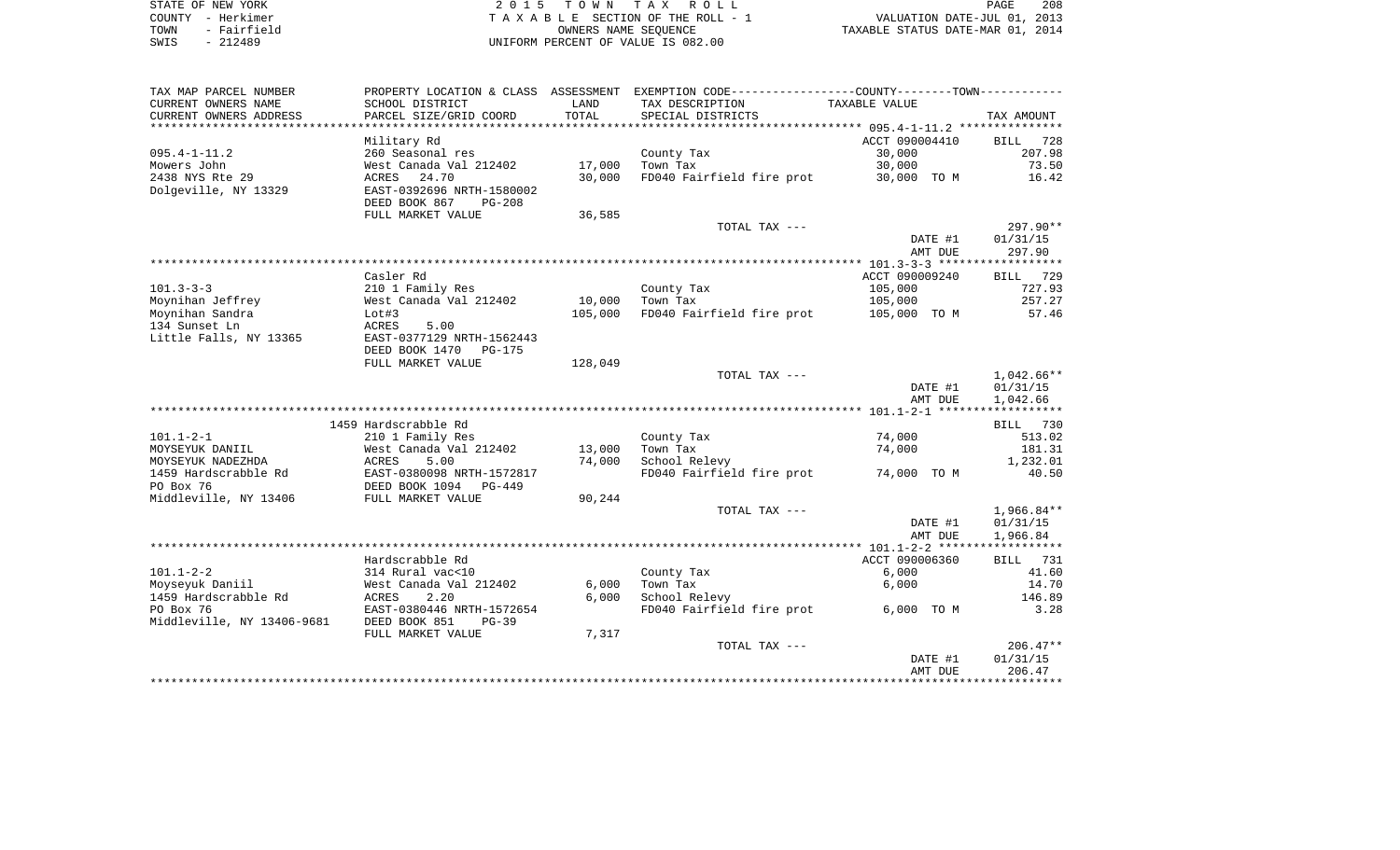| STATE OF NEW YORK   | 2015 TOWN TAX ROLL                 | 209<br>PAGE                      |
|---------------------|------------------------------------|----------------------------------|
| COUNTY - Herkimer   | TAXABLE SECTION OF THE ROLL - 1    | VALUATION DATE-JUL 01, 2013      |
| - Fairfield<br>TOWN | OWNERS NAME SEOUENCE               | TAXABLE STATUS DATE-MAR 01, 2014 |
| $-212489$<br>SWIS   | UNIFORM PERCENT OF VALUE IS 082.00 |                                  |

| TAX MAP PARCEL NUMBER      |                                |                 | PROPERTY LOCATION & CLASS ASSESSMENT EXEMPTION CODE---------------COUNTY-------TOWN---------- |                                              |         |                          |        |
|----------------------------|--------------------------------|-----------------|-----------------------------------------------------------------------------------------------|----------------------------------------------|---------|--------------------------|--------|
| CURRENT OWNERS NAME        | SCHOOL DISTRICT                | LAND            | TAX DESCRIPTION                                                                               | TAXABLE VALUE                                |         |                          |        |
| CURRENT OWNERS ADDRESS     | PARCEL SIZE/GRID COORD         | TOTAL           | SPECIAL DISTRICTS                                                                             |                                              |         | TAX AMOUNT               |        |
|                            |                                |                 |                                                                                               |                                              |         |                          |        |
|                            | 1067 Hardscrabble Rd           |                 |                                                                                               | ACCT 090007560                               |         | <b>BILL</b>              | 732    |
| $101.3 - 1 - 20.1$         | 210 1 Family Res               |                 | VETFUND CT 41101                                                                              | 2,230                                        | 2,230   |                          |        |
| Murphy Helen               | West Canada Val 212402         |                 | 8,000 AGED-ALL<br>41800                                                                       | 46,385                                       | 46,385  |                          |        |
| 1067 Hardscrabble Rd       | FRNT 210.00 DPTH 125.00        | 95,000          | County Tax                                                                                    | 46,385                                       |         |                          | 321.57 |
| Middleville, NY 13406-9801 | EAST-0382073 NRTH-1565464      |                 | Town Tax                                                                                      | 46,385                                       |         |                          | 113.65 |
|                            | DEED BOOK 707<br><b>PG-790</b> |                 | FD040 Fairfield fire prot                                                                     | 95,000 TO M                                  |         |                          | 51.99  |
|                            | FULL MARKET VALUE              | 115,854         |                                                                                               |                                              |         |                          |        |
|                            |                                |                 | TOTAL TAX ---                                                                                 |                                              |         | 487.21**                 |        |
|                            |                                |                 |                                                                                               |                                              | DATE #1 | 01/31/15                 |        |
|                            |                                |                 |                                                                                               |                                              | AMT DUE | 487.21                   |        |
|                            |                                |                 |                                                                                               |                                              |         |                          |        |
|                            | 206 Reservoir Rd               |                 |                                                                                               | ACCT 090087068                               |         | BILL                     | 733    |
| $100.2 - 1 - 26.2$         | 210 1 Family Res               |                 | County Tax                                                                                    | 105,000                                      |         |                          | 727.93 |
| Murphy James               | West Canada Val 212402         | 19,000          | Town Tax                                                                                      | 105,000                                      |         |                          | 257.27 |
| Murphy Carol               | doublewide                     | 105,000         | FD040 Fairfield fire prot                                                                     | 105,000 TO M                                 |         |                          | 57.46  |
| 206 Reservoir Rd           | ACRES<br>17.60                 |                 |                                                                                               |                                              |         |                          |        |
| Newport, NY 13416          | EAST-0369381 NRTH-1570843      |                 |                                                                                               |                                              |         |                          |        |
|                            | DEED BOOK 732<br>$PG-308$      |                 |                                                                                               |                                              |         |                          |        |
|                            | FULL MARKET VALUE              | 128,049         | TOTAL TAX ---                                                                                 |                                              |         | 1,042.66**               |        |
|                            |                                |                 |                                                                                               |                                              | DATE #1 | 01/31/15                 |        |
|                            |                                |                 |                                                                                               |                                              | AMT DUE | 1,042.66                 |        |
|                            |                                |                 |                                                                                               | ************** 101.3-1-20.2 **************** |         |                          |        |
|                            | Hardscrabble Rd                |                 |                                                                                               | ACCT 090007560                               |         | <b>BILL</b>              | 734    |
| $101.3 - 1 - 20.2$         | 105 Vac farmland               |                 | AGRIC 10 Y 41700                                                                              | 25,000                                       | 25,000  |                          |        |
| Murphy Robert              | West Canada Val 212402         | 132,000 AG MKTS | 41730                                                                                         | 42,026                                       | 42,026  |                          |        |
| Murphy Donna               | ACRES 239.35                   | 157,000         | County Tax                                                                                    | 89,974                                       |         |                          | 623.76 |
| 120 Academy Walk           | EAST-0381719 NRTH-1564055      |                 | Town Tax                                                                                      | 89,974                                       |         |                          | 220.45 |
| Middleville, NY 13406-9801 | DEED BOOK 855<br>PG-418        |                 | School Relevy                                                                                 |                                              |         | 2,202.79                 |        |
|                            | FULL MARKET VALUE              | 191,463         | FD040 Fairfield fire prot                                                                     | 157,000 TO M                                 |         |                          | 85.92  |
| MAY BE SUBJECT TO PAYMENT  |                                |                 |                                                                                               |                                              |         |                          |        |
| UNDER AGDIST LAW TIL 2021  |                                |                 |                                                                                               |                                              |         |                          |        |
|                            |                                |                 | TOTAL TAX ---                                                                                 |                                              |         | $3,132.92**$             |        |
|                            |                                |                 |                                                                                               |                                              | DATE #1 | 01/31/15                 |        |
|                            |                                |                 |                                                                                               |                                              | AMT DUE | 3,132.92                 |        |
|                            |                                |                 |                                                                                               |                                              |         |                          |        |
|                            | 605 Parkhurst Rd               |                 |                                                                                               | ACCT 090007530                               |         | <b>BILL</b>              | 735    |
| $101.3 - 1 - 14$           | 312 Vac w/imprv                |                 | AGRIC 10 Y 41700                                                                              | 10,000                                       | 10,000  |                          |        |
| Murphy Robert E            | West Canada Val 212402         | 107,000 AG MKTS | 41730                                                                                         | 38,459                                       | 38,459  |                          |        |
| Murphy Donna               | ACRES 194.00                   | 117,000         | County Tax                                                                                    | 68,541                                       |         |                          | 475.17 |
| 120 Academy Walk           | EAST-0377573 NRTH-1565208      |                 | Town Tax                                                                                      | 68,541                                       |         | 167.94                   |        |
| Fairfield, NY 13406-9801   | DEED BOOK 855<br>$PG-418$      |                 | School Relevy                                                                                 |                                              |         | 1,678.06                 |        |
|                            | FULL MARKET VALUE              | 142,683         | FD040 Fairfield fire prot                                                                     | 117,000 TO M                                 |         |                          | 64.03  |
| MAY BE SUBJECT TO PAYMENT  |                                |                 |                                                                                               |                                              |         |                          |        |
| UNDER AGDIST LAW TIL 2021  |                                |                 |                                                                                               |                                              |         |                          |        |
|                            |                                |                 | TOTAL TAX ---                                                                                 |                                              | DATE #1 | $2,385.20**$<br>01/31/15 |        |
|                            |                                |                 |                                                                                               |                                              | AMT DUE | 2,385.20                 |        |
|                            |                                |                 |                                                                                               |                                              |         |                          |        |
|                            |                                |                 |                                                                                               |                                              |         |                          |        |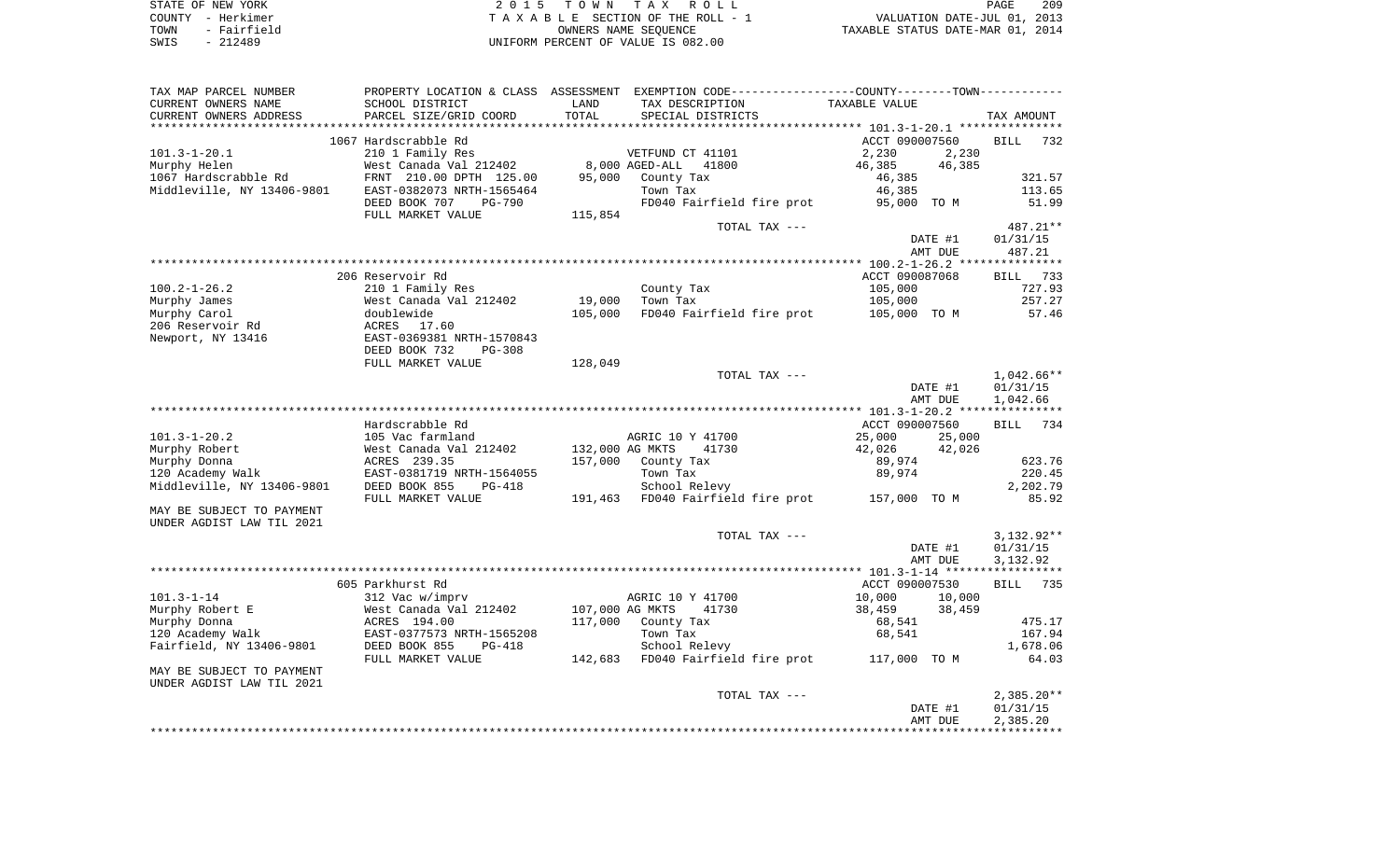| STATE OF NEW YORK |             |
|-------------------|-------------|
| COUNTY            | - Herkimer  |
| TOWN              | - Fairfield |
| SWIS              | $-212489$   |

STATE OF NEW YORK 2 0 1 5 T O W N T A X R O L L PAGE 210TA X A B L E SECTION OF THE ROLL - 1 TOWN - Fairfield OWNERS NAME SEQUENCE TAXABLE STATUS DATE-MAR 01, 2014 SWIS - 212489 UNIFORM PERCENT OF VALUE IS 082.00

| TAX MAP PARCEL NUMBER                         |                                                         |         | PROPERTY LOCATION & CLASS ASSESSMENT EXEMPTION CODE---------------COUNTY-------TOWN---------- |                |                    |
|-----------------------------------------------|---------------------------------------------------------|---------|-----------------------------------------------------------------------------------------------|----------------|--------------------|
| CURRENT OWNERS NAME                           | SCHOOL DISTRICT                                         | LAND    | TAX DESCRIPTION                                                                               | TAXABLE VALUE  |                    |
| CURRENT OWNERS ADDRESS                        | PARCEL SIZE/GRID COORD                                  | TOTAL   | SPECIAL DISTRICTS                                                                             |                | TAX AMOUNT         |
|                                               |                                                         |         |                                                                                               |                |                    |
|                                               | State Route 29                                          |         |                                                                                               | ACCT 090001380 | <b>BILL</b><br>736 |
| $101.14 - 1 - 20$                             | 314 Rural vac<10                                        |         | County Tax                                                                                    | 1,500          | 10.40              |
| Murphy Robert E                               | West Canada Val 212402                                  | 1,500   | Town Tax                                                                                      | 1,500          | 3.68               |
| Murphy Donna M                                | FRNT 120.00 DPTH 160.00                                 | 1,500   | School Relevy                                                                                 |                | 36.72              |
| 120 Academy Walk                              | EAST-0381592 NRTH-1568371                               |         | FD040 Fairfield fire prot                                                                     | 1,500 TO M     | .82                |
| Middleville, NY 13406-9801                    | DEED BOOK 691<br>$PG-695$                               |         |                                                                                               |                |                    |
|                                               | FULL MARKET VALUE                                       | 1,829   |                                                                                               |                |                    |
|                                               |                                                         |         | TOTAL TAX ---                                                                                 |                | $51.62**$          |
|                                               |                                                         |         |                                                                                               | DATE #1        | 01/31/15           |
|                                               |                                                         |         |                                                                                               | AMT DUE        | 51.62              |
|                                               |                                                         |         |                                                                                               |                |                    |
|                                               | 120 Academy Walk                                        |         |                                                                                               | ACCT 090000330 | BILL 737           |
| $101.14 - 1 - 23$                             | 210 1 Family Res                                        |         | County Tax                                                                                    | 60,000         | 415.96             |
| Murphy Robert E                               | West Canada Val 212402                                  | 8,000   | Town Tax                                                                                      | 60,000         | 147.01             |
| Murphy Donna M                                | FRNT 115.00 DPTH 195.00                                 | 60,000  | School Relevy                                                                                 |                | 889.26             |
| 120 Academy Walk                              | EAST-0381549 NRTH-1568503                               |         | FD040 Fairfield fire prot                                                                     | 60,000 TO M    | 32.83              |
| Middleville, NY 13406-9801                    | DEED BOOK 691<br>PG-695                                 |         |                                                                                               |                |                    |
|                                               | FULL MARKET VALUE                                       | 73,171  |                                                                                               |                |                    |
|                                               |                                                         |         | TOTAL TAX ---                                                                                 |                | $1,485.06**$       |
|                                               |                                                         |         |                                                                                               | DATE #1        | 01/31/15           |
|                                               |                                                         |         |                                                                                               | AMT DUE        | 1,485.06           |
|                                               |                                                         |         |                                                                                               |                |                    |
|                                               | 844 Hardscrabble Rd                                     |         |                                                                                               | ACCT 090007500 | <b>BILL</b><br>738 |
| $107.1 - 1 - 4$                               | 112 Dairy farm                                          |         | AGRIC 10 Y 42100                                                                              | 6,000<br>6,000 |                    |
| Murphy William Debrah                         | West Canada Val 212402                                  | 125,000 | County Tax                                                                                    | 279,000        | 1,934.21           |
| 844 Hardscrabble Rd                           | ACRES 222.20                                            | 285,000 | Town Tax                                                                                      | 279,000        | 683.59             |
| Little Falls, NY 13365                        | EAST-0382615 NRTH-1560527                               |         | FD040 Fairfield fire prot                                                                     | 285,000 TO M   | 155.96             |
|                                               | DEED BOOK 0622<br>PG-00245                              |         |                                                                                               |                |                    |
|                                               | FULL MARKET VALUE                                       | 347,561 |                                                                                               |                |                    |
|                                               |                                                         |         | TOTAL TAX ---                                                                                 |                | $2,773.76**$       |
|                                               |                                                         |         |                                                                                               | DATE #1        | 01/31/15           |
|                                               |                                                         |         |                                                                                               | AMT DUE        | 2,773.76           |
|                                               |                                                         |         |                                                                                               |                |                    |
| $107.2 - 1 - 1$                               | Davis Road - Off                                        |         |                                                                                               | ACCT 090007590 | 739<br>BILL        |
| Murphy William Debrah                         | 105 Vac farmland                                        | 43,000  | County Tax<br>Town Tax                                                                        | 43,000         | 298.10<br>105.36   |
|                                               | West Canada Val 212402                                  | 43,000  | FD040 Fairfield fire prot                                                                     | 43,000         |                    |
| 844 Hardscrabble Rd<br>Little Falls, NY 13336 | ACRES<br>82.90 BANK<br>023<br>EAST-0384382 NRTH-1559856 |         |                                                                                               | 43,000 TO M    | 23.53              |
|                                               | DEED BOOK 840<br>PG-378                                 |         |                                                                                               |                |                    |
|                                               | FULL MARKET VALUE                                       | 52,439  |                                                                                               |                |                    |
|                                               |                                                         |         | TOTAL TAX ---                                                                                 |                | $426.99**$         |
|                                               |                                                         |         |                                                                                               | DATE #1        | 01/31/15           |
|                                               |                                                         |         |                                                                                               | AMT DUE        | 426.99             |
|                                               |                                                         |         |                                                                                               |                |                    |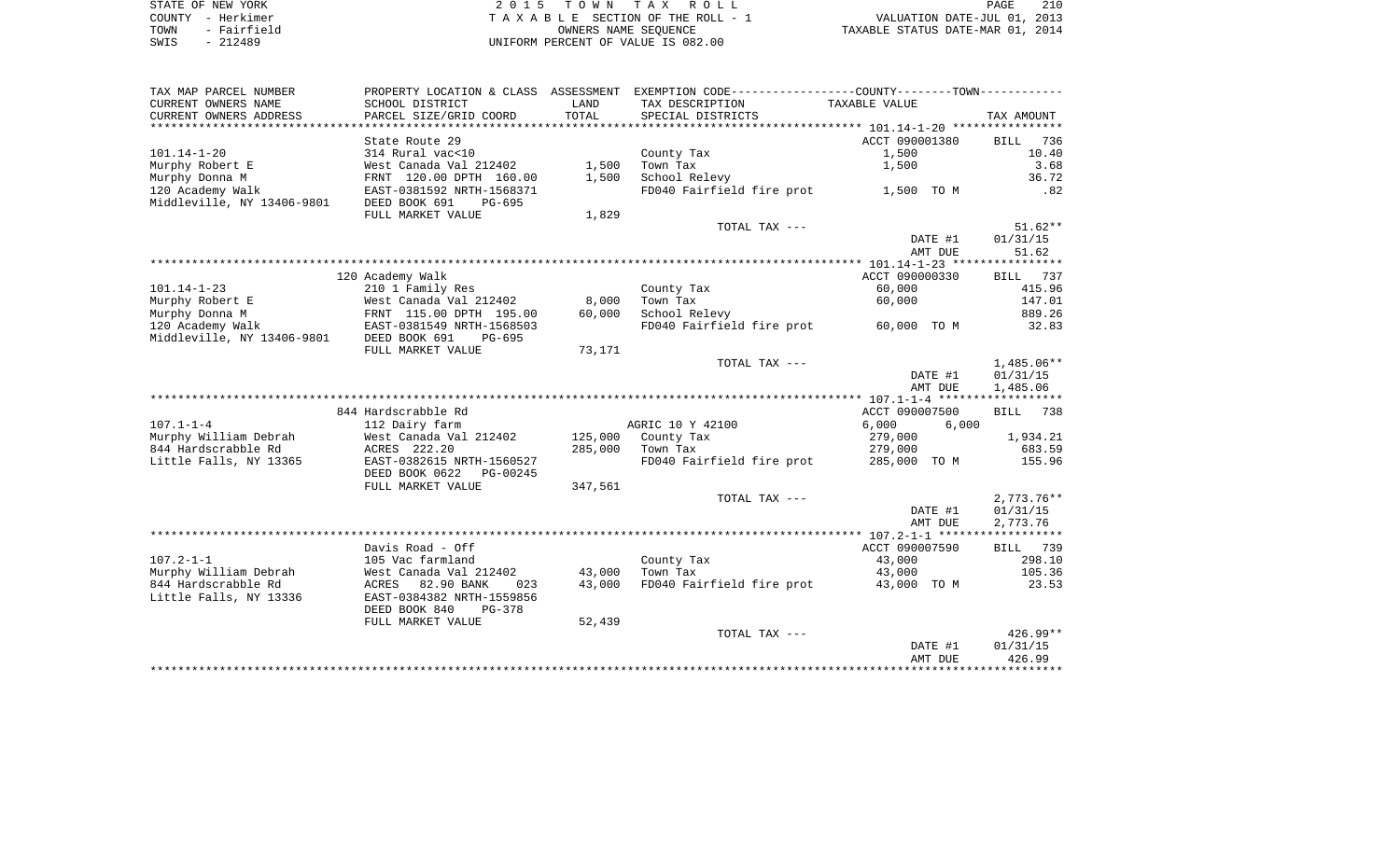| STATE OF NEW YORK   | 2015 TOWN TAX ROLL                 | 211<br>PAGE                      |
|---------------------|------------------------------------|----------------------------------|
| COUNTY - Herkimer   | TAXABLE SECTION OF THE ROLL - 1    | VALUATION DATE-JUL 01, 2013      |
| - Fairfield<br>TOWN | OWNERS NAME SEOUENCE               | TAXABLE STATUS DATE-MAR 01, 2014 |
| $-212489$<br>SWIS   | UNIFORM PERCENT OF VALUE IS 082.00 |                                  |

| TAX MAP PARCEL NUMBER    |                                |         | PROPERTY LOCATION & CLASS ASSESSMENT EXEMPTION CODE---------------COUNTY--------TOWN---------- |                |              |
|--------------------------|--------------------------------|---------|------------------------------------------------------------------------------------------------|----------------|--------------|
| CURRENT OWNERS NAME      | SCHOOL DISTRICT                | LAND    | TAX DESCRIPTION                                                                                | TAXABLE VALUE  |              |
| CURRENT OWNERS ADDRESS   | PARCEL SIZE/GRID COORD         | TOTAL   | SPECIAL DISTRICTS                                                                              |                | TAX AMOUNT   |
| *******************      |                                |         |                                                                                                |                |              |
|                          | West End Rd                    |         |                                                                                                | ACCT 090010230 | BILL<br>740  |
| $106.4 - 1 - 9$          | 241 Rural res&ag               |         | AGRIC 10 Y 42100                                                                               | 5,200<br>5,200 |              |
| Narracci Sal             | West Canada Val 212402         | 64,000  | County Tax                                                                                     | 140,800        | 976.12       |
| Narracci Jean            | ACRES 101.00                   | 146,000 | Town Tax                                                                                       | 140,800        | 344.98       |
| 66-60 80th St Apt 307    | EAST-0366326 NRTH-1548729      |         | FD040 Fairfield fire prot                                                                      | 146,000 TO M   | 79.90        |
| Middle Village, NY 11379 | DEED BOOK 00637 PG-00449       |         |                                                                                                |                |              |
|                          | FULL MARKET VALUE              | 178,049 |                                                                                                |                |              |
|                          |                                |         | TOTAL TAX ---                                                                                  |                | $1,401.00**$ |
|                          |                                |         |                                                                                                | DATE #1        | 01/31/15     |
|                          |                                |         |                                                                                                | AMT DUE        | 1,401.00     |
|                          |                                |         |                                                                                                |                |              |
|                          | North Creek Rd                 |         |                                                                                                | ACCT 090010260 | BILL 741     |
| $106.4 - 1 - 36$         | 322 Rural vac>10               |         | County Tax                                                                                     | 10,700         | 74.18        |
| Narracci Sal             | West Canada Val 212402         | 10,700  | Town Tax                                                                                       | 10,700         | 26.22        |
| Narracci Jean            | ACRES 18.70                    | 10,700  | FD040 Fairfield fire prot                                                                      | 10,700 TO M    | 5.86         |
| 66-60 80th St Apt 307    | EAST-0368072 NRTH-1547921      |         |                                                                                                |                |              |
| Middle Village, NY 11379 | DEED BOOK 00637 PG-00449       |         |                                                                                                |                |              |
|                          | FULL MARKET VALUE              | 13,049  |                                                                                                |                |              |
|                          |                                |         | TOTAL TAX ---                                                                                  |                | $106.26**$   |
|                          |                                |         |                                                                                                | DATE #1        | 01/31/15     |
|                          |                                |         |                                                                                                | AMT DUE        | 106.26       |
|                          |                                |         |                                                                                                |                |              |
|                          | State Route 29                 |         |                                                                                                | ACCT 090090040 | BILL 742     |
| $101.4 - 1 - 9.1$        | 241 Rural res&ag               |         | County Tax                                                                                     | 105,000        | 727.93       |
| Nesbit Terry K           | West Canada Val 212402         | 36,000  | Town Tax                                                                                       | 105,000        | 257.27       |
| Nesbit Kelley E          | ACRES 47.20                    | 105,000 | FD040 Fairfield fire prot                                                                      | 105,000 TO M   | 57.46        |
| 1400 State Route 29      | EAST-0393494 NRTH-1566635      |         |                                                                                                |                |              |
| Little Falls, NY 13365   | DEED BOOK 1538<br>PG-986       |         |                                                                                                |                |              |
|                          | FULL MARKET VALUE              | 128,049 |                                                                                                |                |              |
| PRIOR OWNER ON 3/01/2014 |                                |         |                                                                                                |                |              |
| Roberts Stanley          |                                |         |                                                                                                |                |              |
|                          |                                |         | TOTAL TAX ---                                                                                  |                | 1,042.66**   |
|                          |                                |         |                                                                                                | DATE #1        | 01/31/15     |
|                          |                                |         |                                                                                                | AMT DUE        | 1,042.66     |
|                          |                                |         |                                                                                                |                |              |
|                          | Casler Rd                      |         |                                                                                                | ACCT 090009240 | BILL 743     |
| $101.3 - 3 - 2$          | 314 Rural vac<10               |         |                                                                                                | 10,000         | 69.33        |
| Nicholas Janice M        |                                |         | County Tax                                                                                     |                | 24.50        |
|                          | West Canada Val 212402         | 10,000  | Town Tax                                                                                       | 10,000         |              |
| 252 Burt Rd              | ACRES<br>5.00                  | 10,000  | FD040 Fairfield fire prot                                                                      | 10,000 TO M    | 5.47         |
| Cold Brook, NY 13324     | EAST-0377579 NRTH-1562504      |         |                                                                                                |                |              |
|                          | DEED BOOK 912<br><b>PG-525</b> |         |                                                                                                |                |              |
|                          | FULL MARKET VALUE              | 12,195  |                                                                                                |                |              |
|                          |                                |         | TOTAL TAX ---                                                                                  |                | $99.30**$    |
|                          |                                |         |                                                                                                | DATE #1        | 01/31/15     |
|                          |                                |         |                                                                                                | AMT DUE        | 99.30        |
|                          |                                |         |                                                                                                |                |              |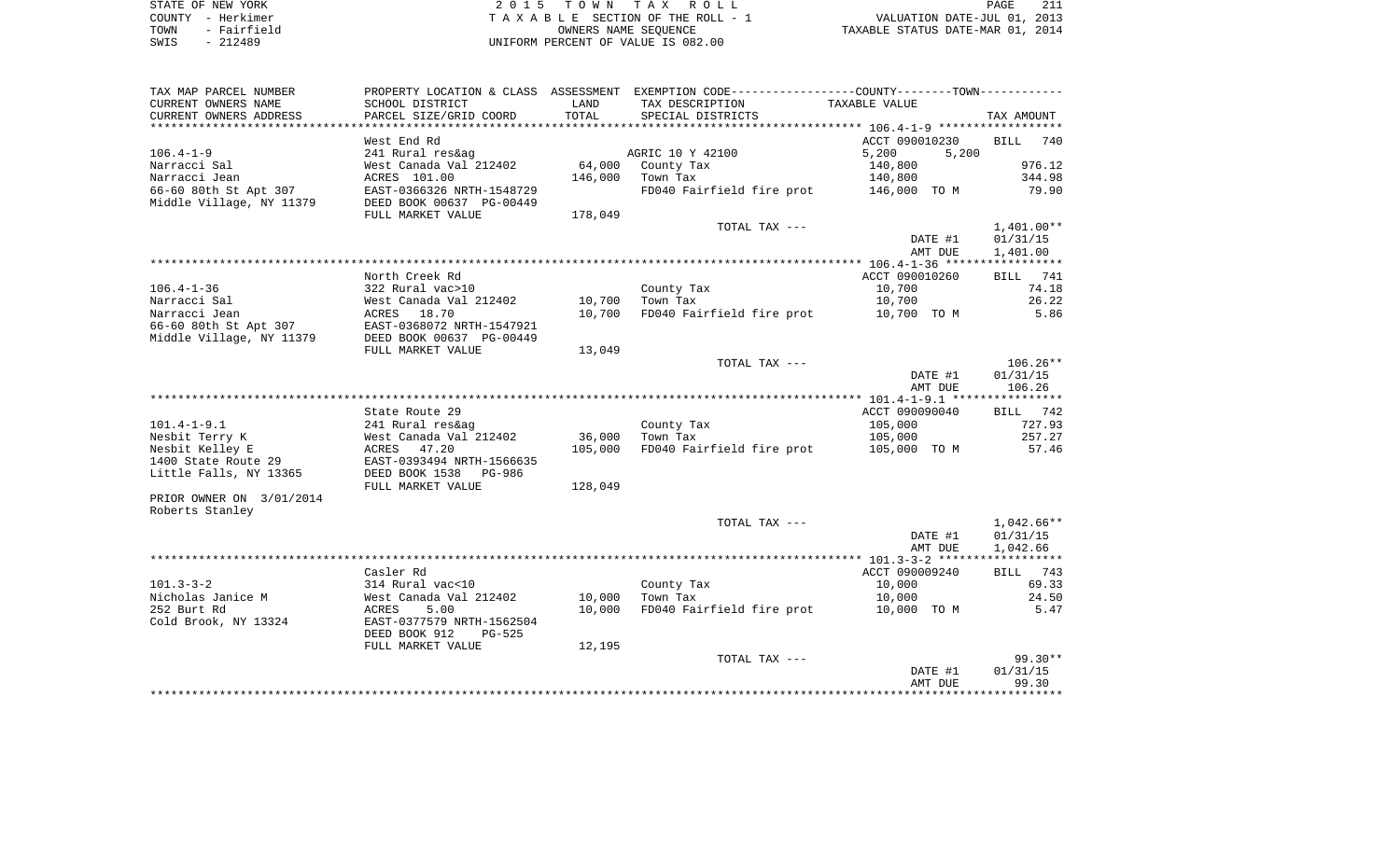|        | STATE OF NEW YORK | 2015 TOWN TAX ROLL                 | 212<br>PAGE                      |
|--------|-------------------|------------------------------------|----------------------------------|
| COUNTY | - Herkimer        | TAXABLE SECTION OF THE ROLL - 1    | VALUATION DATE-JUL 01, 2013      |
| TOWN   | - Fairfield       | OWNERS NAME SEOUENCE               | TAXABLE STATUS DATE-MAR 01, 2014 |
| SWIS   | $-212489$         | UNIFORM PERCENT OF VALUE IS 082.00 |                                  |

| TAX MAP PARCEL NUMBER  |                           |         | PROPERTY LOCATION & CLASS ASSESSMENT EXEMPTION CODE---------------COUNTY-------TOWN---------- |                |                    |
|------------------------|---------------------------|---------|-----------------------------------------------------------------------------------------------|----------------|--------------------|
| CURRENT OWNERS NAME    | SCHOOL DISTRICT           | LAND    | TAX DESCRIPTION                                                                               | TAXABLE VALUE  |                    |
| CURRENT OWNERS ADDRESS | PARCEL SIZE/GRID COORD    | TOTAL   | SPECIAL DISTRICTS                                                                             |                | TAX AMOUNT         |
|                        |                           |         |                                                                                               |                |                    |
|                        | Casler Rd                 |         |                                                                                               | ACCT 090009240 | 744<br><b>BILL</b> |
| $101.3 - 3 - 7$        | 314 Rural vac<10          |         | County Tax                                                                                    | 10,000         | 69.33              |
| Nichols Carl J Sr.     | West Canada Val 212402    | 10,000  | Town Tax                                                                                      | 10,000         | 24.50              |
| Nichols Patricia       | Lot#7                     | 10,000  | FD040 Fairfield fire prot                                                                     | 10,000 TO M    | 5.47               |
| 282 Ives Rd            | ACRES<br>5.50             |         |                                                                                               |                |                    |
| Little Falls, NY 13365 | EAST-0375828 NRTH-1562378 |         |                                                                                               |                |                    |
|                        | DEED BOOK 1502<br>PG-813  |         |                                                                                               |                |                    |
|                        | FULL MARKET VALUE         | 12,195  |                                                                                               |                |                    |
|                        |                           |         | TOTAL TAX ---                                                                                 |                | $99.30**$          |
|                        |                           |         |                                                                                               | DATE #1        | 01/31/15           |
|                        |                           |         |                                                                                               | AMT DUE        | 99.30              |
|                        |                           |         |                                                                                               |                |                    |
|                        | West End Rd               |         |                                                                                               | ACCT 090089111 | BILL 745           |
| $106.2 - 3 - 15$       | 312 Vac w/imprv           |         | County Tax                                                                                    | 35,000         | 242.64             |
| Nichols James          | West Canada Val 212402    | 10,000  | Town Tax                                                                                      | 35,000         | 85.76              |
| 643 West End Rd        | 5.10<br>ACRES             | 35,000  | FD040 Fairfield fire prot                                                                     | 35,000 TO M    | 19.15              |
| Little Falls, NY 13365 | EAST-0367170 NRTH-1552085 |         |                                                                                               |                |                    |
|                        | DEED BOOK 1449<br>PG-537  |         |                                                                                               |                |                    |
|                        | FULL MARKET VALUE         | 42,683  |                                                                                               |                |                    |
|                        |                           |         | TOTAL TAX ---                                                                                 |                | $347.55**$         |
|                        |                           |         |                                                                                               | DATE #1        | 01/31/15           |
|                        |                           |         |                                                                                               | AMT DUE        | 347.55             |
|                        |                           |         |                                                                                               |                |                    |
|                        | 111 Lynch Rd              |         |                                                                                               |                | BILL 746           |
| $106.4 - 1 - 4.2$      | 240 Rural res             |         | County Tax                                                                                    | 200,000        | 1,386.53           |
| Northup Frederick J    | West Canada Val 212402    | 25,000  | Town Tax                                                                                      | 200,000        | 490.03             |
| Northup Anne Marie     | 30.00<br>ACRES            | 200,000 | FD040 Fairfield fire prot                                                                     | 200,000 TO M   | 109.45             |
| 111 Lynch Rd           | EAST-0366188 NRTH-1551355 |         |                                                                                               |                |                    |
| Little Falls, NY 13365 | DEED BOOK 907<br>PG-361   |         |                                                                                               |                |                    |
|                        | FULL MARKET VALUE         | 243,902 |                                                                                               |                |                    |
|                        |                           |         | TOTAL TAX ---                                                                                 |                | $1,986.01**$       |
|                        |                           |         |                                                                                               | DATE #1        | 01/31/15           |
|                        |                           |         |                                                                                               | AMT DUE        | 1,986.01           |
|                        |                           |         |                                                                                               |                |                    |
|                        | Castle Rd                 |         |                                                                                               | ACCT 090009030 | BILL<br>747        |
| $094.4 - 1 - 12$       | 314 Rural vac<10          |         | County Tax                                                                                    | 6,000          | 41.60              |
| Nuzzo Joseph           | West Canada Val 212402    | 6,000   | Town Tax                                                                                      | 6,000          | 14.70              |
| Nuzzo Anna             | 1.80<br>ACRES             | 6,000   | School Relevy                                                                                 |                | 146.89             |
| 10 Deer Moss Ct        | EAST-0365617 NRTH-1578984 |         | FD040 Fairfield fire prot                                                                     | 6,000 TO M     | 3.28               |
| Sayidrsburg, PA 18353  | DEED BOOK 848<br>$PG-77$  |         |                                                                                               |                |                    |
|                        | FULL MARKET VALUE         | 7,317   |                                                                                               |                |                    |
|                        |                           |         | TOTAL TAX ---                                                                                 |                | $206.47**$         |
|                        |                           |         |                                                                                               | DATE #1        | 01/31/15           |
|                        |                           |         |                                                                                               | AMT DUE        | 206.47             |
|                        |                           |         |                                                                                               |                |                    |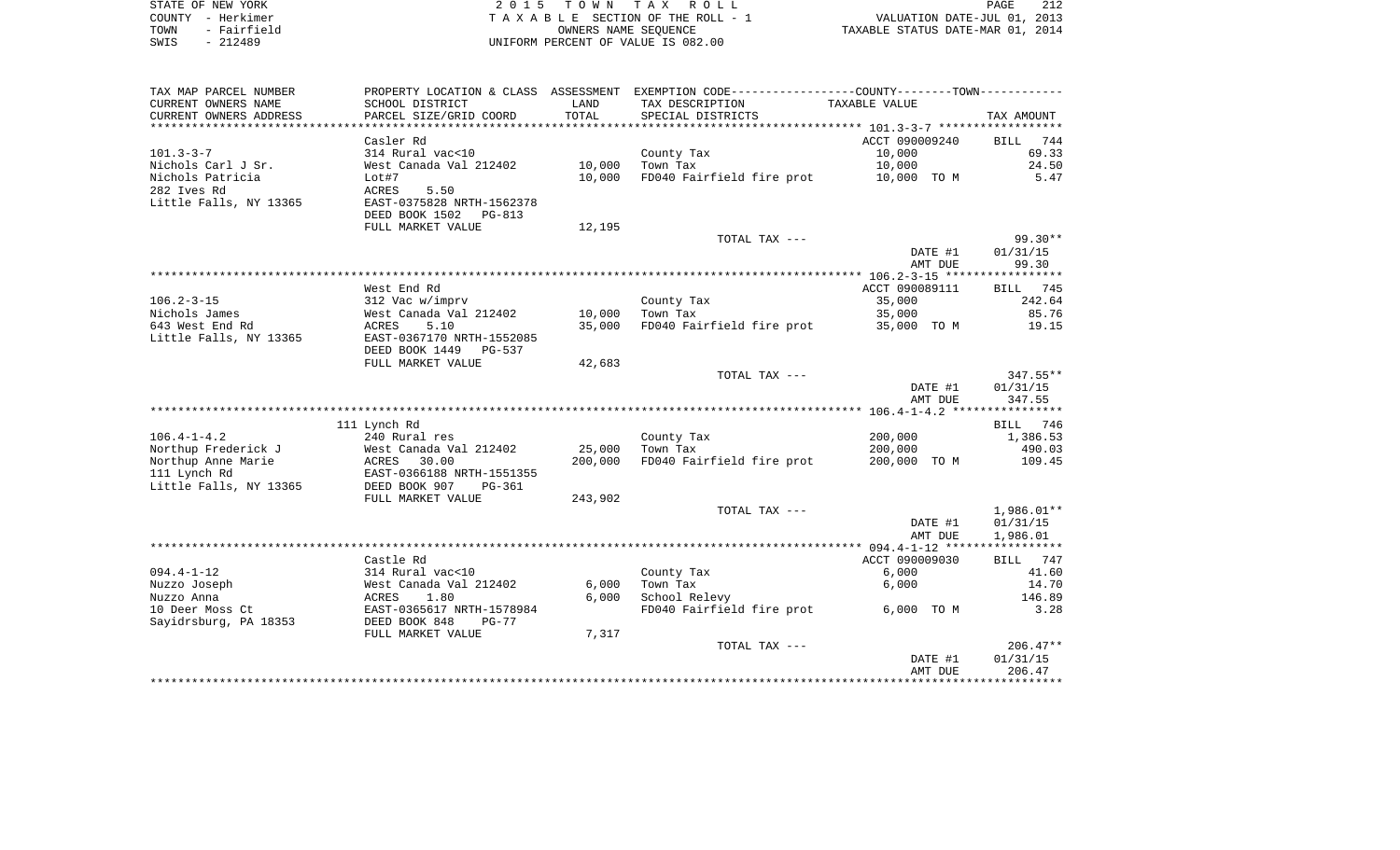| STATE OF NEW YORK   | 2015 TOWN TAX ROLL                 | 213<br>PAGE                      |
|---------------------|------------------------------------|----------------------------------|
| COUNTY - Herkimer   | TAXABLE SECTION OF THE ROLL - 1    | VALUATION DATE-JUL 01, 2013      |
| - Fairfield<br>TOWN | OWNERS NAME SEOUENCE               | TAXABLE STATUS DATE-MAR 01, 2014 |
| SWIS<br>- 212489    | UNIFORM PERCENT OF VALUE IS 082.00 |                                  |

| TAX MAP PARCEL NUMBER                           |                                                                                  |         | PROPERTY LOCATION & CLASS ASSESSMENT EXEMPTION CODE---------------COUNTY-------TOWN---------- |                         |                    |
|-------------------------------------------------|----------------------------------------------------------------------------------|---------|-----------------------------------------------------------------------------------------------|-------------------------|--------------------|
| CURRENT OWNERS NAME                             | SCHOOL DISTRICT                                                                  | LAND    | TAX DESCRIPTION                                                                               | TAXABLE VALUE           |                    |
| CURRENT OWNERS ADDRESS                          | PARCEL SIZE/GRID COORD                                                           | TOTAL   | SPECIAL DISTRICTS                                                                             |                         | TAX AMOUNT         |
|                                                 |                                                                                  |         |                                                                                               |                         |                    |
|                                                 | 204 Myers Rd                                                                     |         |                                                                                               |                         | BILL 748           |
| $107.3 - 2 - 21.2$                              | 210 1 Family Res                                                                 |         | County Tax                                                                                    | 176,800                 | 1,225.69           |
| O'Hara Robert J                                 |                                                                                  | 12,000  | Town Tax                                                                                      | 176,800                 | 433.19             |
| Morin Lynn L                                    | Little Falls Ce 210900<br>Life Use to Chas & Barb O<br>Life Use to Chas & Barb O | 176,800 | FD040 Fairfield fire prot                                                                     | 176,800 TO M            | 96.75              |
| Attn: Charles & Barbara O'Hara FRNT 200.00 DPTH |                                                                                  |         |                                                                                               |                         |                    |
| 204 Myers Rd                                    | ACRES<br>3.58                                                                    |         |                                                                                               |                         |                    |
|                                                 |                                                                                  |         |                                                                                               |                         |                    |
| Little Falls, NY 13365                          | EAST-0377561 NRTH-1549307                                                        |         |                                                                                               |                         |                    |
|                                                 | DEED BOOK 933<br>$PG-190$                                                        |         |                                                                                               |                         |                    |
|                                                 | FULL MARKET VALUE                                                                | 215,610 |                                                                                               |                         |                    |
|                                                 |                                                                                  |         | TOTAL TAX ---                                                                                 |                         | $1,755.63**$       |
|                                                 |                                                                                  |         |                                                                                               | DATE #1                 | 01/31/15           |
|                                                 |                                                                                  |         |                                                                                               | AMT DUE                 | 1,755.63           |
|                                                 |                                                                                  |         |                                                                                               |                         |                    |
|                                                 | Cole Rd                                                                          |         |                                                                                               | ACCT 090000750          | BILL 749           |
| $107.4 - 2 - 11.1$                              | 120 Field crops                                                                  |         | County Tax                                                                                    | 93,000                  | 644.74             |
| OConnell Kathleen                               | Little Falls Ce 210900                                                           | 78,000  | Town Tax                                                                                      | 93,000                  | 227.86             |
| Burns Thos Burns Mary Jo                        | ACRES 124.40                                                                     | 93,000  | FD040 Fairfield fire prot                                                                     | 93,000 TO M             | 50.89              |
| 357 Cole Rd                                     | EAST-0386511 NRTH-1547771                                                        |         |                                                                                               |                         |                    |
| Little Falls, NY 13365                          | DEED BOOK 900<br>PG-264                                                          |         |                                                                                               |                         |                    |
|                                                 | FULL MARKET VALUE                                                                | 113,415 |                                                                                               |                         |                    |
|                                                 |                                                                                  |         | TOTAL TAX ---                                                                                 |                         | $923.49**$         |
|                                                 |                                                                                  |         |                                                                                               | DATE #1                 | 01/31/15           |
|                                                 |                                                                                  |         |                                                                                               | AMT DUE                 | 923.49             |
|                                                 |                                                                                  |         |                                                                                               |                         |                    |
|                                                 | 357 Cole Rd                                                                      |         |                                                                                               | ACCT 090000750          | BILL 750           |
| $107.4 - 2 - 11.2$                              | 210 1 Family Res                                                                 |         | County Tax                                                                                    | 92,000                  | 637.80             |
| OConnell Kathleen                               | Little Falls Ce 210900                                                           | 10,000  | Town Tax                                                                                      | 92,000                  | 225.41             |
| Burns Thos Burns Mary Jo                        | FRNT 500.00 DPTH                                                                 | 92,000  | FD040 Fairfield fire prot                                                                     | 92,000 TO M             | 50.35              |
| 357 Cole Rd                                     | ACRES<br>1.00                                                                    |         |                                                                                               |                         |                    |
|                                                 | EAST-0386761 NRTH-1547404                                                        |         |                                                                                               |                         |                    |
| Little Falls, NY 13365                          |                                                                                  |         |                                                                                               |                         |                    |
|                                                 | DEED BOOK 900<br>PG-264                                                          |         |                                                                                               |                         |                    |
|                                                 | FULL MARKET VALUE                                                                | 112,195 |                                                                                               |                         |                    |
|                                                 |                                                                                  |         | TOTAL TAX ---                                                                                 |                         | $913.56**$         |
|                                                 |                                                                                  |         |                                                                                               | DATE #1                 | 01/31/15           |
|                                                 |                                                                                  |         |                                                                                               | AMT DUE                 | 913.56             |
|                                                 |                                                                                  |         |                                                                                               |                         |                    |
|                                                 | 756 State Route 29                                                               |         |                                                                                               | ACCT 090001590          | <b>BILL</b><br>751 |
| $101.14 - 1 - 18$                               | 210 1 Family Res                                                                 |         | VET COM C 41132                                                                               | 9,500<br>$\overline{0}$ |                    |
| Oldfield Daniel                                 | West Canada Val 212402                                                           |         | 7,000 VET COM T 41133                                                                         | 9,500<br>$\overline{0}$ |                    |
| 740 State Route 29                              | FRNT 240.00 DPTH 200.00                                                          |         | 38,000 County Tax                                                                             | 28,500                  | 197.58             |
| Middleville, NY 13406-0331                      | EAST-0381461 NRTH-1568279                                                        |         | Town Tax                                                                                      | 28,500                  | 69.83              |
|                                                 | DEED BOOK 1526 PG-992                                                            |         | School Relevy                                                                                 |                         | 17.97              |
|                                                 | FULL MARKET VALUE                                                                |         | 46,341 FD040 Fairfield fire prot                                                              | 38,000 TO M             | 20.79              |
|                                                 |                                                                                  |         | TOTAL TAX ---                                                                                 |                         | $306.17**$         |
|                                                 |                                                                                  |         |                                                                                               | DATE #1                 | 01/31/15           |
|                                                 |                                                                                  |         |                                                                                               | AMT DUE                 | 306.17             |
|                                                 |                                                                                  |         |                                                                                               |                         |                    |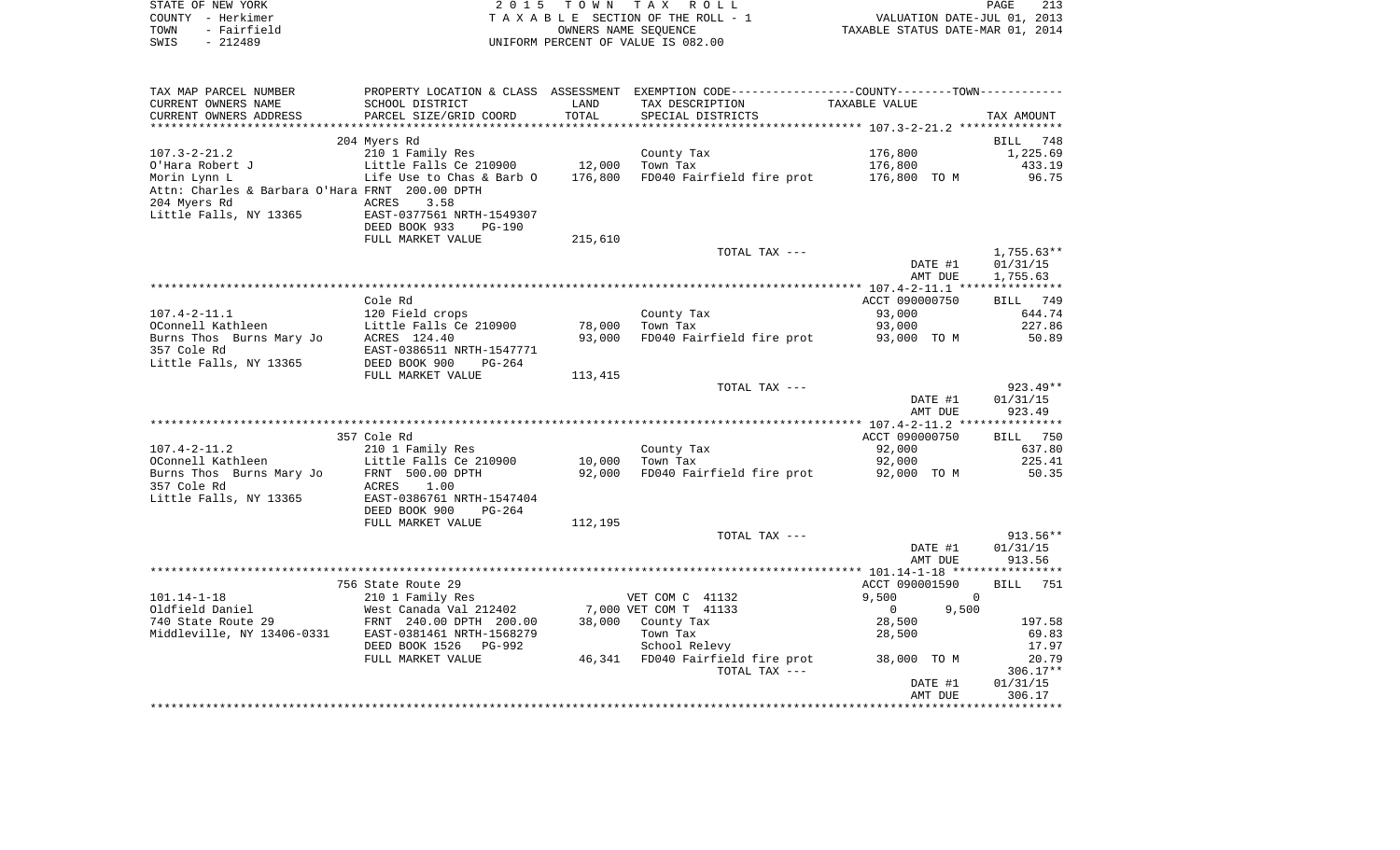| STATE OF NEW YORK   | 2015 TOWN TAX ROLL                 | 214<br>PAGE                      |
|---------------------|------------------------------------|----------------------------------|
| COUNTY - Herkimer   | TAXABLE SECTION OF THE ROLL - 1    | VALUATION DATE-JUL 01, 2013      |
| - Fairfield<br>TOWN | OWNERS NAME SEOUENCE               | TAXABLE STATUS DATE-MAR 01, 2014 |
| SWIS<br>$-212489$   | UNIFORM PERCENT OF VALUE IS 082.00 |                                  |

| TAX MAP PARCEL NUMBER                      |                                                                        |        | PROPERTY LOCATION & CLASS ASSESSMENT EXEMPTION CODE----------------COUNTY--------TOWN---------- |                          |                    |
|--------------------------------------------|------------------------------------------------------------------------|--------|-------------------------------------------------------------------------------------------------|--------------------------|--------------------|
| CURRENT OWNERS NAME                        | SCHOOL DISTRICT                                                        | LAND   | TAX DESCRIPTION                                                                                 | TAXABLE VALUE            |                    |
| CURRENT OWNERS ADDRESS                     | PARCEL SIZE/GRID COORD                                                 | TOTAL  | SPECIAL DISTRICTS                                                                               |                          | TAX AMOUNT         |
| ************************                   |                                                                        |        |                                                                                                 |                          |                    |
|                                            | 137 Town Garage Rd                                                     |        |                                                                                                 | ACCT 090008700           | <b>BILL</b><br>752 |
| $101.14 - 1 - 12$                          | 210 1 Family Res                                                       |        | County Tax                                                                                      | 37,000                   | 256.51             |
| Oldfield Daniel N                          | West Canada Val 212402                                                 | 6,000  | Town Tax                                                                                        | 37,000                   | 90.66              |
| 740 State Rte. 29                          | FRNT 100.00 DPTH 112.00                                                | 37,000 | School Relevy                                                                                   |                          | 905.86             |
| Fairfield, NY 13406                        | EAST-0381336 NRTH-1568279<br>DEED BOOK 1492 PG-657                     |        | FD040 Fairfield fire prot                                                                       | 37,000 TO M              | 20.25              |
|                                            | FULL MARKET VALUE                                                      | 45,122 |                                                                                                 |                          |                    |
|                                            |                                                                        |        | TOTAL TAX ---                                                                                   |                          | $1,273.28**$       |
|                                            |                                                                        |        |                                                                                                 | DATE #1                  | 01/31/15           |
|                                            |                                                                        |        |                                                                                                 | AMT DUE                  | 1,273.28           |
|                                            |                                                                        |        |                                                                                                 |                          |                    |
|                                            | 740 State Route 29                                                     |        |                                                                                                 | ACCT 090000270           | BILL 753           |
| $101.14 - 1 - 17$                          | 210 1 Family Res                                                       |        | County Tax                                                                                      | 48,000                   | 332.77             |
| Oldfield Daniel Newton                     | West Canada Val 212402                                                 | 6,000  | Town Tax                                                                                        | 48,000                   | 117.61             |
| 740 State Route 29                         | FRNT 100.00 DPTH 100.00                                                | 48,000 | School Relevy                                                                                   |                          | 1,175.16           |
| Middleville, NY 13406                      | EAST-0381314 NRTH-1568365                                              |        | FD040 Fairfield fire prot 48,000 TO M                                                           |                          | 26.27              |
|                                            | DEED BOOK 1413 PG-419                                                  |        |                                                                                                 |                          |                    |
|                                            | FULL MARKET VALUE                                                      | 58,537 |                                                                                                 |                          |                    |
|                                            |                                                                        |        | TOTAL TAX ---                                                                                   |                          | $1,651.81**$       |
|                                            |                                                                        |        |                                                                                                 | DATE #1                  | 01/31/15           |
|                                            |                                                                        |        |                                                                                                 | AMT DUE                  | 1,651.81           |
|                                            |                                                                        |        |                                                                                                 |                          |                    |
|                                            | Fairfield                                                              |        |                                                                                                 | ACCT 090086027           | <b>BILL</b> 754    |
| $101.14 - 1 - 4$                           | 314 Rural vac<10                                                       |        | County Tax                                                                                      | 6,500                    | 45.06              |
| Oldfield Louise                            | West Canada Val 212402                                                 | 6,500  | Town Tax                                                                                        | 6,500                    | 15.93              |
| 720 State Rte. 29<br>Middleville, NY 13406 | ACRES<br>7.90<br>EAST-0380795 NRTH-1568007<br>DEED BOOK 1529<br>PG-648 | 6.500  | FD040 Fairfield fire prot                                                                       | 6,500 TO M               | 3.56               |
|                                            | FULL MARKET VALUE                                                      | 7,927  |                                                                                                 |                          |                    |
|                                            |                                                                        |        | TOTAL TAX ---                                                                                   |                          | $64.55**$          |
|                                            |                                                                        |        |                                                                                                 | DATE #1                  | 01/31/15           |
|                                            |                                                                        |        |                                                                                                 | AMT DUE                  | 64.55              |
|                                            |                                                                        |        |                                                                                                 |                          |                    |
|                                            | 720 State Route 29                                                     |        |                                                                                                 | ACCT 090001560           | BILL 755           |
| $101.14 - 1 - 3$                           | 210 1 Family Res                                                       |        | VET COM C 41132                                                                                 | 12,250                   | $\Omega$           |
| Oldfield Louise S                          | West Canada Val 212402                                                 |        | 8,000 VET COM T 41133                                                                           | $\overline{0}$<br>12,250 |                    |
| 720 State Rte. 29                          | FRNT 120.00 DPTH 185.00                                                |        | 49,000 County Tax                                                                               | 36,750                   | 254.78             |
| Middleville, NY 13406                      | EAST-0380883 NRTH-1568408                                              |        | Town Tax                                                                                        | 36,750                   | 90.04              |
|                                            | DEED BOOK 823<br>PG-428                                                |        | FD040 Fairfield fire prot                                                                       | 49,000 TO M              | 26.81              |
|                                            | FULL MARKET VALUE                                                      | 59,756 |                                                                                                 |                          |                    |
|                                            |                                                                        |        | TOTAL TAX ---                                                                                   |                          | $371.63**$         |
|                                            |                                                                        |        |                                                                                                 | DATE #1                  | 01/31/15           |
|                                            |                                                                        |        |                                                                                                 | AMT DUE                  | 371.63             |
|                                            |                                                                        |        |                                                                                                 |                          |                    |
|                                            |                                                                        |        |                                                                                                 |                          |                    |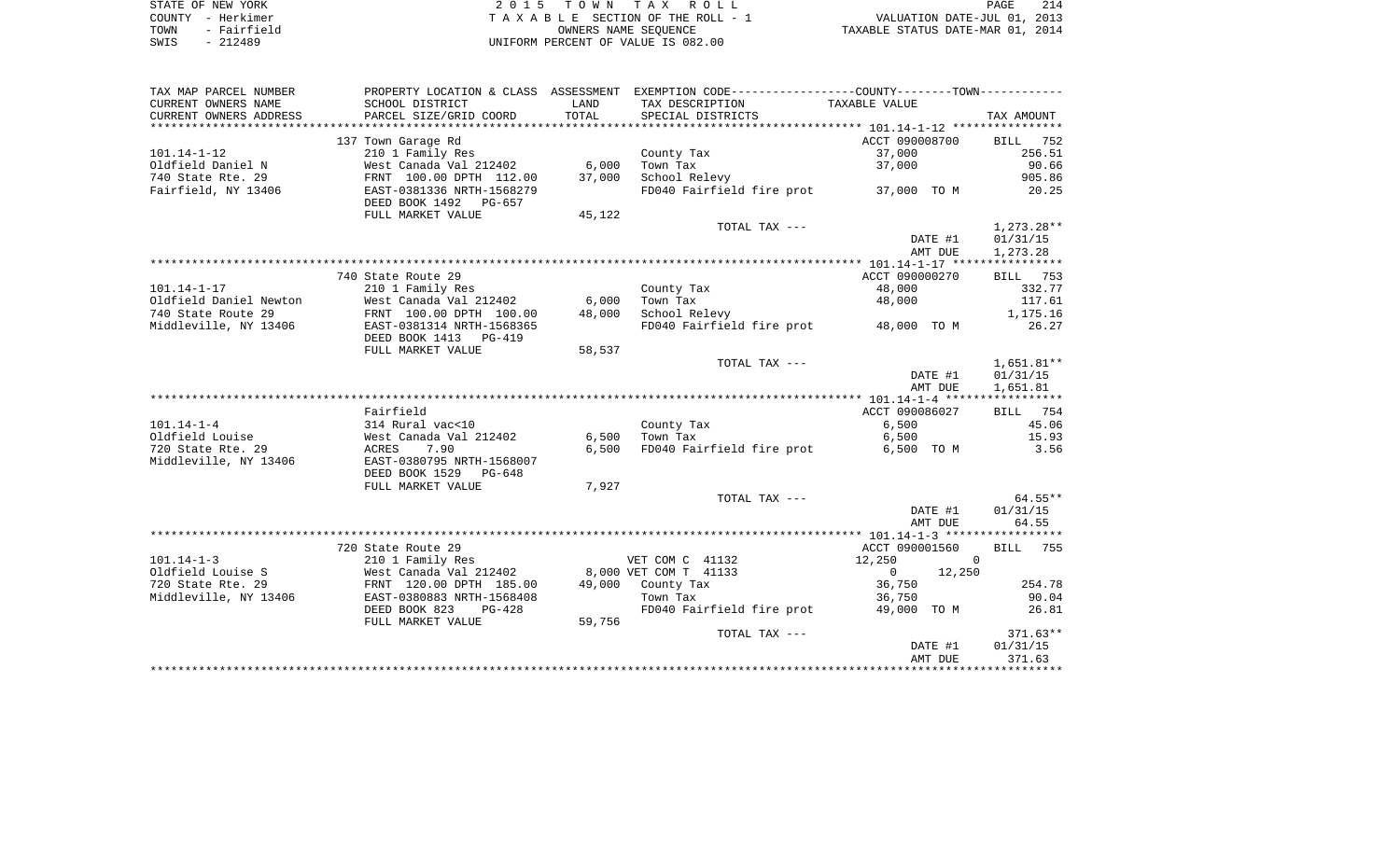| STATE OF NEW YORK   | 2015 TOWN TAX ROLL<br>PAGE                                     | 215 |
|---------------------|----------------------------------------------------------------|-----|
| COUNTY - Herkimer   | VALUATION DATE-JUL 01, 2013<br>TAXABLE SECTION OF THE ROLL - 1 |     |
| - Fairfield<br>TOWN | TAXABLE STATUS DATE-MAR 01, 2014<br>OWNERS NAME SEOUENCE       |     |
| - 212489<br>SWIS    | UNIFORM PERCENT OF VALUE IS 082.00                             |     |

| TAX MAP PARCEL NUMBER                                 |                           |         | PROPERTY LOCATION & CLASS ASSESSMENT EXEMPTION CODE---------------COUNTY--------TOWN---------- |                      |                    |
|-------------------------------------------------------|---------------------------|---------|------------------------------------------------------------------------------------------------|----------------------|--------------------|
| CURRENT OWNERS NAME                                   | SCHOOL DISTRICT           | LAND    | TAX DESCRIPTION                                                                                | <b>TAXABLE VALUE</b> |                    |
| CURRENT OWNERS ADDRESS                                | PARCEL SIZE/GRID COORD    | TOTAL   | SPECIAL DISTRICTS                                                                              |                      | TAX AMOUNT         |
| **************************                            |                           |         |                                                                                                |                      |                    |
|                                                       | 193 Farrington Rd         |         |                                                                                                | ACCT 090009750       | <b>BILL</b><br>756 |
| $094.4 - 1 - 9$                                       | 240 Rural res             |         | County Tax                                                                                     | 155,000              | 1,074.56           |
| Orf Irrevocable Trust Nancy Mc West Canada Val 212402 |                           | 18,000  | Town Tax                                                                                       | 155,000              | 379.77             |
| Orf Robert, Anita                                     | ACRES 16.00               | 155,000 | FD040 Fairfield fire prot                                                                      | 155,000 TO M         | 84.82              |
| 193 Farrington Rd                                     | EAST-0363929 NRTH-1579709 |         |                                                                                                |                      |                    |
| Newport, NY 13416                                     | DEED BOOK 1404<br>PG-774  |         |                                                                                                |                      |                    |
|                                                       | FULL MARKET VALUE         | 189,024 |                                                                                                |                      |                    |
|                                                       |                           |         | TOTAL TAX ---                                                                                  |                      | 1,539.15**         |
|                                                       |                           |         |                                                                                                | DATE #1              | 01/31/15           |
|                                                       |                           |         |                                                                                                | AMT DUE              | 1,539.15           |
|                                                       |                           |         |                                                                                                |                      |                    |
|                                                       | 1695 Castle Rd            |         |                                                                                                | ACCT 090005280       | BILL<br>757        |
| $095.3 - 1 - 10$                                      | 270 Mfg housing           |         | County Tax                                                                                     | 16,000               | 110.92             |
| Osiecki Donna                                         | West Canada Val 212402    | 11,000  | Town Tax                                                                                       | 16,000               | 39.20              |
| 1695 Castle Rd                                        | 3.30<br>ACRES             | 16,000  | School Relevy                                                                                  |                      | 391.72             |
| Newport, NY 13416                                     | EAST-0376256 NRTH-1580377 |         | FD040 Fairfield fire prot                                                                      | 16,000 TO M          | 8.76               |
|                                                       | DEED BOOK 1314<br>PG-427  |         |                                                                                                |                      |                    |
|                                                       | FULL MARKET VALUE         | 19,512  |                                                                                                |                      |                    |
|                                                       |                           |         | TOTAL TAX ---                                                                                  |                      | 550.60**           |
|                                                       |                           |         |                                                                                                | DATE #1              | 01/31/15           |
|                                                       |                           |         |                                                                                                | AMT DUE              | 550.60             |
|                                                       | 342 Reservoir Rd          |         |                                                                                                | ACCT 090087054       | BILL 758           |
| $100.2 - 1 - 20.4$                                    | 210 1 Family Res          |         | County Tax                                                                                     | 70,000               | 485.29             |
| Ostapuk Ivan                                          | West Canada Val 212402    | 7,000   | Town Tax                                                                                       | 70,000               | 171.51             |
| Ostapuk Tatyana                                       | Ostapuk has land contract | 70,000  | FD040 Fairfield fire prot                                                                      | 70,000 TO M          | 38.31              |
| 342 Reservoir Rd                                      | FRNT 165.00 DPTH 110.00   |         |                                                                                                |                      |                    |
| Fairfield, NY 13416                                   | EAST-0372261 NRTH-1571677 |         |                                                                                                |                      |                    |
|                                                       | DEED BOOK 1387<br>$PG-10$ |         |                                                                                                |                      |                    |
|                                                       | FULL MARKET VALUE         | 85,366  |                                                                                                |                      |                    |
|                                                       |                           |         | TOTAL TAX ---                                                                                  |                      | 695.11**           |
|                                                       |                           |         |                                                                                                | DATE #1              | 01/31/15           |
|                                                       |                           |         |                                                                                                | AMT DUE              | 695.11             |
|                                                       |                           |         |                                                                                                |                      |                    |
|                                                       | Platform Rd               |         |                                                                                                |                      | 759<br>BILL        |
| $100.2 - 1 - 20.5$                                    | 322 Rural vac>10          |         | County Tax                                                                                     | 12,000               | 83.19              |
| Ostapuk Ivan & Tatyana                                | West Canada Val 212402    | 12,000  | Town Tax                                                                                       | 12,000               | 29.40              |
| 342 Reservoir Rd                                      | FRNT 361.00 DPTH          | 12,000  | FD040 Fairfield fire prot                                                                      | 12,000 TO M          | 6.57               |
| Newport, NY 13416                                     | 14.20<br>ACRES            |         |                                                                                                |                      |                    |
|                                                       | EAST-0372502 NRTH-1571275 |         |                                                                                                |                      |                    |
|                                                       | DEED BOOK 786<br>PG-683   |         |                                                                                                |                      |                    |
|                                                       | FULL MARKET VALUE         | 14,634  |                                                                                                |                      |                    |
|                                                       |                           |         | TOTAL TAX ---                                                                                  |                      | $119.16**$         |
|                                                       |                           |         |                                                                                                | DATE #1              | 01/31/15           |
|                                                       |                           |         |                                                                                                | AMT DUE              | 119.16             |
|                                                       |                           |         |                                                                                                |                      |                    |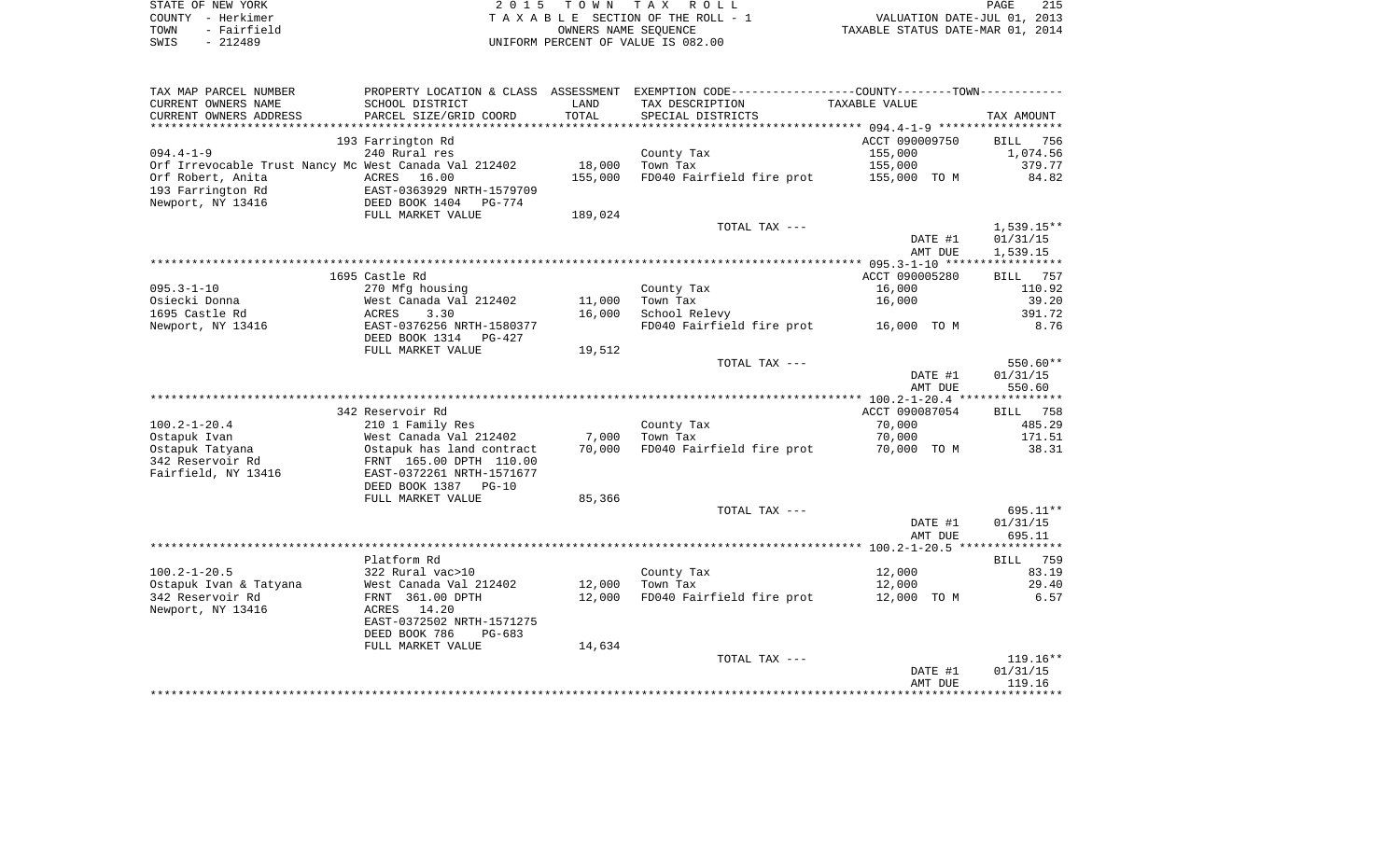|      | STATE OF NEW YORK | 2015 TOWN TAX ROLL                 | PAGE                             | 216 |
|------|-------------------|------------------------------------|----------------------------------|-----|
|      | COUNTY - Herkimer | TAXABLE SECTION OF THE ROLL - 1    | VALUATION DATE-JUL 01, 2013      |     |
| TOWN | - Fairfield       | OWNERS NAME SEOUENCE               | TAXABLE STATUS DATE-MAR 01, 2014 |     |
| SWIS | $-212489$         | UNIFORM PERCENT OF VALUE IS 082.00 |                                  |     |

| TAX MAP PARCEL NUMBER<br>CURRENT OWNERS NAME<br>CURRENT OWNERS ADDRESS                           | PROPERTY LOCATION & CLASS ASSESSMENT<br>SCHOOL DISTRICT<br>PARCEL SIZE/GRID COORD                                                     | LAND<br>TOTAL   | EXEMPTION CODE----------------COUNTY-------TOWN-----------<br>TAX DESCRIPTION<br>SPECIAL DISTRICTS | TAXABLE VALUE        | TAX AMOUNT                       |
|--------------------------------------------------------------------------------------------------|---------------------------------------------------------------------------------------------------------------------------------------|-----------------|----------------------------------------------------------------------------------------------------|----------------------|----------------------------------|
| *******************                                                                              |                                                                                                                                       |                 |                                                                                                    |                      |                                  |
|                                                                                                  | 366 Resevoir Rd                                                                                                                       |                 |                                                                                                    |                      | 760<br>BILL                      |
| $100.2 - 1 - 20.7$<br>Ostapuk Sergey I<br>Ostapuk Olga V<br>366 Resevoir Rd<br>Newport, NY 13416 | 210 1 Family Res<br>West Canada Val 212402<br>FRNT 315.00 DPTH<br>ACRES<br>3.40<br>EAST-0372769 NRTH-1571584<br>DEED BOOK 1390 PG-645 | 8,400<br>50,000 | County Tax<br>Town Tax                                                                             | 50,000<br>50,000     | 346.63<br>122.51                 |
|                                                                                                  | FULL MARKET VALUE                                                                                                                     | 60,976          |                                                                                                    |                      |                                  |
|                                                                                                  |                                                                                                                                       |                 | TOTAL TAX ---                                                                                      | DATE #1<br>AMT DUE   | $469.14**$<br>01/31/15<br>469.14 |
|                                                                                                  |                                                                                                                                       |                 |                                                                                                    |                      |                                  |
|                                                                                                  | Snyder Rd                                                                                                                             |                 |                                                                                                    |                      | <b>BILL</b><br>761               |
| $101.4 - 4 - 12$<br>Pabes Diane                                                                  | 314 Rural vac<10<br>West Canada Val 212402                                                                                            | 1,000           | County Tax<br>Town Tax                                                                             | 1,000<br>1,000       | 6.93<br>2.45                     |
| 189 Lyle Rd                                                                                      | FRNT<br>50.00 DPTH 50.00                                                                                                              | 1,000           | FD040 Fairfield fire prot                                                                          | 1,000 TO M           | .55                              |
| Little Falls, NY 13365                                                                           | EAST-0392127 NRTH-1567453                                                                                                             |                 |                                                                                                    |                      |                                  |
|                                                                                                  | FULL MARKET VALUE                                                                                                                     | 1,220           |                                                                                                    |                      |                                  |
|                                                                                                  |                                                                                                                                       |                 | TOTAL TAX ---                                                                                      |                      | $9.93**$                         |
|                                                                                                  |                                                                                                                                       |                 |                                                                                                    | DATE #1<br>AMT DUE   | 01/31/15<br>9.93                 |
|                                                                                                  |                                                                                                                                       |                 |                                                                                                    |                      |                                  |
|                                                                                                  | 1158 State Route 29                                                                                                                   |                 |                                                                                                    | ACCT 090005130       | <b>BILL</b><br>762               |
| $101.4 - 1 - 2$                                                                                  | 210 1 Family Res                                                                                                                      |                 | VET COM CT 41131                                                                                   | 8,750<br>8,750       |                                  |
| Palmeroni James J                                                                                | West Canada Val 212402                                                                                                                |                 | 10,000 VET DIS CT 41141                                                                            | 17,500<br>17,500     |                                  |
| Palmeroni Elizabeth J                                                                            | FRNT 650.00 DPTH                                                                                                                      |                 | 35,000 County Tax                                                                                  | 8,750                | 60.66                            |
| 1158 State Rte. 29 Rd<br>Little Falls, NY 13365                                                  | 2.30<br>ACRES<br>EAST-0388936 NRTH-1566802<br>DEED BOOK 1399<br>PG-568                                                                |                 | Town Tax<br>FD040 Fairfield fire prot                                                              | 8,750<br>35,000 TO M | 21.44<br>19.15                   |
|                                                                                                  | FULL MARKET VALUE                                                                                                                     | 42,683          | TOTAL TAX ---                                                                                      |                      | $101.25**$                       |
|                                                                                                  |                                                                                                                                       |                 |                                                                                                    | DATE #1<br>AMT DUE   | 01/31/15<br>101.25               |
|                                                                                                  |                                                                                                                                       |                 |                                                                                                    |                      |                                  |
|                                                                                                  | Castle Rd                                                                                                                             |                 |                                                                                                    |                      | <b>BILL</b><br>763               |
| $101.2 - 1 - 1.5$<br>Pasko Thomas                                                                | 322 Rural vac>10<br>West Canada Val 212402                                                                                            | 16,800          | County Tax<br>Town Tax                                                                             | 16,800<br>16,800     | 116.47<br>41.16                  |
| Pasko Emily                                                                                      | FRNT 947.00 DPTH                                                                                                                      | 16,800          | FD040 Fairfield fire prot                                                                          | 16,800 TO M          | 9.19                             |
| 3120 Lone Pine Rd<br>Schenectady, NY 12303                                                       | ACRES 23.70<br>EAST-0385206 NRTH-1573741                                                                                              |                 |                                                                                                    |                      |                                  |
|                                                                                                  | DEED BOOK 1343<br>PG-828<br>FULL MARKET VALUE                                                                                         | 20,488          |                                                                                                    |                      |                                  |
|                                                                                                  |                                                                                                                                       |                 | TOTAL TAX ---                                                                                      |                      | $166.82**$                       |
|                                                                                                  |                                                                                                                                       |                 |                                                                                                    | DATE #1              | 01/31/15                         |
|                                                                                                  |                                                                                                                                       |                 |                                                                                                    | AMT DUE              | 166.82                           |
|                                                                                                  |                                                                                                                                       |                 |                                                                                                    |                      |                                  |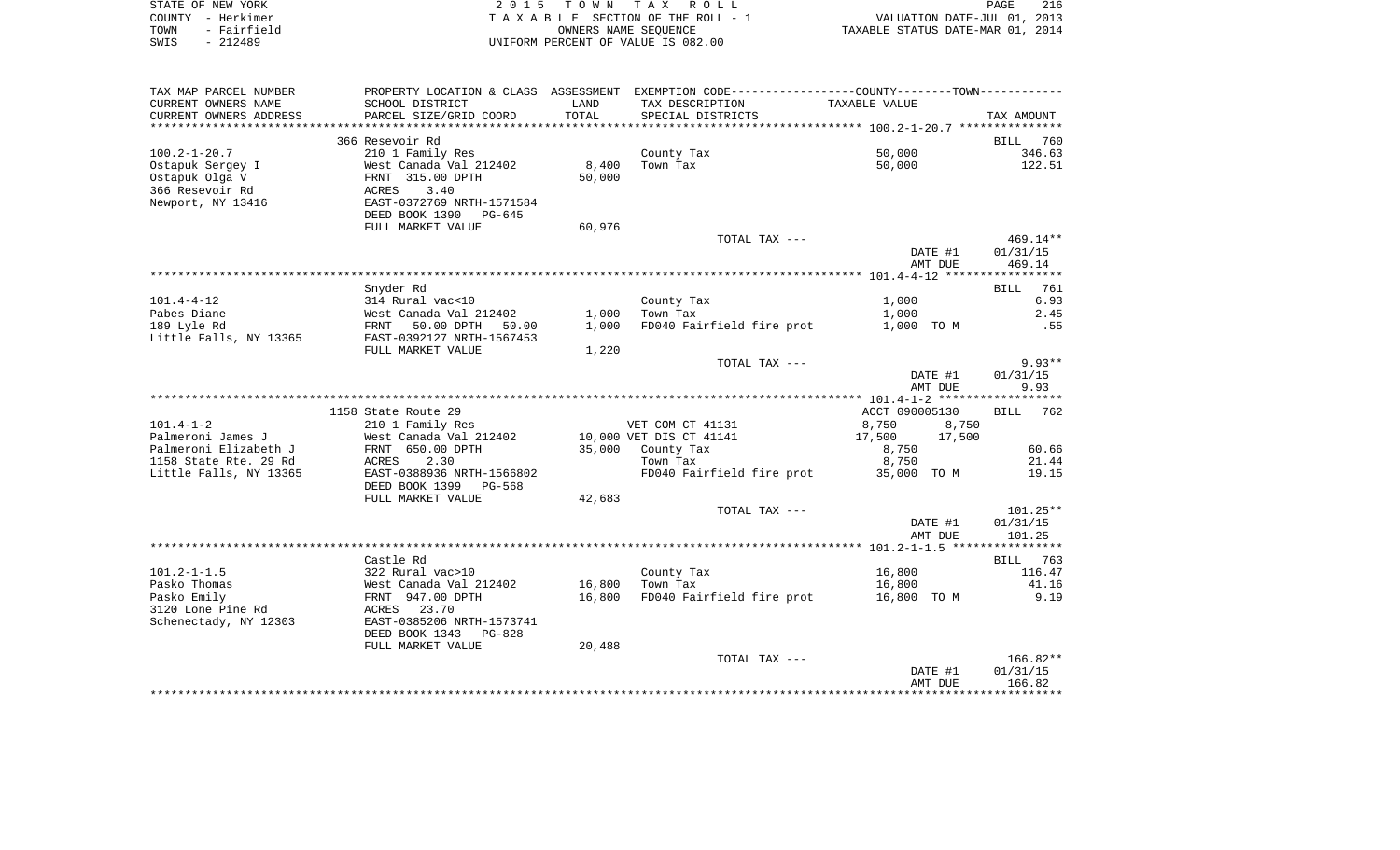| STATE OF NEW YORK   | 2015 TOWN TAX ROLL                 | PAGE                             |
|---------------------|------------------------------------|----------------------------------|
| COUNTY - Herkimer   | TAXABLE SECTION OF THE ROLL - 1    | VALUATION DATE-JUL 01, 2013      |
| - Fairfield<br>TOWN | OWNERS NAME SEOUENCE               | TAXABLE STATUS DATE-MAR 01, 2014 |
| - 212489<br>SWIS    | UNIFORM PERCENT OF VALUE IS 082.00 |                                  |

| TAX MAP PARCEL NUMBER      |                                                |        | PROPERTY LOCATION & CLASS ASSESSMENT EXEMPTION CODE----------------COUNTY--------TOWN----------- |                |             |
|----------------------------|------------------------------------------------|--------|--------------------------------------------------------------------------------------------------|----------------|-------------|
| CURRENT OWNERS NAME        | SCHOOL DISTRICT                                | LAND   | TAX DESCRIPTION                                                                                  | TAXABLE VALUE  |             |
| CURRENT OWNERS ADDRESS     | PARCEL SIZE/GRID COORD                         | TOTAL  | SPECIAL DISTRICTS                                                                                |                | TAX AMOUNT  |
| ************************** |                                                |        |                                                                                                  |                |             |
|                            | Davis Rd                                       |        |                                                                                                  |                | 764<br>BILL |
| $107.1 - 2 - 10$           | 314 Rural vac<10                               |        | County Tax                                                                                       | 6,000          | 41.60       |
| Patrick Jennifer A         | West Canada Val 212402                         | 6,000  | Town Tax                                                                                         | 6,000          | 14.70       |
| Patrick Gregory J Sr.      | Portion Of 107.1-1-6.2                         | 6,000  | School Relevy                                                                                    |                | 146.89      |
| 623 Hardscrabble Rd        | ACRES<br>1.70                                  |        | FD040 Fairfield fire prot 6,000 TO M                                                             |                | 3.28        |
| Little Falls, NY 13365     | EAST-0381959 NRTH-1556723                      |        |                                                                                                  |                |             |
|                            | DEED BOOK 1327<br>PG-442                       |        |                                                                                                  |                |             |
|                            | FULL MARKET VALUE                              | 7,317  |                                                                                                  |                |             |
|                            |                                                |        | TOTAL TAX ---                                                                                    |                | $206.47**$  |
|                            |                                                |        |                                                                                                  | DATE #1        | 01/31/15    |
|                            |                                                |        |                                                                                                  | AMT DUE        | 206.47      |
|                            |                                                |        |                                                                                                  |                |             |
|                            | 2355 State Route 169                           |        |                                                                                                  | ACCT 090087060 | BILL 765    |
| $107.3 - 2 - 2.2$          | 210 1 Family Res                               |        | County Tax                                                                                       | 66,000         | 457.56      |
| Paul Michael R             | West Canada Val 212402                         | 11,000 | Town Tax                                                                                         | 66,000         | 161.71      |
| Paul Lesley A              | ACRES<br>3.00 BANK<br>135                      | 66,000 | FD040 Fairfield fire prot                                                                        | 66,000 TO M    | 36.12       |
| 2355 State Route 169       | EAST-0374631 NRTH-1550867                      |        |                                                                                                  |                |             |
| Little Falls, NY 13365     | DEED BOOK 947<br>$PG-683$<br>FULL MARKET VALUE | 80,488 |                                                                                                  |                |             |
|                            |                                                |        | TOTAL TAX ---                                                                                    |                | $655.39**$  |
|                            |                                                |        |                                                                                                  | DATE #1        | 01/31/15    |
|                            |                                                |        |                                                                                                  | AMT DUE        | 655.39      |
|                            |                                                |        |                                                                                                  |                |             |
|                            | 1485 Castle Rd                                 |        |                                                                                                  |                | BILL 766    |
| $095.3 - 4 - 8$            | 322 Rural vac>10                               |        | County Tax                                                                                       | 25,000         | 173.32      |
| Pavlus Richard             | West Canada Val 212402                         | 25,000 | Town Tax                                                                                         | 25,000         | 61.25       |
| 160 Red School House Road  | 37.90<br>ACRES                                 | 25,000 | FD040 Fairfield fire prot                                                                        | 25,000 TO M    | 13.68       |
| Johnstown, NY 12095        | EAST-0344415 NRTH-1156005                      |        |                                                                                                  |                |             |
|                            | DEED BOOK 892<br>$PG-214$                      |        |                                                                                                  |                |             |
|                            | FULL MARKET VALUE                              | 30,488 |                                                                                                  |                |             |
|                            |                                                |        | TOTAL TAX ---                                                                                    |                | 248.25**    |
|                            |                                                |        |                                                                                                  | DATE #1        | 01/31/15    |
|                            |                                                |        |                                                                                                  | AMT DUE        | 248.25      |
|                            |                                                |        |                                                                                                  |                |             |
|                            | Sandy Lane Rd                                  |        |                                                                                                  |                | BILL 767    |
| $095.4 - 1 - 7.9$          | 322 Rural vac>10                               |        | County Tax                                                                                       | 17,000         | 117.86      |
| Pavlus Richard             | West Canada Val 212402                         | 17,000 | Town Tax                                                                                         | 17,000         | 41.65       |
| 160 Red School House Road  | ACRES 28.80                                    | 17,000 | FD040 Fairfield fire prot                                                                        | 17,000 TO M    | 9.30        |
| Johnstown, NY 12095        | EAST-0383871 NRTH-1579427                      |        |                                                                                                  |                |             |
|                            | DEED BOOK 892<br>$PG-214$                      |        |                                                                                                  |                |             |
|                            | FULL MARKET VALUE                              | 20,732 |                                                                                                  |                |             |
|                            |                                                |        | TOTAL TAX ---                                                                                    |                | 168.81**    |
|                            |                                                |        |                                                                                                  | DATE #1        | 01/31/15    |
|                            |                                                |        |                                                                                                  | AMT DUE        | 168.81      |
|                            |                                                |        |                                                                                                  |                |             |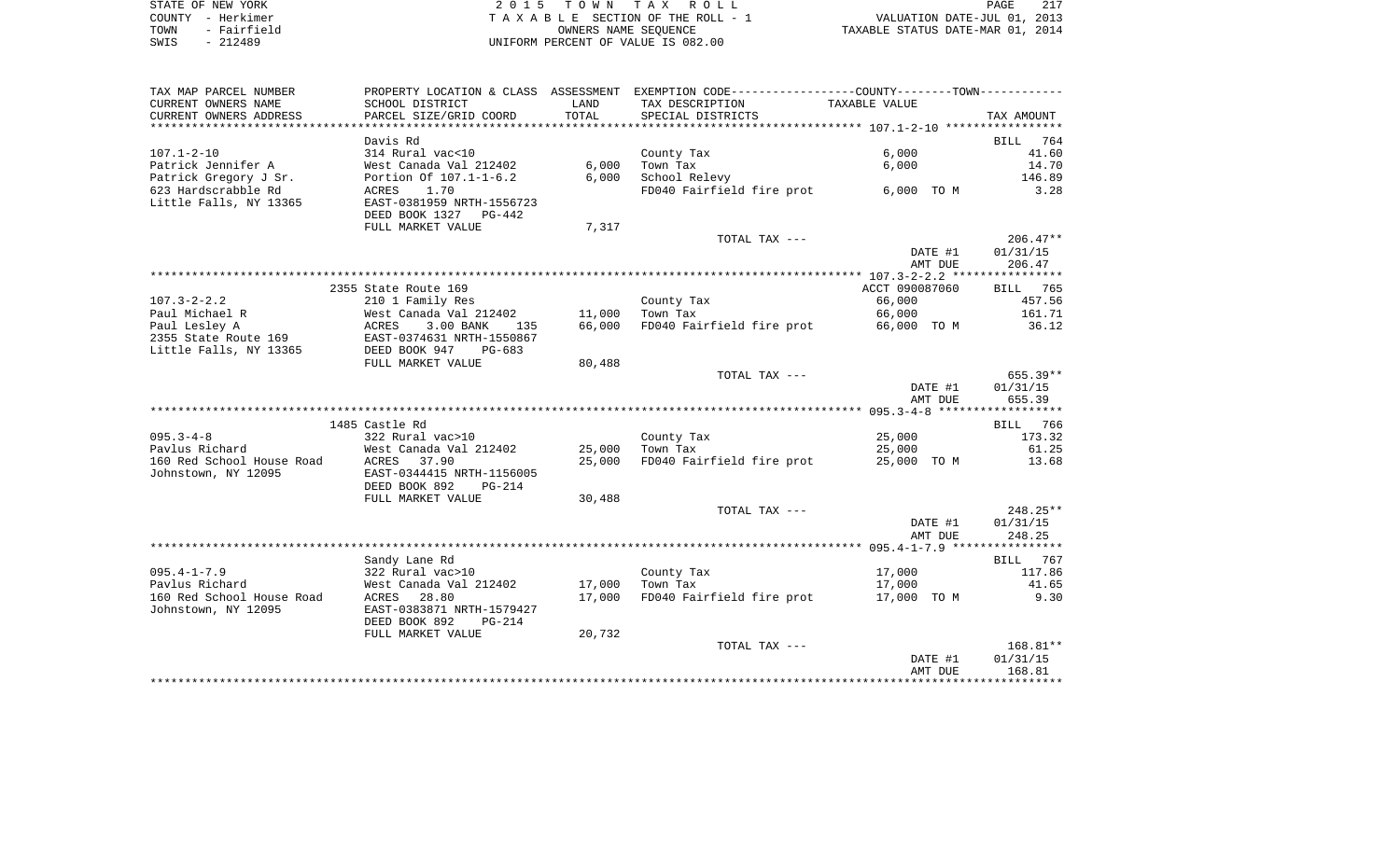| STATE OF NEW YORK   | 2015 TOWN TAX ROLL                 | 218<br>PAGE                      |
|---------------------|------------------------------------|----------------------------------|
| COUNTY - Herkimer   | TAXABLE SECTION OF THE ROLL - 1    | VALUATION DATE-JUL 01, 2013      |
| - Fairfield<br>TOWN | OWNERS NAME SEOUENCE               | TAXABLE STATUS DATE-MAR 01, 2014 |
| SWIS<br>$-212489$   | UNIFORM PERCENT OF VALUE IS 082.00 |                                  |

| TAX MAP PARCEL NUMBER  |                                    |         | PROPERTY LOCATION & CLASS ASSESSMENT EXEMPTION CODE---------------COUNTY-------TOWN---------- |                    |                    |
|------------------------|------------------------------------|---------|-----------------------------------------------------------------------------------------------|--------------------|--------------------|
| CURRENT OWNERS NAME    | SCHOOL DISTRICT                    | LAND    | TAX DESCRIPTION                                                                               | TAXABLE VALUE      |                    |
| CURRENT OWNERS ADDRESS | PARCEL SIZE/GRID COORD             | TOTAL   | SPECIAL DISTRICTS                                                                             |                    | TAX AMOUNT         |
|                        |                                    |         |                                                                                               |                    |                    |
|                        | 2377 State Rte 169                 |         |                                                                                               | ACCT 090007260     | <b>BILL</b><br>768 |
| $107.3 - 2 - 33.1$     | 241 Rural res&ag                   |         | VET COM C 41132                                                                               | 12,300<br>$\Omega$ |                    |
| Pawlinga Louis         | West Canada Val 212402             |         | 52,000 VET COM T 41133                                                                        | $\Omega$<br>16,400 |                    |
| 2377 State Rte 169     | Map No. Change 9/10/03             | 105,000 | County Tax                                                                                    | 92,700             | 642.66             |
| Little Falls, NY 13365 | ACRES 76.60                        |         | Town Tax                                                                                      | 88,600             | 217.08             |
|                        | EAST-0373158 NRTH-1551808          |         | FD040 Fairfield fire prot 105,000 TO M                                                        |                    | 57.46              |
|                        | DEED BOOK 735<br>PG-341            |         |                                                                                               |                    |                    |
|                        | FULL MARKET VALUE                  | 128,049 |                                                                                               |                    |                    |
|                        |                                    |         | TOTAL TAX ---                                                                                 |                    | $917.20**$         |
|                        |                                    |         |                                                                                               | DATE #1            | 01/31/15           |
|                        |                                    |         |                                                                                               | AMT DUE            | 917.20             |
|                        |                                    |         |                                                                                               |                    |                    |
|                        | Comstock Rd                        |         |                                                                                               |                    | 769<br>BILL        |
| $095.4 - 1 - 1.3$      | 210 1 Family Res                   |         | County Tax                                                                                    | 110,000            | 762.59             |
| Pawlukanis Walter L    | West Canada Val 212402             | 32,000  | Town Tax                                                                                      | 110,000            | 269.52             |
| Elizabeth A            | 43.80<br>ACRES                     | 110,000 | FD040 Fairfield fire prot                                                                     | 110,000 TO M       | 60.20              |
| 247 Delaware Ave       | EAST-0385662 NRTH-1582519          |         |                                                                                               |                    |                    |
| Oakhurst, NJ 07755     | DEED BOOK 810<br>$PG-613$          |         |                                                                                               |                    |                    |
|                        | FULL MARKET VALUE                  | 134,146 |                                                                                               |                    |                    |
|                        |                                    |         | TOTAL TAX ---                                                                                 |                    | $1,092.31**$       |
|                        |                                    |         |                                                                                               | DATE #1            | 01/31/15           |
|                        |                                    |         |                                                                                               | AMT DUE            | 1,092.31           |
|                        |                                    |         |                                                                                               |                    |                    |
|                        | 499 Myers Rd                       |         |                                                                                               | ACCT 090089110     | BILL 770           |
| $107.1 - 1 - 17.2$     | 210 1 Family Res                   |         | County Tax                                                                                    | 93,000             | 644.74             |
| Peach Marsha           | West Canada Val 212402             |         | Town Tax                                                                                      | 93,000             | 227.86             |
|                        | 1.58                               | 10,000  |                                                                                               |                    |                    |
| 499 Myers Rd           | ACRES<br>EAST-0380190 NRTH-1553259 | 93,000  | School Relevy                                                                                 |                    | 1,697.18<br>50.89  |
| Little Falls, NY 13365 |                                    |         | FD040 Fairfield fire prot                                                                     | 93,000 TO M        |                    |
|                        | DEED BOOK 697<br><b>PG-125</b>     |         |                                                                                               |                    |                    |
|                        | FULL MARKET VALUE                  | 113,415 |                                                                                               |                    |                    |
|                        |                                    |         | TOTAL TAX ---                                                                                 |                    | $2,620.67**$       |
|                        |                                    |         |                                                                                               | DATE #1            | 01/31/15           |
|                        |                                    |         |                                                                                               | AMT DUE            | 2,620.67           |
|                        |                                    |         |                                                                                               |                    |                    |
|                        | Castle Rd                          |         |                                                                                               |                    | 771<br>BILL        |
| $101.4 - 7 - 7$        | 314 Rural vac<10                   |         | County Tax                                                                                    | 11,000             | 76.26              |
| Peachey Samuel R       | West Canada Val 212402             | 11,000  | Town Tax                                                                                      | 11,000             | 26.95              |
| Peachey Elizabeth P    | ACRES<br>7.00                      | 11,000  | School Relevy                                                                                 |                    | 269.31             |
| Noah Yoder             | EAST-0391058 NRTH-1562934          |         | FD040 Fairfield fire prot                                                                     | 11,000 TO M        | 6.02               |
| 1576 State Rte. 29     | DEED BOOK 1528<br>$PG-805$         |         |                                                                                               |                    |                    |
| Little Falls, NY 13365 | FULL MARKET VALUE                  | 13,415  |                                                                                               |                    |                    |
|                        |                                    |         | TOTAL TAX ---                                                                                 |                    | $378.54**$         |
|                        |                                    |         |                                                                                               | DATE #1            | 01/31/15           |
|                        |                                    |         |                                                                                               | AMT DUE            | 378.54             |
|                        |                                    |         |                                                                                               |                    |                    |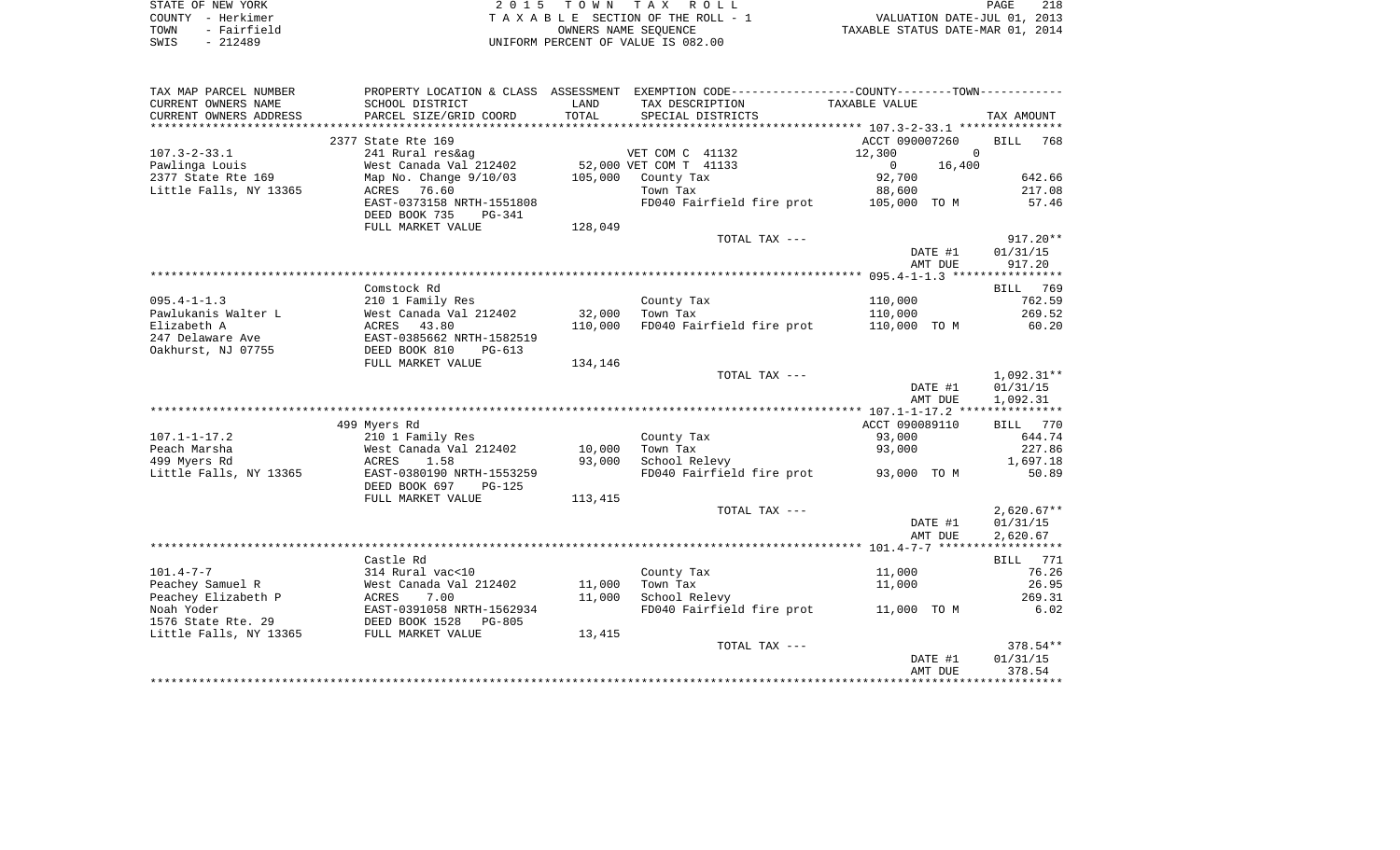| STATE OF NEW YORK   | 2015 TOWN TAX ROLL<br>PAGE                                     | 219 |
|---------------------|----------------------------------------------------------------|-----|
| COUNTY - Herkimer   | VALUATION DATE-JUL 01, 2013<br>TAXABLE SECTION OF THE ROLL - 1 |     |
| - Fairfield<br>TOWN | TAXABLE STATUS DATE-MAR 01, 2014<br>OWNERS NAME SEOUENCE       |     |
| $-212489$<br>SWIS   | UNIFORM PERCENT OF VALUE IS 082.00                             |     |

| TAX MAP PARCEL NUMBER<br>CURRENT OWNERS NAME<br>CURRENT OWNERS ADDRESS         | PROPERTY LOCATION & CLASS ASSESSMENT EXEMPTION CODE----------------COUNTY--------TOWN-----------<br>SCHOOL DISTRICT<br>PARCEL SIZE/GRID COORD    | LAND<br>TOTAL  | TAX DESCRIPTION<br>SPECIAL DISTRICTS                             | TAXABLE VALUE                                 | TAX AMOUNT                           |
|--------------------------------------------------------------------------------|--------------------------------------------------------------------------------------------------------------------------------------------------|----------------|------------------------------------------------------------------|-----------------------------------------------|--------------------------------------|
|                                                                                |                                                                                                                                                  |                |                                                                  |                                               |                                      |
|                                                                                | 529 Hardscrabble                                                                                                                                 |                |                                                                  |                                               | <b>BILL</b><br>772                   |
| $107.1 - 1 - 20.4$<br>Peachey Shem T Jr.<br>Peachey Rhoda J                    | 112 Dairy farm<br>West Canada Val 212402<br>FRNT 2523.00 DPTH                                                                                    |                | AG MKTS L 41720<br>95,000 AGRIC 10 Y 42100<br>195,000 County Tax | 28,456<br>28,456<br>2,500<br>2,500<br>164,044 | 1,137.26                             |
| 529 Hardscrabble Rd<br>Little Falls, NY 13365                                  | ACRES 141.40<br>EAST-0383274 NRTH-1554961<br>DEED BOOK 1735 PG-612                                                                               |                | Town Tax                                                         | 164,044                                       | 401.93                               |
| MAY BE SUBJECT TO PAYMENT<br>UNDER AGDIST LAW TIL 2018                         | FULL MARKET VALUE                                                                                                                                | 237,805        |                                                                  |                                               |                                      |
|                                                                                |                                                                                                                                                  |                | TOTAL TAX ---                                                    | DATE #1<br>AMT DUE                            | $1,539.19**$<br>01/31/15<br>1,539.19 |
|                                                                                |                                                                                                                                                  |                |                                                                  |                                               |                                      |
|                                                                                | Cole Rd                                                                                                                                          |                |                                                                  | ACCT 090008490                                | BILL 773                             |
| $107.2 - 1 - 2$                                                                | 105 Vac farmland                                                                                                                                 |                | County Tax                                                       | 35,000                                        | 242.64                               |
| Peavey Kay S                                                                   | West Canada Val 212402                                                                                                                           | 35,000         | Town Tax                                                         | 35,000                                        | 85.76                                |
| Peavey Kim E                                                                   | ACRES 64.00                                                                                                                                      | 35,000         | FD040 Fairfield fire prot                                        | 35,000 TO M                                   | 19.15                                |
| Mark & Jill Sansouci                                                           | EAST-0385731 NRTH-1559146                                                                                                                        |                |                                                                  |                                               |                                      |
| 77 Hickory Ridge Rd                                                            | DEED BOOK 1534 PG-93                                                                                                                             |                |                                                                  |                                               |                                      |
| Rochester, NY 14625                                                            | FULL MARKET VALUE                                                                                                                                | 42,683         |                                                                  |                                               |                                      |
|                                                                                |                                                                                                                                                  |                | TOTAL TAX ---                                                    | DATE #1<br>AMT DUE                            | $347.55**$<br>01/31/15<br>347.55     |
|                                                                                |                                                                                                                                                  |                |                                                                  |                                               |                                      |
|                                                                                | 839 Cole Rd                                                                                                                                      |                |                                                                  | ACCT 090008460                                | BILL 774                             |
| $107.2 - 1 - 22.1$                                                             | 112 Dairy farm                                                                                                                                   |                | AGRIC 10 Y 42100                                                 | 4,000<br>4,000                                |                                      |
| Peavey Lewis                                                                   | West Canada Val 212402                                                                                                                           | 78,500         | County Tax                                                       | 134,500                                       | 932.44                               |
| Peavey Treva                                                                   | FRNT 3563.00 DPTH                                                                                                                                | 138,500        | Town Tax                                                         | 134,500                                       | 329.54                               |
| 839 Cole Rd                                                                    | ACRES 122.90                                                                                                                                     |                | FD040 Fairfield fire prot                                        | 138,500 TO M                                  | 75.79                                |
| Little Falls, NY 13365                                                         | EAST-0385706 NRTH-1556453<br>DEED BOOK 579<br>$PG-122$                                                                                           |                |                                                                  |                                               |                                      |
|                                                                                | FULL MARKET VALUE                                                                                                                                | 168,902        |                                                                  |                                               |                                      |
|                                                                                |                                                                                                                                                  |                | TOTAL TAX ---                                                    |                                               | $1,337.77**$                         |
|                                                                                |                                                                                                                                                  |                |                                                                  | DATE #1<br>AMT DUE                            | 01/31/15<br>1,337.77                 |
|                                                                                |                                                                                                                                                  |                |                                                                  |                                               |                                      |
| $107.2 - 2 - 10$                                                               | State Route 170<br>314 Rural vac<10                                                                                                              |                | County Tax                                                       | ACCT 090010680<br>6,000                       | 775<br><b>BILL</b><br>41.60<br>14.70 |
| Pelli Ernest M<br>Pelli Denise M<br>345 E 52nd St Apt 3J<br>New York, NY 10022 | West Canada Val 212402<br>NEW SUB.DIV.-MAP JJ27C28<br>FRNT 250.00 DPTH<br>5.00<br>ACRES<br>EAST-0393372 NRTH-1557508<br>DEED BOOK 916<br>$PG-57$ | 6,000<br>6,000 | Town Tax<br>FD040 Fairfield fire prot                            | 6,000<br>6,000 TO M                           | 3.28                                 |
|                                                                                | FULL MARKET VALUE                                                                                                                                | 7,317          |                                                                  |                                               |                                      |
|                                                                                |                                                                                                                                                  |                | TOTAL TAX ---                                                    |                                               | 59.58**                              |
|                                                                                |                                                                                                                                                  |                |                                                                  | DATE #1                                       | 01/31/15                             |
|                                                                                |                                                                                                                                                  |                |                                                                  | AMT DUE                                       | 59.58                                |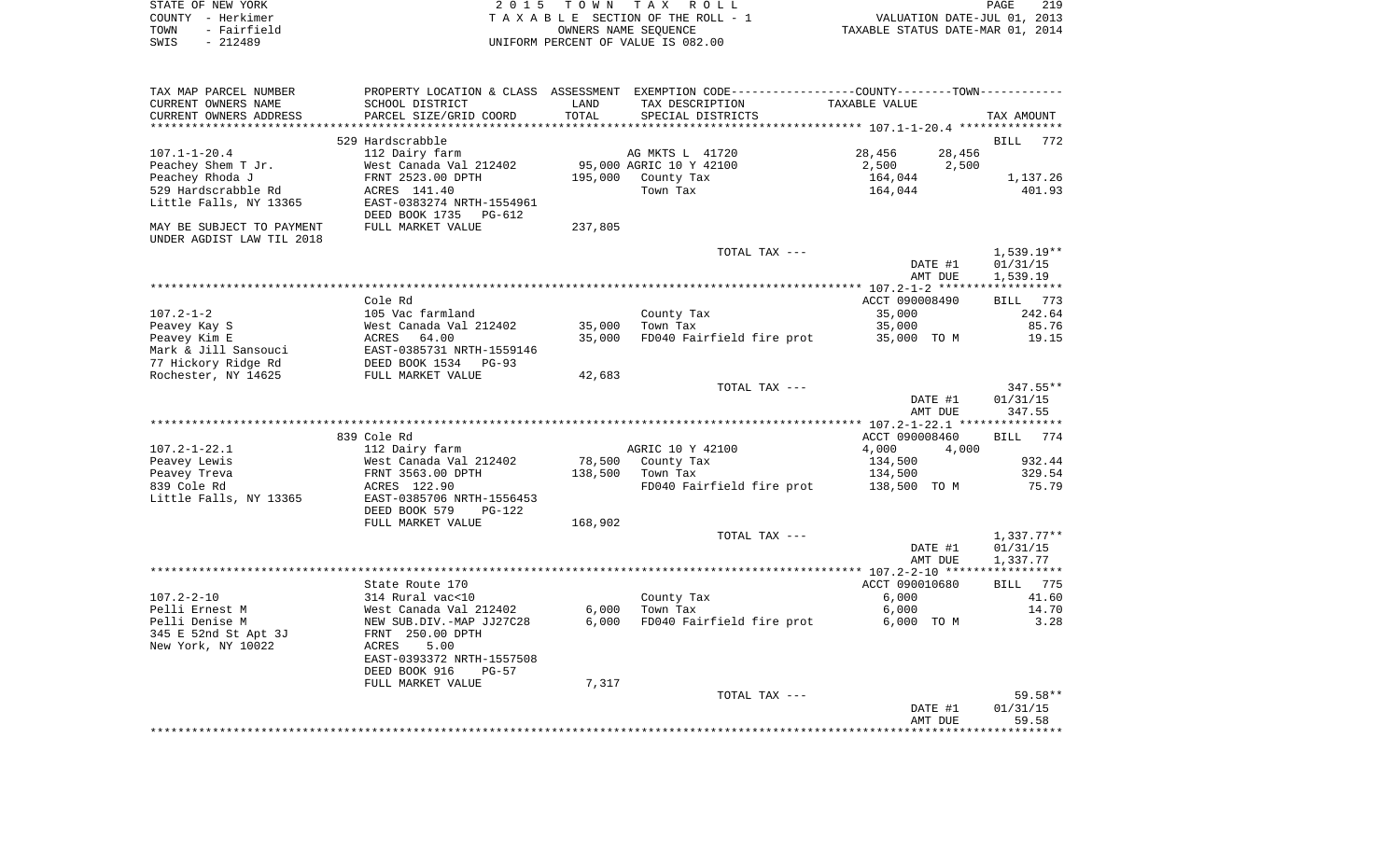|      | STATE OF NEW YORK | 2015 TOWN TAX ROLL                 | <b>PAGE</b>                      | 220 |
|------|-------------------|------------------------------------|----------------------------------|-----|
|      | COUNTY - Herkimer | TAXABLE SECTION OF THE ROLL - 1    | VALUATION DATE-JUL 01, 2013      |     |
| TOWN | - Fairfield       | OWNERS NAME SEOUENCE               | TAXABLE STATUS DATE-MAR 01, 2014 |     |
| SWIS | - 212489          | UNIFORM PERCENT OF VALUE IS 082.00 |                                  |     |

| TAX MAP PARCEL NUMBER      |                           |         | PROPERTY LOCATION & CLASS ASSESSMENT EXEMPTION CODE---------------COUNTY-------TOWN---------- |                                                  |            |
|----------------------------|---------------------------|---------|-----------------------------------------------------------------------------------------------|--------------------------------------------------|------------|
| CURRENT OWNERS NAME        | SCHOOL DISTRICT           | LAND    | TAX DESCRIPTION                                                                               | TAXABLE VALUE                                    |            |
| CURRENT OWNERS ADDRESS     | PARCEL SIZE/GRID COORD    | TOTAL   | SPECIAL DISTRICTS                                                                             |                                                  | TAX AMOUNT |
|                            |                           |         |                                                                                               | ****************** 107.2-2-11 ****************** |            |
|                            | State Route 170           |         |                                                                                               |                                                  | BILL 776   |
| $107.2 - 2 - 11$           | 314 Rural vac<10          |         | County Tax                                                                                    | 8,000                                            | 55.46      |
| Pelli Ernest M             | West Canada Val 212402    | 8,000   | Town Tax                                                                                      | 8,000                                            | 19.60      |
| Pelli Denise M             | NEW SUB DIV. MAP JJ27C28  | 8,000   | FD040 Fairfield fire prot                                                                     | 8,000 TO M                                       | 4.38       |
| 345 E 52nd St Apt 3J       | FRNT 250.00 DPTH          |         |                                                                                               |                                                  |            |
| New York, NY 10022         | ACRES<br>8.30             |         |                                                                                               |                                                  |            |
|                            | EAST-0393280 NRTH-1557886 |         |                                                                                               |                                                  |            |
|                            | DEED BOOK 916<br>$PG-57$  |         |                                                                                               |                                                  |            |
|                            | FULL MARKET VALUE         | 9,756   |                                                                                               |                                                  |            |
|                            |                           |         | TOTAL TAX ---                                                                                 |                                                  | 79.44**    |
|                            |                           |         |                                                                                               |                                                  |            |
|                            |                           |         |                                                                                               | DATE #1                                          | 01/31/15   |
|                            |                           |         |                                                                                               | AMT DUE                                          | 79.44      |
|                            |                           |         |                                                                                               |                                                  |            |
|                            | 540 Davis Rd              |         |                                                                                               |                                                  | BILL 777   |
| $107.1 - 3 - 14.1$         | 240 Rural res             |         | County Tax                                                                                    | 89,000                                           | 617.01     |
| Pendergast John T          | West Canada Val 212402    | 16,000  | Town Tax                                                                                      | 89,000                                           | 218.06     |
| Virginia M                 | FRNT 643.00 DPTH          | 89,000  | FD040 Fairfield fire prot                                                                     | 89,000 TO M                                      | 48.70      |
| 540 Davis Rd               | ACRES 12.30               |         |                                                                                               |                                                  |            |
| Little Falls, NY 13365     | EAST-0380595 NRTH-1557103 |         |                                                                                               |                                                  |            |
|                            | DEED BOOK 821<br>$PG-67$  |         |                                                                                               |                                                  |            |
|                            | FULL MARKET VALUE         | 108,537 |                                                                                               |                                                  |            |
|                            |                           |         | TOTAL TAX ---                                                                                 |                                                  | 883.77**   |
|                            |                           |         |                                                                                               | DATE #1                                          | 01/31/15   |
|                            |                           |         |                                                                                               | AMT DUE                                          | 883.77     |
|                            |                           |         |                                                                                               |                                                  |            |
|                            | Davis Rd                  |         |                                                                                               |                                                  | BILL 778   |
| $107.1 - 3 - 12.3$         | 314 Rural vac<10          |         | County Tax                                                                                    | 4,700                                            | 32.58      |
| Pendergast John Thomas Jr. | West Canada Val 212402    | 4,700   | Town Tax                                                                                      | 4,700                                            | 11.52      |
| 60 Western Ave             | Subdivision               | 4,700   | FD040 Fairfield fire prot                                                                     | 4,700 TO M                                       | 2.57       |
| Hampden, ME 04444          | FRNT 340.00 DPTH          |         |                                                                                               |                                                  |            |
|                            | 4.70<br>ACRES             |         |                                                                                               |                                                  |            |
|                            | EAST-0379373 NRTH-1557672 |         |                                                                                               |                                                  |            |
|                            | DEED BOOK 1138<br>PG-368  |         |                                                                                               |                                                  |            |
|                            | FULL MARKET VALUE         | 5,732   |                                                                                               |                                                  |            |
|                            |                           |         | TOTAL TAX ---                                                                                 |                                                  | $46.67**$  |
|                            |                           |         |                                                                                               | DATE #1                                          | 01/31/15   |
|                            |                           |         |                                                                                               | AMT DUE                                          | 46.67      |
|                            |                           |         |                                                                                               |                                                  |            |
|                            | Davis Rd                  |         |                                                                                               |                                                  | BILL 779   |
| $107.1 - 3 - 12.2$         | 311 Res vac land          |         | County Tax                                                                                    | 8.000                                            | 55.46      |
|                            |                           |         |                                                                                               |                                                  |            |
| Pendergast Lawrence        | West Canada Val 212402    | 8,000   | Town Tax                                                                                      | 8,000                                            | 19.60      |
| Pendergast Giovanna        | ACRES<br>6.10             | 8,000   | School Relevy                                                                                 |                                                  | 195.86     |
| 44 Cedar Lane              | EAST-0379277 NRTH-1558286 |         | FD040 Fairfield fire prot                                                                     | 8,000 TO M                                       | 4.38       |
| Poughquag, NY 12570        | DEED BOOK 859<br>$PG-328$ |         |                                                                                               |                                                  |            |
|                            | FULL MARKET VALUE         | 9,756   |                                                                                               |                                                  |            |
|                            |                           |         | TOTAL TAX ---                                                                                 |                                                  | $275.30**$ |
|                            |                           |         |                                                                                               | DATE #1                                          | 01/31/15   |
|                            |                           |         |                                                                                               | AMT DUE                                          | 275.30     |
|                            |                           |         |                                                                                               |                                                  |            |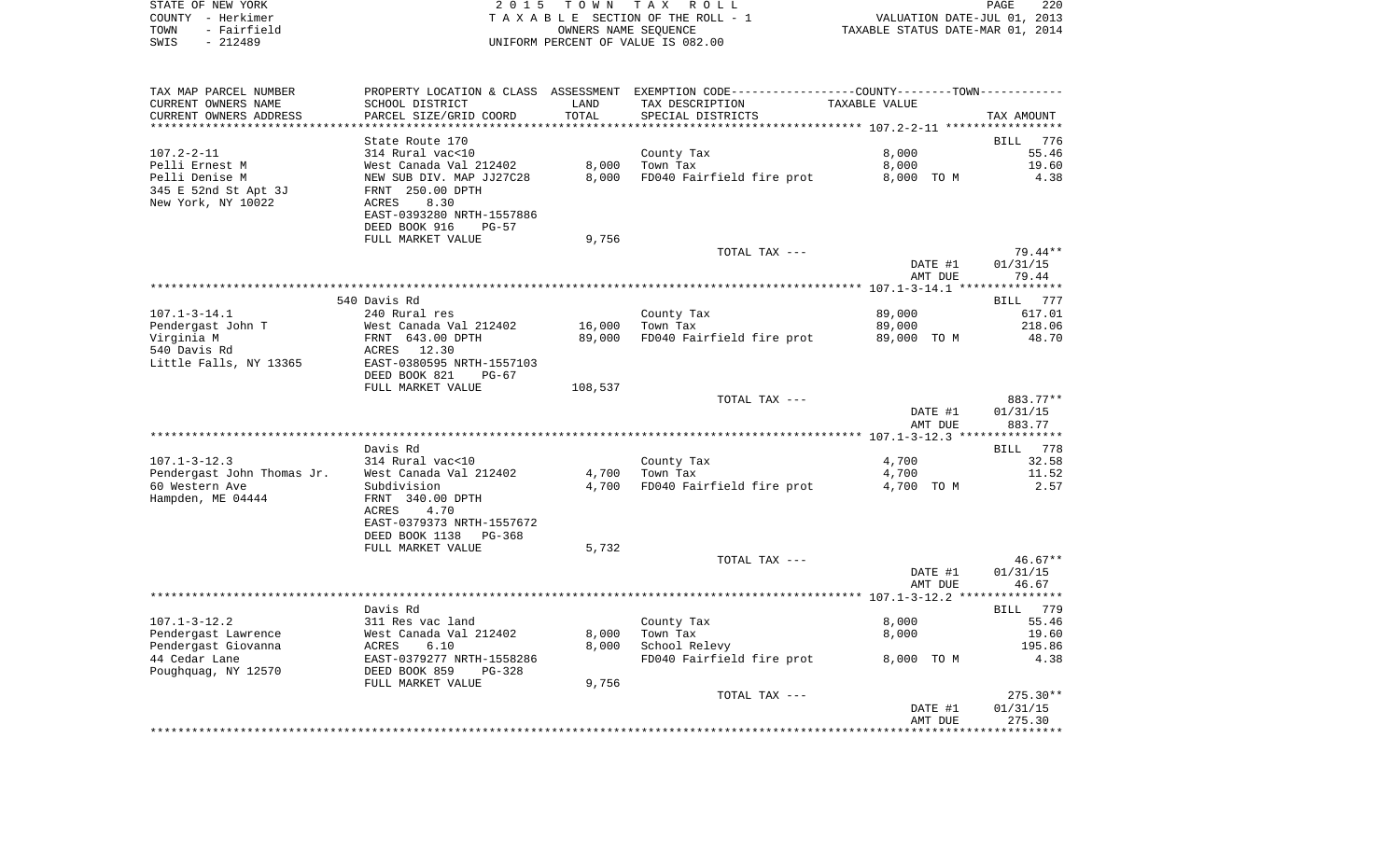| STATE OF NEW YORK   | 2015 TOWN TAX ROLL                 | 221<br>PAGE                      |
|---------------------|------------------------------------|----------------------------------|
| COUNTY - Herkimer   | TAXABLE SECTION OF THE ROLL - 1    | VALUATION DATE-JUL 01, 2013      |
| - Fairfield<br>TOWN | OWNERS NAME SEOUENCE               | TAXABLE STATUS DATE-MAR 01, 2014 |
| - 212489<br>SWIS    | UNIFORM PERCENT OF VALUE IS 082.00 |                                  |

| TAX AMOUNT<br>780<br>31.20<br>11.03<br>110.18<br>2.46<br>154.87**<br>01/31/15 |
|-------------------------------------------------------------------------------|
|                                                                               |
|                                                                               |
|                                                                               |
|                                                                               |
|                                                                               |
|                                                                               |
|                                                                               |
|                                                                               |
|                                                                               |
|                                                                               |
|                                                                               |
|                                                                               |
|                                                                               |
| 154.87                                                                        |
|                                                                               |
| 781                                                                           |
|                                                                               |
|                                                                               |
|                                                                               |
|                                                                               |
| 229.47<br>50.96                                                               |
| 38.31                                                                         |
| 318.74**                                                                      |
| 01/31/15                                                                      |
| 318.74                                                                        |
|                                                                               |
| 782                                                                           |
| 6.93                                                                          |
| 2.45                                                                          |
| .55                                                                           |
|                                                                               |
|                                                                               |
|                                                                               |
| $9.93**$                                                                      |
| 01/31/15                                                                      |
| 9.93                                                                          |
|                                                                               |
| 783                                                                           |
| 97.06                                                                         |
| 34.30                                                                         |
| 7.66                                                                          |
|                                                                               |
|                                                                               |
|                                                                               |
|                                                                               |
| $139.02**$                                                                    |
| 01/31/15                                                                      |
| 139.02                                                                        |
|                                                                               |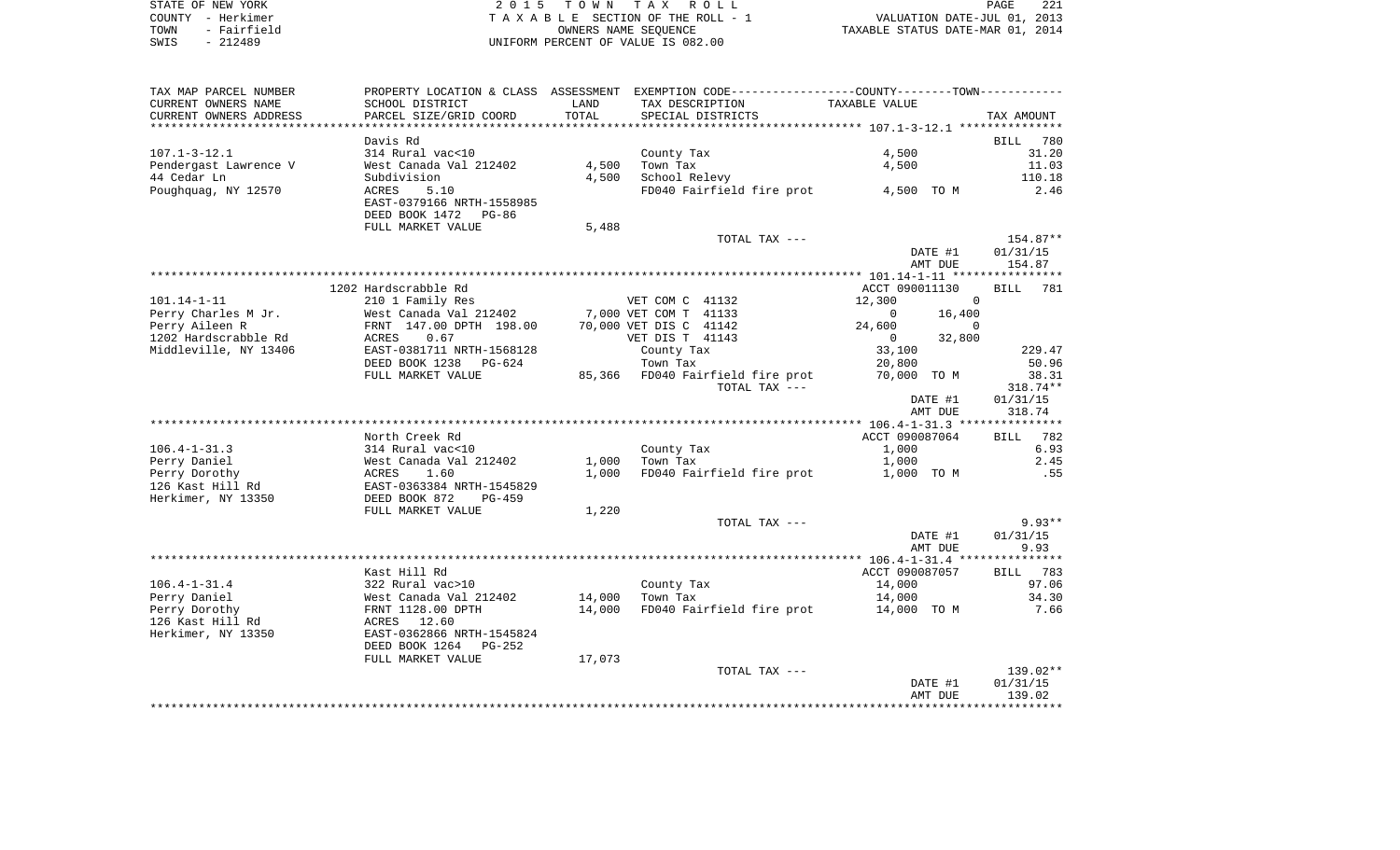| STATE OF NEW YORK<br>COUNTY - Herkimer<br>- Fairfield<br>TOWN<br>$-212489$<br>SWIS | 2 0 1 5                                          | T O W N           | TAX ROLL<br>TAXABLE SECTION OF THE ROLL - 1<br>OWNERS NAME SEQUENCE<br>UNIFORM PERCENT OF VALUE IS 082.00 | TAXABLE STATUS DATE-MAR 01, 2014              | PAGE<br>222<br>VALUATION DATE-JUL 01, 2013 |
|------------------------------------------------------------------------------------|--------------------------------------------------|-------------------|-----------------------------------------------------------------------------------------------------------|-----------------------------------------------|--------------------------------------------|
| TAX MAP PARCEL NUMBER                                                              |                                                  |                   | PROPERTY LOCATION & CLASS ASSESSMENT EXEMPTION CODE---------------COUNTY-------TOWN----------             |                                               |                                            |
| CURRENT OWNERS NAME                                                                | SCHOOL DISTRICT                                  | LAND              | TAX DESCRIPTION                                                                                           | TAXABLE VALUE                                 |                                            |
| CURRENT OWNERS ADDRESS                                                             | PARCEL SIZE/GRID COORD                           | TOTAL             | SPECIAL DISTRICTS                                                                                         |                                               | TAX AMOUNT                                 |
| *******************                                                                |                                                  | ***********       |                                                                                                           |                                               |                                            |
|                                                                                    | 646 Parkhurst Rd                                 |                   |                                                                                                           | ACCT 090100034                                | <b>BILL</b><br>784                         |
| $101.3 - 1 - 16.1$                                                                 | 210 1 Family Res                                 |                   | County Tax                                                                                                | 140,000                                       | 970.57                                     |
| Peruzzi Mary F<br>Peruzzi Rose Marie                                               | West Canada Val 212402<br>split 16.2 & 16.3 8/05 | 12,000<br>140,000 | Town Tax<br>FD040 Fairfield fire prot                                                                     | 140,000<br>140,000 TO M                       | 343.02<br>76.61                            |
| 646 Parkhurst Rd                                                                   | FRNT 288.00 DPTH                                 |                   |                                                                                                           |                                               |                                            |
| Little Falls, NY 13365                                                             | 3.00<br>ACRES                                    |                   |                                                                                                           |                                               |                                            |
|                                                                                    | EAST-0377167 NRTH-1563775                        |                   |                                                                                                           |                                               |                                            |
|                                                                                    | DEED BOOK 1232<br>PG-483                         |                   |                                                                                                           |                                               |                                            |
|                                                                                    | FULL MARKET VALUE                                | 170,732           |                                                                                                           |                                               |                                            |
|                                                                                    |                                                  |                   | TOTAL TAX ---                                                                                             |                                               | $1,390.20**$                               |
|                                                                                    |                                                  |                   |                                                                                                           | DATE #1<br>AMT DUE                            | 01/31/15<br>1,390.20                       |
|                                                                                    |                                                  |                   |                                                                                                           |                                               |                                            |
|                                                                                    | 223 State Route 29                               |                   |                                                                                                           | ACCT 090088075                                | BILL 785                                   |
| $100.4 - 1 - 7.2$                                                                  | 270 Mfg housing                                  |                   | County Tax                                                                                                | 31,000                                        | 214.91                                     |
| Petkovsek Joseph B                                                                 | West Canada Val 212402                           | 11,000            | Town Tax                                                                                                  | 31,000                                        | 75.95                                      |
| Petkovsek Joann                                                                    | FRNT 727.00 DPTH 192.00                          | 31,000            | FD040 Fairfield fire prot                                                                                 | 31,000 TO M                                   | 16.96                                      |
| PO Box 552                                                                         | 1.80<br>ACRES                                    |                   |                                                                                                           |                                               |                                            |
| Middleville, NY 13406                                                              | EAST-0371344 NRTH-1568763<br>DEED BOOK 830       |                   |                                                                                                           |                                               |                                            |
|                                                                                    | PG-125<br>FULL MARKET VALUE                      | 37,805            |                                                                                                           |                                               |                                            |
|                                                                                    |                                                  |                   | TOTAL TAX ---                                                                                             |                                               | 307.82**                                   |
|                                                                                    |                                                  |                   |                                                                                                           | DATE #1                                       | 01/31/15                                   |
|                                                                                    |                                                  |                   |                                                                                                           | AMT DUE                                       | 307.82                                     |
|                                                                                    |                                                  |                   |                                                                                                           | **************** 107.4-2-6 ****************** |                                            |
|                                                                                    | 553 State Route 170                              |                   |                                                                                                           | ACCT 090008010                                | <b>BILL</b><br>786                         |
| $107.4 - 2 - 6$                                                                    | 112 Dairy farm                                   |                   | VET WAR C 41122                                                                                           | 7,380                                         | $\mathbf 0$                                |
| Petkovsek Kevin A<br>553 State Route 170                                           | West Canada Val 212402<br>Life use to Shirley    |                   | 253,000 VET WAR T 41123<br>466,000 AG MKTS L 41720                                                        | 0<br>9,840<br>46,749<br>46,749                |                                            |
| Little Falls, NY 13365                                                             | ACRES 446.00                                     |                   | AGRIC 10 Y 42100                                                                                          | 25,500<br>25,500                              |                                            |
|                                                                                    | EAST-0393789 NRTH-1550064                        |                   | County Tax                                                                                                | 386,371                                       | 2,678.58                                   |
| MAY BE SUBJECT TO PAYMENT                                                          | DEED BOOK 1090<br>PG-361                         |                   | Town Tax                                                                                                  | 383,911                                       | 940.64                                     |
| UNDER AGDIST LAW TIL 2018                                                          | FULL MARKET VALUE                                | 568,293           | FD040 Fairfield fire prot                                                                                 | 419,251 TO M                                  | 229.43                                     |
|                                                                                    |                                                  |                   | 46,749 EX                                                                                                 |                                               |                                            |
|                                                                                    |                                                  |                   | TOTAL TAX ---                                                                                             |                                               | $3,848.65**$                               |
|                                                                                    |                                                  |                   |                                                                                                           | DATE #1                                       | 01/31/15                                   |
|                                                                                    |                                                  |                   |                                                                                                           | AMT DUE                                       | 3,848.65                                   |
|                                                                                    | 204 Pickert Rd                                   |                   |                                                                                                           |                                               | 787<br>BILL                                |
| $106.2 - 1 - 21.2$                                                                 | 240 Rural res                                    |                   | County Tax                                                                                                | 200,000                                       | 1,386.53                                   |
| Petras Seth                                                                        | West Canada Val 212402                           | 28,000            | Town Tax                                                                                                  | 200,000                                       | 490.03                                     |
| Petras Anita                                                                       | ACRES<br>29.50                                   | 200,000           | FD040 Fairfield fire prot                                                                                 | 200,000 TO M                                  | 109.45                                     |
| 204 Pickert Rd                                                                     | EAST-0369004 NRTH-1555605                        |                   |                                                                                                           |                                               |                                            |
| Little Falls, NY 13365                                                             | DEED BOOK 890<br>PG-68                           |                   |                                                                                                           |                                               |                                            |
|                                                                                    | FULL MARKET VALUE                                | 243,902           |                                                                                                           |                                               |                                            |
|                                                                                    |                                                  |                   | TOTAL TAX ---                                                                                             | DATE #1                                       | $1,986.01**$<br>01/31/15                   |
|                                                                                    |                                                  |                   |                                                                                                           | AMT DUE                                       | 1,986.01                                   |
|                                                                                    |                                                  |                   |                                                                                                           |                                               |                                            |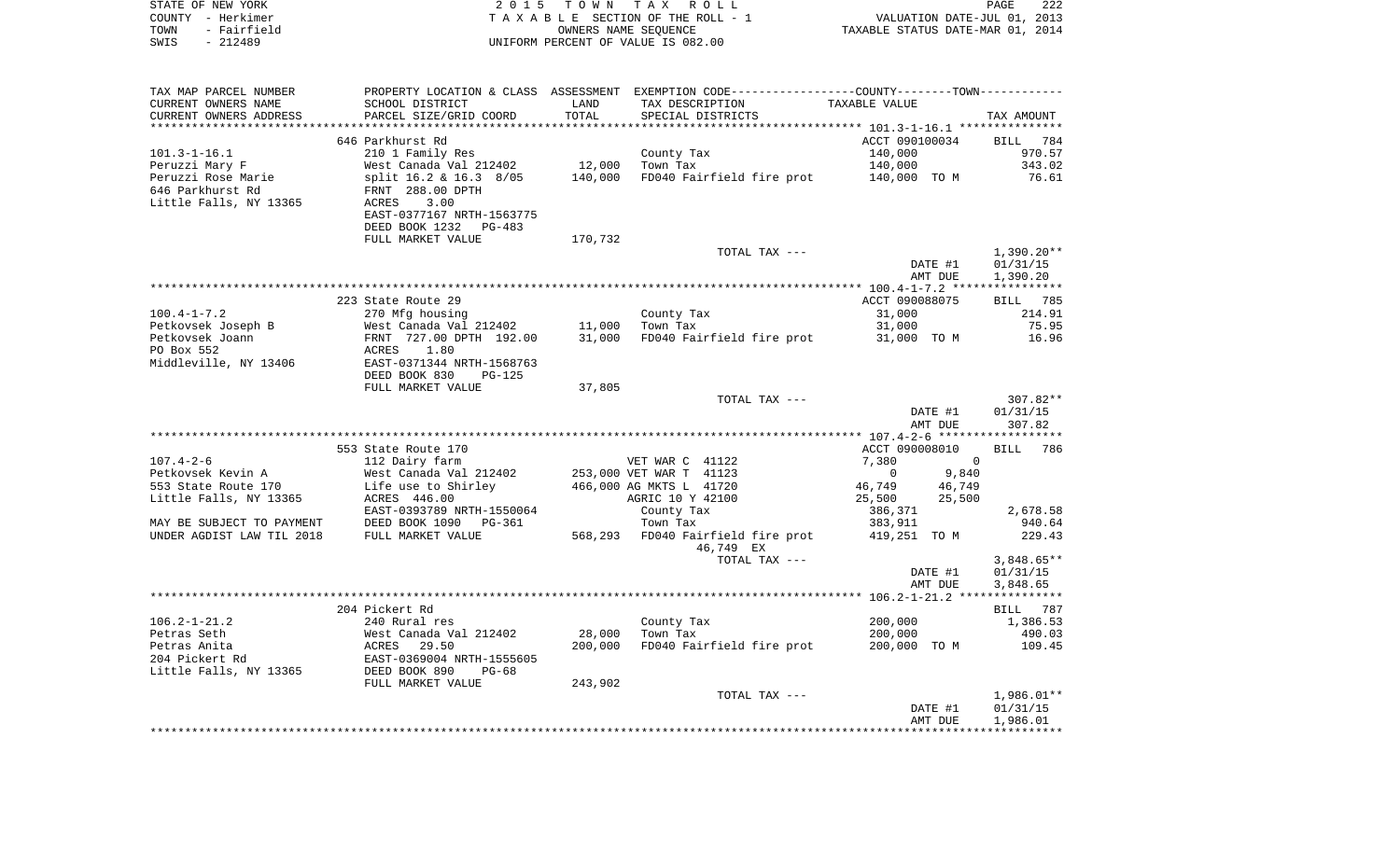| STATE OF NEW YORK   | 2015 TOWN TAX ROLL                 | 223<br>PAGE                      |
|---------------------|------------------------------------|----------------------------------|
| COUNTY - Herkimer   | TAXABLE SECTION OF THE ROLL - 1    | VALUATION DATE-JUL 01, 2013      |
| - Fairfield<br>TOWN | OWNERS NAME SEOUENCE               | TAXABLE STATUS DATE-MAR 01, 2014 |
| $-212489$<br>SWIS   | UNIFORM PERCENT OF VALUE IS 082.00 |                                  |

| TAX MAP PARCEL NUMBER       |                           |         | PROPERTY LOCATION & CLASS ASSESSMENT EXEMPTION CODE----------------COUNTY--------TOWN----------- |               |                    |
|-----------------------------|---------------------------|---------|--------------------------------------------------------------------------------------------------|---------------|--------------------|
| CURRENT OWNERS NAME         | SCHOOL DISTRICT           | LAND    | TAX DESCRIPTION                                                                                  | TAXABLE VALUE |                    |
| CURRENT OWNERS ADDRESS      | PARCEL SIZE/GRID COORD    | TOTAL   | SPECIAL DISTRICTS                                                                                |               | TAX AMOUNT         |
|                             |                           |         |                                                                                                  |               |                    |
|                             | Castle Rd                 |         |                                                                                                  |               | 788<br><b>BILL</b> |
| $101.4 - 7 - 10$            | 210 1 Family Res          |         | County Tax                                                                                       | 120,000       | 831.92             |
| Phillips James              | West Canada Val 212402    | 20,000  | Town Tax                                                                                         | 120,000       | 294.02             |
| Phillips Nancy              | ACRES<br>8.60             | 120,000 | FD040 Fairfield fire prot                                                                        | 120,000 TO M  | 65.67              |
| 374 Castle Rd               | EAST-0390855 NRTH-1563755 |         |                                                                                                  |               |                    |
| Little Falls, NY 13365      | DEED BOOK 1175<br>PG-663  |         |                                                                                                  |               |                    |
|                             | FULL MARKET VALUE         | 146,341 |                                                                                                  |               |                    |
|                             |                           |         | TOTAL TAX ---                                                                                    |               | 1,191.61**         |
|                             |                           |         |                                                                                                  | DATE #1       | 01/31/15           |
|                             |                           |         |                                                                                                  | AMT DUE       | 1,191.61           |
|                             |                           |         |                                                                                                  |               |                    |
|                             | Castle Rd                 |         |                                                                                                  |               | BILL<br>789        |
| $101.4 - 7 - 11$            | 314 Rural vac<10          |         | County Tax                                                                                       | 12,000        | 83.19              |
| Phillips James              | West Canada Val 212402    | 12,000  | Town Tax                                                                                         | 12,000        | 29.40              |
| Phillips Nancy              | 9.00<br>ACRES             | 12,000  | FD040 Fairfield fire prot                                                                        | 12,000 TO M   | 6.57               |
| 374 Castle Rd               | EAST-0390760 NRTH-1564014 |         |                                                                                                  |               |                    |
| Little Falls, NY 13365      | DEED BOOK 1175<br>PG-660  |         |                                                                                                  |               |                    |
|                             | FULL MARKET VALUE         | 14,634  |                                                                                                  |               |                    |
|                             |                           |         | TOTAL TAX ---                                                                                    |               | $119.16**$         |
|                             |                           |         |                                                                                                  | DATE #1       | 01/31/15           |
|                             |                           |         |                                                                                                  | AMT DUE       | 119.16             |
|                             |                           |         |                                                                                                  |               |                    |
|                             | 121 Delayton Rd           |         |                                                                                                  |               | BILL 790           |
| $107.1 - 1 - 7.2$           | 210 1 Family Res          |         | County Tax                                                                                       | 95,000        | 658.60             |
| Phillips Scott A            | West Canada Val 212402    | 12,000  | Town Tax                                                                                         | 95,000        | 232.76             |
| 121 Delayton Rd             | 3.40 BANK<br>ACRES<br>813 | 95,000  | FD040 Fairfield fire prot                                                                        | 95,000 TO M   | 51.99              |
| Little Falls, NY 13365      | EAST-0375989 NRTH-1556537 |         |                                                                                                  |               |                    |
|                             | FULL MARKET VALUE         | 115,854 |                                                                                                  |               |                    |
|                             |                           |         | TOTAL TAX ---                                                                                    |               | 943.35**           |
|                             |                           |         |                                                                                                  | DATE #1       | 01/31/15           |
|                             |                           |         |                                                                                                  | AMT DUE       | 943.35             |
|                             |                           |         |                                                                                                  |               |                    |
|                             | 176 Comstock Rd           |         |                                                                                                  |               | BILL 791           |
| $095.4 - 1 - 1.2$           | 240 Rural res             |         | County Tax                                                                                       | 127,000       | 880.45             |
| Pilgrim John                | West Canada Val 212402    | 33,000  | Town Tax                                                                                         | 127,000       | 311.17             |
| Pilgrim Pamela              | 45.80<br>ACRES            | 127,000 | FD040 Fairfield fire prot                                                                        | 127,000 TO M  | 69.50              |
| 21 Regent Drive             | EAST-0385447 NRTH-1583571 |         |                                                                                                  |               |                    |
| Hopewell Junction, NY 12533 | DEED BOOK 928<br>$PG-444$ |         |                                                                                                  |               |                    |
|                             | FULL MARKET VALUE         | 154,878 |                                                                                                  |               |                    |
|                             |                           |         | TOTAL TAX ---                                                                                    |               | $1,261.12**$       |
|                             |                           |         |                                                                                                  | DATE #1       | 01/31/15           |
|                             |                           |         |                                                                                                  | AMT DUE       | 1,261.12           |
|                             |                           |         |                                                                                                  |               |                    |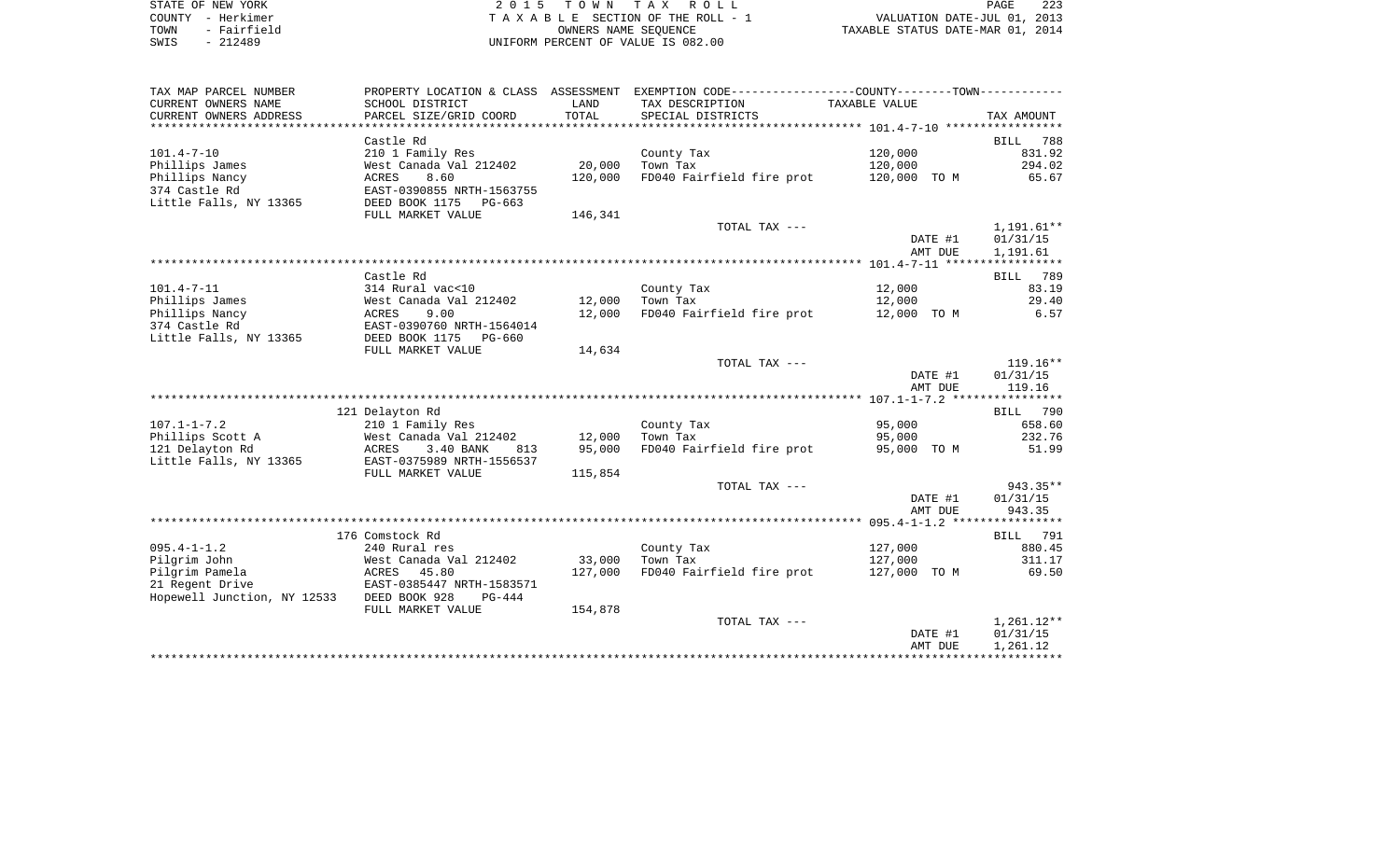| STATE OF NEW YORK   | 2015 TOWN TAX ROLL                 | 224<br>PAGE                      |
|---------------------|------------------------------------|----------------------------------|
| COUNTY - Herkimer   | TAXABLE SECTION OF THE ROLL - 1    | VALUATION DATE-JUL 01, 2013      |
| - Fairfield<br>TOWN | OWNERS NAME SEOUENCE               | TAXABLE STATUS DATE-MAR 01, 2014 |
| - 212489<br>SWIS    | UNIFORM PERCENT OF VALUE IS 082.00 |                                  |

| TAX MAP PARCEL NUMBER  |                           |         | PROPERTY LOCATION & CLASS ASSESSMENT EXEMPTION CODE---------------COUNTY-------TOWN---------- |                |                    |
|------------------------|---------------------------|---------|-----------------------------------------------------------------------------------------------|----------------|--------------------|
| CURRENT OWNERS NAME    | SCHOOL DISTRICT           | LAND    | TAX DESCRIPTION                                                                               | TAXABLE VALUE  |                    |
| CURRENT OWNERS ADDRESS | PARCEL SIZE/GRID COORD    | TOTAL   | SPECIAL DISTRICTS                                                                             |                | TAX AMOUNT         |
| ********************** |                           |         |                                                                                               |                |                    |
|                        | 2828 State Route 169      |         |                                                                                               | ACCT 090007050 | BILL 792           |
| $107.1 - 1 - 1$        | 210 1 Family Res          |         | County Tax                                                                                    | 50,000         | 346.63             |
| Polhamus Carl L Jr.    | West Canada Val 212402    | 10,500  | Town Tax                                                                                      | 50,000         | 122.51             |
| 2828 State Route 169   | ACRES<br>3.50             | 50,000  | FD040 Fairfield fire prot                                                                     | 50,000 TO M    | 27.36              |
| Little Falls, NY 13365 | EAST-0371884 NRTH-1559814 |         |                                                                                               |                |                    |
|                        | DEED BOOK 1523<br>$PG-73$ |         |                                                                                               |                |                    |
|                        | FULL MARKET VALUE         | 60,976  |                                                                                               |                |                    |
|                        |                           |         | TOTAL TAX ---                                                                                 |                | 496.50**           |
|                        |                           |         |                                                                                               | DATE #1        | 01/31/15           |
|                        |                           |         |                                                                                               | AMT DUE        | 496.50             |
|                        |                           |         |                                                                                               |                |                    |
|                        | Davis Rd                  |         |                                                                                               | ACCT 090001890 | BILL 793           |
| $107.1 - 1 - 10$       | 270 Mfg housing           |         | County Tax                                                                                    | 40,000         | 277.31             |
| Price John M Jr        | West Canada Val 212402    | 10,000  | Town Tax                                                                                      | 40,000         | 98.01              |
| 285 Davis Rd           | FRNT 155.00 DPTH 273.00   | 40,000  | School Relevy                                                                                 |                | 399.60             |
| Little Falls, NY 13365 | EAST-0375407 NRTH-1556880 |         | FD040 Fairfield fire prot 40,000 TO M                                                         |                | 21.89              |
|                        | DEED BOOK 703<br>PG-634   |         |                                                                                               |                |                    |
|                        | FULL MARKET VALUE         | 48,780  |                                                                                               |                |                    |
|                        |                           |         | TOTAL TAX ---                                                                                 |                | 796.81**           |
|                        |                           |         |                                                                                               | DATE #1        | 01/31/15           |
|                        |                           |         |                                                                                               | AMT DUE        | 796.81             |
|                        |                           |         |                                                                                               |                |                    |
|                        | 837 State Route 29        |         |                                                                                               | ACCT 090008760 | BILL 794           |
| $101.1 - 1 - 25.1$     | 240 Rural res             |         | County Tax                                                                                    | 110,000        | 762.59             |
| Priore Franco          | West Canada Val 212402    | 18,000  | Town Tax                                                                                      | 110,000        | 269.52             |
| Priore Lucia           | Life Use E Robinson       | 110,000 | FD040 Fairfield fire prot                                                                     | 110,000 TO M   | 60.20              |
| 84 Fairchild Rd        | 15.00<br>ACRES            |         |                                                                                               |                |                    |
| Clifton, NJ 07013      | EAST-0383054 NRTH-1568201 |         |                                                                                               |                |                    |
|                        | DEED BOOK 1200<br>PG-707  |         |                                                                                               |                |                    |
|                        | FULL MARKET VALUE         | 134,146 |                                                                                               |                |                    |
|                        |                           |         | TOTAL TAX ---                                                                                 |                | 1,092.31**         |
|                        |                           |         |                                                                                               | DATE #1        | 01/31/15           |
|                        |                           |         |                                                                                               | AMT DUE        | 1,092.31           |
|                        |                           |         |                                                                                               |                |                    |
|                        | 755 North Creek Rd        |         | 50 PCT OF VALUE USED FOR EXEMPTION PURPOSES ACCT 090100030                                    |                | <b>BILL</b><br>795 |
| $107.3 - 2 - 23$       | 421 Restaurant            |         | VET COM C 41132                                                                               | 12,300         | $\overline{0}$     |
|                        |                           |         | 10,000 VET COM T 41133                                                                        | $\overline{0}$ |                    |
| Prochazka Margaret     | West Canada Val 212402    |         |                                                                                               | 16,400         |                    |
| Box 633                | Restaurant/Doublewide     |         | 172,000 County Tax                                                                            | 159,700        | 1,107.15           |
| 755 N Creek Rd         | ACRES<br>1.90             |         | Town Tax                                                                                      | 155,600        | 381.24             |
| Little Falls, NY 13365 | EAST-0376457 NRTH-1547820 |         | School Relevy                                                                                 |                | 3,048.29           |
|                        | DEED BOOK 00632 PG-00938  |         | FD040 Fairfield fire prot 172,000 TO M                                                        |                | 94.12              |
|                        | FULL MARKET VALUE         | 209,756 |                                                                                               |                |                    |
|                        |                           |         | TOTAL TAX ---                                                                                 |                | $4,630.80**$       |
|                        |                           |         |                                                                                               | DATE #1        | 01/31/15           |
|                        |                           |         |                                                                                               | AMT DUE        | 4,630.80           |
|                        |                           |         |                                                                                               |                |                    |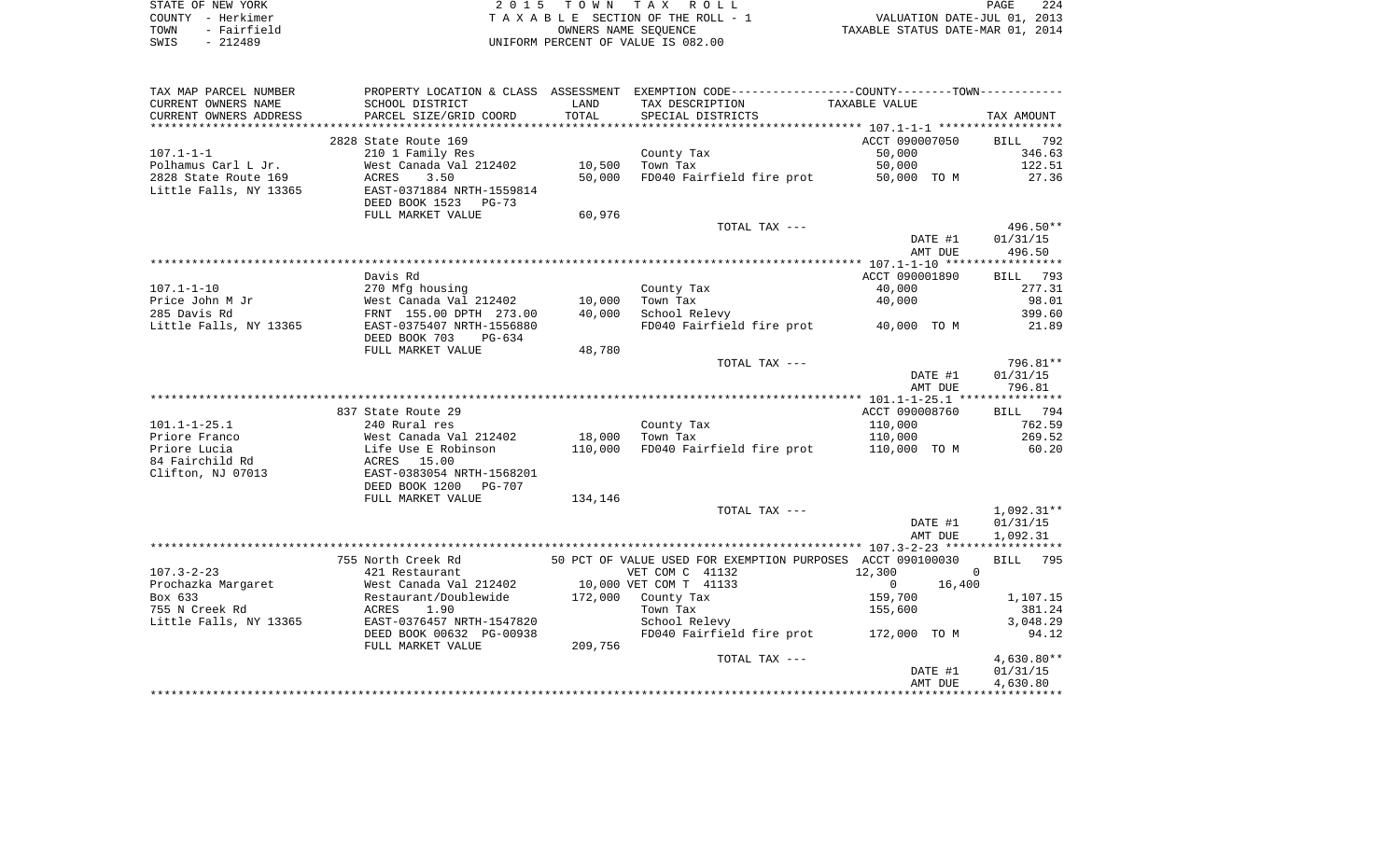| STATE OF NEW YORK   | 2015 TOWN TAX ROLL                 | 225<br>PAGE                      |
|---------------------|------------------------------------|----------------------------------|
| COUNTY - Herkimer   | TAXABLE SECTION OF THE ROLL - 1    | VALUATION DATE-JUL 01, 2013      |
| - Fairfield<br>TOWN | OWNERS NAME SEOUENCE               | TAXABLE STATUS DATE-MAR 01, 2014 |
| SWIS - 212489       | UNIFORM PERCENT OF VALUE IS 082.00 |                                  |

| TAX MAP PARCEL NUMBER     |                           |                | PROPERTY LOCATION & CLASS ASSESSMENT EXEMPTION CODE----------------COUNTY-------TOWN---------- | TAXABLE VALUE    |                    |
|---------------------------|---------------------------|----------------|------------------------------------------------------------------------------------------------|------------------|--------------------|
| CURRENT OWNERS NAME       | SCHOOL DISTRICT           | LAND<br>TOTAL  | TAX DESCRIPTION                                                                                |                  |                    |
| CURRENT OWNERS ADDRESS    | PARCEL SIZE/GRID COORD    |                | SPECIAL DISTRICTS                                                                              |                  | TAX AMOUNT         |
|                           |                           |                |                                                                                                |                  |                    |
|                           | 2900 State Route 169      |                |                                                                                                |                  | <b>BILL</b><br>796 |
| $106.2 - 1 - 4.3$         | 112 Dairy farm            |                | AGRIC 10 Y 41700                                                                               | 10,000<br>10,000 |                    |
| Pullis Robert             | West Canada Val 212402    | 95,000 AG MKTS | 41730                                                                                          | 34,792<br>34,792 |                    |
| Pullis Rosa               | FRNT 1416.00 DPTH         | 180,000        | County Tax                                                                                     | 135,208          | 937.35             |
| 2900 State Route 169      | ACRES 155.90              |                | Town Tax                                                                                       | 135,208          | 331.28             |
| Little Falls, NY 13365    | EAST-0369642 NRTH-1560270 |                | FD040 Fairfield fire prot                                                                      | 180,000 TO M     | 98.50              |
|                           | DEED BOOK 1089<br>PG-844  |                |                                                                                                |                  |                    |
| MAY BE SUBJECT TO PAYMENT | FULL MARKET VALUE         | 219,512        |                                                                                                |                  |                    |
| UNDER AGDIST LAW TIL 2021 |                           |                |                                                                                                |                  |                    |
|                           |                           |                | TOTAL TAX ---                                                                                  |                  | $1,367.13**$       |
|                           |                           |                |                                                                                                | DATE #1          | 01/31/15           |
|                           |                           |                |                                                                                                | AMT DUE          | 1,367.13           |
|                           |                           |                |                                                                                                |                  |                    |
|                           |                           |                |                                                                                                |                  |                    |
|                           | State Route 29            |                |                                                                                                |                  | 797<br>BILL        |
| $101.4 - 4 - 4$           | 322 Rural vac>10          |                | County Tax                                                                                     | 15,000           | 103.99             |
| Pumarejo Roberto          | West Canada Val 212402    | 15,000         | Town Tax                                                                                       | 15,000           | 36.75              |
| 12 Loretta Ct             | Survey Jj19a26            | 15,000         | School Relevy                                                                                  |                  | 367.23             |
| Coram, NY 11727           | ACRES 15.70               |                | FD040 Fairfield fire prot 15,000 TO M                                                          |                  | 8.21               |
|                           | EAST-0389249 NRTH-1567527 |                |                                                                                                |                  |                    |
|                           | DEED BOOK 819<br>PG-436   |                |                                                                                                |                  |                    |
|                           | FULL MARKET VALUE         | 18,293         |                                                                                                |                  |                    |
|                           |                           |                | TOTAL TAX ---                                                                                  |                  | $516.18**$         |
|                           |                           |                |                                                                                                | DATE #1          | 01/31/15           |
|                           |                           |                |                                                                                                | AMT DUE          | 516.18             |
|                           |                           |                |                                                                                                |                  |                    |
|                           | Castle Rd                 |                |                                                                                                | ACCT 090004470   | BILL 798           |
| $094.4 - 1 - 23$          |                           |                |                                                                                                |                  |                    |
|                           | 105 Vac farmland          |                | County Tax                                                                                     | 8,000            | 55.46              |
| Purinton Douglas P        | West Canada Val 212402    | 8,000          | Town Tax                                                                                       | 8,000            | 19.60              |
| Purinton Julie C          | 15.00<br>ACRES            | 8,000          | FD040 Fairfield fire prot                                                                      | 8,000 TO M       | 4.38               |
| 526 Elm Tree Rd           | EAST-0371553 NRTH-1582472 |                |                                                                                                |                  |                    |
| Newport, NY 13416         | DEED BOOK 838<br>$PG-513$ |                |                                                                                                |                  |                    |
|                           | FULL MARKET VALUE         | 9,756          |                                                                                                |                  |                    |
|                           |                           |                | TOTAL TAX ---                                                                                  |                  | 79.44**            |
|                           |                           |                |                                                                                                | DATE #1          | 01/31/15           |
|                           |                           |                |                                                                                                | AMT DUE          | 79.44              |
|                           |                           |                |                                                                                                |                  |                    |
|                           | 581 West End Rd           |                |                                                                                                | ACCT 090000540   | BILL 799           |
| $106.4 - 1 - 4.5$         | 210 1 Family Res          |                | County Tax                                                                                     | 68,000           | 471.42             |
| Putney Christopher W      | West Canada Val 212402    | 12,000         | Town Tax                                                                                       | 68,000           | 166.61             |
| 581 West End Rd           |                           |                |                                                                                                |                  |                    |
|                           | Doublewide                | 68,000         | School Relevy                                                                                  |                  | 1,085.11           |
| Little Falls, NY 13365    | ACRES<br>4.30             |                | FD040 Fairfield fire prot 68,000 TO M                                                          |                  | 37.21              |
|                           | EAST-0366225 NRTH-1550579 |                |                                                                                                |                  |                    |
|                           | DEED BOOK 1452<br>PG-640  |                |                                                                                                |                  |                    |
|                           | FULL MARKET VALUE         | 82,927         |                                                                                                |                  |                    |
|                           |                           |                | TOTAL TAX ---                                                                                  |                  | $1,760.35**$       |
|                           |                           |                |                                                                                                | DATE #1          | 01/31/15           |
|                           |                           |                |                                                                                                | AMT DUE          | 1,760.35           |
|                           |                           |                |                                                                                                |                  |                    |
|                           |                           |                |                                                                                                |                  |                    |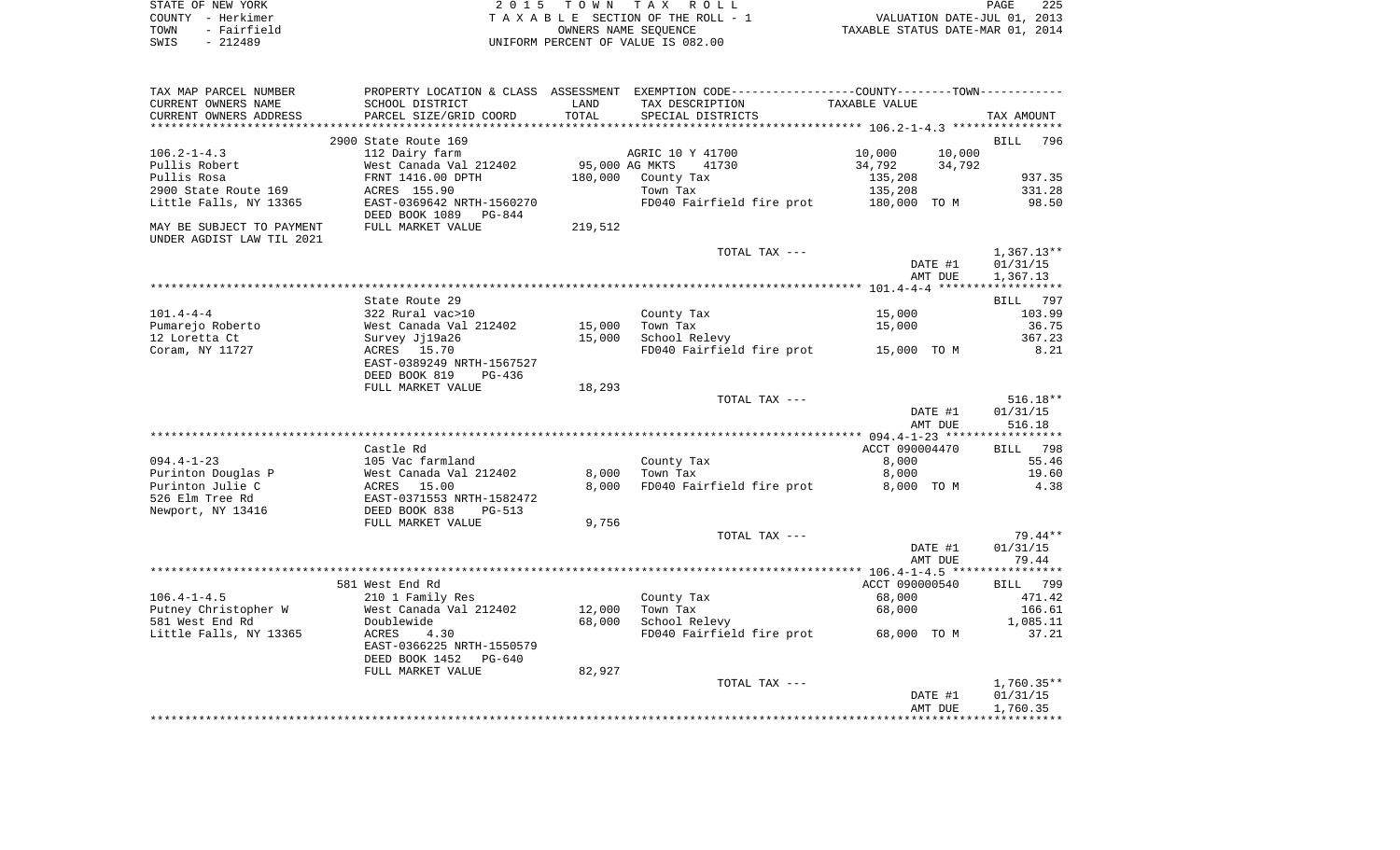| STATE OF NEW YORK   | 2015 TOWN TAX ROLL                 | 226<br><b>PAGE</b>               |
|---------------------|------------------------------------|----------------------------------|
| COUNTY - Herkimer   | TAXABLE SECTION OF THE ROLL - 1    | VALUATION DATE-JUL 01, 2013      |
| - Fairfield<br>TOWN | OWNERS NAME SEOUENCE               | TAXABLE STATUS DATE-MAR 01, 2014 |
| - 212489<br>SWIS    | UNIFORM PERCENT OF VALUE IS 082.00 |                                  |

| TAX MAP PARCEL NUMBER      | PROPERTY LOCATION & CLASS        | ASSESSMENT | EXEMPTION CODE-----------------COUNTY--------TOWN----------- |                        |                    |
|----------------------------|----------------------------------|------------|--------------------------------------------------------------|------------------------|--------------------|
| CURRENT OWNERS NAME        | SCHOOL DISTRICT                  | LAND       | TAX DESCRIPTION                                              | TAXABLE VALUE          |                    |
| CURRENT OWNERS ADDRESS     | PARCEL SIZE/GRID COORD           | TOTAL      | SPECIAL DISTRICTS                                            |                        | TAX AMOUNT         |
| *******************        | *************************        |            |                                                              |                        |                    |
|                            | 1558 Castle Rd                   |            |                                                              | ACCT 090087056         | <b>BILL</b><br>800 |
| $095.3 - 1 - 30.3$         | 210 1 Family Res                 |            | VET COM CT 41131                                             | 12,300<br>16,400       |                    |
| Putney David               | West Canada Val 212402           | 13,000     | County Tax                                                   | 117,700                | 815.97             |
| Putney Ruth                | FRNT 200.00 DPTH 1089.00         | 130,000    | Town Tax                                                     | 113,600                | 278.34             |
| 1558 Castle Road           | <b>ACRES</b><br>5.00 BANK<br>135 |            | FD040 Fairfield fire prot                                    | 130,000 TO M           | 71.14              |
| Newport, NY 13416          | EAST-0378805 NRTH-1581502        |            |                                                              |                        |                    |
|                            | DEED BOOK 768<br><b>PG-595</b>   |            |                                                              |                        |                    |
|                            | FULL MARKET VALUE                | 158,537    |                                                              |                        |                    |
|                            |                                  |            | TOTAL TAX ---                                                |                        | $1,165.45**$       |
|                            |                                  |            |                                                              | DATE #1                | 01/31/15           |
|                            |                                  |            |                                                              | AMT DUE                | 1,165.45           |
|                            |                                  |            |                                                              |                        |                    |
|                            | Castle Rd                        |            |                                                              | ACCT 090089092         | 801<br>BILL        |
| $095.3 - 1 - 30.4$         | 314 Rural vac<10                 |            | County Tax                                                   | 8,000                  | 55.46              |
| Putney David               | West Canada Val 212402           | 8,000      | Town Tax                                                     | 8,000                  | 19.60              |
| 1558 Castle Rd             | ACRES<br>5.00                    | 8,000      | FD040 Fairfield fire prot                                    | 8,000 TO M             | 4.38               |
| Newport, NY 13416          | EAST-0379018 NRTH-1581520        |            |                                                              |                        |                    |
|                            | DEED BOOK 842<br>PG-487          |            |                                                              |                        |                    |
|                            | FULL MARKET VALUE                | 9,756      |                                                              |                        | $79.44**$          |
|                            |                                  |            | TOTAL TAX ---                                                | DATE #1                | 01/31/15           |
|                            |                                  |            |                                                              | AMT DUE                | 79.44              |
|                            |                                  |            |                                                              |                        |                    |
|                            | 1165 Hardscrabble Rd             |            |                                                              | ACCT 090008340         | BILL<br>802        |
| $101.14 - 1 - 6$           | 210 1 Family Res                 |            | VET COM C 41132                                              | 12,300<br>$\Omega$     |                    |
| Putney Timothy & Joanne    | West Canada Val 212402           |            | 10,000 VET COM T 41133                                       | 16,250<br>$\mathbf{0}$ |                    |
| Putney Laurine & Kathleen  | ACRES<br>1.60                    | 65,000     | County Tax                                                   | 52,700                 | 365.35             |
| 1165 Hardscrabble Rd       | EAST-0345010 NRTH-1142690        |            | Town Tax                                                     | 48,750                 | 119.44             |
| Middleville, NY 13406-9801 | DEED BOOK 1299<br><b>PG-551</b>  |            | FD040 Fairfield fire prot                                    | 65,000 TO M            | 35.57              |
|                            | FULL MARKET VALUE                | 79,268     |                                                              |                        |                    |
|                            |                                  |            | TOTAL TAX ---                                                |                        | 520.36**           |
|                            |                                  |            |                                                              | DATE #1                | 01/31/15           |
|                            |                                  |            |                                                              | AMT DUE                | 520.36             |
|                            |                                  |            |                                                              |                        |                    |
|                            | 377 North Creek Rd               |            |                                                              | ACCT 090088073         | BILL 803           |
| $106.4 - 1 - 44.2$         | 281 Multiple res                 |            | County Tax                                                   | 93,000                 | 644.74             |
| RANDT Carl A               | West Canada Val 212402           | 11,000     | Town Tax                                                     | 93,000                 | 227.86             |
| Randt Victoria             | Doublewide & singlewide          | 93,000     | FD040 Fairfield fire prot                                    | 93,000 TO M            | 50.89              |
| 377 North Creek Rd         | 1.80<br>ACRES                    |            |                                                              |                        |                    |
| Little Falls, NY 13365     | EAST-0369057 NRTH-1547052        |            |                                                              |                        |                    |
|                            | DEED BOOK 732<br>$PG-87$         |            |                                                              |                        |                    |
|                            | FULL MARKET VALUE                | 113,415    |                                                              |                        |                    |
|                            |                                  |            | TOTAL TAX ---                                                |                        | $923.49**$         |
|                            |                                  |            |                                                              | DATE #1                | 01/31/15           |
|                            |                                  |            |                                                              | AMT DUE                | 923.49             |
|                            |                                  |            |                                                              |                        |                    |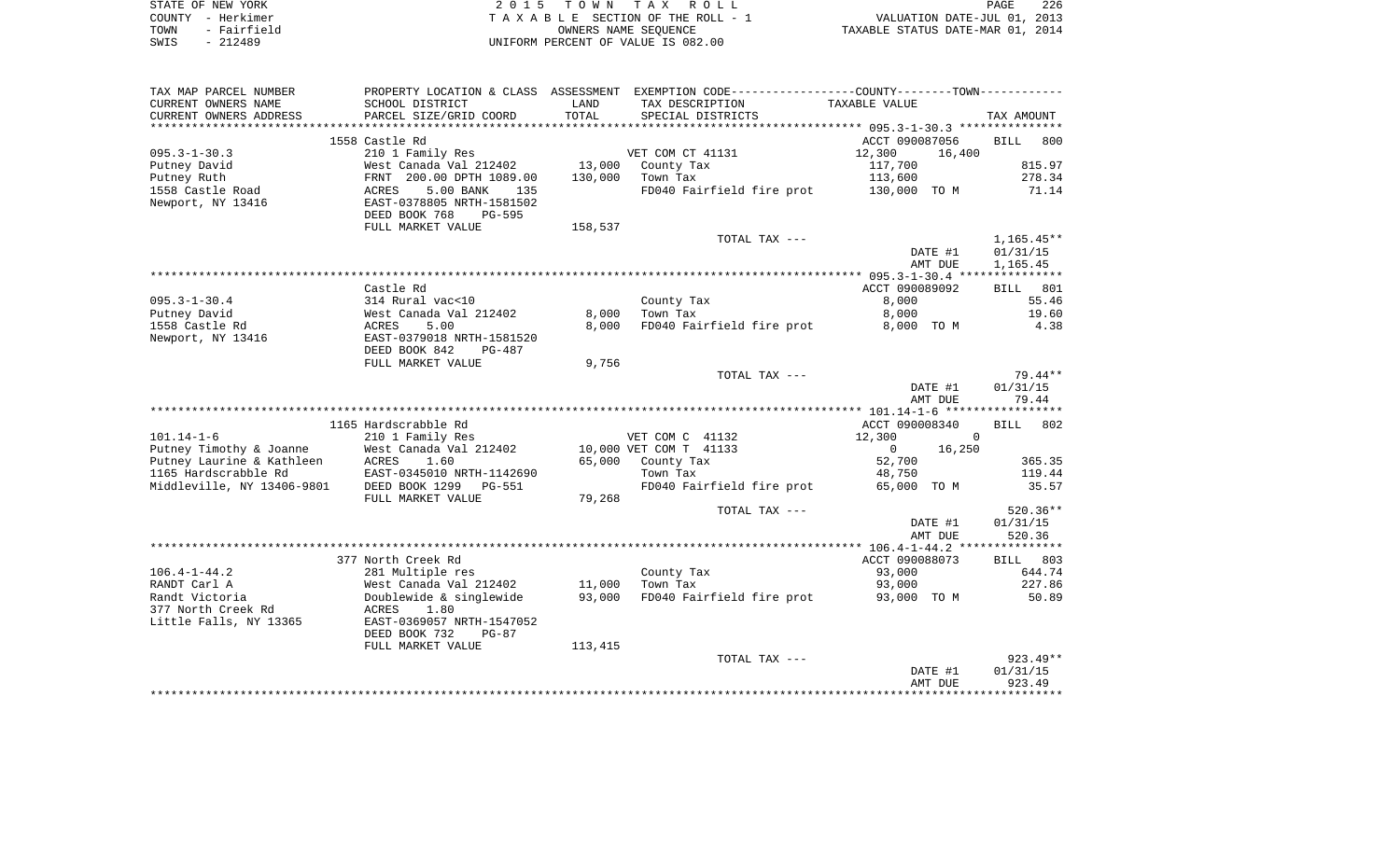| STATE OF NEW YORK   | 2015 TOWN TAX ROLL                 | 227<br><b>PAGE</b>               |
|---------------------|------------------------------------|----------------------------------|
| COUNTY - Herkimer   | TAXABLE SECTION OF THE ROLL - 1    | VALUATION DATE-JUL 01, 2013      |
| - Fairfield<br>TOWN | OWNERS NAME SEOUENCE               | TAXABLE STATUS DATE-MAR 01, 2014 |
| SWIS<br>- 212489    | UNIFORM PERCENT OF VALUE IS 082.00 |                                  |

| CURRENT OWNERS NAME<br>SCHOOL DISTRICT<br>LAND<br>TAX DESCRIPTION<br>TAXABLE VALUE<br>TOTAL<br>PARCEL SIZE/GRID COORD<br>CURRENT OWNERS ADDRESS<br>SPECIAL DISTRICTS<br>TAX AMOUNT<br>165 Rath Rd<br>ACCT 090008580<br>804<br><b>BILL</b><br>$095.3 - 1 - 31.1$<br>AGRIC 10 Y 41700<br>112 Dairy farm<br>12,000<br>12,000<br>852.72<br>West Canada Val 212402<br>64,000<br>County Tax<br>123,000<br>301.37<br>Rath Steven A<br>FRNT 1447.00 DPTH<br>135,000<br>Town Tax<br>123,000<br>99.60<br>73.88<br>FD040 Fairfield fire prot<br>135,000 TO M<br>ACRES<br>EAST-0380948 NRTH-1582468<br>DEED BOOK 1262<br>PG-400<br>FULL MARKET VALUE<br>164,634<br>$1,227.97**$<br>TOTAL TAX ---<br>DATE #1<br>01/31/15<br>1,227.97<br>AMT DUE<br>108 Rath Rd<br>ACCT 090008610<br>BILL 805<br>$095.3 - 1 - 36$<br>210 1 Family Res<br>County Tax<br>395.16<br>57,000<br>139.66<br>Rath Raymond A<br>West Canada Val 212402<br>10,000<br>Town Tax<br>57,000<br>Lura Rath<br>FRNT 197.00 DPTH 197.00<br>57,000<br>FD040 Fairfield fire prot<br>31.19<br>57,000 TO M<br>108 Rath Rd<br>EAST-0382019 NRTH-1581442<br>Newport, NY 13416<br>DEED BOOK 871<br>PG-186<br>FULL MARKET VALUE<br>69,512<br>$566.01**$<br>TOTAL TAX ---<br>01/31/15<br>DATE #1<br>566.01<br>AMT DUE<br>1448 Castle Rd<br>ACCT 090008580<br>806<br>BILL<br>$095.3 - 1 - 31.2$<br>260 Seasonal res<br>County Tax<br>90,000<br>623.94<br>220.51<br>Rath Steve<br>West Canada Val 212402<br>10,000<br>Town Tax<br>90,000<br>1448 Castle Rd<br>49.25<br>FRNT 208.00 DPTH<br>90,000<br>FD040 Fairfield fire prot<br>90,000 TO M<br>Newport, NY 13416<br>ACRES<br>1.00<br>EAST-0381113 NRTH-1581314<br>DEED BOOK 1397<br>PG-547<br>FULL MARKET VALUE<br>109,756<br>893.70**<br>TOTAL TAX ---<br>DATE #1<br>01/31/15<br>AMT DUE<br>893.70<br>112 North Creek Rd<br>ACCT 090100083<br>807<br><b>BILL</b><br>$106.4 - 1 - 31.1$<br>48,000<br>332.77<br>270 Mfg housing<br>County Tax<br>Ray Felix<br>West Canada Val 212402<br>10,000<br>Town Tax<br>48,000<br>117.61<br>Ray Janice<br>ACRES<br>1.30<br>48,000<br>FD040 Fairfield fire prot<br>48,000 TO M<br>26.27<br>112 North Creek Rd<br>EAST-0363901 NRTH-1545845<br>Little Falls, NY 13365<br>DEED BOOK 779<br>$PG-126$<br>FULL MARKET VALUE<br>58,537<br>$476.65**$<br>TOTAL TAX ---<br>DATE #1<br>01/31/15<br>AMT DUE<br>476.65 | TAX MAP PARCEL NUMBER |  | PROPERTY LOCATION & CLASS ASSESSMENT EXEMPTION CODE----------------COUNTY-------TOWN---------- |  |
|----------------------------------------------------------------------------------------------------------------------------------------------------------------------------------------------------------------------------------------------------------------------------------------------------------------------------------------------------------------------------------------------------------------------------------------------------------------------------------------------------------------------------------------------------------------------------------------------------------------------------------------------------------------------------------------------------------------------------------------------------------------------------------------------------------------------------------------------------------------------------------------------------------------------------------------------------------------------------------------------------------------------------------------------------------------------------------------------------------------------------------------------------------------------------------------------------------------------------------------------------------------------------------------------------------------------------------------------------------------------------------------------------------------------------------------------------------------------------------------------------------------------------------------------------------------------------------------------------------------------------------------------------------------------------------------------------------------------------------------------------------------------------------------------------------------------------------------------------------------------------------------------------------------------------------------------------------------------------------------------------------------------------------------------------------------------------------------------------------------------------------------------------------------------------------------------------------------------------------------------------------------------------------------------------------------------------------------|-----------------------|--|------------------------------------------------------------------------------------------------|--|
|                                                                                                                                                                                                                                                                                                                                                                                                                                                                                                                                                                                                                                                                                                                                                                                                                                                                                                                                                                                                                                                                                                                                                                                                                                                                                                                                                                                                                                                                                                                                                                                                                                                                                                                                                                                                                                                                                                                                                                                                                                                                                                                                                                                                                                                                                                                                        |                       |  |                                                                                                |  |
|                                                                                                                                                                                                                                                                                                                                                                                                                                                                                                                                                                                                                                                                                                                                                                                                                                                                                                                                                                                                                                                                                                                                                                                                                                                                                                                                                                                                                                                                                                                                                                                                                                                                                                                                                                                                                                                                                                                                                                                                                                                                                                                                                                                                                                                                                                                                        |                       |  |                                                                                                |  |
|                                                                                                                                                                                                                                                                                                                                                                                                                                                                                                                                                                                                                                                                                                                                                                                                                                                                                                                                                                                                                                                                                                                                                                                                                                                                                                                                                                                                                                                                                                                                                                                                                                                                                                                                                                                                                                                                                                                                                                                                                                                                                                                                                                                                                                                                                                                                        |                       |  |                                                                                                |  |
|                                                                                                                                                                                                                                                                                                                                                                                                                                                                                                                                                                                                                                                                                                                                                                                                                                                                                                                                                                                                                                                                                                                                                                                                                                                                                                                                                                                                                                                                                                                                                                                                                                                                                                                                                                                                                                                                                                                                                                                                                                                                                                                                                                                                                                                                                                                                        |                       |  |                                                                                                |  |
|                                                                                                                                                                                                                                                                                                                                                                                                                                                                                                                                                                                                                                                                                                                                                                                                                                                                                                                                                                                                                                                                                                                                                                                                                                                                                                                                                                                                                                                                                                                                                                                                                                                                                                                                                                                                                                                                                                                                                                                                                                                                                                                                                                                                                                                                                                                                        |                       |  |                                                                                                |  |
|                                                                                                                                                                                                                                                                                                                                                                                                                                                                                                                                                                                                                                                                                                                                                                                                                                                                                                                                                                                                                                                                                                                                                                                                                                                                                                                                                                                                                                                                                                                                                                                                                                                                                                                                                                                                                                                                                                                                                                                                                                                                                                                                                                                                                                                                                                                                        | Rath Raymond A        |  |                                                                                                |  |
|                                                                                                                                                                                                                                                                                                                                                                                                                                                                                                                                                                                                                                                                                                                                                                                                                                                                                                                                                                                                                                                                                                                                                                                                                                                                                                                                                                                                                                                                                                                                                                                                                                                                                                                                                                                                                                                                                                                                                                                                                                                                                                                                                                                                                                                                                                                                        |                       |  |                                                                                                |  |
|                                                                                                                                                                                                                                                                                                                                                                                                                                                                                                                                                                                                                                                                                                                                                                                                                                                                                                                                                                                                                                                                                                                                                                                                                                                                                                                                                                                                                                                                                                                                                                                                                                                                                                                                                                                                                                                                                                                                                                                                                                                                                                                                                                                                                                                                                                                                        | 108 Rath Rd           |  |                                                                                                |  |
|                                                                                                                                                                                                                                                                                                                                                                                                                                                                                                                                                                                                                                                                                                                                                                                                                                                                                                                                                                                                                                                                                                                                                                                                                                                                                                                                                                                                                                                                                                                                                                                                                                                                                                                                                                                                                                                                                                                                                                                                                                                                                                                                                                                                                                                                                                                                        | Newport, NY 13416     |  |                                                                                                |  |
|                                                                                                                                                                                                                                                                                                                                                                                                                                                                                                                                                                                                                                                                                                                                                                                                                                                                                                                                                                                                                                                                                                                                                                                                                                                                                                                                                                                                                                                                                                                                                                                                                                                                                                                                                                                                                                                                                                                                                                                                                                                                                                                                                                                                                                                                                                                                        |                       |  |                                                                                                |  |
|                                                                                                                                                                                                                                                                                                                                                                                                                                                                                                                                                                                                                                                                                                                                                                                                                                                                                                                                                                                                                                                                                                                                                                                                                                                                                                                                                                                                                                                                                                                                                                                                                                                                                                                                                                                                                                                                                                                                                                                                                                                                                                                                                                                                                                                                                                                                        |                       |  |                                                                                                |  |
|                                                                                                                                                                                                                                                                                                                                                                                                                                                                                                                                                                                                                                                                                                                                                                                                                                                                                                                                                                                                                                                                                                                                                                                                                                                                                                                                                                                                                                                                                                                                                                                                                                                                                                                                                                                                                                                                                                                                                                                                                                                                                                                                                                                                                                                                                                                                        |                       |  |                                                                                                |  |
|                                                                                                                                                                                                                                                                                                                                                                                                                                                                                                                                                                                                                                                                                                                                                                                                                                                                                                                                                                                                                                                                                                                                                                                                                                                                                                                                                                                                                                                                                                                                                                                                                                                                                                                                                                                                                                                                                                                                                                                                                                                                                                                                                                                                                                                                                                                                        |                       |  |                                                                                                |  |
|                                                                                                                                                                                                                                                                                                                                                                                                                                                                                                                                                                                                                                                                                                                                                                                                                                                                                                                                                                                                                                                                                                                                                                                                                                                                                                                                                                                                                                                                                                                                                                                                                                                                                                                                                                                                                                                                                                                                                                                                                                                                                                                                                                                                                                                                                                                                        |                       |  |                                                                                                |  |
|                                                                                                                                                                                                                                                                                                                                                                                                                                                                                                                                                                                                                                                                                                                                                                                                                                                                                                                                                                                                                                                                                                                                                                                                                                                                                                                                                                                                                                                                                                                                                                                                                                                                                                                                                                                                                                                                                                                                                                                                                                                                                                                                                                                                                                                                                                                                        |                       |  |                                                                                                |  |
|                                                                                                                                                                                                                                                                                                                                                                                                                                                                                                                                                                                                                                                                                                                                                                                                                                                                                                                                                                                                                                                                                                                                                                                                                                                                                                                                                                                                                                                                                                                                                                                                                                                                                                                                                                                                                                                                                                                                                                                                                                                                                                                                                                                                                                                                                                                                        |                       |  |                                                                                                |  |
|                                                                                                                                                                                                                                                                                                                                                                                                                                                                                                                                                                                                                                                                                                                                                                                                                                                                                                                                                                                                                                                                                                                                                                                                                                                                                                                                                                                                                                                                                                                                                                                                                                                                                                                                                                                                                                                                                                                                                                                                                                                                                                                                                                                                                                                                                                                                        |                       |  |                                                                                                |  |
|                                                                                                                                                                                                                                                                                                                                                                                                                                                                                                                                                                                                                                                                                                                                                                                                                                                                                                                                                                                                                                                                                                                                                                                                                                                                                                                                                                                                                                                                                                                                                                                                                                                                                                                                                                                                                                                                                                                                                                                                                                                                                                                                                                                                                                                                                                                                        |                       |  |                                                                                                |  |
|                                                                                                                                                                                                                                                                                                                                                                                                                                                                                                                                                                                                                                                                                                                                                                                                                                                                                                                                                                                                                                                                                                                                                                                                                                                                                                                                                                                                                                                                                                                                                                                                                                                                                                                                                                                                                                                                                                                                                                                                                                                                                                                                                                                                                                                                                                                                        |                       |  |                                                                                                |  |
|                                                                                                                                                                                                                                                                                                                                                                                                                                                                                                                                                                                                                                                                                                                                                                                                                                                                                                                                                                                                                                                                                                                                                                                                                                                                                                                                                                                                                                                                                                                                                                                                                                                                                                                                                                                                                                                                                                                                                                                                                                                                                                                                                                                                                                                                                                                                        |                       |  |                                                                                                |  |
|                                                                                                                                                                                                                                                                                                                                                                                                                                                                                                                                                                                                                                                                                                                                                                                                                                                                                                                                                                                                                                                                                                                                                                                                                                                                                                                                                                                                                                                                                                                                                                                                                                                                                                                                                                                                                                                                                                                                                                                                                                                                                                                                                                                                                                                                                                                                        |                       |  |                                                                                                |  |
|                                                                                                                                                                                                                                                                                                                                                                                                                                                                                                                                                                                                                                                                                                                                                                                                                                                                                                                                                                                                                                                                                                                                                                                                                                                                                                                                                                                                                                                                                                                                                                                                                                                                                                                                                                                                                                                                                                                                                                                                                                                                                                                                                                                                                                                                                                                                        |                       |  |                                                                                                |  |
|                                                                                                                                                                                                                                                                                                                                                                                                                                                                                                                                                                                                                                                                                                                                                                                                                                                                                                                                                                                                                                                                                                                                                                                                                                                                                                                                                                                                                                                                                                                                                                                                                                                                                                                                                                                                                                                                                                                                                                                                                                                                                                                                                                                                                                                                                                                                        |                       |  |                                                                                                |  |
|                                                                                                                                                                                                                                                                                                                                                                                                                                                                                                                                                                                                                                                                                                                                                                                                                                                                                                                                                                                                                                                                                                                                                                                                                                                                                                                                                                                                                                                                                                                                                                                                                                                                                                                                                                                                                                                                                                                                                                                                                                                                                                                                                                                                                                                                                                                                        |                       |  |                                                                                                |  |
|                                                                                                                                                                                                                                                                                                                                                                                                                                                                                                                                                                                                                                                                                                                                                                                                                                                                                                                                                                                                                                                                                                                                                                                                                                                                                                                                                                                                                                                                                                                                                                                                                                                                                                                                                                                                                                                                                                                                                                                                                                                                                                                                                                                                                                                                                                                                        |                       |  |                                                                                                |  |
|                                                                                                                                                                                                                                                                                                                                                                                                                                                                                                                                                                                                                                                                                                                                                                                                                                                                                                                                                                                                                                                                                                                                                                                                                                                                                                                                                                                                                                                                                                                                                                                                                                                                                                                                                                                                                                                                                                                                                                                                                                                                                                                                                                                                                                                                                                                                        |                       |  |                                                                                                |  |
|                                                                                                                                                                                                                                                                                                                                                                                                                                                                                                                                                                                                                                                                                                                                                                                                                                                                                                                                                                                                                                                                                                                                                                                                                                                                                                                                                                                                                                                                                                                                                                                                                                                                                                                                                                                                                                                                                                                                                                                                                                                                                                                                                                                                                                                                                                                                        |                       |  |                                                                                                |  |
|                                                                                                                                                                                                                                                                                                                                                                                                                                                                                                                                                                                                                                                                                                                                                                                                                                                                                                                                                                                                                                                                                                                                                                                                                                                                                                                                                                                                                                                                                                                                                                                                                                                                                                                                                                                                                                                                                                                                                                                                                                                                                                                                                                                                                                                                                                                                        |                       |  |                                                                                                |  |
|                                                                                                                                                                                                                                                                                                                                                                                                                                                                                                                                                                                                                                                                                                                                                                                                                                                                                                                                                                                                                                                                                                                                                                                                                                                                                                                                                                                                                                                                                                                                                                                                                                                                                                                                                                                                                                                                                                                                                                                                                                                                                                                                                                                                                                                                                                                                        |                       |  |                                                                                                |  |
|                                                                                                                                                                                                                                                                                                                                                                                                                                                                                                                                                                                                                                                                                                                                                                                                                                                                                                                                                                                                                                                                                                                                                                                                                                                                                                                                                                                                                                                                                                                                                                                                                                                                                                                                                                                                                                                                                                                                                                                                                                                                                                                                                                                                                                                                                                                                        |                       |  |                                                                                                |  |
|                                                                                                                                                                                                                                                                                                                                                                                                                                                                                                                                                                                                                                                                                                                                                                                                                                                                                                                                                                                                                                                                                                                                                                                                                                                                                                                                                                                                                                                                                                                                                                                                                                                                                                                                                                                                                                                                                                                                                                                                                                                                                                                                                                                                                                                                                                                                        |                       |  |                                                                                                |  |
|                                                                                                                                                                                                                                                                                                                                                                                                                                                                                                                                                                                                                                                                                                                                                                                                                                                                                                                                                                                                                                                                                                                                                                                                                                                                                                                                                                                                                                                                                                                                                                                                                                                                                                                                                                                                                                                                                                                                                                                                                                                                                                                                                                                                                                                                                                                                        |                       |  |                                                                                                |  |
|                                                                                                                                                                                                                                                                                                                                                                                                                                                                                                                                                                                                                                                                                                                                                                                                                                                                                                                                                                                                                                                                                                                                                                                                                                                                                                                                                                                                                                                                                                                                                                                                                                                                                                                                                                                                                                                                                                                                                                                                                                                                                                                                                                                                                                                                                                                                        |                       |  |                                                                                                |  |
|                                                                                                                                                                                                                                                                                                                                                                                                                                                                                                                                                                                                                                                                                                                                                                                                                                                                                                                                                                                                                                                                                                                                                                                                                                                                                                                                                                                                                                                                                                                                                                                                                                                                                                                                                                                                                                                                                                                                                                                                                                                                                                                                                                                                                                                                                                                                        |                       |  |                                                                                                |  |
|                                                                                                                                                                                                                                                                                                                                                                                                                                                                                                                                                                                                                                                                                                                                                                                                                                                                                                                                                                                                                                                                                                                                                                                                                                                                                                                                                                                                                                                                                                                                                                                                                                                                                                                                                                                                                                                                                                                                                                                                                                                                                                                                                                                                                                                                                                                                        |                       |  |                                                                                                |  |
|                                                                                                                                                                                                                                                                                                                                                                                                                                                                                                                                                                                                                                                                                                                                                                                                                                                                                                                                                                                                                                                                                                                                                                                                                                                                                                                                                                                                                                                                                                                                                                                                                                                                                                                                                                                                                                                                                                                                                                                                                                                                                                                                                                                                                                                                                                                                        |                       |  |                                                                                                |  |
|                                                                                                                                                                                                                                                                                                                                                                                                                                                                                                                                                                                                                                                                                                                                                                                                                                                                                                                                                                                                                                                                                                                                                                                                                                                                                                                                                                                                                                                                                                                                                                                                                                                                                                                                                                                                                                                                                                                                                                                                                                                                                                                                                                                                                                                                                                                                        |                       |  |                                                                                                |  |
|                                                                                                                                                                                                                                                                                                                                                                                                                                                                                                                                                                                                                                                                                                                                                                                                                                                                                                                                                                                                                                                                                                                                                                                                                                                                                                                                                                                                                                                                                                                                                                                                                                                                                                                                                                                                                                                                                                                                                                                                                                                                                                                                                                                                                                                                                                                                        |                       |  |                                                                                                |  |
|                                                                                                                                                                                                                                                                                                                                                                                                                                                                                                                                                                                                                                                                                                                                                                                                                                                                                                                                                                                                                                                                                                                                                                                                                                                                                                                                                                                                                                                                                                                                                                                                                                                                                                                                                                                                                                                                                                                                                                                                                                                                                                                                                                                                                                                                                                                                        |                       |  |                                                                                                |  |
|                                                                                                                                                                                                                                                                                                                                                                                                                                                                                                                                                                                                                                                                                                                                                                                                                                                                                                                                                                                                                                                                                                                                                                                                                                                                                                                                                                                                                                                                                                                                                                                                                                                                                                                                                                                                                                                                                                                                                                                                                                                                                                                                                                                                                                                                                                                                        |                       |  |                                                                                                |  |
|                                                                                                                                                                                                                                                                                                                                                                                                                                                                                                                                                                                                                                                                                                                                                                                                                                                                                                                                                                                                                                                                                                                                                                                                                                                                                                                                                                                                                                                                                                                                                                                                                                                                                                                                                                                                                                                                                                                                                                                                                                                                                                                                                                                                                                                                                                                                        |                       |  |                                                                                                |  |
|                                                                                                                                                                                                                                                                                                                                                                                                                                                                                                                                                                                                                                                                                                                                                                                                                                                                                                                                                                                                                                                                                                                                                                                                                                                                                                                                                                                                                                                                                                                                                                                                                                                                                                                                                                                                                                                                                                                                                                                                                                                                                                                                                                                                                                                                                                                                        |                       |  |                                                                                                |  |
|                                                                                                                                                                                                                                                                                                                                                                                                                                                                                                                                                                                                                                                                                                                                                                                                                                                                                                                                                                                                                                                                                                                                                                                                                                                                                                                                                                                                                                                                                                                                                                                                                                                                                                                                                                                                                                                                                                                                                                                                                                                                                                                                                                                                                                                                                                                                        |                       |  |                                                                                                |  |
|                                                                                                                                                                                                                                                                                                                                                                                                                                                                                                                                                                                                                                                                                                                                                                                                                                                                                                                                                                                                                                                                                                                                                                                                                                                                                                                                                                                                                                                                                                                                                                                                                                                                                                                                                                                                                                                                                                                                                                                                                                                                                                                                                                                                                                                                                                                                        |                       |  |                                                                                                |  |
|                                                                                                                                                                                                                                                                                                                                                                                                                                                                                                                                                                                                                                                                                                                                                                                                                                                                                                                                                                                                                                                                                                                                                                                                                                                                                                                                                                                                                                                                                                                                                                                                                                                                                                                                                                                                                                                                                                                                                                                                                                                                                                                                                                                                                                                                                                                                        |                       |  |                                                                                                |  |
|                                                                                                                                                                                                                                                                                                                                                                                                                                                                                                                                                                                                                                                                                                                                                                                                                                                                                                                                                                                                                                                                                                                                                                                                                                                                                                                                                                                                                                                                                                                                                                                                                                                                                                                                                                                                                                                                                                                                                                                                                                                                                                                                                                                                                                                                                                                                        |                       |  |                                                                                                |  |
|                                                                                                                                                                                                                                                                                                                                                                                                                                                                                                                                                                                                                                                                                                                                                                                                                                                                                                                                                                                                                                                                                                                                                                                                                                                                                                                                                                                                                                                                                                                                                                                                                                                                                                                                                                                                                                                                                                                                                                                                                                                                                                                                                                                                                                                                                                                                        |                       |  |                                                                                                |  |
|                                                                                                                                                                                                                                                                                                                                                                                                                                                                                                                                                                                                                                                                                                                                                                                                                                                                                                                                                                                                                                                                                                                                                                                                                                                                                                                                                                                                                                                                                                                                                                                                                                                                                                                                                                                                                                                                                                                                                                                                                                                                                                                                                                                                                                                                                                                                        |                       |  |                                                                                                |  |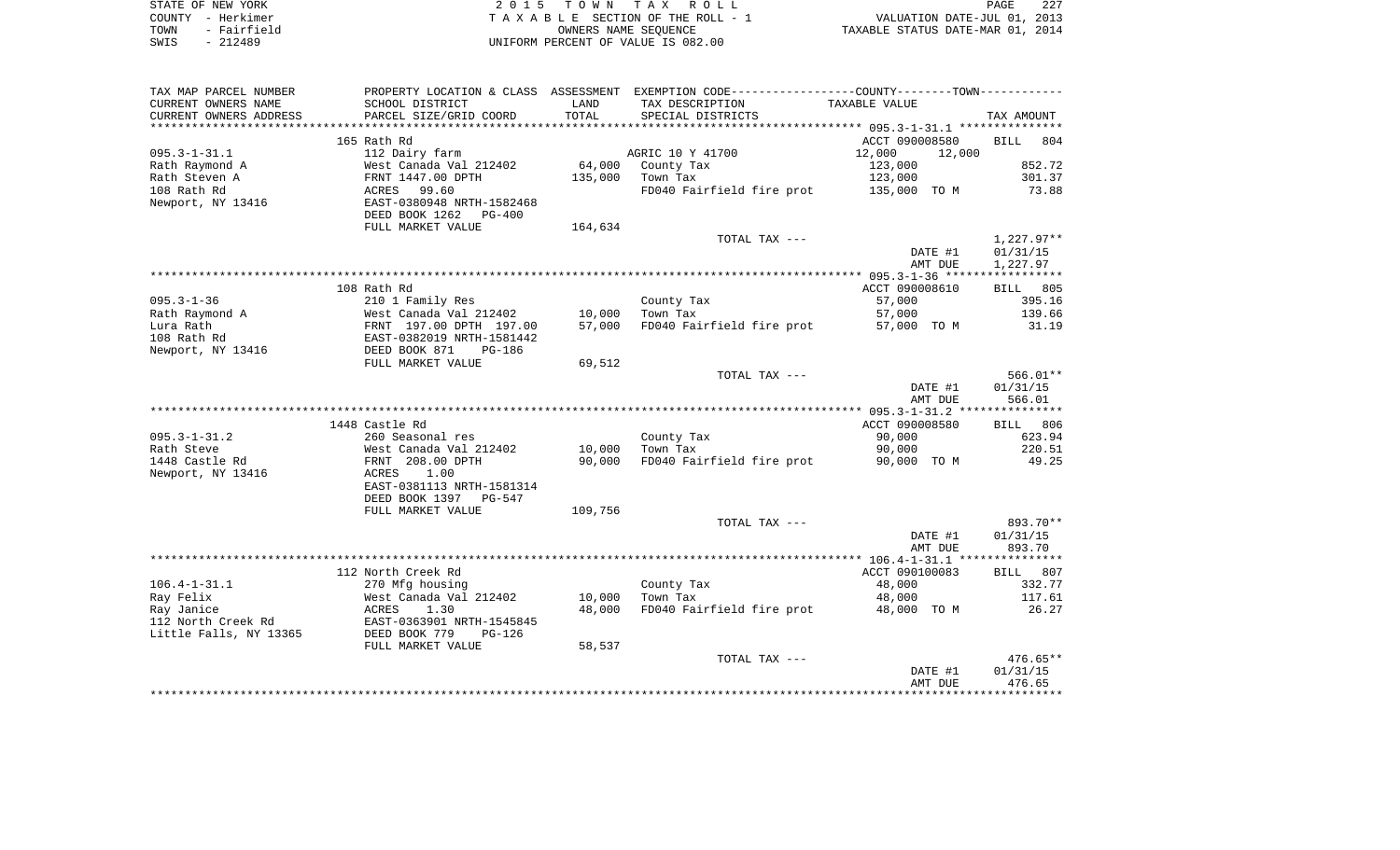| STATE OF NEW YORK   | 2015 TOWN TAX ROLL                 | 228<br>PAGE                      |
|---------------------|------------------------------------|----------------------------------|
| COUNTY - Herkimer   | TAXABLE SECTION OF THE ROLL - 1    | VALUATION DATE-JUL 01, 2013      |
| - Fairfield<br>TOWN | OWNERS NAME SEOUENCE               | TAXABLE STATUS DATE-MAR 01, 2014 |
| $-212489$<br>SWIS   | INIFORM PERCENT OF VALUE IS 082.00 |                                  |

| TAX MAP PARCEL NUMBER                                  |                                            |         | PROPERTY LOCATION & CLASS ASSESSMENT EXEMPTION CODE---------------COUNTY-------TOWN---------- |                       |                    |
|--------------------------------------------------------|--------------------------------------------|---------|-----------------------------------------------------------------------------------------------|-----------------------|--------------------|
| CURRENT OWNERS NAME                                    | SCHOOL DISTRICT                            | LAND    | TAX DESCRIPTION                                                                               | TAXABLE VALUE         |                    |
| CURRENT OWNERS ADDRESS                                 | PARCEL SIZE/GRID COORD                     | TOTAL   | SPECIAL DISTRICTS                                                                             |                       | TAX AMOUNT         |
|                                                        | 280 Lynch Rd                               |         | 33 PCT OF VALUE USED FOR EXEMPTION PURPOSES ACCT 09010048                                     |                       | <b>BILL</b><br>808 |
|                                                        |                                            |         | AGED-CNTY 41802                                                                               | 7,920<br>$\Omega$     |                    |
| $106.2 - 1 - 11.2$                                     | 271 Mfg housings<br>West Canada Val 212402 |         | 11,000 AGED-TOWN 41803                                                                        | $\mathbf{0}$<br>7,920 |                    |
| Ray Mary                                               |                                            |         |                                                                                               |                       |                    |
| Ray Rusty Jr.                                          | INCLUDES-106.2-1-11.1                      | 48,000  | County Tax                                                                                    | 40,080                | 277.86             |
| 280 Lynch Rd                                           | FRNT 460.00 DPTH                           |         | Town Tax                                                                                      | 40,080                | 98.20              |
| Little Falls, NY 13365                                 | ACRES<br>1.90<br>EAST-0365410 NRTH-1554082 |         | FD040 Fairfield fire prot                                                                     | 48,000 TO M           | 26.27              |
|                                                        | DEED BOOK 1434<br>PG-342                   |         |                                                                                               |                       |                    |
|                                                        | FULL MARKET VALUE                          | 58,537  |                                                                                               |                       |                    |
|                                                        |                                            |         | TOTAL TAX ---                                                                                 |                       | $402.33**$         |
|                                                        |                                            |         |                                                                                               | DATE #1               | 01/31/15           |
|                                                        |                                            |         |                                                                                               | AMT DUE               | 402.33             |
|                                                        |                                            |         |                                                                                               |                       |                    |
|                                                        | 267 Lynch Rd                               |         |                                                                                               | ACCT 090009480        | BILL 809           |
| $106.2 - 1 - 10.3$                                     | 240 Rural res                              |         | County Tax                                                                                    | 110,000               | 762.59             |
| Ray Rusty P                                            | West Canada Val 212402                     | 48,000  | Town Tax                                                                                      | 110,000               | 269.52             |
| Dermady-Ray Debra                                      | FRNT 840.00 DPTH                           | 110,000 | FD040 Fairfield fire prot                                                                     | 110,000 TO M          | 60.20              |
| 267 Lynch Rd                                           | ACRES 48.30                                |         |                                                                                               |                       |                    |
|                                                        | EAST-0364125 NRTH-1553347                  |         |                                                                                               |                       |                    |
| Little Falls, NY 13365                                 |                                            |         |                                                                                               |                       |                    |
|                                                        | DEED BOOK 1500 PG-44                       |         |                                                                                               |                       |                    |
| MAY BE SUBJECT TO PAYMENT<br>UNDER AGDIST LAW TIL 2018 | FULL MARKET VALUE                          | 134,146 |                                                                                               |                       |                    |
|                                                        |                                            |         | TOTAL TAX ---                                                                                 |                       | $1,092.31**$       |
|                                                        |                                            |         |                                                                                               | DATE #1               | 01/31/15           |
|                                                        |                                            |         |                                                                                               | AMT DUE               | 1,092.31           |
|                                                        |                                            |         |                                                                                               |                       |                    |
|                                                        | Castler Rd                                 |         |                                                                                               |                       | <b>BILL</b> 810    |
| $101.3 - 1 - 17.3$                                     | 210 1 Family Res                           |         | County Tax                                                                                    | 95,000                | 658.60             |
| Reese James M                                          | West Canada Val 212402                     | 13,000  | Town Tax                                                                                      | 95,000                | 232.76             |
| Reese Helen M                                          | Doublewide                                 | 95,000  | FD040 Fairfield fire prot                                                                     | 95,000 TO M           | 51.99              |
| 133 Casler Rd                                          | ACRES<br>5.01 BANK<br>023                  |         |                                                                                               |                       |                    |
| Little Falls, NY 13365                                 | EAST-0378002 NRTH-1563550                  |         |                                                                                               |                       |                    |
|                                                        | DEED BOOK 805<br>PG-421                    |         |                                                                                               |                       |                    |
|                                                        |                                            |         |                                                                                               |                       |                    |
|                                                        | FULL MARKET VALUE                          | 115,854 | TOTAL TAX ---                                                                                 |                       | 943.35**           |
|                                                        |                                            |         |                                                                                               |                       |                    |
|                                                        |                                            |         |                                                                                               | DATE #1               | 01/31/15           |
|                                                        |                                            |         |                                                                                               | AMT DUE               | 943.35             |
|                                                        |                                            |         |                                                                                               |                       |                    |
|                                                        | Parkhurst Rd                               |         |                                                                                               | ACCT 090009240        | <b>BILL</b> 811    |
| $101.3 - 1 - 17.9$                                     | 311 Res vac land                           |         | County Tax                                                                                    | 10,000                | 69.33              |
| Reese James M                                          | West Canada Val 212402                     | 10,000  | Town Tax                                                                                      | 10,000                | 24.50              |
| Reese Helen M                                          | 5.00<br>ACRES                              | 10,000  | FD040 Fairfield fire prot                                                                     | 10,000 TO M           | 5.47               |
| 133 Casler Rd                                          | EAST-0378031 NRTH-1563230                  |         |                                                                                               |                       |                    |
| Little Falls, NY 13365                                 | DEED BOOK 841<br>PG-571                    |         |                                                                                               |                       |                    |
|                                                        | FULL MARKET VALUE                          | 12,195  |                                                                                               |                       |                    |
|                                                        |                                            |         | TOTAL TAX ---                                                                                 |                       | $99.30**$          |
|                                                        |                                            |         |                                                                                               | DATE #1               | 01/31/15           |
|                                                        |                                            |         |                                                                                               | AMT DUE               | 99.30              |
|                                                        |                                            |         |                                                                                               |                       |                    |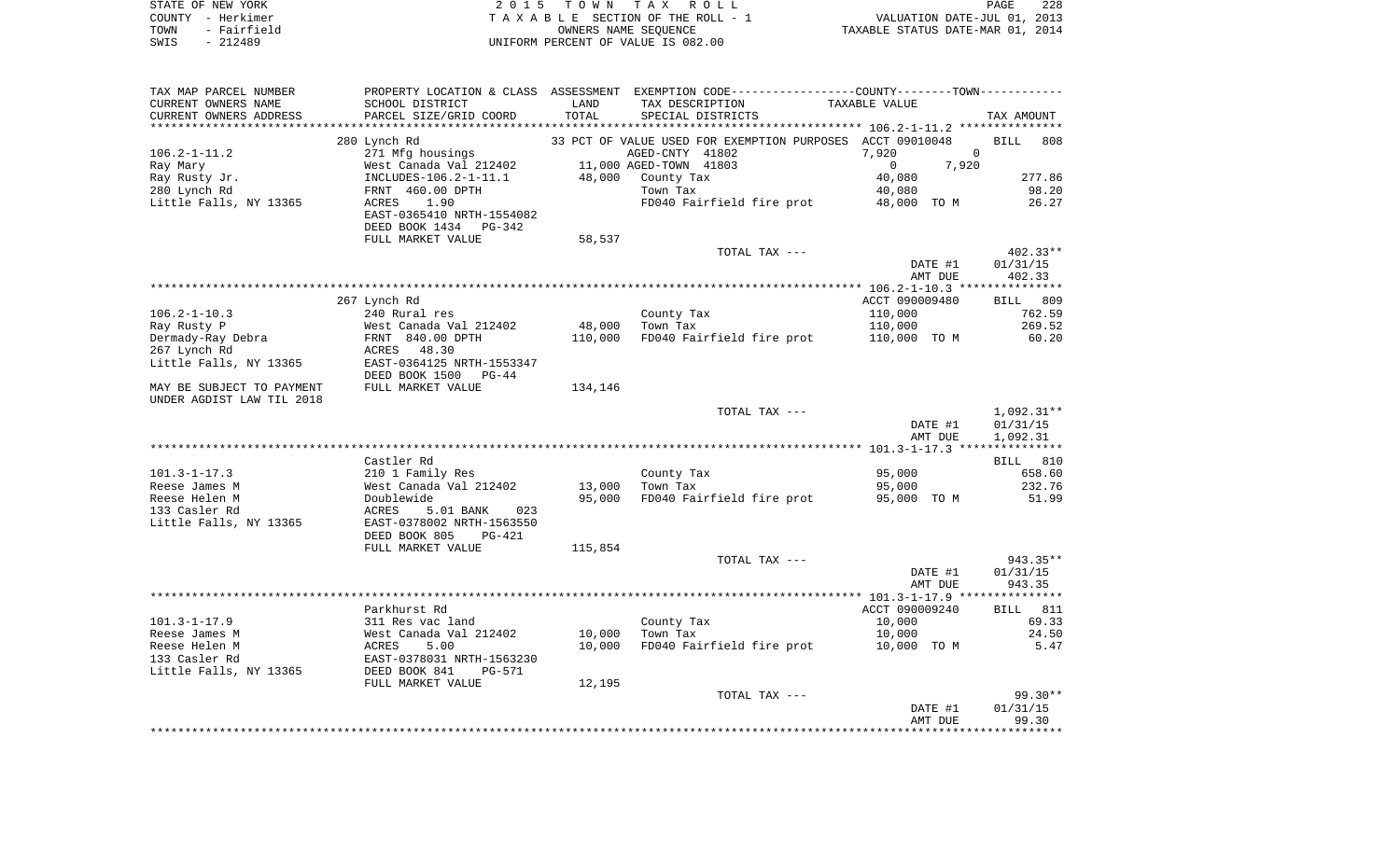| STATE OF NEW YORK<br>COUNTY - Herkimer<br>- Fairfield<br>TOWN<br>$-212489$<br>SWIS | 2 0 1 5                                               | T O W N | TAX ROLL<br>TAXABLE SECTION OF THE ROLL - 1<br>OWNERS NAME SEQUENCE<br>UNIFORM PERCENT OF VALUE IS 082.00 | VALUATION DATE-JUL 01, 2013<br>TAXABLE STATUS DATE-MAR 01, 2014 | PAGE<br>229        |
|------------------------------------------------------------------------------------|-------------------------------------------------------|---------|-----------------------------------------------------------------------------------------------------------|-----------------------------------------------------------------|--------------------|
| TAX MAP PARCEL NUMBER                                                              |                                                       |         | PROPERTY LOCATION & CLASS ASSESSMENT EXEMPTION CODE---------------COUNTY-------TOWN----------             |                                                                 |                    |
| CURRENT OWNERS NAME                                                                | SCHOOL DISTRICT                                       | LAND    | TAX DESCRIPTION                                                                                           | TAXABLE VALUE                                                   |                    |
| CURRENT OWNERS ADDRESS                                                             | PARCEL SIZE/GRID COORD                                | TOTAL   | SPECIAL DISTRICTS                                                                                         |                                                                 | TAX AMOUNT         |
| **********************                                                             | *****************************                         |         |                                                                                                           |                                                                 |                    |
|                                                                                    | Stahl Rd                                              |         |                                                                                                           | ACCT 090086049                                                  | <b>BILL</b><br>812 |
| $107.2 - 1 - 25.2$                                                                 | 314 Rural vac<10                                      |         | County Tax                                                                                                | 6.000                                                           | 41.60              |
| Reichenbach Kyle E                                                                 | West Canada Val 212402                                | 6.000   | Town Tax                                                                                                  | 6,000                                                           | 14.70              |
| Reichenbach Karen S                                                                | x 25.3 -split w/ 25.4 11/                             | 6,000   | FD040 Fairfield fire prot                                                                                 | 6,000 TO M                                                      | 3.28               |
| 516 Stahl Rd<br>Little Falls, NY 13365                                             | FRNT 488.70 DPTH<br>ACRES<br>2.00                     |         |                                                                                                           |                                                                 |                    |
|                                                                                    | EAST-0390155 NRTH-1553158                             |         |                                                                                                           |                                                                 |                    |
|                                                                                    | DEED BOOK 1354 PG-664                                 |         |                                                                                                           |                                                                 |                    |
|                                                                                    | FULL MARKET VALUE                                     | 7,317   |                                                                                                           |                                                                 |                    |
|                                                                                    |                                                       |         | TOTAL TAX ---                                                                                             |                                                                 | $59.58**$          |
|                                                                                    |                                                       |         |                                                                                                           | DATE #1                                                         | 01/31/15           |
|                                                                                    |                                                       |         |                                                                                                           | AMT DUE                                                         | 59.58              |
|                                                                                    |                                                       |         |                                                                                                           |                                                                 |                    |
|                                                                                    | 516 Stahl Rd                                          |         |                                                                                                           |                                                                 | BILL 813           |
| $107.2 - 1 - 25.3$<br>Reichenbach Kyle E                                           | 210 1 Family Res<br>West Canada Val 212402            | 11,000  | County Tax<br>Town Tax                                                                                    | 130,000<br>130,000                                              | 901.25<br>318.52   |
| Reichenbach Karen S                                                                | x 25.2                                                | 130,000 | FD040 Fairfield fire prot                                                                                 | 130,000 TO M                                                    | 71.14              |
| 516 Stahl Rd                                                                       | ACRES<br>1.70                                         |         |                                                                                                           |                                                                 |                    |
| Little Falls, NY 13365                                                             | EAST-0388995 NRTH-1552789                             |         |                                                                                                           |                                                                 |                    |
|                                                                                    | DEED BOOK 1327 PG-103                                 |         |                                                                                                           |                                                                 |                    |
|                                                                                    | FULL MARKET VALUE                                     | 158,537 |                                                                                                           |                                                                 |                    |
|                                                                                    |                                                       |         | TOTAL TAX ---                                                                                             |                                                                 | $1,290.91**$       |
|                                                                                    |                                                       |         |                                                                                                           | DATE #1                                                         | 01/31/15           |
|                                                                                    |                                                       |         |                                                                                                           | AMT DUE                                                         | 1,290.91           |
|                                                                                    | Stahl Road                                            |         |                                                                                                           |                                                                 | BILL<br>814        |
| $107.2 - 1 - 25.4$                                                                 | 105 Vac farmland                                      |         | AG MKTS<br>41730                                                                                          | 18,892<br>18,892                                                |                    |
| Reichenbach Kyle E                                                                 | West Canada Val 212402                                | 46,000  | County Tax                                                                                                | 27,108                                                          | 187.93             |
| Reichenbach Karen S                                                                | FRNT 704.00 DPTH                                      | 46,000  | Town Tax                                                                                                  | 27,108                                                          | 66.42              |
| 516 Stahl Rd                                                                       | ACRES 78.00                                           |         | FD040 Fairfield fire prot                                                                                 | 46,000 TO M                                                     | 25.17              |
| Little Falls, NY 13365                                                             | EAST-0390154 NRTH-1553154                             |         |                                                                                                           |                                                                 |                    |
|                                                                                    | DEED BOOK 1327 PG-103                                 |         |                                                                                                           |                                                                 |                    |
| MAY BE SUBJECT TO PAYMENT<br>UNDER AGDIST LAW TIL 2021                             | FULL MARKET VALUE                                     | 56,098  |                                                                                                           |                                                                 |                    |
|                                                                                    |                                                       |         | TOTAL TAX ---                                                                                             |                                                                 | $279.52**$         |
|                                                                                    |                                                       |         |                                                                                                           | DATE #1                                                         | 01/31/15           |
|                                                                                    |                                                       |         |                                                                                                           | AMT DUE                                                         | 279.52             |
|                                                                                    |                                                       |         |                                                                                                           |                                                                 |                    |
|                                                                                    | 581 Davis Rd                                          |         |                                                                                                           |                                                                 | 815<br>BILL        |
| $107.1 - 3 - 3$                                                                    | 210 1 Family Res                                      |         | VET DIS CT 41141                                                                                          | 12,500<br>12,500                                                |                    |
| Reynolds Richard                                                                   | West Canada Val 212402                                | 13,000  | County Tax                                                                                                | 87,500                                                          | 606.61             |
| Reynolds Joanne                                                                    | ACRES<br>3.30                                         | 100,000 | Town Tax                                                                                                  | 87,500                                                          | 214.39             |
| 581 Davis Rd<br>Little Falls, NY 13365                                             | EAST-0381419 NRTH-1557826<br>DEED BOOK 1286<br>PG-648 |         | FD040 Fairfield fire prot                                                                                 | 100,000<br>TO M                                                 | 54.72              |
|                                                                                    | FULL MARKET VALUE                                     | 121,951 |                                                                                                           |                                                                 |                    |
|                                                                                    |                                                       |         | TOTAL TAX ---                                                                                             |                                                                 | 875.72**           |
|                                                                                    |                                                       |         |                                                                                                           | DATE #1                                                         | 01/31/15           |
|                                                                                    |                                                       |         |                                                                                                           | AMT DUE                                                         | 875.72             |
|                                                                                    |                                                       |         |                                                                                                           |                                                                 |                    |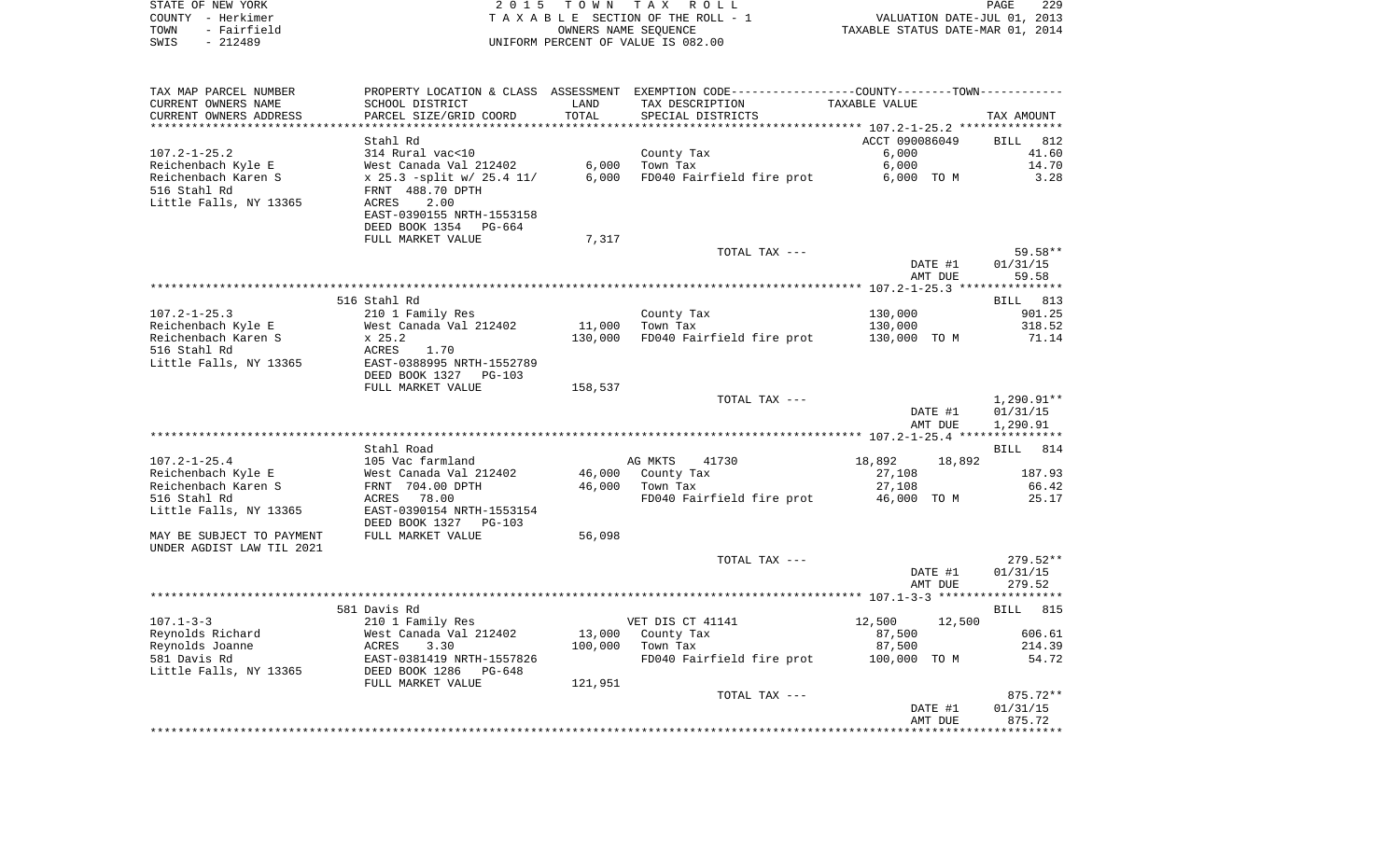| STATE OF NEW YORK   | 2015 TOWN TAX ROLL                 | 230<br>PAGE                      |
|---------------------|------------------------------------|----------------------------------|
| COUNTY - Herkimer   | TAXABLE SECTION OF THE ROLL - 1    | VALUATION DATE-JUL 01, 2013      |
| - Fairfield<br>TOWN | OWNERS NAME SEOUENCE               | TAXABLE STATUS DATE-MAR 01, 2014 |
| $-212489$<br>SWIS   | UNIFORM PERCENT OF VALUE IS 082.00 |                                  |

| TAX MAP PARCEL NUMBER             | PROPERTY LOCATION & CLASS ASSESSMENT EXEMPTION CODE---------------COUNTY-------TOWN---------- |        |                           |                         |                    |
|-----------------------------------|-----------------------------------------------------------------------------------------------|--------|---------------------------|-------------------------|--------------------|
| CURRENT OWNERS NAME               | SCHOOL DISTRICT                                                                               | LAND   | TAX DESCRIPTION           | TAXABLE VALUE           |                    |
| CURRENT OWNERS ADDRESS            | PARCEL SIZE/GRID COORD                                                                        | TOTAL  | SPECIAL DISTRICTS         |                         | TAX AMOUNT         |
|                                   |                                                                                               |        |                           |                         |                    |
|                                   | 1687 Hardscrabble Rd                                                                          |        |                           |                         | 816<br><b>BILL</b> |
| $095.3 - 3 - 12$                  | 270 Mfg housing                                                                               |        | VET WAR C 41122           | 7,380                   | $\Omega$           |
| Rice Michael                      | West Canada Val 212402                                                                        |        | 30,000 VET WAR T 41123    | $\overline{0}$<br>7,500 |                    |
| 1687 Hardscrabble Rd              | BAR change 6/05                                                                               | 50,000 | County Tax                | 42,620                  | 295.47             |
| Newport, NY 13416                 | ACRES 45.20                                                                                   |        | Town Tax                  | 42,500                  | 104.13             |
|                                   | EAST-0377440 NRTH-1577050                                                                     |        | FD040 Fairfield fire prot | 50,000 TO M             | 27.36              |
|                                   | DEED BOOK 1440 PG-747                                                                         |        |                           |                         |                    |
|                                   | FULL MARKET VALUE                                                                             | 60,976 |                           |                         |                    |
|                                   |                                                                                               |        | TOTAL TAX ---             |                         | $426.96**$         |
|                                   |                                                                                               |        |                           | DATE #1                 | 01/31/15           |
|                                   |                                                                                               |        |                           | AMT DUE                 | 426.96             |
|                                   |                                                                                               |        |                           |                         |                    |
|                                   | 1820 Castle Rd                                                                                |        |                           | ACCT 090002610          | BILL 817           |
| $095.3 - 1 - 7$                   | 210 1 Family Res                                                                              |        | County Tax                | 48,000                  | 332.77             |
| Rice Robert G                     | West Canada Val 212402                                                                        | 9,000  | Town Tax                  | 48,000                  | 117.61             |
| 1820 Castle Rd                    | FRNT 150.00 DPTH 250.00                                                                       | 48,000 | FD040 Fairfield fire prot | 48,000 TO M             | 26.27              |
| Newport, NY 13416                 | EAST-0373638 NRTH-1580444                                                                     |        |                           |                         |                    |
|                                   | DEED BOOK 939<br>PG-226                                                                       |        |                           |                         |                    |
|                                   | FULL MARKET VALUE                                                                             | 58,537 |                           |                         |                    |
|                                   |                                                                                               |        | TOTAL TAX ---             |                         | $476.65**$         |
|                                   |                                                                                               |        |                           | DATE #1                 | 01/31/15           |
|                                   |                                                                                               |        |                           | AMT DUE                 | 476.65             |
|                                   |                                                                                               |        |                           |                         |                    |
|                                   | State Route 29                                                                                |        |                           |                         | BILL 818           |
| $101.4 - 3 - 5$                   | 314 Rural vac<10                                                                              |        | County Tax                | 12,000                  | 83.19              |
| Richardson James                  | West Canada Val 212402                                                                        | 12,000 | Town Tax                  | 12,000                  | 29.40              |
| 333 E 23rd St 2EE                 | 9.30<br>ACRES                                                                                 | 12,000 | FD040 Fairfield fire prot | 12,000 TO M             | 6.57               |
| New York, NY 10010                | EAST-0387085 NRTH-1565872                                                                     |        |                           |                         |                    |
|                                   | DEED BOOK 792<br>$PG-100$                                                                     |        |                           |                         |                    |
|                                   | FULL MARKET VALUE                                                                             | 14,634 |                           |                         |                    |
|                                   |                                                                                               |        | TOTAL TAX ---             |                         | $119.16**$         |
|                                   |                                                                                               |        |                           | DATE #1                 | 01/31/15           |
|                                   |                                                                                               |        |                           | AMT DUE                 | 119.16             |
|                                   |                                                                                               |        |                           |                         |                    |
|                                   | 797 Davis Rd                                                                                  |        |                           | ACCT 090100047          | BILL 819           |
| $107.2 - 1 - 4$<br>Riesel Carolyn | 210 1 Family Res<br>West Canada Val 212402                                                    | 9,000  | County Tax<br>Town Tax    | 60,000<br>60,000        | 415.96<br>147.01   |
| 797 Davis Rd                      | FRNT 250.00 DPTH 135.00                                                                       | 60,000 | FD040 Fairfield fire prot | 60,000 TO M             | 32.83              |
| Little Falls, NY 13365            | ACRES<br>$0.76$ BANK<br>135                                                                   |        |                           |                         |                    |
|                                   | EAST-0385791 NRTH-1557786                                                                     |        |                           |                         |                    |
|                                   | DEED BOOK 847<br>$PG-53$                                                                      |        |                           |                         |                    |
|                                   | FULL MARKET VALUE                                                                             | 73,171 |                           |                         |                    |
|                                   |                                                                                               |        | TOTAL TAX ---             |                         | 595.80**           |
|                                   |                                                                                               |        |                           | DATE #1                 | 01/31/15           |
|                                   |                                                                                               |        |                           | AMT DUE                 | 595.80             |
|                                   |                                                                                               |        |                           |                         |                    |
|                                   |                                                                                               |        |                           |                         |                    |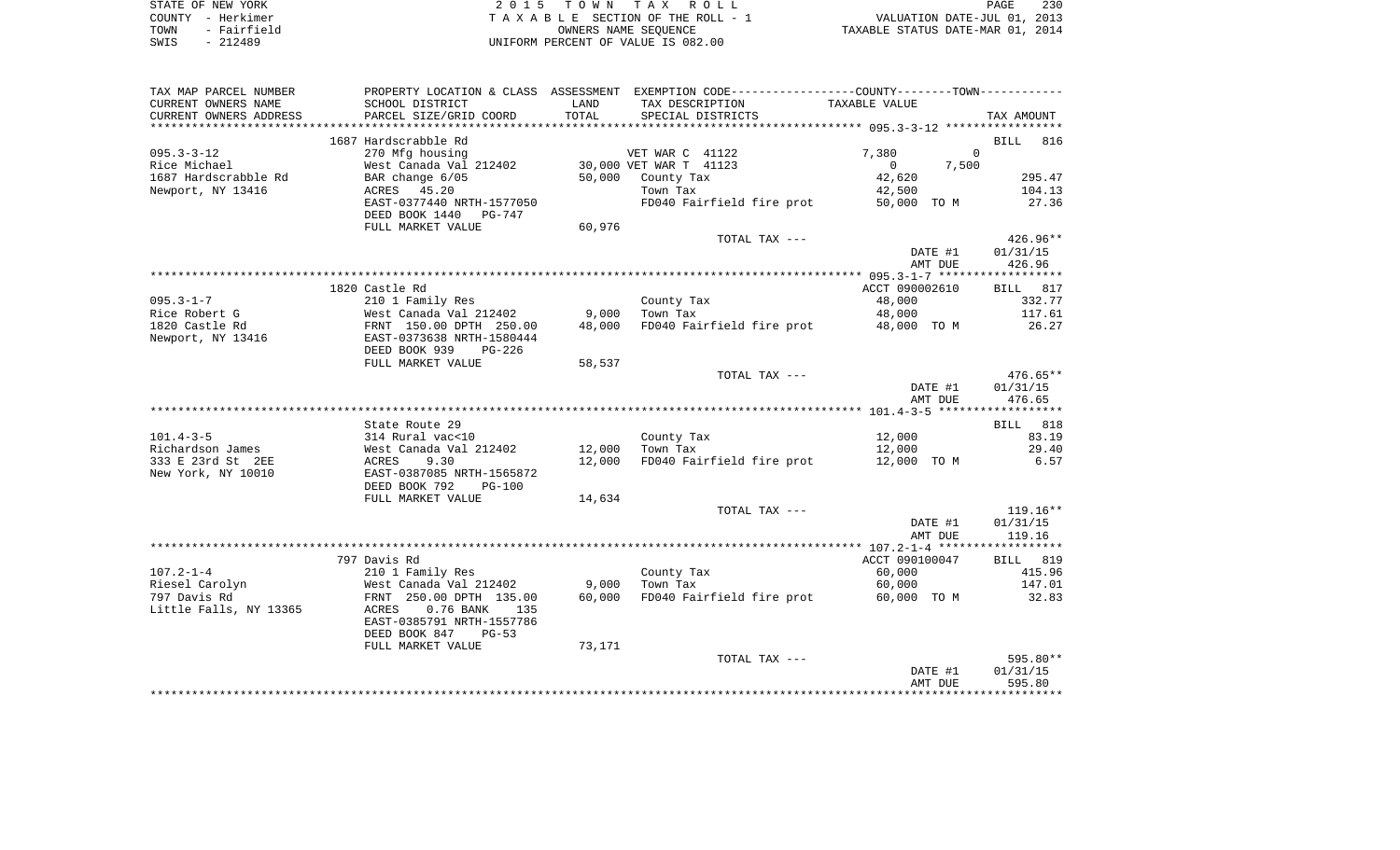| STATE OF NEW YORK   | 2015 TOWN TAX ROLL                 | 231<br>PAGE                      |
|---------------------|------------------------------------|----------------------------------|
| COUNTY - Herkimer   | TAXABLE SECTION OF THE ROLL - 1    | VALUATION DATE-JUL 01, 2013      |
| - Fairfield<br>TOWN | OWNERS NAME SEOUENCE               | TAXABLE STATUS DATE-MAR 01, 2014 |
| $-212489$<br>SWIS   | UNIFORM PERCENT OF VALUE IS 082.00 |                                  |

PAGE 231

| TAX MAP PARCEL NUMBER  | PROPERTY LOCATION & CLASS ASSESSMENT |         | EXEMPTION CODE-----------------COUNTY-------TOWN----------- |                |                    |
|------------------------|--------------------------------------|---------|-------------------------------------------------------------|----------------|--------------------|
| CURRENT OWNERS NAME    | SCHOOL DISTRICT                      | LAND    | TAX DESCRIPTION                                             | TAXABLE VALUE  |                    |
| CURRENT OWNERS ADDRESS | PARCEL SIZE/GRID COORD               | TOTAL   | SPECIAL DISTRICTS                                           |                | TAX AMOUNT         |
|                        |                                      |         |                                                             |                |                    |
|                        | Lynch Rd                             |         |                                                             | ACCT 090089107 | 820<br><b>BILL</b> |
| $106.2 - 3 - 19$       | 314 Rural vac<10                     |         | County Tax                                                  | 10,000         | 69.33              |
| Rinaldi James W        | West Canada Val 212402               | 10,000  | Town Tax                                                    | 10,000         | 24.50              |
| 63 Leroy Ave           | <b>ACRES</b><br>5.10                 | 10,000  | FD040 Fairfield fire prot                                   | 10,000 TO M    | 5.47               |
| Val Halla, NY 10595    | EAST-0367235 NRTH-1552793            |         |                                                             |                |                    |
|                        | DEED BOOK 812<br><b>PG-581</b>       |         |                                                             |                |                    |
|                        | FULL MARKET VALUE                    | 12,195  |                                                             |                |                    |
|                        |                                      |         | TOTAL TAX ---                                               |                | $99.30**$          |
|                        |                                      |         |                                                             | DATE #1        | 01/31/15           |
|                        |                                      |         |                                                             | AMT DUE        | 99.30              |
|                        |                                      |         |                                                             |                |                    |
|                        | 1940 Hardscrabble Rd                 |         |                                                             | ACCT 090000840 | 821<br>BILL        |
| $095.3 - 1 - 26.2$     | 210 1 Family Res                     |         | County Tax                                                  | 100,000        | 693.27             |
| Robbins Henry          | West Canada Val 212402               | 15,000  | Town Tax                                                    | 100,000        | 245.01             |
| Robbins Linda          | 5.00<br>ACRES                        | 100,000 | FD040 Fairfield fire prot                                   | 100,000 TO M   | 54.72              |
| 1940 Hardscrabble Rd   | EAST-0376617 NRTH-1581274            |         |                                                             |                |                    |
| Newport, NY 13416      | DEED BOOK 1141<br>PG-404             |         |                                                             |                |                    |
|                        | FULL MARKET VALUE                    | 121,951 |                                                             |                |                    |
|                        |                                      |         | TOTAL TAX ---                                               |                | 993.00**           |
|                        |                                      |         |                                                             | DATE #1        | 01/31/15           |
|                        |                                      |         |                                                             | AMT DUE        | 993.00             |
|                        |                                      |         |                                                             |                |                    |
|                        | Castle Rd                            |         |                                                             | ACCT 090090007 | 822<br><b>BILL</b> |
| $095.3 - 1 - 25$       | 314 Rural vac<10                     |         | County Tax                                                  | 6,000          | 41.60              |
| Robbins Henry G        | West Canada Val 212402               | 6,000   | Town Tax                                                    | 6,000          | 14.70              |
| Robbins Linda K        | 1.90<br>ACRES                        | 6,000   | FD040 Fairfield fire prot                                   | 6,000 TO M     | 3.28               |
| 1940 Hardcastle Rd     | EAST-0378253 NRTH-1581001            |         |                                                             |                |                    |
| Newport, NY 13416      | DEED BOOK 1344 PG-924                |         |                                                             |                |                    |
|                        | FULL MARKET VALUE                    | 7,317   |                                                             |                |                    |
|                        |                                      |         | TOTAL TAX ---                                               |                | $59.58**$          |
|                        |                                      |         |                                                             | DATE #1        | 01/31/15           |
|                        |                                      |         |                                                             | AMT DUE        | 59.58              |
|                        |                                      |         |                                                             |                | ***********        |
|                        | 5015 State Route 28                  |         |                                                             | ACCT 090011100 | BILL 823           |
| $100.2 - 1 - 8$        | 210 1 Family Res                     |         | County Tax                                                  | 73,000         | 506.08             |
| Roberts Travis R       | West Canada Val 212402               | 8,000   | Town Tax                                                    | 73,000         | 178.86             |
| 5015 State Route 28    | FRNT 275.00 DPTH 150.00              | 73,000  | FD040 Fairfield fire prot                                   | 73,000 TO M    | 39.95              |
| Newport, NY 13416      | 0.60<br>ACRES                        |         |                                                             |                |                    |
|                        | EAST-0364961 NRTH-1572282            |         |                                                             |                |                    |
|                        | DEED BOOK 1364 PG-827                |         |                                                             |                |                    |
|                        | FULL MARKET VALUE                    | 89,024  |                                                             |                |                    |
|                        |                                      |         | TOTAL TAX ---                                               |                | $724.89**$         |
|                        |                                      |         |                                                             | DATE #1        | 01/31/15           |
|                        |                                      |         |                                                             | AMT DUE        | 724.89             |
|                        |                                      |         |                                                             |                |                    |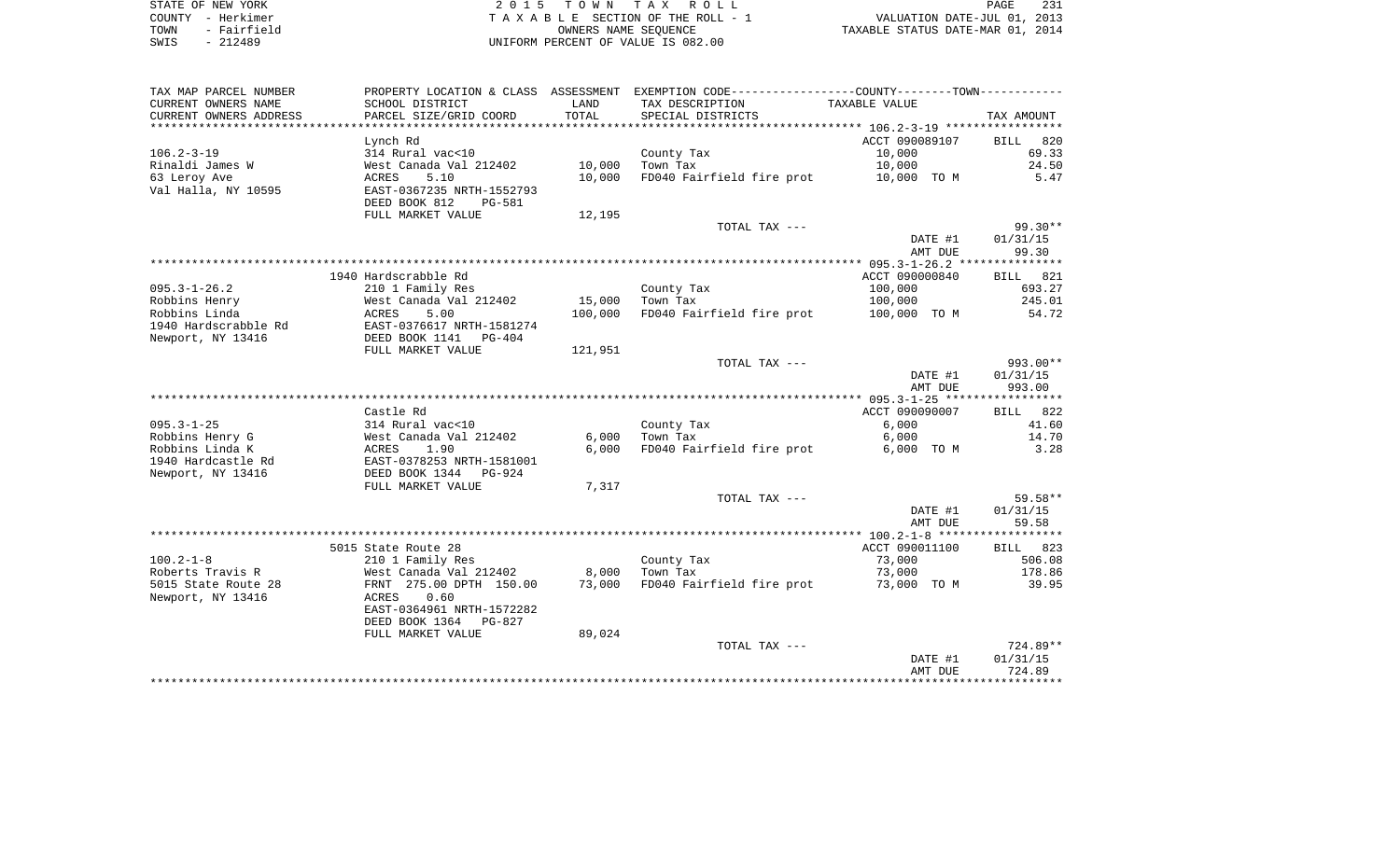| STATE OF NEW YORK   | 2015 TOWN TAX ROLL                 | 232<br>PAGE                      |
|---------------------|------------------------------------|----------------------------------|
| COUNTY - Herkimer   | TAXABLE SECTION OF THE ROLL - 1    | VALUATION DATE-JUL 01, 2013      |
| - Fairfield<br>TOWN | OWNERS NAME SEOUENCE               | TAXABLE STATUS DATE-MAR 01, 2014 |
| $-212489$<br>SWIS   | UNIFORM PERCENT OF VALUE IS 082.00 |                                  |

| TAX MAP PARCEL NUMBER                       |                                                                                        |         | PROPERTY LOCATION & CLASS ASSESSMENT EXEMPTION CODE---------------COUNTY--------TOWN---------- |                    |                      |
|---------------------------------------------|----------------------------------------------------------------------------------------|---------|------------------------------------------------------------------------------------------------|--------------------|----------------------|
| CURRENT OWNERS NAME                         | SCHOOL DISTRICT                                                                        | LAND    | TAX DESCRIPTION                                                                                | TAXABLE VALUE      |                      |
| CURRENT OWNERS ADDRESS                      | PARCEL SIZE/GRID COORD                                                                 | TOTAL   | SPECIAL DISTRICTS                                                                              |                    | TAX AMOUNT           |
| **********************                      | *****************************                                                          |         |                                                                                                |                    |                      |
|                                             | Davis Rd                                                                               |         |                                                                                                | ACCT 090086044     | BILL 824             |
| $107.1 - 1 - 11.5$                          | 322 Rural vac>10                                                                       |         | County Tax                                                                                     | 60,000             | 415.96               |
| Roberts William                             | West Canada Val 212402                                                                 | 60,000  | Town Tax                                                                                       | 60,000             | 147.01               |
| Roberts Edith                               | ACRES 102.00<br>EAST-0374786 NRTH-1557962                                              | 60,000  | FD040 Fairfield fire prot 60,000 TO M                                                          |                    | 32.83                |
| 3000 S County Trl                           |                                                                                        |         |                                                                                                |                    |                      |
| West Kingston, RI 02892                     | DEED BOOK 750<br>$PG-173$                                                              |         |                                                                                                |                    |                      |
|                                             | FULL MARKET VALUE                                                                      | 73,171  |                                                                                                |                    |                      |
|                                             |                                                                                        |         | TOTAL TAX ---                                                                                  |                    | 595.80**             |
|                                             |                                                                                        |         |                                                                                                | DATE #1            | 01/31/15             |
|                                             |                                                                                        |         |                                                                                                | AMT DUE            | 595.80               |
|                                             |                                                                                        |         |                                                                                                |                    |                      |
|                                             | State Route 29                                                                         |         |                                                                                                | ACCT 090087059     | BILL 825             |
| $101.4 - 5 - 5$                             | 322 Rural vac>10                                                                       |         | County Tax                                                                                     | 17,000             | 117.86               |
| Robinson Andrew                             |                                                                                        | 17,000  | Town Tax                                                                                       | 17,000             | 41.65                |
| 120 W 138Th St                              | 322 Kural Vac210<br>West Canada Val 212402<br>ACRES 19.50<br>EAST-0387681 NRTH-1567355 | 17,000  | FD040 Fairfield fire prot 17,000 TO M                                                          |                    | 9.30                 |
| New York, NY 10030                          |                                                                                        |         |                                                                                                |                    |                      |
|                                             | DEED BOOK 881<br><b>PG-504</b>                                                         |         |                                                                                                |                    |                      |
|                                             | FULL MARKET VALUE                                                                      | 20,732  |                                                                                                |                    |                      |
|                                             |                                                                                        |         | TOTAL TAX ---                                                                                  |                    | $168.81***$          |
|                                             |                                                                                        |         |                                                                                                | DATE #1            | 01/31/15             |
|                                             |                                                                                        |         |                                                                                                | AMT DUE            | 168.81               |
|                                             |                                                                                        |         |                                                                                                |                    |                      |
|                                             | 1232 Hardscrabble Rd                                                                   |         |                                                                                                |                    | BILL 826             |
| 101.14-1-35.2                               | 210 1 Family Res                                                                       |         | County Tax                                                                                     | 110,000            | 762.59               |
| Robinson Gordon                             | West Canada Val 212402<br>ACRES    2.80                                                | 10,000  | Town Tax                                                                                       | 110,000            | 269.52               |
| Robinson Carol A                            |                                                                                        | 110,000 | FD040 Fairfield fire prot                                                                      | 110,000 TO M       | 60.20                |
|                                             |                                                                                        |         |                                                                                                |                    |                      |
|                                             |                                                                                        |         |                                                                                                |                    |                      |
|                                             | FULL MARKET VALUE                                                                      | 134,146 |                                                                                                |                    |                      |
|                                             |                                                                                        |         | TOTAL TAX ---                                                                                  |                    | 1,092.31**           |
|                                             |                                                                                        |         |                                                                                                | DATE #1            | 01/31/15             |
|                                             |                                                                                        |         |                                                                                                | AMT DUE            | 1,092.31             |
|                                             |                                                                                        |         |                                                                                                |                    |                      |
|                                             | 136 Robinson Road                                                                      |         |                                                                                                | ACCT 090008790     | BILL 827             |
| $101.2 - 1 - 15$                            | 240 Rural res                                                                          |         | AG MKTS<br>41730                                                                               | 33,056<br>33,056   |                      |
| Robinson Harold                             | West Canada Val 212402                                                                 |         | 140,000 County Tax                                                                             | 161,944            | 1,122.70             |
|                                             |                                                                                        |         | 195,000 Town Tax                                                                               | 161,944            | 396.79               |
|                                             |                                                                                        |         | FD040 Fairfield fire prot 195,000 TO M                                                         |                    | 106.71               |
|                                             | DEED BOOK 699<br>PG-773                                                                |         |                                                                                                |                    |                      |
| MAY BE SUBJECT TO PAYMENT FULL MARKET VALUE |                                                                                        | 237,805 |                                                                                                |                    |                      |
| UNDER AGDIST LAW TIL 2021                   |                                                                                        |         |                                                                                                |                    |                      |
|                                             |                                                                                        |         | TOTAL TAX ---                                                                                  |                    | $1,626.20**$         |
|                                             |                                                                                        |         |                                                                                                | DATE #1<br>AMT DUE | 01/31/15<br>1,626.20 |
|                                             |                                                                                        |         |                                                                                                |                    |                      |
|                                             |                                                                                        |         |                                                                                                |                    |                      |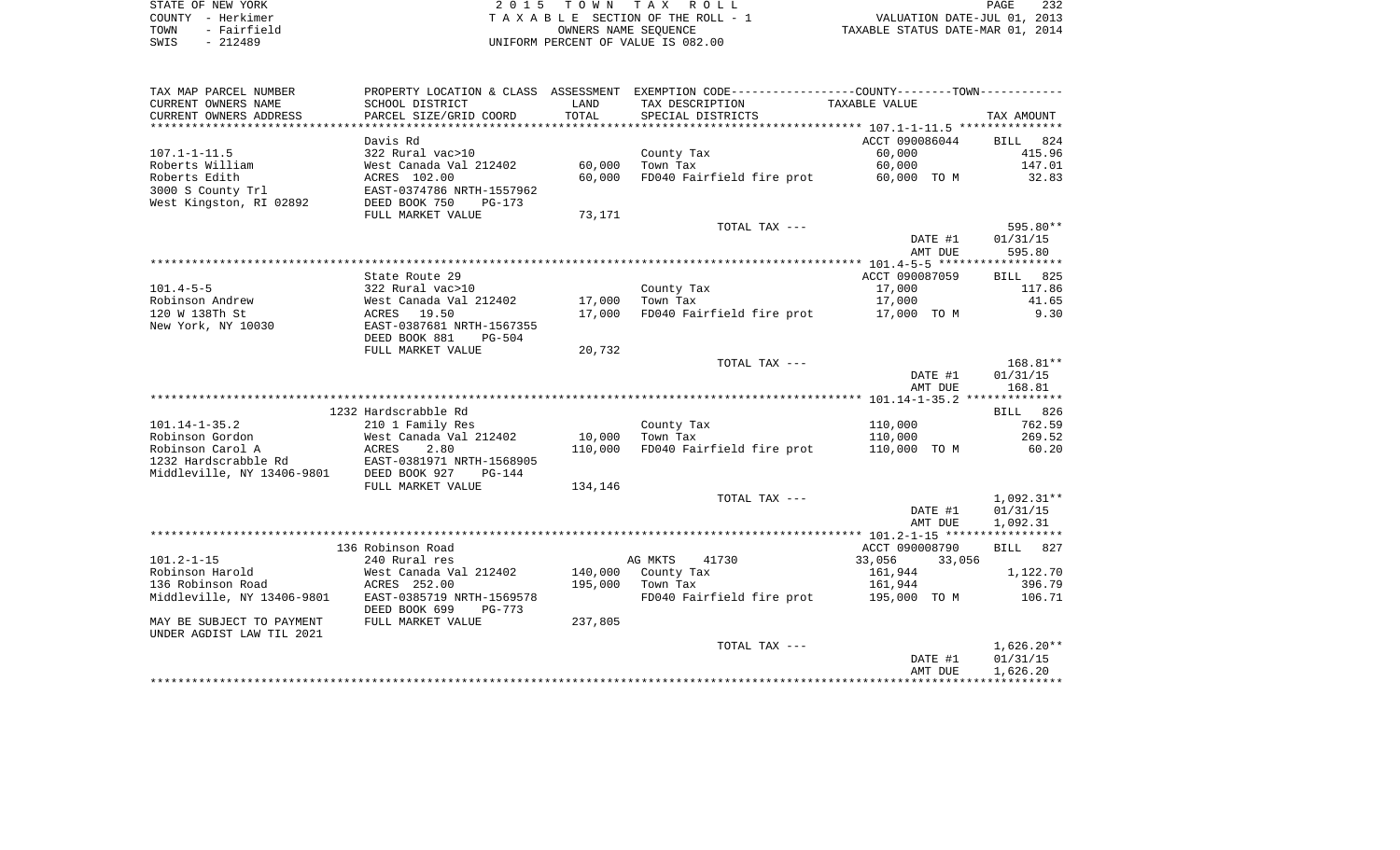|      | STATE OF NEW YORK | 2015 TOWN TAX ROLL                 | 233<br>PAGE                      |
|------|-------------------|------------------------------------|----------------------------------|
|      | COUNTY – Herkimer | TAXABLE SECTION OF THE ROLL - 1    | VALUATION DATE-JUL 01, 2013      |
| TOWN | - Fairfield       | OWNERS NAME SEOUENCE               | TAXABLE STATUS DATE-MAR 01, 2014 |
| SWIS | - 212489          | UNIFORM PERCENT OF VALUE IS 082.00 |                                  |

| TAX MAP PARCEL NUMBER                                | PROPERTY LOCATION & CLASS ASSESSMENT EXEMPTION CODE---------------COUNTY--------TOWN---------- |        |                         |                                       |                |          |              |
|------------------------------------------------------|------------------------------------------------------------------------------------------------|--------|-------------------------|---------------------------------------|----------------|----------|--------------|
| CURRENT OWNERS NAME                                  | SCHOOL DISTRICT                                                                                | LAND   | TAX DESCRIPTION         |                                       | TAXABLE VALUE  |          |              |
| CURRENT OWNERS ADDRESS                               | PARCEL SIZE/GRID COORD                                                                         | TOTAL  |                         | SPECIAL DISTRICTS                     |                |          | TAX AMOUNT   |
|                                                      |                                                                                                |        |                         |                                       |                |          |              |
|                                                      | 1248 Hardscrabble Rd                                                                           |        |                         |                                       | ACCT 090008850 |          | BILL 828     |
| $101.14 - 1 - 35.1$                                  | 210 1 Family Res                                                                               |        | County Tax              |                                       | 72,000         |          | 499.15       |
| Robinson Jerry G                                     | West Canada Val 212402                                                                         | 8,000  | Town Tax                |                                       | 72,000         |          | 176.41       |
| 1248 Hard Scrabble Rd                                | ACRES<br>1.45                                                                                  | 72,000 | School Relevy           |                                       |                |          | 1,183.05     |
| Farifield, NY 13336-9801                             | EAST-0381962 NRTH-1569100                                                                      |        |                         | FD040 Fairfield fire prot 72,000 TO M |                |          | 39.40        |
|                                                      | DEED BOOK 842<br>PG-540                                                                        |        |                         |                                       |                |          |              |
|                                                      | FULL MARKET VALUE                                                                              | 87,805 |                         |                                       |                |          |              |
|                                                      |                                                                                                |        |                         | TOTAL TAX ---                         |                |          | 1,898.01**   |
|                                                      |                                                                                                |        |                         |                                       |                | DATE #1  | 01/31/15     |
|                                                      |                                                                                                |        |                         |                                       |                | AMT DUE  | 1,898.01     |
|                                                      |                                                                                                |        |                         |                                       |                |          |              |
|                                                      | 255 Teall Rd                                                                                   |        |                         |                                       | ACCT 090000870 |          | BILL<br>829  |
| $101.1 - 1 - 21.1$                                   | 241 Rural res&ag                                                                               |        | VET COM C 41132         |                                       | 12,300         | $\Omega$ |              |
| Roche Irrevocable Trust James West Canada Val 212402 |                                                                                                |        | 63,000 VET COM T 41133  |                                       | $\Omega$       | 16,400   |              |
| Roche James IV                                       | <b>ACRES</b><br>99.50                                                                          |        | 230,000 VET DIS C 41142 |                                       | 24,600         | $\Omega$ |              |
| 255 Teall Rd                                         | EAST-0383779 NRTH-1573377                                                                      |        | VET DIS T 41143         |                                       | $\overline{0}$ | 32,800   |              |
| Middleville, NY 13406-9801                           | DEED BOOK 1472<br>PG-335                                                                       |        | AG MKTS                 | 41730                                 | 28,709         | 28,709   |              |
|                                                      | FULL MARKET VALUE                                                                              |        | 280,488 County Tax      |                                       | 164,391        |          | 1,139.67     |
| MAY BE SUBJECT TO PAYMENT                            |                                                                                                |        | Town Tax                |                                       | 152,091        |          | 372.65       |
| UNDER AGDIST LAW TIL 2021                            |                                                                                                |        |                         | FD040 Fairfield fire prot             | 230,000 TO M   |          | 125.86       |
|                                                      |                                                                                                |        |                         | TOTAL TAX ---                         |                |          | $1,638.18**$ |
|                                                      |                                                                                                |        |                         |                                       |                | DATE #1  | 01/31/15     |
|                                                      |                                                                                                |        |                         |                                       |                | AMT DUE  | 1,638.18     |
|                                                      |                                                                                                |        |                         |                                       |                |          |              |
|                                                      | Hardscrabble Rd                                                                                |        |                         |                                       | ACCT 090009000 |          | BILL 830     |
| $107.3 - 2 - 14$                                     | 105 Vac farmland                                                                               |        | County Tax              |                                       | 42,000         |          | 291.17       |
| Rockwell Wayne R                                     | Little Falls Ce 210900                                                                         | 42,000 | Town Tax                |                                       | 42,000         |          | 102.91       |
| Rockwell Shelia A                                    | 80.50<br>ACRES                                                                                 | 42,000 |                         | FD040 Fairfield fire prot             | 42,000 TO M    |          | 22.98        |
| 163 Rockwell Rd                                      | EAST-0383572 NRTH-1548371                                                                      |        |                         |                                       |                |          |              |
| Little Falls, NY 13365                               | DEED BOOK 1358<br>PG-655                                                                       |        |                         |                                       |                |          |              |
|                                                      | FULL MARKET VALUE                                                                              | 51,220 |                         |                                       |                |          |              |
|                                                      |                                                                                                |        |                         | TOTAL TAX ---                         |                |          | 417.06**     |
|                                                      |                                                                                                |        |                         |                                       |                | DATE #1  | 01/31/15     |
|                                                      |                                                                                                |        |                         |                                       |                | AMT DUE  | 417.06       |
|                                                      |                                                                                                |        |                         |                                       |                |          |              |
|                                                      | Thompson Rd                                                                                    |        |                         |                                       | ACCT 090009390 |          | BILL 831     |
| $101.4 - 6 - 10$                                     | 314 Rural vac<10                                                                               |        | County Tax              |                                       | 12,000         |          | 83.19        |
| Roland Richard                                       | West Canada Val 212402                                                                         | 12,000 | Town Tax                |                                       | 12,000         |          | 29.40        |
| Roland Erin                                          | ACRES<br>8.40                                                                                  | 12,000 |                         | FD040 Fairfield fire prot             | 12,000 TO M    |          | 6.57         |
| 3102 N Main St                                       | EAST-0393429 NRTH-1560726                                                                      |        |                         |                                       |                |          |              |
| Waterbury, CT 06704                                  | DEED BOOK 1209<br>PG-941                                                                       |        |                         |                                       |                |          |              |
|                                                      | FULL MARKET VALUE                                                                              | 14,634 |                         |                                       |                |          |              |
|                                                      |                                                                                                |        |                         | TOTAL TAX ---                         |                |          | $119.16**$   |
|                                                      |                                                                                                |        |                         |                                       |                | DATE #1  | 01/31/15     |
|                                                      |                                                                                                |        |                         |                                       |                | AMT DUE  | 119.16       |
|                                                      |                                                                                                |        |                         |                                       |                |          |              |
|                                                      |                                                                                                |        |                         |                                       |                |          |              |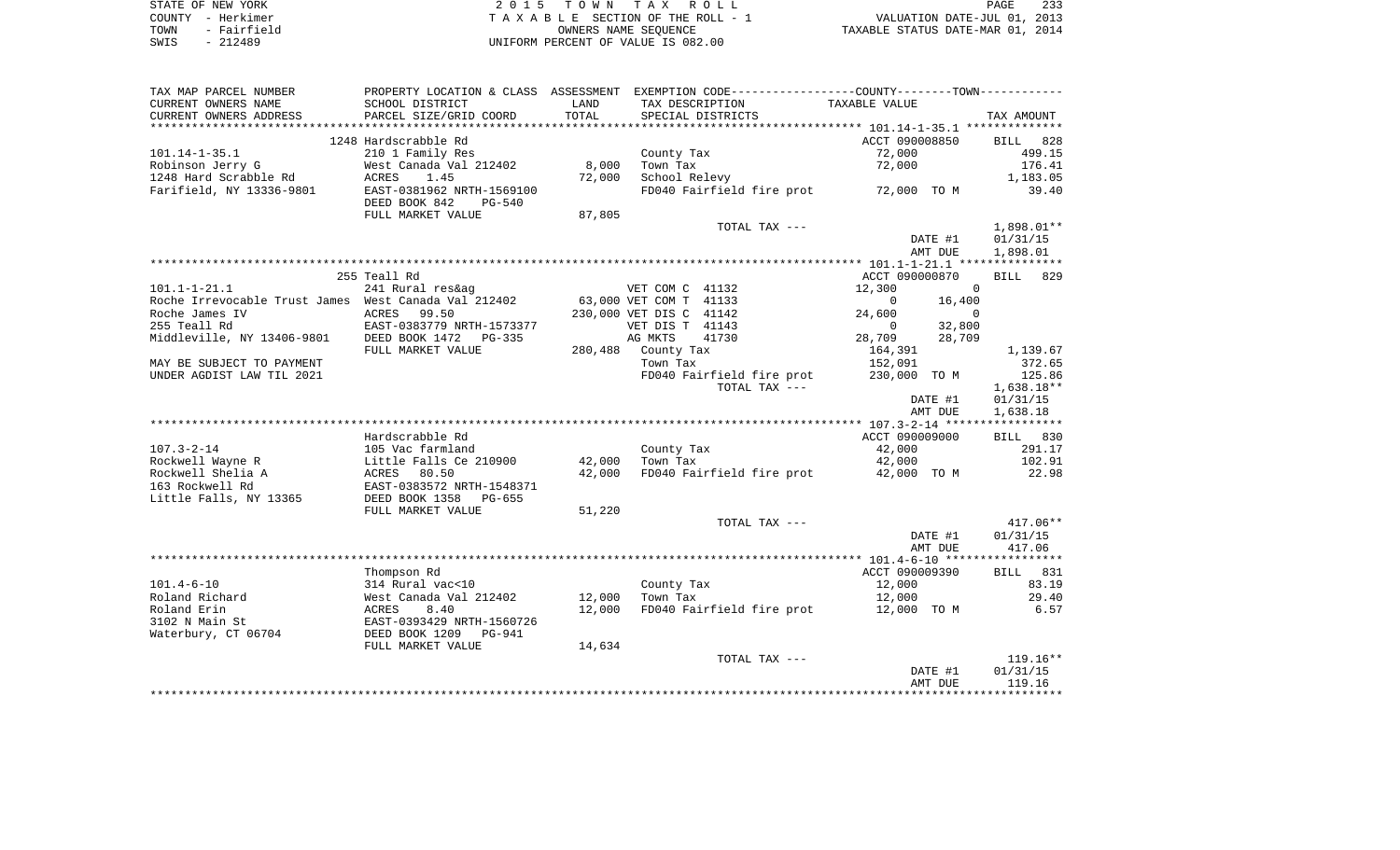| STATE OF NEW YORK   | 2015 TOWN TAX ROLL                 | 234<br>PAGE                      |
|---------------------|------------------------------------|----------------------------------|
| COUNTY - Herkimer   | TAXABLE SECTION OF THE ROLL - 1    | VALUATION DATE-JUL 01, 2013      |
| - Fairfield<br>TOWN | OWNERS NAME SEOUENCE               | TAXABLE STATUS DATE-MAR 01, 2014 |
| $-212489$<br>SWIS   | UNIFORM PERCENT OF VALUE IS 082.00 |                                  |

| TAX MAP PARCEL NUMBER      |                               |         | PROPERTY LOCATION & CLASS ASSESSMENT EXEMPTION CODE---------------COUNTY--------TOWN---------- |                  |                    |
|----------------------------|-------------------------------|---------|------------------------------------------------------------------------------------------------|------------------|--------------------|
| CURRENT OWNERS NAME        | SCHOOL DISTRICT               | LAND    | TAX DESCRIPTION TAXABLE VALUE                                                                  |                  |                    |
| CURRENT OWNERS ADDRESS     | PARCEL SIZE/GRID COORD        | TOTAL   | SPECIAL DISTRICTS                                                                              |                  | TAX AMOUNT         |
|                            |                               |         |                                                                                                |                  |                    |
|                            | State Route 170               |         |                                                                                                | ACCT 090010860   | BILL 832           |
| $107.4 - 2 - 21$           | 314 Rural vac<10              |         | County Tax                                                                                     | 12,000           | 83.19              |
| Rolle Robert               | Little Falls Ce 210900 12,000 |         | Town Tax                                                                                       | 12,000           | 29.40              |
| 6349 State Route 10        | 8.60<br>ACRES                 | 12,000  | FD040 Fairfield fire prot 12,000 TO M                                                          |                  | 6.57               |
| Sharon Springs, NY 13459   | EAST-0396519 NRTH-1546181     |         |                                                                                                |                  |                    |
|                            | DEED BOOK 1190 PG-904         |         |                                                                                                |                  |                    |
|                            | FULL MARKET VALUE             | 14,634  |                                                                                                |                  |                    |
|                            |                               |         | TOTAL TAX ---                                                                                  |                  | $119.16**$         |
|                            |                               |         |                                                                                                | DATE #1          | 01/31/15           |
|                            |                               |         |                                                                                                | AMT DUE          | 119.16             |
|                            |                               |         |                                                                                                |                  |                    |
|                            | Castle Rd                     |         |                                                                                                | ACCT 090006600   | BILL 833           |
| $095.3 - 1 - 30.1$         | 105 Vac farmland              |         | AG MKTS<br>41730                                                                               | 14,608<br>14,608 |                    |
| Romer Stephen              | West Canada Val 212402        |         | 49,000 County Tax                                                                              | 34,392           | 238.43             |
| Romer Nancy                | 86.60<br>ACRES                |         | 49,000 Town Tax                                                                                | 34,392           | 84.27              |
| 1134 Hardscrabble Rd       | EAST-0379270 NRTH-1582356     |         | FD040 Fairfield fire prot 49,000 TO M 26.81                                                    |                  |                    |
| Middleville, NY 13406-9801 | DEED BOOK 00663 PG-00446      |         |                                                                                                |                  |                    |
|                            | FULL MARKET VALUE             | 59,756  |                                                                                                |                  |                    |
| MAY BE SUBJECT TO PAYMENT  |                               |         |                                                                                                |                  |                    |
| UNDER AGDIST LAW TIL 2021  |                               |         |                                                                                                |                  |                    |
|                            |                               |         | TOTAL TAX ---                                                                                  |                  | $349.51**$         |
|                            |                               |         |                                                                                                | DATE #1          | 01/31/15<br>349.51 |
|                            |                               |         |                                                                                                | AMT DUE          |                    |
|                            | State Route 29                |         |                                                                                                | ACCT 09010099    | BILL 834           |
| $101.3 - 1 - 21.1$         | 120 Field crops               |         | AG MKTS<br>41730                                                                               | 27,776<br>27,776 |                    |
| Romer Stephen              | West Canada Val 212402        |         | 90,000 County Tax                                                                              | 77,224           | 535.37             |
| Romer Nancy                | ACRES 145.20                  |         | 105,000 Town Tax                                                                               | 77,224           | 189.21             |
| 1134 Hardscrabble Rd       | EAST-0379879 NRTH-1567043     |         | FD040 Fairfield fire prot 105,000 TO M                                                         |                  | 57.46              |
| Middleville, NY 13406-9801 | DEED BOOK 673<br>$PG-283$     |         |                                                                                                |                  |                    |
|                            | FULL MARKET VALUE             | 128,049 |                                                                                                |                  |                    |
| MAY BE SUBJECT TO PAYMENT  |                               |         |                                                                                                |                  |                    |
| UNDER AGDIST LAW TIL 2021  |                               |         |                                                                                                |                  |                    |
|                            |                               |         | TOTAL TAX ---                                                                                  |                  | 782.04**           |
|                            |                               |         |                                                                                                | DATE #1          | 01/31/15           |
|                            |                               |         |                                                                                                | AMT DUE          | 782.04             |
|                            |                               |         |                                                                                                |                  |                    |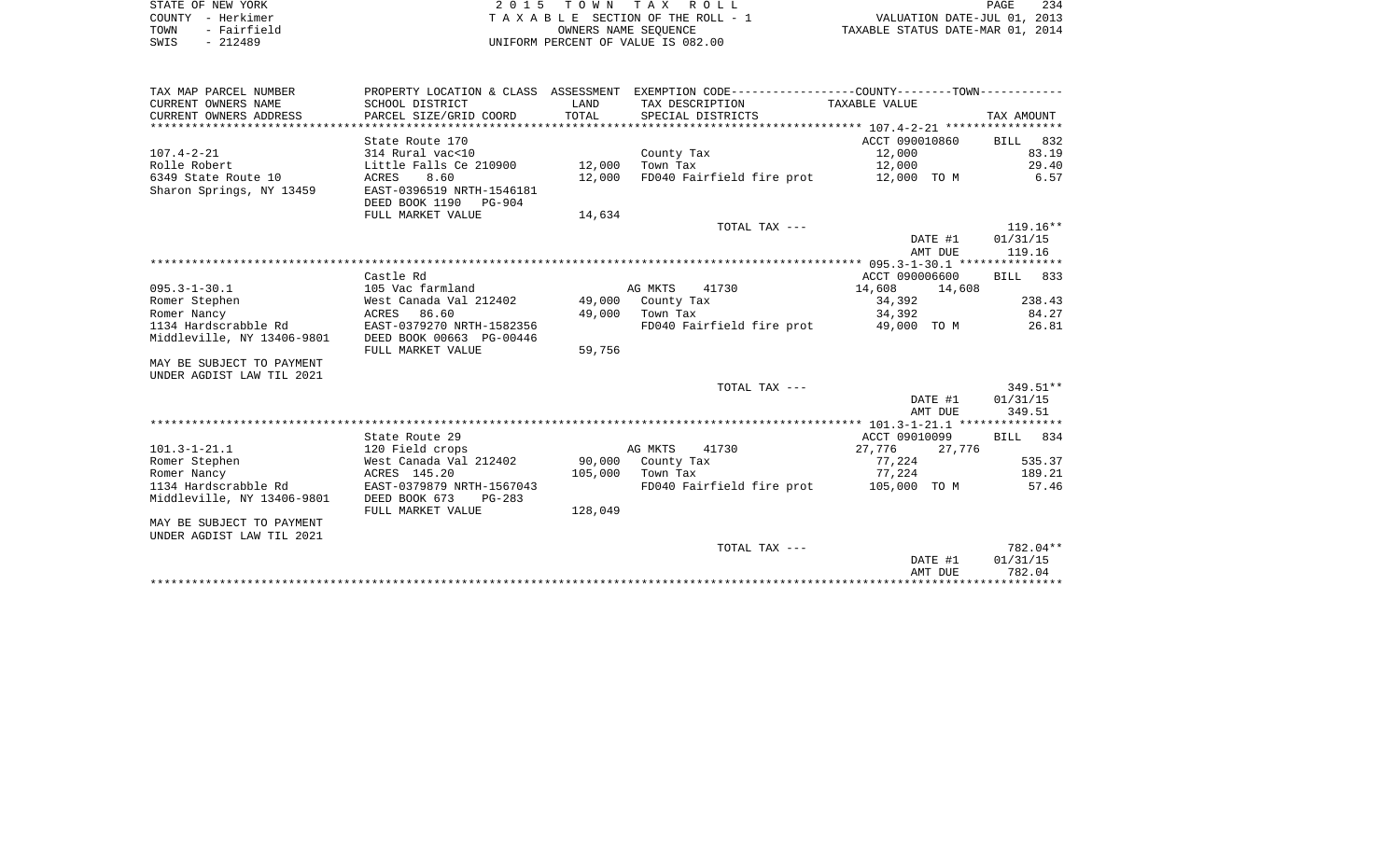|      | STATE OF NEW YORK | 2015 TOWN TAX ROLL                 | 235<br>PAGE                      |
|------|-------------------|------------------------------------|----------------------------------|
|      | COUNTY - Herkimer | TAXABLE SECTION OF THE ROLL - 1    | VALUATION DATE-JUL 01, 2013      |
| TOWN | - Fairfield       | OWNERS NAME SEOUENCE               | TAXABLE STATUS DATE-MAR 01, 2014 |
| SWIS | $-212489$         | UNIFORM PERCENT OF VALUE IS 082.00 |                                  |

| TAX MAP PARCEL NUMBER<br>CURRENT OWNERS NAME<br>CURRENT OWNERS ADDRESS | SCHOOL DISTRICT<br>PARCEL SIZE/GRID COORD | LAND<br>TOTAL | PROPERTY LOCATION & CLASS ASSESSMENT EXEMPTION CODE----------------COUNTY--------TOWN----------<br>TAX DESCRIPTION<br>SPECIAL DISTRICTS | TAXABLE VALUE          | TAX AMOUNT         |
|------------------------------------------------------------------------|-------------------------------------------|---------------|-----------------------------------------------------------------------------------------------------------------------------------------|------------------------|--------------------|
|                                                                        |                                           |               |                                                                                                                                         |                        |                    |
|                                                                        | 1134 Hardscrabble Rd                      |               |                                                                                                                                         | ACCT 090006570         | BILL<br>835        |
| $101.3 - 1 - 24.1$                                                     | 112 Dairy farm                            |               | VET COM C 41132                                                                                                                         | $\Omega$<br>12,300     |                    |
| Romer Stephen                                                          | West Canada Val 212402                    |               | 90,000 VET COM T 41133                                                                                                                  | 0<br>16,400            |                    |
| Romer Nancy                                                            | ACRES 150.60                              |               | 165,000 VET DIS C 41142                                                                                                                 | $\Omega$<br>24,600     |                    |
| 1134 Hardscrabble Rd                                                   | EAST-0383646 NRTH-1566186                 |               | VET DIS T 41143                                                                                                                         | 26,121<br>$\mathbf{0}$ |                    |
| Middleville, NY 13406-9801                                             | DEED BOOK 667<br><b>PG-770</b>            |               | 41730<br>AG MKTS                                                                                                                        | 26,393<br>26,393       |                    |
|                                                                        | FULL MARKET VALUE                         |               | 201,220 AGRIC 10 Y 42100                                                                                                                | 8,000<br>8,000         |                    |
| MAY BE SUBJECT TO PAYMENT                                              |                                           |               | County Tax                                                                                                                              | 93,707                 | 649.64             |
| UNDER AGDIST LAW TIL 2021                                              |                                           |               | Town Tax                                                                                                                                | 88,086                 | 215.82             |
|                                                                        |                                           |               | FD040 Fairfield fire prot                                                                                                               | 165,000 TO M           | 90.29              |
|                                                                        |                                           |               | TOTAL TAX ---                                                                                                                           |                        | $955.75**$         |
|                                                                        |                                           |               |                                                                                                                                         | DATE #1                | 01/31/15           |
|                                                                        |                                           |               |                                                                                                                                         | AMT DUE                | 955.75             |
|                                                                        |                                           |               |                                                                                                                                         |                        |                    |
|                                                                        | State Route 170                           |               |                                                                                                                                         | ACCT 090004230         | <b>BILL</b><br>836 |
| $101.4 - 1 - 4$                                                        | 105 Vac farmland                          |               | AG MKTS<br>41730                                                                                                                        | 2,001<br>2,001         |                    |
| Romer Stephen                                                          | West Canada Val 212402                    | 26,000        | County Tax                                                                                                                              | 23,999                 | 166.38             |
| Romer Nancy                                                            | ACRES<br>50.70                            | 26,000        | Town Tax                                                                                                                                | 23,999                 | 58.80              |
| 1134 Hardscrabble Rd                                                   | EAST-0389702 NRTH-1566616                 |               | FD040 Fairfield fire prot                                                                                                               | 26,000 TO M            | 14.23              |
| Middleville, NY 13406-9801                                             | DEED BOOK 763<br>$PG-331$                 |               |                                                                                                                                         |                        |                    |
|                                                                        | FULL MARKET VALUE                         | 31,707        |                                                                                                                                         |                        |                    |
| MAY BE SUBJECT TO PAYMENT<br>UNDER AGDIST LAW TIL 2021                 |                                           |               |                                                                                                                                         |                        |                    |
|                                                                        |                                           |               | TOTAL TAX ---                                                                                                                           |                        | $239.41**$         |
|                                                                        |                                           |               |                                                                                                                                         | DATE #1                | 01/31/15           |
|                                                                        |                                           |               |                                                                                                                                         | AMT DUE                | 239.41             |
|                                                                        |                                           |               |                                                                                                                                         |                        |                    |
|                                                                        | State Route 170                           |               |                                                                                                                                         | ACCT 090004260         | <b>BILL</b><br>837 |
| $101.4 - 1 - 5$                                                        | 105 Vac farmland                          |               | AG MKTS<br>41730                                                                                                                        | 3,486<br>3,486         |                    |
| Romer Stephen                                                          | West Canada Val 212402                    | 14,000        | County Tax                                                                                                                              | 10,514                 | 72.89              |
| Romer Nancy                                                            | <b>ACRES</b><br>24.90                     | 14,000        | Town Tax                                                                                                                                | 10,514                 | 25.76              |
| 1134 Hardscrabble Rd                                                   | EAST-0390831 NRTH-1566720                 |               | FD040 Fairfield fire prot                                                                                                               | 14,000 TO M            | 7.66               |
| Middleville, NY 13406-9801                                             | DEED BOOK 763<br>PG-331                   |               |                                                                                                                                         |                        |                    |
|                                                                        | FULL MARKET VALUE                         | 17,073        |                                                                                                                                         |                        |                    |
| MAY BE SUBJECT TO PAYMENT                                              |                                           |               |                                                                                                                                         |                        |                    |
| UNDER AGDIST LAW TIL 2021                                              |                                           |               |                                                                                                                                         |                        |                    |
|                                                                        |                                           |               | TOTAL TAX ---                                                                                                                           |                        | $106.31**$         |
|                                                                        |                                           |               |                                                                                                                                         | DATE #1                | 01/31/15           |
|                                                                        |                                           |               |                                                                                                                                         | AMT DUE                | 106.31             |
|                                                                        |                                           |               |                                                                                                                                         |                        |                    |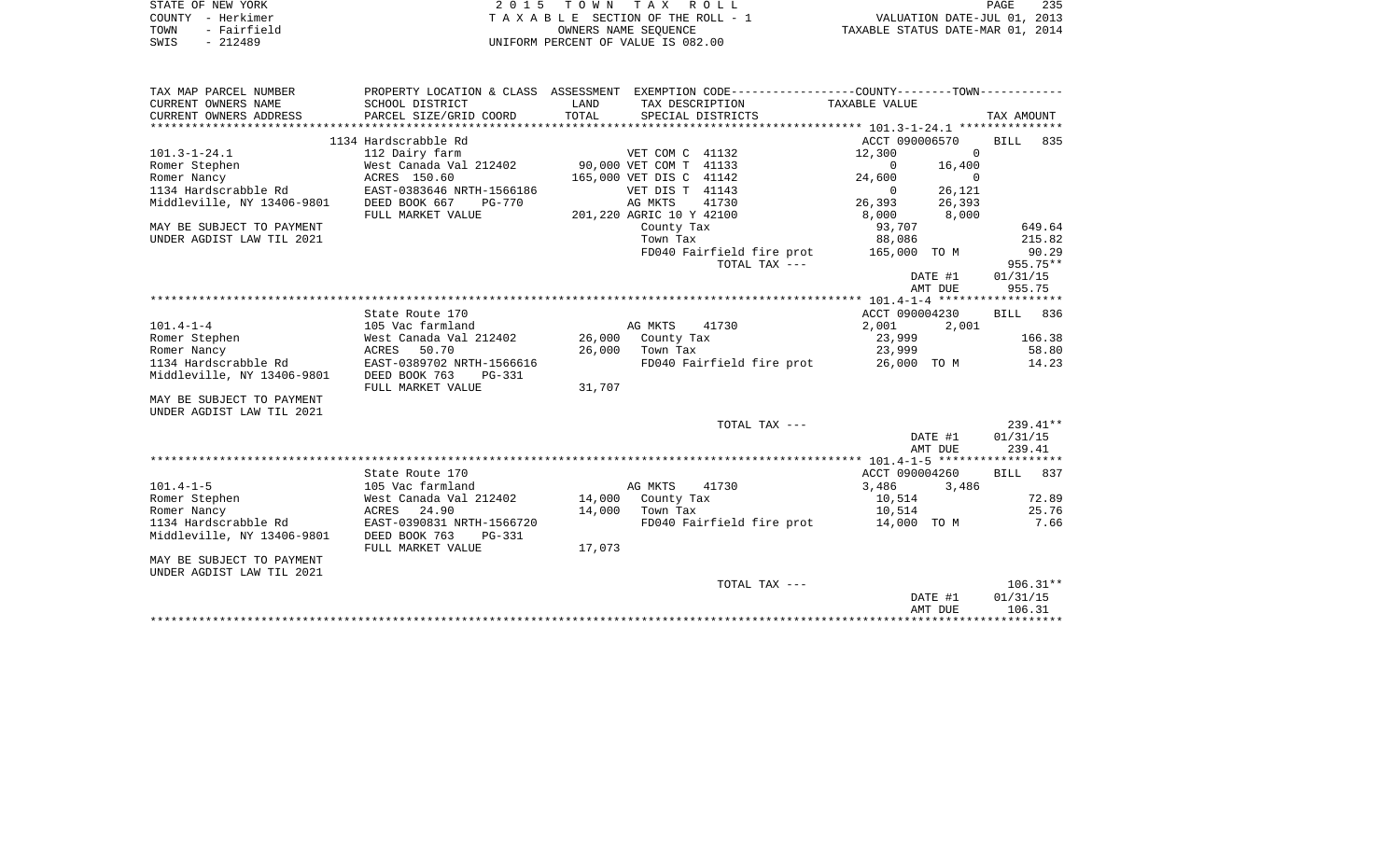|      | STATE OF NEW YORK | 2015 TOWN TAX ROLL                 | 236<br>PAGE                      |  |
|------|-------------------|------------------------------------|----------------------------------|--|
|      | COUNTY - Herkimer | TAXABLE SECTION OF THE ROLL - 1    | VALUATION DATE-JUL 01, 2013      |  |
| TOWN | - Fairfield       | OWNERS NAME SEOUENCE               | TAXABLE STATUS DATE-MAR 01, 2014 |  |
| SWIS | $-212489$         | UNIFORM PERCENT OF VALUE IS 082.00 |                                  |  |

| TAX MAP PARCEL NUMBER               |                                                       |         | PROPERTY LOCATION & CLASS ASSESSMENT EXEMPTION CODE----------------COUNTY-------TOWN----------- |                  |                    |
|-------------------------------------|-------------------------------------------------------|---------|-------------------------------------------------------------------------------------------------|------------------|--------------------|
| CURRENT OWNERS NAME                 | SCHOOL DISTRICT                                       | LAND    | TAX DESCRIPTION                                                                                 | TAXABLE VALUE    |                    |
| CURRENT OWNERS ADDRESS              | PARCEL SIZE/GRID COORD                                | TOTAL   | SPECIAL DISTRICTS                                                                               |                  | TAX AMOUNT         |
|                                     |                                                       |         |                                                                                                 |                  |                    |
|                                     | State Route 170                                       |         |                                                                                                 | ACCT 090004200   | <b>BILL</b><br>838 |
| $101.4 - 1 - 16$                    | 112 Dairy farm                                        |         | AG MKTS<br>41730                                                                                | 27,230<br>27,230 |                    |
| Romer Stephen                       | West Canada Val 212402                                |         | 107,000 AGRIC 10 Y 42100                                                                        | 6,000<br>6,000   |                    |
| Romer Nancy                         | ACRES 200.00                                          | 200,000 | County Tax                                                                                      | 166,770          | 1,156.16           |
| 1134 Hardscrabble Rd                | EAST-0386190 NRTH-1564481                             |         | Town Tax                                                                                        | 166,770          | 408.61             |
| Middleville, NY 13406-9801          | DEED BOOK 763<br>PG-331                               |         | FD040 Fairfield fire prot                                                                       | 200,000 TO M     | 109.45             |
|                                     | FULL MARKET VALUE                                     | 243,902 |                                                                                                 |                  |                    |
| MAY BE SUBJECT TO PAYMENT           |                                                       |         |                                                                                                 |                  |                    |
| UNDER AGDIST LAW TIL 2021           |                                                       |         |                                                                                                 |                  |                    |
|                                     |                                                       |         | TOTAL TAX ---                                                                                   |                  | $1,674.22**$       |
|                                     |                                                       |         |                                                                                                 | DATE #1          | 01/31/15           |
|                                     |                                                       |         |                                                                                                 | AMT DUE          | 1,674.22           |
|                                     |                                                       |         |                                                                                                 |                  | *****              |
|                                     | State Route 29                                        |         |                                                                                                 | ACCT 090006630   | <b>BILL</b><br>839 |
| $101.14 - 1 - 5$                    | 105 Vac farmland                                      |         | AG MKTS<br>41730                                                                                | 3,647<br>3,647   |                    |
| Romer Stephen                       | West Canada Val 212402                                | 8,300   | County Tax                                                                                      | 4,653            | 32.26              |
| Romer Nancy                         | 12.80<br>ACRES                                        | 8,300   | Town Tax                                                                                        | 4,653            | 11.40              |
| 1134 Hardscrabble Rd                | EAST-0381644 NRTH-1566950                             |         | FD040 Fairfield fire prot                                                                       | 8,300 TO M       | 4.54               |
| Middleville, NY 13406-9801          | DEED BOOK 677<br>$PG-768$                             |         |                                                                                                 |                  |                    |
|                                     | FULL MARKET VALUE                                     | 10,122  |                                                                                                 |                  |                    |
| MAY BE SUBJECT TO PAYMENT           |                                                       |         |                                                                                                 |                  |                    |
| UNDER AGDIST LAW TIL 2021           |                                                       |         |                                                                                                 |                  |                    |
|                                     |                                                       |         | TOTAL TAX ---                                                                                   |                  | $48.20**$          |
|                                     |                                                       |         |                                                                                                 | DATE #1          | 01/31/15           |
|                                     |                                                       |         |                                                                                                 | AMT DUE          | 48.20              |
|                                     |                                                       |         |                                                                                                 |                  |                    |
|                                     | West End Rd                                           |         |                                                                                                 | ACCT 090000180   | BILL 840           |
| $106.4 - 1 - 30$                    | 314 Rural vac<10                                      |         | County Tax                                                                                      | 25,000           | 173.32             |
| Ronca Nicholas                      | West Canada Val 212402                                | 25,000  | Town Tax                                                                                        | 25,000           | 61.25              |
|                                     |                                                       | 25,000  |                                                                                                 |                  |                    |
| Attn: Midway Trl Service            | ACRES<br>8.00                                         |         | FD040 Fairfield fire prot                                                                       | 25,000 TO M      | 13.68              |
| 1528 Rt 9<br>Clifton Park, NY 12065 | EAST-0362073 NRTH-1545767<br>DEED BOOK 00636 PG-00947 |         |                                                                                                 |                  |                    |
|                                     | FULL MARKET VALUE                                     | 30,488  |                                                                                                 |                  |                    |
|                                     |                                                       |         | TOTAL TAX ---                                                                                   |                  | 248.25**           |
|                                     |                                                       |         |                                                                                                 | DATE #1          | 01/31/15           |
|                                     |                                                       |         |                                                                                                 |                  | 248.25             |
|                                     |                                                       |         |                                                                                                 | AMT DUE          |                    |
|                                     | 1342 Castle Rd                                        |         |                                                                                                 | ACCT 090010107   | BILL 841           |
| $095.3 - 4 - 4$                     |                                                       |         |                                                                                                 | 90,000           | 623.94             |
|                                     | 210 1 Family Res                                      |         | County Tax                                                                                      |                  |                    |
| Ropeter Tammy                       | West Canada Val 212402                                | 15,000  | Town Tax                                                                                        | 90,000           | 220.51             |
| Trask Ronald Jr.                    | 9.77<br>ACRES                                         | 90,000  | FD040 Fairfield fire prot                                                                       | 90,000 TO M      | 49.25              |
| 115 W Jenkins St Apt 4              | EAST-0345580 NRTH-1155750                             |         |                                                                                                 |                  |                    |
| Oneida, NY 13421                    | DEED BOOK 940<br>$PG-344$                             |         |                                                                                                 |                  |                    |
|                                     | FULL MARKET VALUE                                     | 109,756 |                                                                                                 |                  |                    |
|                                     |                                                       |         | TOTAL TAX ---                                                                                   |                  | 893.70**           |
|                                     |                                                       |         |                                                                                                 | DATE #1          | 01/31/15           |
|                                     |                                                       |         |                                                                                                 | AMT DUE          | 893.70             |
|                                     |                                                       |         |                                                                                                 |                  |                    |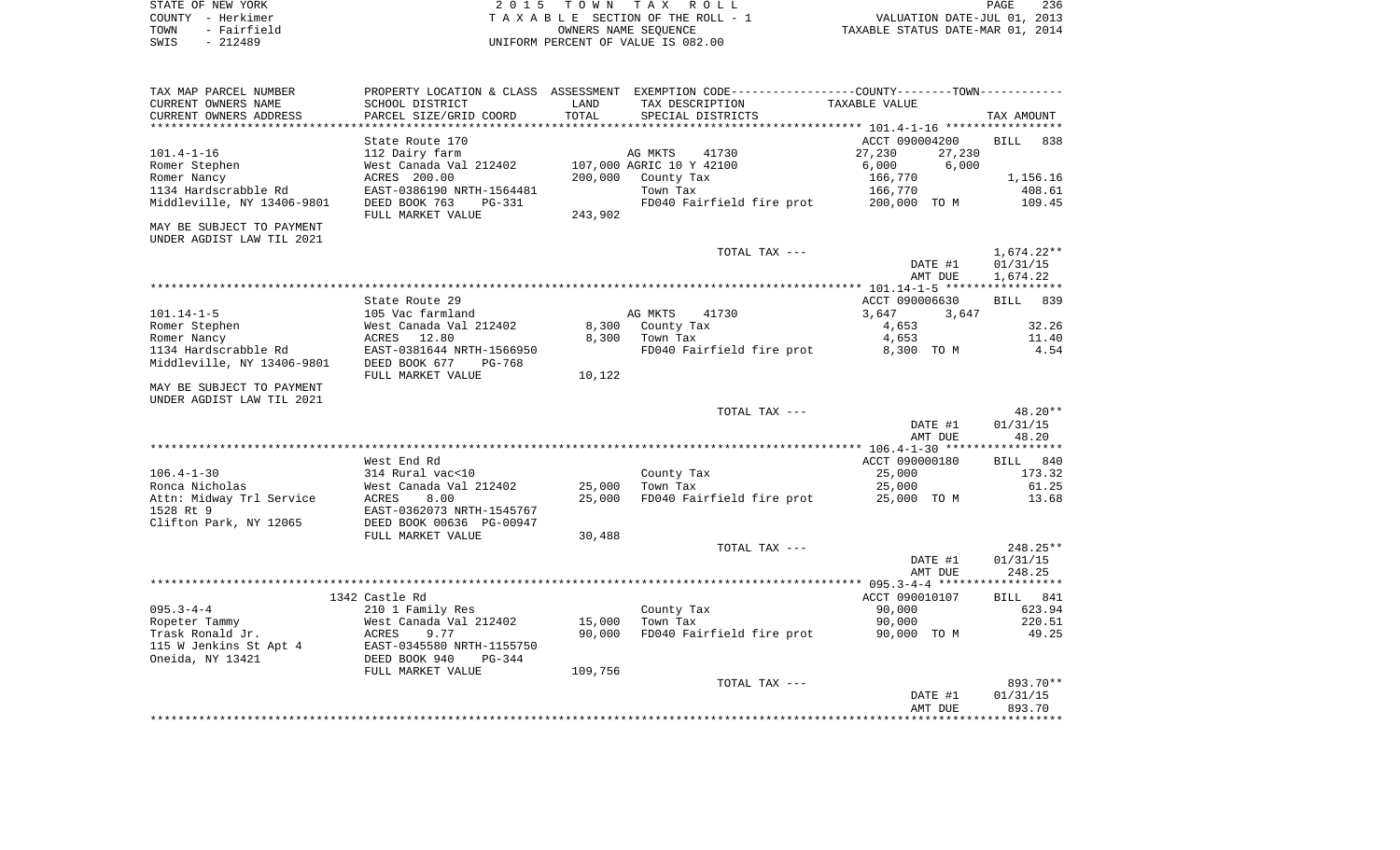| STATE OF NEW YORK   | 2015 TOWN TAX ROLL                 | 237<br>PAGE                      |
|---------------------|------------------------------------|----------------------------------|
| COUNTY - Herkimer   | TAXABLE SECTION OF THE ROLL - 1    | VALUATION DATE-JUL 01, 2013      |
| - Fairfield<br>TOWN | OWNERS NAME SEOUENCE               | TAXABLE STATUS DATE-MAR 01, 2014 |
| $-212489$<br>SWIS   | UNIFORM PERCENT OF VALUE IS 082.00 |                                  |

| TAX MAP PARCEL NUMBER  |                                                                                |        | PROPERTY LOCATION & CLASS ASSESSMENT EXEMPTION CODE----------------COUNTY--------TOWN---------- |                |            |
|------------------------|--------------------------------------------------------------------------------|--------|-------------------------------------------------------------------------------------------------|----------------|------------|
| CURRENT OWNERS NAME    | SCHOOL DISTRICT                                                                | LAND   | TAX DESCRIPTION                                                                                 | TAXABLE VALUE  |            |
| CURRENT OWNERS ADDRESS | PARCEL SIZE/GRID COORD                                                         | TOTAL  | SPECIAL DISTRICTS                                                                               |                | TAX AMOUNT |
|                        |                                                                                |        |                                                                                                 |                |            |
|                        | Beaver Rd                                                                      |        |                                                                                                 | ACCT 090009360 | BILL 842   |
| $101.2 - 1 - 10$       | 322 Rural vac>10                                                               |        | County Tax                                                                                      | 34,000         | 235.71     |
| Rosenkrantz Clark      | West Canada Val 212402                                                         | 34,000 | Town Tax                                                                                        | 34,000         | 83.31      |
| Rosenkrantz Diane      | West Canada Va<br>ACRES    53.10                                               | 34,000 | FD040 Fairfield fire prot 34,000 TO M                                                           |                | 18.61      |
| 6 Garden Ct            |                                                                                |        |                                                                                                 |                |            |
| Carle Place, NY 11514  | EAST-0393263 NRTH-1575685<br>DEED BOOK 947 PG-199<br>DEED BOOK 947<br>$PG-199$ |        |                                                                                                 |                |            |
|                        | FULL MARKET VALUE                                                              | 41,463 |                                                                                                 |                |            |
|                        |                                                                                |        | TOTAL TAX ---                                                                                   |                | $337.63**$ |
|                        |                                                                                |        |                                                                                                 | DATE #1        | 01/31/15   |
|                        |                                                                                |        |                                                                                                 | AMT DUE        | 337.63     |
|                        |                                                                                |        |                                                                                                 |                |            |
|                        | 1100 State Route 29                                                            |        |                                                                                                 |                | BILL 843   |
| $101.4 - 3 - 6$        | 314 Rural vac<10                                                               |        | County Tax                                                                                      | 10,000         | 69.33      |
| Ross Geraldine S       | West Canada Val 212402 10,000 Town Tax                                         |        |                                                                                                 | 10,000         | 24.50      |
| Ross Alfred M          | ACRES<br>5.80                                                                  | 10,000 | FD040 Fairfield fire prot 10,000 TO M                                                           |                | 5.47       |
| 3309 214th St Sw       | EAST-0387498 NRTH-1565885                                                      |        |                                                                                                 |                |            |
| Brier, WA 98036-6841   | DEED BOOK 893<br>PG-689                                                        |        |                                                                                                 |                |            |
|                        | FULL MARKET VALUE                                                              | 12,195 |                                                                                                 |                |            |
|                        |                                                                                |        | TOTAL TAX ---                                                                                   |                | 99.30**    |
|                        |                                                                                |        |                                                                                                 | DATE #1        | 01/31/15   |
|                        |                                                                                |        |                                                                                                 | AMT DUE        | 99.30      |
|                        |                                                                                |        |                                                                                                 |                |            |
|                        | 1100 State Route 29                                                            |        |                                                                                                 |                | BILL 844   |
| $101.4 - 3 - 9$        | 314 Rural vac<10                                                               |        | County Tax                                                                                      | 1,000          | 6.93       |
| Ross Geraldine S       | West Canada Val 212402                                                         |        | $1,000$ Town Tax                                                                                | 1,000          | 2.45       |
| Ross Alfred M          |                                                                                | 1,000  | FD040 Fairfield fire prot 1,000 TO M                                                            |                | .55        |
| 3309 214th St Sw       | FRNT 100.00 DPTH 250.00<br>EAST-0388116 NRTH-1565755                           |        |                                                                                                 |                |            |
| Brier, WA 98036-6841   | DEED BOOK 893<br>PG-689                                                        |        |                                                                                                 |                |            |
|                        |                                                                                |        |                                                                                                 |                |            |
|                        | FULL MARKET VALUE                                                              | 1,220  |                                                                                                 |                | $9.93**$   |
|                        |                                                                                |        | TOTAL TAX ---                                                                                   |                | 01/31/15   |
|                        |                                                                                |        |                                                                                                 | DATE #1        |            |
|                        |                                                                                |        |                                                                                                 | AMT DUE        | 9.93       |
|                        |                                                                                |        |                                                                                                 |                |            |
|                        | Castle Rd                                                                      |        |                                                                                                 |                | BILL 845   |
| $101.4 - 3 - 10$       | 314 Rural vac<10                                                               |        | County Tax                                                                                      | 11,000         | 76.26      |
| Ross Geraldine S       |                                                                                | 11,000 | Town Tax                                                                                        | 11,000         | 26.95      |
| Ross Alfred M          |                                                                                | 11,000 | FD040 Fairfield fire prot 11,000 TO M                                                           |                | 6.02       |
| 3309 214th St Sw       |                                                                                |        |                                                                                                 |                |            |
| Brier, WA 98036-6841   |                                                                                |        |                                                                                                 |                |            |
|                        | FULL MARKET VALUE                                                              | 13,415 |                                                                                                 |                |            |
|                        |                                                                                |        | TOTAL TAX ---                                                                                   |                | $109.23**$ |
|                        |                                                                                |        |                                                                                                 | DATE #1        | 01/31/15   |
|                        |                                                                                |        |                                                                                                 | AMT DUE        | 109.23     |
|                        |                                                                                |        |                                                                                                 |                |            |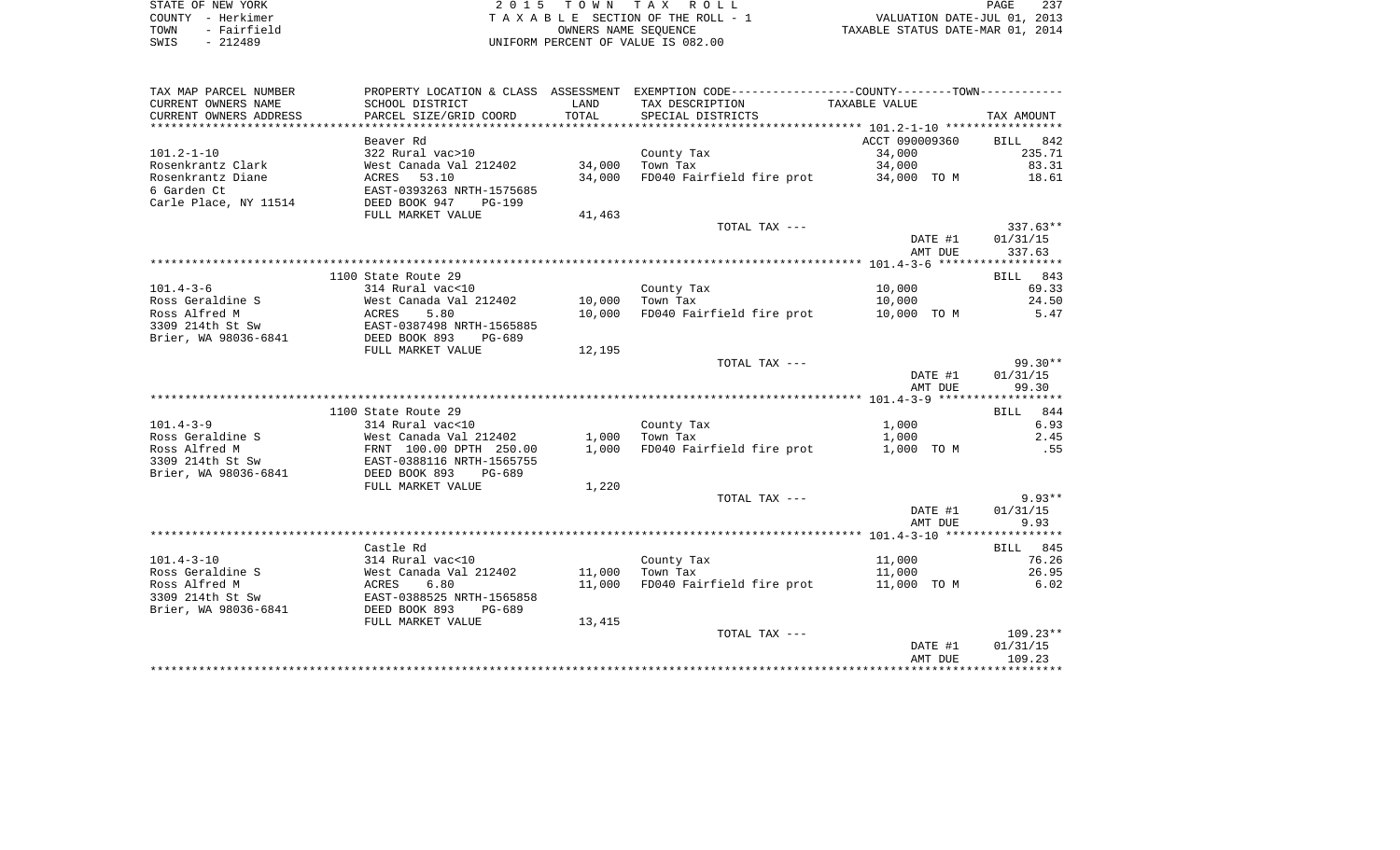| STATE OF NEW YORK   | 2015 TOWN TAX ROLL                 | 238<br>PAGE                      |
|---------------------|------------------------------------|----------------------------------|
| COUNTY - Herkimer   | TAXABLE SECTION OF THE ROLL - 1    | VALUATION DATE-JUL 01, 2013      |
| - Fairfield<br>TOWN | OWNERS NAME SEOUENCE               | TAXABLE STATUS DATE-MAR 01, 2014 |
| SWIS<br>$-212489$   | UNIFORM PERCENT OF VALUE IS 082.00 |                                  |

| TAX MAP PARCEL NUMBER                    |                                            |         | PROPERTY LOCATION & CLASS ASSESSMENT EXEMPTION CODE----------------COUNTY--------TOWN---------- |                |                |
|------------------------------------------|--------------------------------------------|---------|-------------------------------------------------------------------------------------------------|----------------|----------------|
| CURRENT OWNERS NAME                      | SCHOOL DISTRICT                            | LAND    | TAX DESCRIPTION                                                                                 | TAXABLE VALUE  |                |
| CURRENT OWNERS ADDRESS                   | PARCEL SIZE/GRID COORD                     | TOTAL   | SPECIAL DISTRICTS                                                                               |                | TAX AMOUNT     |
|                                          |                                            |         |                                                                                                 |                |                |
|                                          | 1100 State Route 29                        |         |                                                                                                 |                | 846<br>BILL    |
| $101.4 - 3 - 7$                          | 314 Rural vac<10                           |         | County Tax                                                                                      | 11,000         | 76.26          |
| Ross Geraldines                          | West Canada Val 212402                     | 11,000  | Town Tax                                                                                        | 11,000         | 26.95          |
| Ross Alfred M                            | 6.70<br>ACRES                              | 11,000  | FD040 Fairfield fire prot                                                                       | 11,000 TO M    | 6.02           |
| 3309 214th St Sw                         | EAST-0387869 NRTH-1565963                  |         |                                                                                                 |                |                |
| Brier, WA 98036-6841                     | DEED BOOK 893<br>PG-689                    |         |                                                                                                 |                |                |
|                                          | FULL MARKET VALUE                          | 13,415  |                                                                                                 |                |                |
|                                          |                                            |         | TOTAL TAX ---                                                                                   |                | $109.23**$     |
|                                          |                                            |         |                                                                                                 | DATE #1        | 01/31/15       |
|                                          |                                            |         |                                                                                                 | AMT DUE        | 109.23         |
|                                          |                                            |         |                                                                                                 |                |                |
|                                          | 1957 Hardscrabble Rd                       |         |                                                                                                 | ACCT 090100040 | BILL 847       |
| $095.3 - 1 - 4.2$                        | 210 1 Family Res                           |         | County Tax                                                                                      | 100,000        | 693.27         |
| Rowe Stephen R                           | West Canada Val 212402                     | 14,000  | Town Tax                                                                                        | 100,000        | 245.01         |
| Rowe Bonnie A                            | ACRES<br>7.20                              | 100,000 | FD040 Fairfield fire prot 100,000 TO M                                                          |                | 54.72          |
| 1957 Hardscrabble Rd                     | EAST-0375840 NRTH-1581318                  |         |                                                                                                 |                |                |
| Newport, NY 13416                        | DEED BOOK 935<br>PG-640                    |         |                                                                                                 |                |                |
|                                          | FULL MARKET VALUE                          | 121,951 |                                                                                                 |                |                |
|                                          |                                            |         | TOTAL TAX ---                                                                                   |                | $993.00**$     |
|                                          |                                            |         |                                                                                                 | DATE #1        | 01/31/15       |
|                                          |                                            |         |                                                                                                 | AMT DUE        | 993.00         |
|                                          |                                            |         |                                                                                                 |                |                |
|                                          | Castle Rd                                  |         |                                                                                                 |                | BILL 848       |
| $101.4 - 7 - 8$                          | 314 Rural vac<10                           |         | County Tax                                                                                      | 11,000         | 76.26<br>26.95 |
| Royal Wayne S                            | West Canada Val 212402                     | 11,000  | Town Tax<br>FD040 Fairfield fire prot 11,000 TO M                                               | 11,000         |                |
| 5014 Clinton Rde<br>Whitesboro, NY 13492 | ACRES<br>7.60<br>EAST-0390941 NRTH-1563219 | 11,000  |                                                                                                 |                | 6.02           |
|                                          | DEED BOOK 789<br>PG-454                    |         |                                                                                                 |                |                |
|                                          | FULL MARKET VALUE                          |         |                                                                                                 |                |                |
|                                          |                                            | 13,415  | TOTAL TAX ---                                                                                   |                | $109.23**$     |
|                                          |                                            |         |                                                                                                 | DATE #1        | 01/31/15       |
|                                          |                                            |         |                                                                                                 | AMT DUE        | 109.23         |
|                                          |                                            |         |                                                                                                 |                |                |
|                                          | Castle Rd                                  |         |                                                                                                 |                | BILL 849       |
| $101.4 - 7 - 9$                          | 314 Rural vac<10                           |         | County Tax                                                                                      | 12,000         | 83.19          |
| Royal Wayne S                            | West Canada Val 212402                     | 12,000  | Town Tax                                                                                        | 12,000         | 29.40          |
| 5014 Clinton Rd                          | 8.10<br>ACRES                              | 12,000  | FD040 Fairfield fire prot                                                                       | 12,000 TO M    | 6.57           |
| Whitesboro, NY 13492                     | EAST-0390907 NRTH-1563479                  |         |                                                                                                 |                |                |
|                                          | DEED BOOK 789<br>$PG-454$                  |         |                                                                                                 |                |                |
|                                          | FULL MARKET VALUE                          | 14,634  |                                                                                                 |                |                |
|                                          |                                            |         | TOTAL TAX ---                                                                                   |                | $119.16**$     |
|                                          |                                            |         |                                                                                                 | DATE #1        | 01/31/15       |
|                                          |                                            |         |                                                                                                 | AMT DUE        | 119.16         |
|                                          |                                            |         |                                                                                                 |                |                |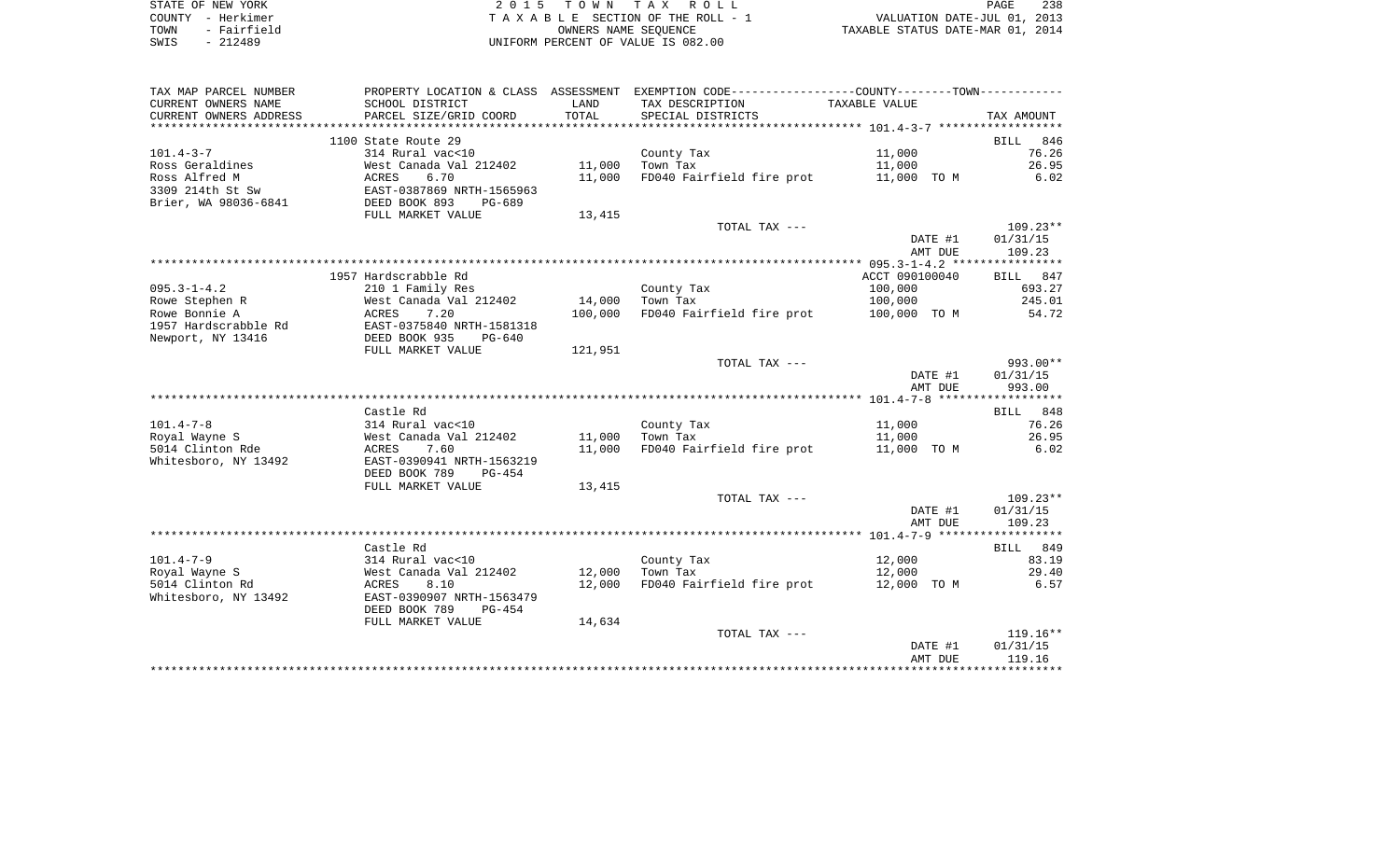|      | STATE OF NEW YORK | 2015 TOWN TAX ROLL                 | 239<br>PAGE                      |
|------|-------------------|------------------------------------|----------------------------------|
|      | COUNTY - Herkimer | TAXABLE SECTION OF THE ROLL - 1    | VALUATION DATE-JUL 01, 2013      |
| TOWN | - Fairfield       | OWNERS NAME SEOUENCE               | TAXABLE STATUS DATE-MAR 01, 2014 |
| SWIS | $-212489$         | UNIFORM PERCENT OF VALUE IS 082.00 |                                  |

| TAX MAP PARCEL NUMBER     |                           |         | PROPERTY LOCATION & CLASS ASSESSMENT EXEMPTION CODE----------------COUNTY--------TOWN---------- |                |                    |
|---------------------------|---------------------------|---------|-------------------------------------------------------------------------------------------------|----------------|--------------------|
| CURRENT OWNERS NAME       | SCHOOL DISTRICT           | LAND    | TAX DESCRIPTION                                                                                 | TAXABLE VALUE  |                    |
| CURRENT OWNERS ADDRESS    | PARCEL SIZE/GRID COORD    | TOTAL   | SPECIAL DISTRICTS                                                                               |                | TAX AMOUNT         |
|                           |                           |         |                                                                                                 |                |                    |
|                           | State Route 29            |         |                                                                                                 |                | <b>BILL</b><br>850 |
| $101.4 - 4 - 5$           | 322 Rural vac>10          |         | AG MKTS L 41720                                                                                 | 4,277          | 4,277              |
| Rudi Winber J             | West Canada Val 212402    | 22,000  | County Tax                                                                                      | 17,723         | 122.87             |
| 31 Walnut Hill Road       | Survey Jj19a26            | 22,000  | Town Tax                                                                                        | 17,723         | 43.42              |
| Glenwood, NJ 07418        | ACRES 28.90               |         | FD040 Fairfield fire prot                                                                       | 17,723 TO M    | 9.70               |
|                           | EAST-0390411 NRTH-1567996 |         | 4,277 EX                                                                                        |                |                    |
| MAY BE SUBJECT TO PAYMENT | DEED BOOK 1124<br>$PG-52$ |         |                                                                                                 |                |                    |
| UNDER AGDIST LAW TIL 2018 | FULL MARKET VALUE         | 26,829  |                                                                                                 |                |                    |
|                           |                           |         | TOTAL TAX ---                                                                                   |                | 175.99**           |
|                           |                           |         |                                                                                                 | DATE #1        | 01/31/15           |
|                           |                           |         |                                                                                                 | AMT DUE        | 175.99             |
|                           |                           |         |                                                                                                 |                |                    |
|                           | 690 Castle Rd             |         |                                                                                                 | ACCT 090007170 | <b>BILL</b> 851    |
| $101.4 - 4 - 1$           | 241 Rural res&ag          |         | AG MKTS L 41720                                                                                 | 2,366          | 2,366              |
| Rudi Windber              | West Canada Val 212402    | 22,000  | County Tax                                                                                      | 102,634        | 711.53             |
| 31 Walnut Hill Rd         | Survey Jj19a26            | 105,000 | Town Tax                                                                                        | 102,634        | 251.47             |
| Glenwood, NJ 07418        | ACRES 28.30               |         | FD040 Fairfield fire prot                                                                       | 102,634 TO M   | 56.16              |
|                           | EAST-0389248 NRTH-1569758 |         | 2,366 EX                                                                                        |                |                    |
| MAY BE SUBJECT TO PAYMENT | DEED BOOK 886<br>$PG-300$ |         |                                                                                                 |                |                    |
| UNDER AGDIST LAW TIL 2018 | FULL MARKET VALUE         | 128,049 |                                                                                                 |                |                    |
|                           |                           |         | TOTAL TAX ---                                                                                   |                | $1,019.16**$       |
|                           |                           |         |                                                                                                 | DATE #1        | 01/31/15           |
|                           |                           |         |                                                                                                 | AMT DUE        |                    |
|                           |                           |         |                                                                                                 |                | 1,019.16           |
|                           | Castle Rd                 |         |                                                                                                 |                | BILL 852           |
|                           |                           |         |                                                                                                 |                |                    |
| $101.4 - 4 - 2$           | 322 Rural vac>10          |         | AG MKTS L 41720                                                                                 | 4,857          | 4,857              |
| Rudi Windber              | West Canada Val 212402    | 20,000  | County Tax                                                                                      | 15,143         | 104.98             |
| 31 Walnut Hill Rd         | Survey Jj19a26            | 20,000  | Town Tax                                                                                        | 15,143         | 37.10              |
| Glenwood, NJ 07418        | ACRES 25.20               |         | FD040 Fairfield fire prot                                                                       | 15,143 TO M    | 8.29               |
|                           | EAST-0389346 NRTH-1569024 |         | 4,857 EX                                                                                        |                |                    |
| MAY BE SUBJECT TO PAYMENT | DEED BOOK 886<br>$PG-300$ |         |                                                                                                 |                |                    |
| UNDER AGDIST LAW TIL 2018 | FULL MARKET VALUE         | 24,390  |                                                                                                 |                |                    |
|                           |                           |         | TOTAL TAX ---                                                                                   |                | $150.37**$         |
|                           |                           |         |                                                                                                 | DATE #1        | 01/31/15           |
|                           |                           |         |                                                                                                 | AMT DUE        | 150.37             |
|                           |                           |         |                                                                                                 |                |                    |
|                           | Castle Rd                 |         |                                                                                                 |                | BILL 853           |
| $101.4 - 4 - 3$           | 322 Rural vac>10          |         | AG MKTS L 41720                                                                                 | 4,051          | 4,051              |
| Rudi Windber J Jr         | West Canada Val 212402    | 21,000  | County Tax                                                                                      | 16,949         | 117.50             |
| 31 Walnut Hill Rd         | Survey Jj19a26            | 21,000  | Town Tax                                                                                        | 16,949         | 41.53              |
| Glenwood, NJ 07418        | ACRES 27.30               |         | FD040 Fairfield fire prot                                                                       | 16,949 TO M    | 9.28               |
|                           | EAST-0389393 NRTH-1568347 |         | 4,051 EX                                                                                        |                |                    |
| MAY BE SUBJECT TO PAYMENT | DEED BOOK 832<br>$PG-653$ |         |                                                                                                 |                |                    |
| UNDER AGDIST LAW TIL 2018 | FULL MARKET VALUE         | 25,610  |                                                                                                 |                |                    |
|                           |                           |         | TOTAL TAX ---                                                                                   |                | $168.31**$         |
|                           |                           |         |                                                                                                 | DATE #1        | 01/31/15           |
|                           |                           |         |                                                                                                 | AMT DUE        | 168.31             |
|                           |                           |         |                                                                                                 |                |                    |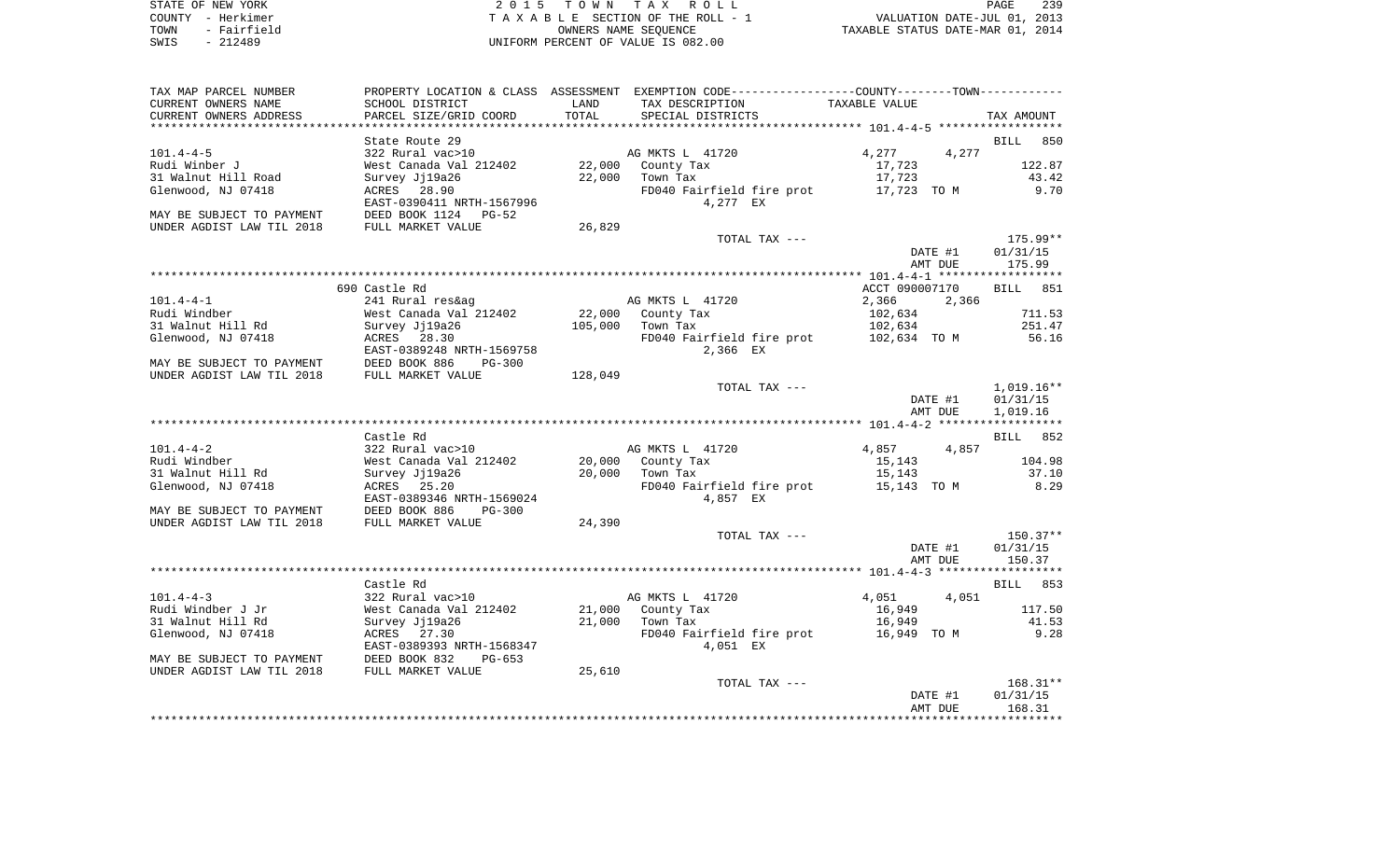| STATE OF NEW YORK   | 2015 TOWN TAX ROLL                 | 240<br>PAGE                      |
|---------------------|------------------------------------|----------------------------------|
| COUNTY - Herkimer   | TAXABLE SECTION OF THE ROLL - 1    | VALUATION DATE-JUL 01, 2013      |
| TOWN<br>- Fairfield | OWNERS NAME SEOUENCE               | TAXABLE STATUS DATE-MAR 01, 2014 |
| - 212489<br>SWIS    | UNIFORM PERCENT OF VALUE IS 082.00 |                                  |

| TAX MAP PARCEL NUMBER     |                                                       |         | PROPERTY LOCATION & CLASS ASSESSMENT EXEMPTION CODE----------------COUNTY-------TOWN--------- |                    |             |
|---------------------------|-------------------------------------------------------|---------|-----------------------------------------------------------------------------------------------|--------------------|-------------|
| CURRENT OWNERS NAME       | SCHOOL DISTRICT                                       | LAND    | TAX DESCRIPTION                                                                               | TAXABLE VALUE      |             |
| CURRENT OWNERS ADDRESS    | PARCEL SIZE/GRID COORD                                | TOTAL   | SPECIAL DISTRICTS                                                                             |                    | TAX AMOUNT  |
|                           |                                                       |         |                                                                                               |                    |             |
|                           | 128 State Route 29                                    |         |                                                                                               | ACCT 090001110     | BILL 854    |
| $100.4 - 1 - 3$           | 210 1 Family Res                                      |         | County Tax                                                                                    | 35,000             | 242.64      |
| Ruffrage Paul             | West Canada Val 212402                                | 12,000  | Town Tax                                                                                      | 35,000             | 85.76       |
| 9 Jones Pond Rd           | FRNT 275.65 DPTH 250.00                               | 35,000  | FD040 Fairfield fire prot                                                                     | 35,000 TO M        | 19.15       |
| Edwards, NY 13635         | 1.00<br>ACRES                                         |         |                                                                                               |                    |             |
|                           | EAST-0369365 NRTH-1569028                             |         |                                                                                               |                    |             |
|                           | DEED BOOK 812<br>PG-276                               |         |                                                                                               |                    |             |
|                           | FULL MARKET VALUE                                     | 42,683  |                                                                                               |                    |             |
|                           |                                                       |         | TOTAL TAX ---                                                                                 |                    | $347.55**$  |
|                           |                                                       |         |                                                                                               | DATE #1            | 01/31/15    |
|                           |                                                       |         |                                                                                               | AMT DUE            | 347.55      |
|                           |                                                       |         |                                                                                               |                    |             |
|                           | 172 Hardscrabble Rd                                   |         |                                                                                               | ACCT 090090016     | BILL<br>855 |
| $107.3 - 2 - 12$          |                                                       |         |                                                                                               | $\circ$            |             |
|                           | 240 Rural res                                         |         | VET COM T 41133                                                                               | 16,400             |             |
| Rusin John                | Little Falls Ce 210900                                |         | 15,000 VET COM CS 41135                                                                       | 12,300<br>$\Omega$ |             |
| Tony Scalise              | ACRES 10.50                                           |         | 77,000 AGED-ALL 41800                                                                         | 32,350<br>30,300   |             |
| 297 Flint Ave             | EAST-0384266 NRTH-1548976<br>DEED BOOK 00613 PG-00504 |         | County Tax                                                                                    | 32,350             | 224.27      |
| Little Falls, NY 13365    |                                                       |         | Town Tax                                                                                      | 30,300             | 74.24       |
|                           | FULL MARKET VALUE                                     |         | 93,902 FD040 Fairfield fire prot                                                              | 77,000 TO M        | 42.14       |
|                           |                                                       |         | TOTAL TAX ---                                                                                 |                    | 340.65**    |
|                           |                                                       |         |                                                                                               | DATE #1            | 01/31/15    |
|                           |                                                       |         |                                                                                               | AMT DUE            | 340.65      |
|                           |                                                       |         |                                                                                               |                    |             |
|                           | 1878 State Rte. 169 Rd                                |         |                                                                                               | ACCT 090010380     | BILL 856    |
| $107.3 - 2 - 18$          | 105 Vac farmland                                      |         | AG MKTS<br>41730                                                                              | 11,530<br>11,530   |             |
| Sagatis Jason G           | Little Falls Ce 210900                                |         | 23,000 County Tax                                                                             | 11,470             | 79.52       |
| Sagatis Carrie A          | ACRES<br>45.30                                        |         | 23,000 Town Tax                                                                               | 11,470             | 28.10       |
| PO Box 561                | EAST-0380849 NRTH-1548830                             |         | FD040 Fairfield fire prot                                                                     | 23,000 TO M        | 12.59       |
| Little Falls, NY 13365    | DEED BOOK 1170<br>PG-393                              |         |                                                                                               |                    |             |
|                           | FULL MARKET VALUE                                     | 28,049  |                                                                                               |                    |             |
| MAY BE SUBJECT TO PAYMENT |                                                       |         |                                                                                               |                    |             |
| UNDER AGDIST LAW TIL 2021 |                                                       |         |                                                                                               |                    |             |
|                           |                                                       |         | TOTAL TAX ---                                                                                 |                    | $120.21**$  |
|                           |                                                       |         |                                                                                               | DATE #1            | 01/31/15    |
|                           |                                                       |         |                                                                                               | AMT DUE            | 120.21      |
|                           |                                                       |         |                                                                                               |                    |             |
|                           | 820 Davis Rd                                          |         |                                                                                               | ACCT 090008460     | BILL 857    |
| $107.2 - 1 - 22.2$        | 210 1 Family Res                                      |         | County Tax                                                                                    | 94,000             | 651.67      |
|                           | West Canada Val 212402                                |         |                                                                                               |                    | 230.31      |
| Salamone James S Sr       |                                                       | 16,000  | Town Tax                                                                                      | 94,000             |             |
| Salamone June E           | includes-107.2-1-21                                   | 94,000  | FD040 Fairfield fire prot                                                                     | 94,000 TO M        | 51.44       |
| 820 Davis Rd              | FRNT 532.00 DPTH                                      |         |                                                                                               |                    |             |
| Little Falls, NY 13365    | ACRES 11.40                                           |         |                                                                                               |                    |             |
|                           | EAST-0386489 NRTH-1557511                             |         |                                                                                               |                    |             |
|                           | DEED BOOK 861<br>$PG-430$                             |         |                                                                                               |                    |             |
|                           | FULL MARKET VALUE                                     | 114,634 |                                                                                               |                    |             |
|                           |                                                       |         | TOTAL TAX ---                                                                                 |                    | 933.42**    |
|                           |                                                       |         |                                                                                               | DATE #1            | 01/31/15    |
|                           |                                                       |         |                                                                                               | AMT DUE            | 933.42      |
|                           |                                                       |         |                                                                                               |                    |             |
|                           |                                                       |         |                                                                                               |                    |             |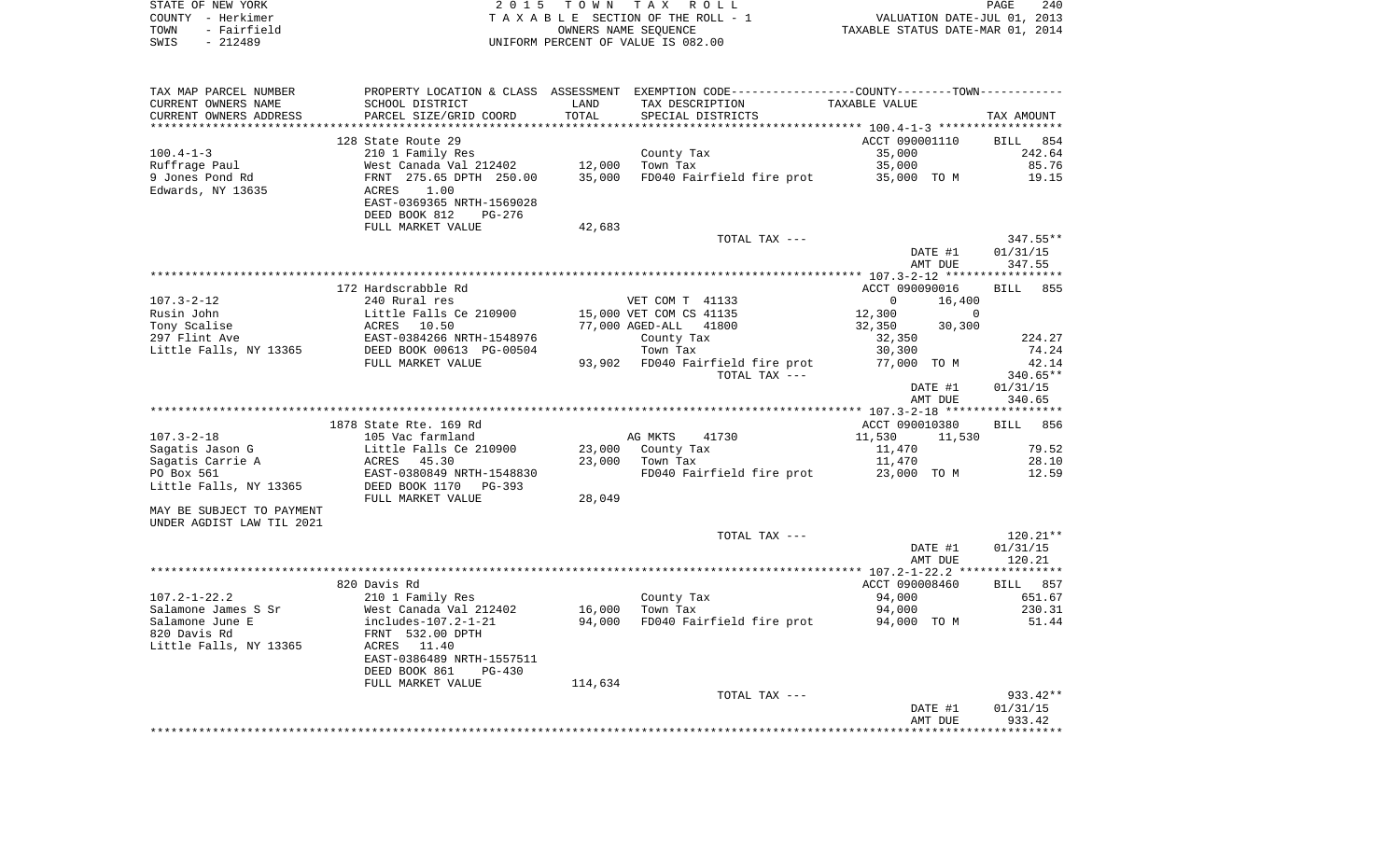| STATE OF NEW YORK   | 2015 TOWN TAX ROLL                 | 241<br>PAGE                      |
|---------------------|------------------------------------|----------------------------------|
| COUNTY - Herkimer   | TAXABLE SECTION OF THE ROLL - 1    | VALUATION DATE-JUL 01, 2013      |
| - Fairfield<br>TOWN | OWNERS NAME SEOUENCE               | TAXABLE STATUS DATE-MAR 01, 2014 |
| $-212489$<br>SWIS   | UNIFORM PERCENT OF VALUE IS 082.00 |                                  |

| TAX MAP PARCEL NUMBER                         |                                                        |               | PROPERTY LOCATION & CLASS ASSESSMENT EXEMPTION CODE----------------COUNTY--------TOWN---------- |                    |                      |
|-----------------------------------------------|--------------------------------------------------------|---------------|-------------------------------------------------------------------------------------------------|--------------------|----------------------|
| CURRENT OWNERS NAME<br>CURRENT OWNERS ADDRESS | SCHOOL DISTRICT<br>PARCEL SIZE/GRID COORD              | LAND<br>TOTAL | TAX DESCRIPTION<br>SPECIAL DISTRICTS                                                            | TAXABLE VALUE      | TAX AMOUNT           |
| *************************                     |                                                        |               |                                                                                                 |                    |                      |
|                                               | 541 North Creek Rd                                     |               |                                                                                                 | ACCT 090100074     | BILL<br>858          |
| $107.3 - 2 - 1.2$                             | 210 1 Family Res                                       |               | VET WAR C 41122                                                                                 | 7,380<br>$\Omega$  |                      |
| Salanco Daniel                                | West Canada Val 212402 14,000 VET WAR T 41123          |               |                                                                                                 | 9,840<br>$\Omega$  |                      |
| Scanlon Pearl                                 | life use/Dan & Helen Sala                              |               | 41800<br>135,000 AGED-ALL                                                                       | 63,810<br>62,580   |                      |
| 541 N Creek Rd                                | ACRES<br>7.10                                          |               | County Tax                                                                                      | 63,810             | 442.37               |
| Little Falls, NY 13365                        | EAST-0372859 NRTH-1547410                              |               | Town Tax                                                                                        | 62,580             | 153.33               |
|                                               | DEED BOOK 1075 PG-64                                   |               | FD040 Fairfield fire prot 135,000 TO M                                                          |                    | 73.88                |
|                                               | FULL MARKET VALUE                                      | 164,634       |                                                                                                 |                    |                      |
|                                               |                                                        |               | TOTAL TAX ---                                                                                   |                    | 669.58**             |
|                                               |                                                        |               |                                                                                                 | DATE #1            | 01/31/15             |
|                                               |                                                        |               |                                                                                                 | AMT DUE            | 669.58               |
|                                               |                                                        |               |                                                                                                 |                    |                      |
|                                               | 415 Castle Rd                                          |               |                                                                                                 |                    | 859<br>BILL          |
| $101.4 - 3 - 15$                              | 210 1 Family Res                                       |               | County Tax                                                                                      | 85,000             | 589.28               |
| Salanco Darren                                | West Canada Val 212402                                 | 12,000        | Town Tax<br>FD040 Fairfield fire prot                                                           | 85,000             | 208.26               |
| 415 Castle Rd<br>Little Falls, NY 13365       | ACRES<br>7.80 BANK<br>023<br>EAST-0389198 NRTH-1564081 | 85,000        |                                                                                                 | 85,000 TO M        | 46.51                |
|                                               | DEED BOOK 1177 PG-878                                  |               |                                                                                                 |                    |                      |
|                                               | FULL MARKET VALUE                                      | 103,659       |                                                                                                 |                    |                      |
|                                               |                                                        |               | TOTAL TAX ---                                                                                   |                    | 844.05**             |
|                                               |                                                        |               |                                                                                                 | DATE #1            | 01/31/15             |
|                                               |                                                        |               |                                                                                                 | AMT DUE            | 844.05               |
|                                               |                                                        |               |                                                                                                 |                    |                      |
|                                               | 165 State Route 29                                     |               |                                                                                                 | ACCT 090005940     | BILL 860             |
| $100.2 - 1 - 28$                              | 210 1 Family Res                                       |               | County Tax                                                                                      | 44,000             | 305.04               |
| Salm Brelinsky Kim                            | West Canada Val 212402                                 | 8,000         | Town Tax                                                                                        | 44,000             | 107.81               |
| 569 Summit Rd                                 | FRNT 148.00 DPTH 177.00                                | 44,000        | School Relevy                                                                                   |                    | 1,077.23             |
| Newport, NY 13416                             | EAST-0370085 NRTH-1569131                              |               | FD040 Fairfield fire prot                                                                       | 44,000 TO M        | 24.08                |
|                                               | DEED BOOK 791<br>$PG-60$                               |               |                                                                                                 |                    |                      |
|                                               | FULL MARKET VALUE                                      | 53,659        |                                                                                                 |                    |                      |
|                                               |                                                        |               | TOTAL TAX ---                                                                                   |                    | $1,514.16**$         |
|                                               |                                                        |               |                                                                                                 | DATE #1            | 01/31/15             |
|                                               |                                                        |               |                                                                                                 | AMT DUE            | 1,514.16             |
|                                               |                                                        |               |                                                                                                 |                    |                      |
|                                               | Hardscrabble Rd                                        |               |                                                                                                 | ACCT 090006510     | 861<br>BILL          |
| $101.1 - 1 - 16.1$                            | 322 Rural vac>10                                       |               | County Tax                                                                                      | 80,000             | 554.61               |
| Saltourides John                              | West Canada Val 212402                                 | 80,000        | Town Tax                                                                                        | 80,000             | 196.01               |
| Saltourides Ann                               | ACRES 168.60                                           | 80,000        | School Relevy                                                                                   |                    | 1,958.60             |
| 1520 Hardscrabble Rd                          | EAST-0378786 NRTH-1573729                              |               | FD040 Fairfield fire prot                                                                       | 80,000 TO M        | 43.78                |
| Middleville, NY 13406-9801                    | DEED BOOK 665<br>PG-914                                |               |                                                                                                 |                    |                      |
|                                               | FULL MARKET VALUE                                      | 97,561        |                                                                                                 |                    |                      |
|                                               |                                                        |               | TOTAL TAX ---                                                                                   |                    | $2,753.00**$         |
|                                               |                                                        |               |                                                                                                 | DATE #1<br>AMT DUE | 01/31/15<br>2,753.00 |
|                                               |                                                        |               |                                                                                                 |                    |                      |
|                                               |                                                        |               |                                                                                                 |                    |                      |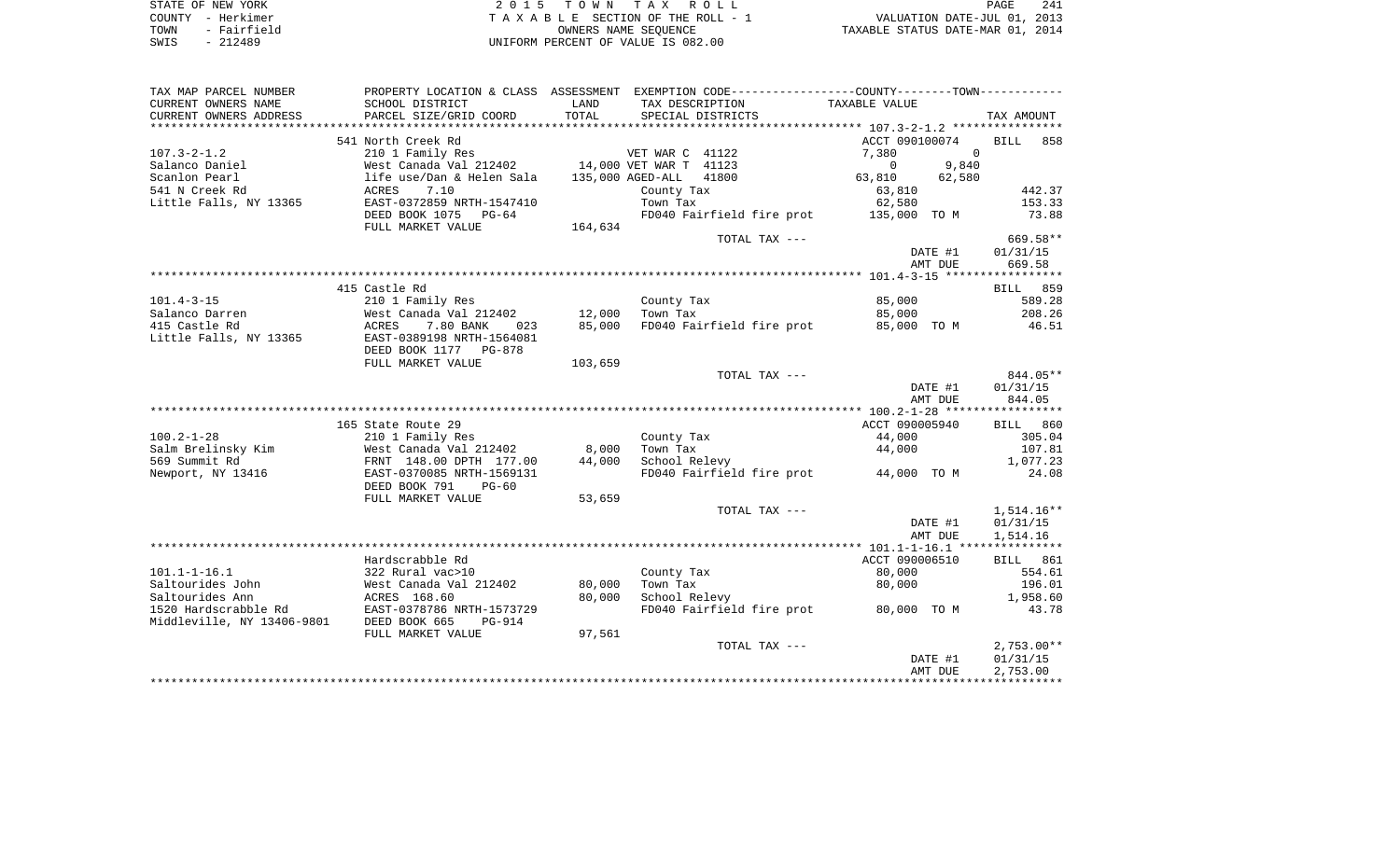| STATE OF NEW YORK   | 2015 TOWN TAX ROLL                 | 242<br>PAGE                      |
|---------------------|------------------------------------|----------------------------------|
| COUNTY - Herkimer   | TAXABLE SECTION OF THE ROLL - 1    | VALUATION DATE-JUL 01, 2013      |
| - Fairfield<br>TOWN | OWNERS NAME SEOUENCE               | TAXABLE STATUS DATE-MAR 01, 2014 |
| SWIS<br>$-212489$   | UNIFORM PERCENT OF VALUE IS 082.00 |                                  |

| TAX MAP PARCEL NUMBER      |                           |         | PROPERTY LOCATION & CLASS ASSESSMENT EXEMPTION CODE----------------COUNTY--------TOWN---------- |                       |                      |
|----------------------------|---------------------------|---------|-------------------------------------------------------------------------------------------------|-----------------------|----------------------|
| CURRENT OWNERS NAME        | SCHOOL DISTRICT           | LAND    | TAX DESCRIPTION                                                                                 | TAXABLE VALUE         |                      |
| CURRENT OWNERS ADDRESS     | PARCEL SIZE/GRID COORD    | TOTAL   | SPECIAL DISTRICTS                                                                               |                       | TAX AMOUNT           |
|                            |                           |         |                                                                                                 |                       |                      |
|                            | 1520 Hardscrabble Rd      |         |                                                                                                 | ACCT 090006450        | <b>BILL</b><br>862   |
| $101.1 - 1 - 18.1$         | 270 Mfg housing           |         | County Tax                                                                                      | 130,000               | 901.25               |
| Saltourides John           | West Canada Val 212402    | 107,000 | Town Tax                                                                                        | 130,000               | 318.52               |
| Saltourides Ann            | ACRES 195.20              | 130,000 | School Relevy                                                                                   |                       | 2,020.03             |
| 1520 Hardcrabble Rd        | EAST-0380864 NRTH-1574166 |         | FD040 Fairfield fire prot 130,000 TO M                                                          |                       | 71.14                |
| Middleville, NY 13406-9801 | DEED BOOK 665<br>$PG-914$ |         |                                                                                                 |                       |                      |
|                            | FULL MARKET VALUE         | 158,537 |                                                                                                 |                       |                      |
|                            |                           |         | TOTAL TAX ---                                                                                   |                       | $3,310.94**$         |
|                            |                           |         |                                                                                                 | DATE #1               | 01/31/15             |
|                            |                           |         |                                                                                                 | AMT DUE               | 3,310.94             |
|                            |                           |         |                                                                                                 |                       |                      |
|                            | 345 North Creek Rd        |         |                                                                                                 | ACCT 090008100        | BILL 863             |
| $106.4 - 1 - 40$           | 210 1 Family Res          |         | County Tax                                                                                      | 80,000                | 554.61               |
| Salvagni Jason             | West Canada Val 212402    | 10,000  | Town Tax                                                                                        | 80,000                | 196.01               |
| Schrader Cynthia           | FRNT 208.00 DPTH 200.00   | 80,000  | FD040 Fairfield fire prot 80,000 TO M                                                           |                       | 43.78                |
| 701 Bellinger Ave          | 0.96<br>ACRES             |         |                                                                                                 |                       |                      |
| Herkimer, NY 13350         | EAST-0368376 NRTH-1546908 |         |                                                                                                 |                       |                      |
|                            | DEED BOOK 1313<br>PG-756  |         |                                                                                                 |                       |                      |
|                            | FULL MARKET VALUE         | 97,561  |                                                                                                 |                       |                      |
|                            |                           |         | TOTAL TAX ---                                                                                   |                       | 794.40**             |
|                            |                           |         |                                                                                                 | DATE #1               | 01/31/15             |
|                            |                           |         |                                                                                                 | AMT DUE               | 794.40               |
|                            |                           |         |                                                                                                 |                       |                      |
|                            | 733 State Route 170       |         |                                                                                                 | ACCT 090004680        | BILL 864             |
| $107.2 - 1 - 32$           | 240 Rural res             |         | AG MKTS L 41720                                                                                 | 4,882<br>4,882        |                      |
| Scanlon John P             | West Canada Val 212402    | 20,000  | County Tax                                                                                      | 126,118               | 874.33               |
| Scanlon Jennifer           | 22.20<br>ACRES            | 131,000 | Town Tax                                                                                        | 126,118               | 309.01               |
| 733 State Rte 170          | EAST-0394749 NRTH-1553689 |         | FD040 Fairfield fire prot                                                                       | 126,118  TO M         | 69.02                |
| Little Falls, NY 13365     | DEED BOOK 859<br>PG-539   |         | 4,882 EX                                                                                        |                       |                      |
|                            | FULL MARKET VALUE         | 159,756 |                                                                                                 |                       |                      |
| MAY BE SUBJECT TO PAYMENT  |                           |         |                                                                                                 |                       |                      |
| UNDER AGDIST LAW TIL 2018  |                           |         |                                                                                                 |                       |                      |
|                            |                           |         | TOTAL TAX ---                                                                                   |                       | 1,252.36**           |
|                            |                           |         |                                                                                                 | DATE #1               | 01/31/15<br>1,252.36 |
|                            |                           |         |                                                                                                 | AMT DUE               |                      |
|                            | 665 North Creek Rd        |         |                                                                                                 | ACCT 090087052        | 865<br><b>BILL</b>   |
| $107.3 - 2 - 28.3$         | 270 Mfg housing           |         | VET WAR C 41122                                                                                 | 7,380                 | $\overline{0}$       |
| Scanlon Pearl              | West Canada Val 212402    |         | 12,000 VET WAR T 41123                                                                          | 7,650<br>$\mathbf{0}$ |                      |
| 665 N Creek Rd             | ACRES<br>3.90 BANK<br>291 |         | 51,000 County Tax                                                                               | 43,620                | 302.40               |
| Little Falls, NY 13365     | EAST-0374600 NRTH-1547800 |         | Town Tax                                                                                        | 43,350                | 106.21               |
|                            | DEED BOOK 709<br>$PG-79$  |         | FD040 Fairfield fire prot                                                                       | 51,000 TO M           | 27.91                |
|                            |                           | 62,195  |                                                                                                 |                       |                      |
|                            | FULL MARKET VALUE         |         | TOTAL TAX ---                                                                                   |                       | 436.52**             |
|                            |                           |         |                                                                                                 | DATE #1               | 01/31/15             |
|                            |                           |         |                                                                                                 | AMT DUE               | 436.52               |
|                            |                           |         |                                                                                                 |                       |                      |
|                            |                           |         |                                                                                                 |                       |                      |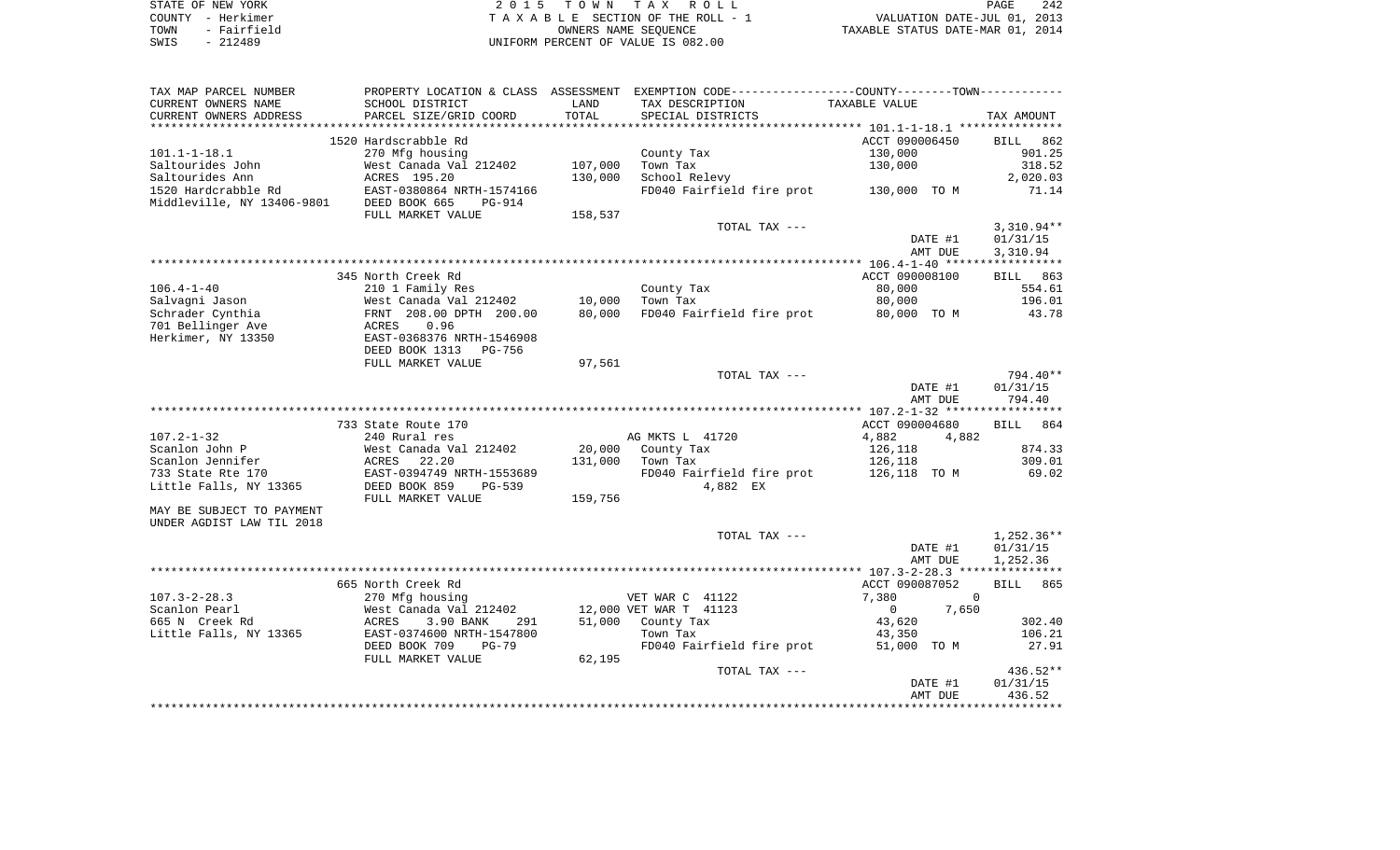|      | STATE OF NEW YORK | 2015 TOWN TAX ROLL                 | 243<br>PAGE                      |
|------|-------------------|------------------------------------|----------------------------------|
|      | COUNTY - Herkimer | TAXABLE SECTION OF THE ROLL - 1    | VALUATION DATE-JUL 01, 2013      |
| TOWN | - Fairfield       | OWNERS NAME SEOUENCE               | TAXABLE STATUS DATE-MAR 01, 2014 |
| SWIS | - 212489          | UNIFORM PERCENT OF VALUE IS 082.00 |                                  |

| TAX MAP PARCEL NUMBER  |                           |         | PROPERTY LOCATION & CLASS ASSESSMENT EXEMPTION CODE----------------COUNTY--------TOWN---------- |                |             |
|------------------------|---------------------------|---------|-------------------------------------------------------------------------------------------------|----------------|-------------|
| CURRENT OWNERS NAME    | SCHOOL DISTRICT           | LAND    | TAX DESCRIPTION                                                                                 | TAXABLE VALUE  |             |
| CURRENT OWNERS ADDRESS | PARCEL SIZE/GRID COORD    | TOTAL   | SPECIAL DISTRICTS                                                                               |                | TAX AMOUNT  |
| *******************    | ************************* |         |                                                                                                 |                |             |
|                        | 160 Comstock Rd           |         |                                                                                                 |                | BILL<br>866 |
| $095.4 - 1 - 14$       | 210 1 Family Res          |         | County Tax                                                                                      | 95,000         | 658.60      |
| Schloop Edgar          | West Canada Val 212402    | 10,000  | Town Tax                                                                                        | 95,000         | 232.76      |
| 160 Comstock Rd        | FRNT 225.00 DPTH 232.32   | 95,000  | FD040 Fairfield fire prot                                                                       | 95,000 TO M    | 51.99       |
| Newport, NY 13416      | ACRES<br>1.20             |         |                                                                                                 |                |             |
|                        | EAST-0384668 NRTH-1582812 |         |                                                                                                 |                |             |
|                        | DEED BOOK 905<br>$PG-629$ |         |                                                                                                 |                |             |
|                        | FULL MARKET VALUE         | 115,854 |                                                                                                 |                |             |
|                        |                           |         | TOTAL TAX ---                                                                                   |                | 943.35**    |
|                        |                           |         |                                                                                                 | DATE #1        | 01/31/15    |
|                        |                           |         |                                                                                                 | AMT DUE        | 943.35      |
|                        |                           |         |                                                                                                 |                |             |
|                        | 2075 Davis Rd             |         |                                                                                                 |                | BILL 867    |
| $107.2 - 1 - 12.3$     | 312 Vac w/imprv           |         | County Tax                                                                                      | 19,000         | 131.72      |
| Schmick Robert D       | West Canada Val 212402    | 14,000  | Town Tax                                                                                        | 19,000         | 46.55       |
| PO Box 423             | FRNT 829.00 DPTH          | 19,000  | FD040 Fairfield fire prot                                                                       | 19,000 TO M    | 10.40       |
| Unionville, NY 10988   | 12.40<br>ACRES            |         |                                                                                                 |                |             |
|                        | EAST-0389551 NRTH-1559579 |         |                                                                                                 |                |             |
|                        | DEED BOOK 1090<br>PG-331  |         |                                                                                                 |                |             |
|                        | FULL MARKET VALUE         | 23,171  |                                                                                                 |                |             |
|                        |                           |         | TOTAL TAX ---                                                                                   |                | 188.67**    |
|                        |                           |         |                                                                                                 | DATE #1        | 01/31/15    |
|                        |                           |         |                                                                                                 | AMT DUE        | 188.67      |
|                        |                           |         |                                                                                                 |                |             |
|                        | 264 Rasbach Rd            |         |                                                                                                 | ACCT 090002550 | BILL 868    |
| $106.4 - 1 - 15$       | 240 Rural res             |         | County Tax                                                                                      | 78,000         | 540.75      |
| Schrader Allen         | West Canada Val 212402    | 42,000  | Town Tax                                                                                        | 78,000         | 191.11      |
| Ammermann Jennifer     | Life use to Marie Dziedzi | 78,000  | FD040 Fairfield fire prot                                                                       | 78,000 TO M    | 42.68       |
| 264 Rasbach Rd         | FRNT 216.00 DPTH          |         |                                                                                                 |                |             |
| Little Falls, NY 13365 | 58.37<br>ACRES            |         |                                                                                                 |                |             |
|                        | EAST-0363322 NRTH-1550454 |         |                                                                                                 |                |             |
|                        | DEED BOOK 1467<br>PG-394  |         |                                                                                                 |                |             |
|                        | FULL MARKET VALUE         | 95,122  |                                                                                                 |                |             |
|                        |                           |         | TOTAL TAX ---                                                                                   |                | $774.54**$  |
|                        |                           |         |                                                                                                 | DATE #1        | 01/31/15    |
|                        |                           |         |                                                                                                 | AMT DUE        | 774.54      |
|                        |                           |         |                                                                                                 |                |             |
|                        | 451 West End Rd           |         |                                                                                                 | ACCT 090009150 | BILL 869    |
| $106.4 - 1 - 18$       | 210 1 Family Res          |         | County Tax                                                                                      | 70,000         | 485.29      |
| Schrader Allen         | West Canada Val 212402    | 10,000  | Town Tax                                                                                        | 70,000         | 171.51      |
| Schrader Karen L       | ACRES<br>1.20             | 70,000  | FD040 Fairfield fire prot                                                                       | 70,000 TO M    | 38.31       |
| 451 West End Rd        | EAST-0364704 NRTH-1548656 |         |                                                                                                 |                |             |
| Little Falls, NY 13365 | DEED BOOK 00607 PG-00315  |         |                                                                                                 |                |             |
|                        | FULL MARKET VALUE         | 85,366  |                                                                                                 |                |             |
|                        |                           |         | TOTAL TAX ---                                                                                   |                | $695.11**$  |
|                        |                           |         |                                                                                                 | DATE #1        | 01/31/15    |
|                        |                           |         |                                                                                                 | AMT DUE        | 695.11      |
|                        |                           |         |                                                                                                 |                |             |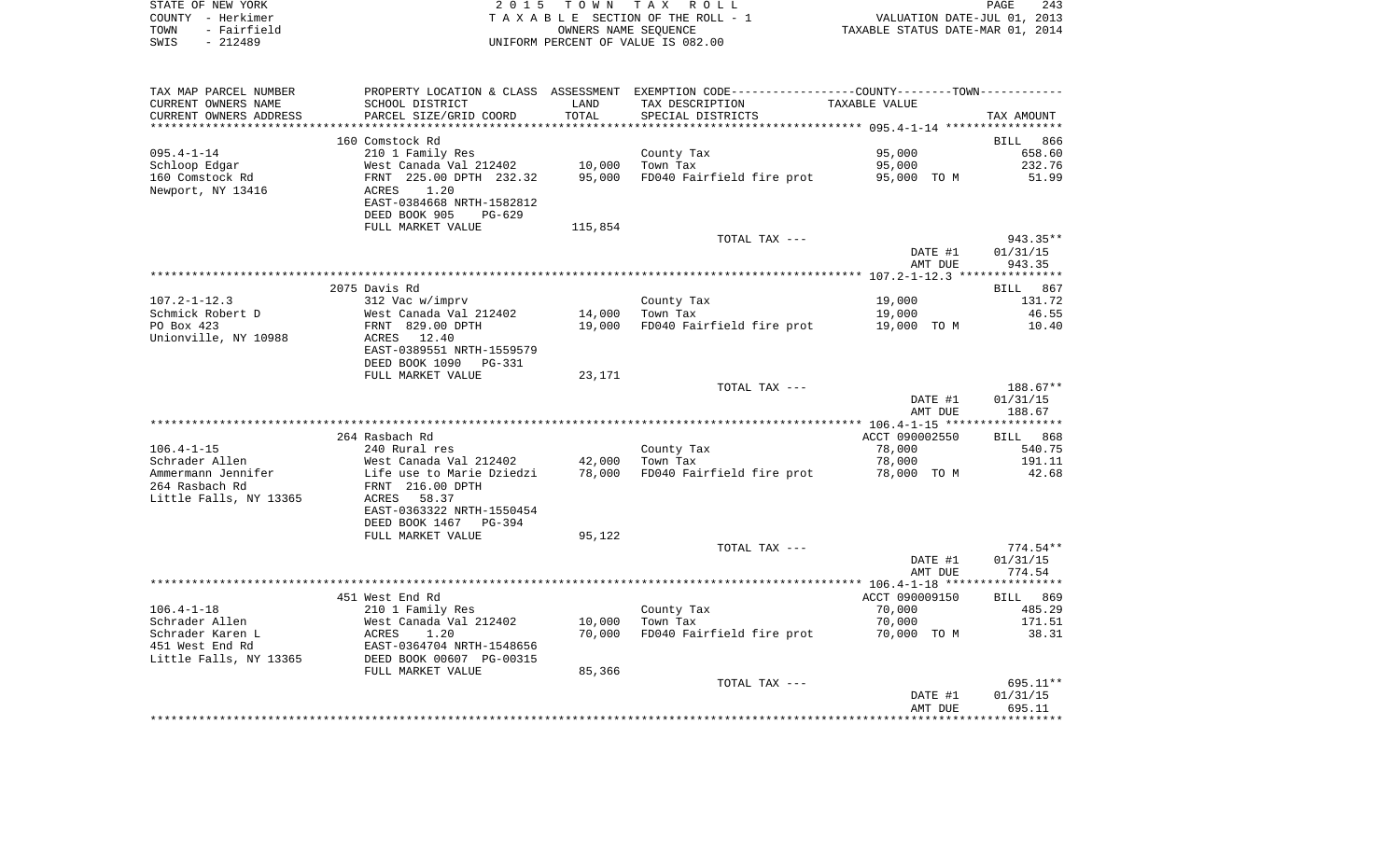| STATE OF NEW YORK   | 2015 TOWN TAX ROLL                 | 244<br>PAGE                      |
|---------------------|------------------------------------|----------------------------------|
| COUNTY - Herkimer   | TAXABLE SECTION OF THE ROLL - 1    | VALUATION DATE-JUL 01, 2013      |
| - Fairfield<br>TOWN | OWNERS NAME SEOUENCE               | TAXABLE STATUS DATE-MAR 01, 2014 |
| - 212489<br>SWIS    | UNIFORM PERCENT OF VALUE IS 082.00 |                                  |

| TAX MAP PARCEL NUMBER  | PROPERTY LOCATION & CLASS ASSESSMENT |        | EXEMPTION CODE-----------------COUNTY-------TOWN----------- |                    |                    |
|------------------------|--------------------------------------|--------|-------------------------------------------------------------|--------------------|--------------------|
| CURRENT OWNERS NAME    | SCHOOL DISTRICT                      | LAND   | TAX DESCRIPTION                                             | TAXABLE VALUE      |                    |
| CURRENT OWNERS ADDRESS | PARCEL SIZE/GRID COORD               | TOTAL  | SPECIAL DISTRICTS                                           |                    | TAX AMOUNT         |
| ********************** |                                      |        |                                                             |                    |                    |
|                        | 195 Rasbach Rd                       |        |                                                             |                    | BILL<br>870        |
| $106.4 - 1 - 14.4$     | 210 1 Family Res                     |        | County Tax                                                  | 78,000             | 540.75             |
| Schrader Arnold        | West Canada Val 212402               | 13,000 | Town Tax                                                    | 78,000             | 191.11             |
| 195 Rasbach Rd         | Doublewide                           | 78,000 | FD040 Fairfield fire prot                                   | 78,000 TO M        | 42.68              |
| Little Falls, NY 13365 | <b>ACRES</b><br>6.70                 |        |                                                             |                    |                    |
|                        | EAST-0363326 NRTH-1549455            |        |                                                             |                    |                    |
|                        | DEED BOOK 809<br>$PG-402$            |        |                                                             |                    |                    |
|                        | FULL MARKET VALUE                    | 95,122 |                                                             |                    |                    |
|                        |                                      |        | TOTAL TAX ---                                               |                    | $774.54**$         |
|                        |                                      |        |                                                             | DATE #1            | 01/31/15           |
|                        |                                      |        |                                                             | AMT DUE            | 774.54             |
|                        |                                      |        |                                                             |                    |                    |
|                        | 452 West End Road                    |        |                                                             |                    | <b>BILL</b><br>871 |
| $106.4 - 1 - 23.5$     | 270 Mfg housing                      |        | County Tax                                                  | 22,000             | 152.52             |
| Schrader Arnold        | West Canada Val 212402               | 8,000  | Town Tax                                                    | 22,000             | 53.90              |
| Schrader Lorie Ann     | FRNT 297.50 DPTH 273.00              | 22,000 | FD040 Fairfield fire prot                                   | 22,000 TO M        | 12.04              |
| 452 West End Rd        | EAST-0364931 NRTH-1548411            |        |                                                             |                    |                    |
| Little Falls, NY 13365 | DEED BOOK 1248<br>$PG - 594$         |        |                                                             |                    |                    |
|                        | FULL MARKET VALUE                    | 26,829 |                                                             |                    |                    |
|                        |                                      |        | TOTAL TAX ---                                               |                    | $218.46**$         |
|                        |                                      |        |                                                             |                    | 01/31/15           |
|                        |                                      |        |                                                             | DATE #1<br>AMT DUE | 218.46             |
|                        |                                      |        |                                                             |                    |                    |
|                        |                                      |        |                                                             |                    |                    |
|                        | North Creek Rd                       |        |                                                             | ACCT 090087065     | BILL 872           |
| $106.4 - 1 - 37.3$     | 314 Rural vac<10                     |        | County Tax                                                  | 5,000              | 34.66              |
| Schrader Cynthia R     | West Canada Val 212402               | 5,000  | Town Tax                                                    | 5,000              | 12.25              |
| Schrader Wayne         | <b>ACRES</b><br>1.10                 | 5,000  | School Relevy                                               |                    | 122.41             |
| 367 North Creek Rd     | EAST-0368693 NRTH-1547097            |        | FD040 Fairfield fire prot                                   | 5,000 TO M         | 2.74               |
| Little Falls, NY 13365 | DEED BOOK 860<br>$PG-612$            |        |                                                             |                    |                    |
|                        | FULL MARKET VALUE                    | 6,098  |                                                             |                    |                    |
|                        |                                      |        | TOTAL TAX ---                                               |                    | $172.06**$         |
|                        |                                      |        |                                                             | DATE #1            | 01/31/15           |
|                        |                                      |        |                                                             | AMT DUE            | 172.06             |
|                        |                                      |        |                                                             |                    |                    |
|                        | 367 North Creek Rd                   |        |                                                             | ACCT 090011190     | BILL 873           |
| $106.4 - 1 - 41$       | 210 1 Family Res                     |        | County Tax                                                  | 65,000             | 450.62             |
| Schrader Cynthia R     | West Canada Val 212402               | 12,000 | Town Tax                                                    | 65,000             | 159.26             |
| Schrader Wayne         | ACRES<br>4.80                        | 65,000 | School Relevy                                               |                    | 1,011.66           |
| 367 North Creek Rd     | EAST-0368899 NRTH-1547274            |        | FD040 Fairfield fire prot                                   | 65,000 TO M        | 35.57              |
| Little Falls, NY 13365 | DEED BOOK 860<br>$PG-612$            |        |                                                             |                    |                    |
|                        | FULL MARKET VALUE                    | 79,268 |                                                             |                    |                    |
|                        |                                      |        | TOTAL TAX ---                                               |                    | $1,657.11**$       |
|                        |                                      |        |                                                             | DATE #1            | 01/31/15           |
|                        |                                      |        |                                                             | AMT DUE            | 1,657.11           |
|                        |                                      |        |                                                             |                    |                    |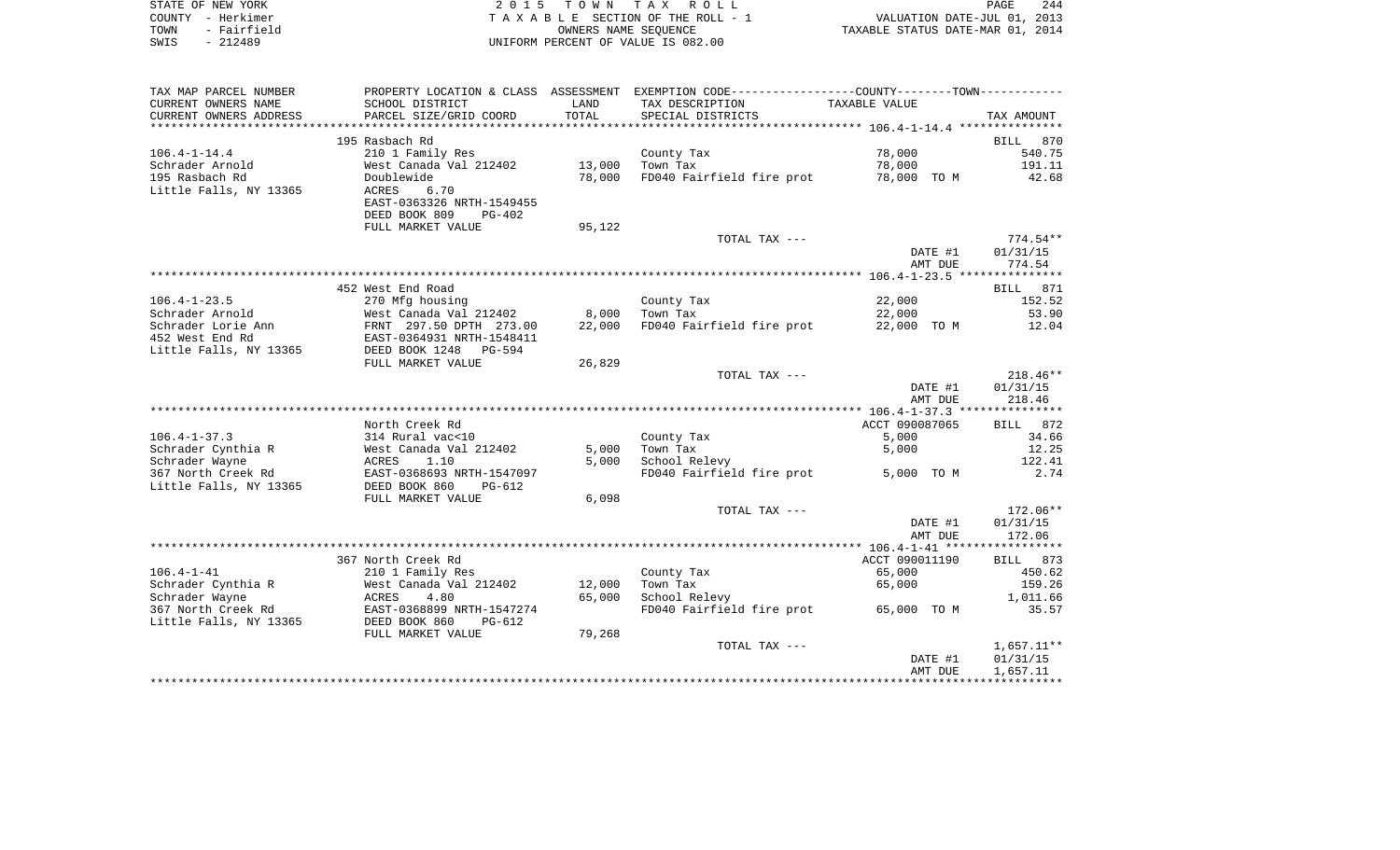| STATE OF NEW YORK   | 2015 TOWN TAX ROLL                 | 245<br>PAGE                      |
|---------------------|------------------------------------|----------------------------------|
| COUNTY - Herkimer   | TAXABLE SECTION OF THE ROLL - 1    | VALUATION DATE-JUL 01, 2013      |
| - Fairfield<br>TOWN | OWNERS NAME SEOUENCE               | TAXABLE STATUS DATE-MAR 01, 2014 |
| $-212489$<br>SWIS   | UNIFORM PERCENT OF VALUE IS 082.00 |                                  |

| TAX MAP PARCEL NUMBER                         |                                           |               | PROPERTY LOCATION & CLASS ASSESSMENT EXEMPTION CODE---------------COUNTY-------TOWN---------- |                  |              |
|-----------------------------------------------|-------------------------------------------|---------------|-----------------------------------------------------------------------------------------------|------------------|--------------|
| CURRENT OWNERS NAME<br>CURRENT OWNERS ADDRESS | SCHOOL DISTRICT<br>PARCEL SIZE/GRID COORD | LAND<br>TOTAL | TAX DESCRIPTION<br>SPECIAL DISTRICTS                                                          | TAXABLE VALUE    | TAX AMOUNT   |
| *****************                             | ***********************                   |               |                                                                                               |                  |              |
|                                               | 547 State Route 29                        |               |                                                                                               | ACCT 090010890   | BILL<br>874  |
| $101.1 - 1 - 6$                               | 120 Field crops                           |               | County Tax                                                                                    | 206,000          | 1,428.13     |
| Schreck David                                 | West Canada Val 212402                    | 105,000       | Town Tax                                                                                      | 206,000          | 504.73       |
| Schreck Karen                                 | ACRES 259.00                              | 206,000       | FD040 Fairfield fire prot                                                                     | 206,000 TO M     | 112.73       |
| 2236 Myers Rd                                 | EAST-0377444 NRTH-1569086                 |               |                                                                                               |                  |              |
| Spring Grove, PA 17362                        | DEED BOOK 875<br>$PG-39$                  |               |                                                                                               |                  |              |
|                                               | FULL MARKET VALUE                         | 251,220       |                                                                                               |                  |              |
|                                               |                                           |               | TOTAL TAX ---                                                                                 |                  | $2,045.59**$ |
|                                               |                                           |               |                                                                                               | DATE #1          | 01/31/15     |
|                                               |                                           |               |                                                                                               | AMT DUE          | 2,045.59     |
|                                               |                                           |               |                                                                                               |                  |              |
|                                               | 601 State Route 29                        |               |                                                                                               | ACCT 090006420   | BILL<br>875  |
| $101.1 - 1 - 7.1$                             | 240 Rural res                             |               | AG MKTS<br>41730                                                                              | 11,555<br>11,555 |              |
| Schreck David D                               | West Canada Val 212402                    | 36,000        | County Tax                                                                                    | 136,445          | 945.93       |
| Schreck Karen                                 | ACRES<br>48.80                            | 148,000       | Town Tax                                                                                      | 136,445          | 334.31       |
| 2236 Myers Rd                                 | EAST-0379117 NRTH-1569211                 |               | FD040 Fairfield fire prot 148,000 TO M                                                        |                  | 80.99        |
| Spring Grove, PA 17362                        | DEED BOOK 1290<br>PG-213                  |               |                                                                                               |                  |              |
|                                               | FULL MARKET VALUE                         | 180,488       |                                                                                               |                  |              |
| MAY BE SUBJECT TO PAYMENT                     |                                           |               |                                                                                               |                  |              |
| UNDER AGDIST LAW TIL 2021                     |                                           |               | TOTAL TAX ---                                                                                 |                  | 1,361.23**   |
|                                               |                                           |               |                                                                                               | DATE #1          | 01/31/15     |
|                                               |                                           |               |                                                                                               | AMT DUE          | 1,361.23     |
|                                               |                                           |               |                                                                                               |                  |              |
|                                               | 318 Reservoir Rd                          |               |                                                                                               | ACCT 090100092   | BILL 876     |
| $100.2 - 1 - 20.3$                            | 210 1 Family Res                          |               | County Tax                                                                                    | 60,000           | 415.96       |
| Schuyler Alma                                 | West Canada Val 212402                    | 8,000         | Town Tax                                                                                      | 60,000           | 147.01       |
| 318 Reservoir Rd                              | FRNT 150.00 DPTH 175.00                   | 60,000        | FD040 Fairfield fire prot                                                                     | 60,000 TO M      | 32.83        |
| Newport, NY 13416                             | EAST-0371659 NRTH-1571581                 |               |                                                                                               |                  |              |
|                                               | DEED BOOK 665<br><b>PG-116</b>            |               |                                                                                               |                  |              |
|                                               | FULL MARKET VALUE                         | 73,171        |                                                                                               |                  |              |
|                                               |                                           |               | TOTAL TAX ---                                                                                 |                  | 595.80**     |
|                                               |                                           |               |                                                                                               | DATE #1          | 01/31/15     |
|                                               |                                           |               |                                                                                               | AMT DUE          | 595.80       |
|                                               |                                           |               |                                                                                               |                  |              |
|                                               | Reservoir Rd                              |               |                                                                                               |                  | BILL 877     |
| $100.2 - 1 - 20.6$                            | 322 Rural vac>10                          |               | County Tax                                                                                    | 21,000           | 145.59       |
| Schuyler Alma                                 | West Canada Val 212402                    | 21,000        | Town Tax                                                                                      | 21,000           | 51.45        |
| 318 Resevoir Rd                               | FRNT 825.00 DPTH                          | 21,000        | FD040 Fairfield fire prot                                                                     | 21,000 TO M      | 11.49        |
| Newport, NY 13416                             | ACRES<br>31.00                            |               |                                                                                               |                  |              |
|                                               | EAST-0371730 NRTH-1571106<br>$PG-86$      |               |                                                                                               |                  |              |
|                                               | DEED BOOK 827                             | 25,610        |                                                                                               |                  |              |
|                                               | FULL MARKET VALUE                         |               | TOTAL TAX ---                                                                                 |                  | $208.53**$   |
|                                               |                                           |               |                                                                                               | DATE #1          | 01/31/15     |
|                                               |                                           |               |                                                                                               | AMT DUE          | 208.53       |
|                                               |                                           |               |                                                                                               |                  |              |
|                                               |                                           |               |                                                                                               |                  |              |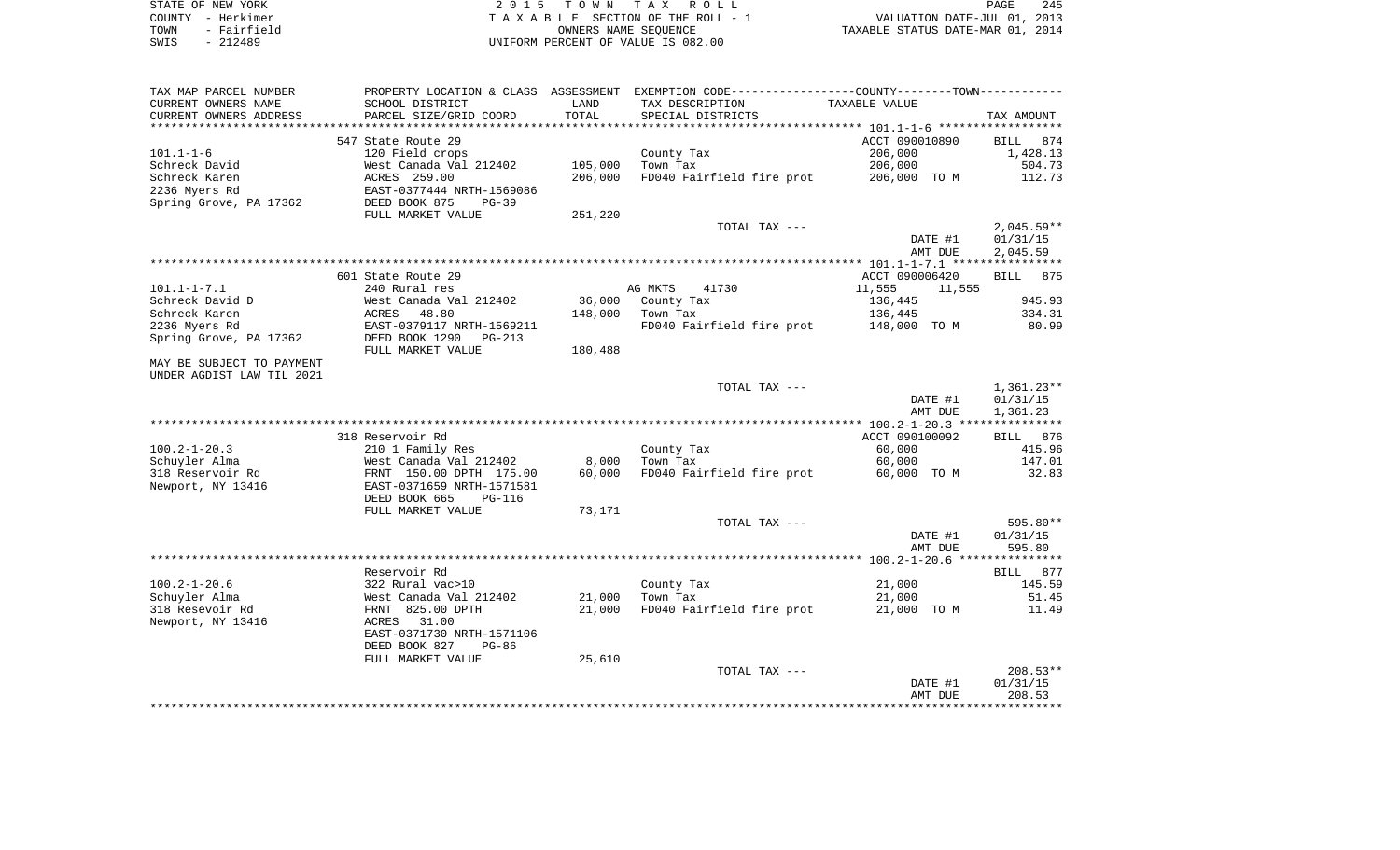| STATE OF NEW YORK   | 2015 TOWN TAX ROLL                 | 246<br>PAGE                      |
|---------------------|------------------------------------|----------------------------------|
| COUNTY - Herkimer   | TAXABLE SECTION OF THE ROLL - 1    | VALUATION DATE-JUL 01, 2013      |
| TOWN<br>- Fairfield | OWNERS NAME SEOUENCE               | TAXABLE STATUS DATE-MAR 01, 2014 |
| - 212489<br>SWIS    | UNIFORM PERCENT OF VALUE IS 082.00 |                                  |

| CURRENT OWNERS NAME<br>SCHOOL DISTRICT<br>LAND<br>TAX DESCRIPTION<br>TAXABLE VALUE<br>TOTAL<br>CURRENT OWNERS ADDRESS<br>PARCEL SIZE/GRID COORD<br>SPECIAL DISTRICTS<br>TAX AMOUNT<br>************************<br>ACCT 090004080<br>232 Parkhurst Rd<br><b>BILL</b><br>878<br>210 1 Family Res<br>$100.4 - 1 - 18$<br>County Tax<br>68,000<br>471.42<br>68,000<br>Schuyler Shelly L<br>West Canada Val 212402<br>9,000<br>Town Tax<br>166.61<br>Grower Gage W<br>Doublewide<br>68,000<br>FD040 Fairfield fire prot<br>37.21<br>68,000 TO M<br>232 Parkhurst Rd<br>FRNT 200.00 DPTH 200.00<br>Little Falls, NY 13365<br>EAST-0369720 NRTH-1566189<br>DEED BOOK 1369 PG-670<br>PRIOR OWNER ON 3/01/2014<br>FULL MARKET VALUE<br>82,927<br>Schuyler Shelly L<br>675.24**<br>TOTAL TAX ---<br>DATE #1<br>01/31/15<br>675.24<br>AMT DUE<br>ACCT 090009240<br>Casler Rd<br>879<br>BILL<br>$101.3 - 3 - 6$<br>10,000<br>69.33<br>311 Res vac land<br>County Tax<br>Scott Frances Ann<br>West Canada Val 212402<br>10,000<br>Town Tax<br>10,000<br>24.50<br>41 East Vacation Dr<br>10,000<br>School Relevy<br>244.83<br>Lot#6<br>Wappingers Falls, NY 12590<br>FD040 Fairfield fire prot<br>ACRES<br>5.00<br>10,000 TO M<br>5.47<br>EAST-0376170 NRTH-1562434<br>DEED BOOK 870<br>PG-381<br>FULL MARKET VALUE<br>12,195<br>TOTAL TAX ---<br>$344.13**$<br>01/31/15<br>DATE #1<br>AMT DUE<br>344.13<br>144 Rath Rd<br>BILL<br>880<br>$095.3 - 1 - 32.7$<br>240 Rural res<br>County Tax<br>102,000<br>707.13<br>Scudieri Luigi<br>West Canada Val 212402<br>32,000<br>Town Tax<br>102,000<br>249.91<br>Scudieri Frances<br>ACRES 46.00 BANK<br>102,000<br>FD040 Fairfield fire prot<br>102,000 TO M<br>55.82<br>135<br>144 Rath Rd<br>EAST-0382609 NRTH-1581962<br>DEED BOOK 867<br>Newport, NY 13416<br>$PG-616$<br>FULL MARKET VALUE<br>124,390<br>1,012.86**<br>TOTAL TAX ---<br>DATE #1<br>01/31/15<br>AMT DUE<br>1,012.86<br>Parkhurst Rd<br>BILL 881<br>$100.4 - 1 - 27.4$<br>314 Rural vac<10<br>County Tax<br>10,000<br>69.33<br>Searles Frederick<br>West Canada Val 212402<br>10,000<br>Town Tax<br>10,000<br>24.50<br>Searles Tina<br>FRNT 1029.00 DPTH<br>10,000<br>68 Fairfield St<br>ACRES<br>9.80<br>Middleville, NY 13406<br>EAST-0368812 NRTH-1566172<br>DEED BOOK 1443<br>PG-675<br>FULL MARKET VALUE<br>12,195<br>TOTAL TAX ---<br>$93.83**$<br>01/31/15<br>DATE #1<br>93.83<br>AMT DUE | TAX MAP PARCEL NUMBER | PROPERTY LOCATION & CLASS ASSESSMENT | EXEMPTION CODE-----------------COUNTY-------TOWN----------- |  |
|--------------------------------------------------------------------------------------------------------------------------------------------------------------------------------------------------------------------------------------------------------------------------------------------------------------------------------------------------------------------------------------------------------------------------------------------------------------------------------------------------------------------------------------------------------------------------------------------------------------------------------------------------------------------------------------------------------------------------------------------------------------------------------------------------------------------------------------------------------------------------------------------------------------------------------------------------------------------------------------------------------------------------------------------------------------------------------------------------------------------------------------------------------------------------------------------------------------------------------------------------------------------------------------------------------------------------------------------------------------------------------------------------------------------------------------------------------------------------------------------------------------------------------------------------------------------------------------------------------------------------------------------------------------------------------------------------------------------------------------------------------------------------------------------------------------------------------------------------------------------------------------------------------------------------------------------------------------------------------------------------------------------------------------------------------------------------------------------------------------------------------------------------------------------------------------------------------------------------------------------------------------------------------------------------------------------------------------------------------------------------------------------------|-----------------------|--------------------------------------|-------------------------------------------------------------|--|
|                                                                                                                                                                                                                                                                                                                                                                                                                                                                                                                                                                                                                                                                                                                                                                                                                                                                                                                                                                                                                                                                                                                                                                                                                                                                                                                                                                                                                                                                                                                                                                                                                                                                                                                                                                                                                                                                                                                                                                                                                                                                                                                                                                                                                                                                                                                                                                                                  |                       |                                      |                                                             |  |
|                                                                                                                                                                                                                                                                                                                                                                                                                                                                                                                                                                                                                                                                                                                                                                                                                                                                                                                                                                                                                                                                                                                                                                                                                                                                                                                                                                                                                                                                                                                                                                                                                                                                                                                                                                                                                                                                                                                                                                                                                                                                                                                                                                                                                                                                                                                                                                                                  |                       |                                      |                                                             |  |
|                                                                                                                                                                                                                                                                                                                                                                                                                                                                                                                                                                                                                                                                                                                                                                                                                                                                                                                                                                                                                                                                                                                                                                                                                                                                                                                                                                                                                                                                                                                                                                                                                                                                                                                                                                                                                                                                                                                                                                                                                                                                                                                                                                                                                                                                                                                                                                                                  |                       |                                      |                                                             |  |
|                                                                                                                                                                                                                                                                                                                                                                                                                                                                                                                                                                                                                                                                                                                                                                                                                                                                                                                                                                                                                                                                                                                                                                                                                                                                                                                                                                                                                                                                                                                                                                                                                                                                                                                                                                                                                                                                                                                                                                                                                                                                                                                                                                                                                                                                                                                                                                                                  |                       |                                      |                                                             |  |
|                                                                                                                                                                                                                                                                                                                                                                                                                                                                                                                                                                                                                                                                                                                                                                                                                                                                                                                                                                                                                                                                                                                                                                                                                                                                                                                                                                                                                                                                                                                                                                                                                                                                                                                                                                                                                                                                                                                                                                                                                                                                                                                                                                                                                                                                                                                                                                                                  |                       |                                      |                                                             |  |
|                                                                                                                                                                                                                                                                                                                                                                                                                                                                                                                                                                                                                                                                                                                                                                                                                                                                                                                                                                                                                                                                                                                                                                                                                                                                                                                                                                                                                                                                                                                                                                                                                                                                                                                                                                                                                                                                                                                                                                                                                                                                                                                                                                                                                                                                                                                                                                                                  |                       |                                      |                                                             |  |
|                                                                                                                                                                                                                                                                                                                                                                                                                                                                                                                                                                                                                                                                                                                                                                                                                                                                                                                                                                                                                                                                                                                                                                                                                                                                                                                                                                                                                                                                                                                                                                                                                                                                                                                                                                                                                                                                                                                                                                                                                                                                                                                                                                                                                                                                                                                                                                                                  |                       |                                      |                                                             |  |
|                                                                                                                                                                                                                                                                                                                                                                                                                                                                                                                                                                                                                                                                                                                                                                                                                                                                                                                                                                                                                                                                                                                                                                                                                                                                                                                                                                                                                                                                                                                                                                                                                                                                                                                                                                                                                                                                                                                                                                                                                                                                                                                                                                                                                                                                                                                                                                                                  |                       |                                      |                                                             |  |
|                                                                                                                                                                                                                                                                                                                                                                                                                                                                                                                                                                                                                                                                                                                                                                                                                                                                                                                                                                                                                                                                                                                                                                                                                                                                                                                                                                                                                                                                                                                                                                                                                                                                                                                                                                                                                                                                                                                                                                                                                                                                                                                                                                                                                                                                                                                                                                                                  |                       |                                      |                                                             |  |
|                                                                                                                                                                                                                                                                                                                                                                                                                                                                                                                                                                                                                                                                                                                                                                                                                                                                                                                                                                                                                                                                                                                                                                                                                                                                                                                                                                                                                                                                                                                                                                                                                                                                                                                                                                                                                                                                                                                                                                                                                                                                                                                                                                                                                                                                                                                                                                                                  |                       |                                      |                                                             |  |
|                                                                                                                                                                                                                                                                                                                                                                                                                                                                                                                                                                                                                                                                                                                                                                                                                                                                                                                                                                                                                                                                                                                                                                                                                                                                                                                                                                                                                                                                                                                                                                                                                                                                                                                                                                                                                                                                                                                                                                                                                                                                                                                                                                                                                                                                                                                                                                                                  |                       |                                      |                                                             |  |
|                                                                                                                                                                                                                                                                                                                                                                                                                                                                                                                                                                                                                                                                                                                                                                                                                                                                                                                                                                                                                                                                                                                                                                                                                                                                                                                                                                                                                                                                                                                                                                                                                                                                                                                                                                                                                                                                                                                                                                                                                                                                                                                                                                                                                                                                                                                                                                                                  |                       |                                      |                                                             |  |
|                                                                                                                                                                                                                                                                                                                                                                                                                                                                                                                                                                                                                                                                                                                                                                                                                                                                                                                                                                                                                                                                                                                                                                                                                                                                                                                                                                                                                                                                                                                                                                                                                                                                                                                                                                                                                                                                                                                                                                                                                                                                                                                                                                                                                                                                                                                                                                                                  |                       |                                      |                                                             |  |
|                                                                                                                                                                                                                                                                                                                                                                                                                                                                                                                                                                                                                                                                                                                                                                                                                                                                                                                                                                                                                                                                                                                                                                                                                                                                                                                                                                                                                                                                                                                                                                                                                                                                                                                                                                                                                                                                                                                                                                                                                                                                                                                                                                                                                                                                                                                                                                                                  |                       |                                      |                                                             |  |
|                                                                                                                                                                                                                                                                                                                                                                                                                                                                                                                                                                                                                                                                                                                                                                                                                                                                                                                                                                                                                                                                                                                                                                                                                                                                                                                                                                                                                                                                                                                                                                                                                                                                                                                                                                                                                                                                                                                                                                                                                                                                                                                                                                                                                                                                                                                                                                                                  |                       |                                      |                                                             |  |
|                                                                                                                                                                                                                                                                                                                                                                                                                                                                                                                                                                                                                                                                                                                                                                                                                                                                                                                                                                                                                                                                                                                                                                                                                                                                                                                                                                                                                                                                                                                                                                                                                                                                                                                                                                                                                                                                                                                                                                                                                                                                                                                                                                                                                                                                                                                                                                                                  |                       |                                      |                                                             |  |
|                                                                                                                                                                                                                                                                                                                                                                                                                                                                                                                                                                                                                                                                                                                                                                                                                                                                                                                                                                                                                                                                                                                                                                                                                                                                                                                                                                                                                                                                                                                                                                                                                                                                                                                                                                                                                                                                                                                                                                                                                                                                                                                                                                                                                                                                                                                                                                                                  |                       |                                      |                                                             |  |
|                                                                                                                                                                                                                                                                                                                                                                                                                                                                                                                                                                                                                                                                                                                                                                                                                                                                                                                                                                                                                                                                                                                                                                                                                                                                                                                                                                                                                                                                                                                                                                                                                                                                                                                                                                                                                                                                                                                                                                                                                                                                                                                                                                                                                                                                                                                                                                                                  |                       |                                      |                                                             |  |
|                                                                                                                                                                                                                                                                                                                                                                                                                                                                                                                                                                                                                                                                                                                                                                                                                                                                                                                                                                                                                                                                                                                                                                                                                                                                                                                                                                                                                                                                                                                                                                                                                                                                                                                                                                                                                                                                                                                                                                                                                                                                                                                                                                                                                                                                                                                                                                                                  |                       |                                      |                                                             |  |
|                                                                                                                                                                                                                                                                                                                                                                                                                                                                                                                                                                                                                                                                                                                                                                                                                                                                                                                                                                                                                                                                                                                                                                                                                                                                                                                                                                                                                                                                                                                                                                                                                                                                                                                                                                                                                                                                                                                                                                                                                                                                                                                                                                                                                                                                                                                                                                                                  |                       |                                      |                                                             |  |
|                                                                                                                                                                                                                                                                                                                                                                                                                                                                                                                                                                                                                                                                                                                                                                                                                                                                                                                                                                                                                                                                                                                                                                                                                                                                                                                                                                                                                                                                                                                                                                                                                                                                                                                                                                                                                                                                                                                                                                                                                                                                                                                                                                                                                                                                                                                                                                                                  |                       |                                      |                                                             |  |
|                                                                                                                                                                                                                                                                                                                                                                                                                                                                                                                                                                                                                                                                                                                                                                                                                                                                                                                                                                                                                                                                                                                                                                                                                                                                                                                                                                                                                                                                                                                                                                                                                                                                                                                                                                                                                                                                                                                                                                                                                                                                                                                                                                                                                                                                                                                                                                                                  |                       |                                      |                                                             |  |
|                                                                                                                                                                                                                                                                                                                                                                                                                                                                                                                                                                                                                                                                                                                                                                                                                                                                                                                                                                                                                                                                                                                                                                                                                                                                                                                                                                                                                                                                                                                                                                                                                                                                                                                                                                                                                                                                                                                                                                                                                                                                                                                                                                                                                                                                                                                                                                                                  |                       |                                      |                                                             |  |
|                                                                                                                                                                                                                                                                                                                                                                                                                                                                                                                                                                                                                                                                                                                                                                                                                                                                                                                                                                                                                                                                                                                                                                                                                                                                                                                                                                                                                                                                                                                                                                                                                                                                                                                                                                                                                                                                                                                                                                                                                                                                                                                                                                                                                                                                                                                                                                                                  |                       |                                      |                                                             |  |
|                                                                                                                                                                                                                                                                                                                                                                                                                                                                                                                                                                                                                                                                                                                                                                                                                                                                                                                                                                                                                                                                                                                                                                                                                                                                                                                                                                                                                                                                                                                                                                                                                                                                                                                                                                                                                                                                                                                                                                                                                                                                                                                                                                                                                                                                                                                                                                                                  |                       |                                      |                                                             |  |
|                                                                                                                                                                                                                                                                                                                                                                                                                                                                                                                                                                                                                                                                                                                                                                                                                                                                                                                                                                                                                                                                                                                                                                                                                                                                                                                                                                                                                                                                                                                                                                                                                                                                                                                                                                                                                                                                                                                                                                                                                                                                                                                                                                                                                                                                                                                                                                                                  |                       |                                      |                                                             |  |
|                                                                                                                                                                                                                                                                                                                                                                                                                                                                                                                                                                                                                                                                                                                                                                                                                                                                                                                                                                                                                                                                                                                                                                                                                                                                                                                                                                                                                                                                                                                                                                                                                                                                                                                                                                                                                                                                                                                                                                                                                                                                                                                                                                                                                                                                                                                                                                                                  |                       |                                      |                                                             |  |
|                                                                                                                                                                                                                                                                                                                                                                                                                                                                                                                                                                                                                                                                                                                                                                                                                                                                                                                                                                                                                                                                                                                                                                                                                                                                                                                                                                                                                                                                                                                                                                                                                                                                                                                                                                                                                                                                                                                                                                                                                                                                                                                                                                                                                                                                                                                                                                                                  |                       |                                      |                                                             |  |
|                                                                                                                                                                                                                                                                                                                                                                                                                                                                                                                                                                                                                                                                                                                                                                                                                                                                                                                                                                                                                                                                                                                                                                                                                                                                                                                                                                                                                                                                                                                                                                                                                                                                                                                                                                                                                                                                                                                                                                                                                                                                                                                                                                                                                                                                                                                                                                                                  |                       |                                      |                                                             |  |
|                                                                                                                                                                                                                                                                                                                                                                                                                                                                                                                                                                                                                                                                                                                                                                                                                                                                                                                                                                                                                                                                                                                                                                                                                                                                                                                                                                                                                                                                                                                                                                                                                                                                                                                                                                                                                                                                                                                                                                                                                                                                                                                                                                                                                                                                                                                                                                                                  |                       |                                      |                                                             |  |
|                                                                                                                                                                                                                                                                                                                                                                                                                                                                                                                                                                                                                                                                                                                                                                                                                                                                                                                                                                                                                                                                                                                                                                                                                                                                                                                                                                                                                                                                                                                                                                                                                                                                                                                                                                                                                                                                                                                                                                                                                                                                                                                                                                                                                                                                                                                                                                                                  |                       |                                      |                                                             |  |
|                                                                                                                                                                                                                                                                                                                                                                                                                                                                                                                                                                                                                                                                                                                                                                                                                                                                                                                                                                                                                                                                                                                                                                                                                                                                                                                                                                                                                                                                                                                                                                                                                                                                                                                                                                                                                                                                                                                                                                                                                                                                                                                                                                                                                                                                                                                                                                                                  |                       |                                      |                                                             |  |
|                                                                                                                                                                                                                                                                                                                                                                                                                                                                                                                                                                                                                                                                                                                                                                                                                                                                                                                                                                                                                                                                                                                                                                                                                                                                                                                                                                                                                                                                                                                                                                                                                                                                                                                                                                                                                                                                                                                                                                                                                                                                                                                                                                                                                                                                                                                                                                                                  |                       |                                      |                                                             |  |
|                                                                                                                                                                                                                                                                                                                                                                                                                                                                                                                                                                                                                                                                                                                                                                                                                                                                                                                                                                                                                                                                                                                                                                                                                                                                                                                                                                                                                                                                                                                                                                                                                                                                                                                                                                                                                                                                                                                                                                                                                                                                                                                                                                                                                                                                                                                                                                                                  |                       |                                      |                                                             |  |
|                                                                                                                                                                                                                                                                                                                                                                                                                                                                                                                                                                                                                                                                                                                                                                                                                                                                                                                                                                                                                                                                                                                                                                                                                                                                                                                                                                                                                                                                                                                                                                                                                                                                                                                                                                                                                                                                                                                                                                                                                                                                                                                                                                                                                                                                                                                                                                                                  |                       |                                      |                                                             |  |
|                                                                                                                                                                                                                                                                                                                                                                                                                                                                                                                                                                                                                                                                                                                                                                                                                                                                                                                                                                                                                                                                                                                                                                                                                                                                                                                                                                                                                                                                                                                                                                                                                                                                                                                                                                                                                                                                                                                                                                                                                                                                                                                                                                                                                                                                                                                                                                                                  |                       |                                      |                                                             |  |
|                                                                                                                                                                                                                                                                                                                                                                                                                                                                                                                                                                                                                                                                                                                                                                                                                                                                                                                                                                                                                                                                                                                                                                                                                                                                                                                                                                                                                                                                                                                                                                                                                                                                                                                                                                                                                                                                                                                                                                                                                                                                                                                                                                                                                                                                                                                                                                                                  |                       |                                      |                                                             |  |
|                                                                                                                                                                                                                                                                                                                                                                                                                                                                                                                                                                                                                                                                                                                                                                                                                                                                                                                                                                                                                                                                                                                                                                                                                                                                                                                                                                                                                                                                                                                                                                                                                                                                                                                                                                                                                                                                                                                                                                                                                                                                                                                                                                                                                                                                                                                                                                                                  |                       |                                      |                                                             |  |
|                                                                                                                                                                                                                                                                                                                                                                                                                                                                                                                                                                                                                                                                                                                                                                                                                                                                                                                                                                                                                                                                                                                                                                                                                                                                                                                                                                                                                                                                                                                                                                                                                                                                                                                                                                                                                                                                                                                                                                                                                                                                                                                                                                                                                                                                                                                                                                                                  |                       |                                      |                                                             |  |
|                                                                                                                                                                                                                                                                                                                                                                                                                                                                                                                                                                                                                                                                                                                                                                                                                                                                                                                                                                                                                                                                                                                                                                                                                                                                                                                                                                                                                                                                                                                                                                                                                                                                                                                                                                                                                                                                                                                                                                                                                                                                                                                                                                                                                                                                                                                                                                                                  |                       |                                      |                                                             |  |
|                                                                                                                                                                                                                                                                                                                                                                                                                                                                                                                                                                                                                                                                                                                                                                                                                                                                                                                                                                                                                                                                                                                                                                                                                                                                                                                                                                                                                                                                                                                                                                                                                                                                                                                                                                                                                                                                                                                                                                                                                                                                                                                                                                                                                                                                                                                                                                                                  |                       |                                      |                                                             |  |
|                                                                                                                                                                                                                                                                                                                                                                                                                                                                                                                                                                                                                                                                                                                                                                                                                                                                                                                                                                                                                                                                                                                                                                                                                                                                                                                                                                                                                                                                                                                                                                                                                                                                                                                                                                                                                                                                                                                                                                                                                                                                                                                                                                                                                                                                                                                                                                                                  |                       |                                      |                                                             |  |
|                                                                                                                                                                                                                                                                                                                                                                                                                                                                                                                                                                                                                                                                                                                                                                                                                                                                                                                                                                                                                                                                                                                                                                                                                                                                                                                                                                                                                                                                                                                                                                                                                                                                                                                                                                                                                                                                                                                                                                                                                                                                                                                                                                                                                                                                                                                                                                                                  |                       |                                      |                                                             |  |
|                                                                                                                                                                                                                                                                                                                                                                                                                                                                                                                                                                                                                                                                                                                                                                                                                                                                                                                                                                                                                                                                                                                                                                                                                                                                                                                                                                                                                                                                                                                                                                                                                                                                                                                                                                                                                                                                                                                                                                                                                                                                                                                                                                                                                                                                                                                                                                                                  |                       |                                      |                                                             |  |
|                                                                                                                                                                                                                                                                                                                                                                                                                                                                                                                                                                                                                                                                                                                                                                                                                                                                                                                                                                                                                                                                                                                                                                                                                                                                                                                                                                                                                                                                                                                                                                                                                                                                                                                                                                                                                                                                                                                                                                                                                                                                                                                                                                                                                                                                                                                                                                                                  |                       |                                      |                                                             |  |
|                                                                                                                                                                                                                                                                                                                                                                                                                                                                                                                                                                                                                                                                                                                                                                                                                                                                                                                                                                                                                                                                                                                                                                                                                                                                                                                                                                                                                                                                                                                                                                                                                                                                                                                                                                                                                                                                                                                                                                                                                                                                                                                                                                                                                                                                                                                                                                                                  |                       |                                      |                                                             |  |
|                                                                                                                                                                                                                                                                                                                                                                                                                                                                                                                                                                                                                                                                                                                                                                                                                                                                                                                                                                                                                                                                                                                                                                                                                                                                                                                                                                                                                                                                                                                                                                                                                                                                                                                                                                                                                                                                                                                                                                                                                                                                                                                                                                                                                                                                                                                                                                                                  |                       |                                      |                                                             |  |
|                                                                                                                                                                                                                                                                                                                                                                                                                                                                                                                                                                                                                                                                                                                                                                                                                                                                                                                                                                                                                                                                                                                                                                                                                                                                                                                                                                                                                                                                                                                                                                                                                                                                                                                                                                                                                                                                                                                                                                                                                                                                                                                                                                                                                                                                                                                                                                                                  |                       |                                      |                                                             |  |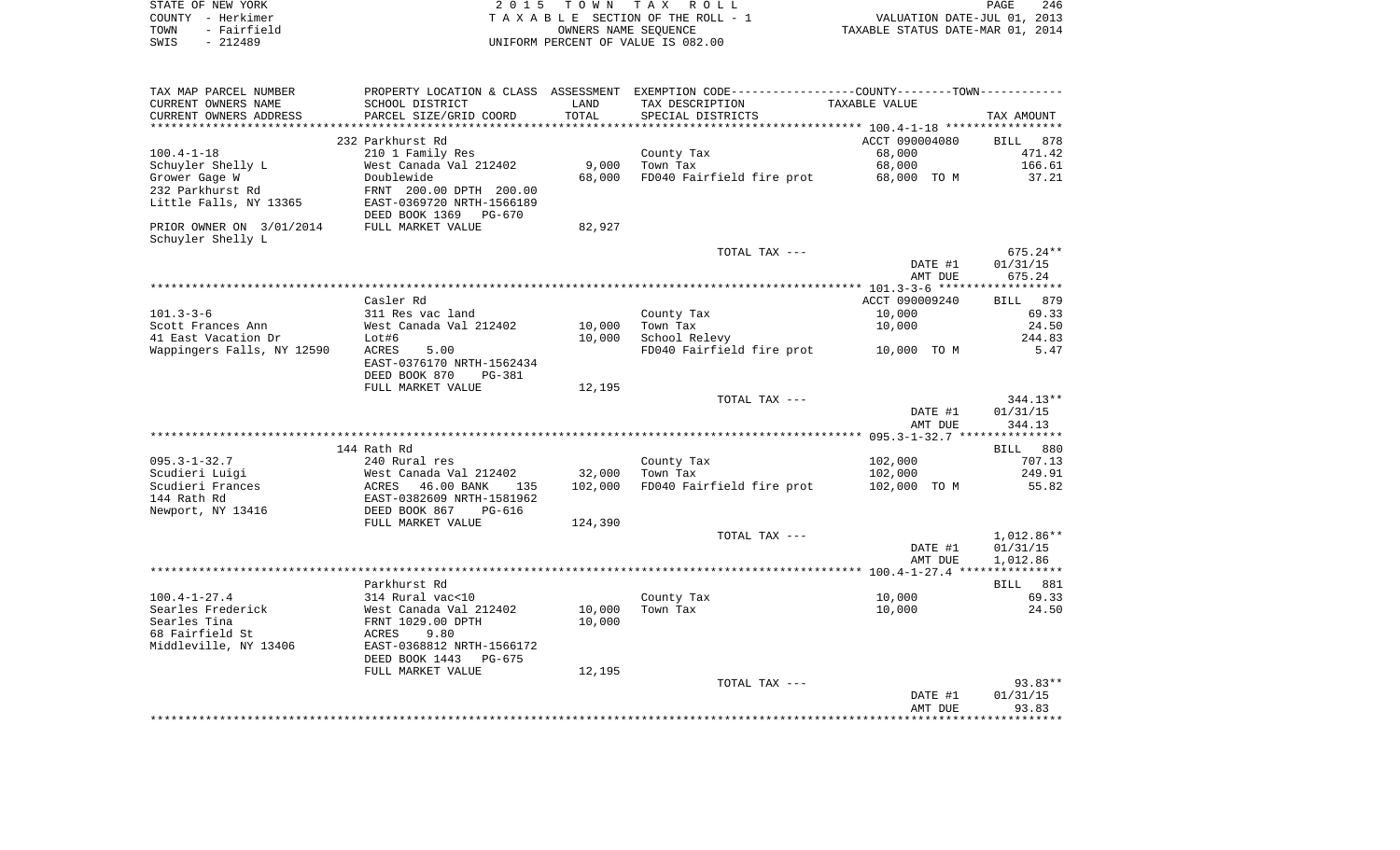| STATE OF NEW YORK   | 2015 TOWN TAX ROLL                 | 247<br>PAGE                      |
|---------------------|------------------------------------|----------------------------------|
| COUNTY - Herkimer   | TAXABLE SECTION OF THE ROLL - 1    | VALUATION DATE-JUL 01, 2013      |
| - Fairfield<br>TOWN | OWNERS NAME SEOUENCE               | TAXABLE STATUS DATE-MAR 01, 2014 |
| $-212489$<br>SWIS   | UNIFORM PERCENT OF VALUE IS 082.00 |                                  |

| TAX MAP PARCEL NUMBER      |                                                    |         | PROPERTY LOCATION & CLASS ASSESSMENT EXEMPTION CODE---------------COUNTY-------TOWN--------- |                                   |          |              |            |
|----------------------------|----------------------------------------------------|---------|----------------------------------------------------------------------------------------------|-----------------------------------|----------|--------------|------------|
| CURRENT OWNERS NAME        | SCHOOL DISTRICT                                    | LAND    | TAX DESCRIPTION                                                                              | TAXABLE VALUE                     |          |              |            |
| CURRENT OWNERS ADDRESS     | PARCEL SIZE/GRID COORD                             | TOTAL   | SPECIAL DISTRICTS                                                                            |                                   |          | TAX AMOUNT   |            |
|                            |                                                    |         |                                                                                              |                                   |          |              |            |
|                            | 443 Parkhurst Rd                                   |         |                                                                                              | ACCT 090100029                    |          | BILL 882     |            |
| $101.3 - 1 - 3$            | 210 1 Family Res                                   |         | County Tax                                                                                   | 92,000                            |          |              | 637.80     |
| Secretary of HUD           | West Canada Val 212402                             | 11,000  | Town Tax                                                                                     | 92,000                            |          |              | 225.41     |
| 26 Federal Plaza           | ACRES<br>1.70                                      | 92,000  | School Relevy                                                                                |                                   |          |              | 2,252.39   |
| New York, NY 10278         | EAST-0373609 NRTH-1564989<br>DEED BOOK 1533 PG-250 |         | FD040 Fairfield fire prot                                                                    | 92,000 TO M                       |          |              | 50.35      |
|                            | FULL MARKET VALUE                                  | 112,195 |                                                                                              |                                   |          |              |            |
|                            |                                                    |         | TOTAL TAX ---                                                                                |                                   |          | $3,165.95**$ |            |
|                            |                                                    |         |                                                                                              |                                   | DATE #1  | 01/31/15     |            |
|                            |                                                    |         |                                                                                              |                                   | AMT DUE  | 3,165.95     |            |
|                            |                                                    |         |                                                                                              |                                   |          |              |            |
|                            | 345 Castle Rd                                      |         |                                                                                              |                                   |          | BILL 883     |            |
| $101.4 - 7 - 3$            | 322 Rural vac>10                                   |         | County Tax                                                                                   | 19,000                            |          |              | 131.72     |
| Selmecki Joseph J          | West Canada Val 212402                             | 19,000  | Town Tax                                                                                     | 19,000                            |          |              | 46.55      |
| Selmecki Anne M            | ACRES<br>23.80                                     | 19,000  | School Relevy                                                                                |                                   |          |              | 465.17     |
| 1024 New Rock Hill Rd      | EAST-0389722 NRTH-1562578                          |         | FD040 Fairfield fire prot 19,000 TO M                                                        |                                   |          |              | 10.40      |
| Wallingford, CT 06492      | DEED BOOK 1117 PG-572                              |         |                                                                                              |                                   |          |              |            |
|                            | FULL MARKET VALUE                                  | 23,171  | TOTAL TAX ---                                                                                |                                   |          |              | 653.84**   |
|                            |                                                    |         |                                                                                              |                                   | DATE #1  | 01/31/15     |            |
|                            |                                                    |         |                                                                                              |                                   | AMT DUE  |              | 653.84     |
|                            |                                                    |         |                                                                                              |                                   |          |              |            |
|                            | 1280 Hardscrabble Rd                               |         |                                                                                              | ACCT 090001230                    |          | BILL 884     |            |
| $101.14 - 1 - 32$          | 210 1 Family Res                                   |         | VET COM C 41132                                                                              | 12,300                            | $\Omega$ |              |            |
| Shannon Philip             | West Canada Val 212402                             |         | 11,000 VET COM T 41133                                                                       | $\Omega$                          | 16,400   |              |            |
| Shannon Donna              | ACRES<br>2.00                                      | 72,000  | County Tax                                                                                   | 59,700                            |          |              | 413.88     |
| 1280 Hardscrabble Rd       | EAST-0381827 NRTH-1569628                          |         | Town Tax                                                                                     | 55,600                            |          |              | 136.23     |
| Middleville, NY 13406-9801 | DEED BOOK 00634 PG-00841                           |         | FD040 Fairfield fire prot                                                                    | 72,000 TO M                       |          |              | 39.40      |
|                            | FULL MARKET VALUE                                  | 87,805  |                                                                                              |                                   |          |              |            |
|                            |                                                    |         | TOTAL TAX ---                                                                                |                                   |          |              | 589.51**   |
|                            |                                                    |         |                                                                                              |                                   | DATE #1  | 01/31/15     |            |
|                            |                                                    |         |                                                                                              |                                   | AMT DUE  |              | 589.51     |
|                            |                                                    |         |                                                                                              |                                   |          |              |            |
|                            | Hardscrabble Rd                                    |         |                                                                                              | ACCT 090008310                    |          | BILL 885     |            |
| $101.14 - 1 - 33$          | 210 1 Family Res                                   |         | County Tax                                                                                   | 78,000                            |          |              | 540.75     |
| Shannon Philip M           | West Canada Val 212402                             | 10,000  | Town Tax                                                                                     | 78,000                            |          |              | 191.11     |
| Shannon Donna W            | 1.30<br>ACRES                                      | 78,000  | FD040 Fairfield fire prot                                                                    | 78,000 TO M                       |          |              | 42.68      |
| 1280 Hardscrabble Rd       | EAST-0381883 NRTH-1569454                          |         |                                                                                              |                                   |          |              |            |
| Middleville, NY 13406      | DEED BOOK 940<br><b>PG-189</b>                     |         |                                                                                              |                                   |          |              |            |
|                            | FULL MARKET VALUE                                  | 95,122  |                                                                                              |                                   |          |              |            |
|                            |                                                    |         | TOTAL TAX ---                                                                                |                                   |          |              | $774.54**$ |
|                            |                                                    |         |                                                                                              |                                   | DATE #1  | 01/31/15     |            |
|                            |                                                    |         |                                                                                              | ********************************* | AMT DUE  |              | 774.54     |
|                            |                                                    |         |                                                                                              |                                   |          |              |            |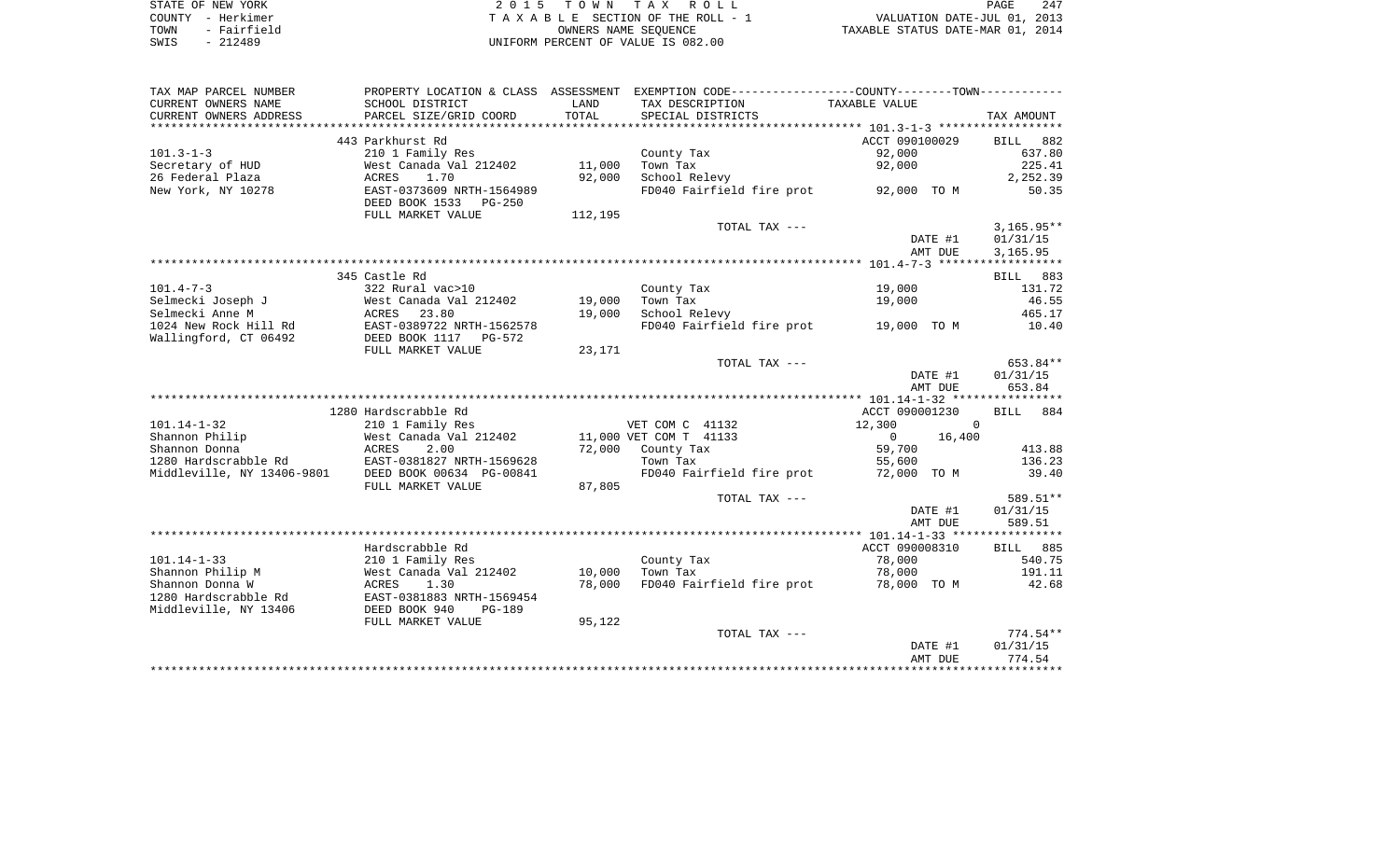| STATE OF NEW YORK |             | 2015 TOWN TAX ROLL                 |                      |                                  | PAGE | 248 |
|-------------------|-------------|------------------------------------|----------------------|----------------------------------|------|-----|
| COUNTY - Herkimer |             | TAXABLE SECTION OF THE ROLL - 1    |                      | VALUATION DATE-JUL 01, 2013      |      |     |
| TOWN              | - Fairfield |                                    | OWNERS NAME SEOUENCE | TAXABLE STATUS DATE-MAR 01, 2014 |      |     |
| - 212489<br>SWIS  |             | UNIFORM PERCENT OF VALUE IS 082.00 |                      |                                  |      |     |

 $\begin{array}{c} 248 \\ 2013 \\ 2014 \end{array}$ 

| TAX MAP PARCEL NUMBER                                 |                                                      |                 | PROPERTY LOCATION & CLASS ASSESSMENT EXEMPTION CODE---------------COUNTY--------TOWN---------- |                |                    |
|-------------------------------------------------------|------------------------------------------------------|-----------------|------------------------------------------------------------------------------------------------|----------------|--------------------|
| CURRENT OWNERS NAME                                   | SCHOOL DISTRICT                                      | LAND            | TAX DESCRIPTION                                                                                | TAXABLE VALUE  |                    |
| CURRENT OWNERS ADDRESS                                | PARCEL SIZE/GRID COORD                               | TOTAL           | SPECIAL DISTRICTS                                                                              |                | TAX AMOUNT         |
|                                                       |                                                      |                 |                                                                                                |                |                    |
|                                                       | 741 North Creek Rd                                   |                 |                                                                                                | ACCT 091200000 | BILL<br>886        |
| $107.3 - 2 - 24$                                      | 220 2 Family Res                                     |                 | County Tax                                                                                     | 140,000        | 970.57             |
| Shaw Fredrick                                         | West Canada Val 212402                               | 22,000          | Town Tax                                                                                       | 140,000        | 343.02             |
| Shaw Barbara                                          | ACRES 18.10                                          | 140,000         | FD040 Fairfield fire prot 140,000 TO M                                                         |                | 76.61              |
| 741 North Creek Rd                                    | EAST-0375906 NRTH-1547916                            |                 |                                                                                                |                |                    |
| Little Falls, NY 13365                                | DEED BOOK 866<br>PG-620                              |                 |                                                                                                |                |                    |
|                                                       | FULL MARKET VALUE                                    | 170,732         |                                                                                                |                |                    |
|                                                       |                                                      |                 | TOTAL TAX ---                                                                                  |                | $1,390.20**$       |
|                                                       |                                                      |                 |                                                                                                | DATE #1        | 01/31/15           |
|                                                       |                                                      |                 |                                                                                                | AMT DUE        | 1,390.20           |
|                                                       |                                                      |                 |                                                                                                |                |                    |
|                                                       | State Route 170                                      |                 |                                                                                                |                | BILL 887           |
| $107.2 - 1 - 11.2$                                    | 311 Res vac land                                     |                 | County Tax                                                                                     | 6,000          | 41.60              |
| Skaskiw Walter                                        | West Canada Val 212402                               | 6,000           | Town Tax                                                                                       | 6,000          | 14.70              |
| Skaskiw Dorothy ACRES<br>32433 Willow Park Cir EAST-0 | 2.00                                                 | 6,000           | FD040 Fairfield fire prot                                                                      | 6,000 TO M     | 3.28               |
|                                                       | EAST-0389335 NRTH-1561143                            |                 |                                                                                                |                |                    |
| Fernandina Beach, FL 32034                            | DEED BOOK 800<br>$PG-382$                            |                 |                                                                                                |                |                    |
|                                                       | FULL MARKET VALUE                                    | 7,317           |                                                                                                |                |                    |
|                                                       |                                                      |                 | TOTAL TAX ---                                                                                  |                | $59.58**$          |
|                                                       |                                                      |                 |                                                                                                | DATE #1        | 01/31/15           |
|                                                       |                                                      |                 |                                                                                                | AMT DUE        | 59.58              |
|                                                       |                                                      |                 |                                                                                                |                |                    |
|                                                       | 194 State Route 29                                   |                 |                                                                                                | ACCT 090001350 | BILL 888           |
| $100.4 - 1 - 5$                                       | 210 1 Family Res                                     |                 | County Tax                                                                                     | 67,000         | 464.49             |
| Skelton Russell D                                     | West Canada Val 212402                               | 11,000          | Town Tax                                                                                       | 67,000         | 164.16             |
| 194 St. Rte.                                          | Life Use to George Hunt                              |                 | 67,000 FD040 Fairfield fire prot                                                               | 67,000 TO M    | 36.66              |
| Middleville, NY 13406                                 | ACRES<br>1.90                                        |                 |                                                                                                |                |                    |
|                                                       | EAST-0370703 NRTH-1568679                            |                 |                                                                                                |                |                    |
|                                                       | DEED BOOK 1237 PG-271                                |                 |                                                                                                |                |                    |
|                                                       | FULL MARKET VALUE                                    | 81,707          |                                                                                                |                |                    |
|                                                       |                                                      |                 | TOTAL TAX ---                                                                                  |                | 665.31**           |
|                                                       |                                                      |                 |                                                                                                | DATE #1        | 01/31/15           |
|                                                       |                                                      |                 |                                                                                                | AMT DUE        | 665.31             |
|                                                       |                                                      |                 |                                                                                                |                |                    |
| $101.14 - 1 - 19$                                     | 1215 Hardscrabble Rd                                 |                 |                                                                                                | ACCT 090010530 | BILL 889<br>471.42 |
|                                                       | 210 1 Family Res                                     |                 | County Tax                                                                                     | 68,000         |                    |
| Small Russell T                                       | West Canada Val 212402                               | 8,000<br>68,000 | Town Tax                                                                                       | 68,000         | 166.61<br>37.21    |
| 1215 Hardscrabble Rd                                  | Combined With $101.3-2-21$                           |                 | FD040 Fairfield fire prot                                                                      | 68,000 TO M    |                    |
| Middleville, NY 13406                                 | FRNT 114.00 DPTH 195.00<br>EAST-0381691 NRTH-1568372 |                 |                                                                                                |                |                    |
|                                                       | DEED BOOK 1426 PG-917                                |                 |                                                                                                |                |                    |
|                                                       | FULL MARKET VALUE                                    | 82,927          |                                                                                                |                |                    |
|                                                       |                                                      |                 | TOTAL TAX ---                                                                                  |                | $675.24**$         |
|                                                       |                                                      |                 |                                                                                                | DATE #1        | 01/31/15           |
|                                                       |                                                      |                 |                                                                                                | AMT DUE        | 675.24             |
|                                                       |                                                      |                 |                                                                                                |                |                    |
|                                                       |                                                      |                 |                                                                                                |                |                    |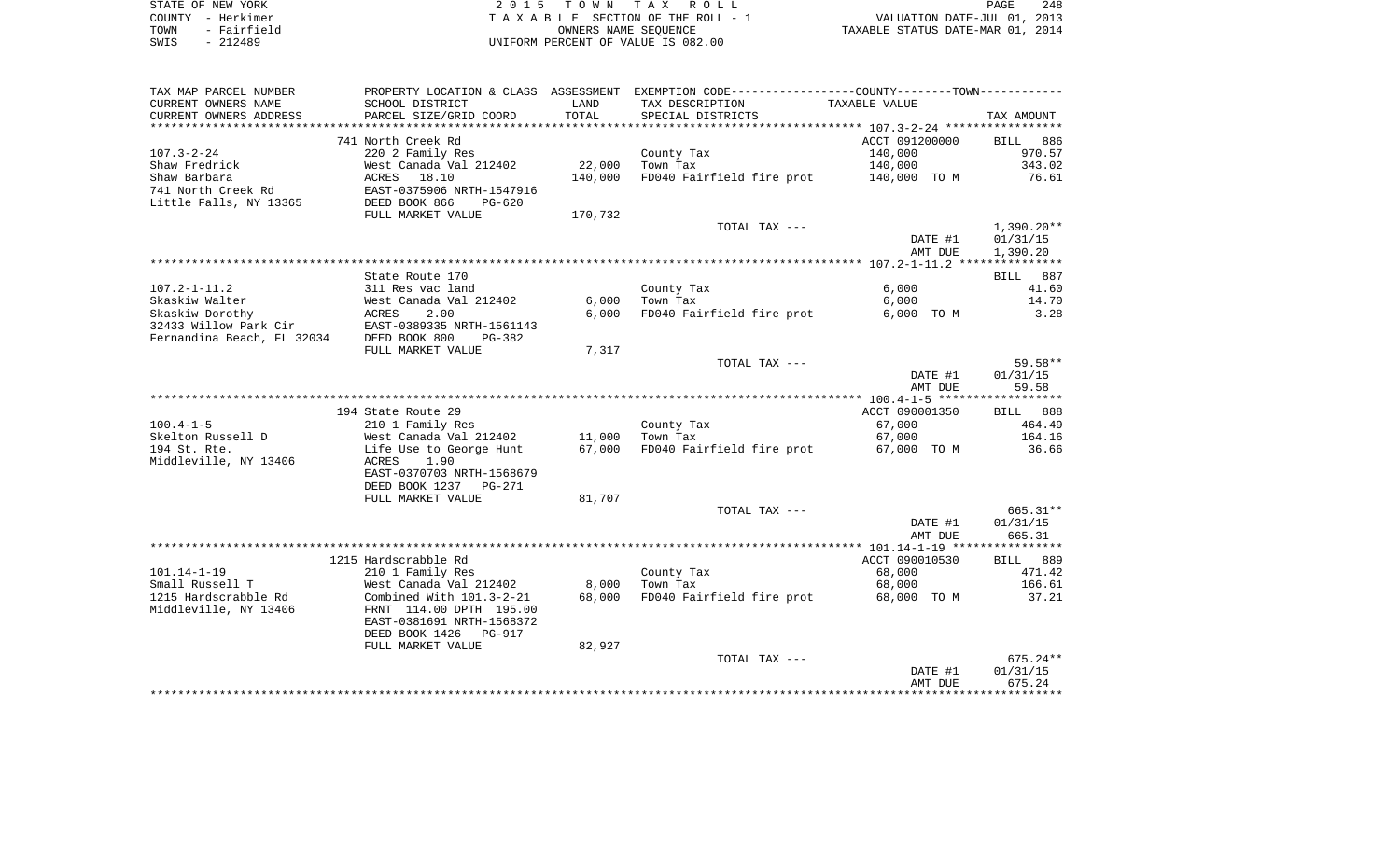| STATE OF NEW YORK |             | 2015 TOWN TAX ROLL                 | 249<br>PAGE                      |  |
|-------------------|-------------|------------------------------------|----------------------------------|--|
| COUNTY - Herkimer |             | TAXABLE SECTION OF THE ROLL - 1    | VALUATION DATE-JUL 01, 2013      |  |
| TOWN              | - Fairfield | OWNERS NAME SEOUENCE               | TAXABLE STATUS DATE-MAR 01, 2014 |  |
| SWIS              | - 212489    | UNIFORM PERCENT OF VALUE IS 082.00 |                                  |  |

| TAX MAP PARCEL NUMBER             |                                      |                  | PROPERTY LOCATION & CLASS ASSESSMENT EXEMPTION CODE---------------COUNTY-------TOWN---------- |                       |                    |
|-----------------------------------|--------------------------------------|------------------|-----------------------------------------------------------------------------------------------|-----------------------|--------------------|
| CURRENT OWNERS NAME               | SCHOOL DISTRICT                      | LAND             | TAX DESCRIPTION                                                                               | TAXABLE VALUE         |                    |
| CURRENT OWNERS ADDRESS            | PARCEL SIZE/GRID COORD               | TOTAL            | SPECIAL DISTRICTS                                                                             |                       | TAX AMOUNT         |
| **********************            | ****************************         |                  |                                                                                               |                       |                    |
|                                   | 211 Farrington Rd                    |                  |                                                                                               | ACCT 090100071        | 890<br><b>BILL</b> |
| $094.4 - 1 - 10$                  | 210 1 Family Res                     |                  | County Tax                                                                                    | 95,000                | 658.60             |
| Smith Andrew                      | West Canada Val 212402               | 14,000           | Town Tax                                                                                      | 95,000                | 232.76             |
| 211 Farrington Rd                 | 8.80<br><b>ACRES</b>                 | 95,000           | FD040 Fairfield fire prot                                                                     | 95,000 TO M           | 51.99              |
| Newport, NY 13416                 | EAST-0364013 NRTH-1580076            |                  |                                                                                               |                       |                    |
|                                   | DEED BOOK 1162<br>PG-848             |                  |                                                                                               |                       |                    |
|                                   | FULL MARKET VALUE                    | 115,854          |                                                                                               |                       |                    |
|                                   |                                      |                  | TOTAL TAX ---                                                                                 |                       | 943.35**           |
|                                   |                                      |                  |                                                                                               | DATE #1               | 01/31/15           |
|                                   |                                      |                  |                                                                                               | AMT DUE               | 943.35             |
|                                   | 832 State Route 29                   |                  |                                                                                               | ACCT 090100081        | <b>BILL</b><br>891 |
| $101.3 - 1 - 24.2$                | 210 1 Family Res                     |                  | County Tax                                                                                    | 124,000               | 859.65             |
| Smith Christopher                 | West Canada Val 212402               | 12,000           | Town Tax                                                                                      | 124,000               | 303.82             |
| 832 State Route 29                | 3.56<br>ACRES                        | 124,000          | FD040 Fairfield fire prot                                                                     | 124,000 TO M          | 67.86              |
| Middleville, NY 13406             | EAST-0382954 NRTH-1567260            |                  |                                                                                               |                       |                    |
|                                   | DEED BOOK 1134 PG-201                |                  |                                                                                               |                       |                    |
|                                   | FULL MARKET VALUE                    | 151,220          |                                                                                               |                       |                    |
|                                   |                                      |                  | TOTAL TAX ---                                                                                 |                       | $1,231.33**$       |
|                                   |                                      |                  |                                                                                               | DATE #1               | 01/31/15           |
|                                   |                                      |                  |                                                                                               | AMT DUE               | 1,231.33           |
|                                   |                                      |                  |                                                                                               |                       | ***********        |
|                                   | 411 Parkhurst Rd                     |                  |                                                                                               | ACCT 090005070        | BILL 892           |
| $101.3 - 1 - 6$                   | 240 Rural res                        |                  | County Tax                                                                                    | 62,000                | 429.82             |
| Smith David A                     | West Canada Val 212402               | 18,000           | Town Tax                                                                                      | 62,000                | 151.91             |
| 255 Sandy Lane Rd                 | JJ29646                              | 62,000           | FD040 Fairfield fire prot                                                                     | 62,000 TO M           | 33.93              |
| Newport, NY 13416                 | FRNT 609.00 DPTH                     |                  |                                                                                               |                       |                    |
|                                   | ACRES 15.50 BANK<br>023              |                  |                                                                                               |                       |                    |
|                                   | EAST-0375259 NRTH-1564888            |                  |                                                                                               |                       |                    |
|                                   | DEED BOOK 891<br>$PG-138$            |                  |                                                                                               |                       |                    |
|                                   | FULL MARKET VALUE                    | 75,610           |                                                                                               |                       |                    |
|                                   |                                      |                  | TOTAL TAX ---                                                                                 |                       | $615.66**$         |
|                                   |                                      |                  |                                                                                               | DATE #1               | 01/31/15           |
|                                   |                                      |                  |                                                                                               | AMT DUE               | 615.66             |
|                                   |                                      |                  |                                                                                               |                       |                    |
|                                   | 1075 Platform Rd                     |                  |                                                                                               |                       | BILL 893           |
| $101.1 - 2 - 13$                  | 210 1 Family Res                     |                  | County Tax                                                                                    | 80,000                | 554.61             |
| Smith David Jr<br>Smith Maryellen | West Canada Val 212402<br>Doublewide | 10,000<br>80,000 | Town Tax<br>FD040 Fairfield fire prot                                                         | 80,000<br>80,000 TO M | 196.01<br>43.78    |
| 1075 Platform Rd                  | FRNT 129.00 DPTH                     |                  |                                                                                               |                       |                    |
| Newport, NY 13416                 | 0.99<br>ACRES                        |                  |                                                                                               |                       |                    |
|                                   | EAST-0379551 NRTH-1570140            |                  |                                                                                               |                       |                    |
|                                   | FULL MARKET VALUE                    | 97,561           |                                                                                               |                       |                    |
|                                   |                                      |                  | TOTAL TAX ---                                                                                 |                       | 794.40**           |
|                                   |                                      |                  |                                                                                               | DATE #1               | 01/31/15           |
|                                   |                                      |                  |                                                                                               | AMT DUE               | 794.40             |
|                                   |                                      |                  |                                                                                               |                       |                    |
|                                   |                                      |                  |                                                                                               |                       |                    |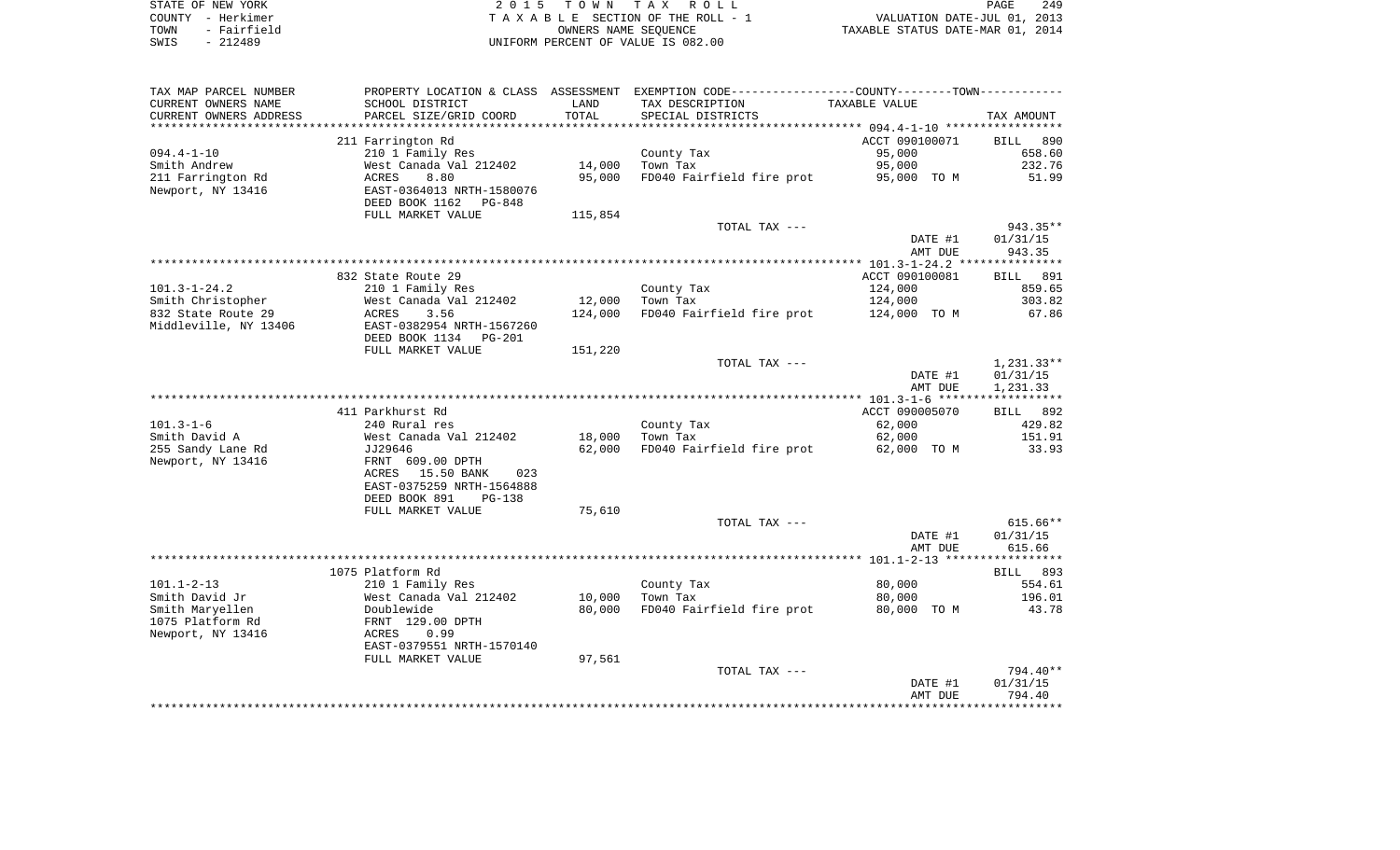| STATE OF NEW YORK   | 2015 TOWN TAX ROLL                 | 250<br>PAGE                      |
|---------------------|------------------------------------|----------------------------------|
| COUNTY - Herkimer   | TAXABLE SECTION OF THE ROLL - 1    | VALUATION DATE-JUL 01, 2013      |
| - Fairfield<br>TOWN | OWNERS NAME SEOUENCE               | TAXABLE STATUS DATE-MAR 01, 2014 |
| SWIS<br>- 212489    | UNIFORM PERCENT OF VALUE IS 082.00 |                                  |

| TAX MAP PARCEL NUMBER  | PROPERTY LOCATION & CLASS ASSESSMENT |        |                           | EXEMPTION CODE-----------------COUNTY--------TOWN----------- |                    |
|------------------------|--------------------------------------|--------|---------------------------|--------------------------------------------------------------|--------------------|
| CURRENT OWNERS NAME    | SCHOOL DISTRICT                      | LAND   | TAX DESCRIPTION           | TAXABLE VALUE                                                |                    |
| CURRENT OWNERS ADDRESS | PARCEL SIZE/GRID COORD               | TOTAL  | SPECIAL DISTRICTS         |                                                              | TAX AMOUNT         |
|                        |                                      |        |                           |                                                              |                    |
|                        | Platform Rd                          |        |                           | ACCT 090088069                                               | BILL<br>894        |
| $101.1 - 2 - 14.1$     | 314 Rural vac<10                     |        | County Tax                | 6,000                                                        | 41.60              |
| Smith David T Jr.      | West Canada Val 212402               | 6,000  | Town Tax                  | 6,000                                                        | 14.70              |
| 1075 Platform Rd       | 75.50 DPTH                           | 6,000  |                           |                                                              | 3.28               |
|                        | FRNT                                 |        | FD040 Fairfield fire prot | 6,000 TO M                                                   |                    |
| Newport, NY 13416      | 2.30<br>ACRES                        |        |                           |                                                              |                    |
|                        | EAST-0379608 NRTH-1570296            |        |                           |                                                              |                    |
|                        | DEED BOOK 1289<br>PG-294             |        |                           |                                                              |                    |
|                        | FULL MARKET VALUE                    | 7,317  |                           |                                                              |                    |
|                        |                                      |        | TOTAL TAX ---             |                                                              | 59.58**            |
|                        |                                      |        |                           | DATE #1                                                      | 01/31/15           |
|                        |                                      |        |                           | AMT DUE                                                      | 59.58              |
|                        |                                      |        |                           |                                                              |                    |
|                        | Parkhurst Rd                         |        |                           | ACCT 090090008                                               | <b>BILL</b><br>895 |
| $101.3 - 1 - 10$       | 210 1 Family Res                     |        | VET WAR C 41122           | 7,380<br>$\mathbf 0$                                         |                    |
| Smith Debra            | West Canada Val 212402               |        | 10,000 VET WAR T 41123    | $\mathbf 0$<br>9,840                                         |                    |
| Smith Samuel           | Doublewide                           |        | 66,800 VET DIS C 41142    | 24,600<br>$\Omega$                                           |                    |
| 558 Parkhurst Rd       | FRNT 241.28 DPTH 198.10              |        | VET DIS T 41143           | $\mathbf{0}$<br>32,800                                       |                    |
| Little Falls, NY 13365 | 1.06 BANK<br>ACRES<br>023            |        | County Tax                | 34,820                                                       | 241.40             |
|                        | EAST-0375643 NRTH-1563877            |        | Town Tax                  | 24,160                                                       | 59.20              |
|                        |                                      |        |                           |                                                              |                    |
|                        | DEED BOOK 830<br>PG-207              |        | FD040 Fairfield fire prot | 66,800 TO M                                                  | 36.55              |
|                        | FULL MARKET VALUE                    | 81,463 |                           |                                                              |                    |
|                        |                                      |        | TOTAL TAX ---             |                                                              | 337.15**           |
|                        |                                      |        |                           | DATE #1                                                      | 01/31/15           |
|                        |                                      |        |                           | AMT DUE                                                      | 337.15             |
|                        |                                      |        |                           |                                                              |                    |
|                        | 104 Comstock Rd                      |        |                           | ACCT 090089077                                               | BILL 896           |
| $095.4 - 1 - 16$       | 210 1 Family Res                     |        | County Tax                | 50,000                                                       | 346.63             |
| Smith Edward C         | West Canada Val 212402               | 11,000 | Town Tax                  | 50,000                                                       | 122.51             |
| 104 Comstock Rd        | Doublewide                           | 50,000 | FD040 Fairfield fire prot | 50,000 TO M                                                  | 27.36              |
| Newport, NY 13416      | ACRES<br>2.00 BANK<br>135            |        |                           |                                                              |                    |
|                        | EAST-0385301 NRTH-1581959            |        |                           |                                                              |                    |
|                        | DEED BOOK 834<br>$PG-367$            |        |                           |                                                              |                    |
|                        | FULL MARKET VALUE                    | 60,976 |                           |                                                              |                    |
|                        |                                      |        | TOTAL TAX ---             |                                                              | 496.50**           |
|                        |                                      |        |                           | DATE #1                                                      | 01/31/15           |
|                        |                                      |        |                           | AMT DUE                                                      | 496.50             |
|                        |                                      |        |                           |                                                              |                    |
|                        |                                      |        |                           |                                                              |                    |
|                        | 255 Sandy Lane Rd                    |        |                           | ACCT 090010101                                               | BILL 897           |
| $095.3 - 1 - 32.2$     | 210 1 Family Res                     |        | County Tax                | 70,000                                                       | 485.29             |
| Smith Frank            | West Canada Val 212402               | 13,000 | Town Tax                  | 70,000                                                       | 171.51             |
| Smith Gertrude         | 4.10<br>ACRES                        | 70,000 | FD040 Fairfield fire prot | 70,000 TO M                                                  | 38.31              |
| 255 Sandy Ln           | EAST-0384890 NRTH-1581702            |        |                           |                                                              |                    |
| Newport, NY 13416      | DEED BOOK 673<br><b>PG-906</b>       |        |                           |                                                              |                    |
|                        | FULL MARKET VALUE                    | 85,366 |                           |                                                              |                    |
|                        |                                      |        | TOTAL TAX ---             |                                                              | 695.11**           |
|                        |                                      |        |                           | DATE #1                                                      | 01/31/15           |
|                        |                                      |        |                           | AMT DUE                                                      | 695.11             |
|                        |                                      |        |                           |                                                              |                    |
|                        |                                      |        |                           |                                                              |                    |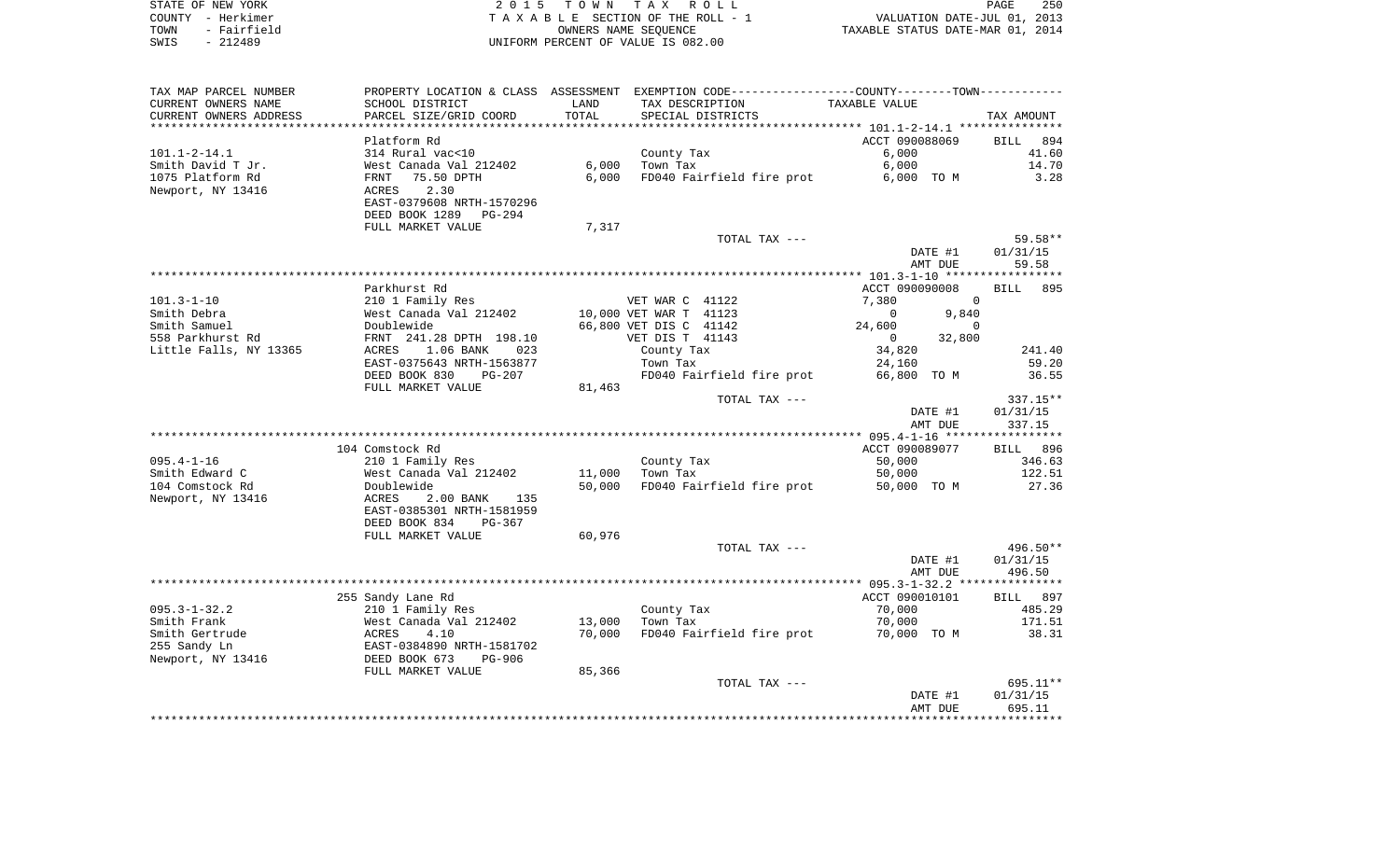| STATE OF NEW YORK   | 2015 TOWN TAX ROLL                 | 251<br>PAGE                      |
|---------------------|------------------------------------|----------------------------------|
| COUNTY - Herkimer   | TAXABLE SECTION OF THE ROLL - 1    | VALUATION DATE-JUL 01, 2013      |
| - Fairfield<br>TOWN | OWNERS NAME SEOUENCE               | TAXABLE STATUS DATE-MAR 01, 2014 |
| $-212489$<br>SWIS   | UNIFORM PERCENT OF VALUE IS 082.00 |                                  |

| TAX MAP PARCEL NUMBER<br>CURRENT OWNERS NAME     | PROPERTY LOCATION & CLASS ASSESSMENT<br>SCHOOL DISTRICT               | LAND                     | EXEMPTION CODE-----------------COUNTY-------TOWN-----------<br>TAX DESCRIPTION | TAXABLE VALUE         |                          |
|--------------------------------------------------|-----------------------------------------------------------------------|--------------------------|--------------------------------------------------------------------------------|-----------------------|--------------------------|
| CURRENT OWNERS ADDRESS<br>******************     | PARCEL SIZE/GRID COORD                                                | TOTAL<br>*************** | SPECIAL DISTRICTS                                                              |                       | TAX AMOUNT               |
|                                                  | 662 State Route 29                                                    |                          |                                                                                | ACCT 09010099         | 898<br><b>BILL</b>       |
| $101.3 - 1 - 21.3$                               | 210 1 Family Res                                                      |                          | County Tax                                                                     | 60,000                | 415.96                   |
| Smith Frank Jr.                                  | West Canada Val 212402                                                | 10,000                   | Town Tax                                                                       | 60,000                | 147.01                   |
| Smith Colleen                                    | Doublewide                                                            | 60,000                   | FD040 Fairfield fire prot                                                      | 60,000 TO M           | 32.83                    |
| 662 State Route 29<br>Middleville, NY 13406-9801 | ACRES<br>1.00<br>EAST-0379724 NRTH-1568271<br>DEED BOOK 1369<br>PG-97 |                          |                                                                                |                       |                          |
|                                                  | FULL MARKET VALUE                                                     | 73,171                   |                                                                                |                       |                          |
|                                                  |                                                                       |                          | TOTAL TAX ---                                                                  |                       | 595.80**                 |
|                                                  |                                                                       |                          |                                                                                | DATE #1               | 01/31/15                 |
|                                                  |                                                                       |                          |                                                                                | AMT DUE               | 595.80                   |
|                                                  |                                                                       |                          |                                                                                |                       |                          |
|                                                  | 1377 Hardscrabble Rd                                                  |                          |                                                                                | ACCT 090006360        | <b>BILL</b><br>899       |
| $101.1 - 2 - 17$                                 | 210 1 Family Res                                                      |                          | County Tax                                                                     | 68,000                | 471.42<br>166.61         |
| Smith James A Jr<br>1377 Hardscrabble Rd         | West Canada Val 212402<br>Doublewide                                  | 10,000<br>68,000         | Town Tax<br>FD040 Fairfield fire prot                                          | 68,000<br>68,000 TO M | 37.21                    |
| Middleville, NY 13406                            | ACRES<br>1.00                                                         |                          |                                                                                |                       |                          |
|                                                  | EAST-0381204 NRTH-1571632                                             |                          |                                                                                |                       |                          |
|                                                  | DEED BOOK 1365<br>PG-62                                               |                          |                                                                                |                       |                          |
|                                                  | FULL MARKET VALUE                                                     | 82,927                   |                                                                                |                       |                          |
|                                                  |                                                                       |                          | TOTAL TAX ---                                                                  |                       | $675.24**$               |
|                                                  |                                                                       |                          |                                                                                | DATE #1               | 01/31/15                 |
|                                                  |                                                                       |                          |                                                                                | AMT DUE               | 675.24                   |
|                                                  | Sandy Lane Rd                                                         |                          |                                                                                | ACCT 090086019        | 900<br><b>BILL</b>       |
| $095.4 - 1 - 7.6$                                | 322 Rural vac>10                                                      |                          | County Tax                                                                     | 19,000                | 131.72                   |
| Smith James A Sr.                                | West Canada Val 212402                                                | 19,000                   | Town Tax                                                                       | 19,000                | 46.55                    |
| Grower Lora J                                    | ACRES<br>34.20                                                        | 19,000                   | FD040 Fairfield fire prot                                                      | 19,000 TO M           | 10.40                    |
| 866 Castle Rd                                    | EAST-0386169 NRTH-1578671                                             |                          |                                                                                |                       |                          |
| Middleville, NY 13406                            | DEED BOOK 1530<br>$PG-283$                                            |                          |                                                                                |                       |                          |
|                                                  | FULL MARKET VALUE                                                     | 23,171                   |                                                                                |                       |                          |
|                                                  |                                                                       |                          | TOTAL TAX ---                                                                  |                       | 188.67**                 |
|                                                  |                                                                       |                          |                                                                                | DATE #1               | 01/31/15<br>188.67       |
|                                                  |                                                                       |                          |                                                                                | AMT DUE               |                          |
|                                                  | 866 Castle Rd                                                         |                          |                                                                                |                       | 901<br>BILL              |
| $101.2 - 1 - 1.3$                                | 240 Rural res                                                         |                          | County Tax                                                                     | 107,000               | 741.79                   |
| Smith James S Sr                                 | West Canada Val 212402                                                | 18,000                   | Town Tax                                                                       | 107,000               | 262.17                   |
| 866 Castle Road                                  | 16.00<br>ACRES                                                        | 107,000                  | FD040 Fairfield fire prot                                                      | 107,000 TO M          | 58.55                    |
| PO Box 516                                       | EAST-0387465 NRTH-1572589                                             |                          |                                                                                |                       |                          |
| Middleville, NY 13406                            | DEED BOOK 827<br><b>PG-290</b>                                        |                          |                                                                                |                       |                          |
|                                                  | FULL MARKET VALUE                                                     | 130,488                  |                                                                                |                       |                          |
|                                                  |                                                                       |                          | TOTAL TAX ---                                                                  | DATE #1               | $1,062.51**$<br>01/31/15 |
|                                                  |                                                                       |                          |                                                                                | AMT DUE               | 1,062.51                 |
|                                                  |                                                                       |                          |                                                                                |                       |                          |
|                                                  |                                                                       |                          |                                                                                |                       |                          |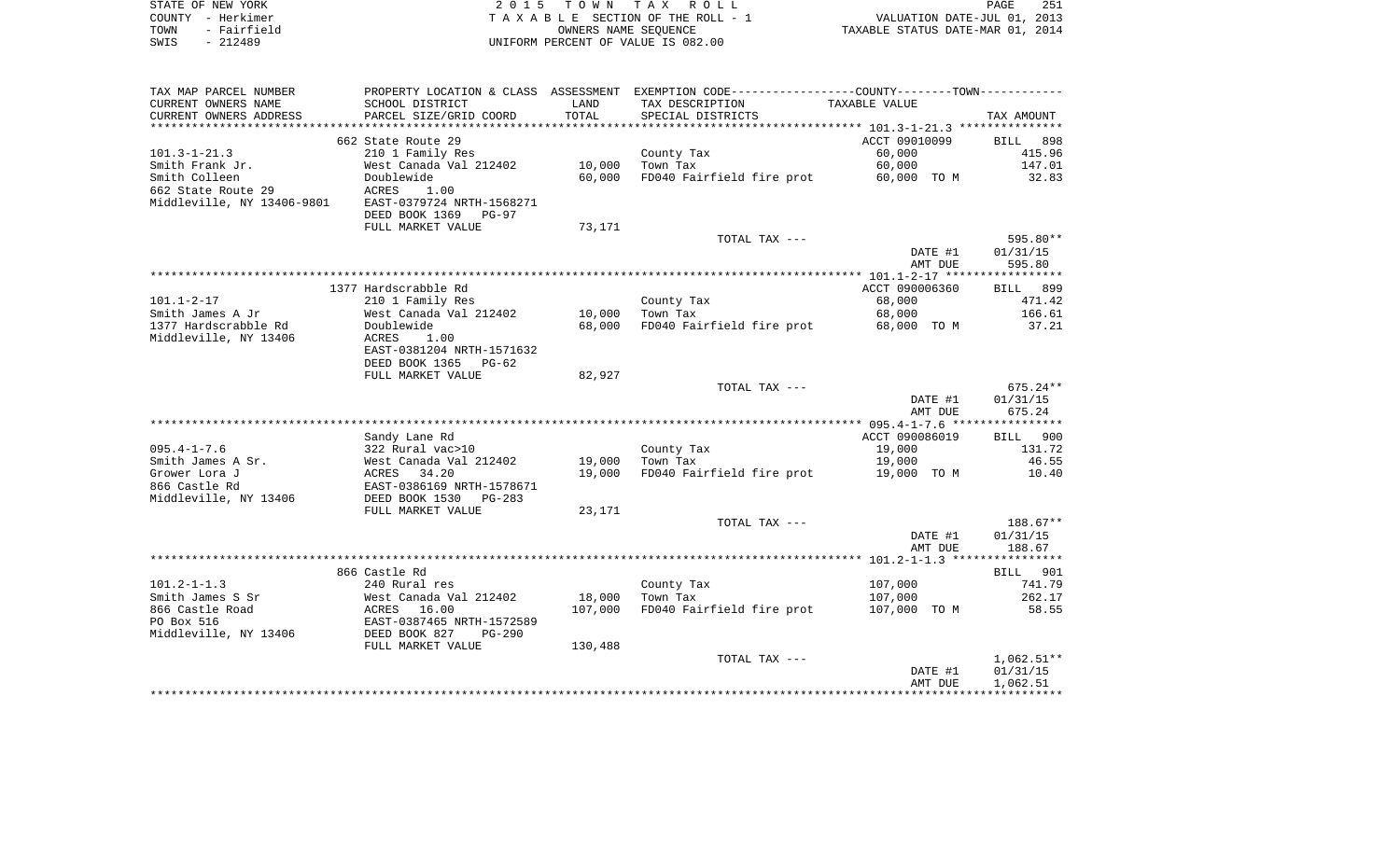| STATE OF NEW YORK |             | 2015 TOWN TAX ROLL                 | PAGE                             | 252 |
|-------------------|-------------|------------------------------------|----------------------------------|-----|
| COUNTY - Herkimer |             | TAXABLE SECTION OF THE ROLL - 1    | VALUATION DATE-JUL 01, 2013      |     |
| TOWN              | - Fairfield | OWNERS NAME SEOUENCE               | TAXABLE STATUS DATE-MAR 01, 2014 |     |
| SWIS              | $-212489$   | UNIFORM PERCENT OF VALUE IS 082.00 |                                  |     |

| TAX MAP PARCEL NUMBER  |                                                                                |         | PROPERTY LOCATION & CLASS ASSESSMENT EXEMPTION CODE---------------COUNTY-------TOWN---------- |                    |              |
|------------------------|--------------------------------------------------------------------------------|---------|-----------------------------------------------------------------------------------------------|--------------------|--------------|
| CURRENT OWNERS NAME    | SCHOOL DISTRICT                                                                | LAND    | TAX DESCRIPTION                                                                               | TAXABLE VALUE      |              |
| CURRENT OWNERS ADDRESS | PARCEL SIZE/GRID COORD                                                         | TOTAL   | SPECIAL DISTRICTS                                                                             |                    | TAX AMOUNT   |
| *********************  |                                                                                |         |                                                                                               |                    |              |
|                        | State Route 28                                                                 |         |                                                                                               | ACCT 090100066     | BILL 902     |
| $106.4 - 1 - 29.2$     | 447 Truck termnl                                                               |         | County Tax                                                                                    | 250,000            | 1,733.17     |
| Smith Peter            | West Canada Val 212402                                                         | 50,000  | Town Tax                                                                                      | 250,000            | 612.54       |
| 3619 State Route 28    | <b>ACRES</b><br>24.00                                                          | 250,000 | FD040 Fairfield fire prot                                                                     | 250,000 TO M       | 136.81       |
| Herkimer, NY 13350     | EAST-0361060 NRTH-1546417                                                      |         |                                                                                               |                    |              |
|                        | DEED BOOK 867<br><b>PG-553</b>                                                 |         |                                                                                               |                    |              |
|                        | FULL MARKET VALUE                                                              | 304,878 |                                                                                               |                    |              |
|                        |                                                                                |         | TOTAL TAX ---                                                                                 |                    | $2,482.52**$ |
|                        |                                                                                |         |                                                                                               | DATE #1            | 01/31/15     |
|                        |                                                                                |         |                                                                                               | AMT DUE            | 2,482.52     |
|                        |                                                                                |         |                                                                                               |                    |              |
|                        | Parkhurst Rd                                                                   |         |                                                                                               | ACCT 090009450     | BILL 903     |
| $101.3 - 1 - 11$       | 311 Res vac land                                                               |         | County Tax                                                                                    | 1,000              | 6.93         |
| Smith Samuel           | West Canada Val 212402                                                         |         | $1,000$ Town Tax                                                                              | 1,000              | 2.45         |
| Smith Debra            | FRNT 146.60 DPTH<br>76.00                                                      | 1,000   | FD040 Fairfield fire prot                                                                     | 1,000 TO M         | .55          |
| 558 Parkhurst Rd       | 023<br>BANK                                                                    |         |                                                                                               |                    |              |
| Little Falls, NY 13365 | EAST-0375790 NRTH-1563862                                                      |         |                                                                                               |                    |              |
|                        | DEED BOOK 720<br>$PG-84$                                                       |         |                                                                                               |                    |              |
|                        | FULL MARKET VALUE                                                              | 1,220   |                                                                                               |                    | $9.93**$     |
|                        |                                                                                |         | TOTAL TAX ---                                                                                 |                    | 01/31/15     |
|                        |                                                                                |         |                                                                                               | DATE #1<br>AMT DUE | 9.93         |
|                        |                                                                                |         |                                                                                               |                    |              |
|                        | 283 West End Rd                                                                |         |                                                                                               | ACCT 090009300     | BILL 904     |
| $106.4 - 1 - 28$       | 210 1 Family Res                                                               |         | County Tax                                                                                    | 110,000            | 762.59       |
| Smith Sean             |                                                                                | 8,000   | Town Tax                                                                                      | 110,000            | 269.52       |
| 283 West End Rd        | West Canada Val 212402<br>FRNT 216.00 DPTH 100.00<br>EAST-0363114 NRTH-1546342 | 110,000 | School Relevy                                                                                 |                    | 2, 113.38    |
| Herkimer, NY 13350     |                                                                                |         | FD040 Fairfield fire prot 110,000 TO M                                                        |                    | 60.20        |
|                        | DEED BOOK 849<br><b>PG-580</b>                                                 |         |                                                                                               |                    |              |
|                        | FULL MARKET VALUE                                                              | 134,146 |                                                                                               |                    |              |
|                        |                                                                                |         | TOTAL TAX ---                                                                                 |                    | $3,205.69**$ |
|                        |                                                                                |         |                                                                                               | DATE #1            | 01/31/15     |
|                        |                                                                                |         |                                                                                               | AMT DUE            | 3,205.69     |
|                        |                                                                                |         |                                                                                               |                    |              |
|                        | 286 North Creek Rd                                                             |         |                                                                                               | ACCT 090100020     | BILL 905     |
| $106.4 - 1 - 32$       | 314 Rural vac<10                                                               |         | County Tax                                                                                    | 6,000              | 41.60        |
| Smith Sean C           | West Canada Val 212402<br>FRNT  250.00 DPTH  250.00                            | 6,000   | Town Tax                                                                                      | 6,000              | 14.70        |
| 283 West End Rd        |                                                                                | 6,000   | School Relevy                                                                                 |                    | 146.89       |
| Herkimer, NY 13350     | ACRES<br>1.50                                                                  |         | FD040 Fairfield fire prot                                                                     | 6,000 TO M         | 3.28         |
|                        | EAST-0363231 NRTH-1546193                                                      |         |                                                                                               |                    |              |
|                        | DEED BOOK 914<br>PG-581                                                        |         |                                                                                               |                    |              |
|                        | FULL MARKET VALUE                                                              | 7,317   |                                                                                               |                    |              |
|                        |                                                                                |         | TOTAL TAX ---                                                                                 |                    | $206.47**$   |
|                        |                                                                                |         |                                                                                               | DATE #1            | 01/31/15     |
|                        |                                                                                |         |                                                                                               | AMT DUE            | 206.47       |
|                        |                                                                                |         |                                                                                               |                    |              |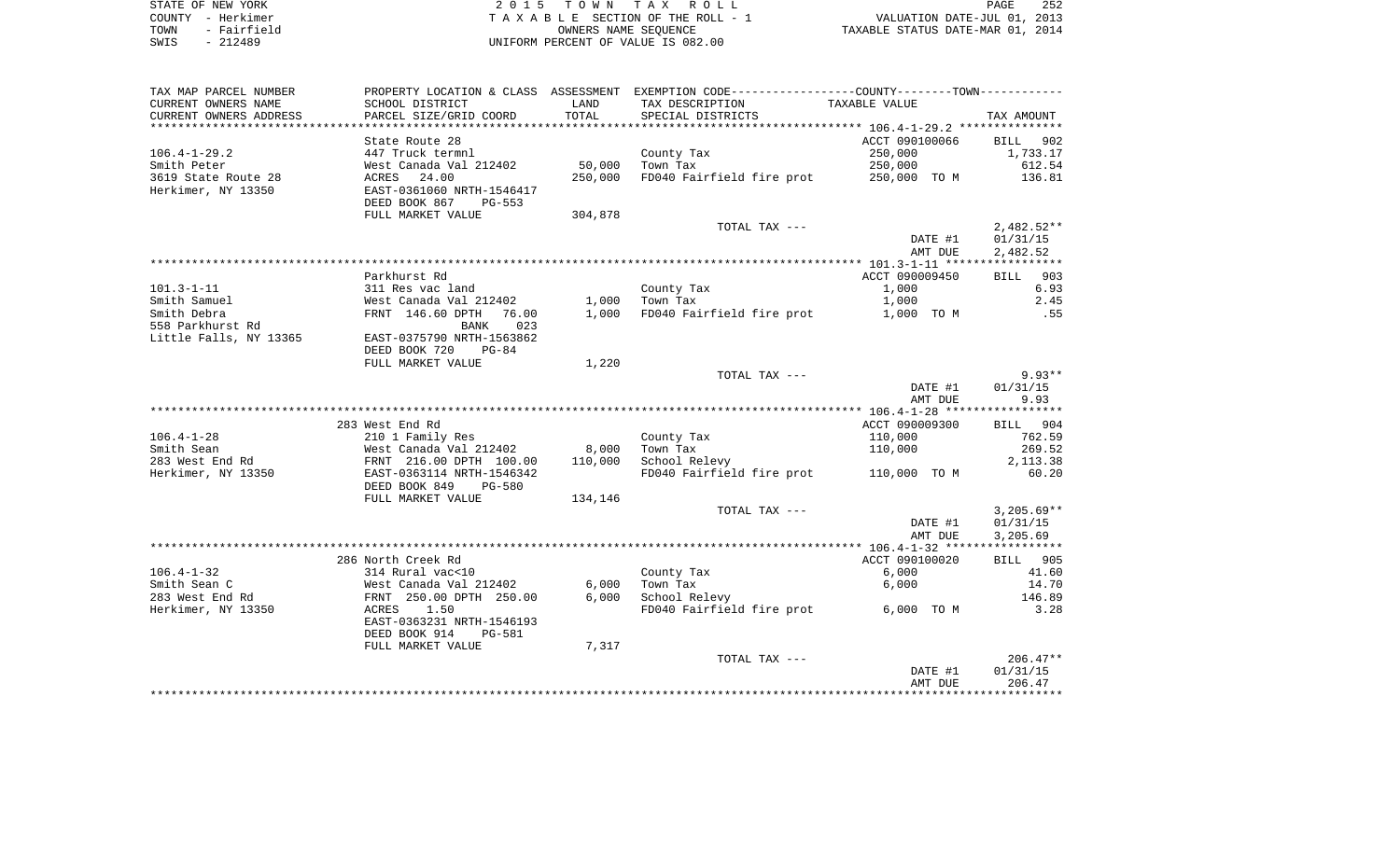| STATE OF NEW YORK   | 2015 TOWN TAX ROLL                 | 253<br>PAGE                      |
|---------------------|------------------------------------|----------------------------------|
| COUNTY - Herkimer   | TAXABLE SECTION OF THE ROLL - 1    | VALUATION DATE-JUL 01, 2013      |
| - Fairfield<br>TOWN | OWNERS NAME SEOUENCE               | TAXABLE STATUS DATE-MAR 01, 2014 |
| $-212489$<br>SWIS   | UNIFORM PERCENT OF VALUE IS 082.00 |                                  |

| TAX MAP PARCEL NUMBER                    |                                                                     |         | PROPERTY LOCATION & CLASS ASSESSMENT EXEMPTION CODE---------------COUNTY-------TOWN---------- |                    |                    |
|------------------------------------------|---------------------------------------------------------------------|---------|-----------------------------------------------------------------------------------------------|--------------------|--------------------|
| CURRENT OWNERS NAME                      | SCHOOL DISTRICT                                                     | LAND    | TAX DESCRIPTION                                                                               | TAXABLE VALUE      |                    |
| CURRENT OWNERS ADDRESS                   | PARCEL SIZE/GRID COORD                                              | TOTAL   | SPECIAL DISTRICTS                                                                             |                    | TAX AMOUNT         |
|                                          |                                                                     |         |                                                                                               |                    |                    |
|                                          | 713 State Route 29                                                  |         |                                                                                               | ACCT 090000360     | BILL 906           |
| $101.14 - 1 - 1$                         | 210 1 Family Res                                                    |         | County Tax                                                                                    | 55,000             | 381.30             |
| Snyder Michael                           | West Canada Val 212402                                              | 10,000  | Town Tax                                                                                      | 55,000             | 134.76             |
| Snyder Teresa                            | FRNT 100.00 DPTH 425.00                                             | 55,000  | FD040 Fairfield fire prot                                                                     | 55,000 TO M        | 30.10              |
| 713 State Route 29                       | EAST-0380694 NRTH-1568730                                           |         |                                                                                               |                    |                    |
| Middleville, NY 13406-9801 DEED BOOK 723 | PG-17                                                               |         |                                                                                               |                    |                    |
|                                          | FULL MARKET VALUE                                                   | 67,073  |                                                                                               |                    |                    |
|                                          |                                                                     |         | TOTAL TAX ---                                                                                 |                    | 546.16**           |
|                                          |                                                                     |         |                                                                                               | DATE #1<br>AMT DUE | 01/31/15<br>546.16 |
|                                          |                                                                     |         |                                                                                               |                    |                    |
|                                          | State Route 169                                                     |         |                                                                                               |                    | BILL 907           |
| $100.4 - 1 - 27.2$                       | 322 Rural vac>10                                                    |         | County Tax                                                                                    | 12,000             | 83.19              |
| Soukup Ellen M                           | West Canada Val 212402                                              | 12,000  | Town Tax                                                                                      | 12,000             | 29.40              |
| 32 Herkimer St                           | FRNT 1125.00 DPTH                                                   | 12,000  | School Relevy                                                                                 |                    | 293.80             |
| Middleville, NY 13406                    | ACRES 13.70                                                         |         | FD040 Fairfield fire prot 12,000 TO M                                                         |                    | 6.57               |
|                                          | EAST-0368723 NRTH-1565740                                           |         |                                                                                               |                    |                    |
| MAY BE SUBJECT TO PAYMENT                | DEED BOOK 1296<br>PG-926                                            |         |                                                                                               |                    |                    |
| UNDER AGDIST LAW TIL 2014                | FULL MARKET VALUE                                                   | 14,634  |                                                                                               |                    |                    |
|                                          |                                                                     |         | TOTAL TAX ---                                                                                 |                    | 412.96**           |
|                                          |                                                                     |         |                                                                                               | DATE #1            | 01/31/15           |
|                                          |                                                                     |         |                                                                                               | AMT DUE            | 412.96             |
|                                          |                                                                     |         |                                                                                               |                    |                    |
|                                          | 5046 State Rte 28                                                   |         |                                                                                               | ACCT 090003330     | BILL 908           |
| $100.2 - 1 - 13$                         | 120 Field crops                                                     |         | County Tax                                                                                    | 198,000            | 1,372.67           |
| Souza Richard                            | West Canada Val 212402                                              | 67,000  | Town Tax                                                                                      | 198,000            | 485.13             |
| Bruce Deborah                            | west Canada vai 212402<br>ACRES 106.00<br>EAST-0366053 NRTH-1572963 | 198,000 | FD040 Fairfield fire prot                                                                     | 198,000 TO M       | 108.35             |
| 5046 State Rte 28                        |                                                                     |         |                                                                                               |                    |                    |
| Newport, NY 13416                        | DEED BOOK 1507 PG-375                                               |         |                                                                                               |                    |                    |
|                                          | FULL MARKET VALUE                                                   | 241,463 |                                                                                               |                    |                    |
|                                          |                                                                     |         | TOTAL TAX ---                                                                                 |                    | $1,966.15**$       |
|                                          |                                                                     |         |                                                                                               | DATE #1            | 01/31/15           |
|                                          |                                                                     |         |                                                                                               | AMT DUE            | 1,966.15           |
|                                          |                                                                     |         |                                                                                               |                    |                    |
|                                          | State Route 29                                                      |         |                                                                                               |                    | BILL 909           |
| $100.2 - 1 - 27.2$                       | 210 1 Family Res                                                    |         | County Tax                                                                                    | 84,000             | 582.34             |
| Spellman James A                         | West Canada Val 212402                                              | 10,000  | Town Tax                                                                                      | 84,000             | 205.81             |
| PO Box 511                               | Doublewide                                                          | 84,000  | FD040 Fairfield fire prot                                                                     | 84,000 TO M        | 45.97              |
| Middleville, NY 13406                    | FRNT 275.90 DPTH<br>1.54                                            |         |                                                                                               |                    |                    |
|                                          | ACRES<br>EAST-0370319 NRTH-1569100                                  |         |                                                                                               |                    |                    |
|                                          | DEED BOOK 934<br>$PG-109$                                           |         |                                                                                               |                    |                    |
|                                          | FULL MARKET VALUE                                                   | 102,439 |                                                                                               |                    |                    |
|                                          |                                                                     |         | TOTAL TAX ---                                                                                 |                    | 834.12**           |
|                                          |                                                                     |         |                                                                                               | DATE #1            | 01/31/15           |
|                                          |                                                                     |         |                                                                                               | AMT DUE            | 834.12             |
|                                          |                                                                     |         |                                                                                               |                    |                    |
|                                          |                                                                     |         |                                                                                               |                    |                    |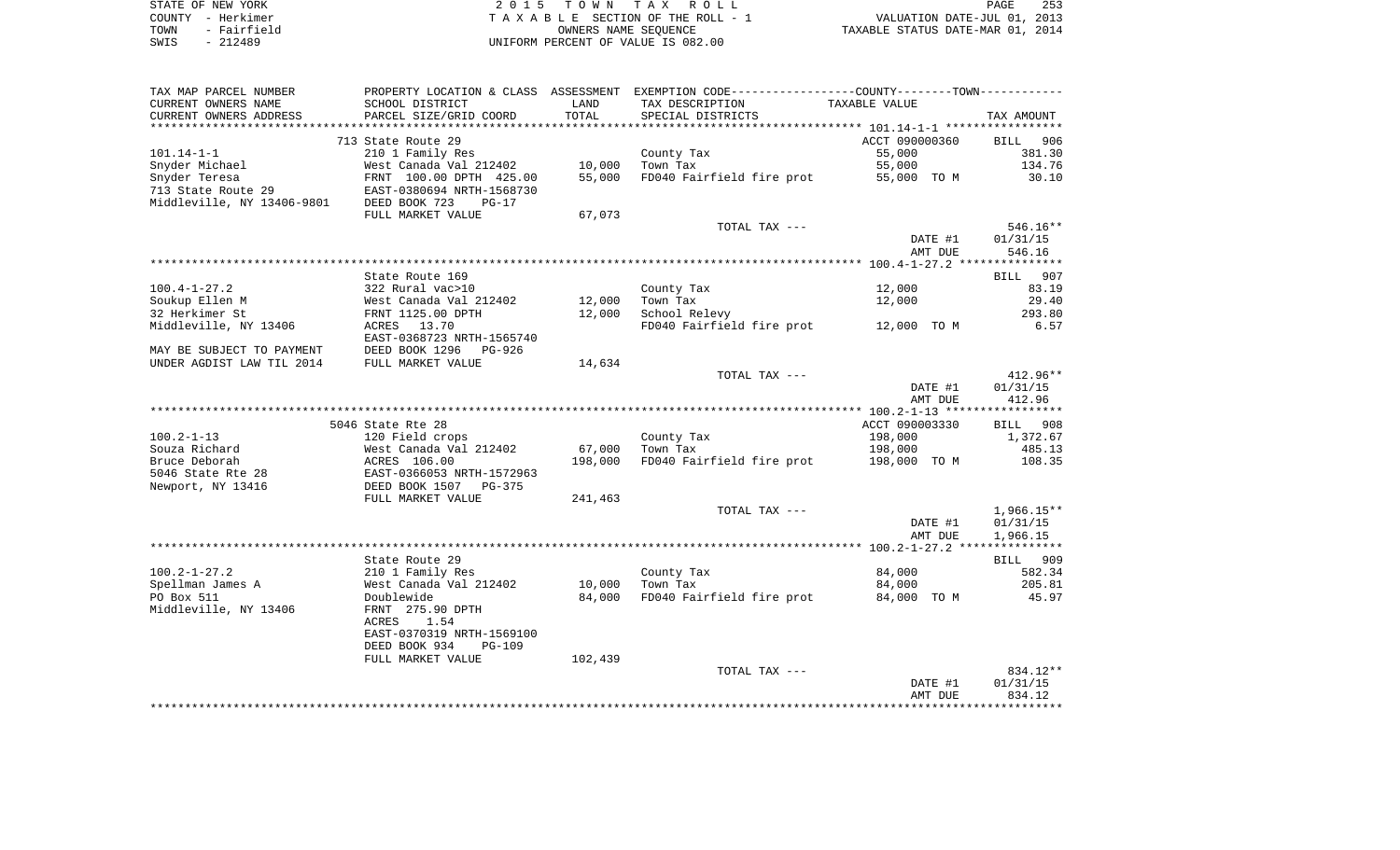| STATE OF NEW YORK |                   | 2015 TOWN TAX ROLL                 | PAGE                             | 254 |
|-------------------|-------------------|------------------------------------|----------------------------------|-----|
|                   | COUNTY - Herkimer | TAXABLE SECTION OF THE ROLL - 1    | VALUATION DATE-JUL 01, 2013      |     |
| TOWN              | - Fairfield       | OWNERS NAME SEOUENCE               | TAXABLE STATUS DATE-MAR 01, 2014 |     |
| SWIS              | $-212489$         | UNIFORM PERCENT OF VALUE IS 082.00 |                                  |     |

| TAX MAP PARCEL NUMBER<br>CURRENT OWNERS NAME<br>CURRENT OWNERS ADDRESS            | PROPERTY LOCATION & CLASS ASSESSMENT<br>SCHOOL DISTRICT<br>PARCEL SIZE/GRID COORD                                                | LAND<br>TOTAL           | EXEMPTION CODE-----------------COUNTY-------TOWN-----------<br>TAX DESCRIPTION | TAXABLE VALUE                                          |                                      |
|-----------------------------------------------------------------------------------|----------------------------------------------------------------------------------------------------------------------------------|-------------------------|--------------------------------------------------------------------------------|--------------------------------------------------------|--------------------------------------|
|                                                                                   |                                                                                                                                  | **********              | SPECIAL DISTRICTS                                                              |                                                        | TAX AMOUNT                           |
|                                                                                   | 416 Hardscrabble Rd                                                                                                              |                         |                                                                                | ACCT 090100035                                         | <b>BILL</b><br>910                   |
| $107.3 - 2 - 9$<br>Stack Scott<br>Stack Terry                                     | 112 Dairy farm<br>West Canada Val 212402<br>ACRES 150.00                                                                         | 235,000 AG MKTS         | AGRIC 10 Y 41700<br>90,000 AGRIC 10 Y 41700<br>41730                           | 15,000<br>15,000<br>7,200<br>7,200<br>23,995<br>23,995 |                                      |
| 416 Hardscrabble Rd                                                               | EAST-0383748 NRTH-1552158                                                                                                        |                         | County Tax                                                                     | 188,805                                                | 1,308.92                             |
| Little Falls, NY 13365                                                            | DEED BOOK 765<br><b>PG-706</b><br>FULL MARKET VALUE                                                                              |                         | Town Tax<br>286,585 FD040 Fairfield fire prot                                  | 188,805<br>235,000 TO M                                | 462.60<br>128.60                     |
| MAY BE SUBJECT TO PAYMENT<br>UNDER AGDIST LAW TIL 2021                            |                                                                                                                                  |                         |                                                                                |                                                        |                                      |
|                                                                                   |                                                                                                                                  |                         | TOTAL TAX ---                                                                  | DATE #1<br>AMT DUE                                     | $1,900.12**$<br>01/31/15<br>1,900.12 |
|                                                                                   |                                                                                                                                  |                         |                                                                                |                                                        |                                      |
|                                                                                   | Cole Rd                                                                                                                          |                         |                                                                                | ACCT 090100055                                         | <b>BILL</b><br>911                   |
| $107.3 - 2 - 10$                                                                  | 105 Vac farmland                                                                                                                 |                         | AG MKTS L 41720                                                                | 11,789<br>11,789                                       |                                      |
| Stack Scott A                                                                     | Little Falls Ce 210900                                                                                                           | 28,000                  | County Tax                                                                     | 16,211                                                 | 112.39                               |
| Stack Terry<br>416 Hardscrabble Rd                                                | ACRES<br>42.00 BANK<br>262<br>EAST-0384004 NRTH-1550432                                                                          | 28,000                  | Town Tax<br>FD040 Fairfield fire prot 16,211 TO M                              | 16,211                                                 | 39.72<br>8.87                        |
| Little Falls, NY 13365                                                            | DEED BOOK 852<br>$PG-323$<br>FULL MARKET VALUE                                                                                   | 34,146                  | 11,789 EX                                                                      |                                                        |                                      |
| MAY BE SUBJECT TO PAYMENT                                                         |                                                                                                                                  |                         |                                                                                |                                                        |                                      |
| UNDER AGDIST LAW TIL 2018                                                         |                                                                                                                                  |                         |                                                                                |                                                        |                                      |
|                                                                                   |                                                                                                                                  |                         | TOTAL TAX ---                                                                  | DATE #1<br>AMT DUE                                     | 160.98**<br>01/31/15<br>160.98       |
|                                                                                   |                                                                                                                                  |                         |                                                                                |                                                        | **********                           |
|                                                                                   | Hardscrabble Rd                                                                                                                  |                         |                                                                                | ACCT 090010107                                         | 912<br><b>BILL</b>                   |
| $107.3 - 2 - 8.2$                                                                 | 314 Rural vac<10                                                                                                                 |                         | County Tax                                                                     | 1,000                                                  | 6.93                                 |
| Stack Thomas A<br>Stack Pamela J<br>357 Hardscrabble Rd<br>Little Falls, NY 13365 | Little Falls Ce 210900<br>FRNT 56.00 DPTH 216.00<br>EAST-0382187 NRTH-1551660<br>DEED BOOK 1201<br>$PG-464$<br>FULL MARKET VALUE | 1,000<br>1,000<br>1,220 | Town Tax<br>FD040 Fairfield fire prot                                          | 1,000<br>1,000 TO M                                    | 2.45<br>.55                          |
|                                                                                   |                                                                                                                                  |                         | TOTAL TAX ---                                                                  |                                                        | $9.93**$                             |
|                                                                                   |                                                                                                                                  |                         |                                                                                | DATE #1<br>AMT DUE                                     | 01/31/15<br>9.93                     |
|                                                                                   |                                                                                                                                  |                         |                                                                                |                                                        |                                      |
|                                                                                   | 357 Hardscrabble Rd                                                                                                              |                         |                                                                                |                                                        | BILL 913                             |
| $107.3 - 2 - 8.4$                                                                 | 210 1 Family Res                                                                                                                 |                         | County Tax                                                                     | 65,000                                                 | 450.62                               |
| Stack Thomas A                                                                    | Little Falls Ce 210900                                                                                                           | 9,000                   | Town Tax                                                                       | 65,000                                                 | 159.26                               |
| Stack Pamela J<br>357 Hardscrabble Rd                                             | doublewide<br>FRNT 216.00 DPTH 144.00                                                                                            | 65,000                  | FD040 Fairfield fire prot                                                      | 65,000 TO M                                            | 35.57                                |
| Little Falls, NY 13365                                                            | EAST-0382371 NRTH-1551699<br>DEED BOOK 1201<br>PG-464                                                                            |                         |                                                                                |                                                        |                                      |
|                                                                                   | FULL MARKET VALUE                                                                                                                | 79,268                  |                                                                                |                                                        |                                      |
|                                                                                   |                                                                                                                                  |                         | TOTAL TAX ---                                                                  | DATE #1                                                | 645.45**<br>01/31/15                 |
|                                                                                   |                                                                                                                                  |                         |                                                                                | AMT DUE                                                | 645.45                               |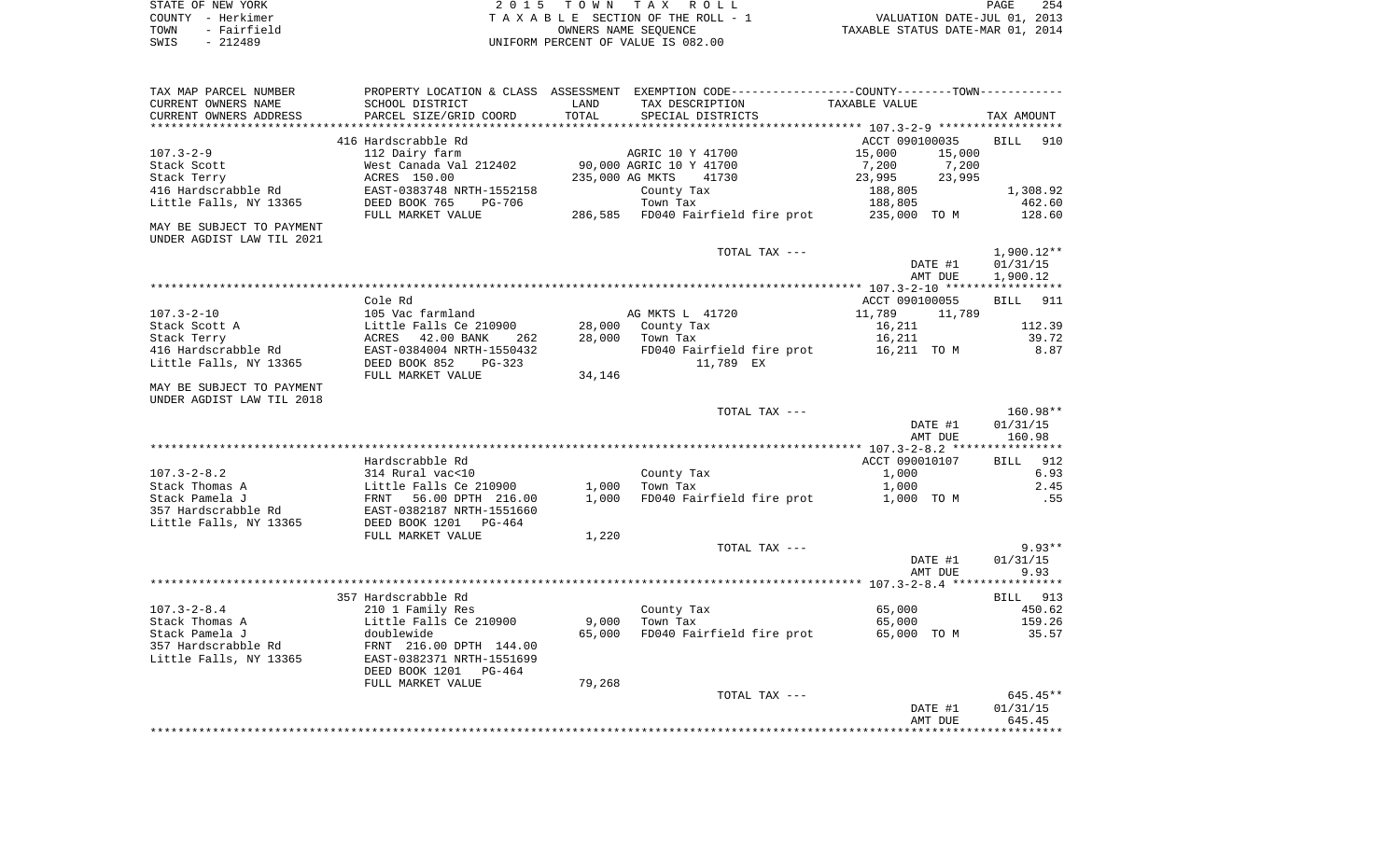|      | STATE OF NEW YORK | 2015 TOWN TAX ROLL                 | 255<br>PAGE                      |
|------|-------------------|------------------------------------|----------------------------------|
|      | COUNTY - Herkimer | TAXABLE SECTION OF THE ROLL - 1    | VALUATION DATE-JUL 01, 2013      |
| TOWN | - Fairfield       | OWNERS NAME SEOUENCE               | TAXABLE STATUS DATE-MAR 01, 2014 |
| SWIS | $-212489$         | UNIFORM PERCENT OF VALUE IS 082.00 |                                  |

| TAX MAP PARCEL NUMBER  |                                                    |        | PROPERTY LOCATION & CLASS ASSESSMENT EXEMPTION CODE---------------COUNTY--------TOWN---------- |                |                     |
|------------------------|----------------------------------------------------|--------|------------------------------------------------------------------------------------------------|----------------|---------------------|
| CURRENT OWNERS NAME    | SCHOOL DISTRICT                                    | LAND   | TAX DESCRIPTION                                                                                | TAXABLE VALUE  |                     |
| CURRENT OWNERS ADDRESS | PARCEL SIZE/GRID COORD                             | TOTAL  | SPECIAL DISTRICTS                                                                              |                | TAX AMOUNT          |
|                        |                                                    |        |                                                                                                |                |                     |
|                        | Hardscrabble Rd                                    |        |                                                                                                |                | BILL<br>914         |
| $107.3 - 2 - 8.7$      | 314 Rural vac<10                                   |        | County Tax                                                                                     | 2,000          | 13.87               |
| Stack Thomas A         | Little Falls Ce 210900                             | 2,000  | Town Tax                                                                                       | 2,000          | 4.90                |
| Stack Pamela J         | Split from 8.2                                     | 2,000  | FD040 Fairfield fire prot                                                                      | 2,000 TO M     | 1.09                |
| 357 Hardscrabble Rd    | FRNT 88.00 DPTH 216.00                             |        |                                                                                                |                |                     |
| Little Falls, NY 13365 | EAST-0382267 NRTH-1551672                          |        |                                                                                                |                |                     |
|                        | DEED BOOK 1201 PG-464                              |        |                                                                                                |                |                     |
|                        | FULL MARKET VALUE                                  | 2,439  |                                                                                                |                |                     |
|                        |                                                    |        | TOTAL TAX ---                                                                                  | DATE #1        | 19.86**<br>01/31/15 |
|                        |                                                    |        |                                                                                                | AMT DUE        | 19.86               |
|                        |                                                    |        |                                                                                                |                |                     |
|                        | Hardscrabble Rd                                    |        |                                                                                                |                | BILL 915            |
| $107.1 - 1 - 17.4$     | 323 Vacant rural                                   |        | County Tax                                                                                     | 800            | 5.55                |
| Stack Thomas J         | Little Falls Ce 210900                             | 800    | Town Tax                                                                                       | 800            | 1.96                |
| Stack Pamela A         | 0.70<br>ACRES                                      | 800    |                                                                                                |                |                     |
| 357 Hardscrabble Rd    |                                                    |        |                                                                                                |                |                     |
| Little Falls, NY 13365 | EAST-0382264 NRTH-1551841<br>DEED BOOK 1201 PG-468 |        |                                                                                                |                |                     |
|                        | FULL MARKET VALUE                                  | 976    |                                                                                                |                |                     |
|                        |                                                    |        | TOTAL TAX ---                                                                                  |                | $7.51**$            |
|                        |                                                    |        |                                                                                                | DATE #1        | 01/31/15            |
|                        |                                                    |        |                                                                                                | AMT DUE        | 7.51                |
|                        |                                                    |        |                                                                                                |                |                     |
|                        | Hardscrabble                                       |        |                                                                                                |                | BILL 916            |
| $107.3 - 2 - 32.2$     | 323 Vacant rural                                   |        | County Tax                                                                                     | 500            | 3.47                |
| Stack Thomas J         | Little Falls Ce 210900                             | 500    | Town Tax                                                                                       | 500            | 1.23                |
| Stack Pamela A         | 0.50<br>ACRES                                      | 500    |                                                                                                |                |                     |
| 357 Hardscrabble Rd    | EAST-0382391 NRTH-1551548                          |        |                                                                                                |                |                     |
| Little Falls, NY 13365 | DEED BOOK 1201<br>PG-472                           |        |                                                                                                |                |                     |
|                        | FULL MARKET VALUE                                  | 610    | TOTAL TAX ---                                                                                  |                | $4.70**$            |
|                        |                                                    |        |                                                                                                | DATE #1        | 01/31/15            |
|                        |                                                    |        |                                                                                                | AMT DUE        | 4.70                |
|                        |                                                    |        |                                                                                                |                |                     |
|                        | 911 Cole Rd                                        |        |                                                                                                | ACCT 090088074 | BILL 917            |
| $107.2 - 1 - 19.5$     | 210 1 Family Res                                   |        | County Tax                                                                                     | 55,000         | 381.30              |
| Staring Lawrence       | West Canada Val 212402                             | 11,000 | Town Tax                                                                                       | 55,000         | 134.76              |
| 911 Cole Rd            | ACRES<br>3.00                                      | 55,000 | FD040 Fairfield fire prot                                                                      | 55,000 TO M    | 30.10               |
| Little Falls, NY 13365 | EAST-0387668 NRTH-1555940                          |        |                                                                                                |                |                     |
|                        | DEED BOOK 1528<br>PG-639                           |        |                                                                                                |                |                     |
|                        | FULL MARKET VALUE                                  | 67,073 |                                                                                                |                |                     |
|                        |                                                    |        | TOTAL TAX ---                                                                                  |                | 546.16**            |
|                        |                                                    |        |                                                                                                | DATE #1        | 01/31/15            |
|                        |                                                    |        |                                                                                                | AMT DUE        | 546.16              |
|                        |                                                    |        |                                                                                                |                |                     |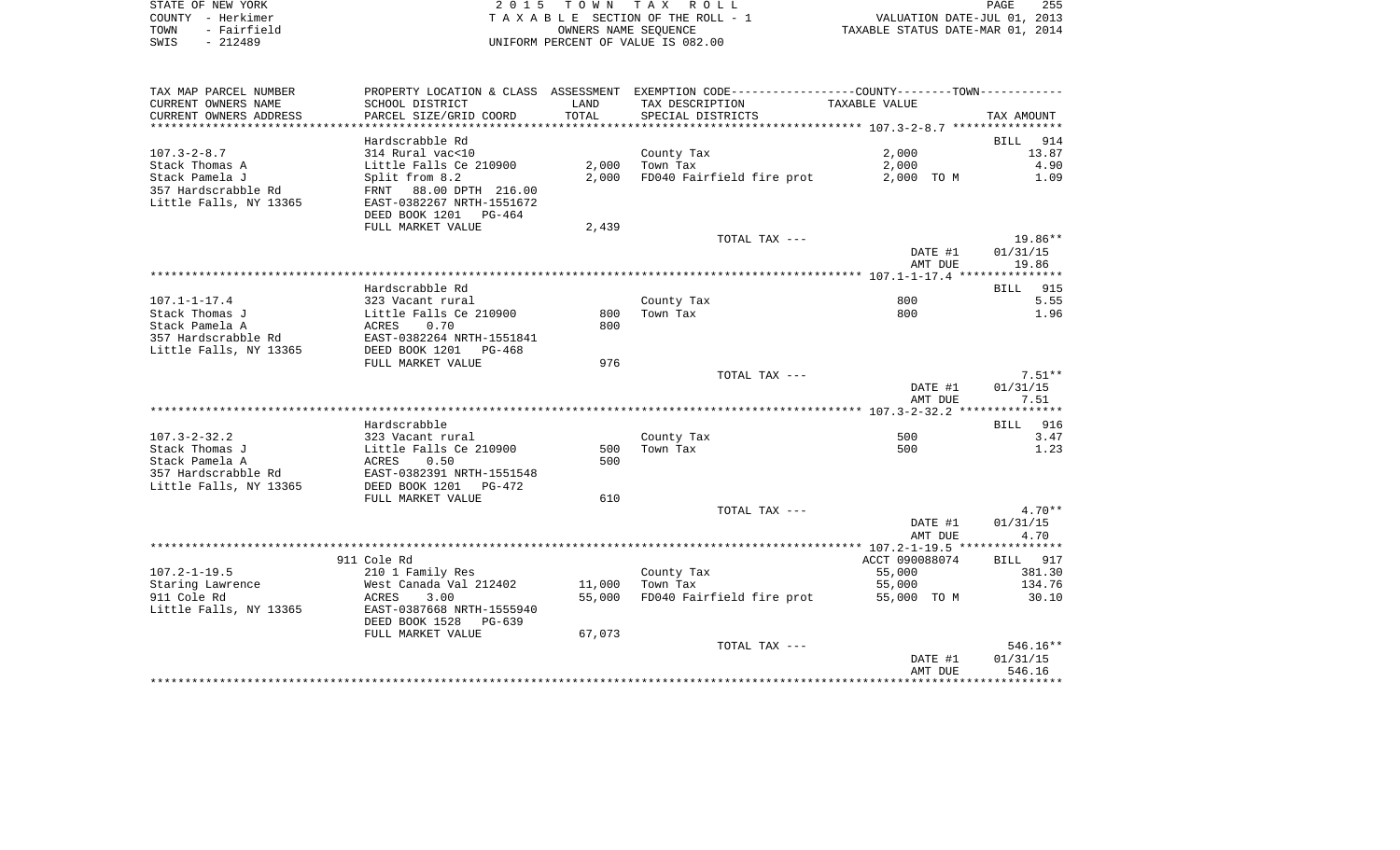| STATE OF NEW YORK   | 2015 TOWN TAX ROLL                 | 256<br><b>PAGE</b>               |
|---------------------|------------------------------------|----------------------------------|
| COUNTY - Herkimer   | TAXABLE SECTION OF THE ROLL - 1    | VALUATION DATE-JUL 01, 2013      |
| - Fairfield<br>TOWN | OWNERS NAME SEOUENCE               | TAXABLE STATUS DATE-MAR 01, 2014 |
| SWIS<br>- 212489    | UNIFORM PERCENT OF VALUE IS 082.00 |                                  |

| SCHOOL DISTRICT<br>LAND<br>TAX DESCRIPTION<br>TAXABLE VALUE<br>TOTAL<br>PARCEL SIZE/GRID COORD<br>SPECIAL DISTRICTS<br>TAX AMOUNT<br>216 State Route 29<br>ACCT 090008430<br>BILL<br>918<br>240 Rural res<br>County Tax<br>77,000<br>533.81<br>West Canada Val 212402<br>20,000<br>Town Tax<br>77,000<br>188.66<br>Doublewide<br>77,000<br>FD040 Fairfield fire prot<br>77,000 TO M<br>42.14<br>ACRES 21.70<br>EAST-0371120 NRTH-1568342<br>DEED BOOK 923<br><b>PG-502</b><br>FULL MARKET VALUE<br>93,902<br>764.61**<br>TOTAL TAX ---<br>01/31/15<br>DATE #1<br>764.61<br>AMT DUE<br>Davis Rd<br>ACCT 090010020<br>919<br><b>BILL</b><br>105 Vac farmland<br>15,000<br>103.99<br>County Tax<br>36.75<br>West Canada Val 212402<br>15,000<br>Town Tax<br>15,000<br>8.21<br>ACRES 19.80<br>15,000<br>FD040 Fairfield fire prot<br>15,000 TO M<br>383 Thompson Rd<br>EAST-0394636 NRTH-1562020<br>Little Falls, NY 13365<br>DEED BOOK 00530 PG-00523<br>FULL MARKET VALUE<br>18,293<br>148.95**<br>TOTAL TAX ---<br>DATE #1<br>01/31/15<br>148.95<br>AMT DUE<br>1941 Castle Rd<br>ACCT 090100000<br>BILL 920<br>270 Mfg housing<br>County Tax<br>36,000<br>249.58<br>West Canada Val 212402<br>Town Tax<br>88.21<br>10,000<br>36,000<br>FD040 Fairfield fire prot<br><b>ACRES</b><br>1.00<br>36,000<br>36,000 TO M<br>19.70<br>EAST-0371334 NRTH-1579840<br>DEED BOOK 00617 PG-00811<br>FULL MARKET VALUE<br>43,902<br>TOTAL TAX ---<br>$357.49**$<br>01/31/15<br>DATE #1<br>357.49<br>AMT DUE<br>313 Davis Rd<br>ACCT 090086043<br><b>BILL</b> 921<br>210 1 Family Res<br>County Tax<br>122,000<br>845.78<br>West Canada Val 212402<br>11,000<br>122,000<br>298.92<br>Town Tax<br>FD040 Fairfield fire prot<br>66.76<br>1.70 BANK<br>122,000<br>122,000 TO M<br>ACRES<br>193<br>EAST-0376228 NRTH-1556984<br>DEED BOOK 702<br>$PG-530$<br>148,780<br>FULL MARKET VALUE<br>$1,211.46**$<br>TOTAL TAX ---<br>01/31/15<br>DATE #1<br>AMT DUE<br>1,211.46 | TAX MAP PARCEL NUMBER   | PROPERTY LOCATION & CLASS ASSESSMENT | EXEMPTION CODE-----------------COUNTY--------TOWN----------- |  |
|------------------------------------------------------------------------------------------------------------------------------------------------------------------------------------------------------------------------------------------------------------------------------------------------------------------------------------------------------------------------------------------------------------------------------------------------------------------------------------------------------------------------------------------------------------------------------------------------------------------------------------------------------------------------------------------------------------------------------------------------------------------------------------------------------------------------------------------------------------------------------------------------------------------------------------------------------------------------------------------------------------------------------------------------------------------------------------------------------------------------------------------------------------------------------------------------------------------------------------------------------------------------------------------------------------------------------------------------------------------------------------------------------------------------------------------------------------------------------------------------------------------------------------------------------------------------------------------------------------------------------------------------------------------------------------------------------------------------------------------------------------------------------------------------------------------------------------------------------------------------------------------------------------------------------------------------------|-------------------------|--------------------------------------|--------------------------------------------------------------|--|
|                                                                                                                                                                                                                                                                                                                                                                                                                                                                                                                                                                                                                                                                                                                                                                                                                                                                                                                                                                                                                                                                                                                                                                                                                                                                                                                                                                                                                                                                                                                                                                                                                                                                                                                                                                                                                                                                                                                                                      | CURRENT OWNERS NAME     |                                      |                                                              |  |
|                                                                                                                                                                                                                                                                                                                                                                                                                                                                                                                                                                                                                                                                                                                                                                                                                                                                                                                                                                                                                                                                                                                                                                                                                                                                                                                                                                                                                                                                                                                                                                                                                                                                                                                                                                                                                                                                                                                                                      | CURRENT OWNERS ADDRESS  |                                      |                                                              |  |
|                                                                                                                                                                                                                                                                                                                                                                                                                                                                                                                                                                                                                                                                                                                                                                                                                                                                                                                                                                                                                                                                                                                                                                                                                                                                                                                                                                                                                                                                                                                                                                                                                                                                                                                                                                                                                                                                                                                                                      | **********************  |                                      |                                                              |  |
|                                                                                                                                                                                                                                                                                                                                                                                                                                                                                                                                                                                                                                                                                                                                                                                                                                                                                                                                                                                                                                                                                                                                                                                                                                                                                                                                                                                                                                                                                                                                                                                                                                                                                                                                                                                                                                                                                                                                                      |                         |                                      |                                                              |  |
|                                                                                                                                                                                                                                                                                                                                                                                                                                                                                                                                                                                                                                                                                                                                                                                                                                                                                                                                                                                                                                                                                                                                                                                                                                                                                                                                                                                                                                                                                                                                                                                                                                                                                                                                                                                                                                                                                                                                                      | $100.4 - 1 - 6$         |                                      |                                                              |  |
|                                                                                                                                                                                                                                                                                                                                                                                                                                                                                                                                                                                                                                                                                                                                                                                                                                                                                                                                                                                                                                                                                                                                                                                                                                                                                                                                                                                                                                                                                                                                                                                                                                                                                                                                                                                                                                                                                                                                                      | Steciak Sherrie L       |                                      |                                                              |  |
|                                                                                                                                                                                                                                                                                                                                                                                                                                                                                                                                                                                                                                                                                                                                                                                                                                                                                                                                                                                                                                                                                                                                                                                                                                                                                                                                                                                                                                                                                                                                                                                                                                                                                                                                                                                                                                                                                                                                                      | 216 State Route 29      |                                      |                                                              |  |
|                                                                                                                                                                                                                                                                                                                                                                                                                                                                                                                                                                                                                                                                                                                                                                                                                                                                                                                                                                                                                                                                                                                                                                                                                                                                                                                                                                                                                                                                                                                                                                                                                                                                                                                                                                                                                                                                                                                                                      | Middleville, NY 13406   |                                      |                                                              |  |
|                                                                                                                                                                                                                                                                                                                                                                                                                                                                                                                                                                                                                                                                                                                                                                                                                                                                                                                                                                                                                                                                                                                                                                                                                                                                                                                                                                                                                                                                                                                                                                                                                                                                                                                                                                                                                                                                                                                                                      |                         |                                      |                                                              |  |
|                                                                                                                                                                                                                                                                                                                                                                                                                                                                                                                                                                                                                                                                                                                                                                                                                                                                                                                                                                                                                                                                                                                                                                                                                                                                                                                                                                                                                                                                                                                                                                                                                                                                                                                                                                                                                                                                                                                                                      |                         |                                      |                                                              |  |
|                                                                                                                                                                                                                                                                                                                                                                                                                                                                                                                                                                                                                                                                                                                                                                                                                                                                                                                                                                                                                                                                                                                                                                                                                                                                                                                                                                                                                                                                                                                                                                                                                                                                                                                                                                                                                                                                                                                                                      |                         |                                      |                                                              |  |
|                                                                                                                                                                                                                                                                                                                                                                                                                                                                                                                                                                                                                                                                                                                                                                                                                                                                                                                                                                                                                                                                                                                                                                                                                                                                                                                                                                                                                                                                                                                                                                                                                                                                                                                                                                                                                                                                                                                                                      |                         |                                      |                                                              |  |
|                                                                                                                                                                                                                                                                                                                                                                                                                                                                                                                                                                                                                                                                                                                                                                                                                                                                                                                                                                                                                                                                                                                                                                                                                                                                                                                                                                                                                                                                                                                                                                                                                                                                                                                                                                                                                                                                                                                                                      |                         |                                      |                                                              |  |
|                                                                                                                                                                                                                                                                                                                                                                                                                                                                                                                                                                                                                                                                                                                                                                                                                                                                                                                                                                                                                                                                                                                                                                                                                                                                                                                                                                                                                                                                                                                                                                                                                                                                                                                                                                                                                                                                                                                                                      |                         |                                      |                                                              |  |
|                                                                                                                                                                                                                                                                                                                                                                                                                                                                                                                                                                                                                                                                                                                                                                                                                                                                                                                                                                                                                                                                                                                                                                                                                                                                                                                                                                                                                                                                                                                                                                                                                                                                                                                                                                                                                                                                                                                                                      |                         |                                      |                                                              |  |
|                                                                                                                                                                                                                                                                                                                                                                                                                                                                                                                                                                                                                                                                                                                                                                                                                                                                                                                                                                                                                                                                                                                                                                                                                                                                                                                                                                                                                                                                                                                                                                                                                                                                                                                                                                                                                                                                                                                                                      |                         |                                      |                                                              |  |
|                                                                                                                                                                                                                                                                                                                                                                                                                                                                                                                                                                                                                                                                                                                                                                                                                                                                                                                                                                                                                                                                                                                                                                                                                                                                                                                                                                                                                                                                                                                                                                                                                                                                                                                                                                                                                                                                                                                                                      | $101.4 - 1 - 20$        |                                      |                                                              |  |
|                                                                                                                                                                                                                                                                                                                                                                                                                                                                                                                                                                                                                                                                                                                                                                                                                                                                                                                                                                                                                                                                                                                                                                                                                                                                                                                                                                                                                                                                                                                                                                                                                                                                                                                                                                                                                                                                                                                                                      | Steciak Stephen Jr      |                                      |                                                              |  |
|                                                                                                                                                                                                                                                                                                                                                                                                                                                                                                                                                                                                                                                                                                                                                                                                                                                                                                                                                                                                                                                                                                                                                                                                                                                                                                                                                                                                                                                                                                                                                                                                                                                                                                                                                                                                                                                                                                                                                      | Steciak Jean            |                                      |                                                              |  |
|                                                                                                                                                                                                                                                                                                                                                                                                                                                                                                                                                                                                                                                                                                                                                                                                                                                                                                                                                                                                                                                                                                                                                                                                                                                                                                                                                                                                                                                                                                                                                                                                                                                                                                                                                                                                                                                                                                                                                      |                         |                                      |                                                              |  |
|                                                                                                                                                                                                                                                                                                                                                                                                                                                                                                                                                                                                                                                                                                                                                                                                                                                                                                                                                                                                                                                                                                                                                                                                                                                                                                                                                                                                                                                                                                                                                                                                                                                                                                                                                                                                                                                                                                                                                      |                         |                                      |                                                              |  |
|                                                                                                                                                                                                                                                                                                                                                                                                                                                                                                                                                                                                                                                                                                                                                                                                                                                                                                                                                                                                                                                                                                                                                                                                                                                                                                                                                                                                                                                                                                                                                                                                                                                                                                                                                                                                                                                                                                                                                      |                         |                                      |                                                              |  |
|                                                                                                                                                                                                                                                                                                                                                                                                                                                                                                                                                                                                                                                                                                                                                                                                                                                                                                                                                                                                                                                                                                                                                                                                                                                                                                                                                                                                                                                                                                                                                                                                                                                                                                                                                                                                                                                                                                                                                      |                         |                                      |                                                              |  |
|                                                                                                                                                                                                                                                                                                                                                                                                                                                                                                                                                                                                                                                                                                                                                                                                                                                                                                                                                                                                                                                                                                                                                                                                                                                                                                                                                                                                                                                                                                                                                                                                                                                                                                                                                                                                                                                                                                                                                      |                         |                                      |                                                              |  |
|                                                                                                                                                                                                                                                                                                                                                                                                                                                                                                                                                                                                                                                                                                                                                                                                                                                                                                                                                                                                                                                                                                                                                                                                                                                                                                                                                                                                                                                                                                                                                                                                                                                                                                                                                                                                                                                                                                                                                      |                         |                                      |                                                              |  |
|                                                                                                                                                                                                                                                                                                                                                                                                                                                                                                                                                                                                                                                                                                                                                                                                                                                                                                                                                                                                                                                                                                                                                                                                                                                                                                                                                                                                                                                                                                                                                                                                                                                                                                                                                                                                                                                                                                                                                      |                         |                                      |                                                              |  |
|                                                                                                                                                                                                                                                                                                                                                                                                                                                                                                                                                                                                                                                                                                                                                                                                                                                                                                                                                                                                                                                                                                                                                                                                                                                                                                                                                                                                                                                                                                                                                                                                                                                                                                                                                                                                                                                                                                                                                      |                         |                                      |                                                              |  |
|                                                                                                                                                                                                                                                                                                                                                                                                                                                                                                                                                                                                                                                                                                                                                                                                                                                                                                                                                                                                                                                                                                                                                                                                                                                                                                                                                                                                                                                                                                                                                                                                                                                                                                                                                                                                                                                                                                                                                      | $094.4 - 1 - 26$        |                                      |                                                              |  |
|                                                                                                                                                                                                                                                                                                                                                                                                                                                                                                                                                                                                                                                                                                                                                                                                                                                                                                                                                                                                                                                                                                                                                                                                                                                                                                                                                                                                                                                                                                                                                                                                                                                                                                                                                                                                                                                                                                                                                      | Stemmer Karl J Janice G |                                      |                                                              |  |
|                                                                                                                                                                                                                                                                                                                                                                                                                                                                                                                                                                                                                                                                                                                                                                                                                                                                                                                                                                                                                                                                                                                                                                                                                                                                                                                                                                                                                                                                                                                                                                                                                                                                                                                                                                                                                                                                                                                                                      | 1941 Castle Rd          |                                      |                                                              |  |
|                                                                                                                                                                                                                                                                                                                                                                                                                                                                                                                                                                                                                                                                                                                                                                                                                                                                                                                                                                                                                                                                                                                                                                                                                                                                                                                                                                                                                                                                                                                                                                                                                                                                                                                                                                                                                                                                                                                                                      | Newport, NY 13416       |                                      |                                                              |  |
|                                                                                                                                                                                                                                                                                                                                                                                                                                                                                                                                                                                                                                                                                                                                                                                                                                                                                                                                                                                                                                                                                                                                                                                                                                                                                                                                                                                                                                                                                                                                                                                                                                                                                                                                                                                                                                                                                                                                                      |                         |                                      |                                                              |  |
|                                                                                                                                                                                                                                                                                                                                                                                                                                                                                                                                                                                                                                                                                                                                                                                                                                                                                                                                                                                                                                                                                                                                                                                                                                                                                                                                                                                                                                                                                                                                                                                                                                                                                                                                                                                                                                                                                                                                                      |                         |                                      |                                                              |  |
|                                                                                                                                                                                                                                                                                                                                                                                                                                                                                                                                                                                                                                                                                                                                                                                                                                                                                                                                                                                                                                                                                                                                                                                                                                                                                                                                                                                                                                                                                                                                                                                                                                                                                                                                                                                                                                                                                                                                                      |                         |                                      |                                                              |  |
|                                                                                                                                                                                                                                                                                                                                                                                                                                                                                                                                                                                                                                                                                                                                                                                                                                                                                                                                                                                                                                                                                                                                                                                                                                                                                                                                                                                                                                                                                                                                                                                                                                                                                                                                                                                                                                                                                                                                                      |                         |                                      |                                                              |  |
|                                                                                                                                                                                                                                                                                                                                                                                                                                                                                                                                                                                                                                                                                                                                                                                                                                                                                                                                                                                                                                                                                                                                                                                                                                                                                                                                                                                                                                                                                                                                                                                                                                                                                                                                                                                                                                                                                                                                                      |                         |                                      |                                                              |  |
|                                                                                                                                                                                                                                                                                                                                                                                                                                                                                                                                                                                                                                                                                                                                                                                                                                                                                                                                                                                                                                                                                                                                                                                                                                                                                                                                                                                                                                                                                                                                                                                                                                                                                                                                                                                                                                                                                                                                                      |                         |                                      |                                                              |  |
|                                                                                                                                                                                                                                                                                                                                                                                                                                                                                                                                                                                                                                                                                                                                                                                                                                                                                                                                                                                                                                                                                                                                                                                                                                                                                                                                                                                                                                                                                                                                                                                                                                                                                                                                                                                                                                                                                                                                                      |                         |                                      |                                                              |  |
|                                                                                                                                                                                                                                                                                                                                                                                                                                                                                                                                                                                                                                                                                                                                                                                                                                                                                                                                                                                                                                                                                                                                                                                                                                                                                                                                                                                                                                                                                                                                                                                                                                                                                                                                                                                                                                                                                                                                                      | $107.1 - 1 - 11.4$      |                                      |                                                              |  |
|                                                                                                                                                                                                                                                                                                                                                                                                                                                                                                                                                                                                                                                                                                                                                                                                                                                                                                                                                                                                                                                                                                                                                                                                                                                                                                                                                                                                                                                                                                                                                                                                                                                                                                                                                                                                                                                                                                                                                      | Stewart Francis         |                                      |                                                              |  |
|                                                                                                                                                                                                                                                                                                                                                                                                                                                                                                                                                                                                                                                                                                                                                                                                                                                                                                                                                                                                                                                                                                                                                                                                                                                                                                                                                                                                                                                                                                                                                                                                                                                                                                                                                                                                                                                                                                                                                      | Stewart Theresa         |                                      |                                                              |  |
|                                                                                                                                                                                                                                                                                                                                                                                                                                                                                                                                                                                                                                                                                                                                                                                                                                                                                                                                                                                                                                                                                                                                                                                                                                                                                                                                                                                                                                                                                                                                                                                                                                                                                                                                                                                                                                                                                                                                                      | 313 Davis Rd            |                                      |                                                              |  |
|                                                                                                                                                                                                                                                                                                                                                                                                                                                                                                                                                                                                                                                                                                                                                                                                                                                                                                                                                                                                                                                                                                                                                                                                                                                                                                                                                                                                                                                                                                                                                                                                                                                                                                                                                                                                                                                                                                                                                      | Little Falls, NY 13365  |                                      |                                                              |  |
|                                                                                                                                                                                                                                                                                                                                                                                                                                                                                                                                                                                                                                                                                                                                                                                                                                                                                                                                                                                                                                                                                                                                                                                                                                                                                                                                                                                                                                                                                                                                                                                                                                                                                                                                                                                                                                                                                                                                                      |                         |                                      |                                                              |  |
|                                                                                                                                                                                                                                                                                                                                                                                                                                                                                                                                                                                                                                                                                                                                                                                                                                                                                                                                                                                                                                                                                                                                                                                                                                                                                                                                                                                                                                                                                                                                                                                                                                                                                                                                                                                                                                                                                                                                                      |                         |                                      |                                                              |  |
|                                                                                                                                                                                                                                                                                                                                                                                                                                                                                                                                                                                                                                                                                                                                                                                                                                                                                                                                                                                                                                                                                                                                                                                                                                                                                                                                                                                                                                                                                                                                                                                                                                                                                                                                                                                                                                                                                                                                                      |                         |                                      |                                                              |  |
|                                                                                                                                                                                                                                                                                                                                                                                                                                                                                                                                                                                                                                                                                                                                                                                                                                                                                                                                                                                                                                                                                                                                                                                                                                                                                                                                                                                                                                                                                                                                                                                                                                                                                                                                                                                                                                                                                                                                                      |                         |                                      |                                                              |  |
|                                                                                                                                                                                                                                                                                                                                                                                                                                                                                                                                                                                                                                                                                                                                                                                                                                                                                                                                                                                                                                                                                                                                                                                                                                                                                                                                                                                                                                                                                                                                                                                                                                                                                                                                                                                                                                                                                                                                                      |                         |                                      |                                                              |  |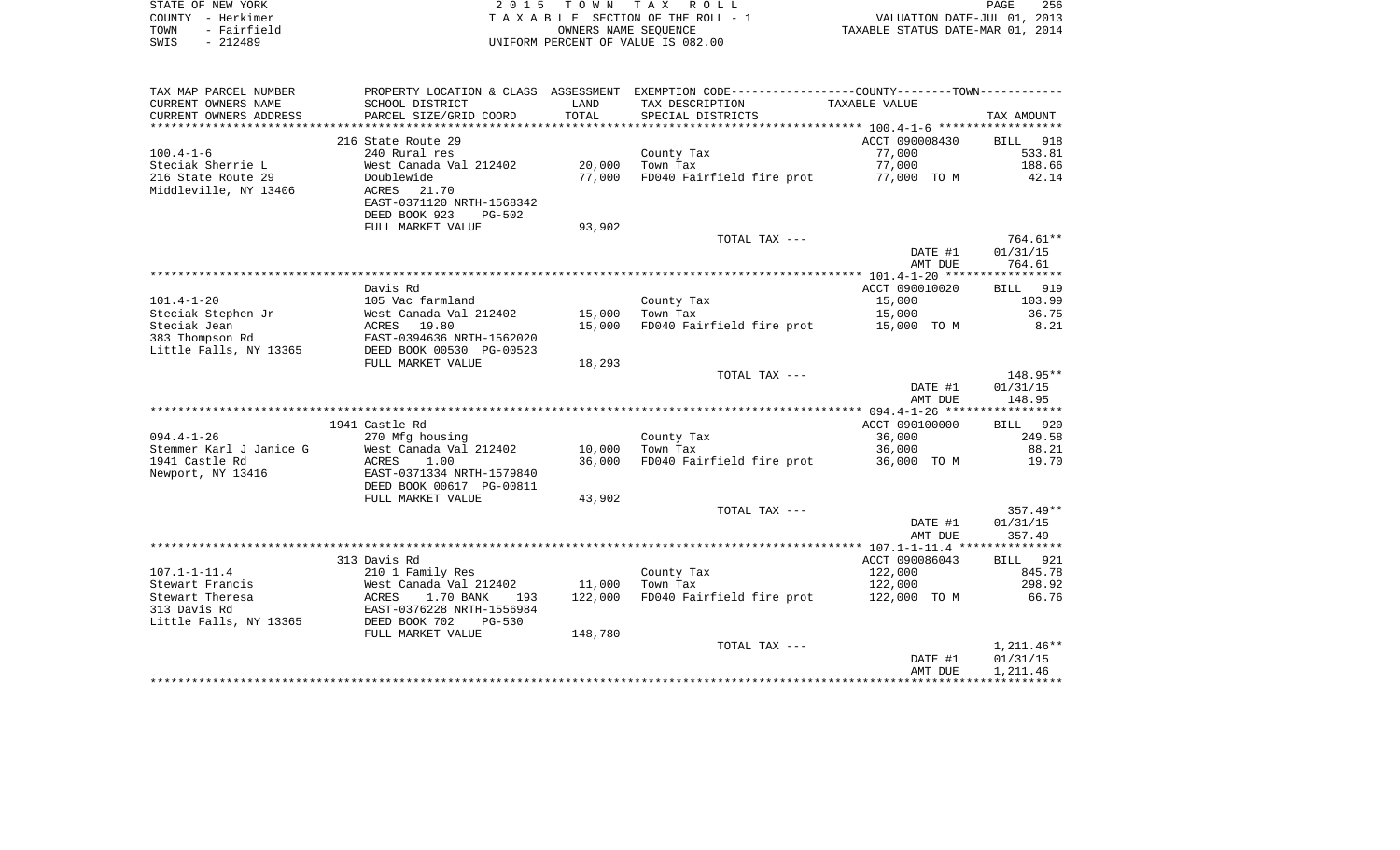| STATE OF NEW YORK   | 2015 TOWN TAX ROLL                 | 257<br>PAGE                      |
|---------------------|------------------------------------|----------------------------------|
| COUNTY - Herkimer   | TAXABLE SECTION OF THE ROLL - 1    | VALUATION DATE-JUL 01, 2013      |
| - Fairfield<br>TOWN | OWNERS NAME SEOUENCE               | TAXABLE STATUS DATE-MAR 01, 2014 |
| SWIS<br>- 212489    | UNIFORM PERCENT OF VALUE IS 082.00 |                                  |

| TAX MAP PARCEL NUMBER   |                           |             | PROPERTY LOCATION & CLASS ASSESSMENT EXEMPTION CODE----------------COUNTY--------TOWN---------- |                    |                    |
|-------------------------|---------------------------|-------------|-------------------------------------------------------------------------------------------------|--------------------|--------------------|
| CURRENT OWNERS NAME     | SCHOOL DISTRICT           | LAND        | TAX DESCRIPTION                                                                                 | TAXABLE VALUE      |                    |
| CURRENT OWNERS ADDRESS  | PARCEL SIZE/GRID COORD    | TOTAL       | SPECIAL DISTRICTS                                                                               |                    | TAX AMOUNT         |
|                         |                           | *********** |                                                                                                 |                    |                    |
|                         | 295 Reservoir Rd          |             |                                                                                                 | ACCT 090006930     | <b>BILL</b><br>922 |
| $100.2 - 1 - 19.1$      | 430 Mtor veh srv          |             | County Tax                                                                                      | 65,000             | 450.62             |
| Stoyan Pavel            | West Canada Val 212402    | 20,000      | Town Tax                                                                                        | 65,000             | 159.26             |
| 1320 Rutger St          | Auto Sales & Repair       | 65,000      | FD040 Fairfield fire prot                                                                       | 65,000 TO M        | 35.57              |
| Utica, NY 13501         | ACRES 10.30               |             |                                                                                                 |                    |                    |
|                         | EAST-0372229 NRTH-1572324 |             |                                                                                                 |                    |                    |
|                         | DEED BOOK 1199 PG-180     |             |                                                                                                 |                    |                    |
|                         | FULL MARKET VALUE         | 79,268      |                                                                                                 |                    |                    |
|                         |                           |             | TOTAL TAX ---                                                                                   |                    | $645.45**$         |
|                         |                           |             |                                                                                                 | DATE #1            | 01/31/15           |
|                         |                           |             |                                                                                                 | AMT DUE            | 645.45             |
|                         |                           |             |                                                                                                 |                    |                    |
|                         | Topnotch Rd               |             |                                                                                                 | ACCT 090003570     | BILL 923           |
| $107.4 - 2 - 18$        | 105 Vac farmland          |             | County Tax                                                                                      | 35,000             | 242.64             |
| Subasic Mohammed        | Little Falls Ce 210900    | 35,000      | Town Tax                                                                                        | 35,000             | 85.76              |
| Dzevat                  | 70.00<br>ACRES            | 35,000      | FD040 Fairfield fire prot                                                                       | 35,000 TO M        | 19.15              |
| 60 Shrewsbury Dr        | EAST-0394445 NRTH-1546692 |             |                                                                                                 |                    |                    |
| Livingston, NJ 07039    | DEED BOOK 829<br>$PG-455$ |             |                                                                                                 |                    |                    |
|                         | FULL MARKET VALUE         | 42,683      |                                                                                                 |                    |                    |
|                         |                           |             | TOTAL TAX ---                                                                                   |                    | $347.55**$         |
|                         |                           |             |                                                                                                 | DATE #1<br>AMT DUE | 01/31/15<br>347.55 |
|                         |                           |             |                                                                                                 |                    |                    |
|                         | Topnotch Rd               |             |                                                                                                 | ACCT 090003600     | 924<br>BILL        |
| $107.4 - 2 - 19.1$      | 120 Field crops           |             | County Tax                                                                                      | 38,000             | 263.44             |
| Subasic Mohammed Dzevat | Little Falls Ce 210900    | 38,000      | Town Tax                                                                                        | 38,000             | 93.11              |
| Subasic Dzevahire       | ACRES<br>61.40            | 38,000      | FD040 Fairfield fire prot                                                                       | 38,000 TO M        | 20.79              |
| 60 Shrewsbury Dr        | EAST-0395713 NRTH-1546646 |             |                                                                                                 |                    |                    |
| Livingston, NJ 07039    | DEED BOOK 829<br>$PG-455$ |             |                                                                                                 |                    |                    |
|                         | FULL MARKET VALUE         | 46,341      |                                                                                                 |                    |                    |
|                         |                           |             | TOTAL TAX ---                                                                                   |                    | $377.34**$         |
|                         |                           |             |                                                                                                 | DATE #1            | 01/31/15           |
|                         |                           |             |                                                                                                 | AMT DUE            | 377.34             |
|                         |                           |             |                                                                                                 |                    |                    |
|                         | St. Rte. 169              |             |                                                                                                 |                    | 925<br>BILL        |
| $106.2 - 1 - 6.2$       | 105 Vac farmland          |             | County Tax                                                                                      | 13,000             | 90.12              |
| Suchowij Deanna         | West Canada Val 212402    | 13,000      | Town Tax                                                                                        | 13,000             | 31.85              |
| 2701 St. Rte. 169       | 25.00 DPTH<br>FRNT        | 13,000      |                                                                                                 |                    |                    |
| Little Falls, NY 13365  | 26.60<br>ACRES            |             |                                                                                                 |                    |                    |
|                         | EAST-0369340 NRTH-1557591 |             |                                                                                                 |                    |                    |
|                         | FULL MARKET VALUE         | 15,854      |                                                                                                 |                    |                    |
|                         |                           |             | TOTAL TAX ---                                                                                   |                    | $121.97**$         |
|                         |                           |             |                                                                                                 | DATE #1            | 01/31/15           |
|                         |                           |             |                                                                                                 | AMT DUE            | 121.97             |
|                         |                           |             |                                                                                                 |                    |                    |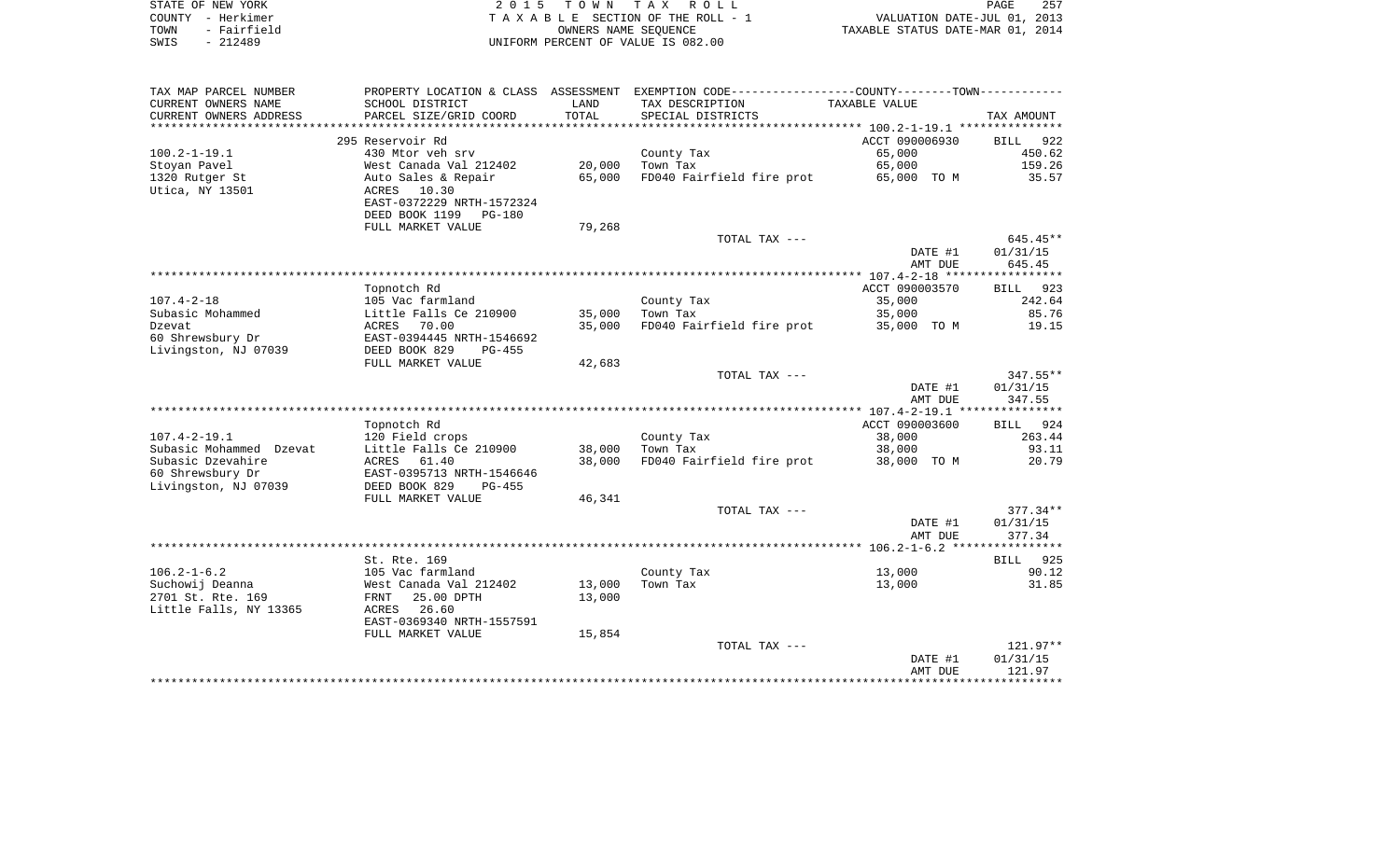| STATE OF NEW YORK   | 2015 TOWN TAX ROLL                 | 258<br>PAGE                      |
|---------------------|------------------------------------|----------------------------------|
| COUNTY - Herkimer   | TAXABLE SECTION OF THE ROLL - 1    | VALUATION DATE-JUL 01, 2013      |
| - Fairfield<br>TOWN | OWNERS NAME SEOUENCE               | TAXABLE STATUS DATE-MAR 01, 2014 |
| - 212489<br>SWIS    | UNIFORM PERCENT OF VALUE IS 082.00 |                                  |

| TAX MAP PARCEL NUMBER     |                                     |               | PROPERTY LOCATION & CLASS ASSESSMENT EXEMPTION CODE---------------COUNTY-------TOWN---------- |                         |                    |
|---------------------------|-------------------------------------|---------------|-----------------------------------------------------------------------------------------------|-------------------------|--------------------|
| CURRENT OWNERS NAME       | SCHOOL DISTRICT                     | LAND          | TAX DESCRIPTION                                                                               | TAXABLE VALUE           |                    |
| CURRENT OWNERS ADDRESS    | PARCEL SIZE/GRID COORD              | TOTAL         | SPECIAL DISTRICTS                                                                             |                         | TAX AMOUNT         |
| *****************         |                                     | ************* |                                                                                               |                         |                    |
|                           | 2701 State Route 169                |               |                                                                                               |                         | <b>BILL</b><br>926 |
| $106.2 - 1 - 7.3$         | 240 Rural res                       |               | County Tax                                                                                    | 155,000                 | 1,074.56           |
| Suchowij Deanna M         | West Canada Val 212402              | 19,000        | Town Tax                                                                                      | 155,000                 | 379.77             |
| 2701 State Route 169      | ACRES<br>17.00                      | 155,000       | FD040 Fairfield fire prot                                                                     | 155,000 TO M            | 84.82              |
| Little Falls, NY 13365    | EAST-0371346 NRTH-1557383           |               |                                                                                               |                         |                    |
|                           | DEED BOOK 935<br>$PG-603$           |               |                                                                                               |                         |                    |
|                           | FULL MARKET VALUE                   | 189,024       |                                                                                               |                         |                    |
|                           |                                     |               | TOTAL TAX ---                                                                                 |                         | 1,539.15**         |
|                           |                                     |               |                                                                                               | DATE #1                 | 01/31/15           |
|                           |                                     |               |                                                                                               | AMT DUE                 | 1,539.15           |
|                           |                                     |               |                                                                                               |                         |                    |
|                           | Castle Rd                           |               |                                                                                               | ACCT 090100040          | BILL 927           |
| $095.3 - 1 - 4.1$         | 322 Rural vac>10                    |               | County Tax                                                                                    | 23,000                  | 159.45             |
| Suglia Benjamin           | West Canada Val 212402              | 23,000        | Town Tax                                                                                      | 23,000                  | 56.35              |
| Urcan Carina              | ACRES<br>36.80                      | 23,000        | FD040 Fairfield fire prot                                                                     | 23,000 TO M             | 12.59              |
| 35 Bonnie Dr              | EAST-0375325 NRTH-1581005           |               |                                                                                               |                         |                    |
| Fort Solanga, NY 11768    | DEED BOOK 761<br>$PG-208$           |               |                                                                                               |                         |                    |
|                           | FULL MARKET VALUE                   | 28,049        |                                                                                               |                         |                    |
|                           |                                     |               | TOTAL TAX ---                                                                                 |                         | $228.39**$         |
|                           |                                     |               |                                                                                               | DATE #1                 | 01/31/15           |
|                           |                                     |               |                                                                                               | AMT DUE                 | 228.39             |
|                           |                                     |               |                                                                                               |                         |                    |
| $107.3 - 2 - 19$          | Hardscrabble Rd<br>105 Vac farmland |               | 41730                                                                                         | ACCT 090000780<br>9,376 | BILL 928           |
| Swarey Henry              | Little Falls Ce 210900              | 50,000        | AG MKTS<br>County Tax                                                                         | 9,376<br>40,624         | 281.63             |
| Swarey Sally Z            | In Two Townships                    | 50,000        | Town Tax                                                                                      | 40,624                  | 99.53              |
| 1914 State Rte. 169       | Land                                |               | School Relevy                                                                                 |                         | 1,546.03           |
| Little Falls, NY 13365    | ACRES<br>98.80                      |               | FD040 Fairfield fire prot 50,000 TO M                                                         |                         | 27.36              |
|                           | EAST-0379413 NRTH-1548873           |               |                                                                                               |                         |                    |
| MAY BE SUBJECT TO PAYMENT | DEED BOOK 1327<br>PG-751            |               |                                                                                               |                         |                    |
| UNDER AGDIST LAW TIL 2021 | FULL MARKET VALUE                   | 60,976        |                                                                                               |                         |                    |
|                           |                                     |               | TOTAL TAX ---                                                                                 |                         | 1,954.55**         |
|                           |                                     |               |                                                                                               | DATE #1                 | 01/31/15           |
|                           |                                     |               |                                                                                               | AMT DUE                 | 1,954.55           |
|                           |                                     |               |                                                                                               |                         |                    |
|                           | State Route 29                      |               |                                                                                               | ACCT 090007140          | BILL 929           |
| $101.2 - 1 - 17$          | 322 Rural vac>10                    |               | County Tax                                                                                    | 46,000                  | 318.90             |
| Swarey Reuben E           | West Canada Val 212402              | 46,000        | Town Tax                                                                                      | 46,000                  | 112.71             |
| Swarey Malinda C          | Survey Jj19a26                      | 46,000        | FD040 Fairfield fire prot 46,000 TO M                                                         |                         | 25.17              |
| 1309 State Route 29       | ACRES 76.10                         |               |                                                                                               |                         |                    |
| Little Falls, NY 13365    | EAST-0392310 NRTH-1569253           |               |                                                                                               |                         |                    |
|                           | DEED BOOK 1503<br>$PG-49$           |               |                                                                                               |                         |                    |
|                           | FULL MARKET VALUE                   | 56,098        |                                                                                               |                         |                    |
|                           |                                     |               | TOTAL TAX ---                                                                                 |                         | $456.78**$         |
|                           |                                     |               |                                                                                               | DATE #1                 | 01/31/15           |
|                           |                                     |               |                                                                                               | AMT DUE                 | 456.78             |
|                           |                                     |               |                                                                                               |                         |                    |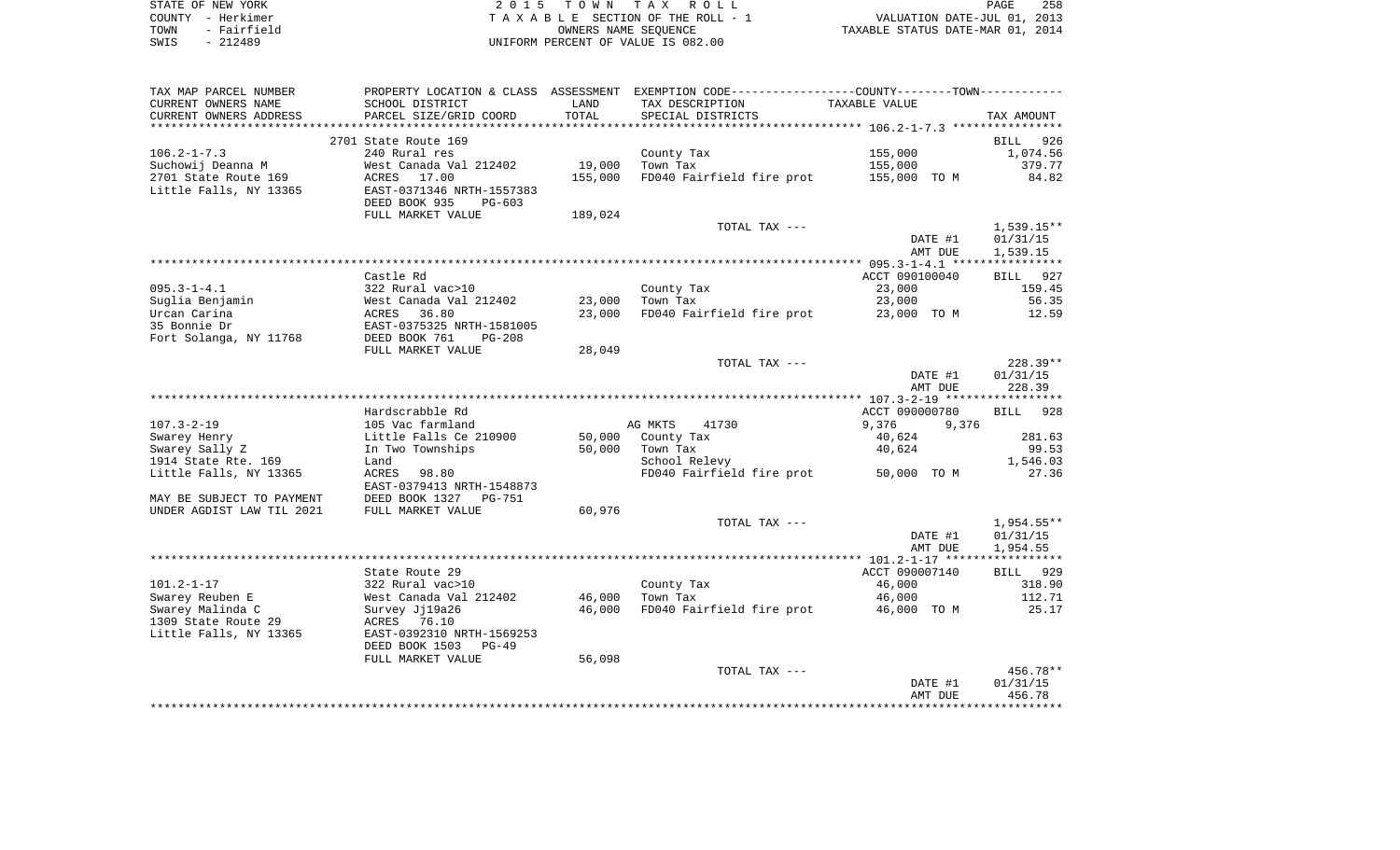| STATE OF NEW YORK   | 2015 TOWN TAX ROLL                 | 259<br>PAGE                      |
|---------------------|------------------------------------|----------------------------------|
| COUNTY - Herkimer   | TAXABLE SECTION OF THE ROLL - 1    | VALUATION DATE-JUL 01, 2013      |
| - Fairfield<br>TOWN | OWNERS NAME SEOUENCE               | TAXABLE STATUS DATE-MAR 01, 2014 |
| - 212489<br>SWIS    | UNIFORM PERCENT OF VALUE IS 082.00 |                                  |

| TAX MAP PARCEL NUMBER  | PROPERTY LOCATION & CLASS ASSESSMENT EXEMPTION CODE----------------COUNTY--------TOWN----------- |         |                           |                |              |
|------------------------|--------------------------------------------------------------------------------------------------|---------|---------------------------|----------------|--------------|
| CURRENT OWNERS NAME    | SCHOOL DISTRICT                                                                                  | LAND    | TAX DESCRIPTION           | TAXABLE VALUE  |              |
| CURRENT OWNERS ADDRESS | PARCEL SIZE/GRID COORD                                                                           | TOTAL   | SPECIAL DISTRICTS         |                | TAX AMOUNT   |
|                        |                                                                                                  |         |                           |                |              |
|                        | State Route 29                                                                                   |         |                           | ACCT 090011280 | BILL<br>930  |
| $101.4 - 1 - 8.5$      | 323 Vacant rural                                                                                 |         | County Tax                | 25,000         | 173.32       |
| Swarey Reuben E        | West Canada Val 212402                                                                           | 25,000  | Town Tax                  | 25,000         | 61.25        |
| Swarey Malinda C       | includes $8.2 \& 8.4$                                                                            | 25,000  | FD040 Fairfield fire prot | 25,000 TO M    | 13.68        |
| 226 Snyder Rd          | 40.00<br>ACRES                                                                                   |         |                           |                |              |
| Little Falls, NY 13365 | EAST-0393624 NRTH-1567463                                                                        |         |                           |                |              |
|                        | DEED BOOK 1453<br><b>PG-729</b>                                                                  |         |                           |                |              |
|                        | FULL MARKET VALUE                                                                                | 30,488  |                           |                |              |
|                        |                                                                                                  |         | TOTAL TAX ---             |                | 248.25**     |
|                        |                                                                                                  |         |                           | DATE #1        | 01/31/15     |
|                        |                                                                                                  |         |                           | AMT DUE        | 248.25       |
|                        |                                                                                                  |         |                           |                |              |
|                        | 1309 State Route 29                                                                              |         |                           |                | BILL 931     |
| $101.4 - 4 - 6$        | 240 Rural res                                                                                    |         | County Tax                | 84,000         | 582.34       |
| Swarey Reuben E        | West Canada Val 212402                                                                           | 25,000  | Town Tax                  | 84,000         | 205.81       |
| Swarey Malinda C       | Survey Jj19a26                                                                                   | 84,000  | FD040 Fairfield fire prot | 84,000 TO M    | 45.97        |
| 1309 State Route 29    | ACRES 28.55                                                                                      |         |                           |                |              |
|                        |                                                                                                  |         |                           |                |              |
| Little Falls, NY 13365 | EAST-0391560 NRTH-1568190                                                                        |         |                           |                |              |
|                        | DEED BOOK 1503<br>$PG-49$                                                                        |         |                           |                |              |
|                        | FULL MARKET VALUE                                                                                | 102,439 |                           |                |              |
|                        |                                                                                                  |         | TOTAL TAX ---             |                | 834.12**     |
|                        |                                                                                                  |         |                           | DATE #1        | 01/31/15     |
|                        |                                                                                                  |         |                           | AMT DUE        | 834.12       |
|                        |                                                                                                  |         |                           |                |              |
|                        | 526 Hardscrabble Rd                                                                              |         |                           |                | BILL 932     |
| $107.1 - 1 - 17.3$     | 240 Rural res                                                                                    |         | County Tax                | 65,000         | 450.62       |
| Swarey Samuel C        | West Canada Val 212402                                                                           | 15,000  | Town Tax                  | 65,000         | 159.26       |
| 526 Hardscrabble Rd    | doublewide-life use to Wi                                                                        | 65,000  | FD040 Fairfield fire prot | 65,000 TO M    | 35.57        |
| Little Falls, NY 13365 | ACRES<br>10.00                                                                                   |         |                           |                |              |
|                        | EAST-0381801 NRTH-1554727                                                                        |         |                           |                |              |
|                        | DEED BOOK 1414<br>PG-542                                                                         |         |                           |                |              |
|                        | FULL MARKET VALUE                                                                                | 79,268  |                           |                |              |
|                        |                                                                                                  |         | TOTAL TAX ---             |                | $645.45**$   |
|                        |                                                                                                  |         |                           | DATE #1        | 01/31/15     |
|                        |                                                                                                  |         |                           | AMT DUE        | 645.45       |
|                        |                                                                                                  |         |                           |                |              |
|                        | 818 State Route 29                                                                               |         |                           | ACCT 090010200 | BILL 933     |
| $101.14 - 1 - 43$      | 210 1 Family Res                                                                                 |         | County Tax                | 110,000        | 762.59       |
| Swartz Lynne F         | West Canada Val 212402                                                                           | 11,000  | Town Tax                  | 110,000        | 269.52       |
| 818 State Route 29     | FRNT 224.80 DPTH                                                                                 | 110,000 | FD040 Fairfield fire prot | 110,000 TO M   | 60.20        |
| Middleville, NY 13406  | 2.53<br>ACRES                                                                                    |         |                           |                |              |
|                        | EAST-0382549 NRTH-1567481                                                                        |         |                           |                |              |
|                        | DEED BOOK 00609 PG-00544                                                                         |         |                           |                |              |
|                        | FULL MARKET VALUE                                                                                | 134,146 |                           |                |              |
|                        |                                                                                                  |         |                           |                |              |
|                        |                                                                                                  |         | TOTAL TAX ---             |                | $1,092.31**$ |
|                        |                                                                                                  |         |                           |                |              |
|                        |                                                                                                  |         |                           | DATE #1        | 01/31/15     |
|                        |                                                                                                  |         |                           | AMT DUE        | 1,092.31     |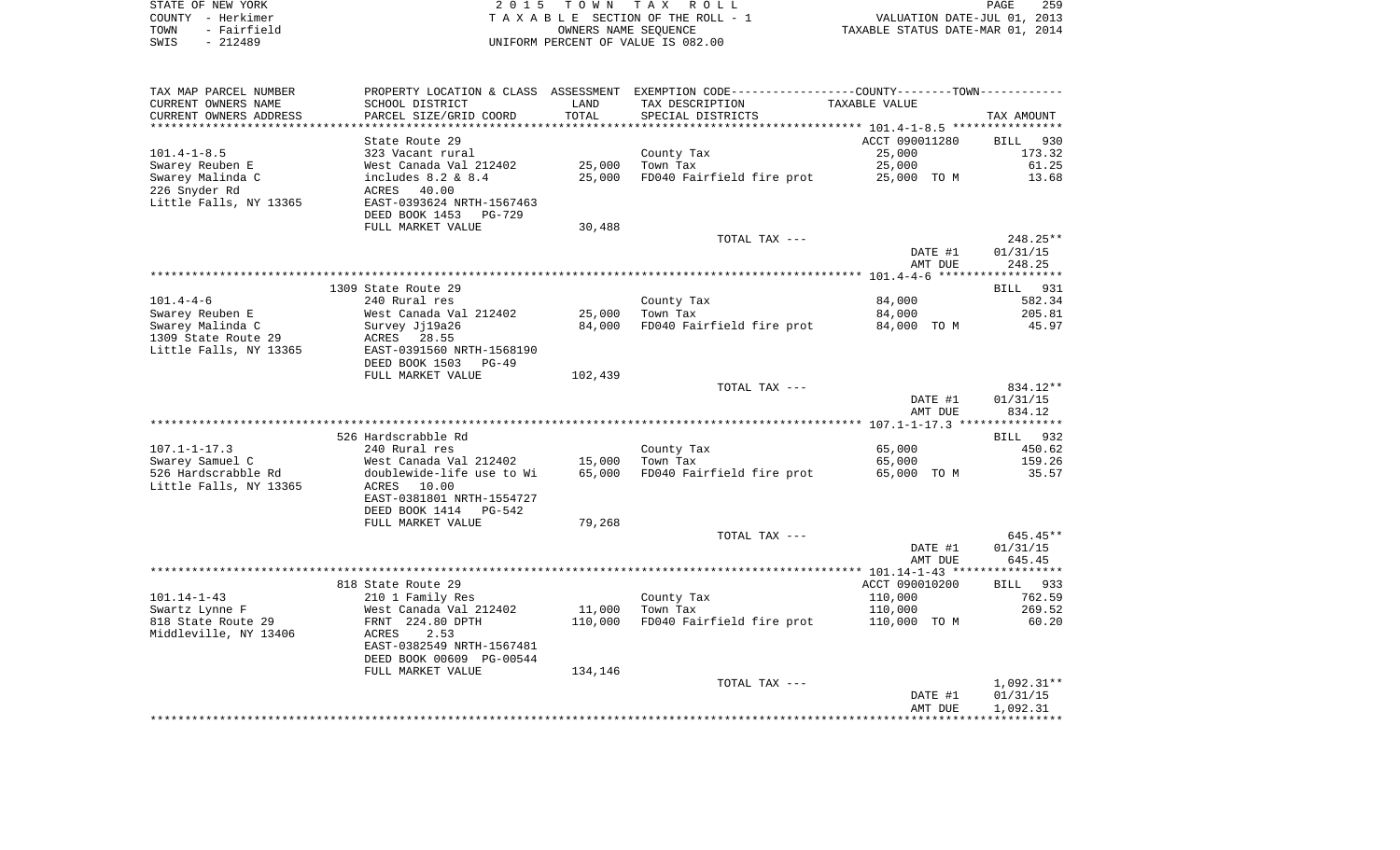| STATE OF NEW YORK | 2015 TOWN TAX ROLL                 | 260<br>PAGE                      |
|-------------------|------------------------------------|----------------------------------|
| COUNTY - Herkimer | TAXABLE SECTION OF THE ROLL - 1    | VALUATION DATE-JUL 01, 2013      |
| TOWN - Fairfield  | OWNERS NAME SEOUENCE               | TAXABLE STATUS DATE-MAR 01, 2014 |
| - 212489<br>SWIS  | UNIFORM PERCENT OF VALUE IS 082.00 |                                  |

| TAX MAP PARCEL NUMBER<br>CURRENT OWNERS NAME | SCHOOL DISTRICT           | LAND    | PROPERTY LOCATION & CLASS ASSESSMENT EXEMPTION CODE---------------COUNTY--------TOWN----------<br>TAX DESCRIPTION | TAXABLE VALUE    |                      |
|----------------------------------------------|---------------------------|---------|-------------------------------------------------------------------------------------------------------------------|------------------|----------------------|
| CURRENT OWNERS ADDRESS                       | PARCEL SIZE/GRID COORD    | TOTAL   | SPECIAL DISTRICTS                                                                                                 |                  | TAX AMOUNT           |
|                                              | 924 Hardscrabble Rd       |         |                                                                                                                   | ACCT 090010140   | <b>BILL</b><br>934   |
| $101.3 - 1 - 25$                             | 120 Field crops           |         | AG MKTS<br>41730                                                                                                  | 42,512<br>42,512 |                      |
| Sweeney John M                               | West Canada Val 212402    | 91,000  | County Tax                                                                                                        | 122,488          | 849.17               |
| Sweeney Dawn A                               | ACRES 157.00              | 165,000 | Town Tax                                                                                                          | 122,488          | 300.11               |
| PO Box 76                                    | EAST-0383183 NRTH-1562613 |         | FD040 Fairfield fire prot                                                                                         | 165,000 TO M     | 90.29                |
| Middleville, NY 13406                        | DEED BOOK 00575 PG-00876  |         |                                                                                                                   |                  |                      |
|                                              | FULL MARKET VALUE         | 201,220 |                                                                                                                   |                  |                      |
| MAY BE SUBJECT TO PAYMENT                    |                           |         |                                                                                                                   |                  |                      |
| UNDER AGDIST LAW TIL 2021                    |                           |         |                                                                                                                   |                  |                      |
|                                              |                           |         | TOTAL TAX ---                                                                                                     |                  | $1,239.57**$         |
|                                              |                           |         |                                                                                                                   | DATE #1          | 01/31/15             |
|                                              |                           |         |                                                                                                                   | AMT DUE          | 1,239.57             |
|                                              |                           |         |                                                                                                                   |                  |                      |
|                                              | 1323 Castle Rd            |         |                                                                                                                   |                  | BILL 935             |
| $095.3 - 4 - 18$                             | 210 1 Family Res          |         | County Tax                                                                                                        | 78,000           | 540.75               |
| Sweet Robert J                               | West Canada Val 212402    | 13,000  | Town Tax                                                                                                          | 78,000           | 191.11               |
| 1323 Castle Rd                               | FRNT 250.00 DPTH          | 78,000  | FD040 Fairfield fire prot                                                                                         | 78,000 TO M      | 42.68                |
| PO Box 392                                   | ACRES<br>4.80             |         |                                                                                                                   |                  |                      |
| Newport, NY 13416                            | EAST-0344925 NRTH-0115890 |         |                                                                                                                   |                  |                      |
|                                              | DEED BOOK 1249<br>PG-675  |         |                                                                                                                   |                  |                      |
|                                              | FULL MARKET VALUE         | 95,122  |                                                                                                                   |                  |                      |
|                                              |                           |         | TOTAL TAX ---                                                                                                     |                  | 774.54**             |
|                                              |                           |         |                                                                                                                   | DATE #1          | 01/31/15             |
|                                              |                           |         |                                                                                                                   | AMT DUE          | 774.54               |
|                                              |                           |         |                                                                                                                   |                  |                      |
|                                              | 296 Teall Rd              |         |                                                                                                                   | ACCT 090003660   | BILL 936             |
| $101.2 - 1 - 1.7$                            | 240 Rural res             |         | County Tax                                                                                                        | 96,000           | 665.54               |
| Synakowski Stephen J                         | West Canada Val 212402    | 12,000  | Town Tax                                                                                                          | 96,000           | 235.21               |
| Synakowski Theresa M                         | FRNT 475.00 DPTH          | 96,000  | FD040 Fairfield fire prot                                                                                         | 96,000 TO M      | 52.53                |
| 296 Teall Rd                                 | ACRES 16.80               |         |                                                                                                                   |                  |                      |
| Middleville, NY 13406                        | EAST-0385064 NRTH-1571709 |         |                                                                                                                   |                  |                      |
|                                              | DEED BOOK 1148<br>PG-641  |         |                                                                                                                   |                  |                      |
|                                              | FULL MARKET VALUE         | 117,073 |                                                                                                                   |                  |                      |
|                                              |                           |         | TOTAL TAX ---                                                                                                     | DATE #1          | 953.28**<br>01/31/15 |
|                                              |                           |         |                                                                                                                   | AMT DUE          | 953.28               |
|                                              |                           |         |                                                                                                                   |                  |                      |
|                                              | 1281 Castle Rd            |         |                                                                                                                   | ACCT 090010100   | BILL 937             |
| $095.3 - 4 - 3$                              | 240 Rural res             |         | County Tax                                                                                                        | 80,000           | 554.61               |
| Taylor Kimberly                              | West Canada Val 212402    | 20,000  | Town Tax                                                                                                          | 80,000           | 196.01               |
| 1281 Castle Rd                               | Doublewide                | 80,000  | School Relevy                                                                                                     |                  | 1,958.60             |
| Newport, NY 13416                            | ACRES 18.50               |         | FD040 Fairfield fire prot                                                                                         | 80,000 TO M      | 43.78                |
|                                              | EAST-0344565 NRTH-1154315 |         |                                                                                                                   |                  |                      |
|                                              | DEED BOOK 1290<br>PG-591  |         |                                                                                                                   |                  |                      |
|                                              | FULL MARKET VALUE         | 97,561  |                                                                                                                   |                  |                      |
|                                              |                           |         | TOTAL TAX ---                                                                                                     |                  | $2,753.00**$         |
|                                              |                           |         |                                                                                                                   | DATE #1          | 01/31/15             |
|                                              |                           |         |                                                                                                                   | AMT DUE          | 2,753.00             |
|                                              |                           |         |                                                                                                                   |                  |                      |
|                                              |                           |         |                                                                                                                   |                  |                      |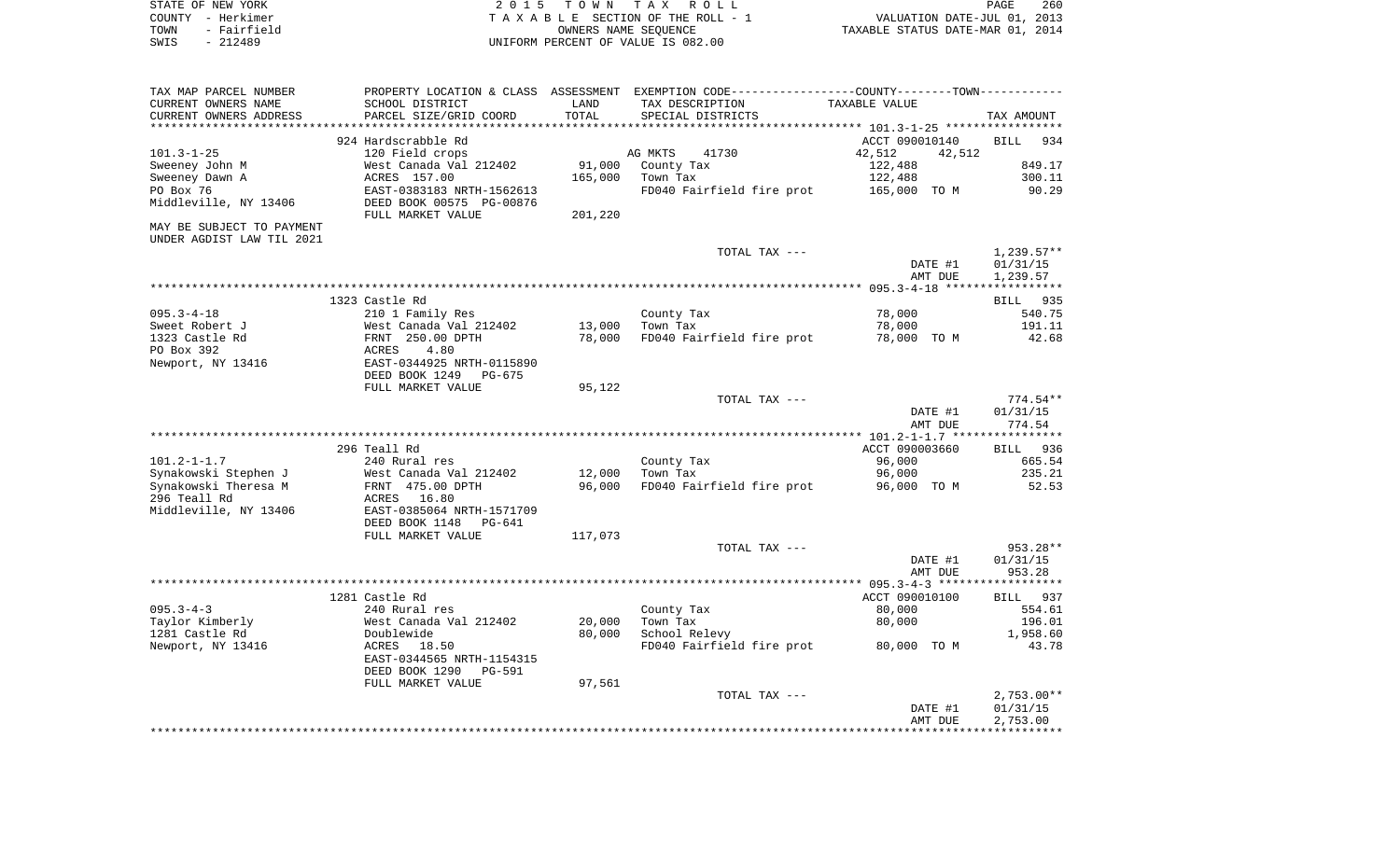| STATE OF NEW YORK   | 2015 TOWN TAX ROLL                 | 261<br><b>PAGE</b>               |
|---------------------|------------------------------------|----------------------------------|
| COUNTY - Herkimer   | TAXABLE SECTION OF THE ROLL - 1    | VALUATION DATE-JUL 01, 2013      |
| - Fairfield<br>TOWN | OWNERS NAME SEOUENCE               | TAXABLE STATUS DATE-MAR 01, 2014 |
| - 212489<br>SWIS    | UNIFORM PERCENT OF VALUE IS 082.00 |                                  |

| TAX MAP PARCEL NUMBER              |                                            |                  | PROPERTY LOCATION & CLASS ASSESSMENT EXEMPTION CODE---------------COUNTY-------TOWN---------- |                         |                    |
|------------------------------------|--------------------------------------------|------------------|-----------------------------------------------------------------------------------------------|-------------------------|--------------------|
| CURRENT OWNERS NAME                | SCHOOL DISTRICT                            | LAND             | TAX DESCRIPTION                                                                               | TAXABLE VALUE           |                    |
| CURRENT OWNERS ADDRESS             | PARCEL SIZE/GRID COORD                     | TOTAL            | SPECIAL DISTRICTS                                                                             |                         | TAX AMOUNT         |
|                                    | 1293 Castle Rd                             |                  |                                                                                               |                         | 938<br><b>BILL</b> |
| $095.3 - 4 - 9$                    | 210 1 Family Res                           |                  | VET WAR C 41122                                                                               | 7,380<br>$\Omega$       |                    |
| Taylor Mary                        | West Canada Val 212402                     |                  | 11,000 VET WAR T 41123                                                                        | $\overline{0}$<br>8,100 |                    |
| PO Box 51                          | ACRES<br>2.00                              | 54,000           | County Tax                                                                                    | 46,620                  | 323.20             |
| Newport, NY 13416                  | EAST-0345210 NRTH-1154080                  |                  | Town Tax                                                                                      | 45,900                  | 112.46             |
|                                    | DEED BOOK 780<br>PG-532                    |                  | School Relevy                                                                                 |                         | 159.36             |
|                                    | FULL MARKET VALUE                          |                  | 65,854 FD040 Fairfield fire prot                                                              | 54,000 TO M             | 29.55              |
|                                    |                                            |                  | TOTAL TAX ---                                                                                 |                         | $624.57**$         |
|                                    |                                            |                  |                                                                                               | DATE #1                 | 01/31/15           |
|                                    |                                            |                  |                                                                                               | AMT DUE                 | 624.57             |
|                                    |                                            |                  |                                                                                               |                         |                    |
| $101.3 - 1 - 24.4$                 | 866 State Route 29                         |                  | County Tax                                                                                    | ACCT 090087051          | BILL 939<br>693.27 |
| Tecler Robert N                    | 210 1 Family Res<br>West Canada Val 212402 | 14,000           | Town Tax                                                                                      | 100,000<br>100,000      | 245.01             |
| 866 State Rte. 29                  | Barto Hill Inn                             | 100,000          | FD040 Fairfield fire prot                                                                     | 100,000 TO M            | 54.72              |
| Middleville, NY 13406              | FRNT 357.00 DPTH                           |                  |                                                                                               |                         |                    |
|                                    | 2.70<br>ACRES                              |                  |                                                                                               |                         |                    |
|                                    | EAST-0383309 NRTH-1567180                  |                  |                                                                                               |                         |                    |
|                                    | DEED BOOK 1283 PG-109                      |                  |                                                                                               |                         |                    |
|                                    | FULL MARKET VALUE                          | 121,951          |                                                                                               |                         |                    |
|                                    |                                            |                  | TOTAL TAX ---                                                                                 |                         | 993.00**           |
|                                    |                                            |                  |                                                                                               | DATE #1                 | 01/31/15           |
|                                    |                                            |                  |                                                                                               | AMT DUE                 | 993.00             |
|                                    |                                            |                  |                                                                                               |                         |                    |
|                                    | 599 West End Rd                            |                  |                                                                                               | ACCT 090000540          | BILL 940           |
| $106.4 - 1 - 4.4$<br>Tinker Robert | 210 1 Family Res<br>West Canada Val 212402 | 11,000           | County Tax<br>Town Tax                                                                        | 60,000<br>60,000        | 415.96<br>147.01   |
| 599 West End Rd                    | ACRES<br>3.10                              | 60,000           | FD040 Fairfield fire prot                                                                     | 60,000 TO M             | 32.83              |
| Little Falls, NY 13365             | EAST-0366334 NRTH-1550807                  |                  |                                                                                               |                         |                    |
|                                    | DEED BOOK 878<br>$PG-68$                   |                  |                                                                                               |                         |                    |
|                                    | FULL MARKET VALUE                          | 73,171           |                                                                                               |                         |                    |
|                                    |                                            |                  | TOTAL TAX ---                                                                                 |                         | 595.80**           |
|                                    |                                            |                  |                                                                                               | DATE #1                 | 01/31/15           |
|                                    |                                            |                  |                                                                                               | AMT DUE                 | 595.80             |
|                                    |                                            |                  |                                                                                               |                         |                    |
|                                    | 883 Cole Rd                                |                  |                                                                                               | ACCT 090100075          | BILL<br>941        |
| $107.2 - 1 - 19.2$                 | 210 1 Family Res                           |                  | VET COM CT 41131                                                                              | 11,250<br>11,250        |                    |
| Tobin Tobias<br>883 Cole Rd        | West Canada Val 212402                     | 12,000<br>45,000 | County Tax<br>Town Tax                                                                        | 33,750<br>33,750        | 233.98<br>82.69    |
| Little Falls, NY 13365             | Incomplete<br>ACRES<br>4.00                |                  | FD040 Fairfield fire prot                                                                     | 45,000 TO M             | 24.63              |
|                                    | EAST-0387239 NRTH-1555872                  |                  |                                                                                               |                         |                    |
|                                    | DEED BOOK 854<br>PG-675                    |                  |                                                                                               |                         |                    |
|                                    | FULL MARKET VALUE                          | 54,878           |                                                                                               |                         |                    |
|                                    |                                            |                  | TOTAL TAX ---                                                                                 |                         | $341.30**$         |
|                                    |                                            |                  |                                                                                               | DATE #1                 | 01/31/15           |
|                                    |                                            |                  |                                                                                               | AMT DUE                 | 341.30             |
|                                    |                                            |                  |                                                                                               |                         |                    |
|                                    |                                            |                  |                                                                                               |                         |                    |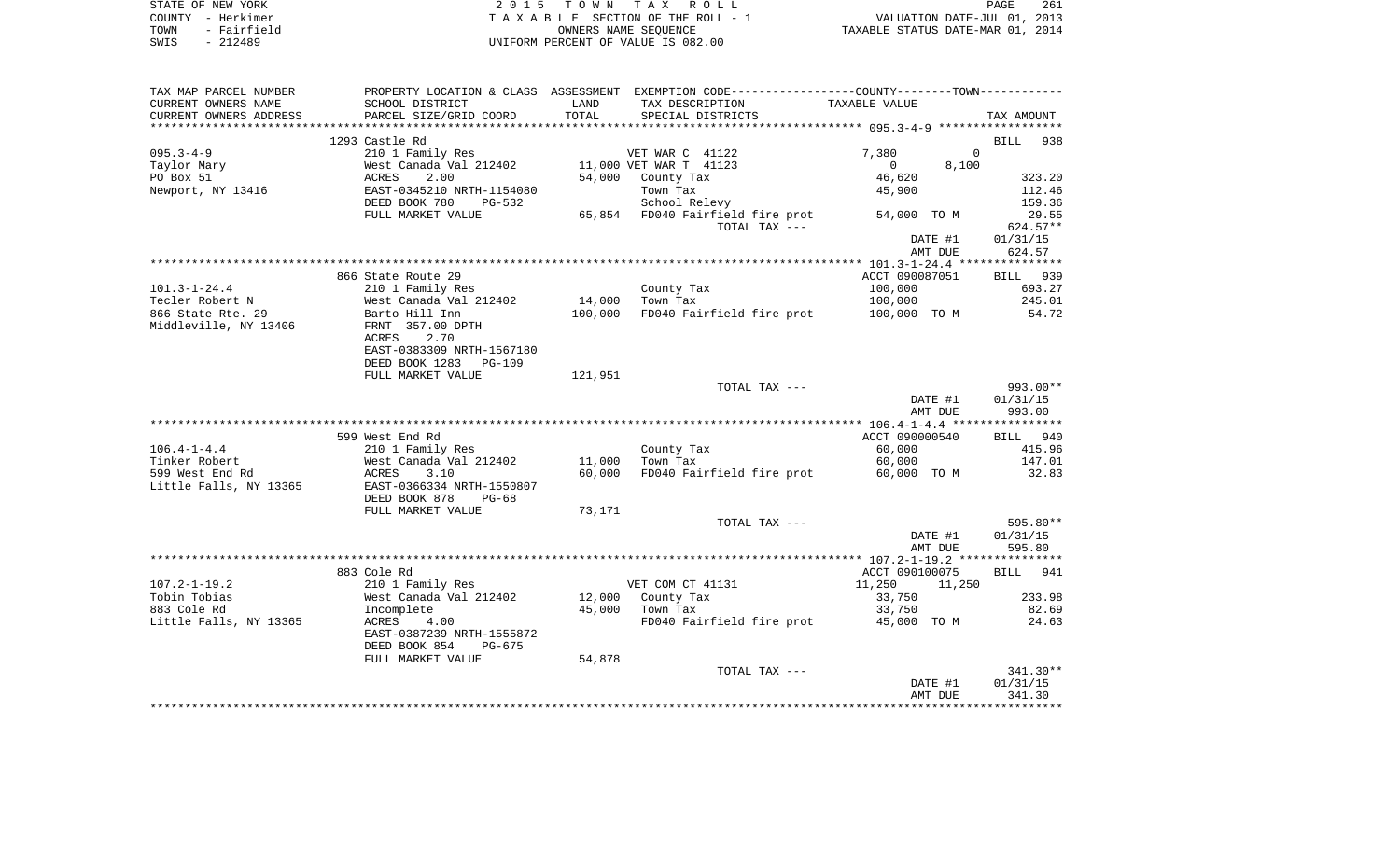| STATE OF NEW YORK   | 2015 TOWN TAX ROLL                 | 262<br>PAGE                      |
|---------------------|------------------------------------|----------------------------------|
| COUNTY – Herkimer   | TAXABLE SECTION OF THE ROLL - 1    | VALUATION DATE-JUL 01, 2013      |
| - Fairfield<br>TOWN | OWNERS NAME SEOUENCE               | TAXABLE STATUS DATE-MAR 01, 2014 |
| $-212489$<br>SWIS   | UNIFORM PERCENT OF VALUE IS 082.00 |                                  |

| TAX MAP PARCEL NUMBER  | PROPERTY LOCATION & CLASS ASSESSMENT |         | EXEMPTION CODE-----------------COUNTY-------TOWN----------- |                   |                    |
|------------------------|--------------------------------------|---------|-------------------------------------------------------------|-------------------|--------------------|
| CURRENT OWNERS NAME    | SCHOOL DISTRICT                      | LAND    | TAX DESCRIPTION                                             | TAXABLE VALUE     |                    |
| CURRENT OWNERS ADDRESS | PARCEL SIZE/GRID COORD               | TOTAL   | SPECIAL DISTRICTS                                           |                   | TAX AMOUNT         |
|                        |                                      |         |                                                             |                   |                    |
|                        | 641 State Route 170                  |         |                                                             | ACCT 090005310    | 942<br>BILL        |
| $107.4 - 2 - 4$        | 210 1 Family Res                     |         | County Tax                                                  | 108,000           | 748.73             |
| Tomei Jay              | West Canada Val 212402               | 10,000  | Town Tax                                                    | 108,000           | 264.62             |
| Smidt                  | Easement to spring                   | 108,000 | FD040 Fairfield fire prot                                   | 108,000 TO M      | 59.10              |
| 641 State Route 170    | ACRES<br>1.00                        |         |                                                             |                   |                    |
| PO Box 101             | EAST-0395740 NRTH-1552008            |         |                                                             |                   |                    |
| Little Falls, NY 13365 | DEED BOOK 734<br>PG-264              |         |                                                             |                   |                    |
|                        | FULL MARKET VALUE                    | 131,707 |                                                             |                   |                    |
|                        |                                      |         | TOTAL TAX ---                                               |                   | $1,072.45**$       |
|                        |                                      |         |                                                             | DATE #1           | 01/31/15           |
|                        |                                      |         |                                                             | AMT DUE           | 1,072.45           |
|                        |                                      |         |                                                             |                   |                    |
|                        | 2213 State Route 169                 |         |                                                             | ACCT 090090006    | 943<br><b>BILL</b> |
| $107.3 - 2 - 25$       | 270 Mfg housing                      |         | County Tax                                                  | 40,000            | 277.31             |
| Torres George          | Little Falls Ce 210900               | 11,000  | Town Tax                                                    | 40,000            | 98.01              |
| 314 W Main St          | 2.50<br>ACRES                        | 40,000  | School Relevy                                               |                   | 1,522.29           |
| Little Falls, NY 13365 | EAST-0375813 NRTH-1548549            |         | FD040 Fairfield fire prot                                   | 40,000 TO M       | 21.89              |
|                        |                                      |         |                                                             |                   |                    |
|                        | DEED BOOK 1533<br>$PG-490$           |         |                                                             |                   |                    |
|                        | FULL MARKET VALUE                    | 48,780  |                                                             |                   |                    |
|                        |                                      |         | TOTAL TAX ---                                               |                   | $1,919.50**$       |
|                        |                                      |         |                                                             | DATE #1           | 01/31/15           |
|                        |                                      |         |                                                             | AMT DUE           | 1,919.50           |
|                        |                                      |         |                                                             |                   |                    |
|                        | 141 Davis Rd                         |         |                                                             |                   | BILL 944           |
| $106.2 - 1 - 7.2$      | 240 Rural res                        |         | VET WAR C 41122                                             | 7,380             | $\Omega$           |
| Toy Larry              | West Canada Val 212402               |         | 21,000 VET WAR T 41123                                      | $\Omega$<br>9,840 |                    |
| Toy Elizabeth          | <b>ACRES</b><br>21.00                | 170,000 | County Tax                                                  | 162,620           | 1,127.39           |
| 141 Davis Rd           | EAST-0372691 NRTH-1556765            |         | Town Tax                                                    | 160,160           | 392.42             |
| Little Falls, NY 13365 | DEED BOOK 764<br>PG-164              |         | FD040 Fairfield fire prot                                   | 170,000 TO M      | 93.03              |
|                        | FULL MARKET VALUE                    | 207,317 |                                                             |                   |                    |
|                        |                                      |         | TOTAL TAX ---                                               |                   | 1,612.84**         |
|                        |                                      |         |                                                             | DATE #1           | 01/31/15           |
|                        |                                      |         |                                                             | AMT DUE           | 1,612.84           |
|                        |                                      |         |                                                             |                   |                    |
|                        | 1991 Hardscrabble Rd                 |         |                                                             |                   | BILL 945           |
| $095.3 - 1 - 3.2$      | 210 1 Family Res                     |         | County Tax                                                  | 150,000           | 1,039.90           |
| Tracy Cynthia E        | West Canada Val 212402               | 11,000  | Town Tax                                                    | 150,000           | 367.52             |
| Fiorentino James       | ACRES<br>2.80                        | 150,000 | FD040 Fairfield fire prot                                   | 150,000 TO M      | 82.08              |
| 1991 Hardscrabble Rd   | EAST-0375574 NRTH-1581670            |         |                                                             |                   |                    |
| Newport, NY 13416      | DEED BOOK 1221<br>PG-428             |         |                                                             |                   |                    |
|                        | FULL MARKET VALUE                    | 182,927 |                                                             |                   |                    |
|                        |                                      |         | TOTAL TAX ---                                               |                   | $1,489.50**$       |
|                        |                                      |         |                                                             | DATE #1           | 01/31/15           |
|                        |                                      |         |                                                             | AMT DUE           | 1,489.50           |
|                        |                                      |         |                                                             |                   |                    |
|                        |                                      |         |                                                             |                   |                    |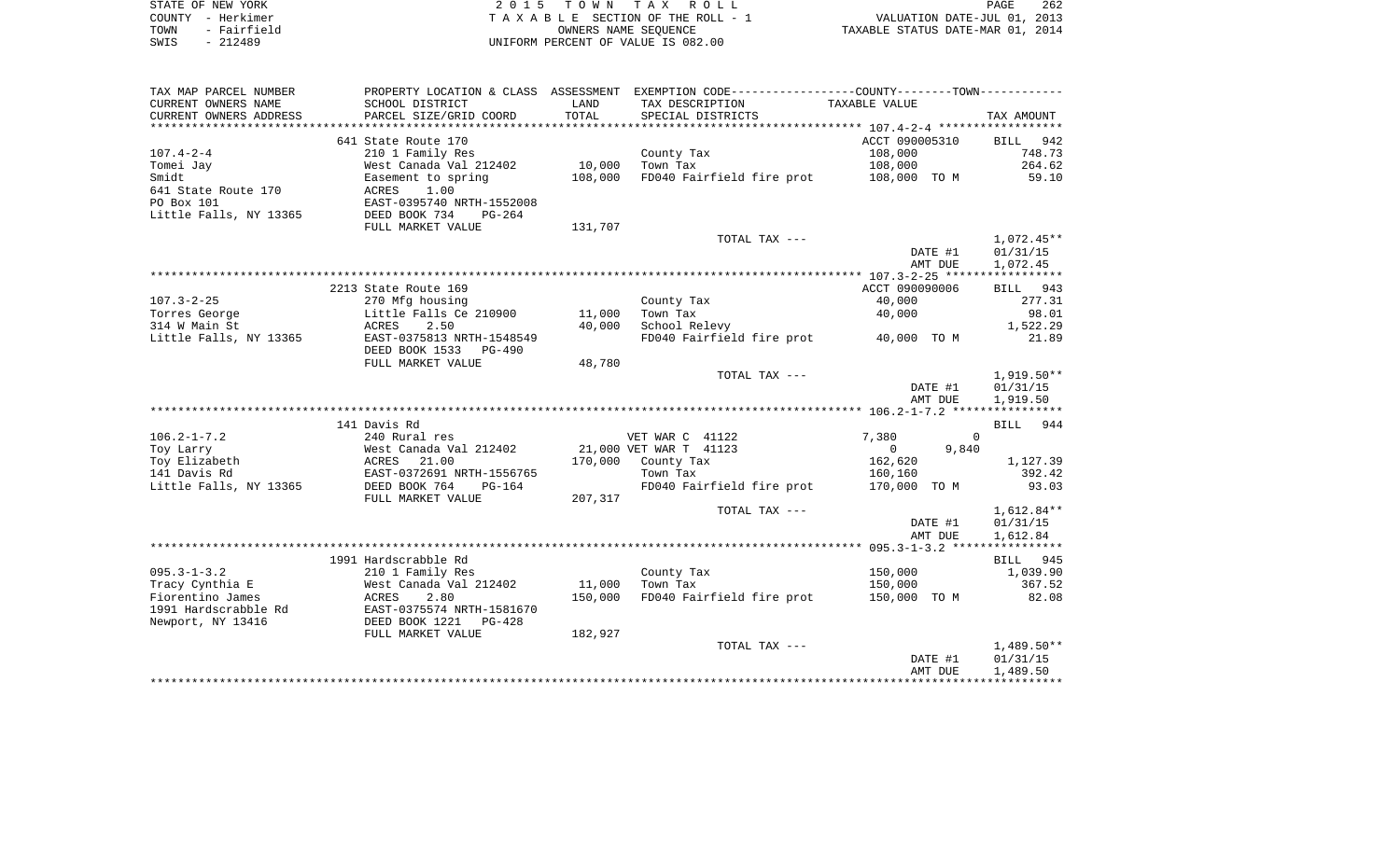| STATE OF NEW YORK   | 2015 TOWN TAX ROLL                 | 263<br>PAGE                      |
|---------------------|------------------------------------|----------------------------------|
| COUNTY - Herkimer   | TAXABLE SECTION OF THE ROLL - 1    | VALUATION DATE-JUL 01, 2013      |
| - Fairfield<br>TOWN | OWNERS NAME SEOUENCE               | TAXABLE STATUS DATE-MAR 01, 2014 |
| $-212489$<br>SWIS   | UNIFORM PERCENT OF VALUE IS 082.00 |                                  |

| TAX MAP PARCEL NUMBER    |                                               |                | PROPERTY LOCATION & CLASS ASSESSMENT EXEMPTION CODE---------------COUNTY-------TOWN---------- |                         |                |
|--------------------------|-----------------------------------------------|----------------|-----------------------------------------------------------------------------------------------|-------------------------|----------------|
| CURRENT OWNERS NAME      | SCHOOL DISTRICT                               | LAND           | TAX DESCRIPTION                                                                               | TAXABLE VALUE           |                |
| CURRENT OWNERS ADDRESS   | PARCEL SIZE/GRID COORD                        | TOTAL          | SPECIAL DISTRICTS                                                                             |                         | TAX AMOUNT     |
| *******************      | *******************                           | ************** |                                                                                               |                         |                |
|                          | North Creek Rd                                |                |                                                                                               | ACCT 090008758          | BILL 946       |
| $106.4 - 1 - 31.2$       | 312 Vac w/imprv                               |                | County Tax                                                                                    | 42,000                  | 291.17         |
| Turner Gordon            | West Canada Val 212402                        | 13,000         | Town Tax                                                                                      | 42,000                  | 102.91         |
| Turner Sharon            | 4.00<br>ACRES                                 | 42,000         | FD040 Fairfield fire prot                                                                     | 42,000 TO M             | 22.98          |
| 299 West End Rd          | EAST-0363555 NRTH-1546131                     |                |                                                                                               |                         |                |
| Herkimer, NY 13350       | DEED BOOK 706<br>$PG-183$                     |                |                                                                                               |                         |                |
|                          | FULL MARKET VALUE                             | 51,220         |                                                                                               |                         |                |
|                          |                                               |                | TOTAL TAX ---                                                                                 |                         | $417.06**$     |
|                          |                                               |                |                                                                                               | DATE #1                 | 01/31/15       |
|                          |                                               |                |                                                                                               | AMT DUE                 | 417.06         |
|                          |                                               |                |                                                                                               |                         |                |
|                          | 299 West End Rd                               |                |                                                                                               | ACCT 090100011          | BILL 947       |
| $106.4 - 1 - 26$         | 210 1 Family Res                              |                | County Tax                                                                                    | 102,000                 | 707.13         |
| Turner Gordon Sharon J A | West Canada Val 212402                        | 14,000         | Town Tax                                                                                      | 102,000                 | 249.91         |
| 299 West End Rd          | ACRES<br>8.00                                 | 102,000        | FD040 Fairfield fire prot 102,000 TO M                                                        |                         | 55.82          |
| Herkimer, NY 13350       | EAST-0363564 NRTH-1546583                     |                |                                                                                               |                         |                |
|                          | DEED BOOK 00635 PG-00814<br>FULL MARKET VALUE | 124,390        |                                                                                               |                         |                |
|                          |                                               |                | TOTAL TAX ---                                                                                 |                         | 1,012.86**     |
|                          |                                               |                |                                                                                               | DATE #1                 | 01/31/15       |
|                          |                                               |                |                                                                                               | AMT DUE                 | 1,012.86       |
|                          |                                               |                |                                                                                               |                         |                |
|                          | 224 Parkhurst Rd                              |                |                                                                                               | ACCT 090010830          | BILL 948       |
| $100.4 - 1 - 17$         | 210 1 Family Res                              |                | VET WAR C 41122                                                                               | 7,380                   | $\overline{0}$ |
| Ucasz John Eleanor       | West Canada Val 212402                        |                | 10,000 VET WAR T 41123                                                                        | $\overline{0}$<br>9,840 |                |
| 224 Parkhurst Rd         | FRNT 260.00 DPTH 170.00                       |                | $102,000$ County Tax                                                                          | 94,620                  | 655.97         |
| Little Falls, NY 13365   | EAST-0369498 NRTH-1566189                     |                | Town Tax                                                                                      | 92,160                  | 225.81         |
|                          | DEED BOOK 00637 PG-00283                      |                | FD040 Fairfield fire prot                                                                     | 102,000 TO M            | 55.82          |
|                          | FULL MARKET VALUE                             | 124,390        |                                                                                               |                         |                |
|                          |                                               |                | TOTAL TAX ---                                                                                 |                         | 937.60**       |
|                          |                                               |                |                                                                                               | DATE #1                 | 01/31/15       |
|                          |                                               |                |                                                                                               | AMT DUE                 | 937.60         |
|                          |                                               |                |                                                                                               |                         |                |
|                          | Parkhurst Rd                                  |                |                                                                                               | ACCT 090009240          | BILL 949       |
| $101.3 - 3 - 16$         | 311 Res vac land                              |                | County Tax                                                                                    | 10,000                  | 69.33          |
| Valenti David M          | West Canada Val 212402                        | 10,000         | Town Tax                                                                                      | 10,000                  | 24.50          |
| Valenti Stephanie A      | Lot $#16$                                     | 10,000         | School Relevy                                                                                 |                         | 244.83         |
| 110 Brookline Rd Apt J9  | 6.90<br>ACRES                                 |                | FD040 Fairfield fire prot 10,000 TO M                                                         |                         | 5.47           |
| Ballston Spa, NY 12010   | EAST-0377407 NRTH-1561359                     |                |                                                                                               |                         |                |
|                          | DEED BOOK 1521<br>$PG-19$                     |                |                                                                                               |                         |                |
|                          | FULL MARKET VALUE                             | 12,195         |                                                                                               |                         |                |
|                          |                                               |                | TOTAL TAX ---                                                                                 |                         | $344.13**$     |
|                          |                                               |                |                                                                                               | DATE #1                 | 01/31/15       |
|                          |                                               |                |                                                                                               | AMT DUE                 | 344.13         |
|                          |                                               |                |                                                                                               |                         |                |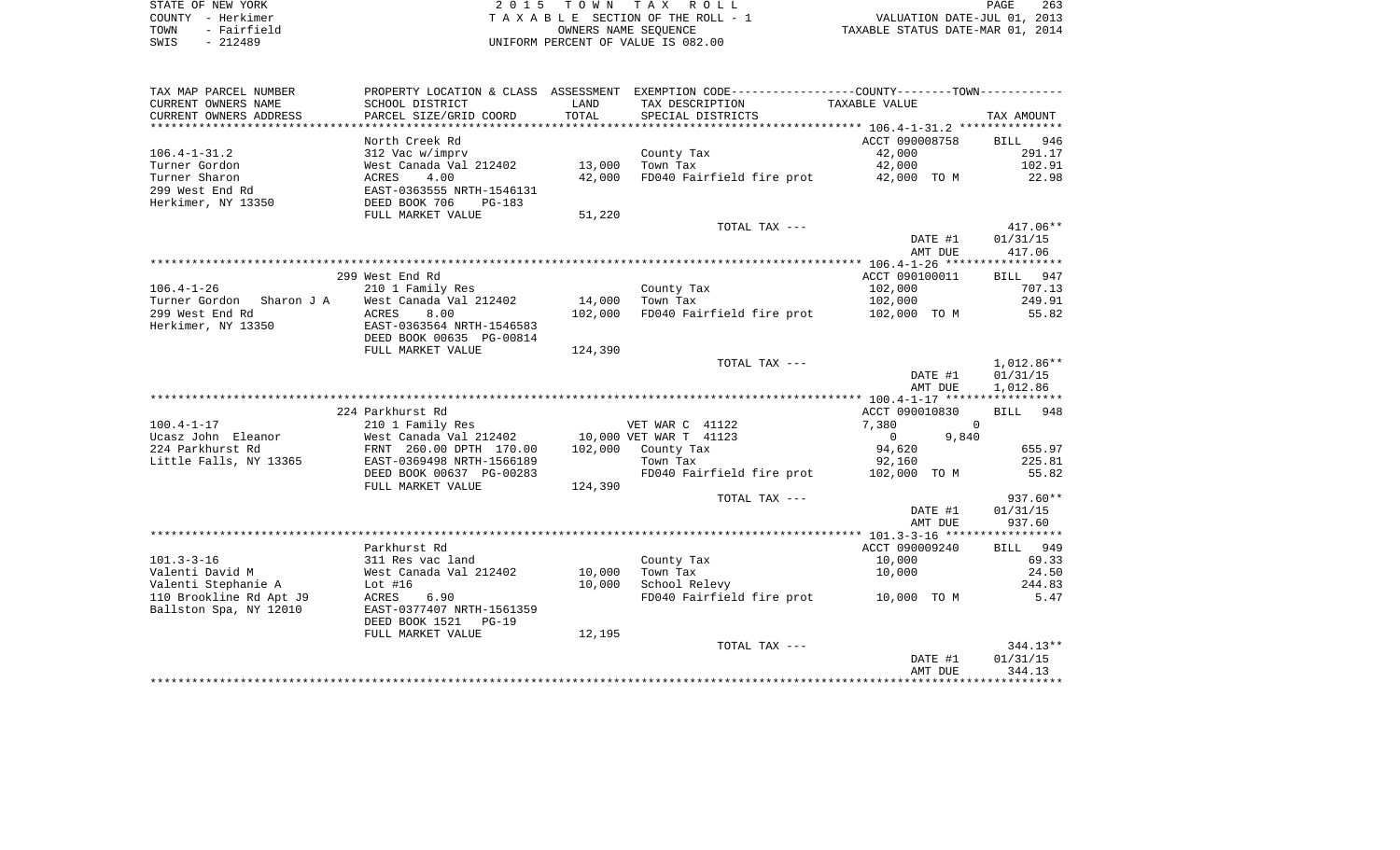| STATE OF NEW YORK   | 2015 TOWN TAX ROLL                 | 264<br>PAGE                      |
|---------------------|------------------------------------|----------------------------------|
| COUNTY - Herkimer   | TAXABLE SECTION OF THE ROLL - 1    | VALUATION DATE-JUL 01, 2013      |
| - Fairfield<br>TOWN | OWNERS NAME SEOUENCE               | TAXABLE STATUS DATE-MAR 01, 2014 |
| SWIS<br>$-212489$   | UNIFORM PERCENT OF VALUE IS 082.00 |                                  |

| TAX MAP PARCEL NUMBER                           |                                                                       |         | PROPERTY LOCATION & CLASS ASSESSMENT EXEMPTION CODE----------------COUNTY--------TOWN---------- |                       |                    |
|-------------------------------------------------|-----------------------------------------------------------------------|---------|-------------------------------------------------------------------------------------------------|-----------------------|--------------------|
| CURRENT OWNERS NAME                             | SCHOOL DISTRICT                                                       | LAND    | TAX DESCRIPTION                                                                                 | TAXABLE VALUE         |                    |
| CURRENT OWNERS ADDRESS                          | PARCEL SIZE/GRID COORD                                                | TOTAL   | SPECIAL DISTRICTS                                                                               |                       | TAX AMOUNT         |
|                                                 |                                                                       |         |                                                                                                 |                       |                    |
|                                                 | Parkhurst Rd                                                          |         |                                                                                                 |                       | 950<br>BILL        |
| $101.3 - 1 - 17.2$                              | 311 Res vac land                                                      |         | County Tax                                                                                      | 10,000                | 69.33              |
| Verde Carolanne                                 | West Canada Val 212402                                                | 10,000  | Town Tax                                                                                        | 10,000                | 24.50              |
| PO Box 592                                      | Land                                                                  | 10,000  | School Relevy                                                                                   |                       | 244.83             |
| Stormville, NY 12582-1701                       | ACRES<br>4.90<br>EAST-0379075 NRTH-1563670<br>DEED BOOK 776<br>PG-475 |         | FD040 Fairfield fire prot                                                                       | 10,000 TO M           | 5.47               |
|                                                 | FULL MARKET VALUE                                                     | 12,195  |                                                                                                 |                       |                    |
|                                                 |                                                                       |         | TOTAL TAX ---                                                                                   |                       | $344.13**$         |
|                                                 |                                                                       |         |                                                                                                 | DATE #1               | 01/31/15           |
|                                                 |                                                                       |         |                                                                                                 | AMT DUE               | 344.13             |
|                                                 |                                                                       |         |                                                                                                 |                       |                    |
|                                                 | Platform Rd                                                           |         |                                                                                                 | ACCT 090006840        | BILL 951           |
| $100.2 - 1 - 18$                                | 822 Water supply                                                      | 7,900   | County Tax                                                                                      | 13,600                | 94.28              |
| Village Of Middleville<br>Middleville Reservoir | West Canada Val 212402                                                | 13,600  | Town Tax<br>FD040 Fairfield fire prot                                                           | 13,600<br>13,600 TO M | 33.32<br>7.44      |
| 3 S Main St                                     | Water<br>ACRES<br>11.80 BANK<br>984                                   |         |                                                                                                 |                       |                    |
| Middleville, NY 13406                           | EAST-0371762 NRTH-1572879                                             |         |                                                                                                 |                       |                    |
|                                                 | FULL MARKET VALUE                                                     | 16,585  |                                                                                                 |                       |                    |
|                                                 |                                                                       |         | TOTAL TAX ---                                                                                   |                       | 135.04**           |
|                                                 |                                                                       |         |                                                                                                 | DATE #1               | 01/31/15           |
|                                                 |                                                                       |         |                                                                                                 | AMT DUE               | 135.04             |
|                                                 |                                                                       |         |                                                                                                 |                       |                    |
|                                                 | Reservoir Rd                                                          |         |                                                                                                 | ACCT 090100023        | BILL 952           |
| $100.2 - 1 - 21$                                | 822 Water supply                                                      |         | County Tax                                                                                      | 95,000                | 658.60             |
| Village Of Middleville                          | West Canada Val 212402                                                | 5       | Town Tax                                                                                        | 95,000                | 232.76             |
| Middleville Reservoir                           | Water Tank, lines                                                     | 95,000  | FD040 Fairfield fire prot                                                                       | 95,000 TO M           | 51.99              |
| 3 S Main St                                     | 70.00 DPTH<br>FRNT<br>60.00                                           |         |                                                                                                 |                       |                    |
| Middleville, NY 13406                           | 984<br>BANK                                                           |         |                                                                                                 |                       |                    |
|                                                 | EAST-0369319 NRTH-1571505                                             |         |                                                                                                 |                       |                    |
|                                                 | FULL MARKET VALUE                                                     | 115,854 | TOTAL TAX ---                                                                                   |                       | 943.35**           |
|                                                 |                                                                       |         |                                                                                                 | DATE #1               | 01/31/15           |
|                                                 |                                                                       |         |                                                                                                 | AMT DUE               | 943.35             |
|                                                 |                                                                       |         |                                                                                                 |                       |                    |
|                                                 | State Route 29                                                        |         |                                                                                                 | ACCT 09010102         | <b>BILL</b><br>953 |
| $101.1 - 1 - 7.2$                               | 314 Rural vac<10                                                      |         | MUN OWNED 13100                                                                                 | 10,000<br>10,000      |                    |
| Village Of Middleville                          | West Canada Val 212402                                                | 10,000  | County Tax                                                                                      | 0.00                  | 0.00               |
| 3 S Main St                                     | pond & hydrant                                                        | 10,000  | Town Tax                                                                                        | 0.00                  | 0.00               |
| Middleville, NY 13406                           | 2.60<br>ACRES                                                         |         | FD040 Fairfield fire prot                                                                       | 0 TO M                |                    |
|                                                 | EAST-0379905 NRTH-1568660                                             |         | 10,000 EX                                                                                       |                       |                    |
|                                                 | DEED BOOK 837<br>PG-371                                               |         |                                                                                                 |                       |                    |
|                                                 | FULL MARKET VALUE                                                     | 12,195  |                                                                                                 |                       |                    |
|                                                 |                                                                       |         | TOTAL TAX ---                                                                                   |                       | $0.00**$           |
|                                                 |                                                                       |         |                                                                                                 |                       |                    |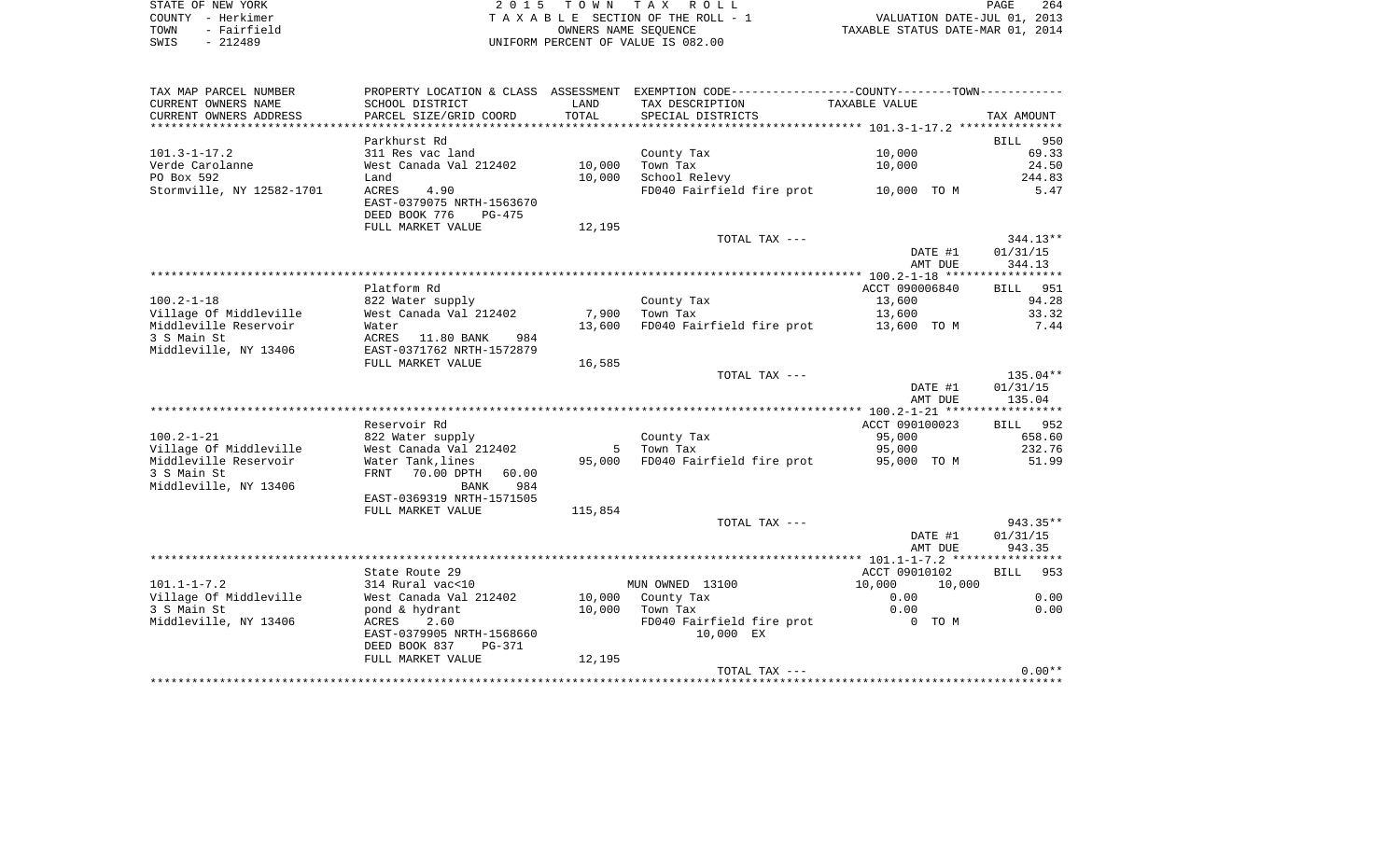| STATE OF NEW YORK   | 2015 TOWN TAX ROLL                 | 265<br>PAGE                      |
|---------------------|------------------------------------|----------------------------------|
| COUNTY - Herkimer   | TAXABLE SECTION OF THE ROLL - 1    | VALUATION DATE-JUL 01, 2013      |
| - Fairfield<br>TOWN | OWNERS NAME SEOUENCE               | TAXABLE STATUS DATE-MAR 01, 2014 |
| $-212489$<br>SWIS   | UNIFORM PERCENT OF VALUE IS 082.00 |                                  |

| CURRENT OWNERS NAME                      |                                                       |               | PROPERTY LOCATION & CLASS ASSESSMENT EXEMPTION CODE----------------COUNTY--------TOWN----------- |                    |                                                                                   |
|------------------------------------------|-------------------------------------------------------|---------------|--------------------------------------------------------------------------------------------------|--------------------|-----------------------------------------------------------------------------------|
| CURRENT OWNERS ADDRESS                   | SCHOOL DISTRICT<br>PARCEL SIZE/GRID COORD             | LAND<br>TOTAL | TAX DESCRIPTION<br>SPECIAL DISTRICTS                                                             | TAXABLE VALUE      | TAX AMOUNT                                                                        |
|                                          |                                                       |               |                                                                                                  |                    |                                                                                   |
|                                          | 186 Teall Rd                                          |               |                                                                                                  | ACCT 090089080     | BILL 954                                                                          |
| $101.1 - 2 - 8$                          | 270 Mfg housing                                       |               | County Tax                                                                                       | 28,000             | 194.11                                                                            |
| Vincent John                             | West Canada Val 212402                                |               | 11,000 Town Tax                                                                                  | 28,000             | 68.60                                                                             |
| 186 Teall Rd                             | ACRES<br>2.50                                         | 28,000        | School Relevy                                                                                    |                    | 105.81                                                                            |
| Middleville, NY 13406                    | EAST-0382890 NRTH-1572082<br>DEED BOOK 1206 PG-688    |               | FD040 Fairfield fire prot                                                                        | 28,000 TO M        | 15.32                                                                             |
|                                          | FULL MARKET VALUE                                     | 34,146        |                                                                                                  |                    |                                                                                   |
|                                          |                                                       |               | TOTAL TAX ---                                                                                    |                    | 383.84**                                                                          |
|                                          |                                                       |               |                                                                                                  | DATE #1<br>AMT DUE | 01/31/15<br>383.84                                                                |
|                                          |                                                       |               |                                                                                                  |                    |                                                                                   |
|                                          | State Route 169                                       |               |                                                                                                  | ACCT 090007380     | BILL 955                                                                          |
| $100.4 - 1 - 19$                         | 210 1 Family Res                                      |               | County Tax                                                                                       | 88,000             | 610.07                                                                            |
| Voesack Gregory                          | West Canada Val 212402                                |               | 14,000 Town Tax                                                                                  | 88,000             | 215.61                                                                            |
| Voesack Pamela E<br>3146 State Route 169 | Combined With $100.4.-1-20$<br>8.10<br>ACRES          |               | 88,000 FD040 Fairfield fire prot                                                                 | 88,000 TO M        | 48.16                                                                             |
| Little Falls, NY 13365                   | EAST-0369264 NRTH-1565296                             |               |                                                                                                  |                    |                                                                                   |
|                                          | DEED BOOK 1200 PG-399                                 |               |                                                                                                  |                    |                                                                                   |
|                                          | FULL MARKET VALUE                                     | 107,317       |                                                                                                  |                    |                                                                                   |
|                                          |                                                       |               | TOTAL TAX ---                                                                                    |                    | 873.84**                                                                          |
|                                          |                                                       |               |                                                                                                  | DATE #1            | 01/31/15                                                                          |
|                                          |                                                       |               |                                                                                                  | AMT DUE            | 873.84                                                                            |
|                                          |                                                       |               |                                                                                                  |                    |                                                                                   |
| $101.3 - 1 - 8$                          | 522 Parkhurst Rd                                      |               |                                                                                                  | ACCT 090090013     | BILL 956<br>665.54                                                                |
| Vogt Edward Candace                      | 210 1 Family Res<br>West Canada Val 212402            |               | County Tax<br>$11,000$ Town Tax                                                                  | 96,000<br>96,000   | 235.21                                                                            |
| 522 Parkhurst Rd                         | 2.00<br>ACRES                                         |               | 96,000 FD040 Fairfield fire prot                                                                 | 96,000 TO M        | 52.53                                                                             |
| Little Falls, NY 13365                   | EAST-0375070 NRTH-1563983<br>DEED BOOK 00621 PG-00404 |               |                                                                                                  |                    |                                                                                   |
|                                          |                                                       |               |                                                                                                  |                    |                                                                                   |
|                                          |                                                       |               |                                                                                                  |                    |                                                                                   |
|                                          | FULL MARKET VALUE                                     | 117,073       | TOTAL TAX ---                                                                                    |                    |                                                                                   |
|                                          |                                                       |               |                                                                                                  | DATE #1            | 01/31/15                                                                          |
|                                          |                                                       |               |                                                                                                  | AMT DUE            | 953.28                                                                            |
|                                          |                                                       |               |                                                                                                  |                    |                                                                                   |
|                                          | 931 State Route 170                                   |               |                                                                                                  | ACCT 090010680     |                                                                                   |
| $107.2 - 2 - 1$                          | 113 Cattle farm                                       |               | County Tax                                                                                       | 145,000            |                                                                                   |
|                                          | West Canada Val 212402                                |               | 57,000 Town Tax                                                                                  | 145,000            |                                                                                   |
| Volpe Gina Marie                         | merged 107.2-2-1                                      |               | 145,000 FD040 Fairfield fire prot                                                                | 145,000 TO M       |                                                                                   |
| 931 State Route 170                      | FRNT 2881.00 DPTH                                     |               |                                                                                                  |                    |                                                                                   |
|                                          | ACRES 89.30                                           |               |                                                                                                  |                    |                                                                                   |
|                                          | EAST-0392579 NRTH-1556095                             |               |                                                                                                  |                    |                                                                                   |
|                                          | DEED BOOK 1160 PG-948                                 |               |                                                                                                  |                    |                                                                                   |
| Volpe Peter<br>Little Falls, NY 13365    | FULL MARKET VALUE                                     | 176,829       |                                                                                                  |                    |                                                                                   |
|                                          |                                                       |               | TOTAL TAX ---                                                                                    | DATE #1            | $953.28**$<br>BILL 957<br>1,005.24<br>355.27<br>79.35<br>$1,439.86**$<br>01/31/15 |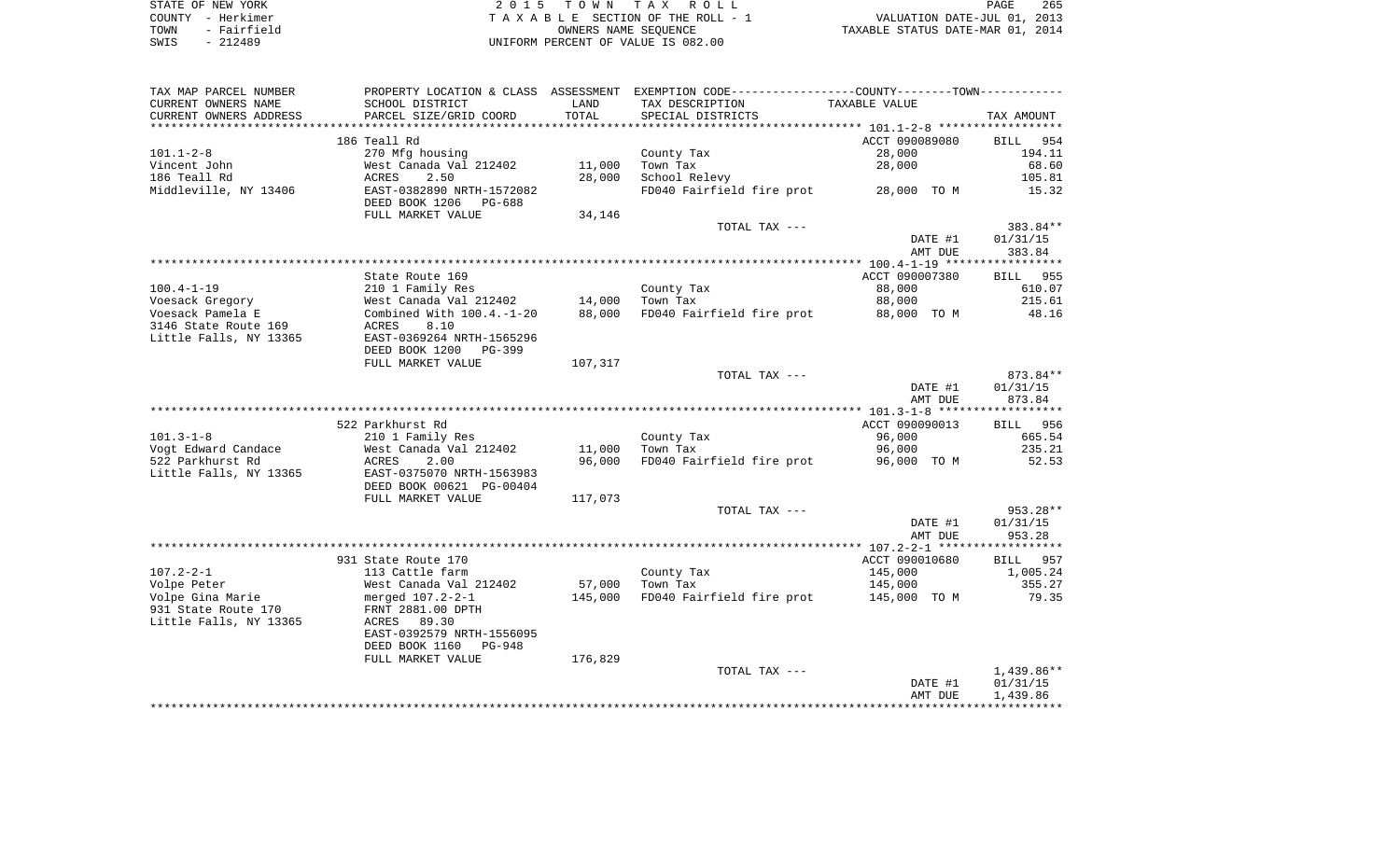| STATE OF NEW YORK   | 2015 TOWN TAX ROLL                 | 266<br>PAGE                      |
|---------------------|------------------------------------|----------------------------------|
| COUNTY - Herkimer   | TAXABLE SECTION OF THE ROLL - 1    | VALUATION DATE-JUL 01, 2013      |
| - Fairfield<br>TOWN | OWNERS NAME SEOUENCE               | TAXABLE STATUS DATE-MAR 01, 2014 |
| $-212489$<br>SWIS   | UNIFORM PERCENT OF VALUE IS 082.00 |                                  |

| TAX MAP PARCEL NUMBER                                 |                                 |        | PROPERTY LOCATION & CLASS ASSESSMENT EXEMPTION CODE---------------COUNTY-------TOWN---------- |                    |                    |
|-------------------------------------------------------|---------------------------------|--------|-----------------------------------------------------------------------------------------------|--------------------|--------------------|
| CURRENT OWNERS NAME                                   | SCHOOL DISTRICT                 | LAND   | TAX DESCRIPTION                                                                               | TAXABLE VALUE      |                    |
| CURRENT OWNERS ADDRESS                                | PARCEL SIZE/GRID COORD          | TOTAL  | SPECIAL DISTRICTS                                                                             |                    | TAX AMOUNT         |
| ************************                              |                                 |        |                                                                                               |                    |                    |
|                                                       | 1208 Hardscrabble Rd            |        |                                                                                               | ACCT 090009120     | 958<br>BILL        |
| $101.14 - 1 - 38$                                     | 210 1 Family Res                |        | County Tax                                                                                    | 52,000             | 360.50             |
| Vrooman Norman Trustee freedom West Canada Val 212402 |                                 | 7,000  | Town Tax                                                                                      | 52,000             | 127.41             |
| Norman Vrooman                                        | FRNT 114.00 DPTH 147.00         | 52,000 | FD040 Fairfield fire prot                                                                     | 52,000 TO M        | 28.46              |
| 433 Warren Rd                                         | EAST-0381869 NRTH-1568259       |        |                                                                                               |                    |                    |
| Mohawk, NY 13407                                      | DEED BOOK 1369<br>PG-55         |        |                                                                                               |                    |                    |
|                                                       | FULL MARKET VALUE               | 63,415 |                                                                                               |                    |                    |
|                                                       |                                 |        | TOTAL TAX ---                                                                                 |                    | $516.37**$         |
|                                                       |                                 |        |                                                                                               | DATE #1            | 01/31/15           |
|                                                       |                                 |        |                                                                                               | AMT DUE            | 516.37             |
|                                                       |                                 |        |                                                                                               |                    |                    |
|                                                       | 1360 Hardscrabble Rd            |        |                                                                                               |                    | BILL 959           |
| $101.1 - 2 - 10$                                      | 240 Rural res                   |        | County Tax                                                                                    | 78,000             | 540.75             |
| Wallace Carolyn M                                     | West Canada Val 212402          | 16,000 | Town Tax                                                                                      | 78,000             | 191.11             |
| Attn: Suzannah Eaton<br>1360 Hardscrabble Road        | Doublewide                      | 78,000 | School Relevy<br>FD040 Fairfield fire prot                                                    |                    | 1,329.94<br>42.68  |
| Middleville, NY 13406                                 | FRNT 550.00 DPTH<br>ACRES 15.10 |        |                                                                                               | 78,000 TO M        |                    |
|                                                       | EAST-0381893 NRTH-1571060       |        |                                                                                               |                    |                    |
|                                                       | DEED BOOK 901<br>$PG-022$       |        |                                                                                               |                    |                    |
|                                                       | FULL MARKET VALUE               | 95,122 |                                                                                               |                    |                    |
|                                                       |                                 |        | TOTAL TAX ---                                                                                 |                    | $2,104.48**$       |
|                                                       |                                 |        |                                                                                               | DATE #1            | 01/31/15           |
|                                                       |                                 |        |                                                                                               | AMT DUE            | 2,104.48           |
|                                                       |                                 |        |                                                                                               |                    |                    |
|                                                       | 1274 Castle Rd                  |        |                                                                                               | ACCT 090100095     | BILL 960           |
| $095.3 - 4 - 2$                                       | 270 Mfg housing                 |        | County Tax                                                                                    | 45,000             | 311.97             |
| Weakley Larry                                         | West Canada Val 212402          | 30,000 | Town Tax                                                                                      | 45,000             | 110.26             |
| 1274 Castle Rd                                        | ACRES 39.10                     | 45,000 | FD040 Fairfield fire prot                                                                     | 45,000 TO M        | 24.63              |
| Newport, NY 13416                                     | EAST-0346115 NRTH-1153880       |        |                                                                                               |                    |                    |
|                                                       | DEED BOOK 671<br>$PG-438$       |        |                                                                                               |                    |                    |
|                                                       | FULL MARKET VALUE               | 54,878 |                                                                                               |                    |                    |
|                                                       |                                 |        | TOTAL TAX ---                                                                                 |                    | 446.86**           |
|                                                       |                                 |        |                                                                                               | DATE #1            | 01/31/15           |
|                                                       |                                 |        |                                                                                               | AMT DUE            | 446.86             |
|                                                       |                                 |        |                                                                                               |                    |                    |
|                                                       | Sandy Lane Rd                   |        |                                                                                               |                    | BILL 961           |
| $095.4 - 1 - 7.11$                                    | 323 Vacant rural                |        | County Tax                                                                                    | 12,500             | 86.66              |
| Weakly Larry                                          | West Canada Val 212402          | 12,500 | Town Tax                                                                                      | 12,500             | 30.63              |
| 1274 Castle Rd                                        | Split 2000                      | 12,500 | FD040 Fairfield fire prot                                                                     | 12,500 TO M        | 6.84               |
| Newport, NY 13416                                     | 26.20<br>ACRES                  |        |                                                                                               |                    |                    |
|                                                       | EAST-0384110 NRTH-1578404       |        |                                                                                               |                    |                    |
|                                                       | DEED BOOK 885<br>PG-457         |        |                                                                                               |                    |                    |
|                                                       | FULL MARKET VALUE               | 15,244 |                                                                                               |                    |                    |
|                                                       |                                 |        | TOTAL TAX ---                                                                                 |                    | $124.13**$         |
|                                                       |                                 |        |                                                                                               | DATE #1<br>AMT DUE | 01/31/15<br>124.13 |
|                                                       |                                 |        |                                                                                               |                    |                    |
|                                                       |                                 |        |                                                                                               |                    |                    |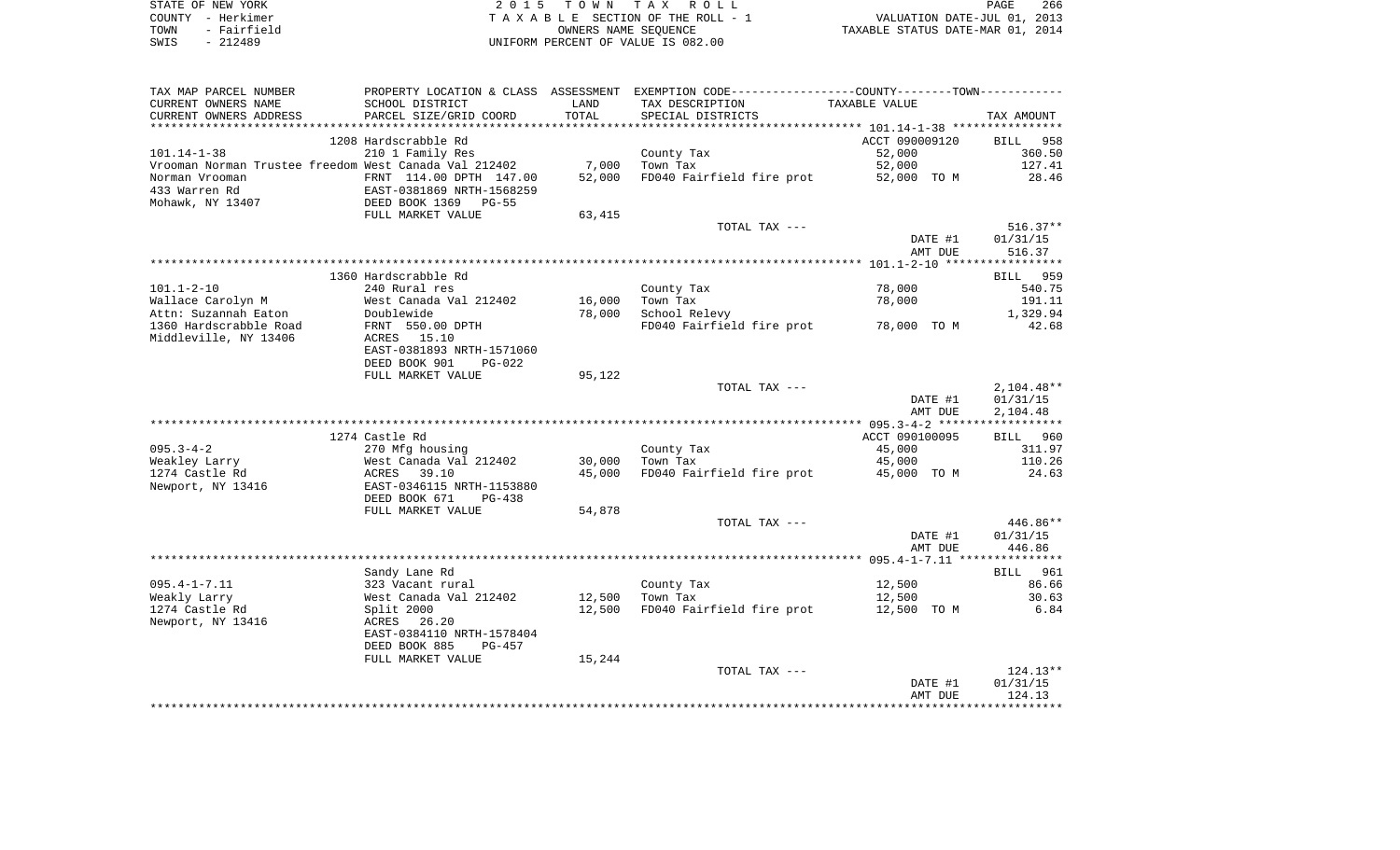| STATE OF NEW YORK   | 2015 TOWN TAX ROLL                 | 267<br>PAGE                      |
|---------------------|------------------------------------|----------------------------------|
| COUNTY - Herkimer   | TAXABLE SECTION OF THE ROLL - 1    | VALUATION DATE-JUL 01, 2013      |
| - Fairfield<br>TOWN | OWNERS NAME SEOUENCE               | TAXABLE STATUS DATE-MAR 01, 2014 |
| - 212489<br>SWIS    | UNIFORM PERCENT OF VALUE IS 082.00 |                                  |

| TAX MAP PARCEL NUMBER             |                                                                                          |         | PROPERTY LOCATION & CLASS ASSESSMENT EXEMPTION CODE---------------COUNTY-------TOWN---------- |                   |                  |
|-----------------------------------|------------------------------------------------------------------------------------------|---------|-----------------------------------------------------------------------------------------------|-------------------|------------------|
| CURRENT OWNERS NAME               | SCHOOL DISTRICT                                                                          | LAND    | TAX DESCRIPTION                                                                               | TAXABLE VALUE     |                  |
| CURRENT OWNERS ADDRESS            | PARCEL SIZE/GRID COORD                                                                   | TOTAL   | SPECIAL DISTRICTS                                                                             |                   | TAX AMOUNT       |
| *********************             |                                                                                          |         |                                                                                               |                   |                  |
|                                   | Hardscrabble Rd                                                                          |         |                                                                                               |                   | BILL 962         |
| $101.1 - 2 - 12$                  | 322 Rural vac>10                                                                         |         | County Tax                                                                                    | 20,000            | 138.65           |
| Weisser Roseanne Living           | West Canada Val 212402                                                                   | 20,000  | Town Tax                                                                                      | 20,000            | 49.00            |
| Dated April 19 00                 | Living Trust                                                                             | 20,000  | FD040 Fairfield fire prot                                                                     | 20,000 TO M 10.94 |                  |
| 201 Graham St                     | ACRES 24.80                                                                              |         |                                                                                               |                   |                  |
| Herkimer, NY 13350                | EAST-0380568 NRTH-1570457<br>DEED BOOK 876<br>PG-551                                     |         |                                                                                               |                   |                  |
|                                   | FULL MARKET VALUE                                                                        | 24,390  |                                                                                               |                   |                  |
|                                   |                                                                                          |         | TOTAL TAX ---                                                                                 |                   | 198.59**         |
|                                   |                                                                                          |         |                                                                                               | DATE #1           | 01/31/15         |
|                                   |                                                                                          |         |                                                                                               | AMT DUE           | 198.59           |
|                                   |                                                                                          |         |                                                                                               |                   |                  |
|                                   | West End Rd                                                                              |         |                                                                                               | ACCT 090089096    | BILL 963         |
| $106.2 - 3 - 2$                   |                                                                                          |         | County Tax                                                                                    | 14,000            | 97.06            |
| Wells James                       | 322 Rural vac>10<br>West Canada Val 212402<br>ACRES   13.70<br>EAST-0367710 NRTH-1553365 | 14,000  | Town Tax                                                                                      | 14,000            | 34.30            |
| 726 West End Rd                   |                                                                                          | 14,000  | FD040 Fairfield fire prot                                                                     | 14,000 TO M       | 7.66             |
| Little Falls, NY 13365            |                                                                                          |         |                                                                                               |                   |                  |
|                                   | DEED BOOK 760<br>PG-309                                                                  |         |                                                                                               |                   |                  |
|                                   | FULL MARKET VALUE                                                                        | 17,073  |                                                                                               |                   |                  |
|                                   |                                                                                          |         | TOTAL TAX ---                                                                                 |                   | 139.02**         |
|                                   |                                                                                          |         |                                                                                               | DATE #1           | 01/31/15         |
|                                   |                                                                                          |         |                                                                                               | AMT DUE           | 139.02           |
|                                   | Kelly Rd                                                                                 |         |                                                                                               | ACCT 090089103    | BILL 964         |
| $106.2 - 3 - 11$                  | 314 Rural vac<10                                                                         |         | County Tax                                                                                    | 10,000            | 69.33            |
| Wells James                       |                                                                                          | 10,000  | Town Tax                                                                                      | 10,000            | 24.50            |
| 726 West End Rd                   | West Canada Val 212402<br>ACRES 5.20                                                     | 10,000  | FD040 Fairfield fire prot                                                                     | 10,000 TO M       | 5.47             |
| Little Falls, NY 13365            | EAST-0367819 NRTH-1551953                                                                |         |                                                                                               |                   |                  |
|                                   | DEED BOOK 782<br>PG-648                                                                  |         |                                                                                               |                   |                  |
|                                   | FULL MARKET VALUE                                                                        | 12,195  |                                                                                               |                   |                  |
|                                   |                                                                                          |         | TOTAL TAX ---                                                                                 |                   | 99.30**          |
|                                   |                                                                                          |         |                                                                                               | DATE #1           | 01/31/15         |
|                                   |                                                                                          |         |                                                                                               | AMT DUE           | 99.30            |
|                                   |                                                                                          |         |                                                                                               |                   |                  |
|                                   | 726 West End Rd                                                                          |         |                                                                                               | ACCT 090089093    | BILL 965         |
| $106.2 - 3 - 10$<br>Wells James R | 240 Rural res<br>an Kurai Ita<br>West Canada Val 212402                                  | 18,000  | County Tax<br>Town Tax                                                                        | 335,000           | 2,322.44         |
| 726 West End Rd                   | ACRES 16.70                                                                              | 335,000 | FD040 Fairfield fire prot 335,000 TO M                                                        | 335,000           | 820.80<br>183.32 |
| Little Falls, NY 13365            | EAST-0368311 NRTH-1552273                                                                |         |                                                                                               |                   |                  |
|                                   | DEED BOOK 1538<br>PG-790                                                                 |         |                                                                                               |                   |                  |
| PRIOR OWNER ON 3/01/2014          | FULL MARKET VALUE                                                                        | 408,537 |                                                                                               |                   |                  |
| Wells Deborah                     |                                                                                          |         |                                                                                               |                   |                  |
|                                   |                                                                                          |         | TOTAL TAX ---                                                                                 |                   | $3,326.56**$     |
|                                   |                                                                                          |         |                                                                                               | DATE #1           | 01/31/15         |
|                                   |                                                                                          |         |                                                                                               | AMT DUE           | 3,326.56         |
|                                   |                                                                                          |         |                                                                                               |                   |                  |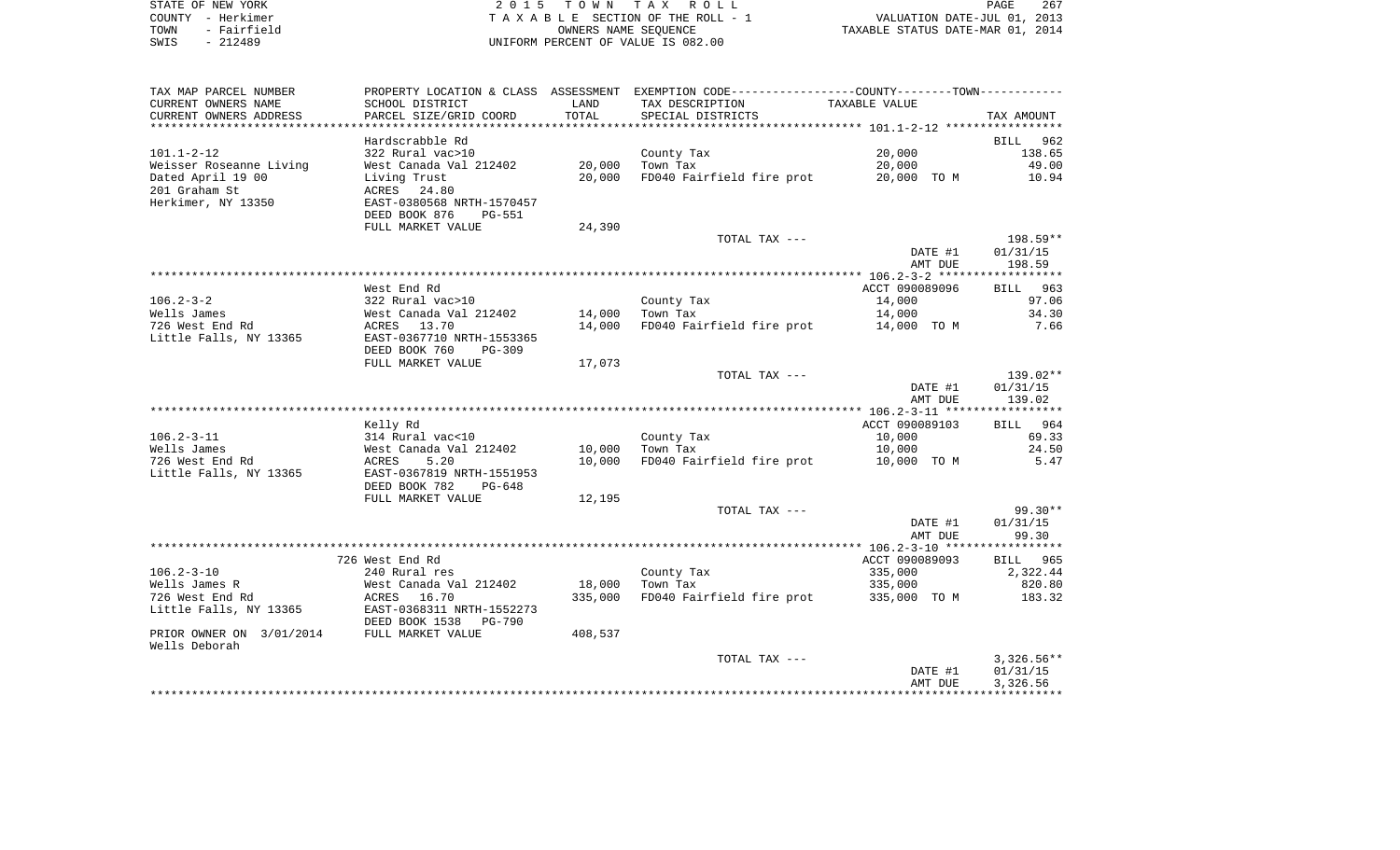| STATE OF NEW YORK   | 2015 TOWN TAX ROLL                 | 268<br>PAGE                      |
|---------------------|------------------------------------|----------------------------------|
| COUNTY - Herkimer   | TAXABLE SECTION OF THE ROLL - 1    | VALUATION DATE-JUL 01, 2013      |
| - Fairfield<br>TOWN | OWNERS NAME SEOUENCE               | TAXABLE STATUS DATE-MAR 01, 2014 |
| $-212489$<br>SWIS   | UNIFORM PERCENT OF VALUE IS 082.00 |                                  |

| TAX MAP PARCEL NUMBER                   | PROPERTY LOCATION & CLASS ASSESSMENT       |                 | EXEMPTION CODE-----------------COUNTY-------TOWN----------- |                      |                          |
|-----------------------------------------|--------------------------------------------|-----------------|-------------------------------------------------------------|----------------------|--------------------------|
| CURRENT OWNERS NAME                     | SCHOOL DISTRICT                            | LAND            | TAX DESCRIPTION                                             | <b>TAXABLE VALUE</b> |                          |
| CURRENT OWNERS ADDRESS                  | PARCEL SIZE/GRID COORD                     | TOTAL           | SPECIAL DISTRICTS                                           |                      | TAX AMOUNT               |
| *******************                     |                                            |                 |                                                             |                      |                          |
|                                         | 282 Rasbach Rd                             |                 |                                                             | ACCT 090010800       | <b>BILL</b><br>966       |
| $106.4 - 1 - 13$                        | 210 1 Family Res                           |                 | County Tax                                                  | 86,000               | 596.21                   |
| Werthman Burton H                       | West Canada Val 212402                     | 10,000          | Town Tax                                                    | 86,000               | 210.71                   |
| Werthman Daniel J                       | 1.70<br>ACRES                              | 86,000          | FD040 Fairfield fire prot                                   | 86,000 TO M          | 47.06                    |
| 282 Rasbach Rd                          | EAST-0362503 NRTH-1550366                  |                 |                                                             |                      |                          |
| Little Falls, NY 13365                  | DEED BOOK 1144<br>PG-869                   |                 |                                                             |                      |                          |
|                                         | FULL MARKET VALUE                          | 104,878         |                                                             |                      |                          |
|                                         |                                            |                 | TOTAL TAX ---                                               |                      | 853.98**                 |
|                                         |                                            |                 |                                                             | DATE #1              | 01/31/15                 |
|                                         |                                            |                 |                                                             | AMT DUE              | 853.98                   |
|                                         |                                            |                 |                                                             |                      |                          |
|                                         | 2075 Castle Rd                             |                 |                                                             |                      | BILL 967                 |
| $094.4 - 1 - 21.2$                      | 210 1 Family Res                           |                 | County Tax                                                  | 70,712               | 490.22                   |
| Wheatley Ronald J                       | West Canada Val 212402                     | 12,000          | Town Tax                                                    | 70,712               | 173.25                   |
| DeMars Donna D                          | BAR change 6/05                            | 70,712          | FD040 Fairfield fire prot                                   | 70,712 TO M          | 38.70                    |
| 2075 Castle Rd                          | 4.00<br>ACRES                              |                 |                                                             |                      |                          |
| Newport, NY 13416                       | EAST-0368844 NRTH-1579354                  |                 |                                                             |                      |                          |
|                                         | DEED BOOK 1424 PG-504                      |                 |                                                             |                      |                          |
|                                         | FULL MARKET VALUE                          | 86,234          |                                                             |                      |                          |
|                                         |                                            |                 | TOTAL TAX ---                                               |                      | $702.17**$               |
|                                         |                                            |                 |                                                             | DATE #1              | 01/31/15                 |
|                                         |                                            |                 |                                                             | AMT DUE              | 702.17                   |
|                                         |                                            |                 |                                                             |                      |                          |
|                                         | Thompson Rd                                |                 |                                                             | ACCT 090009390       | 968<br>BILL              |
| $101.4 - 6 - 1$                         | 322 Rural vac>10                           |                 | County Tax                                                  | 16,000               | 110.92                   |
| Whitehurst Daniel J                     | West Canada Val 212402                     | 16,000          | Town Tax                                                    | 16,000               | 39.20                    |
| Whitehurst Mary A                       | 16.60<br>ACRES                             | 16,000          | School Relevy                                               |                      | 391.72                   |
| 766F Algonquin Dr                       | EAST-0394262 NRTH-1562005                  |                 | FD040 Fairfield fire prot                                   | 16,000 TO M          | 8.76                     |
| Pawleys Island, SC 29585                | DEED BOOK 1114 PG-22                       |                 |                                                             |                      |                          |
|                                         | FULL MARKET VALUE                          | 19,512          |                                                             |                      |                          |
|                                         |                                            |                 | TOTAL TAX ---                                               |                      | 550.60**                 |
|                                         |                                            |                 |                                                             | DATE #1              | 01/31/15                 |
|                                         |                                            |                 |                                                             | AMT DUE              | 550.60                   |
|                                         | 726 State Route 29                         |                 |                                                             | ACCT 090010920       | 969<br>BILL              |
| $101.14 - 1 - 15$                       |                                            |                 |                                                             |                      | 554.61                   |
|                                         | 210 1 Family Res<br>West Canada Val 212402 |                 | County Tax<br>Town Tax                                      | 80,000<br>80,000     | 196.01                   |
| Whitney Giacinda A<br>233 N Caroline St |                                            | 9,000<br>80,000 | School Relevy                                               |                      | 795.89                   |
| Herkimer, NY 13350                      | FRNT 220.00 DPTH 165.00                    |                 |                                                             | 80,000 TO M          | 43.78                    |
|                                         | EAST-0381052 NRTH-1568444                  |                 | FD040 Fairfield fire prot                                   |                      |                          |
|                                         | DEED BOOK 857<br>$PG-122$                  |                 |                                                             |                      |                          |
|                                         | FULL MARKET VALUE                          | 97,561          | TOTAL TAX ---                                               |                      |                          |
|                                         |                                            |                 |                                                             | DATE #1              | $1,590.29**$<br>01/31/15 |
|                                         |                                            |                 |                                                             | AMT DUE              | 1,590.29                 |
|                                         |                                            |                 |                                                             |                      |                          |
|                                         |                                            |                 |                                                             |                      |                          |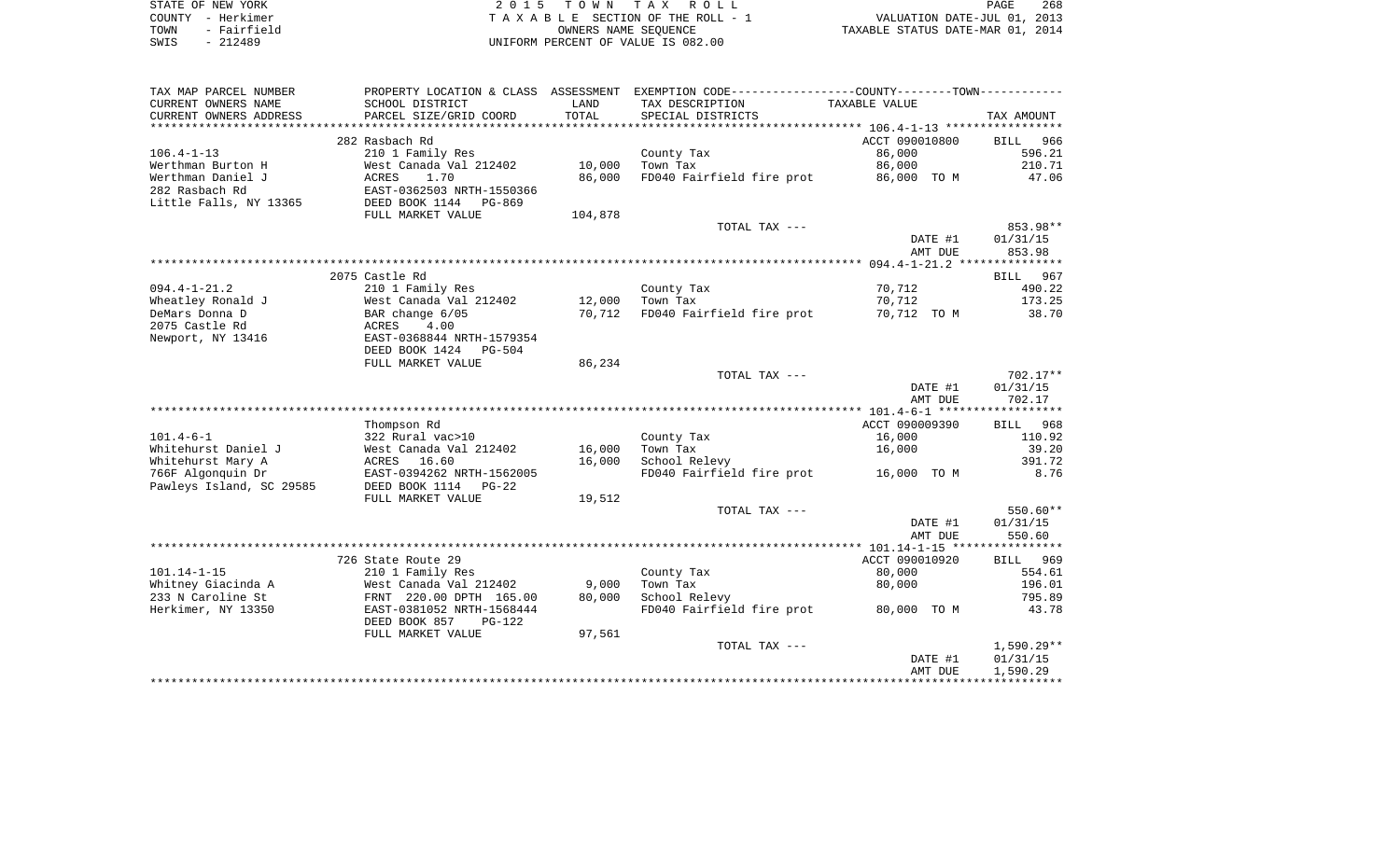| STATE OF NEW YORK   | 2015 TOWN TAX ROLL                 | 269<br>PAGE                      |
|---------------------|------------------------------------|----------------------------------|
| COUNTY – Herkimer   | TAXABLE SECTION OF THE ROLL - 1    | VALUATION DATE-JUL 01, 2013      |
| - Fairfield<br>TOWN | OWNERS NAME SEOUENCE               | TAXABLE STATUS DATE-MAR 01, 2014 |
| SWIS<br>- 212489    | UNIFORM PERCENT OF VALUE IS 082.00 |                                  |

| TAX MAP PARCEL NUMBER      | PROPERTY LOCATION & CLASS ASSESSMENT |         | EXEMPTION CODE-----------------COUNTY-------TOWN----------- |                |                    |
|----------------------------|--------------------------------------|---------|-------------------------------------------------------------|----------------|--------------------|
| CURRENT OWNERS NAME        | SCHOOL DISTRICT                      | LAND    | TAX DESCRIPTION                                             | TAXABLE VALUE  |                    |
| CURRENT OWNERS ADDRESS     | PARCEL SIZE/GRID COORD               | TOTAL   | SPECIAL DISTRICTS                                           |                | TAX AMOUNT         |
| ************************   |                                      |         |                                                             |                |                    |
|                            | 216 Reservoir Rd                     |         |                                                             | ACCT 090100091 | 970<br>BILL        |
| $100.2 - 1 - 20.2$         | 210 1 Family Res                     |         | County Tax                                                  | 80,000         | 554.61             |
| Williams Christopher       | West Canada Val 212402               | 10,000  | Town Tax                                                    | 80,000         | 196.01             |
| Williams Jennifer          | Doublewide                           | 80,000  | FD040 Fairfield fire prot                                   | 80,000 TO M    | 43.78              |
| 216 Reservoir Rd           | 1.43 BANK<br>ACRES<br>135            |         |                                                             |                |                    |
| PO Box 432                 | EAST-0369714 NRTH-1571292            |         |                                                             |                |                    |
| Middleville, NY 13406      | DEED BOOK 884<br>PG-692              |         |                                                             |                |                    |
|                            | FULL MARKET VALUE                    | 97,561  |                                                             |                |                    |
|                            |                                      |         | TOTAL TAX ---                                               |                | 794.40**           |
|                            |                                      |         |                                                             | DATE #1        | 01/31/15           |
|                            |                                      |         |                                                             | AMT DUE        | 794.40             |
|                            |                                      |         |                                                             |                | ****************** |
|                            | 845 Davis Rd                         |         |                                                             | ACCT 090090030 | BILL 971           |
| $107.2 - 1 - 6$            | 210 1 Family Res                     |         | County Tax                                                  | 77,000         | 533.81             |
| Williams Patrick M         | West Canada Val 212402               | 10,000  | Town Tax                                                    | 77,000         | 188.66             |
| Williams Bonnie L          | 1.40 BANK<br>ACRES<br>135            | 77,000  | FD040 Fairfield fire prot                                   | 77,000 TO M    | 42.14              |
| 845 Davis Rd               | EAST-0386727 NRTH-1558381            |         |                                                             |                |                    |
| Little Falls, NY 13365     | DEED BOOK 848<br>$PG-452$            |         |                                                             |                |                    |
|                            | FULL MARKET VALUE                    | 93,902  |                                                             |                |                    |
|                            |                                      |         | TOTAL TAX ---                                               |                | 764.61**           |
|                            |                                      |         |                                                             | DATE #1        | 01/31/15           |
|                            |                                      |         |                                                             | AMT DUE        | 764.61             |
|                            |                                      |         |                                                             |                |                    |
|                            | 121 Academy Walk                     |         |                                                             | ACCT 090010410 | BILL 972           |
| $101.14 - 1 - 29$          | 210 1 Family Res                     |         | County Tax                                                  | 56,000         | 388.23             |
| Willoughby James           | West Canada Val 212402               | 6,000   | Town Tax                                                    | 56,000         | 137.21             |
| Willoughby Debra           | 33.00 DPTH 340.00<br>FRNT            | 56,000  | FD040 Fairfield fire prot                                   | 56,000 TO M    | 30.64              |
| 121 Academy Walk           | ACRES<br>0.26                        |         |                                                             |                |                    |
| Fairfield, NY 13406-9801   | EAST-0381415 NRTH-1568793            |         |                                                             |                |                    |
|                            | DEED BOOK 787<br>$PG-81$             |         |                                                             |                |                    |
|                            | FULL MARKET VALUE                    | 68,293  |                                                             |                |                    |
|                            |                                      |         | TOTAL TAX ---                                               |                | 556.08**           |
|                            |                                      |         |                                                             | DATE #1        | 01/31/15           |
|                            |                                      |         |                                                             | AMT DUE        | 556.08             |
|                            | 113 Academy Walk                     |         |                                                             | ACCT 090011040 | BILL 973           |
| $101.14 - 1 - 27$          | 210 1 Family Res                     |         | County Tax                                                  | 85,000         | 589.28             |
| Willoughby Judith          | West Canada Val 212402               | 8,000   | Town Tax                                                    | 85,000         | 208.26             |
| Willoughby James J         | FRNT 170.00 DPTH 170.00              | 85,000  | FD040 Fairfield fire prot                                   | 85,000 TO M    | 46.51              |
| 113 Academy Walk           | EAST-0381249 NRTH-1568709            |         |                                                             |                |                    |
| Middleville, NY 13406-9801 | DEED BOOK 1174<br>PG-292             |         |                                                             |                |                    |
|                            | FULL MARKET VALUE                    | 103,659 |                                                             |                |                    |
|                            |                                      |         | TOTAL TAX ---                                               |                | 844.05**           |
|                            |                                      |         |                                                             | DATE #1        | 01/31/15           |
|                            |                                      |         |                                                             | AMT DUE        | 844.05             |
|                            |                                      |         |                                                             |                |                    |
|                            |                                      |         |                                                             |                |                    |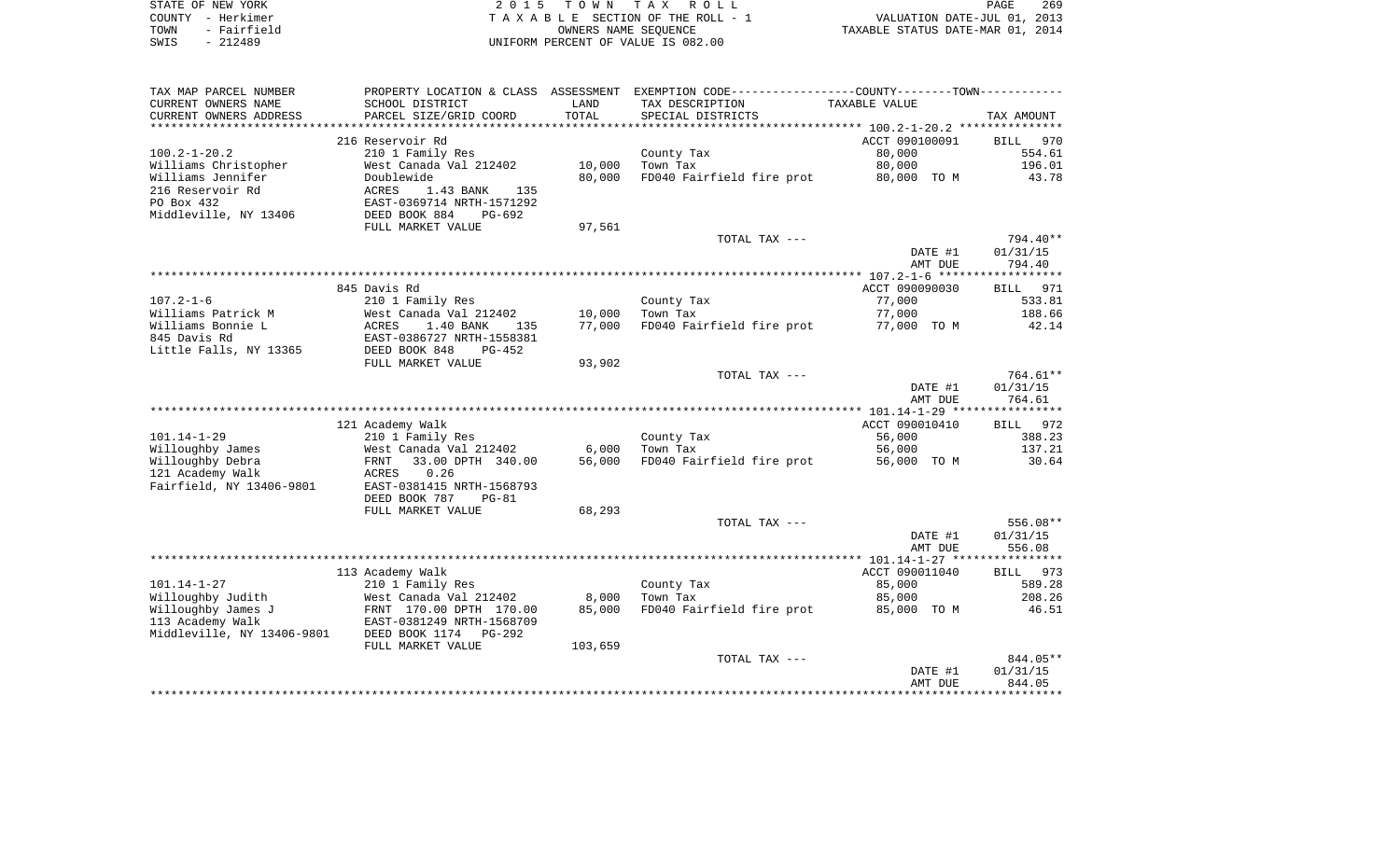| STATE OF NEW YORK   | 2015 TOWN TAX ROLL                 | 270<br>PAGE                      |
|---------------------|------------------------------------|----------------------------------|
| COUNTY - Herkimer   | TAXABLE SECTION OF THE ROLL - 1    | VALUATION DATE-JUL 01, 2013      |
| - Fairfield<br>TOWN | OWNERS NAME SEOUENCE               | TAXABLE STATUS DATE-MAR 01, 2014 |
| - 212489<br>SWIS    | UNIFORM PERCENT OF VALUE IS 082.00 |                                  |

| TAX MAP PARCEL NUMBER                                  |                                                 |         | PROPERTY LOCATION & CLASS ASSESSMENT EXEMPTION CODE---------------COUNTY-------TOWN---------- |                  |                    |
|--------------------------------------------------------|-------------------------------------------------|---------|-----------------------------------------------------------------------------------------------|------------------|--------------------|
| CURRENT OWNERS NAME                                    | SCHOOL DISTRICT                                 | LAND    | TAX DESCRIPTION                                                                               | TAXABLE VALUE    |                    |
| CURRENT OWNERS ADDRESS                                 | PARCEL SIZE/GRID COORD                          | TOTAL   | SPECIAL DISTRICTS                                                                             |                  | TAX AMOUNT         |
|                                                        |                                                 |         |                                                                                               |                  |                    |
|                                                        | 1140 Hardscrabble Rd                            |         |                                                                                               | ACCT 090100028   | 974<br><b>BILL</b> |
| $101.14 - 1 - 50$                                      | 210 1 Family Res                                |         | County Tax                                                                                    | 91,000           | 630.87             |
| Windecker Family Irrevocable T West Canada Val 212402  |                                                 | 9,000   | Town Tax                                                                                      | 91,000           | 222.96             |
| Windecker Dana & Sandra Steven FRNT 110.00 DPTH 295.00 |                                                 | 91,000  | FD040 Fairfield fire prot                                                                     | 91,000 TO M      | 49.80              |
| 1140 Hardscrabble Rd                                   | EAST-0382139 NRTH-1566917                       |         |                                                                                               |                  |                    |
| Fairfield, NY 13406                                    | DEED BOOK 1505<br><b>PG-491</b>                 |         |                                                                                               |                  |                    |
|                                                        | FULL MARKET VALUE                               | 110,976 |                                                                                               |                  |                    |
|                                                        |                                                 |         | TOTAL TAX ---                                                                                 |                  | $903.63**$         |
|                                                        |                                                 |         |                                                                                               | DATE #1          | 01/31/15           |
|                                                        |                                                 |         |                                                                                               | AMT DUE          | 903.63             |
|                                                        |                                                 |         |                                                                                               |                  |                    |
|                                                        | 1152 Hardscrabble Rd                            |         |                                                                                               | ACCT 090000960   | 975<br>BILL        |
| $101.14 - 1 - 49$                                      | 210 1 Family Res                                |         | County Tax                                                                                    | 45,000           | 311.97             |
| Windecker Family Trrevocable T West Canada Val 212402  |                                                 | 11,000  | Town Tax                                                                                      | 45,000           | 110.26             |
| Windecker Dana & Sandra Steven ACRES                   | 2.00                                            | 45,000  | FD040 Fairfield fire prot                                                                     | 45,000 TO M      | 24.63              |
| 1152 Hardscrabble Rd                                   | EAST-0382114 NRTH-1567098                       |         |                                                                                               |                  |                    |
| Fairfield, NY 13406                                    | DEED BOOK 1505<br>$PG-487$<br>FULL MARKET VALUE | 54,878  |                                                                                               |                  |                    |
|                                                        |                                                 |         | TOTAL TAX ---                                                                                 |                  | $446.86**$         |
|                                                        |                                                 |         |                                                                                               | DATE #1          | 01/31/15           |
|                                                        |                                                 |         |                                                                                               | AMT DUE          | 446.86             |
|                                                        |                                                 |         |                                                                                               |                  |                    |
|                                                        | 119 Academy Walk                                |         |                                                                                               | ACCT 090011070   | BILL 976           |
| $101.14 - 1 - 28$                                      | 210 1 Family Res                                |         | AGED-CT<br>41801                                                                              | 42,500<br>42,500 |                    |
| Windecker Family Trust                                 | West Canada Val 212402                          | 8,000   | County Tax                                                                                    | 42,500           | 294.64             |
| Windecker Dana & Sandra Steven life use                |                                                 | 85,000  | Town Tax                                                                                      | 42,500           | 104.13             |
| 119 Academy Walk                                       | FRNT<br>75.00 DPTH 340.00                       |         | FD040 Fairfield fire prot                                                                     | 85,000 TO M      | 46.51              |
| Fairfield, NY 13406                                    | EAST-0381357 NRTH-1568792                       |         |                                                                                               |                  |                    |
|                                                        | DEED BOOK 1505<br>PG-484                        |         |                                                                                               |                  |                    |
|                                                        | FULL MARKET VALUE                               | 103,659 |                                                                                               |                  |                    |
|                                                        |                                                 |         | TOTAL TAX ---                                                                                 |                  | $445.28**$         |
|                                                        |                                                 |         |                                                                                               | DATE #1          | 01/31/15           |
|                                                        |                                                 |         |                                                                                               | AMT DUE          | 445.28             |
|                                                        |                                                 |         |                                                                                               |                  |                    |
|                                                        | 1568 Castle Rd                                  |         |                                                                                               | ACCT 090086015   | BILL 977           |
| $095.3 - 1 - 30.2$                                     | 210 1 Family Res                                |         | County Tax                                                                                    | 66,000           | 457.56             |
| Winter David B                                         | West Canada Val 212402                          | 12,000  | Town Tax                                                                                      | 66,000           | 161.71             |
| Winter Cristine                                        | 3.38<br>ACRES                                   | 66,000  | School Relevy                                                                                 |                  | 453.12             |
| 1568 Castle Rd                                         | EAST-0378646 NRTH-1581269                       |         | FD040 Fairfield fire prot                                                                     | 66,000 TO M      | 36.12              |
| Newport, NY 13416                                      | DEED BOOK 880<br>$PG-203$                       |         |                                                                                               |                  |                    |
|                                                        | FULL MARKET VALUE                               | 80,488  |                                                                                               |                  |                    |
|                                                        |                                                 |         | TOTAL TAX ---                                                                                 |                  | $1,108.51**$       |
|                                                        |                                                 |         |                                                                                               | DATE #1          | 01/31/15           |
|                                                        |                                                 |         |                                                                                               | AMT DUE          | 1,108.51           |
|                                                        |                                                 |         |                                                                                               |                  |                    |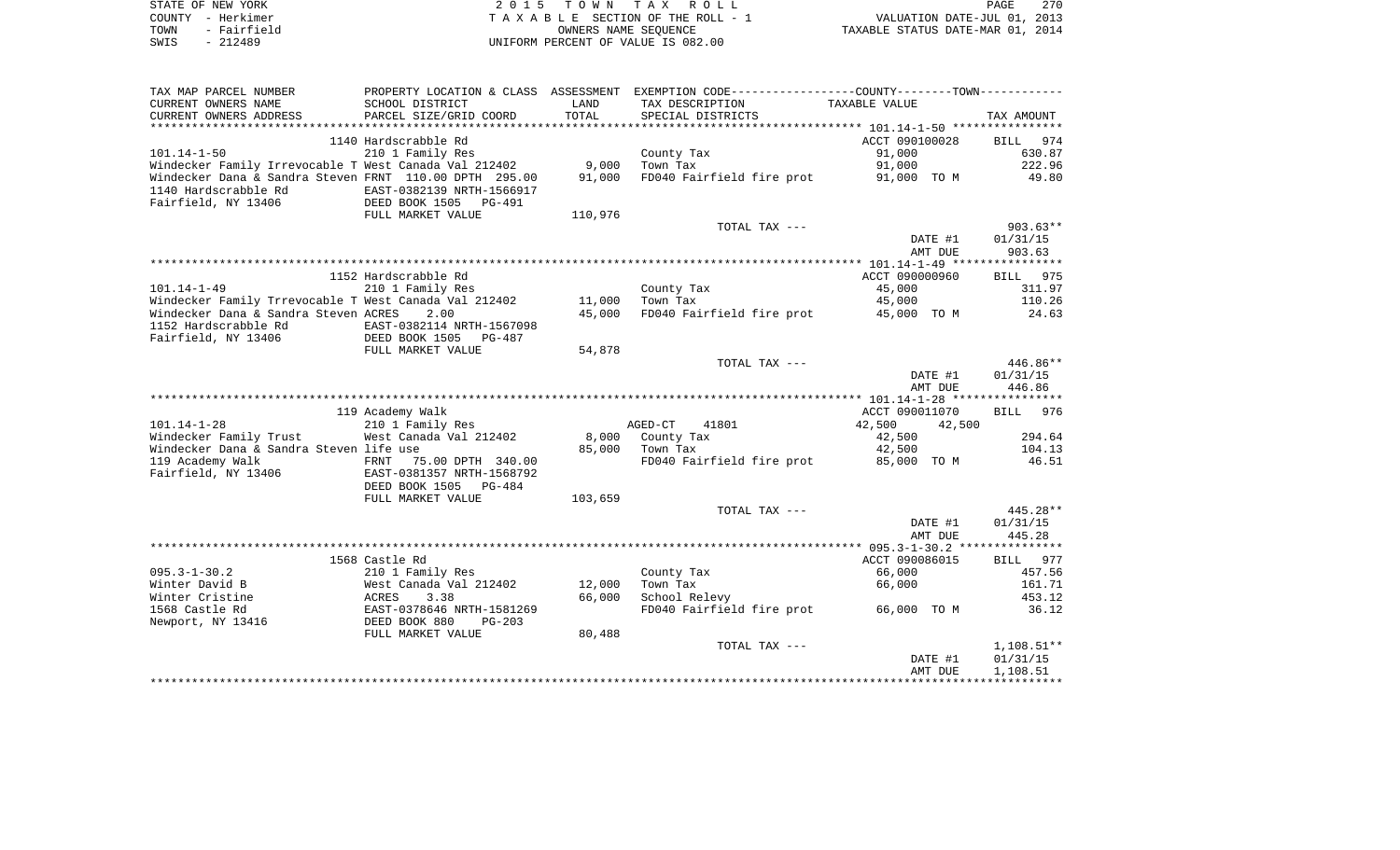|      | STATE OF NEW YORK | 2015 TOWN TAX ROLL                 | PAGE                             | 271 |
|------|-------------------|------------------------------------|----------------------------------|-----|
|      | COUNTY - Herkimer | TAXABLE SECTION OF THE ROLL - 1    | VALUATION DATE-JUL 01, 2013      |     |
| TOWN | - Fairfield       | OWNERS NAME SEOUENCE               | TAXABLE STATUS DATE-MAR 01, 2014 |     |
| SWIS | $-212489$         | UNIFORM PERCENT OF VALUE IS 082.00 |                                  |     |

| TAX MAP PARCEL NUMBER  |                                |         | PROPERTY LOCATION & CLASS ASSESSMENT EXEMPTION CODE---------------COUNTY-------TOWN---------- |                |              |
|------------------------|--------------------------------|---------|-----------------------------------------------------------------------------------------------|----------------|--------------|
| CURRENT OWNERS NAME    | SCHOOL DISTRICT                | LAND    | TAX DESCRIPTION                                                                               | TAXABLE VALUE  |              |
| CURRENT OWNERS ADDRESS | PARCEL SIZE/GRID COORD         | TOTAL   | SPECIAL DISTRICTS                                                                             |                | TAX AMOUNT   |
|                        |                                |         |                                                                                               |                |              |
|                        | 4979 State Rte 28              |         |                                                                                               | ACCT 090003300 | BILL 978     |
| $100.2 - 1 - 11.2$     | 242 Rurl res&rec               |         | County Tax                                                                                    | 96,000         | 665.54       |
| Wolter Fredrick J Jr.  | West Canada Val 212402         | 15,000  | Town Tax                                                                                      | 96,000         | 235.21       |
| 4979 State Rte. 28     | FRNT 503.00 DPTH               | 96,000  | FD040 Fairfield fire prot                                                                     | 96,000 TO M    | 52.53        |
|                        |                                |         |                                                                                               |                |              |
| Newport, NY 13416      | ACRES 11.80                    |         |                                                                                               |                |              |
|                        | EAST-0364929 NRTH-1571675      |         |                                                                                               |                |              |
|                        | DEED BOOK 1256<br>PG-427       |         |                                                                                               |                |              |
|                        | FULL MARKET VALUE              | 117,073 |                                                                                               |                |              |
|                        |                                |         | TOTAL TAX ---                                                                                 |                | 953.28**     |
|                        |                                |         |                                                                                               | DATE #1        | 01/31/15     |
|                        |                                |         |                                                                                               | AMT DUE        | 953.28       |
|                        |                                |         |                                                                                               |                |              |
|                        | 263 Parkhurst Rd               |         |                                                                                               | ACCT 090006120 | BILL 979     |
| $100.4 - 1 - 15$       | 210 1 Family Res               |         | County Tax                                                                                    | 65,000         | 450.62       |
| Woodcock Helen         | West Canada Val 212402         | 10,000  | Town Tax                                                                                      | 65,000         | 159.26       |
| 263 Parkhurst Rd       | Doublewide                     | 65,000  | FD040 Fairfield fire prot 65,000 TO M                                                         |                | 35.57        |
| Little Falls, NY 13365 | ACRES<br>1.00                  |         |                                                                                               |                |              |
|                        | EAST-0370269 NRTH-1566442      |         |                                                                                               |                |              |
|                        |                                |         |                                                                                               |                |              |
|                        | DEED BOOK 814<br>$PG-542$      |         |                                                                                               |                |              |
|                        | FULL MARKET VALUE              | 79,268  |                                                                                               |                |              |
|                        |                                |         | TOTAL TAX ---                                                                                 |                | $645.45**$   |
|                        |                                |         |                                                                                               | DATE #1        | 01/31/15     |
|                        |                                |         |                                                                                               | AMT DUE        | 645.45       |
|                        |                                |         |                                                                                               |                |              |
|                        | State Route 29                 |         |                                                                                               | ACCT 090087059 | BILL<br>980  |
| $101.4 - 5 - 4$        | 322 Rural vac>10               |         | County Tax                                                                                    | 17,000         | 117.86       |
| Wright Alphanso        | West Canada Val 212402         | 17,000  | Town Tax                                                                                      | 17,000         | 41.65        |
| 187-23 Sullivan Rd     | ACRES 19.60                    | 17,000  | School Relevy                                                                                 |                | 416.21       |
| St. Albans, NY 11412   | EAST-0387283 NRTH-1567261      |         | FD040 Fairfield fire prot                                                                     | 17,000 TO M    | 9.30         |
|                        | DEED BOOK 940<br><b>PG-700</b> |         |                                                                                               |                |              |
|                        | FULL MARKET VALUE              | 20,732  |                                                                                               |                |              |
|                        |                                |         | TOTAL TAX ---                                                                                 |                | 585.02**     |
|                        |                                |         |                                                                                               |                |              |
|                        |                                |         |                                                                                               | DATE #1        | 01/31/15     |
|                        |                                |         |                                                                                               | AMT DUE        | 585.02       |
|                        |                                |         |                                                                                               |                |              |
|                        | 310 Lynch Rd                   |         |                                                                                               |                | BILL 981     |
| $106.2 - 1 - 12.2$     | 210 1 Family Res               |         | County Tax                                                                                    | 110,000        | 762.59       |
| Wright Heather L       | West Canada Val 212402         | 6,000   | Town Tax                                                                                      | 110,000        | 269.52       |
| 310 Lynch Rd           | 75.00 DPTH 140.00<br>FRNT      | 110,000 | FD040 Fairfield fire prot                                                                     | 110,000 TO M   | 60.20        |
| Little Falls, NY 13365 | $0.26$ BANK<br>ACRES<br>135    |         |                                                                                               |                |              |
|                        | EAST-0365300 NRTH-1554382      |         |                                                                                               |                |              |
|                        | DEED BOOK 803<br>$PG-646$      |         |                                                                                               |                |              |
|                        | FULL MARKET VALUE              | 134,146 |                                                                                               |                |              |
|                        |                                |         | TOTAL TAX ---                                                                                 |                | $1,092.31**$ |
|                        |                                |         |                                                                                               | DATE #1        | 01/31/15     |
|                        |                                |         |                                                                                               | AMT DUE        | 1,092.31     |
|                        |                                |         |                                                                                               |                |              |
|                        |                                |         |                                                                                               |                |              |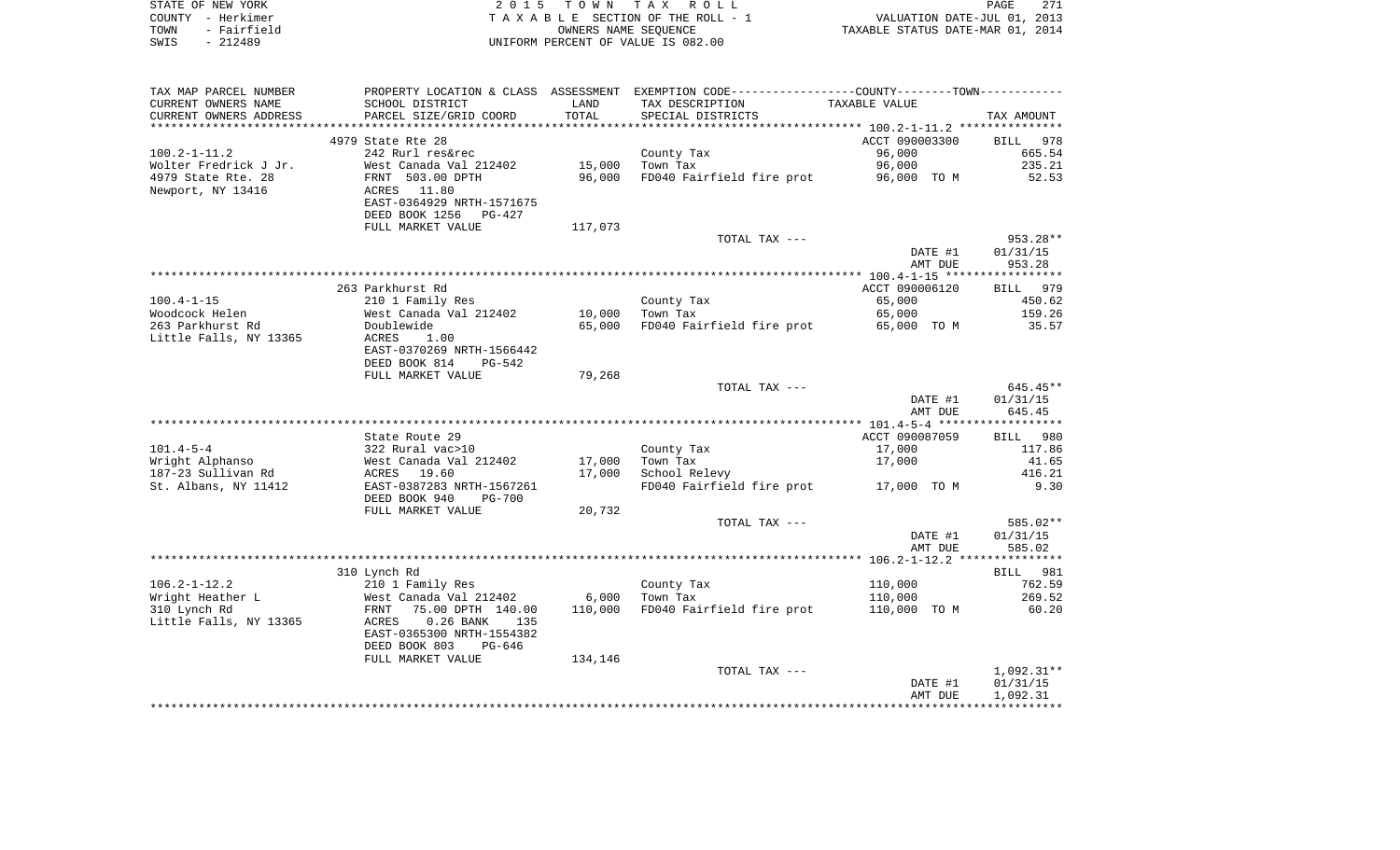| STATE OF NEW YORK      | 2 0 1 5                              | T O W N              | TAX ROLL                                                    |                                  | 272<br>PAGE                 |
|------------------------|--------------------------------------|----------------------|-------------------------------------------------------------|----------------------------------|-----------------------------|
| - Herkimer<br>COUNTY   |                                      |                      | T A X A B L E SECTION OF THE ROLL - 1                       |                                  | VALUATION DATE-JUL 01, 2013 |
| - Fairfield<br>TOWN    |                                      | OWNERS NAME SEOUENCE |                                                             | TAXABLE STATUS DATE-MAR 01, 2014 |                             |
| $-212489$<br>SWIS      |                                      |                      | UNIFORM PERCENT OF VALUE IS 082.00                          |                                  |                             |
|                        |                                      |                      |                                                             |                                  |                             |
| TAX MAP PARCEL NUMBER  | PROPERTY LOCATION & CLASS ASSESSMENT |                      | EXEMPTION CODE-----------------COUNTY-------TOWN----------- |                                  |                             |
| CURRENT OWNERS NAME    | SCHOOL DISTRICT                      | LAND                 | TAX DESCRIPTION TAXABLE VALUE                               |                                  |                             |
| CURRENT OWNERS ADDRESS | PARCEL SIZE/GRID COORD               | TOTAL                | SPECIAL DISTRICTS                                           |                                  | TAX AMOUNT                  |
|                        |                                      |                      |                                                             |                                  |                             |
|                        | 304 Lynch Rd                         |                      |                                                             | ACCT 090100039                   | BILL 982                    |
| $106.2 - 1 - 12.1$     | 210 1 Family Res                     |                      | County Tax                                                  | 60,000                           | 415.96                      |
| Wright Wesley          | West Canada Val 212402 7,000         |                      | Town Tax                                                    | 60,000                           | 147.01                      |
| 304 Lynch Rd           | BAR change 6/05                      | 60,000               | FD040 Fairfield fire prot 60,000 TO M                       |                                  | 32.83                       |
| Little Falls, NY 13365 | FRNT 140.00 DPTH 150.00              |                      |                                                             |                                  |                             |
|                        | $0.46$ BANK<br>ACRES<br>135          |                      |                                                             |                                  |                             |
|                        | EAST-0365357 NRTH-1554457            |                      |                                                             |                                  |                             |
|                        | DEED BOOK 794<br>$PG-46$             | 73,171               |                                                             |                                  |                             |
|                        | FULL MARKET VALUE                    |                      | TOTAL TAX ---                                               |                                  | 595.80**                    |
|                        |                                      |                      |                                                             | DATE #1                          | 01/31/15                    |
|                        |                                      |                      |                                                             | AMT DUE                          | 595.80                      |
|                        |                                      |                      |                                                             |                                  |                             |
|                        | 194 Snyder Rd                        |                      |                                                             |                                  | BILL 983                    |
| $101.4 - 4 - 9$        | 240 Rural res                        |                      | County Tax                                                  | 100,000                          | 693.27                      |
| Yoder Rufus M          | West Canada Val 212402 20,000        |                      | Town Tax                                                    | 100,000                          | 245.01                      |
| Yoder Ester Mae        | Survey Jj19a26                       | 100,000              | FD040 Fairfield fire prot 100,000 TO M                      |                                  | 54.72                       |
| 194 Snyder Rd          | ACRES 20.90                          |                      |                                                             |                                  |                             |

|                        | $0.46$ BANK<br>ACRES<br>135<br>EAST-0365357 NRTH-1554457<br>DEED BOOK 794<br>$PG-46$ |         |                           |                |                             |
|------------------------|--------------------------------------------------------------------------------------|---------|---------------------------|----------------|-----------------------------|
|                        | FULL MARKET VALUE                                                                    | 73,171  | TOTAL TAX ---             |                | 595.80**                    |
|                        |                                                                                      |         |                           | DATE #1        | 01/31/15                    |
|                        |                                                                                      |         |                           | AMT DUE        | 595.80                      |
|                        |                                                                                      |         |                           |                | ******************          |
|                        | 194 Snyder Rd                                                                        |         |                           |                | <b>BILL</b><br>983          |
| $101.4 - 4 - 9$        | 240 Rural res                                                                        |         | County Tax                | 100,000        | 693.27                      |
| Yoder Rufus M          | West Canada Val 212402                                                               | 20,000  | Town Tax                  | 100,000        | 245.01                      |
| Yoder Ester Mae        | Survey Jj19a26                                                                       | 100,000 | FD040 Fairfield fire prot | 100,000 TO M   | 54.72                       |
| 194 Snyder Rd          | ACRES 20.90                                                                          |         |                           |                |                             |
| Little Falls, NY 13365 | EAST-0391900 NRTH-1565854                                                            |         |                           |                |                             |
|                        | DEED BOOK 1453<br><b>PG-757</b>                                                      |         |                           |                |                             |
|                        | FULL MARKET VALUE                                                                    | 121,951 |                           |                |                             |
|                        |                                                                                      |         | TOTAL TAX ---             |                | $993.00**$                  |
|                        |                                                                                      |         |                           | DATE #1        | 01/31/15                    |
|                        |                                                                                      |         |                           | AMT DUE        | 993.00                      |
|                        |                                                                                      |         |                           |                |                             |
| $107.3 - 2 - 2.3$      | State Route 169<br>314 Rural vac<10                                                  |         | County Tax                | 5,000          | 984<br><b>BILL</b><br>34.66 |
| Young-Edick Donna      | West Canada Val 212402                                                               | 5,000   | Town Tax                  | 5,000          | 12.25                       |
| 2322 State Route 169   | FRNT 100.00 DPTH                                                                     | 5,000   | FD040 Fairfield fire prot | 5,000<br>TO M  | 2.74                        |
| Little Falls, NY 13365 | 3.30<br>ACRES                                                                        |         |                           |                |                             |
|                        | EAST-0375430 NRTH-1550910                                                            |         |                           |                |                             |
|                        | DEED BOOK 903<br>$PG-322$                                                            |         |                           |                |                             |
|                        | FULL MARKET VALUE                                                                    | 6,098   |                           |                |                             |
|                        |                                                                                      |         | TOTAL TAX ---             |                | $49.65**$                   |
|                        |                                                                                      |         |                           | DATE #1        | 01/31/15                    |
|                        |                                                                                      |         |                           | AMT DUE        | 49.65                       |
|                        |                                                                                      |         |                           |                |                             |
|                        | 2322 State Route 169                                                                 |         |                           | ACCT 090100068 | 985<br><b>BILL</b>          |
| $107.3 - 2 - 4.2$      | 210 1 Family Res                                                                     |         | County Tax                | 102,000        | 707.13                      |
| Young-Edick Donna      | Little Falls Ce 210900                                                               | 10,000  | Town Tax                  | 102,000        | 249.91                      |
| 2322 State Route 169   | ACRES<br>1.60                                                                        | 102,000 | School Relevy             |                | 3,007.61                    |
| Little Falls, 13365    | EAST-0375292 NRTH-1550705                                                            |         | FD040 Fairfield fire prot | 102,000 TO M   | 55.82                       |
|                        | DEED BOOK 741<br>$PG-93$                                                             |         |                           |                |                             |
|                        | FULL MARKET VALUE                                                                    | 124,390 |                           |                |                             |
|                        |                                                                                      |         | TOTAL TAX ---             |                | $4,020.47**$                |
|                        |                                                                                      |         |                           | DATE #1        | 01/31/15                    |
|                        |                                                                                      |         |                           | AMT DUE        | 4,020.47                    |
|                        |                                                                                      |         |                           |                |                             |
|                        |                                                                                      |         |                           |                |                             |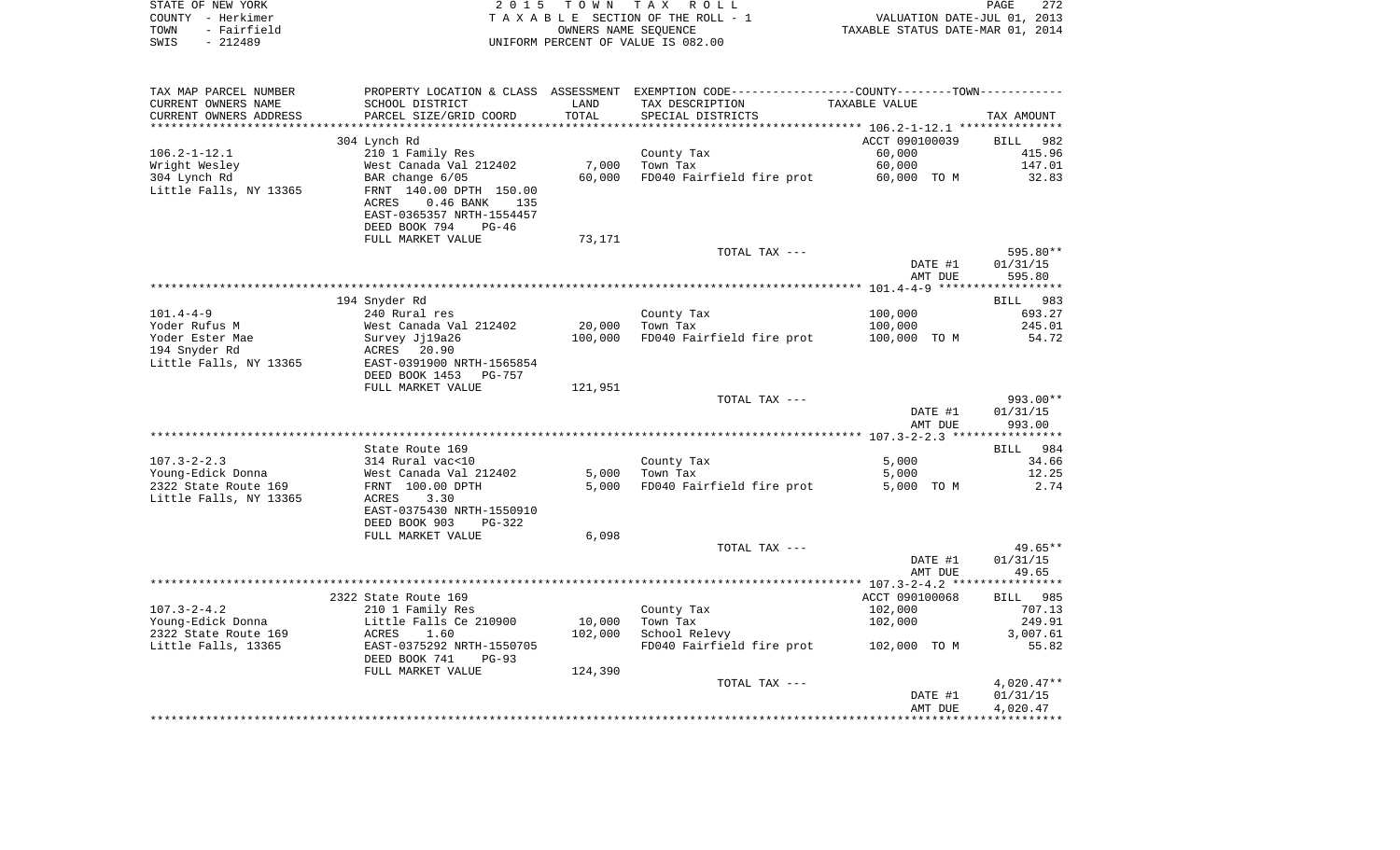| STATE OF NEW YORK   | 2015 TOWN TAX ROLL                 | PAGE                             | 273 |
|---------------------|------------------------------------|----------------------------------|-----|
| COUNTY – Herkimer   | TAXABLE SECTION OF THE ROLL - 1    | VALUATION DATE-JUL 01, 2013      |     |
| - Fairfield<br>TOWN | OWNERS NAME SEOUENCE               | TAXABLE STATUS DATE-MAR 01, 2014 |     |
| SWIS<br>- 212489    | UNIFORM PERCENT OF VALUE IS 082.00 |                                  |     |

| TAX MAP PARCEL NUMBER                    |                                            |         | PROPERTY LOCATION & CLASS ASSESSMENT EXEMPTION CODE----------------COUNTY--------TOWN----------- |                          |                    |
|------------------------------------------|--------------------------------------------|---------|--------------------------------------------------------------------------------------------------|--------------------------|--------------------|
| CURRENT OWNERS NAME                      | SCHOOL DISTRICT                            | LAND    | TAX DESCRIPTION                                                                                  | TAXABLE VALUE            |                    |
| CURRENT OWNERS ADDRESS                   | PARCEL SIZE/GRID COORD                     | TOTAL   | SPECIAL DISTRICTS                                                                                |                          | TAX AMOUNT         |
|                                          |                                            |         |                                                                                                  |                          |                    |
|                                          | 448 Lynch Rd                               |         |                                                                                                  | ACCT 090087056           | BILL<br>986        |
| $106.2 - 1 - 2.2$                        | 210 1 Family Res                           |         | VET WAR C 41122                                                                                  | $\mathbf 0$<br>7,380     |                    |
| Yoworski Keith                           | West Canada Val 212402                     |         | 7,000 VET WAR T 41123                                                                            | $\mathbf 0$<br>9,840     |                    |
| Yoworski Theresa                         | BAR change 6/05                            |         | 95,500 VET DIS CT 41141                                                                          | 24,600<br>32,800         |                    |
| 448 Lynch Rd                             | ACRES<br>1.70 BANK<br>023                  |         | County Tax                                                                                       | 63,520                   | 440.36             |
| Little Falls, NY 13365                   | EAST-0365772 NRTH-1557084                  |         | Town Tax                                                                                         | 52,860                   | 129.51             |
|                                          | DEED BOOK 802<br>$PG-29$                   |         | FD040 Fairfield fire prot                                                                        | 95,500 TO M              | 52.26              |
|                                          | FULL MARKET VALUE                          | 116,463 |                                                                                                  |                          |                    |
|                                          |                                            |         | TOTAL TAX ---                                                                                    |                          | $622.13**$         |
|                                          |                                            |         |                                                                                                  | DATE #1                  | 01/31/15           |
|                                          |                                            |         |                                                                                                  | AMT DUE                  | 622.13             |
|                                          | Davis Rd                                   |         |                                                                                                  |                          |                    |
|                                          |                                            |         |                                                                                                  |                          | BILL 987           |
| $107.1 - 3 - 14.2$<br>Zaffarano Marcco W | 314 Rural vac<10                           | 12,000  | County Tax                                                                                       | 12,000                   | 83.19              |
| Sandra                                   | West Canada Val 212402                     |         | Town Tax                                                                                         | 12,000                   | 29.40              |
| PO Box 464                               | 8.10<br>ACRES<br>EAST-0380101 NRTH-1557018 | 12,000  | FD040 Fairfield fire prot                                                                        | 12,000 TO M              | 6.57               |
| Middleville, NY 13406                    | DEED BOOK 817<br>PG-479                    |         |                                                                                                  |                          |                    |
|                                          | FULL MARKET VALUE                          | 14,634  |                                                                                                  |                          |                    |
|                                          |                                            |         | TOTAL TAX ---                                                                                    |                          | $119.16**$         |
|                                          |                                            |         |                                                                                                  | DATE #1                  | 01/31/15           |
|                                          |                                            |         |                                                                                                  | AMT DUE                  | 119.16             |
|                                          |                                            |         |                                                                                                  |                          |                    |
|                                          | Parkhurst Road                             |         |                                                                                                  |                          | BILL 988           |
| $101.3 - 1 - 16.3$                       | 314 Rural vac<10                           |         | County Tax                                                                                       | 6,500                    | 45.06              |
| Zaino Michael J                          | West Canada Val 212402                     | 6,500   | Town Tax                                                                                         | 6,500                    | 15.93              |
| Zaino Heather L                          | FRNT 341.00 DPTH                           | 6,500   | School Relevy                                                                                    |                          | 159.14             |
| PO Box 302                               | ACRES<br>3.90                              |         | FD040 Fairfield fire prot                                                                        | 6,500 TO M               | 3.56               |
| Newport, NY 13416                        | EAST-0377430 NRTH-1563165                  |         |                                                                                                  |                          |                    |
|                                          | DEED BOOK 1140<br>PG-561                   |         |                                                                                                  |                          |                    |
|                                          | FULL MARKET VALUE                          | 7,927   |                                                                                                  |                          |                    |
|                                          |                                            |         | TOTAL TAX ---                                                                                    |                          | $223.69**$         |
|                                          |                                            |         |                                                                                                  | DATE #1                  | 01/31/15           |
|                                          |                                            |         |                                                                                                  | AMT DUE                  | 223.69             |
|                                          |                                            |         |                                                                                                  |                          |                    |
|                                          | 2628 State Route 169                       |         |                                                                                                  | ACCT 090006180           | <b>BILL</b><br>989 |
| $107.1 - 1 - 12.2$                       | 113 Cattle farm                            |         | VET COM C 41132                                                                                  | 12,300<br>$\Omega$       |                    |
| Zelman Russell R                         | West Canada Val 212402                     |         | 76,000 VET COM T 41133                                                                           | 16,400<br>$\overline{0}$ |                    |
| Zelman Lorna Kay                         | BAR change 6/05                            |         | 200,000 VET DIS C 41142                                                                          | 24,600<br>0              |                    |
| 2628 State Route 169                     | Merge Of 106.21-20 & 21                    |         | VET DIS T 41143                                                                                  | 32,800<br>$\mathbf 0$    |                    |
| Little Falls, NY 13365                   | ACRES 141.50                               |         | AG MKTS<br>41730                                                                                 | 9,327<br>9,327           |                    |
|                                          | EAST-0372758 NRTH-1555841                  |         | County Tax                                                                                       | 153,773                  | 1,066.06           |
| MAY BE SUBJECT TO PAYMENT                | DEED BOOK 839<br>$PG-154$                  |         | Town Tax                                                                                         | 141,473                  | 346.63             |
| UNDER AGDIST LAW TIL 2021                | FULL MARKET VALUE                          |         | 243,902 FD040 Fairfield fire prot                                                                | 200,000 TO M             | 109.45             |
|                                          |                                            |         | TOTAL TAX ---                                                                                    |                          | $1,522.14**$       |
|                                          |                                            |         |                                                                                                  | DATE #1                  | 01/31/15           |
|                                          |                                            |         |                                                                                                  | AMT DUE                  | 1,522.14           |
|                                          |                                            |         |                                                                                                  |                          |                    |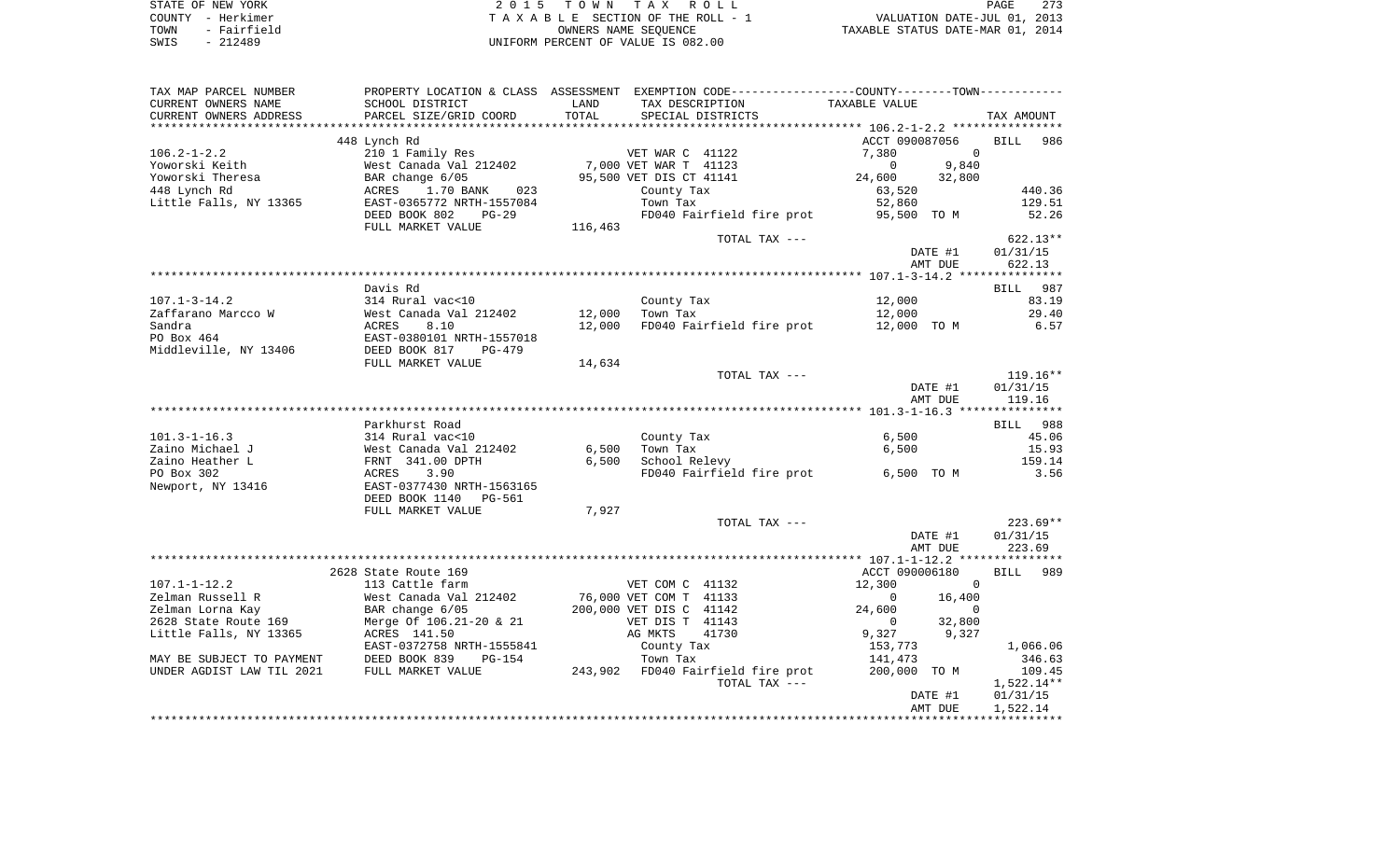STATE OF NEW YORK 2 0 1 5 T O W N T A X R O L L PAGE 274VALUATION DATE-JUL 01, 2013 TOWN - Fairfield TAXABLE STATUS DATE-MAR 01, 2014 RPS155/V04/L015 CURRENT DATE 12/15/2014

COUNTY - Herkimer  $T A X A B L E$  SECTION OF THE ROLL - 1

## R O L L S U B S E C T I O N - - T O T A L S

# \*\*\* S P E C I A L D I S T R I C T S U M M A R Y \*\*\*

| CODE                 | TOTAL   | EXTENSION   | <b>EXTENSION</b> | AD VALOREM | <b>TXEMPT</b> | TAXABLE      | TOTAL     |
|----------------------|---------|-------------|------------------|------------|---------------|--------------|-----------|
| DISTRICT NAME        | PARCELS | TYPE        | VALUE            | VALUE      | AMOUNT        | <b>VALUE</b> | TAX       |
| FD040 Fairfield fire |         | 805 TOTAL M |                  | 55760,912  | 851,446       | 54909,466    | 30,048.11 |

## \*\*\* S C H O O L D I S T R I C T S U M M A R Y \*\*\*

| CODE   | DISTRICT NAME                    | TOTAL<br>PARCELS | ASSESSED<br>LAND | ASSESSED<br>TOTAL | <b>EXEMPT</b><br>AMOUNT | TOTAL<br>TAXABLE          |
|--------|----------------------------------|------------------|------------------|-------------------|-------------------------|---------------------------|
|        |                                  |                  |                  |                   | STAR AMOUNT             | STAR TAXABLE              |
|        | Little Falls Central             | 41               | 1089,500         | 2562,200          | 261,740                 | 2,300,460                 |
| 210900 | West Canada Valley               | 782              | 17420,105        | 53989,312         | 439,500<br>2456,189     | 1,860,960<br>51, 533, 123 |
| 212402 |                                  |                  |                  |                   | 11681,284               | 39,851,839                |
|        | SUB-TOTAL                        | 823              | 18509,605        | 56551,512         | 2717,929                | 53,833,583                |
|        | $S \cup B - T \cup T A L (CONT)$ |                  |                  |                   | 12120,784               | 41,712,799                |
|        | TOTAL                            | 823              | 18509,605        | 56551,512         | 2717,929                | 53,833,583                |
|        | TO TAL (CONT)                    |                  |                  |                   | 12120,784               | 41,712,799                |

### \*\*\* S Y S T E M C O D E S S U M M A R Y \*\*\*

# NO SYSTEM EXEMPTIONS AT THIS LEVEL

## \*\*\* E X E M P T I O N S U M M A R Y \*\*\*

|       |             | TOTAL   |        |        |
|-------|-------------|---------|--------|--------|
| CODE  | DESCRIPTION | PARCELS | COUNTY | TOWN   |
| 13100 | MUN OWNED   |         | 10,000 | 10,000 |
| 41101 | VETFUND CT  |         | 2,680  | 2,680  |
| 41121 | VET WAR CT  |         | 14,760 | 18,840 |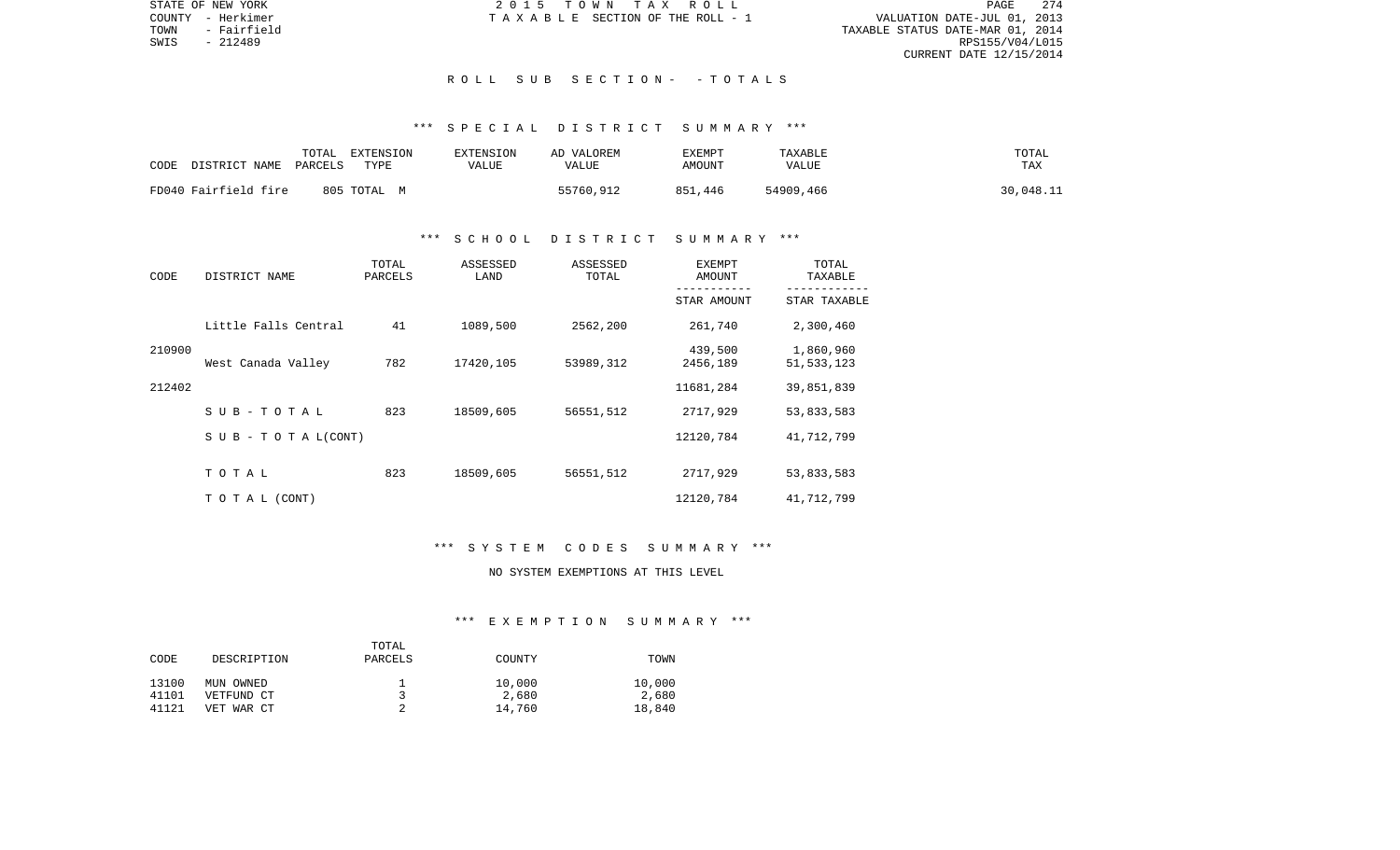PAGE 275 TAXABLE SECTION OF THE ROLL - 1<br>TOWN - Fairfield TOWN - Fairfield TOWN - Fairfield TOWN - Fairfield TOWN - Fairfield TOWN - Fairfield TOWN - Fairfield TOWN - TAXABLE STATUS DATE-MAR 01, 2014<br>TOWN - 212489 RPS155/V04/L015 CURRENT DATE 12/15/2014

STATE OF NEW YORK **2015 TOWN TAX ROLL** COUNTY - Herkimer T A X A B L E SECTION OF THE ROLL - 1

SWIS - 212489

### R O L L S U B S E C T I O N - - T O T A L S

### \*\*\* E X E M P T I O N S U M M A R Y \*\*\*

|       |                | TOTAL          |          |          |
|-------|----------------|----------------|----------|----------|
| CODE  | DESCRIPTION    | PARCELS        | COUNTY   | TOWN     |
|       |                |                |          |          |
| 41122 | VET WAR C      | 23             | 167,130  |          |
| 41123 | VET WAR T      | 24             |          | 220,830  |
| 41125 | VET WAR CS     | $\mathbf 1$    | 7,380    |          |
| 41131 | VET COM CT     | 6              | 69,200   | 85,600   |
| 41132 | VET COM C      | 24             | 288,750  |          |
| 41133 | VET COM T      | 25             |          | 379,975  |
| 41135 | VET COM CS     | 1              | 12,300   |          |
| 41141 | VET DIS CT     | 6              | 85,100   | 93,300   |
| 41142 | VET DIS C      | 9              | 221,400  |          |
| 41143 | VET DIS T      | 9              |          | 288,521  |
| 41161 | $CW$ 15 $VET/$ | $\mathbf 1$    | 7,380    |          |
| 41162 | $CW$ 15 $VET/$ | $1\,$          | 7,380    |          |
| 41171 | CW DISBLD      | $1\,$          | 14,250   |          |
| 41400 | CLERGY         | $1\,$          | 1,500    | 1,500    |
| 41700 | AGRIC 10 Y     | 8              | 277,200  | 277,200  |
| 41720 | AG MKTS L      | 50             | 906,098  | 906,098  |
| 41730 | AG MKTS        | 51             | 1047,073 | 1047,073 |
| 41800 | AGED-ALL       | 6              | 222,048  | 218,768  |
| 41801 | AGED-CT        | 7              | 153,700  | 153,700  |
| 41802 | AGED-CNTY      | $1\,$          | 7,920    |          |
| 41803 | AGED-TOWN      | $\overline{2}$ |          | 71,920   |
| 42100 | AGRIC 10 Y     | 32             | 229,400  | 229,400  |
|       | TOTAL          | 295            | 3752,649 | 4005,405 |

| ROLL<br><b>SEC</b> | DESCRIPTION            | TOTAL<br>PARCELS | ASSESSED<br>LAND       | ASSESSED<br>TOTAL      | EXEMPT<br>AMOUNT       | TOTAL<br>TAXABLE         |             | TOTAL<br>TAX             |
|--------------------|------------------------|------------------|------------------------|------------------------|------------------------|--------------------------|-------------|--------------------------|
|                    |                        |                  |                        |                        |                        | ------------             | TAX         |                          |
|                    |                        |                  |                        |                        | STAR AMOUNT            | STAR TAXABLE             | <b>RATE</b> |                          |
|                    | County Tax<br>Town Tax |                  | 18509,605<br>18509,605 | 56551,512<br>56551,512 | 3,752,649<br>4,005,405 | 52,798,863<br>52,546,107 |             | 366,036.81<br>128,745.43 |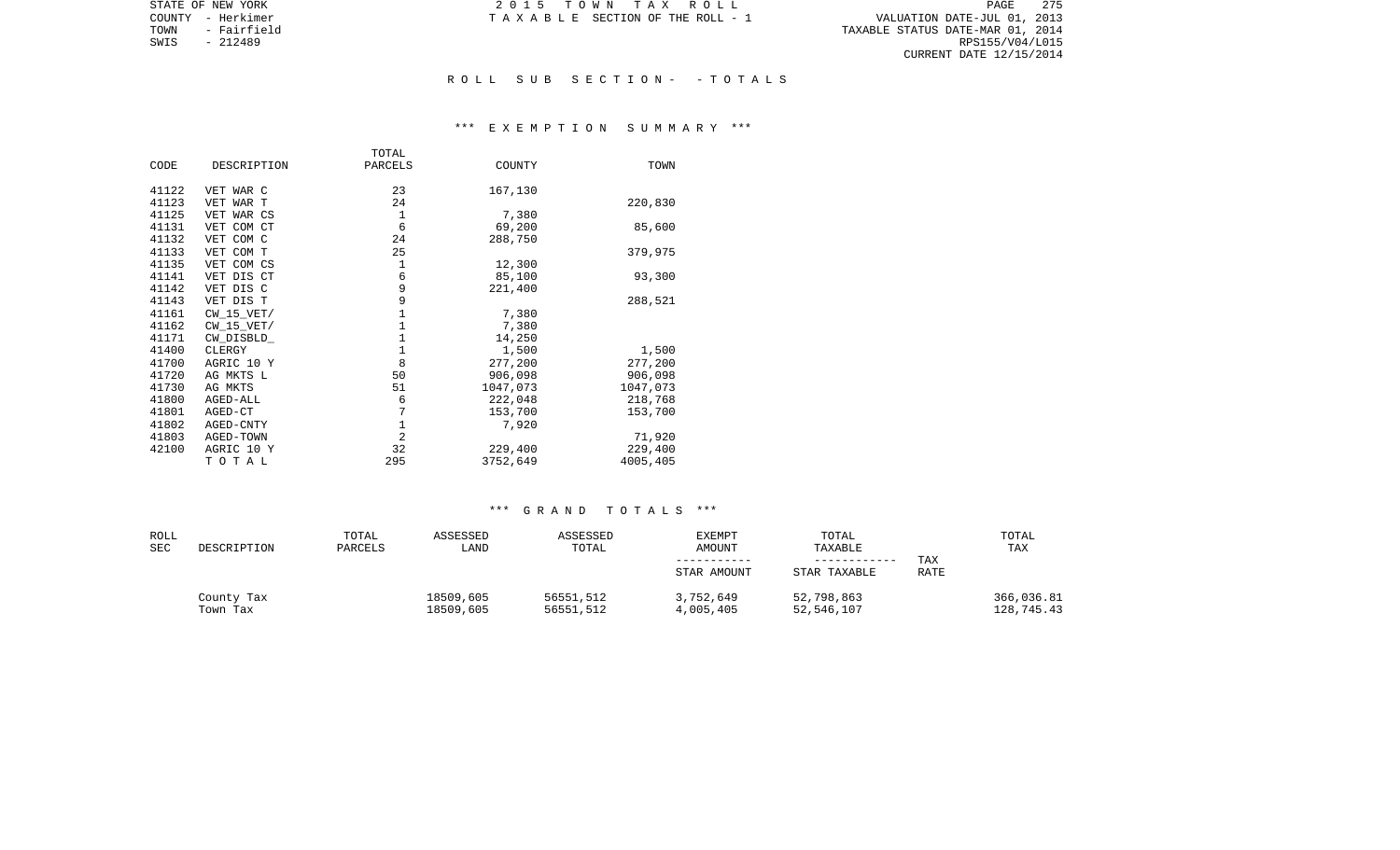| STATE OF NEW YORK    | 2015 TOWN TAX ROLL              | 276<br>PAGE                      |
|----------------------|---------------------------------|----------------------------------|
| - Herkimer<br>COUNTY | TAXABLE SECTION OF THE ROLL - 1 | VALUATION DATE-JUL 01, 2013      |
| - Fairfield<br>TOWN  |                                 | TAXABLE STATUS DATE-MAR 01, 2014 |
| $-212489$<br>SWIS    |                                 | RPS155/V04/L015                  |
|                      |                                 | CURRENT DATE 12/15/2014          |
|                      |                                 |                                  |
|                      | ROLL SUB SECTION- - TOTALS      |                                  |

| ROLL<br><b>SEC</b> | DESCRIPTION     | TOTAL<br>PARCELS | ASSESSED<br>LAND | ASSESSED<br>TOTAL | EXEMPT<br>AMOUNT | TOTAL<br>TAXABLE             |                    | TOTAL<br>TAX |
|--------------------|-----------------|------------------|------------------|-------------------|------------------|------------------------------|--------------------|--------------|
|                    |                 |                  |                  |                   | STAR AMOUNT      | ------------<br>STAR TAXABLE | TAX<br><b>RATE</b> |              |
|                    | School Relevy   |                  |                  |                   |                  |                              |                    |              |
|                    |                 |                  |                  |                   |                  |                              |                    | 161,017.32   |
|                    | SPEC DIST TAXES |                  |                  |                   |                  |                              |                    | 30,048.11    |
|                    | TAXABLE         | 823              |                  |                   |                  |                              |                    | 685,847.67   |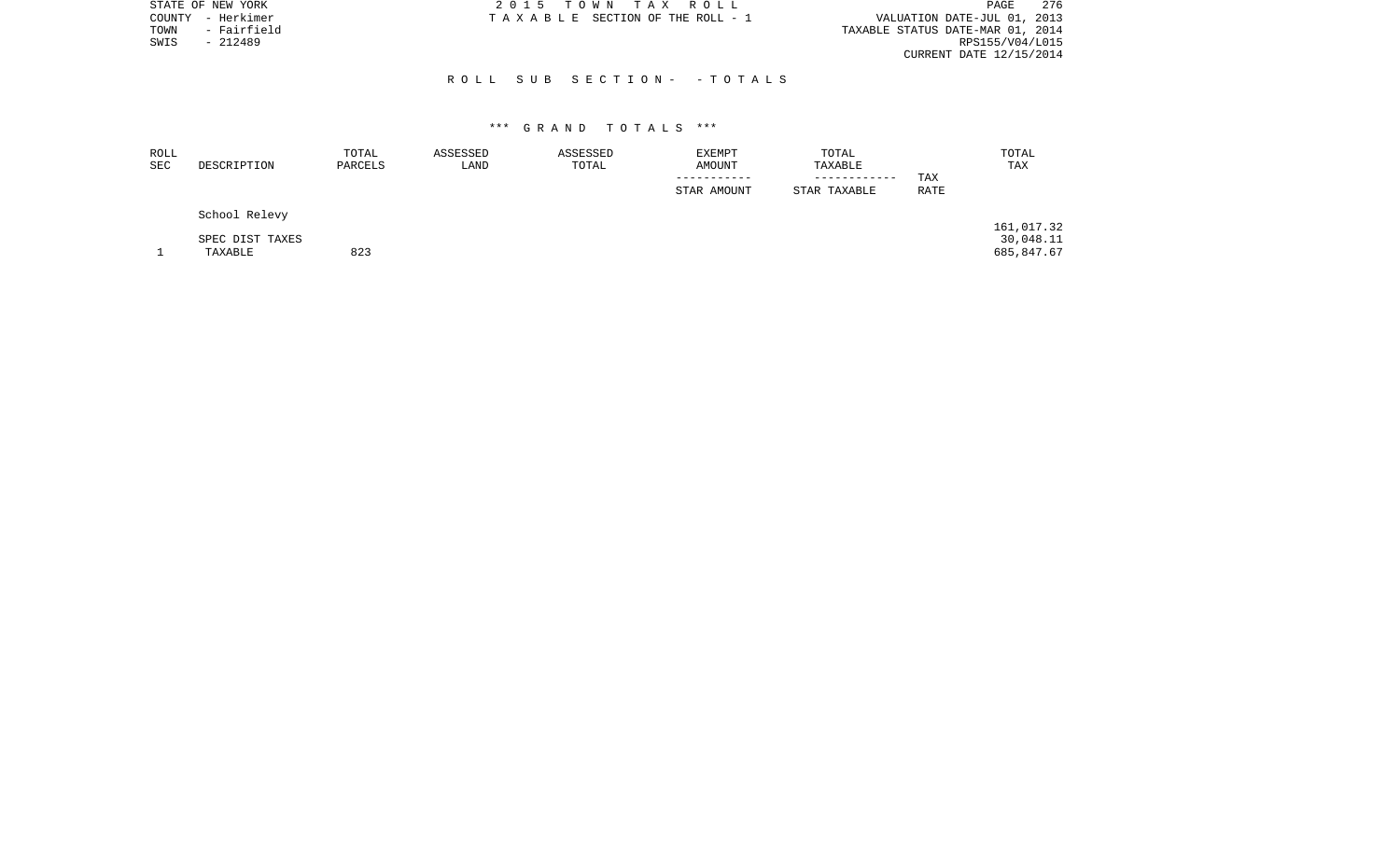STATE OF NEW YORK 2 0 1 5 T O W N T A X R O L L PAGE 277VALUATION DATE-JUL 01, 2013 TOWN - Fairfield TAXABLE STATUS DATE-MAR 01, 2014 CURRENT DATE 12/15/2014

COUNTY - Herkimer  $T A X A B L E$  SECTION OF THE ROLL - 1

SWIS - 212489

### R O L L S E C T I O N T O T A L S

# \*\*\* S P E C I A L D I S T R I C T S U M M A R Y \*\*\*

| CODE                 | TOTAL   | EXTENSION   | EXTENSION | AD VALOREM | EXEMPT  | TAXABLE   | TOTAL     |
|----------------------|---------|-------------|-----------|------------|---------|-----------|-----------|
| DISTRICT NAME        | PARCELS | TYPE        | VALUE     | VALUE      | AMOUNT  | VALUE     | TAX       |
| FD040 Fairfield fire |         | 805 TOTAL M |           | 55760,912  | 851,446 | 54909,466 | 30,048.11 |

## \*\*\* S C H O O L D I S T R I C T S U M M A R Y \*\*\*

| CODE   | DISTRICT NAME                    | TOTAL<br>PARCELS | ASSESSED<br>LAND | ASSESSED<br>TOTAL | <b>EXEMPT</b><br>AMOUNT | TOTAL<br>TAXABLE          |
|--------|----------------------------------|------------------|------------------|-------------------|-------------------------|---------------------------|
|        |                                  |                  |                  |                   | STAR AMOUNT             | STAR TAXABLE              |
|        | Little Falls Central             | 41               | 1089,500         | 2562,200          | 261,740                 | 2,300,460                 |
| 210900 | West Canada Valley               | 782              | 17420,105        | 53989,312         | 439,500<br>2456,189     | 1,860,960<br>51, 533, 123 |
| 212402 |                                  |                  |                  |                   | 11681,284               | 39,851,839                |
|        | SUB-TOTAL                        | 823              | 18509,605        | 56551,512         | 2717,929                | 53,833,583                |
|        | $S \cup B - T \cup T A L (CONT)$ |                  |                  |                   | 12120,784               | 41,712,799                |
|        | TOTAL                            | 823              | 18509,605        | 56551,512         | 2717,929                | 53,833,583                |
|        | TO TAL (CONT)                    |                  |                  |                   | 12120,784               | 41,712,799                |

### \*\*\* S Y S T E M C O D E S S U M M A R Y \*\*\*

# NO SYSTEM EXEMPTIONS AT THIS LEVEL

## \*\*\* E X E M P T I O N S U M M A R Y \*\*\*

|       |             | TOTAL   |        |        |
|-------|-------------|---------|--------|--------|
| CODE  | DESCRIPTION | PARCELS | COUNTY | TOWN   |
|       |             |         |        |        |
| 13100 | MUN OWNED   |         | 10,000 | 10,000 |
| 41101 | VETFUND CT  |         | 2,680  | 2,680  |
| 41121 | VET WAR CT  |         | 14,760 | 18,840 |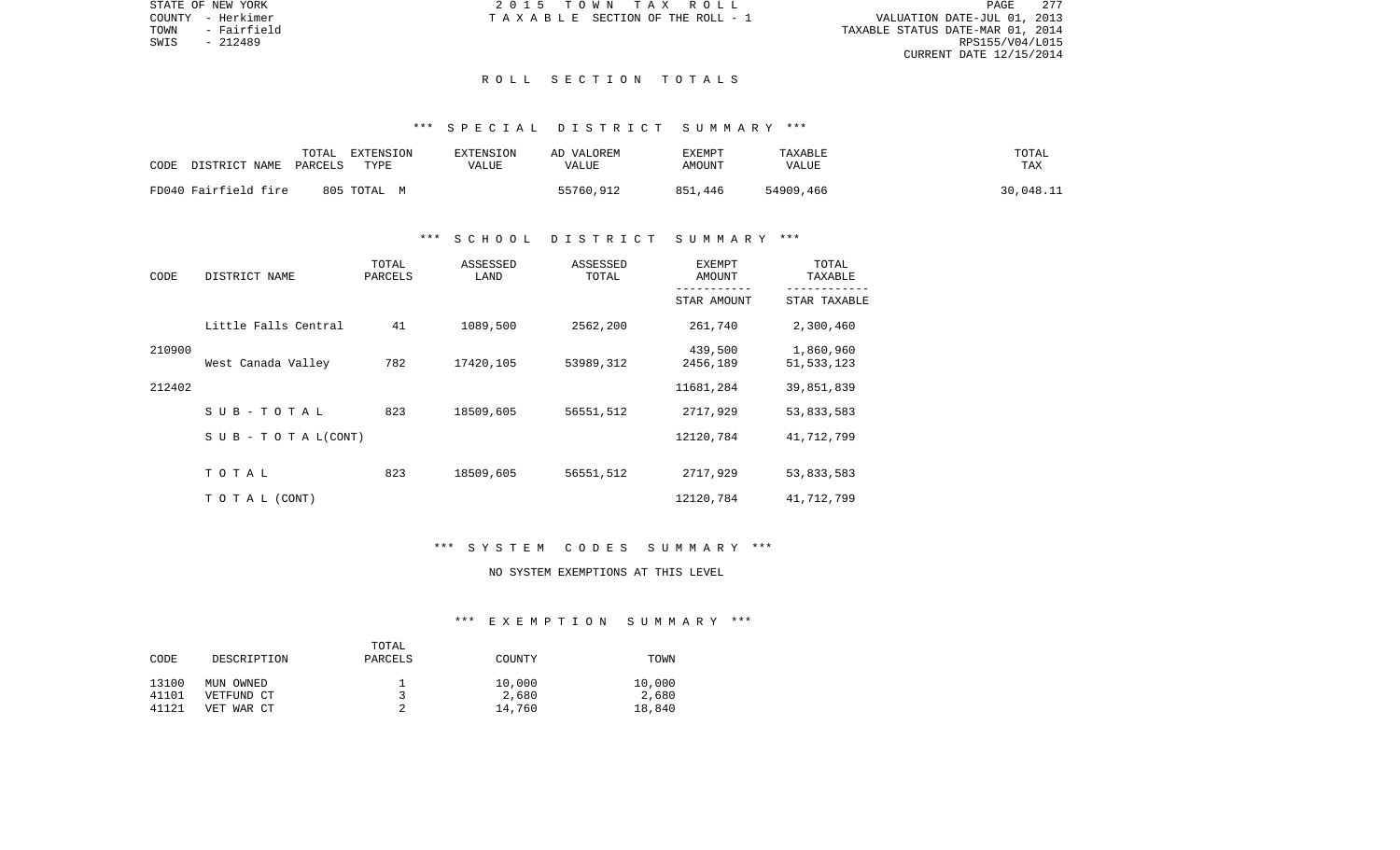|      | STATE OF NEW YORK | 2015 TOWN TAX ROLL                                             | PAGE            | 278 |
|------|-------------------|----------------------------------------------------------------|-----------------|-----|
|      | COUNTY - Herkimer | VALUATION DATE-JUL 01, 2013<br>TAXABLE SECTION OF THE ROLL - 1 |                 |     |
| TOWN | - Fairfield       | TAXABLE STATUS DATE-MAR 01, 2014                               |                 |     |
|      | SWIS - 212489     |                                                                | RPS155/V04/L015 |     |
|      |                   | CURRENT DATE 12/15/2014                                        |                 |     |

### R O L L S E C T I O N T O T A L S

## \*\*\* E X E M P T I O N S U M M A R Y \*\*\*

| CODE<br>DESCRIPTION<br>PARCELS<br>COUNTY<br>TOWN<br>23<br>41122<br>167,130<br>VET WAR C<br>41123<br>24<br>220,830<br>VET WAR T |  |
|--------------------------------------------------------------------------------------------------------------------------------|--|
|                                                                                                                                |  |
|                                                                                                                                |  |
|                                                                                                                                |  |
|                                                                                                                                |  |
| 1<br>41125<br>7,380<br>VET WAR CS                                                                                              |  |
| 6<br>41131<br>VET COM CT<br>69,200<br>85,600                                                                                   |  |
| 41132<br>24<br>VET COM C<br>288,750                                                                                            |  |
| 25<br>41133<br>VET COM T<br>379,975                                                                                            |  |
| 1<br>41135<br>VET COM CS<br>12,300                                                                                             |  |
| 6<br>41141<br>VET DIS CT<br>85,100<br>93,300                                                                                   |  |
| 9<br>41142<br>VET DIS C<br>221,400                                                                                             |  |
| 9<br>41143<br>VET DIS T<br>288,521                                                                                             |  |
| $\mathbf{1}$<br>41161<br>CW 15 VET/<br>7,380                                                                                   |  |
| $\mathbf 1$<br>$CW_15_VET/$<br>7,380<br>41162                                                                                  |  |
| $\mathbf{1}$<br>41171<br>14,250<br>CW DISBLD                                                                                   |  |
| $\mathbf 1$<br>41400<br>CLERGY<br>1,500<br>1,500                                                                               |  |
| 8<br>41700<br>277,200<br>277,200<br>AGRIC 10 Y                                                                                 |  |
| 906,098<br>906,098<br>41720<br>AG MKTS L<br>50                                                                                 |  |
| 1047,073<br>41730<br>51<br>1047,073<br>AG MKTS                                                                                 |  |
| 41800<br>6<br>222,048<br>218,768<br>AGED-ALL                                                                                   |  |
| 7<br>41801<br>153,700<br>153,700<br>AGED-CT                                                                                    |  |
| 1<br>41802<br>AGED-CNTY<br>7,920                                                                                               |  |
| $\overline{2}$<br>41803<br>71,920<br>AGED-TOWN                                                                                 |  |
| 32<br>42100<br>AGRIC 10 Y<br>229,400<br>229,400                                                                                |  |
| 295<br>3752,649<br>4005,405<br>TOTAL                                                                                           |  |

| ROLL<br><b>SEC</b> | DESCRIPTION            | TOTAL<br>PARCELS | ASSESSED<br>LAND       | ASSESSED<br>TOTAL      | <b>EXEMPT</b><br>AMOUNT<br>STAR AMOUNT | TOTAL<br>TAXABLE<br>STAR TAXABLE | TAX<br>RATE | TOTAL<br>TAX             |
|--------------------|------------------------|------------------|------------------------|------------------------|----------------------------------------|----------------------------------|-------------|--------------------------|
|                    | County Tax<br>Town Tax |                  | 18509,605<br>18509,605 | 56551,512<br>56551,512 | 3,752,649<br>4,005,405                 | 52,798,863<br>52,546,107         |             | 366,036.81<br>128,745.43 |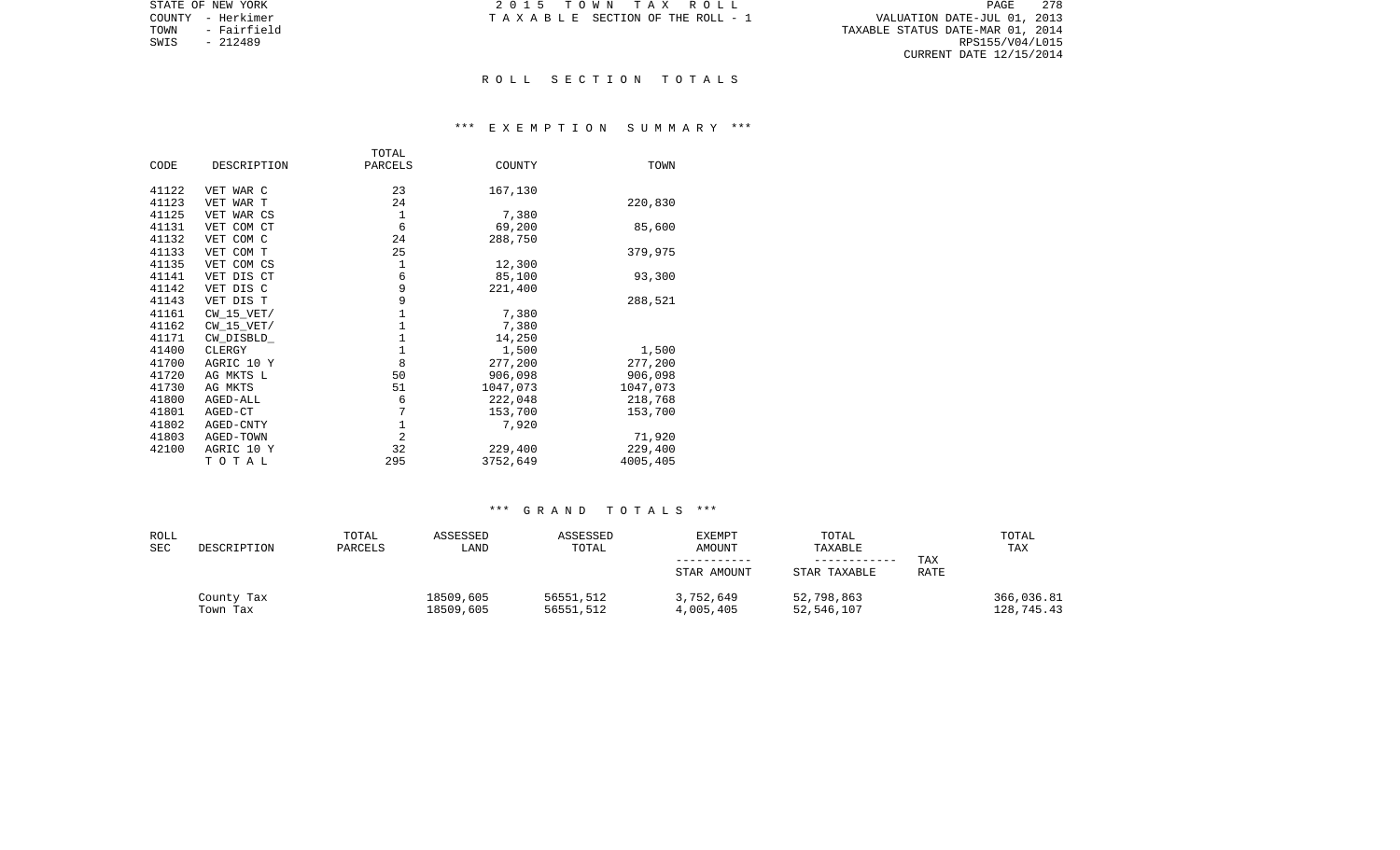|      | STATE OF NEW YORK | 2015 TOWN TAX ROLL                                             | 279<br>PAGE     |
|------|-------------------|----------------------------------------------------------------|-----------------|
|      | COUNTY - Herkimer | VALUATION DATE-JUL 01, 2013<br>TAXABLE SECTION OF THE ROLL - 1 |                 |
| TOWN | - Fairfield       | TAXABLE STATUS DATE-MAR 01, 2014                               |                 |
| SWIS | $-212489$         |                                                                | RPS155/V04/L015 |
|      |                   | CURRENT DATE 12/15/2014                                        |                 |
|      |                   |                                                                |                 |
|      |                   | ROLL SECTION TOTALS                                            |                 |

| ROLL<br>SEC | DESCRIPTION     | TOTAL<br>PARCELS | ASSESSED<br>LAND | ASSESSED<br>TOTAL | <b>EXEMPT</b><br>AMOUNT | TOTAL<br>TAXABLE             |             | TOTAL<br>TAX |
|-------------|-----------------|------------------|------------------|-------------------|-------------------------|------------------------------|-------------|--------------|
|             |                 |                  |                  |                   | .<br>STAR AMOUNT        | ------------<br>STAR TAXABLE | TAX<br>RATE |              |
|             | School Relevy   |                  |                  |                   |                         |                              |             |              |
|             |                 |                  |                  |                   |                         |                              |             | 161,017.32   |
|             | SPEC DIST TAXES |                  |                  |                   |                         |                              |             | 30,048.11    |
|             | TAXABLE         | 823              |                  |                   |                         |                              |             | 685,847.67   |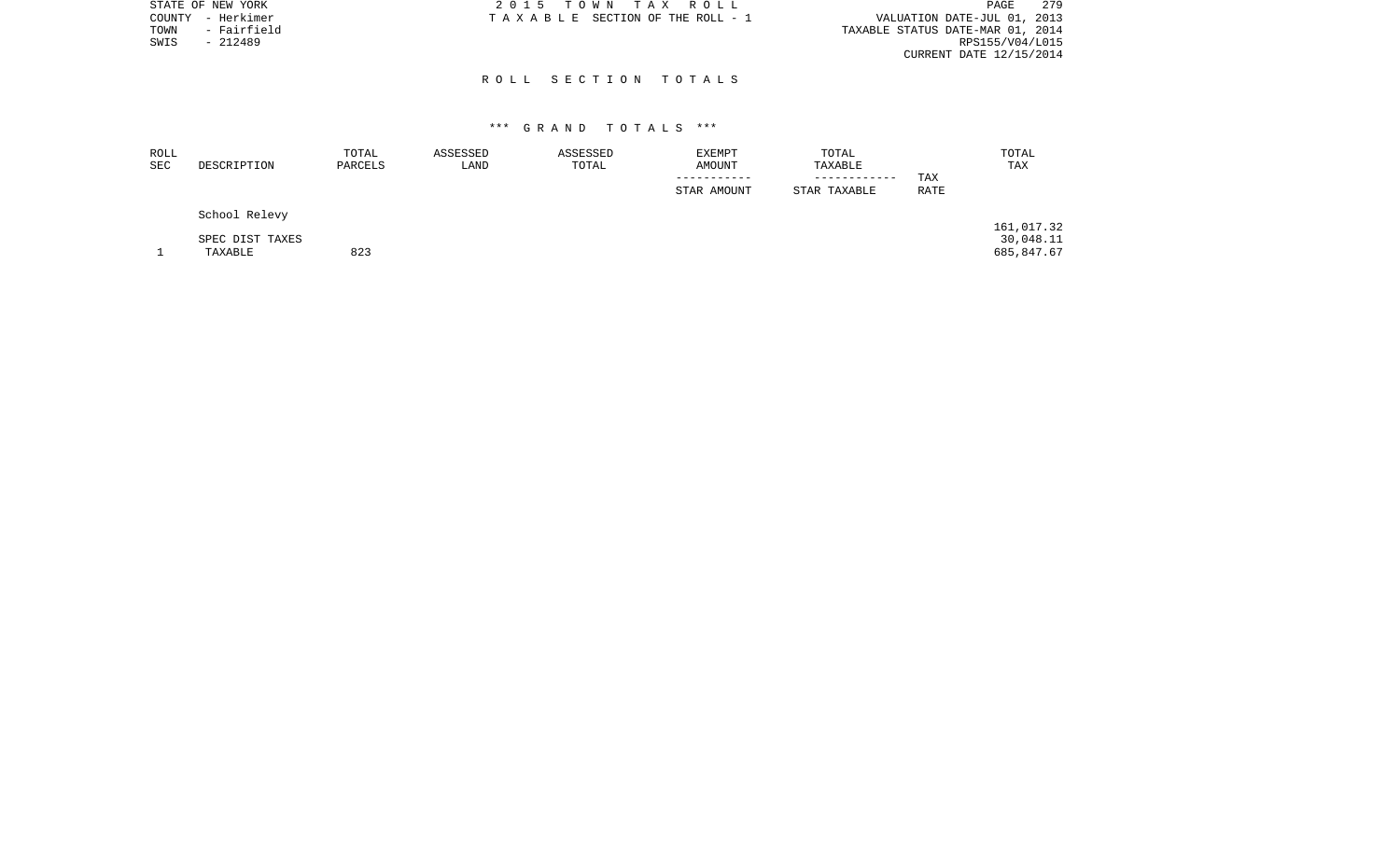|      | STATE OF NEW YORK | 2015 TOWN TAX ROLL                        | 280<br>PAGE                      |
|------|-------------------|-------------------------------------------|----------------------------------|
|      | COUNTY - Herkimer | SPECIAL FRANCHISE SECTION OF THE ROLL - 5 | VALUATION DATE-JUL 01, 2013      |
| TOWN | - Fairfield       | OWNERS NAME SEOUENCE                      | TAXABLE STATUS DATE-MAR 01, 2014 |
| SWIS | - 212489          | UNIFORM PERCENT OF VALUE IS 082.00        |                                  |

|  | PAGE                            | 280 |  |
|--|---------------------------------|-----|--|
|  | VALUATION DATE-JUL 01, 2013     |     |  |
|  | XABLE STATUS DATE-MAR 01, 2014. |     |  |

| TAX MAP PARCEL NUMBER    |                          |          | PROPERTY LOCATION & CLASS ASSESSMENT EXEMPTION CODE---------------COUNTY-------TOWN--------- |                |              |
|--------------------------|--------------------------|----------|----------------------------------------------------------------------------------------------|----------------|--------------|
| CURRENT OWNERS NAME      | SCHOOL DISTRICT          | LAND     | TAX DESCRIPTION                                                                              | TAXABLE VALUE  |              |
| CURRENT OWNERS ADDRESS   | PARCEL SIZE/GRID COORD   | TOTAL    | SPECIAL DISTRICTS                                                                            |                | TAX AMOUNT   |
|                          |                          |          |                                                                                              |                |              |
|                          | Town                     |          |                                                                                              | ACCT 090500030 | BILL 990     |
| $555. - 3 - 1.1$         | 861 Elec & gas           |          | County Tax                                                                                   | 37,366         | 259.05       |
| National Grid            | Little Falls Ce 210900   |          | 0 Town Tax                                                                                   | 37,366         | 91.55        |
| Real Esate Tax Dept      | App For School (4.00)    |          | 37,366 FD040 Fairfield fire prot                                                             | 37,366 TO M    | 20.45        |
| 300 Erie Blvd W          | Special Franchise        |          |                                                                                              |                |              |
| Syracuse, NY 13202       | Tenative 50097           |          |                                                                                              |                |              |
|                          | FULL MARKET VALUE        | 45,568   |                                                                                              |                |              |
|                          |                          |          | TOTAL TAX ---                                                                                |                | $371.05**$   |
|                          |                          |          |                                                                                              | DATE #1        | 01/31/15     |
|                          |                          |          |                                                                                              | AMT DUE        | 371.05       |
|                          |                          |          |                                                                                              |                |              |
|                          | Town                     |          |                                                                                              | ACCT 090500030 | BILL 991     |
| $555. - 3 - 1.2$         | 861 Elec & gas           |          | County Tax                                                                                   | 896,784        | 6, 217.10    |
| National Grid            | West Canada Val 212402   |          | 0 Town Tax                                                                                   | 896,784        | 2,197.25     |
| Real Estate Tax Dept     | App For School (96.00%)  |          | 896,784 FD040 Fairfield fire prot                                                            | 896,784 TO M   | 490.75       |
| 300 Erie Blvd W          | Special Franchise        |          |                                                                                              |                |              |
| Syracuse, NY 13202       | Tentative 50097          |          |                                                                                              |                |              |
|                          | FULL MARKET VALUE        | 1093,639 |                                                                                              |                |              |
|                          |                          |          | TOTAL TAX ---                                                                                |                | $8,905.10**$ |
|                          |                          |          |                                                                                              | DATE #1        | 01/31/15     |
|                          |                          |          |                                                                                              | AMT DUE        | 8,905.10     |
|                          |                          |          |                                                                                              |                |              |
|                          | Town                     |          |                                                                                              | ACCT 090500060 | BILL 992     |
| $555. - 1 - 1$           | 866 Telephone            |          | County Tax                                                                                   | 82,450         | 571.60       |
| Newport Telephone Co Inc | West Canada Val 212402   |          | 0 Town Tax                                                                                   | 82,450         | 202.01       |
| Bridge St                | Special Franchise (100%) |          | 82,450 FD040 Fairfield fire prot                                                             | 82,450 TO M    | 45.12        |
| Newport, NY 13416        | Tenative 8182            |          |                                                                                              |                |              |
|                          | 984<br>BANK              |          |                                                                                              |                |              |
|                          | DEED BOOK 00000          |          |                                                                                              |                |              |
|                          | FULL MARKET VALUE        | 100,549  |                                                                                              |                |              |
|                          |                          |          | TOTAL TAX ---                                                                                |                | 818.73**     |
|                          |                          |          |                                                                                              | DATE #1        | 01/31/15     |
|                          |                          |          |                                                                                              | AMT DUE        | 818.73       |
|                          |                          |          |                                                                                              |                |              |
|                          | Town                     |          |                                                                                              |                | BILL 993     |
| $555.5 - 1$              | 835 Cable tv             |          | County Tax                                                                                   | 982            | 6.81         |
| Northland Networks       | West Canada Val 212402   |          | 0 Town Tax                                                                                   | 982            | 2.41         |
| 317 Court St Fl 3        |                          | 982      |                                                                                              |                |              |
| Utica, NY 13502          | FULL MARKET VALUE        | 1,198    |                                                                                              |                |              |
|                          |                          |          | TOTAL TAX ---                                                                                |                | $9.22**$     |
|                          |                          |          |                                                                                              | DATE #1        | 01/31/15     |
|                          |                          |          |                                                                                              | AMT DUE        | 9.22         |
|                          |                          |          |                                                                                              |                |              |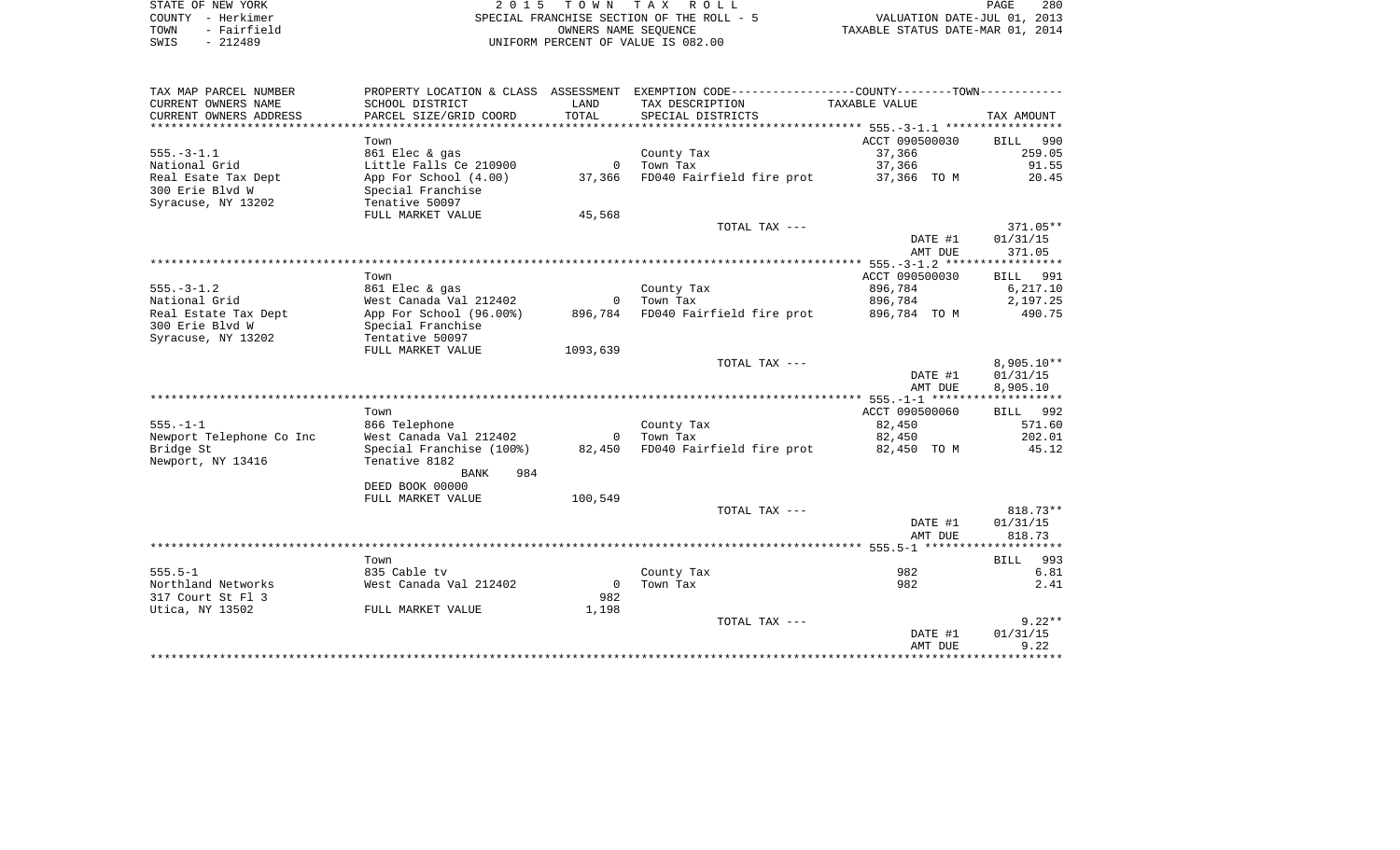|      | STATE OF NEW YORK | 2015 TOWN TAX ROLL                        | 281<br>PAGE                      |  |
|------|-------------------|-------------------------------------------|----------------------------------|--|
|      | COUNTY - Herkimer | SPECIAL FRANCHISE SECTION OF THE ROLL - 5 | VALUATION DATE-JUL 01, 2013      |  |
| TOWN | - Fairfield       | OWNERS NAME SEOUENCE                      | TAXABLE STATUS DATE-MAR 01, 2014 |  |
| SWIS | $-212489$         | UNIFORM PERCENT OF VALUE IS 082.00        |                                  |  |

| TAX MAP PARCEL NUMBER      |                        |          | PROPERTY LOCATION & CLASS ASSESSMENT EXEMPTION CODE---------------COUNTY-------TOWN---------- |                |            |
|----------------------------|------------------------|----------|-----------------------------------------------------------------------------------------------|----------------|------------|
| CURRENT OWNERS NAME        | SCHOOL DISTRICT        | LAND     | TAX DESCRIPTION TAXABLE VALUE                                                                 |                |            |
| CURRENT OWNERS ADDRESS     |                        |          |                                                                                               |                |            |
|                            |                        |          |                                                                                               |                |            |
|                            | Town                   |          |                                                                                               |                | BILL 994   |
| $555.4 - 1$                | 835 Cable tv           |          | County Tax                                                                                    | 3,653          | 25.33      |
| Time Warner Cable          | West Canada Val 212402 |          | 0 Town Tax                                                                                    | 3,653          | 8.95       |
| Beth Peterson              | Special Franchise      |          | 3,653 FD040 Fairfield fire prot                                                               | 3,653 TO M     | 2.00       |
| 7800 Crescent Executive Dr | Tenative 929           |          |                                                                                               |                |            |
| Charlotte, NC 28217        | 0.01<br>ACRES          |          |                                                                                               |                |            |
|                            | FULL MARKET VALUE      | 4,455    |                                                                                               |                |            |
|                            |                        |          | TOTAL TAX $---$                                                                               |                | $36.28**$  |
|                            |                        |          |                                                                                               | DATE #1        | 01/31/15   |
|                            |                        |          |                                                                                               | AMT DUE        | 36.28      |
|                            |                        |          |                                                                                               |                |            |
|                            | Town                   |          |                                                                                               | ACCT 090500090 | BILL 995   |
| $555. - 2 - 1.1$           | 866 Telephone          |          | County Tax                                                                                    | 6,960          | 48.25      |
| Verizon New York Inc       | Little Falls Ce 210900 |          | 0 Town Tax                                                                                    | 6,960          | 17.05      |
| Property Tax Department    | App For School 9.10    | 6,960    | FD040 Fairfield fire prot                                                                     | 6,960 TO M     | 3.81       |
| $C/O$ Duff & Phelps        | Special Franchise      |          |                                                                                               |                |            |
| PO Box 2749                | Tentative 11349        |          |                                                                                               |                |            |
| Addison, TX 75001          | 984<br>BANK            |          |                                                                                               |                |            |
|                            | FULL MARKET VALUE      | 8,488    |                                                                                               |                |            |
|                            |                        |          | TOTAL TAX ---                                                                                 |                | $69.11**$  |
|                            |                        |          |                                                                                               | DATE #1        | 01/31/15   |
|                            |                        |          |                                                                                               | AMT DUE        | 69.11      |
|                            |                        |          |                                                                                               |                |            |
|                            | Town                   |          |                                                                                               | ACCT 090500090 | BILL 996   |
| $555. - 2 - 1.2$           | 866 Telephone          |          | County Tax                                                                                    | 69,521         | 481.97     |
| Verizon New York Inc       | West Canada Val 212402 | $\Omega$ | Town Tax                                                                                      | 69,521         | 170.34     |
| Property Tax Dept          | App. 90.90%            | 69,521   | FD040 Fairfield fire prot                                                                     | 69,521 TO M    | 38.04      |
| $C/O$ Duff & Phelps        | Special Franchise      |          |                                                                                               |                |            |
| PO Box 2749                | Tenative 11349         |          |                                                                                               |                |            |
| Addison, TX 75001          | 984<br>BANK            |          |                                                                                               |                |            |
|                            | DEED BOOK 00000        |          |                                                                                               |                |            |
|                            | FULL MARKET VALUE      | 84,782   |                                                                                               |                |            |
|                            |                        |          | TOTAL TAX ---                                                                                 |                | $690.35**$ |
|                            |                        |          |                                                                                               | DATE #1        | 01/31/15   |
|                            |                        |          |                                                                                               | AMT DUE        | 690.35     |
|                            |                        |          |                                                                                               |                |            |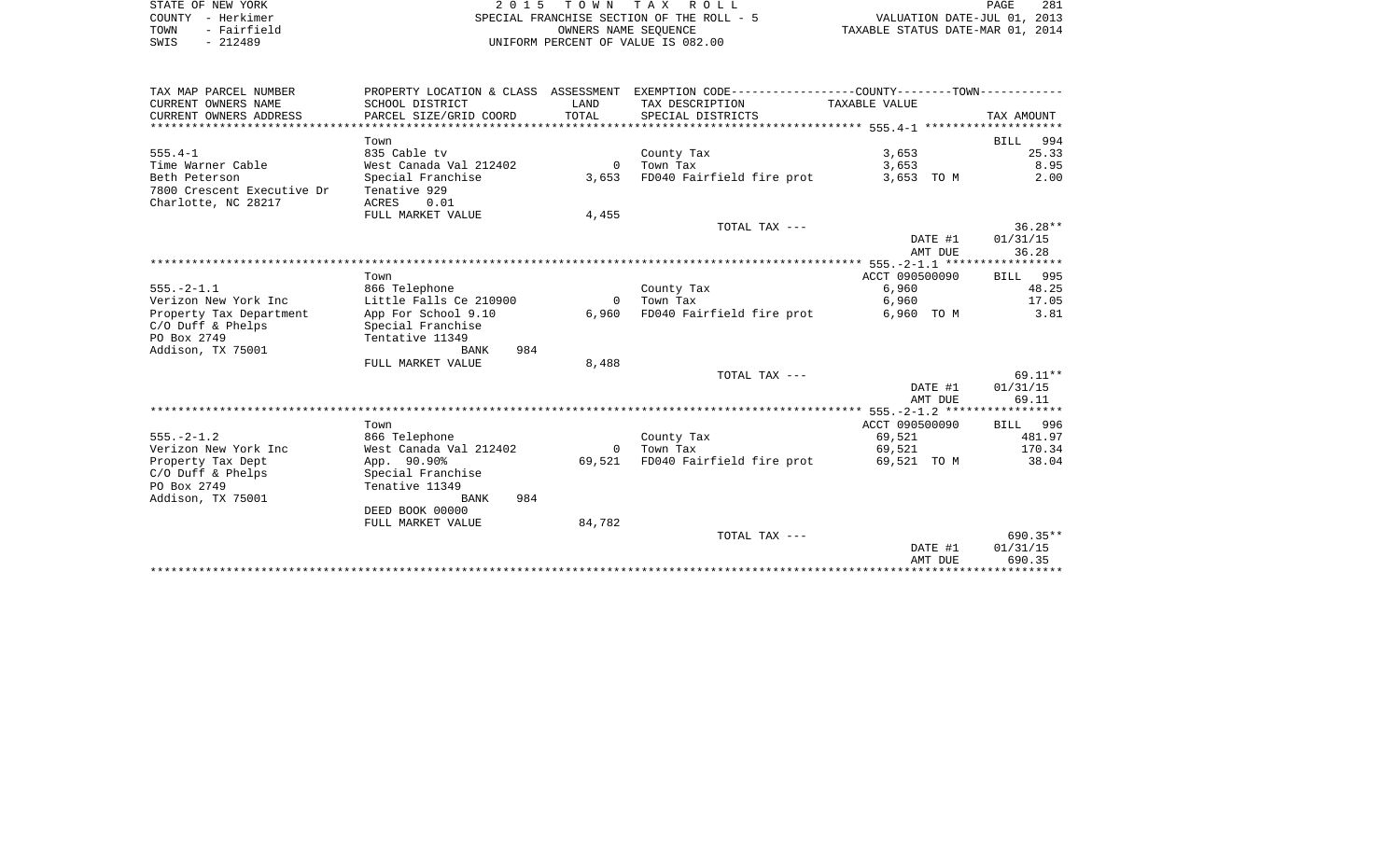VALUATION DATE-JUL 01, 2013 TOWN - Fairfield TAXABLE STATUS DATE-MAR 01, 2014 RPS155/V04/L015 CURRENT DATE 12/15/2014

STATE OF NEW YORK 2 0 1 5 T O W N T A X R O L L PAGE 282COUNTY - Herkimer SPECIAL FRANCHISE SECTION OF THE ROLL - 5

### R O L L S U B S E C T I O N - - T O T A L S

# \*\*\* S P E C I A L D I S T R I C T S U M M A R Y \*\*\*

| CODE                 | DISTRICT NAME | TOTAL<br>PARCELS | <b>EXTENSION</b><br>TYPE | EXTENSION<br>VALUE<br>VALUE | AD VALOREM | EXEMPT<br>AMOUNT | TAXABLE<br>VALUE | TOTAL<br>TAX |
|----------------------|---------------|------------------|--------------------------|-----------------------------|------------|------------------|------------------|--------------|
| FD040 Fairfield fire |               |                  | TOTAL M                  |                             | 1096,734   |                  | 1096,734         | 600.17       |

## \*\*\* S C H O O L D I S T R I C T S U M M A R Y \*\*\*

| CODE   | DISTRICT NAME                    | TOTAL<br>PARCELS | ASSESSED<br>LAND | ASSESSED<br>TOTAL | <b>EXEMPT</b><br>AMOUNT   | TOTAL<br>TAXABLE          |
|--------|----------------------------------|------------------|------------------|-------------------|---------------------------|---------------------------|
|        |                                  |                  |                  |                   | ----------<br>STAR AMOUNT | ---------<br>STAR TAXABLE |
|        | Little Falls Central             | 2                |                  | 44,326            |                           | 44,326                    |
| 210900 | West Canada Valley               | 5                |                  | 1053,390          |                           | 44,326<br>1,053,390       |
| 212402 |                                  |                  |                  |                   |                           | 1,053,390                 |
|        | $SUB - TO T AL$                  | 7                |                  | 1097,716          |                           | 1,097,716                 |
|        | $S \cup B - T \cup T A L (CONT)$ |                  |                  |                   |                           | 1,097,716                 |
|        | TOTAL                            | 7                |                  | 1097,716          |                           | 1,097,716                 |
|        | TO TAL (CONT)                    |                  |                  |                   |                           | 1,097,716                 |

### \*\*\* S Y S T E M C O D E S S U M M A R Y \*\*\*

# NO SYSTEM EXEMPTIONS AT THIS LEVEL

\*\*\* E X E M P T I O N S U M M A R Y \*\*\*

## NO EXEMPTIONS AT THIS LEVEL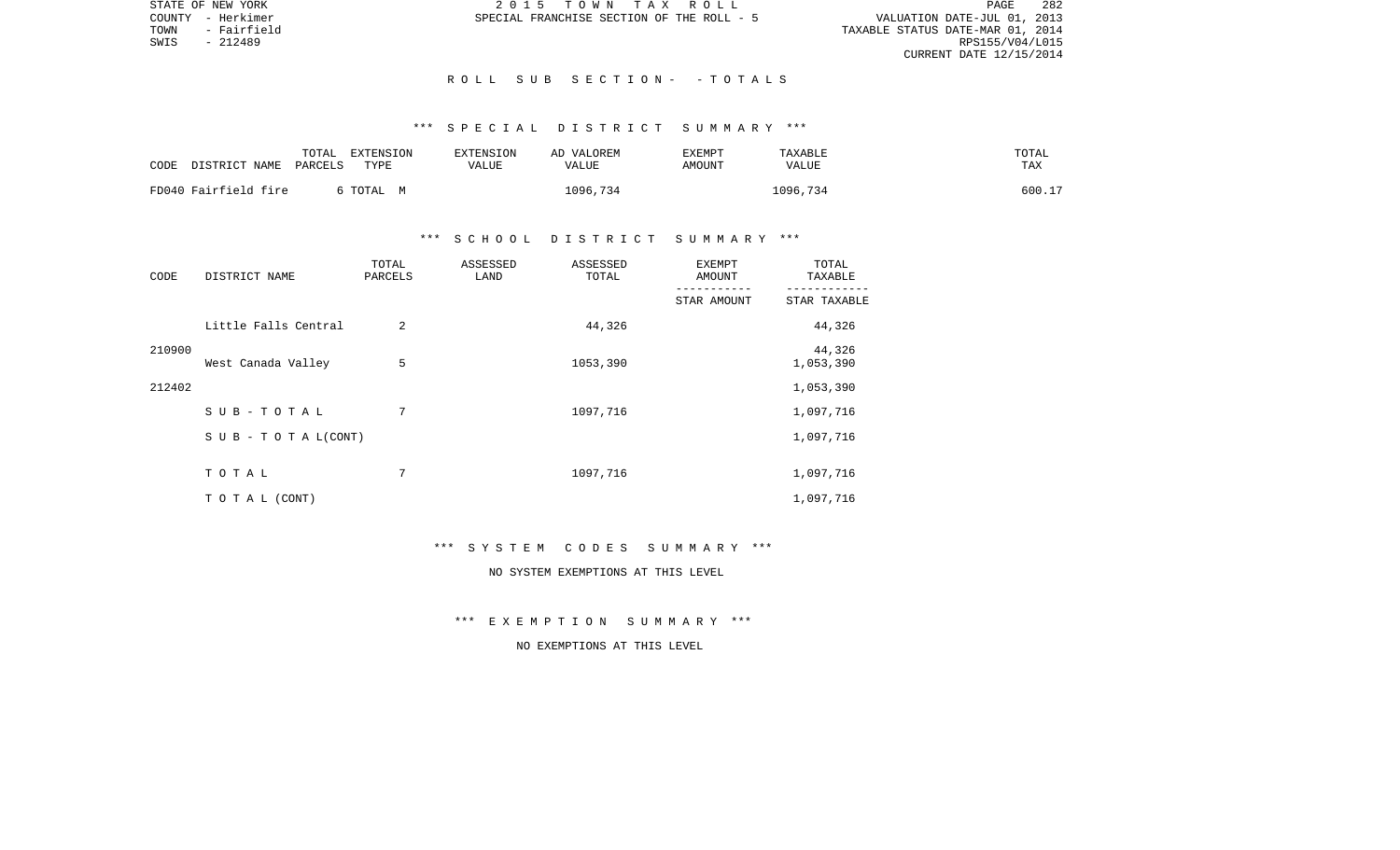|      | STATE OF NEW YORK | 2015 TOWN TAX ROLL                        |  |                                  | PAGE            | 283 |
|------|-------------------|-------------------------------------------|--|----------------------------------|-----------------|-----|
|      | COUNTY - Herkimer | SPECIAL FRANCHISE SECTION OF THE ROLL - 5 |  | VALUATION DATE-JUL 01, 2013      |                 |     |
| TOWN | - Fairfield       |                                           |  | TAXABLE STATUS DATE-MAR 01, 2014 |                 |     |
| SWIS | - 212489          |                                           |  |                                  | RPS155/V04/L015 |     |
|      |                   |                                           |  | CURRENT DATE 12/15/2014          |                 |     |

## R O L L S U B S E C T I O N - - T O T A L S

| ROLL<br>SEC | DESCRIPTION       | TOTAL<br>PARCELS | ASSESSED<br>LAND | ASSESSED<br>TOTAL | <b>EXEMPT</b><br>AMOUNT | TOTAL<br>TAXABLE |             | TOTAL<br>TAX |
|-------------|-------------------|------------------|------------------|-------------------|-------------------------|------------------|-------------|--------------|
|             |                   |                  |                  |                   |                         | ___________      | TAX         |              |
|             |                   |                  |                  |                   | STAR AMOUNT             | STAR TAXABLE     | <b>RATE</b> |              |
|             | County Tax        |                  |                  | 1097,716          |                         | 1,097,716        |             | 7,610.11     |
|             | Town Tax          |                  |                  | 1097,716          |                         | 1,097,716        |             | 2,689.56     |
|             | SPEC DIST TAXES   |                  |                  |                   |                         |                  |             | 600.17       |
|             | SPECIAL FRANCHISE |                  |                  |                   |                         |                  |             | 10,899.84    |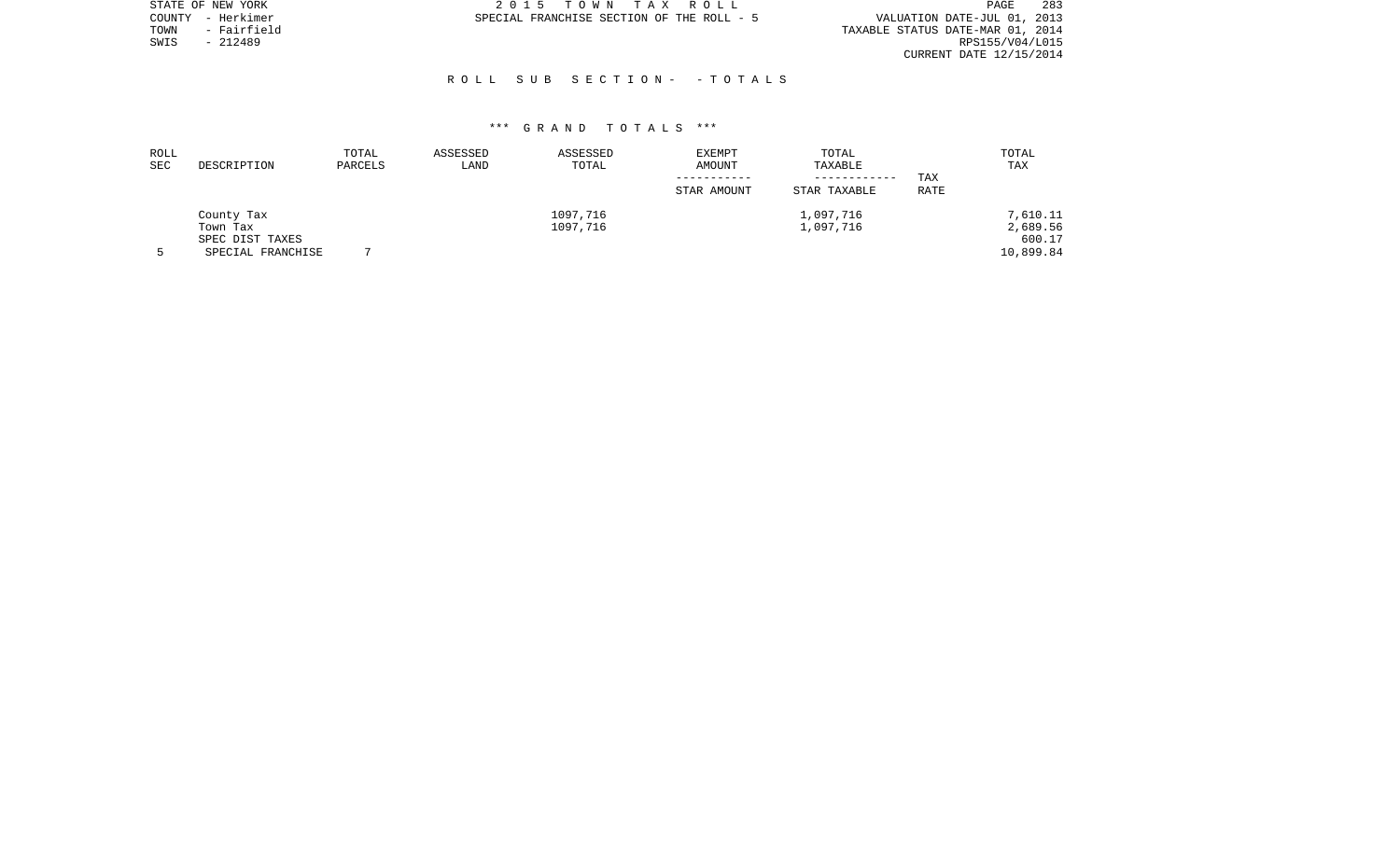VALUATION DATE-JUL 01, 2013 TOWN - Fairfield TAXABLE STATUS DATE-MAR 01, 2014 CURRENT DATE 12/15/2014

STATE OF NEW YORK 2 0 1 5 T O W N T A X R O L L PAGE 284COUNTY - Herkimer SPECIAL FRANCHISE SECTION OF THE ROLL - 5

SWIS - 212489

### R O L L S E C T I O N T O T A L S

# \*\*\* S P E C I A L D I S T R I C T S U M M A R Y \*\*\*

| CODE | DISTRICT NAME        | TOTAL<br>PARCELS | EXTENSION<br>TYPE | <b>EXTENSION</b><br>VALUE | AD VALOREM<br>VALUE | EXEMPT<br>AMOUNT | TAXABLE<br><b>VALUE</b> | TOTAL<br>TAX |
|------|----------------------|------------------|-------------------|---------------------------|---------------------|------------------|-------------------------|--------------|
|      | FD040 Fairfield fire |                  | TOTAL<br>. M      |                           | 1096,734            |                  | 1096,734                | 600.17       |

## \*\*\* S C H O O L D I S T R I C T S U M M A R Y \*\*\*

| CODE   | DISTRICT NAME                    | TOTAL<br>PARCELS | ASSESSED<br>LAND | ASSESSED<br>TOTAL | <b>EXEMPT</b><br>AMOUNT | TOTAL<br>TAXABLE    |
|--------|----------------------------------|------------------|------------------|-------------------|-------------------------|---------------------|
|        |                                  |                  |                  |                   | STAR AMOUNT             | STAR TAXABLE        |
|        | Little Falls Central             | $\overline{2}$   |                  | 44,326            |                         | 44,326              |
| 210900 | West Canada Valley               | 5                |                  | 1053,390          |                         | 44,326<br>1,053,390 |
| 212402 |                                  |                  |                  |                   |                         | 1,053,390           |
|        | $SUB - TO T AL$                  | 7                |                  | 1097,716          |                         | 1,097,716           |
|        | $S \cup B - T \cup T A L (CONT)$ |                  |                  |                   |                         | 1,097,716           |
|        | TOTAL                            | 7                |                  | 1097,716          |                         | 1,097,716           |
|        | TO TAL (CONT)                    |                  |                  |                   |                         | 1,097,716           |

### \*\*\* S Y S T E M C O D E S S U M M A R Y \*\*\*

# NO SYSTEM EXEMPTIONS AT THIS LEVEL

\*\*\* E X E M P T I O N S U M M A R Y \*\*\*

## NO EXEMPTIONS AT THIS LEVEL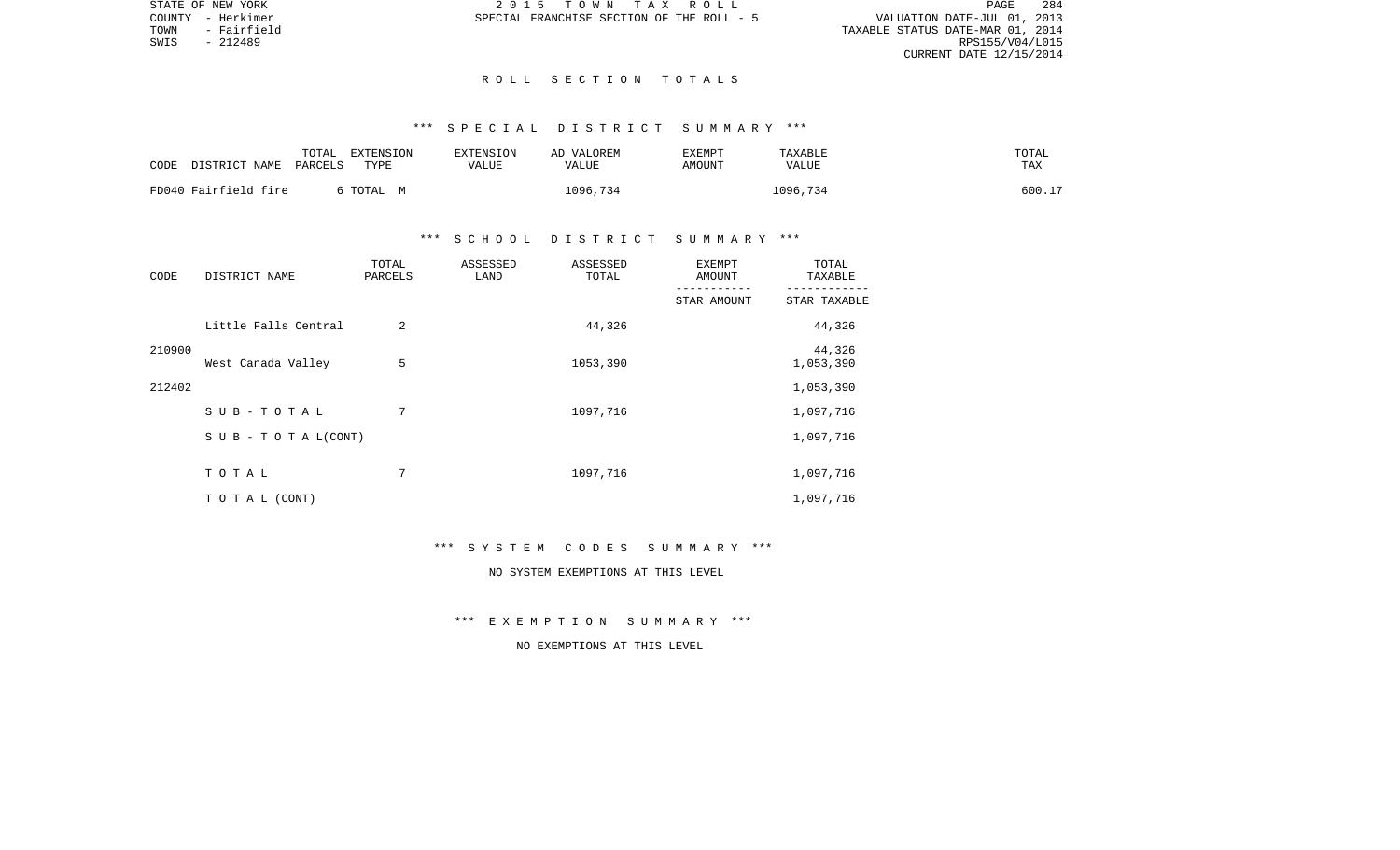|      | STATE OF NEW YORK | 2015 TOWN TAX ROLL                        | 285<br>PAGE                      |
|------|-------------------|-------------------------------------------|----------------------------------|
|      | COUNTY - Herkimer | SPECIAL FRANCHISE SECTION OF THE ROLL - 5 | VALUATION DATE-JUL 01, 2013      |
| TOWN | - Fairfield       |                                           | TAXABLE STATUS DATE-MAR 01, 2014 |
| SWIS | $-212489$         |                                           | RPS155/V04/L015                  |
|      |                   |                                           | CURRENT DATE 12/15/2014          |

## R O L L S E C T I O N T O T A L S

| ROLL<br><b>SEC</b> | DESCRIPTION                          | TOTAL<br>PARCELS | ASSESSED<br>LAND | ASSESSED<br>TOTAL    | EXEMPT<br>AMOUNT | TOTAL<br>TAXABLE             |             | TOTAL<br>TAX         |
|--------------------|--------------------------------------|------------------|------------------|----------------------|------------------|------------------------------|-------------|----------------------|
|                    |                                      |                  |                  |                      | STAR AMOUNT      | ------------<br>STAR TAXABLE | TAX<br>RATE |                      |
|                    | County Tax<br>Town Tax               |                  |                  | 1097,716<br>1097,716 |                  | 1,097,716<br>1,097,716       |             | 7,610.11<br>2,689.56 |
|                    | SPEC DIST TAXES<br>SPECIAL FRANCHISE |                  |                  |                      |                  |                              |             | 600.17<br>10,899.84  |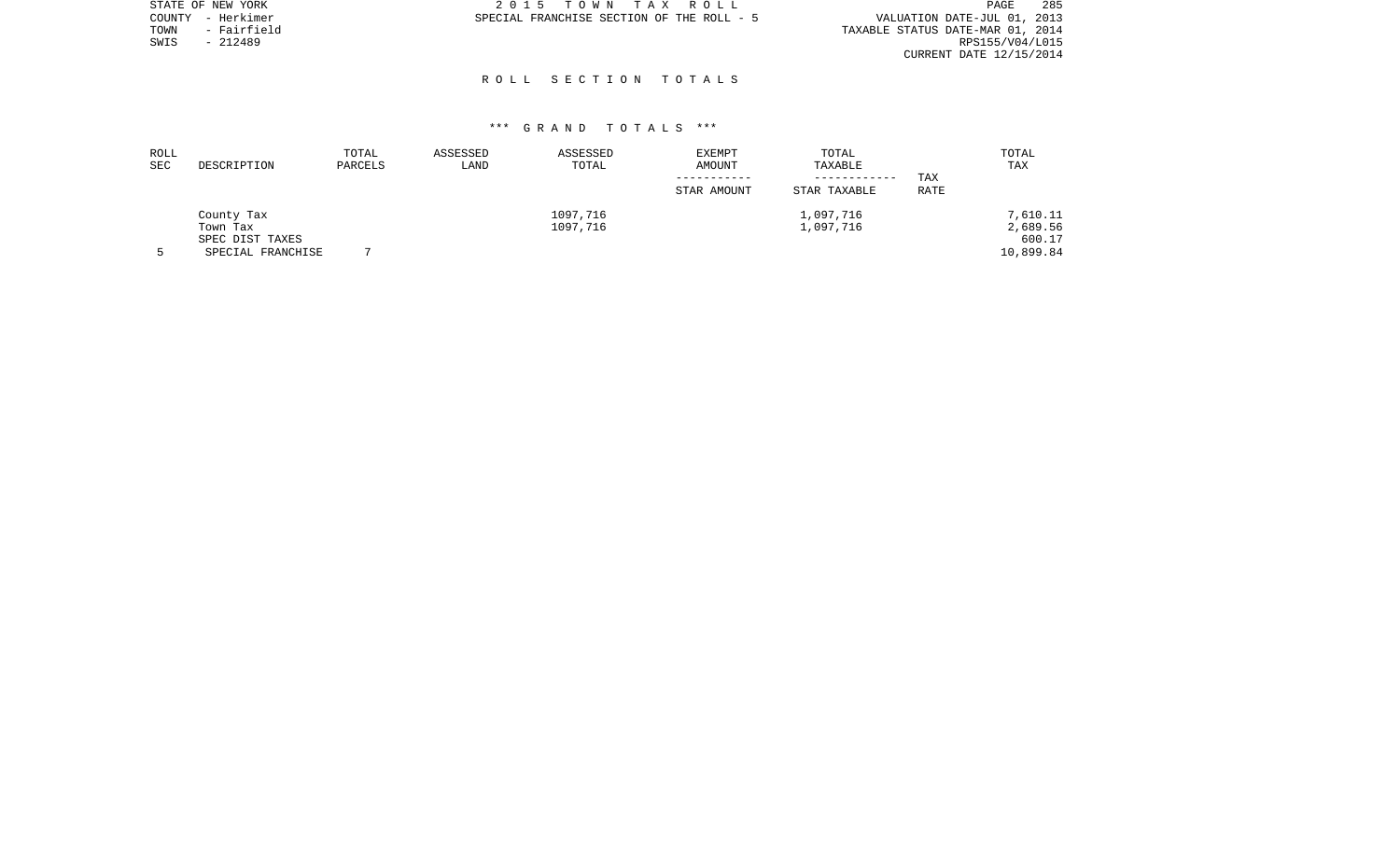| STATE OF NEW YORK<br>COUNTY - Herkimer<br>TOWN<br>- Fairfield<br>SWIS<br>$-212489$ | 2 0 1 5                                                  | T O W N<br>OWNERS NAME SEQUENCE | TAX ROLL<br>UTILITY & R.R. SECTION OF THE ROLL - 6<br>UNIFORM PERCENT OF VALUE IS 082.00                         | VALUATION DATE-JUL 01, 2013<br>TAXABLE STATUS DATE-MAR 01, 2014 | PAGE<br>286           |
|------------------------------------------------------------------------------------|----------------------------------------------------------|---------------------------------|------------------------------------------------------------------------------------------------------------------|-----------------------------------------------------------------|-----------------------|
|                                                                                    |                                                          |                                 |                                                                                                                  |                                                                 |                       |
| TAX MAP PARCEL NUMBER<br>CURRENT OWNERS NAME                                       | SCHOOL DISTRICT                                          | LAND                            | PROPERTY LOCATION & CLASS ASSESSMENT EXEMPTION CODE---------------COUNTY-------TOWN----------<br>TAX DESCRIPTION | TAXABLE VALUE                                                   |                       |
| CURRENT OWNERS ADDRESS                                                             | PARCEL SIZE/GRID COORD                                   | TOTAL                           | SPECIAL DISTRICTS                                                                                                |                                                                 | TAX AMOUNT            |
| **********************                                                             |                                                          |                                 |                                                                                                                  |                                                                 |                       |
|                                                                                    |                                                          |                                 |                                                                                                                  | ACCT 090100084                                                  | BILL<br>997           |
| $095.4 - 1 - 5$                                                                    | 822 Water supply                                         |                                 | County Tax                                                                                                       | 1350,000                                                        | 9,359.09              |
| City Of Little Falls<br>City Office                                                | West Canada Val 212402<br>Vacant Land Water Supply       | 1350,000<br>1350,000            | Town Tax<br>FD040 Fairfield fire prot                                                                            | 1350,000<br>1350,000 TO M                                       | 3,307.70<br>738.76    |
| Little Falls, NY 13365                                                             | Water Supply<br>Bld Removed<br>ACRES 1803.70 BANK<br>984 |                                 |                                                                                                                  |                                                                 |                       |
|                                                                                    | EAST-0353810 NRTH-1152100                                |                                 |                                                                                                                  |                                                                 |                       |
|                                                                                    | FULL MARKET VALUE                                        | 1646,341                        |                                                                                                                  |                                                                 |                       |
|                                                                                    |                                                          |                                 | TOTAL TAX ---                                                                                                    |                                                                 | 13,405.55**           |
|                                                                                    |                                                          |                                 |                                                                                                                  | DATE #1                                                         | 01/31/15              |
|                                                                                    |                                                          |                                 |                                                                                                                  | AMT DUE                                                         | 13,405.55             |
|                                                                                    | Outside Plant                                            |                                 |                                                                                                                  |                                                                 | BILL 998              |
| 624.089-9999-823.360-2002                                                          | 883 Gas Trans Impr                                       |                                 | County Tax                                                                                                       | 4708,428                                                        | 32,641.94             |
| Iroquois Gas Co                                                                    | West Canada Val 212402                                   | $\circ$                         | Town Tax                                                                                                         | 4708,428                                                        | 11,536.34             |
| One Corporate Dr<br>Shelton, CT 06484                                              | Gas Trans<br>\$4,648,260 True Value                      | 4708,428                        | FD040 Fairfield fire prot                                                                                        | 4708,428 TO M                                                   | 2,576.59              |
|                                                                                    | Gas Long Trans Line                                      |                                 |                                                                                                                  |                                                                 |                       |
|                                                                                    | ACRES<br>$0.10$ BANK<br>984                              |                                 |                                                                                                                  |                                                                 |                       |
|                                                                                    | FULL MARKET VALUE                                        | 5741,985                        |                                                                                                                  |                                                                 |                       |
|                                                                                    |                                                          |                                 | TOTAL TAX ---                                                                                                    |                                                                 | 46,754.87**           |
|                                                                                    |                                                          |                                 |                                                                                                                  | DATE #1<br>AMT DUE                                              | 01/31/15<br>46,754.87 |
|                                                                                    |                                                          |                                 |                                                                                                                  |                                                                 |                       |
|                                                                                    | Outside Plant                                            |                                 |                                                                                                                  | ACCT 090300030                                                  | BILL 999              |
| 624.089-9999-132.350-1002                                                          | 882 Elec Trans Imp                                       |                                 | County Tax                                                                                                       | 16,753                                                          | 116.14                |
| National Grid                                                                      | West Canada Val 212402<br>Electric Trans                 | $\overline{0}$                  | Town Tax                                                                                                         | 16,753                                                          | 41.05<br>9.17         |
| Real Estate Tax Dept<br>132350                                                     | Poles, wires, cables, etc                                | 16,753                          | FD040 Fairfield fire prot                                                                                        | 16,753 TO M                                                     |                       |
| 300 Erie Blvd W                                                                    | T-186 Trenton Falls-Middl                                |                                 |                                                                                                                  |                                                                 |                       |
| Syracuse, NY 13202                                                                 | DEED BOOK 00000                                          |                                 |                                                                                                                  |                                                                 |                       |
|                                                                                    | FULL MARKET VALUE                                        | 20,430                          |                                                                                                                  |                                                                 |                       |
|                                                                                    |                                                          |                                 | TOTAL TAX ---                                                                                                    |                                                                 | $166.36**$            |
|                                                                                    |                                                          |                                 |                                                                                                                  | DATE #1<br>AMT DUE                                              | 01/31/15<br>166.36    |
|                                                                                    |                                                          |                                 |                                                                                                                  |                                                                 |                       |
|                                                                                    | Outside Plant                                            |                                 |                                                                                                                  | ACCT 090300090                                                  | BILL 1000             |
| 624.089-9999-132.350-1012                                                          | 872 Elec-Substation                                      |                                 | County Tax                                                                                                       | 9,872                                                           | 68.44                 |
| National Grid                                                                      | West Canada Val 212402                                   |                                 | 0 Town Tax                                                                                                       | 9,872                                                           | 24.19                 |
| Real Estate Tax Dept<br>132350                                                     | Substation<br>Es 5.92                                    | 9,872                           | FD040 Fairfield fire prot                                                                                        | 9,872 TO M                                                      | 5.40                  |
| 300 Erie Blvd W                                                                    | Eastern Rock Poducts Sub                                 |                                 |                                                                                                                  |                                                                 |                       |
| Syracuse, NY 13202                                                                 | DEED BOOK 00000                                          |                                 |                                                                                                                  |                                                                 |                       |
|                                                                                    | FULL MARKET VALUE                                        | 12,039                          |                                                                                                                  |                                                                 |                       |
|                                                                                    |                                                          |                                 | TOTAL TAX ---                                                                                                    |                                                                 | $98.03**$             |
|                                                                                    |                                                          |                                 |                                                                                                                  | DATE #1<br>AMT DUE                                              | 01/31/15<br>98.03     |
|                                                                                    |                                                          |                                 |                                                                                                                  |                                                                 |                       |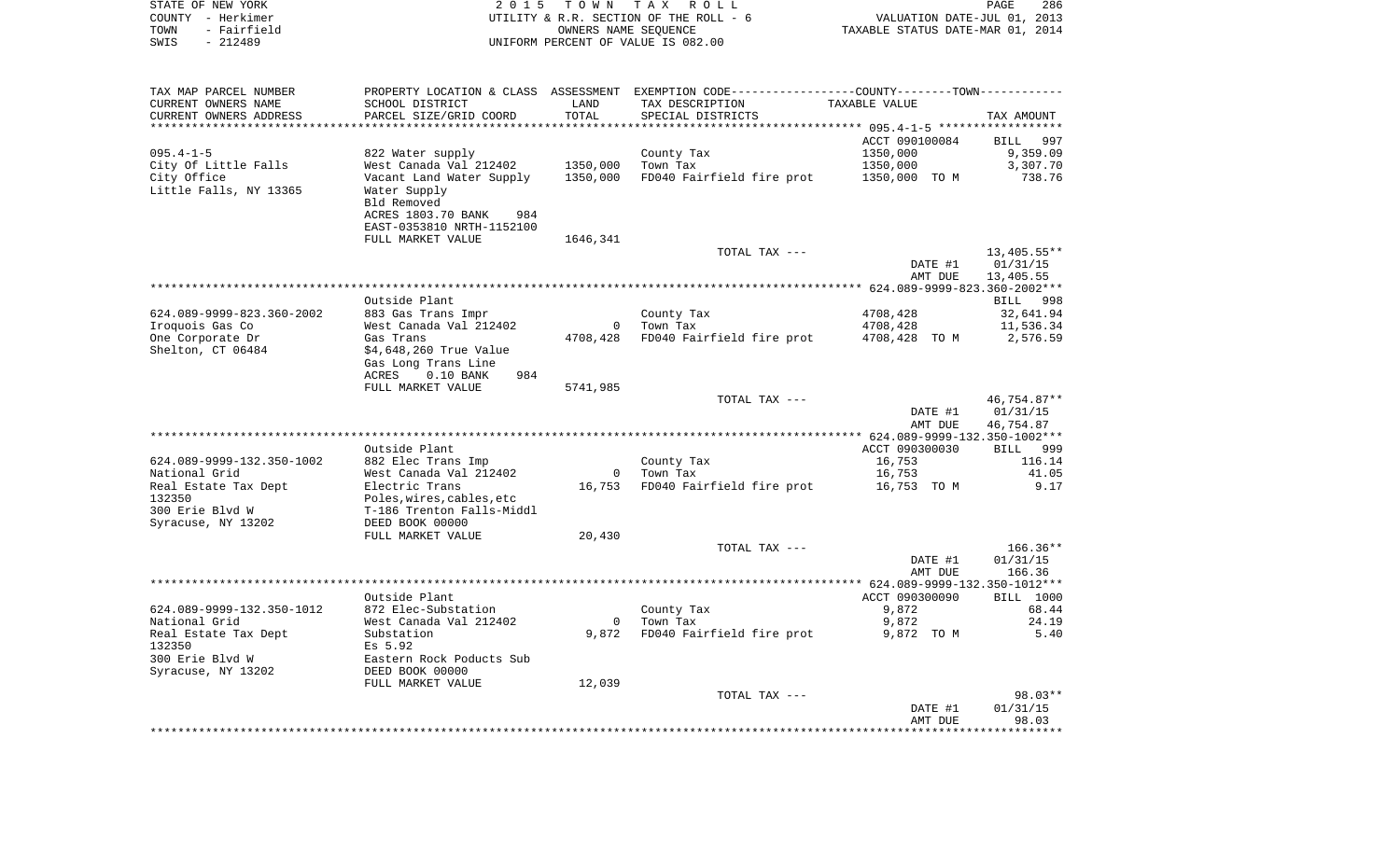| STATE OF NEW YORK        | 2015 TOWN TAX ROLL                     | 287<br>PAGE                      |
|--------------------------|----------------------------------------|----------------------------------|
| COUNTY - Herkimer        | UTILITY & R.R. SECTION OF THE ROLL - 6 | VALUATION DATE-JUL 01, 2013      |
| - Fairfield<br>TOWN      | OWNERS NAME SEOUENCE                   | TAXABLE STATUS DATE-MAR 01, 2014 |
| смте <sub>–</sub> 212490 | INITEORM DERCENT OF VALUE IS 082 00    |                                  |

SWIS - 212489 UNIFORM PERCENT OF VALUE IS 082.00

| TAX MAP PARCEL NUMBER     |                           |              | PROPERTY LOCATION & CLASS ASSESSMENT EXEMPTION CODE---------------COUNTY-------TOWN---------- |                |                  |
|---------------------------|---------------------------|--------------|-----------------------------------------------------------------------------------------------|----------------|------------------|
| CURRENT OWNERS NAME       | SCHOOL DISTRICT           | LAND         | TAX DESCRIPTION                                                                               | TAXABLE VALUE  |                  |
| CURRENT OWNERS ADDRESS    | PARCEL SIZE/GRID COORD    | TOTAL        | SPECIAL DISTRICTS                                                                             |                | TAX AMOUNT       |
| **********************    |                           |              |                                                                                               |                |                  |
|                           | Outside Plant             |              |                                                                                               | ACCT 090300060 | <b>BILL</b> 1001 |
| 624.089-9999-132.350-1881 | 872 Elec-Substation       |              | County Tax                                                                                    | 28,190         | 195.43           |
| National Grid             | Little Falls Ce 210900    | $\mathbf{0}$ | Town Tax                                                                                      | 28,190         | 69.07            |
| Real Estate Tax Dept      | Outside Plant             | 28,190       | FD040 Fairfield fire prot                                                                     | 28,190 TO M    | 15.43            |
| 132350                    | Poles, wires, cables, etc |              |                                                                                               |                |                  |
| 300 Erie Blvd W           | DEED BOOK 00000           |              |                                                                                               |                |                  |
| Syracuse, NY 13202        | FULL MARKET VALUE         | 34,378       |                                                                                               |                |                  |
|                           |                           |              | TOTAL TAX ---                                                                                 |                | $279.93**$       |
|                           |                           |              |                                                                                               | DATE #1        | 01/31/15         |
|                           |                           |              |                                                                                               | AMT DUE        | 279.93           |
|                           |                           |              |                                                                                               |                |                  |
|                           | Outside Plant             |              |                                                                                               | ACCT 090300060 | BILL 1002        |
| 624.089-9999-132.350-1882 | 884 Elec Dist Out         |              | County Tax                                                                                    | 473,746        | 3,284.32         |
| National Grid             | West Canada Val 212402    | $\mathbf 0$  | Town Tax                                                                                      | 473,746        | 1,160.75         |
| Real Estate Tax Dpt       | Outside Plant             | 473,746      | FD040 Fairfield fire prot                                                                     | 473,746 TO M   | 259.25           |
| 132350                    | Poles, wires, cables, etc |              |                                                                                               |                |                  |
| 300 Erie Blvd W           | FULL MARKET VALUE         | 577,739      |                                                                                               |                |                  |
| Syracuse, NY 13202        |                           |              | TOTAL TAX ---                                                                                 |                | $4,704.32**$     |
|                           |                           |              |                                                                                               | DATE #1        | 01/31/15         |
|                           |                           |              |                                                                                               | AMT DUE        | 4,704.32         |
|                           |                           |              |                                                                                               |                |                  |
|                           | Outside Plant             |              |                                                                                               |                | BILL 1003        |
| 624.089-9999-132.350-1883 | 884 Elec Dist Out         |              | County Tax                                                                                    | 5,070          | 35.15            |
| National Grid             | Dolgeville Cent 213602    | $\Omega$     | Town Tax                                                                                      | 5,070          | 12.42            |
| Real Estate Tax Dept      | Electric Distribution Fac | 5,070        |                                                                                               |                |                  |
| 300 Erie Blvd W           | 1% Dolgeville Central     |              |                                                                                               |                |                  |
| Syracuse, NY 13202        | Poles Wires Cables        |              |                                                                                               |                |                  |
|                           | FULL MARKET VALUE         | 6,183        |                                                                                               |                |                  |
|                           |                           |              | TOTAL TAX ---                                                                                 |                | $47.57**$        |
|                           |                           |              |                                                                                               | DATE #1        | 01/31/15         |
|                           |                           |              |                                                                                               | AMT DUE        | 47.57            |
|                           |                           |              |                                                                                               |                |                  |
|                           | Outside Plant             |              |                                                                                               |                | BILL 1004        |
| 624.089-9999-630.500-1882 | 836 Telecom. eq.          |              | County Tax                                                                                    | 21,161         | 146.70           |
| Newport Telephone Co Inc  | West Canada Val 212402    |              | 0 Town Tax                                                                                    | 21,161         | 51.85            |
| Bridge St                 | Outside Plant             | 21,161       | FD040 Fairfield fire prot                                                                     | 21,161 TO M    | 11.58            |
| Newport, NY 13416         | Poles, wires, cables, etc |              |                                                                                               |                |                  |
|                           | 984<br>BANK               |              |                                                                                               |                |                  |
|                           | FULL MARKET VALUE         | 25,806       |                                                                                               |                |                  |
|                           |                           |              | TOTAL TAX ---                                                                                 |                | $210.13**$       |
|                           |                           |              |                                                                                               | DATE #1        | 01/31/15         |
|                           |                           |              |                                                                                               | AMT DUE        | 210.13           |
|                           |                           |              |                                                                                               |                |                  |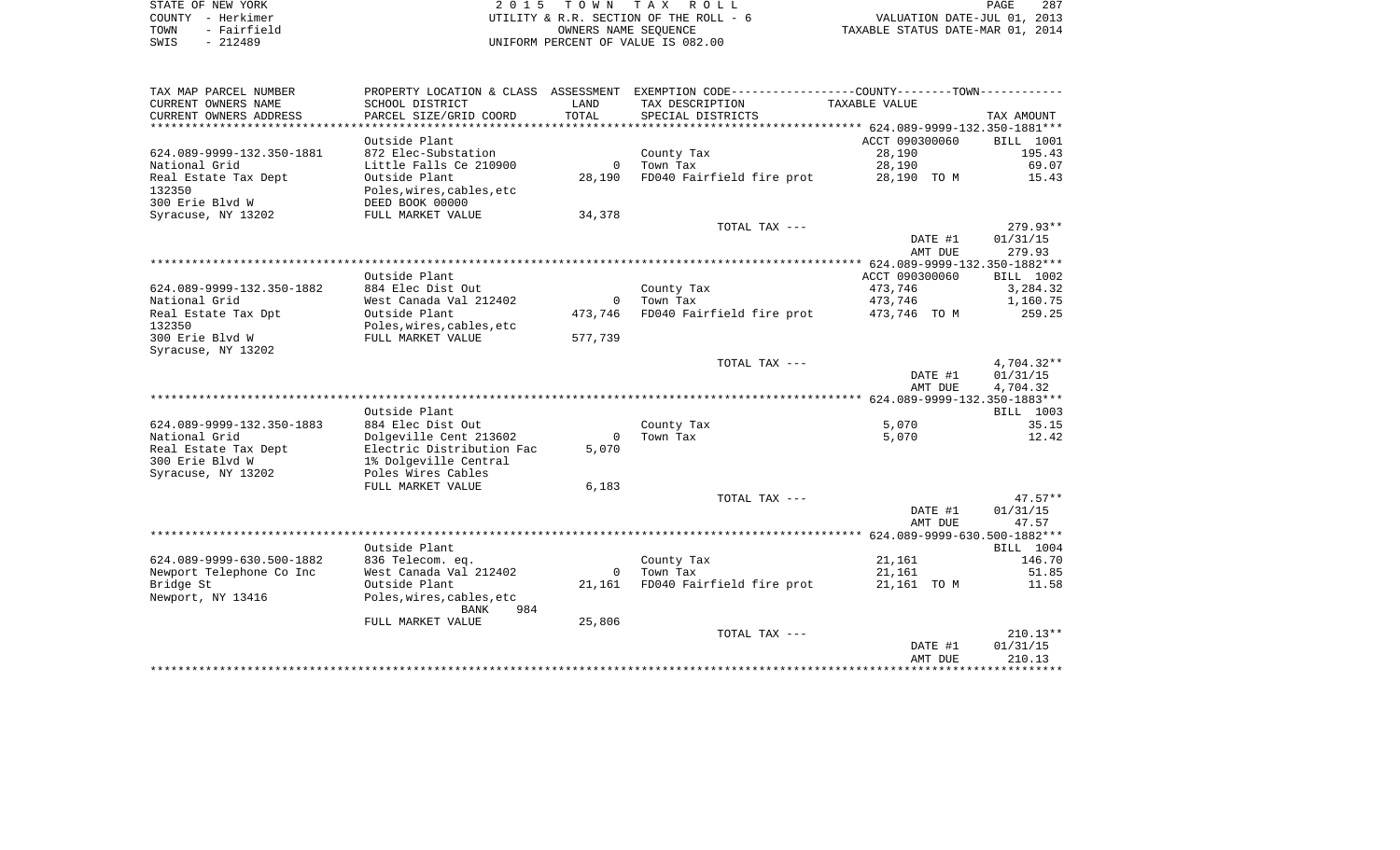|      | STATE OF NEW YORK | 2015 TOWN TAX ROLL                     |                                  | PAGE | 288 |
|------|-------------------|----------------------------------------|----------------------------------|------|-----|
|      | COUNTY - Herkimer | UTILITY & R.R. SECTION OF THE ROLL - 6 | VALUATION DATE-JUL 01, 2013      |      |     |
| TOWN | - Fairfield       | OWNERS NAME SEOUENCE                   | TAXABLE STATUS DATE-MAR 01, 2014 |      |     |
| SWIS | $-212489$         | UNIFORM PERCENT OF VALUE IS 082.00     |                                  |      |     |

| TAX MAP PARCEL NUMBER     |                                      |                | PROPERTY LOCATION & CLASS ASSESSMENT EXEMPTION CODE---------------COUNTY-------TOWN---------- |                |             |
|---------------------------|--------------------------------------|----------------|-----------------------------------------------------------------------------------------------|----------------|-------------|
| CURRENT OWNERS NAME       | SCHOOL DISTRICT                      | LAND           | TAX DESCRIPTION                                                                               | TAXABLE VALUE  |             |
| CURRENT OWNERS ADDRESS    | PARCEL SIZE/GRID COORD               | TOTAL          | SPECIAL DISTRICTS                                                                             |                | TAX AMOUNT  |
| *********************     | ***********************              |                |                                                                                               |                |             |
|                           | Outside Plant                        |                |                                                                                               | ACCT 090300150 | BILL 1005   |
| 624.089-9999-631.900-1881 | 836 Telecom. eq.                     |                | County Tax                                                                                    | 5,825          | 40.38       |
| Verizon New York Inc      | Little Falls Ce 210900               | $\mathbf 0$    | Town Tax                                                                                      | 5,825          | 14.27       |
| $C/O$ Duff & Phelps       | Outside Plant                        | 5,825          | FD040 Fairfield fire prot                                                                     | 5,825 TO M     | 3.19        |
| PO Box 2749               | 241-242.1-242.2-243                  |                |                                                                                               |                |             |
| Addison, TX 75001         | Poles Wires Cables                   |                |                                                                                               |                |             |
|                           | 984<br>BANK                          |                |                                                                                               |                |             |
|                           | FULL MARKET VALUE                    | 7,104          |                                                                                               |                |             |
|                           |                                      |                | TOTAL TAX ---                                                                                 |                | $57.84**$   |
|                           |                                      |                |                                                                                               | DATE #1        | 01/31/15    |
|                           |                                      |                |                                                                                               | AMT DUE        | 57.84       |
|                           |                                      |                |                                                                                               |                |             |
|                           | Outside Plant                        |                |                                                                                               | ACCT 090300150 | BILL 1006   |
| 624.089-9999-631.900-1882 | 836 Telecom. eq.                     |                | County Tax                                                                                    | 97,902         | 678.72      |
| Verizon New York Inc      | West Canada Val 212402               |                | 0 Town Tax                                                                                    | 97,902         | 239.87      |
| C/O Duff & Phelps         | Outside Plant                        | 97,902         | FD040 Fairfield fire prot                                                                     | 97,902 TO M    | 53.57       |
| PO Box 2749               | 241-242.1 242.2 243                  |                |                                                                                               |                |             |
| Addison, TX 75001         | Poles Wires Cables<br>984            |                |                                                                                               |                |             |
|                           | BANK                                 |                |                                                                                               |                |             |
|                           | DEED BOOK 00000<br>FULL MARKET VALUE | 119,393        |                                                                                               |                |             |
|                           |                                      |                | TOTAL TAX ---                                                                                 |                | $972.16**$  |
|                           |                                      |                |                                                                                               | DATE #1        | 01/31/15    |
|                           |                                      |                |                                                                                               | AMT DUE        | 972.16      |
|                           |                                      |                |                                                                                               |                |             |
|                           | Outside Plant                        |                |                                                                                               |                | BILL 1007   |
| 624.089-9999-631.900-1883 | 836 Telecom. eq.                     |                | County Tax                                                                                    | 1,048          | 7.27        |
| Verizon New York Inc      | Dolgeville Cent 213602               | $\overline{0}$ | Town Tax                                                                                      | 1,048          | 2.57        |
| $C/O$ Duff & Phelps       | Outside PLant                        | 1,048          | FD040 Fairfield fire prot                                                                     | 1,048 TO M     | .57         |
| PO Box 2749               | added 1% 2005                        |                |                                                                                               |                |             |
| Addison, TX 75001         | Poles Wires Cables                   |                |                                                                                               |                |             |
|                           | FULL MARKET VALUE                    | 1,278          |                                                                                               |                |             |
|                           |                                      |                | TOTAL TAX ---                                                                                 |                | $10.41**$   |
|                           |                                      |                |                                                                                               | DATE #1        | 01/31/15    |
|                           |                                      |                |                                                                                               | AMT DUE        | 10.41       |
|                           |                                      |                |                                                                                               |                |             |
|                           | 192 Delayton Rd                      |                |                                                                                               | ACCT 090006780 | BILL 1008   |
| $107.1 - 1 - 14$          | 835 Cable tv                         |                | County Tax                                                                                    | 1500,000       | 10,398.99   |
| WKTV, LLC                 | West Canada Val 212402               | 20,000         | Town Tax                                                                                      | 1500,000       | 3,675.22    |
| 1843 West Wesley Rd       | TV Tower Site                        | 1500,000       | FD040 Fairfield fire prot                                                                     | 1500,000 TO M  | 820.85      |
| Atlanta, GA 30327         | Delayton Road                        |                |                                                                                               |                |             |
|                           | 5.20<br>ACRES                        |                |                                                                                               |                |             |
|                           | EAST-0374852 NRTH-1555708            |                |                                                                                               |                |             |
|                           | DEED BOOK 1523<br>PG-647             |                |                                                                                               |                |             |
|                           | FULL MARKET VALUE                    | 1829,268       |                                                                                               |                |             |
|                           |                                      |                | TOTAL TAX ---                                                                                 |                | 14,895.06** |
|                           |                                      |                |                                                                                               | DATE #1        | 01/31/15    |
|                           |                                      |                |                                                                                               | AMT DUE        | 14,895.06   |
|                           |                                      |                |                                                                                               |                |             |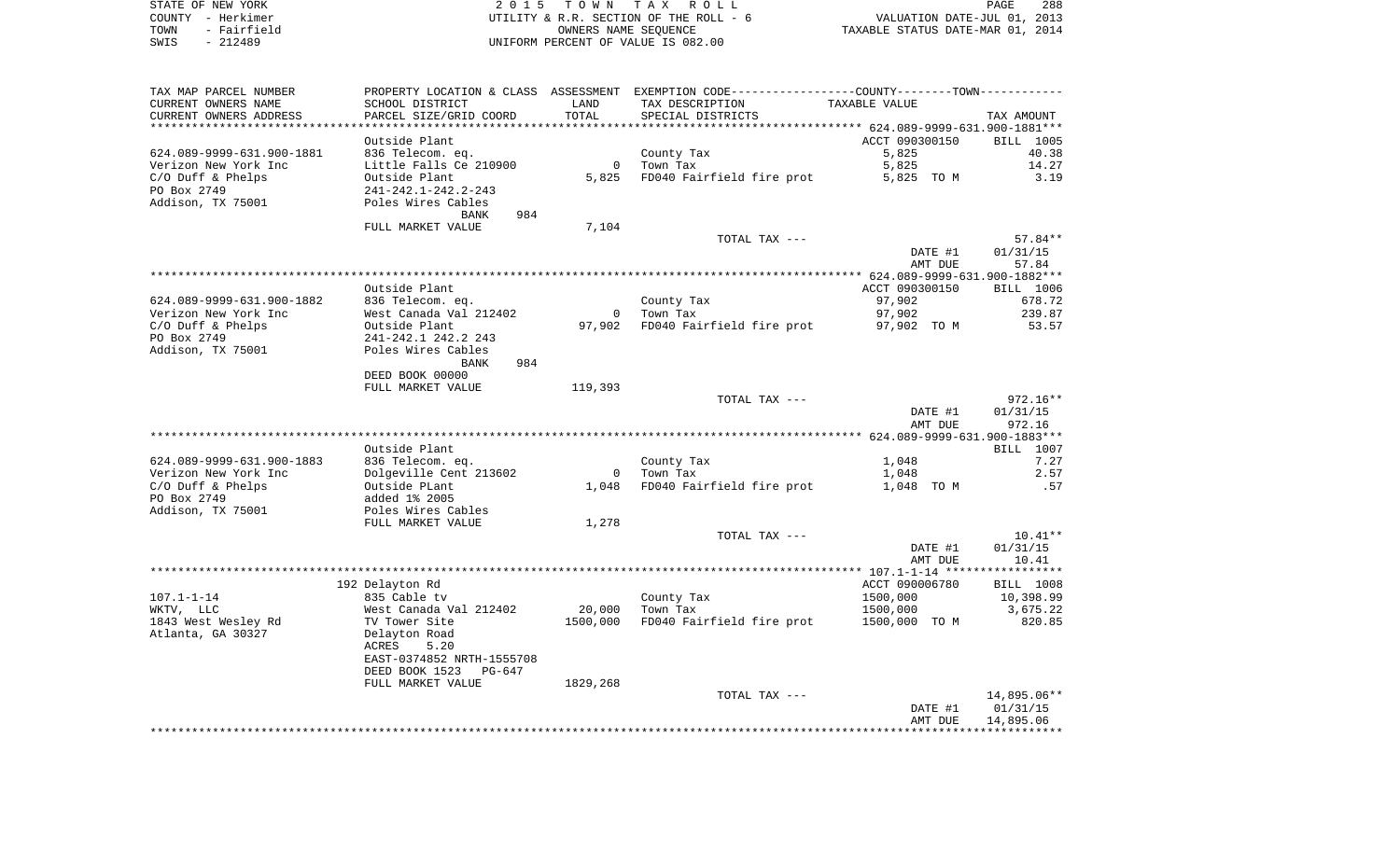STATE OF NEW YORK 2 0 1 5 T O W N T A X R O L L PAGE 289VALUATION DATE-JUL 01, 2013 TOWN - Fairfield TAXABLE STATUS DATE-MAR 01, 2014 RPS155/V04/L015 CURRENT DATE 12/15/2014

COUNTY - Herkimer  $UTILLITY \& R.R.$  SECTION OF THE ROLL - 6

### R O L L S U B S E C T I O N - - T O T A L S

# \*\*\* S P E C I A L D I S T R I C T S U M M A R Y \*\*\*

| CODE | DISTRICT NAME        | TOTAL<br>PARCELS | EXTENSION<br>TYPE | <b>EXTENSION</b><br>VALUE | AD VALOREM<br>VALUE | EXEMPT<br>AMOUNT | TAXABLE<br>VALUE | TOTAL<br><b>TAX</b> |
|------|----------------------|------------------|-------------------|---------------------------|---------------------|------------------|------------------|---------------------|
|      | FD040 Fairfield fire |                  | l1 TOTAL – M      |                           | 8212,925            |                  | 8212,925         | 4,494.36            |

## \*\*\* S C H O O L D I S T R I C T S U M M A R Y \*\*\*

| CODE   | DISTRICT NAME        | TOTAL<br>PARCELS | ASSESSED<br>LAND | ASSESSED<br>TOTAL | <b>EXEMPT</b><br>AMOUNT | TOTAL<br>TAXABLE    |  |
|--------|----------------------|------------------|------------------|-------------------|-------------------------|---------------------|--|
|        |                      |                  |                  |                   | STAR AMOUNT             | STAR TAXABLE        |  |
|        | Little Falls Central | $\overline{2}$   |                  | 34,015            |                         | 34,015              |  |
| 210900 | West Canada Valley   | 8                | 1370,000         | 8177,862          |                         | 34,015<br>8,177,862 |  |
| 212402 | Dolgeville Central   | 2                |                  | 6,118             |                         | 8,177,862<br>6,118  |  |
| 213602 |                      |                  |                  |                   |                         | 6,118               |  |
|        | SUB-TOTAL            | 12               | 1370,000         | 8217,995          |                         | 8,217,995           |  |
|        | SUB - TO TAL(CONT)   |                  |                  |                   |                         | 8,217,995           |  |
|        | TOTAL                | 12               | 1370,000         | 8217,995          |                         | 8,217,995           |  |
|        | TO TAL (CONT)        |                  |                  |                   |                         | 8,217,995           |  |

# \*\*\* S Y S T E M C O D E S S U M M A R Y \*\*\*

NO SYSTEM EXEMPTIONS AT THIS LEVEL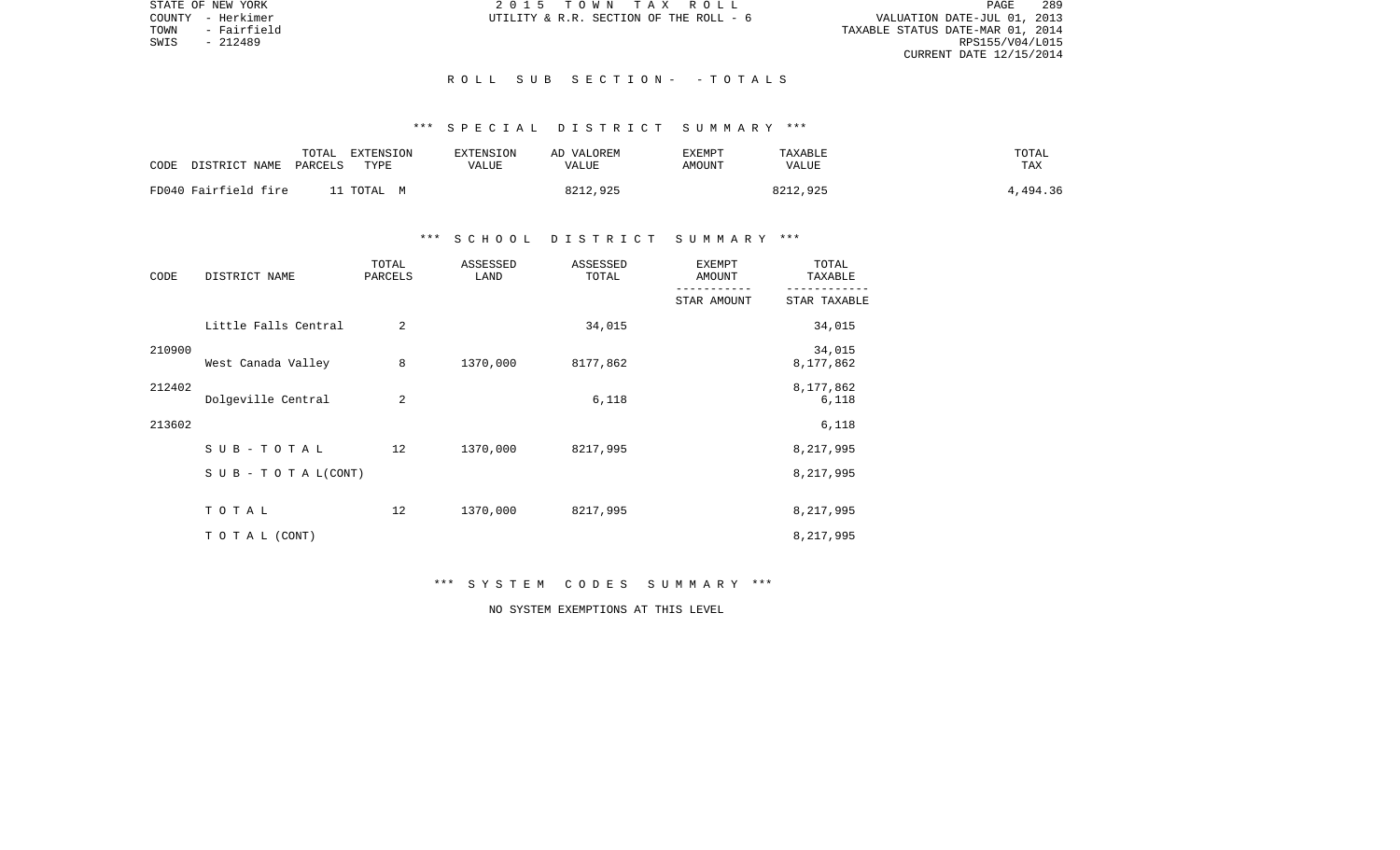STATE OF NEW YORK 2 0 1 5 T O W N T A X R O L L PAGE 290PAGE 290 TOWN - Fairfield TAXABLE STATUS DATE-MAR 01, 2014 CURRENT DATE 12/15/2014

COUNTY - Herkimer  $U$ TILITY & R.R. SECTION OF THE ROLL - 6

SWIS - 212489

### R O L L S U B S E C T I O N - - T O T A L S

## \*\*\* E X E M P T I O N S U M M A R Y \*\*\*

#### NO EXEMPTIONS AT THIS LEVEL

| ROLL |                  | TOTAL   | ASSESSED | ASSESSED | <b>EXEMPT</b> | TOTAL        |      | TOTAL     |
|------|------------------|---------|----------|----------|---------------|--------------|------|-----------|
| SEC  | DESCRIPTION      | PARCELS | LAND     | TOTAL    | AMOUNT        | TAXABLE      |      | TAX       |
|      |                  |         |          |          |               | ------------ | TAX  |           |
|      |                  |         |          |          | STAR AMOUNT   | STAR TAXABLE | RATE |           |
|      | County Tax       |         | 1370,000 | 8217,995 |               | 8,217,995    |      | 56,972.57 |
|      | Town Tax         |         | 1370,000 | 8217,995 |               | 8,217,995    |      | 20,135.30 |
|      | SPEC DIST TAXES  |         |          |          |               |              |      | 4,494.36  |
|      | UTILITIES & N.C. | 12      |          |          |               |              |      | 81,602.23 |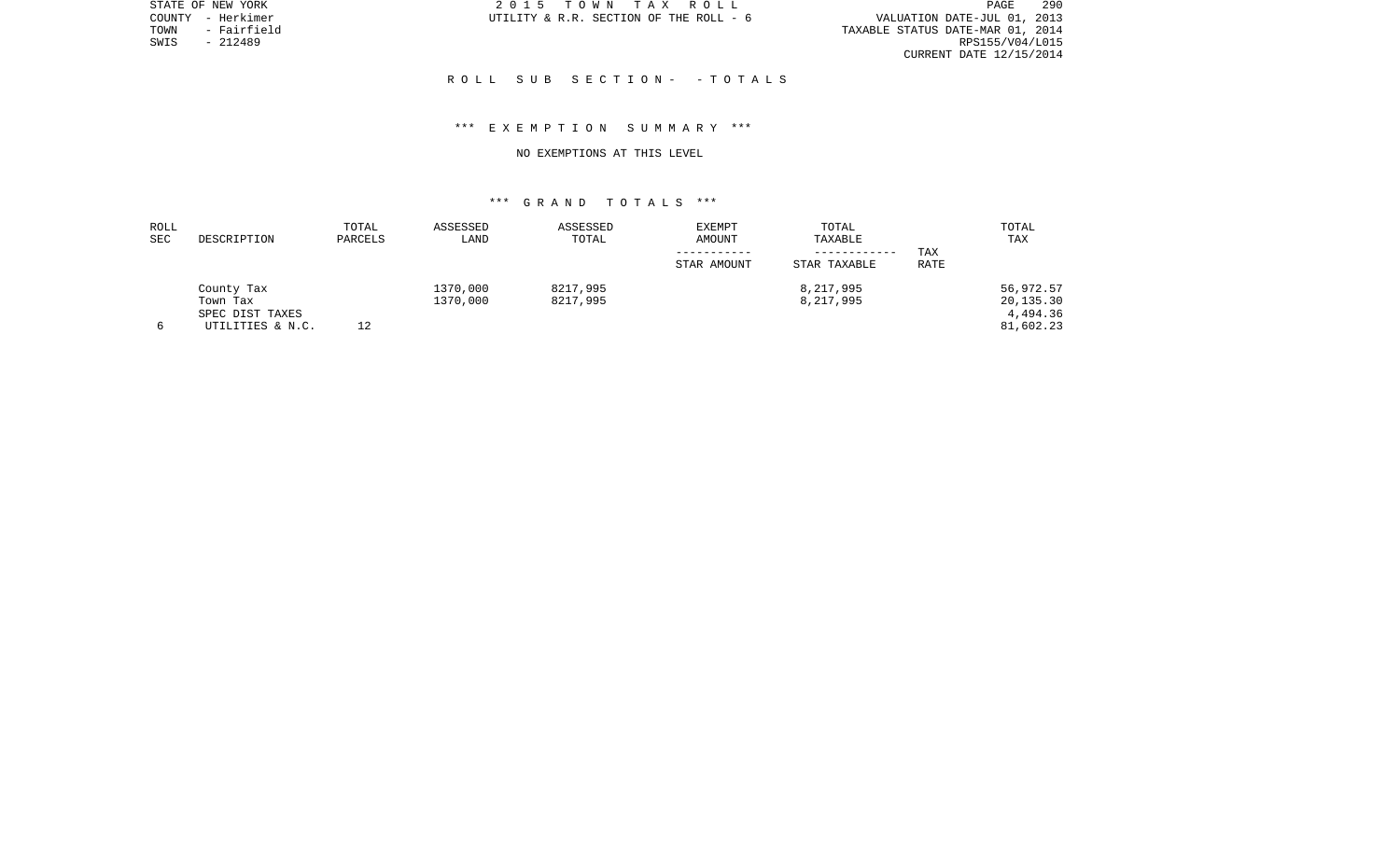STATE OF NEW YORK 2 0 1 5 T O W N T A X R O L L PAGE 291VALUATION DATE-JUL 01, 2013 TOWN - Fairfield TAXABLE STATUS DATE-MAR 01, 2014 RPS155/V04/L015 CURRENT DATE 12/15/2014

COUNTY - Herkimer  $UTILLITY \& R.R.$  SECTION OF THE ROLL - 6

### R O L L S E C T I O N T O T A L S

# \*\*\* S P E C I A L D I S T R I C T S U M M A R Y \*\*\*

| CODE | DISTRICT NAME        | TOTAL<br>PARCELS | EXTENSION<br>TYPE | EXTENSION<br>VALUE | AD VALOREM<br>VALUE | EXEMPT<br>AMOUNT | TAXABLE<br><b>VALUE</b> | TOTAL<br>TAX |
|------|----------------------|------------------|-------------------|--------------------|---------------------|------------------|-------------------------|--------------|
|      | FD040 Fairfield fire |                  | TOTAL M           |                    | 8212,925            |                  | 8212,925                | 4,494.36     |

## \*\*\* S C H O O L D I S T R I C T S U M M A R Y \*\*\*

| CODE   | DISTRICT NAME                    | TOTAL<br>PARCELS | ASSESSED<br>LAND | ASSESSED<br>TOTAL | <b>EXEMPT</b><br>AMOUNT | TOTAL<br>TAXABLE    |
|--------|----------------------------------|------------------|------------------|-------------------|-------------------------|---------------------|
|        |                                  |                  |                  |                   | STAR AMOUNT             | STAR TAXABLE        |
|        | Little Falls Central             | $\overline{2}$   |                  | 34,015            |                         | 34,015              |
| 210900 | West Canada Valley               | 8                | 1370,000         | 8177,862          |                         | 34,015<br>8,177,862 |
| 212402 | Dolgeville Central               | 2                |                  | 6,118             |                         | 8,177,862<br>6,118  |
| 213602 |                                  |                  |                  |                   |                         | 6,118               |
|        | SUB-TOTAL                        | 12               | 1370,000         | 8217,995          |                         | 8,217,995           |
|        | $S \cup B - T \cup T A L (CONT)$ |                  |                  |                   |                         | 8,217,995           |
|        | TOTAL                            | 12               | 1370,000         | 8217,995          |                         | 8,217,995           |
|        | TO TAL (CONT)                    |                  |                  |                   |                         | 8,217,995           |

\*\*\* S Y S T E M C O D E S S U M M A R Y \*\*\*

NO SYSTEM EXEMPTIONS AT THIS LEVEL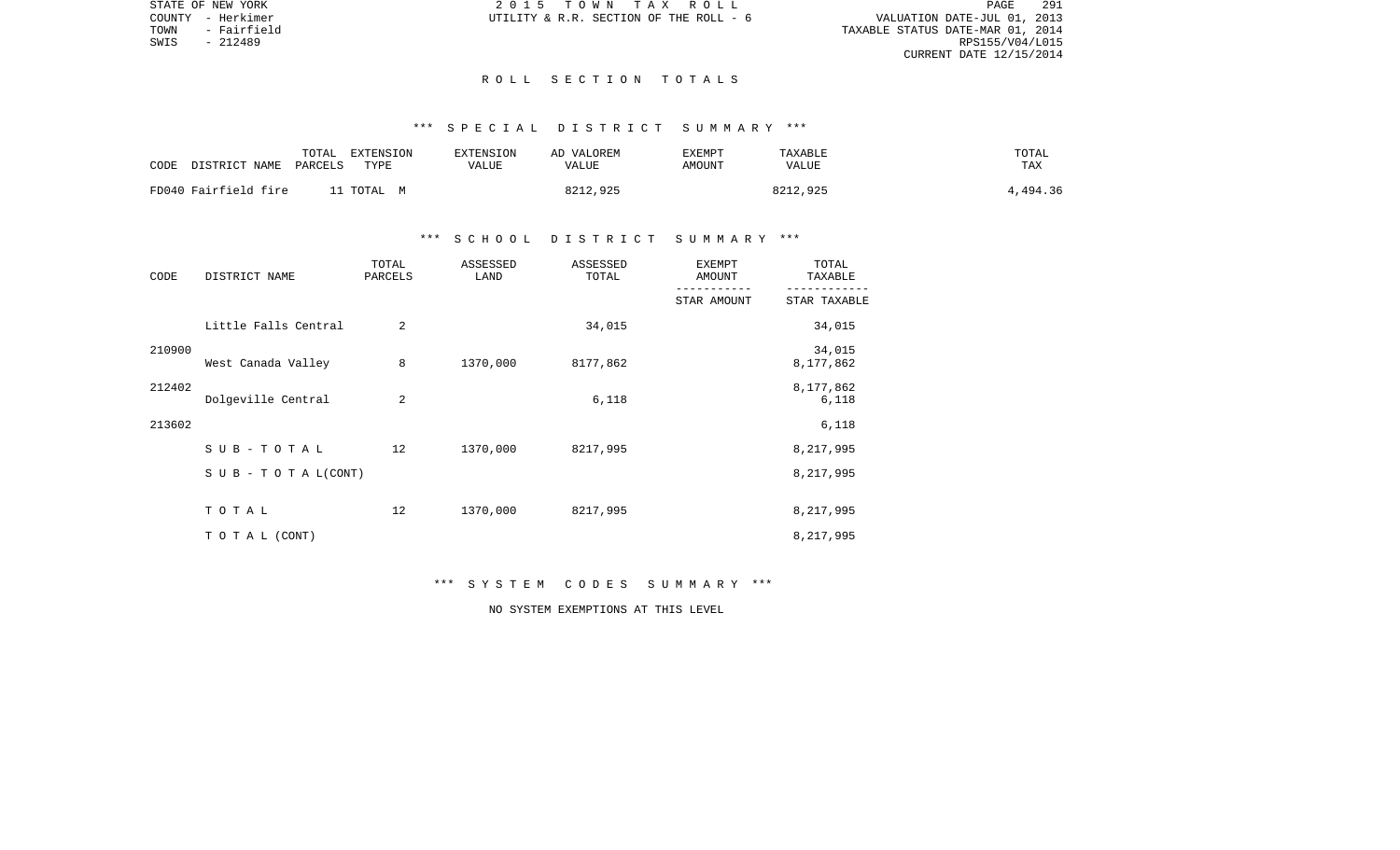STATE OF NEW YORK 2 0 1 5 T O W N T A X R O L L PAGE 292PAGE 292 TOWN - Fairfield TAXABLE STATUS DATE-MAR 01, 2014 CURRENT DATE 12/15/2014

COUNTY - Herkimer  $U$ TILITY & R.R. SECTION OF THE ROLL - 6

SWIS - 212489

## R O L L S E C T I O N T O T A L S

## \*\*\* E X E M P T I O N S U M M A R Y \*\*\*

#### NO EXEMPTIONS AT THIS LEVEL

| ROLL |                  | TOTAL   | ASSESSED | ASSESSED | EXEMPT      | TOTAL        |      | TOTAL     |
|------|------------------|---------|----------|----------|-------------|--------------|------|-----------|
| SEC  | DESCRIPTION      | PARCELS | LAND     | TOTAL    | AMOUNT      | TAXABLE      |      | TAX       |
|      |                  |         |          |          |             | ------------ | TAX  |           |
|      |                  |         |          |          | STAR AMOUNT | STAR TAXABLE | RATE |           |
|      | County Tax       |         | 1370,000 | 8217,995 |             | 8,217,995    |      | 56,972.57 |
|      | Town Tax         |         | 1370,000 | 8217,995 |             | 8,217,995    |      | 20,135.30 |
|      | SPEC DIST TAXES  |         |          |          |             |              |      | 4,494.36  |
|      | UTILITIES & N.C. | 12      |          |          |             |              |      | 81,602.23 |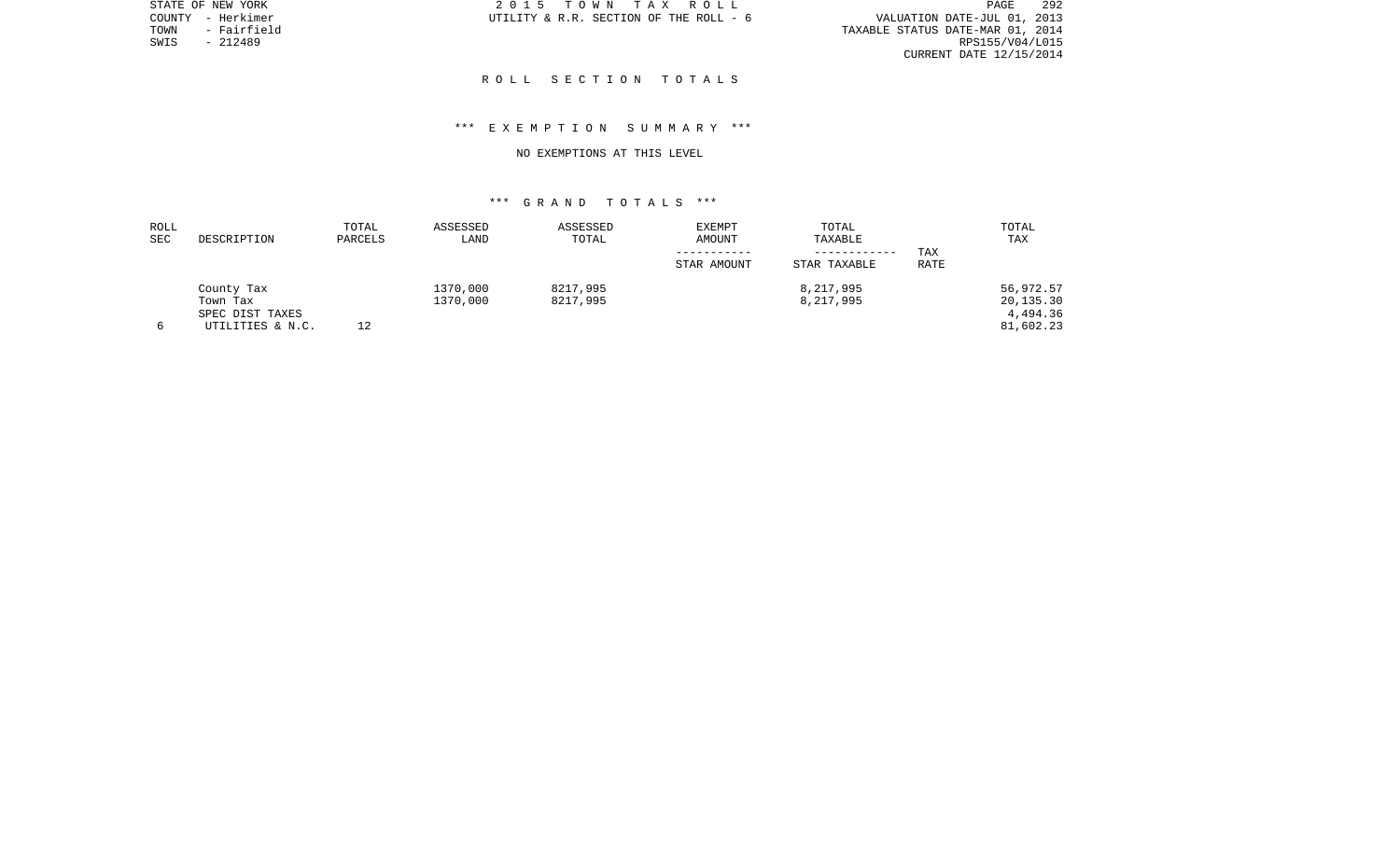STATE OF NEW YORK 2 0 1 5 T O W N T A X R O L L PAGE 293COUNTY - Herkimer WHOLLY EXEMPT SECTION OF THE ROLL - 8 VALUATION DATE-JUL 01, 2013 TOWN - Fairfield **Taxable State of the CONNERT CONNERS NAME SEQUENCE** TAXABLE STATUS DATE-MAR 01, 2014 SWIS - 212489 UNIFORM PERCENT OF VALUE IS 082.00TAX MAP PARCEL NUMBER PROPERTY LOCATION & CLASS ASSESSMENT EXEMPTION CODE------------------COUNTY--------TOWN------------ CURRENT OWNERS NAME SCHOOL DISTRICT LAND TAX DESCRIPTION TAXABLE VALUECURRENT OWNERS ADDRESS PARCEL SIZE/GRID COORD TOTAL SPECIAL DISTRICTS TAX AMOUNT \*\*\*\*\*\*\*\*\*\*\*\*\*\*\*\*\*\*\*\*\*\*\*\*\*\*\*\*\*\*\*\*\*\*\*\*\*\*\*\*\*\*\*\*\*\*\*\*\*\*\*\*\*\*\*\*\*\*\*\*\*\*\*\*\*\*\*\*\*\*\*\*\*\*\*\*\*\*\*\*\*\*\*\*\*\*\*\*\*\*\*\*\*\*\*\*\*\*\*\*\*\*\* 101.1-1-29 \*\*\*\*\*\*\*\*\*\*\*\*\*\*\*\*\* Hardscrabble Road 101.1-1-29 695 Cemetery C CEM-LND 13110 6,000 6,000 Bushnell Cemetery West Canada Val 212402 6,000 County Tax 0.00 0.00 Attn: Bushnell Cem Assoc 6 FRNT 90.00 DPTH 140.00 6,000 Town Tax 0.00 0.00 0.00 0.00 Hc 85 EAST-0378985 NRTH-1576842Fairfield, NY 13406-9801 FULL MARKET VALUE 7,317 TOTAL TAX  $---$  0.00\*\* \*\*\*\*\*\*\*\*\*\*\*\*\*\*\*\*\*\*\*\*\*\*\*\*\*\*\*\*\*\*\*\*\*\*\*\*\*\*\*\*\*\*\*\*\*\*\*\*\*\*\*\*\*\*\*\*\*\*\*\*\*\*\*\*\*\*\*\*\*\*\*\*\*\*\*\*\*\*\*\*\*\*\*\*\*\*\*\*\*\*\*\*\*\*\*\*\*\*\*\*\*\*\* 101.14-1-45 \*\*\*\*\*\*\*\*\*\*\*\*\*\*\*\* State Route 29101.14-1-45 620 Religious N/P-RELIG 25110 208,000 208,000 Fairfield Episcopal 6.00 West Canada Val 212402 11,000 County Tax 6.00 0.00 0.00 0.00 Church Church & Cemetary 208,000 Town Tax 0.00 0.00 Hc 85 **ACRES** 1.10 **FD040** Fairfield fire prot 0 TO M Fairfield, NY 13406-9801 EAST-0382475 NRTH-1567710 208,000 EX FULL MARKET VALUE 253,659 TOTAL TAX  $---$  0.00\*\* \*\*\*\*\*\*\*\*\*\*\*\*\*\*\*\*\*\*\*\*\*\*\*\*\*\*\*\*\*\*\*\*\*\*\*\*\*\*\*\*\*\*\*\*\*\*\*\*\*\*\*\*\*\*\*\*\*\*\*\*\*\*\*\*\*\*\*\*\*\*\*\*\*\*\*\*\*\*\*\*\*\*\*\*\*\*\*\*\*\*\*\*\*\*\*\*\*\*\*\*\*\*\* 095.3-1-20.1-999 \*\*\*\*\*\*\*\*\*\*\* castle BILL 1009095.3-1-20.1-999 880 Elec-Gas Tra GEN MUNY 18020 1,000 1,000 Herkimer County IDA West Canada Val 212402 1,000 County Tax 0.00 0.00 PO Box 390 ACRES 0.01 1,000 Town Tax 0.00 0.00 Herkimer, NY 13350 FULL MARKET VALUE 1,220 FD040 Fairfield fire prot 1,000 TO M .55 TOTAL TAX  $---$  0.55\*\* DATE #1 01/31/15 AMT DUE 0.55 \*\*\*\*\*\*\*\*\*\*\*\*\*\*\*\*\*\*\*\*\*\*\*\*\*\*\*\*\*\*\*\*\*\*\*\*\*\*\*\*\*\*\*\*\*\*\*\*\*\*\*\*\*\*\*\*\*\*\*\*\*\*\*\*\*\*\*\*\*\*\*\*\*\*\*\*\*\*\*\*\*\*\*\*\*\*\*\*\*\*\*\*\*\*\*\*\*\*\*\*\*\*\* 095.3-1-30.1-999 \*\*\*\*\*\*\*\*\*\*\* Castle BILL 1010095.3-1-30.1-999 880 Elec-Gas Tra GEN MUNY 18020 1,000 1,000 Herkimer County IDA West Canada Val 212402 1,000 County Tax 0.00 0.00 PO Box 390 ACRES 0.01 1,000 Town Tax 0.00 0.00 Herkimer, NY 13350 FULL MARKET VALUE 1,220 FD040 Fairfield fire prot 1,000 TO M .55 TOTAL TAX  $---$  0.55\*\* DATE #1 01/31/15 AMT DUE 0.55 \*\*\*\*\*\*\*\*\*\*\*\*\*\*\*\*\*\*\*\*\*\*\*\*\*\*\*\*\*\*\*\*\*\*\*\*\*\*\*\*\*\*\*\*\*\*\*\*\*\*\*\*\*\*\*\*\*\*\*\*\*\*\*\*\*\*\*\*\*\*\*\*\*\*\*\*\*\*\*\*\*\*\*\*\*\*\*\*\*\*\*\*\*\*\*\*\*\*\*\*\*\*\* 095.3-1-31.1-999 \*\*\*\*\*\*\*\*\*\*\*BILL 1011 Rath BILL 1011095.3-1-31.1-999 880 Elec-Gas Tra GEN MUNY 18020 1,000 1,000 Herkimer County IDA West Canada Val 212402 1,000 County Tax 0.00 0.00 PO Box 390 ACRES 0.01 1,000 Town Tax 0.00 0.00 Herkimer, NY 13350 FULL MARKET VALUE 1,220 FD040 Fairfield fire prot 1,000 TO M .55 TOTAL TAX  $---$  0.55\*\* DATE #1 01/31/15 AMT DUE 0.55 \*\*\*\*\*\*\*\*\*\*\*\*\*\*\*\*\*\*\*\*\*\*\*\*\*\*\*\*\*\*\*\*\*\*\*\*\*\*\*\*\*\*\*\*\*\*\*\*\*\*\*\*\*\*\*\*\*\*\*\*\*\*\*\*\*\*\*\*\*\*\*\*\*\*\*\*\*\*\*\*\*\*\*\*\*\*\*\*\*\*\*\*\*\*\*\*\*\*\*\*\*\*\*\*\*\*\*\*\*\*\*\*\*\*\*\*\*\*\*\*\*\*\*\*\*\*\*\*\*\*\*\*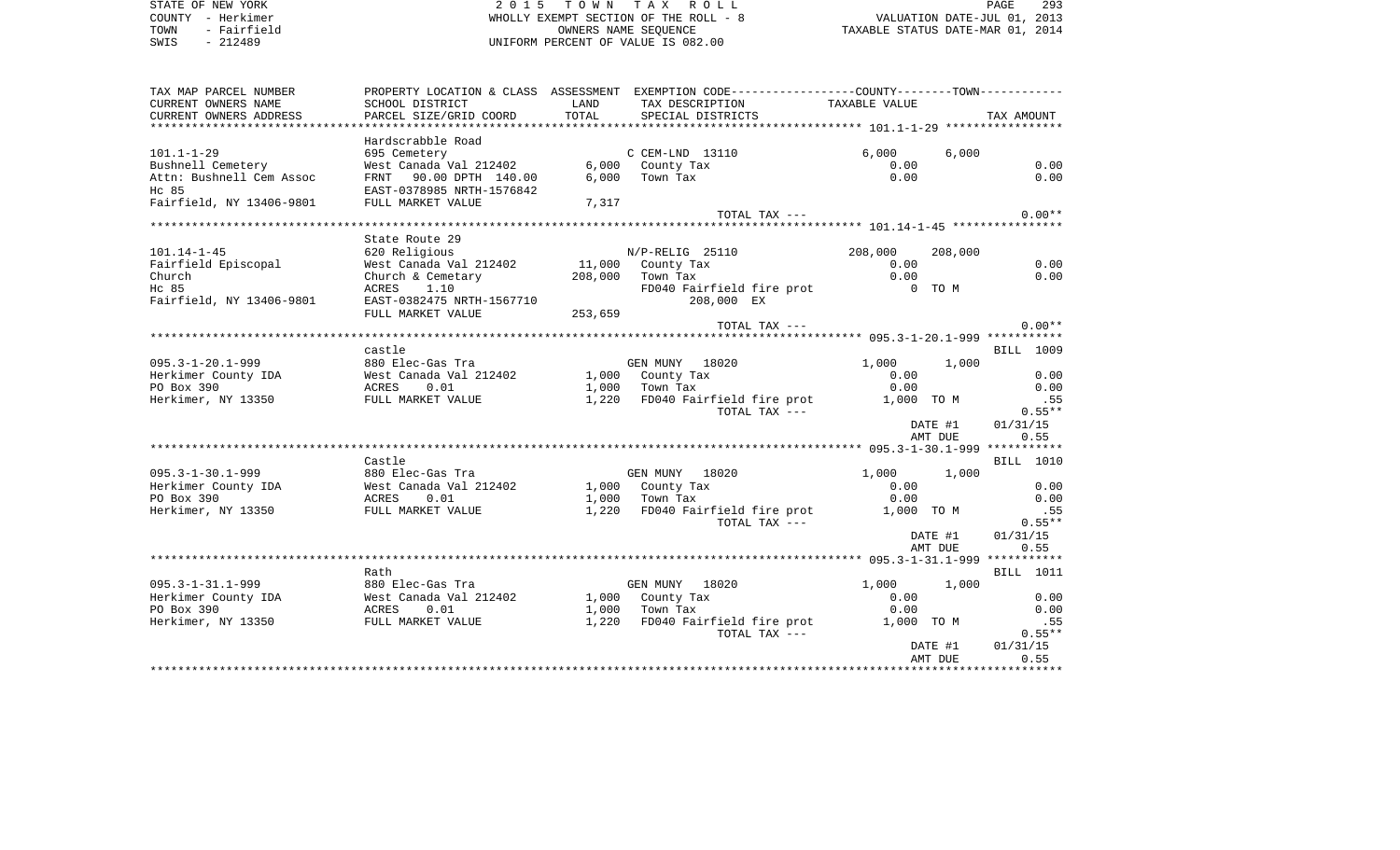| STATE OF NEW YORK      | 2015 TOWN TAX ROLL                    | 294<br>PAGE                      |
|------------------------|---------------------------------------|----------------------------------|
| COUNTY - Herkimer      | WHOLLY EXEMPT SECTION OF THE ROLL - 8 | VALUATION DATE-JUL 01, 2013      |
| TOWN<br>- Fairfield    | OWNERS NAME SEOUENCE                  | TAXABLE STATUS DATE-MAR 01, 2014 |
| $- - - - -$<br>0.70100 | $\frac{1}{2}$                         |                                  |

STATE OF NEW YORK  $2015$  TO W N T COUNTY - Herkimer<br>TOWN - Fairfield - Town - Fairfield<br>SWIS - 212489 - 2012 - 2012 - 2012 - 2012 - 2013 SWIS - 212489 UNIFORM PERCENT OF VALUE IS 082.00

| TAX MAP PARCEL NUMBER  |                         |           | PROPERTY LOCATION & CLASS ASSESSMENT EXEMPTION CODE---------------COUNTY-------TOWN---------- |               |          |                  |
|------------------------|-------------------------|-----------|-----------------------------------------------------------------------------------------------|---------------|----------|------------------|
| CURRENT OWNERS NAME    | SCHOOL DISTRICT         | LAND      | TAX DESCRIPTION                                                                               | TAXABLE VALUE |          |                  |
| CURRENT OWNERS ADDRESS | PARCEL SIZE/GRID COORD  | TOTAL     | SPECIAL DISTRICTS                                                                             |               |          | TAX AMOUNT       |
| *********************  | *********************** |           |                                                                                               |               |          |                  |
|                        | Cemetery                |           |                                                                                               |               |          | <b>BILL</b> 1012 |
| $095.3 - 3 - 5.999$    | 880 Elec-Gas Tra        |           | GEN MUNY 18020                                                                                | 1,000         | 1,000    |                  |
| Herkimer County IDA    | West Canada Val 212402  |           | 1,000 County Tax                                                                              | 0.00          |          | 0.00             |
| PO Box 390             | ACRES<br>0.01           | 1,000     | Town Tax                                                                                      | 0.00          |          | 0.00             |
| Herkimer, NY 13350     | FULL MARKET VALUE       | 1,220     | FD040 Fairfield fire prot                                                                     | 1,000 TO M    |          | .55              |
|                        |                         |           | TOTAL TAX ---                                                                                 |               |          | $0.55**$         |
|                        |                         |           |                                                                                               |               | DATE #1  | 01/31/15         |
|                        |                         |           |                                                                                               |               | AMT DUE  | 0.55             |
|                        |                         |           |                                                                                               |               |          |                  |
|                        | Castle                  |           |                                                                                               |               |          | <b>BILL</b> 1013 |
| $095.3 - 4 - 3.999$    |                         |           | GEN MUNY 18020                                                                                | 1,000         |          |                  |
|                        | 880 Elec-Gas Tra        |           |                                                                                               |               | 1,000    |                  |
| Herkimer County IDA    | West Canada Val 212402  |           | 1,000 County Tax                                                                              | 0.00          |          | 0.00             |
| PO Box 390             | ACRES<br>0.01           | 1,000     | Town Tax                                                                                      | 0.00          |          | 0.00             |
| Herkimer, NY 13350     | FULL MARKET VALUE       |           | 1,220 FD040 Fairfield fire prot                                                               | 1,000 TO M    |          | .55              |
|                        |                         |           | TOTAL TAX ---                                                                                 |               |          | $0.55**$         |
|                        |                         |           |                                                                                               |               | DATE #1  | 01/31/15         |
|                        |                         |           |                                                                                               |               | AMT DUE  | 0.55             |
|                        |                         |           |                                                                                               |               |          |                  |
|                        | Castle                  |           |                                                                                               |               |          | BILL 1014        |
| $095.3 - 4 - 5.999$    | 880 Elec-Gas Tra        |           | GEN MUNY 18020                                                                                | 1,000         | 1,000    |                  |
| Herkimer County IDA    | West Canada Val 212402  |           | 1,000 County Tax                                                                              | 0.00          |          | 0.00             |
| PO Box 390             | ACRES<br>0.01           |           | $1,000$ Town Tax                                                                              | 0.00          |          | 0.00             |
| Herkimer, NY 13350     | FULL MARKET VALUE       | 1,220     | FD040 Fairfield fire prot                                                                     | 1,000 TO M    |          | .55              |
|                        |                         |           | TOTAL TAX ---                                                                                 |               |          | $0.55**$         |
|                        |                         |           |                                                                                               |               | DATE #1  | 01/31/15         |
|                        |                         |           |                                                                                               |               | AMT DUE  | 0.55             |
|                        |                         |           |                                                                                               |               |          |                  |
|                        | Castle                  |           |                                                                                               |               |          | <b>BILL</b> 1015 |
| $095.3 - 4 - 7.999$    | 880 Elec-Gas Tra        |           | GEN MUNY 18020                                                                                | 1,000         | 1,000    |                  |
| Herkimer County IDA    | West Canada Val 212402  |           | 1,000 County Tax                                                                              | 0.00          |          | 0.00             |
| PO Box 390             | ACRES<br>0.01           |           | $1,000$ Town Tax                                                                              | 0.00          |          | 0.00             |
| Herkimer, NY 13350     | FULL MARKET VALUE       |           | 1,220 FD040 Fairfield fire prot                                                               | 1,000 TO M    |          | .55              |
|                        |                         |           | TOTAL TAX ---                                                                                 |               |          | $0.55**$         |
|                        |                         |           |                                                                                               |               |          | 01/31/15         |
|                        |                         |           |                                                                                               |               | DATE #1  | 0.55             |
|                        |                         |           |                                                                                               |               | AMT DUE  |                  |
|                        |                         |           |                                                                                               |               |          |                  |
|                        | Castle Rd               |           |                                                                                               |               |          | <b>BILL</b> 1016 |
| $101.1 - 1 - 19.999$   | 877 Elc Pwr Othr        |           | GEN MUNY 18020                                                                                | 9000,000      | 9000,000 |                  |
| Herkimer County IDA    | West Canada Val 212402  |           | 100 County Tax                                                                                | 0.00          |          | 0.00             |
| PO Box 390             |                         | 9000,000  | Town Tax                                                                                      | 0.00          |          | 0.00             |
| Herkimer, NY 13350     | FULL MARKET VALUE       | 10975,610 | FD040 Fairfield fire prot                                                                     | 9000,000 TO M |          | 4,925.07         |
|                        |                         |           | TOTAL TAX ---                                                                                 |               |          | 4,925.07**       |
|                        |                         |           |                                                                                               |               | DATE #1  | 01/31/15         |
|                        |                         |           |                                                                                               |               | AMT DUE  | 4,925.07         |
|                        |                         |           |                                                                                               |               |          |                  |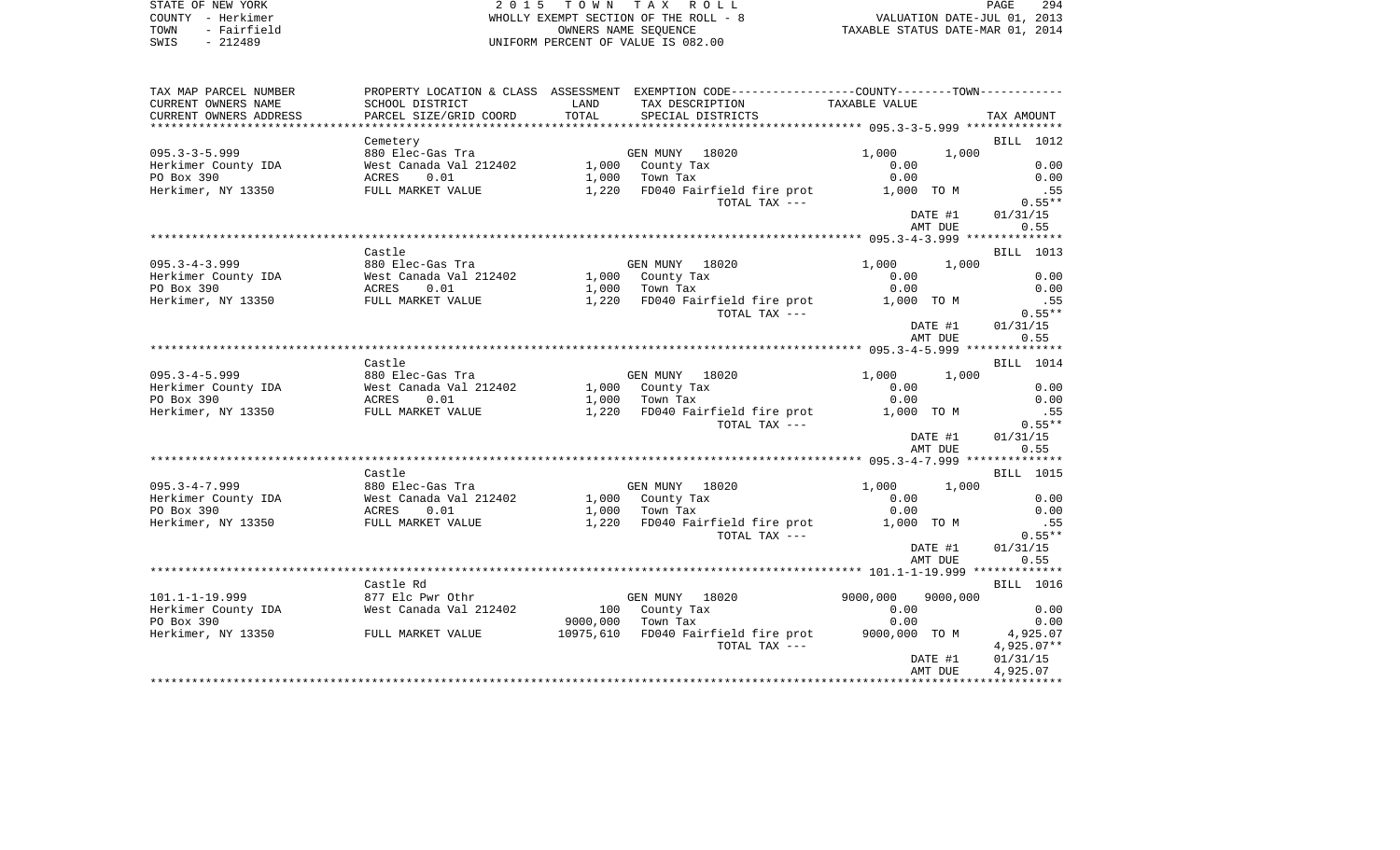|  | PAGE                       |  |
|--|----------------------------|--|
|  | VALUATION DATE-JUL 01      |  |
|  | TAXABLE STATUS DATE-MAR 01 |  |

295

STATE OF NEW YORK COUNTY - Herkimer (All Sammer Medicine 1995) and the MECHAN COUNTY - Herkimer (2013) and the MECHAN MECHANING EXEMPT SECTION OF THE ROLL - 8 (2013) AND DATE-JUL 01, 2013<br>TOWN - Fairfield (All Sammer MecHA WHOLLY EXEMPT SECTION OF THE ROLL -  $8$ OWNERS NAME SEQUENCE SWIS - 212489 UNIFORM PERCENT OF VALUE IS 082.00

| TAX MAP PARCEL NUMBER    |                        |          | PROPERTY LOCATION & CLASS ASSESSMENT EXEMPTION CODE---------------COUNTY-------TOWN--------- |               |          |                  |
|--------------------------|------------------------|----------|----------------------------------------------------------------------------------------------|---------------|----------|------------------|
| CURRENT OWNERS NAME      | SCHOOL DISTRICT        | LAND     | TAX DESCRIPTION                                                                              | TAXABLE VALUE |          |                  |
| CURRENT OWNERS ADDRESS   | PARCEL SIZE/GRID COORD | TOTAL    | SPECIAL DISTRICTS                                                                            |               |          | TAX AMOUNT       |
|                          |                        |          |                                                                                              |               |          |                  |
|                          | Teall                  |          |                                                                                              |               |          | <b>BILL</b> 1017 |
| $101.1 - 1 - 21.2 - 999$ | 880 Elec-Gas Tra       |          | GEN MUNY 18020                                                                               | 1,000         | 1,000    |                  |
| Herkimer County IDA      | West Canada Val 212402 |          | 1,000 County Tax                                                                             | 0.00          |          | 0.00             |
| PO Box 390               | 0.01<br>ACRES          |          | $1,000$ Town Tax                                                                             | 0.00          |          | 0.00             |
|                          |                        |          |                                                                                              |               |          |                  |
| Herkimer, NY 13350       | FULL MARKET VALUE      |          | 1,220 FD040 Fairfield fire prot                                                              | 1,000 TO M    |          | .55              |
|                          |                        |          | TOTAL TAX ---                                                                                |               |          | $0.55**$         |
|                          |                        |          |                                                                                              |               | DATE #1  | 01/31/15         |
|                          |                        |          |                                                                                              |               | AMT DUE  | 0.55             |
|                          |                        |          |                                                                                              |               |          |                  |
|                          | castle Rd              |          |                                                                                              |               |          | BILL 1018        |
| $101.1 - 1 - 21.999$     | 877 Elc Pwr Othr       |          | GEN MUNY 18020                                                                               | 3000,000      | 3000,000 |                  |
| Herkimer County IDA      | West Canada Val 212402 |          | 100 County Tax                                                                               | 0.00          |          | 0.00             |
| PO Box 390               |                        | 3000,000 | Town Tax                                                                                     | 0.00          |          | 0.00             |
| Herkimer, NY 13350       | FULL MARKET VALUE      |          | 3658,537 FD040 Fairfield fire prot                                                           | 3000,000 TO M |          | 1,641.69         |
|                          |                        |          | TOTAL TAX ---                                                                                |               |          | 1,641.69**       |
|                          |                        |          |                                                                                              |               | DATE #1  | 01/31/15         |
|                          |                        |          |                                                                                              |               | AMT DUE  | 1,641.69         |
|                          |                        |          |                                                                                              |               |          |                  |
|                          | castle Rd              |          |                                                                                              |               |          | <b>BILL</b> 1019 |
| $101.2 - 1 - 14.999$     | 877 Elc Pwr Othr       |          | GEN MUNY 18020                                                                               | 3000,000      | 3000,000 |                  |
| Herkimer County IDA      | West Canada Val 212402 |          | 100 County Tax                                                                               | 0.00          |          | 0.00             |
| PO Box 390               |                        |          | 3000,000 Town Tax                                                                            | 0.00          |          | 0.00             |
| Herkimer, NY 13350       | FULL MARKET VALUE      |          | 3658,537 FD040 Fairfield fire prot 3000,000 TO M                                             |               |          | 1,641.69         |
|                          |                        |          | TOTAL TAX ---                                                                                |               |          | $1,641.69**$     |
|                          |                        |          |                                                                                              |               | DATE #1  | 01/31/15         |
|                          |                        |          |                                                                                              |               | AMT DUE  | 1,641.69         |
|                          |                        |          |                                                                                              |               |          |                  |
|                          | castle Rd              |          |                                                                                              |               |          | <b>BILL</b> 1020 |
| $101.2 - 1 - 15.999$     | 877 Elc Pwr Othr       |          | GEN MUNY 18020                                                                               | 6000,000      | 6000,000 |                  |
| Herkimer County IDA      | West Canada Val 212402 |          | 100 County Tax                                                                               | 0.00          |          | 0.00             |
| PO Box 390               |                        |          | 6000,000 Town Tax                                                                            | 0.00          |          | 0.00             |
|                          |                        |          | 7317,073 FD040 Fairfield fire prot                                                           | 6000,000 TO M |          |                  |
| Herkimer, NY 13350       | FULL MARKET VALUE      |          |                                                                                              |               |          | 3,283.38         |
|                          |                        |          | TOTAL TAX ---                                                                                |               |          | $3,283.38**$     |
|                          |                        |          |                                                                                              |               | DATE #1  | 01/31/15         |
|                          |                        |          |                                                                                              |               | AMT DUE  | 3,283.38         |
|                          |                        |          |                                                                                              |               |          |                  |
|                          | Hardscrabble           |          |                                                                                              |               |          | <b>BILL</b> 1021 |
| $101.3 - 1 - 24.1 - 999$ | 880 Elec-Gas Tra       |          | GEN MUNY 18020                                                                               | 1,000         | 1,000    |                  |
| Herkimer County IDA      | West Canada Val 212402 |          | 1,000 County Tax                                                                             | 0.00          |          | 0.00             |
| PO Box 390               | ACRES<br>0.01          |          | $1,000$ Town Tax                                                                             | 0.00          |          | 0.00             |
| Herkimer, NY 13350       | FULL MARKET VALUE      |          | 1,220 FD040 Fairfield fire prot                                                              | 1,000 TO M    |          | .55              |
|                          |                        |          | TOTAL TAX ---                                                                                |               |          | $0.55**$         |
|                          |                        |          |                                                                                              |               | DATE #1  | 01/31/15         |
|                          |                        |          |                                                                                              |               | AMT DUE  | 0.55             |
|                          |                        |          |                                                                                              |               |          |                  |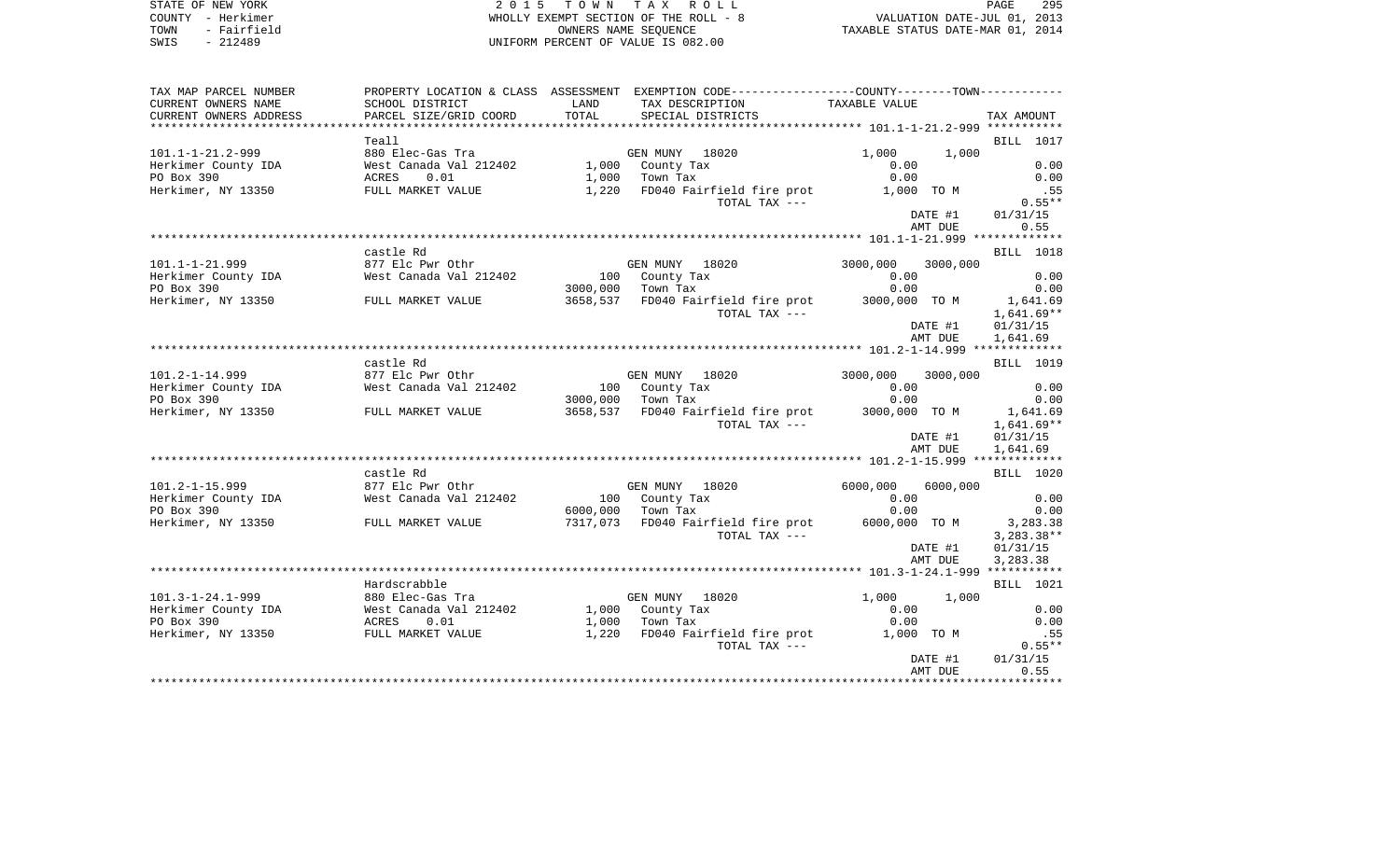| STATE OF NEW YORK<br>COUNTY - Herkimer<br>- Fairfield<br>TOWN<br>SWIS<br>$-212489$ | TOWN TAX ROLL<br>2 0 1 5<br>WHOLLY EXEMPT SECTION OF THE ROLL - 8<br>OWNERS NAME SEOUENCE<br>UNIFORM PERCENT OF VALUE IS 082.00 |               |                                                                                                                                        | 296<br>PAGE<br>VALUATION DATE-JUL 01, 2013<br>TAXABLE STATUS DATE-MAR 01, 2014 |                                    |  |  |
|------------------------------------------------------------------------------------|---------------------------------------------------------------------------------------------------------------------------------|---------------|----------------------------------------------------------------------------------------------------------------------------------------|--------------------------------------------------------------------------------|------------------------------------|--|--|
| TAX MAP PARCEL NUMBER<br>CURRENT OWNERS NAME<br>CURRENT OWNERS ADDRESS             | SCHOOL DISTRICT<br>PARCEL SIZE/GRID COORD                                                                                       | LAND<br>TOTAL | PROPERTY LOCATION & CLASS ASSESSMENT EXEMPTION CODE----------------COUNTY-------TOWN----------<br>TAX DESCRIPTION<br>SPECIAL DISTRICTS | TAXABLE VALUE                                                                  | TAX AMOUNT                         |  |  |
|                                                                                    |                                                                                                                                 |               |                                                                                                                                        |                                                                                |                                    |  |  |
|                                                                                    | Hardscrabble Rd                                                                                                                 |               |                                                                                                                                        |                                                                                | BILL 1022                          |  |  |
| $101.3 - 1 - 25.999$                                                               | 877 Elc Pwr Othr                                                                                                                |               | GEN MUNY 18020                                                                                                                         | 3000,000<br>3000,000                                                           |                                    |  |  |
| Herkimer County IDA                                                                | West Canada Val 212402                                                                                                          | 100           | County Tax                                                                                                                             | 0.00                                                                           | 0.00                               |  |  |
| Herkimer, NY 13350                                                                 |                                                                                                                                 | 3000,000      | Town Tax                                                                                                                               | 0.00                                                                           | 0.00                               |  |  |
|                                                                                    | FULL MARKET VALUE                                                                                                               | 3658,537      | FD040 Fairfield fire prot<br>TOTAL TAX ---                                                                                             | 3000,000 TO M<br>DATE #1                                                       | 1,641.69<br>1,641.69**<br>01/31/15 |  |  |
|                                                                                    |                                                                                                                                 |               |                                                                                                                                        | AMT DUE                                                                        | 1,641.69                           |  |  |
|                                                                                    |                                                                                                                                 |               |                                                                                                                                        |                                                                                |                                    |  |  |
|                                                                                    | castle Rd                                                                                                                       |               |                                                                                                                                        |                                                                                | BILL 1023                          |  |  |
| $101.4 - 1 - 16.999$                                                               | 877 Elc Pwr Othr                                                                                                                |               | GEN MUNY 18020                                                                                                                         | 9250,000<br>9250,000                                                           |                                    |  |  |
| Herkimer County IDA                                                                | West Canada Val 212402                                                                                                          | 100           | County Tax                                                                                                                             | 0.00                                                                           | 0.00                               |  |  |
| PO Box 390                                                                         |                                                                                                                                 | 9250,000      | Town Tax                                                                                                                               | 0.00                                                                           | 0.00                               |  |  |
| Herkimer, NY 13350                                                                 | FULL MARKET VALUE                                                                                                               | 11280,488     | FD040 Fairfield fire prot                                                                                                              | 9250,000 TO M                                                                  | 5,061.88                           |  |  |
|                                                                                    |                                                                                                                                 |               | TOTAL TAX ---                                                                                                                          |                                                                                | $5,061.88**$                       |  |  |
|                                                                                    |                                                                                                                                 |               |                                                                                                                                        | DATE #1                                                                        | 01/31/15                           |  |  |
|                                                                                    |                                                                                                                                 |               |                                                                                                                                        | AMT DUE                                                                        | 5,061.88                           |  |  |
|                                                                                    | State Rte 170                                                                                                                   |               |                                                                                                                                        |                                                                                | BILL 1024                          |  |  |
| $101.4 - 1 - 17.999$                                                               | 877 Elc Pwr Othr                                                                                                                |               | GEN MUNY 18020                                                                                                                         | 6000,000<br>6000,000                                                           |                                    |  |  |
| Herkimer County IDA                                                                | West Canada Val 212402                                                                                                          | 100           | County Tax                                                                                                                             | 0.00                                                                           | 0.00                               |  |  |
| PO Box 390                                                                         |                                                                                                                                 | 6000,000      | Town Tax                                                                                                                               | 0.00                                                                           | 0.00                               |  |  |
| Herkimer, NY 13350                                                                 | FULL MARKET VALUE                                                                                                               | 7317,073      | FD040 Fairfield fire prot                                                                                                              | 6000,000 TO M                                                                  | 3,283.38                           |  |  |
|                                                                                    |                                                                                                                                 |               | TOTAL TAX ---                                                                                                                          |                                                                                | $3,283.38**$                       |  |  |
|                                                                                    |                                                                                                                                 |               |                                                                                                                                        | DATE #1                                                                        | 01/31/15                           |  |  |
|                                                                                    |                                                                                                                                 |               |                                                                                                                                        | AMT DUE                                                                        | 3,283.38                           |  |  |
|                                                                                    |                                                                                                                                 |               |                                                                                                                                        |                                                                                |                                    |  |  |
|                                                                                    | Hardscrabble Rd                                                                                                                 |               |                                                                                                                                        |                                                                                | BILL 1025                          |  |  |
| $107.1 - 1 - 20.999$                                                               | 877 Elc Pwr Othr                                                                                                                |               | GEN MUNY 18020                                                                                                                         | 3500,000<br>3500,000                                                           |                                    |  |  |
| Herkimer County IDA                                                                | West Canada Val 212402                                                                                                          | 100           | County Tax                                                                                                                             | 0.00                                                                           | 0.00                               |  |  |
| PO Box 390                                                                         |                                                                                                                                 | 3500,000      | Town Tax                                                                                                                               | 0.00                                                                           | 0.00                               |  |  |
| Herkimer, NY 13350                                                                 | FULL MARKET VALUE                                                                                                               | 4268,293      | FD040 Fairfield fire prot                                                                                                              | 3500,000 TO M                                                                  | 1,915.31                           |  |  |
|                                                                                    |                                                                                                                                 |               | TOTAL TAX ---                                                                                                                          |                                                                                | 1,915.31**                         |  |  |
|                                                                                    |                                                                                                                                 |               |                                                                                                                                        | DATE #1                                                                        | 01/31/15                           |  |  |
|                                                                                    |                                                                                                                                 |               |                                                                                                                                        | AMT DUE                                                                        | 1,915.31                           |  |  |
|                                                                                    |                                                                                                                                 |               |                                                                                                                                        |                                                                                |                                    |  |  |
|                                                                                    | off davis Rd                                                                                                                    |               |                                                                                                                                        |                                                                                | BILL 1026                          |  |  |
| $107.2 - 1 - 1.999$                                                                | 877 Elc Pwr Othr                                                                                                                |               | GEN MUNY<br>18020                                                                                                                      | 6000,000<br>6000,000                                                           |                                    |  |  |
| Herkimer County IDA                                                                | West Canada Val 212402                                                                                                          | 100           | County Tax                                                                                                                             | 0.00                                                                           | 0.00                               |  |  |
| PO Box 390                                                                         |                                                                                                                                 | 6000,000      | Town Tax                                                                                                                               | 0.00                                                                           | 0.00                               |  |  |
| Herkimer, NY 13350                                                                 | FULL MARKET VALUE                                                                                                               | 7317,073      | FD040 Fairfield fire prot                                                                                                              | 6000,000 TO M                                                                  | 3,283.38                           |  |  |
|                                                                                    |                                                                                                                                 |               | TOTAL TAX ---                                                                                                                          | DATE #1                                                                        | 3,283.38**<br>01/31/15             |  |  |
|                                                                                    |                                                                                                                                 |               |                                                                                                                                        |                                                                                |                                    |  |  |

AMT DUE 3,283.38 \*\*\*\*\*\*\*\*\*\*\*\*\*\*\*\*\*\*\*\*\*\*\*\*\*\*\*\*\*\*\*\*\*\*\*\*\*\*\*\*\*\*\*\*\*\*\*\*\*\*\*\*\*\*\*\*\*\*\*\*\*\*\*\*\*\*\*\*\*\*\*\*\*\*\*\*\*\*\*\*\*\*\*\*\*\*\*\*\*\*\*\*\*\*\*\*\*\*\*\*\*\*\*\*\*\*\*\*\*\*\*\*\*\*\*\*\*\*\*\*\*\*\*\*\*\*\*\*\*\*\*\*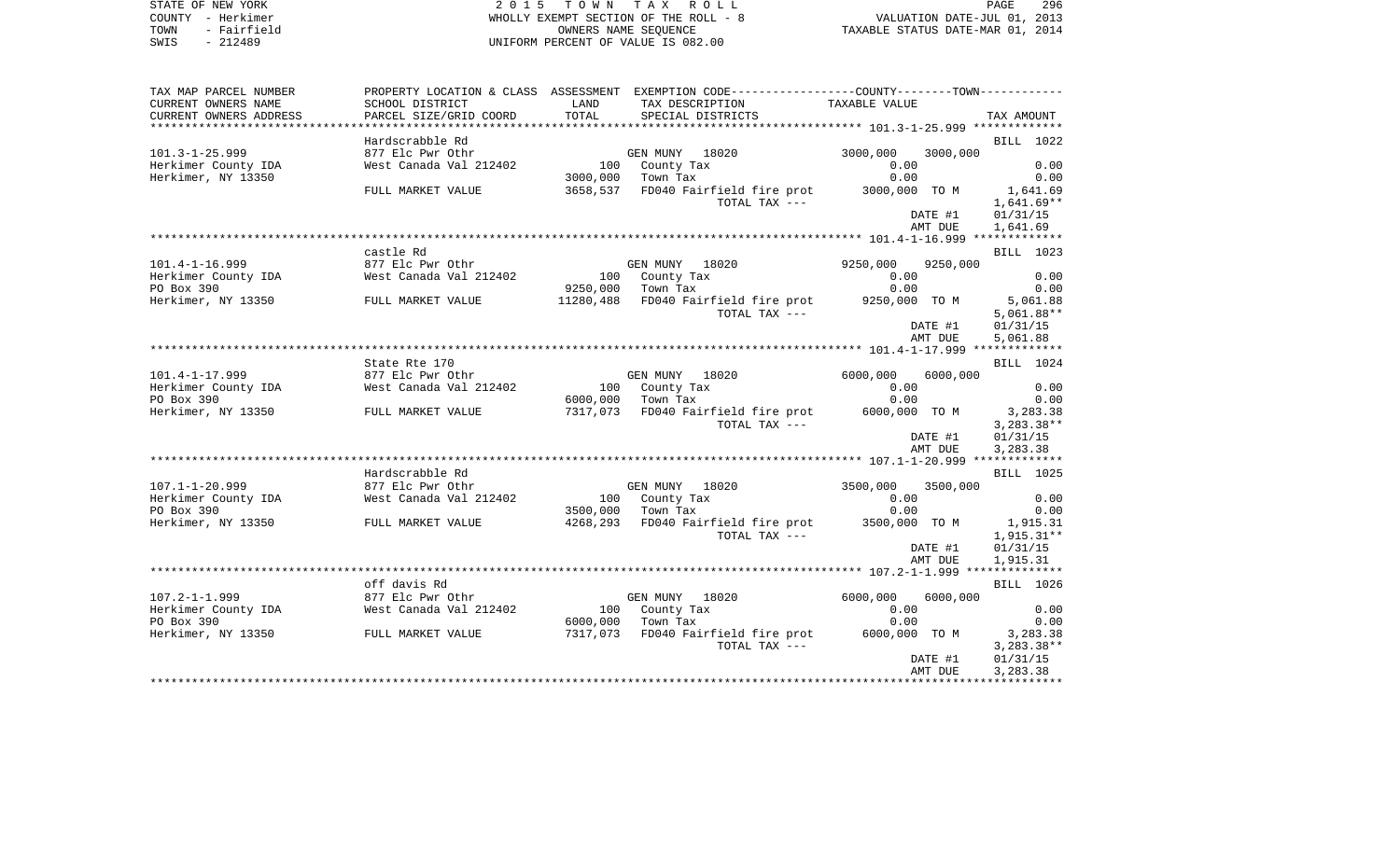|     |  | PAGE.                            | 297 |
|-----|--|----------------------------------|-----|
| - 8 |  | VALUATION DATE-JUL 01, 2013      |     |
|     |  | TAXABLE STATUS DATE-MAR 01, 2014 |     |

STATE OF NEW YORK **EXECUTE:**  $2015$  TOWN TAX ROL COUNTY - Herkimer<br>
TOWN - Fairfield<br>
SWIS - 212489 - SWIS - 212489 OWNERS NAME SEQUENCE SWIS - 212489 UNIFORM PERCENT OF VALUE IS 082.00

| TAX MAP PARCEL NUMBER  | PROPERTY LOCATION & CLASS ASSESSMENT EXEMPTION CODE---------------COUNTY-------TOWN--------- |          |                                                  |               |                  |
|------------------------|----------------------------------------------------------------------------------------------|----------|--------------------------------------------------|---------------|------------------|
| CURRENT OWNERS NAME    | SCHOOL DISTRICT                                                                              | LAND     | TAX DESCRIPTION                                  | TAXABLE VALUE |                  |
| CURRENT OWNERS ADDRESS | PARCEL SIZE/GRID COORD                                                                       | TOTAL    | SPECIAL DISTRICTS                                |               | TAX AMOUNT       |
|                        |                                                                                              |          |                                                  |               |                  |
|                        | Davis                                                                                        |          |                                                  |               | <b>BILL</b> 1027 |
| $107.2 - 1 - 7.999$    | 880 Elec-Gas Tra                                                                             |          | GEN MUNY 18020                                   | 1,000         | 1,000            |
| Herkimer County IDA    | West Canada Val 212402                                                                       |          | 1,000 County Tax                                 | 0.00          | 0.00             |
| PO Box 390             | 0.01<br>ACRES                                                                                |          | $1,000$ Town Tax                                 | 0.00          | 0.00             |
|                        |                                                                                              |          |                                                  |               |                  |
| Herkimer, NY 13350     | FULL MARKET VALUE                                                                            |          | 1,220 FD040 Fairfield fire prot                  | 1,000 TO M    | .55              |
|                        |                                                                                              |          | TOTAL TAX ---                                    |               | $0.55**$         |
|                        |                                                                                              |          |                                                  | DATE #1       | 01/31/15         |
|                        |                                                                                              |          |                                                  | AMT DUE       | 0.55             |
|                        |                                                                                              |          |                                                  |               |                  |
|                        | davis Rd                                                                                     |          |                                                  |               | <b>BILL</b> 1028 |
| $107.2 - 1 - 8.999$    | 877 Elc Pwr Othr                                                                             |          | GEN MUNY 18020                                   | 3000,000      | 3000,000         |
| Herkimer County IDA    | West Canada Val 212402                                                                       |          | 100 County Tax                                   | 0.00          | 0.00             |
| PO Box 390             |                                                                                              | 3000,000 | Town Tax                                         | 0.00          | 0.00             |
| Herkimer, NY 13350     | FULL MARKET VALUE                                                                            |          | 3658,537 FD040 Fairfield fire prot 3000,000 TO M |               | 1,641.69         |
|                        |                                                                                              |          | TOTAL TAX ---                                    |               | $1,641.69**$     |
|                        |                                                                                              |          |                                                  | DATE #1       | 01/31/15         |
|                        |                                                                                              |          |                                                  | AMT DUE       | 1,641.69         |
|                        |                                                                                              |          |                                                  |               |                  |
|                        | Cole                                                                                         |          |                                                  |               | <b>BILL</b> 1029 |
| $107.2 - 1 - 20.999$   | 880 Elec-Gas Tra                                                                             |          | GEN MUNY 18020                                   | 1,000         | 1,000            |
| Herkimer County IDA    | West Canada Val 212402                                                                       |          | 1,000 County Tax                                 | 0.00          | 0.00             |
| PO Box 390             | ACRES<br>0.01                                                                                |          | $1,000$ Town Tax                                 | 0.00          | 0.00             |
| Herkimer, NY 13350     | FULL MARKET VALUE                                                                            |          | 1,220 FD040 Fairfield fire prot                  | 1,000 TO M    | .55              |
|                        |                                                                                              |          | TOTAL TAX ---                                    |               | $0.55**$         |
|                        |                                                                                              |          |                                                  | DATE #1       | 01/31/15         |
|                        |                                                                                              |          |                                                  | AMT DUE       | 0.55             |
|                        |                                                                                              |          |                                                  |               |                  |
|                        |                                                                                              |          |                                                  |               |                  |
|                        | cole Rd                                                                                      |          |                                                  |               | BILL 1030        |
| $107.2 - 1 - 22.999$   | 877 Elc Pwr Othr                                                                             |          | GEN MUNY 18020                                   | 3000,000      | 3000,000         |
| Herkimer County IDA    | West Canada Val 212402                                                                       |          | 100 County Tax                                   | 0.00          | 0.00             |
| PO Box 390             |                                                                                              |          | 3000,000 Town Tax                                | 0.00          | 0.00             |
| Herkimer, NY 13350     | FULL MARKET VALUE                                                                            |          | 3658,537 FD040 Fairfield fire prot               | 3000,000 TO M | 1,641.69         |
|                        |                                                                                              |          | TOTAL TAX ---                                    |               | $1,641.69**$     |
|                        |                                                                                              |          |                                                  | DATE #1       | 01/31/15         |
|                        |                                                                                              |          |                                                  | AMT DUE       | 1,641.69         |
|                        |                                                                                              |          |                                                  |               |                  |
|                        | Hardscrabble Rd                                                                              |          |                                                  |               | <b>BILL</b> 1031 |
| $107.3 - 2 - 9.999$    | 877 Elc Pwr Othr                                                                             |          | GEN MUNY 18020                                   | 6000,000      | 6000,000         |
| Herkimer county IDA    | West Canada Val 212402                                                                       |          | 100 County Tax                                   | 0.00          | 0.00             |
| PO Box 390             |                                                                                              |          | 6000,000 Town Tax                                | 0.00          | 0.00             |
| Herkimer, NY 13350     | FULL MARKET VALUE                                                                            |          | 7317,073 FD040 Fairfield fire prot 6000,000 TO M |               | 3,283.38         |
|                        |                                                                                              |          | TOTAL TAX ---                                    |               | $3,283.38**$     |
|                        |                                                                                              |          |                                                  | DATE #1       | 01/31/15         |
|                        |                                                                                              |          |                                                  | AMT DUE       | 3,283.38         |
|                        |                                                                                              |          |                                                  |               |                  |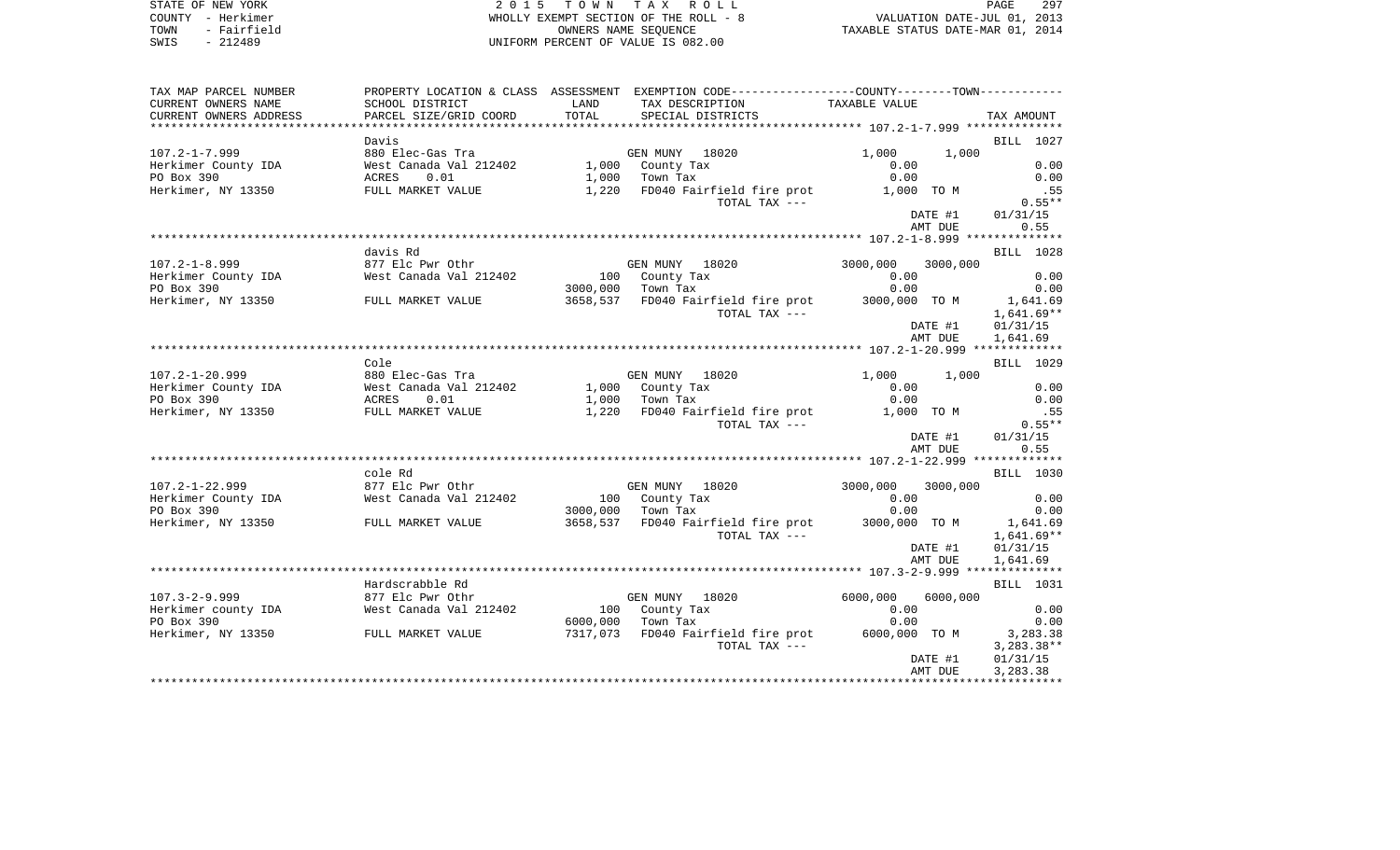| STATE OF NEW YORK<br>COUNTY - Herkimer<br>- Fairfield<br>TOWN<br>$-212489$<br>SWIS | 2 0 1 5                                                                                                                                                                                                                                    |             | TOWN TAX ROLL<br>WHOLLY EXEMPT SECTION OF THE ROLL - 8<br>OWNERS NAME SEOUENCE<br>UNIFORM PERCENT OF VALUE IS 082.00 |                   |                    | 298<br>PAGE      |
|------------------------------------------------------------------------------------|--------------------------------------------------------------------------------------------------------------------------------------------------------------------------------------------------------------------------------------------|-------------|----------------------------------------------------------------------------------------------------------------------|-------------------|--------------------|------------------|
| TAX MAP PARCEL NUMBER                                                              |                                                                                                                                                                                                                                            |             | PROPERTY LOCATION & CLASS ASSESSMENT EXEMPTION CODE---------------COUNTY-------TOWN----------                        |                   |                    |                  |
| CURRENT OWNERS NAME<br>CURRENT OWNERS ADDRESS                                      | SCHOOL DISTRICT<br>PARCEL SIZE/GRID COORD                                                                                                                                                                                                  | <b>LAND</b> | TAX DESCRIPTION<br>TOTAL SPECIAL DISTRICTS                                                                           | TAXABLE VALUE     |                    | TAX AMOUNT       |
|                                                                                    |                                                                                                                                                                                                                                            |             |                                                                                                                      |                   |                    |                  |
|                                                                                    | cole Rd                                                                                                                                                                                                                                    |             |                                                                                                                      |                   |                    | BILL 1032        |
| 107.3-2-10.999                                                                     | 877 Elc Pwr Othr GEN MUNY 18020                                                                                                                                                                                                            |             |                                                                                                                      | 3000,000          | 3000,000           |                  |
| Herkimer County IDA                                                                | West Canada Val 212402                                                                                                                                                                                                                     |             | 100 County Tax                                                                                                       | $0.00$<br>$0.00$  |                    | 0.00             |
| PO Box 390                                                                         |                                                                                                                                                                                                                                            |             | 3000,000 Town Tax                                                                                                    |                   |                    | 0.00             |
| Herkimer, NY 13350 FULL MARKET VALUE                                               |                                                                                                                                                                                                                                            |             | 3658,537 FD040 Fairfield fire prot 3000,000 TO M                                                                     |                   |                    | 1,641.69         |
|                                                                                    |                                                                                                                                                                                                                                            |             | TOTAL TAX ---                                                                                                        |                   |                    | $1,641.69**$     |
|                                                                                    |                                                                                                                                                                                                                                            |             |                                                                                                                      |                   | DATE #1            | 01/31/15         |
|                                                                                    |                                                                                                                                                                                                                                            |             |                                                                                                                      |                   | AMT DUE            | 1,641.69         |
|                                                                                    | St. Rte. 170                                                                                                                                                                                                                               |             |                                                                                                                      |                   |                    | <b>BILL 1033</b> |
| $107.4 - 2 - 6.999$                                                                | 877 Elc Pwr Othr                                                                                                                                                                                                                           |             | GEN MUNY 18020                                                                                                       | 9000,000 9000,000 |                    |                  |
| Herkimer County IDA                                                                | West Canada Val 212402                                                                                                                                                                                                                     |             | 100 County Tax                                                                                                       | 0.00              |                    | 0.00             |
| PO Box 390                                                                         |                                                                                                                                                                                                                                            |             | 9000,000 Town Tax                                                                                                    | 0.00              |                    | 0.00             |
| Herkimer, NY 13350 FULL MARKET VALUE                                               |                                                                                                                                                                                                                                            |             | 10975,610 FD040 Fairfield fire prot 9000,000 TO M                                                                    |                   |                    | 4,925.07         |
|                                                                                    |                                                                                                                                                                                                                                            |             | TOTAL TAX ---                                                                                                        |                   |                    | $4,925.07**$     |
|                                                                                    |                                                                                                                                                                                                                                            |             |                                                                                                                      |                   | DATE #1            | 01/31/15         |
|                                                                                    |                                                                                                                                                                                                                                            |             |                                                                                                                      |                   | AMT DUE            | 4,925.07         |
|                                                                                    |                                                                                                                                                                                                                                            |             |                                                                                                                      |                   |                    |                  |
|                                                                                    | Cole                                                                                                                                                                                                                                       |             |                                                                                                                      |                   |                    | BILL 1034        |
| $107.4 - 2 - 9.999$                                                                | 880 Elec-Gas Tra                                                                                                                                                                                                                           |             | GEN MUNY 18020                                                                                                       | 1,000             | 1,000              |                  |
|                                                                                    |                                                                                                                                                                                                                                            |             |                                                                                                                      | 0.00              |                    | 0.00             |
|                                                                                    |                                                                                                                                                                                                                                            |             |                                                                                                                      | 0.00              |                    | 0.00             |
|                                                                                    |                                                                                                                                                                                                                                            |             | 1,220 FD040 Fairfield fire prot                                                                                      | 1,000 TO M        |                    | .55              |
|                                                                                    |                                                                                                                                                                                                                                            |             | TOTAL TAX ---                                                                                                        |                   |                    | $0.55**$         |
|                                                                                    |                                                                                                                                                                                                                                            |             |                                                                                                                      |                   | DATE #1            | 01/31/15         |
|                                                                                    |                                                                                                                                                                                                                                            |             |                                                                                                                      |                   | AMT DUE            | 0.55             |
|                                                                                    | Cole                                                                                                                                                                                                                                       |             |                                                                                                                      |                   |                    | <b>BILL 1035</b> |
|                                                                                    |                                                                                                                                                                                                                                            |             |                                                                                                                      |                   | 1,000              |                  |
|                                                                                    |                                                                                                                                                                                                                                            |             |                                                                                                                      |                   |                    | 0.00             |
|                                                                                    | 107.4-2-11.1-999<br>Herkimer County IDA<br>PO Box 390<br>Herkimer, NY 13350<br>Herkimer, NY 13350<br>PULL MARKET VALUE<br>PULL MARKET VALUE 1,220 FD040 Fairfield fire prot 1,000 TO M<br>$1,000$ TO TO M<br>$1,000$ Town Tax<br>$1,220$ F |             |                                                                                                                      |                   |                    | 0.00             |
|                                                                                    |                                                                                                                                                                                                                                            |             |                                                                                                                      |                   |                    | .55              |
|                                                                                    |                                                                                                                                                                                                                                            |             | TOTAL TAX ---                                                                                                        |                   |                    | $0.55**$         |
|                                                                                    |                                                                                                                                                                                                                                            |             |                                                                                                                      |                   | DATE #1            | 01/31/15         |
|                                                                                    |                                                                                                                                                                                                                                            |             |                                                                                                                      |                   | AMT DUE            | 0.55             |
|                                                                                    |                                                                                                                                                                                                                                            |             |                                                                                                                      |                   |                    |                  |
|                                                                                    | Topnotch                                                                                                                                                                                                                                   |             |                                                                                                                      |                   |                    | <b>BILL</b> 1036 |
| $107.4 - 2 - 12.999$                                                               | 880 Elec-Gas Tra<br>107.4-2-12.999 880 Elec-Gas Tra<br>Herkimer County IDA Little Falls Ce 210900<br>PO Box 390 ACRES 0.01<br>Herkimer, NY 13350 FULL MARKET VALUE                                                                         |             | GEN MUNY 18020                                                                                                       | 1,000             | 1,000              |                  |
|                                                                                    |                                                                                                                                                                                                                                            |             | $1,000$ County Tax                                                                                                   | 0.00              |                    | 0.00             |
|                                                                                    |                                                                                                                                                                                                                                            |             |                                                                                                                      | 0.00              |                    | 0.00             |
|                                                                                    |                                                                                                                                                                                                                                            |             | 1,220 FD040 Fairfield fire prot 1,000 TO M                                                                           |                   |                    | .55              |
|                                                                                    |                                                                                                                                                                                                                                            |             | TOTAL TAX ---                                                                                                        |                   |                    | $0.55**$         |
|                                                                                    |                                                                                                                                                                                                                                            |             |                                                                                                                      |                   | DATE #1<br>AMT DUE | 01/31/15<br>0.55 |
|                                                                                    |                                                                                                                                                                                                                                            |             |                                                                                                                      |                   |                    |                  |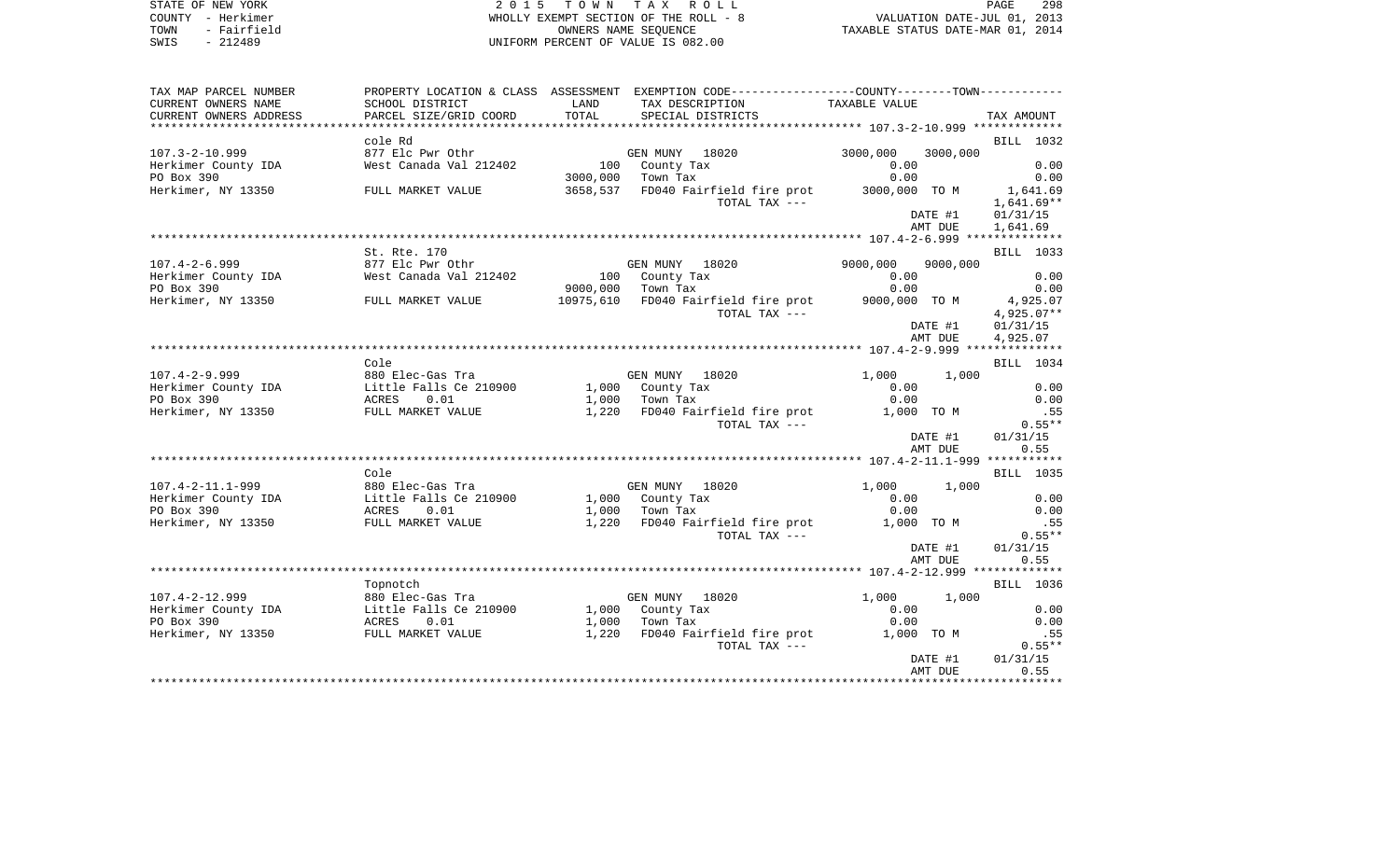| STATE OF NEW YORK | 2015 TOWN TAX ROLL                    | 299<br>PAGE                      |
|-------------------|---------------------------------------|----------------------------------|
| COUNTY - Herkimer | WHOLLY EXEMPT SECTION OF THE ROLL - 8 | VALUATION DATE-JUL 01, 2013      |
| TOWN - Fairfield  | OWNERS NAME SEOUENCE                  | TAXABLE STATUS DATE-MAR 01, 2014 |
| .                 |                                       |                                  |

COUNTY - Herkimer WHOLLY EXEMPT SECTION OF THE TOWN - Fairfield COMMERS NAME SEQUENCE TOWN - Fairfield COMMERS NAME SEQUENCE TAXABLE STATUS OF VALUE IS SWIS - 212489 UNIFORM PERCENT OF VALUE IS 082.00

| TAX MAP PARCEL NUMBER        |                                 |       | PROPERTY LOCATION & CLASS ASSESSMENT EXEMPTION CODE---------------COUNTY-------TOWN---------- |                |              |
|------------------------------|---------------------------------|-------|-----------------------------------------------------------------------------------------------|----------------|--------------|
| CURRENT OWNERS NAME          | SCHOOL DISTRICT                 | LAND  | TAX DESCRIPTION                                                                               | TAXABLE VALUE  |              |
| CURRENT OWNERS ADDRESS       | PARCEL SIZE/GRID COORD          | TOTAL | SPECIAL DISTRICTS                                                                             |                | TAX AMOUNT   |
| **********************       | ************************        |       |                                                                                               |                |              |
|                              | Topnotch                        |       |                                                                                               |                | BILL 1037    |
| $107.4 - 2 - 13.999$         | 880 Elec-Gas Tra                |       | GEN MUNY 18020                                                                                | 1,000          | 1,000        |
| Herkimer County IDA          | Little Falls Ce 210900          |       | 1,000 County Tax                                                                              | 0.00           | 0.00         |
| PO Box 390                   | 0.01<br>ACRES                   |       | $1,000$ Town Tax                                                                              | 0.00           | 0.00         |
| Herkimer, NY 13350           | FULL MARKET VALUE               |       | 1,220 FD040 Fairfield fire prot                                                               | 1,000 TO M     | .55          |
|                              |                                 |       | TOTAL TAX ---                                                                                 |                | $0.55**$     |
|                              |                                 |       |                                                                                               | DATE #1        | 01/31/15     |
|                              |                                 |       |                                                                                               | AMT DUE        | 0.55         |
|                              |                                 |       |                                                                                               |                |              |
|                              | Topnotch                        |       |                                                                                               |                | BILL 1038    |
| $107.4 - 2 - 14.1 - 999$     | 880 Elec-Gas Tra                |       | GEN MUNY 18020                                                                                | 1,000          | 1,000        |
| Herkimer County IDA          | Little Falls Ce 210900          |       | 1,000 County Tax                                                                              | 0.00           | 0.00         |
| PO Box 390                   | ACRES<br>0.01                   |       | $1,000$ Town Tax                                                                              | 0.00           | 0.00         |
| Herkimer, NY 13350           | AURES U.UI<br>FULL MARKET VALUE |       | 1,220 FD040 Fairfield fire prot                                                               | 1,000 TO M     | .55          |
|                              |                                 |       | TOTAL TAX ---                                                                                 |                | $0.55**$     |
|                              |                                 |       |                                                                                               | DATE #1        | 01/31/15     |
|                              |                                 |       |                                                                                               | AMT DUE        | 0.55         |
|                              |                                 |       |                                                                                               |                |              |
|                              | Stahl Rd                        |       |                                                                                               |                | BILL 1039    |
| $107.4 - 2 - 15.999$         | 877 Elc Pwr Othr                |       | GEN MUNY 18020                                                                                | 3000,000       | 3000,000     |
| Herkimer County IDA          | West Canada Val 212402          |       | 100 County Tax                                                                                | 0.00           | 0.00         |
| PO Box 390                   |                                 |       | 3000,000 Town Tax                                                                             | 0.00           | 0.00         |
| Herkimer, NY 13350           |                                 |       | 3658,537 FD040 Fairfield fire prot                                                            | 3000,000 TO M  |              |
|                              | FULL MARKET VALUE               |       |                                                                                               |                | 1,641.69     |
|                              |                                 |       | TOTAL TAX ---                                                                                 |                | $1,641.69**$ |
|                              |                                 |       |                                                                                               | DATE #1        | 01/31/15     |
|                              |                                 |       |                                                                                               | AMT DUE        | 1,641.69     |
|                              |                                 |       |                                                                                               |                |              |
|                              | State Route 28                  |       |                                                                                               | ACCT 090086040 |              |
| $106.4 - 1 - 48$             | 932 Forest s532b                |       | NYS HOSP 12100                                                                                | 8,000          | 8,000        |
| New York State               | West Canada Val 212402          |       | 8,000 County Tax                                                                              | 0.00           | 0.00         |
| Herkimer, NY 13350           | Kast Bridge Rt 28               |       | 8,000 Town Tax                                                                                | 0.00           | 0.00         |
|                              | ACRES 11.90                     |       | FD040 Fairfield fire prot 0 TO M                                                              |                |              |
|                              | EAST-0361356 NRTH-1549768       |       | 8,000 EX                                                                                      |                |              |
|                              | FULL MARKET VALUE               | 9,756 |                                                                                               |                |              |
|                              |                                 |       | TOTAL TAX ---                                                                                 |                | $0.00**$     |
|                              |                                 |       |                                                                                               |                |              |
|                              | Kast Bridge Rt 28               |       |                                                                                               | ACCT 090086041 |              |
| $106.4 - 1 - 49$             | 961 State park                  |       | WHOLLY EX 50000                                                                               | 1,600          | 1,600        |
| New York State Dept Env Cons | West Canada Val 212402          |       | 1,600 County Tax                                                                              | 0.00           | 0.00         |
| 50 Wolf Rd                   | <b>ACRES</b><br>2.60            |       | $1,600$ Town Tax                                                                              | 0.00           | 0.00         |
| Albany, NY 12233             | EAST-0361685 NRTH-1549832       |       | FD040 Fairfield fire prot                                                                     | 0 TO M         |              |
|                              | DEED BOOK 781<br>PG-207         |       | 1,600 EX                                                                                      |                |              |
|                              | FULL MARKET VALUE               | 1,951 |                                                                                               |                |              |
|                              |                                 |       | TOTAL TAX ---                                                                                 |                | $0.00**$     |
|                              |                                 |       |                                                                                               |                |              |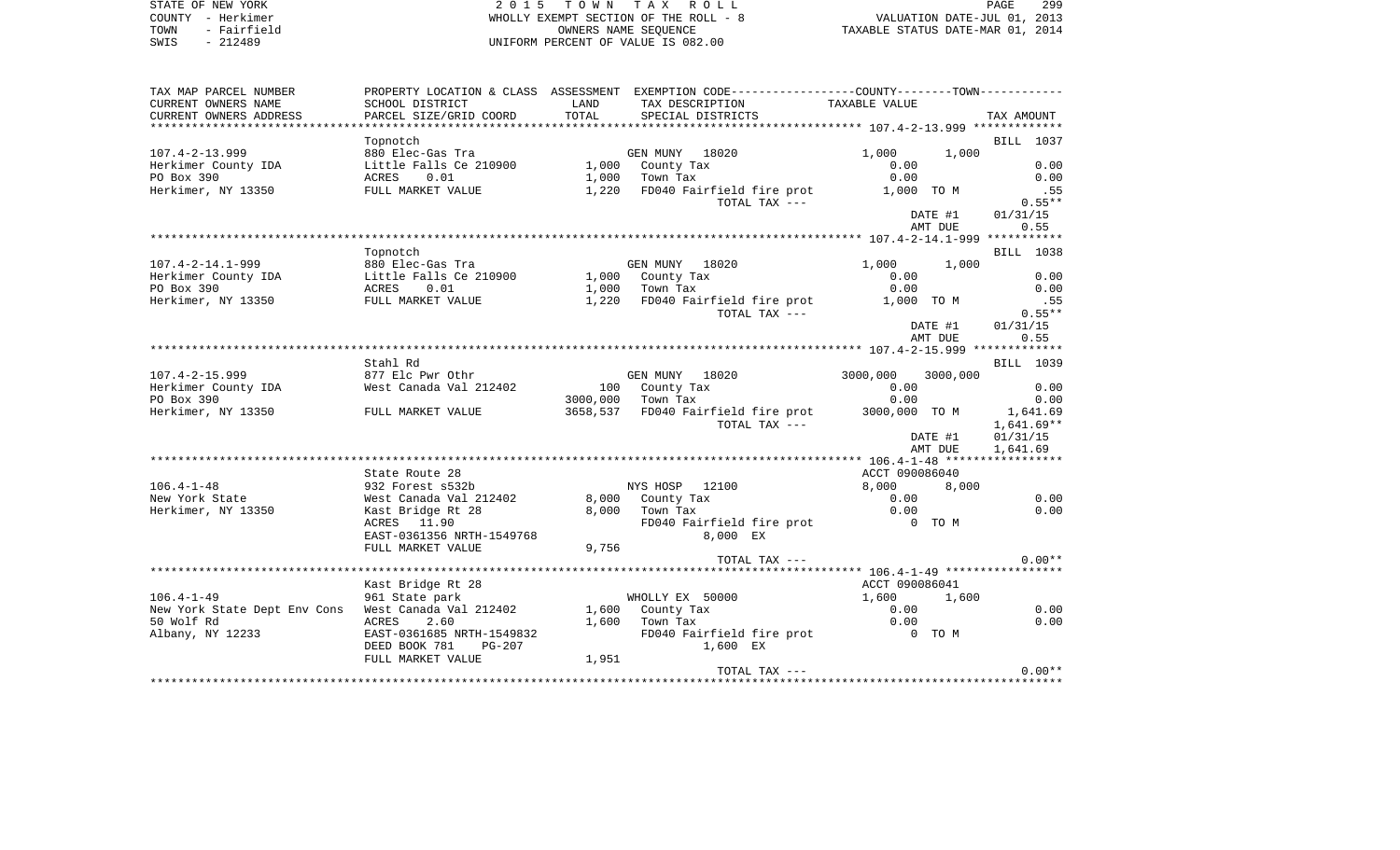STATE OF NEW YORK **2015 TOWN TAX ROLL** COUNTY - Herkimer WHOLLY EXEMPT SECTION OF THE ROLL - 8 TOWN - Fairfield OWNERS NAME SEQUENCE TAXABLE STATUS DATE-MAR 01, 2014 SWIS - 212489 UNIFORM PERCENT OF VALUE IS 082.00

| TAX MAP PARCEL NUMBER<br>CURRENT OWNERS NAME<br>CURRENT OWNERS ADDRESS | SCHOOL DISTRICT<br>PARCEL SIZE/GRID COORD  | LAND<br>TOTAL | PROPERTY LOCATION & CLASS ASSESSMENT EXEMPTION CODE---------------COUNTY-------TOWN----------<br>TAX DESCRIPTION<br>SPECIAL DISTRICTS | TAXABLE VALUE  | TAX AMOUNT     |
|------------------------------------------------------------------------|--------------------------------------------|---------------|---------------------------------------------------------------------------------------------------------------------------------------|----------------|----------------|
|                                                                        |                                            |               |                                                                                                                                       |                |                |
|                                                                        | State Route 28                             |               |                                                                                                                                       | ACCT 090086042 |                |
| $106.4 - 1 - 50$                                                       | 961 State park                             |               | WHOLLY EX 50000                                                                                                                       | 4,000          | 4,000          |
| New York State Dept Envir Cons West Canada Val 212402                  |                                            |               | 4,000 County Tax                                                                                                                      | 0.00           | 0.00           |
| 50 Wolf Rd                                                             | Vacant Railway Property                    | 4,000         | Town Tax                                                                                                                              | 0.00           | 0.00           |
| Albany, NY 12233                                                       | 2.00<br>ACRES                              |               | FD040 Fairfield fire prot                                                                                                             | 0 TO M         |                |
|                                                                        | EAST-0361569 NRTH-1545937                  |               | 4,000 EX                                                                                                                              |                |                |
|                                                                        | DEED BOOK 781 PG-207                       |               |                                                                                                                                       |                |                |
|                                                                        | FULL MARKET VALUE                          | 4,878         |                                                                                                                                       |                |                |
|                                                                        |                                            |               | TOTAL TAX ---                                                                                                                         |                | $0.00**$       |
|                                                                        |                                            |               |                                                                                                                                       |                |                |
|                                                                        | Platform Rd                                |               |                                                                                                                                       |                |                |
| $101.1 - 1 - 1.3$<br>Old Amish Cemetary Asso                           | 695 Cemetery<br>West Canada Val 212402     |               | C CEM-LND 13110<br>7,000 County Tax                                                                                                   | 8,000<br>0.00  | 8,000<br>0.00  |
| Attn: Byler David                                                      | FRNT 189.50 DPTH 100.00                    |               | 8,000 Town Tax                                                                                                                        | 0.00           | 0.00           |
| 2666 Parish Rd                                                         | EAST-0373364 NRTH-1574482                  |               |                                                                                                                                       |                |                |
| Ovid, NY 14521                                                         | DEED BOOK 776<br>$PG-553$                  |               |                                                                                                                                       |                |                |
|                                                                        | FULL MARKET VALUE                          | 9,756         |                                                                                                                                       |                |                |
|                                                                        |                                            |               | TOTAL TAX ---                                                                                                                         |                | $0.00**$       |
|                                                                        |                                            |               |                                                                                                                                       |                |                |
|                                                                        | Off West End Road                          |               |                                                                                                                                       |                |                |
| $106.4 - 1 - 51$                                                       | 314 Rural vac<10                           |               | WHOLLY EX 50000                                                                                                                       | 6,000          | 6.000          |
| State of New York                                                      | West Canada Val 212402                     |               | 6,000 County Tax                                                                                                                      | 0.00           | 0.00           |
| 50 Wolf Road                                                           | 6.80<br>ACRES                              | 6,000         | Town Tax                                                                                                                              | 0.00           | 0.00           |
| Albany, NY 12233                                                       | EAST-0362071 NRTH-1546646                  |               |                                                                                                                                       |                |                |
|                                                                        | FULL MARKET VALUE                          | 7,317         |                                                                                                                                       |                |                |
|                                                                        |                                            |               | TOTAL TAX ---                                                                                                                         |                | $0.00**$       |
|                                                                        |                                            |               |                                                                                                                                       |                |                |
|                                                                        | Off Lynch Rd                               |               |                                                                                                                                       |                |                |
| $106.4 - 1 - 52$<br>State of New York                                  | 322 Rural vac>10<br>West Canada Val 212402 |               | WHOLLY EX 50000<br>10,000 County Tax                                                                                                  | 10,000<br>0.00 | 10,000<br>0.00 |
| 50 Wolf Road                                                           | ACRES 12.70                                | 10,000        | Town Tax                                                                                                                              | 0.00           | 0.00           |
| Albany, NY 12233                                                       | EAST-0361877 NRTH-1550677                  |               |                                                                                                                                       |                |                |
|                                                                        | FULL MARKET VALUE                          | 12,195        |                                                                                                                                       |                |                |
|                                                                        |                                            |               | TOTAL TAX $---$                                                                                                                       |                | $0.00**$       |
|                                                                        |                                            |               |                                                                                                                                       |                |                |
|                                                                        | State Route 28                             |               |                                                                                                                                       | ACCT 090086021 |                |
| $100.2 - 1 - 9$                                                        | 695 Cemetery                               |               | TOWN-GEN 13500                                                                                                                        | 5,000          | 5,000          |
| Town Of Fairfield                                                      | West Canada Val 212402                     |               | 5,000 County Tax                                                                                                                      | 0.00           | 0.00           |
| Fairfield, NY 13336                                                    | Cemetary                                   | 5,000         | Town Tax                                                                                                                              | 0.00           | 0.00           |
|                                                                        | FRNT 150.00 DPTH 150.00                    |               |                                                                                                                                       |                |                |
|                                                                        | EAST-0365235 NRTH-1572177                  |               |                                                                                                                                       |                |                |
|                                                                        | FULL MARKET VALUE                          | 6,098         |                                                                                                                                       |                |                |
|                                                                        |                                            |               | TOTAL TAX ---                                                                                                                         |                | $0.00**$       |
|                                                                        |                                            |               |                                                                                                                                       |                |                |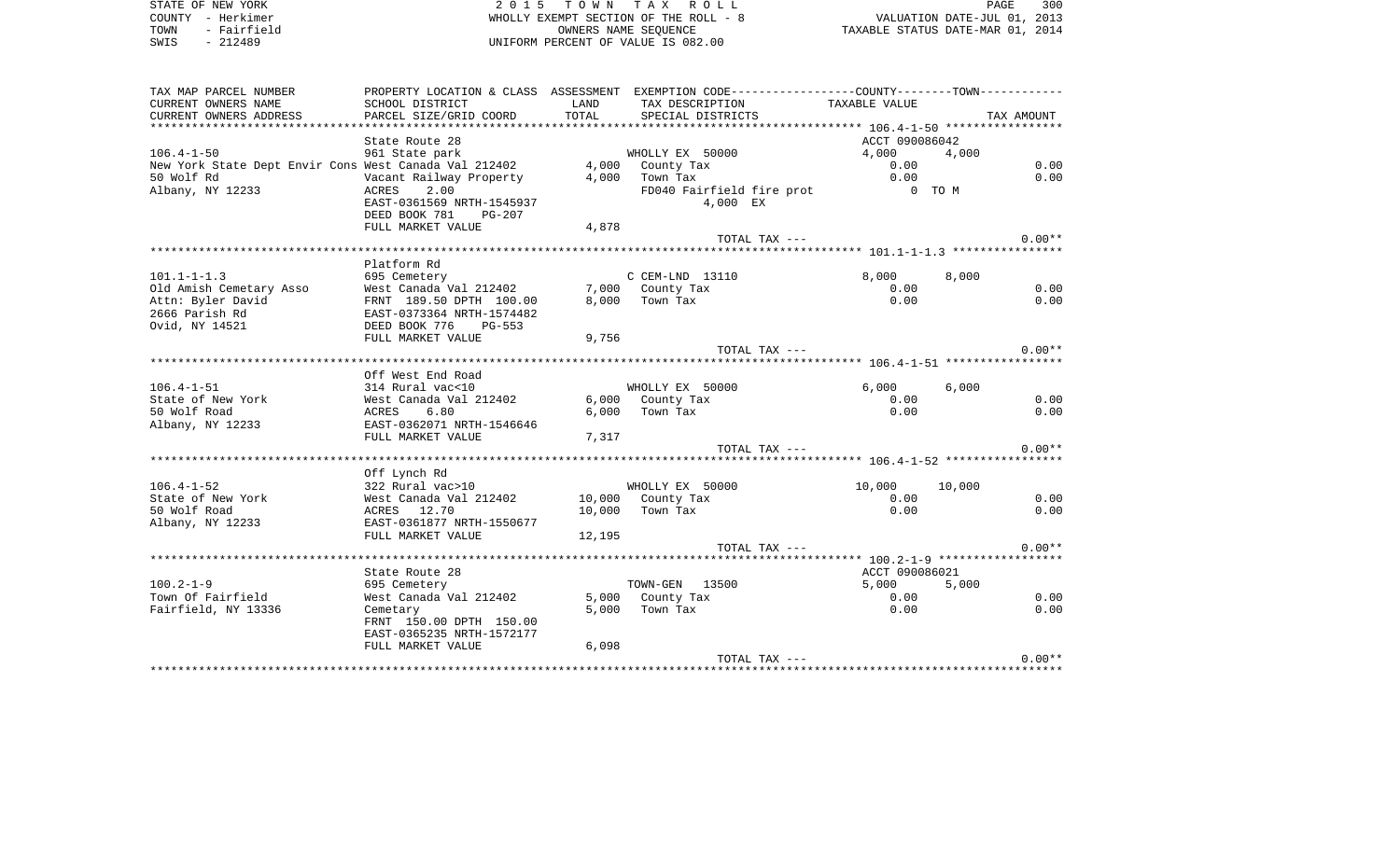| STATE OF NEW YORK<br>COUNTY - Herkimer        | 2 0 1 5<br>TOWN TAX ROLL<br>WHOLLY EXEMPT SECTION OF THE ROLL - 8 |               |                                                                                               | PAGE<br>301<br>VALUATION DATE-JUL 01, 2013 |         |            |
|-----------------------------------------------|-------------------------------------------------------------------|---------------|-----------------------------------------------------------------------------------------------|--------------------------------------------|---------|------------|
| - Fairfield<br>TOWN<br>$-212489$<br>SWIS      | OWNERS NAME SEQUENCE<br>UNIFORM PERCENT OF VALUE IS 082.00        |               |                                                                                               | TAXABLE STATUS DATE-MAR 01, 2014           |         |            |
|                                               |                                                                   |               |                                                                                               |                                            |         |            |
| TAX MAP PARCEL NUMBER                         |                                                                   |               | PROPERTY LOCATION & CLASS ASSESSMENT EXEMPTION CODE---------------COUNTY-------TOWN---------- |                                            |         |            |
| CURRENT OWNERS NAME<br>CURRENT OWNERS ADDRESS | SCHOOL DISTRICT<br>PARCEL SIZE/GRID COORD                         | LAND<br>TOTAL | TAX DESCRIPTION<br>SPECIAL DISTRICTS                                                          | TAXABLE VALUE                              |         | TAX AMOUNT |
|                                               | 113 Town Garage Rd                                                |               |                                                                                               |                                            |         |            |
| $101.14 - 1 - 14$                             | 651 Highway gar                                                   |               | TOWN-GEN 13500                                                                                | 268,000                                    | 268,000 |            |
| Town Of Fairfield                             | West Canada Val 212402                                            |               | 11,000 County Tax                                                                             | 0.00                                       |         | 0.00       |
| Hc 85<br>Fairfield, NY 13406-9801             | Fairfield Town Garage<br>FRNT 175.00 DPTH 190.00<br>ACRES<br>1.20 | 268,000       | Town Tax                                                                                      | 0.00                                       |         | 0.00       |
|                                               | EAST-0381081 NRTH-1568276                                         |               |                                                                                               |                                            |         |            |
|                                               | FULL MARKET VALUE                                                 | 326,829       |                                                                                               |                                            |         |            |
|                                               |                                                                   |               | TOTAL TAX ---                                                                                 |                                            |         | $0.00**$   |
|                                               |                                                                   |               |                                                                                               |                                            |         |            |
|                                               | 734 State Route 29                                                |               |                                                                                               | ACCT 090003030                             |         |            |
| $101.14 - 1 - 16$                             | 330 Vacant comm                                                   |               | TOWN-GEN 13500                                                                                | 5,000                                      | 5,000   |            |
| Town of Fairfield                             | West Canada Val 212402                                            |               | 5,000 County Tax                                                                              | 0.00                                       |         | 0.00       |
| 439 Kelly Road<br>Little Falls, NY 13365      | FRNT 125.00 DPTH 165.00<br>EAST-0381216 NRTH-1568402              | 5,000         | Town Tax<br>FD040 Fairfield fire prot                                                         | 0.00<br>$0$ TOM                            |         | 0.00       |
|                                               | DEED BOOK 1128 PG-598                                             |               | 5,000 EX                                                                                      |                                            |         |            |
|                                               | FULL MARKET VALUE                                                 | 6,098         |                                                                                               |                                            |         |            |
|                                               |                                                                   |               | TOTAL TAX ---                                                                                 |                                            |         | $0.00**$   |
|                                               |                                                                   |               |                                                                                               |                                            |         |            |
|                                               | 1218 Hardscrabble Rd                                              |               |                                                                                               |                                            |         |            |
| $101.14 - 1 - 37$                             | 652 Govt bldgs                                                    |               | MUN OWNED 13100                                                                               | 140,000                                    | 140,000 |            |
| Town Of Fairfield                             | West Canada Val 212402                                            |               | 11,000 County Tax                                                                             | 0.00                                       |         | 0.00       |
| Fairfield Seminary<br>Hc 85                   | Community Hall<br>ACRES 2.80                                      | 140,000       | Town Tax                                                                                      | 0.00                                       |         | 0.00       |
| Fairfield, NY 13406-9801                      | EAST-0381921 NRTH-1568493                                         |               |                                                                                               |                                            |         |            |
|                                               | DEED BOOK 675<br>PG-775                                           |               |                                                                                               |                                            |         |            |
|                                               | FULL MARKET VALUE                                                 | 170,732       |                                                                                               |                                            |         |            |
|                                               |                                                                   |               | TOTAL TAX ---                                                                                 |                                            |         | $0.00**$   |
|                                               |                                                                   |               |                                                                                               |                                            |         |            |
|                                               | Hardscrabble Rd                                                   |               |                                                                                               | ACCT 090086026                             |         |            |
| $101.1 - 1 - 26$<br>Village Of Middleville    | 822 Water supply<br>West Canada Val 212402                        | 6,000         | VLG/OTHER 13650<br>County Tax                                                                 | 6,000<br>0.00                              | 6,000   | 0.00       |
| Box 425                                       | Water Inlet                                                       | 6.000         | Town Tax                                                                                      | 0.00                                       |         | 0.00       |
| Middleville, NY 13406                         | FRNT<br>46.90 DPTH 126.10                                         |               | FD040 Fairfield fire prot                                                                     | $0$ TOM                                    |         |            |
|                                               | EAST-0373820 NRTH-1576759                                         |               | $6,000$ EX                                                                                    |                                            |         |            |
|                                               | FULL MARKET VALUE                                                 | 7,317         |                                                                                               |                                            |         |            |
|                                               |                                                                   |               | TOTAL TAX ---                                                                                 |                                            |         | $0.00**$   |
|                                               |                                                                   |               |                                                                                               | ************************************       |         |            |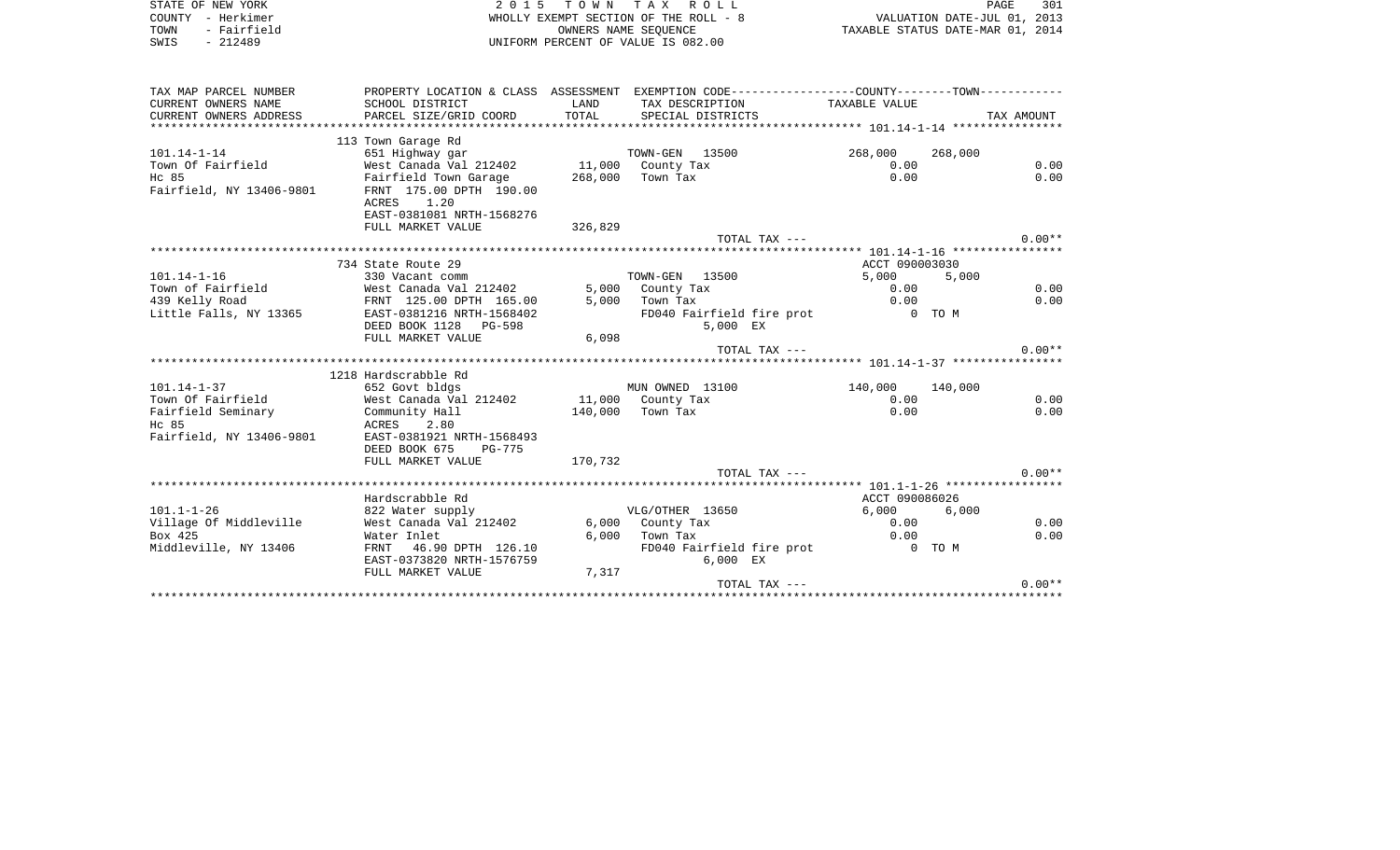STATE OF NEW YORK 2 0 1 5 T O W N T A X R O L L PAGE 302VALUATION DATE-JUL 01, 2013 TOWN - Fairfield TAXABLE STATUS DATE-MAR 01, 2014 CURRENT DATE 12/15/2014

COUNTY - Herkimer WHOLLY EXEMPT SECTION OF THE ROLL - 8

SWIS - 212489

## R O L L S U B S E C T I O N - - T O T A L S

#### \*\*\* S P E C I A L D I S T R I C T S U M M A R Y \*\*\*

| CODE | DISTRICT NAME        | TOTAL<br>PARCELS | EXTENSION<br>TYPE | <b>EXTENSION</b><br>VALUE | AD VALOREM<br>VALUE | TXEMPT<br>AMOUNT | TAXABLE<br><b>VALUE</b> | TOTAL<br>TAX |
|------|----------------------|------------------|-------------------|---------------------------|---------------------|------------------|-------------------------|--------------|
|      | FD040 Fairfield fire |                  | 37 TOTAL M        |                           | 75998,600           | 232,600          | 75766,000               | 41,461.48    |

## \*\*\* S C H O O L D I S T R I C T S U M M A R Y \*\*\*

| CODE   | DISTRICT NAME             | TOTAL<br>PARCELS | ASSESSED<br>LAND | ASSESSED<br>TOTAL | EXEMPT<br>AMOUNT | TOTAL<br>TAXABLE |
|--------|---------------------------|------------------|------------------|-------------------|------------------|------------------|
|        |                           |                  |                  |                   | STAR AMOUNT      | STAR TAXABLE     |
|        | Little Falls Central      | 5                | 5,000            | 5,000             | 5,000            |                  |
| 210900 | West Canada Valley        | 39               | 104,100          | 76436,600         | 76436,600        |                  |
| 212402 |                           |                  |                  |                   |                  |                  |
|        | SUB-TOTAL                 | 44               | 109,100          | 76441,600         | 76441,600        |                  |
|        | S U B - T O T A $L(CONT)$ |                  |                  |                   |                  |                  |
|        | TOTAL                     | 44               | 109,100          | 76441,600         | 76441,600        |                  |
|        | TO TAL (CONT)             |                  |                  |                   |                  |                  |

#### \*\*\* S Y S T E M C O D E S S U M M A R Y \*\*\*

| CODE  | DESCRIPTION        | TOTAL<br>PARCELS | COUNTY           | TOWN             |
|-------|--------------------|------------------|------------------|------------------|
| 50000 | WHOLLY EX<br>тотаь |                  | 21,600<br>21,600 | 21,600<br>21,600 |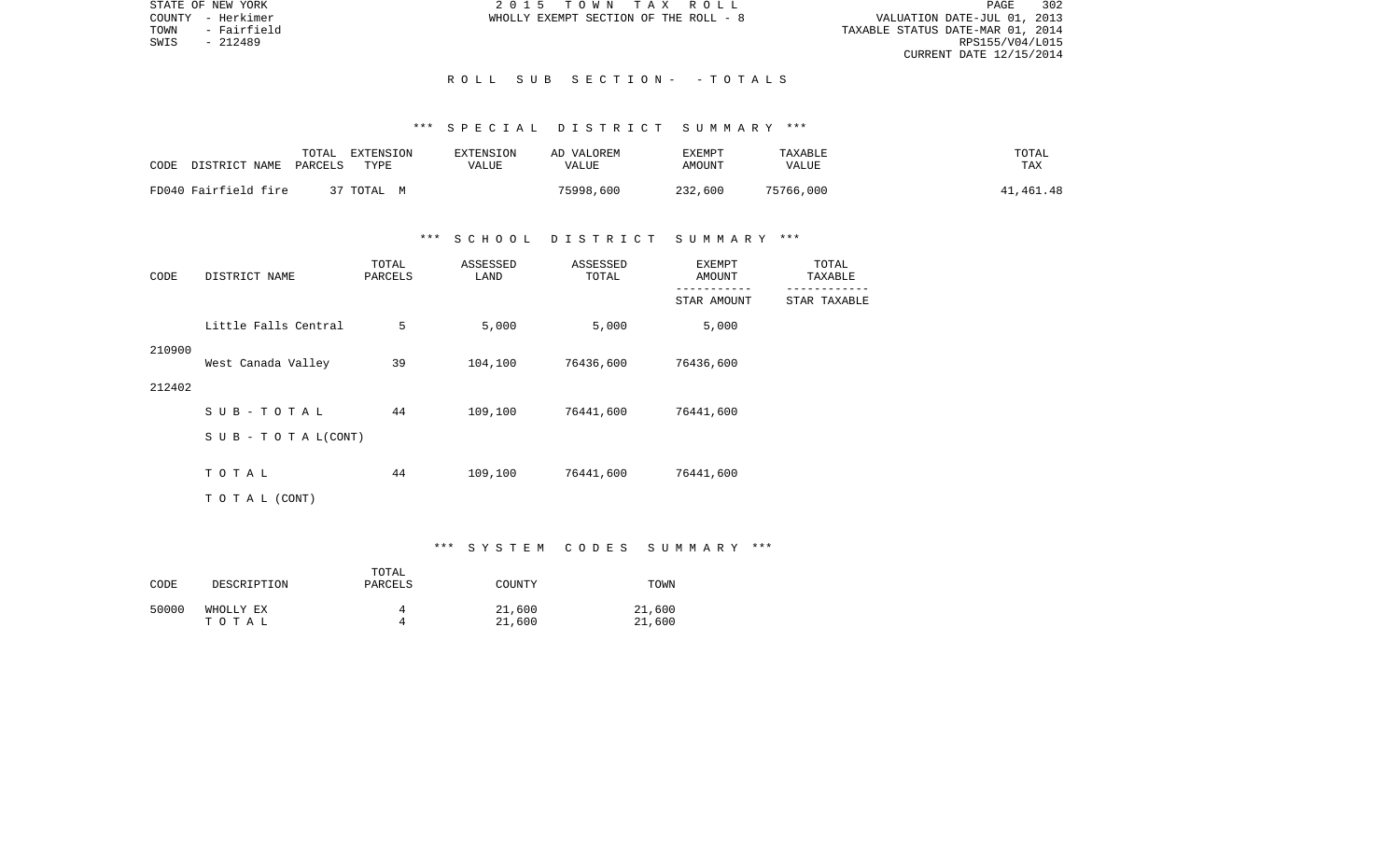TOWN - Fairfield TAXABLE STATUS DATE-MAR 01, 2014 SWIS - 212489 RPS155/V04/L015 CURRENT DATE 12/15/2014

STATE OF NEW YORK **2015 TOWN TAX ROLL** COUNTY - Herkimer **WHOLLY EXEMPT SECTION OF THE ROLL** - 8

### R O L L S U B S E C T I O N - - T O T A L S

### \*\*\* E X E M P T I O N S U M M A R Y \*\*\*

| CODE  | DESCRIPTION  | TOTAL<br>PARCELS | COUNTY    | TOWN      |
|-------|--------------|------------------|-----------|-----------|
| 12100 | NYS HOSP     |                  | 8,000     | 8,000     |
| 13100 | OWNED<br>MUN |                  | 140,000   | 140,000   |
| 13110 | C CEM-LND    | 2                | 14,000    | 14,000    |
| 13500 | TOWN-GEN     | 3                | 278,000   | 278,000   |
| 13650 | VLG/OTHER    |                  | 6.000     | 6.000     |
| 18020 | GEN MUNY     | 31               | 75766,000 | 75766,000 |
| 25110 | $N/P-RELIG$  |                  | 208,000   | 208,000   |
|       | тотаь        | 40               | 76420,000 | 76420,000 |
|       |              |                  |           |           |

| ROLL<br><b>SEC</b> | DESCRIPTION                                    | TOTAL<br>PARCELS | ASSESSED<br>LAND | ASSESSED<br>TOTAL | <b>EXEMPT</b><br>AMOUNT | TOTAL<br>TAXABLE | TAX  | TOTAL<br>TAX           |
|--------------------|------------------------------------------------|------------------|------------------|-------------------|-------------------------|------------------|------|------------------------|
|                    |                                                |                  |                  |                   | STAR AMOUNT             | STAR TAXABLE     | RATE |                        |
|                    | RS 8 TOTAL<br>SPEC DIST TAXES<br>WHOLLY EXEMPT | 44               | 109,100          | 76441,600         | 76,441,600              |                  |      | 41,461.48<br>41,461.48 |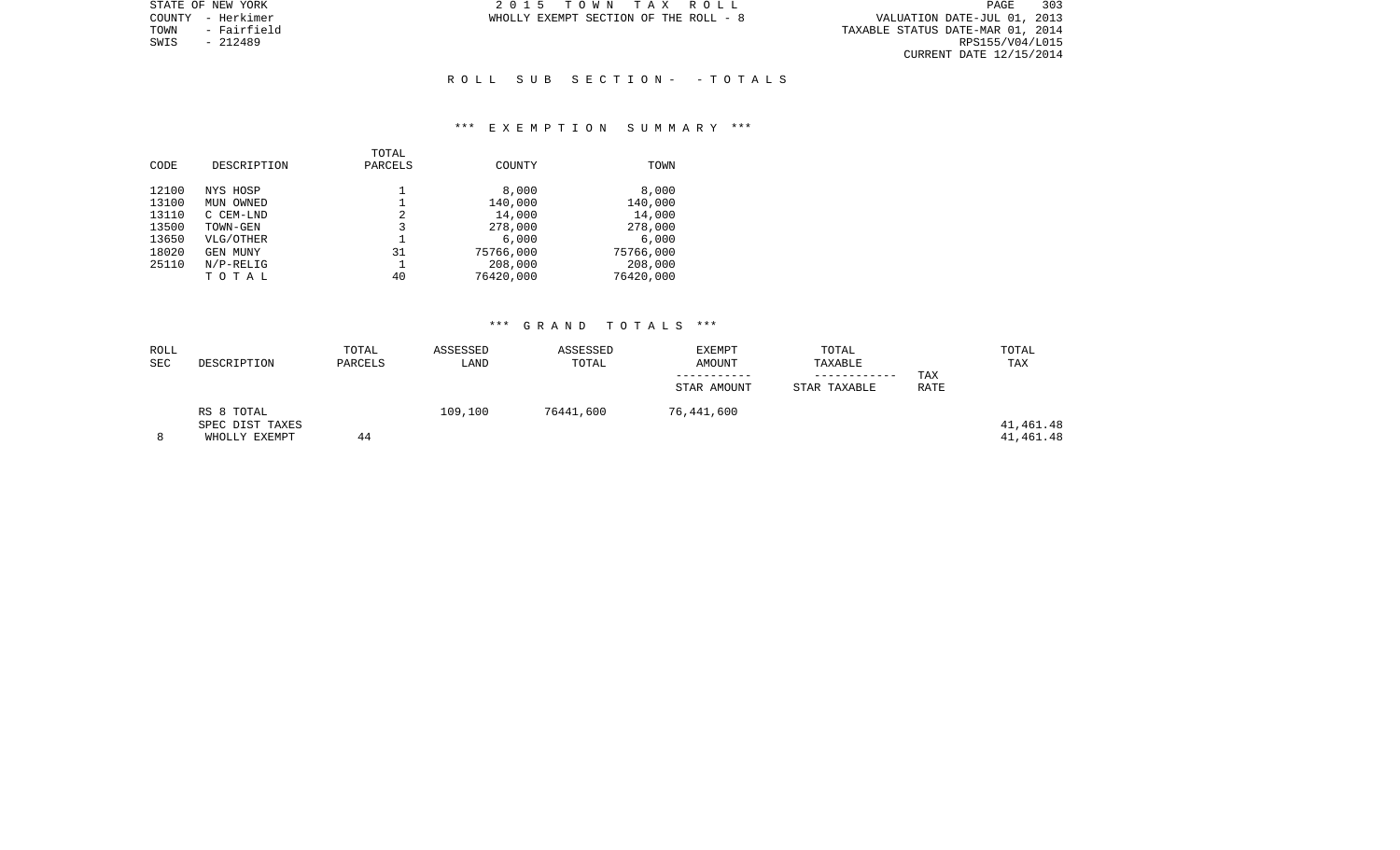STATE OF NEW YORK 2 0 1 5 T O W N T A X R O L L PAGE 304PAGE 304 TOWN - Fairfield TAXABLE STATUS DATE-MAR 01, 2014 CURRENT DATE 12/15/2014

COUNTY - Herkimer WHOLLY EXEMPT SECTION OF THE ROLL - 8

SWIS - 212489

### R O L L S E C T I O N T O T A L S

#### \*\*\* S P E C I A L D I S T R I C T S U M M A R Y \*\*\*

| CODE | DISTRICT NAME        | TOTAL<br>PARCELS | EXTENSION<br>TYPE | <b>EXTENSION</b><br>VALUE | AD VALOREM<br>VALUE | TXEMPT<br>AMOUNT | TAXABLE<br><b>VALUE</b> | TOTAL<br>TAX |
|------|----------------------|------------------|-------------------|---------------------------|---------------------|------------------|-------------------------|--------------|
|      | FD040 Fairfield fire |                  | 37 TOTAL M        |                           | 75998,600           | 232,600          | 75766,000               | 41,461.48    |

## \*\*\* S C H O O L D I S T R I C T S U M M A R Y \*\*\*

| CODE   | DISTRICT NAME             | TOTAL<br>PARCELS | ASSESSED<br>LAND | ASSESSED<br>TOTAL | EXEMPT<br>AMOUNT | TOTAL<br>TAXABLE |
|--------|---------------------------|------------------|------------------|-------------------|------------------|------------------|
|        |                           |                  |                  |                   | STAR AMOUNT      | STAR TAXABLE     |
|        | Little Falls Central      | 5                | 5,000            | 5,000             | 5,000            |                  |
| 210900 | West Canada Valley        | 39               | 104,100          | 76436,600         | 76436,600        |                  |
| 212402 |                           |                  |                  |                   |                  |                  |
|        | $SUB - TO T AL$           | 44               | 109,100          | 76441,600         | 76441,600        |                  |
|        | S U B - T O T A $L(CONT)$ |                  |                  |                   |                  |                  |
|        | TOTAL                     | 44               | 109,100          | 76441,600         | 76441,600        |                  |
|        | TO TAL (CONT)             |                  |                  |                   |                  |                  |

#### \*\*\* S Y S T E M C O D E S S U M M A R Y \*\*\*

| CODE  | DESCRIPTION        | TOTAL<br>PARCELS | COUNTY           | TOWN             |
|-------|--------------------|------------------|------------------|------------------|
| 50000 | WHOLLY EX<br>тотаь |                  | 21,600<br>21,600 | 21,600<br>21,600 |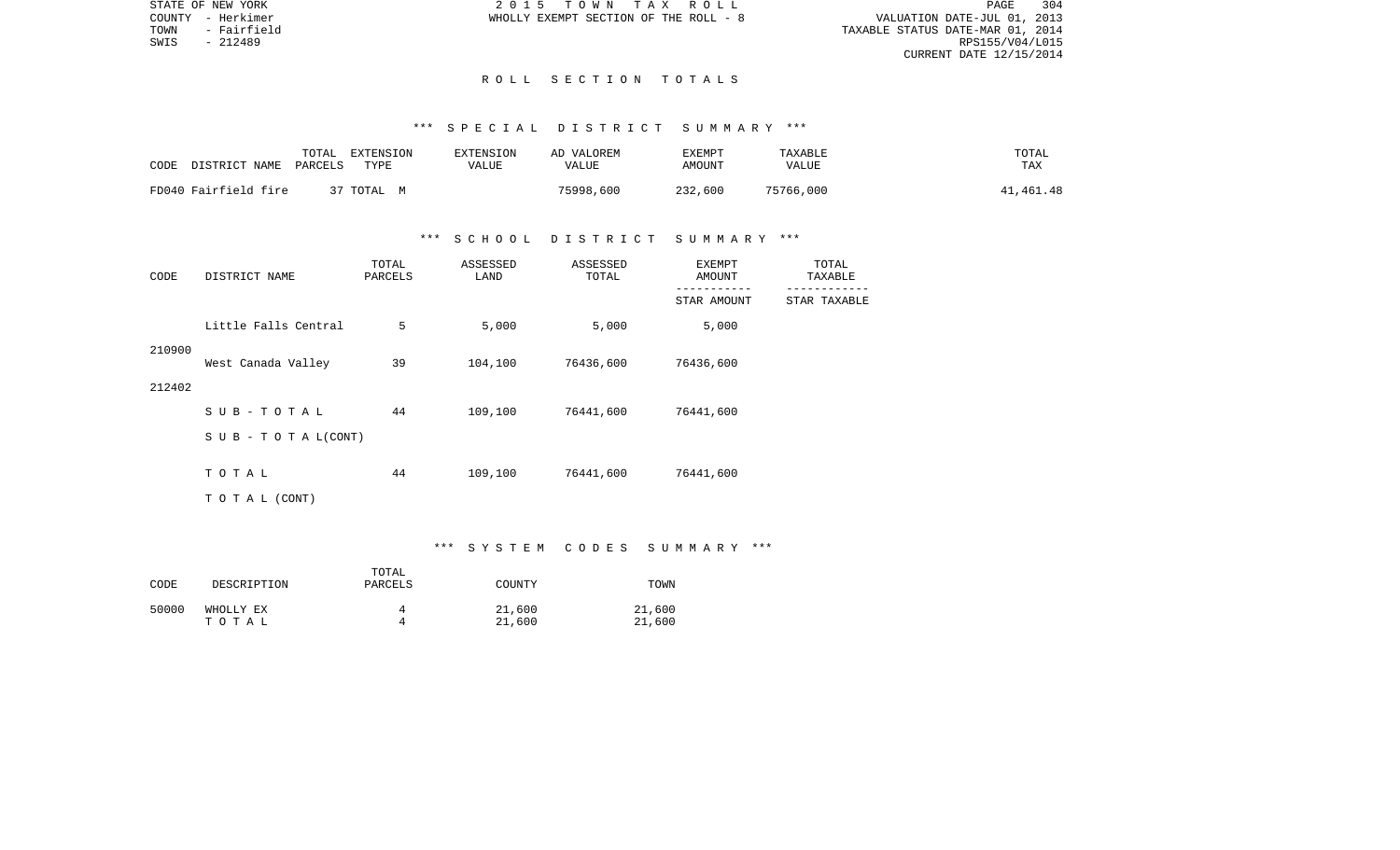PAGE 305 r VALUATION DATE-JUL 01, 2013<br>TAXABLE STATUS DATE-MAR 01, 2014<br>RPS155/V04/L015 CURRENT DATE 12/15/2014

STATE OF NEW YORK **2015 TOWN TAX ROLL** COUNTY - Herkimer **WHOLLY EXEMPT SECTION OF THE ROLL** - 8

TOWN - Fairfield<br>SWIS - 212489

### R O L L S E C T I O N T O T A L S

### \*\*\* E X E M P T I O N S U M M A R Y \*\*\*

|       |              | TOTAL   |               |           |
|-------|--------------|---------|---------------|-----------|
| CODE  | DESCRIPTION  | PARCELS | <b>COUNTY</b> | TOWN      |
|       |              |         |               |           |
| 12100 | NYS HOSP     |         | 8,000         | 8,000     |
| 13100 | MUN OWNED    |         | 140,000       | 140,000   |
| 13110 | C CEM-LND    | 2       | 14,000        | 14,000    |
| 13500 | TOWN-GEN     | 3       | 278,000       | 278,000   |
| 13650 | VLG/OTHER    |         | 6,000         | 6,000     |
| 18020 | GEN MUNY     | 31      | 75766,000     | 75766,000 |
| 25110 | $N/P-RELLIG$ |         | 208,000       | 208,000   |
|       | TOTAL        | 40      | 76420,000     | 76420,000 |

| ROLL<br><b>SEC</b> | DESCRIPTION                                    | TOTAL<br>PARCELS | ASSESSED<br>LAND | ASSESSED<br>TOTAL | <b>EXEMPT</b><br>AMOUNT<br>STAR AMOUNT | TOTAL<br>TAXABLE<br>STAR TAXABLE | TAX<br>RATE | TOTAL<br>TAX           |
|--------------------|------------------------------------------------|------------------|------------------|-------------------|----------------------------------------|----------------------------------|-------------|------------------------|
|                    | RS 8 TOTAL<br>SPEC DIST TAXES<br>WHOLLY EXEMPT | 44               | 109,100          | 76441,600         | 76,441,600                             |                                  |             | 41,461.48<br>41,461.48 |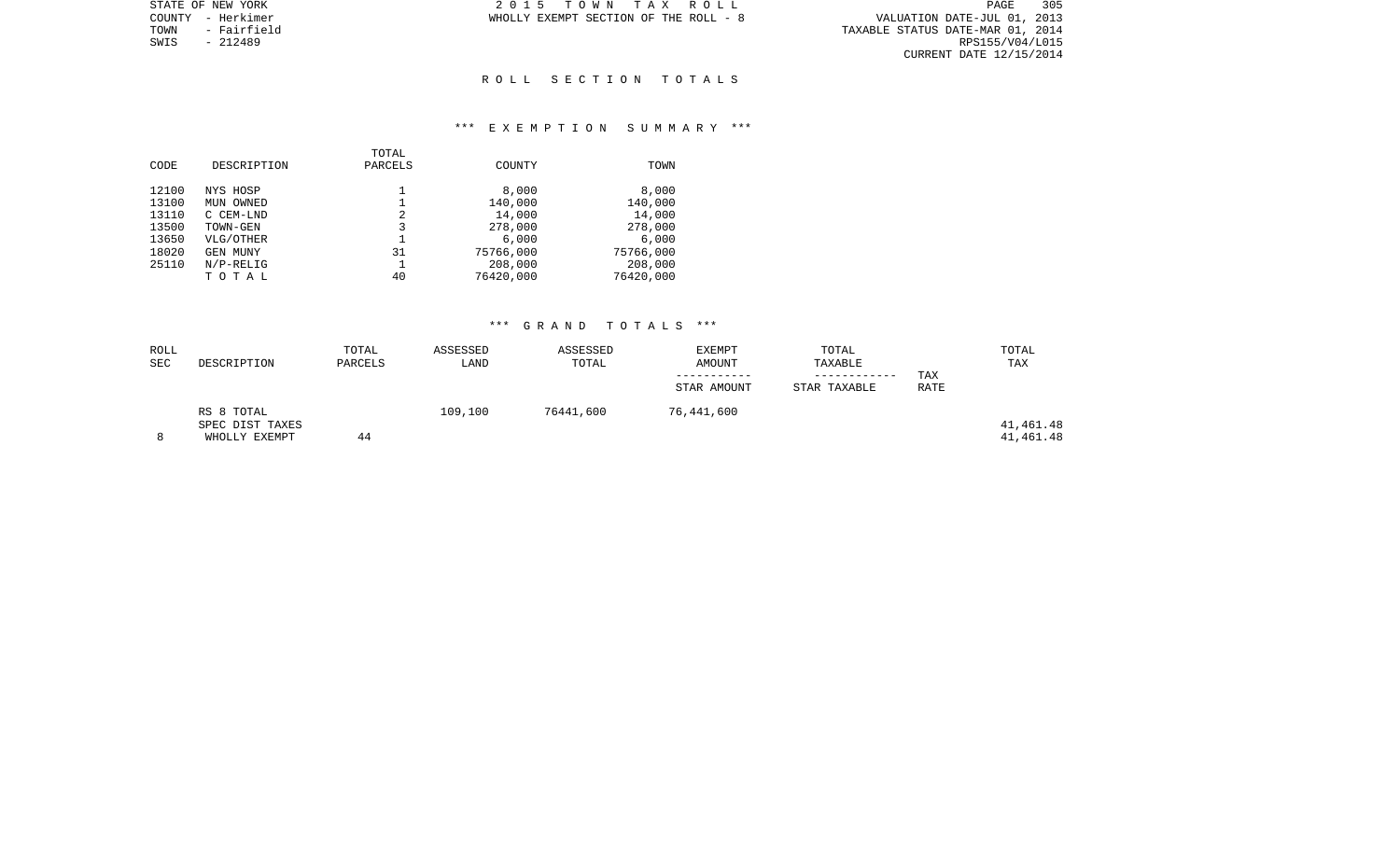| PAGE                             | 306 |
|----------------------------------|-----|
| VALUATION DATE-JUL 01, 2013      |     |
| TAXABLE STATUS DATE-MAR 01, 2014 |     |
| RPS155/V04/L015                  |     |
| CURRENT DATE 12/15/2014          |     |
|                                  |     |
|                                  |     |

## \*\*\* S P E C I A L D I S T R I C T S U M M A R Y \*\*\*

| CODE                 | TOTAL     | EXTENSION | EXTENSION | AD VALOREM | EXEMPT   | TAXABLE    | TAX     | TOTAL     |
|----------------------|-----------|-----------|-----------|------------|----------|------------|---------|-----------|
| DISTRICT NAME        | PARCELS   | TYPE      | VALUE     | VALUE      | AMOUNT   | VALUE      | RATE    | TAX       |
| FD040 Fairfield fire | 859 ТОТАL | M         |           | 141069,171 | 1084,046 | 139985,125 | .547230 | 76,604.12 |

## \*\*\* S C H O O L D I S T R I C T S U M M A R Y \*\*\*

| CODE   | DISTRICT NAME                    | TOTAL<br>PARCELS | ASSESSED<br>LAND | ASSESSED<br>TOTAL | <b>EXEMPT</b><br>AMOUNT | TOTAL<br>TAXABLE        |
|--------|----------------------------------|------------------|------------------|-------------------|-------------------------|-------------------------|
|        |                                  |                  |                  |                   | STAR AMOUNT             | STAR TAXABLE            |
|        | Little Falls Central             | 50               | 1094,500         | 2645,541          | 266,740                 | 2,378,801               |
| 210900 | West Canada Valley               | 834              | 18894,205        | 139657,164        | 439,500<br>78892,789    | 1,939,301<br>60,764,375 |
| 212402 | Dolgeville Central               | $\overline{a}$   |                  | 6,118             | 11681,284               | 49,083,091<br>6,118     |
| 213602 |                                  |                  |                  |                   |                         | 6,118                   |
|        | SUB-TOTAL                        | 886              | 19988,705        | 142308,823        | 79159,529               | 63, 149, 294            |
|        | $S \cup B - T \cup T A L (CONT)$ |                  |                  |                   | 12120,784               | 51,028,510              |
|        | TOTAL                            | 886              | 19988,705        | 142308,823        | 79159,529               | 63, 149, 294            |
|        | T O T A L (CONT)                 |                  |                  |                   | 12120,784               | 51,028,510              |

## \*\*\* S Y S T E M C O D E S S U M M A R Y \*\*\*

| CODE  | DESCRIPTION | TOTAL<br>PARCELS | COUNTY | TOWN   |
|-------|-------------|------------------|--------|--------|
| 50000 | WHOLLY EX   | д                | 21,600 | 21,600 |
|       | тотаь       | д                | 21,600 | 21,600 |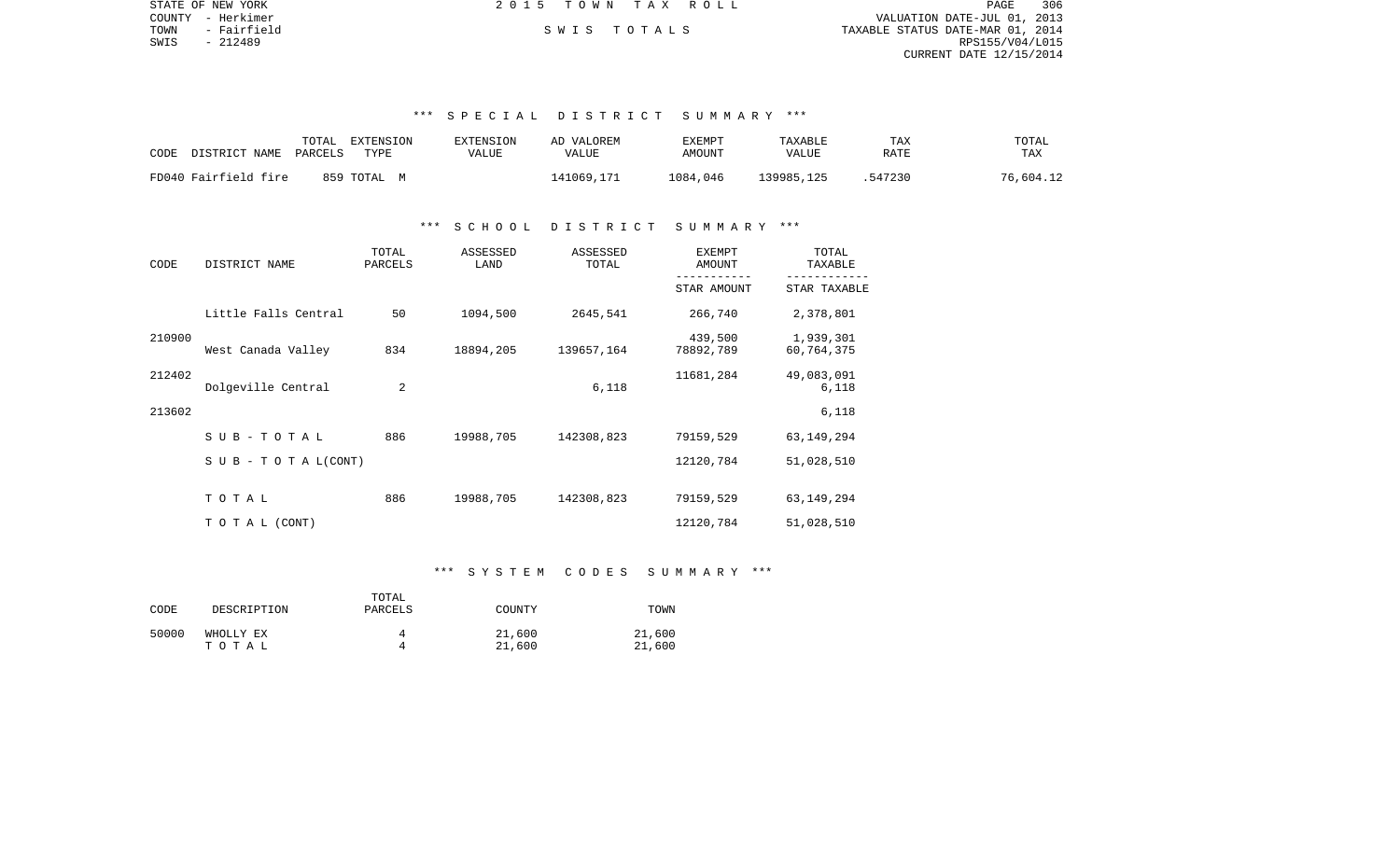COUNTY - Herkimer VALUATION DATE-JUL 01, 2013 TOWN - Fairfield S W I S T O T A L S TAXABLE STATUS DATE-MAR 01, 2014 EXAMPLE SOFT A LATTER OF THE SOFT A LATTER OF THE SOFT A LATTE OF A LATTE OF A LATTE PARK OF TOWN - FAIRFÉIDE<br>SWIS - 212489 RPS155/V04/L015 CURRENT DATE 12/15/2014

STATE OF NEW YORK **2015 TOWN TAX ROLL** 

# \*\*\* E X E M P T I O N S U M M A R Y \*\*\*

|       |                 | TOTAL          |           |           |
|-------|-----------------|----------------|-----------|-----------|
| CODE  | DESCRIPTION     | PARCELS        | COUNTY    | TOWN      |
|       |                 |                |           |           |
| 12100 | NYS HOSP        | 1              | 8,000     | 8,000     |
| 13100 | MUN OWNED       | $\overline{2}$ | 150,000   | 150,000   |
| 13110 | C CEM-LND       | $\overline{2}$ | 14,000    | 14,000    |
| 13500 | TOWN-GEN        | 3              | 278,000   | 278,000   |
| 13650 | VLG/OTHER       | $\mathbf{1}$   | 6,000     | 6,000     |
| 18020 | <b>GEN MUNY</b> | 31             | 75766,000 | 75766,000 |
| 25110 | $N/P-RELIG$     | 1              | 208,000   | 208,000   |
| 41101 | VETFUND CT      | 3              | 2,680     | 2,680     |
| 41121 | VET WAR CT      | $\overline{2}$ | 14,760    | 18,840    |
| 41122 | VET WAR C       | 23             | 167,130   |           |
| 41123 | VET WAR T       | 24             |           | 220,830   |
| 41125 | VET WAR CS      | $1\,$          | 7,380     |           |
| 41131 | VET COM CT      | 6              | 69,200    | 85,600    |
| 41132 | VET COM C       | 24             | 288,750   |           |
| 41133 | VET COM T       | 25             |           | 379,975   |
| 41135 | VET COM CS      | $\mathbf{1}$   | 12,300    |           |
| 41141 | VET DIS CT      | 6              | 85,100    | 93,300    |
| 41142 | VET DIS C       | 9              | 221,400   |           |
| 41143 | VET DIS T       | 9              |           | 288,521   |
| 41161 | $CW_15_VET/$    | $\mathbf 1$    | 7,380     |           |
| 41162 | $CW_15_VET/$    | $\mathbf 1$    | 7,380     |           |
| 41171 | CW_DISBLD_      | $\mathbf{1}$   | 14,250    |           |
| 41400 | CLERGY          | $\mathbf 1$    | 1,500     | 1,500     |
| 41700 | AGRIC 10 Y      | 8              | 277,200   | 277,200   |
| 41720 | AG MKTS L       | 50             | 906,098   | 906,098   |
| 41730 | AG MKTS         | 51             | 1047,073  | 1047,073  |
| 41800 | AGED-ALL        | 6              | 222,048   | 218,768   |
| 41801 | AGED-CT         | 7              | 153,700   | 153,700   |
| 41802 | AGED-CNTY       | $\mathbf 1$    | 7,920     |           |
| 41803 | AGED-TOWN       | $\overline{2}$ |           | 71,920    |
| 42100 | AGRIC 10 Y      | 32             | 229,400   | 229,400   |
|       | TOTAL           | 335            | 80172,649 | 80425,405 |
|       |                 |                |           |           |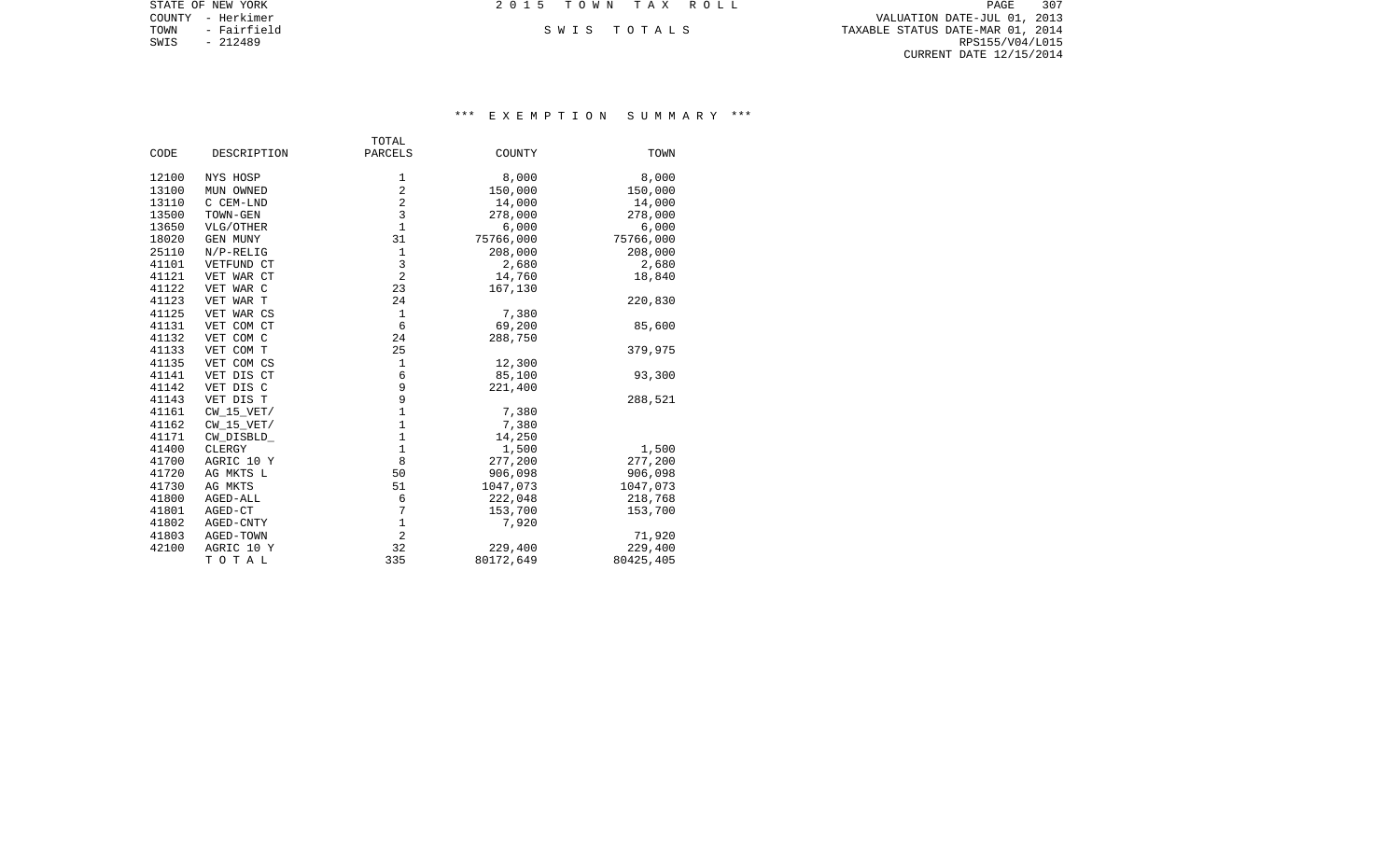COUNTY - Herkimer VALUATION DATE-JUL 01, 2013 TOWN - Fairfield S W I S T O T A L S TAXABLE STATUS DATE-MAR 01, 2014 EXAMPLE SONT A SANTIFICAL SANTIFICAL SANTIFICAL SANTIFICAL SANTIFICAL SANTIFICAL SANTIFICAL DELITION OF TOWN - FAIRFIELD SANTIFICAL SANTIFICAL DATE-MAR 01, 2014<br>SWIS - 212489 RPS155/V04/L015 CURRENT DATE 12/15/2014

STATE OF NEW YORK **EXECUTE:**  $2015$  TOWN TAX ROLL

| <b>ROLL</b><br>SEC | DESCRIPTION                                                           | TOTAL<br>PARCELS | ASSESSED<br>LAND       | ASSESSED<br>TOTAL        | <b>EXEMPT</b><br><b>AMOUNT</b> | TOTAL<br>TAXABLE           |                      |                                                                   |
|--------------------|-----------------------------------------------------------------------|------------------|------------------------|--------------------------|--------------------------------|----------------------------|----------------------|-------------------------------------------------------------------|
|                    |                                                                       |                  |                        |                          | STAR AMOUNT                    | STAR TAXABLE               | TAX<br><b>RATE</b>   |                                                                   |
| $\mathbf 1$        | County Tax<br>Town Tax<br>School Relevy<br>SPEC DIST TAXES<br>TAXABLE | 823              | 18509,605<br>18509,605 | 56551,512<br>56551,512   | 3,752,649<br>4,005,405         | 52,798,863<br>52, 546, 107 | 6.932661<br>2.450147 | 366,036.81<br>128,745.43<br>161,017.32<br>30,048.11<br>685,847.67 |
| 5                  | County Tax<br>Town Tax<br>SPEC DIST TAXES<br>SPECIAL FRANCHISE        | 7                |                        | 1097,716<br>1097,716     |                                | 1,097,716<br>1,097,716     | 6.932661<br>2.450147 | 7,610.11<br>2,689.56<br>600.17<br>10,899.84                       |
| 6                  | County Tax<br>Town Tax<br>SPEC DIST TAXES<br>UTILITIES & N.C.         | 12               | 1370,000<br>1370,000   | 8217,995<br>8217,995     |                                | 8,217,995<br>8,217,995     | 6.932661<br>2.450147 | 56,972.57<br>20,135.30<br>4,494.36<br>81,602.23                   |
| 8                  | RS 8 TOTAL<br>SPEC DIST TAXES<br>WHOLLY EXEMPT                        | 44               | 109,100                | 76441,600                | 76,441,600                     |                            |                      | 41,461.48<br>41, 461. 48                                          |
|                    | County Tax<br>Town Tax<br>School Relevy<br>SPEC DIST TAXES            |                  | 19988,705<br>19988,705 | 142308,823<br>142308,823 | 80,194,249<br>80, 447, 005     | 62, 114, 574<br>61,861,818 | 6.932661<br>2.450147 | 430,619.49<br>151,570.29<br>161,017.32<br>76,604.12               |
| $\star$            | SUB TOTAL                                                             | 886              |                        |                          |                                |                            |                      | 819, 811.22                                                       |
|                    | County Tax<br>Town Tax<br>School Relevy<br>SPEC DIST TAXES            |                  | 19988,705<br>19988,705 | 142308,823<br>142308,823 | 80,194,249<br>80, 447, 005     | 62, 114, 574<br>61,861,818 | 6.932661<br>2.450147 | 430,619.49<br>151,570.29<br>161,017.32<br>76,604.12               |
| $\star\star$       | GRAND TOTAL                                                           | 886              |                        |                          |                                |                            |                      | 819, 811.22                                                       |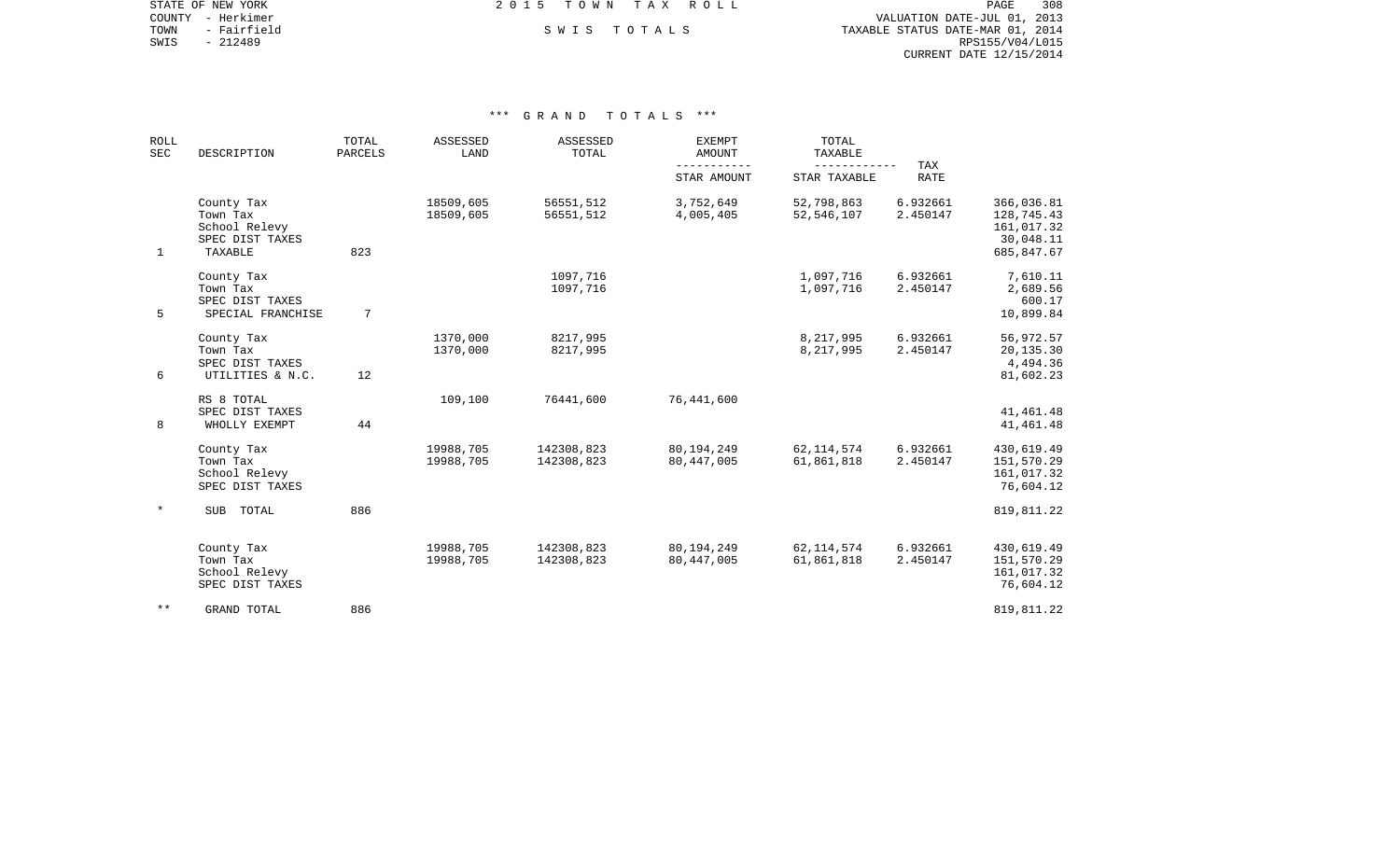PAGE 309 TOWN - Fairfield TAXABLE STATUS DATE-MAR 01, 2014  $S WIS$  - 2124 RPS155/V04/L015 CURRENT DATE 12/15/2014

STATE OF NEW YORK 2 0 1 5 T O W N T A X R O L L PAGE 309COUNTY - Herkimer T O W N T O T A L S VALUATION DATE-JUL 01, 2013

# \*\*\* S P E C I A L D I S T R I C T S U M M A R Y \*\*\*

| CODE<br>DISTRICT NAME PARCELS | TOTAL<br>EXTENSION<br>TYPE | EXTENSION<br>VALUE | AD VALOREM<br>VALUE | EXEMPT<br>AMOUNT | TAXABLE<br><b>VALUE</b> | TOTAL<br>TAX |
|-------------------------------|----------------------------|--------------------|---------------------|------------------|-------------------------|--------------|
| FD040 Fairfield fire          | 859 TOTAL M                |                    | 141069,171          | 1084,046         | 139985,125              | 76,604.12    |

### \*\*\* S C H O O L D I S T R I C T S U M M A R Y \*\*\*

| CODE   | DISTRICT NAME                    | TOTAL<br>PARCELS | ASSESSED<br>LAND | ASSESSED<br>TOTAL | <b>EXEMPT</b><br>AMOUNT | TOTAL<br>TAXABLE        |
|--------|----------------------------------|------------------|------------------|-------------------|-------------------------|-------------------------|
|        |                                  |                  |                  |                   | STAR AMOUNT             | STAR TAXABLE            |
|        | Little Falls Central             | 50               | 1094,500         | 2645,541          | 266,740                 | 2,378,801               |
| 210900 | West Canada Valley               | 1012             | 20960,505        | 152767,173        | 439,500<br>80169,581    | 1,939,301<br>72,597,592 |
| 212402 | Dolgeville Central               | 2                |                  | 6,118             | 14756,984               | 57,840,608<br>6,118     |
| 213602 |                                  |                  |                  |                   |                         | 6,118                   |
|        | SUB-TOTAL                        | 1064             | 22055,005        | 155418,832        | 80436,321               | 74,982,511              |
|        | $S \cup B - T \cup T A L (CONT)$ |                  |                  |                   | 15196,484               | 59,786,027              |
|        | TOTAL                            | 1064             | 22055,005        | 155418,832        | 80436,321               | 74,982,511              |
|        | T O T A L (CONT)                 |                  |                  |                   | 15196,484               | 59,786,027              |

## \*\*\* S Y S T E M C O D E S S U M M A R Y \*\*\*

|       |             | TOTAL   |               |        |
|-------|-------------|---------|---------------|--------|
| CODE  | DESCRIPTION | PARCELS | <b>COUNTY</b> | TOWN   |
|       |             |         |               |        |
| 50000 | WHOLLY EX   | h       | 27,900        | 27,900 |
|       | тотаь       |         | 27,900        | 27,900 |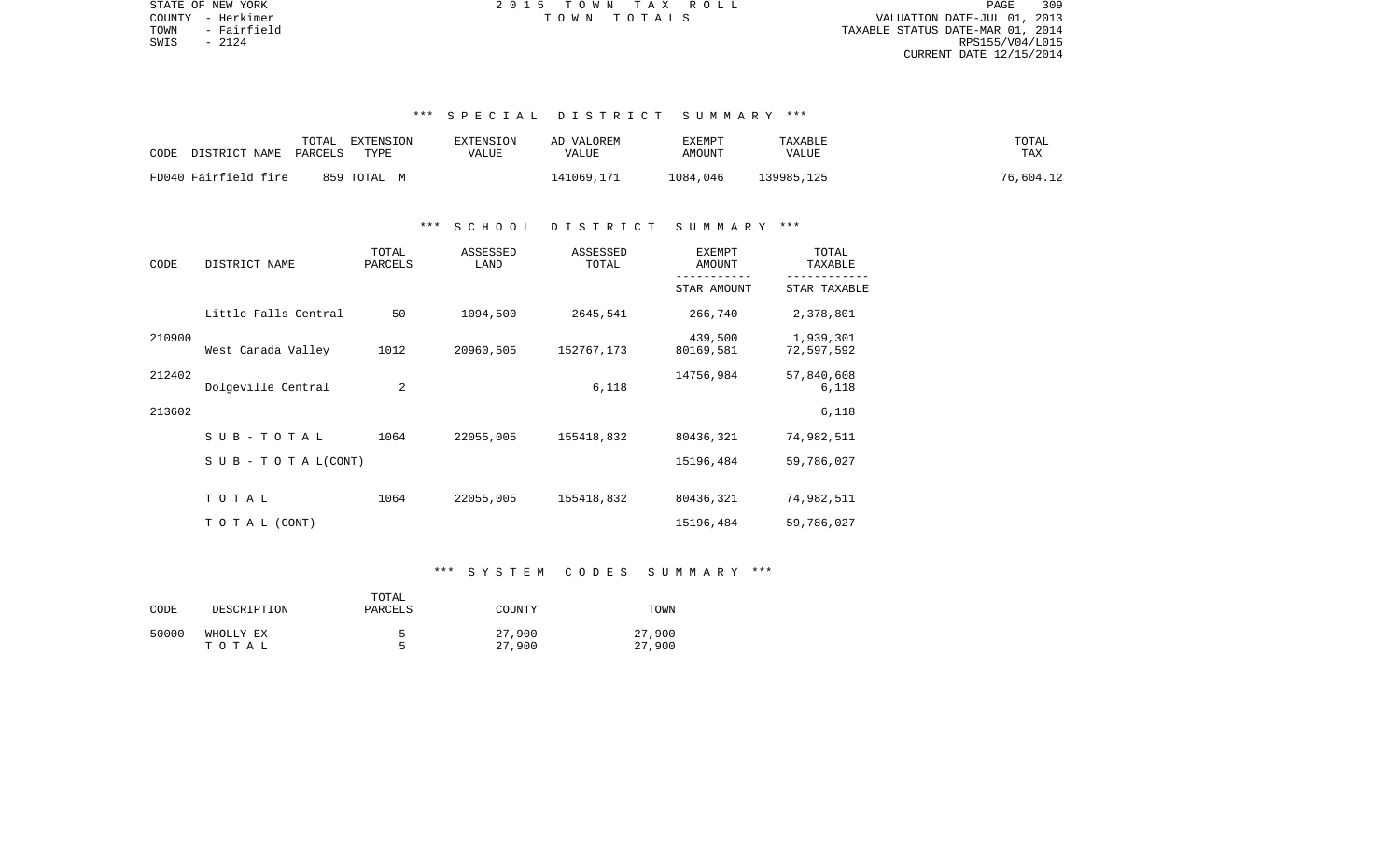TOWN - Fairfield TAXABLE STATUS DATE-MAR 01, 2014 SWIS - 2124<br>
SWIS - 2124<br>
SWIS - 2124<br>
RPS155/V04/L015 CURRENT DATE 12/15/2014

STATE OF NEW YORK **EXECUTE:** TOWN TAX ROLL COUNTY - Herkimer T O W N T O T A L S VALUATION DATE-JUL 01, 2013

# \*\*\* E X E M P T I O N S U M M A R Y \*\*\*

|       |                 | TOTAL          |           |           |
|-------|-----------------|----------------|-----------|-----------|
| CODE  | DESCRIPTION     | PARCELS        | COUNTY    | TOWN      |
| 12100 | NYS HOSP        | 1              | 8,000     | 8,000     |
| 13100 | MUN OWNED       | $\overline{4}$ | 161,000   | 161,000   |
| 13110 | C CEM-LND       | $\overline{2}$ | 14,000    | 14,000    |
| 13500 | TOWN-GEN        | 3              | 278,000   | 278,000   |
| 13650 | VLG/OTHER       | 8              | 1063,000  | 1063,000  |
| 18020 | <b>GEN MUNY</b> | 31             | 75766,000 | 75766,000 |
| 25110 | $N/P-RELIG$     | 3              | 383,000   | 383,000   |
| 41101 | VETFUND CT      | 3              | 2,680     | 2,680     |
| 41121 | VET WAR CT      | $\overline{4}$ | 29,520    | 38,520    |
| 41122 | VET WAR C       | 29             | 210,780   |           |
| 41123 | VET WAR T       | 30             |           | 276,690   |
| 41125 | VET WAR CS      | $\mathbf 1$    | 7,380     |           |
| 41131 | VET COM CT      | 9              | 106,100   | 134,800   |
| 41132 | VET COM C       | 35             | 424,050   |           |
| 41133 | VET COM T       | 36             |           | 558,975   |
| 41135 | VET COM CS      | $\mathbf{1}$   | 12,300    |           |
| 41141 | VET DIS CT      | 8              | 117,300   | 125,500   |
| 41142 | VET DIS C       | 10             | 228,150   |           |
| 41143 | VET DIS T       | 10             |           | 295,271   |
| 41151 | $CW_10_VET/$    | $1\,$          | 4,920     |           |
| 41161 | $CW_15_VET/$    | $1\,$          | 7,380     |           |
| 41162 | $CW_15_VET/$    | $1\,$          | 7,380     |           |
| 41171 | CW_DISBLD_      | $1\,$          | 14,250    |           |
| 41400 | CLERGY          | $\mathbf 1$    | 1,500     | 1,500     |
| 41700 | AGRIC 10 Y      | 8              | 277,200   | 277,200   |
| 41720 | AG MKTS L       | 52             | 933,590   | 933,590   |
| 41730 | AG MKTS         | 51             | 1047,073  | 1047,073  |
| 41800 | AGED-ALL        | 6              | 222,048   | 218,768   |
| 41801 | AGED-CT         | 9              | 226,200   | 226,200   |
| 41802 | AGED-CNTY       | 1              | 7,920     |           |
| 41803 | AGED-TOWN       | 3              |           | 94,420    |
| 42100 | AGRIC 10 Y      | 32             | 229,400   | 229,400   |
|       | TOTAL           | 395            | 81790,121 | 82133,587 |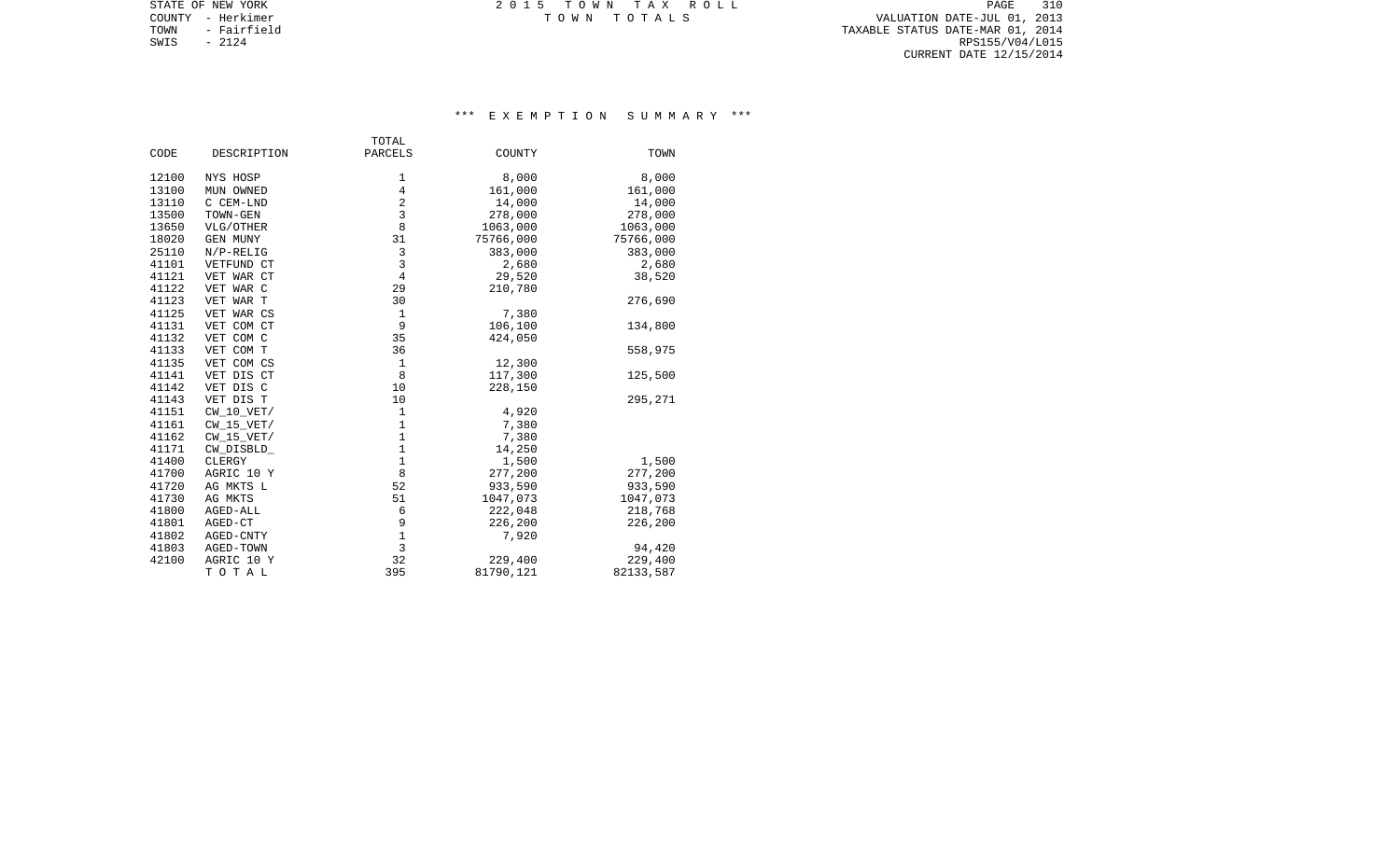STATE OF NEW YORK **EXECUTE:**  $2015$  TOWN TAX ROLL COUNTY - Herkimer T O W N T O T A L S VALUATION DATE-JUL 01, 2013

TOWN - Fairfield TAXABLE STATUS DATE-MAR 01, 2014 SWIS - 2124<br>
SWIS - 2124<br>
SWIS - 2124<br>
RPS155/V04/L015 CURRENT DATE 12/15/2014

| ROLL<br>SEC | DESCRIPTION                                                                              | TOTAL<br>PARCELS | ASSESSED<br>LAND                   | ASSESSED<br>TOTAL                     | EXEMPT<br>AMOUNT                        | TOTAL<br>TAXABLE                         |                    | TOTAL<br>TAX                                                                 |
|-------------|------------------------------------------------------------------------------------------|------------------|------------------------------------|---------------------------------------|-----------------------------------------|------------------------------------------|--------------------|------------------------------------------------------------------------------|
|             |                                                                                          |                  |                                    |                                       | STAR AMOUNT                             | ------------<br>STAR TAXABLE             | TAX<br><b>RATE</b> |                                                                              |
|             | County Tax<br>Town Tax<br>Town Tax                                                       |                  | 20338,905<br>1829,300<br>18509,605 | 68035,812<br>11484,300<br>56551,512   | 4,127,121<br>465,182<br>4,005,405       | 63,908,691<br>11,019,118<br>52, 546, 107 |                    | 443,057.52<br>26,998.43<br>128,745.43                                        |
|             | School Relevy<br>Village Relevy<br>SPEC DIST TAXES                                       |                  |                                    |                                       |                                         |                                          |                    | 178,520.76<br>4,259.21<br>30,048.11                                          |
| $\mathbf 1$ | TAXABLE                                                                                  | 981              |                                    |                                       |                                         |                                          |                    | 811,629.46                                                                   |
|             | County Tax<br>Town Tax<br>Town Tax<br>SPEC DIST TAXES                                    |                  |                                    | 1247,524<br>149,808<br>1097,716       |                                         | 1,247,524<br>149,808<br>1,097,716        |                    | 8,648.68<br>367.05<br>2,689.56<br>600.17                                     |
| 5           | SPECIAL FRANCHISE                                                                        | 10               |                                    |                                       |                                         |                                          |                    | 12,305.46                                                                    |
|             | County Tax<br>Town Tax<br>Town Tax<br>SPEC DIST TAXES                                    |                  | 1386,700<br>16,700<br>1370,000     | 8444,596<br>226,601<br>8217,995       |                                         | 8,444,596<br>226,601<br>8,217,995        |                    | 58,543.52<br>555.20<br>20,135.30<br>4,494.36                                 |
| 6           | UTILITIES & N.C.                                                                         | 17               |                                    |                                       |                                         |                                          |                    | 83,728.38                                                                    |
| 8           | RS 8 TOTAL<br>SPEC DIST TAXES<br>WHOLLY EXEMPT                                           | 56               | 329,400                            | 77690,900                             | 77,690,900                              |                                          |                    | 41, 461. 48<br>41, 461. 48                                                   |
|             | County Tax<br>Town Tax<br>Town Tax<br>School Relevy<br>Village Relevy<br>SPEC DIST TAXES |                  | 22055,005<br>2066,300<br>19988,705 | 155418,832<br>13110,009<br>142308,823 | 81,818,021<br>1,714,482<br>80, 447, 005 | 73,600,811<br>11,395,527<br>61,861,818   |                    | 510,249.72<br>27,920.68<br>151,570.29<br>178,520.76<br>4,259.21<br>76,604.12 |
| $\ast$      | SUB<br>TOTAL                                                                             | 1,064            |                                    |                                       |                                         |                                          |                    | 949, 124. 78                                                                 |
|             | County Tax                                                                               |                  | 22055,005                          | 155418,832                            | 81,818,021                              | 73,600,811                               |                    | 510,249.72                                                                   |